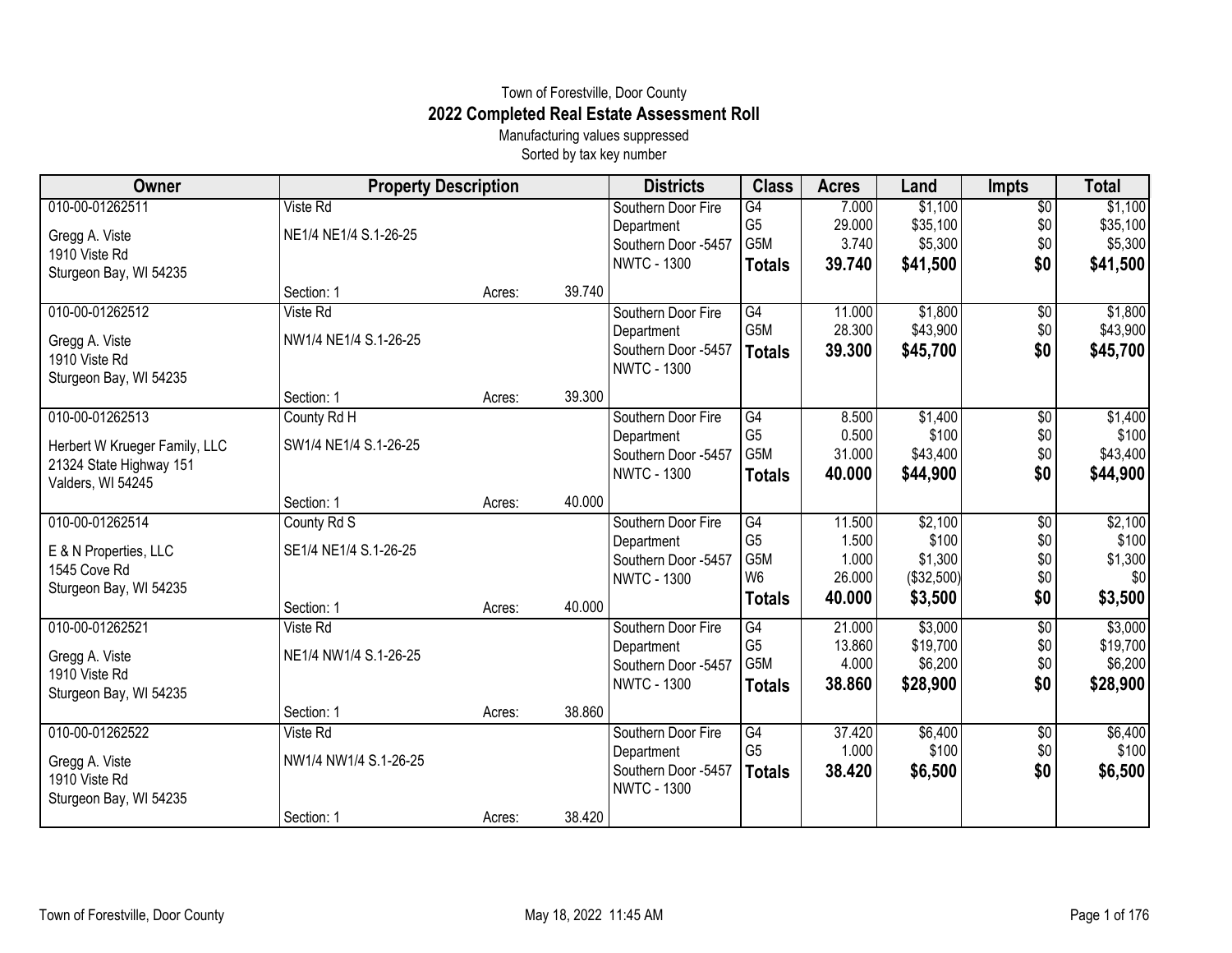| Owner                                            | <b>Property Description</b>                                      |        |        | <b>Districts</b>    | <b>Class</b>     | <b>Acres</b> | Land     | Impts           | <b>Total</b> |
|--------------------------------------------------|------------------------------------------------------------------|--------|--------|---------------------|------------------|--------------|----------|-----------------|--------------|
| 010-00-01262523                                  | Viste Rd                                                         |        |        | Southern Door Fire  | G4               | 18.650       | \$3,100  | $\overline{50}$ | \$3,100      |
| Ronald E & Ginger A Clark Trst                   | SW1/4 NW1/4 S.1-26-25 EXC CSM 33, V.13                           |        |        | Department          | G <sub>5</sub>   | 9.110        | \$11,400 | \$0             | \$11,400     |
| 6552 Salona Rd                                   |                                                                  |        |        | Southern Door -5457 | G5M              | 5.000        | \$7,800  | \$0             | \$7,800      |
| Sturgeon Bay, WI 54235                           |                                                                  |        |        | <b>NWTC - 1300</b>  | <b>Totals</b>    | 32.760       | \$22,300 | \$0             | \$22,300     |
|                                                  | Section: 1                                                       | Acres: | 32.760 |                     |                  |              |          |                 |              |
| 010-00-01262523A                                 | 1758 Viste Rd                                                    |        |        | Southern Door Fire  | $\overline{G1}$  | 2.000        | \$8,300  | \$206,600       | \$214,900    |
| Timothy J. Le Fevre                              | LOT 1 CSM #2144 V.13 PG.33 SEC. 1-26-25 SWNW                     |        |        | Department          | G <sub>5</sub>   | 1.620        | \$2,100  | \$0             | \$2,100      |
| Shannon M. Le Fevre                              |                                                                  |        |        | Southern Door -5457 | <b>Totals</b>    | 3.620        | \$10,400 | \$206,600       | \$217,000    |
| 1758 Viste Rd                                    |                                                                  |        |        | <b>NWTC - 1300</b>  |                  |              |          |                 |              |
| Sturgeon Bay, WI 54235                           | Section: 1                                                       | Acres: | 3.620  |                     |                  |              |          |                 |              |
| 010-00-01262523B                                 | County Rd H                                                      |        |        | Southern Door Fire  | $\overline{G4}$  | 2.730        | \$300    | $\overline{50}$ | \$300        |
| Ronald E & Ginger A Clark Trst                   | LOT 2 CSM #2144 V.13 PG.33 SEC. 1-26-25 SWNW                     |        |        | Department          | G <sub>5</sub>   | 0.890        | \$1,800  | \$0             | \$1,800      |
| 6552 Salona Rd                                   |                                                                  |        |        | Southern Door -5457 | <b>Totals</b>    | 3.620        | \$2,100  | \$0             | \$2,100      |
| Sturgeon Bay, WI 54235                           |                                                                  |        |        | <b>NWTC - 1300</b>  |                  |              |          |                 |              |
|                                                  | Section: 1                                                       | Acres: | 3.620  |                     |                  |              |          |                 |              |
| 010-00-01262524                                  | 6572 County Rd H                                                 |        |        | Southern Door Fire  | G4               | 15.000       | \$2,200  | \$0             | \$2,200      |
| Herbert W Krueger Family, LLC                    | SE1/4 NW1/4 S.1-26-25                                            |        |        | Department          | G <sub>5</sub>   | 15.000       | \$18,800 | \$0             | \$18,800     |
| 21324 State Highway 151                          |                                                                  |        |        | Southern Door -5457 | G <sub>5</sub> M | 10.000       | \$15,500 | \$0             | \$15,500     |
| Valders, WI 54245                                |                                                                  |        |        | <b>NWTC - 1300</b>  | <b>Totals</b>    | 40.000       | \$36,500 | \$0             | \$36,500     |
|                                                  | Section: 1                                                       | Acres: | 40.000 |                     |                  |              |          |                 |              |
| 010-00-01262531                                  | 6591 County Rd H                                                 |        |        | Southern Door Fire  | $\overline{G4}$  | 30.130       | \$4,800  | $\overline{50}$ | \$4,800      |
|                                                  |                                                                  |        |        | Department          | G <sub>5</sub>   | 7.000        | \$7,900  | \$0             | \$7,900      |
| Ronald E & Ginger A Clark Trst<br>6552 Salona Rd | NE1/4 SW1/4 SEC. 1-26-25 EXC TR RETAINED IN<br>561/735 INCL ESMT |        |        | Southern Door -5457 | G7               | 1.000        | \$5,500  | \$29,700        | \$35,200     |
| Sturgeon Bay, WI 54235                           |                                                                  |        |        | <b>NWTC - 1300</b>  | <b>Totals</b>    | 38.130       | \$18,200 | \$29,700        | \$47,900     |
|                                                  | Section: 1                                                       | Acres: | 38.130 |                     |                  |              |          |                 |              |
| 010-00-01262531A                                 | 6583 County Rd H                                                 |        |        | Southern Door Fire  | $\overline{G1}$  | 1.870        | \$17,600 | \$34,000        | \$51,600     |
| Ronald E & Ginger A Clark Trst                   | COM 262'W CEN SEC.1: W201' S1*E440' N89*E169.65'                 |        |        | Department          | <b>Totals</b>    | 1.870        | \$17,600 | \$34,000        | \$51,600     |
| 6552 Salona Rd                                   | N2*E 440' BG. SUB ESMT                                           |        |        | Southern Door -5457 |                  |              |          |                 |              |
| Sturgeon Bay, WI 54235                           |                                                                  |        |        | <b>NWTC - 1300</b>  |                  |              |          |                 |              |
|                                                  | Section: 1                                                       | Acres: | 1.870  |                     |                  |              |          |                 |              |
| 010-00-01262532                                  | 6695 County Rd H                                                 |        |        | Southern Door Fire  | $\overline{G1}$  | 2.000        | \$18,200 | \$56,300        | \$74,500     |
| Ronald E & Ginger A Clark Trst                   | NW1/4 SW1/4 S.1-26-25                                            |        |        | Department          | G4               | 29.000       | \$5,200  | \$0             | \$5,200      |
| 6552 Salona Rd                                   |                                                                  |        |        | Southern Door -5457 | G <sub>5</sub>   | 9.000        | \$8,900  | \$0             | \$8,900      |
| Sturgeon Bay, WI 54235                           |                                                                  |        |        | <b>NWTC - 1300</b>  | <b>Totals</b>    | 40.000       | \$32,300 | \$56,300        | \$88,600     |
|                                                  | Section: 1                                                       | Acres: | 40.000 |                     |                  |              |          |                 |              |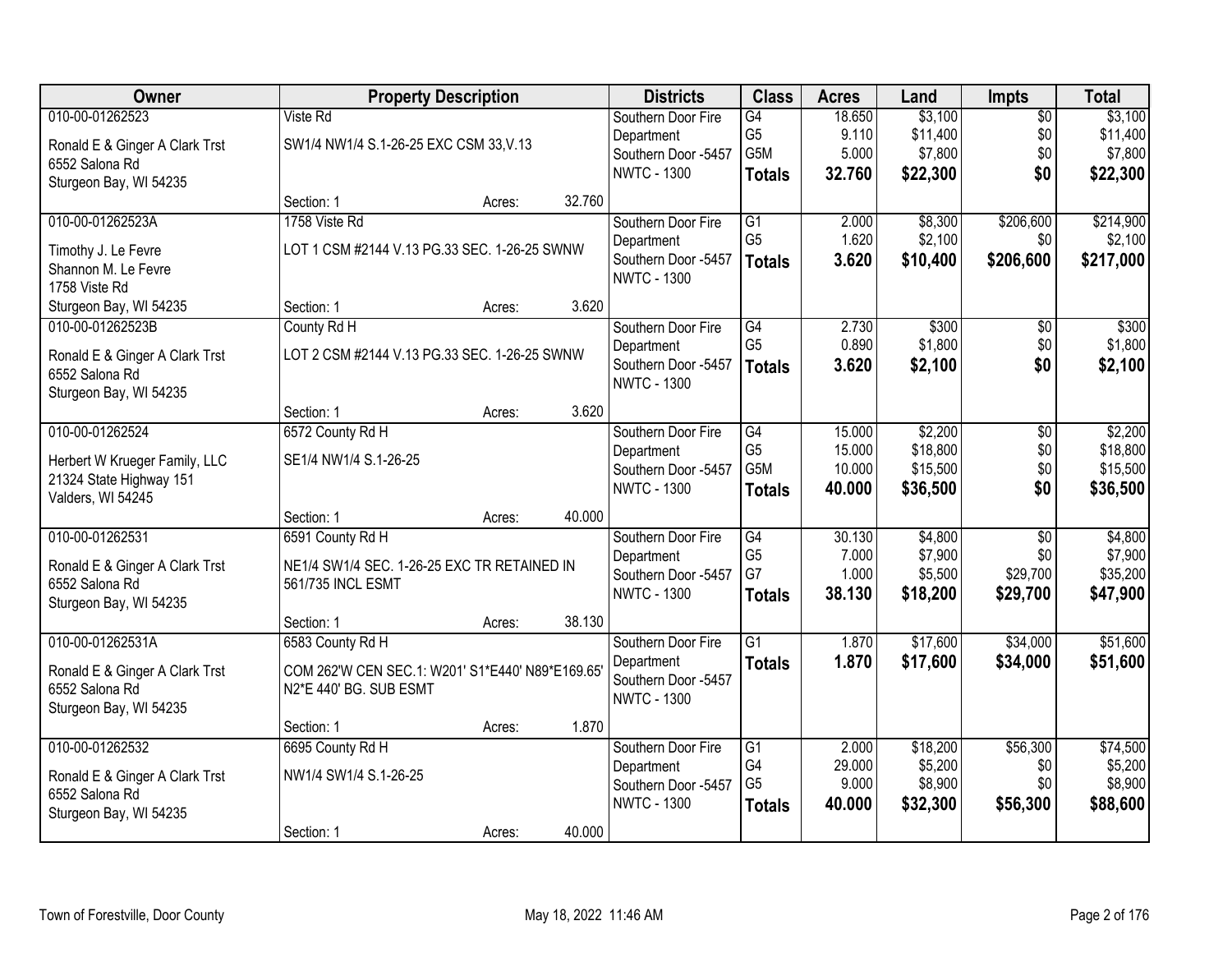| Owner                                                                                 | <b>Property Description</b>                                                                                                       | <b>Districts</b>                                                              | <b>Class</b>                          | <b>Acres</b>              | Land                        | Impts                         | <b>Total</b>                |
|---------------------------------------------------------------------------------------|-----------------------------------------------------------------------------------------------------------------------------------|-------------------------------------------------------------------------------|---------------------------------------|---------------------------|-----------------------------|-------------------------------|-----------------------------|
| 010-00-01262533<br>Anton Zalesky<br>2381 Shadowview Cir                               | Salona Rd<br>SW 1/4 SW 1/4 SEC 1-26-25 EXC W241' OF S383';<br>N350' OF S733' OF W241' REC'D 495/909; TRCT                         | Southern Door Fire<br>Department<br>Southern Door -5457<br><b>NWTC - 1300</b> | G4<br>G <sub>5</sub><br><b>Totals</b> | 23.520<br>0.600<br>24.120 | \$4,300<br>\$100<br>\$4,400 | $\overline{50}$<br>\$0<br>\$0 | \$4,300<br>\$100<br>\$4,400 |
| Plover, WI 54467                                                                      | REC'D 540/906 & LOT 1 CSM 307, V.3. ALSO EXC<br>24.120<br>Section: 1<br>Acres:                                                    |                                                                               |                                       |                           |                             |                               |                             |
| 010-00-01262533A<br>Bonnie J Johnson Trust<br>1632 Viste Rd<br>Sturgeon Bay, WI 54235 | 1632 Viste Rd<br>WEST 241' OF SOUTH 383' OF SW 1/4 OF SW1/4 SEC<br>$1 - 26 - 25$                                                  | Southern Door Fire<br>Department<br>Southern Door -5457<br><b>NWTC - 1300</b> | $\overline{G1}$<br><b>Totals</b>      | 2.120<br>2.120            | \$18,600<br>\$18,600        | \$163,600<br>\$163,600        | \$182,200<br>\$182,200      |
| 010-00-01262533B                                                                      | 2.120<br>Section: 1<br>Acres:<br>1640 Viste Rd                                                                                    |                                                                               | $\overline{G1}$                       |                           |                             | \$199,900                     | \$217,800                   |
| Keith Mroczynski<br>Brenda Mroczynski<br>1640 Viste Rd                                | COM 383'N SW COR SEC.1: N350' E241' S350' W241'<br>BG.                                                                            | Southern Door Fire<br>Department<br>Southern Door -5457<br><b>NWTC - 1300</b> | <b>Totals</b>                         | 1.940<br>1.940            | \$17,900<br>\$17,900        | \$199,900                     | \$217,800                   |
| Sturgeon Bay, WI 54235                                                                | 1.940<br>Section: 1<br>Acres:                                                                                                     |                                                                               |                                       |                           |                             |                               |                             |
| 010-00-01262533C<br>Donald J. Lardinois<br>Dawn M. Lardinois<br>1680 Viste Rd         | 1680 Viste Rd<br>COM 733'N SW COR SEC.1: N209' E241' S209' W241'<br>BG.                                                           | Southern Door Fire<br>Department<br>Southern Door -5457<br><b>NWTC - 1300</b> | $\overline{G1}$<br><b>Totals</b>      | 1.160<br>1.160            | \$14,800<br>\$14,800        | \$175,900<br>\$175,900        | \$190,700<br>\$190,700      |
| Sturgeon Bay, WI 54235                                                                | 1.160<br>Section: 1<br>Acres:                                                                                                     |                                                                               |                                       |                           |                             |                               |                             |
| 010-00-01262533D<br>William R. Karnopp<br>Julie M. Karnopp<br>6656 Salona Rd          | 6656 Salona Rd<br>LOT 1 CSM#652 V.3 PG.307 SEC. 1-26-25 SW1/4<br>SW1/4                                                            | Southern Door Fire<br>Department<br>Southern Door -5457<br><b>NWTC - 1300</b> | $\overline{G1}$<br><b>Totals</b>      | 1.530<br>1.530            | \$16,300<br>\$16,300        | \$122,700<br>\$122,700        | \$139,000<br>\$139,000      |
| Sturgeon Bay, WI 54235                                                                | 1.530<br>Section: 1<br>Acres:                                                                                                     |                                                                               |                                       |                           |                             |                               |                             |
| 010-00-01262533E<br>Brandon P. Cromwell<br>Shannon E. Cromwell<br>1694 Viste Rd       | 1694 Viste Rd<br>LOT 1 CSM#855 V.5 PG.42 SEC. 1-26-25 SW1/4 SW1/4                                                                 | Southern Door Fire<br>Department<br>Southern Door -5457<br><b>NWTC - 1300</b> | $\overline{G1}$<br><b>Totals</b>      | 2.120<br>2.120            | \$18,600<br>\$18,600        | \$210,000<br>\$210,000        | \$228,600<br>\$228,600      |
| Sturgeon Bay, WI 54235                                                                | 2.120<br>Section: 1<br>Acres:                                                                                                     |                                                                               |                                       |                           |                             |                               |                             |
| 010-00-01262533F<br>Carol T Sieraski Trst<br>6652 Salona Rd<br>Sturgeon Bay, WI 54235 | 6652 Salona Rd<br>LOT 1 CSM #1527 V.9 PG.138 SEC. 1-26-25 SWSW<br>ALSO INCL TRCT REC'D 1005/570.<br>5.290<br>Section: 1<br>Acres: | Southern Door Fire<br>Department<br>Southern Door -5457<br><b>NWTC - 1300</b> | $\overline{G1}$<br><b>Totals</b>      | 5.290<br>5.290            | \$23,300<br>\$23,300        | \$178,600<br>\$178,600        | \$201,900<br>\$201,900      |
|                                                                                       |                                                                                                                                   |                                                                               |                                       |                           |                             |                               |                             |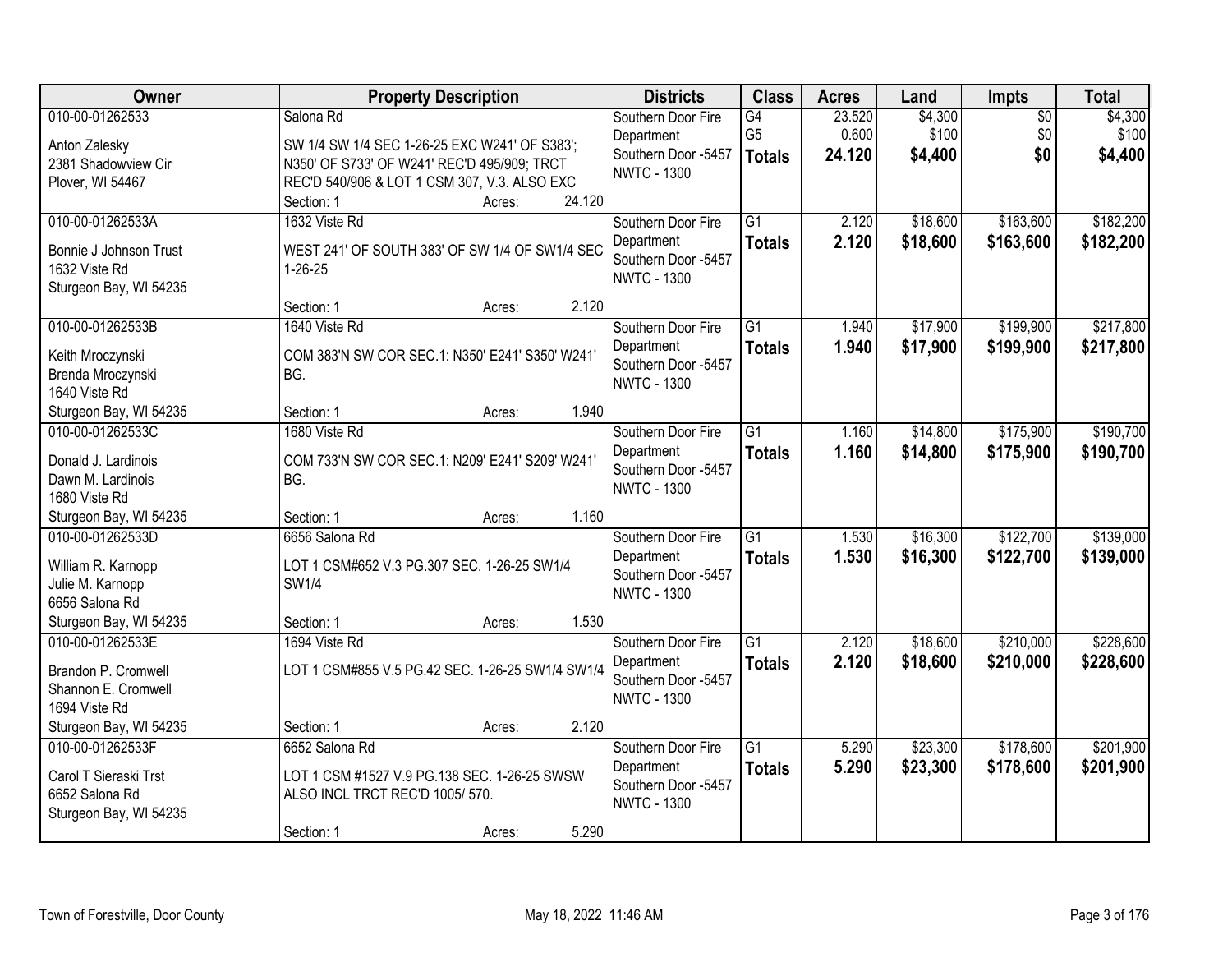| Owner                          | <b>Property Description</b>                   |        |        | <b>Districts</b>                          | <b>Class</b>                      | <b>Acres</b>     | Land                  | <b>Impts</b>           | <b>Total</b>        |
|--------------------------------|-----------------------------------------------|--------|--------|-------------------------------------------|-----------------------------------|------------------|-----------------------|------------------------|---------------------|
| 010-00-01262533G               | Salona Rd                                     |        |        | Southern Door Fire                        | $\overline{G1}$                   | 1.720            | \$14,500              | $\overline{50}$        | \$14,500            |
| Carol T Sieraski Trst          | LOT 1 CSM #1680 V.10 PG.128 SEC. 1-26-25 SWSW |        |        | Department                                | <b>Totals</b>                     | 1.720            | \$14,500              | \$0                    | \$14,500            |
| 6652 Salona Rd                 |                                               |        |        | Southern Door -5457                       |                                   |                  |                       |                        |                     |
| Sturgeon Bay, WI 54235         |                                               |        |        | <b>NWTC - 1300</b>                        |                                   |                  |                       |                        |                     |
|                                | Section: 1                                    | Acres: | 1.720  |                                           |                                   |                  |                       |                        |                     |
| 010-00-01262534                | 6552 Salona Rd                                |        |        | Southern Door Fire                        | G4                                | 7.500            | \$400                 | \$0                    | \$400               |
| Ronald E & Ginger A Clark Trst | SE1/4 SW1/4 S.1-26-25                         |        |        | Department                                | G <sub>5</sub>                    | 0.500            | \$100                 | \$0                    | \$100               |
| 6552 Salona Rd                 |                                               |        |        | Southern Door -5457                       | G <sub>6</sub>                    | 5.000            | \$12,500              | \$0                    | \$12,500            |
| Sturgeon Bay, WI 54235         |                                               |        |        | <b>NWTC - 1300</b>                        | G7<br>W <sub>6</sub>              | 1.000<br>26.000  | \$7,000<br>(\$32,500) | \$123,700<br>\$0       | \$130,700<br> 30    |
|                                | Section: 1                                    | Acres: | 40.000 |                                           |                                   | 40.000           |                       | \$123,700              | \$143,700           |
|                                |                                               |        |        |                                           | <b>Totals</b>                     |                  | \$20,000              |                        |                     |
| 010-00-01262541                | County Rd H                                   |        |        | Southern Door Fire                        | $\overline{G4}$<br>G <sub>5</sub> | 18.000<br>22.000 | \$3,400<br>\$15,900   | $\overline{50}$<br>\$0 | \$3,400<br>\$15,900 |
| Richard A. Hannemann II        | NE1/4 SE1/4 S.1-26-25                         |        |        | Department<br>Southern Door -5457         |                                   | 40.000           | \$19,300              | \$0                    |                     |
| Vicki L. Hannemann             |                                               |        |        | <b>NWTC - 1300</b>                        | <b>Totals</b>                     |                  |                       |                        | \$19,300            |
| 1669 Maple Rd                  |                                               |        |        |                                           |                                   |                  |                       |                        |                     |
| Sturgeon Bay, WI 54235         | Section: 1                                    | Acres: | 40.000 |                                           |                                   |                  |                       |                        |                     |
| 010-00-01262542                | 6473 County Rd H                              |        |        | Southern Door Fire                        | $\overline{G1}$                   | 1.000            | \$14,200              | \$71,600               | \$85,800            |
| Jolene A. Le Claire            | NW1/4 SE1/4 S.1-26-25                         |        |        | Department                                | G4<br>G <sub>5</sub>              | 18.500           | \$3,000               | \$0                    | \$3,000             |
| 1312 1st St                    |                                               |        |        | Southern Door -5457<br><b>NWTC - 1300</b> |                                   | 20.500           | \$30,200              | \$0                    | \$30,200            |
| Luxemburg, WI 54217            |                                               |        |        |                                           | <b>Totals</b>                     | 40.000           | \$47,400              | \$71,600               | \$119,000           |
|                                | Section: 1                                    | Acres: | 40.000 |                                           |                                   |                  |                       |                        |                     |
| 010-00-01262543                | Salona Rd                                     |        |        | Southern Door Fire                        | G4                                | 38.000           | \$6,500               | $\overline{60}$        | \$6,500             |
| Ronald E & Ginger A Clark Trst | SW1/4 SE1/4 S.1-26-25                         |        |        | Department                                | G <sub>5</sub>                    | 1.000            | \$100                 | \$0                    | \$100               |
| 6552 Salona Rd                 |                                               |        |        | Southern Door -5457                       | W <sub>6</sub>                    | 1.000            | (\$1,600)             | \$0                    | \$0                 |
| Sturgeon Bay, WI 54235         |                                               |        |        | <b>NWTC - 1300</b>                        | <b>Totals</b>                     | 40.000           | \$6,600               | \$0                    | \$6,600             |
|                                | Section: 1                                    | Acres: | 40.000 |                                           |                                   |                  |                       |                        |                     |
| 010-00-01262544                | Salona Rd                                     |        |        | Southern Door Fire                        | G4                                | 14.710           | \$2,400               | $\overline{60}$        | \$2,400             |
| Richard A. Hannemann II        | SE1/4 SE1/4 S.1-26-25 EXC TRCT REC'D DOC      |        |        | Department                                | G <sub>5</sub>                    | 0.500            | \$100                 | \$0                    | \$100               |
| Vicki L. Hannemann             | #805136                                       |        |        | Southern Door -5457                       | <b>Totals</b>                     | 15.210           | \$2,500               | \$0                    | \$2,500             |
| 1669 Maple Rd                  |                                               |        |        | <b>NWTC - 1300</b>                        |                                   |                  |                       |                        |                     |
| Sturgeon Bay, WI 54235         | Section: 1                                    | Acres: | 15.210 |                                           |                                   |                  |                       |                        |                     |
| 010-00-01262544A               | 6422 Salona Rd                                |        |        | Southern Door Fire                        | G4                                | 12.500           | \$2,200               | \$0                    | \$2,200             |
| Dustin Ackerman                | COM SE COR SEC 1:S87*W821.06' N1*W1327.48'    |        |        | Department                                | G <sub>5</sub>                    | 11.500           | \$6,600               | \$0                    | \$6,600             |
| Kaylyn Ackerman                | N88*E821.06' S1*E1325.18' BG.                 |        |        | Southern Door -5457                       | G7                                | 1.000            | \$7,000               | \$101,100              | \$108,100           |
| 6422 Salona Rd                 |                                               |        |        | <b>NWTC - 1300</b>                        | <b>Totals</b>                     | 25.000           | \$15,800              | \$101,100              | \$116,900           |
| Sturgeon Bay, WI 54235         | Section: 1                                    | Acres: | 25.000 |                                           |                                   |                  |                       |                        |                     |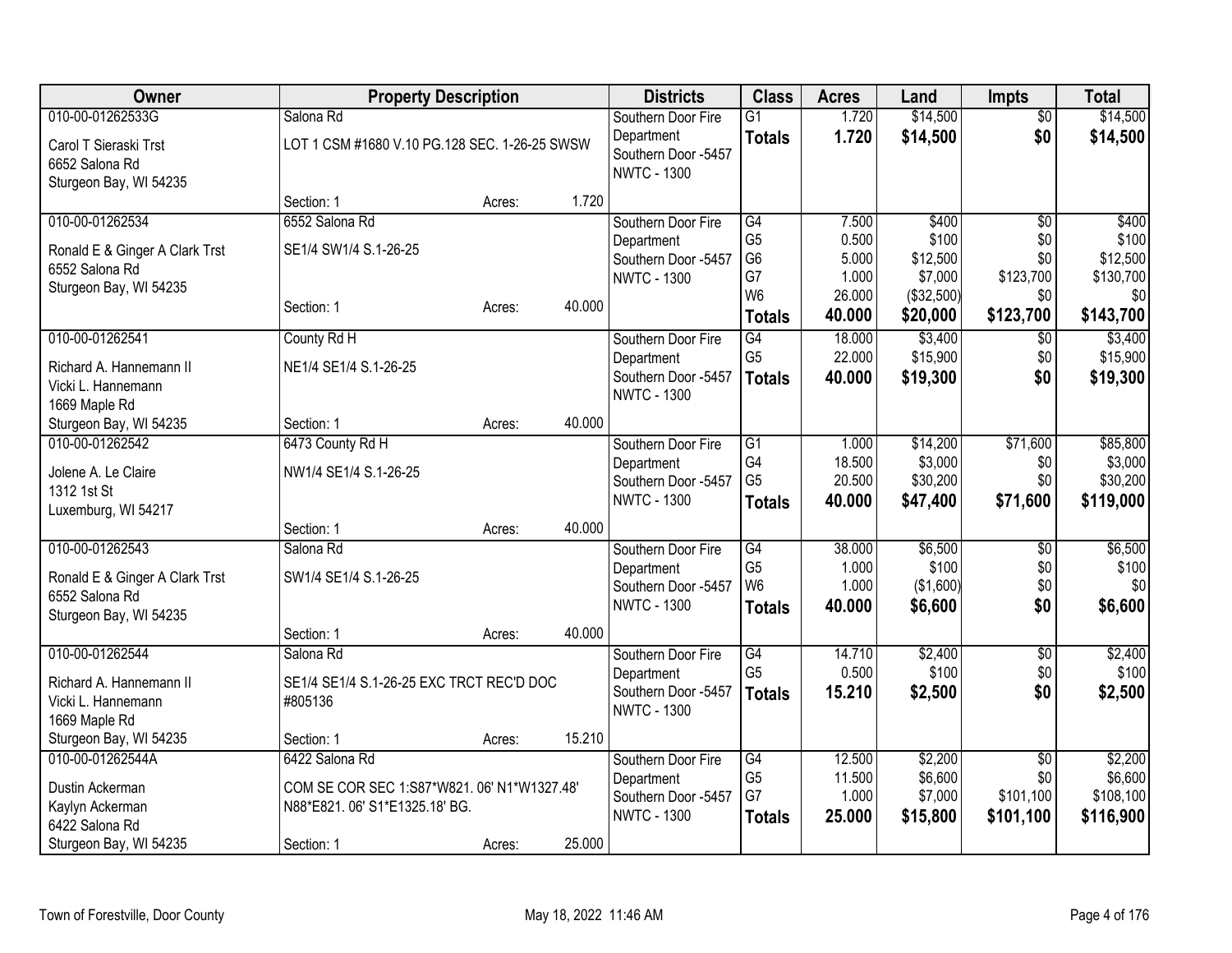| Owner                    | <b>Property Description</b>                      |        |        | <b>Districts</b>                          | <b>Class</b>                      | <b>Acres</b>    | Land                | <b>Impts</b>           | <b>Total</b>        |
|--------------------------|--------------------------------------------------|--------|--------|-------------------------------------------|-----------------------------------|-----------------|---------------------|------------------------|---------------------|
| 010-00-02262511          | Viste Rd                                         |        |        | Southern Door Fire                        | G4                                | 21.000          | \$3,800             | $\overline{50}$        | \$3,800             |
| Gregg A. Viste           | NE1/4 NE1/4 S.2-26-25                            |        |        | Department                                | G <sub>5</sub>                    | 17.290          | \$20,500            | \$0                    | \$20,500            |
| 1916 Viste Rd            |                                                  |        |        | Southern Door -5457<br><b>NWTC - 1300</b> | <b>Totals</b>                     | 38.290          | \$24,300            | \$0                    | \$24,300            |
| Sturgeon Bay, WI 54235   |                                                  |        |        |                                           |                                   |                 |                     |                        |                     |
|                          | Section: 2                                       | Acres: | 38.290 |                                           |                                   |                 |                     |                        |                     |
| 010-00-02262512          | Near Viste Rd                                    |        |        | Southern Door Fire                        | G4                                | 15.480          | \$2,600             | \$0                    | \$2,600             |
| Mark S. Le Cloux         | NW1/4 NE1/4 S.2-26-25                            |        |        | Department                                | G <sub>5</sub>                    | 23.000          | \$28,800            | \$0                    | \$28,800            |
| 3015 S Stevenson Pier Rd |                                                  |        |        | Southern Door -5457<br><b>NWTC - 1300</b> | <b>Totals</b>                     | 38.480          | \$31,400            | \$0                    | \$31,400            |
| Brussels, WI 54204       |                                                  |        |        |                                           |                                   |                 |                     |                        |                     |
|                          | Section: 2                                       | Acres: | 38.480 |                                           |                                   |                 |                     |                        |                     |
| 010-00-02262513A         | County Rd H                                      |        |        | Southern Door Fire                        | G4                                | 33.830          | \$5,700             | $\overline{50}$        | \$5,700             |
| Mark S. Le Cloux         | COM 1314.20'S87*W E1/4 COR                       |        |        | Department<br>Southern Door -5457         | G <sub>5</sub>                    | 3.500           | \$5,300             | \$0                    | \$5,300             |
| 3015 S Stevenson Pier Rd | SEC.2:S87*W484.20'N2*W352.                       |        |        | <b>NWTC - 1300</b>                        | <b>Totals</b>                     | 37.330          | \$11,000            | \$0                    | \$11,000            |
| Brussels, WI 54204       | 73'S87*W330'S2*E352.73'S87*                      |        |        |                                           |                                   |                 |                     |                        |                     |
|                          | Section: 2                                       | Acres: | 37.330 |                                           |                                   |                 |                     |                        |                     |
| 010-00-02262513B         | 6820 County Rd H                                 |        |        | Southern Door Fire                        | $\overline{G1}$                   | 2.670           | \$20,800            | \$80,000               | \$100,800           |
| Jeffrey Michael Le Cloux | LOT 1 CSM#3306 V.20 PG.172 SEC. 2-26-25 SWNE     |        |        | Department<br>Southern Door -5457         | <b>Totals</b>                     | 2.670           | \$20,800            | \$80,000               | \$100,800           |
| 6820 County Highway H    |                                                  |        |        | <b>NWTC - 1300</b>                        |                                   |                 |                     |                        |                     |
| Sturgeon Bay, WI 54235   |                                                  |        |        |                                           |                                   |                 |                     |                        |                     |
|                          | Section: 2                                       | Acres: | 2.670  |                                           |                                   |                 |                     |                        |                     |
| 010-00-02262514A         | Viste Rd                                         |        |        | Southern Door Fire                        | $\overline{G4}$<br>G <sub>5</sub> | 32.000          | \$5,800             | $\overline{50}$        | \$5,800             |
| Gregg A. Viste           | SE 1/4 NE 1/4 SEC 2-26-25 EXC SOUTH 250' OF EAST |        |        | Department<br>Southern Door -5457         |                                   | 4.950<br>36.950 | \$4,800<br>\$10,600 | \$0<br>\$0             | \$4,800<br>\$10,600 |
| 1910 Viste Rd            | 355' SENE & EXC TRCT REC'D 680/ 560.             |        |        | <b>NWTC - 1300</b>                        | <b>Totals</b>                     |                 |                     |                        |                     |
| Sturgeon Bay, WI 54235   |                                                  |        |        |                                           |                                   |                 |                     |                        |                     |
|                          | Section: 2                                       | Acres: | 36.950 |                                           |                                   |                 |                     |                        |                     |
| 010-00-02262514B1        | 6712 County Rd H                                 |        |        | Southern Door Fire                        | $\overline{G1}$                   | 3.050           | \$22,200            | \$92,800               | \$115,000           |
| Thomas C. Surfus         | S250' OF E355' OF SENE ALSO INCL COM 355'S89*W   |        |        | Department<br>Southern Door -5457         | <b>Totals</b>                     | 3.050           | \$22,200            | \$92,800               | \$115,000           |
| 6712 County Highway H    | E1/4 SEC 2:S89*W155' N260' N89*E510' S10'        |        |        | <b>NWTC - 1300</b>                        |                                   |                 |                     |                        |                     |
| Sturgeon Bay, WI 54235   | S89*W355' S250' BG.                              |        |        |                                           |                                   |                 |                     |                        |                     |
|                          | Section: 2                                       | Acres: | 3.050  |                                           |                                   |                 |                     |                        |                     |
| 010-00-02262521          | Maple Rd                                         |        |        | Southern Door Fire                        | G4<br>G <sub>5</sub>              | 10.670<br>1.000 | \$1,700<br>\$100    | $\overline{50}$<br>\$0 | \$1,700<br>\$100    |
| Maxine Stegmann Trst     | NE 1/4 NW 1/4 SEC 2-26-25                        |        |        | Department<br>Southern Door -5457         | W <sub>8</sub>                    | 27.000          | ( \$33, 800)        | \$0                    | \$0                 |
| 1780 Maple Rd            |                                                  |        |        | <b>NWTC - 1300</b>                        | <b>Totals</b>                     | 38.670          | \$1,800             | \$0                    | \$1,800             |
| Sturgeon Bay, WI 54235   |                                                  |        |        |                                           |                                   |                 |                     |                        |                     |
|                          | Section: 2                                       | Acres: | 38.670 |                                           |                                   |                 |                     |                        |                     |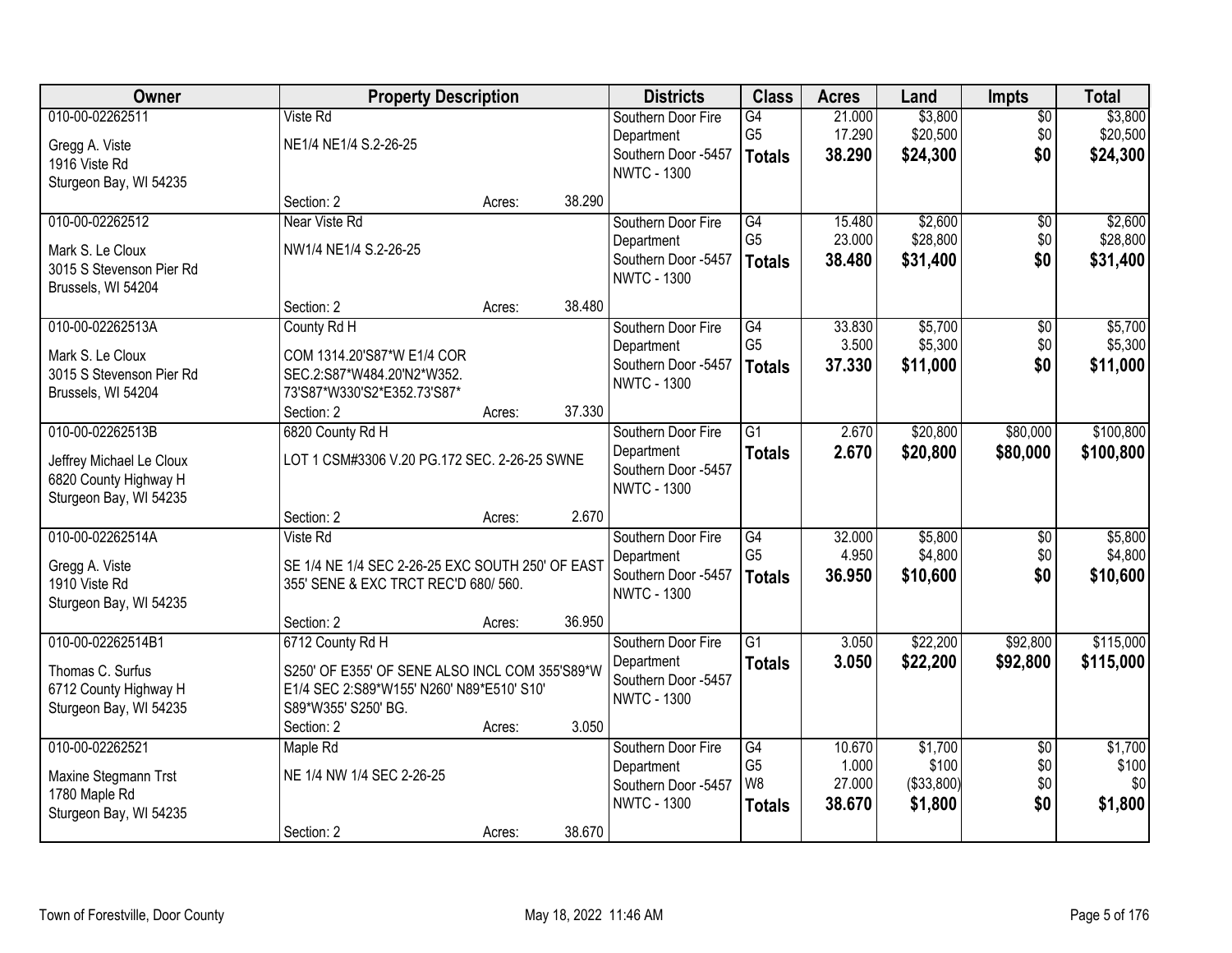| Owner                                                                                                                                                   |                                                                                                        | <b>Property Description</b> |                 | <b>Districts</b>                                                                                    | <b>Class</b>                                                               | <b>Acres</b>                                 | Land                                                   | <b>Impts</b>                                     | <b>Total</b>                                                 |
|---------------------------------------------------------------------------------------------------------------------------------------------------------|--------------------------------------------------------------------------------------------------------|-----------------------------|-----------------|-----------------------------------------------------------------------------------------------------|----------------------------------------------------------------------------|----------------------------------------------|--------------------------------------------------------|--------------------------------------------------|--------------------------------------------------------------|
| 010-00-02262522A<br>Maple H, LLC<br>c/o Kenneth Calewarts<br><b>PO Box 488</b>                                                                          | Maple Rd<br>COM W1/4 COR SEC 2:N1*W2573 .51' N87*E1318.11'<br>S2*E2575.56' S87*W1321.51' BG.           |                             |                 | Southern Door Fire<br>Department<br>Southern Door -5457<br><b>NWTC - 1300</b>                       | $\overline{G4}$<br>G <sub>5</sub><br><b>Totals</b>                         | 67.000<br>11.860<br>78.860                   | \$11,800<br>\$12,500<br>\$24,300                       | $\sqrt{$0}$<br>\$0<br>\$0                        | \$11,800<br>\$12,500<br>\$24,300                             |
| Green Bay, WI 54305-0488                                                                                                                                | Section: 2                                                                                             | Acres:                      | 78.860          |                                                                                                     |                                                                            |                                              |                                                        |                                                  |                                                              |
| 010-00-02262524<br>Maxine Stegmann Trst<br>1780 Maple Rd<br>Sturgeon Bay, WI 54235                                                                      | 1780 Maple Rd<br>SE1/4 NW1/4 SEC. 2-26-25 EXC TRCTS 1 & 2 OF CSM<br>102, V.5<br>Section: 2             | Acres:                      | 36.000          | Southern Door Fire<br>Department<br>Southern Door -5457<br><b>NWTC - 1300</b>                       | $\overline{G1}$<br>G4<br>G <sub>5</sub><br>W <sub>8</sub><br><b>Totals</b> | 1.000<br>16.000<br>1.000<br>18.000<br>36.000 | \$14,200<br>\$3,200<br>\$100<br>(\$22,500)<br>\$17,500 | \$124,700<br>\$0<br>\$0<br>\$0<br>\$124,700      | \$138,900<br>\$3,200<br>\$100<br>$\frac{1}{20}$<br>\$142,200 |
| 010-00-02262524A1<br>Jay Stegmann<br>1756 Maple Rd<br>Sturgeon Bay, WI 54235                                                                            | 1756 Maple Rd<br>TRACT 1 CSM #884 V.4 PG.102 SEC. 2-26-25 SE1/4<br><b>NW1/4</b><br>Section: 2          | Acres:                      | 1.350           | Southern Door Fire<br>Department<br>Southern Door -5457<br><b>NWTC - 1300</b>                       | $\overline{G1}$<br><b>Totals</b>                                           | 1.350<br>1.350                               | \$15,600<br>\$15,600                                   | \$69,800<br>\$69,800                             | \$85,400<br>\$85,400                                         |
| 010-00-02262524A2<br>Jay Stegmann<br>1756 Maple Rd<br>Sturgeon Bay, WI 54235                                                                            | County Rd H<br>TRACT 2 CSM #884 V.5 PG.102 SEC. 2-26-25 SE1/4<br><b>NW1/4</b>                          |                             |                 | Southern Door Fire<br>Department<br>Southern Door -5457<br><b>NWTC - 1300</b>                       | G1<br><b>Totals</b>                                                        | 2.650<br>2.650                               | \$20,800<br>\$20,800                                   | $\sqrt[6]{3}$<br>\$0                             | \$20,800<br>\$20,800                                         |
| 010-00-02262531<br>Vicki L. Hannemann<br>Richard A. Hannemann II<br>1669 Maple Rd                                                                       | Section: 2<br>County Rd H<br>NE1/4 SW1/4 S.2-26-25                                                     | Acres:                      | 2.650           | Southern Door Fire<br>Department<br>Southern Door -5457<br><b>NWTC - 1300</b>                       | $\overline{G4}$<br>G <sub>5</sub><br>G5M<br><b>Totals</b>                  | 10.000<br>24.000<br>6.000<br>40.000          | \$1,600<br>\$22,800<br>\$8,400<br>\$32,800             | \$0<br>\$0<br>\$0<br>\$0                         | \$1,600<br>\$22,800<br>\$8,400<br>\$32,800                   |
| Sturgeon Bay, WI 54235<br>010-00-02262532A<br>Wayne E. Bishop<br>Donna M. Bishop<br>6953 County Highway H<br>Sturgeon Bay, WI 54235<br>010-00-02262532B | Section: 2<br>6953 County Rd H<br>N467' OF E467' NW1/4 SW1/4 SEC. 2-26-25<br>Section: 2<br>County Rd H | Acres:<br>Acres:            | 40.000<br>5.010 | Southern Door Fire<br>Department<br>Southern Door -5457<br><b>NWTC - 1300</b><br>Southern Door Fire | $\overline{G1}$<br>G4<br><b>Totals</b><br>G4                               | 1.700<br>3.310<br>5.010<br>19.550            | \$17,000<br>\$700<br>\$17,700<br>\$3,500               | \$100,800<br>\$0<br>\$100,800<br>$\overline{60}$ | \$117,800<br>\$700<br>\$118,500<br>\$3,500                   |
| Scott Zuleger<br>7953 Maplewood Rd<br>Forestville, WI 54213                                                                                             | COM W1/4 COR SEC 2:S1*E33' S2*E1283.47'<br>N88*E661.24' N2*W1325.64' S87*W660.62'BG<br>Section: 2      | Acres:                      | 20.050          | Department<br>Southern Door -5457<br><b>NWTC - 1300</b>                                             | G <sub>5</sub><br><b>Totals</b>                                            | 0.500<br>20.050                              | \$100<br>\$3,600                                       | \$0<br>\$0                                       | \$100<br>\$3,600                                             |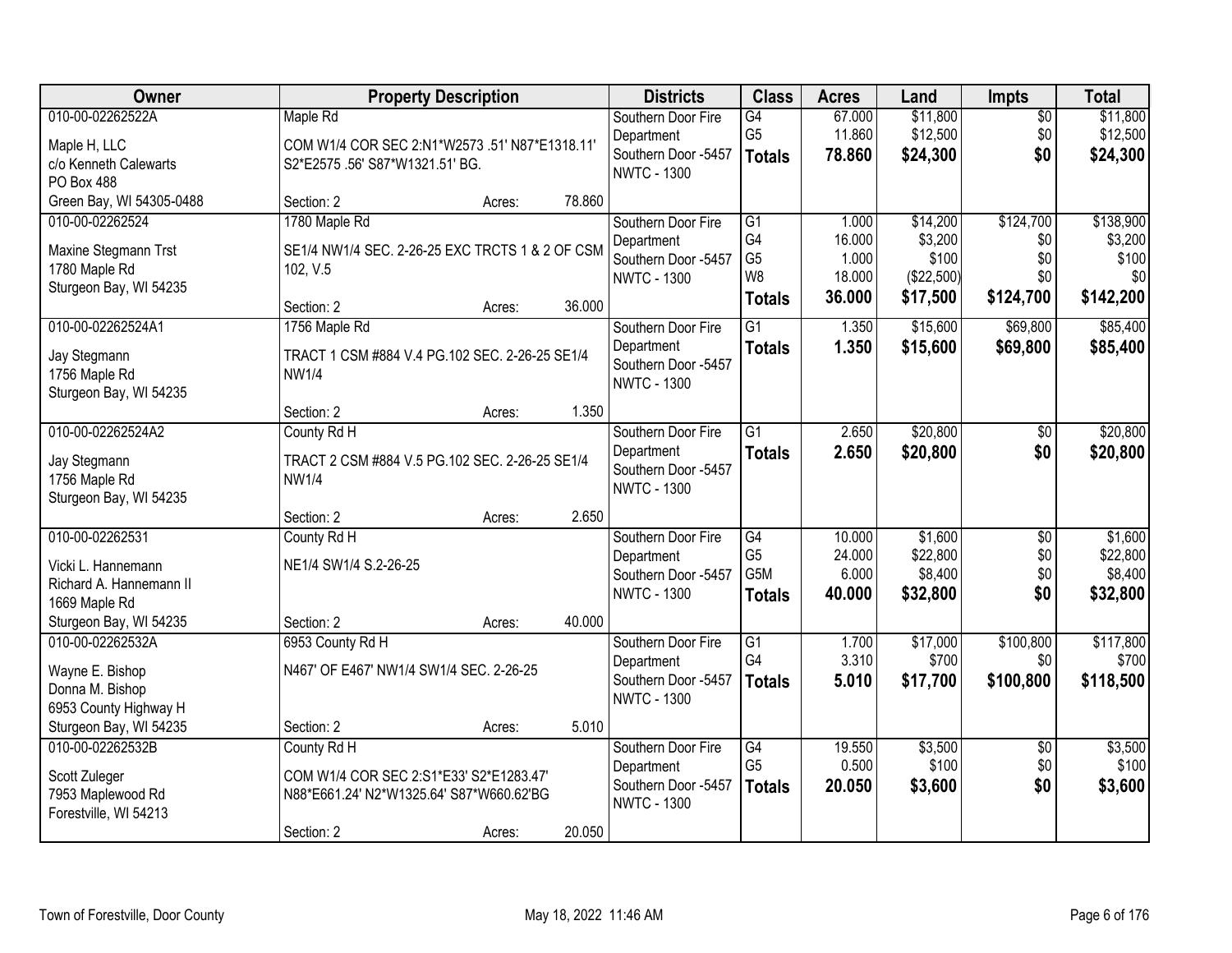| Owner                                     | <b>Property Description</b>                        |        |        | <b>Districts</b>                  | <b>Class</b>    | <b>Acres</b>    | Land               | <b>Impts</b>    | <b>Total</b>       |
|-------------------------------------------|----------------------------------------------------|--------|--------|-----------------------------------|-----------------|-----------------|--------------------|-----------------|--------------------|
| 010-00-02262533                           | Maple Rd                                           |        |        | Southern Door Fire                | G4              | 41.200          | \$7,200            | $\overline{50}$ | \$7,200            |
| Vicki L. Hannemann et al                  | SW1/4 SW1/4 EXC CSM #1590 V.9 PG.271, EXC DOC      |        |        | Department                        | G <sub>5</sub>  | 10.200          | \$9,800            | \$0             | \$9,800            |
| 1669 Maple Rd                             | #734275 INCL TRCT REC'D DOC #734277 EXC TRCT       |        |        | Southern Door -5457               | <b>Totals</b>   | 51.400          | \$17,000           | \$0             | \$17,000           |
| Sturgeon Bay, WI 54235                    | REC'D DOC #814026                                  |        |        | <b>NWTC - 1300</b>                |                 |                 |                    |                 |                    |
|                                           | Section: 2                                         | Acres: | 51.400 |                                   |                 |                 |                    |                 |                    |
| 010-00-02262533A                          | 1669 Maple Rd                                      |        |        | Southern Door Fire                | $\overline{G1}$ | 1.800           | \$17,400           | \$108,800       | \$126,200          |
| Richard A. Hannemann II                   | COM NE COR LOT 1 CSM #1590 V.9 PG.271 SEC          |        |        | Department                        | G4              | 1.200           | \$200              | \$0             | \$200              |
| Vicki L. Hannemann                        | 2:S1*E306' S 88*W427.11' N1*W306' N88*E 427.11' BG |        |        | Southern Door -5457               | <b>Totals</b>   | 3.000           | \$17,600           | \$108,800       | \$126,400          |
| 1669 Maple Rd                             | (INCLUDES ALL OF LOT 1 CSM #1590 V.9 PG.271)       |        |        | <b>NWTC - 1300</b>                |                 |                 |                    |                 |                    |
| Sturgeon Bay, WI 54235                    | Section: 2                                         | Acres: | 3.000  |                                   |                 |                 |                    |                 |                    |
| 010-00-02262534                           | 6904 Salona Rd                                     |        |        | Southern Door Fire                | G4              | 34.000          | \$3,500            | $\overline{50}$ | \$3,500            |
|                                           |                                                    |        |        | Department                        | G <sub>5</sub>  | 3.000           | \$3,500            | \$0             | \$3,500            |
| Vicki L. Hannemann et al                  | SE1/4 SW1/4 S.2-26-25                              |        |        | Southern Door -5457               | G7              | 3.000           | \$17,000           | \$237,600       | \$254,600          |
| 1669 Maple Rd<br>Sturgeon Bay, WI 54235   |                                                    |        |        | <b>NWTC - 1300</b>                | <b>Totals</b>   | 40.000          | \$24,000           | \$237,600       | \$261,600          |
|                                           | Section: 2                                         | Acres: | 40.000 |                                   |                 |                 |                    |                 |                    |
| 010-00-02262541                           | 6751 County Rd H                                   |        |        | Southern Door Fire                | G1              | 1.000           | \$15,000           | \$156,600       | \$171,600          |
|                                           |                                                    |        |        | Department                        | G4              | 11.000          | \$1,500            | \$0             | \$1,500            |
| Stacie J. Jacquet                         | NE1/4 SE1/4 S.2-26-25                              |        |        | Southern Door -5457               | G <sub>5</sub>  | 21.000          | \$12,500           | \$0             | \$12,500           |
| Erik W. Jacquet                           |                                                    |        |        | <b>NWTC - 1300</b>                | G5M             | 7.000           | \$10,900           | \$0             | \$10,900           |
| 6751 County Highway H                     |                                                    |        | 40.000 |                                   | <b>Totals</b>   | 40.000          | \$39,900           | \$156,600       | \$196,500          |
| Sturgeon Bay, WI 54235<br>010-00-02262542 | Section: 2                                         | Acres: |        |                                   | $\overline{G4}$ |                 |                    | $\overline{50}$ |                    |
|                                           | County Rd H                                        |        |        | Southern Door Fire                | G <sub>5</sub>  | 28.500<br>2.500 | \$4,900<br>\$4,200 | \$0             | \$4,900<br>\$4,200 |
| Richard A. Hannemann II                   | NW 1/4 SE 1/4 SEC 2-26-25 EXC CSM 155, V.8         |        |        | Department<br>Southern Door -5457 | G5M             | 4.000           | \$6,200            | \$0             | \$6,200            |
| Vicki L. Hannemann                        |                                                    |        |        | <b>NWTC - 1300</b>                | <b>Totals</b>   | 35.000          | \$15,300           | \$0             | \$15,300           |
| 1669 Maple Rd                             |                                                    |        |        |                                   |                 |                 |                    |                 |                    |
| Sturgeon Bay, WI 54235                    | Section: 2                                         | Acres: | 35.000 |                                   |                 |                 |                    |                 |                    |
| 010-00-02262542A                          | 6823 County Rd H                                   |        |        | Southern Door Fire                | $\overline{G1}$ | 5.000           | \$23,200           | \$82,300        | \$105,500          |
| Andrew F. Bradle                          | LOT 1 CSM #1379 V.8 PG.155 SEC. 2-26-25 NWSE       |        |        | Department                        | <b>Totals</b>   | 5.000           | \$23,200           | \$82,300        | \$105,500          |
| 6823 County Rd H                          |                                                    |        |        | Southern Door -5457               |                 |                 |                    |                 |                    |
| Sturgeon Bay, WI 54235-8741               |                                                    |        |        | <b>NWTC - 1300</b>                |                 |                 |                    |                 |                    |
|                                           | Section: 2                                         | Acres: | 5.000  |                                   |                 |                 |                    |                 |                    |
| 010-00-02262543A                          | Salona Rd                                          |        |        | Southern Door Fire                | G4              | 29.500          | \$5,400            | $\overline{30}$ | \$5,400            |
| Ronald E & Ginger A Clark Trst            | SW1/4 SE1/4 EX E180' OF W 456' OF S 120' S.2-26-25 |        |        | Department                        | G <sub>5</sub>  | 10.000          | \$6,100            | \$0             | \$6,100            |
| 6552 Salona Rd                            |                                                    |        |        | Southern Door -5457               | <b>Totals</b>   | 39.500          | \$11,500           | \$0             | \$11,500           |
| Sturgeon Bay, WI 54235                    |                                                    |        |        | <b>NWTC - 1300</b>                |                 |                 |                    |                 |                    |
|                                           | Section: 2                                         | Acres: | 39.500 |                                   |                 |                 |                    |                 |                    |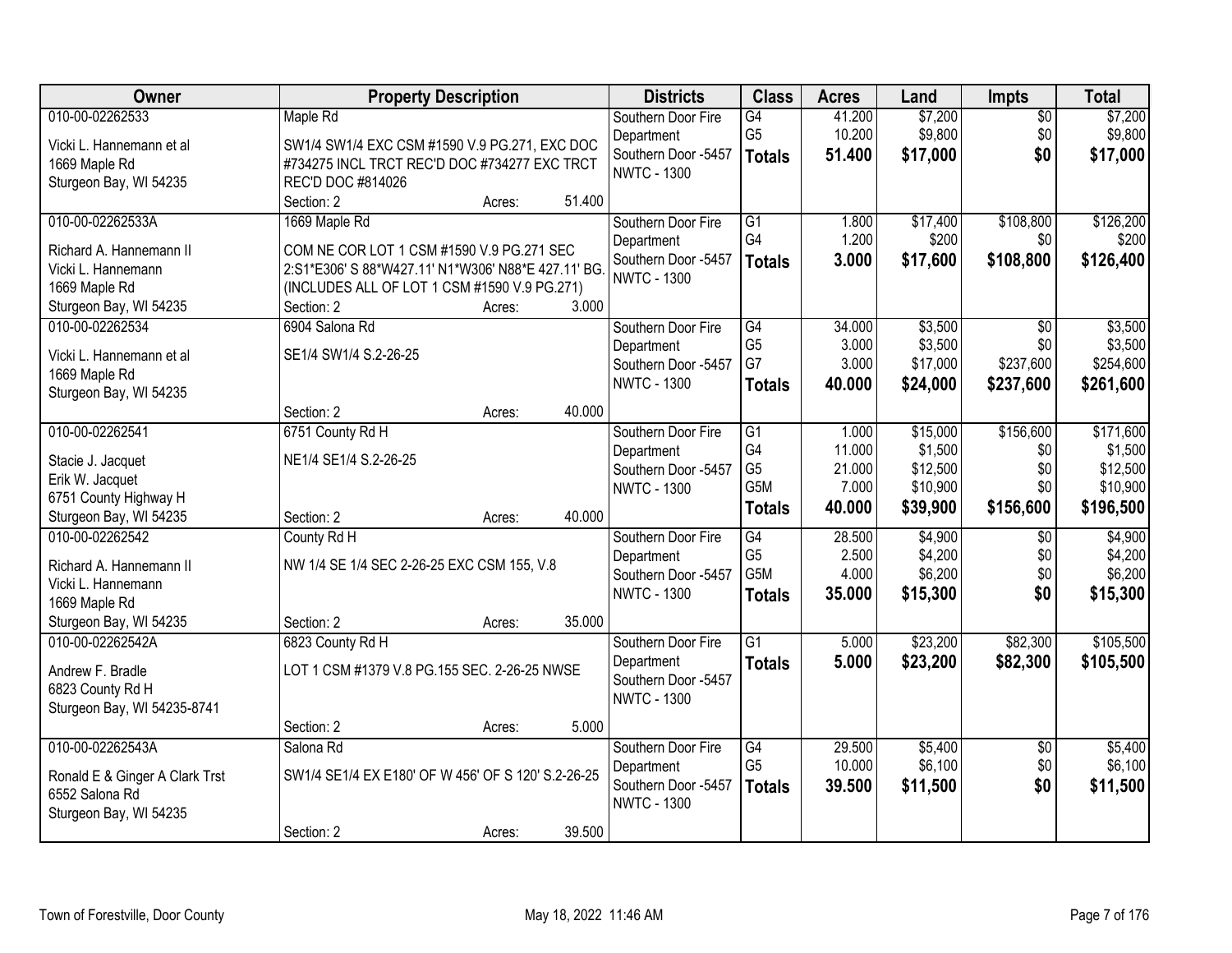| Owner                                       | <b>Property Description</b>                       |        |        | <b>Districts</b>                  | <b>Class</b>                     | <b>Acres</b>     | Land                 | <b>Impts</b>    | <b>Total</b>         |
|---------------------------------------------|---------------------------------------------------|--------|--------|-----------------------------------|----------------------------------|------------------|----------------------|-----------------|----------------------|
| 010-00-02262543B                            | 6818 Salona Rd                                    |        |        | Southern Door Fire                | $\overline{G1}$                  | 0.500            | \$12,700             | \$77,100        | \$89,800             |
| Robin J. Kain                               | COM SW COR SW1/4 SE1/4 E276 ' TO BEG N120' E18    |        |        | Department<br>Southern Door -5457 | <b>Totals</b>                    | 0.500            | \$12,700             | \$77,100        | \$89,800             |
| Brett D. Kain                               | S120' W180' TO BEG S.2-26-25                      |        |        | <b>NWTC - 1300</b>                |                                  |                  |                      |                 |                      |
| 6818 Salona Rd                              |                                                   |        | 0.500  |                                   |                                  |                  |                      |                 |                      |
| Sturgeon Bay, WI 54235<br>010-00-02262544A1 | Section: 2<br>Salona Rd                           | Acres: |        |                                   | $\overline{G1}$                  |                  |                      | \$12,400        | \$27,700             |
|                                             |                                                   |        |        | Southern Door Fire<br>Department  |                                  | 1.290<br>1.290   | \$15,300             |                 |                      |
| David S. Samuels                            | LOT 1 CSM #1024 V.6 PG.51 SEC. 2-26-25 SE1/4      |        |        | Southern Door -5457               | <b>Totals</b>                    |                  | \$15,300             | \$12,400        | \$27,700             |
| Nina H. Martel                              | <b>SE1/4</b>                                      |        |        | <b>NWTC - 1300</b>                |                                  |                  |                      |                 |                      |
| 6732 Salona Rd                              |                                                   |        |        |                                   |                                  |                  |                      |                 |                      |
| Sturgeon Bay, WI 54235                      | Section: 2                                        | Acres: | 1.290  |                                   |                                  |                  |                      |                 |                      |
| 010-00-02262544A2                           | 6732 Salona Rd                                    |        |        | Southern Door Fire                | G1                               | 1.000            | \$14,200             | \$326,000       | \$340,200            |
| David S. Samuels                            | LOT 2 CSM #1024 V.6 PG.51 SEC. 2-26-25 SE1/4      |        |        | Department<br>Southern Door -5457 | G <sub>5</sub><br>G <sub>6</sub> | 18.880<br>19.000 | \$11,200<br>\$58,900 | \$0<br>\$0      | \$11,200<br>\$58,900 |
| Nina H. Martel                              | <b>SE1/4</b>                                      |        |        | <b>NWTC - 1300</b>                | <b>Totals</b>                    | 38,880           | \$84,300             | \$326,000       | \$410,300            |
| 6732 Salona Rd                              |                                                   |        |        |                                   |                                  |                  |                      |                 |                      |
| Sturgeon Bay, WI 54235                      | Section: 2                                        | Acres: | 38.880 |                                   |                                  |                  |                      |                 |                      |
| 010-00-03262511QQ                           | County Rd H                                       |        |        | Southern Door Fire                | G4                               | 77.440           | \$13,100             | \$0             | \$13,100             |
| Steven L. Woldt                             | COM NE COR SEC.3: S1062.94' W 872.26' S1510.64'   |        |        | Department                        | G <sub>5</sub>                   | 0.500            | \$100                | \$0             | \$100                |
| 7395 Malvitz Rd                             | W399.63' N2*E284.19' W240.52' N4*E394.34'         |        |        | Southern Door -5457               | <b>Totals</b>                    | 77.940           | \$13,200             | \$0             | \$13,200             |
| Sturgeon Bay, WI 54235                      | N81*W117.93' S6*W224.48' N83*W497.78' N3*E1515.13 |        |        | <b>NWTC - 1300</b>                |                                  |                  |                      |                 |                      |
|                                             | Section: 3                                        | Acres: | 77.940 |                                   |                                  |                  |                      |                 |                      |
| 010-00-03262512A1                           | 1890 County Rd O                                  |        |        | Southern Door Fire                | $\overline{G1}$                  | 1.000            | \$14,200             | \$170,200       | \$184,400            |
| Greg R. Koelpien                            | COM N1/4 COR SEC. 3: N89*E 1190.73'TO NWLY LN     |        |        | Department                        | G <sub>5</sub>                   | 11.000           | \$7,200              | \$0             | \$7,200              |
| Deanna Koelpien                             | OF TRL S 53*W ALG NW LN TRL 1481.63' N878.14'BG   |        |        | Southern Door -5457               | <b>Totals</b>                    | 12.000           | \$21,400             | \$170,200       | \$191,600            |
| 1890 County Highway O                       | EXC WLY 33' RD                                    |        |        | <b>NWTC - 1300</b>                |                                  |                  |                      |                 |                      |
| Sturgeon Bay, WI 54235                      | Section: 3                                        | Acres: | 12.000 |                                   |                                  |                  |                      |                 |                      |
| 010-00-03262512B                            | County Rd O                                       |        |        | Southern Door Fire                | $\overline{\text{X2}}$           | 3.740            | $\overline{60}$      | $\overline{50}$ | \$0                  |
| State of Wisconsin Dnr                      | NW1/4 NE1/4 A&WRRROW S.3-26-25                    |        |        | Department                        | <b>Totals</b>                    | 3.740            | \$0                  | \$0             | \$0                  |
| PO Box 7921                                 |                                                   |        |        | Southern Door -5457               |                                  |                  |                      |                 |                      |
| Madison, WI 53707                           |                                                   |        |        | <b>NWTC - 1300</b>                |                                  |                  |                      |                 |                      |
|                                             | Section: 3                                        | Acres: | 3.740  |                                   |                                  |                  |                      |                 |                      |
| 010-00-03262513A                            | 7104 County Rd H                                  |        |        | Southern Door Fire                | $\overline{G1}$                  | 1.160            | \$14,800             | \$16,400        | \$31,200             |
| Dale S. Le Cloux                            | TR SW 1/4 NE 1/4 SEC 3-26-25 COM CTR SEC 3        |        |        | Department                        | <b>Totals</b>                    | 1.160            | \$14,800             | \$16,400        | \$31,200             |
| Yanela Q. Herrera                           | E666.86'BG E209' N242' W209' S242'BG              |        |        | Southern Door -5457               |                                  |                  |                      |                 |                      |
| 7134 County Highway H                       |                                                   |        |        | <b>NWTC - 1300</b>                |                                  |                  |                      |                 |                      |
| Sturgeon Bay, WI 54235                      | Section: 3                                        | Acres: | 1.160  |                                   |                                  |                  |                      |                 |                      |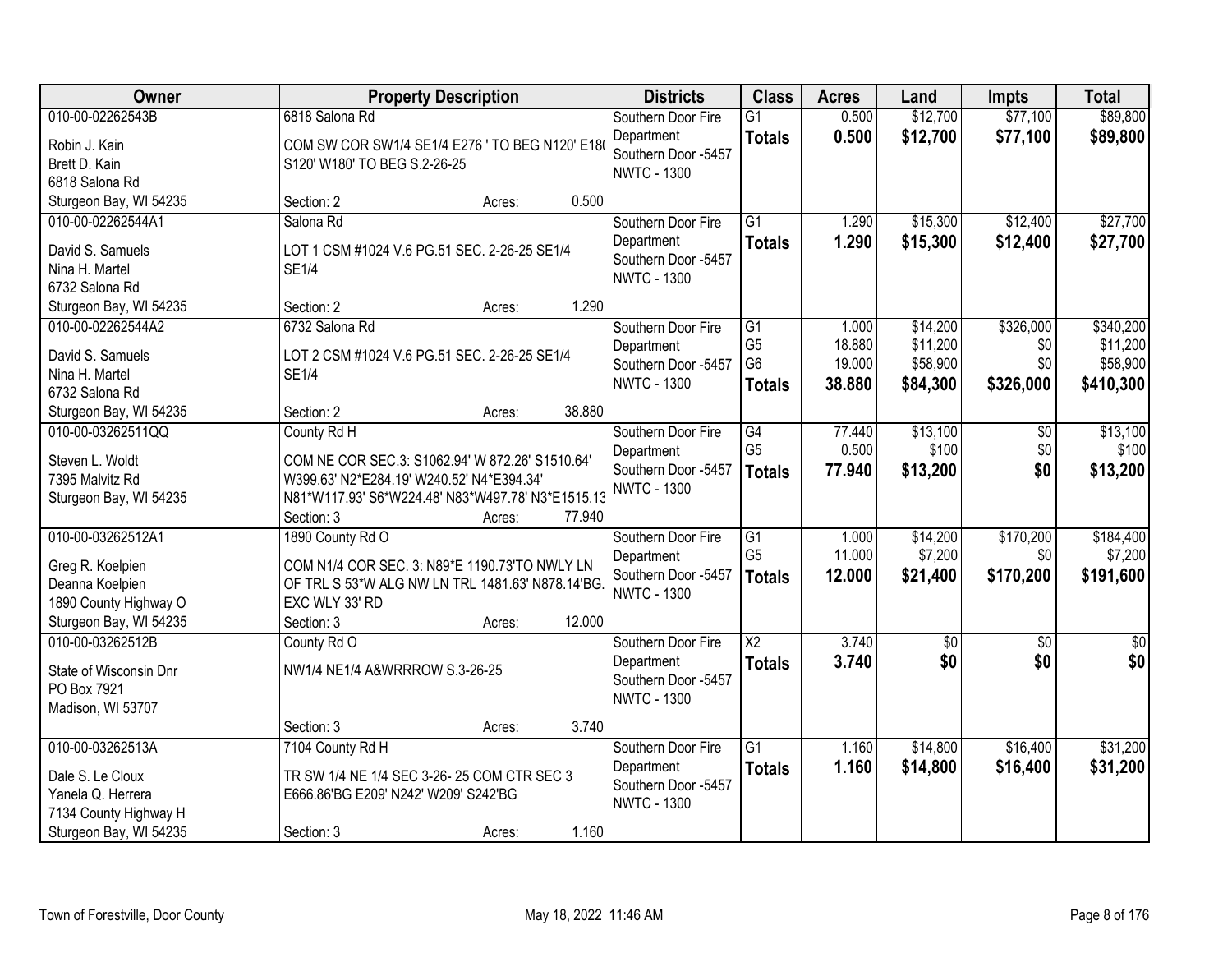| Owner                       | <b>Property Description</b>                       |        | <b>Districts</b>    | <b>Class</b>           | <b>Acres</b> | Land     | <b>Impts</b>    | <b>Total</b>    |
|-----------------------------|---------------------------------------------------|--------|---------------------|------------------------|--------------|----------|-----------------|-----------------|
| 010-00-03262513A1           | 7100 County Rd H                                  |        | Southern Door Fire  | $\overline{G5}$        | 20.530       | \$21,400 | $\overline{50}$ | \$21,400        |
| Amber Hunter                | COM 283.94'N CEN SEC.3:                           |        | Department          | G7                     | 2.500        | \$12,000 | \$26,700        | \$38,700        |
| Thomas B. Koyen             | N1297.88'N53*E768.43'S3*W                         |        | Southern Door -5457 | <b>Totals</b>          | 23.030       | \$33,400 | \$26,700        | \$60,100        |
| 1427 Jackson Harbor Rd      | 1515.13'S83*E497.48'N6*E224                       |        | <b>NWTC - 1300</b>  |                        |              |          |                 |                 |
| Washington Island, WI 54246 | Section: 3<br>Acres:                              | 23.030 |                     |                        |              |          |                 |                 |
| 010-00-03262513A2           | 7094 County Rd H                                  |        | Southern Door Fire  | $\overline{G1}$        | 2.000        | \$18,200 | \$101,900       | \$120,100       |
|                             |                                                   |        | Department          | <b>Totals</b>          | 2.000        | \$18,200 | \$101,900       | \$120,100       |
| Allen L. Le Cloux           | COM 1053.33'E CEN SEC.3: E                        |        | Southern Door -5457 |                        |              |          |                 |                 |
| 7094 County Highway H       | 306.85'N2*E284.19'W306.85' S2*W284.19'BG. SLY 33' |        | <b>NWTC - 1300</b>  |                        |              |          |                 |                 |
| Sturgeon Bay, WI 54235      | SUB RD                                            |        |                     |                        |              |          |                 |                 |
|                             | Section: 3<br>Acres:                              | 2.000  |                     |                        |              |          |                 |                 |
| 010-00-03262513B            | 7134 County Rd H                                  |        | Southern Door Fire  | $\overline{G1}$        | 4.070        | \$22,700 | \$100,000       | \$122,700       |
| Dale S. Le Cloux            | COM CEN SEC.3:N283.94'E873.                       |        | Department          | <b>Totals</b>          | 4.070        | \$22,700 | \$100,000       | \$122,700       |
| Yanela Q. Herrera           | 83'S283.93'W875.85'BG. EXC TRCT REC'D 542/752     |        | Southern Door -5457 |                        |              |          |                 |                 |
| 7134 County Highway H       |                                                   |        | <b>NWTC - 1300</b>  |                        |              |          |                 |                 |
| Sturgeon Bay, WI 54235      | Section: 3<br>Acres:                              | 4.070  |                     |                        |              |          |                 |                 |
| 010-00-03262513C            | 7098 County Rd H                                  |        | Southern Door Fire  | $\overline{G1}$        | 1.200        | \$15,000 | \$47,800        | \$62,800        |
|                             |                                                   |        | Department          | <b>Totals</b>          | 1.200        | \$15,000 | \$47,800        | \$62,800        |
| Scott A. Le Cloux           | COM 875.85'E CEN SEC.3:                           |        | Southern Door -5457 |                        |              |          |                 |                 |
| 7098 County Highway H       | E177.48'N2*E284.19'W189.47' S283.93'BG. S33'      |        | <b>NWTC - 1300</b>  |                        |              |          |                 |                 |
| Sturgeon Bay, WI 54235      | RESV'D RD                                         |        |                     |                        |              |          |                 |                 |
|                             | Section: 3<br>Acres:                              | 1.200  |                     |                        |              |          |                 |                 |
| 010-00-03262514A            | County Rd H                                       |        | Southern Door Fire  | $\overline{G4}$        | 3.080        | \$500    | $\overline{50}$ | \$500           |
| Allen L. Le Cloux           | COM E1/4 COR SEC.3:W872.26'                       |        | Department          | G <sub>5</sub>         | 27.170       | \$35,900 | \$0             | \$35,900        |
| 7094 County Highway H       | N1510.64'E872.26'S1510.64' BG. SLY 33' SUB RD     |        | Southern Door -5457 | <b>Totals</b>          | 30.250       | \$36,400 | \$0             | \$36,400        |
| Sturgeon Bay, WI 54235      |                                                   |        | <b>NWTC - 1300</b>  |                        |              |          |                 |                 |
|                             | Section: 3<br>Acres:                              | 30.250 |                     |                        |              |          |                 |                 |
| 010-00-03262521A1           | County Rd O                                       |        | Southern Door Fire  | $\overline{G5}$        | 35.350       | \$55,600 | $\overline{50}$ | \$55,600        |
|                             |                                                   |        | Department          | G <sub>6</sub>         | 6.000        | \$15,000 | \$0             | \$15,000        |
| Linda L. Roop               | NE1/4 NW1/4 & SE1/4 NW1/4 LYING NLY OF AHNAPEI    |        | Southern Door -5457 | <b>Totals</b>          | 41.350       | \$70,600 | \$0             | \$70,600        |
| c/o C\O Jeff Roop, Inc      | & WEST-ERN RAILROAD TRACT                         |        | <b>NWTC - 1300</b>  |                        |              |          |                 |                 |
| 3648 Cherryvale Pl          |                                                   |        |                     |                        |              |          |                 |                 |
| Appleton, WI 54913          | Section: 3<br>Acres:                              | 41.350 |                     |                        |              |          |                 |                 |
| 010-00-03262521B            | County Rd O                                       |        | Southern Door Fire  | $\overline{\text{X2}}$ | 1.190        | \$0      | $\overline{50}$ | $\overline{50}$ |
| State of Wisconsin Dnr      | NE1/4 NW1/4 A&WRRROW S.3-26-25                    |        | Department          | <b>Totals</b>          | 1.190        | \$0      | \$0             | \$0             |
| PO Box 7921                 |                                                   |        | Southern Door -5457 |                        |              |          |                 |                 |
| Madison, WI 53707           |                                                   |        | <b>NWTC - 1300</b>  |                        |              |          |                 |                 |
|                             | Section: 3<br>Acres:                              | 1.190  |                     |                        |              |          |                 |                 |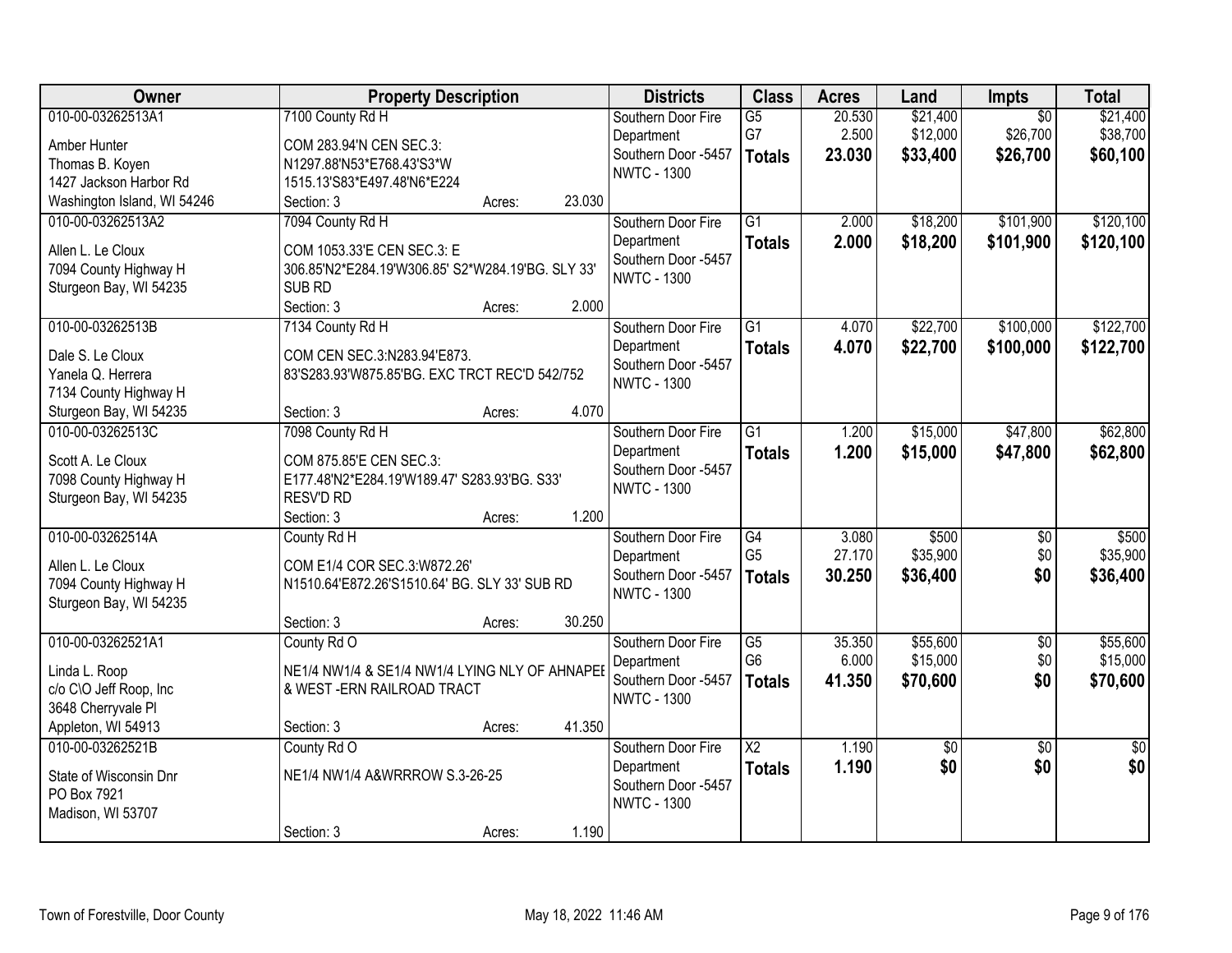| Owner                                                                                           |                                                                                                                 | <b>Property Description</b> |        | <b>Districts</b>                                                              | <b>Class</b>                                             | <b>Acres</b>                       | Land                                     | <b>Impts</b>                       | <b>Total</b>                             |
|-------------------------------------------------------------------------------------------------|-----------------------------------------------------------------------------------------------------------------|-----------------------------|--------|-------------------------------------------------------------------------------|----------------------------------------------------------|------------------------------------|------------------------------------------|------------------------------------|------------------------------------------|
| 010-00-03262522<br><b>Richard W Homeyer Trst</b><br>1826 Idlewild Rd<br>Sturgeon Bay, WI 54235  | 1834 Idlewild Rd<br>NW1/4 NW1/4 S.3-26-25 EXC CSM 144, V.9 & EXC<br>TRCT REC'D 849/6.                           |                             |        | Southern Door Fire<br>Department<br>Southern Door -5457<br><b>NWTC - 1300</b> | $\overline{G1}$<br>G4<br>G <sub>5</sub><br><b>Totals</b> | 2.000<br>21.380<br>1.000<br>24.380 | \$18,200<br>\$3,400<br>\$100<br>\$21,700 | \$55,400<br>\$0<br>\$0<br>\$55,400 | \$73,600<br>\$3,400<br>\$100<br>\$77,100 |
|                                                                                                 | Section: 3                                                                                                      | Acres:                      | 24.380 |                                                                               |                                                          |                                    |                                          |                                    |                                          |
| 010-00-03262522A<br><b>Richard W Homeyer Trst</b><br>1826 Idlewild Rd<br>Sturgeon Bay, WI 54235 | 1826 Idlewild Rd<br>LOT 1 CSM #1531 V.9 PG.144 SEC. 3-26-25 NWNW                                                |                             |        | Southern Door Fire<br>Department<br>Southern Door -5457<br><b>NWTC - 1300</b> | G1<br>G4<br><b>Totals</b>                                | 3.000<br>2.000<br>5.000            | \$22,200<br>\$300<br>\$22,500            | \$62,600<br>\$0<br>\$62,600        | \$84,800<br>\$300<br>\$85,100            |
|                                                                                                 | Section: 3                                                                                                      | Acres:                      | 5.000  |                                                                               |                                                          |                                    |                                          |                                    |                                          |
| 010-00-03262522B<br>Shelly A Wickham Trust<br>Frank A Wickham Trust<br>1892 Idlewild Rd         | 1892 Idlewild Rd<br>COM NE COR NWNW SEC 3: S660' W660' N660' E660'<br>BG. INCL ESMT.                            |                             |        | Southern Door Fire<br>Department<br>Southern Door -5457<br><b>NWTC - 1300</b> | $\overline{G1}$<br>G4<br><b>Totals</b>                   | 1.500<br>8.500<br>10.000           | \$16,200<br>\$1,700<br>\$17,900          | \$333,300<br>\$0<br>\$333,300      | \$349,500<br>\$1,700<br>\$351,200        |
| Sturngeon Bay, WI 54235                                                                         | Section: 3                                                                                                      | Acres:                      | 10.000 |                                                                               |                                                          |                                    |                                          |                                    |                                          |
| 010-00-03262523A1<br>Tammy A. Hafeman<br>1824 Idlewild Rd<br>Sturgeon Bay, WI 54235             | 1824 Idlewild Rd<br>COM NW COR SWNW SEC 3:E1320 'S330' W1320'<br>N320' BG. INCL ESMT                            |                             |        | Southern Door Fire<br>Department<br>Southern Door -5457<br><b>NWTC - 1300</b> | G1<br>G4<br><b>Totals</b>                                | 1.000<br>9.000<br>10.000           | \$15,000<br>\$1,800<br>\$16,800          | \$47,200<br>\$0<br>\$47,200        | \$62,200<br>\$1,800<br>\$64,000          |
|                                                                                                 | Section: 3                                                                                                      | Acres:                      | 10.000 |                                                                               |                                                          |                                    |                                          |                                    |                                          |
| 010-00-03262523A2<br>Christa Lee Blasier<br>1780 Idlewild Rd<br>Sturgeon Bay, WI 54235          | 1780 Idlewild Rd<br>LOT 1 CSM #1658 V.10 PG.79 SEC. 3-26-25 SWNW<br>ALSO INCL TRCT N & ADJ RECD IN DOC #705933. |                             |        | Southern Door Fire<br>Department<br>Southern Door -5457<br><b>NWTC - 1300</b> | $\overline{G1}$<br><b>Totals</b>                         | 5.180<br>5.180                     | \$60,400<br>\$60,400                     | \$101,500<br>\$101,500             | \$161,900<br>\$161,900                   |
|                                                                                                 | Section: 3                                                                                                      | Acres:                      | 5.180  |                                                                               |                                                          |                                    |                                          |                                    |                                          |
| 010-00-03262523A3<br>Tracie A. Hoffmann<br>1804 Idlewild Rd<br>Sturgeon Bay, WI 54235           | 1804 Idlewild Rd<br>LOT 1 CSM #1683 V.10 PG.134 SEC. 3-26-25 SWNW                                               |                             |        | Southern Door Fire<br>Department<br>Southern Door -5457<br><b>NWTC - 1300</b> | G1<br><b>Totals</b>                                      | 1.260<br>1.260                     | \$18,900<br>\$18,900                     | \$206,900<br>\$206,900             | \$225,800<br>\$225,800                   |
|                                                                                                 | Section: 3                                                                                                      | Acres:                      | 1.260  |                                                                               |                                                          |                                    |                                          |                                    |                                          |
| 010-00-03262523A4<br>Tracie A. Hoffmann<br>1804 Idlewild Rd<br>Sturgeon Bay, WI 54235           | <b>Idlewild Rd</b><br>LOT 2 CSM #1683 V.10 PG.134 SEC. 3-26-25 SWNW                                             |                             |        | Southern Door Fire<br>Department<br>Southern Door -5457<br><b>NWTC - 1300</b> | $\overline{G1}$<br><b>Totals</b>                         | 1.260<br>1.260                     | \$18,900<br>\$18,900                     | $\overline{50}$<br>\$0             | \$18,900<br>\$18,900                     |
|                                                                                                 | Section: 3                                                                                                      | Acres:                      | 1.260  |                                                                               |                                                          |                                    |                                          |                                    |                                          |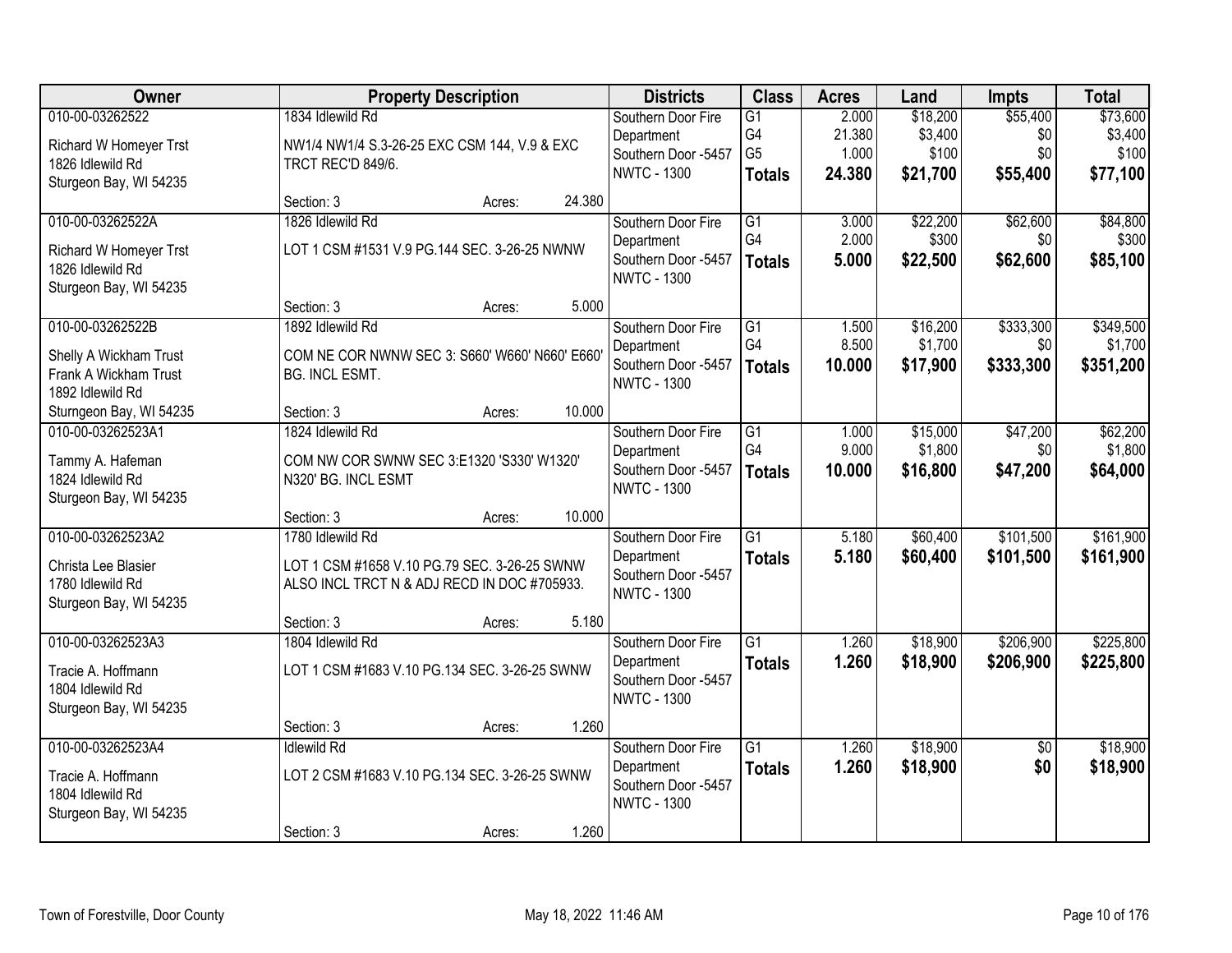| Owner                                       | <b>Property Description</b>                                                                  | <b>Districts</b>                  | <b>Class</b>           | <b>Acres</b> | Land               | <b>Impts</b>      | <b>Total</b>         |
|---------------------------------------------|----------------------------------------------------------------------------------------------|-----------------------------------|------------------------|--------------|--------------------|-------------------|----------------------|
| 010-00-03262523A5                           | <b>Idlewild Rd</b>                                                                           | Southern Door Fire                | G4                     | 4.620        | \$700              | $\overline{50}$   | \$700                |
| Christa Stahl                               | PT LT 3 CSM#1683 V.10 P.134 DESC AS:COM 989'N &                                              | Department                        | <b>Totals</b>          | 4.620        | \$700              | \$0               | \$700                |
| 1780 Idlewild Rd                            | 267'E SW COR SEC 3:E1020' N330' E18' S496.57'                                                | Southern Door -5457               |                        |              |                    |                   |                      |
| Sturgeon Bay, WI 54235                      | SWLY 250.43' W900' N216' BG.                                                                 | <b>NWTC - 1300</b>                |                        |              |                    |                   |                      |
|                                             | 4.620<br>Section: 3<br>Acres:                                                                |                                   |                        |              |                    |                   |                      |
| 010-00-03262523B                            | <b>Idlewild Rd</b>                                                                           | Southern Door Fire                | $\overline{\text{X2}}$ | 3.150        | $\overline{50}$    | $\overline{50}$   | \$0                  |
| State of Wisconsin Dnr                      | SW1/4 NW1/4 A&WRRROW S.3-26-25                                                               | Department                        | <b>Totals</b>          | 3.150        | \$0                | \$0               | \$0                  |
| PO Box 7921                                 |                                                                                              | Southern Door -5457               |                        |              |                    |                   |                      |
| Madison, WI 53707                           |                                                                                              | <b>NWTC - 1300</b>                |                        |              |                    |                   |                      |
|                                             | 3.150<br>Section: 3<br>Acres:                                                                |                                   |                        |              |                    |                   |                      |
| 010-00-03262523C                            | 7250 County Roads H/O                                                                        | Southern Door Fire                | $\overline{G1}$        | 1.690        | \$16,900           | \$4,800           | \$21,700             |
| Sandra A. Vandertie                         | COM 668'E SW C NW1/4 ON N LN CTH "H". N TO S LN                                              | Department                        | <b>Totals</b>          | 1.690        | \$16,900           | \$4,800           | \$21,700             |
| Gary J. Vandertie                           | DNR TR 648' M/L E'LY 118' S TO N LN RD. W 112' BG.                                           | Southern Door -5457               |                        |              |                    |                   |                      |
| 7270 County Highway H/O                     | S.3-26-25                                                                                    | <b>NWTC - 1300</b>                |                        |              |                    |                   |                      |
| Sturgeon Bay, WI 54235                      | 1.690<br>Section: 3<br>Acres:                                                                |                                   |                        |              |                    |                   |                      |
| 010-00-03262523D                            | 7270 County Roads H/O                                                                        | Southern Door Fire                | G1                     | 1.000        | \$14,200           | \$113,600         | \$127,800            |
|                                             |                                                                                              | Department                        | G4                     | 4.000        | \$800              | \$0               | \$800                |
| Gary J. Vandertie<br>Sandra A. Vandertie    | COM W 1/4 COR SEC 3-26-25 E668' N TO S LN DNR<br>TRAIL, SW TO W LN SEC, S TO BG. INCL. ESMT. | Southern Door -5457               | <b>Totals</b>          | 5.000        | \$15,000           | \$113,600         | \$128,600            |
| 7270 County Highway H/O                     |                                                                                              | <b>NWTC - 1300</b>                |                        |              |                    |                   |                      |
| Sturgeon Bay, WI 54235                      | 5.000<br>Section: 3<br>Acres:                                                                |                                   |                        |              |                    |                   |                      |
| 010-00-03262523E                            | County Rd H                                                                                  | Southern Door Fire                | G4                     | 6.060        | \$1,200            | $\overline{50}$   | \$1,200              |
|                                             |                                                                                              | Department                        | G <sub>5</sub>         | 1.800        | \$3,200            | \$0               | \$3,200              |
| Gary J. Vandertie                           | COM 780'E SW COR NW1/4 SEC. 3-26-25: N TO S LN                                               | Southern Door -5457               | <b>Totals</b>          | 7.860        | \$4,400            | \$0               | \$4,400              |
| Sandra A. Vandertie                         | DNR TR., NE TO E LN SWNW, S TO SE C SWNW, W                                                  | <b>NWTC - 1300</b>                |                        |              |                    |                   |                      |
| 7270 County Highway H/O                     | BG. INCL ESMT.                                                                               |                                   |                        |              |                    |                   |                      |
| Sturgeon Bay, WI 54235<br>010-00-03262524A1 | Section: 3<br>7.860<br>Acres:                                                                |                                   | $\overline{\text{X3}}$ |              |                    |                   |                      |
|                                             | County Rd H                                                                                  | Southern Door Fire                |                        | 4.300        | $\sqrt{$0}$<br>\$0 | $\sqrt{6}$<br>\$0 | $\frac{1}{6}$<br>\$0 |
| County of Door                              | COM AT SE COR SE 1/4 NW 1/4 SEC 3-26-25 W433'                                                | Department<br>Southern Door -5457 | <b>Totals</b>          | 4.300        |                    |                   |                      |
| c/o VacLot Cth HO                           | N433' E 433' S433'TO BEG SUB 467/767                                                         | <b>NWTC - 1300</b>                |                        |              |                    |                   |                      |
| 421 Nebraska St                             |                                                                                              |                                   |                        |              |                    |                   |                      |
| Sturgeon Bay, WI 54235                      | 4.300<br>Section: 3<br>Acres:                                                                |                                   |                        |              |                    |                   |                      |
| 010-00-03262524A2                           | County Rd H                                                                                  | Southern Door Fire                | $\overline{G5}$        | 29.500       | \$51,500           | $\overline{50}$   | \$51,500             |
| Guy W. Overbeck                             | NE1/4 NW1/4 & SE1/4 NW1/4 LYING SLY OF AHNAPEE                                               | Department                        | <b>Totals</b>          | 29.500       | \$51,500           | \$0               | \$51,500             |
| 2361 Idlewild Rd                            | & WEST-ERN RAILROAD PARCEL & EXC COM SE                                                      | Southern Door -5457               |                        |              |                    |                   |                      |
| Sturgeon Bay, WI 54235                      | COR SENW W433' N433' E433' S433' BG.                                                         | <b>NWTC - 1300</b>                |                        |              |                    |                   |                      |
|                                             | 29.500<br>Section: 3<br>Acres:                                                               |                                   |                        |              |                    |                   |                      |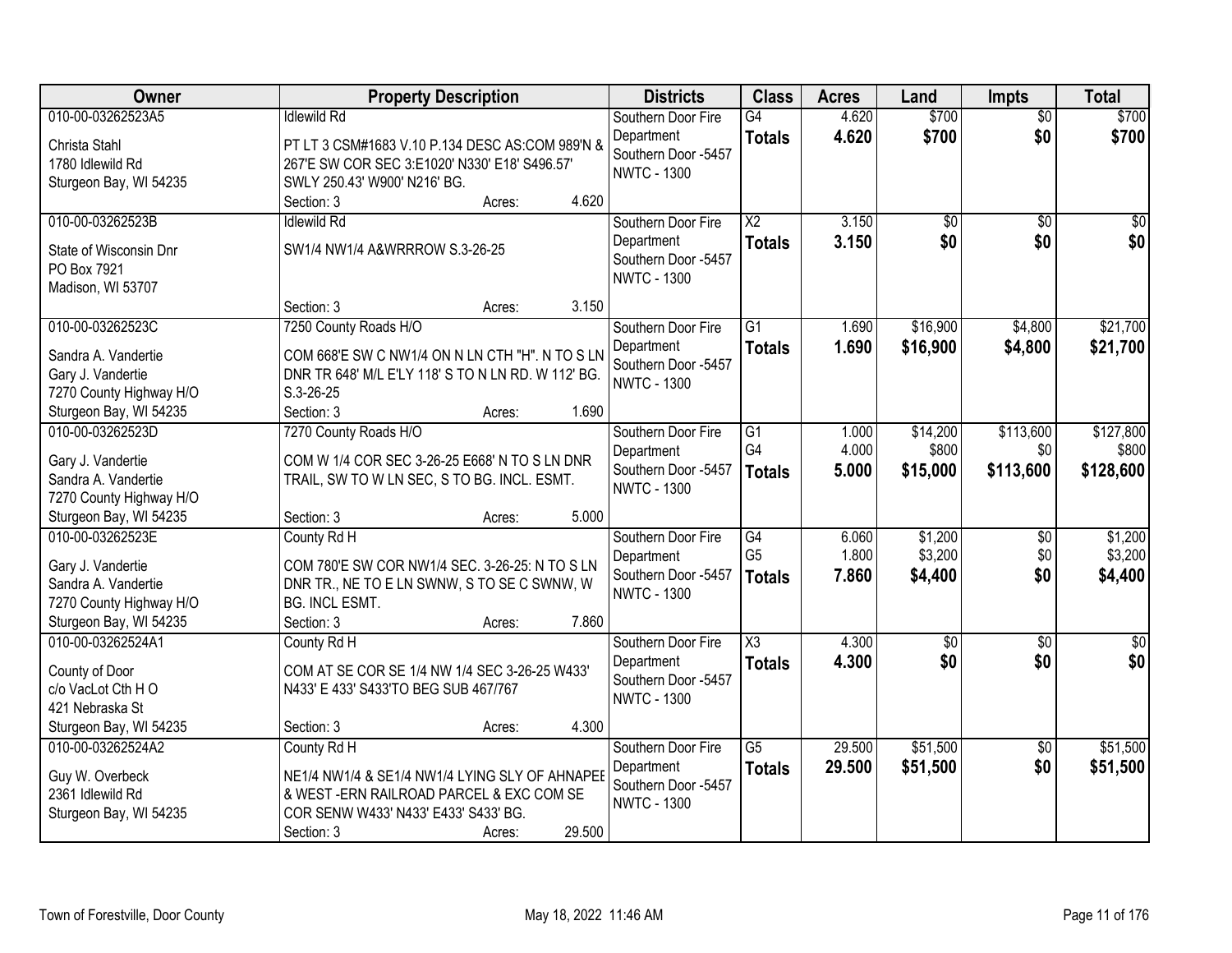| Owner                       | <b>Property Description</b>                       |        |        | <b>Districts</b>    | <b>Class</b>    | <b>Acres</b> | Land            | <b>Impts</b>    | <b>Total</b>    |
|-----------------------------|---------------------------------------------------|--------|--------|---------------------|-----------------|--------------|-----------------|-----------------|-----------------|
| 010-00-03262524B            | County Rd H                                       |        |        | Southern Door Fire  | $\overline{X2}$ | 2.530        | $\overline{50}$ | $\overline{50}$ | $\overline{30}$ |
| State of Wisconsin Dnr      | SE1/4 NW1/4 A&WRRROW S.3-26-25                    |        |        | Department          | <b>Totals</b>   | 2.530        | \$0             | \$0             | \$0             |
| PO Box 7921                 |                                                   |        |        | Southern Door -5457 |                 |              |                 |                 |                 |
| Madison, WI 53707           |                                                   |        |        | <b>NWTC - 1300</b>  |                 |              |                 |                 |                 |
|                             | Section: 3                                        | Acres: | 2.530  |                     |                 |              |                 |                 |                 |
| 010-00-03262531             | 7173 County Roads H/O                             |        |        | Southern Door Fire  | G4              | 36.500       | \$6,300         | \$0             | \$6,300         |
| <b>Herbert Vogel</b>        | NE1/4 SW1/4 S.3-26-25                             |        |        | Department          | G <sub>5</sub>  | 2.500        | \$1,100         | \$0             | \$1,100         |
| Christina J. Vogel          |                                                   |        |        | Southern Door -5457 | G7              | 1.000        | \$7,000         | \$51,700        | \$58,700        |
| 2231 County Highway S       |                                                   |        |        | <b>NWTC - 1300</b>  | <b>Totals</b>   | 40.000       | \$14,400        | \$51,700        | \$66,100        |
| Sturgeon Bay, WI 54235      | Section: 3                                        | Acres: | 40.000 |                     |                 |              |                 |                 |                 |
| 010-00-03262532             | County Rd H                                       |        |        | Southern Door Fire  | G4              | 38.000       | \$7,200         | \$0             | \$7,200         |
| Lee J Petrina Trust         | NW1/4 SW1/4 S.3-26-25                             |        |        | Department          | G <sub>5</sub>  | 2.000        | \$100           | \$0             | \$100           |
| Kathleen J Petrina Trust    |                                                   |        |        | Southern Door -5457 | <b>Totals</b>   | 40.000       | \$7,300         | \$0             | \$7,300         |
| 103 County Highway U        |                                                   |        |        | <b>NWTC - 1300</b>  |                 |              |                 |                 |                 |
| Algoma, WI 54201            | Section: 3                                        | Acres: | 40.000 |                     |                 |              |                 |                 |                 |
| 010-00-03262533             | 1642 County Roads H/O                             |        |        | Southern Door Fire  | $\overline{G1}$ | 9.700        | \$25,500        | \$97,100        | \$122,600       |
| Gregory G Thiede Trst       | SW 1/4 SW 1/4 SEC 3-26-25 EXC S150' OF N210'OF    |        |        | Department          | <b>Totals</b>   | 9.700        | \$25,500        | \$97,100        | \$122,600       |
| 5287 Nelson Ln              | W290'& EXC S400' OF W544.5'; EXC 150'X290' REC'D  |        |        | Southern Door -5457 |                 |              |                 |                 |                 |
| Sturgeon Bay, WI 54235      | 463/47 & EXC 150'X290' REC'D 502/479 & TRCT REC'D |        |        | <b>NWTC - 1300</b>  |                 |              |                 |                 |                 |
|                             | Section: 3                                        | Acres: | 9.700  |                     |                 |              |                 |                 |                 |
| 010-00-03262533A            | 1698 County Roads H/O                             |        |        | Southern Door Fire  | $\overline{G1}$ | 1.000        | \$14,200        | \$76,900        | \$91,100        |
| Ethel E. Christianson       | COM NW COR SW 1/4 SW 1/4 SEC 3-26-25 S60'BG S     |        |        | Department          | <b>Totals</b>   | 1.000        | \$14,200        | \$76,900        | \$91,100        |
| 1698 County Highway H/O     | ALG SEC LN 150' N89DE290' N150' S89DW290'BG       |        |        | Southern Door -5457 |                 |              |                 |                 |                 |
| Sturgeon Bay, WI 54235      |                                                   |        |        | <b>NWTC - 1300</b>  |                 |              |                 |                 |                 |
|                             | Section: 3                                        | Acres: | 1.000  |                     |                 |              |                 |                 |                 |
| 010-00-03262533B            | 1608 County Roads H/O                             |        |        | Southern Door Fire  | $\overline{G1}$ | 5.000        | \$23,200        | \$88,300        | \$111,500       |
| Richard Martell Lfest et al | SOUTH 400' OF WEST 544.5'OF SW 1/4 SW 1/4 SEC     |        |        | Department          | <b>Totals</b>   | 5.000        | \$23,200        | \$88,300        | \$111,500       |
| 1608 County Highway H/O     | $3 - 26 - 25$                                     |        |        | Southern Door -5457 |                 |              |                 |                 |                 |
| Sturgeon Bay, WI 54235      |                                                   |        |        | <b>NWTC - 1300</b>  |                 |              |                 |                 |                 |
|                             | Section: 3                                        | Acres: | 5.000  |                     |                 |              |                 |                 |                 |
| 010-00-03262533C            | 1688 County Roads H/O                             |        |        | Southern Door Fire  | $\overline{G1}$ | 1.000        | \$14,200        | \$87,300        | \$101,500       |
| Christopher J. Tlachac      | COM 956.5'N SW COR SEC. 3:                        |        |        | Department          | <b>Totals</b>   | 1.000        | \$14,200        | \$87,300        | \$101,500       |
| Barb J. Tlachac             | N150'N89*E290'S150'S89*W290 BG.                   |        |        | Southern Door -5457 |                 |              |                 |                 |                 |
| 1688 County Highway H/O     |                                                   |        |        | <b>NWTC - 1300</b>  |                 |              |                 |                 |                 |
| Sturgeon Bay, WI 54235      | Section: 3                                        | Acres: | 1.000  |                     |                 |              |                 |                 |                 |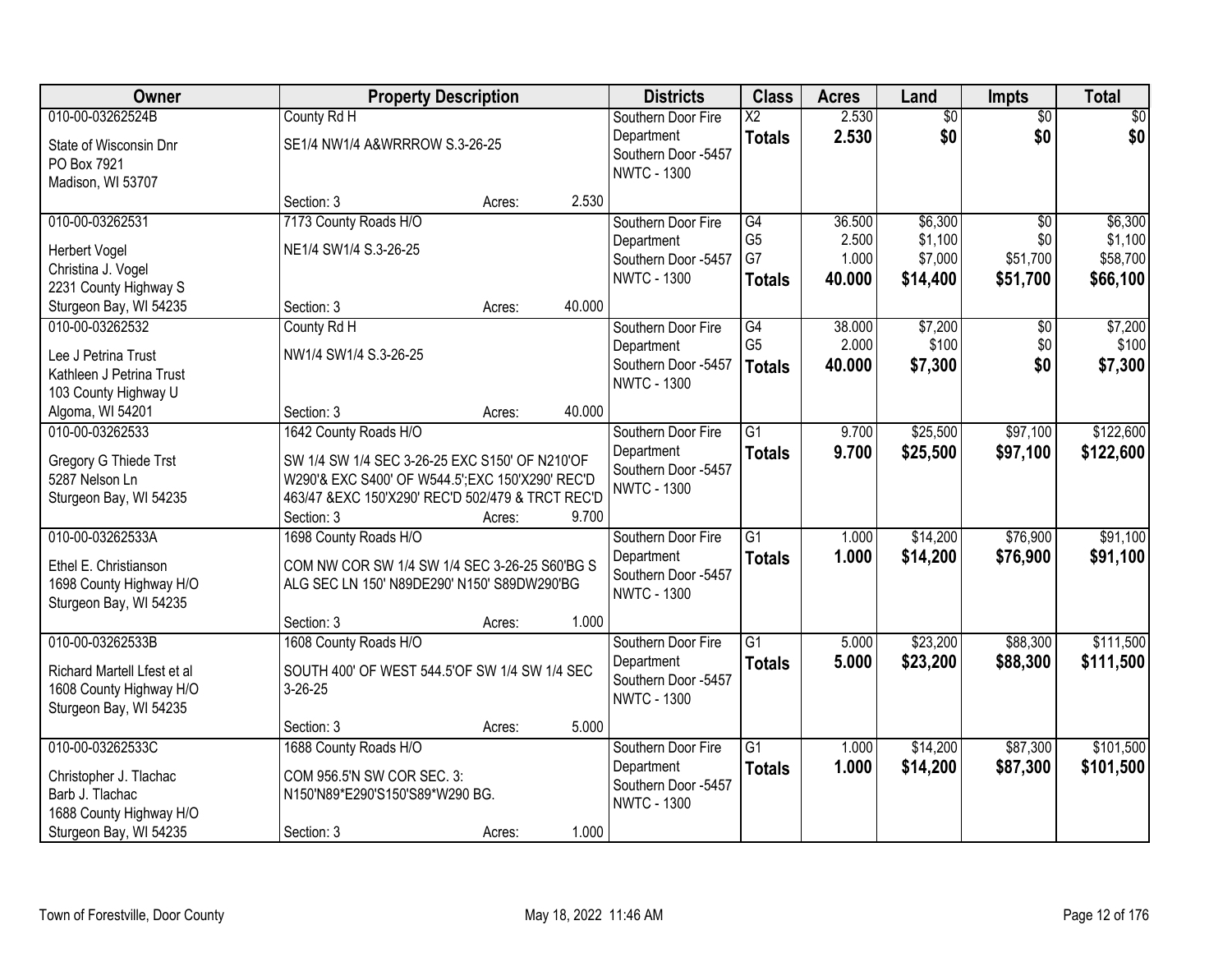| Owner                                           | <b>Property Description</b>                        |        |        | <b>Districts</b>    | <b>Class</b>    | <b>Acres</b> | Land     | <b>Impts</b>    | <b>Total</b> |
|-------------------------------------------------|----------------------------------------------------|--------|--------|---------------------|-----------------|--------------|----------|-----------------|--------------|
| 010-00-03262533E                                | 1678 County Roads H/O                              |        |        | Southern Door Fire  | $\overline{G1}$ | 2.000        | \$18,200 | \$35,800        | \$54,000     |
| Christopher J. Tlachac                          | COM NW COR SWSW SEC 3: N89* E1332.24' S464'        |        |        | Department          | G4              | 6.180        | \$900    | \$0             | \$900        |
| Barbara Tlachac                                 | S89*W1330. 46' N104' N89*E290' N300' S89*W290' N60 |        |        | Southern Door -5457 | G5M             | 4.000        | \$6,200  | \$0             | \$6,200      |
| 1688 County Highway H/O                         | BG.                                                |        |        | <b>NWTC - 1300</b>  | <b>Totals</b>   | 12.180       | \$25,300 | \$35,800        | \$61,100     |
| Sturgeon Bay, WI 54235                          | Section: 3                                         | Acres: | 12.180 |                     |                 |              |          |                 |              |
| 010-00-03262533F1                               | 1628 County Roads H/O                              |        |        | Southern Door Fire  | $\overline{G1}$ | 3.000        | \$22,200 | \$241,600       | \$263,800    |
|                                                 |                                                    |        |        | Department          | G4              | 8.000        | \$1,300  | \$0             | \$1,300      |
| Tim G. Rollin                                   | COM 400'N SW COR SEC 3:N150 'E1329.35' S550'       |        |        | Southern Door -5457 | G <sub>5</sub>  | 0.770        | \$500    | \$0             | \$500        |
| Gail M. Rollin                                  | W782.74' N400' W544.5' BG.                         |        |        | <b>NWTC - 1300</b>  | <b>Totals</b>   | 11.770       | \$24,000 | \$241,600       | \$265,600    |
| 1628 County Highway H/O                         | Section: 3                                         | Acres: | 11.770 |                     |                 |              |          |                 |              |
| Sturgeon Bay, WI 54235<br>010-00-03262534       | County Rd H                                        |        |        | Southern Door Fire  | $\overline{G4}$ | 37.000       | \$5,900  | $\overline{50}$ | \$5,900      |
|                                                 |                                                    |        |        | Department          | G <sub>5</sub>  | 3.000        | \$3,800  | \$0             | \$3,800      |
| <b>Herbert Vogel</b>                            | SE1/4 SW1/4 S.3-26-25                              |        |        | Southern Door -5457 |                 | 40.000       | \$9,700  | \$0             | \$9,700      |
| Christina J. Vogel                              |                                                    |        |        | <b>NWTC - 1300</b>  | <b>Totals</b>   |              |          |                 |              |
| 2231 County Highway S                           |                                                    |        |        |                     |                 |              |          |                 |              |
| Sturgeon Bay, WI 54235                          | Section: 3                                         | Acres: | 40.000 |                     |                 |              |          |                 |              |
| 010-00-03262541                                 | 7071 County Rd H                                   |        |        | Southern Door Fire  | G4              | 22.240       | \$4,000  | \$0             | \$4,000      |
| Olson Irrevocable Trust                         | NE1/4 SE1/4 ALSO INCL TRCT REC'D DOC #734273.      |        |        | Department          | G <sub>5</sub>  | 16.000       | \$12,900 | \$0             | \$12,900     |
| 7071 County Hwy H                               | SEC. 3-26-25                                       |        |        | Southern Door -5457 | G7              | 2.000        | \$12,000 | \$116,800       | \$128,800    |
| Sturgeon Bay, WI 54235                          |                                                    |        |        | <b>NWTC - 1300</b>  | <b>Totals</b>   | 40.240       | \$28,900 | \$116,800       | \$145,700    |
|                                                 | Section: 3                                         | Acres: | 40.240 |                     |                 |              |          |                 |              |
| 010-00-03262542                                 | 7107 County Rd H                                   |        |        | Southern Door Fire  | $\overline{G4}$ | 32.000       | \$3,600  | \$0             | \$3,600      |
|                                                 |                                                    |        |        | Department          | G <sub>5</sub>  | 1.000        | \$100    | \$0             | \$100        |
| Carl & Betty Weidner Trst                       | NW1/4 SE1/4 S.3-26-25 EXC TRCT REC'D 698/50        |        |        | Southern Door -5457 | G7              | 4.000        | \$22,000 | \$101,700       | \$123,700    |
| 7107 County Highway H<br>Sturgeon Bay, WI 54235 |                                                    |        |        | <b>NWTC - 1300</b>  | <b>Totals</b>   | 37.000       | \$25,700 | \$101,700       | \$127,400    |
|                                                 | Section: 3                                         | Acres: | 37,000 |                     |                 |              |          |                 |              |
| 010-00-03262543                                 | 7083 County Rd H                                   |        |        | Southern Door Fire  | $\overline{G1}$ | 1.000        | \$14,200 | \$41,500        | \$55,700     |
|                                                 |                                                    |        |        | Department          | G4              | 40.000       | \$6,500  | \$0             | \$6,500      |
| Dennis C. Weidner                               | E100' OF NW1/4 SE1/4 & ALL OF SW1/4 SE1/4 SEC      |        |        | Southern Door -5457 | G <sub>5</sub>  | 2.000        | \$2,500  | \$0             | \$2,500      |
| Kristine R. Weidner                             | $3-26-25$                                          |        |        | <b>NWTC - 1300</b>  | <b>Totals</b>   | 43.000       | \$23,200 | \$41,500        | \$64,700     |
| 7083 County Highway H                           |                                                    |        |        |                     |                 |              |          |                 |              |
| Sturgeon Bay, WI 54235                          | Section: 3                                         | Acres: | 43.000 |                     |                 |              |          |                 |              |
| 010-00-03262544                                 | County Rd H                                        |        |        | Southern Door Fire  | $\overline{G4}$ | 30.000       | \$5,300  | $\overline{30}$ | \$5,300      |
| Olson Irrevocable Trust                         | SE1/4 SE1/4 S.3-26-25                              |        |        | Department          | G <sub>5</sub>  | 10.000       | \$12,500 | \$0             | \$12,500     |
| 7071 County Hwy H                               |                                                    |        |        | Southern Door -5457 | <b>Totals</b>   | 40.000       | \$17,800 | \$0             | \$17,800     |
| Sturgeon Bay, WI 54235                          |                                                    |        |        | <b>NWTC - 1300</b>  |                 |              |          |                 |              |
|                                                 | Section: 3                                         | Acres: | 40.000 |                     |                 |              |          |                 |              |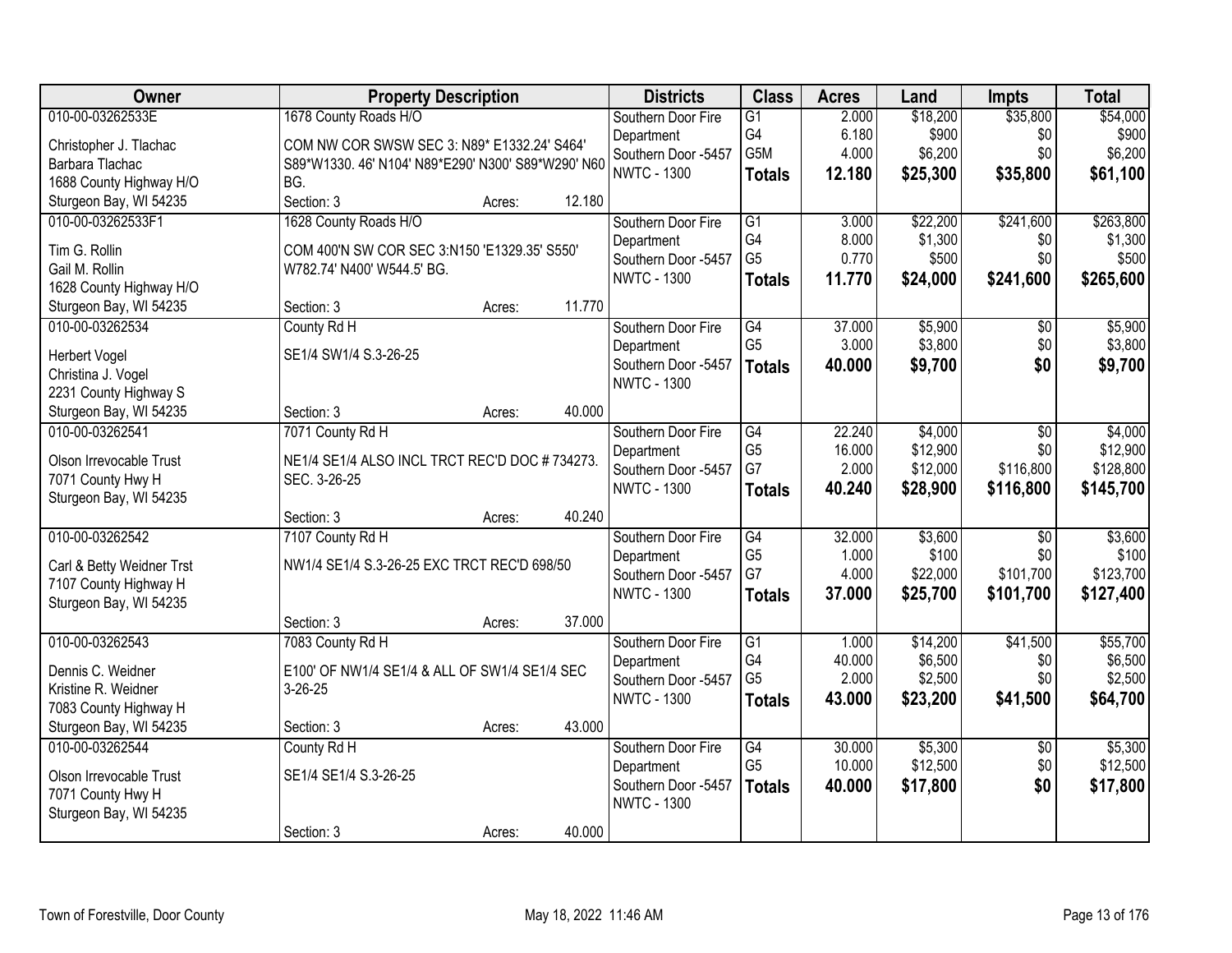| Owner                                                                                             | <b>Property Description</b>                                                                                                                                                |                  |                 | <b>Districts</b>                                                              | <b>Class</b>                                 | <b>Acres</b>                       | Land                                   | <b>Impts</b>                         | <b>Total</b>                           |
|---------------------------------------------------------------------------------------------------|----------------------------------------------------------------------------------------------------------------------------------------------------------------------------|------------------|-----------------|-------------------------------------------------------------------------------|----------------------------------------------|------------------------------------|----------------------------------------|--------------------------------------|----------------------------------------|
| 010-00-04262511A<br>Jesse Cornette<br>7367 Neils Rd<br>Sturgeon Bay, WI 54235                     | 7367 Neils Rd<br>LOT 1 CSM #810 V.4 PG.297 NE1/4 NE1/4 SEC.<br>4-26-25                                                                                                     |                  |                 | Southern Door Fire<br>Department<br>Southern Door -5457<br><b>NWTC - 1300</b> | $\overline{G1}$<br><b>Totals</b>             | 2.200<br>2.200                     | \$19,000<br>\$19,000                   | \$120,100<br>\$120,100               | \$139,100<br>\$139,100                 |
|                                                                                                   | Section: 4                                                                                                                                                                 | Acres:           | 2.200           |                                                                               |                                              |                                    |                                        |                                      |                                        |
| 010-00-04262511B<br>Jesse Cornette<br>7367 Neils Rd<br>Sturgeon Bay, WI 54235                     | <b>Neils Rd</b><br>COM NW COR LOT 1 CSM 297, V 4 SEC 4:W119'<br>S1320' E575' N TO SE COR CSM W456' N ALG W LN<br>CSM TO BG.<br>Section: 4                                  | Acres:           | 15.220          | Southern Door Fire<br>Department<br>Southern Door -5457<br><b>NWTC - 1300</b> | G4<br>G5M<br><b>Totals</b>                   | 11.220<br>4.000<br>15.220          | \$1,300<br>\$6,200<br>\$7,500          | $\overline{50}$<br>\$0<br>\$0        | \$1,300<br>\$6,200<br>\$7,500          |
| 010-00-04262511C<br>Jill Kaye<br>9502 Fox Ln<br>Brussels, WI 54204                                | <b>Neils Rd</b><br>COM NE COR SEC 4:S1*E1100. 13' S88*W833.25'<br>N1*W1100. 13' N88*E829.75' BG<br>Section: 4                                                              | Acres:           | 21.000          | Southern Door Fire<br>Department<br>Southern Door -5457<br><b>NWTC - 1300</b> | G4<br>G <sub>5</sub><br>G5M<br><b>Totals</b> | 2.500<br>1.500<br>17.000<br>21.000 | \$400<br>\$100<br>\$23,800<br>\$24,300 | $\overline{50}$<br>\$0<br>\$0<br>\$0 | \$400<br>\$100<br>\$23,800<br>\$24,300 |
| 010-00-04262512<br>Ervin L. Cornette<br>1781 Idlewild Rd<br>Sturgeon Bay, WI 54235                | Neils Rd<br>NW1/4 NE1/4 S.4-26-25 EXC TRCT REC'D 1040/222 &<br>EXCT TRCT REC'D DOC#838531                                                                                  |                  |                 | Southern Door Fire<br>Department<br>Southern Door -5457<br><b>NWTC - 1300</b> | G4<br><b>Totals</b>                          | 31.472<br>31.472                   | \$5,400<br>\$5,400                     | \$0<br>\$0                           | \$5,400<br>\$5,400                     |
| 010-00-04262512A<br>Brian G. Geibel<br>Tonia L. Geibel<br>7376 Neils Rd<br>Sturgeon Bay, WI 54235 | Section: 4<br>Neils Rd<br>THAT PORTION OF THE FOLLOWING DESC TRACT<br>LYING IN THE TOWN OF FORESTVILLE: COM S1/4<br>COR SEC.33 TOWN OF NASEWAUPPE: N1302.39'<br>Section: 4 | Acres:<br>Acres: | 31.472<br>4.998 | Southern Door Fire<br>Department<br>Southern Door -5457<br><b>NWTC - 1300</b> | $\overline{G4}$<br><b>Totals</b>             | 4.998<br>4.998                     | \$800<br>\$800                         | $\overline{50}$<br>\$0               | \$800<br>\$800                         |
| 010-00-04262513A<br>Jacqueline A. Hoeckendorff<br>1285 County Highway O<br>Forestville, WI 54213  | COM 1313.22'S87*W E1/4 COR SEC 4:S87*W619.37'<br>N4*W1311 .14' N88*E822.52' S4*W1317. 64' BG.<br>Section: 4                                                                | Acres:           | 21.670          | Southern Door Fire<br>Department<br>Southern Door -5457<br><b>NWTC - 1300</b> | G4<br>G <sub>5</sub><br><b>Totals</b>        | 3.670<br>18.000<br>21.670          | \$700<br>\$20,800<br>\$21,500          | $\overline{50}$<br>\$0<br>\$0        | \$700<br>\$20,800<br>\$21,500          |
| 010-00-04262513B<br>Jodi L. Rass<br>409 W Pine St<br>Sturgeon Bay, WI 54235                       | COM 1932.59'S87*W E1/4 COR SEC 4:S87*W693.85'<br>N2*W1311 .95' N88*E649.66' S4*E1311. 14' BG.<br>Section: 4                                                                | Acres:           | 20.220          | Southern Door Fire<br>Department<br>Southern Door -5457<br><b>NWTC - 1300</b> | G4<br>G <sub>5</sub><br><b>Totals</b>        | 8.220<br>12.000<br>20.220          | \$1,400<br>\$15,000<br>\$16,400        | $\overline{50}$<br>\$0<br>\$0        | \$1,400<br>\$15,000<br>\$16,400        |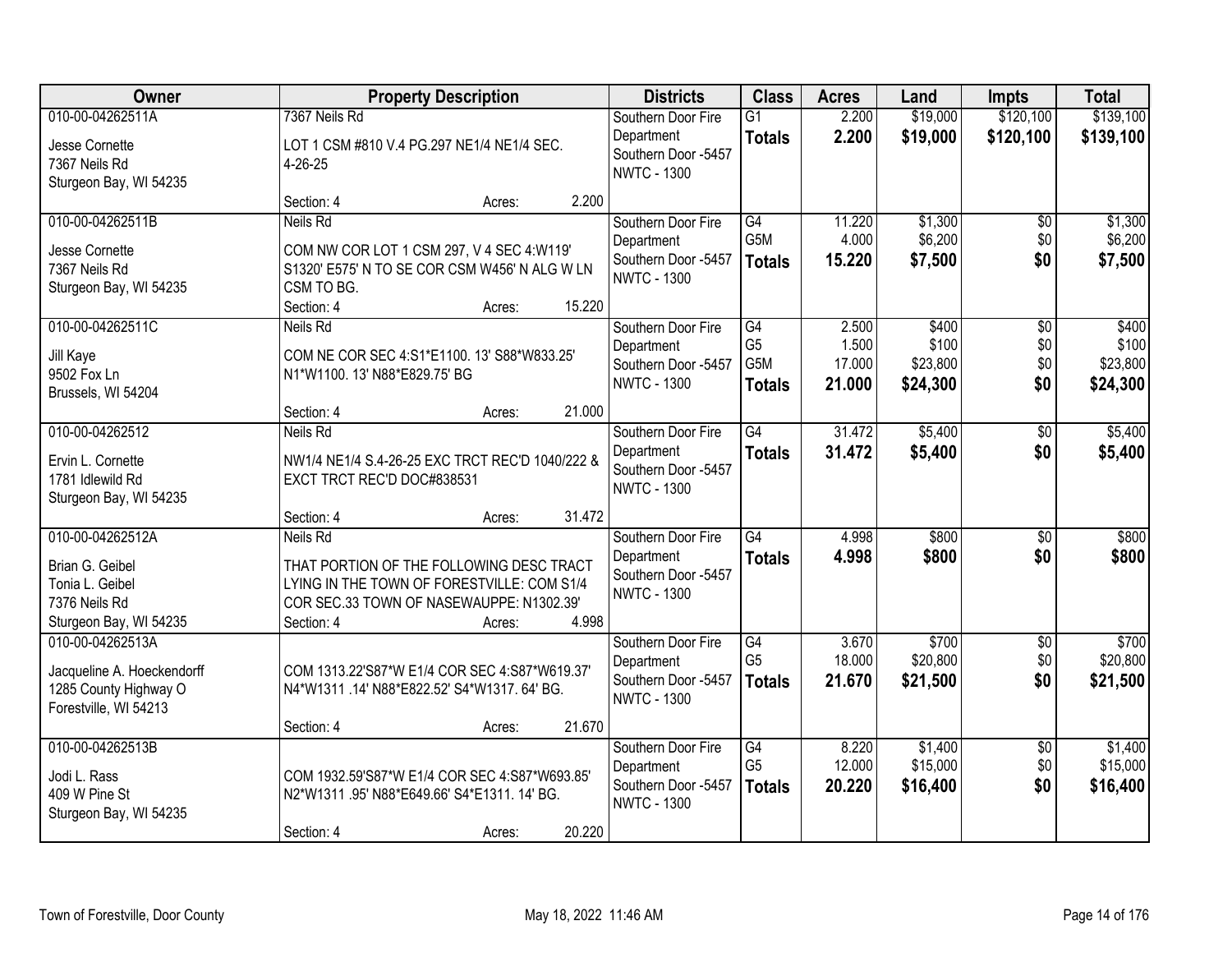| Owner                                     | <b>Property Description</b>                         |        |        | <b>Districts</b>                  | <b>Class</b>           | <b>Acres</b> | Land                | Impts                  | <b>Total</b> |
|-------------------------------------------|-----------------------------------------------------|--------|--------|-----------------------------------|------------------------|--------------|---------------------|------------------------|--------------|
| 010-00-04262514A                          | 1781 Idlewild Rd                                    |        |        | Southern Door Fire                | G4                     | 4.820        | \$800               | $\overline{50}$        | \$800        |
| Ervin L. Cornette                         | NE1/4 NE1/4 & SE1/4 NE1/4 LYING N OF AHNAPEE        |        |        | Department                        | G <sub>5</sub>         | 9.820        | \$13,800            | \$0                    | \$13,800     |
| 1781 Idlewild Rd                          | EXC CSM #810 V.4 PG.297 EXC DOC#S                   |        |        | Southern Door -5457               | G7                     | 1.500        | \$9,500             | \$51,900               | \$61,400     |
| Sturgeon Bay, WI 54235                    | 679217,763938,811809, & 811810 SEC. 4-26-25         |        |        | <b>NWTC - 1300</b>                | <b>Totals</b>          | 16.140       | \$24,100            | \$51,900               | \$76,000     |
|                                           | Section: 4                                          | Acres: | 16.140 |                                   |                        |              |                     |                        |              |
| 010-00-04262514A1                         | 1751 Idlewild Rd                                    |        |        | Southern Door Fire                | G4                     | 1.000        | \$200               | $\overline{50}$        | \$200        |
| Jayne S. Hayes                            | COM 1139.56'S87*W E1/4 COR SEC 4:S87*W173.67'       |        |        | Department                        | G <sub>5</sub>         | 18.500       | \$16,400            | \$0                    | \$16,400     |
| <b>William Hayes</b>                      | N4*E1317.64' S89*E510.18' S1*E793. 97' N88*E649.34' |        |        | Southern Door -5457               | G7                     | 0.500        | \$3,500             | \$0                    | \$3,500      |
| 2725 Graf Rd                              | S1*E121.35 'S69*W1199.10' BG. SUBJ TO ESMT          |        |        | <b>NWTC - 1300</b>                | <b>Totals</b>          | 20.000       | \$20,100            | \$0                    | \$20,100     |
| Sturgeon Bay, WI 54235                    | Section: 4                                          | Acres: | 20.000 |                                   |                        |              |                     |                        |              |
| 010-00-04262514B                          | 1751 Idlewild Rd                                    |        |        | Southern Door Fire                | $\overline{G1}$        | 2.480        | \$20,100            | \$123,600              | \$143,700    |
|                                           |                                                     |        |        | Department                        | <b>Totals</b>          | 2.480        | \$20,100            | \$123,600              | \$143,700    |
| Mark S Blaha Trust                        | COM E1/4 COR SEC 4: N89DW816. 14'N72DE ALG          |        |        | Southern Door -5457               |                        |              |                     |                        |              |
| Debra J Blaha Trust                       | AHNAPEE TR 858.45'TO INT WITH SEC LN S              |        |        | <b>NWTC - 1300</b>                |                        |              |                     |                        |              |
| 1751 Idlewild Rd                          | 265.01'ALG SEC LN TO BG                             |        |        |                                   |                        |              |                     |                        |              |
| Sturgeon Bay, WI 54235                    | Section: 4                                          | Acres: | 2.480  |                                   |                        |              |                     |                        |              |
| 010-00-04262514C                          | <b>Idlewild Rd</b>                                  |        |        | Southern Door Fire                | $\overline{\text{X2}}$ | 2.340        | \$0                 | \$0                    | \$0          |
| State of Wisconsin Dnr                    | SE1/4 NE1/4 A&WRRROW S.4-26-25                      |        |        | Department                        | <b>Totals</b>          | 2.340        | \$0                 | \$0                    | \$0          |
| PO Box 7921                               |                                                     |        |        | Southern Door -5457               |                        |              |                     |                        |              |
| Madison, WI 53707                         |                                                     |        |        | <b>NWTC - 1300</b>                |                        |              |                     |                        |              |
|                                           | Section: 4                                          | Acres: | 2.340  |                                   |                        |              |                     |                        |              |
| 010-00-04262521                           | Franks Rd                                           |        |        | Southern Door Fire                | G4                     | 16.000       | \$2,900             | $\overline{50}$        | \$2,900      |
|                                           | NE1/4 NW1/4 S.4-26-25                               |        |        | Department                        | G <sub>5</sub>         | 13.810       | \$17,300            | \$0                    | \$17,300     |
| Mary J Babler Trust<br>S1666 State Hwy 42 |                                                     |        |        | Southern Door -5457               | G5M                    | 10.000       | \$15,500            | \$0                    | \$15,500     |
| Sturgeon Bay, WI 54235                    |                                                     |        |        | <b>NWTC - 1300</b>                | <b>Totals</b>          | 39.810       | \$35,700            | \$0                    | \$35,700     |
|                                           | Section: 4                                          | Acres: | 39.810 |                                   |                        |              |                     |                        |              |
| 010-00-04262522                           | State Highway 42                                    |        |        | Southern Door Fire                | G4                     | 5.000        | \$800               | $\overline{50}$        | \$800        |
|                                           |                                                     |        |        | Department                        | G <sub>5</sub>         | 35.110       | \$40,300            | \$0                    | \$40,300     |
| Jon & Barbara A Paplham Trst              | NW1/4 NW1/4 S.4-26-25                               |        |        | Southern Door -5457               | <b>Totals</b>          | 40.110       | \$41,100            | \$0                    | \$41,100     |
| 5417 Servais Rd                           |                                                     |        |        | <b>NWTC - 1300</b>                |                        |              |                     |                        |              |
| New Franken, WI 54229                     |                                                     |        |        |                                   |                        |              |                     |                        |              |
| 010-00-04262523A                          | Section: 4                                          | Acres: | 40.110 |                                   | G4                     | 29.000       |                     |                        | \$4,800      |
|                                           | 1768 S State Highway 42                             |        |        | Southern Door Fire                | G <sub>5</sub>         | 9.810        | \$4,800<br>\$19,000 | $\overline{50}$<br>\$0 | \$19,000     |
| Mary J Babler Trust                       | SW1/4 NW1/4 EX S100' OF N 652' OF W 459' EXC        |        |        | Department<br>Southern Door -5457 |                        | 38.810       |                     | \$0                    |              |
| S1666 State Hwy 42                        | TRCT REC'D DOC #738693 SEC. 4-26-25                 |        |        | <b>NWTC - 1300</b>                | <b>Totals</b>          |              | \$23,800            |                        | \$23,800     |
| Sturgeon Bay, WI 54235                    |                                                     |        |        |                                   |                        |              |                     |                        |              |
|                                           | Section: 4                                          | Acres: | 38.810 |                                   |                        |              |                     |                        |              |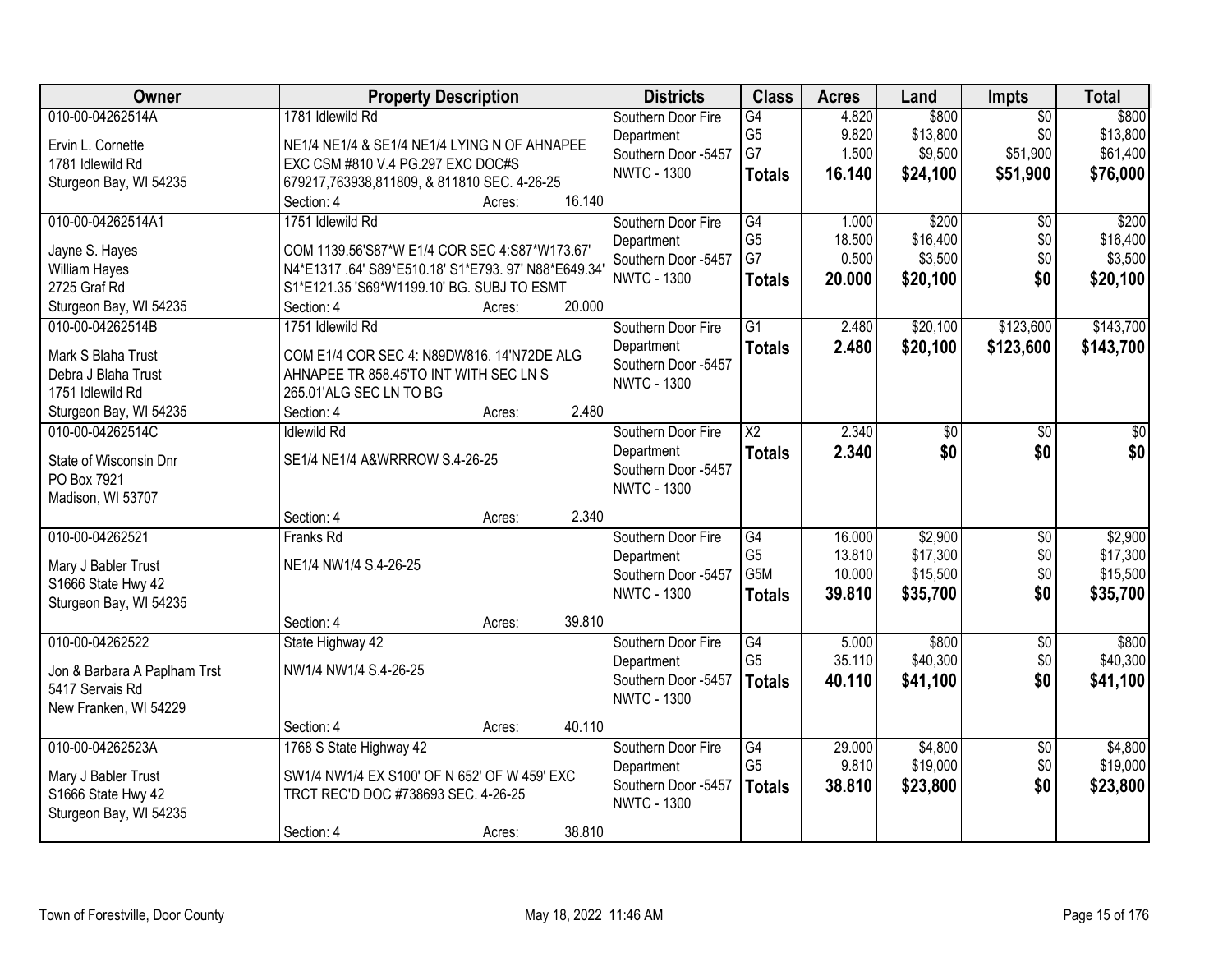| Owner                   |                                                  | <b>Property Description</b> |        | <b>Districts</b>                          | <b>Class</b>           | <b>Acres</b>    | Land     | <b>Impts</b>    | <b>Total</b> |
|-------------------------|--------------------------------------------------|-----------------------------|--------|-------------------------------------------|------------------------|-----------------|----------|-----------------|--------------|
| 010-00-04262523B        | 1776 S State Highway 42                          |                             |        | Southern Door Fire                        | $\overline{G1}$        | 1.190           | \$14,900 | \$198,200       | \$213,100    |
| Mark J. Schlaefer et al | COM 1971.92'S & 50'E NW COR SEC 4:E409'          |                             |        | Department                                | <b>Totals</b>          | 1.190           | \$14,900 | \$198,200       | \$213,100    |
| S1776 State Highway 42  | N78*E25.5' N108 'W434' S113' BG.                 |                             |        | Southern Door -5457                       |                        |                 |          |                 |              |
| Sturgeon Bay, WI 54235  |                                                  |                             |        | <b>NWTC - 1300</b>                        |                        |                 |          |                 |              |
|                         | Section: 4                                       | Acres:                      | 1.190  |                                           |                        |                 |          |                 |              |
| 010-00-04262524         | State Highway 42                                 |                             |        | Southern Door Fire                        | G4                     | 29.000          | \$4,700  | \$0             | \$4,700      |
| Mary J Babler Trust     | SE1/4 NW1/4 S.4-26-25                            |                             |        | Department                                | G5                     | 1.000           | \$1,300  | \$0             | \$1,300      |
| S1666 State Hwy 42      |                                                  |                             |        | Southern Door -5457                       | G5M                    | 10.000          | \$15,500 | \$0             | \$15,500     |
| Sturgeon Bay, WI 54235  |                                                  |                             |        | <b>NWTC - 1300</b>                        | <b>Totals</b>          | 40.000          | \$21,500 | \$0             | \$21,500     |
|                         | Section: 4                                       | Acres:                      | 40.000 |                                           |                        |                 |          |                 |              |
| 010-00-04262531A        | State Highway 42                                 |                             |        | Southern Door Fire                        | $\overline{G5}$        | 20.690          | \$25,900 | $\sqrt[6]{3}$   | \$25,900     |
| Mary J Babler Trust     | NE1/4 SW1/4 & SE/14 SW 1/4 LYING N OF A          |                             |        | Department                                | G <sub>6</sub>         | 10.000          | \$28,000 | \$0             | \$28,000     |
| S1666 State Hwy 42      | &WRRROW EXC 293D679 S.4-26-25                    |                             |        | Southern Door -5457                       | <b>Totals</b>          | 30.690          | \$53,900 | \$0             | \$53,900     |
| Sturgeon Bay, WI 54235  |                                                  |                             |        | <b>NWTC - 1300</b>                        |                        |                 |          |                 |              |
|                         | Section: 4                                       | Acres:                      | 30.690 |                                           |                        |                 |          |                 |              |
| 010-00-04262531B        | State Highway 42                                 |                             |        | Southern Door Fire                        | G4                     | 4.000           | \$800    | $\frac{1}{20}$  | \$800        |
| Dean D. Ferron          | NE1/4 SW1/4 ALL LAND S OF A &WRRROW S.4-26-25    |                             |        | Department                                | G5M                    | 3.000           | \$4,700  | \$0             | \$4,700      |
| N8187 County Rd M       |                                                  |                             |        | Southern Door -5457                       | <b>Totals</b>          | 7.000           | \$5,500  | \$0             | \$5,500      |
| Algoma, WI 54201        |                                                  |                             |        | <b>NWTC - 1300</b>                        |                        |                 |          |                 |              |
|                         | Section: 4                                       | Acres:                      | 7.000  |                                           |                        |                 |          |                 |              |
| 010-00-04262531C        | Ahnapee State Trl                                |                             |        | Southern Door Fire                        | $\overline{\text{X2}}$ | 2.750           | \$0      | \$0             | \$0          |
| State of Wisconsin Dnr  | NE1/4 SW1/4 A&WRRROW S.4-26-25                   |                             |        | Department                                | <b>Totals</b>          | 2.750           | \$0      | \$0             | \$0          |
| PO Box 7921             |                                                  |                             |        | Southern Door -5457                       |                        |                 |          |                 |              |
| Madison, WI 53707       |                                                  |                             |        | <b>NWTC - 1300</b>                        |                        |                 |          |                 |              |
|                         | Section: 4                                       | Acres:                      | 2.750  |                                           |                        |                 |          |                 |              |
| 010-00-04262532A        | 1666 S State Highway 42                          |                             |        | Southern Door Fire                        | G4                     | 16.150          | \$2,900  | $\overline{50}$ | \$2,900      |
| Mary J Babler Trust     | THAT PORTION OF THE FOLLOWING TRACT LYING        |                             |        | Department                                | G <sub>5</sub><br>G7   | 31.580<br>3.000 | \$38,400 | \$0             | \$38,400     |
| S1666 State Hwy 42      | OUTSIDE THE SANITARY DISTRICT: COM W1/4 COR      |                             |        | Southern Door -5457<br><b>NWTC - 1300</b> |                        |                 | \$14,000 | \$141,900       | \$155,900    |
| Sturgeon Bay, WI 54235  | SEC 4: S89*E1312.75' S1290.56' N34*W50.29' S55*W |                             |        |                                           | <b>Totals</b>          | 50.730          | \$55,300 | \$141,900       | \$197,200    |
|                         | Section: 4                                       | Acres:                      | 50.730 |                                           |                        |                 |          |                 |              |
| 010-00-04262533A        | 1664 S State Highway 42                          |                             |        | Maplewood san                             | $\overline{G1}$        | 3.550           | \$24,100 | \$252,100       | \$276,200    |
| Mary J Babler Trust     | THAT PORTION OF THE FOLLOWING TRACT LYING        |                             |        | $dist-702$                                | <b>Totals</b>          | 3.550           | \$24,100 | \$252,100       | \$276,200    |
| S1666 State Hwy 42      | WITHIN THE SANITARY DISTRICT: COM W1/4 COR       |                             |        | Southern Door Fire                        |                        |                 |          |                 |              |
| Sturgeon Bay, WI 54235  | SEC 4: S89*E1312.75' S1290.56' N34*W50.29' S55*W |                             |        | Department<br>Southern Door -5457         |                        |                 |          |                 |              |
|                         | Section: 4                                       | Acres:                      | 3.550  | <b>NWTC - 1300</b>                        |                        |                 |          |                 |              |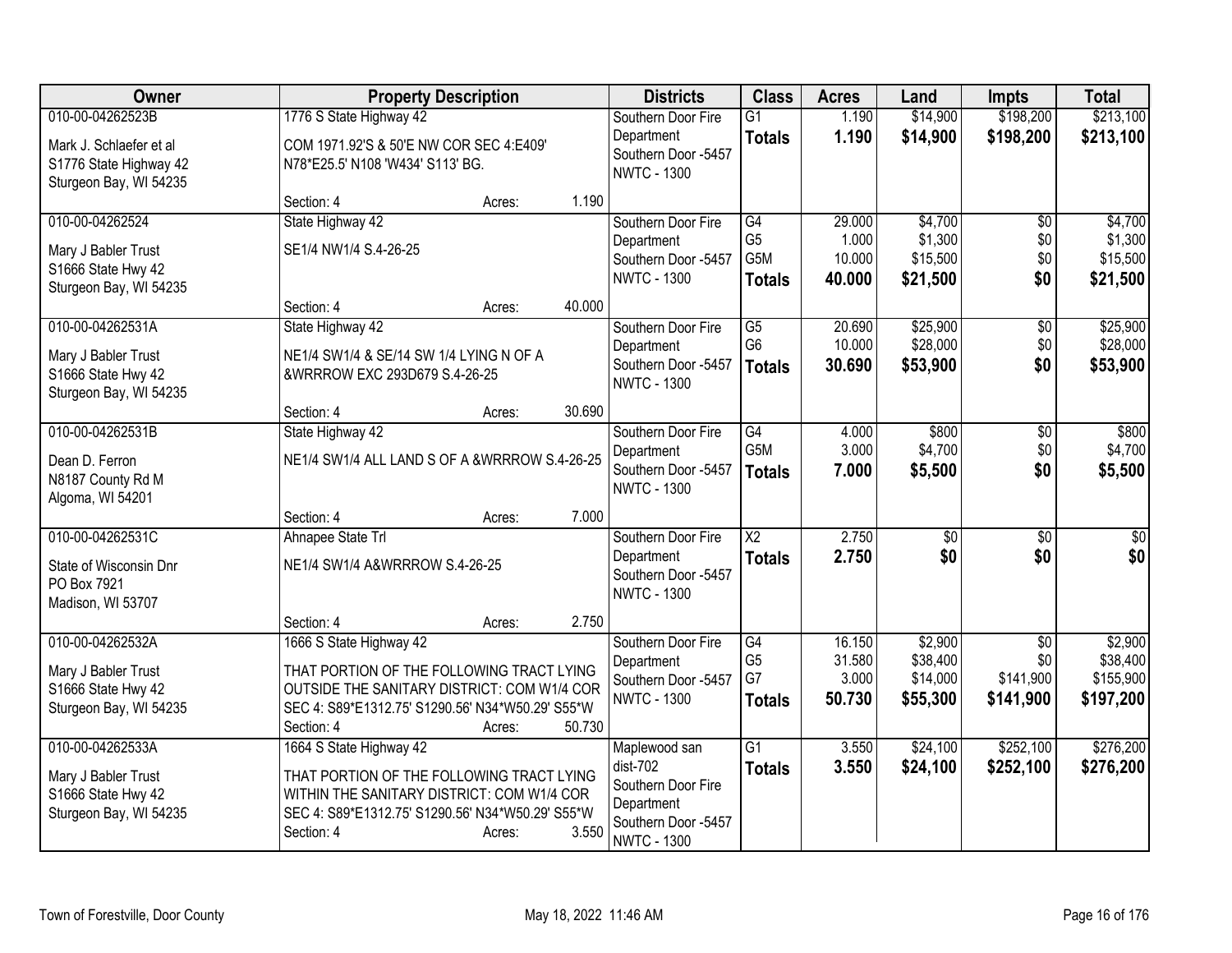| 010-00-04262533B<br>1658 S State Highway 42<br>G1<br>0.500<br>\$14,300<br>\$65,100<br>Maplewood san<br>$dist-702$<br>0.500<br>\$14,300<br>\$65,100<br>\$79,400<br><b>Totals</b><br>COM NW COR SW1/4 S ALG HWY 181.5' THEN<br>Donald H. Baumann<br>Southern Door Fire<br>S147.58' E147. 58' N147.58' W147.58' TO BG S.4-26-25<br>110 Oak Brook Ct<br>Department<br>Wisconsin Rapids, WI 54495-3248<br>Southern Door -5457<br>0.500<br>Section: 4<br>Acres:<br><b>NWTC - 1300</b><br>$\overline{G1}$<br>\$12,600<br>\$147,800<br>010-00-04262533C<br>1650 S State Highway 42<br>0.400<br>Maplewood san<br>\$12,600<br>\$147,800<br>dist-702<br>0.400<br><b>Totals</b><br>COM NW COR SW1/4 SW1/4 S AL -G HWY 329' THEN<br>Christopher J. Sampo<br>Southern Door Fire<br>S118' E147 .58' N118' W147.58' TO BEG S.4-26-25<br>Lori A. Sampo<br>Department<br>S1650 State Highway 42<br>Southern Door -5457<br>0.400<br>Sturgeon Bay, WI 54235<br>Section: 4<br>Acres:<br><b>NWTC - 1300</b><br>010-00-04262533D<br>1644 S State Highway 42<br>$\overline{G1}$<br>0.270<br>\$9,500<br>\$81,400<br>Maplewood san<br>dist-702<br>0.270<br>\$9,500<br>\$81,400<br><b>Totals</b><br>COM 770'N SW COR SWSW SEC 4 :E170' N71' W170'<br>Luke A. Deibele<br>Southern Door Fire<br>PO Box 224<br>S71' BG.<br>Department<br>Sturgeon Bay, WI 54235<br>Southern Door -5457<br>0.270<br>Section: 4<br>Acres:<br><b>NWTC - 1300</b><br>010-00-04262533E<br>State Highway 42<br>$\overline{G1}$<br>\$9,000<br>\$9,000<br>0.250<br>$\overline{50}$<br>Maplewood san<br>0.250<br>\$9,000<br>$dist-702$<br>\$0<br><b>Totals</b><br>COM SW COR SW1/4 SW1/4 N AL -G HWY 705' THEN<br><b>Reince Trust</b><br>Southern Door Fire<br>E170' N65' W170' S65' TO BEG S.4-26-25<br>116 Loyola Plaza<br>Department<br>Seal Beach, CA 90740<br>Southern Door -5457<br>0.250<br>Section: 4<br>Acres:<br><b>NWTC - 1300</b><br>010-00-04262533F<br>1638 S State Highway 42<br>$\overline{G1}$<br>0.690<br>\$15,500<br>\$97,900<br>Maplewood san<br>dist-702<br>0.690<br>\$15,500<br>\$97,900<br><b>Totals</b><br>COM 526'N SW COR SEC 4:N179 'E170' S179' W170'<br>John E. Heikkila<br>Southern Door Fire<br>BG.<br>S1638 State Highway 42<br>Department<br>Sturgeon Bay, WI 54235<br>Southern Door -5457<br>0.690<br>Section: 4<br>Acres:<br><b>NWTC - 1300</b><br>\$12,300<br>\$65,500<br>010-00-04262533H<br>1628 S State Highway 42<br>G1<br>0.390<br>Maplewood san<br>dist-702<br>0.390<br>\$12,300<br>\$65,500<br><b>Totals</b><br>COM 426'N SW COR SEC 4: E170' N100' W170' S100'<br>Elizabeth S. Geoffroy<br>Southern Door Fire<br>S1628 State Hwy 42<br>BG.<br>Department<br>Sturgeon Bay, WI 54235<br>Southern Door -5457<br>0.390<br>Section: 4<br>Acres: | Owner | <b>Property Description</b> | <b>Districts</b>   | <b>Class</b> | <b>Acres</b> | Land | <b>Impts</b> | <b>Total</b> |
|---------------------------------------------------------------------------------------------------------------------------------------------------------------------------------------------------------------------------------------------------------------------------------------------------------------------------------------------------------------------------------------------------------------------------------------------------------------------------------------------------------------------------------------------------------------------------------------------------------------------------------------------------------------------------------------------------------------------------------------------------------------------------------------------------------------------------------------------------------------------------------------------------------------------------------------------------------------------------------------------------------------------------------------------------------------------------------------------------------------------------------------------------------------------------------------------------------------------------------------------------------------------------------------------------------------------------------------------------------------------------------------------------------------------------------------------------------------------------------------------------------------------------------------------------------------------------------------------------------------------------------------------------------------------------------------------------------------------------------------------------------------------------------------------------------------------------------------------------------------------------------------------------------------------------------------------------------------------------------------------------------------------------------------------------------------------------------------------------------------------------------------------------------------------------------------------------------------------------------------------------------------------------------------------------------------------------------------------------------------------------------------------------------------------------------------------------------------------------------------------------------------------------------------------------------------------------------------------------------------------------------------------------------------------------------------------------------------------------------|-------|-----------------------------|--------------------|--------------|--------------|------|--------------|--------------|
|                                                                                                                                                                                                                                                                                                                                                                                                                                                                                                                                                                                                                                                                                                                                                                                                                                                                                                                                                                                                                                                                                                                                                                                                                                                                                                                                                                                                                                                                                                                                                                                                                                                                                                                                                                                                                                                                                                                                                                                                                                                                                                                                                                                                                                                                                                                                                                                                                                                                                                                                                                                                                                                                                                                                 |       |                             |                    |              |              |      |              | \$79,400     |
| \$160,400<br>\$90,900<br>\$9,000<br>\$77,800                                                                                                                                                                                                                                                                                                                                                                                                                                                                                                                                                                                                                                                                                                                                                                                                                                                                                                                                                                                                                                                                                                                                                                                                                                                                                                                                                                                                                                                                                                                                                                                                                                                                                                                                                                                                                                                                                                                                                                                                                                                                                                                                                                                                                                                                                                                                                                                                                                                                                                                                                                                                                                                                                    |       |                             |                    |              |              |      |              |              |
|                                                                                                                                                                                                                                                                                                                                                                                                                                                                                                                                                                                                                                                                                                                                                                                                                                                                                                                                                                                                                                                                                                                                                                                                                                                                                                                                                                                                                                                                                                                                                                                                                                                                                                                                                                                                                                                                                                                                                                                                                                                                                                                                                                                                                                                                                                                                                                                                                                                                                                                                                                                                                                                                                                                                 |       |                             |                    |              |              |      |              |              |
| \$160,400<br>\$90,900<br>\$113,400                                                                                                                                                                                                                                                                                                                                                                                                                                                                                                                                                                                                                                                                                                                                                                                                                                                                                                                                                                                                                                                                                                                                                                                                                                                                                                                                                                                                                                                                                                                                                                                                                                                                                                                                                                                                                                                                                                                                                                                                                                                                                                                                                                                                                                                                                                                                                                                                                                                                                                                                                                                                                                                                                              |       |                             |                    |              |              |      |              |              |
|                                                                                                                                                                                                                                                                                                                                                                                                                                                                                                                                                                                                                                                                                                                                                                                                                                                                                                                                                                                                                                                                                                                                                                                                                                                                                                                                                                                                                                                                                                                                                                                                                                                                                                                                                                                                                                                                                                                                                                                                                                                                                                                                                                                                                                                                                                                                                                                                                                                                                                                                                                                                                                                                                                                                 |       |                             |                    |              |              |      |              |              |
|                                                                                                                                                                                                                                                                                                                                                                                                                                                                                                                                                                                                                                                                                                                                                                                                                                                                                                                                                                                                                                                                                                                                                                                                                                                                                                                                                                                                                                                                                                                                                                                                                                                                                                                                                                                                                                                                                                                                                                                                                                                                                                                                                                                                                                                                                                                                                                                                                                                                                                                                                                                                                                                                                                                                 |       |                             |                    |              |              |      |              |              |
|                                                                                                                                                                                                                                                                                                                                                                                                                                                                                                                                                                                                                                                                                                                                                                                                                                                                                                                                                                                                                                                                                                                                                                                                                                                                                                                                                                                                                                                                                                                                                                                                                                                                                                                                                                                                                                                                                                                                                                                                                                                                                                                                                                                                                                                                                                                                                                                                                                                                                                                                                                                                                                                                                                                                 |       |                             |                    |              |              |      |              |              |
|                                                                                                                                                                                                                                                                                                                                                                                                                                                                                                                                                                                                                                                                                                                                                                                                                                                                                                                                                                                                                                                                                                                                                                                                                                                                                                                                                                                                                                                                                                                                                                                                                                                                                                                                                                                                                                                                                                                                                                                                                                                                                                                                                                                                                                                                                                                                                                                                                                                                                                                                                                                                                                                                                                                                 |       |                             |                    |              |              |      |              |              |
|                                                                                                                                                                                                                                                                                                                                                                                                                                                                                                                                                                                                                                                                                                                                                                                                                                                                                                                                                                                                                                                                                                                                                                                                                                                                                                                                                                                                                                                                                                                                                                                                                                                                                                                                                                                                                                                                                                                                                                                                                                                                                                                                                                                                                                                                                                                                                                                                                                                                                                                                                                                                                                                                                                                                 |       |                             |                    |              |              |      |              |              |
|                                                                                                                                                                                                                                                                                                                                                                                                                                                                                                                                                                                                                                                                                                                                                                                                                                                                                                                                                                                                                                                                                                                                                                                                                                                                                                                                                                                                                                                                                                                                                                                                                                                                                                                                                                                                                                                                                                                                                                                                                                                                                                                                                                                                                                                                                                                                                                                                                                                                                                                                                                                                                                                                                                                                 |       |                             |                    |              |              |      |              |              |
|                                                                                                                                                                                                                                                                                                                                                                                                                                                                                                                                                                                                                                                                                                                                                                                                                                                                                                                                                                                                                                                                                                                                                                                                                                                                                                                                                                                                                                                                                                                                                                                                                                                                                                                                                                                                                                                                                                                                                                                                                                                                                                                                                                                                                                                                                                                                                                                                                                                                                                                                                                                                                                                                                                                                 |       |                             |                    |              |              |      |              |              |
|                                                                                                                                                                                                                                                                                                                                                                                                                                                                                                                                                                                                                                                                                                                                                                                                                                                                                                                                                                                                                                                                                                                                                                                                                                                                                                                                                                                                                                                                                                                                                                                                                                                                                                                                                                                                                                                                                                                                                                                                                                                                                                                                                                                                                                                                                                                                                                                                                                                                                                                                                                                                                                                                                                                                 |       |                             |                    |              |              |      |              |              |
|                                                                                                                                                                                                                                                                                                                                                                                                                                                                                                                                                                                                                                                                                                                                                                                                                                                                                                                                                                                                                                                                                                                                                                                                                                                                                                                                                                                                                                                                                                                                                                                                                                                                                                                                                                                                                                                                                                                                                                                                                                                                                                                                                                                                                                                                                                                                                                                                                                                                                                                                                                                                                                                                                                                                 |       |                             |                    |              |              |      |              |              |
|                                                                                                                                                                                                                                                                                                                                                                                                                                                                                                                                                                                                                                                                                                                                                                                                                                                                                                                                                                                                                                                                                                                                                                                                                                                                                                                                                                                                                                                                                                                                                                                                                                                                                                                                                                                                                                                                                                                                                                                                                                                                                                                                                                                                                                                                                                                                                                                                                                                                                                                                                                                                                                                                                                                                 |       |                             |                    |              |              |      |              |              |
|                                                                                                                                                                                                                                                                                                                                                                                                                                                                                                                                                                                                                                                                                                                                                                                                                                                                                                                                                                                                                                                                                                                                                                                                                                                                                                                                                                                                                                                                                                                                                                                                                                                                                                                                                                                                                                                                                                                                                                                                                                                                                                                                                                                                                                                                                                                                                                                                                                                                                                                                                                                                                                                                                                                                 |       |                             |                    |              |              |      |              |              |
|                                                                                                                                                                                                                                                                                                                                                                                                                                                                                                                                                                                                                                                                                                                                                                                                                                                                                                                                                                                                                                                                                                                                                                                                                                                                                                                                                                                                                                                                                                                                                                                                                                                                                                                                                                                                                                                                                                                                                                                                                                                                                                                                                                                                                                                                                                                                                                                                                                                                                                                                                                                                                                                                                                                                 |       |                             |                    |              |              |      |              |              |
|                                                                                                                                                                                                                                                                                                                                                                                                                                                                                                                                                                                                                                                                                                                                                                                                                                                                                                                                                                                                                                                                                                                                                                                                                                                                                                                                                                                                                                                                                                                                                                                                                                                                                                                                                                                                                                                                                                                                                                                                                                                                                                                                                                                                                                                                                                                                                                                                                                                                                                                                                                                                                                                                                                                                 |       |                             |                    |              |              |      |              |              |
|                                                                                                                                                                                                                                                                                                                                                                                                                                                                                                                                                                                                                                                                                                                                                                                                                                                                                                                                                                                                                                                                                                                                                                                                                                                                                                                                                                                                                                                                                                                                                                                                                                                                                                                                                                                                                                                                                                                                                                                                                                                                                                                                                                                                                                                                                                                                                                                                                                                                                                                                                                                                                                                                                                                                 |       |                             |                    |              |              |      |              |              |
|                                                                                                                                                                                                                                                                                                                                                                                                                                                                                                                                                                                                                                                                                                                                                                                                                                                                                                                                                                                                                                                                                                                                                                                                                                                                                                                                                                                                                                                                                                                                                                                                                                                                                                                                                                                                                                                                                                                                                                                                                                                                                                                                                                                                                                                                                                                                                                                                                                                                                                                                                                                                                                                                                                                                 |       |                             |                    |              |              |      |              |              |
|                                                                                                                                                                                                                                                                                                                                                                                                                                                                                                                                                                                                                                                                                                                                                                                                                                                                                                                                                                                                                                                                                                                                                                                                                                                                                                                                                                                                                                                                                                                                                                                                                                                                                                                                                                                                                                                                                                                                                                                                                                                                                                                                                                                                                                                                                                                                                                                                                                                                                                                                                                                                                                                                                                                                 |       |                             |                    |              |              |      |              |              |
|                                                                                                                                                                                                                                                                                                                                                                                                                                                                                                                                                                                                                                                                                                                                                                                                                                                                                                                                                                                                                                                                                                                                                                                                                                                                                                                                                                                                                                                                                                                                                                                                                                                                                                                                                                                                                                                                                                                                                                                                                                                                                                                                                                                                                                                                                                                                                                                                                                                                                                                                                                                                                                                                                                                                 |       |                             |                    |              |              |      |              |              |
| \$113,400<br>\$77,800                                                                                                                                                                                                                                                                                                                                                                                                                                                                                                                                                                                                                                                                                                                                                                                                                                                                                                                                                                                                                                                                                                                                                                                                                                                                                                                                                                                                                                                                                                                                                                                                                                                                                                                                                                                                                                                                                                                                                                                                                                                                                                                                                                                                                                                                                                                                                                                                                                                                                                                                                                                                                                                                                                           |       |                             |                    |              |              |      |              |              |
|                                                                                                                                                                                                                                                                                                                                                                                                                                                                                                                                                                                                                                                                                                                                                                                                                                                                                                                                                                                                                                                                                                                                                                                                                                                                                                                                                                                                                                                                                                                                                                                                                                                                                                                                                                                                                                                                                                                                                                                                                                                                                                                                                                                                                                                                                                                                                                                                                                                                                                                                                                                                                                                                                                                                 |       |                             |                    |              |              |      |              |              |
|                                                                                                                                                                                                                                                                                                                                                                                                                                                                                                                                                                                                                                                                                                                                                                                                                                                                                                                                                                                                                                                                                                                                                                                                                                                                                                                                                                                                                                                                                                                                                                                                                                                                                                                                                                                                                                                                                                                                                                                                                                                                                                                                                                                                                                                                                                                                                                                                                                                                                                                                                                                                                                                                                                                                 |       |                             |                    |              |              |      |              |              |
|                                                                                                                                                                                                                                                                                                                                                                                                                                                                                                                                                                                                                                                                                                                                                                                                                                                                                                                                                                                                                                                                                                                                                                                                                                                                                                                                                                                                                                                                                                                                                                                                                                                                                                                                                                                                                                                                                                                                                                                                                                                                                                                                                                                                                                                                                                                                                                                                                                                                                                                                                                                                                                                                                                                                 |       |                             |                    |              |              |      |              |              |
|                                                                                                                                                                                                                                                                                                                                                                                                                                                                                                                                                                                                                                                                                                                                                                                                                                                                                                                                                                                                                                                                                                                                                                                                                                                                                                                                                                                                                                                                                                                                                                                                                                                                                                                                                                                                                                                                                                                                                                                                                                                                                                                                                                                                                                                                                                                                                                                                                                                                                                                                                                                                                                                                                                                                 |       |                             |                    |              |              |      |              |              |
|                                                                                                                                                                                                                                                                                                                                                                                                                                                                                                                                                                                                                                                                                                                                                                                                                                                                                                                                                                                                                                                                                                                                                                                                                                                                                                                                                                                                                                                                                                                                                                                                                                                                                                                                                                                                                                                                                                                                                                                                                                                                                                                                                                                                                                                                                                                                                                                                                                                                                                                                                                                                                                                                                                                                 |       |                             |                    |              |              |      |              |              |
|                                                                                                                                                                                                                                                                                                                                                                                                                                                                                                                                                                                                                                                                                                                                                                                                                                                                                                                                                                                                                                                                                                                                                                                                                                                                                                                                                                                                                                                                                                                                                                                                                                                                                                                                                                                                                                                                                                                                                                                                                                                                                                                                                                                                                                                                                                                                                                                                                                                                                                                                                                                                                                                                                                                                 |       |                             |                    |              |              |      |              |              |
|                                                                                                                                                                                                                                                                                                                                                                                                                                                                                                                                                                                                                                                                                                                                                                                                                                                                                                                                                                                                                                                                                                                                                                                                                                                                                                                                                                                                                                                                                                                                                                                                                                                                                                                                                                                                                                                                                                                                                                                                                                                                                                                                                                                                                                                                                                                                                                                                                                                                                                                                                                                                                                                                                                                                 |       |                             |                    |              |              |      |              |              |
|                                                                                                                                                                                                                                                                                                                                                                                                                                                                                                                                                                                                                                                                                                                                                                                                                                                                                                                                                                                                                                                                                                                                                                                                                                                                                                                                                                                                                                                                                                                                                                                                                                                                                                                                                                                                                                                                                                                                                                                                                                                                                                                                                                                                                                                                                                                                                                                                                                                                                                                                                                                                                                                                                                                                 |       |                             |                    |              |              |      |              |              |
|                                                                                                                                                                                                                                                                                                                                                                                                                                                                                                                                                                                                                                                                                                                                                                                                                                                                                                                                                                                                                                                                                                                                                                                                                                                                                                                                                                                                                                                                                                                                                                                                                                                                                                                                                                                                                                                                                                                                                                                                                                                                                                                                                                                                                                                                                                                                                                                                                                                                                                                                                                                                                                                                                                                                 |       |                             |                    |              |              |      |              |              |
|                                                                                                                                                                                                                                                                                                                                                                                                                                                                                                                                                                                                                                                                                                                                                                                                                                                                                                                                                                                                                                                                                                                                                                                                                                                                                                                                                                                                                                                                                                                                                                                                                                                                                                                                                                                                                                                                                                                                                                                                                                                                                                                                                                                                                                                                                                                                                                                                                                                                                                                                                                                                                                                                                                                                 |       |                             | <b>NWTC - 1300</b> |              |              |      |              |              |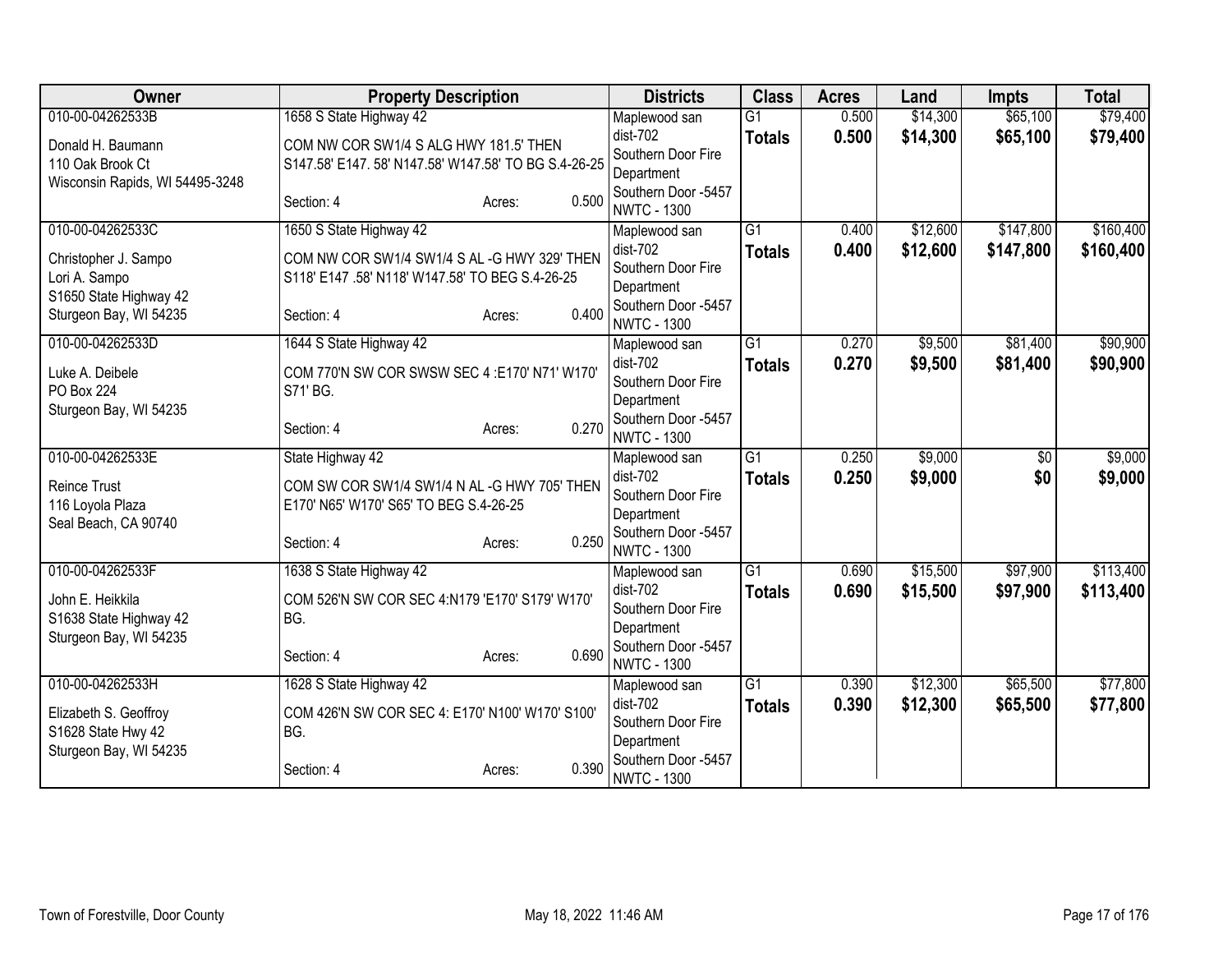| Owner                   | <b>Property Description</b>                      | <b>Districts</b>                          | <b>Class</b>    | <b>Acres</b>   | Land            | <b>Impts</b>    | <b>Total</b>     |
|-------------------------|--------------------------------------------------|-------------------------------------------|-----------------|----------------|-----------------|-----------------|------------------|
| 010-00-04262533J        | 1622 S State Highway 42                          | Maplewood san                             | $\overline{G1}$ | 0.440          | \$13,500        | \$69,000        | \$82,500         |
| Allen L. Le Cloux       | COM 426'N SW COR SWSW SEC.4 E170' S6' E64'       | dist-702                                  | <b>Totals</b>   | 0.440          | \$13,500        | \$69,000        | \$82,500         |
| 7094 County Highway H   | SWLY ALG A&W RR R/W 284' N166' BG. SEC. 4-26-25  | Southern Door Fire                        |                 |                |                 |                 |                  |
| Sturgeon Bay, WI 54235  |                                                  | Department                                |                 |                |                 |                 |                  |
|                         | 0.440<br>Section: 4<br>Acres:                    | Southern Door -5457<br><b>NWTC - 1300</b> |                 |                |                 |                 |                  |
| 010-00-04262533K        | State Highway 42                                 | Maplewood san                             | $\overline{X2}$ | 3.500          | $\overline{50}$ | $\overline{50}$ | $\overline{\$0}$ |
|                         |                                                  | dist-702                                  | <b>Totals</b>   | 3.500          | \$0             | \$0             | \$0              |
| State of Wisconsin Dnr  | SW1/4 SW1/4 A&WRRROW S.4-26-25                   | Southern Door Fire                        |                 |                |                 |                 |                  |
| PO Box 7921             |                                                  | Department                                |                 |                |                 |                 |                  |
| Madison, WI 53707       |                                                  | Southern Door -5457                       |                 |                |                 |                 |                  |
|                         | 3.500<br>Section: 4<br>Acres:                    | <b>NWTC - 1300</b>                        |                 |                |                 |                 |                  |
| 010-00-04262533L        | Ahnapee State Trl                                | Maplewood san                             | $\overline{G1}$ | 0.500          | \$14,300        | \$0             | \$14,300         |
| William J. Christiansen | COM SW COR SW1/4 SW1/4 E147 ' N79' E671/2' N86'  | $dist-702$                                | <b>Totals</b>   | 0.500          | \$14,300        | \$0             | \$14,300         |
| Ricki E. Bellos         | TO BEG E142' N190'M-L SWLY ALG OLD A&WRR TO      | Southern Door Fire                        |                 |                |                 |                 |                  |
| 7586 County Highway H   | PT N OF BEG S TOBG S.4-26-25                     | Department                                |                 |                |                 |                 |                  |
| Sturgeon Bay, WI 54235  | 0.500<br>Section: 4<br>Acres:                    | Southern Door -5457                       |                 |                |                 |                 |                  |
| 010-00-04262533M2       | 7598 County Rd H                                 | <b>NWTC - 1300</b>                        | G2              | 1.050          | \$18,000        | \$53,500        | \$71,500         |
|                         |                                                  | Maplewood san<br>$dist-702$               |                 | 1.050          | \$18,000        | \$53,500        | \$71,500         |
| Elwin J. Kohler         | COM SW COR SW1/4 SW1/4 SEC. 4: E147' N79' E67.5  | Southern Door Fire                        | <b>Totals</b>   |                |                 |                 |                  |
| Carol C. Kohler         | N TO S LN AHNAPEE R/W SWLY ALG R/W TO W LN       | Department                                |                 |                |                 |                 |                  |
| S1617 State Highway 42  | SWSW S TO BG. ALSO INCL COM 147'E SW COR         | Southern Door -5457                       |                 |                |                 |                 |                  |
| Sturgeon Bay, WI 54235  | 1.050<br>Section: 4<br>Acres:                    | <b>NWTC - 1300</b>                        |                 |                |                 |                 |                  |
| 010-00-04262533P        | 7586 County Rd H                                 | Maplewood san                             | $\overline{G2}$ | 0.500          | \$13,400        | \$72,500        | \$85,900         |
| William J. Christiansen | COM SW COR SW1/4 SW1/4 E214 .5' N165' E132' S165 | $dist-702$                                | <b>Totals</b>   | 0.500          | \$13,400        | \$72,500        | \$85,900         |
| Ricki E. Bellos         | W132' TO BEG S.4-26-25                           | Southern Door Fire                        |                 |                |                 |                 |                  |
| 7586 County Highway H   |                                                  | Department                                |                 |                |                 |                 |                  |
| Sturgeon Bay, WI 54235  | 0.500<br>Section: 4<br>Acres:                    | Southern Door -5457                       |                 |                |                 |                 |                  |
|                         |                                                  | <b>NWTC - 1300</b>                        |                 |                |                 |                 |                  |
| 010-00-04262533Q        | 7576 County Rd H                                 | Maplewood san<br>dist-702                 | G1              | 0.600<br>0.600 | \$14,900        | \$88,100        | \$103,000        |
| Andrew R. Buechner      | COM SW COR SW 1/4 SW 1/4 SEC 4-26-25             | Southern Door Fire                        | <b>Totals</b>   |                | \$14,900        | \$88,100        | \$103,000        |
| Janine M. Buechner      | E154'N165'W154' S165'BG. INCL 6.5' TRCT N & ADJ  | Department                                |                 |                |                 |                 |                  |
| 7576 County Highway H   | REC'D 782/780.                                   | Southern Door -5457                       |                 |                |                 |                 |                  |
| Sturgeon Bay, WI 54235  | 0.600<br>Section: 4<br>Acres:                    | <b>NWTC - 1300</b>                        |                 |                |                 |                 |                  |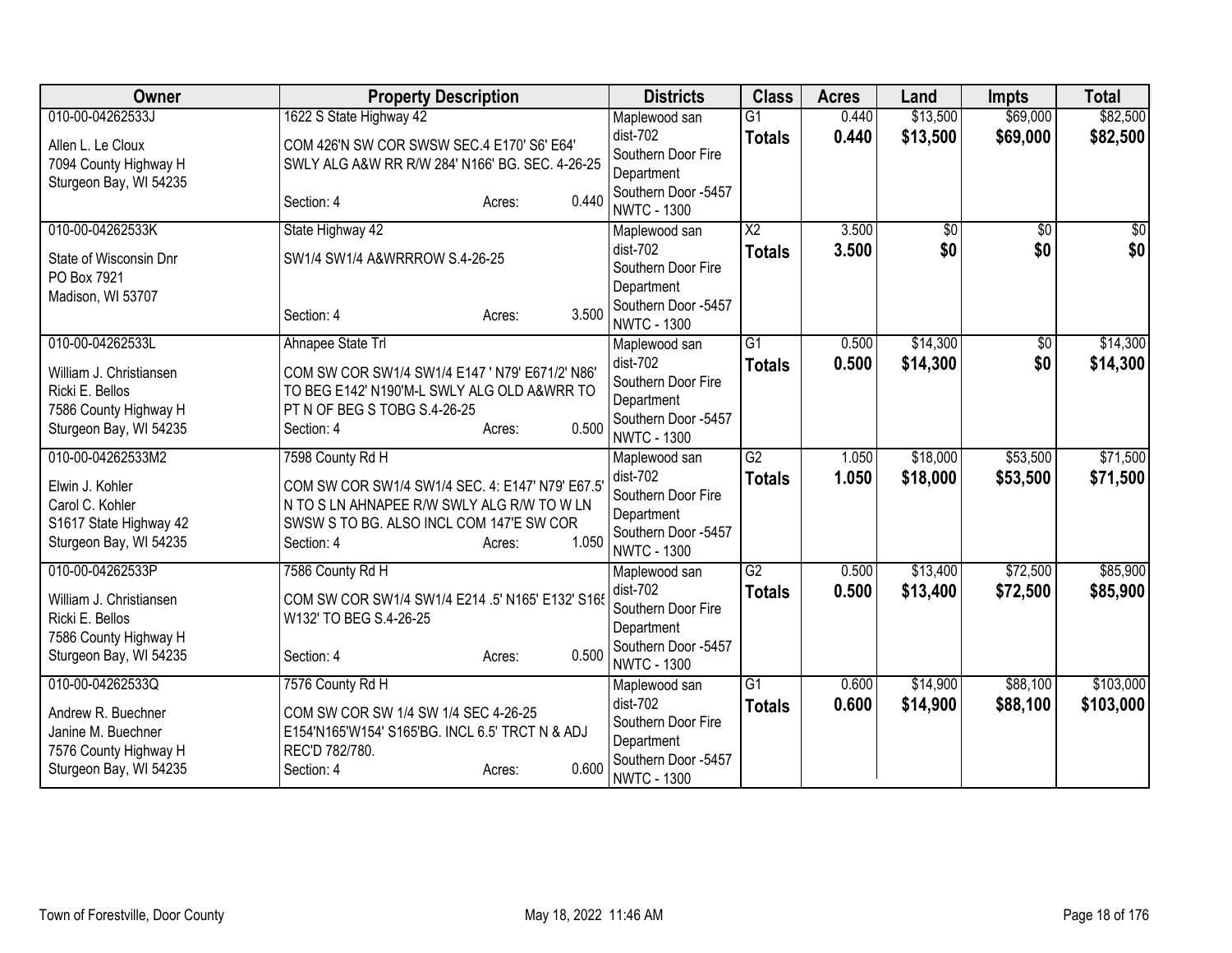| Owner                                                                                                                | <b>Property Description</b>                                                                                                                                                                     | <b>Districts</b>                                                                                             | <b>Class</b>                                       | <b>Acres</b>            | Land                          | <b>Impts</b>                  | <b>Total</b>                  |
|----------------------------------------------------------------------------------------------------------------------|-------------------------------------------------------------------------------------------------------------------------------------------------------------------------------------------------|--------------------------------------------------------------------------------------------------------------|----------------------------------------------------|-------------------------|-------------------------------|-------------------------------|-------------------------------|
| 010-00-04262533R                                                                                                     | 7564 County Rd H                                                                                                                                                                                | Maplewood san                                                                                                | $\overline{G1}$                                    | 0.490                   | \$14,200                      | \$132,800                     | \$147,000                     |
| Gerald H. Schmidtke Jr<br>Lisa M. Schmidtke<br>7564 County Highway H                                                 | COM 500.50'E SW COR SEC 4: E125' N171.50' W125'<br>S171, 50' BG.                                                                                                                                | $dist-702$<br>Southern Door Fire<br>Department<br>Southern Door -5457                                        | <b>Totals</b>                                      | 0.490                   | \$14,200                      | \$132,800                     | \$147,000                     |
| Sturgeon Bay, WI 54235-8761                                                                                          | 0.490<br>Section: 4<br>Acres:                                                                                                                                                                   | <b>NWTC - 1300</b>                                                                                           |                                                    |                         |                               |                               |                               |
| 010-00-04262533S<br>Ricki E. Bellos<br>William J. Christiansen<br>7586 County Highway H<br>Sturgeon Bay, WI 54235    | County Rd H<br>THAT PART OF THE FOLLOWING TRCT LYING IN<br>THE SANITARY DIST:COM 722.5'E & 224'N SW COR<br>SEC 4:W97' S74' W125' N 15' W144' N219.84' N55*E444<br>0.970<br>Section: 4<br>Acres: | Maplewood san<br>dist-702<br>Southern Door Fire<br>Department<br>Southern Door -5457<br><b>NWTC - 1300</b>   | $\overline{G5}$<br><b>Totals</b>                   | 0.970<br>0.970          | \$2,200<br>\$2,200            | $\overline{30}$<br>\$0        | \$2,200<br>\$2,200            |
| 010-00-04262533S1<br>Ricki E. Bellos<br>William J. Christiansen<br>7586 County Highway H<br>Sturgeon Bay, WI 54235   | County Rd H<br>THAT PART OF THE FOLLOWING TRCT LYING<br>OUTSIDE THE SAN. DIST:COM 722.5'E & 224'N SW<br>COR SEC 4:W97' S74' W125' N 15' W144' N219.84'<br>1.770<br>Section: 4<br>Acres:         | Southern Door Fire<br>Department<br>Southern Door -5457<br><b>NWTC - 1300</b>                                | $\overline{G6}$<br><b>Totals</b>                   | 1.770<br>1.770          | \$5,500<br>\$5,500            | $\overline{50}$<br>\$0        | \$5,500<br>\$5,500            |
| 010-00-04262533T<br>Dwayne L. Du Pont<br>7560 County Highway H<br>Sturgeon Bay, WI 54235                             | 7560 County Rd H<br>COM 625.50'N87*E SW COR SEC 4: N87*E97'<br>N2*W224' S87*W97' S2*E224' BG.<br>0.500<br>Section: 4<br>Acres:                                                                  | Maplewood san<br>$dist-702$<br>Southern Door Fire<br>Department<br>Southern Door -5457<br><b>NWTC - 1300</b> | $\overline{G1}$<br><b>Totals</b>                   | 0.500<br>0.500          | \$14,300<br>\$14,300          | \$142,900<br>\$142,900        | \$157,200<br>\$157,200        |
| 010-00-04262533U1<br>Jeffery R. Weatherwax<br>Shawn M. Weatherwax<br>7522 County Highway H<br>Sturgeon Bay, WI 54235 | 7522 County Rd H<br>COM 1207.2'E SW COR SEC.4: E128.65' N160'<br>W128.65' S160'BG. EXC RD. ALSO EASEMENT REC'D<br>534/379<br>0.470<br>Section: 4<br>Acres:                                      | Maplewood san<br>dist-702<br>Southern Door Fire<br>Department<br>Southern Door -5457<br><b>NWTC - 1300</b>   | $\overline{G1}$<br><b>Totals</b>                   | 0.470<br>0.470          | \$14,100<br>\$14,100          | \$116,800<br>\$116,800        | \$130,900<br>\$130,900        |
| 010-00-04262533V1<br>John T. Nachtwey<br>Dani R. Nachtwey<br>7550 County Highway H<br>Sturgeon Bay, WI 54235         | County Rd H<br>THAT PART OF THE FOLLOWING TRACT LYING<br>OUTSIDE THE SANITARY DISTRICT: LOT 1 CSM<br>#1320 V.8 PG.27 SEC. 4-26-25 SWSW<br>2.160<br>Section: 4<br>Acres:                         | Southern Door Fire<br>Department<br>Southern Door -5457<br><b>NWTC - 1300</b>                                | $\overline{G5}$<br>G <sub>6</sub><br><b>Totals</b> | 0.660<br>1.500<br>2.160 | \$400<br>\$4,700<br>\$5,100   | $\overline{50}$<br>\$0<br>\$0 | \$400<br>\$4,700<br>\$5,100   |
| 010-00-04262533V2<br>John T. Nachtwey<br>Dani R. Nachtwey<br>7550 County Highway H<br>Sturgeon Bay, WI 54235         | County Rd H<br>THAT PART OF THE FOLLOWING TRACT LYING<br>OUTSIDE THE SANITARY DISTRICT: LOT 2 CSM<br>#1320 V.8 PG.27 SEC. 4-26-25 SWSW<br>2.960<br>Section: 4<br>Acres:                         | Southern Door Fire<br>Department<br>Southern Door -5457<br><b>NWTC - 1300</b>                                | $\overline{G5}$<br>G <sub>6</sub><br><b>Totals</b> | 1.000<br>1.960<br>2.960 | \$1,300<br>\$6,100<br>\$7,400 | $\overline{50}$<br>\$0<br>\$0 | \$1,300<br>\$6,100<br>\$7,400 |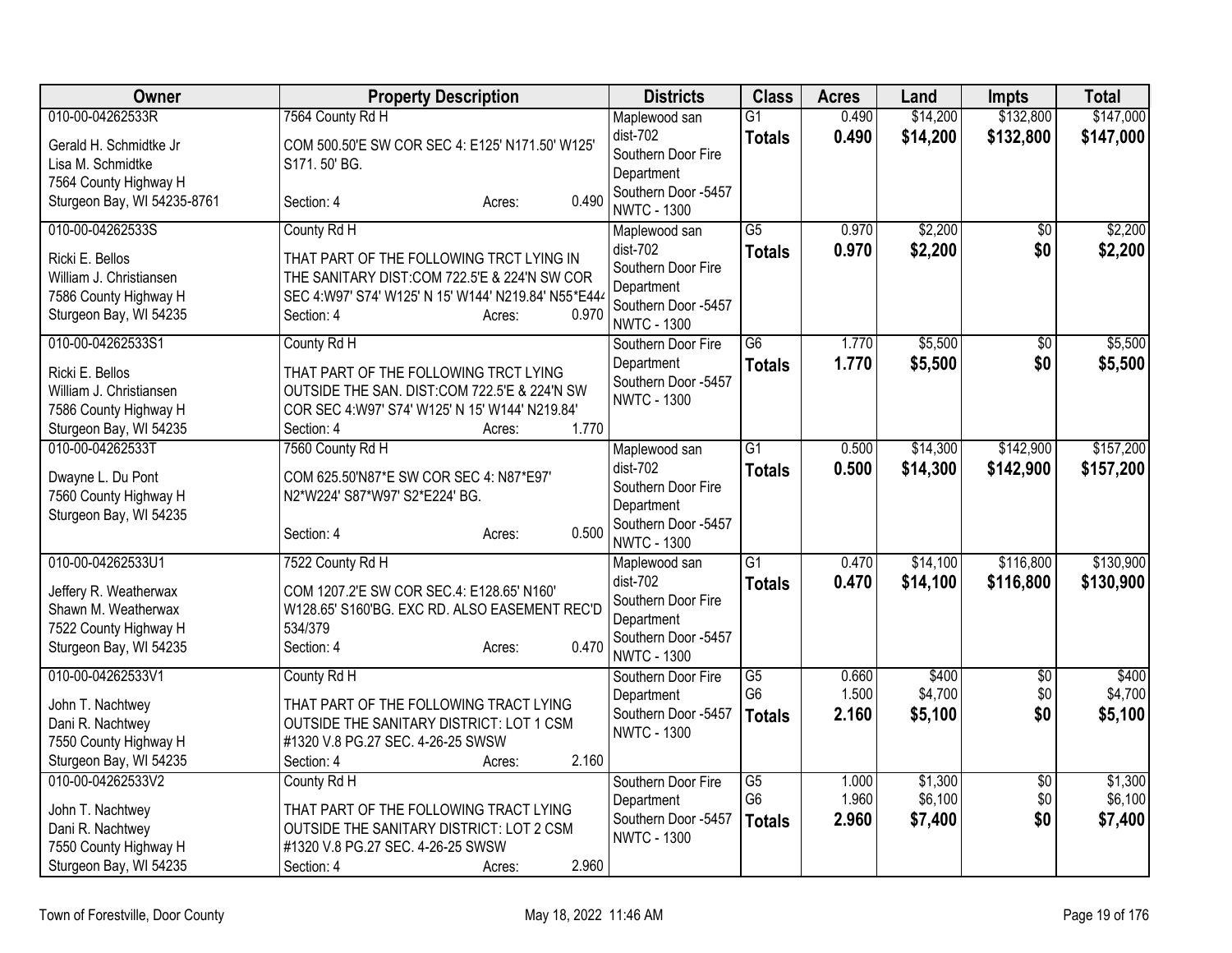| Owner                                                                                                        | <b>Property Description</b>                                                                                                                                           | <b>Districts</b>                                                                                             | <b>Class</b>                            | <b>Acres</b>              | Land                          | <b>Impts</b>                  | <b>Total</b>                  |
|--------------------------------------------------------------------------------------------------------------|-----------------------------------------------------------------------------------------------------------------------------------------------------------------------|--------------------------------------------------------------------------------------------------------------|-----------------------------------------|---------------------------|-------------------------------|-------------------------------|-------------------------------|
| 010-00-04262533V3<br>John T. Nachtwey<br>Dani R. Nachtwey                                                    | 7550 County Rd H<br>THAT PART OF THE FOLLOWING TRACT LYING<br>WITHIN THE SANITARY DISTRICT: LOT 1 CSM #1320                                                           | Maplewood san<br>dist-702<br>Southern Door Fire                                                              | G <sub>1</sub><br><b>Totals</b>         | 1.530<br>1.530            | \$20,200<br>\$20,200          | \$92,500<br>\$92,500          | \$112,700<br>\$112,700        |
| 7550 County Highway H<br>Sturgeon Bay, WI 54235                                                              | V.8 PG.27 SEC. 4-26-25 SWSW<br>1.530<br>Section: 4<br>Acres:                                                                                                          | Department<br>Southern Door -5457<br><b>NWTC - 1300</b>                                                      |                                         |                           |                               |                               |                               |
| 010-00-04262533V4<br>John T. Nachtwey<br>Dani R. Nachtwey<br>7550 County Highway H<br>Sturgeon Bay, WI 54235 | County Rd H<br>THAT PART OF THE FOLLOWING TRCT LYING<br>WITHIN THE SANITARY DISTRICT: LOT 2 CSM #1320<br>V.8 PG.27 SEC. 4-26-25 SWSW<br>1.530<br>Section: 4<br>Acres: | Maplewood san<br>dist-702<br>Southern Door Fire<br>Department<br>Southern Door -5457<br><b>NWTC - 1300</b>   | $\overline{G1}$<br><b>Totals</b>        | 1.530<br>1.530            | \$20,200<br>\$20,200          | $\overline{50}$<br>\$0        | \$20,200<br>\$20,200          |
| 010-00-04262534A<br>Charles E & Karen L Townsend Jr Trst<br>3346 Paula St<br>Green Bay, WI 54311-6140        | 7506 County Rd H<br>COM 1431.50'N87*E SW COR SEC 4:N2*W174.75'<br>N87*E111' S2*E174.75' S87*W111' BG.<br>0.450<br>Section: 4<br>Acres:                                | Maplewood san<br>$dist-702$<br>Southern Door Fire<br>Department<br>Southern Door -5457<br><b>NWTC - 1300</b> | $\overline{G1}$<br><b>Totals</b>        | 0.450<br>0.450            | \$13,800<br>\$13,800          | \$47,300<br>\$47,300          | \$61,100<br>\$61,100          |
| 010-00-04262534B<br>Kristy Ann Charney<br>7500 County Hwy H<br>Sturgeon Bay, WI 54235                        | 7500 County Rd H<br>COM SW COR SEC 4-26-25 N88DE1542.5' TO BEG<br>N88DE102.5' N1DW174.75' S88DW102.50' S1DE174.75<br>BG.<br>0.410<br>Section: 4<br>Acres:             | Maplewood san<br>$dist-702$<br>Southern Door Fire<br>Department<br>Southern Door -5457<br><b>NWTC - 1300</b> | $\overline{G1}$<br><b>Totals</b>        | 0.410<br>0.410            | \$12,800<br>\$12,800          | \$112,500<br>\$112,500        | \$125,300<br>\$125,300        |
| 010-00-04262534C<br>Holy Name of Mary Cong Church<br>7491 County Highway H<br>Sturgeon Bay, WI 54235         | County Rd H<br>COM 1545'E SW COR SEC.4: N174.75' E277' S174.75'<br>W277' BG. EXC. 67/169 & 173 S.4-26-25<br>0.690<br>Section: 4<br>Acres:                             | Maplewood san<br>dist-702<br>Southern Door Fire<br>Department<br>Southern Door -5457<br><b>NWTC - 1300</b>   | $\overline{X4}$<br><b>Totals</b>        | 0.690<br>0.690            | $\overline{50}$<br>\$0        | $\overline{50}$<br>\$0        | $\overline{50}$<br>\$0        |
| 010-00-04262534D<br>Town of Forestville<br>7701 County Highway H<br>Sturgeon Bay, WI 54235                   | County Rd H<br>COM SE COR SE1/4 SW1/4 W825 ' N528' E825' S528'<br>TO BEG S.4-26-25 DOCNUM: I-D-1<br>10.000<br>Section: 4<br>Acres:                                    | Maplewood san<br>dist-702<br>Southern Door Fire<br>Department<br>Southern Door -5457<br><b>NWTC - 1300</b>   | X4<br><b>Totals</b>                     | 10.000<br>10.000          | $\overline{50}$<br>\$0        | $\overline{50}$<br>\$0        | $\overline{50}$<br>\$0        |
| 010-00-04262534E1<br>Dean D. Ferron<br>N8187 County Rd M<br>Algoma, WI 54201                                 | County Rd H<br>COM 528'N S1/4 COR SEC 4:N 791.12' N89*W825'<br>S791.73' E825' BG.<br>14.990<br>Section: 4<br>Acres:                                                   | Southern Door Fire<br>Department<br>Southern Door -5457<br><b>NWTC - 1300</b>                                | G4<br>G <sub>5</sub> M<br><b>Totals</b> | 10.000<br>4.990<br>14.990 | \$1,300<br>\$7,800<br>\$9,100 | $\overline{50}$<br>\$0<br>\$0 | \$1,300<br>\$7,800<br>\$9,100 |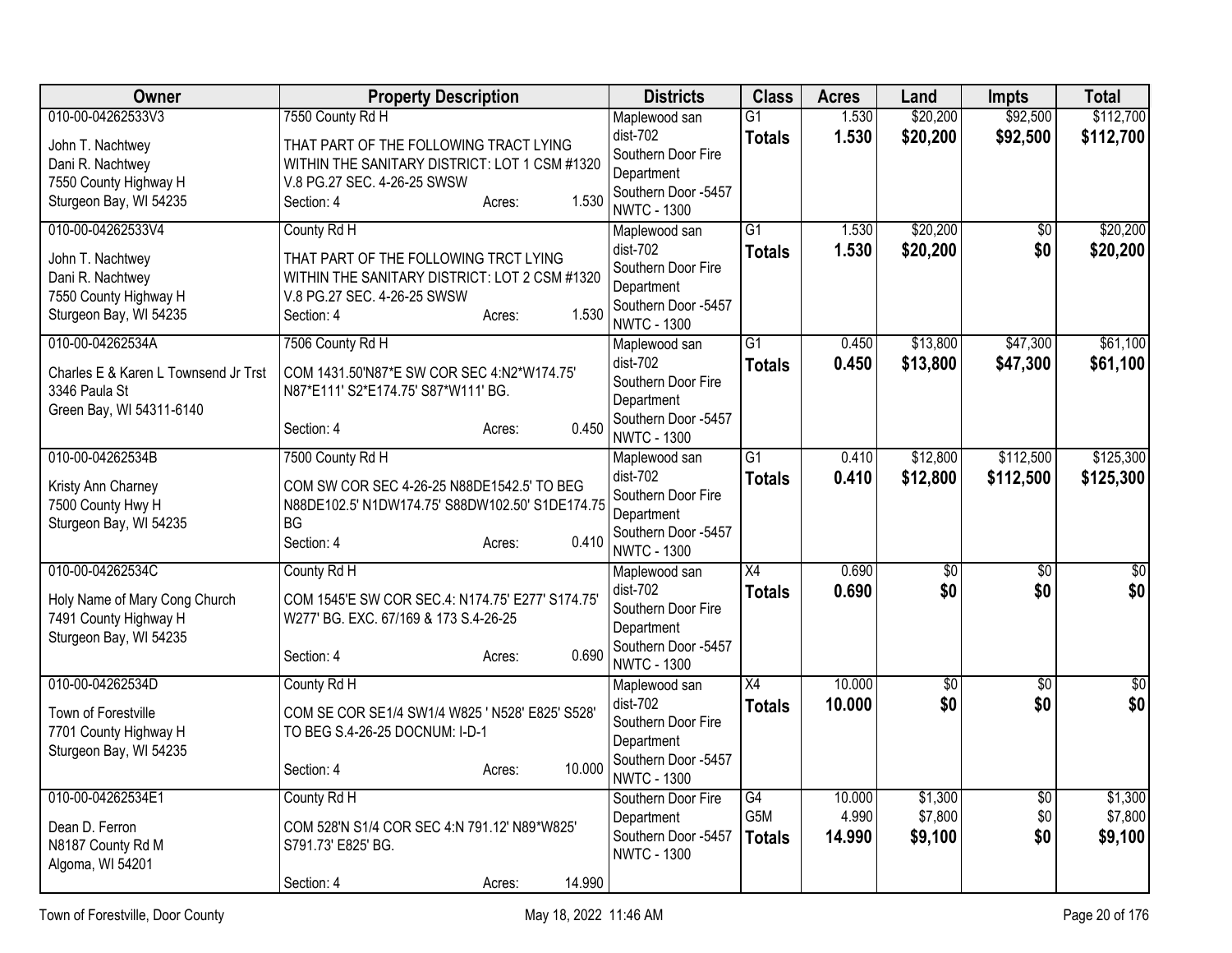| $\overline{50}$<br>$\overline{50}$<br>\$0<br>State Highway 42<br>Southern Door Fire<br>$\overline{\text{X2}}$<br>\$0<br>\$0<br>1.000<br>\$0<br>Department<br><b>Totals</b><br>TR IN SW1/4 COM SW COR SW1/4 N200.68'<br>State of Wisconsin Dnr<br>Southern Door -5457<br>PO Box 7921<br>N55DE1519.98' NW -LY 491/4' TO BEG N34DW200'<br><b>NWTC - 1300</b><br>NELY 215' S34DE200.3' SWLY 215' TO BEG S.4-26-25<br>Madison, WI 53707<br>1.000<br>Section: 4<br>Acres:<br>010-00-04262534G<br>State Highway 42<br>$\overline{X2}$<br>0.920<br>\$0<br>\$0<br>Southern Door Fire<br>\$0<br>0.920<br>\$0<br>Department<br><b>Totals</b><br>SE1/4 SW1/4 A&WRRROW S.4-26-25<br>State of Wisconsin Dnr<br>Southern Door -5457<br>PO Box 7921<br><b>NWTC - 1300</b><br>Madison, WI 53707<br>0.920<br>Section: 4<br>Acres:<br>7514 County Rd H<br>$\overline{G1}$<br>\$12,600<br>\$111,700<br>\$124,300<br>010-00-04262534H<br>0.400<br>Maplewood san<br>$dist-702$<br>0.400<br>\$12,600<br>\$111,700<br><b>Totals</b><br>COM SW COR SEC 4-26-25 E ALG C/L HWY 1331.5'BG<br>Jason W. Wilke<br>Southern Door Fire<br>Amanda L. Wilke<br>E100' N174.75'W100'S174.75'TO BG<br>Department<br>7514 County Highway H<br>Southern Door -5457<br>0.400<br>Sturgeon Bay, WI 54235<br>Section: 4<br>Acres:<br><b>NWTC - 1300</b><br>010-00-04262534H1<br>\$6,400<br>\$8,800<br>\$15,200<br>County Rd H<br>G1<br>0.980<br>Maplewood san<br>G <sub>5</sub><br>1.000<br>\$500<br>\$0<br>dist-702<br>James C. Jodarski<br>THAT PART OF THE FOLLOWING TRCT LYING IN<br>Southern Door Fire<br>1.980<br>\$6,900<br>\$8,800<br><b>Totals</b><br>THE SANITARY DIST:COM 1172.60'E SW COR SEC<br>Deborah S. Jodarski<br>Department<br>1237 N Third Ave<br>4:E35' N160' E128.65' N 14.75' E462.36' N1144.98' S<br>Southern Door -5457<br>1.980<br>Sturgeon Bay, WI 54235<br>Section: 4<br>Acres:<br><b>NWTC - 1300</b><br>010-00-04262534H2<br>\$1,000<br>County Rd H<br>G4<br>5.000<br>\$1,000<br>$\overline{50}$<br>Southern Door Fire<br>\$1,600<br>G <sub>5</sub><br>2.400<br>\$0<br>Department<br>THAT PART OF THE FOLLOWING TRACT LYING<br>James C. Jodarski<br>G5M<br>\$0<br>5.000<br>\$7,800<br>Southern Door -5457<br>Deborah S. Jodarski<br>OUTSIDE OF THE SANITARY DIST:COM 1172.60'E SW<br><b>NWTC - 1300</b><br>12.400<br>\$10,400<br>\$0<br><b>Totals</b><br>1237 N Third Ave<br>COR SEC 4:E35' N160' E12 8.65' N14.75' E462.36'<br>12.400<br>Sturgeon Bay, WI 54235<br>Section: 4<br>Acres:<br>\$357,600<br>1735 Idlewild Rd<br>$\overline{G1}$<br>\$14,500<br>\$343,100<br>010-00-04262541A<br>Southern Door Fire<br>0.920<br>0.920<br>\$14,500<br>\$343,100<br>Department<br><b>Totals</b><br><b>Brian Delwiche</b><br>TRACT 200' BY 200' IN NE COR NE 1/4 SE 1/4 SEC<br>Southern Door -5457<br>1735 Idlewild Rd<br>4-26-25<br><b>NWTC - 1300</b><br>Sturgeon Bay, WI 54235<br>0.920<br>Section: 4<br>Acres:<br>010-00-04262541B<br>Ahnapee State Trl<br>$\overline{\text{X2}}$<br>0.690<br>$\overline{50}$<br>$\overline{50}$<br>Southern Door Fire<br>$\overline{50}$<br>\$0<br>\$0<br>0.690<br>\$0<br>Department<br><b>Totals</b><br>NE1/4 SE1/4 A&WRRROW S.4-26-25<br>State of Wisconsin Dnr<br>Southern Door -5457<br>PO Box 7921<br><b>NWTC - 1300</b><br>Madison, WI 53707 | Owner            | <b>Property Description</b>   | <b>Districts</b> | <b>Class</b> | <b>Acres</b> | Land | Impts | <b>Total</b> |
|-------------------------------------------------------------------------------------------------------------------------------------------------------------------------------------------------------------------------------------------------------------------------------------------------------------------------------------------------------------------------------------------------------------------------------------------------------------------------------------------------------------------------------------------------------------------------------------------------------------------------------------------------------------------------------------------------------------------------------------------------------------------------------------------------------------------------------------------------------------------------------------------------------------------------------------------------------------------------------------------------------------------------------------------------------------------------------------------------------------------------------------------------------------------------------------------------------------------------------------------------------------------------------------------------------------------------------------------------------------------------------------------------------------------------------------------------------------------------------------------------------------------------------------------------------------------------------------------------------------------------------------------------------------------------------------------------------------------------------------------------------------------------------------------------------------------------------------------------------------------------------------------------------------------------------------------------------------------------------------------------------------------------------------------------------------------------------------------------------------------------------------------------------------------------------------------------------------------------------------------------------------------------------------------------------------------------------------------------------------------------------------------------------------------------------------------------------------------------------------------------------------------------------------------------------------------------------------------------------------------------------------------------------------------------------------------------------------------------------------------------------------------------------------------------------------------------------------------------------------------------------------------------------------------------------------------------------------------------------------------------------------------------------------------------------------------------------------------------------------------------------------------------------------------------------------------------------------------------------------------------------------------|------------------|-------------------------------|------------------|--------------|--------------|------|-------|--------------|
|                                                                                                                                                                                                                                                                                                                                                                                                                                                                                                                                                                                                                                                                                                                                                                                                                                                                                                                                                                                                                                                                                                                                                                                                                                                                                                                                                                                                                                                                                                                                                                                                                                                                                                                                                                                                                                                                                                                                                                                                                                                                                                                                                                                                                                                                                                                                                                                                                                                                                                                                                                                                                                                                                                                                                                                                                                                                                                                                                                                                                                                                                                                                                                                                                                                                   | 010-00-04262534F |                               |                  |              | 1.000        |      |       |              |
|                                                                                                                                                                                                                                                                                                                                                                                                                                                                                                                                                                                                                                                                                                                                                                                                                                                                                                                                                                                                                                                                                                                                                                                                                                                                                                                                                                                                                                                                                                                                                                                                                                                                                                                                                                                                                                                                                                                                                                                                                                                                                                                                                                                                                                                                                                                                                                                                                                                                                                                                                                                                                                                                                                                                                                                                                                                                                                                                                                                                                                                                                                                                                                                                                                                                   |                  |                               |                  |              |              |      |       |              |
| \$0<br>\$0<br>\$124,300<br>\$10,400<br>\$357,600                                                                                                                                                                                                                                                                                                                                                                                                                                                                                                                                                                                                                                                                                                                                                                                                                                                                                                                                                                                                                                                                                                                                                                                                                                                                                                                                                                                                                                                                                                                                                                                                                                                                                                                                                                                                                                                                                                                                                                                                                                                                                                                                                                                                                                                                                                                                                                                                                                                                                                                                                                                                                                                                                                                                                                                                                                                                                                                                                                                                                                                                                                                                                                                                                  |                  |                               |                  |              |              |      |       |              |
|                                                                                                                                                                                                                                                                                                                                                                                                                                                                                                                                                                                                                                                                                                                                                                                                                                                                                                                                                                                                                                                                                                                                                                                                                                                                                                                                                                                                                                                                                                                                                                                                                                                                                                                                                                                                                                                                                                                                                                                                                                                                                                                                                                                                                                                                                                                                                                                                                                                                                                                                                                                                                                                                                                                                                                                                                                                                                                                                                                                                                                                                                                                                                                                                                                                                   |                  |                               |                  |              |              |      |       |              |
|                                                                                                                                                                                                                                                                                                                                                                                                                                                                                                                                                                                                                                                                                                                                                                                                                                                                                                                                                                                                                                                                                                                                                                                                                                                                                                                                                                                                                                                                                                                                                                                                                                                                                                                                                                                                                                                                                                                                                                                                                                                                                                                                                                                                                                                                                                                                                                                                                                                                                                                                                                                                                                                                                                                                                                                                                                                                                                                                                                                                                                                                                                                                                                                                                                                                   |                  |                               |                  |              |              |      |       |              |
|                                                                                                                                                                                                                                                                                                                                                                                                                                                                                                                                                                                                                                                                                                                                                                                                                                                                                                                                                                                                                                                                                                                                                                                                                                                                                                                                                                                                                                                                                                                                                                                                                                                                                                                                                                                                                                                                                                                                                                                                                                                                                                                                                                                                                                                                                                                                                                                                                                                                                                                                                                                                                                                                                                                                                                                                                                                                                                                                                                                                                                                                                                                                                                                                                                                                   |                  |                               |                  |              |              |      |       |              |
|                                                                                                                                                                                                                                                                                                                                                                                                                                                                                                                                                                                                                                                                                                                                                                                                                                                                                                                                                                                                                                                                                                                                                                                                                                                                                                                                                                                                                                                                                                                                                                                                                                                                                                                                                                                                                                                                                                                                                                                                                                                                                                                                                                                                                                                                                                                                                                                                                                                                                                                                                                                                                                                                                                                                                                                                                                                                                                                                                                                                                                                                                                                                                                                                                                                                   |                  |                               |                  |              |              |      |       |              |
|                                                                                                                                                                                                                                                                                                                                                                                                                                                                                                                                                                                                                                                                                                                                                                                                                                                                                                                                                                                                                                                                                                                                                                                                                                                                                                                                                                                                                                                                                                                                                                                                                                                                                                                                                                                                                                                                                                                                                                                                                                                                                                                                                                                                                                                                                                                                                                                                                                                                                                                                                                                                                                                                                                                                                                                                                                                                                                                                                                                                                                                                                                                                                                                                                                                                   |                  |                               |                  |              |              |      |       |              |
|                                                                                                                                                                                                                                                                                                                                                                                                                                                                                                                                                                                                                                                                                                                                                                                                                                                                                                                                                                                                                                                                                                                                                                                                                                                                                                                                                                                                                                                                                                                                                                                                                                                                                                                                                                                                                                                                                                                                                                                                                                                                                                                                                                                                                                                                                                                                                                                                                                                                                                                                                                                                                                                                                                                                                                                                                                                                                                                                                                                                                                                                                                                                                                                                                                                                   |                  |                               |                  |              |              |      |       |              |
|                                                                                                                                                                                                                                                                                                                                                                                                                                                                                                                                                                                                                                                                                                                                                                                                                                                                                                                                                                                                                                                                                                                                                                                                                                                                                                                                                                                                                                                                                                                                                                                                                                                                                                                                                                                                                                                                                                                                                                                                                                                                                                                                                                                                                                                                                                                                                                                                                                                                                                                                                                                                                                                                                                                                                                                                                                                                                                                                                                                                                                                                                                                                                                                                                                                                   |                  |                               |                  |              |              |      |       |              |
|                                                                                                                                                                                                                                                                                                                                                                                                                                                                                                                                                                                                                                                                                                                                                                                                                                                                                                                                                                                                                                                                                                                                                                                                                                                                                                                                                                                                                                                                                                                                                                                                                                                                                                                                                                                                                                                                                                                                                                                                                                                                                                                                                                                                                                                                                                                                                                                                                                                                                                                                                                                                                                                                                                                                                                                                                                                                                                                                                                                                                                                                                                                                                                                                                                                                   |                  |                               |                  |              |              |      |       |              |
|                                                                                                                                                                                                                                                                                                                                                                                                                                                                                                                                                                                                                                                                                                                                                                                                                                                                                                                                                                                                                                                                                                                                                                                                                                                                                                                                                                                                                                                                                                                                                                                                                                                                                                                                                                                                                                                                                                                                                                                                                                                                                                                                                                                                                                                                                                                                                                                                                                                                                                                                                                                                                                                                                                                                                                                                                                                                                                                                                                                                                                                                                                                                                                                                                                                                   |                  |                               |                  |              |              |      |       |              |
| \$500<br>\$15,700<br>\$1,600<br>\$7,800                                                                                                                                                                                                                                                                                                                                                                                                                                                                                                                                                                                                                                                                                                                                                                                                                                                                                                                                                                                                                                                                                                                                                                                                                                                                                                                                                                                                                                                                                                                                                                                                                                                                                                                                                                                                                                                                                                                                                                                                                                                                                                                                                                                                                                                                                                                                                                                                                                                                                                                                                                                                                                                                                                                                                                                                                                                                                                                                                                                                                                                                                                                                                                                                                           |                  |                               |                  |              |              |      |       |              |
|                                                                                                                                                                                                                                                                                                                                                                                                                                                                                                                                                                                                                                                                                                                                                                                                                                                                                                                                                                                                                                                                                                                                                                                                                                                                                                                                                                                                                                                                                                                                                                                                                                                                                                                                                                                                                                                                                                                                                                                                                                                                                                                                                                                                                                                                                                                                                                                                                                                                                                                                                                                                                                                                                                                                                                                                                                                                                                                                                                                                                                                                                                                                                                                                                                                                   |                  |                               |                  |              |              |      |       |              |
|                                                                                                                                                                                                                                                                                                                                                                                                                                                                                                                                                                                                                                                                                                                                                                                                                                                                                                                                                                                                                                                                                                                                                                                                                                                                                                                                                                                                                                                                                                                                                                                                                                                                                                                                                                                                                                                                                                                                                                                                                                                                                                                                                                                                                                                                                                                                                                                                                                                                                                                                                                                                                                                                                                                                                                                                                                                                                                                                                                                                                                                                                                                                                                                                                                                                   |                  |                               |                  |              |              |      |       |              |
|                                                                                                                                                                                                                                                                                                                                                                                                                                                                                                                                                                                                                                                                                                                                                                                                                                                                                                                                                                                                                                                                                                                                                                                                                                                                                                                                                                                                                                                                                                                                                                                                                                                                                                                                                                                                                                                                                                                                                                                                                                                                                                                                                                                                                                                                                                                                                                                                                                                                                                                                                                                                                                                                                                                                                                                                                                                                                                                                                                                                                                                                                                                                                                                                                                                                   |                  |                               |                  |              |              |      |       |              |
|                                                                                                                                                                                                                                                                                                                                                                                                                                                                                                                                                                                                                                                                                                                                                                                                                                                                                                                                                                                                                                                                                                                                                                                                                                                                                                                                                                                                                                                                                                                                                                                                                                                                                                                                                                                                                                                                                                                                                                                                                                                                                                                                                                                                                                                                                                                                                                                                                                                                                                                                                                                                                                                                                                                                                                                                                                                                                                                                                                                                                                                                                                                                                                                                                                                                   |                  |                               |                  |              |              |      |       |              |
|                                                                                                                                                                                                                                                                                                                                                                                                                                                                                                                                                                                                                                                                                                                                                                                                                                                                                                                                                                                                                                                                                                                                                                                                                                                                                                                                                                                                                                                                                                                                                                                                                                                                                                                                                                                                                                                                                                                                                                                                                                                                                                                                                                                                                                                                                                                                                                                                                                                                                                                                                                                                                                                                                                                                                                                                                                                                                                                                                                                                                                                                                                                                                                                                                                                                   |                  |                               |                  |              |              |      |       |              |
|                                                                                                                                                                                                                                                                                                                                                                                                                                                                                                                                                                                                                                                                                                                                                                                                                                                                                                                                                                                                                                                                                                                                                                                                                                                                                                                                                                                                                                                                                                                                                                                                                                                                                                                                                                                                                                                                                                                                                                                                                                                                                                                                                                                                                                                                                                                                                                                                                                                                                                                                                                                                                                                                                                                                                                                                                                                                                                                                                                                                                                                                                                                                                                                                                                                                   |                  |                               |                  |              |              |      |       |              |
|                                                                                                                                                                                                                                                                                                                                                                                                                                                                                                                                                                                                                                                                                                                                                                                                                                                                                                                                                                                                                                                                                                                                                                                                                                                                                                                                                                                                                                                                                                                                                                                                                                                                                                                                                                                                                                                                                                                                                                                                                                                                                                                                                                                                                                                                                                                                                                                                                                                                                                                                                                                                                                                                                                                                                                                                                                                                                                                                                                                                                                                                                                                                                                                                                                                                   |                  |                               |                  |              |              |      |       |              |
|                                                                                                                                                                                                                                                                                                                                                                                                                                                                                                                                                                                                                                                                                                                                                                                                                                                                                                                                                                                                                                                                                                                                                                                                                                                                                                                                                                                                                                                                                                                                                                                                                                                                                                                                                                                                                                                                                                                                                                                                                                                                                                                                                                                                                                                                                                                                                                                                                                                                                                                                                                                                                                                                                                                                                                                                                                                                                                                                                                                                                                                                                                                                                                                                                                                                   |                  |                               |                  |              |              |      |       |              |
|                                                                                                                                                                                                                                                                                                                                                                                                                                                                                                                                                                                                                                                                                                                                                                                                                                                                                                                                                                                                                                                                                                                                                                                                                                                                                                                                                                                                                                                                                                                                                                                                                                                                                                                                                                                                                                                                                                                                                                                                                                                                                                                                                                                                                                                                                                                                                                                                                                                                                                                                                                                                                                                                                                                                                                                                                                                                                                                                                                                                                                                                                                                                                                                                                                                                   |                  |                               |                  |              |              |      |       |              |
|                                                                                                                                                                                                                                                                                                                                                                                                                                                                                                                                                                                                                                                                                                                                                                                                                                                                                                                                                                                                                                                                                                                                                                                                                                                                                                                                                                                                                                                                                                                                                                                                                                                                                                                                                                                                                                                                                                                                                                                                                                                                                                                                                                                                                                                                                                                                                                                                                                                                                                                                                                                                                                                                                                                                                                                                                                                                                                                                                                                                                                                                                                                                                                                                                                                                   |                  |                               |                  |              |              |      |       |              |
|                                                                                                                                                                                                                                                                                                                                                                                                                                                                                                                                                                                                                                                                                                                                                                                                                                                                                                                                                                                                                                                                                                                                                                                                                                                                                                                                                                                                                                                                                                                                                                                                                                                                                                                                                                                                                                                                                                                                                                                                                                                                                                                                                                                                                                                                                                                                                                                                                                                                                                                                                                                                                                                                                                                                                                                                                                                                                                                                                                                                                                                                                                                                                                                                                                                                   |                  |                               |                  |              |              |      |       |              |
|                                                                                                                                                                                                                                                                                                                                                                                                                                                                                                                                                                                                                                                                                                                                                                                                                                                                                                                                                                                                                                                                                                                                                                                                                                                                                                                                                                                                                                                                                                                                                                                                                                                                                                                                                                                                                                                                                                                                                                                                                                                                                                                                                                                                                                                                                                                                                                                                                                                                                                                                                                                                                                                                                                                                                                                                                                                                                                                                                                                                                                                                                                                                                                                                                                                                   |                  |                               |                  |              |              |      |       |              |
|                                                                                                                                                                                                                                                                                                                                                                                                                                                                                                                                                                                                                                                                                                                                                                                                                                                                                                                                                                                                                                                                                                                                                                                                                                                                                                                                                                                                                                                                                                                                                                                                                                                                                                                                                                                                                                                                                                                                                                                                                                                                                                                                                                                                                                                                                                                                                                                                                                                                                                                                                                                                                                                                                                                                                                                                                                                                                                                                                                                                                                                                                                                                                                                                                                                                   |                  |                               |                  |              |              |      |       |              |
|                                                                                                                                                                                                                                                                                                                                                                                                                                                                                                                                                                                                                                                                                                                                                                                                                                                                                                                                                                                                                                                                                                                                                                                                                                                                                                                                                                                                                                                                                                                                                                                                                                                                                                                                                                                                                                                                                                                                                                                                                                                                                                                                                                                                                                                                                                                                                                                                                                                                                                                                                                                                                                                                                                                                                                                                                                                                                                                                                                                                                                                                                                                                                                                                                                                                   |                  |                               |                  |              |              |      |       |              |
|                                                                                                                                                                                                                                                                                                                                                                                                                                                                                                                                                                                                                                                                                                                                                                                                                                                                                                                                                                                                                                                                                                                                                                                                                                                                                                                                                                                                                                                                                                                                                                                                                                                                                                                                                                                                                                                                                                                                                                                                                                                                                                                                                                                                                                                                                                                                                                                                                                                                                                                                                                                                                                                                                                                                                                                                                                                                                                                                                                                                                                                                                                                                                                                                                                                                   |                  |                               |                  |              |              |      |       |              |
|                                                                                                                                                                                                                                                                                                                                                                                                                                                                                                                                                                                                                                                                                                                                                                                                                                                                                                                                                                                                                                                                                                                                                                                                                                                                                                                                                                                                                                                                                                                                                                                                                                                                                                                                                                                                                                                                                                                                                                                                                                                                                                                                                                                                                                                                                                                                                                                                                                                                                                                                                                                                                                                                                                                                                                                                                                                                                                                                                                                                                                                                                                                                                                                                                                                                   |                  |                               |                  |              |              |      |       |              |
|                                                                                                                                                                                                                                                                                                                                                                                                                                                                                                                                                                                                                                                                                                                                                                                                                                                                                                                                                                                                                                                                                                                                                                                                                                                                                                                                                                                                                                                                                                                                                                                                                                                                                                                                                                                                                                                                                                                                                                                                                                                                                                                                                                                                                                                                                                                                                                                                                                                                                                                                                                                                                                                                                                                                                                                                                                                                                                                                                                                                                                                                                                                                                                                                                                                                   |                  |                               |                  |              |              |      |       |              |
|                                                                                                                                                                                                                                                                                                                                                                                                                                                                                                                                                                                                                                                                                                                                                                                                                                                                                                                                                                                                                                                                                                                                                                                                                                                                                                                                                                                                                                                                                                                                                                                                                                                                                                                                                                                                                                                                                                                                                                                                                                                                                                                                                                                                                                                                                                                                                                                                                                                                                                                                                                                                                                                                                                                                                                                                                                                                                                                                                                                                                                                                                                                                                                                                                                                                   |                  |                               |                  |              |              |      |       |              |
|                                                                                                                                                                                                                                                                                                                                                                                                                                                                                                                                                                                                                                                                                                                                                                                                                                                                                                                                                                                                                                                                                                                                                                                                                                                                                                                                                                                                                                                                                                                                                                                                                                                                                                                                                                                                                                                                                                                                                                                                                                                                                                                                                                                                                                                                                                                                                                                                                                                                                                                                                                                                                                                                                                                                                                                                                                                                                                                                                                                                                                                                                                                                                                                                                                                                   |                  |                               |                  |              |              |      |       |              |
|                                                                                                                                                                                                                                                                                                                                                                                                                                                                                                                                                                                                                                                                                                                                                                                                                                                                                                                                                                                                                                                                                                                                                                                                                                                                                                                                                                                                                                                                                                                                                                                                                                                                                                                                                                                                                                                                                                                                                                                                                                                                                                                                                                                                                                                                                                                                                                                                                                                                                                                                                                                                                                                                                                                                                                                                                                                                                                                                                                                                                                                                                                                                                                                                                                                                   |                  |                               |                  |              |              |      |       |              |
|                                                                                                                                                                                                                                                                                                                                                                                                                                                                                                                                                                                                                                                                                                                                                                                                                                                                                                                                                                                                                                                                                                                                                                                                                                                                                                                                                                                                                                                                                                                                                                                                                                                                                                                                                                                                                                                                                                                                                                                                                                                                                                                                                                                                                                                                                                                                                                                                                                                                                                                                                                                                                                                                                                                                                                                                                                                                                                                                                                                                                                                                                                                                                                                                                                                                   |                  |                               |                  |              |              |      |       |              |
|                                                                                                                                                                                                                                                                                                                                                                                                                                                                                                                                                                                                                                                                                                                                                                                                                                                                                                                                                                                                                                                                                                                                                                                                                                                                                                                                                                                                                                                                                                                                                                                                                                                                                                                                                                                                                                                                                                                                                                                                                                                                                                                                                                                                                                                                                                                                                                                                                                                                                                                                                                                                                                                                                                                                                                                                                                                                                                                                                                                                                                                                                                                                                                                                                                                                   |                  |                               |                  |              |              |      |       |              |
|                                                                                                                                                                                                                                                                                                                                                                                                                                                                                                                                                                                                                                                                                                                                                                                                                                                                                                                                                                                                                                                                                                                                                                                                                                                                                                                                                                                                                                                                                                                                                                                                                                                                                                                                                                                                                                                                                                                                                                                                                                                                                                                                                                                                                                                                                                                                                                                                                                                                                                                                                                                                                                                                                                                                                                                                                                                                                                                                                                                                                                                                                                                                                                                                                                                                   |                  |                               |                  |              |              |      |       |              |
|                                                                                                                                                                                                                                                                                                                                                                                                                                                                                                                                                                                                                                                                                                                                                                                                                                                                                                                                                                                                                                                                                                                                                                                                                                                                                                                                                                                                                                                                                                                                                                                                                                                                                                                                                                                                                                                                                                                                                                                                                                                                                                                                                                                                                                                                                                                                                                                                                                                                                                                                                                                                                                                                                                                                                                                                                                                                                                                                                                                                                                                                                                                                                                                                                                                                   |                  | 0.690<br>Section: 4<br>Acres: |                  |              |              |      |       |              |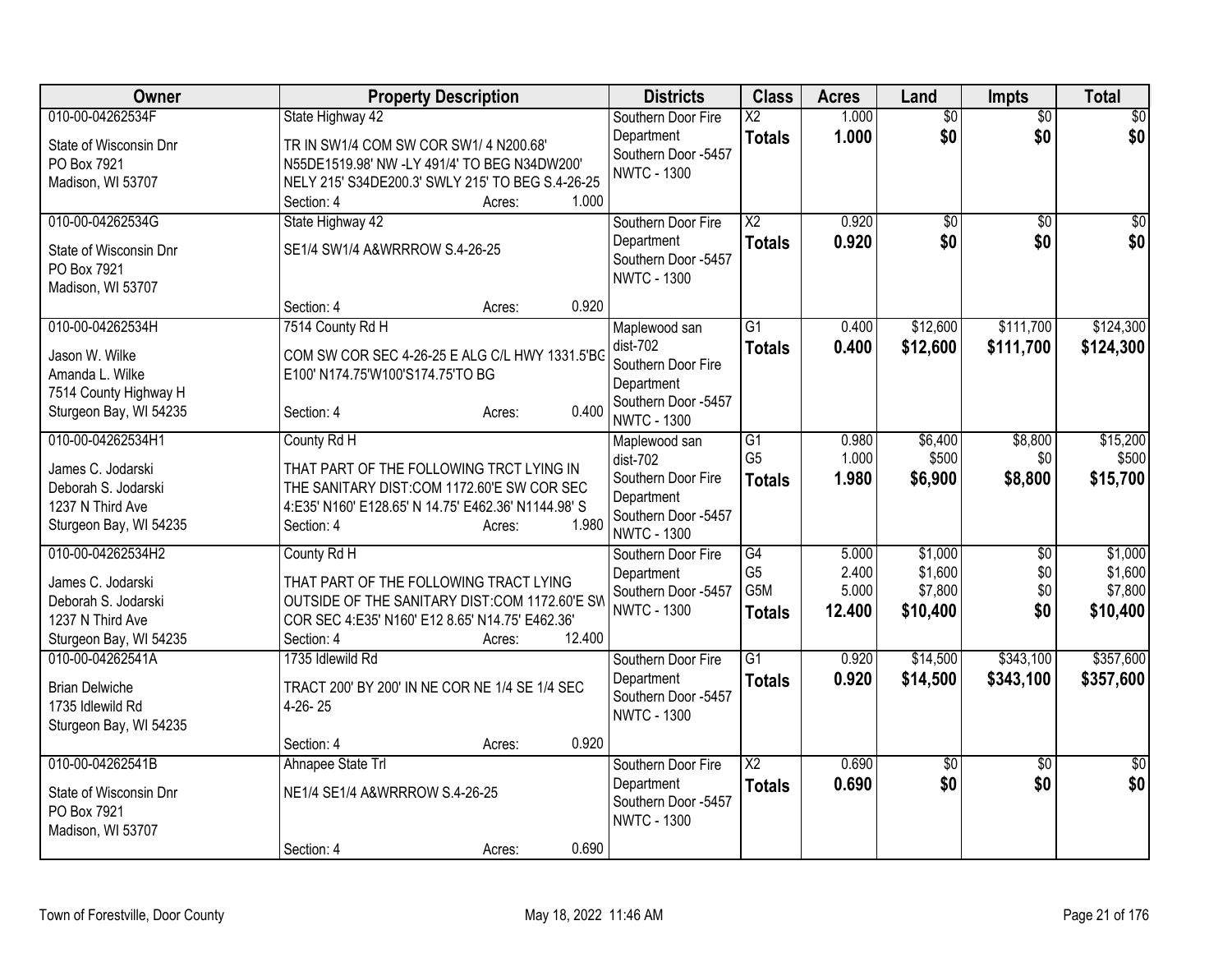| Owner                   | <b>Property Description</b>                         |        |        | <b>Districts</b>    | <b>Class</b>           | <b>Acres</b> | Land            | <b>Impts</b>    | <b>Total</b>    |
|-------------------------|-----------------------------------------------------|--------|--------|---------------------|------------------------|--------------|-----------------|-----------------|-----------------|
| 010-00-04262541C        | 1699 County Roads H/O                               |        |        | Southern Door Fire  | $\overline{G2}$        | 10.000       | \$28,900        | $\overline{50}$ | \$28,900        |
| Premier Concrete, Inc.  | COM 200'S E1/4 COR SEC 4: S 1116.77'                |        |        | Department          | G4                     | 17.350       | \$3,400         | \$0             | \$3,400         |
| PO Box 1632             | N89*W1313.87' N115 6.54' TO S LN RR R/W N72*E5      |        |        | Southern Door -5457 | G <sub>5</sub>         | 10.650       | \$13,300        | \$0             | \$13,300        |
| Waukesha, WI 53187      | 22.85' S89*E616.14' S200' S 89*E200' BG. ALSO INCL  |        |        | <b>NWTC - 1300</b>  | <b>Totals</b>          | 38.000       | \$45,600        | \$0             | \$45,600        |
|                         | Section: 4                                          | Acres: | 38.000 |                     |                        |              |                 |                 |                 |
| 010-00-04262542A        | Ahnapee State Trl                                   |        |        | Southern Door Fire  | $\overline{G4}$        | 10.000       | \$2,000         | $\overline{50}$ | \$2,000         |
| Dean D. Ferron          | NW1/4 SE1/4 EX A&WRRROW S.4-26-25                   |        |        | Department          | G <sub>5</sub>         | 26.620       | \$27,300        | \$0             | \$27,300        |
| N8187 County Rd M       |                                                     |        |        | Southern Door -5457 | <b>Totals</b>          | 36.620       | \$29,300        | \$0             | \$29,300        |
| Algoma, WI 54201        |                                                     |        |        | <b>NWTC - 1300</b>  |                        |              |                 |                 |                 |
|                         | Section: 4                                          | Acres: | 36.620 |                     |                        |              |                 |                 |                 |
| 010-00-04262542B        | Ahnapee State Trl                                   |        |        | Southern Door Fire  | $\overline{\text{X2}}$ | 3.280        | $\overline{50}$ | $\overline{50}$ | $\overline{30}$ |
| State of Wisconsin Dnr  | NW1/4 SE1/4 A&WRRROW S.4-26-25                      |        |        | Department          | <b>Totals</b>          | 3.280        | \$0             | \$0             | \$0             |
| PO Box 7921             |                                                     |        |        | Southern Door -5457 |                        |              |                 |                 |                 |
| Madison, WI 53707       |                                                     |        |        | <b>NWTC - 1300</b>  |                        |              |                 |                 |                 |
|                         | Section: 4                                          | Acres: | 3.280  |                     |                        |              |                 |                 |                 |
| 010-00-04262543         | 7440 County Rd H                                    |        |        | Southern Door Fire  | G1                     | 1.000        | \$14,200        | \$48,100        | \$62,300        |
| Dean D. Ferron          | COM S1/4 COR SEC 4:N1*W1319 .27' N87*E2091.19'      |        |        | Department          | G4                     | 11.000       | \$1,800         | \$0             | \$1,800         |
| N8187 County Rd M       | S2*E520. 06' N87*E263.19' S2*E797.01 'S87*W2355.62' |        |        | Southern Door -5457 | G <sub>5</sub>         | 56.120       | \$67,800        | \$0             | \$67,800        |
| Algoma, WI 54201        | BG.                                                 |        |        | <b>NWTC - 1300</b>  | <b>Totals</b>          | 68.120       | \$83,800        | \$48,100        | \$131,900       |
|                         | Section: 4                                          | Acres: | 68.120 |                     |                        |              |                 |                 |                 |
| 010-00-04262544A        | 1697 County Roads H/O                               |        |        | Southern Door Fire  | $\overline{G1}$        | 3.000        | \$22,200        | \$192,000       | \$214,200       |
| Daniel M. Kostichka     | LOT 1 CSM #1517 V.9 PG.115 SEC. 4-26-25 SESE        |        |        | Department          | G <sub>5</sub>         | 3.410        | \$2,200         | \$0             | \$2,200         |
| 1697 County Highway H/O |                                                     |        |        | Southern Door -5457 | <b>Totals</b>          | 6.410        | \$24,400        | \$192,000       | \$216,400       |
| Sturgeon Bay, WI 54235  |                                                     |        |        | <b>NWTC - 1300</b>  |                        |              |                 |                 |                 |
|                         | Section: 4                                          | Acres: | 6.410  |                     |                        |              |                 |                 |                 |
| 010-00-04262544B        | 1637 County Roads H/O                               |        |        | Southern Door Fire  | $\overline{G1}$        | 1.000        | \$14,200        | \$55,700        | \$69,900        |
| Kevin J. Guilette       | LOT 1 CSM #2755 V.16 PG.300 SEC. 4-26-25 SESE       |        |        | Department          | G <sub>5</sub>         | 4.000        | \$2,600         | \$0             | \$2,600         |
| Janette L. Guilette     |                                                     |        |        | Southern Door -5457 | <b>Totals</b>          | 5.000        | \$16,800        | \$55,700        | \$72,500        |
| 7125 County Highway J   |                                                     |        |        | <b>NWTC - 1300</b>  |                        |              |                 |                 |                 |
| Forestville, WI 54213   | Section: 4                                          | Acres: | 5.000  |                     |                        |              |                 |                 |                 |
| 010-00-05262511         | State Highway 42                                    |        |        | Southern Door Fire  | $\overline{G4}$        | 20.000       | \$3,600         | $\overline{50}$ | \$3,600         |
| Mary J Babler Trust     | NE1/4 NE1/4 EXC CSM #669 V.4 PG.1 EXC CSM           |        |        | Department          | G <sub>5</sub>         | 0.670        | \$100           | \$0             | \$100           |
| S1666 State Hwy 42      | #1840 V.11 PG. 140 S.5-26-25                        |        |        | Southern Door -5457 | G <sub>5</sub> M       | 0.750        | \$1,200         | \$0             | \$1,200         |
| Sturgeon Bay, WI 54235  |                                                     |        |        | <b>NWTC - 1300</b>  | <b>Totals</b>          | 21.420       | \$4,900         | \$0             | \$4,900         |
|                         | Section: 5                                          | Acres: | 21.420 |                     |                        |              |                 |                 |                 |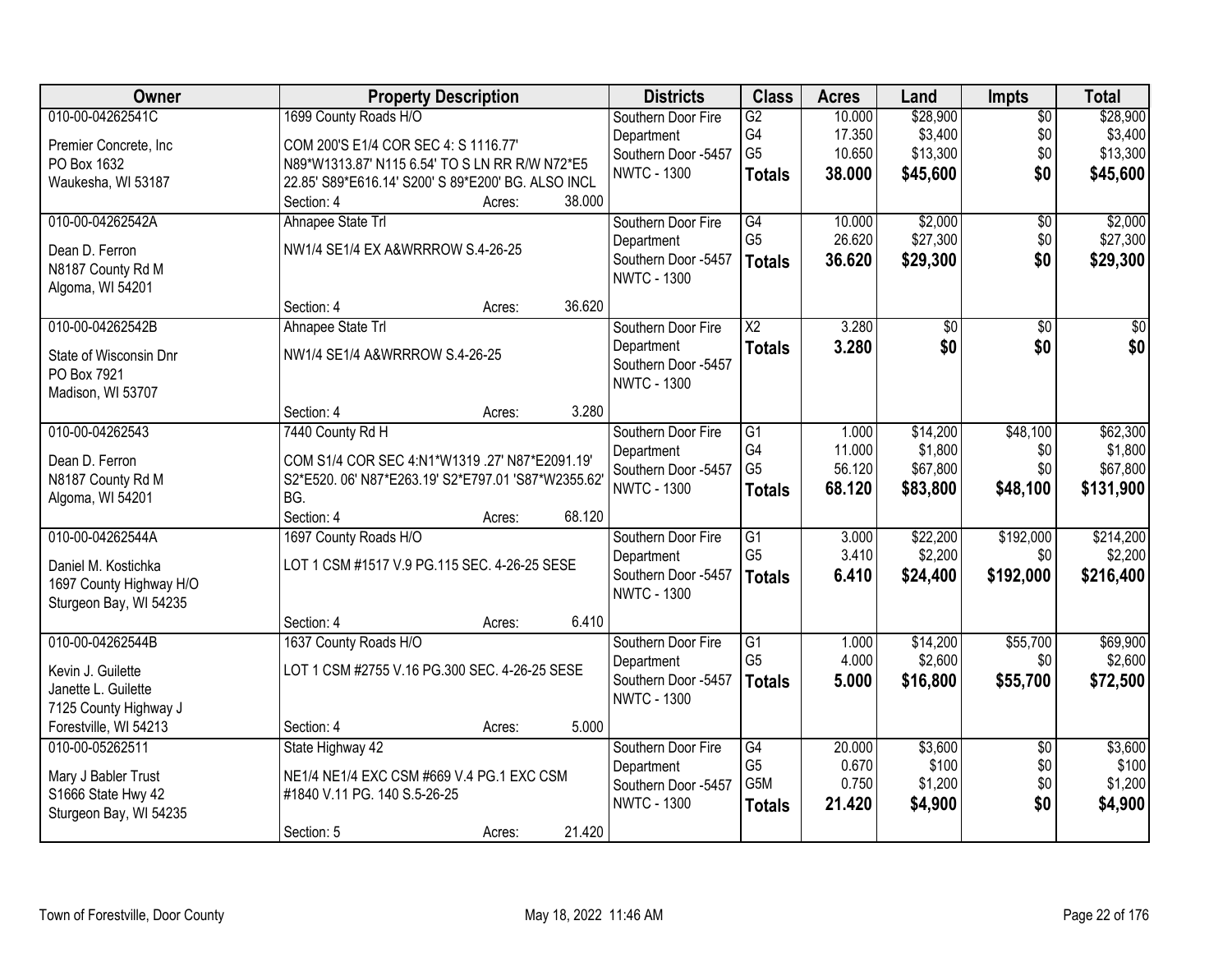| Owner                                                                                          | <b>Property Description</b>                                                                                                                                 |        |        | <b>Districts</b>                                                              | <b>Class</b>                                                         | <b>Acres</b>                       | Land                                        | <b>Impts</b>                                   | <b>Total</b>                                  |
|------------------------------------------------------------------------------------------------|-------------------------------------------------------------------------------------------------------------------------------------------------------------|--------|--------|-------------------------------------------------------------------------------|----------------------------------------------------------------------|------------------------------------|---------------------------------------------|------------------------------------------------|-----------------------------------------------|
| 010-00-05262511A<br><b>Bradley Bodwin</b><br>Ashley Bodwin<br>1911 Franks Rd                   | 1911 Franks Rd<br>PT LOT 1 CSM #669 V.4 PG.1 SEC. 5-26-25 NE1/4<br>NE1/4 & SEC. 32-27-25 SE1/4 SE1/4.                                                       |        |        | Southern Door Fire<br>Department<br>Southern Door -5457<br><b>NWTC - 1300</b> | $\overline{G1}$<br>G <sub>5</sub><br>G <sub>6</sub><br><b>Totals</b> | 2.000<br>2.570<br>4.000<br>8.570   | \$18,200<br>\$6,100<br>\$12,400<br>\$36,700 | \$270,600<br>\$0<br>\$0<br>\$270,600           | \$288,800<br>\$6,100<br>\$12,400<br>\$307,300 |
| Sturgeon Bay, WI 54235                                                                         | Section: 5                                                                                                                                                  | Acres: | 8.570  |                                                                               |                                                                      |                                    |                                             |                                                |                                               |
| 010-00-05262511B<br>William A & Jacqueli Brusky Trst<br>2651 Ontario Rd<br>Green Bay, WI 54311 | 7641 Franks Rd<br>PT LOT 2 CSM #669 V.4 PG.1 SEC. 5-26-25 NE1/4<br>NE1/4 & SEC. 32-27-25 SE1/4 SE1/4                                                        |        |        | Southern Door Fire<br>Department<br>Southern Door -5457<br><b>NWTC - 1300</b> | $\overline{G1}$<br><b>Totals</b>                                     | 3.330<br>3.330                     | \$22,300<br>\$22,300                        | \$21,700<br>\$21,700                           | \$44,000<br>\$44,000                          |
|                                                                                                | Section: 5                                                                                                                                                  | Acres: | 3.330  |                                                                               |                                                                      |                                    |                                             |                                                |                                               |
| 010-00-05262511C1<br>Steven Jorns<br>PO Box 564<br>Sturgeon Bay, WI 54235-0564                 | Franks Rd<br>THAT PART LYING IN THE TOWN OF FORESVILLE<br>OF: LOT 1 OF CSM #1840 V.11 PG.140 SEC. 5-26-25<br>NENE (RESURVEY OF CSM 213, V.8)<br>Section: 32 | Acres: | 4.300  | Southern Door Fire<br>Department<br>Southern Door -5457<br><b>NWTC - 1300</b> | $\overline{G6}$<br><b>Totals</b>                                     | 4.300<br>4.300                     | \$13,300<br>\$13,300                        | $\overline{50}$<br>\$0                         | \$13,300<br>\$13,300                          |
| 010-00-05262511C2                                                                              | 1867 S State Highway 42                                                                                                                                     |        |        | Southern Door Fire                                                            | $\overline{G2}$                                                      | 2.530                              | \$21,100                                    | \$72,200                                       | \$93,300                                      |
| Jason D. Jorns<br>Becky L. Jorns<br>S1867 State Hwy 42                                         | LOT 2 CSM#1840 V.11 PG.140 SEC. 5-26-25 NENE<br>(RESURVEY OF CSM 213, V.8)                                                                                  |        |        | Department<br>Southern Door -5457<br><b>NWTC - 1300</b>                       | <b>Totals</b>                                                        | 2.530                              | \$21,100                                    | \$72,200                                       | \$93,300                                      |
| Sturgeon Bay, WI 54235                                                                         | Section: 5                                                                                                                                                  | Acres: | 2.530  |                                                                               |                                                                      |                                    |                                             |                                                |                                               |
| 010-00-05262512<br>Raymond Wegmann Trst<br>c/o Associated Trust Co<br>PO Box 19006             | Mill Rd<br>NW1/4 NE1/4 S.5-26-25                                                                                                                            |        |        | Southern Door Fire<br>Department<br>Southern Door -5457<br><b>NWTC - 1300</b> | $\overline{G4}$<br>G <sub>5</sub> M<br><b>Totals</b>                 | 24.430<br>15.400<br>39.830         | \$3,700<br>\$23,900<br>\$27,600             | \$0<br>\$0<br>\$0                              | \$3,700<br>\$23,900<br>\$27,600               |
| Green Bay, WI 54307-9006                                                                       | Section: 5                                                                                                                                                  | Acres: | 39.830 |                                                                               |                                                                      |                                    |                                             |                                                |                                               |
| 010-00-05262513<br>Raymond Wegmann Trst<br>c/o Associated Trust Co<br>PO Box 19006             | 1822 Mill Rd<br>SW1/4 NE1/4 S.5-26-25                                                                                                                       |        | 40.000 | Southern Door Fire<br>Department<br>Southern Door -5457<br><b>NWTC - 1300</b> | G4<br>G <sub>5</sub><br>G7<br><b>Totals</b>                          | 38.500<br>1.000<br>0.500<br>40.000 | \$5,400<br>\$100<br>\$2,800<br>\$8,300      | $\overline{50}$<br>\$0<br>\$27,900<br>\$27,900 | \$5,400<br>\$100<br>\$30,700<br>\$36,200      |
| Green Bay, WI 54307-9006<br>010-00-05262514                                                    | Section: 5<br>Mill Rd                                                                                                                                       | Acres: |        | Southern Door Fire                                                            | G4                                                                   | 37.500                             | \$7,000                                     | $\overline{50}$                                | \$7,000                                       |
| Mary J Babler Trust<br>S1666 State Hwy 42<br>Sturgeon Bay, WI 54235                            | SE1/4 NE1/4 EXC TRCT REC'D 579/256 S.5-26-25                                                                                                                |        |        | Department<br>Southern Door -5457<br><b>NWTC - 1300</b>                       | G <sub>5</sub><br><b>Totals</b>                                      | 1.000<br>38.500                    | \$100<br>\$7,100                            | \$0<br>\$0                                     | \$100<br>\$7,100                              |
|                                                                                                | Section: 5                                                                                                                                                  | Acres: | 38.500 |                                                                               |                                                                      |                                    |                                             |                                                |                                               |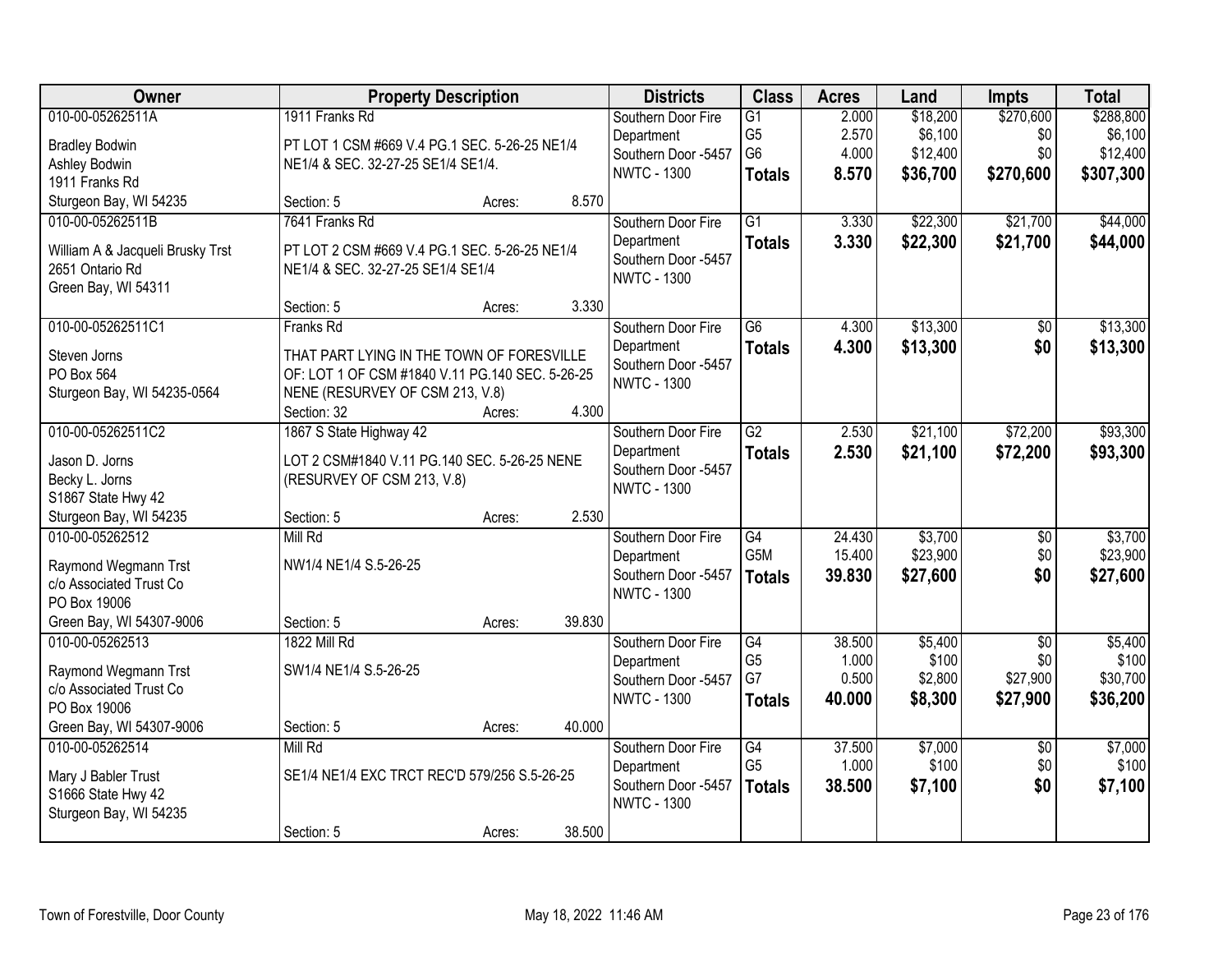| <b>Owner</b>                                    | <b>Property Description</b>                                    |        |        | <b>Districts</b>    | <b>Class</b>    | <b>Acres</b> | Land            | <b>Impts</b>    | <b>Total</b> |
|-------------------------------------------------|----------------------------------------------------------------|--------|--------|---------------------|-----------------|--------------|-----------------|-----------------|--------------|
| 010-00-05262514A                                | 1775 S State Highway 42                                        |        |        | Southern Door Fire  | $\overline{G1}$ | 1.500        | \$16,200        | \$27,800        | \$44,000     |
| Roger J. Katzke                                 | COM 619'N E1/4 COR SEC.5:                                      |        |        | Department          | <b>Totals</b>   | 1.500        | \$16,200        | \$27,800        | \$44,000     |
| Stanley R. Szopinski III                        | N145'S89*W450.62'S145'N89*E 450.62'BG. ELY 50'                 |        |        | Southern Door -5457 |                 |              |                 |                 |              |
| 8923 Pine Ln                                    | RESV'D FOR HWY                                                 |        |        | <b>NWTC - 1300</b>  |                 |              |                 |                 |              |
| Brussels, WI 54204                              | Section: 5                                                     | Acres: | 1.500  |                     |                 |              |                 |                 |              |
| 010-00-05262521                                 | Mill Rd                                                        |        |        | Southern Door Fire  | G4              | 38.750       | \$6,800         | $\overline{60}$ | \$6,800      |
|                                                 |                                                                |        |        | Department          | G5M             | 0.750        | \$1,200         | \$0             | \$1,200      |
| Raymond Wegmann Trst                            | NE1/4 NW1/4 S.5-26-25                                          |        |        | Southern Door -5457 | <b>Totals</b>   | 39.500       | \$8,000         | \$0             | \$8,000      |
| c/o Associated Trust Co<br>PO Box 19006         |                                                                |        |        | <b>NWTC - 1300</b>  |                 |              |                 |                 |              |
| Green Bay, WI 54307-9006                        | Section: 5                                                     | Acres: | 39.500 |                     |                 |              |                 |                 |              |
| 010-00-05262522                                 | 1828 Stone Rd                                                  |        |        | Southern Door Fire  | G1              | 0.000        | $\overline{50}$ | \$111,500       | \$111,500    |
|                                                 |                                                                |        |        | Department          | G4              | 23.160       | \$4,600         | \$0             | \$4,600      |
| Rick J & Kathleen J Rankin Trst                 | NW1/4 NW1/4 SEC. 5-26-25 INCL COM 1224.85'N1*W                 |        |        | Southern Door -5457 | G <sub>5</sub>  | 4.160        | \$4,100         | \$0             | \$4,100      |
| 1828 Stone Rd                                   | W1/4 COR SEC 5:N1*W102' N87*W398 .57' S2*E29.15'               |        |        | <b>NWTC - 1300</b>  | G5M             | 11.000       | \$17,100        | \$0             | \$17,100     |
| Sturgeon Bay, WI 54235                          | S35*W24.87' S61*W119.37' S87*W276.44'BG EXC COM                |        |        |                     | G7              | 2.000        | \$10,000        | \$35,400        | \$45,400     |
|                                                 | Section: 5                                                     | Acres: | 40.320 |                     | <b>Totals</b>   | 40.320       | \$35,800        | \$146,900       | \$182,700    |
| 010-00-05262523A                                | 1828 Stone Rd                                                  |        |        | Southern Door Fire  | $\overline{G1}$ | 1.130        | \$14,700        | $\overline{60}$ | \$14,700     |
|                                                 |                                                                |        |        | Department          | G <sub>5</sub>  | 19.000       | \$41,800        | \$0             | \$41,800     |
| Rick J & Kathleen J Rankin Trst                 | N1/2 SW1/4 NW1/4 S.5-26-25 EXC COM 1224.85'N1*W                |        |        | Southern Door -5457 | <b>Totals</b>   | 20.130       | \$56,500        | \$0             | \$56,500     |
| 1828 Stone Rd                                   | W1/4 COR SEC 5:N1*W102' N87*W398 .57' S2*E29.15'               |        |        | <b>NWTC - 1300</b>  |                 |              |                 |                 |              |
| Sturgeon Bay, WI 54235                          | S35*W24.87' S61*W119.37' S87*W276.44'BG INCL COM<br>Section: 5 | Acres: | 20.130 |                     |                 |              |                 |                 |              |
| 010-00-05262523B                                | Stone Rd                                                       |        |        | Southern Door Fire  | G4              | 19.500       | \$3,800         | $\overline{60}$ | \$3,800      |
|                                                 |                                                                |        |        | Department          | G <sub>5</sub>  | 0.500        | \$100           | \$0             | \$100        |
| Daniel J. Dantoin                               | S1/2 SW1/4 NW1/4 S.5-26-25                                     |        |        | Southern Door -5457 | <b>Totals</b>   | 20,000       | \$3,900         | \$0             | \$3,900      |
| Debra J. Dantoin                                |                                                                |        |        | <b>NWTC - 1300</b>  |                 |              |                 |                 |              |
| 7825 Dantoin Rd                                 |                                                                |        |        |                     |                 |              |                 |                 |              |
| Sturgeon Bay, WI 54235                          | Section: 5                                                     | Acres: | 20.000 |                     |                 |              |                 |                 |              |
| 010-00-05262524                                 | <b>1789 Mill Rd</b>                                            |        |        | Southern Door Fire  | G4              | 37.250       | \$6,600         | \$0             | \$6,600      |
| Raymond Wegmann Trst                            | SE1/4 NW1/4 S.5-26-25                                          |        |        | Department          | G <sub>5</sub>  | 1.000        | \$100           | \$0             | \$100        |
| c/o Associated Trust Co                         |                                                                |        |        | Southern Door -5457 | G5M<br>G7       | 1.000        | \$1,400         | \$0             | \$1,400      |
| PO Box 19006                                    |                                                                |        |        | <b>NWTC - 1300</b>  |                 | 0.750        | \$4,100         | \$19,800        | \$23,900     |
| Green Bay, WI 54307-9006                        | Section: 5                                                     | Acres: | 40.000 |                     | <b>Totals</b>   | 40.000       | \$12,200        | \$19,800        | \$32,000     |
| 010-00-05262531                                 | Mill Rd                                                        |        |        | Southern Door Fire  | G4              | 39.000       | \$7,300         | \$0             | \$7,300      |
|                                                 | NE1/4 SW1/4 S.5-26-25                                          |        |        | Department          | G <sub>5</sub>  | 1.000        | \$100           | \$0             | \$100        |
| Raymond Wegmann Trst<br>c/o Associated Trust Co |                                                                |        |        | Southern Door -5457 | <b>Totals</b>   | 40.000       | \$7,400         | \$0             | \$7,400      |
| PO Box 19006                                    |                                                                |        |        | <b>NWTC - 1300</b>  |                 |              |                 |                 |              |
| Green Bay, WI 54307-9006                        | Section: 5                                                     | Acres: | 40.000 |                     |                 |              |                 |                 |              |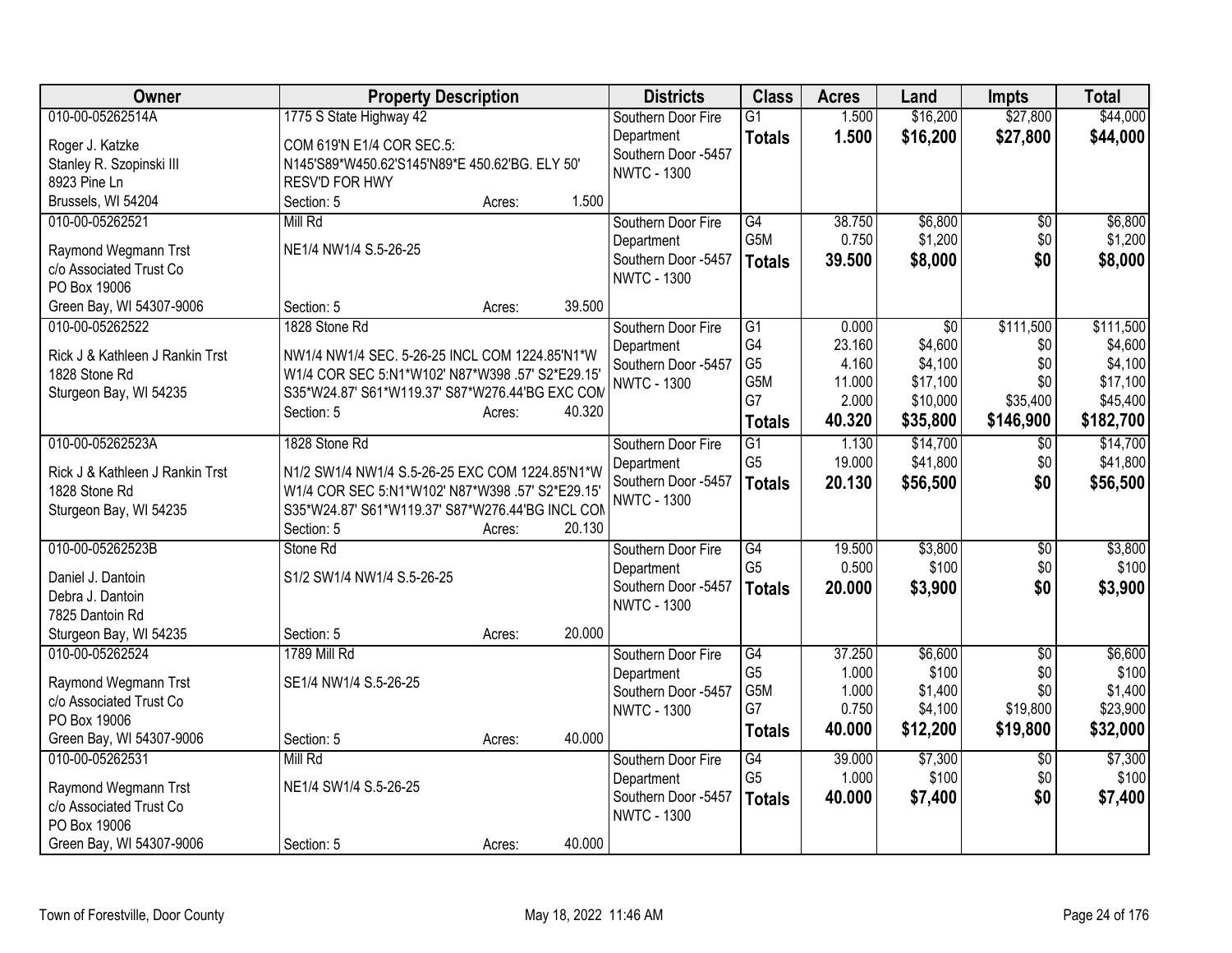| Owner                                           |                                               | <b>Property Description</b> |        | <b>Districts</b>                  | <b>Class</b>          | <b>Acres</b>   | Land              | <b>Impts</b>     | <b>Total</b>       |
|-------------------------------------------------|-----------------------------------------------|-----------------------------|--------|-----------------------------------|-----------------------|----------------|-------------------|------------------|--------------------|
| 010-00-05262532                                 | Stone Rd                                      |                             |        | Southern Door Fire                | G4                    | 39.000         | \$7,500           | $\overline{50}$  | \$7,500            |
| Daniel J. Dantoin                               | NW1/4 SW1/4 S.5-26-25                         |                             |        | Department                        | G <sub>5</sub>        | 1.000          | \$100             | \$0              | \$100              |
| Debra J. Dantoin                                |                                               |                             |        | Southern Door -5457               | <b>Totals</b>         | 40.000         | \$7,600           | \$0              | \$7,600            |
| 7825 Dantoin Rd                                 |                                               |                             |        | <b>NWTC - 1300</b>                |                       |                |                   |                  |                    |
| Sturgeon Bay, WI 54235                          | Section: 5                                    | Acres:                      | 40.000 |                                   |                       |                |                   |                  |                    |
| 010-00-05262533                                 | 7816 County Rd H                              |                             |        | Southern Door Fire                | $\overline{G4}$       | 36.000         | \$6,900           | $\overline{50}$  | \$6,900            |
| Randy J. Schmidt                                | SW1/4 SW1/4 S.5-26-25                         |                             |        | Department                        | G <sub>5</sub>        | 2.000          | \$100             | \$0              | \$100              |
| Dena L. Schmidt                                 |                                               |                             |        | Southern Door -5457               | G7                    | 2.000          | \$12,000          | \$92,300         | \$104,300          |
| 7900 Old Elm Rd                                 |                                               |                             |        | <b>NWTC - 1300</b>                | <b>Totals</b>         | 40.000         | \$19,000          | \$92,300         | \$111,300          |
| Sturgeon Bay, WI 54235                          | Section: 5                                    | Acres:                      | 40.000 |                                   |                       |                |                   |                  |                    |
| 010-00-05262534                                 | 1661 Mill Rd                                  |                             |        | Southern Door Fire                | $\overline{G4}$       | 35.000         | \$6,600           | \$0              | \$6,600            |
|                                                 | SE1/4 SW1/4 S.5-26-25                         |                             |        | Department                        | G <sub>5</sub>        | 2.000          | \$100             | \$0              | \$100              |
| Raymond Wegmann Trst<br>c/o Associated Trust Co |                                               |                             |        | Southern Door -5457               | G7                    | 3.000          | \$17,000          | \$121,400        | \$138,400          |
| PO Box 19006                                    |                                               |                             |        | <b>NWTC - 1300</b>                | <b>Totals</b>         | 40.000         | \$23,700          | \$121,400        | \$145,100          |
| Green Bay, WI 54307-9006                        | Section: 5                                    | Acres:                      | 40.000 |                                   |                       |                |                   |                  |                    |
| 010-00-05262541                                 | Mill Rd                                       |                             |        | Southern Door Fire                | G4                    | 37.680         | \$7,100           | \$0              | \$7,100            |
|                                                 |                                               |                             |        | Department                        | G <sub>5</sub>        | 2.000          | \$800             | \$0              | \$800              |
| S & S Ag Enterprises, LLC                       | NE1/4 SE1/4 S.5-26-25 EXC THAT PORTION LYING  |                             |        | Southern Door -5457               | <b>Totals</b>         | 39.680         | \$7,900           | \$0              | \$7,900            |
| 7900 Old Elm Rd                                 | WITHIN SANITARY DISTRICT                      |                             |        | <b>NWTC - 1300</b>                |                       |                |                   |                  |                    |
| Sturgeon Bay, WI 54235                          | Section: 5                                    | Acres:                      | 39.680 |                                   |                       |                |                   |                  |                    |
| 010-00-05262542                                 |                                               |                             |        | Southern Door Fire                | $\overline{G4}$       | 19.500         | \$3,800           | $\overline{50}$  | \$3,800            |
|                                                 |                                               |                             |        | Department                        | G <sub>5</sub>        | 0.500          | \$100             | \$0              | \$100              |
| Mary J Babler Trust                             | NW1/4 SE1/4 S.5-26-25 EXC CSM#3268 V.20 PG.93 |                             |        | Southern Door -5457               | <b>Totals</b>         | 20.000         | \$3,900           | \$0              | \$3,900            |
| S1666 State Hwy 42                              |                                               |                             |        | <b>NWTC - 1300</b>                |                       |                |                   |                  |                    |
| Sturgeon Bay, WI 54235                          |                                               |                             |        |                                   |                       |                |                   |                  |                    |
|                                                 | Section: 5                                    | Acres:                      | 20.000 |                                   |                       |                |                   |                  |                    |
| 010-00-05262542A                                | 1734 Mill Rd                                  |                             |        | Southern Door Fire                | $\overline{G1}$<br>G4 | 1.000<br>3.000 | \$14,200<br>\$600 | \$351,800<br>\$0 | \$366,000<br>\$600 |
| Jacob P. Babler                                 | LOT 1 CSM#3268 V.20 PG.93 SEC.5-26-25 NWSE    |                             |        | Department<br>Southern Door -5457 |                       | 4.000          |                   |                  |                    |
| <b>Tessa Wiles</b>                              |                                               |                             |        | <b>NWTC - 1300</b>                | <b>Totals</b>         |                | \$14,800          | \$351,800        | \$366,600          |
| 1734 Mill Rd                                    |                                               |                             |        |                                   |                       |                |                   |                  |                    |
| Sturgeon Bay, WI 54235                          | Section: 5                                    | Acres:                      | 4.000  |                                   |                       |                |                   |                  |                    |
| 010-00-05262542B                                | Mill Rd                                       |                             |        | Southern Door Fire                | G4                    | 15.750         | \$2,600           | $\overline{30}$  | \$2,600            |
| Mary J Babler Trust                             | LOT 2 CSM#3268 V.20 PG.93 SEC. 5-26-25 NWSE   |                             |        | Department                        | G <sub>5</sub>        | 0.250          | \$100             | \$0              | \$100              |
| S1666 State Hwy 42                              | SUBJ TO CONSERVATION ESMT REC'D DOC#820400    |                             |        | Southern Door -5457               | <b>Totals</b>         | 16.000         | \$2,700           | \$0              | \$2,700            |
| Sturgeon Bay, WI 54235                          |                                               |                             |        | <b>NWTC - 1300</b>                |                       |                |                   |                  |                    |
|                                                 | Section: 5                                    | Acres:                      | 16.000 |                                   |                       |                |                   |                  |                    |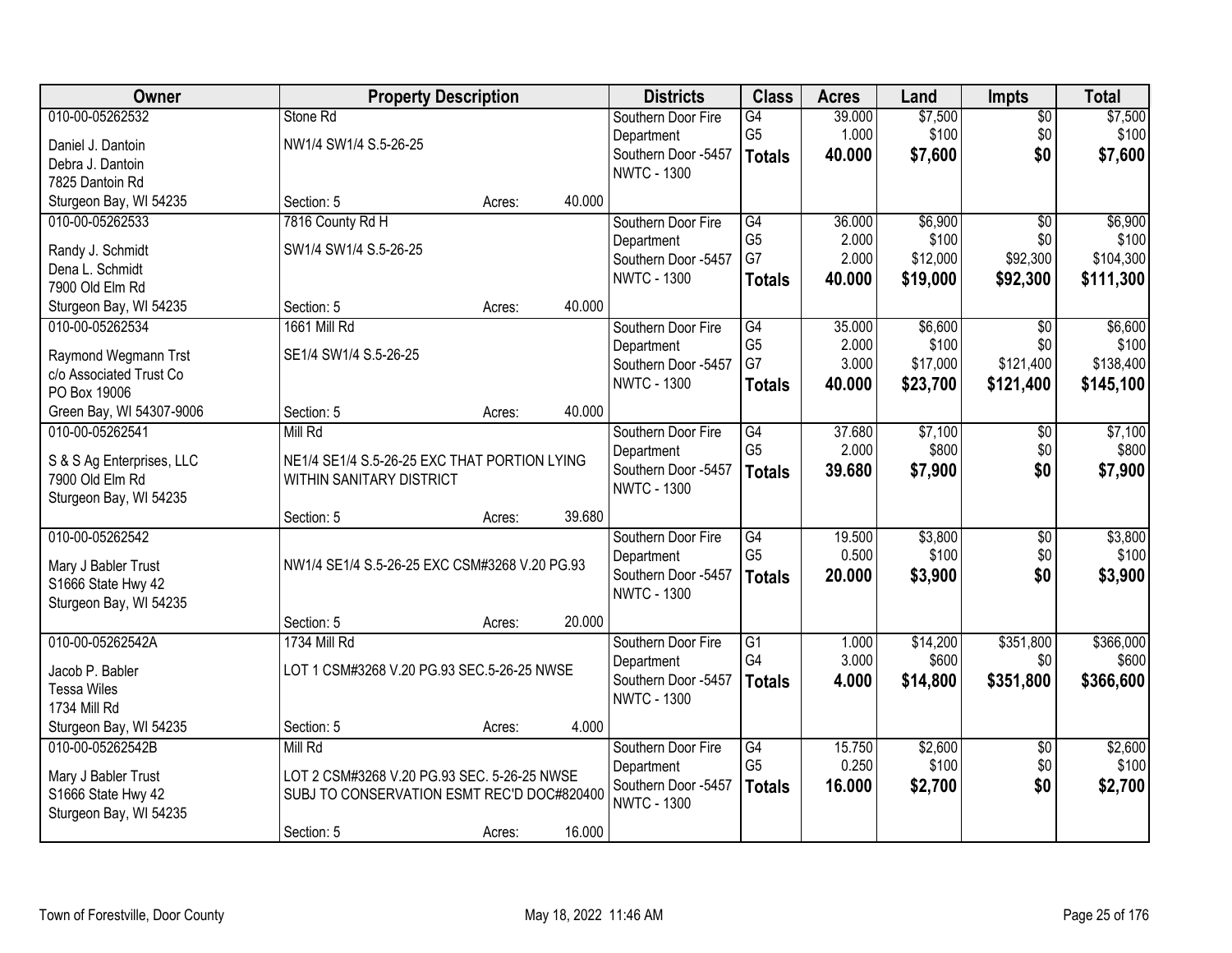| Owner                                                                                                          | <b>Property Description</b>                                                                                                                                                                    | <b>Districts</b>                                                                                             | <b>Class</b>                     | <b>Acres</b>    | Land                 | <b>Impts</b>           | <b>Total</b>           |
|----------------------------------------------------------------------------------------------------------------|------------------------------------------------------------------------------------------------------------------------------------------------------------------------------------------------|--------------------------------------------------------------------------------------------------------------|----------------------------------|-----------------|----------------------|------------------------|------------------------|
| 010-00-05262543A<br>Mary J Babler Trust<br>S1666 State Hwy 42<br>Sturgeon Bay, WI 54235                        | County Rd H<br>SW 1/4 SE 1/4 THAT LIES WITHIN THE SANITARY<br>DIST EXC 363/482 & 392/93 SEC 5-26-25                                                                                            | Maplewood san<br>dist-702<br>Southern Door Fire<br>Department                                                | $\overline{G1}$<br><b>Totals</b> | 2.960<br>2.960  | \$23,500<br>\$23,500 | $\overline{50}$<br>\$0 | \$23,500<br>\$23,500   |
|                                                                                                                | 2.960<br>Section: 5<br>Acres:                                                                                                                                                                  | Southern Door -5457<br><b>NWTC - 1300</b>                                                                    |                                  |                 |                      |                        |                        |
| 010-00-05262543A1                                                                                              | County Rd H                                                                                                                                                                                    | Southern Door Fire                                                                                           | G4                               | 28.540          | \$5,000              | $\overline{60}$        | \$5,000                |
| Mary J Babler Trust<br>S1666 State Hwy 42<br>Sturgeon Bay, WI 54235                                            | SW 1/4 SE 1/4 LYING OUTSIDE THE SANITARY<br>DISTRICT EXC 300/266, 363/482, ALSO EXC CSM<br>281, V.10. EXC TRACT REC'D DOC #783992 SEC                                                          | Department<br>Southern Door -5457<br><b>NWTC - 1300</b>                                                      | G <sub>5</sub><br><b>Totals</b>  | 1.000<br>29.540 | \$100<br>\$5,100     | \$0<br>\$0             | \$100<br>\$5,100       |
| 010-00-05262543A2                                                                                              | Section: 5<br>29.540<br>Acres:                                                                                                                                                                 |                                                                                                              | $\overline{G1}$                  | 0.540           |                      |                        | \$134,000              |
| Steven J. Karnitz<br>7700 County Highway H<br>Sturgeon Bay, WI 54235                                           | 7700 County Rd H<br>BEG SE COR SW 1/4 SE 1/4 SEC 5-26-25 W135' ALG<br>C/L HWY N175' E135'TO E LN SW 1/4 SE 1/4 S TO BG<br>0.540<br>Section: 5<br>Acres:                                        | Maplewood san<br>$dist-702$<br>Southern Door Fire<br>Department<br>Southern Door -5457<br><b>NWTC - 1300</b> | <b>Totals</b>                    | 0.540           | \$14,500<br>\$14,500 | \$119,500<br>\$119,500 | \$134,000              |
| 010-00-05262543A3                                                                                              | 1630 Mill Rd                                                                                                                                                                                   | Southern Door Fire                                                                                           | $\overline{G1}$                  | 3.000           | \$40,000             | \$263,000              | \$303,000              |
| Michael P. Le Roy<br>Lori L. Le Roy<br>1630 Mill Rd                                                            | LOT 1 CSM #1745 V.10 PG.281 SEC. 5-26-25 SWSE                                                                                                                                                  | Department<br>Southern Door -5457<br><b>NWTC - 1300</b>                                                      | <b>Totals</b>                    | 3.000           | \$40,000             | \$263,000              | \$303,000              |
| Sturgeon Bay, WI 54235                                                                                         | 3.000<br>Section: 5<br>Acres:                                                                                                                                                                  |                                                                                                              |                                  |                 |                      |                        |                        |
| 010-00-05262543B<br>Andrew M. Janikowski<br>7720 County Highway H<br>Sturgeon Bay, WI 54235                    | 7720 County Rd H<br>COM SW COR SWSE SEC 5:N300' E300' S300' W300'<br>BG.                                                                                                                       | Southern Door Fire<br>Department<br>Southern Door -5457<br><b>NWTC - 1300</b>                                | $\overline{G1}$<br><b>Totals</b> | 2.070<br>2.070  | \$18,400<br>\$18,400 | \$110,400<br>\$110,400 | \$128,800<br>\$128,800 |
|                                                                                                                | 2.070<br>Section: 5<br>Acres:                                                                                                                                                                  |                                                                                                              |                                  |                 |                      |                        |                        |
| 010-00-05262543C<br>Erin Fritsch<br>Dustin J. Fritsch<br>7708 County Highway H<br>Sturgeon Bay, WI 54235       | 7708 County Rd H<br>THAT PART OF THE FOLLOWING LYING WITHIN<br>SANITARY DIST: COM 1966.58'W SE COR SEC 5:<br>N1*W270' S89*W132.50' N1*W 240.31' E232.52'<br>1.050<br>Section: 5<br>Acres:      | Maplewood san<br>dist-702<br>Southern Door Fire<br>Department<br>Southern Door -5457<br><b>NWTC - 1300</b>   | $\overline{G1}$<br><b>Totals</b> | 1.050<br>1.050  | \$14,400<br>\$14,400 | \$72,700<br>\$72,700   | \$87,100<br>\$87,100   |
| 010-00-05262543C1<br>Dustin J. Fritsch<br>Erin H E. Fritsch<br>7708 County Highway H<br>Sturgeon Bay, WI 54235 | County Rd H<br>THAT PART OF THE FOLLOWING DESC TRCT LYING<br>OUTSIDE THE SANITARY DISTRICT:COM 1966. 58'W<br>SE COR SEC 5:N1*W270' S89*W132.50' N1*W240.31' E<br>0.840<br>Section: 5<br>Acres: | Southern Door Fire<br>Department<br>Southern Door -5457<br><b>NWTC - 1300</b>                                | $\overline{G1}$<br><b>Totals</b> | 0.840<br>0.840  | \$3,400<br>\$3,400   | \$0<br>\$0             | \$3,400<br>\$3,400     |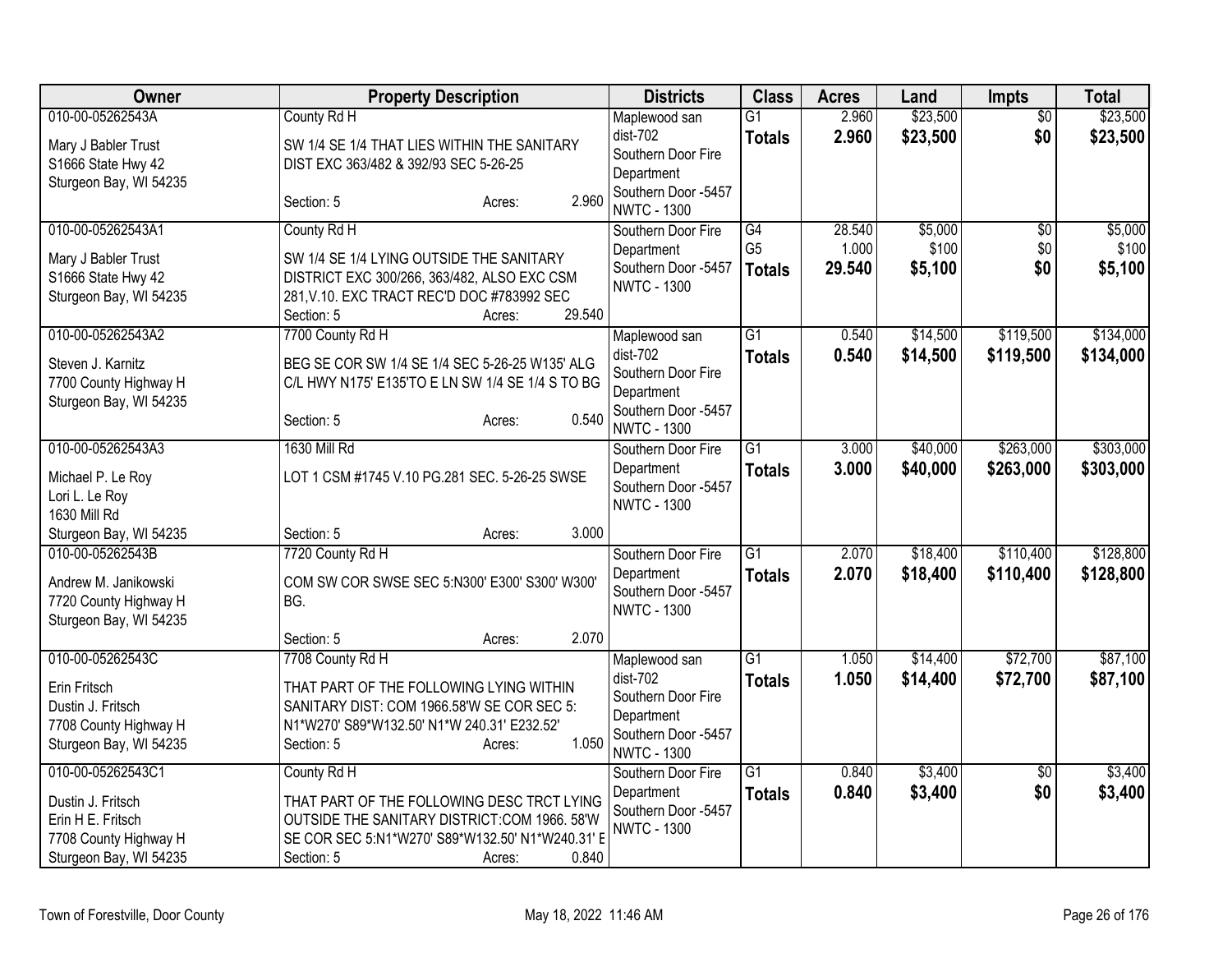| Owner                                                                                                          | <b>Property Description</b>                                                                                                                                                                   | <b>Districts</b>                                                                                             | <b>Class</b>                          | <b>Acres</b>             | Land                          | Impts                         | <b>Total</b>                  |
|----------------------------------------------------------------------------------------------------------------|-----------------------------------------------------------------------------------------------------------------------------------------------------------------------------------------------|--------------------------------------------------------------------------------------------------------------|---------------------------------------|--------------------------|-------------------------------|-------------------------------|-------------------------------|
| 010-00-05262544A<br>S & S Ag Enterprises, LLC<br>7900 Old Elm Rd<br>Sturgeon Bay, WI 54235                     | 7610 County Rd H<br>THAT PART OF THE FOLLOWING LYING WITH THE<br>MAPLEWOOD SANITARY DISTRICT:COM 378.5 'W SE<br>COR SESE SEC 5:N150' E240' NELY ALG AHNAPEE<br>12.090<br>Section: 5<br>Acres: | Maplewood san<br>dist-702<br>Southern Door Fire<br>Department<br>Southern Door -5457                         | G4<br>G <sub>5</sub><br><b>Totals</b> | 9.340<br>2.750<br>12.090 | \$1,800<br>\$1,100<br>\$2,900 | $\overline{50}$<br>\$0<br>\$0 | \$1,800<br>\$1,100<br>\$2,900 |
| 010-00-05262544A1<br>S & S Ag Enterprises, LLC<br>7900 Old Elm Rd<br>Sturgeon Bay, WI 54235                    | County Rd H<br>THAT PART OF THE FOLLOWING LYING OUTSIDE<br>THE MAPLEWOOD SANITARY DISTRICT: COM 378.<br>5'W SE COR SESE SEC 5:N150' E240' NELY ALG<br>23.180<br>Section: 5<br>Acres:          | <b>NWTC - 1300</b><br>Southern Door Fire<br>Department<br>Southern Door -5457<br><b>NWTC - 1300</b>          | G4<br><b>Totals</b>                   | 23.180<br>23.180         | \$4,200<br>\$4,200            | $\overline{50}$<br>\$0        | \$4,200<br>\$4,200            |
| 010-00-05262544A3<br>Maplewood Sanitary District No 1<br>S1650 State Highway 42<br>Sturgeon Bay, WI 54235      | 7632 County Rd H<br>COM SW COR SE 1/4 SE 1/4 SEC 5-26-25 NLY 140'<br>ELY 100' SLY 140' TO C/L CTH H WLY 100'TO<br>BG(WELL SITE #1)<br>0.220<br>Section: 5<br>Acres:                           | Maplewood san<br>dist-702<br>Southern Door Fire<br>Department<br>Southern Door -5457<br><b>NWTC - 1300</b>   | $\overline{X4}$<br><b>Totals</b>      | 0.220<br>0.220           | $\overline{50}$<br>\$0        | $\overline{30}$<br>\$0        | $\overline{50}$<br>\$0        |
| 010-00-05262544B<br>Countrywide Construction & Design, LL(<br>S1631 State Highway 42<br>Sturgeon Bay, WI 54235 | 1631 S State Highway 42<br>COM SE COR SE1/4 SE1/4 N509 ' W165' N230' E165'<br>S230' TO BEG S.5-26-25<br>0.870<br>Section: 5<br>Acres:                                                         | Maplewood san<br>$dist-702$<br>Southern Door Fire<br>Department<br>Southern Door -5457<br><b>NWTC - 1300</b> | $\overline{G2}$<br><b>Totals</b>      | 0.870<br>0.870           | \$17,500<br>\$17,500          | \$42,400<br>\$42,400          | \$59,900<br>\$59,900          |
| 010-00-05262544C<br>S & S Ag Enterprises, LLC<br>7900 Old Elm Rd<br>Sturgeon Bay, WI 54235                     | 1627 S State Highway 42<br>COM SE COR SE1/4 SE1/4 N459 ' W165' N50' E165'<br>S50' TO BEG S.5-26-25<br>0.190<br>Section: 5<br>Acres:                                                           | Maplewood san<br>$dist-702$<br>Southern Door Fire<br>Department<br>Southern Door -5457<br><b>NWTC - 1300</b> | $\overline{G1}$<br><b>Totals</b>      | 0.190<br>0.190           | \$7,000<br>\$7,000            | $\sqrt{6}$<br>\$0             | \$7,000<br>\$7,000            |
| 010-00-05262544D<br>Darrel A. Karas<br>William H. Karas<br>9860 Cemetery Rd<br>Brussels, WI 54204              | 1623 S State Highway 42<br>COM SE COR SE1/4 SE1/4 N409 'W165' N50' E165'<br>S50' BG. ALSO INCL 16'X 132'TRCT S & ADJ REC'D<br>DOC #773812.<br>0.240<br>Section: 5<br>Acres:                   | Maplewood san<br>dist-702<br>Southern Door Fire<br>Department<br>Southern Door -5457<br><b>NWTC - 1300</b>   | $\overline{G1}$<br><b>Totals</b>      | 0.240<br>0.240           | \$8,800<br>\$8,800            | \$61,200<br>\$61,200          | \$70,000<br>\$70,000          |
| 010-00-05262544E<br>Elwin J. Kohler Jr<br>Carol C. Kohler<br>S1617 State Highway 42<br>Sturgeon Bay, WI 54235  | 1617 S State Highway 42<br>COM SE COR SEC5-26-25 N409'<br>W378.50'S181'E203.75'N55.<br>75'E9.75'N109.25'E165'N16' TO BEG&COM 283.75'N SE<br>1.040<br>Section: 5<br>Acres:                     | Maplewood san<br>dist-702<br>Southern Door Fire<br>Department<br>Southern Door -5457<br><b>NWTC - 1300</b>   | $\overline{G1}$<br><b>Totals</b>      | 1.040<br>1.040           | \$17,700<br>\$17,700          | \$63,400<br>\$63,400          | \$81,100<br>\$81,100          |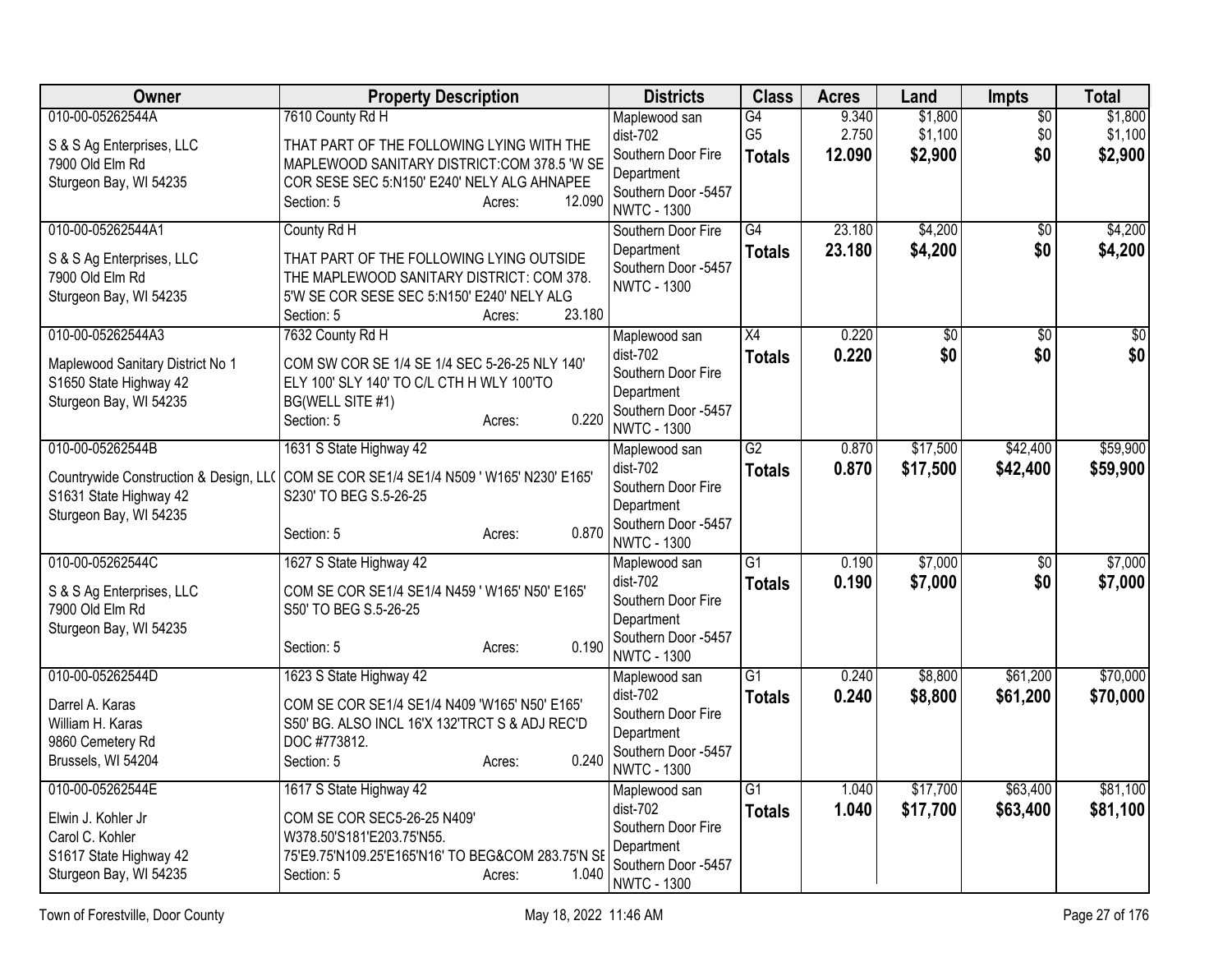| Owner                                      | <b>Property Description</b>                      | <b>Districts</b>                          | <b>Class</b>           | <b>Acres</b> | Land            | <b>Impts</b>    | <b>Total</b>     |
|--------------------------------------------|--------------------------------------------------|-------------------------------------------|------------------------|--------------|-----------------|-----------------|------------------|
| 010-00-05262544F                           | 1619 S State Highway 42                          | Maplewood san                             | $\overline{G1}$        | 0.220        | \$8,100         | \$54,200        | \$62,300         |
| Brian L. Englebert                         | COM SE COR SE1/4 SE1/4 N333 .75' TO BEG N58'     | dist-702                                  | <b>Totals</b>          | 0.220        | \$8,100         | \$54,200        | \$62,300         |
| Amanda L. Englebert                        | W165' S58' E165' TO BEG S.5-26-25                | Southern Door Fire                        |                        |              |                 |                 |                  |
| S1619 State Highway 42                     |                                                  | Department<br>Southern Door -5457         |                        |              |                 |                 |                  |
| Sturgeon Bay, WI 54235                     | 0.220<br>Section: 5<br>Acres:                    | <b>NWTC - 1300</b>                        |                        |              |                 |                 |                  |
| 010-00-05262544H                           | 1613 State Highway 42                            | Maplewood san                             | $\overline{\text{X3}}$ | 0.290        | $\overline{50}$ | $\overline{50}$ | \$0              |
| County of Door                             | COM SE COR SEC 5-26-25 N 284' W33'BG             | dist-702                                  | <b>Totals</b>          | 0.290        | \$0             | \$0             | \$0              |
| c/o Maplewood Rest Stop                    | S46.49'S53DW 105.12'W57.08'N109.25'E 141.75'BG   | Southern Door Fire                        |                        |              |                 |                 |                  |
| 421 Nebraska St                            |                                                  | Department                                |                        |              |                 |                 |                  |
| Sturgeon Bay, WI 54235                     | 0.290<br>Section: 5<br>Acres:                    | Southern Door -5457<br><b>NWTC - 1300</b> |                        |              |                 |                 |                  |
| 010-00-05262544J                           | State Highway 42                                 | Maplewood san                             | $\overline{X2}$        | 0.550        | $\overline{50}$ | \$0             | \$0              |
| State of Wisconsin Dnr                     | SE1/4 SE1/4 A&WRRROW S.5-26-25                   | dist-702                                  | <b>Totals</b>          | 0.550        | \$0             | \$0             | \$0              |
| PO Box 7921                                |                                                  | Southern Door Fire                        |                        |              |                 |                 |                  |
| Madison, WI 53707                          |                                                  | Department<br>Southern Door -5457         |                        |              |                 |                 |                  |
|                                            | 0.550<br>Section: 5<br>Acres:                    | <b>NWTC - 1300</b>                        |                        |              |                 |                 |                  |
| 010-00-05262544K                           | State Highway 42                                 | Maplewood san                             | $\overline{X2}$        | 0.170        | $\overline{50}$ | $\overline{50}$ | $\sqrt{50}$      |
| State of Wisconsin Dot                     | COM SE COR SE1/4 SE1/4 W58' N97' NWLY ALG A&W    | dist-702                                  | <b>Totals</b>          | 0.170        | \$0             | \$0             | \$0              |
| 944 Vanderperren Way                       | RR TO E S. LI S ABT 160' TO BEG S.5-26-25        | Southern Door Fire                        |                        |              |                 |                 |                  |
| Green Bay, WI 54304                        |                                                  | Department                                |                        |              |                 |                 |                  |
|                                            | 0.170<br>Section: 5<br>Acres:                    | Southern Door -5457<br><b>NWTC - 1300</b> |                        |              |                 |                 |                  |
| 010-00-05262544L                           | County Rd H                                      | Maplewood san                             | $\overline{\text{X3}}$ | 0.060        | $\overline{50}$ | $\overline{50}$ | $\overline{\$0}$ |
|                                            |                                                  | dist-702                                  | <b>Totals</b>          | 0.060        | \$0             | \$0             | \$0              |
| County of Door                             | SE1/4 SE1/4 S OF A&WRRROW EX E96.5' S.5-26-25    | Southern Door Fire                        |                        |              |                 |                 |                  |
| c/o Maplewood Rest Stop<br>421 Nebraska St |                                                  | Department                                |                        |              |                 |                 |                  |
| Sturgeon Bay, WI 54235                     | 0.060<br>Section: 5<br>Acres:                    | Southern Door -5457                       |                        |              |                 |                 |                  |
|                                            |                                                  | <b>NWTC - 1300</b>                        |                        |              |                 |                 |                  |
| 010-00-05262544M                           | State Highway 42                                 | Maplewood san<br>$dist-702$               | G2                     | 0.250        | \$3,400         | \$0             | \$3,400          |
| David Gaworek                              | COM SE COR SE1/4 SE1/4 N174 .75' W174.75' THEN   | Southern Door Fire                        | <b>Totals</b>          | 0.250        | \$3,400         | \$0             | \$3,400          |
| PO Box 8231                                | W203.75' N ABT 53.5' E203.75' S ABT 53.5' TO BEG | Department                                |                        |              |                 |                 |                  |
| Green Bay, WI 54308-8231                   | $S.5 - 26 - 25$                                  | Southern Door -5457                       |                        |              |                 |                 |                  |
|                                            | 0.250<br>Section: 5<br>Acres:                    | <b>NWTC - 1300</b>                        |                        |              |                 |                 |                  |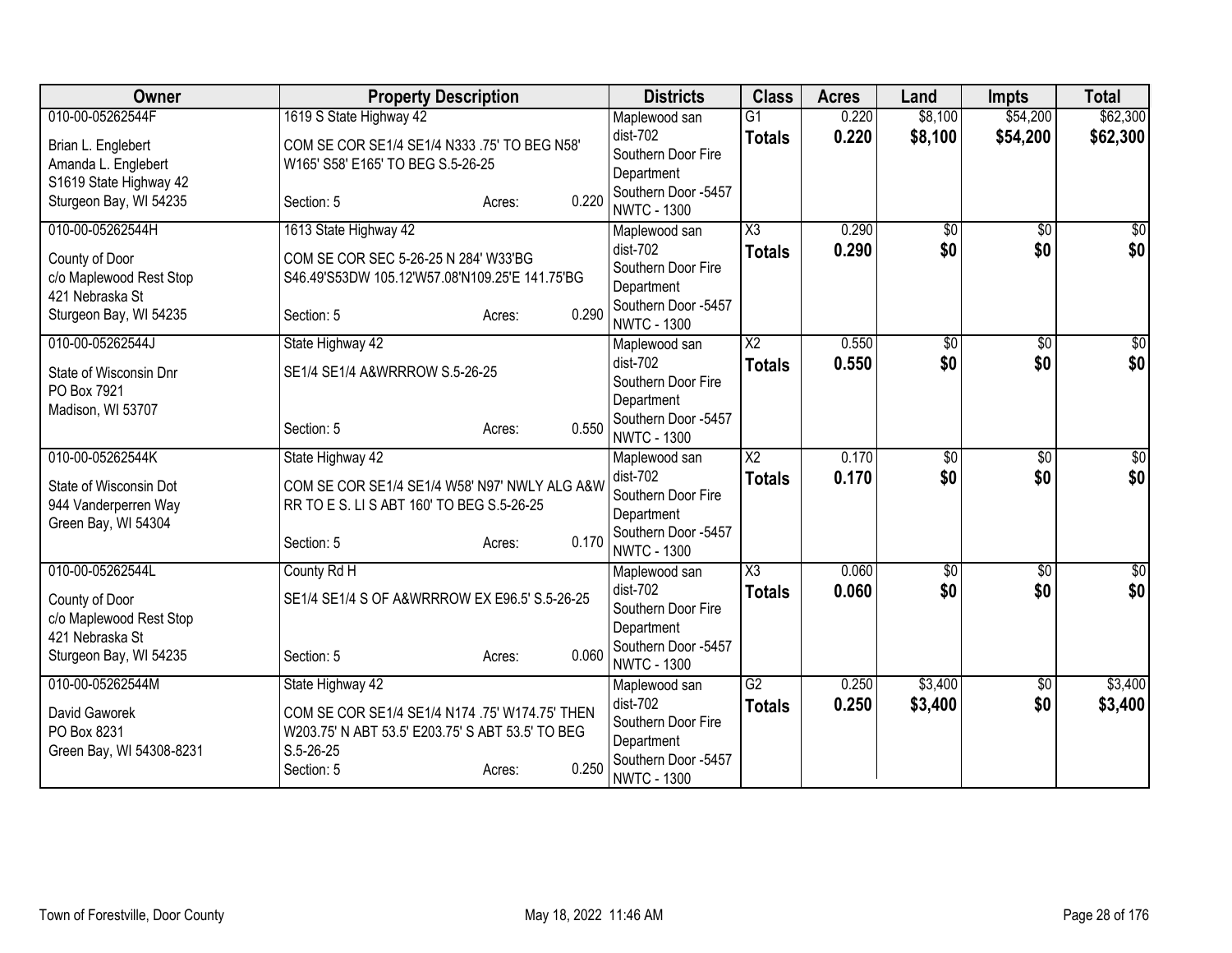| Owner                                                                                                                  | <b>Property Description</b>                                                                                                                                                                     |                  | <b>Districts</b>                                                                                             | <b>Class</b>                                                           | <b>Acres</b>                        | Land                                      | <b>Impts</b>                         | <b>Total</b>                              |
|------------------------------------------------------------------------------------------------------------------------|-------------------------------------------------------------------------------------------------------------------------------------------------------------------------------------------------|------------------|--------------------------------------------------------------------------------------------------------------|------------------------------------------------------------------------|-------------------------------------|-------------------------------------------|--------------------------------------|-------------------------------------------|
| 010-00-05262544N<br>David Gaworek<br>PO Box 8231<br>Green Bay, WI 54308-8231                                           | 7606 County Rd H<br>COM SE COR SE1/4 SE1/4 W346 .5' THEN W32' N150'<br>E ABT 240' SWLY ALG A&WRRROW ABT 260' TO BEG<br>ALSO TR DES 206 D243 FROM A&WRR S.5-26-25<br>Section: 5<br>Acres:        | 0.660            | Maplewood san<br>$dist-702$<br>Southern Door Fire<br>Department<br>Southern Door -5457<br><b>NWTC - 1300</b> | $\overline{G2}$<br><b>Totals</b>                                       | 0.660<br>0.660                      | \$15,200<br>\$15,200                      | \$28,100<br>\$28,100                 | \$43,300<br>\$43,300                      |
| 010-00-05262544P<br>County of Door<br>c/o Maplewood Rest Stop<br>421 Nebraska St<br>Sturgeon Bay, WI 54235             | 7602 County Rd H<br>W38' OF E96.5' OF SE1/4 SE 1/4 S OF A&WRR<br>$S.5 - 26 - 25$<br>Section: 5<br>Acres:                                                                                        | 0.050            | Maplewood san<br>dist-702<br>Southern Door Fire<br>Department<br>Southern Door -5457<br><b>NWTC - 1300</b>   | X3<br><b>Totals</b>                                                    | 0.050<br>0.050                      | $\overline{50}$<br>\$0                    | $\overline{30}$<br>\$0               | \$0<br>\$0                                |
| 010-00-06262511<br>Rick J & Kathleen J Rankin Trst<br>1828 Stone Rd<br>Sturgeon Bay, WI 54235                          | Wegmann Rd<br>NE1/4 NE1/4 S.6-26-25<br>Section: 6<br>Acres:                                                                                                                                     | 39.190           | Southern Door Fire<br>Department<br>Southern Door -5457<br><b>NWTC - 1300</b>                                | $\overline{G4}$<br>G <sub>5</sub><br>G <sub>5</sub> M<br><b>Totals</b> | 21.000<br>3.190<br>15.000<br>39.190 | \$3,400<br>\$900<br>\$23,300<br>\$27,600  | \$0<br>\$0<br>\$0<br>\$0             | \$3,400<br>\$900<br>\$23,300<br>\$27,600  |
| 010-00-06262512<br>Raymond Wegmann Trst<br>c/o Associated Trust Co<br>PO Box 19006                                     | 7977 Wegmann Rd<br>NW1/4 NE1/4 S.6-26-25                                                                                                                                                        |                  | Southern Door Fire<br>Department<br>Southern Door -5457<br><b>NWTC - 1300</b>                                | $\overline{G1}$<br>G4<br>G <sub>5</sub> M<br><b>Totals</b>             | 0.100<br>36.310<br>3.000<br>39.410  | \$1,400<br>\$6,100<br>\$4,700<br>\$12,200 | \$500<br>\$0<br>\$0<br>\$500         | \$1,900<br>\$6,100<br>\$4,700<br>\$12,700 |
| Green Bay, WI 54307-9006<br>010-00-06262513<br>Lois J Sunstrom Trst<br>8000 County Highway H<br>Sturgeon Bay, WI 54235 | Section: 6<br>Acres:<br>Stone Rd<br>SW1/4 NE1/4 S.6-26-25<br>Section: 6<br>Acres:                                                                                                               | 39.410<br>40.000 | Southern Door Fire<br>Department<br>Southern Door -5457<br><b>NWTC - 1300</b>                                | G4<br>G5M<br><b>Totals</b>                                             | 24.000<br>16.000<br>40.000          | \$3,700<br>\$22,900<br>\$26,600           | \$0<br>\$0<br>\$0                    | \$3,700<br>\$22,900<br>\$26,600           |
| 010-00-06262514<br>Rick J & Kathleen J Rankin Trst<br>1828 Stone Rd<br>Sturgeon Bay, WI 54235                          | Stone Rd<br>SE1/4 NE1/4 S.6-26-25<br>Section: 6<br>Acres:                                                                                                                                       | 40.000           | Southern Door Fire<br>Department<br>Southern Door -5457<br><b>NWTC - 1300</b>                                | G4<br>G <sub>5</sub><br>G <sub>5</sub> M<br><b>Totals</b>              | 34.000<br>3.000<br>3.000<br>40.000  | \$6,500<br>\$4,200<br>\$4,700<br>\$15,400 | $\overline{50}$<br>\$0<br>\$0<br>\$0 | \$6,500<br>\$4,200<br>\$4,700<br>\$15,400 |
| 010-00-062625212Q<br>Dean R. Baumann<br>Jo Ann M Baumann<br>8145 Anschutz Rd<br>Sturgeon Bay, WI 54235                 | Anschutz Rd<br>COM NW COR SEC.6:N88*E440' S308.7' E260' N200'<br>E250' S270' E170' N27*E281.78' N150' N88*E1349.91'<br>S1*E1322.10' S88*W2626.25'N1317.26'BG. EXC TRCTS<br>Section: 6<br>Acres: | 34.220           | Southern Door Fire<br>Department<br>Southern Door -5457<br><b>NWTC - 1300</b>                                | G4<br>G <sub>5</sub><br><b>Totals</b>                                  | 20.700<br>13.520<br>34.220          | \$3,900<br>\$11,100<br>\$15,000           | $\overline{60}$<br>\$0<br>\$0        | \$3,900<br>\$11,100<br>\$15,000           |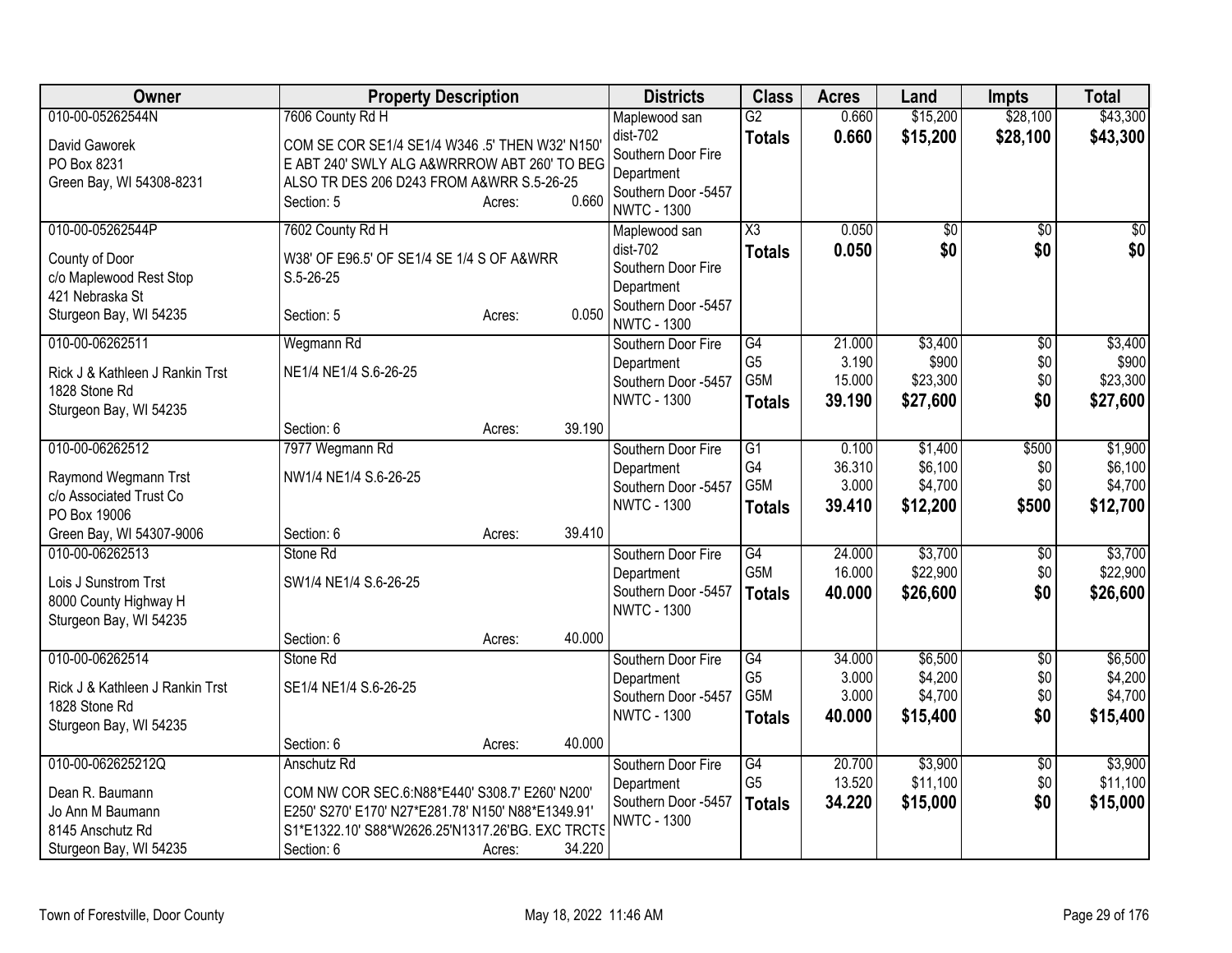| Owner                     | <b>Property Description</b>                       | <b>Districts</b>                          | <b>Class</b>    | <b>Acres</b> | Land     | <b>Impts</b>    | <b>Total</b> |
|---------------------------|---------------------------------------------------|-------------------------------------------|-----------------|--------------|----------|-----------------|--------------|
| 010-00-06262521A          | Anschutz Rd                                       | Southern Door Fire                        | G4              | 10.020       | \$2,000  | $\overline{50}$ | \$2,000      |
| Dean R. Baumann           | COM 659.95'S88*W N1/4 COR SEC 6:S1*E660.39'       | Department<br>Southern Door -5457         | <b>Totals</b>   | 10.020       | \$2,000  | \$0             | \$2,000      |
| 8145 Anschutz Rd          | S88*W660. 62' N1*W660.39' N88*E660.62 'BG. SUBJ & | <b>NWTC - 1300</b>                        |                 |              |          |                 |              |
| Sturgeon Bay, WI 54235    | INCL ESMT.                                        |                                           |                 |              |          |                 |              |
|                           | 10.020<br>Section: 6<br>Acres:                    |                                           |                 |              |          |                 |              |
| 010-00-06262521B          | Anschutz Rd                                       | Southern Door Fire                        | G4              | 10.010       | \$2,000  | $\overline{50}$ | \$2,000      |
| Dean R. Baumann           | COM 660.39'S1*E & 659.95'S 88*W N1/4 COR SEC      | Department                                | <b>Totals</b>   | 10.010       | \$2,000  | \$0             | \$2,000      |
| 8145 Anschutz Rd          | 6:S1*E660 .39' S88*W660.61' N1*W659.0 6'          | Southern Door -5457<br><b>NWTC - 1300</b> |                 |              |          |                 |              |
| Sturgeon Bay, WI 54235    | N88*E660.62' BG. SUBJ & INCL ESMT.                |                                           |                 |              |          |                 |              |
|                           | 10.010<br>Section: 6<br>Acres:                    |                                           |                 |              |          |                 |              |
| 010-00-06262521C          | Anschutz Rd                                       | Southern Door Fire                        | $\overline{G4}$ | 10.010       | \$2,000  | $\overline{50}$ | \$2,000      |
| Jo Ann M Baumann          | COM N1/4 COR SEC 6:S1*E660. 39' S88*W659.95'      | Department                                | <b>Totals</b>   | 10.010       | \$2,000  | \$0             | \$2,000      |
| 8145 Anschutz Rd          | N1*W660.39 'N88*E659.95' BG. SUBJ & INCL ESMT.    | Southern Door -5457                       |                 |              |          |                 |              |
| Sturgeon Bay, WI 54235    |                                                   | <b>NWTC - 1300</b>                        |                 |              |          |                 |              |
|                           | 10.010<br>Section: 6<br>Acres:                    |                                           |                 |              |          |                 |              |
| 010-00-06262521D          | Anschutz Rd                                       | Southern Door Fire                        | $\overline{G4}$ | 7.520        | \$1,500  | \$0             | \$1,500      |
| Jo Ann M Baumann          | COM 660.39'S1*E N1/4 COR SEC 6:S1*E661.71'        | Department                                | G <sub>5</sub>  | 2.500        | \$1,700  | \$0             | \$1,700      |
| 8145 Anschutz Rd          | S88*W659. 95' N1*W660.39' N88*E659.95 'BG. SUBJ & | Southern Door -5457                       | <b>Totals</b>   | 10.020       | \$3,200  | \$0             | \$3,200      |
| Sturgeon Bay, WI 54235    | INCL ESMT.                                        | <b>NWTC - 1300</b>                        |                 |              |          |                 |              |
|                           | 10.020<br>Section: 6<br>Acres:                    |                                           |                 |              |          |                 |              |
| 010-00-06262522A          | 8145 Anschutz Rd                                  | Southern Door Fire                        | $\overline{G1}$ | 4.900        | \$14,400 | \$123,100       | \$137,500    |
| Dean R. Baumann           | COM 440'N88*E NW COR SEC.6:                       | Department                                | <b>Totals</b>   | 4.900        | \$14,400 | \$123,100       | \$137,500    |
| Jo Ann M Baumann          | N88*E810.28'S150'S27*W281.7                       | Southern Door -5457                       |                 |              |          |                 |              |
| 8145 Anschutz Rd          | 8'W170'N270'W250'S200'W260' N308.7'BG.            | <b>NWTC - 1300</b>                        |                 |              |          |                 |              |
| Sturgeon Bay, WI 54235    | 4.900<br>Section: 6<br>Acres:                     |                                           |                 |              |          |                 |              |
| 010-00-06262523           | School Dr                                         | Southern Door Fire                        | $\overline{G4}$ | 2.030        | \$300    | $\overline{60}$ | \$300        |
| Kelly A Fleming Trust     | COM 347.93'N1*W W1/4 COR SEC 6: N1*W969.27'       | Department                                | G <sub>5</sub>  | 10.300       | \$12,900 | \$0             | \$12,900     |
| Kerry L Fleming Trust     | N87*E510.06' S5*E988.94' S89*W588.17 'BG.         | Southern Door -5457                       | <b>Totals</b>   | 12.330       | \$13,200 | \$0             | \$13,200     |
| 1735 N 14th Ave           |                                                   | <b>NWTC - 1300</b>                        |                 |              |          |                 |              |
| Sturgeon Bay, WI 54235    | 12.330<br>Section: 6<br>Acres:                    |                                           |                 |              |          |                 |              |
| 010-00-06262523A          | School Dr                                         | Southern Door Fire                        | $\overline{G4}$ | 27.670       | \$5,300  | $\overline{50}$ | \$5,300      |
| S & S Ag Enterprises, LLC | SW 1/4 NW 1/4 SEC. 6-26-25 EXC COM 347.93'N1*W    | Department                                | G <sub>5</sub>  | 0.300        | \$0      | \$0             | \$0          |
| 7900 Old Elm Rd           | W1/4 COR SEC 6:N1*W969.27' N87*E 510.06'          | Southern Door -5457                       | <b>Totals</b>   | 27.970       | \$5,300  | \$0             | \$5,300      |
| Sturgeon Bay, WI 54235    | S5*E988.94' S89*W 588.17' BG.                     | <b>NWTC - 1300</b>                        |                 |              |          |                 |              |
|                           | 27.970<br>Section: 6<br>Acres:                    |                                           |                 |              |          |                 |              |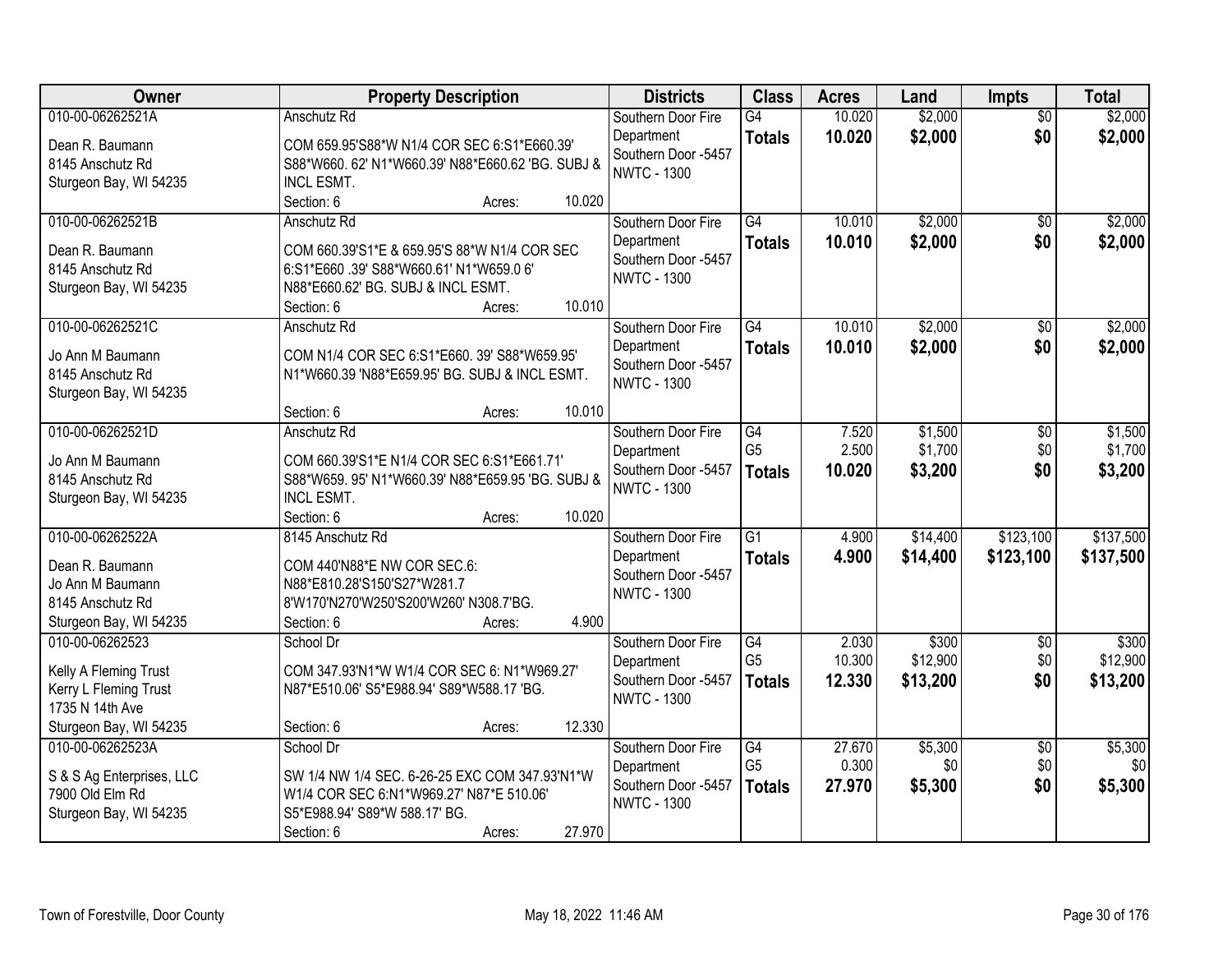| Owner                            |                                                 | <b>Property Description</b> |        | <b>Districts</b>    | <b>Class</b>    | <b>Acres</b> | Land     | <b>Impts</b>    | <b>Total</b> |
|----------------------------------|-------------------------------------------------|-----------------------------|--------|---------------------|-----------------|--------------|----------|-----------------|--------------|
| 010-00-06262524                  | School Dr                                       |                             |        | Southern Door Fire  | G4              | 37.000       | \$7,000  | $\sqrt{$0}$     | \$7,000      |
| Stephen Bretl                    | SE1/4 NW1/4 S.6-26-25                           |                             |        | Department          | G <sub>5</sub>  | 3.000        | \$6,200  | \$0             | \$6,200      |
| Ann Bretl                        |                                                 |                             |        | Southern Door -5457 | <b>Totals</b>   | 40.000       | \$13,200 | \$0             | \$13,200     |
| 8094 County Highway H            |                                                 |                             |        | <b>NWTC - 1300</b>  |                 |              |          |                 |              |
| Sturgeon Bay, WI 54235           | Section: 6                                      | Acres:                      | 40.000 |                     |                 |              |          |                 |              |
| 010-00-06262531                  | School Dr                                       |                             |        | Southern Door Fire  | G4              | 36.000       | \$6,800  | \$0             | \$6,800      |
| Stephen Bretl                    | NE1/4 SW1/4 S.6-26-25                           |                             |        | Department          | G <sub>5</sub>  | 4.000        | \$8,200  | \$0             | \$8,200      |
| Ann Bretl                        |                                                 |                             |        | Southern Door -5457 | <b>Totals</b>   | 40.000       | \$15,000 | \$0             | \$15,000     |
| 8094 County Highway H            |                                                 |                             |        | <b>NWTC - 1300</b>  |                 |              |          |                 |              |
| Sturgeon Bay, WI 54235           | Section: 6                                      | Acres:                      | 40.000 |                     |                 |              |          |                 |              |
| 010-00-06262532                  | School Dr                                       |                             |        | Southern Door Fire  | G4              | 36.560       | \$6,900  | $\sqrt[6]{}$    | \$6,900      |
| S & S Ag Enterprises, LLC        | NW1/4 SW1/4 S.6-26-25 EXC CSM #3185 V.19 PG.259 |                             |        | Department          | G <sub>5</sub>  | 2.000        | \$1,400  | \$0             | \$1,400      |
| 7900 Old Elm Rd                  |                                                 |                             |        | Southern Door -5457 | <b>Totals</b>   | 38.560       | \$8,300  | \$0             | \$8,300      |
| Sturgeon Bay, WI 54235           |                                                 |                             |        | <b>NWTC - 1300</b>  |                 |              |          |                 |              |
|                                  | Section: 6                                      | Acres:                      | 38.560 |                     |                 |              |          |                 |              |
| 010-00-06262532A                 | 1710 School Dr                                  |                             |        | Southern Door Fire  | $\overline{G1}$ | 1.900        | \$17,800 | \$108,700       | \$126,500    |
| Glenn A. lanson                  | LOT 1 CSM #3185 V.19 PG.259 SEC. 6-26-25 NWSW   |                             |        | Department          | <b>Totals</b>   | 1.900        | \$17,800 | \$108,700       | \$126,500    |
| Caitlin A. lanson                |                                                 |                             |        | Southern Door -5457 |                 |              |          |                 |              |
| 1710 School Dr                   |                                                 |                             |        | <b>NWTC - 1300</b>  |                 |              |          |                 |              |
| Sturgeon Bay, WI 54235           | Section: 6                                      | Acres:                      | 1.900  |                     |                 |              |          |                 |              |
| 010-00-06262533                  | 8120 County Rd H                                |                             |        | Southern Door Fire  | $\overline{G1}$ | 1.000        | \$15,000 | \$2,100         | \$17,100     |
| Richard J & Sharon A Virlee Trst | SW1/4 SW1/4 S.6-26-25                           |                             |        | Department          | G4              | 10.000       | \$1,400  | \$0             | \$1,400      |
| 3959 Glidden Dr                  |                                                 |                             |        | Southern Door -5457 | G <sub>5</sub>  | 18.000       | \$21,400 | \$0             | \$21,400     |
| Sturgeon Bay, WI 54235           |                                                 |                             |        | <b>NWTC - 1300</b>  | G5M             | 11.620       | \$16,300 | \$0             | \$16,300     |
|                                  | Section: 6                                      | Acres:                      | 40.620 |                     | <b>Totals</b>   | 40.620       | \$54,100 | \$2,100         | \$56,200     |
| 010-00-06262534A                 | 8094 County Rd H                                |                             |        | Southern Door Fire  | G4              | 29.000       | \$5,400  | $\overline{50}$ | \$5,400      |
| Stephen Bretl                    | SE1/4 SW1/4 EX COM SE COR W 550' TO BEG W250'   |                             |        | Department          | G <sub>5</sub>  | 5.560        | \$5,800  | \$0             | \$5,800      |
| Ann Bretl                        | N250' E 250' S250' TO BEG S.6-26-25             |                             |        | Southern Door -5457 | G7              | 4.000        | \$22,000 | \$126,600       | \$148,600    |
| 8094 County Highway H            |                                                 |                             |        | <b>NWTC - 1300</b>  | <b>Totals</b>   | 38.560       | \$33,200 | \$126,600       | \$159,800    |
| Sturgeon Bay, WI 54235           | Section: 6                                      | Acres:                      | 38.560 |                     |                 |              |          |                 |              |
| 010-00-06262534B                 | 8080 County Rd H                                |                             |        | Southern Door Fire  | $\overline{G1}$ | 1.440        | \$15,900 | \$100,600       | \$116,500    |
| Adam Wolter                      | COM SE COR SE1/4 SW1/4 W550 ' TO BEG W 250'     |                             |        | Department          | <b>Totals</b>   | 1.440        | \$15,900 | \$100,600       | \$116,500    |
| Renee Wolter                     | N250' E250' S250' TO BEG S.6-26-25              |                             |        | Southern Door -5457 |                 |              |          |                 |              |
| 8080 County Hwy H                |                                                 |                             |        | <b>NWTC - 1300</b>  |                 |              |          |                 |              |
| Sturgeon Bay, WI 54235           | Section: 6                                      | Acres:                      | 1.440  |                     |                 |              |          |                 |              |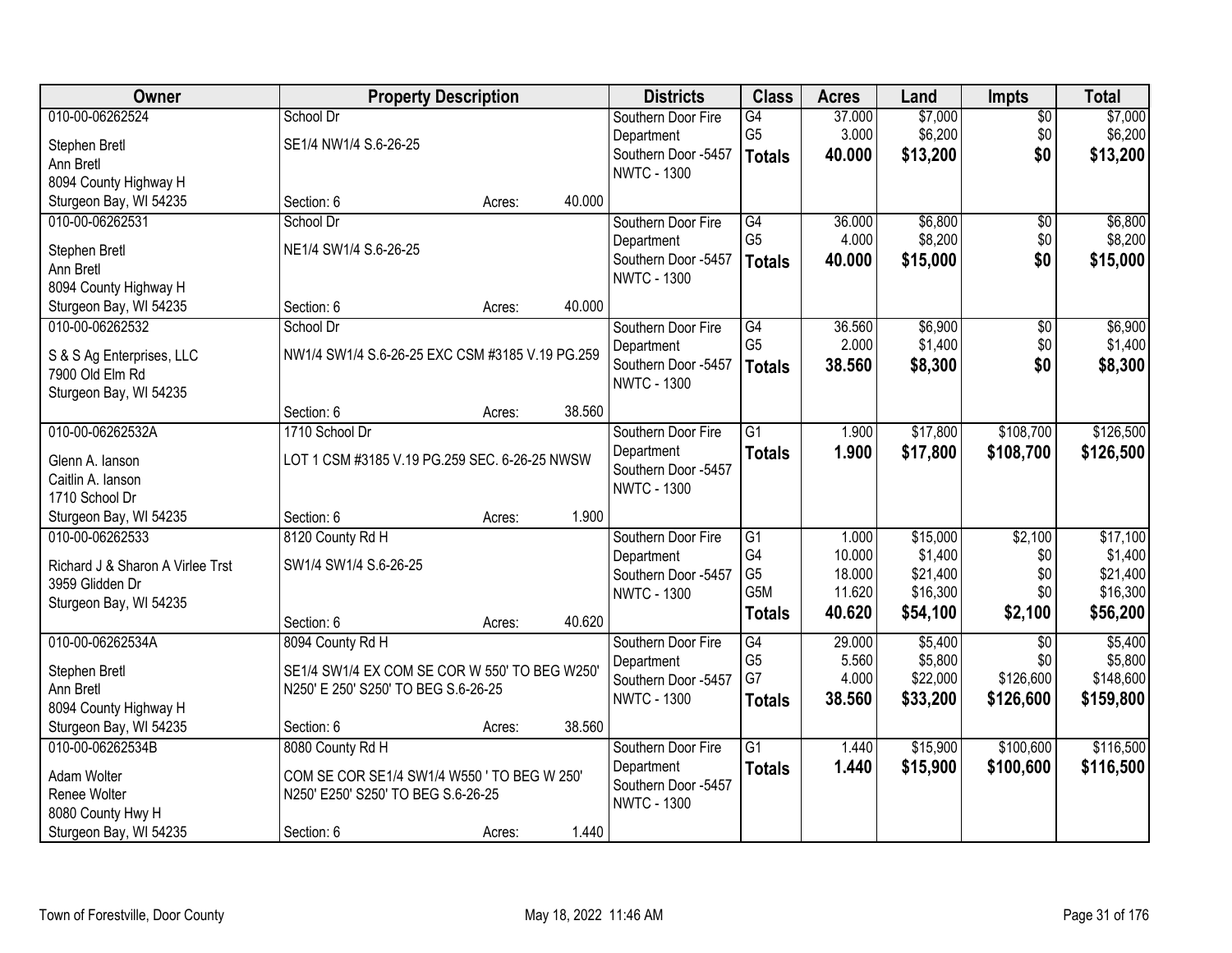| Owner                                 |                                                  | <b>Property Description</b> |        | <b>Districts</b>    | <b>Class</b>    | <b>Acres</b> | Land     | <b>Impts</b>    | <b>Total</b> |
|---------------------------------------|--------------------------------------------------|-----------------------------|--------|---------------------|-----------------|--------------|----------|-----------------|--------------|
| 010-00-06262541                       | Stone Rd                                         |                             |        | Southern Door Fire  | G4              | 36.250       | \$7,100  | $\overline{50}$ | \$7,100      |
| Daniel J. Dantoin                     | NE1/4 SE1/4 S.6-26-25 EXC CSM 273, V.10          |                             |        | Department          | G <sub>5</sub>  | 0.750        | \$100    | \$0             | \$100        |
| Debra J. Dantoin                      |                                                  |                             |        | Southern Door -5457 | <b>Totals</b>   | 37.000       | \$7,200  | \$0             | \$7,200      |
| 7825 Dantoin Rd                       |                                                  |                             |        | <b>NWTC - 1300</b>  |                 |              |          |                 |              |
| Sturgeon Bay, WI 54235                | Section: 6                                       | Acres:                      | 37.000 |                     |                 |              |          |                 |              |
| 010-00-06262541A                      | 1739 Stone Rd                                    |                             |        | Southern Door Fire  | $\overline{G1}$ | 3.000        | \$22,200 | \$182,100       | \$204,300    |
| Mary L. Baker                         | LOT 1 CSM #1742 V.10 PG.273 SEC. 6-26-25 NESE    |                             |        | Department          | <b>Totals</b>   | 3.000        | \$22,200 | \$182,100       | \$204,300    |
| 29495 N Baker Ln                      |                                                  |                             |        | Southern Door -5457 |                 |              |          |                 |              |
| Mundaline, IL 60060                   |                                                  |                             |        | <b>NWTC - 1300</b>  |                 |              |          |                 |              |
|                                       | Section: 6                                       | Acres:                      | 3.000  |                     |                 |              |          |                 |              |
| 010-00-06262542                       | Stone Rd                                         |                             |        | Southern Door Fire  | G4              | 33.000       | \$6,300  | $\overline{50}$ | \$6,300      |
| Lois J Sunstrom Trst                  | NW1/4 SE1/4 S.6-26-25                            |                             |        | Department          | G <sub>5</sub>  | 7.000        | \$14,400 | \$0             | \$14,400     |
| 8000 County Highway H                 |                                                  |                             |        | Southern Door -5457 | <b>Totals</b>   | 40.000       | \$20,700 | \$0             | \$20,700     |
| Sturgeon Bay, WI 54235                |                                                  |                             |        | <b>NWTC - 1300</b>  |                 |              |          |                 |              |
|                                       | Section: 6                                       | Acres:                      | 40.000 |                     |                 |              |          |                 |              |
| 010-00-06262543                       | 8000 County Rd H                                 |                             |        | Southern Door Fire  | G4              | 36.500       | \$6,900  | \$0             | \$6,900      |
| Lois J Sunstrom Trst                  | SW1/4 SE1/4 S.6-26-25                            |                             |        | Department          | G <sub>5</sub>  | 1.000        | \$100    | \$0             | \$100        |
| 8000 County Highway H                 |                                                  |                             |        | Southern Door -5457 | G7              | 2.500        | \$14,500 | \$140,600       | \$155,100    |
| Sturgeon Bay, WI 54235                |                                                  |                             |        | <b>NWTC - 1300</b>  | <b>Totals</b>   | 40.000       | \$21,500 | \$140,600       | \$162,100    |
|                                       | Section: 6                                       | Acres:                      | 40.000 |                     |                 |              |          |                 |              |
| 010-00-06262544A                      | 7938 County Rd H                                 |                             |        | Southern Door Fire  | $\overline{G4}$ | 32.000       | \$6,200  | \$0             | \$6,200      |
|                                       |                                                  |                             |        | Department          | G <sub>5</sub>  | 2.000        | \$100    | \$0             | \$100        |
| Charles E. Forsch<br>Marsha A. Forsch | SE1/4 SE1/4 SEC. 6-26-25 EXC TRCT REC'D 668/335  |                             |        | Southern Door -5457 | G7              | 1.950        | \$11,800 | \$78,600        | \$90,400     |
| 7938 County Highway H                 |                                                  |                             |        | <b>NWTC - 1300</b>  | <b>Totals</b>   | 35.950       | \$18,100 | \$78,600        | \$96,700     |
| Sturgeon Bay, WI 54235                | Section: 6                                       | Acres:                      | 35.950 |                     |                 |              |          |                 |              |
| 010-00-06262544A1                     | 1639 Stone Rd                                    |                             |        | Southern Door Fire  | $\overline{G1}$ | 4.050        | \$22,700 | \$140,700       | \$163,400    |
|                                       |                                                  |                             |        | Department          | <b>Totals</b>   | 4.050        | \$22,700 | \$140,700       | \$163,400    |
| Darrell G & Linda M Delwiche Trst     | COM 1301.01'S E1/4 COR SEC 6: S551.31' W320'     |                             |        | Southern Door -5457 |                 |              |          |                 |              |
| 1639 Stone Rd                         | N552.09' S89*E320' BG. (INCL TRACT 1 OF CSM 362, |                             |        | <b>NWTC - 1300</b>  |                 |              |          |                 |              |
| Sturgeon Bay, WI 54235                | V.1)<br>Section: 6                               |                             | 4.050  |                     |                 |              |          |                 |              |
| 010-00-07262511A                      | 7941 County Rd H                                 | Acres:                      |        | Southern Door Fire  | G4              | 11.000       | \$1,500  | $\overline{50}$ | \$1,500      |
|                                       |                                                  |                             |        | Department          | G <sub>5</sub>  | 6.000        | \$3,400  | \$0             | \$3,400      |
| Rosalie M. Boudreau                   | E1/4 OF W1/2 NE1/4 NE1/4 & E1/2 NE1/4 NE1/4      |                             |        | Southern Door -5457 | G5M             | 7.000        | \$9,800  | \$0             | \$9,800      |
| 202 Center                            | S.7-26-25                                        |                             |        | <b>NWTC - 1300</b>  | G7              | 1.000        | \$5,500  | \$700           | \$6,200      |
| Republican City, NE 68971             |                                                  |                             |        |                     | <b>Totals</b>   | 25.000       | \$20,200 | \$700           | \$20,900     |
|                                       | Section: 7                                       | Acres:                      | 25.000 |                     |                 |              |          |                 |              |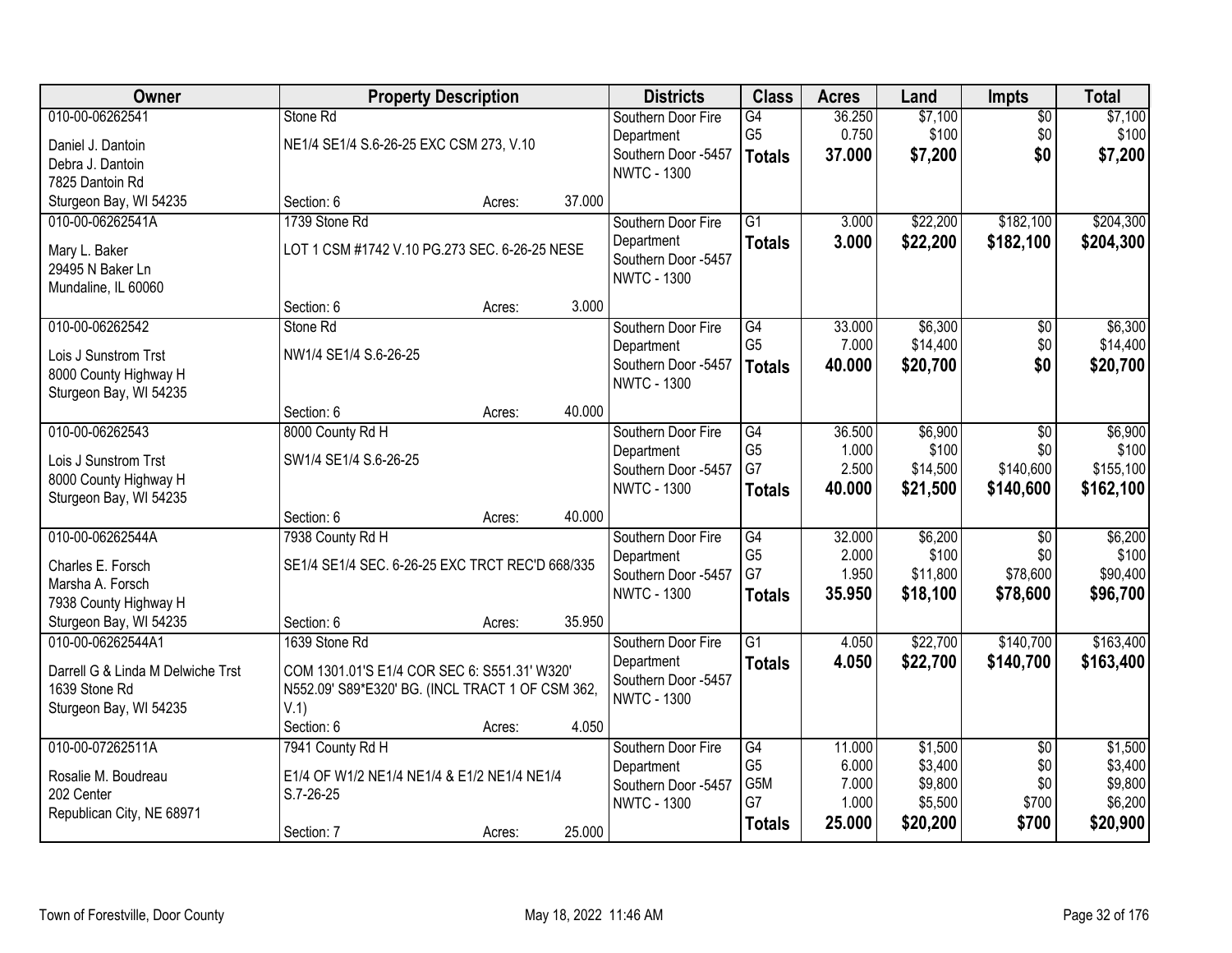| Owner                            |                                                 | <b>Property Description</b> |        | <b>Districts</b>                          | <b>Class</b>                     | <b>Acres</b>   | Land               | <b>Impts</b>    | <b>Total</b> |
|----------------------------------|-------------------------------------------------|-----------------------------|--------|-------------------------------------------|----------------------------------|----------------|--------------------|-----------------|--------------|
| 010-00-07262511B                 | 7971 County Rd H                                |                             |        | Southern Door Fire                        | G4                               | 15.330         | \$2,800            | $\overline{30}$ | \$2,800      |
| S & S Ag Enterprises, LLC        | COM 991.21'N88*E N1/4 COR SEC 7:N88*E826.21'    |                             |        | Department                                | G7                               | 10.000         | \$42,000           | \$522,000       | \$564,000    |
| 7900 Old Elm Rd                  | S1*E1325.33' S87*W832.17' N1*W1336.80' BG.      |                             |        | Southern Door -5457                       | <b>Totals</b>                    | 25.330         | \$44,800           | \$522,000       | \$566,800    |
| Sturgeon Bay, WI 54235           |                                                 |                             |        | <b>NWTC - 1300</b>                        |                                  |                |                    |                 |              |
|                                  | Section: 7                                      | Acres:                      | 25.330 |                                           |                                  |                |                    |                 |              |
| 010-00-07262512A                 | County Rd H                                     |                             |        | Southern Door Fire                        | G4                               | 29.000         | \$5,300            | \$0             | \$5,300      |
| Rosalie M. Boudreau              | W 3/4 OF NW 1/4 NE 1/4 SEC 7-26-25              |                             |        | Department                                | G <sub>5</sub>                   | 1.000          | \$100              | \$0             | \$100        |
| 202 Center                       |                                                 |                             |        | Southern Door -5457<br><b>NWTC - 1300</b> | <b>Totals</b>                    | 30.000         | \$5,400            | \$0             | \$5,400      |
| Republican City, NE 68971        |                                                 |                             |        |                                           |                                  |                |                    |                 |              |
|                                  | Section: 7                                      | Acres:                      | 30.000 |                                           |                                  |                |                    |                 |              |
| 010-00-07262513                  | County Rd H                                     |                             |        | Southern Door Fire                        | G4                               | 20.000         | \$3,400            | \$0             | \$3,400      |
| Adrian J & Kay A Schmidt Jr Trst | SW1/4 NE1/4 S.7-26-25                           |                             |        | Department                                | G <sub>5</sub>                   | 20.000         | \$19,000           | \$0             | \$19,000     |
| 7922 Old Elm Rd                  |                                                 |                             |        | Southern Door -5457<br><b>NWTC - 1300</b> | <b>Totals</b>                    | 40.000         | \$22,400           | \$0             | \$22,400     |
| Sturgeon Bay, WI 54235           |                                                 |                             |        |                                           |                                  |                |                    |                 |              |
|                                  | Section: 7                                      | Acres:                      | 40.000 |                                           |                                  |                |                    |                 |              |
| 010-00-07262514A                 | 1523 Stone Rd                                   |                             |        | Southern Door Fire                        | G4                               | 32.000         | \$6,000            | \$0             | \$6,000      |
| Adrian J & Kay A Schmidt Jr Trst | SE1/4 NE1/4 EX COM NE COR S 350' W660' N350'    |                             |        | Department                                | G <sub>5</sub>                   | 1.670          | \$1,100            | \$0             | \$1,100      |
| 7922 Old Elm Rd                  | E660' TOBG S.7-26-25                            |                             |        | Southern Door -5457<br><b>NWTC - 1300</b> | G7                               | 1.000          | \$7,000            | \$2,300         | \$9,300      |
| Sturgeon Bay, WI 54235           |                                                 |                             |        |                                           | <b>Totals</b>                    | 34.670         | \$14,100           | \$2,300         | \$16,400     |
|                                  | Section: 7                                      | Acres:                      | 34.670 |                                           |                                  |                |                    |                 |              |
| 010-00-07262514B                 | 1525 Stone Rd                                   |                             |        | Southern Door Fire                        | $\overline{G1}$                  | 5.330          | \$60,700           | \$202,900       | \$263,600    |
| Jon J. Du Bois                   | COM NE COR SE1/4 NE1/4 S350 ' W660' N350' E660' |                             |        | Department                                | <b>Totals</b>                    | 5.330          | \$60,700           | \$202,900       | \$263,600    |
| Donna M. Du Bois                 | TO BEG EX 203D611 S.7-26-25                     |                             |        | Southern Door -5457<br><b>NWTC - 1300</b> |                                  |                |                    |                 |              |
| 1525 Stone Rd                    |                                                 |                             |        |                                           |                                  |                |                    |                 |              |
| Sturgeon Bay, WI 54235           | Section: 7                                      | Acres:                      | 5.330  |                                           |                                  |                |                    |                 |              |
| 010-00-07262521A                 | County Rd H                                     |                             |        | Southern Door Fire                        | G4                               | 17.000         | \$3,400            | $\overline{50}$ | \$3,400      |
| James Marin                      | E 1/2 OF NE 1/4 OF NW 1/4 SEC 7-26-25 EXC THAT  |                             |        | Department                                | G <sub>5</sub><br>W <sub>6</sub> | 1.500<br>1.000 | \$800<br>(\$1,600) | \$0<br>\$0      | \$800<br>\$0 |
| Lori Marin                       | PART THAT LIES IN E 1/2 OF NE NW AS DESC IN VOL |                             |        | Southern Door -5457<br><b>NWTC - 1300</b> | <b>Totals</b>                    | 19.500         | \$4,200            | \$0             | \$4,200      |
| 8360 County Highway H            | 325 PG 765                                      |                             |        |                                           |                                  |                |                    |                 |              |
| Sturgeon Bay, WI 54235           | Section: 7                                      | Acres:                      | 19.500 |                                           |                                  |                |                    |                 |              |
| 010-00-07262521B                 | 8077 County Rd H                                |                             |        | Southern Door Fire                        | $\overline{G1}$                  | 1.000          | \$14,200           | \$94,900        | \$109,100    |
| Daniel P. Stieber                | COM NE COR NE1/4 NW1/4 W574 .11' TO BEG W 125'  |                             |        | Department<br>Southern Door -5457         | <b>Totals</b>                    | 1.000          | \$14,200           | \$94,900        | \$109,100    |
| 8077 County Highway H            | S348.5' E125' N348.5' TO BEG S.7-26-25          |                             |        | <b>NWTC - 1300</b>                        |                                  |                |                    |                 |              |
| Sturgeon Bay, WI 54235           |                                                 |                             |        |                                           |                                  |                |                    |                 |              |
|                                  | Section: 7                                      | Acres:                      | 1.000  |                                           |                                  |                |                    |                 |              |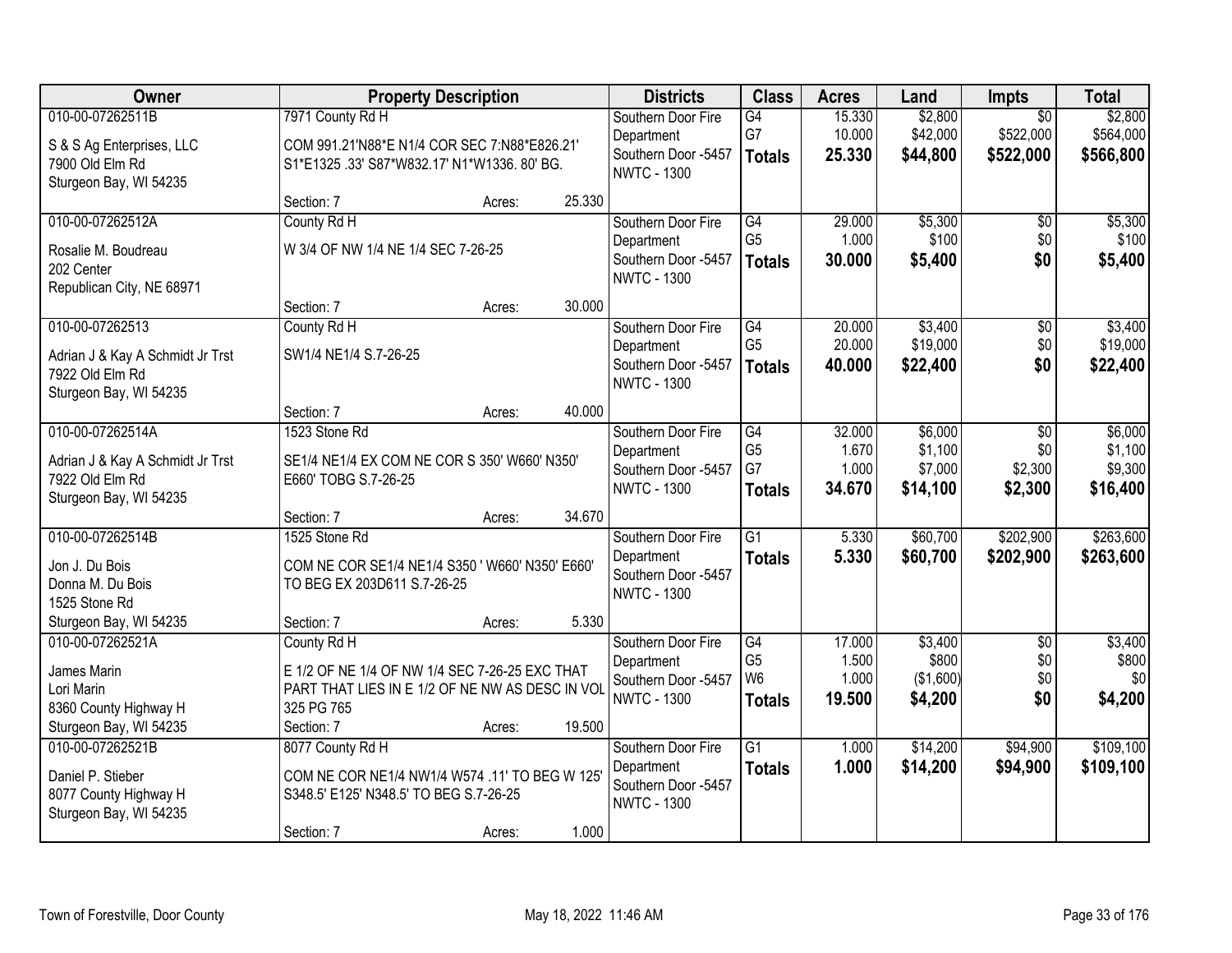| Owner                     |                                                | <b>Property Description</b> |        |                     | <b>Class</b>    | <b>Acres</b> | Land       | Impts           | <b>Total</b> |
|---------------------------|------------------------------------------------|-----------------------------|--------|---------------------|-----------------|--------------|------------|-----------------|--------------|
| 010-00-07262521C          | 8093 County Rd H                               |                             |        | Southern Door Fire  | G4              | 18.000       | \$3,500    | $\overline{50}$ | \$3,500      |
| William S. Marin          | W 1/2 OF NE 1/4 OF NW 1/4 SEC 7-26-25 EXC THAT |                             |        | Department          | G <sub>5</sub>  | 0.500        | \$100      | \$0             | \$100        |
| 1573 School Dr            | PART THAT LIES IN W 1/2 OF NE NW AS DESC IN    |                             |        | Southern Door -5457 | G7              | 1.000        | \$5,500    | \$11,300        | \$16,800     |
| Sturgeon Bay, WI 54235    | VOL 325 PG 765                                 |                             |        | <b>NWTC - 1300</b>  | <b>Totals</b>   | 19.500       | \$9,100    | \$11,300        | \$20,400     |
|                           | Section: 7                                     | Acres:                      | 19.500 |                     |                 |              |            |                 |              |
| 010-00-07262522           | County Rd H                                    |                             |        | Southern Door Fire  | $\overline{G5}$ | 17.470       | \$20,100   | $\overline{60}$ | \$20,100     |
| William S. Marin          | E 1/2 OF NW 1/4 OF NW 1/4 SEC 7-26-25          |                             |        | Department          | G <sub>6</sub>  | 3.000        | \$7,500    | \$0             | \$7,500      |
| 1573 School Dr            |                                                |                             |        | Southern Door -5457 | <b>Totals</b>   | 20.470       | \$27,600   | \$0             | \$27,600     |
| Sturgeon Bay, WI 54235    |                                                |                             |        | <b>NWTC - 1300</b>  |                 |              |            |                 |              |
|                           | Section: 7                                     | Acres:                      | 20.470 |                     |                 |              |            |                 |              |
| 010-00-07262522A          | County Rd H                                    |                             |        | Southern Door Fire  | $\overline{G5}$ | 2.000        | \$4,100    | $\overline{50}$ | \$4,100      |
| James Marin               | W 1/2 OF NW 1/4 OF NW 1/4 SEC 7-26-25          |                             |        | Department          | W <sub>6</sub>  | 18.000       | (\$45,000) | \$0             | \$0          |
| Lori Marin                |                                                |                             |        | Southern Door -5457 | <b>Totals</b>   | 20.000       | \$4,100    | \$0             | \$4,100      |
| 8360 County Highway H     |                                                |                             |        | <b>NWTC - 1300</b>  |                 |              |            |                 |              |
| Sturgeon Bay, WI 54235    | Section: 7                                     | Acres:                      | 20.000 |                     |                 |              |            |                 |              |
| 010-00-07262523           | County Rd H                                    |                             |        | Southern Door Fire  | $\overline{G5}$ | 14.070       | \$9,200    | \$0             | \$9,200      |
| William S. Marin          | E 1/2 OF SW 1/4 OF NW 1/4 SEC 7-26-25          |                             |        | Department          | G <sub>6</sub>  | 6.000        | \$16,800   | \$0             | \$16,800     |
| 1573 School Dr            |                                                |                             |        | Southern Door -5457 | <b>Totals</b>   | 20.070       | \$26,000   | \$0             | \$26,000     |
| Sturgeon Bay, WI 54235    |                                                |                             |        | <b>NWTC - 1300</b>  |                 |              |            |                 |              |
|                           | Section: 7                                     | Acres:                      | 20.070 |                     |                 |              |            |                 |              |
| 010-00-07262523A          | School Dr                                      |                             |        | Southern Door Fire  | $\overline{G5}$ | 4.000        | \$8,200    | $\overline{50}$ | \$8,200      |
|                           |                                                |                             |        | Department          | W <sub>6</sub>  | 16.000       | (\$20,000) | \$0             | \$0          |
| James Marin<br>Lori Marin | W 1/2 OF SW 1/4 OF NW 1/4 SEC 7-26-25          |                             |        | Southern Door -5457 | <b>Totals</b>   | 20.000       | \$8,200    | \$0             | \$8,200      |
| 8360 County Highway H     |                                                |                             |        | <b>NWTC - 1300</b>  |                 |              |            |                 |              |
| Sturgeon Bay, WI 54235    | Section: 7                                     | Acres:                      | 20.000 |                     |                 |              |            |                 |              |
| 010-00-07262524           | County Rd H                                    |                             |        | Southern Door Fire  | $\overline{G4}$ | 20.000       | \$3,800    | $\overline{50}$ | \$3,800      |
| William S. Marin          | W 1/2 OF SE 1/4 OF NW 1/4 SEC 7-26-25          |                             |        | Department          | <b>Totals</b>   | 20.000       | \$3,800    | \$0             | \$3,800      |
| 1573 School Dr            |                                                |                             |        | Southern Door -5457 |                 |              |            |                 |              |
| Sturgeon Bay, WI 54235    |                                                |                             |        | <b>NWTC - 1300</b>  |                 |              |            |                 |              |
|                           | Section: 7                                     | Acres:                      | 20.000 |                     |                 |              |            |                 |              |
| 010-00-07262524A          | County Rd H                                    |                             |        | Southern Door Fire  | G4              | 4.000        | \$500      | $\overline{30}$ | \$500        |
|                           |                                                |                             |        | Department          | G <sub>5</sub>  | 3.000        | \$6,200    | \$0             | \$6,200      |
| James Marin<br>Lori Marin | E 1/2 OF SE 1/4 OF NW 1/4 SEC 7-26-25          |                             |        | Southern Door -5457 | W <sub>6</sub>  | 13.000       | (\$16,300) | \$0             | \$0          |
| 8360 County Highway H     |                                                |                             |        | <b>NWTC - 1300</b>  | <b>Totals</b>   | 20.000       | \$6,700    | \$0             | \$6,700      |
| Sturgeon Bay, WI 54235    | Section: 7                                     | Acres:                      | 20.000 |                     |                 |              |            |                 |              |
|                           |                                                |                             |        |                     |                 |              |            |                 |              |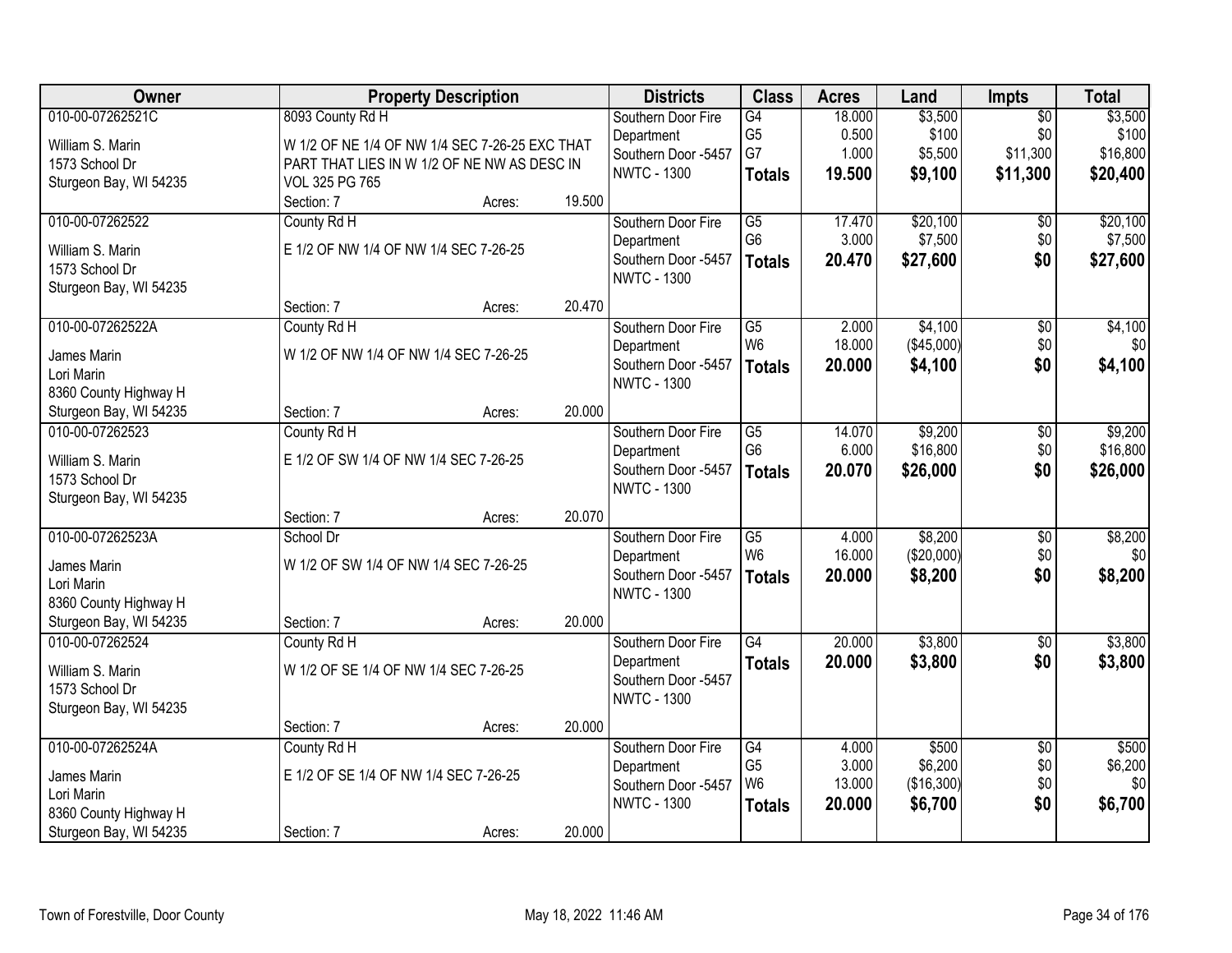| Owner                         | <b>Property Description</b>                        |        |         | <b>Districts</b>    | <b>Class</b>    | <b>Acres</b> | Land       | <b>Impts</b>    | <b>Total</b> |
|-------------------------------|----------------------------------------------------|--------|---------|---------------------|-----------------|--------------|------------|-----------------|--------------|
| 010-00-07262531               | County Rd H                                        |        |         | Southern Door Fire  | $\overline{G4}$ | 21.000       | \$3,500    | $\overline{50}$ | \$3,500      |
| James Marin                   | NE1/4 SW1/4 S.7-26-25                              |        |         | Department          | G <sub>5</sub>  | 1.000        | \$700      | \$0             | \$700        |
| Lori Marin                    |                                                    |        |         | Southern Door -5457 | W <sub>6</sub>  | 18.000       | (\$22,500) | \$0             | \$0          |
| 8360 County Highway H         |                                                    |        |         | <b>NWTC - 1300</b>  | <b>Totals</b>   | 40.000       | \$4,200    | \$0             | \$4,200      |
| Sturgeon Bay, WI 54235        | Section: 7                                         | Acres: | 40.000  |                     |                 |              |            |                 |              |
| 010-00-07262532               | Herbs Rd                                           |        |         | Southern Door Fire  | G5              | 38.000       | \$26,200   | \$0             | \$26,200     |
|                               |                                                    |        |         | Department          | G <sub>6</sub>  | 2.450        | \$6,100    | \$0             | \$6,100      |
| James Busse et al             | NW1/4 SW1/4 S.7-26-25                              |        |         | Southern Door -5457 | <b>Totals</b>   | 40.450       | \$32,300   | \$0             | \$32,300     |
| 11623 Cooperstown Rd          |                                                    |        |         | <b>NWTC - 1300</b>  |                 |              |            |                 |              |
| Denmark, WI 54208             |                                                    |        |         |                     |                 |              |            |                 |              |
|                               | Section: 7                                         | Acres: | 40.450  |                     |                 |              |            |                 |              |
| 010-00-07262533               | 8168 Old Elm Rd                                    |        |         | Southern Door Fire  | G1              | 3.500        | \$22,400   | \$189,600       | \$212,000    |
| Timothy D. Lockhart           | SW1/4 SW1/4 S.7-26-25                              |        |         | Department          | G4              | 30.850       | \$5,000    | \$0             | \$5,000      |
| 2753 Post Rock Dr             |                                                    |        |         | Southern Door -5457 | G <sub>5</sub>  | 6.000        | \$7,500    | \$0             | \$7,500      |
| Tarpon Springs, FL 34688      |                                                    |        |         | <b>NWTC - 1300</b>  | <b>Totals</b>   | 40.350       | \$34,900   | \$189,600       | \$224,500    |
|                               | Section: 7                                         | Acres: | 40.350  |                     |                 |              |            |                 |              |
| 010-00-07262534               | Elm Rd                                             |        |         | Southern Door Fire  | $\overline{G5}$ | 22.940       | \$14,900   | \$0             | \$14,900     |
| James Busse et al             | SE1/4 SW1/4 S.7-26-25 EXC TRCT REC'D 770/10        |        |         | Department          | <b>Totals</b>   | 22.940       | \$14,900   | \$0             | \$14,900     |
| 11623 Cooperstown Rd          |                                                    |        |         | Southern Door -5457 |                 |              |            |                 |              |
| Denmark, WI 54208             |                                                    |        |         | <b>NWTC - 1300</b>  |                 |              |            |                 |              |
|                               | Section: 7                                         | Acres: | 22.940  |                     |                 |              |            |                 |              |
| 010-00-07262534A              | Elm Rd                                             |        |         | Southern Door Fire  | $\overline{G4}$ | 13.000       | \$2,300    | $\overline{50}$ | \$2,300      |
|                               |                                                    |        |         | Department          | G <sub>5</sub>  | 2.000        | \$1,100    | \$0             | \$1,100      |
| Randy J & Dena L Schmidt Trst | COM S1/4 COR SEC 7:S89*W394 .09' N409.37'          |        |         | Southern Door -5457 | G5M             | 2.000        | \$3,100    | \$0             | \$3,100      |
| 7821 Old Elm Rd               | N27*W825.25' N167.08' N89*E810.17' S1*W 1308.99'   |        |         | <b>NWTC - 1300</b>  | <b>Totals</b>   | 17.000       | \$6,500    | \$0             | \$6,500      |
| Sturgeon Bay, WI 54235        | BG.                                                |        |         |                     |                 |              |            |                 |              |
|                               | Section: 7                                         | Acres: | 17.000  |                     |                 |              |            |                 |              |
| 010-00-07262541Q              | 7900 Old Elm Rd                                    |        |         | Southern Door Fire  | G4              | 110.600      | \$18,800   | $\overline{50}$ | \$18,800     |
| S & S Ag Enterprises, LLC     | COM S1/4 COR SEC 7:E56.75' N1*E487' E447.25'       |        |         | Department          | G <sub>5</sub>  | 36.000       | \$45,000   | \$0             | \$45,000     |
| 7900 Old Elm Rd               | S1*W487' E1501.76' N2*E290.50' S89*E 257.61' S287' |        |         | Southern Door -5457 | G7              | 41.500       | \$168,000  | \$3,192,000     | \$3,360,000  |
| Sturgeon Bay, WI 54235        | E100' S87*E 1116.34' N31*E1521.95' N88* W1724.28'  |        |         | <b>NWTC - 1300</b>  | <b>Totals</b>   | 188.100      | \$231,800  | \$3,192,000     | \$3,423,800  |
|                               | Section: 7                                         | Acres: | 188.100 |                     |                 |              |            |                 |              |
| 010-00-07262543A              | 8026 Elm Rd                                        |        |         | Southern Door Fire  | $\overline{G1}$ | 2.000        | \$18,200   | \$82,200        | \$100,400    |
|                               |                                                    |        |         | Department          | G4              | 0.540        | \$100      | \$0             | \$100        |
| Benjamin R. Polster           | LOT 1 CSM #1377 V.8 PG.151 SEC. 7-26-25 SWSE       |        |         | Southern Door -5457 | <b>Totals</b>   | 2.540        | \$18,300   | \$82,200        | \$100,500    |
| 8026 Old Elm Rd               | (RESRVY CSM#1348 V.8 PG.89)                        |        |         | <b>NWTC - 1300</b>  |                 |              |            |                 |              |
| Sturgeon Bay, WI 54235        |                                                    |        | 2.540   |                     |                 |              |            |                 |              |
|                               | Section: 7                                         | Acres: |         |                     |                 |              |            |                 |              |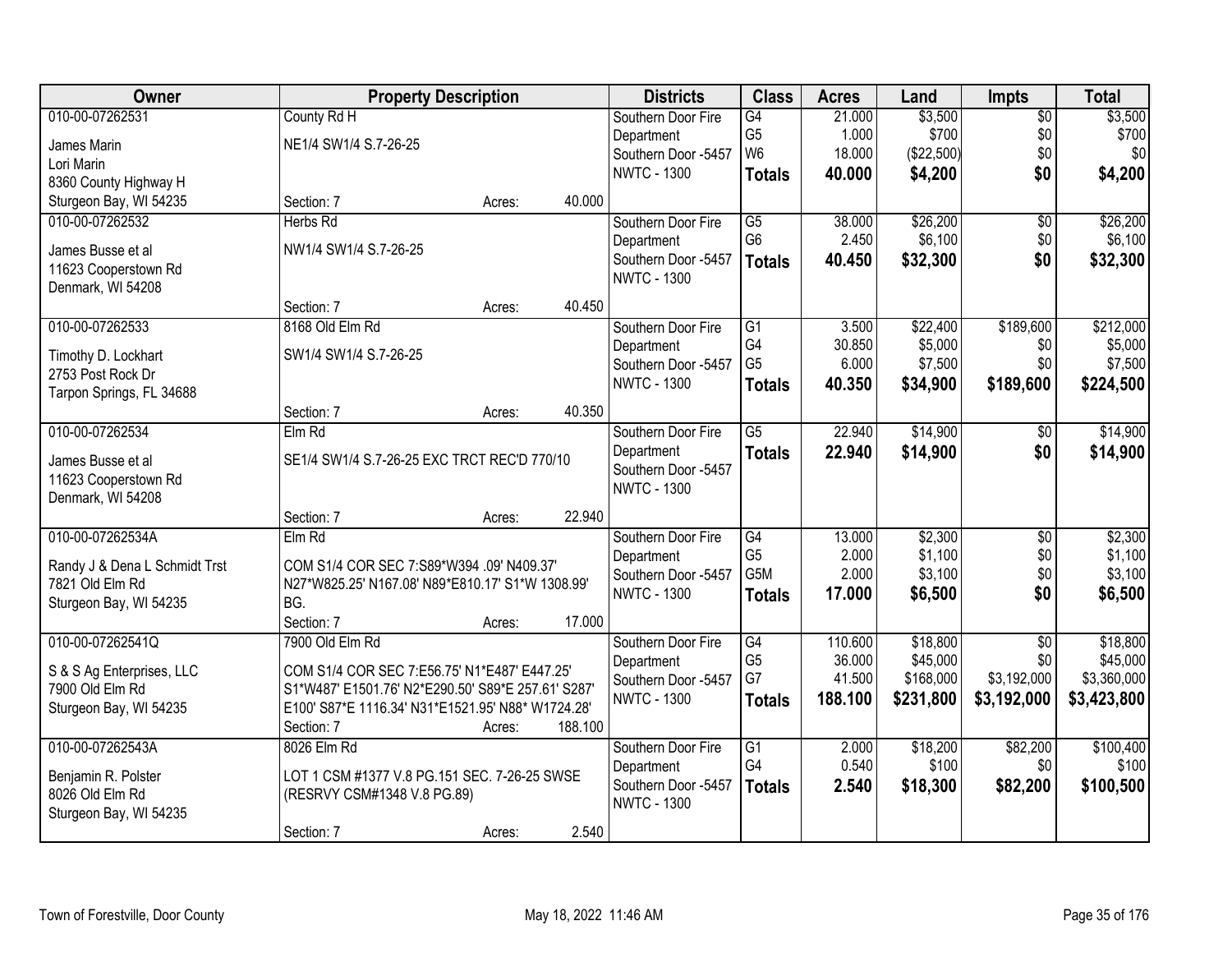| Owner                                                                                                            | <b>Property Description</b>                                                                                                                                              |                  |        | <b>Districts</b>                                                                                             | <b>Class</b>                     | <b>Acres</b>     | Land                   | <b>Impts</b>           | <b>Total</b>           |
|------------------------------------------------------------------------------------------------------------------|--------------------------------------------------------------------------------------------------------------------------------------------------------------------------|------------------|--------|--------------------------------------------------------------------------------------------------------------|----------------------------------|------------------|------------------------|------------------------|------------------------|
| 010-00-07262543B<br>S & S Ag Enterprises, LLC<br>7900 Old Elm Rd                                                 | 8022 Elm Rd<br>LOT 2 CSM #1377 V.8 PG.151 SEC. 7-26-25 SWSE<br>(RESRVY CSM#1348 V.8 PG.89)                                                                               |                  |        | Southern Door Fire<br>Department<br>Southern Door -5457                                                      | $\overline{G1}$<br><b>Totals</b> | 2.460<br>2.460   | \$20,000<br>\$20,000   | \$92,800<br>\$92,800   | \$112,800<br>\$112,800 |
| Sturgeon Bay, WI 54235                                                                                           | Section: 7                                                                                                                                                               | Acres:           | 2.460  | <b>NWTC - 1300</b>                                                                                           |                                  |                  |                        |                        |                        |
| 010-00-07262544A<br>Adrian J & Kay A Schmidt Jr Trst<br>7922 Old Elm Rd<br>Sturgeon Bay, WI 54235                | 7922 Elm Rd<br>LOT 1 CSM #1413 V.8 PG.227 SEC. 7-26-25 SESE<br>Section: 7                                                                                                |                  | 1.760  | Southern Door Fire<br>Department<br>Southern Door -5457<br><b>NWTC - 1300</b>                                | $\overline{G7}$<br><b>Totals</b> | 1.760<br>1.760   | \$10,800<br>\$10,800   | \$69,000<br>\$69,000   | \$79,800<br>\$79,800   |
| 010-00-08262511A<br>Thomas S. Eskew<br>Tamera M. Eskew<br>S1565 State Hwy 42<br>Sturgeon Bay, WI 54235           | 1565 S State Highway 42<br>COM 805.25'S & 50'W NE COR SEC.8: W150' S147.03'<br>E7' S59.5' E143' N206.7' BG. SEC. 8-26-25<br>Section: 8                                   | Acres:<br>Acres: | 0.750  | Maplewood san<br>$dist-702$<br>Southern Door Fire<br>Department<br>Southern Door -5457<br><b>NWTC - 1300</b> | $\overline{G1}$<br><b>Totals</b> | 0.750<br>0.750   | \$13,800<br>\$13,800   | \$115,700<br>\$115,700 | \$129,500<br>\$129,500 |
| 010-00-08262511A1<br>Gerard L. Huber<br>S1555 State Highway 42<br>Sturgeon Bay, WI 54235-8796                    | State Highway 42<br>COM SE COR NE 1/4 NE 1/4SEC 8-26-25 W300'BG<br>N89DW10.72' N363.90'N89DW380'S363.90'N<br>89DW625.50'N532.55'N54DE753<br>Section: 8                   | Acres:           | 16.470 | Southern Door Fire<br>Department<br>Southern Door -5457<br><b>NWTC - 1300</b>                                | G4<br><b>Totals</b>              | 16.470<br>16.470 | \$3,300<br>\$3,300     | $\overline{50}$<br>\$0 | \$3,300<br>\$3,300     |
| 010-00-08262511A2<br>Maplewood Sanitary District No 1<br>S1650 State Highway 42<br>Sturgeon Bay, WI 54235        | 1561 S State Highway 42<br>COM NE COR SEC 8-26-25 S 1098'ALG C/L HWY 42<br>W193'TO BEG N100' W100' S100' E100' TO BEG. ALSC<br>EASEMENT 'WELL SITE NO. 2'<br>Section: 8  | Acres:           | 0.230  | Maplewood san<br>$dist-702$<br>Southern Door Fire<br>Department<br>Southern Door -5457<br><b>NWTC - 1300</b> | X4<br><b>Totals</b>              | 0.230<br>0.230   | $\overline{50}$<br>\$0 | $\overline{50}$<br>\$0 | $\overline{50}$<br>\$0 |
| 010-00-08262511A3<br>Gerard L. Huber<br>S1555 State Highway 42<br>Sturgeon Bay, WI 54235-8796                    | State Highway 42<br>COM NE COR SEC 8-26-25 S 1132.50'N89DW50'BG<br>N89DW 200'S200'N89DW50'N975.42'S<br>89DE100'S641.03'S89DE7'S59.50'S89DE143'S75'BG<br>Section: 8       | Acres:           | 1.770  | Maplewood san<br>$dist-702$<br>Southern Door Fire<br>Department<br>Southern Door -5457<br><b>NWTC - 1300</b> | $\overline{G4}$<br><b>Totals</b> | 1.770<br>1.770   | \$300<br>\$300         | $\overline{30}$<br>\$0 | \$300<br>\$300         |
| 010-00-08262511A4<br>Aaron D. Thornton<br>Pamela B. Thornton<br>S1551 State Highway 42<br>Sturgeon Bay, WI 54235 | 1551 S State Highway 42<br>COM SE COR NE 1/4 NE1/4 SEC 8-26-25 N200'<br>N89DW200' S 200' S89DE200'TO BG. ALSO INCL<br>50'X200' TRCT W & ADJ REC'D 908/631.<br>Section: 8 | Acres:           | 1.150  | Maplewood san<br>$dist-702$<br>Southern Door Fire<br>Department<br>Southern Door -5457<br><b>NWTC - 1300</b> | $\overline{G1}$<br><b>Totals</b> | 1.150<br>1.150   | \$14,800<br>\$14,800   | \$148,400<br>\$148,400 | \$163,200<br>\$163,200 |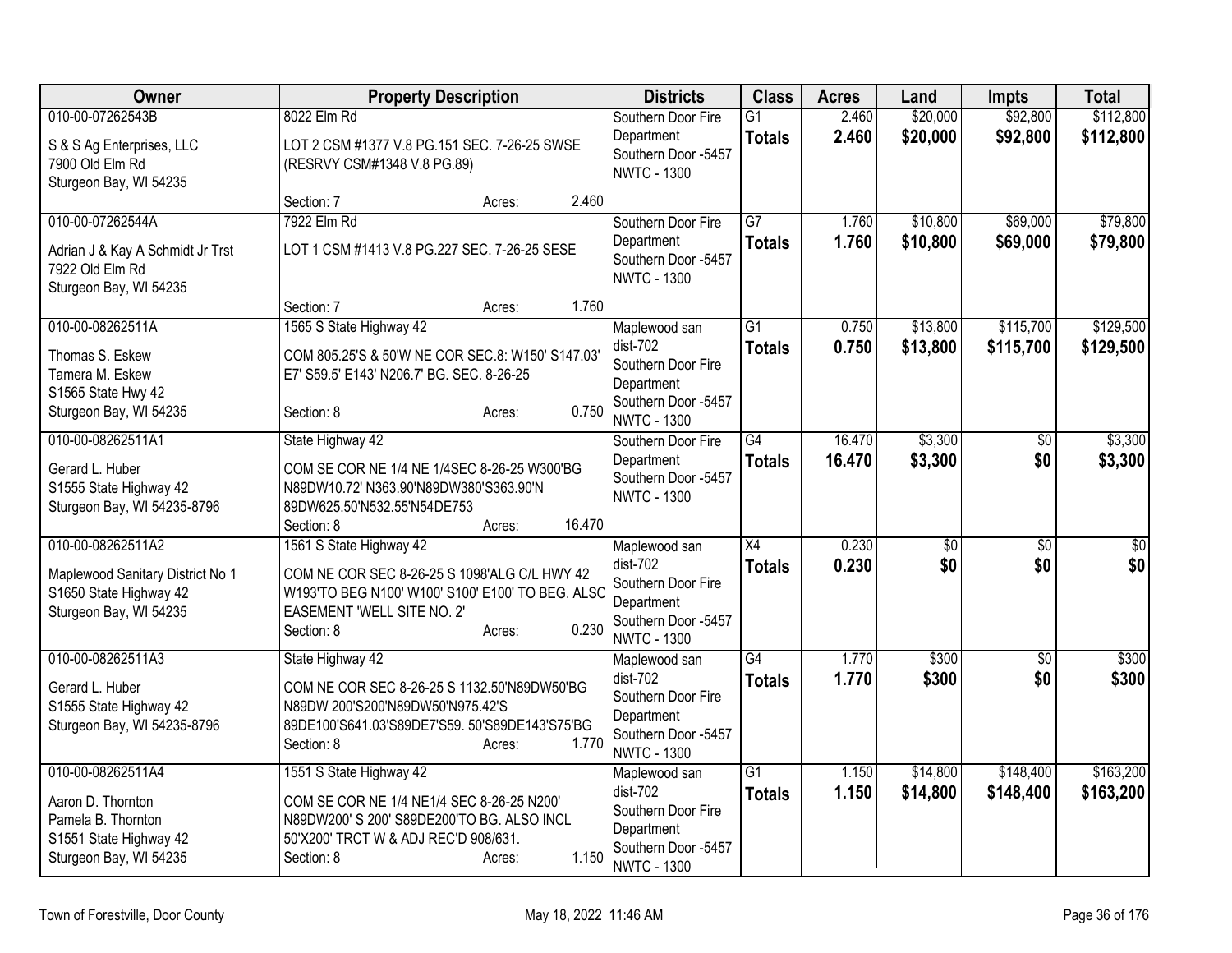| Owner                    | <b>Property Description</b>                     |       | <b>Districts</b>                          | <b>Class</b>           | <b>Acres</b> | Land     | Impts     | <b>Total</b> |
|--------------------------|-------------------------------------------------|-------|-------------------------------------------|------------------------|--------------|----------|-----------|--------------|
| 010-00-08262511B         | 1599 S State Highway 42                         |       | Maplewood san                             | $\overline{G2}$        | 0.500        | \$13,400 | \$137,100 | \$150,500    |
| Express Adventures, LLC  | COM 24.75'S&33'W OF NE COR NENE                 |       | dist-702                                  | <b>Totals</b>          | 0.500        | \$13,400 | \$137,100 | \$150,500    |
| 2753 Post Rock Dr        | S132'W165'N132'E165'BG                          |       | Southern Door Fire                        |                        |              |          |           |              |
| Tarpon Springs, FL 34688 |                                                 |       | Department                                |                        |              |          |           |              |
|                          | Section: 8<br>Acres:                            | 0.500 | Southern Door -5457<br><b>NWTC - 1300</b> |                        |              |          |           |              |
| 010-00-08262511C         | 1593 S State Highway 42                         |       | Maplewood san                             | $\overline{G2}$        | 0.190        | \$6,600  | \$21,300  | \$27,900     |
|                          |                                                 |       | dist-702                                  | <b>Totals</b>          | 0.190        | \$6,600  | \$21,300  | \$27,900     |
| Jeffrey J. May           | COM 24.75'S BY 33'W OF NE COR NE1/4 NE1/4 S132' |       | Southern Door Fire                        |                        |              |          |           |              |
| 75 W Maple St            | W165' S50' E165' N 50' TO BEG S.8-26-25         |       | Department                                |                        |              |          |           |              |
| Sturgeon Bay, WI 54235   |                                                 |       | Southern Door -5457                       |                        |              |          |           |              |
|                          | Section: 8<br>Acres:                            | 0.190 | <b>NWTC - 1300</b>                        |                        |              |          |           |              |
| 010-00-08262511E         | 7629 County Rd H                                |       | Maplewood san                             | $\overline{G1}$        | 1.280        | \$15,300 | \$84,100  | \$99,400     |
| Glenn L. Gigstead        | COM NE COR NE1/4 NE1/4 W905 ' TO BEG W100' S TO |       | dist-702                                  | <b>Totals</b>          | 1.280        | \$15,300 | \$84,100  | \$99,400     |
| Sandra M. Gigstead       | A&WRRRW NELY ALG R/W TO PT DUE S OF PT OF       |       | Southern Door Fire                        |                        |              |          |           |              |
| 7629 County Highway H    | BEG N TO BEG. ALSO INCL TRCT REC'D 824/345.     |       | Department                                |                        |              |          |           |              |
| Sturgeon Bay, WI 54235   | Section: 8<br>Acres:                            | 1.280 | Southern Door -5457                       |                        |              |          |           |              |
|                          |                                                 |       | <b>NWTC - 1300</b>                        |                        |              |          |           |              |
| 010-00-08262511G         | 1591 S State Highway 42                         |       | Maplewood san                             | $\overline{G1}$        | 2.270        | \$11,400 | \$32,900  | \$44,300     |
| Dennis A Le Fevre Trust  | COM 24.74'S1*E, 33'S88*W & 182'S1*E NE COR      |       | dist-702                                  | <b>Totals</b>          | 2.270        | \$11,400 | \$32,900  | \$44,300     |
| Barbara J Le Fevre Trust | SEC.8:S88*W165' N1*W173.74' TO CLY R/W CTH H    |       | Southern Door Fire                        |                        |              |          |           |              |
| S1588 State Hwy 42       | S88*W ALG S LN R/W 48.75' TO E LN AHNAPEE       |       | Department<br>Southern Door -5457         |                        |              |          |           |              |
| Sturgeon Bay, WI 54235   | Section: 8<br>Acres:                            | 2.270 | <b>NWTC - 1300</b>                        |                        |              |          |           |              |
| 010-00-08262511H         | 1587 S State Highway 42                         |       | Maplewood san                             | $\overline{G1}$        | 0.370        | \$10,600 | \$46,300  | \$56,900     |
|                          |                                                 |       | $dist-702$                                | <b>Totals</b>          | 0.370        | \$10,600 | \$46,300  | \$56,900     |
| Sheryl J. Surfus et al   | COM 24.75'S BY 33'W OF NE COR NE1/4 NE1/4 S226' |       | Southern Door Fire                        |                        |              |          |           |              |
| 1206 Eagle St            | TO BG THEN W160' S100' E160' N100 ' TO BEG      |       | Department                                |                        |              |          |           |              |
| Sturgeon Bay, WI 54235   | S.8-26-25                                       | 0.370 | Southern Door -5457                       |                        |              |          |           |              |
|                          | Section: 8<br>Acres:                            |       | <b>NWTC - 1300</b>                        |                        |              |          |           |              |
| 010-00-08262511l         | County Rd H                                     |       | Maplewood san                             | $\overline{\text{X2}}$ | 2.550        | \$0      | \$0       | \$0          |
| State of Wisconsin Dnr   | NE1/4 NE1/4 A&WRRROW EX 206 D243, 207D150       |       | dist-702                                  | <b>Totals</b>          | 2.550        | \$0      | \$0       | \$0          |
| PO Box 7921              | S.8-26-25                                       |       | Southern Door Fire                        |                        |              |          |           |              |
| Madison, WI 53707        |                                                 |       | Department                                |                        |              |          |           |              |
|                          | Section: 8<br>Acres:                            | 2.550 | Southern Door -5457                       |                        |              |          |           |              |
|                          |                                                 |       | <b>NWTC - 1300</b>                        |                        |              |          |           |              |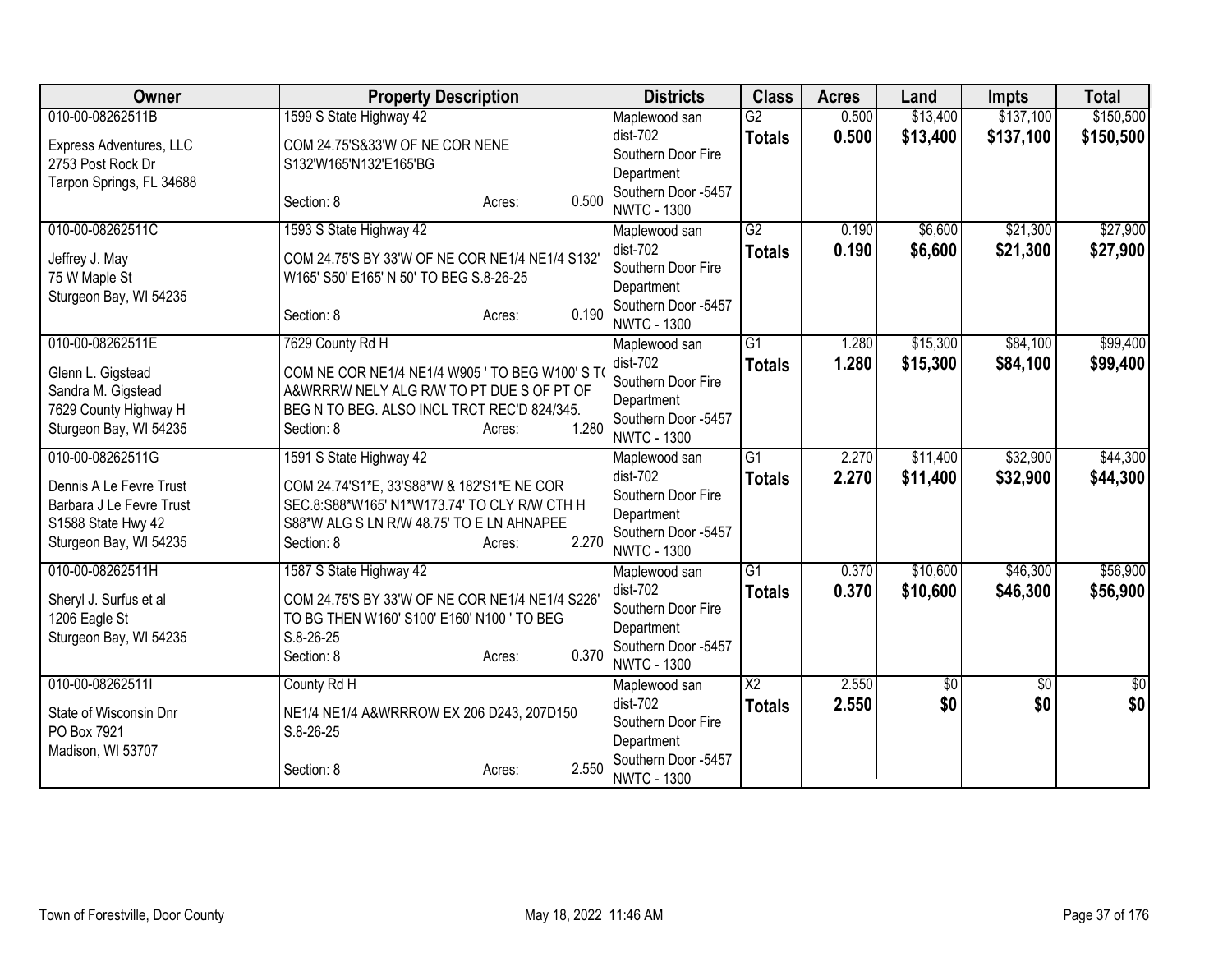| <b>Owner</b>                                     | <b>Property Description</b>                                                                  | <b>Districts</b>                          | <b>Class</b>    | <b>Acres</b> | Land     | <b>Impts</b> | <b>Total</b> |
|--------------------------------------------------|----------------------------------------------------------------------------------------------|-------------------------------------------|-----------------|--------------|----------|--------------|--------------|
| 010-00-08262511J                                 | 7613 County Rd H                                                                             | Maplewood san                             | G1              | 1.330        | \$15,500 | \$41,900     | \$57,400     |
| Christopher M. Le Fevre                          | COM 308.69'N89*W NE COR SEC 8:                                                               | dist-702                                  | <b>Totals</b>   | 1.330        | \$15,500 | \$41,900     | \$57,400     |
| 7613 County Highway H                            | N89*W491.89'S32*E280.31' TO NLY R.O.W. AHNAPEE                                               | Southern Door Fire                        |                 |              |          |              |              |
| Sturgeon Bay, WI 54235                           | TRL N55*E414' BG. SUBJ TO R.O.W S.8-26-25                                                    | Department                                |                 |              |          |              |              |
|                                                  | 1.330<br>Section: 8<br>Acres:                                                                | Southern Door -5457<br><b>NWTC - 1300</b> |                 |              |          |              |              |
| 010-00-08262511L                                 | 7621 County Rd H                                                                             | Maplewood san                             | $\overline{G2}$ | 1.380        | \$16,000 | \$11,700     | \$27,700     |
| <b>Brian Lackie</b>                              | COM 800.58'N89*W NE COR SEC 8:                                                               | dist-702                                  | <b>Totals</b>   | 1.380        | \$16,000 | \$11,700     | \$27,700     |
| 4257 Island Cir                                  | N89*W104.42'S337.19'S49*                                                                     | Southern Door Fire                        |                 |              |          |              |              |
| Sturgeon Bay, WI 54235                           | W350'S37*E35'N53*E247.21'                                                                    | Department                                |                 |              |          |              |              |
|                                                  | 1.380<br>Section: 8<br>Acres:                                                                | Southern Door -5457<br><b>NWTC - 1300</b> |                 |              |          |              |              |
| 010-00-08262511M                                 | 7635 County Rd H                                                                             | Maplewood san                             | $\overline{G1}$ | 2.440        | \$19,900 | \$106,900    | \$126,800    |
|                                                  |                                                                                              | $dist-702$                                | <b>Totals</b>   | 2.440        | \$19,900 | \$106,900    | \$126,800    |
| Thomas M. Wessel<br>7635 County Highway H        | NE1/4 NE1/4 W OF A&WRRROW EX W100' REC'D<br>87/419, ALSO EXC 80/523 & YD667                  | Southern Door Fire                        |                 |              |          |              |              |
| Sturgeon Bay, WI 54235                           |                                                                                              | Department                                |                 |              |          |              |              |
|                                                  | 2.440<br>Section: 8<br>Acres:                                                                | Southern Door -5457                       |                 |              |          |              |              |
|                                                  |                                                                                              | <b>NWTC - 1300</b>                        |                 |              |          |              |              |
| 010-00-08262511N                                 | 7643 County Rd H                                                                             | Maplewood san                             | $\overline{G1}$ | 1.380        | \$15,700 | \$57,500     | \$73,200     |
| David R. Jennerjohn                              | COM NW COR NE1/4 NE1/4 E100 'S TO A&WRRROW                                                   | dist-702                                  | <b>Totals</b>   | 1.380        | \$15,700 | \$57,500     | \$73,200     |
| 7643 County Highway H                            | SWLY ALG R/W TO W LINE1/4 NE1/4 N ON W LITO                                                  | Southern Door Fire                        |                 |              |          |              |              |
| Sturgeon Bay, WI 54235                           | BEG S.8-26-25                                                                                | Department<br>Southern Door -5457         |                 |              |          |              |              |
|                                                  | 1.380<br>Section: 8<br>Acres:                                                                | <b>NWTC - 1300</b>                        |                 |              |          |              |              |
| 010-00-08262511P                                 | 1583 S State Highway 42                                                                      | Maplewood san                             | $\overline{G1}$ | 0.390        | \$11,000 | \$113,800    | \$124,800    |
|                                                  |                                                                                              | dist-702                                  | <b>Totals</b>   | 0.390        | \$11,000 | \$113,800    | \$124,800    |
| Nathaniel L. Blasier                             | COM 1 1/2 RODS S, 2 RODS W & 326'S NE COR NENE<br>SEC 8: W160' S100' E160' N100' BG ALSO COM | Southern Door Fire                        |                 |              |          |              |              |
| S1583 State Highway 42<br>Sturgeon Bay, WI 54235 | 356.75'S & 193'W NE COR SEC 8: W7' S105' E7' N105'                                           | Department                                |                 |              |          |              |              |
|                                                  | 0.390<br>Section: 8<br>Acres:                                                                | Southern Door -5457                       |                 |              |          |              |              |
|                                                  |                                                                                              | <b>NWTC - 1300</b>                        |                 |              |          |              |              |
| 010-00-08262511Q                                 | 1579 S State Highway 42                                                                      | Maplewood san                             | $\overline{G1}$ | 0.400        | \$11,200 | \$120,500    | \$131,700    |
| Geoffrey W. Hansen                               | COM 24.75'S BY 33'W OF NE COR NE1/4 NE1/4 THEN                                               | dist-702                                  | <b>Totals</b>   | 0.400        | \$11,200 | \$120,500    | \$131,700    |
| Holly M. Hansen                                  | S426' THEN W160' S109' E160' N109 ' TO BEG                                                   | Southern Door Fire                        |                 |              |          |              |              |
| S1579 State Highway 42                           | $S.8 - 26 - 25$                                                                              | Department<br>Southern Door -5457         |                 |              |          |              |              |
| Sturgeon Bay, WI 54235                           | 0.400<br>Section: 8<br>Acres:                                                                | <b>NWTC - 1300</b>                        |                 |              |          |              |              |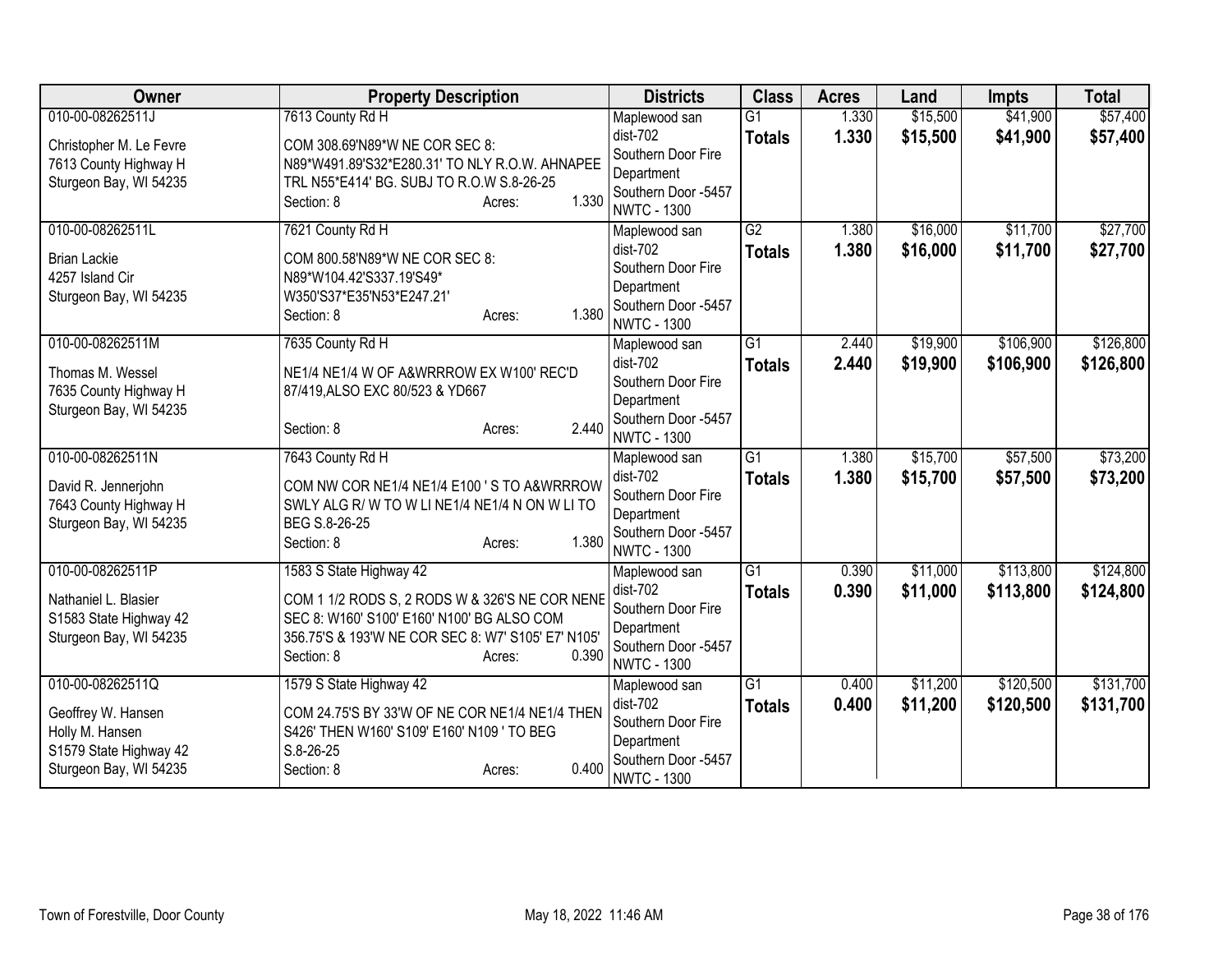| <b>Owner</b>                                                                                                                 | <b>Property Description</b>                                                                                                                                                                                  | <b>Districts</b>                                                                                             | <b>Class</b>                            | <b>Acres</b>              | Land                             | <b>Impts</b>                | <b>Total</b>                      |
|------------------------------------------------------------------------------------------------------------------------------|--------------------------------------------------------------------------------------------------------------------------------------------------------------------------------------------------------------|--------------------------------------------------------------------------------------------------------------|-----------------------------------------|---------------------------|----------------------------------|-----------------------------|-----------------------------------|
| 010-00-08262511Q1<br>Laverne Zuroske<br>E5284 Seventh Rd<br>Algoma, WI 54201                                                 | 1571 S State Highway 42<br>COM NE COR NE 1/4 NE 1/4 SEC 8-26-25 S24.74' W33<br>S 535'TO BEG W160' S200' E 160' N200' TO BEG                                                                                  | Maplewood san<br>$dist-702$<br>Southern Door Fire<br>Department                                              | $\overline{G1}$<br><b>Totals</b>        | 0.730<br>0.730            | \$15,800<br>\$15,800             | \$68,900<br>\$68,900        | \$84,700<br>\$84,700              |
|                                                                                                                              | 0.730<br>Section: 8<br>Acres:                                                                                                                                                                                | Southern Door -5457<br><b>NWTC - 1300</b>                                                                    |                                         |                           |                                  |                             |                                   |
| 010-00-08262511S<br>Peter Wagner<br>Gayla Wagner<br>S1569 State Highway 42<br>Sturgeon Bay, WI 54235                         | 1569 S State Highway 42<br>COM NE COR NE1/4 NE1/4 S24. 75' W33' S735' TO<br>BEG W160' S80' E160' N80' TO BEG S.8-26-25<br>0.300<br>Section: 8<br>Acres:                                                      | Maplewood san<br>dist-702<br>Southern Door Fire<br>Department<br>Southern Door -5457<br><b>NWTC - 1300</b>   | $\overline{G1}$<br><b>Totals</b>        | 0.300<br>0.300            | \$9,000<br>\$9,000               | \$101,600<br>\$101,600      | \$110,600<br>\$110,600            |
| 010-00-08262511T<br>Gerard L. Huber<br>Audrey T. Huber<br>S1555 State Highway 42                                             | 1555 S State Highway 42<br>COM NE COR NE1/4 NE1/4 S 1332.07' W310.72' TO<br>BEG W 380' N363' E380' S363' TOBG S.8-26-25                                                                                      | Southern Door Fire<br>Department<br>Southern Door -5457<br><b>NWTC - 1300</b>                                | $\overline{G1}$<br><b>Totals</b>        | 3.170<br>3.170            | \$22,200<br>\$22,200             | \$84,000<br>\$84,000        | \$106,200<br>\$106,200            |
| Sturgeon Bay, WI 54235-8796<br>010-00-08262512A1<br>S & S Jerseyland Dairy, LLC<br>7900 Old Elm Rd<br>Sturgeon Bay, WI 54235 | 3.170<br>Section: 8<br>Acres:<br><b>1570 Mill Rd</b><br>COM N1/4 COR SEC.8: E709.5'<br>S272.25'E222.9'S240'E384.50 'S194.86'N LN TRAIL<br>S49*W 267.85'S39*W1728.85'N2206. 59'BG. EXC                        | Southern Door Fire<br>Department<br>Southern Door -5457<br><b>NWTC - 1300</b>                                | G1<br>G <sub>5</sub><br><b>Totals</b>   | 1.000<br>24.550<br>25.550 | \$14,200<br>\$30,700<br>\$44,900 | \$80,200<br>\$0<br>\$80,200 | \$94,400<br>\$30,700<br>\$125,100 |
| 010-00-08262512A2<br>S & S Jerseyland Dairy, LLC<br>7900 Old Elm Rd<br>Sturgeon Bay, WI 54235                                | 25.550<br>Section: 8<br>Acres:<br>County Rd H<br>COM 709.50'E & 272.25'S N1/4 COR SEC 8: S391'<br>E222. 90' N391' W222.90' BG. SUBJ TO ESMT.<br>2.000<br>Section: 8<br>Acres:                                | Maplewood san<br>$dist-702$<br>Southern Door Fire<br>Department<br>Southern Door -5457<br><b>NWTC - 1300</b> | $\overline{G1}$<br><b>Totals</b>        | 2.000<br>2.000            | \$18,200<br>\$18,200             | $\sqrt{6}$<br>\$0           | \$18,200<br>\$18,200              |
| 010-00-08262512B<br>Town of Forestville<br>7701 County Highway H<br>Sturgeon Bay, WI 54235                                   | 7701 County Rd H<br>COM 709.50'E & 24.75'S NW COR SEC 8: S247.50'<br>E243' N247.50' W243' BG. ALSO INCL COM 952.5'E &<br>24.75'S NW COR SEC 8: S247.50' E21' S10' W21' S230<br>5.560<br>Section: 8<br>Acres: | Maplewood san<br>dist-702<br>Southern Door Fire<br>Department<br>Southern Door -5457<br><b>NWTC - 1300</b>   | $\overline{X4}$<br><b>Totals</b>        | 5.560<br>5.560            | $\overline{50}$<br>\$0           | $\overline{50}$<br>\$0      | $\overline{50}$<br>\$0            |
| 010-00-08262512C<br>State of Wisconsin Dnr<br>PO Box 7921<br>Madison, WI 53707                                               | County Rd H<br>NW1/4 NE1/4 A&WRRROW S.8-26-25<br>2.090<br>Section: 8<br>Acres:                                                                                                                               | Southern Door Fire<br>Department<br>Southern Door -5457<br><b>NWTC - 1300</b>                                | $\overline{\text{X2}}$<br><b>Totals</b> | 2.090<br>2.090            | $\overline{50}$<br>\$0           | $\overline{50}$<br>\$0      | $\overline{50}$<br>\$0            |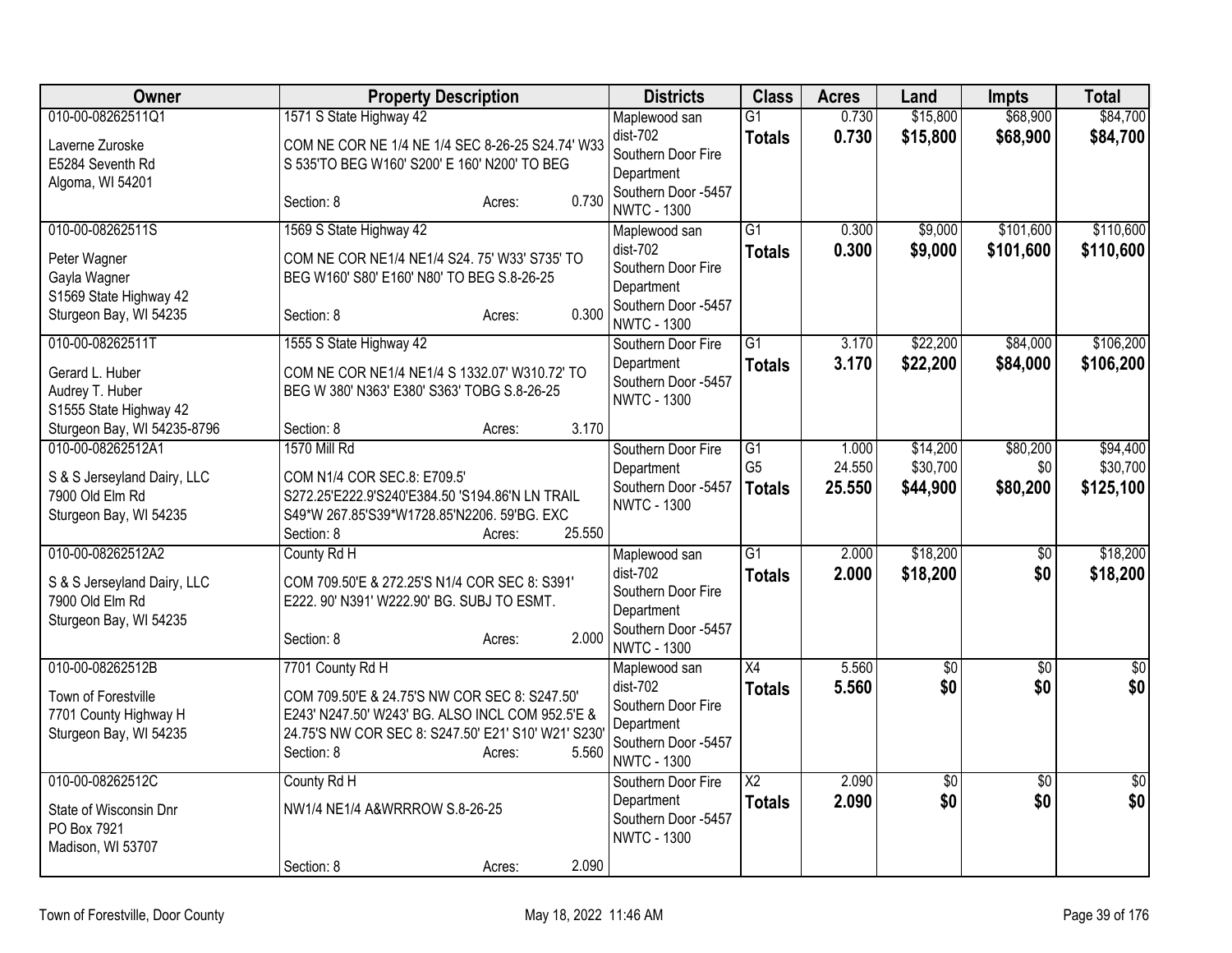| Owner                           |                                                | <b>Property Description</b> |        | <b>Districts</b>    | <b>Class</b>           | <b>Acres</b> | Land            | <b>Impts</b>    | <b>Total</b>    |
|---------------------------------|------------------------------------------------|-----------------------------|--------|---------------------|------------------------|--------------|-----------------|-----------------|-----------------|
| 010-00-08262513A1               | State Highway 42                               |                             |        | Southern Door Fire  | G4                     | 45.270       | \$8,600         | $\overline{50}$ | \$8,600         |
| Kenneth & Marilyn Baudhuin Trst | COM 209'N CNTR S.8:N143.72' N30*E43.21'NE ON S |                             |        | Department          | <b>Totals</b>          | 45.270       | \$8,600         | \$0             | \$8,600         |
| 1406 Mill Rd                    | LN TRAIL TO E LN W1/2 NE1/4 S556.61'           |                             |        | Southern Door -5457 |                        |              |                 |                 |                 |
| Sturgeon Bay, WI 54235          | E627.78'S660'W627.59'S669.                     |                             |        | <b>NWTC - 1300</b>  |                        |              |                 |                 |                 |
|                                 | Section: 8                                     | Acres:                      | 45.270 |                     |                        |              |                 |                 |                 |
| 010-00-08262513B                | Mill Rd                                        |                             |        | Southern Door Fire  | $\overline{\text{X2}}$ | 2.640        | $\overline{50}$ | $\overline{50}$ | $\overline{50}$ |
| State of Wisconsin Dnr          | SW1/4 NE1/4 A&WRRROW S.8-26-25                 |                             |        | Department          | <b>Totals</b>          | 2.640        | \$0             | \$0             | \$0             |
| PO Box 7921                     |                                                |                             |        | Southern Door -5457 |                        |              |                 |                 |                 |
| Madison, WI 53707               |                                                |                             |        | <b>NWTC - 1300</b>  |                        |              |                 |                 |                 |
|                                 | Section: 8                                     | Acres:                      | 2.640  |                     |                        |              |                 |                 |                 |
| 010-00-08262513C                | 1452 Mill Rd                                   |                             |        | Southern Door Fire  | G1                     | 1.000        | \$14,200        | \$148,800       | \$163,000       |
| Tyler D. Baudhuin               | COM SW COR SWNE SEC.8:N209' E209'S209'W209'BO  |                             |        | Department          | <b>Totals</b>          | 1.000        | \$14,200        | \$148,800       | \$163,000       |
| Cassidy C. Baudhuin             | $S.8 - 26 - 25$                                |                             |        | Southern Door -5457 |                        |              |                 |                 |                 |
| <b>1452 Mill Rd</b>             |                                                |                             |        | <b>NWTC - 1300</b>  |                        |              |                 |                 |                 |
| Sturgeon Bay, WI 54235          | Section: 8                                     | Acres:                      | 1.000  |                     |                        |              |                 |                 |                 |
| 010-00-08262513D                | 1526 Mill Rd                                   |                             |        | Southern Door Fire  | G1                     | 2.510        | \$20,200        | \$83,700        | \$103,900       |
| Darrin M. Pavlik                | LOT 1 CSM#1906 V.11 PG.289 SEC. 8-26-25 SWNE & |                             |        | Department          | G <sub>5</sub>         | 5.000        | \$2,500         | \$0             | \$2,500         |
| Aarika Pavlik                   | <b>NWNE</b>                                    |                             |        | Southern Door -5457 | <b>Totals</b>          | 7.510        | \$22,700        | \$83,700        | \$106,400       |
| 1381 Mill Rd                    |                                                |                             |        | <b>NWTC - 1300</b>  |                        |              |                 |                 |                 |
| Sturgeon Bay, WI 54235          | Section: 8                                     | Acres:                      | 7.510  |                     |                        |              |                 |                 |                 |
| 010-00-08262514A                | 1503 S State Highway 42                        |                             |        | Southern Door Fire  | G4                     | 8.940        | \$1,800         | $\overline{50}$ | \$1,800         |
| Daniel G. Kielar                | EAST 21 ACRES OF THE SENE EXC DOC# 768031 &    |                             |        | Department          | G <sub>5</sub>         | 1.000        | \$100           | \$0             | \$100           |
| Julie E. Kielar                 | <b>CSM#441</b>                                 |                             |        | Southern Door -5457 | G7                     | 1.000        | \$5,500         | \$6,800         | \$12,300        |
| S648 State Highway 42           |                                                |                             |        | <b>NWTC - 1300</b>  | <b>Totals</b>          | 10.940       | \$7,400         | \$6,800         | \$14,200        |
| Sturgeon Bay, WI 54235          | Section: 8                                     | Acres:                      | 10.940 |                     |                        |              |                 |                 |                 |
| 010-00-08262514A1               | 1549 S State Highway 42                        |                             |        | Southern Door Fire  | $\overline{X4}$        | 0.020        | $\overline{60}$ | $\overline{50}$ | $\overline{50}$ |
| Forestville Telephone Company   | LOT 1 CSM #441 V.2 PG.304 SEC. 8-26-25 SENE    |                             |        | Department          | <b>Totals</b>          | 0.020        | \$0             | \$0             | \$0             |
| c/o Box 4800                    |                                                |                             |        | Southern Door -5457 |                        |              |                 |                 |                 |
| 2615 East Ave S                 |                                                |                             |        | <b>NWTC - 1300</b>  |                        |              |                 |                 |                 |
| La Crosse, WI 54602             | Section: 8                                     | Acres:                      | 0.020  |                     |                        |              |                 |                 |                 |
| 010-00-08262514A2               | Mill and Hwy 42                                |                             |        | Southern Door Fire  | $\overline{G4}$        | 14.160       | \$2,600         | $\overline{30}$ | \$2,600         |
| Susan Baudhuin                  | COM 688.07'S88*W E1/4 COR SEC 8:S88*W627.38'   |                             |        | Department          | <b>Totals</b>          | 14.160       | \$2,600         | \$0             | \$2,600         |
| David J. Baudhuin               | N1*W669. 43' N88*E627.58' S1*E669.44 'BG. ALSO |                             |        | Southern Door -5457 |                        |              |                 |                 |                 |
| 1440 Mill Rd                    | INCL TRCTS REC'D DOC #720086.                  |                             |        | <b>NWTC - 1300</b>  |                        |              |                 |                 |                 |
| Sturgeon Bay, WI 54235          | Section: 8                                     | Acres:                      | 14.160 |                     |                        |              |                 |                 |                 |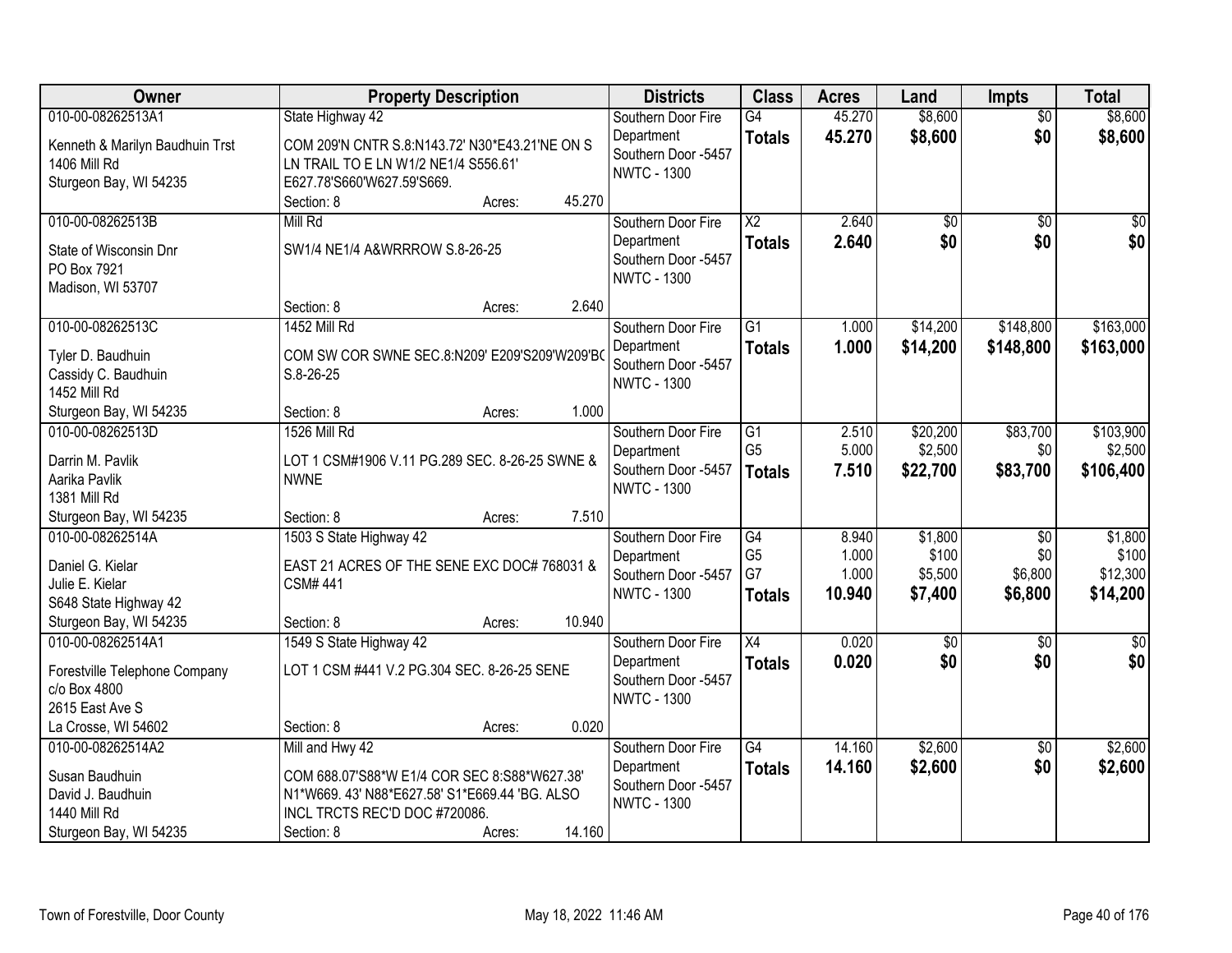| Owner                                      | <b>Property Description</b>                       |                  | <b>Districts</b>                  | <b>Class</b>         | <b>Acres</b>    | Land                 | <b>Impts</b>           | <b>Total</b>       |
|--------------------------------------------|---------------------------------------------------|------------------|-----------------------------------|----------------------|-----------------|----------------------|------------------------|--------------------|
| 010-00-08262514A3                          | State Highway 42                                  |                  | Southern Door Fire                | $\overline{G4}$      | 9.540           | \$1,900              | $\sqrt{$0}$            | \$1,900            |
| David J. Baudhuin                          | COM E1/4 COR SEC 8:N1*W635. 72' S88*W688.07'      |                  | Department<br>Southern Door -5457 | G <sub>5</sub>       | 0.500           | \$100                | \$0<br>\$0             | \$100              |
| Susan Baudhuin                             | S1*E635.72 'N88*E688.07' BG.                      |                  | <b>NWTC - 1300</b>                | <b>Totals</b>        | 10.040          | \$2,000              |                        | \$2,000            |
| <b>1440 Mill Rd</b>                        |                                                   |                  |                                   |                      |                 |                      |                        |                    |
| Sturgeon Bay, WI 54235                     | Section: 8                                        | 10.040<br>Acres: |                                   |                      |                 |                      |                        |                    |
| 010-00-08262521A                           | 1561 Mill Rd                                      |                  | Southern Door Fire                | G4<br>G <sub>5</sub> | 32.000<br>5.720 | \$5,800<br>\$7,800   | $\overline{50}$<br>\$0 | \$5,800<br>\$7,800 |
| John C. Peters                             | NE1/4 NW1/4 EX COM NE COR W 354.75' S156.75'      |                  | Department<br>Southern Door -5457 | G7                   | 1.000           | \$7,000              | \$84,600               | \$91,600           |
| Lowanda J. Peters                          | E354.75' N 156.75' BG.                            |                  | <b>NWTC - 1300</b>                | <b>Totals</b>        | 38.720          | \$20,600             | \$84,600               | \$105,200          |
| 1561 Mill Rd                               |                                                   |                  |                                   |                      |                 |                      |                        |                    |
| Sturgeon Bay, WI 54235                     | Section: 8                                        | 38.720<br>Acres: |                                   |                      |                 |                      |                        |                    |
| 010-00-08262521B                           | 7753 County Rd H                                  |                  | Southern Door Fire                | $\overline{G1}$      | 0.930           | \$11,600             | \$52,300               | \$63,900           |
| Randy J & Dena J Schmidt Trst              | COM N1/4 COR SEC 8:S89*W354 .75' S156.75'         |                  | Department<br>Southern Door -5457 | <b>Totals</b>        | 0.930           | \$11,600             | \$52,300               | \$63,900           |
| 7821 Old Elm Rd                            | N89*E149.25' N72.50' N89*E205.50' N84.25 'BG.     |                  | <b>NWTC - 1300</b>                |                      |                 |                      |                        |                    |
| Sturgeon Bay, WI 54235                     |                                                   |                  |                                   |                      |                 |                      |                        |                    |
| 010-00-08262521B1                          | Section: 8<br>1593 Mill Rd                        | 0.930<br>Acres:  |                                   | $\overline{G2}$      | 0.340           |                      |                        |                    |
|                                            |                                                   |                  | Southern Door Fire<br>Department  |                      | 0.340           | \$10,400<br>\$10,400 | \$29,700               | \$40,100           |
| Todd J. Vogel                              | COM NE COR NE1/4 NW1/4 S70 75' TO BEG S86'        |                  | Southern Door -5457               | <b>Totals</b>        |                 |                      | \$29,700               | \$40,100           |
| 1587 County Highway O                      | W205.5' N86 'E205.5' TO BEG. EXC 13.5'X 205.5'N & |                  | <b>NWTC - 1300</b>                |                      |                 |                      |                        |                    |
| Sturgeon Bay, WI 54235                     | ADJ REC'D DOC #780191.                            |                  |                                   |                      |                 |                      |                        |                    |
| 010-00-08262522                            | Section: 8                                        | 0.340<br>Acres:  |                                   | $\overline{G4}$      | 19.500          | \$3,400              |                        | \$3,400            |
|                                            | County Rd H                                       |                  | Southern Door Fire<br>Department  | G <sub>5</sub>       | 0.500           | \$100                | $\overline{50}$<br>\$0 | \$100              |
| John C. Peters                             | NW1/4 NW1/4 S.8-26-25 EXC THE W1/2 REC'D 503/329  |                  | Southern Door -5457               | <b>Totals</b>        | 20,000          | \$3,500              | \$0                    | \$3,500            |
| Lowanda J. Peters                          |                                                   |                  | <b>NWTC - 1300</b>                |                      |                 |                      |                        |                    |
| 1561 Mill Rd                               |                                                   |                  |                                   |                      |                 |                      |                        |                    |
| Sturgeon Bay, WI 54235<br>010-00-08262522A | Section: 8                                        | 20.000<br>Acres: |                                   | G4                   | 10.000          | \$1,600              |                        | \$1,600            |
|                                            | County Rd H                                       |                  | Southern Door Fire<br>Department  | G <sub>5</sub>       | 0.910           | \$100                | $\sqrt{6}$<br>\$0      | \$100              |
| Rosalie M. Boudreau                        | COM NW COR SEC.8: E659.72' S1317.81' W658.15'     |                  | Southern Door -5457               | G5M                  | 9.000           | \$14,000             | \$0                    | \$14,000           |
| 202 Center                                 | N1313.95 BG.                                      |                  | <b>NWTC - 1300</b>                | <b>Totals</b>        | 19.910          | \$15,700             | \$0                    | \$15,700           |
| Republican City, NE 68971                  |                                                   | 19.910           |                                   |                      |                 |                      |                        |                    |
| 010-00-08262523A                           | Section: 8<br>Stone Rd                            | Acres:           | Southern Door Fire                | G4                   | 4.000           | \$600                |                        | \$600              |
|                                            |                                                   |                  | Department                        | G <sub>5</sub>       | 16.000          | \$25,100             | $\overline{60}$<br>\$0 | \$25,100           |
| Jon J. Du Bois                             | N1/2 SW1/4 NW1/4 SEC. 8-26-25 INCL 20' ESMT       |                  | Southern Door -5457               | <b>Totals</b>        | 20.000          | \$25,700             | \$0                    | \$25,700           |
| Donna M. Du Bois                           |                                                   |                  | <b>NWTC - 1300</b>                |                      |                 |                      |                        |                    |
| 1525 Stone Rd                              |                                                   |                  |                                   |                      |                 |                      |                        |                    |
| Sturgeon Bay, WI 54235                     | Section: 8                                        | 20.000<br>Acres: |                                   |                      |                 |                      |                        |                    |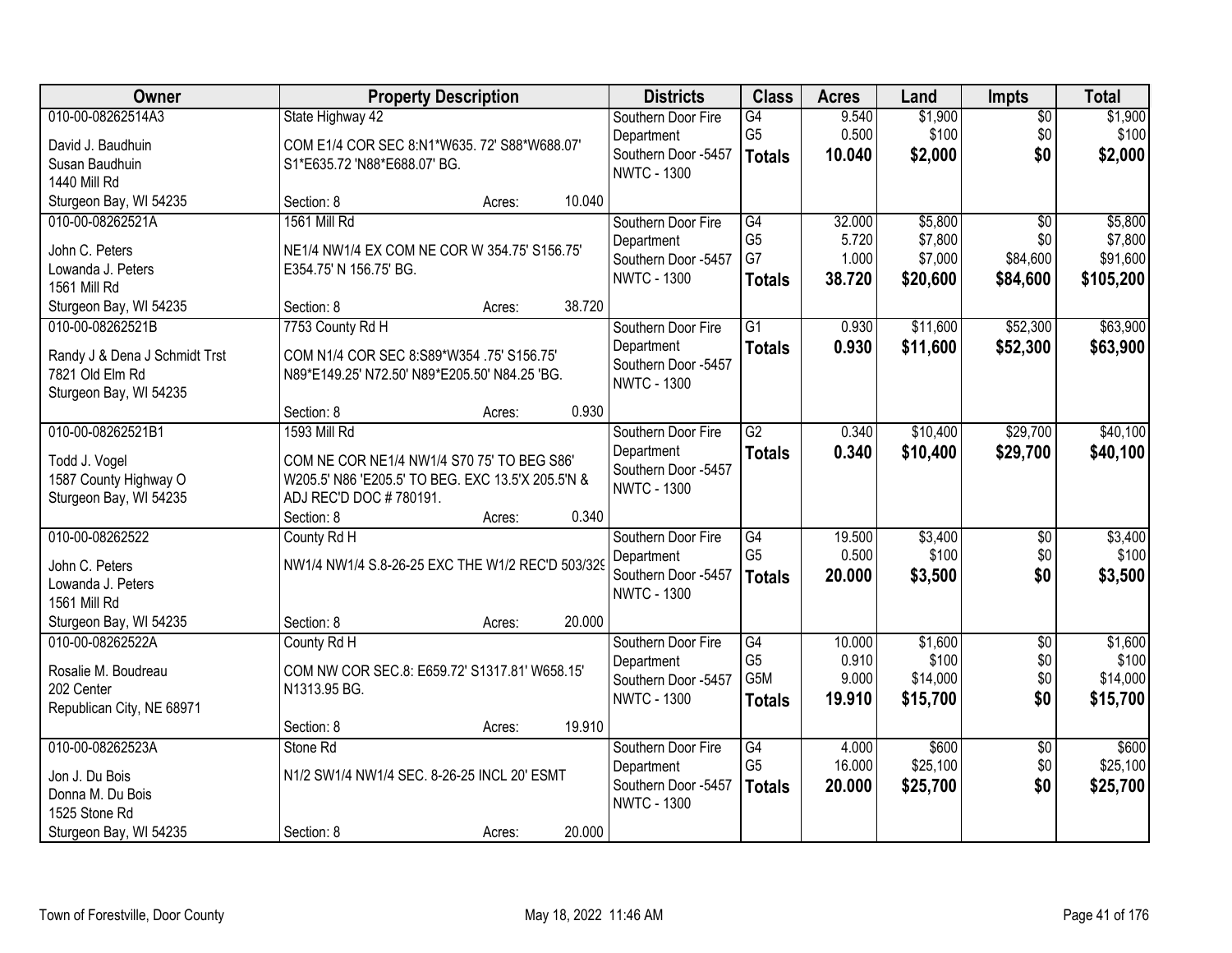| Owner                           |                                                                     | <b>Property Description</b> |        | <b>Districts</b>    | <b>Class</b>           | <b>Acres</b> | Land       | <b>Impts</b>    | <b>Total</b>    |
|---------------------------------|---------------------------------------------------------------------|-----------------------------|--------|---------------------|------------------------|--------------|------------|-----------------|-----------------|
| 010-00-08262523B                | Stone Rd                                                            |                             |        | Southern Door Fire  | $\overline{G4}$        | 7.000        | \$1,400    | $\overline{50}$ | \$1,400         |
| Kenneth & Marilyn Baudhuin Trst | S1/2 SW1/4 NW1/4 S.8-26-25                                          |                             |        | Department          | G <sub>5</sub>         | 7.000        | \$7,000    | \$0             | \$7,000         |
| 1406 Mill Rd                    |                                                                     |                             |        | Southern Door -5457 | G5M                    | 6.000        | \$9,300    | \$0             | \$9,300         |
| Sturgeon Bay, WI 54235          |                                                                     |                             |        | <b>NWTC - 1300</b>  | <b>Totals</b>          | 20.000       | \$17,700   | \$0             | \$17,700        |
|                                 | Section: 8                                                          | Acres:                      | 20.000 |                     |                        |              |            |                 |                 |
| 010-00-08262524A                | Mill Rd                                                             |                             |        | Southern Door Fire  | G4                     | 37.000       | \$6,700    | $\overline{50}$ | \$6,700         |
| Kenneth & Marilyn Baudhuin Trst | SE1/4 NW1/4 EX A&WRRROW S.8-26-25                                   |                             |        | Department          | G <sub>5</sub>         | 2.000        | \$1,400    | \$0             | \$1,400         |
| <b>1406 Mill Rd</b>             |                                                                     |                             |        | Southern Door -5457 | <b>Totals</b>          | 39.000       | \$8,100    | \$0             | \$8,100         |
| Sturgeon Bay, WI 54235          |                                                                     |                             |        | <b>NWTC - 1300</b>  |                        |              |            |                 |                 |
|                                 | Section: 8                                                          | Acres:                      | 39.000 |                     |                        |              |            |                 |                 |
| 010-00-08262524B                | Mill Rd                                                             |                             |        | Southern Door Fire  | X2                     | 1.000        | \$0        | \$0             | \$0             |
| State of Wisconsin Dnr          | SE1/4 NW1/4 A&WRRROW S.8-26-25                                      |                             |        | Department          | <b>Totals</b>          | 1.000        | \$0        | \$0             | \$0             |
| PO Box 7921                     |                                                                     |                             |        | Southern Door -5457 |                        |              |            |                 |                 |
| Madison, WI 53707               |                                                                     |                             |        | <b>NWTC - 1300</b>  |                        |              |            |                 |                 |
|                                 | Section: 8                                                          | Acres:                      | 1.000  |                     |                        |              |            |                 |                 |
| 010-00-08262531A                | <b>1397 Mill Rd</b>                                                 |                             |        | Southern Door Fire  | G4                     | 5.000        | \$800      | \$0             | \$800           |
| Darrin H. Pavlik                | NE1/4 SW1/4 E OF A&WRRROW EXC 318/96, ALSO                          |                             |        | Department          | G <sub>5</sub>         | 8.950        | \$18,000   | \$0             | \$18,000        |
| 1387 Mill Rd                    | EXC TRACTS RECD 490/557 & CSM 138, V.11                             |                             |        | Southern Door -5457 | G7                     | 1.000        | \$5,500    | \$22,500        | \$28,000        |
| Sturgeon Bay, WI 54235          | <b>SECTION 8-26-25</b>                                              |                             |        | <b>NWTC - 1300</b>  | <b>Totals</b>          | 14.950       | \$24,300   | \$22,500        | \$46,800        |
|                                 | Section: 8                                                          | Acres:                      | 14.950 |                     |                        |              |            |                 |                 |
| 010-00-08262531A1               | 1387 Mill Rd                                                        |                             |        | Southern Door Fire  | $\overline{G1}$        | 0.990        | \$14,800   | \$8,700         | \$23,500        |
| Darrin M. Pavlik                |                                                                     |                             |        | Department          | <b>Totals</b>          | 0.990        | \$14,800   | \$8,700         | \$23,500        |
| 1387 Mill Rd                    | COM 302'N SE COR NE 1/4 SW 1/4 SEC.8: W330' N130<br>E330' S130' BG. |                             |        | Southern Door -5457 |                        |              |            |                 |                 |
| Sturgeon Bay, WI 54235          |                                                                     |                             |        | <b>NWTC - 1300</b>  |                        |              |            |                 |                 |
|                                 | Section: 8                                                          | Acres:                      | 0.990  |                     |                        |              |            |                 |                 |
| 010-00-08262531A2               | 1381 Mill Rd                                                        |                             |        | Southern Door Fire  | $\overline{G1}$        | 0.900        | \$14,400   | \$135,000       | \$149,400       |
| Darrin H. Pavlik                | LOT 1 CSM#1839 V.11 PG.138 SEC. 8-26-25 NESW                        |                             |        | Department          | <b>Totals</b>          | 0.900        | \$14,400   | \$135,000       | \$149,400       |
| 1387 Mill Rd                    | (RESURVEY CSM #1800 V.11 PG 55)                                     |                             |        | Southern Door -5457 |                        |              |            |                 |                 |
| Sturgeon Bay, WI 54235          |                                                                     |                             |        | <b>NWTC - 1300</b>  |                        |              |            |                 |                 |
|                                 | Section: 8                                                          | Acres:                      | 0.900  |                     |                        |              |            |                 |                 |
| 010-00-08262531B                | Mill Rd                                                             |                             |        | Southern Door Fire  | $\overline{\text{X2}}$ | 3.510        | $\sqrt{6}$ | $\overline{30}$ | $\overline{50}$ |
| State of Wisconsin Dnr          | NE1/4 SW1/4 A&WRRROW S.8-26-25                                      |                             |        | Department          | <b>Totals</b>          | 3.510        | \$0        | \$0             | \$0             |
| PO Box 7921                     |                                                                     |                             |        | Southern Door -5457 |                        |              |            |                 |                 |
| Madison, WI 53707               |                                                                     |                             |        | <b>NWTC - 1300</b>  |                        |              |            |                 |                 |
|                                 | Section: 8                                                          | Acres:                      | 3.510  |                     |                        |              |            |                 |                 |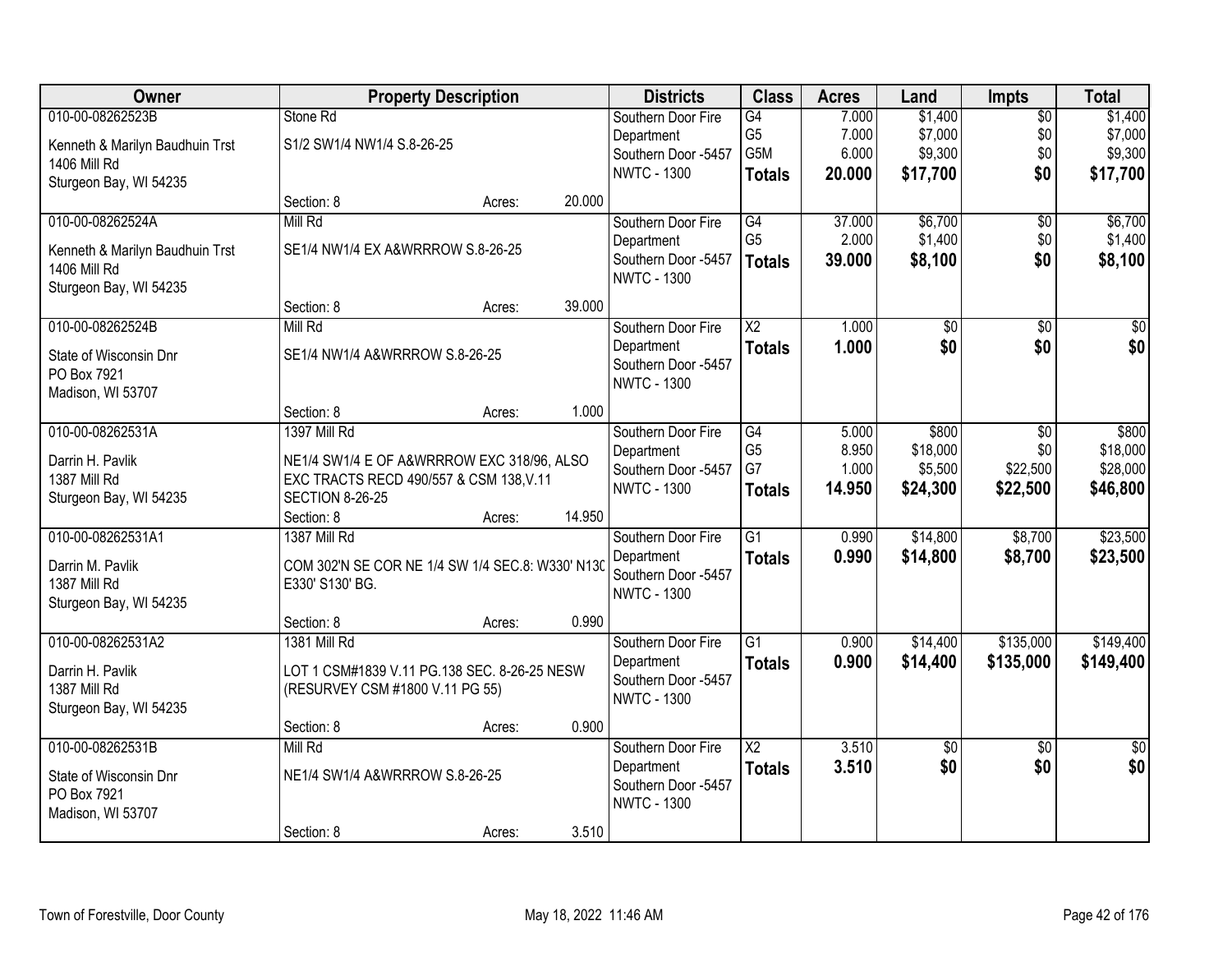| \$159,800<br>010-00-08262531C<br>1447 Mill Rd<br>\$14,200<br>\$174,000<br>$\overline{G1}$<br>1.000<br>Southern Door Fire<br>G4<br>\$800<br>5.000<br>\$0<br>\$800<br>Department<br>Jeffrey R & Joyce R Norland Trst<br>NE1/4 SW1/4 W OF A&WRRROW SEC 8-26-25 & ALSO<br>G <sub>5</sub><br>\$32,600<br>\$0<br>\$32,600<br>14.480<br>Southern Door -5457<br>EASEMENT OVER N20' OF NE SW FROM MILL ROAD<br>1839 Georgia St<br><b>NWTC - 1300</b><br>\$47,600<br>\$159,800<br>\$207,400<br>20.480<br><b>Totals</b><br>TO THIS PROPERTY INCL & SUBJ TO 20' ESMT<br>Sturgeon Bay, WI 54235<br>20.480<br>Section: 8<br>Acres:<br>010-00-08262531D<br>1397 Mill Rd<br>$\overline{G1}$<br>\$17,300<br>\$60,700<br>\$78,000<br>1.790<br>Southern Door Fire<br>1.790<br>\$17,300<br>\$60,700<br>\$78,000<br>Department<br><b>Totals</b><br>Darrin M. Pavlik<br>COM 432'N SE COR NESW SEC 8: W330' N140'(REC'D<br>Southern Door -5457<br>190') W40' N70' E370' TO CL SOUTH ALG CL 210' BG.<br>1387 Mill Rd<br><b>NWTC - 1300</b><br>Sturgeon Bay, WI 54235<br>Section: 8<br>1.790<br>Acres:<br>010-00-08262532<br>\$1,300<br>Mill Rd<br>$\overline{G4}$<br>6.500<br>$\overline{50}$<br>\$1,300<br>Southern Door Fire<br>G <sub>5</sub><br>\$53,100<br>\$0<br>\$53,100<br>34.390<br>Department<br>NW1/4 SW1/4 SEC. 8-26-25 INCL 20' ESMT<br>Jeffrey R & Joyce R Norland Trst<br>Southern Door -5457<br>40.890<br>\$54,400<br>\$0<br>\$54,400<br><b>Totals</b> |
|------------------------------------------------------------------------------------------------------------------------------------------------------------------------------------------------------------------------------------------------------------------------------------------------------------------------------------------------------------------------------------------------------------------------------------------------------------------------------------------------------------------------------------------------------------------------------------------------------------------------------------------------------------------------------------------------------------------------------------------------------------------------------------------------------------------------------------------------------------------------------------------------------------------------------------------------------------------------------------------------------------------------------------------------------------------------------------------------------------------------------------------------------------------------------------------------------------------------------------------------------------------------------------------------------------------------------------------------------------------------------------------------------------------------------------------------|
|                                                                                                                                                                                                                                                                                                                                                                                                                                                                                                                                                                                                                                                                                                                                                                                                                                                                                                                                                                                                                                                                                                                                                                                                                                                                                                                                                                                                                                                |
|                                                                                                                                                                                                                                                                                                                                                                                                                                                                                                                                                                                                                                                                                                                                                                                                                                                                                                                                                                                                                                                                                                                                                                                                                                                                                                                                                                                                                                                |
|                                                                                                                                                                                                                                                                                                                                                                                                                                                                                                                                                                                                                                                                                                                                                                                                                                                                                                                                                                                                                                                                                                                                                                                                                                                                                                                                                                                                                                                |
|                                                                                                                                                                                                                                                                                                                                                                                                                                                                                                                                                                                                                                                                                                                                                                                                                                                                                                                                                                                                                                                                                                                                                                                                                                                                                                                                                                                                                                                |
|                                                                                                                                                                                                                                                                                                                                                                                                                                                                                                                                                                                                                                                                                                                                                                                                                                                                                                                                                                                                                                                                                                                                                                                                                                                                                                                                                                                                                                                |
|                                                                                                                                                                                                                                                                                                                                                                                                                                                                                                                                                                                                                                                                                                                                                                                                                                                                                                                                                                                                                                                                                                                                                                                                                                                                                                                                                                                                                                                |
|                                                                                                                                                                                                                                                                                                                                                                                                                                                                                                                                                                                                                                                                                                                                                                                                                                                                                                                                                                                                                                                                                                                                                                                                                                                                                                                                                                                                                                                |
|                                                                                                                                                                                                                                                                                                                                                                                                                                                                                                                                                                                                                                                                                                                                                                                                                                                                                                                                                                                                                                                                                                                                                                                                                                                                                                                                                                                                                                                |
|                                                                                                                                                                                                                                                                                                                                                                                                                                                                                                                                                                                                                                                                                                                                                                                                                                                                                                                                                                                                                                                                                                                                                                                                                                                                                                                                                                                                                                                |
|                                                                                                                                                                                                                                                                                                                                                                                                                                                                                                                                                                                                                                                                                                                                                                                                                                                                                                                                                                                                                                                                                                                                                                                                                                                                                                                                                                                                                                                |
|                                                                                                                                                                                                                                                                                                                                                                                                                                                                                                                                                                                                                                                                                                                                                                                                                                                                                                                                                                                                                                                                                                                                                                                                                                                                                                                                                                                                                                                |
|                                                                                                                                                                                                                                                                                                                                                                                                                                                                                                                                                                                                                                                                                                                                                                                                                                                                                                                                                                                                                                                                                                                                                                                                                                                                                                                                                                                                                                                |
| 1839 Georgia St<br><b>NWTC - 1300</b>                                                                                                                                                                                                                                                                                                                                                                                                                                                                                                                                                                                                                                                                                                                                                                                                                                                                                                                                                                                                                                                                                                                                                                                                                                                                                                                                                                                                          |
| Sturgeon Bay, WI 54235                                                                                                                                                                                                                                                                                                                                                                                                                                                                                                                                                                                                                                                                                                                                                                                                                                                                                                                                                                                                                                                                                                                                                                                                                                                                                                                                                                                                                         |
| 40.890<br>Section: 8<br>Acres:                                                                                                                                                                                                                                                                                                                                                                                                                                                                                                                                                                                                                                                                                                                                                                                                                                                                                                                                                                                                                                                                                                                                                                                                                                                                                                                                                                                                                 |
| 010-00-08262533B<br>Elm Rd<br>$\overline{\text{X2}}$<br>2.000<br>Southern Door Fire<br>\$0<br>\$0<br>\$0<br>\$0<br>\$0<br>2.000<br>\$0<br>Department                                                                                                                                                                                                                                                                                                                                                                                                                                                                                                                                                                                                                                                                                                                                                                                                                                                                                                                                                                                                                                                                                                                                                                                                                                                                                           |
| <b>Totals</b><br>SW1/4 SW1/4 A&WRRROW S.8-26-25<br>State of Wisconsin Dnr<br>Southern Door -5457                                                                                                                                                                                                                                                                                                                                                                                                                                                                                                                                                                                                                                                                                                                                                                                                                                                                                                                                                                                                                                                                                                                                                                                                                                                                                                                                               |
| PO Box 7921<br><b>NWTC - 1300</b>                                                                                                                                                                                                                                                                                                                                                                                                                                                                                                                                                                                                                                                                                                                                                                                                                                                                                                                                                                                                                                                                                                                                                                                                                                                                                                                                                                                                              |
| Madison, WI 53707                                                                                                                                                                                                                                                                                                                                                                                                                                                                                                                                                                                                                                                                                                                                                                                                                                                                                                                                                                                                                                                                                                                                                                                                                                                                                                                                                                                                                              |
| 2.000<br>Section: 8<br>Acres:<br>010-00-08262533C<br>$\overline{G4}$<br>35.000<br>\$6,400<br>$\overline{50}$<br>\$6,400<br>1331 Mill Rd                                                                                                                                                                                                                                                                                                                                                                                                                                                                                                                                                                                                                                                                                                                                                                                                                                                                                                                                                                                                                                                                                                                                                                                                                                                                                                        |
| Southern Door Fire<br>G <sub>5</sub><br>2.000<br>\$100<br>\$100<br>\$0<br>Department                                                                                                                                                                                                                                                                                                                                                                                                                                                                                                                                                                                                                                                                                                                                                                                                                                                                                                                                                                                                                                                                                                                                                                                                                                                                                                                                                           |
| S1/2 E OF WI DNR SNOWMOBILE TRAIL EX S417.5'<br>Randy J Schmidt Trust<br>G7<br>\$21,000<br>1.000<br>\$5,500<br>\$15,500<br>Southern Door -5457                                                                                                                                                                                                                                                                                                                                                                                                                                                                                                                                                                                                                                                                                                                                                                                                                                                                                                                                                                                                                                                                                                                                                                                                                                                                                                 |
| Dena L Schmidt Trust<br>OF N615' OF E 208'9" S.8-26-25<br>38.000<br><b>NWTC - 1300</b><br>\$12,000<br>\$15,500<br>\$27,500<br><b>Totals</b>                                                                                                                                                                                                                                                                                                                                                                                                                                                                                                                                                                                                                                                                                                                                                                                                                                                                                                                                                                                                                                                                                                                                                                                                                                                                                                    |
| 7900 Old Elm Rd<br>38.000                                                                                                                                                                                                                                                                                                                                                                                                                                                                                                                                                                                                                                                                                                                                                                                                                                                                                                                                                                                                                                                                                                                                                                                                                                                                                                                                                                                                                      |
| Sturgeon Bay, WI 54235<br>Section: 8<br>Acres:<br>$\overline{\text{X2}}$<br>010-00-08262534A<br>1.490<br>$\overline{60}$<br>$\overline{50}$<br>$\overline{30}$<br>$Elm$ Rd<br>Southern Door Fire                                                                                                                                                                                                                                                                                                                                                                                                                                                                                                                                                                                                                                                                                                                                                                                                                                                                                                                                                                                                                                                                                                                                                                                                                                               |
| \$0<br>\$0<br>1.490<br>\$0<br>Department<br><b>Totals</b>                                                                                                                                                                                                                                                                                                                                                                                                                                                                                                                                                                                                                                                                                                                                                                                                                                                                                                                                                                                                                                                                                                                                                                                                                                                                                                                                                                                      |
| SE1/4 SW1/4 A&WRRROW S.8-26-25<br>State of Wisconsin Dnr<br>Southern Door -5457                                                                                                                                                                                                                                                                                                                                                                                                                                                                                                                                                                                                                                                                                                                                                                                                                                                                                                                                                                                                                                                                                                                                                                                                                                                                                                                                                                |
| PO Box 7921<br><b>NWTC - 1300</b>                                                                                                                                                                                                                                                                                                                                                                                                                                                                                                                                                                                                                                                                                                                                                                                                                                                                                                                                                                                                                                                                                                                                                                                                                                                                                                                                                                                                              |
| Madison, WI 53707<br>1.490<br>Section: 8                                                                                                                                                                                                                                                                                                                                                                                                                                                                                                                                                                                                                                                                                                                                                                                                                                                                                                                                                                                                                                                                                                                                                                                                                                                                                                                                                                                                       |
| Acres:<br>010-00-08262534B<br>1341 Mill Rd<br>$\overline{G1}$<br>\$18,200<br>\$96,300<br>\$114,500<br>Southern Door Fire<br>2.000                                                                                                                                                                                                                                                                                                                                                                                                                                                                                                                                                                                                                                                                                                                                                                                                                                                                                                                                                                                                                                                                                                                                                                                                                                                                                                              |
| 2.000<br>\$18,200<br>\$96,300<br>\$114,500<br>Department<br><b>Totals</b>                                                                                                                                                                                                                                                                                                                                                                                                                                                                                                                                                                                                                                                                                                                                                                                                                                                                                                                                                                                                                                                                                                                                                                                                                                                                                                                                                                      |
| COM NE COR SE1/4 SW1/4 S197 .5' TO BEG W208'9"<br>Larry R. Brunette<br>Southern Door -5457                                                                                                                                                                                                                                                                                                                                                                                                                                                                                                                                                                                                                                                                                                                                                                                                                                                                                                                                                                                                                                                                                                                                                                                                                                                                                                                                                     |
| Patricia A. Brunette<br>S417.5' E208'9" N417.5' TO BEG S.8-26-25<br><b>NWTC - 1300</b><br>1739 Alfred Dr                                                                                                                                                                                                                                                                                                                                                                                                                                                                                                                                                                                                                                                                                                                                                                                                                                                                                                                                                                                                                                                                                                                                                                                                                                                                                                                                       |
| 2.000<br>Luxemburg, WI 54217<br>Section: 8<br>Acres:                                                                                                                                                                                                                                                                                                                                                                                                                                                                                                                                                                                                                                                                                                                                                                                                                                                                                                                                                                                                                                                                                                                                                                                                                                                                                                                                                                                           |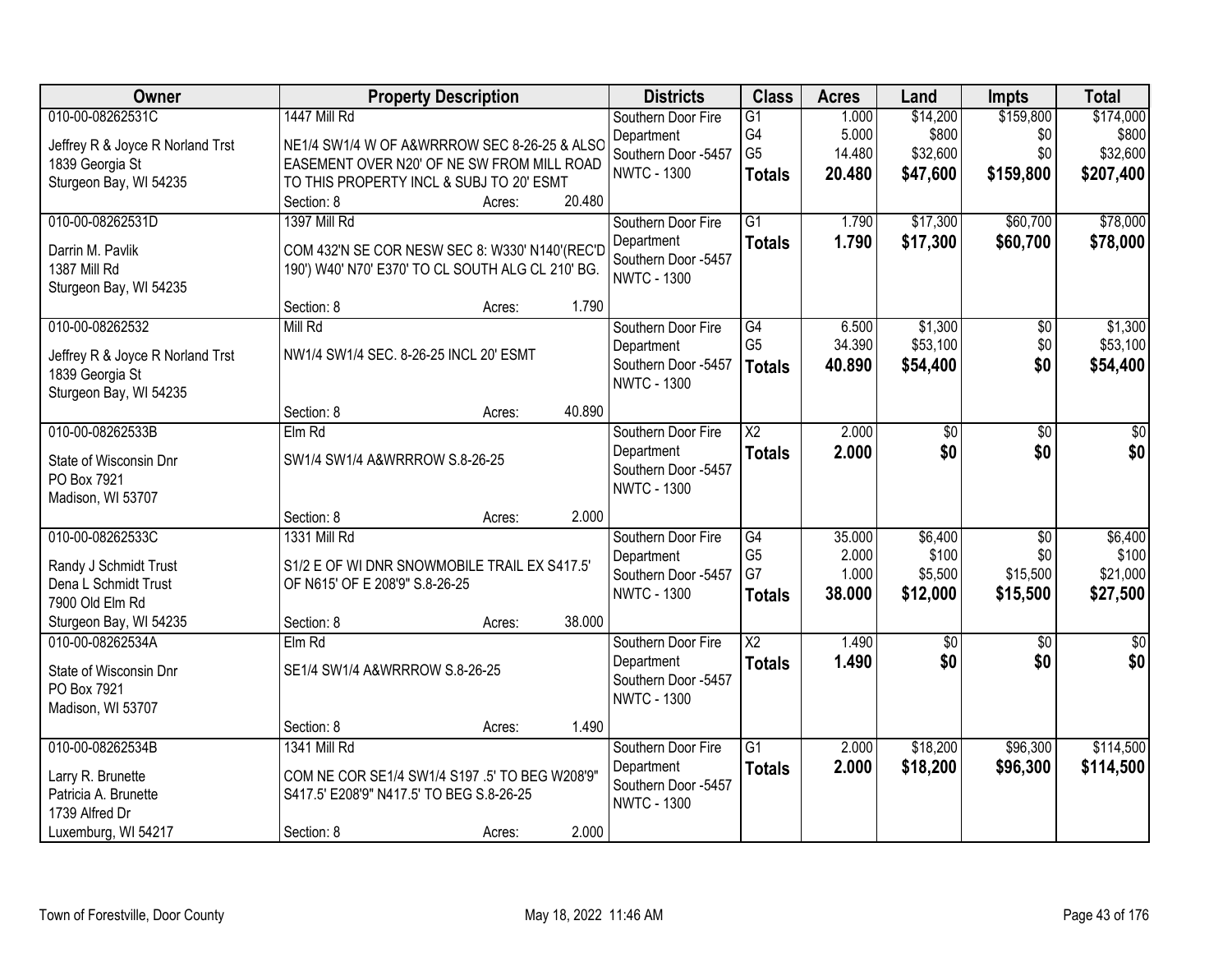| Owner                                                                                             | <b>Property Description</b>                                                                                                            |        |        | <b>Districts</b>                                                              | <b>Class</b>                                             | <b>Acres</b>                       | Land                                           | Impts                                          | <b>Total</b>                                |
|---------------------------------------------------------------------------------------------------|----------------------------------------------------------------------------------------------------------------------------------------|--------|--------|-------------------------------------------------------------------------------|----------------------------------------------------------|------------------------------------|------------------------------------------------|------------------------------------------------|---------------------------------------------|
| 010-00-08262541A<br>David Baudhuin et al<br>1406 Mill Rd<br>Sturgeon Bay, WI 54235                | State Highway 42<br>NE1/4 SE1/4 EX S82.5' S.8-26-25 EXC CSM 5, V.9                                                                     |        |        | Southern Door Fire<br>Department<br>Southern Door -5457<br><b>NWTC - 1300</b> | G4<br>G <sub>5</sub><br><b>Totals</b>                    | 29.500<br>2.000<br>31.500          | \$5,600<br>\$1,400<br>\$7,000                  | $\overline{50}$<br>\$0<br>\$0                  | \$5,600<br>\$1,400<br>\$7,000               |
|                                                                                                   | Section: 8                                                                                                                             | Acres: | 31.500 |                                                                               |                                                          |                                    |                                                |                                                |                                             |
| 010-00-08262541A1<br>Geoffrey W. Hansen et al<br>S1579 State Highway 42<br>Sturgeon Bay, WI 54235 | 1443 S State Highway 42<br>LOT 1 CSM #1463 V.9 PG.5 SEC. 8-26-25 NESE                                                                  |        |        | Southern Door Fire<br>Department<br>Southern Door -5457<br><b>NWTC - 1300</b> | $\overline{G1}$<br>G <sub>5</sub><br><b>Totals</b>       | 1.000<br>5.000<br>6.000            | \$14,200<br>\$12,000<br>\$26,200               | \$45,200<br>\$0<br>\$45,200                    | \$59,400<br>\$12,000<br>\$71,400            |
|                                                                                                   | Section: 8                                                                                                                             | Acres: | 6.000  |                                                                               |                                                          |                                    |                                                |                                                |                                             |
| 010-00-08262541B<br>Virginia L Peroutky Trust<br>4145 Elmwood Ave<br>Berwyn, IL 60402             | State Highway 42<br>S82.5' OF NE1/4 SE1/4 S.8-26-25                                                                                    |        |        | Southern Door Fire<br>Department<br>Southern Door -5457<br><b>NWTC - 1300</b> | $\overline{G4}$<br><b>Totals</b>                         | 2.500<br>2.500                     | \$400<br>\$400                                 | $\overline{50}$<br>\$0                         | \$400<br>\$400                              |
|                                                                                                   | Section: 8                                                                                                                             | Acres: | 2.500  |                                                                               |                                                          |                                    |                                                |                                                |                                             |
| 010-00-08262542<br>Kenneth & Marilyn Baudhuin Trst<br>1406 Mill Rd<br>Sturgeon Bay, WI 54235      | <b>1406 Mill Rd</b><br>NW 1/4 SE 1/4 SEC 8-26-25 EXC W750'OF N350'& EXC<br>TRCT REC'D DOC #720086.                                     |        |        | Southern Door Fire<br>Department<br>Southern Door -5457<br><b>NWTC - 1300</b> | G4<br>G <sub>5</sub><br>G7<br><b>Totals</b>              | 23.460<br>1.000<br>5.000<br>29.460 | \$4,400<br>\$100<br>\$22,000<br>\$26,500       | \$0<br>\$0<br>\$260,700<br>\$260,700           | \$4,400<br>\$100<br>\$282,700<br>\$287,200  |
|                                                                                                   | Section: 8                                                                                                                             | Acres: | 29.460 |                                                                               |                                                          |                                    |                                                |                                                |                                             |
| 010-00-08262542A<br>David J. Baudhuin<br><b>1440 Mill Rd</b><br>Sturgeon Bay, WI 54235            | <b>1440 Mill Rd</b><br>COM NW COR NW 1/4 SE 1/4 SEC 8-26-25 S350'TO PT<br>E 750'TO PT N350'M/L TO N LN SD 40 W ALG N LN SD<br>40 TO BG |        |        | Southern Door Fire<br>Department<br>Southern Door -5457<br><b>NWTC - 1300</b> | $\overline{G1}$<br><b>Totals</b>                         | 6.030<br>6.030                     | \$23,700<br>\$23,700                           | \$190,000<br>\$190,000                         | \$213,700<br>\$213,700                      |
|                                                                                                   | Section: 8                                                                                                                             | Acres: | 6.030  |                                                                               |                                                          |                                    |                                                |                                                |                                             |
| 010-00-08262543<br>Joseph W Kerscher Trust<br>1364 Mill Rd<br>Sturgeon Bay, WI 54235              | 1364 Mill Rd<br>SW1/4 SE1/4 S.8-26-25                                                                                                  |        |        | Southern Door Fire<br>Department<br>Southern Door -5457<br><b>NWTC - 1300</b> | G4<br>G <sub>5</sub><br>G7<br><b>Totals</b>              | 34.000<br>5.000<br>1.000<br>40.000 | \$6,000<br>\$3,900<br>\$7,000<br>\$16,900      | $\overline{50}$<br>\$0<br>\$84,800<br>\$84,800 | \$6,000<br>\$3,900<br>\$91,800<br>\$101,700 |
|                                                                                                   | Section: 8                                                                                                                             | Acres: | 40.000 |                                                                               |                                                          |                                    |                                                |                                                |                                             |
| 010-00-08262544A<br>Virginia L Peroutky Trust<br>4145 Elmwood Ave<br>Berwyn, IL 60402             | 7628 Elm Rd<br>SE1/4 SE1/4 EX N 355' OF S 1285' OF E660' EXC LAND<br>FOR HWY. S.8-26-25<br>Section: 8                                  | Acres: | 34.550 | Southern Door Fire<br>Department<br>Southern Door -5457<br><b>NWTC - 1300</b> | $\overline{G1}$<br>G4<br>G <sub>5</sub><br><b>Totals</b> | 0.000<br>32.550<br>2.000<br>34.550 | $\overline{50}$<br>\$6,300<br>\$100<br>\$6,400 | \$97,200<br>\$0<br>\$0<br>\$97,200             | \$97,200<br>\$6,300<br>\$100<br>\$103,600   |
|                                                                                                   |                                                                                                                                        |        |        |                                                                               |                                                          |                                    |                                                |                                                |                                             |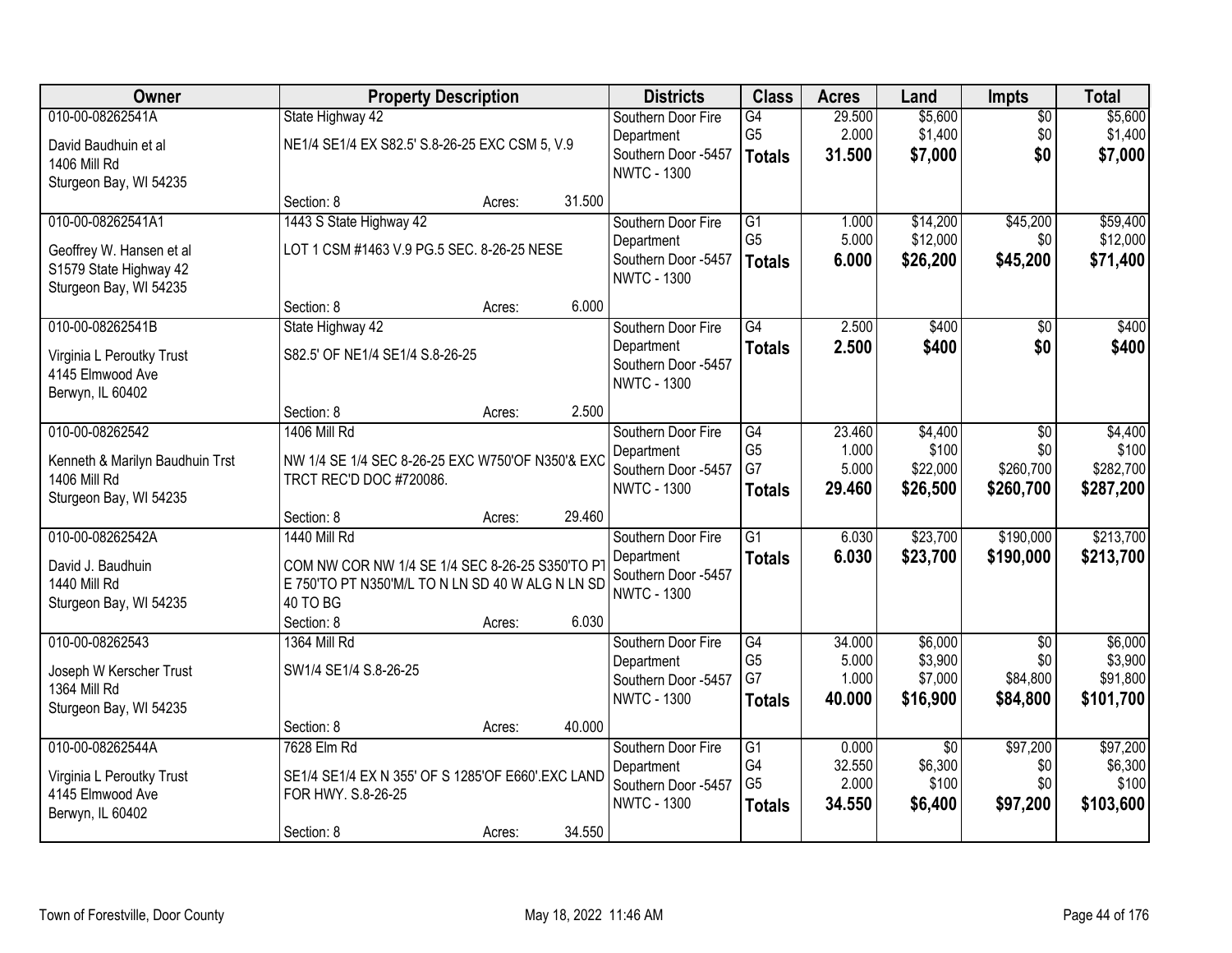| Owner                                                                       |                                                                                             | <b>Property Description</b> |        | <b>Districts</b>                          | <b>Class</b>                       | <b>Acres</b>   | Land                 | <b>Impts</b>         | <b>Total</b>           |
|-----------------------------------------------------------------------------|---------------------------------------------------------------------------------------------|-----------------------------|--------|-------------------------------------------|------------------------------------|----------------|----------------------|----------------------|------------------------|
| 010-00-08262544B                                                            | 1355 S State Highway 42                                                                     |                             |        | Southern Door Fire<br>Department          | $\overline{G1}$<br><b>Totals</b>   | 5.380<br>5.380 | \$23,300<br>\$23,300 | \$83,400<br>\$83,400 | \$106,700<br>\$106,700 |
| Catherine E. Antonissen<br>S1355 State Highway 42<br>Sturgeon Bay, WI 54235 | COM SE COR SE1/4 SE1/4 N930 ' TO BEG W660' N355<br>E660' S ALG HWY 42 355' TO BEG S.8-26-25 |                             |        | Southern Door -5457<br><b>NWTC - 1300</b> |                                    |                |                      |                      |                        |
|                                                                             | Section: 8                                                                                  | Acres:                      | 5.380  |                                           |                                    |                |                      |                      |                        |
| 010-00-09262511A1                                                           | 1564 Delsart Rd                                                                             |                             |        | Southern Door Fire                        | G4                                 | 5.240          | \$1,000              | $\overline{50}$      | \$1,000                |
| Robert Krueger                                                              | NE 1 4/ NE 1/4 SEC 9-26-25 EXC BEG 1059.91'W OF                                             |                             |        | Department                                | G <sub>5</sub><br>G <sub>5</sub> M | 2.500<br>9.000 | \$1,700<br>\$12,600  | \$0<br>\$0           | \$1,700<br>\$12,600    |
| 73 Radcliffe Dr                                                             | NE COR W253' S257.03' E257.13' N 257'TO BEG & EXO                                           |                             |        | Southern Door -5457<br><b>NWTC - 1300</b> |                                    | 16.740         | \$15,300             | \$0                  | \$15,300               |
| Palm Coast, FL 32164                                                        | 340-726 EXC CSM 69, V.5 & 280, V.5 EXC CSM                                                  |                             |        |                                           | <b>Totals</b>                      |                |                      |                      |                        |
|                                                                             | Section: 9                                                                                  | Acres:                      | 16.740 |                                           |                                    |                |                      |                      |                        |
| 010-00-09262511B                                                            | 1593 Delsart Rd                                                                             |                             |        | Southern Door Fire                        | G1                                 | 1.510          | \$16,200             | \$167,900            | \$184,100              |
| Nicholas R. Posh                                                            | COM 1059.91'S87*W NE COR S.                                                                 |                             |        | Department<br>Southern Door -5457         | <b>Totals</b>                      | 1.510          | \$16,200             | \$167,900            | \$184,100              |
| Alicia E. Posh                                                              | 9:S87*W254.55'S1*E257.03' N87*E258.60'N2*W257'BG                                            |                             |        | <b>NWTC - 1300</b>                        |                                    |                |                      |                      |                        |
| 1593 Delsart Rd                                                             | $S.9 - 26 - 25$                                                                             |                             |        |                                           |                                    |                |                      |                      |                        |
| Sturgeon Bay, WI 54235                                                      | Section: 9                                                                                  | Acres:                      | 1.510  |                                           |                                    |                |                      |                      |                        |
| 010-00-09262511C1                                                           | 1583 Delsart Rd                                                                             |                             |        | Southern Door Fire                        | $\overline{G1}$                    | 1.650          | \$16,800             | \$114,500            | \$131,300              |
| Gregory R. Hodges                                                           | LOT 1 CSM#868 V.5 PG.69 SEC. 9-26-25 NE1/4 NE1/4                                            |                             |        | Department<br>Southern Door -5457         | <b>Totals</b>                      | 1.650          | \$16,800             | \$114,500            | \$131,300              |
| Carol L. Hodges                                                             |                                                                                             |                             |        | <b>NWTC - 1300</b>                        |                                    |                |                      |                      |                        |
| 1583 Delsart Rd                                                             |                                                                                             |                             |        |                                           |                                    |                |                      |                      |                        |
| Sturgeon Bay, WI 54235                                                      | Section: 9                                                                                  | Acres:                      | 1.650  |                                           |                                    |                |                      |                      |                        |
| 010-00-09262511D                                                            | 1573 Delsart Rd                                                                             |                             |        | Southern Door Fire                        | $\overline{G1}$                    | 1.680          | \$16,900             | \$147,100            | \$164,000              |
| James M. Valley                                                             | LOT 2 CSM#868 V.5 PG.69 SEC. 9-26-25 NE1/4 NE1/4                                            |                             |        | Department<br>Southern Door -5457         | <b>Totals</b>                      | 1.680          | \$16,900             | \$147,100            | \$164,000              |
| Kim A. Valley                                                               |                                                                                             |                             |        | <b>NWTC - 1300</b>                        |                                    |                |                      |                      |                        |
| 1573 Delsart Rd                                                             |                                                                                             |                             |        |                                           |                                    |                |                      |                      |                        |
| Sturgeon Bay, WI 54235                                                      | Section: 9                                                                                  | Acres:                      | 1.680  |                                           |                                    |                |                      |                      |                        |
| 010-00-09262511E                                                            | 1587 County Rd O                                                                            |                             |        | Southern Door Fire                        | $\overline{G1}$                    | 1.580          | \$16,500             | \$198,800            | \$215,300              |
| Todd J. Vogel                                                               | LOT 1 CSM #970 V.5 PG.280 SEC. 9-26-25 NE1/4                                                |                             |        | Department<br>Southern Door -5457         | <b>Totals</b>                      | 1.580          | \$16,500             | \$198,800            | \$215,300              |
| Caryn A. Vogel                                                              | <b>NE1/4</b>                                                                                |                             |        | <b>NWTC - 1300</b>                        |                                    |                |                      |                      |                        |
| 1587 County Highway O                                                       |                                                                                             |                             |        |                                           |                                    |                |                      |                      |                        |
| Sturgeon Bay, WI 54235                                                      | Section: 9                                                                                  | Acres:                      | 1.580  |                                           |                                    |                |                      |                      |                        |
| 010-00-09262511F1                                                           | 1594 Delsart Rd                                                                             |                             |        | Southern Door Fire                        | $\overline{G1}$                    | 1.450          | \$16,000             | \$150,800            | \$166,800              |
| Lisa L. Thompson                                                            | LOT 1 CSM #1996 V.12 PG.101 SEC. 9-26-25 NENE                                               |                             |        | Department<br>Southern Door -5457         | <b>Totals</b>                      | 1.450          | \$16,000             | \$150,800            | \$166,800              |
| 1594 Delsart Rd                                                             |                                                                                             |                             |        | <b>NWTC - 1300</b>                        |                                    |                |                      |                      |                        |
| Sturgeon Bay, WI 54235                                                      |                                                                                             |                             |        |                                           |                                    |                |                      |                      |                        |
|                                                                             | Section: 9                                                                                  | Acres:                      | 1.450  |                                           |                                    |                |                      |                      |                        |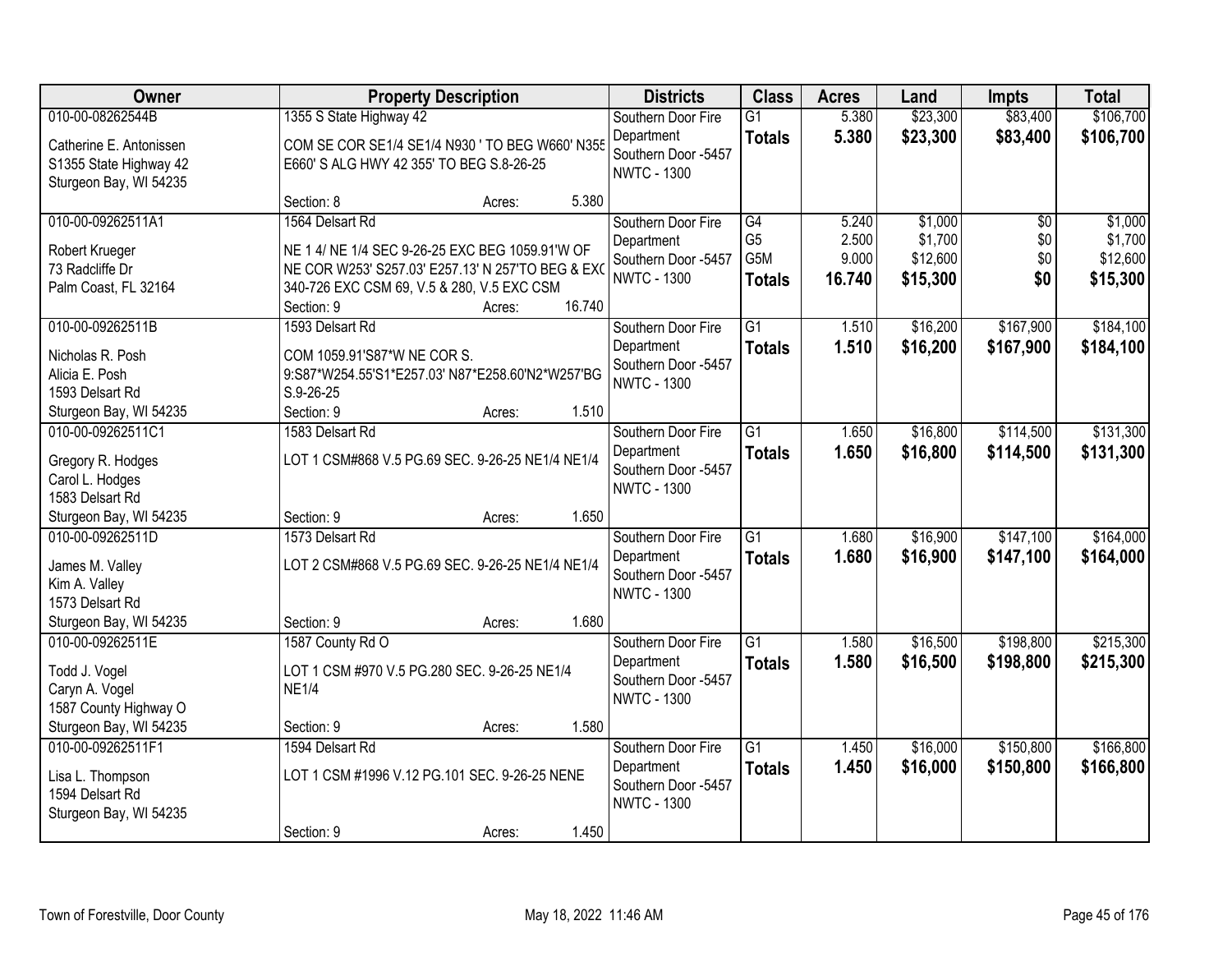| <b>Class</b><br><b>Owner</b><br><b>Districts</b><br><b>Acres</b><br><b>Property Description</b><br>Land<br><b>Impts</b>                |                 | <b>Total</b> |
|----------------------------------------------------------------------------------------------------------------------------------------|-----------------|--------------|
| 010-00-09262511F2<br>1584 Delsart Rd<br>$\overline{G1}$<br>1.300<br>\$15,400<br>Southern Door Fire                                     | \$179,300       | \$194,700    |
| 1.300<br>\$15,400<br>Department<br><b>Totals</b><br>LOT 2 CSM #1996 V.12 PG.101 SEC. 9-26-25 NENE<br>Nicole C. Knipp                   | \$179,300       | \$194,700    |
| Southern Door -5457<br>Joshua D. Vanden Bush                                                                                           |                 |              |
| <b>NWTC - 1300</b><br>1584 Delsart Rd                                                                                                  |                 |              |
| Sturgeon Bay, WI 54235<br>1.300<br>Section: 9<br>Acres:                                                                                |                 |              |
| 010-00-09262511F3<br>1574 Delsart Rd<br>$\overline{G1}$<br>1.226<br>\$15,100<br>Southern Door Fire                                     | \$184,900       | \$200,000    |
| 1.226<br>\$15,100<br>Department<br><b>Totals</b><br>LOT 3 CSM #1996 V.12 PG.101 SEC. 9-26-25 NENE<br>Thomas L. Sadowske                | \$184,900       | \$200,000    |
| Southern Door -5457<br>Pamela J. Sadowske                                                                                              |                 |              |
| <b>NWTC - 1300</b><br>465 Neevel Ave                                                                                                   |                 |              |
| 1.226<br>Waupun, WI 53963<br>Section: 9<br>Acres:                                                                                      |                 |              |
| 010-00-09262511G1<br>\$14,400<br>County Rd O<br>G1<br>1.068<br>Southern Door Fire                                                      | \$0             | \$14,400     |
| G <sub>5</sub><br>0.282<br>\$200<br>Department                                                                                         | \$0             | \$200        |
| LOT 1 CSM #2936 V.18 PG.19 SEC. 9-26-25 NENE<br>Todd J. Vogel<br>1.350<br>\$14,600<br>Southern Door -5457<br><b>Totals</b>             | \$0             | \$14,600     |
| Caryn A. Vogel<br><b>NWTC - 1300</b>                                                                                                   |                 |              |
| 1587 County Highway O                                                                                                                  |                 |              |
| 1.350<br>Sturgeon Bay, WI 54235<br>Section: 9<br>Acres:                                                                                |                 |              |
| 010-00-09262511G2<br>\$11,500<br>County Rd O<br>Southern Door Fire<br>G1<br>0.811                                                      | \$0             | \$11,500     |
| G <sub>5</sub><br>0.629<br>\$400<br>Department<br>LOT 2 CSM #2936 V.18 PG.19 SEC. 9-26-25 NENE<br>Robert Krueger                       | \$0             | \$400        |
| Southern Door -5457<br>1.440<br>\$11,900<br><b>Totals</b><br>73 Radcliffe Dr                                                           | \$0             | \$11,900     |
| <b>NWTC - 1300</b><br>Palm Coast, FL 32164                                                                                             |                 |              |
| 1.440<br>Section: 9<br>Acres:                                                                                                          |                 |              |
| 010-00-09262511H1<br>$\overline{G1}$<br>1564 Delsart Rd<br>1.000<br>\$14,200<br>Southern Door Fire                                     | \$196,800       | \$211,000    |
| G <sub>5</sub><br>6.500<br>\$4,300<br>Department                                                                                       | \$0             | \$4,300      |
| Richard K. Milewicz II<br>LOT 1 CSM #3014 V.18 PG.206 SEC. 9-26-25 NENE<br>G <sub>5</sub> M<br>1.030<br>\$1,500<br>Southern Door -5457 | \$0             | \$1,500      |
| Melissa Milewicz<br><b>INCL &amp; SUBJ ESMT</b><br><b>NWTC - 1300</b><br>8.530<br>\$20,000<br><b>Totals</b>                            | \$196,800       | \$216,800    |
| 1564 Delsart Rd                                                                                                                        |                 |              |
| 8.530<br>Sturgeon Bay, WI 54235<br>Section: 9<br>Acres:                                                                                |                 |              |
| \$100<br>010-00-09262512<br>G4<br>1.170<br>County Rd H<br>Southern Door Fire                                                           | $\overline{50}$ | \$100        |
| G <sub>5</sub><br>8.500<br>\$5,600<br>Department<br>Jeffrey J Frisque Trust<br>COM N1/4 COR SEC.9:N87*E475<br>G <sub>6</sub>           | \$0             | \$5,600      |
| 13.630<br>\$34,100<br>Southern Door -5457<br>Rene M Frisque Trust<br>.61'S1*E1302.10'S87*W468.46                                       | \$0             | \$34,100     |
| 23.300<br><b>NWTC - 1300</b><br>\$39,800<br><b>Totals</b><br>902 County Highway O<br>'S87*W541.38'N24*E676.62'                         | \$0             | \$39,800     |
| 23.300<br>Forestville, WI 54213<br>Section: 9<br>Acres:                                                                                |                 |              |
| 010-00-09262512A1<br>$\overline{G1}$<br>\$22,400<br>County Rd H<br>Southern Door Fire<br>3.500                                         | $\overline{50}$ | \$22,400     |
| G <sub>5</sub><br>\$1,000<br>1.500<br>Department<br>David L. Miller<br>LOT 1 CSM#3245 V.20 PG.43 SEC. 9-26-25 NWNE                     | \$0             | \$1,000      |
| Southern Door -5457<br>5.000<br>\$23,400<br><b>Totals</b><br>Deborah F. Miller<br>SUBJ TO ESMT DOC#811033                              | \$0             | \$23,400     |
| <b>NWTC - 1300</b><br>370 Lazarre Ave                                                                                                  |                 |              |
| 5.000<br>Green Bay, WI 54301<br>Section: 9<br>Acres:                                                                                   |                 |              |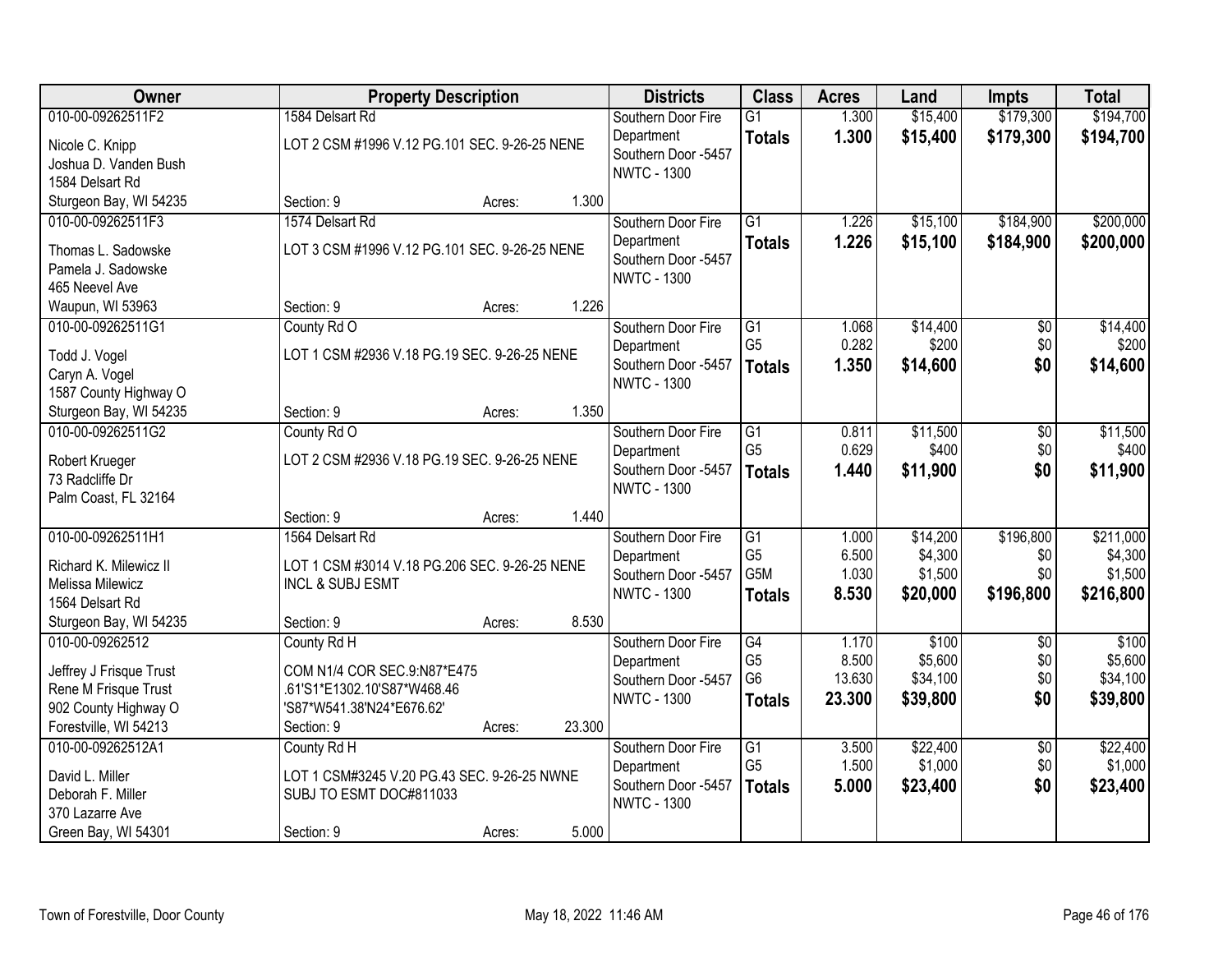| Owner                                            | <b>Property Description</b>                                           | <b>Districts</b>                  | <b>Class</b>    | <b>Acres</b> | Land            | <b>Impts</b>    | <b>Total</b>    |
|--------------------------------------------------|-----------------------------------------------------------------------|-----------------------------------|-----------------|--------------|-----------------|-----------------|-----------------|
| 010-00-09262512A2                                | County Rd H                                                           | Southern Door Fire                | $\overline{G5}$ | 16.500       | \$28,400        | $\overline{50}$ | \$28,400        |
| Timothy M. Hughes                                | LOT 2 CSM#3245 V.20 PG.43 SEC. 9-26-25 NWNE                           | Department                        | G6              | 3.500        | \$8,800         | \$0             | \$8,800         |
| Courtney M. Hughes                               | SUBJ TO ESMT DOC# 811033 SUBJ TO                                      | Southern Door -5457               | <b>Totals</b>   | 20.000       | \$37,200        | \$0             | \$37,200        |
| 462 S Fox Croft Dr                               | CONSERVATION ESMT REC'D DOC#818656                                    | <b>NWTC - 1300</b>                |                 |              |                 |                 |                 |
| De Pere, WI 54115                                | 20.000<br>Section: 9<br>Acres:                                        |                                   |                 |              |                 |                 |                 |
| 010-00-09262513                                  | County Rd H                                                           | Southern Door Fire                | $\overline{G5}$ | 14.920       | \$18,700        | $\overline{50}$ | \$18,700        |
| Dubin Farm, LLC                                  | COM 1306.15'S1*E N1/4 COR SEC 9:S1*E1306.15'                          | Department                        | G <sub>6</sub>  | 2.000        | \$5,600         | \$0             | \$5,600         |
| 860 Holly Stone Ln                               | N86*E 1300.56' N1*W1294.66' S87*W 1307.46' BG. INC                    | Southern Door -5457               | W8              | 22.000       | (\$61,600)      | \$0             | \$0             |
| Buffalo Grove, IL 60089                          | <b>ESMT</b>                                                           | <b>NWTC - 1300</b>                | <b>Totals</b>   | 38.920       | \$24,300        | \$0             | \$24,300        |
|                                                  | Section: 9<br>38.920<br>Acres:                                        |                                   |                 |              |                 |                 |                 |
| 010-00-09262514                                  | County Rd O                                                           | Southern Door Fire                | G4              | 8.200        | \$1,600         | $\overline{50}$ | \$1,600         |
| Jeff Gordon et al                                | SE1/4 NE1/4 S.9-26-25                                                 | Department                        | G <sub>5</sub>  | 23.800       | \$24,900        | \$0             | \$24,900        |
| PO Box 2705                                      |                                                                       | Southern Door -5457               | G5M             | 8.000        | \$11,200        | \$0             | \$11,200        |
| Rockport, TX 78381                               |                                                                       | <b>NWTC - 1300</b>                | <b>Totals</b>   | 40.000       | \$37,700        | \$0             | \$37,700        |
|                                                  | 40.000<br>Section: 9<br>Acres:                                        |                                   |                 |              |                 |                 |                 |
| 010-00-09262521A2                                | 7497 County Rd H                                                      | Maplewood san                     | $\overline{G1}$ | 0.600        | \$13,100        | \$196,700       | \$209,800       |
|                                                  |                                                                       | dist-702                          | <b>Totals</b>   | 0.600        | \$13,100        | \$196,700       | \$209,800       |
| Kevin H. Fehl<br>Patricia L. Fehl                | LOT 1 CSM #1092 V.6 PG.193 SEC. 9-26-25 NE1/4<br><b>NW1/4</b>         | Southern Door Fire                |                 |              |                 |                 |                 |
| 7497 County Highway H                            |                                                                       | Department                        |                 |              |                 |                 |                 |
| Sturgeon Bay, WI 54235                           | 0.600<br>Section: 9<br>Acres:                                         | Southern Door -5457               |                 |              |                 |                 |                 |
|                                                  |                                                                       | <b>NWTC - 1300</b>                |                 |              |                 |                 |                 |
| 010-00-09262521B                                 | 7491 County Rd H                                                      | Maplewood san                     | $\overline{X4}$ | 8.060        | $\overline{50}$ | $\overline{30}$ | $\overline{50}$ |
| St Mary's Congregation Church                    | COM N 1/4 COR SEC 9-26-25 W 957'S414' E957'                           | dist-702                          | <b>Totals</b>   | 8.060        | \$0             | \$0             | \$0             |
| 7491 County Highway H                            | N414'TO BEG EXC 150' X 300' PARC REC'D 495/381                        | Southern Door Fire<br>Department  |                 |              |                 |                 |                 |
| Sturgeon Bay, WI 54235                           |                                                                       | Southern Door -5457               |                 |              |                 |                 |                 |
|                                                  | 8.060<br>Section: 9<br>Acres:                                         | <b>NWTC - 1300</b>                |                 |              |                 |                 |                 |
| 010-00-09262521C                                 | County Rd H                                                           | Maplewood san                     | $\overline{X4}$ | 3.800        | $\overline{60}$ | $\overline{30}$ | $\overline{50}$ |
|                                                  |                                                                       | dist-702                          | <b>Totals</b>   | 3.800        | \$0             | \$0             | \$0             |
| Maplewood Sanitary District No 1                 | COM 957'W N Q COR SEC9:W15' S284'E15'N284'&COM                        | Southern Door Fire                |                 |              |                 |                 |                 |
| S1650 State Highway 42<br>Sturgeon Bay, WI 54235 | N Q COR W957'S414'POB.S290'W400'N29<br>0'W400'BG&COM957'W 264'S N1 /4 | Department                        |                 |              |                 |                 |                 |
|                                                  | 3.800<br>Section: 9<br>Acres:                                         | Southern Door -5457               |                 |              |                 |                 |                 |
|                                                  |                                                                       | <b>NWTC - 1300</b>                |                 |              |                 |                 |                 |
| 010-00-09262522B                                 | 7563 County Rd H                                                      | Maplewood san                     | $\overline{G1}$ | 0.370        | \$10,600        | \$42,200        | \$52,800        |
| Jeffrey Lee Krueger                              | COM 605.6'E NW COR NW 1/4 SEC.9: E50' S174.75'                        | $dist-702$                        | <b>Totals</b>   | 0.370        | \$10,600        | \$42,200        | \$52,800        |
| Jamie L. Krueger                                 | W50' N 174.75'BG. & COM NE COR ABV TR S24.75'                         | Southern Door Fire                |                 |              |                 |                 |                 |
| 7563 County Highway H                            | E50' S150' W50'N 150'BG. (COMBINED 22B &22C)                          | Department<br>Southern Door -5457 |                 |              |                 |                 |                 |
| Sturgeon Bay, WI 54235                           | 0.370<br>Section: 9<br>Acres:                                         | <b>NWTC - 1300</b>                |                 |              |                 |                 |                 |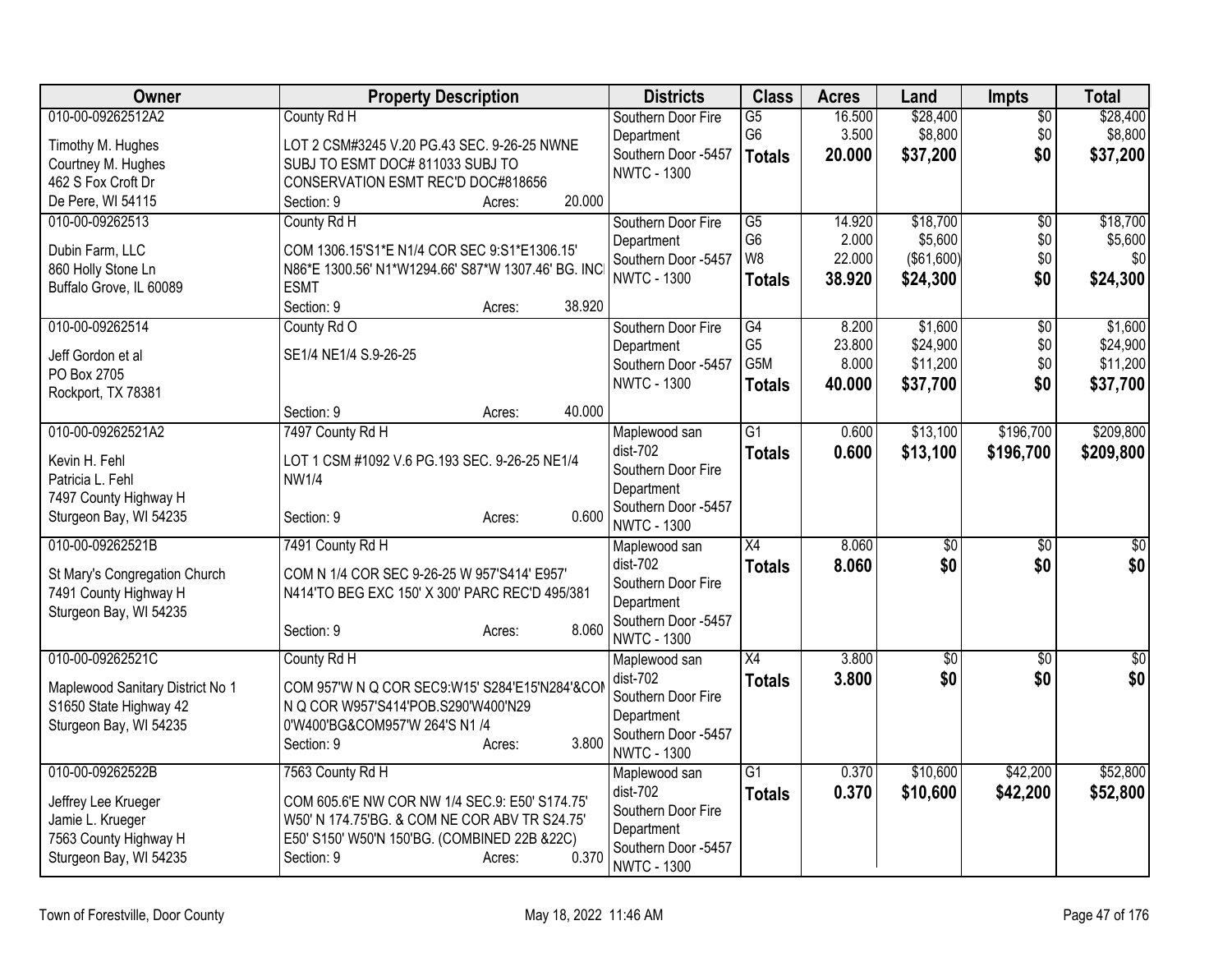| Owner                                       | <b>Property Description</b>                                       |                 | <b>Districts</b>                  | <b>Class</b>    | <b>Acres</b> | Land                           | <b>Impts</b> | <b>Total</b> |
|---------------------------------------------|-------------------------------------------------------------------|-----------------|-----------------------------------|-----------------|--------------|--------------------------------|--------------|--------------|
| 010-00-09262522D                            | 1592 S State Highway 42                                           |                 | Maplewood san                     | $\overline{G2}$ | 0.230        | \$4,000                        | \$16,400     | \$20,400     |
| Dennis A Le Fevre Trust                     | COM NW COR NW1/4 NW1/4 S ALG C OF HWY 187'                        |                 | dist-702                          | <b>Totals</b>   | 0.230        | \$4,000                        | \$16,400     | \$20,400     |
| Barbara J Le Fevre Trust                    | E200' S50 ' W200' TO C OF HWY N50' TO BEG                         |                 | Southern Door Fire                |                 |              |                                |              |              |
| S1588 State Hwy 42                          | $S.9 - 26 - 25$                                                   |                 | Department                        |                 |              |                                |              |              |
| Sturgeon Bay, WI 54235                      | Section: 9                                                        | 0.230<br>Acres: | Southern Door -5457               |                 |              |                                |              |              |
| 010-00-09262522E                            |                                                                   |                 | <b>NWTC - 1300</b>                | $\overline{G1}$ |              |                                |              | \$161,300    |
|                                             | 1588 S State Highway 42                                           |                 | Maplewood san<br>dist-702         |                 | 0.900        | \$16,900                       | \$144,400    |              |
| Dennis A Le Fevre Trust                     | COM NW COR NW1/4 NW1/4 S237 ' TO BEG E200'                        |                 | Southern Door Fire                | <b>Totals</b>   | 0.900        | \$16,900                       | \$144,400    | \$161,300    |
| Barbara J Le Fevre Trust                    | S200' W200' N200' TO BEG S.9-26-25                                |                 | Department                        |                 |              |                                |              |              |
| S1588 State Hwy 42                          |                                                                   |                 | Southern Door -5457               |                 |              |                                |              |              |
| Sturgeon Bay, WI 54235                      | Section: 9                                                        | 0.900<br>Acres: | <b>NWTC - 1300</b>                |                 |              |                                |              |              |
| 010-00-09262522F                            | 1568 S State Highway 42                                           |                 | Maplewood san                     | $\overline{G1}$ | 0.460        | \$14,000                       | \$110,500    | \$124,500    |
|                                             |                                                                   |                 | dist-702                          | <b>Totals</b>   | 0.460        | \$14,000                       | \$110,500    | \$124,500    |
| Mallory A. Rafson<br>S1568 State Highway 42 | COM 830.70'S NW COR SEC 9: N89*E230' S100'<br>S89*W230' N100' BG. |                 | Southern Door Fire                |                 |              |                                |              |              |
| Sturgeon Bay, WI 54235                      |                                                                   |                 | Department                        |                 |              |                                |              |              |
|                                             | Section: 9                                                        | 0.460<br>Acres: | Southern Door -5457               |                 |              |                                |              |              |
|                                             |                                                                   |                 | <b>NWTC - 1300</b>                |                 |              |                                |              |              |
| 010-00-09262522F1                           | 1570 S State Highway 42                                           |                 | Maplewood san                     | $\overline{G1}$ | 0.830        | \$16,400                       | \$20,500     | \$36,900     |
| Mallory A. Rafson                           | LOT 1 CSM #2484 V.15 PG.15 SEC. 9-26-25 NWNW                      |                 | dist-702                          | <b>Totals</b>   | 0.830        | \$16,400                       | \$20,500     | \$36,900     |
| S1568 State Highway 42                      |                                                                   |                 | Southern Door Fire                |                 |              |                                |              |              |
| Sturgeon Bay, WI 54235                      |                                                                   |                 | Department<br>Southern Door -5457 |                 |              |                                |              |              |
|                                             | Section: 9                                                        | 0.830<br>Acres: | <b>NWTC - 1300</b>                |                 |              |                                |              |              |
| 010-00-09262522G                            | State Highway 42                                                  |                 | Maplewood san                     |                 |              | Assessed with 010-00-09262522H |              |              |
|                                             |                                                                   |                 | dist-702                          |                 |              |                                |              |              |
| Simon S. Rush                               | COM NW COR NW1/4 NW1/4 S437 ' TO BEG E200'                        |                 | Southern Door Fire                |                 |              |                                |              |              |
| S1580 State Highway 42                      | S110' W200' N110' TO BEG S.9-26-25 (ASSESSED                      |                 | Department                        |                 |              |                                |              |              |
| Sturgeon Bay, WI 54235                      | W/22H)                                                            | 0.500           | Southern Door -5457               |                 |              |                                |              |              |
|                                             | Section: 9                                                        | Acres:          | <b>NWTC - 1300</b>                |                 |              |                                |              |              |
| 010-00-09262522H                            | 1580 S State Highway 42                                           |                 | Maplewood san                     | G1              | 0.960        | \$17,300                       | \$105,600    | \$122,900    |
| Simon S. Rush                               | COM NW COR NW1/4 NW1/4 S547 ' TO BEG E200'                        |                 | dist-702                          | <b>Totals</b>   | 0.960        | \$17,300                       | \$105,600    | \$122,900    |
| S1580 State Highway 42                      | S100' W200' N100' TO BEG S.9-26-25 (VALUE                         |                 | Southern Door Fire                |                 |              |                                |              |              |
| Sturgeon Bay, WI 54235                      | INCLUDES 22G)                                                     |                 | Department                        |                 |              |                                |              |              |
|                                             | Section: 9                                                        | 0.460<br>Acres: | Southern Door -5457               |                 |              |                                |              |              |
|                                             |                                                                   |                 | <b>NWTC - 1300</b>                |                 |              |                                |              |              |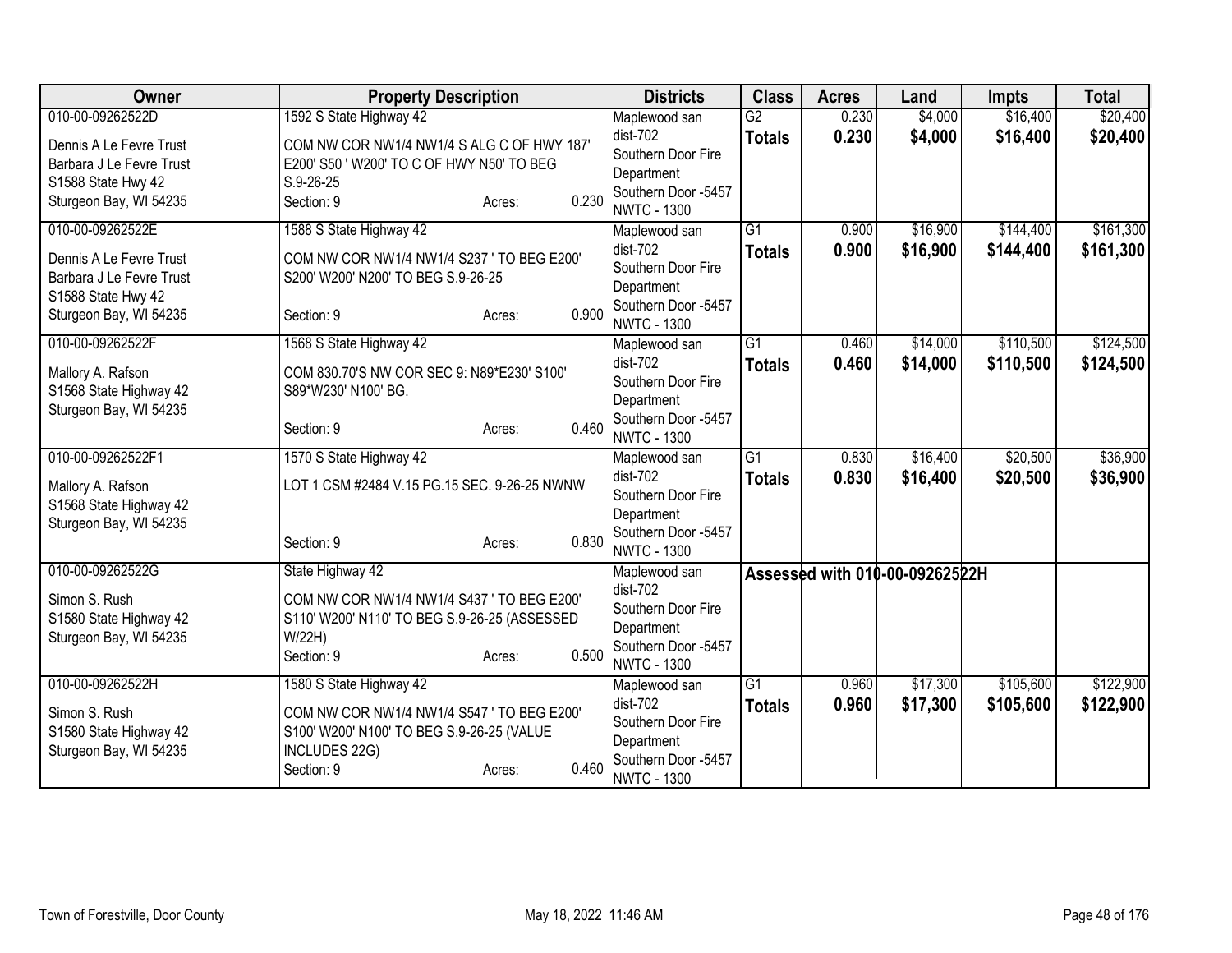| <b>Owner</b>                                     | <b>Property Description</b>                      |        |        | <b>Districts</b>                          | <b>Class</b>         | <b>Acres</b>    | Land              | <b>Impts</b>           | <b>Total</b>      |
|--------------------------------------------------|--------------------------------------------------|--------|--------|-------------------------------------------|----------------------|-----------------|-------------------|------------------------|-------------------|
| 010-00-09262522J1                                | 1558 S State Highway 42                          |        |        | Maplewood san                             | $\overline{G1}$      | 2.087           | \$18,500          | \$162,600              | \$181,100         |
| Anthony V. Kolosso                               | LOT 1 CSM #2928 V.18 PG.1 SEC. 9-26-25 NWNW      |        |        | dist-702                                  | G <sub>4</sub>       | 0.343           | \$100             | \$0                    | \$100             |
| Nichole A. Kolosso                               |                                                  |        |        | Southern Door Fire<br>Department          | <b>Totals</b>        | 2.430           | \$18,600          | \$162,600              | \$181,200         |
| S1558 State Highway 42                           |                                                  |        |        | Southern Door -5457                       |                      |                 |                   |                        |                   |
| Sturgeon Bay, WI 54235                           | Section: 9                                       | Acres: | 2.430  | <b>NWTC - 1300</b>                        |                      |                 |                   |                        |                   |
| 010-00-09262522J2                                | County Rd H                                      |        |        | Maplewood san                             | G4                   | 8.030           | \$1,000           | $\sqrt{6}$             | \$1,000           |
| Tyler D. Baudhuin                                | LOT 2 CSM #2928 V.18 PG.1 SEC. 9-26-25 NWNW &    |        |        | dist-702                                  | G <sub>5</sub>       | 0.600           | \$100             | \$0                    | \$100             |
| <b>1452 Mill Rd</b>                              | <b>NENW</b>                                      |        |        | Southern Door Fire<br>Department          | <b>Totals</b>        | 8.630           | \$1,100           | \$0                    | \$1,100           |
| Sturgeon Bay, WI 54235                           |                                                  |        |        | Southern Door -5457                       |                      |                 |                   |                        |                   |
|                                                  | Section: 9                                       | Acres: | 8.630  | <b>NWTC - 1300</b>                        |                      |                 |                   |                        |                   |
| 010-00-09262522K                                 | County Rd H                                      |        |        | Southern Door Fire                        | G4                   | 39.810          | \$4,800           | $\overline{50}$        | \$4,800           |
| Tyler D. Baudhuin                                | COM 1329.47'S1*E & 300.04'N 87*E NW COR SEC      |        |        | Department                                | <b>Totals</b>        | 39.810          | \$4,800           | \$0                    | \$4,800           |
| 1452 Mill Rd                                     | 9:N1*W1026.78' N87*E1350.85' N1*W16.01 'N87*E15' |        |        | Southern Door -5457<br><b>NWTC - 1300</b> |                      |                 |                   |                        |                   |
| Sturgeon Bay, WI 54235                           | S1*E420' N87*E705 .97' S24*W676.62' S87*W1777    |        |        |                                           |                      |                 |                   |                        |                   |
| 010-00-09262523                                  | Section: 9<br>1500 S State Highway 42            | Acres: | 39.810 |                                           | G4                   | 37.000          | \$7,100           | $\overline{50}$        | \$7,100           |
|                                                  |                                                  |        |        | Southern Door Fire<br>Department          | G <sub>5</sub>       | 1.000           | \$100             | \$0                    | \$100             |
| Judith A Bochek Trst                             | SW1/4 NW1/4 S.9-26-25                            |        |        | Southern Door -5457                       | G7                   | 2.000           | \$12,000          | \$81,600               | \$93,600          |
| S1500 State Highway 42<br>Sturgeon Bay, WI 54235 |                                                  |        |        | <b>NWTC - 1300</b>                        | <b>Totals</b>        | 40.000          | \$19,200          | \$81,600               | \$100,800         |
|                                                  | Section: 9                                       | Acres: | 40.000 |                                           |                      |                 |                   |                        |                   |
| 010-00-09262524                                  | State Highway 42                                 |        |        | Southern Door Fire                        | $\overline{G5}$      | 2.000           | \$4,100           | $\overline{50}$        | \$4,100           |
| Judith A Bochek Trst                             | SE1/4 NW1/4 S.9-26-25                            |        |        | Department                                | W <sub>6</sub>       | 38.000          | (\$47,500)        | \$0                    | \$0               |
| S1500 State Highway 42                           |                                                  |        |        | Southern Door -5457<br><b>NWTC - 1300</b> | <b>Totals</b>        | 40.000          | \$4,100           | \$0                    | \$4,100           |
| Sturgeon Bay, WI 54235                           |                                                  |        |        |                                           |                      |                 |                   |                        |                   |
|                                                  | Section: 9                                       | Acres: | 40.000 |                                           |                      |                 |                   |                        |                   |
| 010-00-09262531A                                 | State Highway 42                                 |        |        | Southern Door Fire<br>Department          | G4<br>G <sub>5</sub> | 5.000<br>20.000 | \$800<br>\$25,000 | $\overline{50}$<br>\$0 | \$800<br>\$25,000 |
| Gordon J. Carmody                                | N 25 ACS NE1/4 SW1/4 S.9-26-25                   |        |        | Southern Door -5457                       | <b>Totals</b>        | 25.000          | \$25,800          | \$0                    | \$25,800          |
| Diane M. Carmody                                 |                                                  |        |        | <b>NWTC - 1300</b>                        |                      |                 |                   |                        |                   |
| S1055 State Highway 42<br>Sturgeon Bay, WI 54235 | Section: 9                                       | Acres: | 25.000 |                                           |                      |                 |                   |                        |                   |
| 010-00-09262532A                                 | 1398 S State Highway 42                          |        |        | Southern Door Fire                        | G4                   | 20.000          | \$3,900           | $\overline{50}$        | \$3,900           |
|                                                  | N 25 ACS NW1/4 SW1/4 S.9-26-25                   |        |        | Department                                | G <sub>5</sub>       | 1.000           | \$100             | \$0                    | \$100             |
| Gordon J. Carmody<br>Diane M. Carmody            |                                                  |        |        | Southern Door -5457                       | G5M                  | 3.000           | \$4,700           | \$0                    | \$4,700           |
| S1055 State Highway 42                           |                                                  |        |        | <b>NWTC - 1300</b>                        | G7                   | 1.000           | \$5,500           | \$3,400                | \$8,900           |
| Sturgeon Bay, WI 54235                           | Section: 9                                       | Acres: | 25.000 |                                           | <b>Totals</b>        | 25.000          | \$14,200          | \$3,400                | \$17,600          |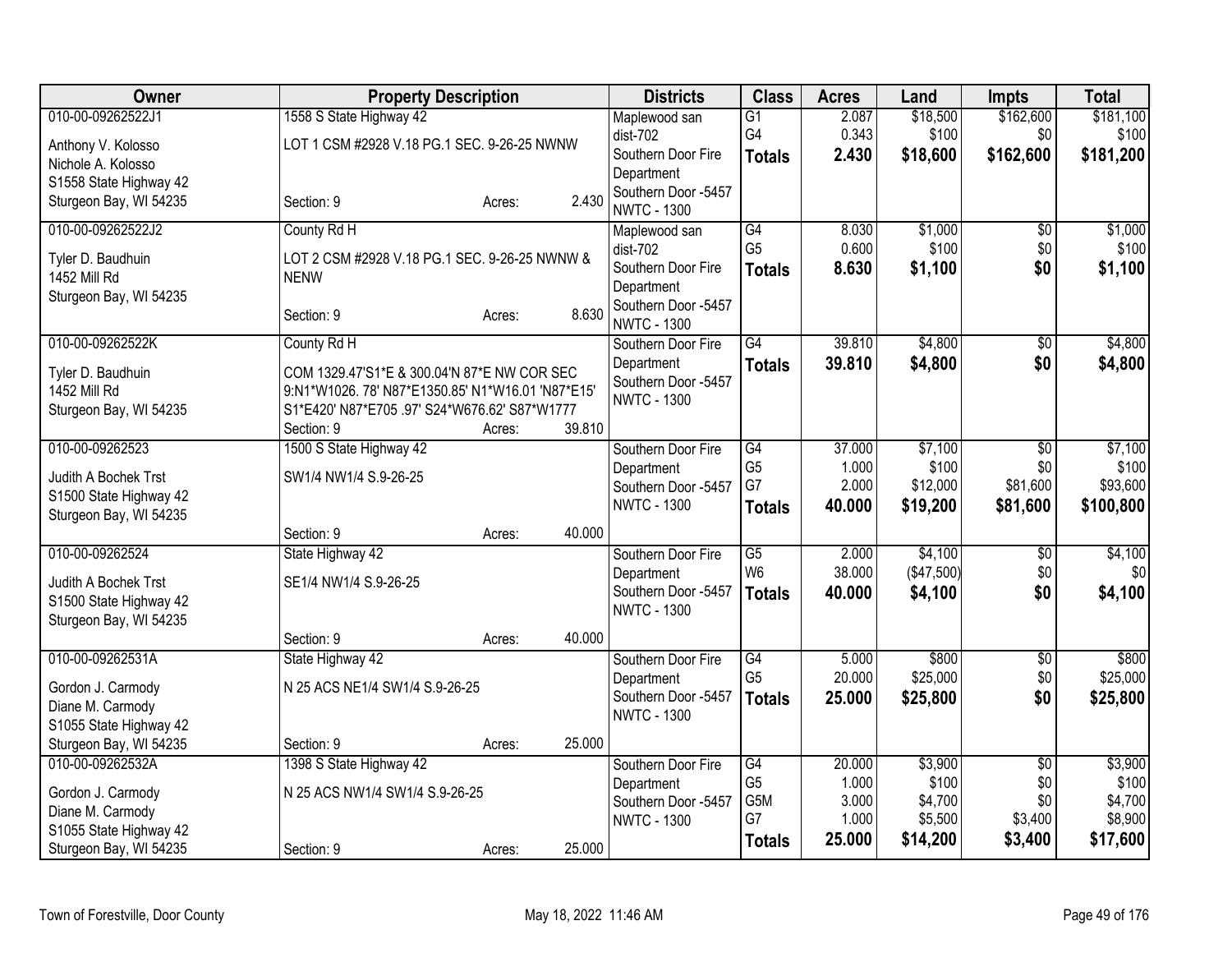| Owner                                     | <b>Property Description</b>                      |                                                                                |        | <b>Districts</b>                          | <b>Class</b>                     | <b>Acres</b>   | Land                 | <b>Impts</b>           | <b>Total</b>         |
|-------------------------------------------|--------------------------------------------------|--------------------------------------------------------------------------------|--------|-------------------------------------------|----------------------------------|----------------|----------------------|------------------------|----------------------|
| 010-00-09262532B1<br>Catlin J. Anderson   | 1350 S State Highway 42                          | Southern Door Fire<br>Department<br>COM NW COR SW1/4 SW1/4 N495 ' TO POB E230' |        |                                           | $\overline{G1}$<br><b>Totals</b> | 5.000<br>5.000 | \$23,200<br>\$23,200 | $\overline{50}$<br>\$0 | \$23,200<br>\$23,200 |
| 7578 Old Elm Rd<br>Sturgeon Bay, WI 54235 | S950' W230' N950' TO BEG S.9-26-25               |                                                                                |        | Southern Door -5457<br><b>NWTC - 1300</b> |                                  |                |                      |                        |                      |
|                                           | Section: 9                                       | Acres:                                                                         | 5.000  |                                           |                                  |                |                      |                        |                      |
| 010-00-09262532C                          | 7580 Old Elm Rd                                  |                                                                                |        | Southern Door Fire                        | $\overline{G1}$                  | 2.500          | \$20,200             | \$226,900              | \$247,100            |
| Travis J. Mueller                         | LOT 1 CSM #2442 V.14 PG.299 SEC. 9-26-25 NWSW    |                                                                                |        | Department                                | G4                               | 2.310          | \$400                | \$0                    | \$400                |
| 7580 Old Elm Rd                           | <b>INCL ESMT</b>                                 |                                                                                |        | Southern Door -5457                       | <b>Totals</b>                    | 4.810          | \$20,600             | \$226,900              | \$247,500            |
| Sturgeon Bay, WI 54235                    |                                                  |                                                                                |        | <b>NWTC - 1300</b>                        |                                  |                |                      |                        |                      |
|                                           | Section: 9                                       | Acres:                                                                         | 4.810  |                                           |                                  |                |                      |                        |                      |
| 010-00-09262532Q                          | 7580 Elm Rd                                      |                                                                                |        | Southern Door Fire                        | $\overline{G4}$                  | 4.680          | \$900                | \$0                    | \$900                |
| Robert T. Perrault                        | COM 355.06'N88*E, 968.69'N, 2252.25'N88*E &      |                                                                                |        | Department                                | G <sub>5</sub>                   | 14.050         | \$9,100              | \$0                    | \$9,100              |
| Amy L. Perrault                           | 424.85'N SW COR SEC.9: N424.85' S88*W2561.01'    |                                                                                |        | Southern Door -5457                       | <b>Totals</b>                    | 18.730         | \$10,000             | \$0                    | \$10,000             |
| 5661 Copperstown Rd                       | S5.67' E180.24' S19.79' N88*E531.07' S394.78'    |                                                                                |        | <b>NWTC - 1300</b>                        |                                  |                |                      |                        |                      |
| Denmark, WI 54208                         | Section: 9                                       | Acres:                                                                         | 18.730 |                                           |                                  |                |                      |                        |                      |
| 010-00-09262532Q1                         | 7578 Elm Rd                                      |                                                                                |        | Southern Door Fire                        | $\overline{G4}$                  | 2.330          | \$500                | \$0                    | \$500                |
| Amy L. Perrault                           | COM 305.06'N88*E SW COR SEC.9: N88*E50' N968.69' |                                                                                |        | Department                                | G <sub>5</sub>                   | 17.150         | \$11,200             | \$0                    | \$11,200             |
| Robert T. Perrault                        | N88*E2252.25' N424.85' S88*W1847.52' S408.93'    |                                                                                |        | Southern Door -5457                       | <b>Totals</b>                    | 19.480         | \$11,700             | \$0                    | \$11,700             |
| 5661 Copperstown Rd                       | S88*W531.20' S123.87' E74.92' S867.58' BG        |                                                                                |        | <b>NWTC - 1300</b>                        |                                  |                |                      |                        |                      |
| Denmark, WI 54208                         | Section: 9                                       | Acres:                                                                         | 19.480 |                                           |                                  |                |                      |                        |                      |
| 010-00-09262533A1                         | 7586 Elm Rd                                      |                                                                                |        | Southern Door Fire                        | $\overline{G1}$                  | 5.000          | \$23,200             | \$87,600               | \$110,800            |
| Nicole L. Sperber                         | LOT 1 CSM #1168 V.7 PG.23 SEC. 9-26-25 SW1/4     |                                                                                |        | Department                                | <b>Totals</b>                    | 5.000          | \$23,200             | \$87,600               | \$110,800            |
| Jeffrey S. Sperber                        | SW1/4                                            |                                                                                |        | Southern Door -5457                       |                                  |                |                      |                        |                      |
| 7586 Old Elm Rd                           |                                                  |                                                                                |        | <b>NWTC - 1300</b>                        |                                  |                |                      |                        |                      |
| Sturgeon Bay, WI 54235                    | Section: 9                                       | Acres:                                                                         | 5.000  |                                           |                                  |                |                      |                        |                      |
| 010-00-09262533B                          | 7578 Old Elm Rd                                  |                                                                                |        | Southern Door Fire                        | $\overline{G1}$                  | 5.000          | \$23,200             | \$428,100              | \$451,300            |
| Randy J. Anderson                         | LOT 1 CSM #2421 V.14 PG.250 SEC. 9-26-25 NWSW &  |                                                                                |        | Department                                | <b>Totals</b>                    | 5.000          | \$23,200             | \$428,100              | \$451,300            |
| Tina M. Anderson                          | SWSW                                             |                                                                                |        | Southern Door -5457                       |                                  |                |                      |                        |                      |
| 7578 Old Elm Rd                           |                                                  |                                                                                |        | <b>NWTC - 1300</b>                        |                                  |                |                      |                        |                      |
| Sturgeon Bay, WI 54235                    | Section: 9                                       | Acres:                                                                         | 5.000  |                                           |                                  |                |                      |                        |                      |
| 010-00-09262534A                          | 7570 Elm Rd                                      |                                                                                |        | Southern Door Fire                        | $\overline{G1}$                  | 2.000          | \$30,000             | \$230,500              | \$260,500            |
| Christopher J. Gilbertson                 | COM 355.06'N88*E SW COR SEC 9:N968.69'           |                                                                                |        | Department                                | G <sub>5</sub>                   | 48.000         | \$31,200             | \$0                    | \$31,200             |
| Brenda Jorgensen                          | N88*E2251.84' S 968.85' S88*W2246.99' BG.        |                                                                                |        | Southern Door -5457                       | <b>Totals</b>                    | 50.000         | \$61,200             | \$230,500              | \$291,700            |
| 7570 Old Elm Rd                           |                                                  |                                                                                |        | <b>NWTC - 1300</b>                        |                                  |                |                      |                        |                      |
| Sturgeon Bay, WI 54235                    | Section: 9                                       | Acres:                                                                         | 50.000 |                                           |                                  |                |                      |                        |                      |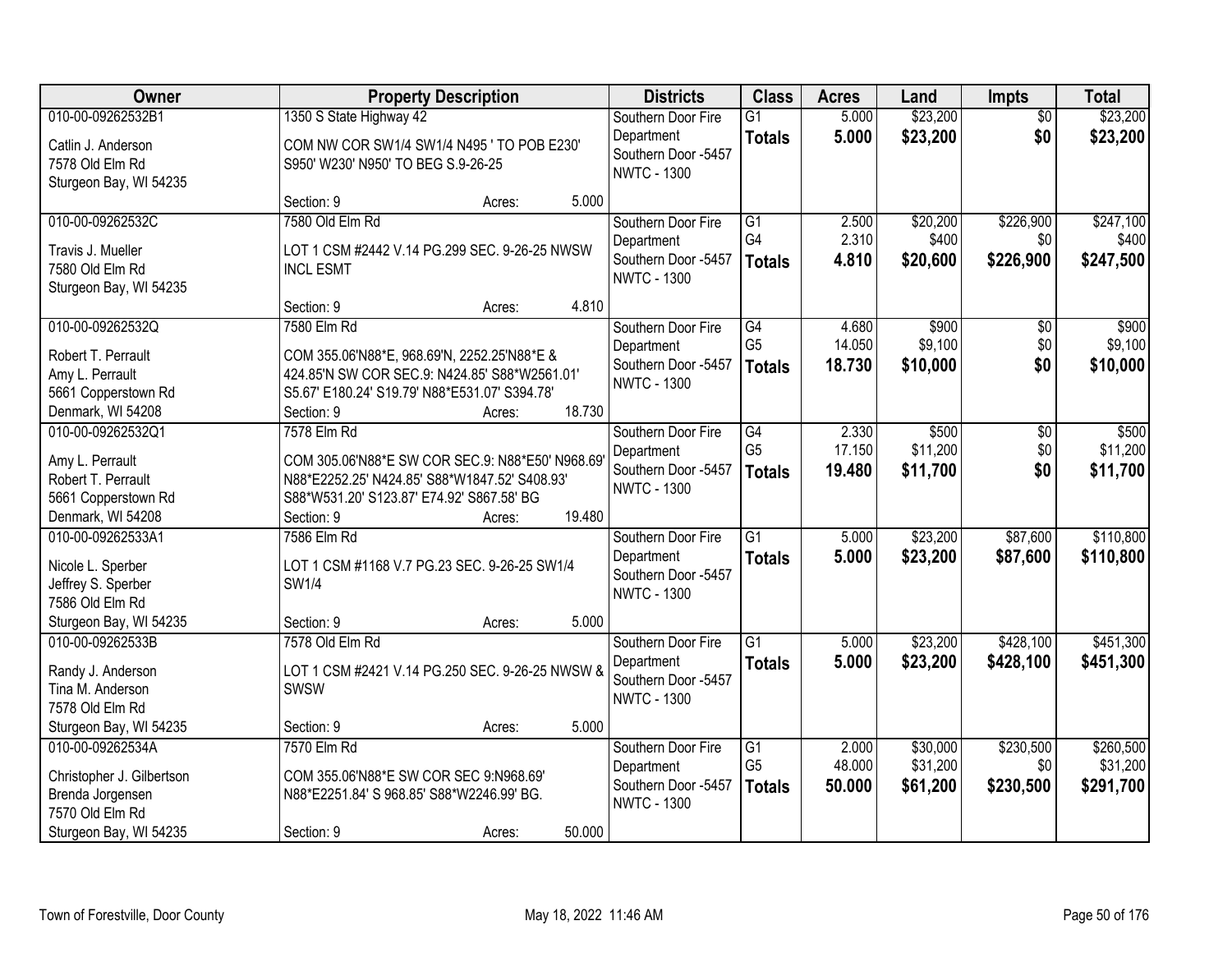| Owner                                                                                                                                | <b>Property Description</b>                                                                                                                                                                                            | <b>Districts</b>                                                                                                  | <b>Class</b>                                             | <b>Acres</b>                        | Land                                        | Impts                                          | <b>Total</b>                                |
|--------------------------------------------------------------------------------------------------------------------------------------|------------------------------------------------------------------------------------------------------------------------------------------------------------------------------------------------------------------------|-------------------------------------------------------------------------------------------------------------------|----------------------------------------------------------|-------------------------------------|---------------------------------------------|------------------------------------------------|---------------------------------------------|
| 010-00-09262541<br>Leland R. Kinjerski<br>1399 County Highway O<br>Forestville, WI 54213                                             | 1411 County Rd O<br>COM E1/4 COR SEC 9:S867.19' N84*W175'<br>S6*W369.70' S89*E 211' S1077.85' S88*W267.72'<br>S330.60' S88*W272.28' N500' S88*W209' S299.97'                                                           | Southern Door Fire<br>Department<br>Southern Door -5457<br><b>NWTC - 1300</b>                                     | G4<br>G <sub>5</sub><br>G7<br><b>Totals</b>              | 29.400<br>40.760<br>2.000<br>72.160 | \$5,000<br>\$25,300<br>\$10,000<br>\$40,300 | $\overline{50}$<br>\$0<br>\$33,100<br>\$33,100 | \$5,000<br>\$25,300<br>\$43,100<br>\$73,400 |
| 010-00-09262541A<br>Leland R. Kinjerski<br>1399 County Highway O<br>Forestville, WI 54213<br>010-00-09262542<br>Douglas M. Kinjerski | 72.160<br>Section: 9<br>Acres:<br>1399 County Rd O<br>COM 867.20'S E1/4 COR SEC 9: S354' W211'<br>N5*E369.70' S85*E175' BG. SUBJ & INCL ESMT.<br>1.600<br>Section: 9<br>Acres:<br>County Rd O<br>NW1/4 SE1/4 S.9-26-25 | Southern Door Fire<br>Department<br>Southern Door -5457<br><b>NWTC - 1300</b><br>Southern Door Fire<br>Department | $\overline{G1}$<br><b>Totals</b><br>G4<br>G <sub>5</sub> | 1.600<br>1.600<br>27.000<br>13.000  | \$16,600<br>\$16,600<br>\$5,200<br>\$16,300 | \$68,400<br>\$68,400<br>$\overline{50}$<br>\$0 | \$85,000<br>\$85,000<br>\$5,200<br>\$16,300 |
| 2435 County Highway O<br>Sturgeon Bay, WI 54235<br>010-00-09262543                                                                   | 40.000<br>Section: 9<br>Acres:<br>$Elm$ Rd                                                                                                                                                                             | Southern Door -5457<br><b>NWTC - 1300</b><br>Southern Door Fire                                                   | <b>Totals</b><br>G4                                      | 40.000<br>17.000                    | \$21,500<br>\$3,300                         | \$0<br>\$0                                     | \$21,500<br>\$3,300                         |
| Douglas M. Kinjerski<br>2435 County Highway O<br>Sturgeon Bay, WI 54235                                                              | SW1/4 SE1/4 S.9-26-25 EXC CSM 112, V.10 & EXC<br>TRCT REC'D 1047/149.<br>38.000<br>Section: 9<br>Acres:                                                                                                                | Department<br>Southern Door -5457<br><b>NWTC - 1300</b>                                                           | G <sub>5</sub><br><b>Totals</b>                          | 21.000<br>38.000                    | \$25,400<br>\$28,700                        | \$0<br>\$0                                     | \$25,400<br>\$28,700                        |
| 010-00-09262543A<br>Mary Lee Strandell<br>7410 Old Elm Rd<br>Forestville, WI 54213                                                   | 7410 Elm Rd<br>LOT 1 CSM #1674 V.10 PG.112 SEC. 9-26-25 SWSE<br>ALSO INCL TRCT REC'D 1047/149.<br>2.000<br>Section: 9<br>Acres:                                                                                        | Southern Door Fire<br>Department<br>Southern Door -5457<br><b>NWTC - 1300</b>                                     | $\overline{G1}$<br><b>Totals</b>                         | 2.000<br>2.000                      | \$18,200<br>\$18,200                        | \$84,000<br>\$84,000                           | \$102,200<br>\$102,200                      |
| 010-00-09262544A1<br>Ryan E. Londo<br>Brittney J. Londo<br>1303 County Highway O<br>Forestville, WI 54213                            | 1303 County Rd O<br>LTS 1&2 CSM#1068 V.6 PG.142 SEC. 9-26-25 SE1/4<br><b>SE1/4</b><br>2.000<br>Section: 9<br>Acres:                                                                                                    | Southern Door Fire<br>Department<br>Southern Door -5457<br><b>NWTC - 1300</b>                                     | $\overline{G1}$<br><b>Totals</b>                         | 2.000<br>2.000                      | \$18,800<br>\$18,800                        | \$169,400<br>\$169,400                         | \$188,200<br>\$188,200                      |
| 010-00-09262544B<br>Mark A. Starr<br>PO Box 88<br>Nichols, WI 54254                                                                  | 7362 Elm Rd<br>COM 540'S86*W SE COR SEC 9: S86*W249'<br>N1*W33.03' N8*W 167.42' N86*E60' N1*W300'<br>N86*E209' S1*E500' BG.<br>2.620<br>Section: 9<br>Acres:                                                           | Southern Door Fire<br>Department<br>Southern Door -5457<br><b>NWTC - 1300</b>                                     | $\overline{G1}$<br><b>Totals</b>                         | 2.620<br>2.620                      | \$20,600<br>\$20,600                        | \$67,100<br>\$67,100                           | \$87,700<br>\$87,700                        |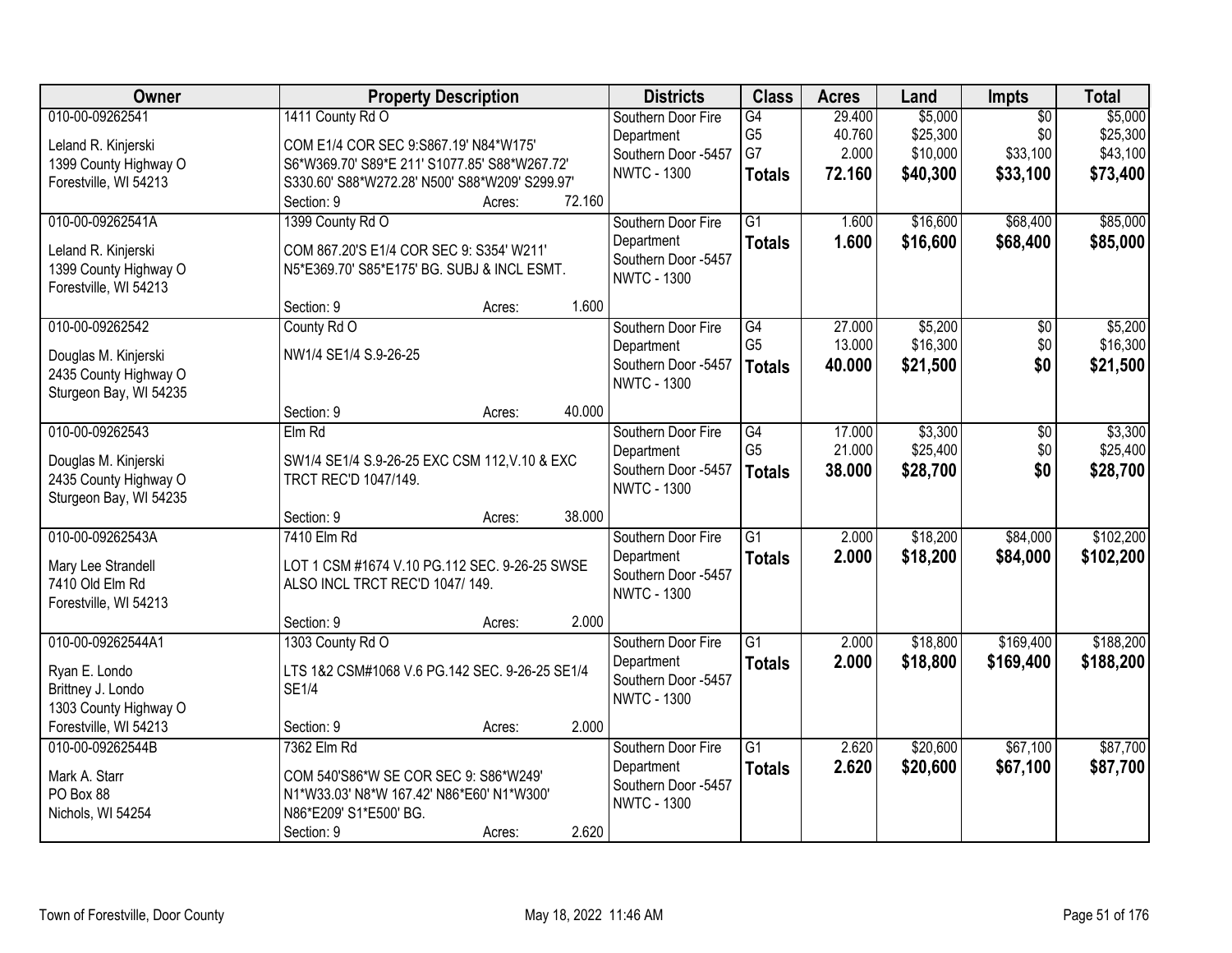| Owner                           | <b>Property Description</b>                       | <b>Districts</b>                          | <b>Class</b>     | <b>Acres</b>      | Land                   | Impts           | <b>Total</b>    |
|---------------------------------|---------------------------------------------------|-------------------------------------------|------------------|-------------------|------------------------|-----------------|-----------------|
| 010-00-10262512Q                | Maplewood Rd                                      | Southern Door Fire                        | G4               | 81.860            | \$15,600               | $\overline{50}$ | \$15,600        |
| Mary Clarke & Paul W Dufek Trst | COM 1321.20'S87*W E1/4 COR SEC 10:S87*W30.01      | Department<br>Southern Door -5457         | W8               | 31.000<br>112.860 | (\$38,800)<br>\$15,600 | \$0<br>\$0      | \$0<br>\$15,600 |
| 962 Dickens Ct                  | N517.60' S87*W421' S517.60' S87*W574 .18' N296'   | <b>NWTC - 1300</b>                        | <b>Totals</b>    |                   |                        |                 |                 |
| Livermore, CA 94551             | S87*W296' N2334. 31'TO N1/4 COR SEC 10 N87*E      |                                           |                  |                   |                        |                 |                 |
|                                 | Section: 10<br>112.860<br>Acres:                  |                                           |                  |                   |                        |                 |                 |
| 010-00-10262513A                | 7136 Maplewood Rd                                 | Southern Door Fire                        | $\overline{G1}$  | 2.010             | \$18,200               | \$241,500       | \$259,700       |
| Helen Cowden E. Mc Intire       | LOT 1 CSM #1066 V.6 PG.138 SEC. 10-26-25 SW1/4    | Department                                | <b>Totals</b>    | 2.010             | \$18,200               | \$241,500       | \$259,700       |
| 7136 Maplewood Rd               | <b>NE1/4</b>                                      | Southern Door -5457<br><b>NWTC - 1300</b> |                  |                   |                        |                 |                 |
| Forestville, WI 54213           |                                                   |                                           |                  |                   |                        |                 |                 |
|                                 | 2.010<br>Section: 10<br>Acres:                    |                                           |                  |                   |                        |                 |                 |
| 010-00-10262513B                | 7080 Maplewood Rd                                 | Southern Door Fire                        | $\overline{G1}$  | 5.000             | \$23,200               | \$77,100        | \$100,300       |
| Barbara U. Kulasiak             | COM 1351.21'S87*W E1/4 COR SEC 10:S87*W421'       | Department                                | <b>Totals</b>    | 5.000             | \$23,200               | \$77,100        | \$100,300       |
| 7080 Maplewood Rd               | N517.60' N 87*E421' S517.60' BG. (INCL PART LOT 1 | Southern Door -5457                       |                  |                   |                        |                 |                 |
| Forestville, WI 54213           | CSM #2637 V.16 PG.30)                             | <b>NWTC - 1300</b>                        |                  |                   |                        |                 |                 |
|                                 | 5.000<br>Section: 10<br>Acres:                    |                                           |                  |                   |                        |                 |                 |
| 010-00-10262514                 | Maplewood Rd                                      | Southern Door Fire                        | G4               | 15.000            | \$2,400                | \$0             | \$2,400         |
| Margaret Kramer Trst            | SE1/4 NE1/4 SEC. 10-26-25                         | Department                                | G <sub>5</sub>   | 25.000            | \$30,100               | \$0             | \$30,100        |
| c/o Peggy Westin                |                                                   | Southern Door -5457                       | <b>Totals</b>    | 40.000            | \$32,500               | \$0             | \$32,500        |
| 6996 Deer Trail Rd              |                                                   | <b>NWTC - 1300</b>                        |                  |                   |                        |                 |                 |
| Sturgeon Bay, WI 54235          | 40.000<br>Section: 10<br>Acres:                   |                                           |                  |                   |                        |                 |                 |
| 010-00-10262521                 | County Rd O                                       | Southern Door Fire                        | $\overline{G5}$  | 40.000            | \$30,200               | $\overline{50}$ | \$30,200        |
| Carl & Betty Weidner Trst       | NE 1/4 NW 1/4 SEC 10-26-25 ALSO EASEMENT          | Department                                | <b>Totals</b>    | 40.000            | \$30,200               | \$0             | \$30,200        |
| 7107 County Highway H           | 393-721                                           | Southern Door -5457                       |                  |                   |                        |                 |                 |
| Sturgeon Bay, WI 54235          |                                                   | <b>NWTC - 1300</b>                        |                  |                   |                        |                 |                 |
|                                 | 40.000<br>Section: 10<br>Acres:                   |                                           |                  |                   |                        |                 |                 |
| 010-00-10262522A                | County Rd O                                       | Southern Door Fire                        | G4               | 23.520            | \$4,500                | $\overline{50}$ | \$4,500         |
| Mary J Babler Trust             | NW 1/4 NW 1/4 SEC 10-26-25 EXC N669' OF W248';    | Department                                | G <sub>5</sub>   | 0.250             | \$0                    | \$0             | \$0             |
| S1666 State Hwy 42              | ALSO PARCEL 22E REC'D 498/590; ALSO EXC TRCT      | Southern Door -5457                       | G <sub>5</sub> M | 10.380            | \$14,600               | \$0             | \$14,600        |
| Sturgeon Bay, WI 54235          | RECD 1072/929                                     | <b>NWTC - 1300</b>                        | <b>Totals</b>    | 34.150            | \$19,100               | \$0             | \$19,100        |
|                                 | 34.150<br>Section: 10<br>Acres:                   |                                           |                  |                   |                        |                 |                 |
| 010-00-10262522B                | 1580 County Rd O                                  | Southern Door Fire                        | $\overline{G1}$  | 1.440             | \$15,900               | \$133,400       | \$149,300       |
| Randall D. Kroll                | COM NW COR NEW 1/4 NW 1/4 SEC 10-26-25 S208'BO    | Department                                | <b>Totals</b>    | 1.440             | \$15,900               | \$133,400       | \$149,300       |
| Patricia A. Kroll               | E248' S253' W248' N253'TO BG                      | Southern Door -5457                       |                  |                   |                        |                 |                 |
| 1580 County Highway O           |                                                   | <b>NWTC - 1300</b>                        |                  |                   |                        |                 |                 |
| Sturgeon Bay, WI 54235          | 1.440<br>Section: 10<br>Acres:                    |                                           |                  |                   |                        |                 |                 |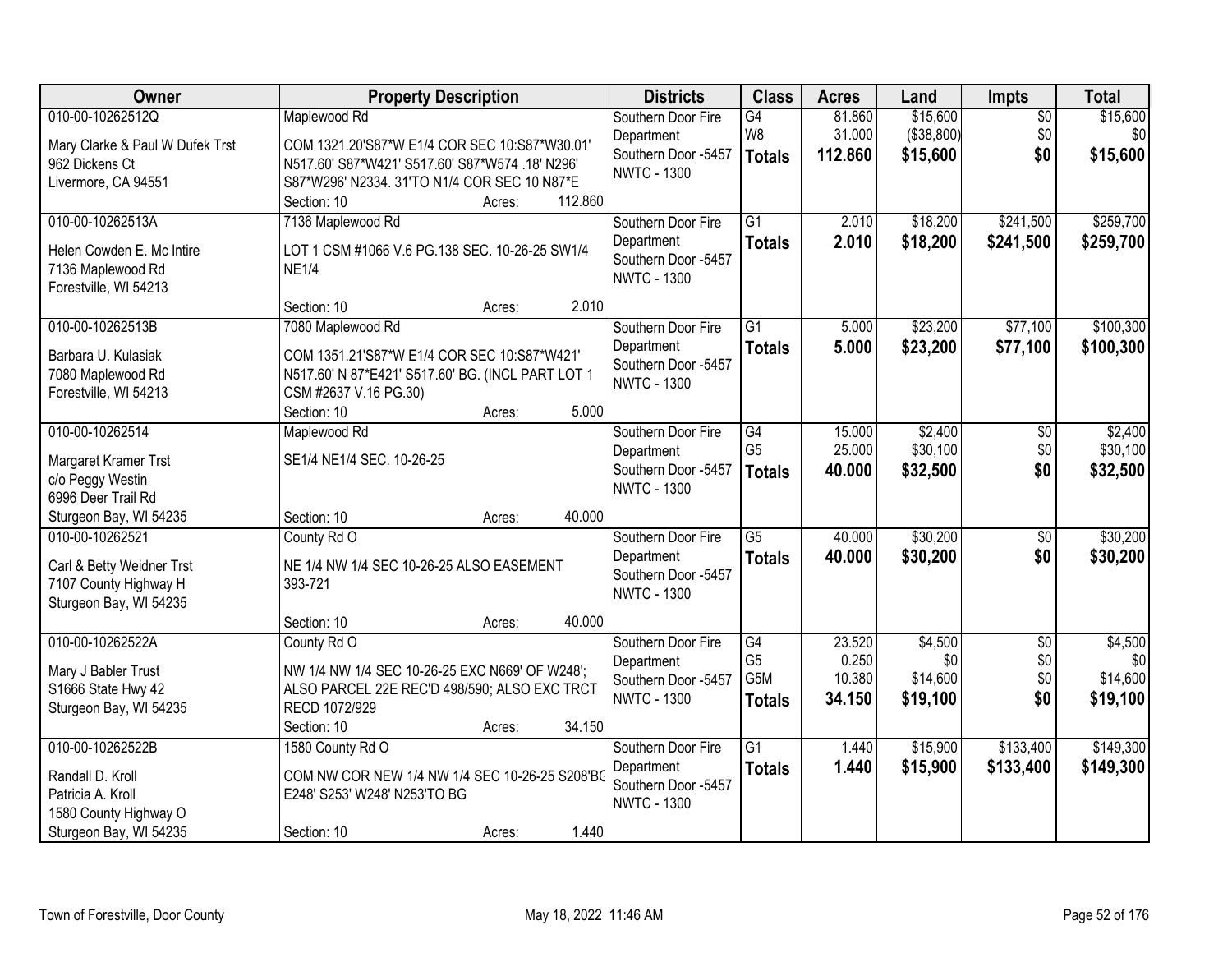| Owner                     | <b>Property Description</b>                    |        |        | <b>Districts</b>                          | <b>Class</b>    | <b>Acres</b> | Land     | <b>Impts</b>    | <b>Total</b> |
|---------------------------|------------------------------------------------|--------|--------|-------------------------------------------|-----------------|--------------|----------|-----------------|--------------|
| 010-00-10262522C          | 1590 County Rd O                               |        |        | Southern Door Fire                        | $\overline{G1}$ | 1.180        | \$14,900 | \$142,500       | \$157,400    |
| Judith A. Zirbel          | BEG NW COR NW 1/4 NW 1/4 SEC 10-26-25 E248'    |        |        | Department                                | <b>Totals</b>   | 1.180        | \$14,900 | \$142,500       | \$157,400    |
| 1590 County Highway O     | S208' W248'TO W LN SEC N ALG SD W LN 208'BG    |        |        | Southern Door -5457                       |                 |              |          |                 |              |
| Sturgeon Bay, WI 54235    |                                                |        |        | <b>NWTC - 1300</b>                        |                 |              |          |                 |              |
|                           | Section: 10                                    | Acres: | 1.180  |                                           |                 |              |          |                 |              |
| 010-00-10262522D          | 1570 County Rd O                               |        |        | Southern Door Fire                        | $\overline{G1}$ | 1.180        | \$14,900 | \$134,700       | \$149,600    |
| Dale A. Schley            | COM NW COR NW 1/4 NW 1/4 SEC 10-26-25 S461'BG  |        |        | Department                                | <b>Totals</b>   | 1.180        | \$14,900 | \$134,700       | \$149,600    |
| Kathryn M. Schley         | E248' S208' W248'TO W LN SEC N ALG SD W LN     |        |        | Southern Door -5457<br><b>NWTC - 1300</b> |                 |              |          |                 |              |
| 1570 County Highway O     | 208'BG                                         |        |        |                                           |                 |              |          |                 |              |
| Sturgeon Bay, WI 54235    | Section: 10                                    | Acres: | 1.180  |                                           |                 |              |          |                 |              |
| 010-00-10262522E          | 1560 County Rd O                               |        |        | Southern Door Fire                        | $\overline{G1}$ | 2.050        | \$18,400 | \$150,600       | \$169,000    |
| Paul J. Babler            | COM 669'S NW COR SEC.10: S220' N88*E356' N220' |        |        | Department                                | <b>Totals</b>   | 2.050        | \$18,400 | \$150,600       | \$169,000    |
| Janet C. Babler           | S88*W 356' BG. W33' SUB RD. ALSO INCL 50'X220' |        |        | Southern Door -5457<br><b>NWTC - 1300</b> |                 |              |          |                 |              |
| 1560 County Highway O     | TRCT S & ADJ REC'D 1072/929.                   |        |        |                                           |                 |              |          |                 |              |
| Sturgeon Bay, WI 54235    | Section: 10                                    | Acres: | 2.050  |                                           |                 |              |          |                 |              |
| 010-00-10262523           | 7240 Maplewood Rd                              |        |        | Southern Door Fire                        | G1              | 1.000        | \$14,200 | \$67,700        | \$81,900     |
| Randall J. Soukup         | SW1/4 NW1/4 S.10-26-25                         |        |        | Department                                | G4              | 11.000       | \$1,600  | \$0             | \$1,600      |
| Martha Soukup             |                                                |        |        | Southern Door -5457<br><b>NWTC - 1300</b> | G <sub>5</sub>  | 28.000       | \$35,000 | \$0             | \$35,000     |
| 7240 Maplewood Rd         |                                                |        |        |                                           | <b>Totals</b>   | 40.000       | \$50,800 | \$67,700        | \$118,500    |
| Forestville, WI 54213     | Section: 10                                    | Acres: | 40.000 |                                           |                 |              |          |                 |              |
| 010-00-10262524           | 7162 Maplewood Rd                              |        |        | Southern Door Fire                        | $\overline{G4}$ | 33.240       | \$6,400  | $\overline{50}$ | \$6,400      |
| S & S Ag Enterprises, LLC | SE1/4 NW1/4 EXC CSM 39, V.6 S.10-26-25 EXC CSM |        |        | Department                                | G <sub>5</sub>  | 0.550        | \$100    | \$0             | \$100        |
| 7900 Old Elm Rd           | #2488 V.15 PG.23                               |        |        | Southern Door -5457<br><b>NWTC - 1300</b> | <b>Totals</b>   | 33.790       | \$6,500  | \$0             | \$6,500      |
| Sturgeon Bay, WI 54235    |                                                |        |        |                                           |                 |              |          |                 |              |
|                           | Section: 10                                    | Acres: | 33.790 |                                           |                 |              |          |                 |              |
| 010-00-10262524A          | 7228 Maplewood Rd                              |        |        | Southern Door Fire                        | $\overline{G2}$ | 1.210        | \$15,200 | \$133,400       | \$148,600    |
| S & S Ag Enterprises, LLC | LOT 1 CSM #1018 V.6 PG.39 SEC. 10-26-25 SE1/4  |        |        | Department                                | <b>Totals</b>   | 1.210        | \$15,200 | \$133,400       | \$148,600    |
| 7900 Old Elm Rd           | <b>NW1/4</b>                                   |        |        | Southern Door -5457<br><b>NWTC - 1300</b> |                 |              |          |                 |              |
| Sturgeon Bay, WI 54235    |                                                |        |        |                                           |                 |              |          |                 |              |
|                           | Section: 10                                    | Acres: | 1.210  |                                           |                 |              |          |                 |              |
| 010-00-10262524B          | 7162 Maplewood Rd                              |        |        | Southern Door Fire                        | $\overline{G1}$ | 1.500        | \$16,200 | \$57,300        | \$73,500     |
| Redo Properties, LLC      | LOT 1 CSM #2488 V.15 PG.23 SEC. 10-26-25 SENW  |        |        | Department<br>Southern Door -5457         | G4              | 3.500        | \$700    | \$0             | \$700        |
| 7162 Maplewood Rd         |                                                |        |        | <b>NWTC - 1300</b>                        | <b>Totals</b>   | 5.000        | \$16,900 | \$57,300        | \$74,200     |
| Forestville, WI 54213     |                                                |        |        |                                           |                 |              |          |                 |              |
|                           | Section: 10                                    | Acres: | 5.000  |                                           |                 |              |          |                 |              |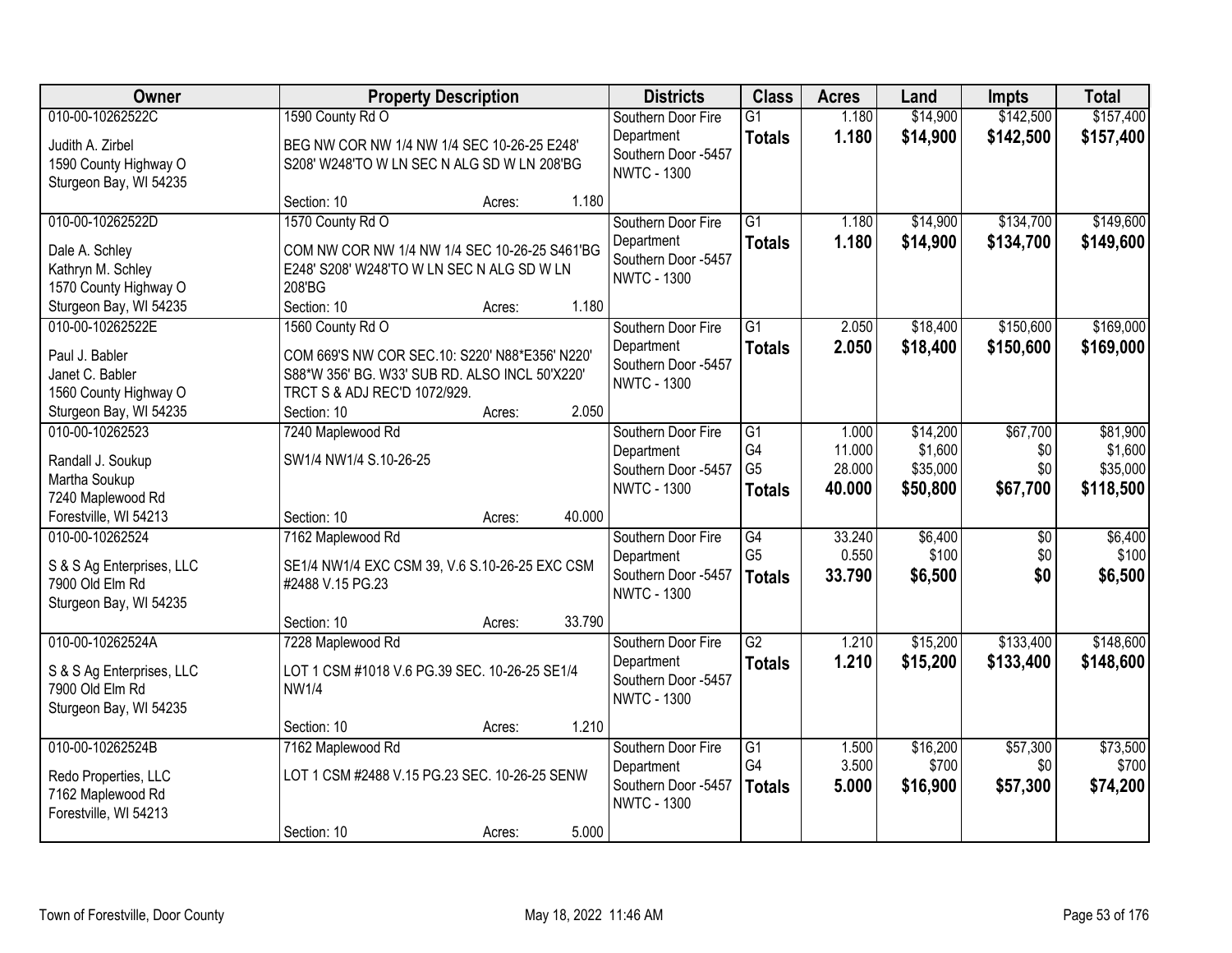| Owner                        | <b>Property Description</b>                       | <b>Districts</b>    | <b>Class</b>    | <b>Acres</b>   | Land                 | Impts           | <b>Total</b>         |
|------------------------------|---------------------------------------------------|---------------------|-----------------|----------------|----------------------|-----------------|----------------------|
| 010-00-10262531A             | Maplewood Rd                                      | Southern Door Fire  | G4              | 8.000          | \$1,600              | $\overline{50}$ | \$1,600              |
| Robert J. Niedzwiecki        | COM 2247.90'N88*E W/14 COR                        | Department          | G6              | 3.930          | \$12,200             | \$0             | \$12,200             |
| Rhonda M. Niedzwiecki        | SEC.10:N88*E395.93'S1*E1308                       | Southern Door -5457 | <b>Totals</b>   | 11.930         | \$13,800             | \$0             | \$13,800             |
| 7173 Maplewood Rd            | .78'S88*W397.78'N1*W1309.68 'BG.                  | <b>NWTC - 1300</b>  |                 |                |                      |                 |                      |
| Forestville, WI 54213        | 11.930<br>Section: 10<br>Acres:                   |                     |                 |                |                      |                 |                      |
| 010-00-10262531A1            | 7173 Maplewood Rd                                 | Southern Door Fire  | $\overline{G1}$ | 6.620          | \$24,000             | \$368,800       | \$392,800            |
|                              |                                                   | Department          | <b>Totals</b>   | 6.620          | \$24,000             | \$368,800       | \$392,800            |
| Robert J. Niedzwiecki        | LOT 1 CSM #1529 V.9 PG.140 INCL ESMT SEC.         | Southern Door -5457 |                 |                |                      |                 |                      |
| Rhonda M. Niedzwiecki        | 10-26-25 NESW                                     | <b>NWTC - 1300</b>  |                 |                |                      |                 |                      |
| 7173 Maplewood Rd            |                                                   |                     |                 |                |                      |                 |                      |
| Forestville, WI 54213        | 6.620<br>Section: 10<br>Acres:                    |                     |                 |                |                      |                 |                      |
| 010-00-10262531B             | Maplewood Rd                                      | Southern Door Fire  | $\overline{G5}$ | 12.790         | \$13,100             | $\overline{50}$ | \$13,100             |
| John L & Nancy A Potier Trst | COM 1298.90'N88*E W1/4 COR SEC 10:N88*E479'       | Department          | G <sub>6</sub>  | 8.000          | \$20,000             | \$0             | \$20,000             |
| 524 W Hickory St             | S1*E348.48 'N88*E250' S1*E961.71' S88* W716.71'TO | Southern Door -5457 | <b>Totals</b>   | 20.790         | \$33,100             | \$0             | \$33,100             |
| Sturgeon Bay, WI 54235       | ANCIENT FENCE N1 *W ALG FENCE 1311.92' BG.        | <b>NWTC - 1300</b>  |                 |                |                      |                 |                      |
|                              | 20.790<br>Section: 10<br>Acres:                   |                     |                 |                |                      |                 |                      |
| 010-00-10262531C             | 7187 Maplewood Rd                                 | Southern Door Fire  | $\overline{G1}$ | 2.000          | \$18,200             | \$51,800        | \$70,000             |
|                              |                                                   | Department          | <b>Totals</b>   | 2.000          | \$18,200             | \$51,800        | \$70,000             |
| John N. De Meuse             | COM NW COR NE1/4 SW1/4 E456 ' TO POB E250'        | Southern Door -5457 |                 |                |                      |                 |                      |
| Diane L. De Meuse            | S348.48' W 250' N 348.48' TO POB S.10-26-25       | <b>NWTC - 1300</b>  |                 |                |                      |                 |                      |
| 7187 Maplewood Rd            |                                                   |                     |                 |                |                      |                 |                      |
| Forestville, WI 54213        | 2.000<br>Section: 10<br>Acres:                    |                     |                 |                |                      |                 |                      |
| 010-00-10262532A             | 1410 County Rd O                                  | Southern Door Fire  | $\overline{G4}$ | 23.850         | \$4,600              | $\overline{50}$ | \$4,600              |
| John L & Nancy A Potier Trst | NW1/4 SW1/4 S.10-26-25 EXC PARCEL REC'D           | Department          | G <sub>5</sub>  | 2.000          | \$100                | \$0             | \$100                |
| 524 W Hickory St             | 471/596-97 & 322/695                              | Southern Door -5457 | G5M<br>G7       | 8.000<br>2.000 | \$12,400<br>\$12,000 | \$0<br>\$32,300 | \$12,400<br>\$44,300 |
| Sturgeon Bay, WI 54235       |                                                   | <b>NWTC - 1300</b>  |                 |                |                      |                 |                      |
|                              | 35.850<br>Section: 10<br>Acres:                   |                     | <b>Totals</b>   | 35.850         | \$29,100             | \$32,300        | \$61,400             |
| 010-00-10262532A1            | 7249 Maplewood Rd                                 | Southern Door Fire  | $\overline{G1}$ | 3.270          | \$23,800             | \$107,800       | \$131,600            |
| Justin R. Pittman            | COM 650'S89*E W1/4 COR SEC. 10:                   | Department          | <b>Totals</b>   | 3.270          | \$23,800             | \$107,800       | \$131,600            |
| Jason A. Miller              | S89*E475'S300'N89*W475' N300'BG                   | Southern Door -5457 |                 |                |                      |                 |                      |
| 7249 Maplewood Rd            |                                                   | <b>NWTC - 1300</b>  |                 |                |                      |                 |                      |
| Forestville, WI 54213        | 3.270<br>Section: 10<br>Acres:                    |                     |                 |                |                      |                 |                      |
| 010-00-10262533A             | County Rd O                                       | Southern Door Fire  | $\overline{G4}$ | 2.500          | \$400                | $\overline{50}$ | \$400                |
|                              |                                                   | Department          | G <sub>5</sub>  | 17.460         | \$17,000             | \$0             | \$17,000             |
| John L & Nancy A Potier Trst | N1/2 SW1/4 SW1/4 S.10-26-25                       | Southern Door -5457 | <b>Totals</b>   | 19.960         | \$17,400             | \$0             | \$17,400             |
| 524 W Hickory St             |                                                   | <b>NWTC - 1300</b>  |                 |                |                      |                 |                      |
| Sturgeon Bay, WI 54235       |                                                   |                     |                 |                |                      |                 |                      |
|                              | 19.960<br>Section: 10<br>Acres:                   |                     |                 |                |                      |                 |                      |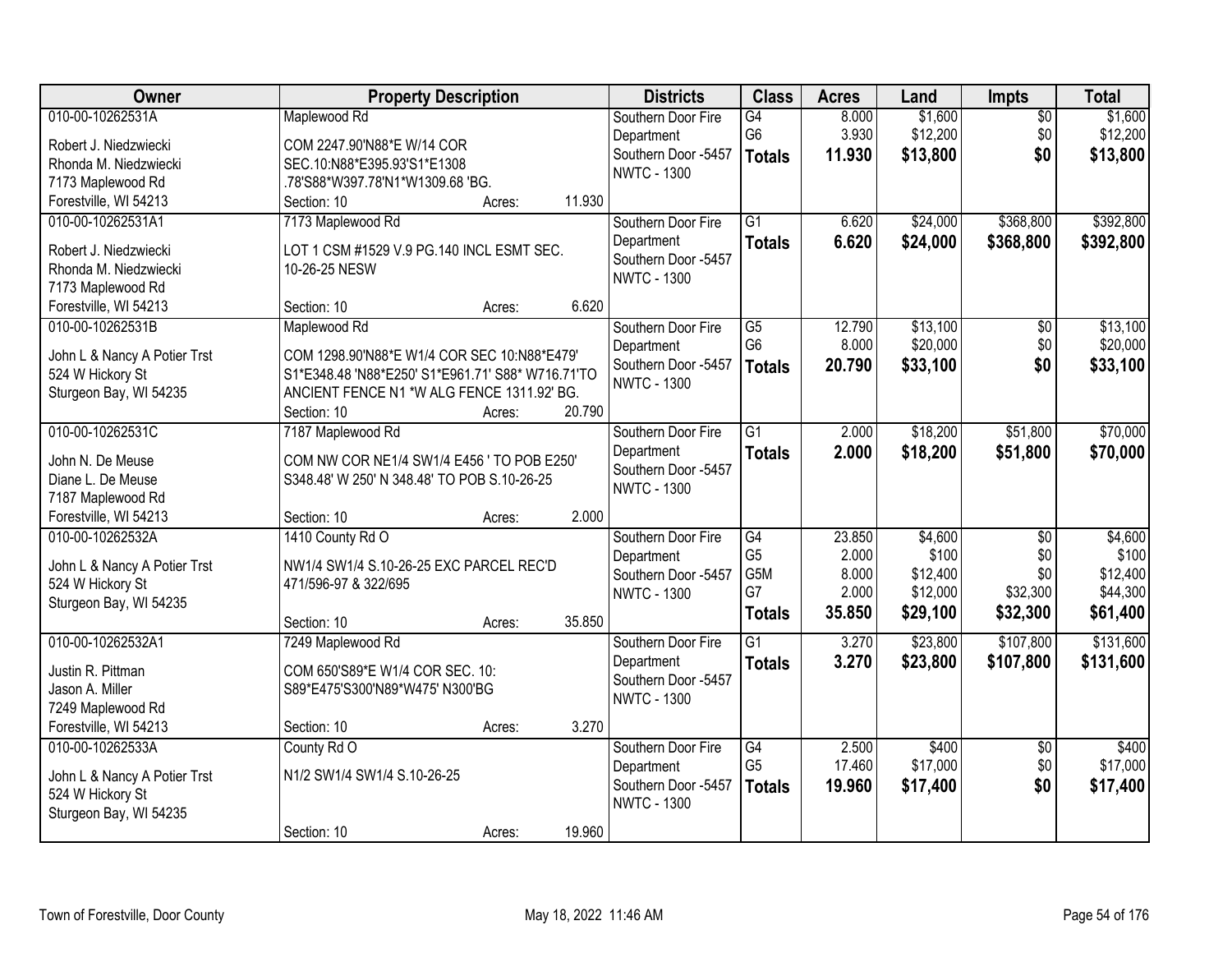| Owner                                    | <b>Property Description</b>                                                                       |        |        | <b>Districts</b>                          | <b>Class</b>    | <b>Acres</b> | Land       | Impts           | <b>Total</b> |
|------------------------------------------|---------------------------------------------------------------------------------------------------|--------|--------|-------------------------------------------|-----------------|--------------|------------|-----------------|--------------|
| 010-00-10262533B                         | 7246 Elm Rd                                                                                       |        |        | Southern Door Fire                        | G4              | 13.000       | \$2,000    | $\overline{50}$ | \$2,000      |
| Michael W. Krueger                       | S1/2 SW1/4 SW1/4 S.10-26-25                                                                       |        |        | Department                                | G <sub>5</sub>  | 3.000        | \$3,300    | \$0             | \$3,300      |
| 141 Krueger Ave                          |                                                                                                   |        |        | Southern Door -5457                       | G5M             | 3.000        | \$4,700    | \$0             | \$4,700      |
| Forestville, WI 54213                    |                                                                                                   |        |        | <b>NWTC - 1300</b>                        | G7              | 1.000        | \$5,500    | \$21,900        | \$27,400     |
|                                          | Section: 10                                                                                       | Acres: | 20.000 |                                           | <b>Totals</b>   | 20.000       | \$15,500   | \$21,900        | \$37,400     |
| 010-00-10262534                          | 7166 Elm Rd                                                                                       |        |        | Southern Door Fire                        | G1              | 1.000        | \$14,200   | \$145,300       | \$159,500    |
| Mark A. Krueger                          | SE1/4 SW1/4 S.10-26-25 SUB. EASMT V.492 PG.86                                                     |        |        | Department                                | G4              | 6.000        | \$1,000    | \$0             | \$1,000      |
| Jean L. Krueger                          |                                                                                                   |        |        | Southern Door -5457                       | G <sub>5</sub>  | 5.000        | \$6,300    | \$0             | \$6,300      |
| 7166 Old Elm Rd                          |                                                                                                   |        |        | <b>NWTC - 1300</b>                        | W <sub>6</sub>  | 28.000       | (\$36,200) | \$0             | \$0          |
| Forestville, WI 54213                    | Section: 10                                                                                       | Acres: | 40.000 |                                           | <b>Totals</b>   | 40.000       | \$21,500   | \$145,300       | \$166,800    |
| 010-00-10262541A                         | Maplewood Rd                                                                                      |        |        | Southern Door Fire                        | $\overline{G5}$ | 5.000        | \$6,300    | \$0             | \$6,300      |
| Christopher Plzak                        | COM 130'W E1/4 COR SEC 10: W530.60' S1318.92'                                                     |        |        | Department                                | G <sub>6</sub>  | 14.000       | \$41,300   | \$0             | \$41,300     |
| Robin Plzak                              | S89*E660 .73' N977.35' W130' N345'BG                                                              |        |        | Southern Door -5457                       | <b>Totals</b>   | 19.000       | \$47,600   | \$0             | \$47,600     |
| 9945 Swamp Rd                            |                                                                                                   |        |        | <b>NWTC - 1300</b>                        |                 |              |            |                 |              |
| Forestville, WI 54213                    | Section: 10                                                                                       | Acres: | 19.000 |                                           |                 |              |            |                 |              |
| 010-00-10262541B                         | Maplewood Rd                                                                                      |        |        | Southern Door Fire                        | G4              | 16.790       | \$2,700    | \$0             | \$2,700      |
|                                          |                                                                                                   |        |        | Department                                | G <sub>5</sub>  | 0.300        | \$0        | \$0             | \$0          |
| Margaret Kramer Trst<br>c/o Peggy Westin | W1/2 NE1/4 SE1/4 EX W 33' & EX E148.5' OF W 297' O<br>N 181.5'. EXC TRCT REC'D 642/ 789,653/789 & |        |        | Southern Door -5457                       | <b>Totals</b>   | 17.090       | \$2,700    | \$0             | \$2,700      |
| 6996 Deer Trail Rd                       | 708/802.                                                                                          |        |        | <b>NWTC - 1300</b>                        |                 |              |            |                 |              |
| Sturgeon Bay, WI 54235                   | Section: 10                                                                                       | Acres: | 17.090 |                                           |                 |              |            |                 |              |
| 010-00-10262541C                         | Maplewood Rd                                                                                      |        |        | Southern Door Fire                        | $\overline{G5}$ | 1.030        | \$1,300    | $\overline{50}$ | \$1,300      |
|                                          |                                                                                                   |        |        | Department                                | <b>Totals</b>   | 1.030        | \$1,300    | \$0             | \$1,300      |
| Mark A. Krueger                          | COM NW COR NE1/4 SE1/4 SEC 10: S ALG W LN 82                                                      |        |        | Southern Door -5457                       |                 |              |            |                 |              |
| Jean L. Krueger                          | RODS, E 2 RODS N 82 RODS TO HWY W TO BG.                                                          |        |        | <b>NWTC - 1300</b>                        |                 |              |            |                 |              |
| 1288 County Highway O                    |                                                                                                   |        |        |                                           |                 |              |            |                 |              |
| Forestville, WI 54213                    | Section: 10                                                                                       | Acres: | 1.030  |                                           |                 |              |            |                 |              |
| 010-00-10262541D1                        | 7057 Maplewood Rd                                                                                 |        |        | Southern Door Fire                        | G <sub>1</sub>  | 0.930        | \$14,600   | \$144,800       | \$159,400    |
| Joey Starr                               | LOT 1 CSM #1223 V.7 PG.137 SEC. 10-26-25 NE1/4                                                    |        |        | Department                                | <b>Totals</b>   | 0.930        | \$14,600   | \$144,800       | \$159,400    |
| <b>Tracy Starr</b>                       | <b>SE1/4</b>                                                                                      |        |        | Southern Door -5457<br><b>NWTC - 1300</b> |                 |              |            |                 |              |
| 7057 Maplewood Rd                        |                                                                                                   |        |        |                                           |                 |              |            |                 |              |
| Forestville, WI 54213                    | Section: 10                                                                                       | Acres: | 0.930  |                                           |                 |              |            |                 |              |
| 010-00-10262541D2                        | 7053 Maplewood Rd                                                                                 |        |        | Southern Door Fire                        | $\overline{G1}$ | 0.940        | \$14,600   | \$138,100       | \$152,700    |
| Scott B. Zuleger                         | LOT 2 CSM #1223 V.7 PG.137 SEC. 10-26-25 NE1/4                                                    |        |        | Department                                | <b>Totals</b>   | 0.940        | \$14,600   | \$138,100       | \$152,700    |
| 7053 Maplewood Rd                        | <b>SE1/4</b>                                                                                      |        |        | Southern Door -5457                       |                 |              |            |                 |              |
| Forestville, WI 54213                    |                                                                                                   |        |        | <b>NWTC - 1300</b>                        |                 |              |            |                 |              |
|                                          | Section: 10                                                                                       | Acres: | 0.940  |                                           |                 |              |            |                 |              |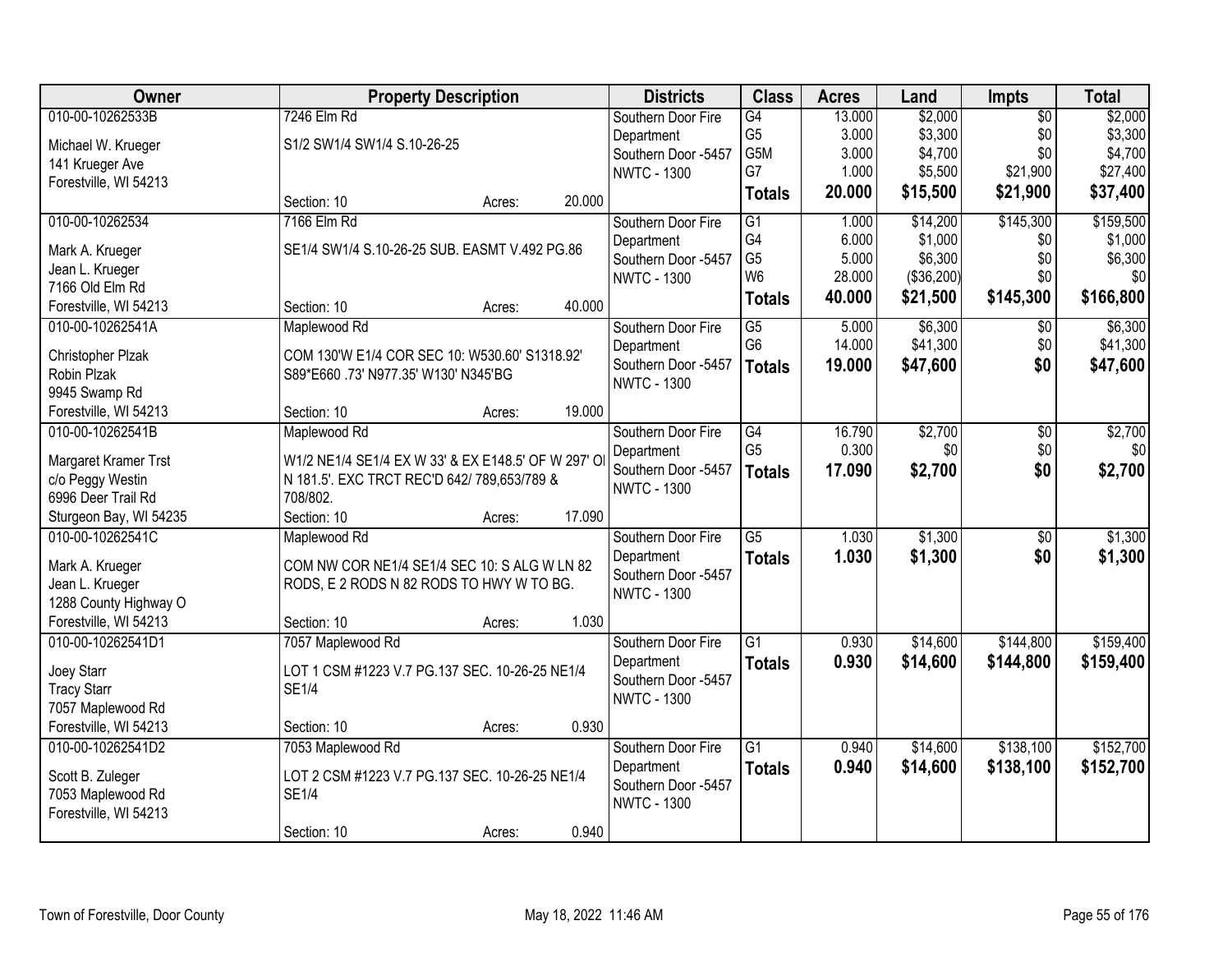| Owner                                             | <b>Property Description</b>                                                                         |                  | <b>Districts</b>                  | <b>Class</b>          | <b>Acres</b>   | Land              | <b>Impts</b>    | <b>Total</b>       |
|---------------------------------------------------|-----------------------------------------------------------------------------------------------------|------------------|-----------------------------------|-----------------------|----------------|-------------------|-----------------|--------------------|
| 010-00-10262541E                                  | 7005 Maplewood Rd                                                                                   |                  | Southern Door Fire                | $\overline{G1}$       | 1.000          | \$14,200          | \$132,800       | \$147,000          |
| Douglas J. Reinhardt                              | COM E1/4 COR SEC 10-26-25 S 89DW ALG C/L                                                            |                  | Department                        | <b>Totals</b>         | 1.000          | \$14,200          | \$132,800       | \$147,000          |
| Lynn D. Reinhardt                                 | MAPLEWOOD RD 130' S345' N89DE130' N ALG E LN                                                        |                  | Southern Door -5457               |                       |                |                   |                 |                    |
| 7005 Maplewood Rd                                 | SD SEC 345'TO BEG. NLY 33'FOR ROAD PURPOSES.                                                        |                  | <b>NWTC - 1300</b>                |                       |                |                   |                 |                    |
| Forestville, WI 54213                             | Section: 10                                                                                         | 1.000<br>Acres:  |                                   |                       |                |                   |                 |                    |
| 010-00-10262542                                   | Maplewood Rd                                                                                        |                  | Southern Door Fire                | G4                    | 36.250         | \$5,800           | \$0             | \$5,800            |
|                                                   |                                                                                                     |                  | Department                        | G <sub>5</sub>        | 0.540          | \$100             | \$0             | \$100              |
| Mary Clarke & Paul W Dufek Trst<br>962 Dickens Ct | COM 1354.20'S87*W E1/4 COR SEC 10:S87*W1288.19<br>S1*E 1308.78' N88*E774.89' N1*W 170' N88*E513.57' |                  | Southern Door -5457               | <b>Totals</b>         | 36.790         | \$5,900           | \$0             | \$5,900            |
| Livermore, CA 94551                               | N1*W1144.75' BG.                                                                                    |                  | <b>NWTC - 1300</b>                |                       |                |                   |                 |                    |
|                                                   | Section: 10                                                                                         | 36.790<br>Acres: |                                   |                       |                |                   |                 |                    |
| 010-00-10262542A                                  | Maplewood Rd                                                                                        |                  | Southern Door Fire                | $\overline{G1}$       | 3.000          | \$22,200          | $\overline{50}$ | \$22,200           |
|                                                   |                                                                                                     |                  | Department                        | <b>Totals</b>         | 3.000          | \$22,200          | \$0             | \$22,200           |
| Joey Starr                                        | LOT 1 CSM #2446 V.14 PG.307 SEC. 10-26-25 NWSE                                                      |                  | Southern Door -5457               |                       |                |                   |                 |                    |
| <b>Tracy Starr</b>                                | ALSO INCL 33' TRCT REC'D DOC #728634.                                                               |                  | <b>NWTC - 1300</b>                |                       |                |                   |                 |                    |
| 7057 Maplewood Rd                                 |                                                                                                     |                  |                                   |                       |                |                   |                 |                    |
| Forestville, WI 54213                             | Section: 10                                                                                         | 3.000<br>Acres:  |                                   |                       |                |                   |                 |                    |
| 010-00-10262543                                   | 7075 Maplewood Rd                                                                                   |                  | Southern Door Fire                | W <sub>8</sub>        | 40.000         | (\$124,000)       | \$0             | \$0                |
| Mark A. Krueger                                   | SW1/4 SE1/4 S.10-26-25                                                                              |                  | Department                        | <b>Totals</b>         | 40.000         | \$0               | \$0             | \$0                |
| Jean L. Krueger                                   |                                                                                                     |                  | Southern Door -5457               |                       |                |                   |                 |                    |
| 1288 County Highway O                             |                                                                                                     |                  | <b>NWTC - 1300</b>                |                       |                |                   |                 |                    |
| Forestville, WI 54213                             | Section: 10                                                                                         | 40.000<br>Acres: |                                   |                       |                |                   |                 |                    |
| 010-00-10262544                                   | Maplewood Rd                                                                                        |                  | Southern Door Fire                | G4                    | 16.970         | \$3,200           | \$0             | \$3,200            |
| Margaret Kramer Trst                              | SE1/4 SE1/4 S.10-26-25 EXC PORTION OF PARCEL                                                        |                  | Department                        | G <sub>5</sub>        | 3.000          | \$3,800           | \$0             | \$3,800            |
| c/o Peggy Westin                                  | 41 <sub>C</sub>                                                                                     |                  | Southern Door -5457               | G5M                   | 20.000         | \$31,000          | \$0             | \$31,000           |
| 6996 Deer Trail Rd                                |                                                                                                     |                  | <b>NWTC - 1300</b>                | <b>Totals</b>         | 39.970         | \$38,000          | \$0             | \$38,000           |
| Sturgeon Bay, WI 54235                            | Section: 10                                                                                         | 39.970<br>Acres: |                                   |                       |                |                   |                 |                    |
| 010-00-11262511A                                  | 6727 Salona Rd                                                                                      |                  | Southern Door Fire                | $\overline{G1}$       | 1.000          | \$14,200          | \$29,400        | \$43,600           |
|                                                   |                                                                                                     |                  | Department                        | G4                    | 20.000         | \$3,200           | \$0             | \$3,200            |
| Gregory W. Bojko                                  | NE1/4 NE1/4 EX N 660' OF E 330' S.11-26-25                                                          |                  | Southern Door -5457               | G <sub>5</sub>        | 14.000         | \$17,500          | \$0             | \$17,500           |
| Dianne D. Bojko                                   |                                                                                                     |                  | <b>NWTC - 1300</b>                | <b>Totals</b>         | 35.000         | \$34,900          | \$29,400        | \$64,300           |
| 6705 Salona Rd                                    |                                                                                                     |                  |                                   |                       |                |                   |                 |                    |
| Sturgeon Bay, WI 54235                            | Section: 11                                                                                         | 35.000<br>Acres: |                                   |                       |                |                   |                 |                    |
| 010-00-11262511B                                  | 6705 Salona Rd                                                                                      |                  | Southern Door Fire                | $\overline{G1}$<br>G4 | 3.500<br>1.500 | \$22,400<br>\$200 | \$138,700       | \$161,100<br>\$200 |
| Gregory W. Bojko                                  | N660' OF E330' OF NE1/4 NE 1/4 S.11-26-25                                                           |                  | Department<br>Southern Door -5457 |                       |                |                   | \$0             |                    |
| Dianne D. Bojko                                   |                                                                                                     |                  | <b>NWTC - 1300</b>                | <b>Totals</b>         | 5.000          | \$22,600          | \$138,700       | \$161,300          |
| 6705 Salona Rd                                    |                                                                                                     |                  |                                   |                       |                |                   |                 |                    |
| Sturgeon Bay, WI 54235                            | Section: 11                                                                                         | 5.000<br>Acres:  |                                   |                       |                |                   |                 |                    |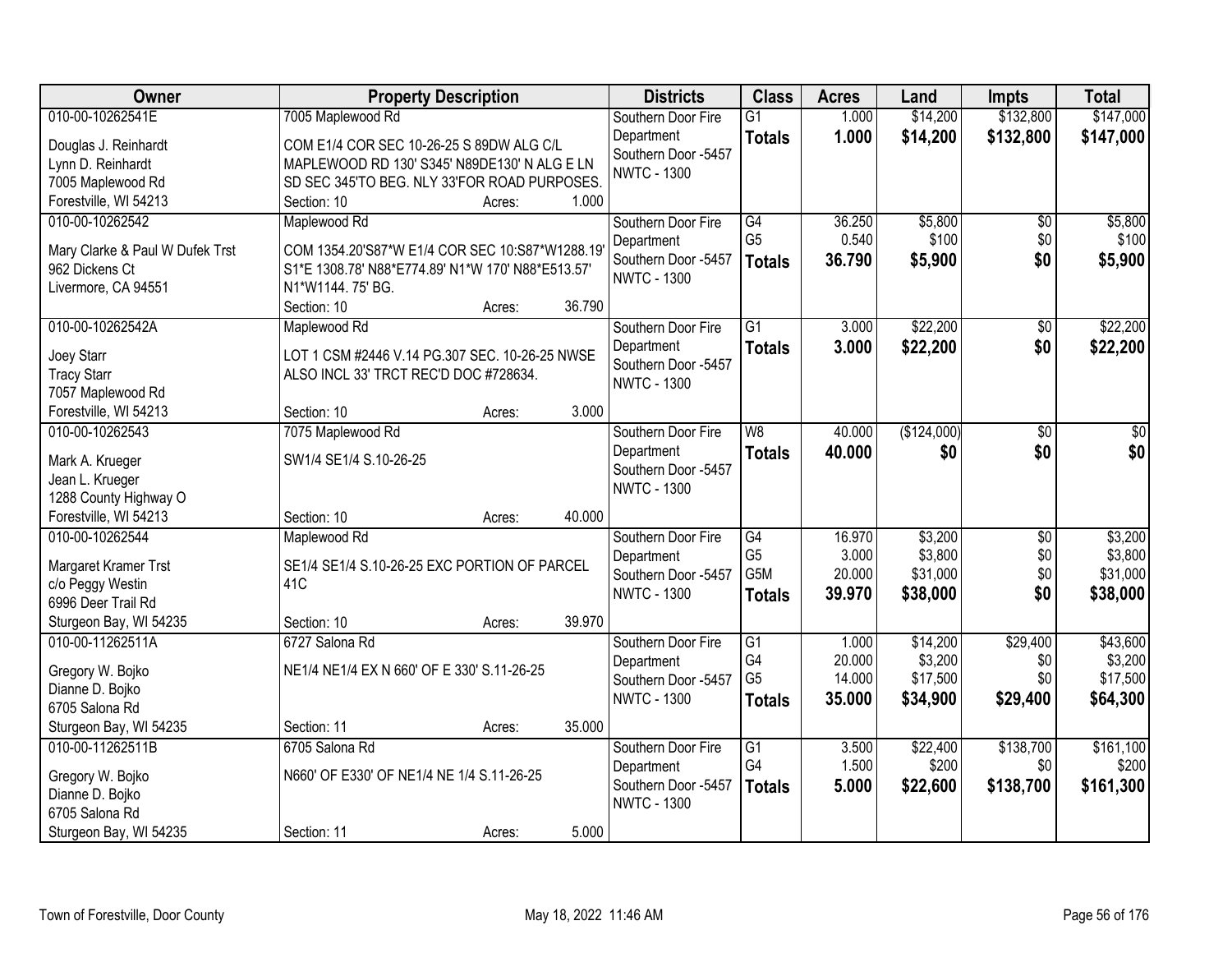| Owner                   |                                                 | <b>Property Description</b> |        | <b>Districts</b>                  | <b>Class</b>         | <b>Acres</b>    | Land                | <b>Impts</b>    | <b>Total</b>         |
|-------------------------|-------------------------------------------------|-----------------------------|--------|-----------------------------------|----------------------|-----------------|---------------------|-----------------|----------------------|
| 010-00-11262512         | 6815 Salona Rd                                  |                             |        | Southern Door Fire                | $\overline{G1}$      | 2.000           | \$18,200            | \$251,600       | \$269,800            |
| Daniel J. Grovogel      | NW1/4 NE1/4 S.11-26-25 EXC CSM 397, V.12        |                             |        | Department                        | G4                   | 10.000          | \$1,600             | \$0             | \$1,600              |
| 6815 Salona Rd          |                                                 |                             |        | Southern Door -5457               | G <sub>5</sub>       | 25.860          | \$28,800            | \$0             | \$28,800             |
| Sturgeon Bay, WI 54235  |                                                 |                             |        | <b>NWTC - 1300</b>                | <b>Totals</b>        | 37.860          | \$48,600            | \$251,600       | \$300,200            |
|                         | Section: 11                                     | Acres:                      | 37.860 |                                   |                      |                 |                     |                 |                      |
| 010-00-11262512A        | 6817 Salona Rd                                  |                             |        | Southern Door Fire                | $\overline{G1}$      | 2.140           | \$18,700            | \$125,100       | \$143,800            |
| Jason R. Nessinger      | LOT 1 CSM #2129 V.12 PG.397 SEC. 11-26-25 NWNE  |                             |        | Department                        | <b>Totals</b>        | 2.140           | \$18,700            | \$125,100       | \$143,800            |
| Jessica M. Nessinger    |                                                 |                             |        | Southern Door -5457               |                      |                 |                     |                 |                      |
| 6817 Salona Rd          |                                                 |                             |        | <b>NWTC - 1300</b>                |                      |                 |                     |                 |                      |
| Sturgeon Bay, WI 54235  | Section: 11                                     | Acres:                      | 2.140  |                                   |                      |                 |                     |                 |                      |
| 010-00-11262513         | 6862 Maplewood Rd                               |                             |        | Southern Door Fire                | G4                   | 19.000          | \$3,600             | $\overline{50}$ | \$3,600              |
|                         |                                                 |                             |        | Department                        | G <sub>5</sub>       | 2.000           | \$4,100             | \$0             | \$4,100              |
| Margaret Kramer Trst    | SW1/4 NE1/4 S.11-26-25                          |                             |        | Southern Door -5457               | G5M                  | 18.000          | \$27,900            | \$0             | \$27,900             |
| c/o Peggy Westin        |                                                 |                             |        | <b>NWTC - 1300</b>                | G7                   | 1.000           | \$7,000             | \$80,900        | \$87,900             |
| 6996 Deer Trail Rd      |                                                 |                             |        |                                   | <b>Totals</b>        | 40.000          | \$42,600            | \$80,900        | \$123,500            |
| Sturgeon Bay, WI 54235  | Section: 11                                     | Acres:                      | 40.000 |                                   |                      |                 |                     |                 |                      |
| 010-00-11262514         | Maplewood Rd                                    |                             |        | Southern Door Fire                | G4<br>G <sub>5</sub> | 7.000           | \$1,100<br>\$41,300 | \$0<br>\$0      | \$1,100              |
| Gregory W. Bojko        | SE1/4 NE1/4 S.11-26-25                          |                             |        | Department<br>Southern Door -5457 | G5M                  | 25.000<br>8.000 | \$11,200            | \$0             | \$41,300<br>\$11,200 |
| Dianne D. Bojko         |                                                 |                             |        | <b>NWTC - 1300</b>                |                      | 40.000          | \$53,600            | \$0             |                      |
| 6705 Salona Rd          |                                                 |                             |        |                                   | <b>Totals</b>        |                 |                     |                 | \$53,600             |
| Sturgeon Bay, WI 54235  | Section: 11                                     | Acres:                      | 40.000 |                                   |                      |                 |                     |                 |                      |
| 010-00-11262521         | Maple Rd                                        |                             |        | Southern Door Fire                | G4                   | 38.000          | \$6,400             | $\overline{50}$ | \$6,400              |
| Richard A. Hannemann II | NE1/4 NW1/4 S.11-26-25                          |                             |        | Department                        | G <sub>5</sub>       | 2.000           | \$100               | \$0             | \$100                |
| Vicki L. Hannemann      |                                                 |                             |        | Southern Door -5457               | <b>Totals</b>        | 40.000          | \$6,500             | \$0             | \$6,500              |
| 1669 Maple Rd           |                                                 |                             |        | <b>NWTC - 1300</b>                |                      |                 |                     |                 |                      |
| Sturgeon Bay, WI 54235  | Section: 11                                     | Acres:                      | 40.000 |                                   |                      |                 |                     |                 |                      |
| 010-00-11262522         | Maple Rd                                        |                             |        | Southern Door Fire                | G4                   | 23.500          | \$4,500             | $\overline{60}$ | \$4,500              |
| Richard A. Hannemann II | NW1/4 NW1/4 S.11-26-25 EXC CSM#3302 V.20 PG.164 |                             |        | Department                        | G <sub>5</sub>       | 11.500          | \$13,900            | \$0             | \$13,900             |
| Vicki L. Hannemann      |                                                 |                             |        | Southern Door -5457               | <b>Totals</b>        | 35.000          | \$18,400            | \$0             | \$18,400             |
| 1669 Maple Rd           |                                                 |                             |        | <b>NWTC - 1300</b>                |                      |                 |                     |                 |                      |
| Sturgeon Bay, WI 54235  | Section: 11                                     | Acres:                      | 35.000 |                                   |                      |                 |                     |                 |                      |
| 010-00-11262522A        | 1577 Maple Rd                                   |                             |        | Southern Door Fire                | G4                   | 4.000           | \$800               | $\overline{50}$ | \$800                |
| Terlyntam, LLC          | LOT 1 CSM#3302 V.20 PG.164 SEC. 11-26-25 NWNW   |                             |        | Department                        | G7                   | 1.000           | \$7,000             | \$78,100        | \$85,100             |
| N4853 County V          |                                                 |                             |        | Southern Door -5457               | <b>Totals</b>        | 5.000           | \$7,800             | \$78,100        | \$85,900             |
| Luxemburg, WI 54217     |                                                 |                             |        | <b>NWTC - 1300</b>                |                      |                 |                     |                 |                      |
|                         | Section: 11                                     | Acres:                      | 5.000  |                                   |                      |                 |                     |                 |                      |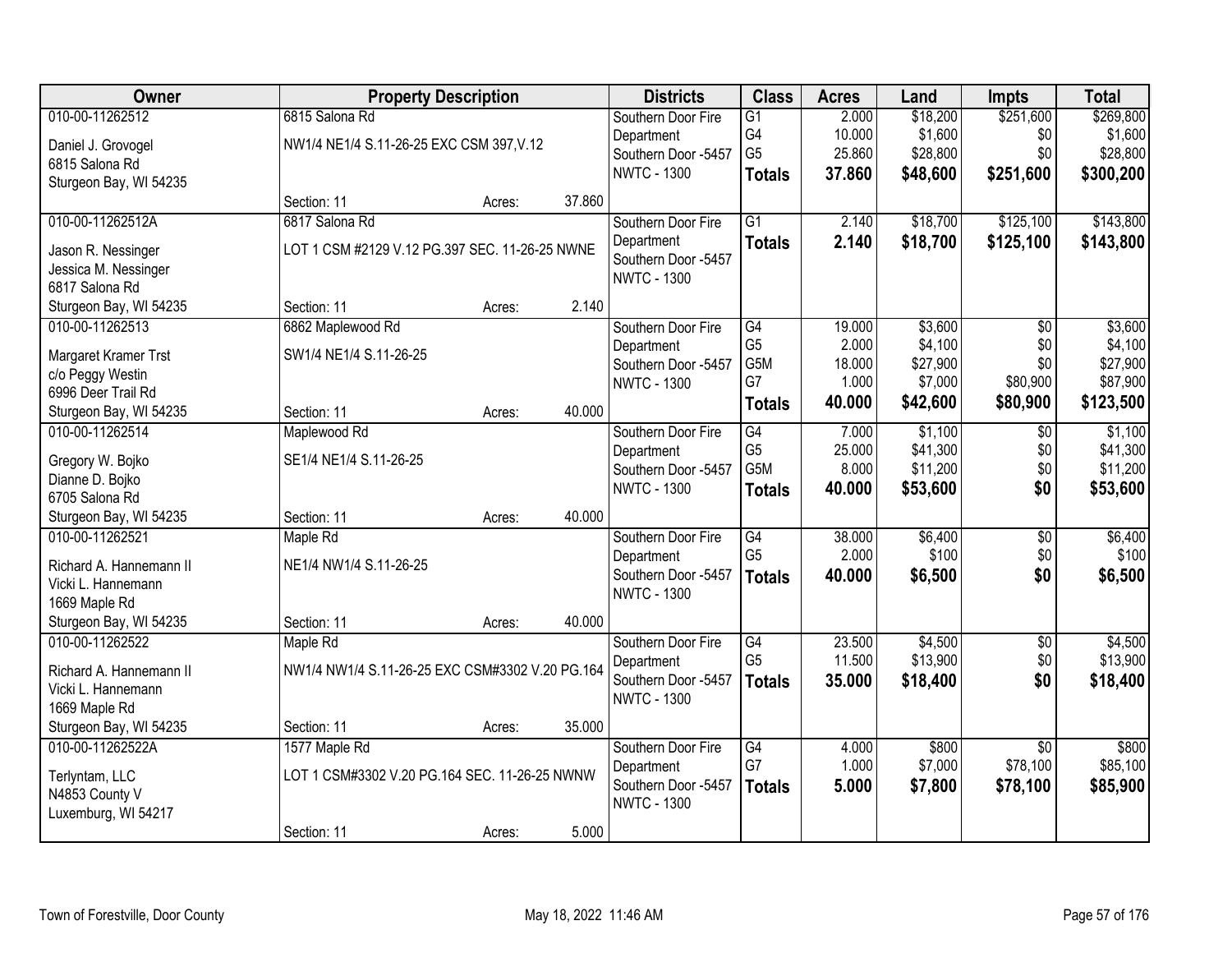| Owner                                      | <b>Property Description</b>                        |        |        | <b>Districts</b>                  | <b>Class</b>    | <b>Acres</b> | Land     | Impts           | <b>Total</b> |
|--------------------------------------------|----------------------------------------------------|--------|--------|-----------------------------------|-----------------|--------------|----------|-----------------|--------------|
| 010-00-11262523A                           | 6976 Maplewood Rd                                  |        |        | Southern Door Fire                | G4              | 35.140       | \$6,400  | $\overline{50}$ | \$6,400      |
| Michael L. Schley                          | SW1/4 NW1/4 EX E220' OF W 454' OF S170' S.11-26-25 |        |        | Department                        | G <sub>5</sub>  | 2.000        | \$100    | \$0             | \$100        |
| 124 Cedar St                               |                                                    |        |        | Southern Door -5457               | G7              | 2.000        | \$12,000 | \$123,200       | \$135,200    |
| Forestville, WI 54213                      |                                                    |        |        | <b>NWTC - 1300</b>                | <b>Totals</b>   | 39.140       | \$18,500 | \$123,200       | \$141,700    |
|                                            | Section: 11                                        | Acres: | 39.140 |                                   |                 |              |          |                 |              |
| 010-00-11262523B                           | 6978 Maplewood Rd                                  |        |        | Southern Door Fire                | $\overline{G1}$ | 0.860        | \$14,200 | \$76,100        | \$90,300     |
| Robert Schley Lfest et al                  | E220' OF W454' OF S170' OF SW1/4 NW1/4 S.11-26-25  |        |        | Department                        | <b>Totals</b>   | 0.860        | \$14,200 | \$76,100        | \$90,300     |
| 6978 Maplewood Rd                          |                                                    |        |        | Southern Door -5457               |                 |              |          |                 |              |
| Forestville, WI 54213                      |                                                    |        |        | <b>NWTC - 1300</b>                |                 |              |          |                 |              |
|                                            | Section: 11                                        | Acres: | 0.860  |                                   |                 |              |          |                 |              |
| 010-00-11262524                            | Maple Rd                                           |        |        | Southern Door Fire                | G4              | 18.000       | \$3,500  | $\overline{50}$ | \$3,500      |
| <b>Margaret Kramer Trst</b>                | SE1/4 NW1/4 S.11-26-25                             |        |        | Department                        | G <sub>5</sub>  | 15.000       | \$16,400 | \$0             | \$16,400     |
| c/o Peggy Westin                           |                                                    |        |        | Southern Door -5457               | G5M             | 7.000        | \$10,900 | \$0             | \$10,900     |
| 6996 Deer Trail Rd                         |                                                    |        |        | <b>NWTC - 1300</b>                | <b>Totals</b>   | 40.000       | \$30,800 | \$0             | \$30,800     |
| Sturgeon Bay, WI 54235                     | Section: 11                                        | Acres: | 40.000 |                                   |                 |              |          |                 |              |
| 010-00-11262531A                           | Maplewood Rd                                       |        |        | Southern Door Fire                | G4              | 27.000       | \$5,100  | $\overline{50}$ | \$5,100      |
|                                            |                                                    |        |        | Department                        | G <sub>5</sub>  | 4.000        | \$3,900  | \$0             | \$3,900      |
| Margaret Kramer Trst                       | NE1/4 SW1/4 EX COM NE COR W 264' S165' E264'       |        |        | Southern Door -5457               | G5M             | 8.000        | \$12,400 | \$0             | \$12,400     |
| c/o Peggy Westin                           | N165' TO BEG S.11-26-25                            |        |        | <b>NWTC - 1300</b>                | <b>Totals</b>   | 39.000       | \$21,400 | \$0             | \$21,400     |
| 6996 Deer Trail Rd                         | Section: 11                                        |        | 39.000 |                                   |                 |              |          |                 |              |
| Sturgeon Bay, WI 54235<br>010-00-11262531B | 6851 Maplewood Rd                                  | Acres: |        |                                   | $\overline{G1}$ | 1.000        | \$14,200 | \$5,100         | \$19,300     |
|                                            |                                                    |        |        | Southern Door Fire                |                 | 1.000        |          |                 |              |
| Rosalie M. Boudreau                        | COM NE COR NE1/4 SW1/4 W264 ' S165' E264' N165'    |        |        | Department<br>Southern Door -5457 | <b>Totals</b>   |              | \$14,200 | \$5,100         | \$19,300     |
| Kevin L. Brans                             | TO BEG S.11-26-25                                  |        |        | <b>NWTC - 1300</b>                |                 |              |          |                 |              |
| 202 Center St                              |                                                    |        |        |                                   |                 |              |          |                 |              |
| Republican City, NE 68971                  | Section: 11                                        | Acres: | 1.000  |                                   |                 |              |          |                 |              |
| 010-00-11262532                            | 6977 Maplewood Rd                                  |        |        | Southern Door Fire                | G4              | 27.000       | \$5,200  | $\overline{50}$ | \$5,200      |
| Margaret Kramer Trst                       | NW1/4 SW1/4 S.11-26-25                             |        |        | Department                        | G <sub>5</sub>  | 6.000        | \$6,400  | \$0             | \$6,400      |
| c/o Peggy Westin                           |                                                    |        |        | Southern Door -5457               | G5M             | 6.000        | \$8,400  | \$0             | \$8,400      |
| 6996 Deer Trail Rd                         |                                                    |        |        | <b>NWTC - 1300</b>                | G7              | 1.000        | \$5,500  | \$7,700         | \$13,200     |
| Sturgeon Bay, WI 54235                     | Section: 11                                        | Acres: | 40.000 |                                   | <b>Totals</b>   | 40.000       | \$25,500 | \$7,700         | \$33,200     |
| 010-00-11262533                            | 6930 Geier Rd                                      |        |        | Southern Door Fire                | $\overline{G1}$ | 1.000        | \$14,200 | \$127,400       | \$141,600    |
| Robin V. Starr                             | SW1/4 SW1/4 S.11-26-25                             |        |        | Department                        | G4              | 19.000       | \$3,400  | \$0             | \$3,400      |
| Penny A. Starr                             |                                                    |        |        | Southern Door -5457               | G <sub>5</sub>  | 19.000       | \$23,800 | \$0             | \$23,800     |
| 6930 Geier Rd                              |                                                    |        |        | <b>NWTC - 1300</b>                | G5M             | 1.000        | \$1,600  | \$0             | \$1,600      |
| Forestville, WI 54213                      | Section: 11                                        | Acres: | 40.000 |                                   | <b>Totals</b>   | 40.000       | \$43,000 | \$127,400       | \$170,400    |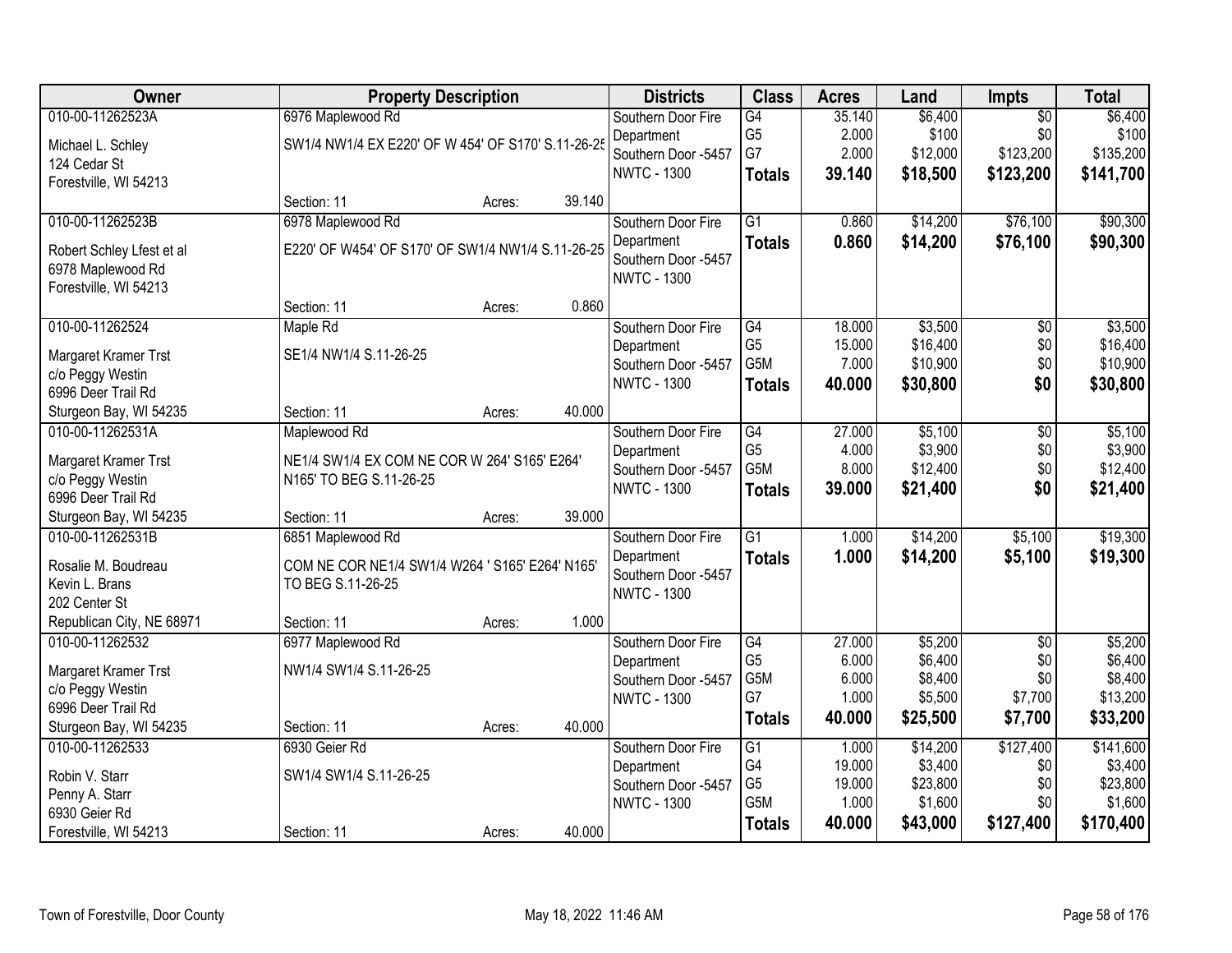| Owner                                         | <b>Property Description</b>                      | <b>Districts</b>    | <b>Class</b>    | <b>Acres</b> | Land     | <b>Impts</b>    | <b>Total</b> |
|-----------------------------------------------|--------------------------------------------------|---------------------|-----------------|--------------|----------|-----------------|--------------|
| 010-00-11262534A                              | 6825 Maplewood Rd                                | Southern Door Fire  | $\overline{G1}$ | 1.080        | \$14,500 | \$72,700        | \$87,200     |
| Alison M. Le Cloux Lfest et al                | COM NE COR SESW SEC 11:SLY ALG CL RD TO PNT      | Department          | <b>Totals</b>   | 1.080        | \$14,500 | \$72,700        | \$87,200     |
| 6825 Maplewood Rd                             | E OF NE COR OF CATTLE BARN WLY TO NE COR OF      | Southern Door -5457 |                 |              |          |                 |              |
| Forestville, WI 54213                         | CATTLE CARN N TO N LN SESW E ALG N LN BG. EXC    | <b>NWTC - 1300</b>  |                 |              |          |                 |              |
|                                               | 1.080<br>Section: 11<br>Acres:                   |                     |                 |              |          |                 |              |
| 010-00-11262534A1                             | 6821 Maplewood Rd                                | Southern Door Fire  | $\overline{G1}$ | 1.300        | \$15,400 | \$70,300        | \$85,700     |
| Todd E. Le Cloux                              | COM 257'S NE COR SE1/4 SW1/4 SEC 11: S133'       | Department          | <b>Totals</b>   | 1.300        | \$15,400 | \$70,300        | \$85,700     |
| 6821 Maplewood Rd                             | N84*W 166.90' N114' N89*E166' BG. E 33' SUBJ RD. | Southern Door -5457 |                 |              |          |                 |              |
| Forestville, WI 54213                         | ALSO COM 1701.75'S CNTR SEC 11: S78'             | <b>NWTC - 1300</b>  |                 |              |          |                 |              |
|                                               | 1.300<br>Section: 11<br>Acres:                   |                     |                 |              |          |                 |              |
| 010-00-11262534B                              | Geier Rd                                         | Southern Door Fire  | $\overline{G4}$ | 35.620       | \$7,000  | $\overline{50}$ | \$7,000      |
|                                               |                                                  | Department          | G <sub>5</sub>  | 2.000        | \$100    | \$0             | \$100        |
| John D & Lisa M Mueller Trst                  | SE1/4 SW1/4 EX E175' OF N 390' EXC TRCT REC'D    | Southern Door -5457 | <b>Totals</b>   | 37.620       | \$7,100  | \$0             | \$7,100      |
| <b>Bernice Mueller Lfest</b><br>7101 Geier Rd | 655/741 S.11-26-25                               | <b>NWTC - 1300</b>  |                 |              |          |                 |              |
| Forestville, WI 54213                         | 37.620<br>Section: 11<br>Acres:                  |                     |                 |              |          |                 |              |
| 010-00-11262541A                              | Geier Rd                                         | Southern Door Fire  | $\overline{G5}$ | 20,000       | \$10,000 | $\sqrt[6]{}$    | \$10,000     |
|                                               |                                                  | Department          |                 | 20.000       | \$10,000 | \$0             | \$10,000     |
| Barbara G. Anderson                           | E1/2 NE1/4 SE1/4 S.11-26-25                      | Southern Door -5457 | <b>Totals</b>   |              |          |                 |              |
| Jeffrey J. Bastar                             |                                                  | <b>NWTC - 1300</b>  |                 |              |          |                 |              |
| 13950 Adelaide Ln                             |                                                  |                     |                 |              |          |                 |              |
| Brookfield, WI 53005                          | 20.000<br>Section: 11<br>Acres:                  |                     |                 |              |          |                 |              |
| 010-00-11262541B                              | Geier Rd                                         | Southern Door Fire  | $\overline{G5}$ | 20.000       | \$13,000 | $\overline{50}$ | \$13,000     |
| James P. Wesoloski                            | W1/2 NE1/4 SE1/4 S.11-26-25 INCL ESMT RECD       | Department          | <b>Totals</b>   | 20,000       | \$13,000 | \$0             | \$13,000     |
| Sandra Wesoloski                              | DOC#825102                                       | Southern Door -5457 |                 |              |          |                 |              |
| 31 S Bayfield Ave                             |                                                  | <b>NWTC - 1300</b>  |                 |              |          |                 |              |
| Sturgeon Bay, WI 54235                        | 20.000<br>Section: 11<br>Acres:                  |                     |                 |              |          |                 |              |
| 010-00-11262542                               | Maplewood Rd                                     | Southern Door Fire  | G4              | 1.180        | \$200    | $\sqrt{6}$      | \$200        |
| Lee C. Wortiska                               | NW1/4 SE1/4 S.11-26-25 EXC CSM 263, V.11 SUBJ TO | Department          | G <sub>5</sub>  | 20.750       | \$25,100 | \$0             | \$25,100     |
| Julie A. Wortiska                             | <b>ESMT DOC#825102</b>                           | Southern Door -5457 | G5M             | 16.000       | \$22,400 | \$0             | \$22,400     |
| N6421 Cedar Dr                                |                                                  | <b>NWTC - 1300</b>  | <b>Totals</b>   | 37,930       | \$47,700 | \$0             | \$47,700     |
| Casco, WI 54205                               | 37.930<br>Section: 11<br>Acres:                  |                     |                 |              |          |                 |              |
| 010-00-11262542A                              | 6850 Maplewood Rd                                | Southern Door Fire  | $\overline{G1}$ | 2.070        | \$18,400 | \$136,500       | \$154,900    |
|                                               |                                                  | Department          | <b>Totals</b>   | 2.070        | \$18,400 | \$136,500       | \$154,900    |
| Lee C. Wortiska                               | LOT 1 CSM#1894 V.11 PG.263 SEC. 11-26-25 NWSE    | Southern Door -5457 |                 |              |          |                 |              |
| Julie A. Wortiska                             |                                                  | <b>NWTC - 1300</b>  |                 |              |          |                 |              |
| N6421 Cedar Dr                                |                                                  |                     |                 |              |          |                 |              |
| Casco, WI 54205                               | 2.070<br>Section: 11<br>Acres:                   |                     |                 |              |          |                 |              |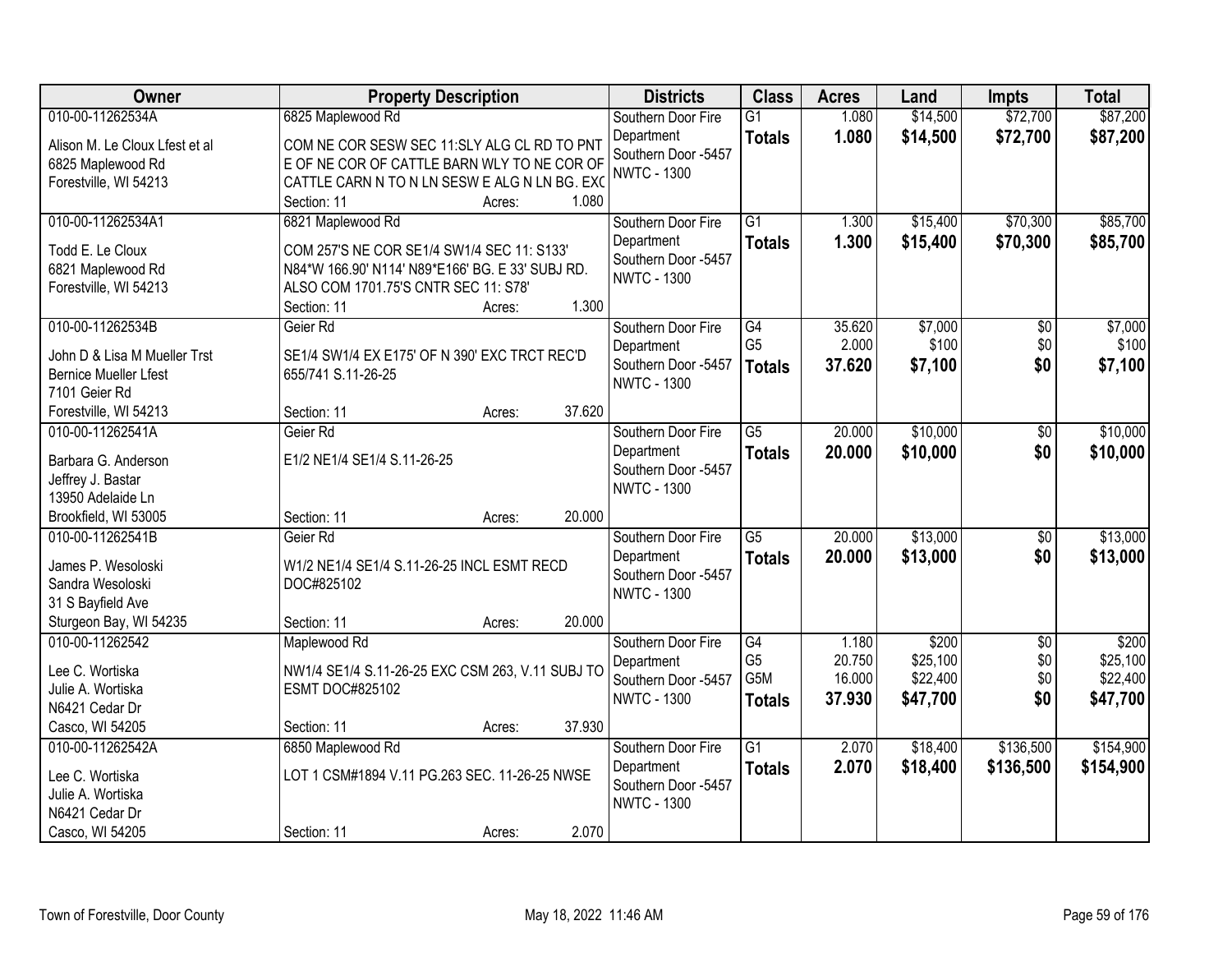| <b>Owner</b>                       |                                                                                               | <b>Property Description</b> |        | <b>Districts</b>    | <b>Class</b>    | <b>Acres</b> | Land     | <b>Impts</b>    | <b>Total</b> |
|------------------------------------|-----------------------------------------------------------------------------------------------|-----------------------------|--------|---------------------|-----------------|--------------|----------|-----------------|--------------|
| 010-00-11262543                    | 6790 Maplewood Rd                                                                             |                             |        | Southern Door Fire  | G1              | 4.850        | \$23,100 | \$214,600       | \$237,700    |
| Jason Tlachac                      | SW1/4 SE1/4 S.11-26-25 EXC E1/2 REC'D 553/710                                                 |                             |        | Department          | G4              | 3.000        | \$600    | \$0             | \$600        |
| 6790 Maplewood Rd                  |                                                                                               |                             |        | Southern Door -5457 | G5M             | 12.000       | \$16,800 | \$0             | \$16,800     |
| Forestville, WI 54213              |                                                                                               |                             |        | <b>NWTC - 1300</b>  | <b>Totals</b>   | 19.850       | \$40,500 | \$214,600       | \$255,100    |
|                                    | Section: 11                                                                                   | Acres:                      | 19.850 |                     |                 |              |          |                 |              |
| 010-00-11262543A                   | 6780 Maplewood Rd                                                                             |                             |        | Southern Door Fire  | $\overline{G1}$ | 2.000        | \$30,000 | \$224,600       | \$254,600    |
| Terry Jerabek                      | COM 658.63'N88*E S1/4 COR SEC.11: N1*W1311.55'                                                |                             |        | Department          | G <sub>5</sub>  | 17.930       | \$16,200 | \$0             | \$16,200     |
| Lynn Jerabek                       | N88*E659.18' S1*E956.56' N88*E12' S1*E355'                                                    |                             |        | Southern Door -5457 | <b>Totals</b>   | 19.930       | \$46,200 | \$224,600       | \$270,800    |
| 6780 Maplewood Rd                  | S88*W670.62' BG                                                                               |                             |        | <b>NWTC - 1300</b>  |                 |              |          |                 |              |
| Forestville, WI 54213              | Section: 11                                                                                   | Acres:                      | 19.930 |                     |                 |              |          |                 |              |
| 010-00-11262544                    | 6732 Maplewood Rd                                                                             |                             |        | Southern Door Fire  | G4              | 24.440       | \$4,700  | $\overline{50}$ | \$4,700      |
| <b>Daniel Dietrich</b>             | SE1/4 SE1/4 EXC TRCT REC'D DOC#833920                                                         |                             |        | Department          | G <sub>5</sub>  | 12.000       | \$15,000 | \$0             | \$15,000     |
| Terri L. Dietrich                  | S.11-26-25                                                                                    |                             |        | Southern Door -5457 | G7              | 3.000        | \$17,000 | \$120,100       | \$137,100    |
| 6732 Maplewood Rd                  |                                                                                               |                             |        | <b>NWTC - 1300</b>  | <b>Totals</b>   | 39.440       | \$36,700 | \$120,100       | \$156,800    |
| Forestville, WI 54213              | Section: 11                                                                                   | Acres:                      | 39.440 |                     |                 |              |          |                 |              |
| 010-00-12262511                    | Salona Rd                                                                                     |                             |        | Southern Door Fire  | G4              | 28.080       | \$5,100  | \$0             | \$5,100      |
| Patrick D & Diane M Olson Trst     | NE 1/4 NE 1/4 SEC 12-26-25 EXC W125' OF E603.11'                                              |                             |        | Department          | G <sub>5</sub>  | 11.000       | \$4,600  | \$0             | \$4,600      |
| 6285 Salona Rd                     | OF N 320'                                                                                     |                             |        | Southern Door -5457 | <b>Totals</b>   | 39.080       | \$9,700  | \$0             | \$9,700      |
| Sturgeon Bay, WI 54235             |                                                                                               |                             |        | <b>NWTC - 1300</b>  |                 |              |          |                 |              |
|                                    | Section: 12                                                                                   | Acres:                      | 39.080 |                     |                 |              |          |                 |              |
| 010-00-12262511A                   | 6425 Salona Rd                                                                                |                             |        | Southern Door Fire  | $\overline{G1}$ | 0.920        | \$14,500 | \$64,800        | \$79,300     |
|                                    |                                                                                               |                             |        | Department          | <b>Totals</b>   | 0.920        | \$14,500 | \$64,800        | \$79,300     |
| Ann M. Mancheski<br>6425 Salona Rd | COM NE COR SEC 12-26-25 W ALG SEC LN 478.11'BC<br>W125' S320' E125' N320'BG. NLY 33' FOR ROAD |                             |        | Southern Door -5457 |                 |              |          |                 |              |
| Sturgeon Bay, WI 54235             |                                                                                               |                             |        | <b>NWTC - 1300</b>  |                 |              |          |                 |              |
|                                    | Section: 12                                                                                   | Acres:                      | 0.920  |                     |                 |              |          |                 |              |
| 010-00-12262512                    | Salona Rd                                                                                     |                             |        | Southern Door Fire  | G4              | 9.000        | \$1,800  | $\overline{50}$ | \$1,800      |
| Patrick D & Diane M Olson Trst     | NW1/4 NE1/4 S.12-26-25                                                                        |                             |        | Department          | G <sub>5</sub>  | 31.000       | \$26,800 | \$0             | \$26,800     |
| 6285 Salona Rd                     |                                                                                               |                             |        | Southern Door -5457 | <b>Totals</b>   | 40.000       | \$28,600 | \$0             | \$28,600     |
| Sturgeon Bay, WI 54235             |                                                                                               |                             |        | <b>NWTC - 1300</b>  |                 |              |          |                 |              |
|                                    | Section: 12                                                                                   | Acres:                      | 40.000 |                     |                 |              |          |                 |              |
| 010-00-12262513                    | Snyder Ln                                                                                     |                             |        | Southern Door Fire  | G4              | 15.480       | \$3,100  | $\overline{50}$ | \$3,100      |
| Richard A. Olson et al             | COM 1333.75'S89*W E1/4 COR SEC 12:S89*W1333.75                                                |                             |        | Department          | G <sub>5</sub>  | 10.000       | \$6,500  | \$0             | \$6,500      |
| 580 County Highway S               | N1*E13 26.34' N89*E1326.49' S1325. 31' BG. INCL                                               |                             |        | Southern Door -5457 | G5M             | 15.000       | \$23,300 | \$0             | \$23,300     |
| Sturgeon Bay, WI 54235             | ESMT.                                                                                         |                             |        | <b>NWTC - 1300</b>  | <b>Totals</b>   | 40.480       | \$32,900 | \$0             | \$32,900     |
|                                    | Section: 12                                                                                   | Acres:                      | 40.480 |                     |                 |              |          |                 |              |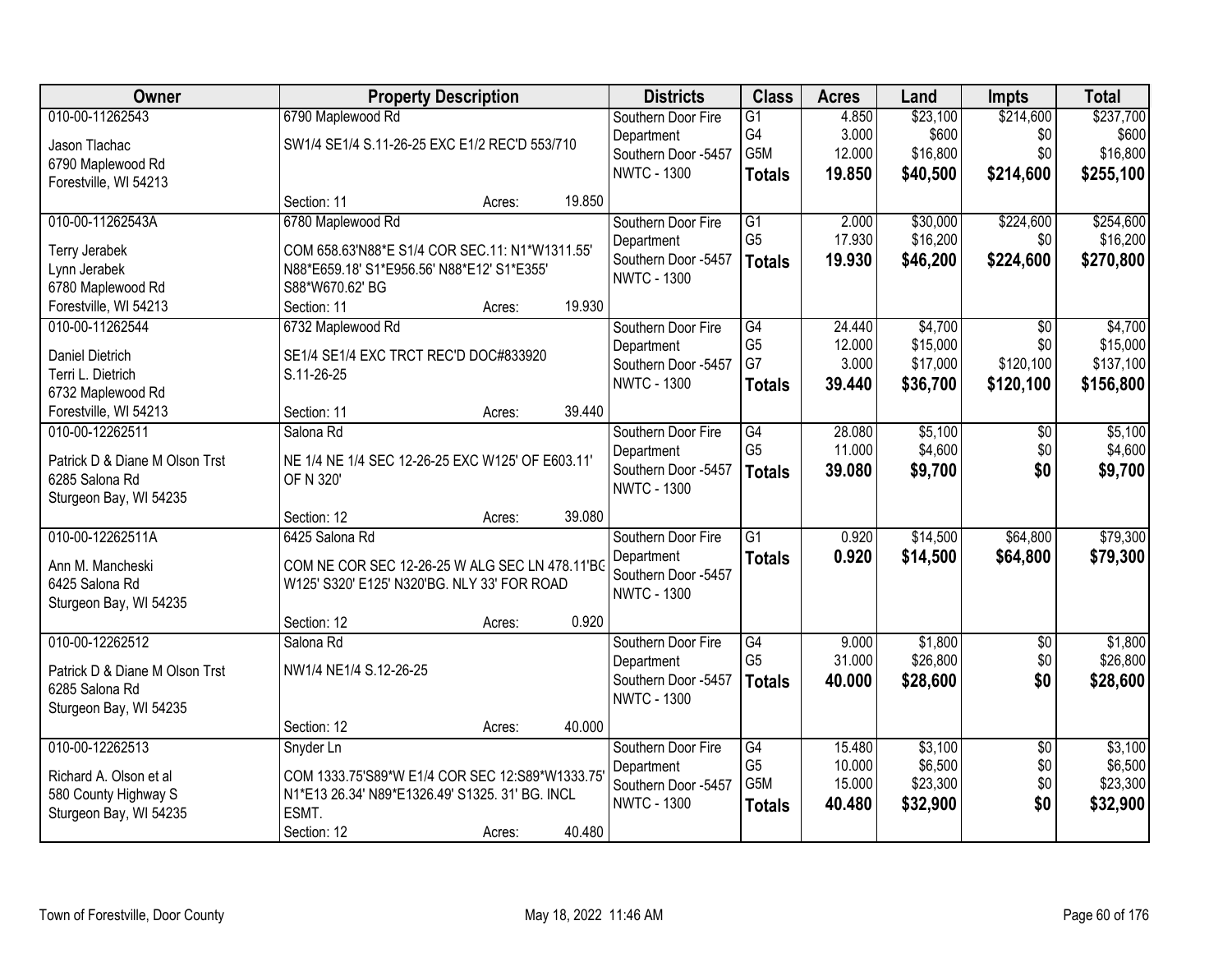| Owner                                          | <b>Property Description</b>                                                                       | <b>Districts</b>    | <b>Class</b>     | <b>Acres</b> | Land     | <b>Impts</b>    | <b>Total</b> |
|------------------------------------------------|---------------------------------------------------------------------------------------------------|---------------------|------------------|--------------|----------|-----------------|--------------|
| 010-00-12262514                                | Snyder Ln                                                                                         | Southern Door Fire  | G4               | 10.710       | \$2,000  | $\overline{50}$ | \$2,000      |
| Richard A. Olson et al                         | SE1/4 NE1/4 S.12-26-25 EXC TRCT FOR RD 227/238 &                                                  | Department          | <b>Totals</b>    | 10.710       | \$2,000  | \$0             | \$2,000      |
| 580 County Highway S                           | EXC TRCT REC'D 585/481.ALSO EXC CSM 87, V.12.                                                     | Southern Door -5457 |                  |              |          |                 |              |
| Sturgeon Bay, WI 54235                         | EXC TRCT REC'D DOC #709524.                                                                       | <b>NWTC - 1300</b>  |                  |              |          |                 |              |
|                                                | 10.710<br>Section: 12<br>Acres:                                                                   |                     |                  |              |          |                 |              |
| 010-00-12262514A                               | 6434 Snyder Ln                                                                                    | Southern Door Fire  | $\overline{G1}$  | 3.000        | \$22,200 | \$282,800       | \$305,000    |
| Philip A. Lorenzin                             | COM 559.12'N & 528.88'N86*E E1/4 COR                                                              | Department          | <b>Totals</b>    | 3.000        | \$22,200 | \$282,800       | \$305,000    |
| Deidre A. Troost-Lorenzin                      | SEC.12:N86*W338.48 'N375'N89*E337.86'S398.60' BG.                                                 | Southern Door -5457 |                  |              |          |                 |              |
| 1476 Perry St Unit 506                         |                                                                                                   | <b>NWTC - 1300</b>  |                  |              |          |                 |              |
| Des Plaines, IL 60016                          | 3.000<br>Section: 12<br>Acres:                                                                    |                     |                  |              |          |                 |              |
| 010-00-12262514C1                              | County Rd S                                                                                       | Southern Door Fire  | $\overline{G4}$  | 3.380        | \$700    | \$0             | \$700        |
| Richard A. Olson et al                         | LOT 1 CSM #2338 V.14 PG.53 SEC. 12-26-25 SENE                                                     | Department          | <b>Totals</b>    | 3.380        | \$700    | \$0             | \$700        |
| 580 County Highway S                           |                                                                                                   | Southern Door -5457 |                  |              |          |                 |              |
| Sturgeon Bay, WI 54235                         |                                                                                                   | <b>NWTC - 1300</b>  |                  |              |          |                 |              |
|                                                | 3.380<br>Section: 12<br>Acres:                                                                    |                     |                  |              |          |                 |              |
| 010-00-12262514C2                              | County Rd S                                                                                       | Southern Door Fire  | $\overline{G4}$  | 3.200        | \$600    | \$0             | \$600        |
|                                                |                                                                                                   | Department          | <b>Totals</b>    | 3.200        | \$600    | \$0             | \$600        |
| Richard A. Olson et al<br>580 County Highway S | LOT 2 CSM #2338 V.14 PG.53 SEC. 12-26-25 SENE                                                     | Southern Door -5457 |                  |              |          |                 |              |
| Sturgeon Bay, WI 54235                         |                                                                                                   | <b>NWTC - 1300</b>  |                  |              |          |                 |              |
|                                                | 3.200<br>Section: 12<br>Acres:                                                                    |                     |                  |              |          |                 |              |
| 010-00-12262514D                               | 6554 Snyder Ln                                                                                    | Southern Door Fire  | $\overline{G5}$  | 2.360        | \$5,300  | $\overline{50}$ | \$5,300      |
|                                                |                                                                                                   | Department          | G <sub>5</sub> M | 14.000       | \$21,700 | \$0             | \$21,700     |
| Kenneth C. Pfiester<br>Ruth E. Pfiester        | COM 45'S89*W E1/4 COR SEC 12:S89*W1288.75'<br>N718.64' S 89*E464.02' S92.37' N86*W11 8.61' S3*W66 | Southern Door -5457 | G7               | 1.000        | \$7,000  | \$91,300        | \$98,300     |
| 6445 Snyder Ln                                 | S86*E944.91' S496.14' BG. SUBJ ESMT.                                                              | <b>NWTC - 1300</b>  | <b>Totals</b>    | 17.360       | \$34,000 | \$91,300        | \$125,300    |
| Sturgeon Bay, WI 54235                         | 17.360<br>Section: 12<br>Acres:                                                                   |                     |                  |              |          |                 |              |
| 010-00-12262521A                               | Salona Rd                                                                                         | Southern Door Fire  | $\overline{G4}$  | 17.250       | \$2,600  | $\sqrt{6}$      | \$2,600      |
|                                                |                                                                                                   | Department          | G <sub>5</sub>   | 19.730       | \$23,900 | \$0             | \$23,900     |
| Patrick D & Diane M Olson Trst                 | NE1/4 NW1/4 EX N204' OF E 194'. EXC CSM 234, V.5                                                  | Southern Door -5457 | <b>Totals</b>    | 36,980       | \$26,500 | \$0             | \$26,500     |
| 6285 Salona Rd                                 | S.12-26-25                                                                                        | <b>NWTC - 1300</b>  |                  |              |          |                 |              |
| Sturgeon Bay, WI 54235                         | 36.980<br>Section: 12<br>Acres:                                                                   |                     |                  |              |          |                 |              |
| 010-00-12262521A1                              | Salona Rd                                                                                         | Southern Door Fire  | $\overline{G1}$  | 2.000        | \$18,200 | \$100           | \$18,300     |
|                                                |                                                                                                   | Department          | <b>Totals</b>    | 2.000        | \$18,200 | \$100           | \$18,300     |
| John Lee Lundquist                             | LOT 1 CSM #947 V.5 PG.234 SEC. 12-26-25 NE1/4                                                     | Southern Door -5457 |                  |              |          |                 |              |
| 6551 Salona Rd                                 | <b>NW1/4</b>                                                                                      | <b>NWTC - 1300</b>  |                  |              |          |                 |              |
| Sturgeon Bay, WI 54235                         | 2.000<br>Section: 12                                                                              |                     |                  |              |          |                 |              |
|                                                | Acres:                                                                                            |                     |                  |              |          |                 |              |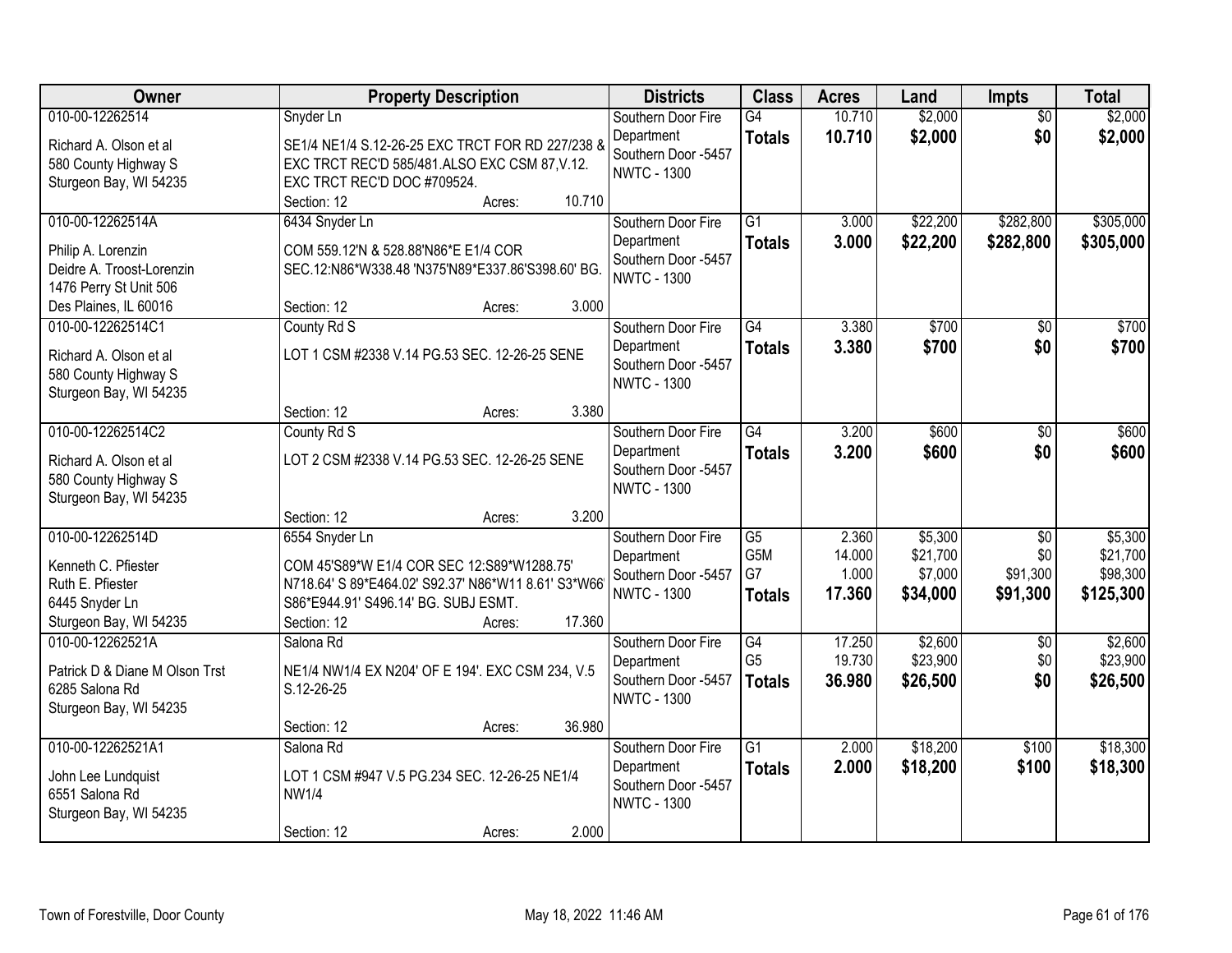| Owner                                | <b>Property Description</b>                                   |        |        | <b>Districts</b>                  | <b>Class</b>    | <b>Acres</b> | Land     | Impts           | <b>Total</b> |
|--------------------------------------|---------------------------------------------------------------|--------|--------|-----------------------------------|-----------------|--------------|----------|-----------------|--------------|
| 010-00-12262521B1                    | 6551 Salona Rd                                                |        |        | Southern Door Fire                | G1              | 1.020        | \$14,200 | \$104,700       | \$118,900    |
| John Lee Lundquist<br>6551 Salona Rd | LOT 2 CSM #947 V.5 PG.234 SEC. 12-26-25 NE1/4<br><b>NW1/4</b> |        |        | Department<br>Southern Door -5457 | <b>Totals</b>   | 1.020        | \$14,200 | \$104,700       | \$118,900    |
| Sturgeon Bay, WI 54235               |                                                               |        |        | <b>NWTC - 1300</b>                |                 |              |          |                 |              |
|                                      | Section: 12                                                   | Acres: | 1.020  |                                   |                 |              |          |                 |              |
| 010-00-12262522                      | 6657 Salona Rd                                                |        |        | Southern Door Fire                | $\overline{G4}$ | 5.000        | \$600    | \$0             | \$600        |
| Jason Thomas Bluck                   | NW1/4 NW1/4 S.12-26-25                                        |        |        | Department                        | G <sub>5</sub>  | 19.000       | \$16,600 | \$0             | \$16,600     |
| Caroline Anne Bluck                  |                                                               |        |        | Southern Door -5457               | G5M             | 15.000       | \$21,000 | \$0             | \$21,000     |
| 3452 Leeds Castle Dr                 |                                                               |        |        | <b>NWTC - 1300</b>                | G7              | 1.000        | \$5,500  | \$11,600        | \$17,100     |
| Green Bay, WI 54313                  | Section: 12                                                   | Acres: | 40.000 |                                   | <b>Totals</b>   | 40.000       | \$43,700 | \$11,600        | \$55,300     |
| 010-00-12262523                      | Salona Rd                                                     |        |        | Southern Door Fire                | $\overline{G4}$ | 4.000        | \$800    | $\sqrt[6]{}$    | \$800        |
| Caroline A. Bluck                    | SW1/4 NW1/4 S.12-26-25                                        |        |        | Department                        | G <sub>5</sub>  | 36.000       | \$40,200 | \$0             | \$40,200     |
| Jason T. Bluck                       |                                                               |        |        | Southern Door -5457               | <b>Totals</b>   | 40.000       | \$41,000 | \$0             | \$41,000     |
| 3452 Leeds Castle Dr                 |                                                               |        |        | <b>NWTC - 1300</b>                |                 |              |          |                 |              |
| Green Bay, WI 54313                  | Section: 12                                                   | Acres: | 40.000 |                                   |                 |              |          |                 |              |
| 010-00-12262524                      | Salona Rd                                                     |        |        | Southern Door Fire                | G4              | 32.000       | \$5,400  | \$0             | \$5,400      |
| Patrick D & Diane M Olson Trst       | SE1/4 NW1/4 S.12-26-25                                        |        |        | Department                        | G <sub>5</sub>  | 8.000        | \$5,200  | \$0             | \$5,200      |
| 6285 Salona Rd                       |                                                               |        |        | Southern Door -5457               | <b>Totals</b>   | 40.000       | \$10,600 | \$0             | \$10,600     |
| Sturgeon Bay, WI 54235               |                                                               |        |        | <b>NWTC - 1300</b>                |                 |              |          |                 |              |
|                                      | Section: 12                                                   | Acres: | 40.000 |                                   |                 |              |          |                 |              |
| 010-00-12262531                      | Maplewood Rd                                                  |        |        | Southern Door Fire                | $\overline{G4}$ | 40.000       | \$7,700  | $\overline{30}$ | \$7,700      |
| Roger N & Theresa A Kinnard Trst     | NE1/4 SW1/4 S.12-26-25                                        |        |        | Department                        | <b>Totals</b>   | 40.000       | \$7,700  | \$0             | \$7,700      |
| 6560 Maplewood Rd                    |                                                               |        |        | Southern Door -5457               |                 |              |          |                 |              |
| Sturgeon Bay, WI 54235               |                                                               |        |        | <b>NWTC - 1300</b>                |                 |              |          |                 |              |
|                                      | Section: 12                                                   | Acres: | 40.000 |                                   |                 |              |          |                 |              |
| 010-00-12262532                      | Maplewood Rd                                                  |        |        | Southern Door Fire                | $\overline{G4}$ | 13.000       | \$1,600  | $\overline{60}$ | \$1,600      |
| Roger N & Theresa A Kinnard Trst     | NW1/4 SW1/4 S.12-26-25                                        |        |        | Department                        | G <sub>5</sub>  | 27.000       | \$33,800 | \$0             | \$33,800     |
| 6560 Maplewood Rd                    |                                                               |        |        | Southern Door -5457               | <b>Totals</b>   | 40.000       | \$35,400 | \$0             | \$35,400     |
| Sturgeon Bay, WI 54235               |                                                               |        |        | <b>NWTC - 1300</b>                |                 |              |          |                 |              |
|                                      | Section: 12                                                   | Acres: | 40.000 |                                   |                 |              |          |                 |              |
| 010-00-12262533                      | Maplewood Rd                                                  |        |        | Southern Door Fire                | G4              | 12.000       | \$1,700  | $\overline{30}$ | \$1,700      |
| Roger N & Theresa A Kinnard Trst     | SW1/4 SW1/4 S.12-26-25                                        |        |        | Department                        | G <sub>5</sub>  | 28.000       | \$24,700 | \$0             | \$24,700     |
| 6560 Maplewood Rd                    |                                                               |        |        | Southern Door -5457               | <b>Totals</b>   | 40.000       | \$26,400 | \$0             | \$26,400     |
| Sturgeon Bay, WI 54235               |                                                               |        |        | <b>NWTC - 1300</b>                |                 |              |          |                 |              |
|                                      | Section: 12                                                   | Acres: | 40.000 |                                   |                 |              |          |                 |              |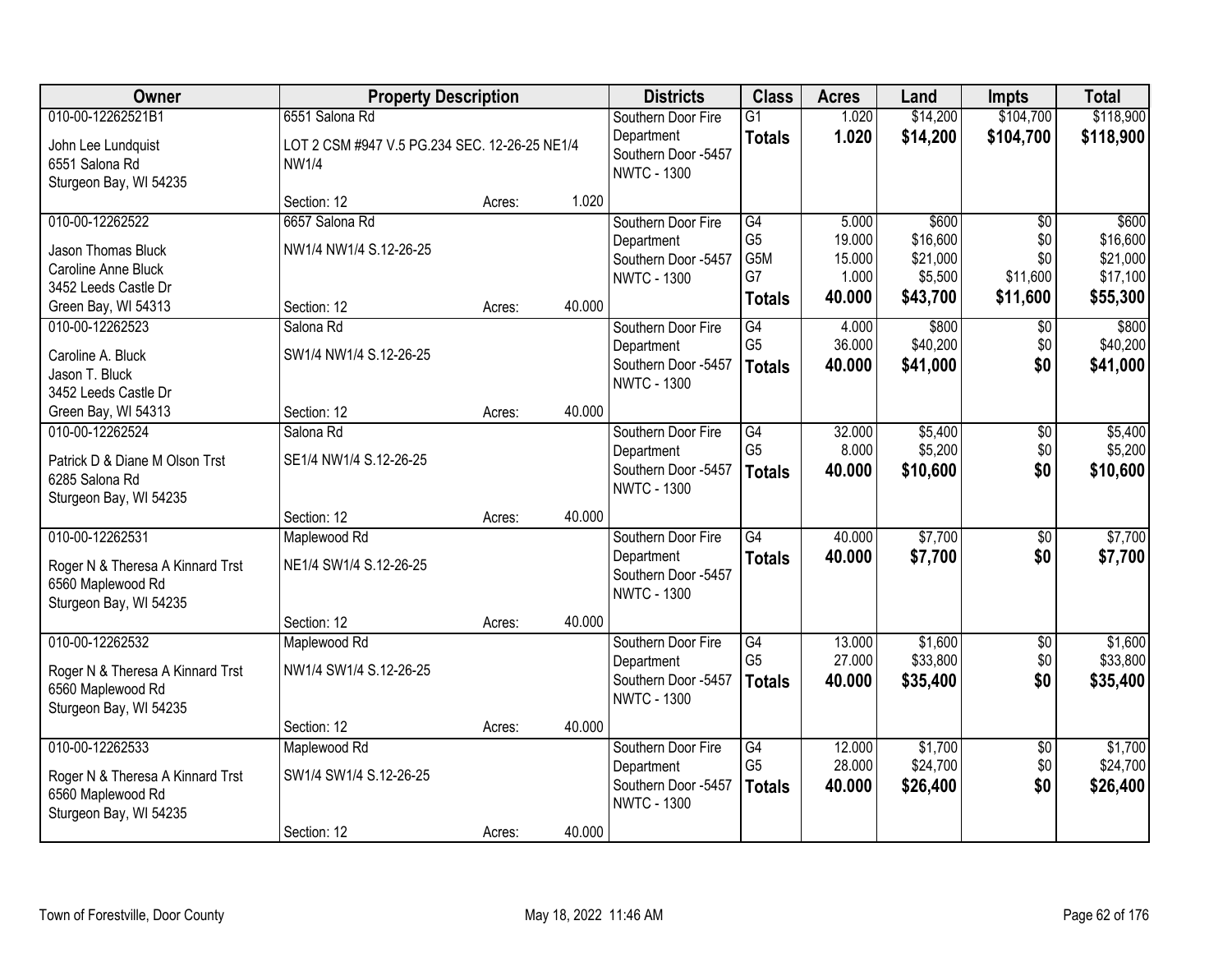| <b>Owner</b>                     | <b>Property Description</b>                      |                  | <b>Districts</b>    | <b>Class</b>    | <b>Acres</b> | Land     | Impts           | <b>Total</b> |
|----------------------------------|--------------------------------------------------|------------------|---------------------|-----------------|--------------|----------|-----------------|--------------|
| 010-00-12262534                  | 6560 Maplewood Rd                                |                  | Southern Door Fire  | G4              | 58.610       | \$10,500 | $\overline{50}$ | \$10,500     |
| Roger N & Theresa A Kinnard Trst | COM S1/4 COR SEC 12:E230' N 275' E220' S275' E   |                  | Department          | G <sub>5</sub>  | 19.000       | \$11,300 | \$0             | \$11,300     |
| 6560 Maplewood Rd                | ALG S LN SWSE TO SE COR N ALG E LN TO NE COR     |                  | Southern Door -5457 | G7              | 1.000        | \$7,000  | \$351,000       | \$358,000    |
| Sturgeon Bay, WI 54235           | WALG N LN SWSE & SESW TO NW COR SESW S ALO       |                  | <b>NWTC - 1300</b>  | <b>Totals</b>   | 78.610       | \$28,800 | \$351,000       | \$379,800    |
|                                  | Section: 12                                      | 78.610<br>Acres: |                     |                 |              |          |                 |              |
| 010-00-12262541                  | County Rd S                                      |                  | Southern Door Fire  | G4              | 38.000       | \$7,200  | $\overline{50}$ | \$7,200      |
| Gigstad Revocable Trust          | NE1/4 SE1/4 S.12-26-25                           |                  | Department          | G <sub>5</sub>  | 2.000        | \$800    | \$0             | \$800        |
| 6468 Maplewood Rd                |                                                  |                  | Southern Door -5457 | <b>Totals</b>   | 40.000       | \$8,000  | \$0             | \$8,000      |
| Sturgeon Bay, WI 54235           |                                                  |                  | <b>NWTC - 1300</b>  |                 |              |          |                 |              |
|                                  | Section: 12                                      | 40.000<br>Acres: |                     |                 |              |          |                 |              |
| 010-00-12262542                  | County Rd S                                      |                  | Southern Door Fire  | G4              | 40.000       | \$7,900  | \$0             | \$7,900      |
| Roger N & Theresa A Kinnard Trst | NW1/4 SE1/4 S.12-26-25                           |                  | Department          | <b>Totals</b>   | 40.000       | \$7,900  | \$0             | \$7,900      |
| 6560 Maplewood Rd                |                                                  |                  | Southern Door -5457 |                 |              |          |                 |              |
| Sturgeon Bay, WI 54235           |                                                  |                  | <b>NWTC - 1300</b>  |                 |              |          |                 |              |
|                                  | Section: 12                                      | 40.000<br>Acres: |                     |                 |              |          |                 |              |
| 010-00-12262543A                 | 6536 Maplewood Rd                                |                  | Southern Door Fire  | $\overline{G1}$ | 1.390        | \$15,700 | \$198,600       | \$214,300    |
| Benjamin Kinnard                 | COM S 1/4 COR SEC 12-26-25 E 230' BG E220' N275' |                  | Department          | <b>Totals</b>   | 1.390        | \$15,700 | \$198,600       | \$214,300    |
| 6536 Maplewood Rd                | W220' S275'TO BG                                 |                  | Southern Door -5457 |                 |              |          |                 |              |
| Sturgeon Bay, WI 54235           |                                                  |                  | <b>NWTC - 1300</b>  |                 |              |          |                 |              |
|                                  | Section: 12                                      | 1.390<br>Acres:  |                     |                 |              |          |                 |              |
| 010-00-12262544                  | 6468 Maplewood Rd                                |                  | Southern Door Fire  | G4              | 33.320       | \$6,300  | $\overline{50}$ | \$6,300      |
| <b>Gigstad Revocable Trust</b>   | SE1/4 SE1/4 S.12-26-25 EXC LFEST PARCEL DESC IN  |                  | Department          | G <sub>5</sub>  | 3.000        | \$1,400  | \$0             | \$1,400      |
| 6468 Maplewood Rd                | 750/985.                                         |                  | Southern Door -5457 | G7              | 3.000        | \$17,000 | \$191,200       | \$208,200    |
| Sturgeon Bay, WI 54235           |                                                  |                  | <b>NWTC - 1300</b>  | <b>Totals</b>   | 39.320       | \$24,700 | \$191,200       | \$215,900    |
|                                  | Section: 12                                      | 39.320<br>Acres: |                     |                 |              |          |                 |              |
| 010-00-12262544LE                | 6460 Maplewood Rd                                |                  | Southern Door Fire  | $\overline{G1}$ | 0.680        | \$13,500 | \$86,900        | \$100,400    |
| Verda C. Gigstad Lfest           | COM 205'E SW COR SESE SEC 12:E165' N180' W165'   |                  | Department          | <b>Totals</b>   | 0.680        | \$13,500 | \$86,900        | \$100,400    |
| <b>Gigstad Revocable Trust</b>   | S180' BG.                                        |                  | Southern Door -5457 |                 |              |          |                 |              |
| 6460 Maplewood Rd                |                                                  |                  | <b>NWTC - 1300</b>  |                 |              |          |                 |              |
| Sturgeon Bay, WI 54235           | Section: 12                                      | 0.680<br>Acres:  |                     |                 |              |          |                 |              |
| 010-00-13262511                  | 6451 Maplewood Rd                                |                  | Southern Door Fire  | G4              | 36.000       | \$6,900  | $\overline{60}$ | \$6,900      |
| Gigstad Revocable Trust          | NE1/4 NE1/4 - EXC PARCEL 11B REC'D 242/29 SEC.   |                  | Department          | G <sub>5</sub>  | 2.000        | \$100    | \$0             | \$100        |
| 6468 Maplewood Rd                | 13-26-25                                         |                  | Southern Door -5457 | G7              | 1.000        | \$5,500  | \$4,800         | \$10,300     |
| Sturgeon Bay, WI 54235           |                                                  |                  | <b>NWTC - 1300</b>  | <b>Totals</b>   | 39.000       | \$12,500 | \$4,800         | \$17,300     |
|                                  | Section: 13                                      | 39.000<br>Acres: |                     |                 |              |          |                 |              |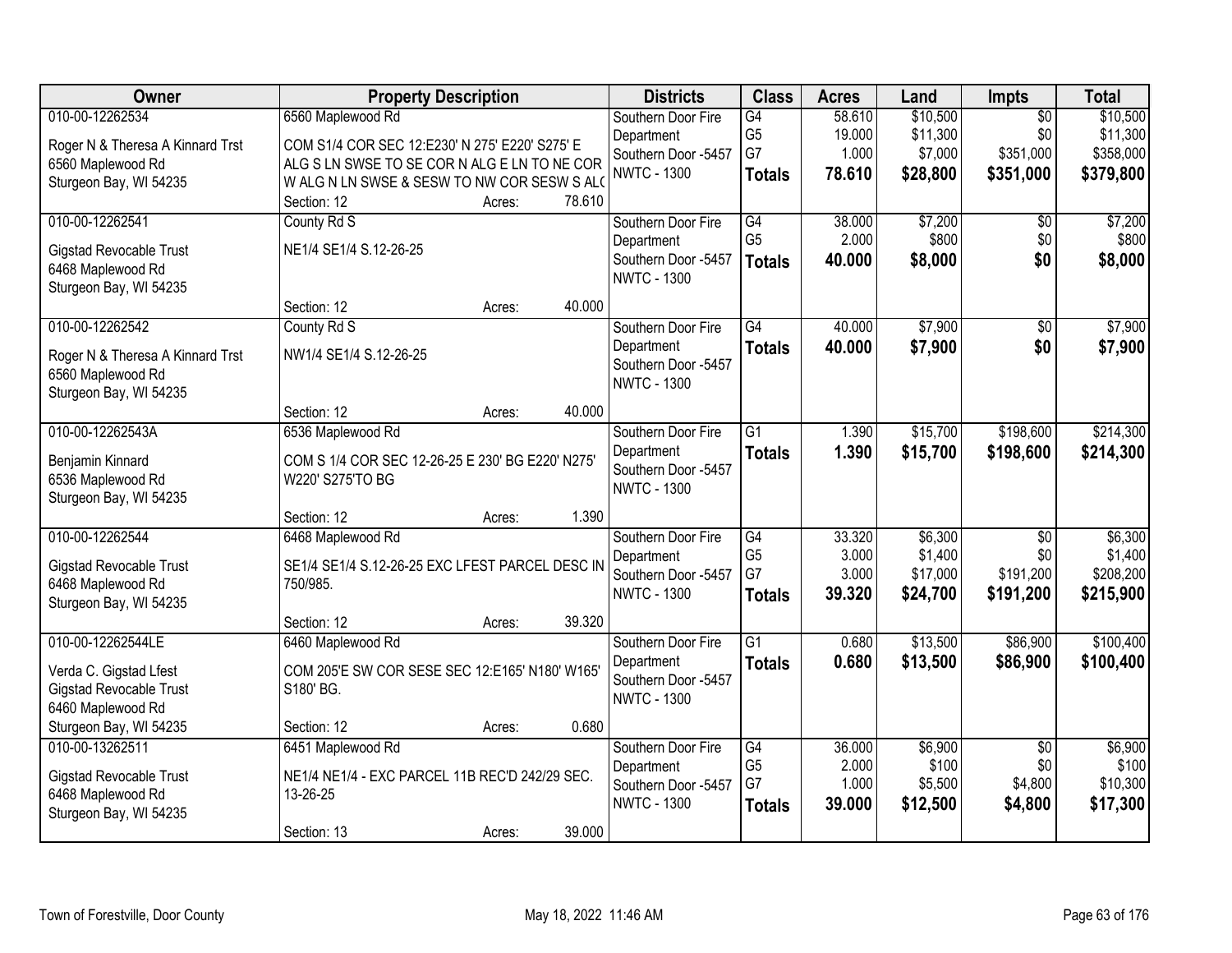| <b>Owner</b>                             | <b>Property Description</b>                      |        |        | <b>Districts</b>    | <b>Class</b>    | <b>Acres</b> | Land     | <b>Impts</b>    | <b>Total</b> |
|------------------------------------------|--------------------------------------------------|--------|--------|---------------------|-----------------|--------------|----------|-----------------|--------------|
| 010-00-13262511B                         | 1295 County Rd S                                 |        |        | Southern Door Fire  | $\overline{G2}$ | 1.000        | \$14,300 | \$70,100        | \$84,400     |
| Donald Dionne                            | COM NE COR NE1/4 NE1/4 S440 ' W99' N440' E99' TO |        |        | Department          | <b>Totals</b>   | 1.000        | \$14,300 | \$70,100        | \$84,400     |
| Barbara A. Dionne                        | BEG S.13-26-25                                   |        |        | Southern Door -5457 |                 |              |          |                 |              |
| 1295 County Highway S                    |                                                  |        |        | <b>NWTC - 1300</b>  |                 |              |          |                 |              |
| Sturgeon Bay, WI 54235-9398              | Section: 13                                      | Acres: | 1.000  |                     |                 |              |          |                 |              |
| 010-00-13262512                          | 6535 Maplewood Rd                                |        |        | Southern Door Fire  | $\overline{G4}$ | 37.000       | \$7,200  | $\overline{50}$ | \$7,200      |
|                                          | NW 1/4 NE 1/4 SEC 13-26-25                       |        |        | Department          | G <sub>5</sub>  | 1.000        | \$100    | \$0             | \$100        |
| East Maplewood, LLC<br>13950 Adelaide Ln |                                                  |        |        | Southern Door -5457 | G7              | 2.000        | \$12,000 | \$68,300        | \$80,300     |
| Brookfield, WI 53055                     |                                                  |        |        | <b>NWTC - 1300</b>  | <b>Totals</b>   | 40.000       | \$19,300 | \$68,300        | \$87,600     |
|                                          | Section: 13                                      | Acres: | 40.000 |                     |                 |              |          |                 |              |
| 010-00-13262513                          | <b>Vignes Rd</b>                                 |        |        | Southern Door Fire  | G4              | 35.000       | \$6,900  | \$0             | \$6,900      |
|                                          |                                                  |        |        | Department          | G <sub>5</sub>  | 1.000        | \$100    | \$0             | \$100        |
| East Maplewood, LLC<br>13950 Adelaide Ln | SW 1/4 NE 1/4 SEC 13-26-25                       |        |        | Southern Door -5457 | G5M             | 4.000        | \$6,200  | \$0             | \$6,200      |
| Brookfield, WI 53055                     |                                                  |        |        | <b>NWTC - 1300</b>  | <b>Totals</b>   | 40.000       | \$13,200 | \$0             | \$13,200     |
|                                          | Section: 13                                      | Acres: | 40.000 |                     |                 |              |          |                 |              |
| 010-00-13262514                          | 6418 Vignes Rd                                   |        |        | Southern Door Fire  | G4              | 34.000       | \$5,400  | \$0             | \$5,400      |
|                                          |                                                  |        |        | Department          | G <sub>5</sub>  | 2.750        | \$1,400  | \$0             | \$1,400      |
| Jacob Vanden Plas                        | SE1/4 NE1/4 S.13-26-25                           |        |        | Southern Door -5457 | G7              | 3.250        | \$18,300 | \$96,000        | \$114,300    |
| Emily Vanden Plas                        |                                                  |        |        | <b>NWTC - 1300</b>  | <b>Totals</b>   | 40.000       | \$25,100 | \$96,000        | \$121,100    |
| 6418 Vignes Rd<br>Sturgeon Bay, WI 54235 | Section: 13                                      | Acres: | 40.000 |                     |                 |              |          |                 |              |
| 010-00-13262521                          | Maplewood Rd                                     |        |        | Southern Door Fire  | G4              | 10.000       | \$2,000  | $\overline{50}$ | \$2,000      |
|                                          |                                                  |        |        | Department          | G <sub>5</sub>  | 30.000       | \$19,000 | \$0             | \$19,000     |
| Roger N & Theresa A Kinnard Trst         | NE1/4 NW1/4 S.13-26-25                           |        |        | Southern Door -5457 | <b>Totals</b>   | 40.000       | \$21,000 | \$0             | \$21,000     |
| 6560 Maplewood Rd                        |                                                  |        |        | <b>NWTC - 1300</b>  |                 |              |          |                 |              |
| Sturgeon Bay, WI 54235                   |                                                  |        |        |                     |                 |              |          |                 |              |
|                                          | Section: 13                                      | Acres: | 40.000 |                     |                 |              |          |                 |              |
| 010-00-13262522                          | Maplewood Rd                                     |        |        | Southern Door Fire  | G4              | 25.000       | \$4,700  | $\overline{50}$ | \$4,700      |
| Daniel Dietrich                          | NW1/4 NW1/4 S.13-26-25                           |        |        | Department          | G <sub>5</sub>  | 15.000       | \$8,600  | \$0             | \$8,600      |
| 6732 Maplewood Rd                        |                                                  |        |        | Southern Door -5457 | <b>Totals</b>   | 40.000       | \$13,300 | \$0             | \$13,300     |
| Forestville, WI 54213                    |                                                  |        |        | <b>NWTC - 1300</b>  |                 |              |          |                 |              |
|                                          | Section: 13                                      | Acres: | 40.000 |                     |                 |              |          |                 |              |
| 010-00-13262523                          | 6698 Vignes Rd                                   |        |        | Southern Door Fire  | $\overline{G4}$ | 31.000       | \$5,700  | $\overline{30}$ | \$5,700      |
| Doug Ulrikson                            | SW1/4 NW1/4 S.13-26-25                           |        |        | Department          | G <sub>5</sub>  | 7.000        | \$3,400  | \$0             | \$3,400      |
| Wendy Ulrikson                           |                                                  |        |        | Southern Door -5457 | G7              | 2.000        | \$12,000 | \$117,500       | \$129,500    |
| 6698 Vignes                              |                                                  |        |        | <b>NWTC - 1300</b>  | <b>Totals</b>   | 40.000       | \$21,100 | \$117,500       | \$138,600    |
| Forestville, WI 54213                    | Section: 13                                      | Acres: | 40.000 |                     |                 |              |          |                 |              |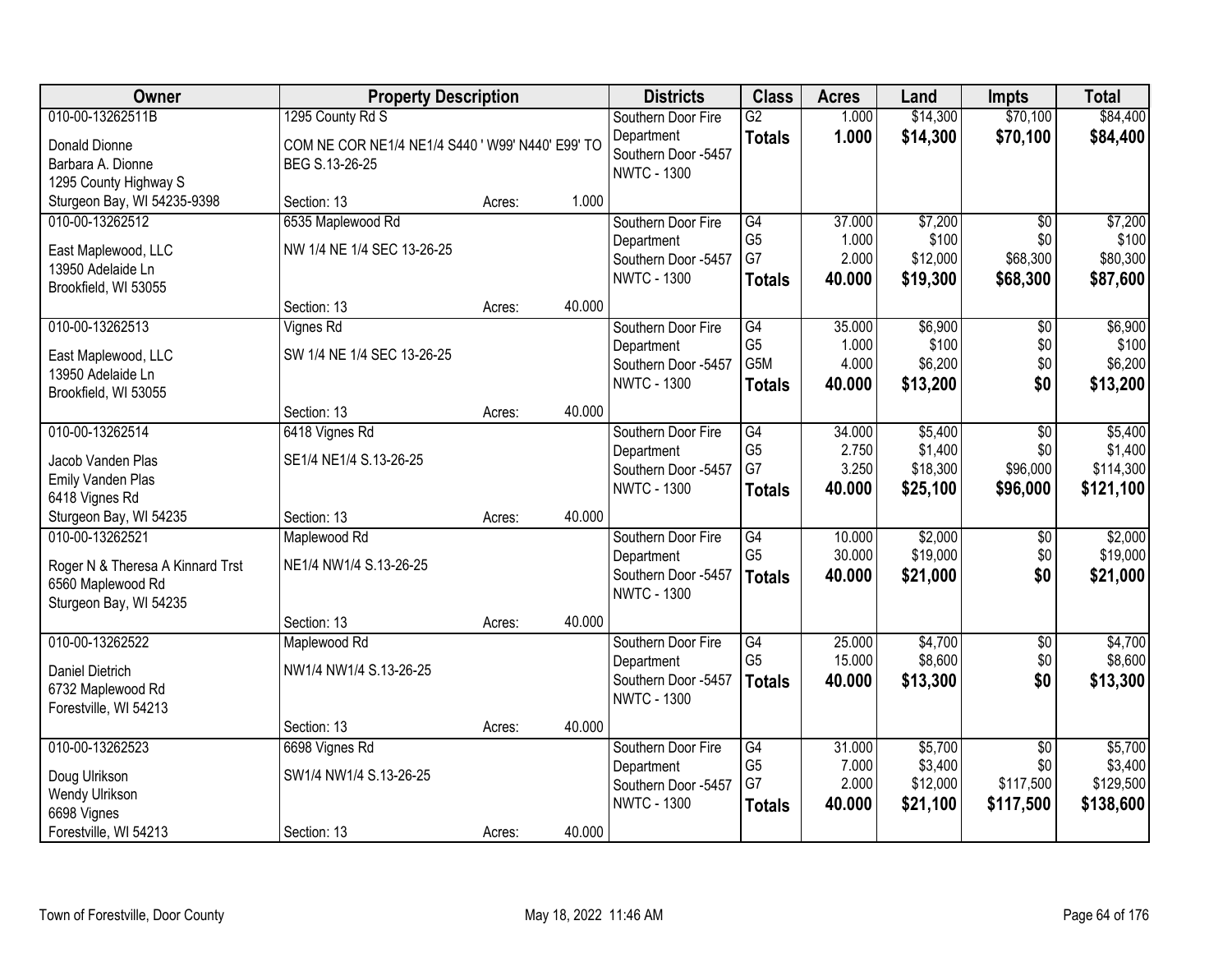| Owner                                |                                                   | <b>Property Description</b> |        | <b>Districts</b>    | <b>Class</b>    | <b>Acres</b> | Land     | <b>Impts</b>    | <b>Total</b> |
|--------------------------------------|---------------------------------------------------|-----------------------------|--------|---------------------|-----------------|--------------|----------|-----------------|--------------|
| 010-00-13262524                      | <b>Vignes Rd</b>                                  |                             |        | Southern Door Fire  | G4              | 14.000       | \$2,300  | $\overline{50}$ | \$2,300      |
| Doug Ulrikson                        | SE1/4 NW1/4 S.13-26-25                            |                             |        | Department          | G <sub>5</sub>  | 26.000       | \$16,400 | \$0             | \$16,400     |
| Wendy Ulrikson                       |                                                   |                             |        | Southern Door -5457 | <b>Totals</b>   | 40.000       | \$18,700 | \$0             | \$18,700     |
| 6698 Vignes                          |                                                   |                             |        | <b>NWTC - 1300</b>  |                 |              |          |                 |              |
| Forestville, WI 54213                | Section: 13                                       | Acres:                      | 40.000 |                     |                 |              |          |                 |              |
| 010-00-13262531                      | 6601 Vignes Rd                                    |                             |        | Southern Door Fire  | G4              | 10.000       | \$1,800  | $\overline{50}$ | \$1,800      |
|                                      | NE1/4 SW1/4 S.13-26-25 EXC CSM 287, V.12          |                             |        | Department          | G <sub>5</sub>  | 24.000       | \$28,800 | \$0             | \$28,800     |
| John Boland Trust<br>1311 Cotulla Dr |                                                   |                             |        | Southern Door -5457 | G7              | 1.000        | \$5,500  | \$5,600         | \$11,100     |
|                                      |                                                   |                             |        | <b>NWTC - 1300</b>  | <b>Totals</b>   | 35.000       | \$36,100 | \$5,600         | \$41,700     |
| Allen, TX 75013                      | Section: 13                                       | Acres:                      | 35.000 |                     |                 |              |          |                 |              |
| 010-00-13262531A                     | 6591 Vignes Rd                                    |                             |        | Southern Door Fire  | G1              | 5.000        | \$23,200 | \$85,100        | \$108,300    |
|                                      |                                                   |                             |        | Department          | <b>Totals</b>   | 5.000        | \$23,200 | \$85,100        | \$108,300    |
| John J. Nessinger                    | LOT 1 CSM #2082 V.12 PG.287 SEC. 13-26-25 NESW    |                             |        | Southern Door -5457 |                 |              |          |                 |              |
| Joni L. Nessinger                    |                                                   |                             |        | <b>NWTC - 1300</b>  |                 |              |          |                 |              |
| 6591 Vignes Rd                       |                                                   |                             |        |                     |                 |              |          |                 |              |
| Forestville, WI 54213                | Section: 13                                       | Acres:                      | 5.000  |                     |                 |              |          |                 |              |
| 010-00-13262532A                     | Vignes Rd                                         |                             |        | Southern Door Fire  | $\overline{G4}$ | 19.000       | \$3,600  | \$0             | \$3,600      |
| John Boland Trust                    | N1/2 NW1/4 SW1/4 S.13-26-25                       |                             |        | Department          | G <sub>5</sub>  | 1.000        | \$100    | \$0             | \$100        |
| 1311 Cotulla Dr                      |                                                   |                             |        | Southern Door -5457 | <b>Totals</b>   | 20.000       | \$3,700  | \$0             | \$3,700      |
| Allen, TX 75013                      |                                                   |                             |        | <b>NWTC - 1300</b>  |                 |              |          |                 |              |
|                                      | Section: 13                                       | Acres:                      | 20.000 |                     |                 |              |          |                 |              |
| 010-00-13262532B                     | Carnot Rd                                         |                             |        | Southern Door Fire  | G4              | 14.250       | \$2,800  | \$0             | \$2,800      |
| Robert L. Ellison                    | S1/2 NW1/4 SW1/4 EX S 150' OF W 200' SEC.13: EXC  |                             |        | Department          | G <sub>5</sub>  | 1.260        | \$1,600  | \$0             | \$1,600      |
| Maryellen K. Ellison                 | TRCTS REC'D 480/679 & 698/699.                    |                             |        | Southern Door -5457 | <b>Totals</b>   | 15.510       | \$4,400  | \$0             | \$4,400      |
| 1116 N Carnot Rd                     |                                                   |                             |        | <b>NWTC - 1300</b>  |                 |              |          |                 |              |
| Forestville, WI 54213                | Section: 13                                       | Acres:                      | 15.510 |                     |                 |              |          |                 |              |
| 010-00-13262532B1                    | Carnot Rd                                         |                             |        | Southern Door Fire  | $\overline{G1}$ | 3.900        | \$22,600 | $\sqrt{6}$      | \$22,600     |
|                                      |                                                   |                             |        | Department          | <b>Totals</b>   | 3.900        | \$22,600 | \$0             | \$22,600     |
| Robert L. Ellison                    | COM NW COR PARCEL 32C DESC 260/250 SEC.13:        |                             |        | Southern Door -5457 |                 |              |          |                 |              |
| Maryellen K. Ellison                 | E200' S200' E100' N300' W300' S100' BG. ALSO INCL |                             |        | <b>NWTC - 1300</b>  |                 |              |          |                 |              |
| 1116 N Carnot Rd                     | 300' X 410' N & ADJ REC'D 698/699.                |                             |        |                     |                 |              |          |                 |              |
| Forestville, WI 54213                | Section: 13                                       | Acres:                      | 3.900  |                     |                 |              |          |                 |              |
| 010-00-13262532C                     | 1116 N Carnot Rd                                  |                             |        | Southern Door Fire  | $\overline{G1}$ | 0.920        | \$14,500 | \$145,400       | \$159,900    |
| Robert L. Ellison                    | TR IN W1/2 SW1/4 COM SW COR SW1/4 SW1/4 N1270     |                             |        | Department          | <b>Totals</b>   | 0.920        | \$14,500 | \$145,400       | \$159,900    |
| Maryellen K. Ellison                 | TO BEG E 200' N200' W200' S200' TOBG S.13-26-25   |                             |        | Southern Door -5457 |                 |              |          |                 |              |
| 1116 N Carnot Rd                     |                                                   |                             |        | <b>NWTC - 1300</b>  |                 |              |          |                 |              |
| Forestville, WI 54213                | Section: 13                                       | Acres:                      | 0.920  |                     |                 |              |          |                 |              |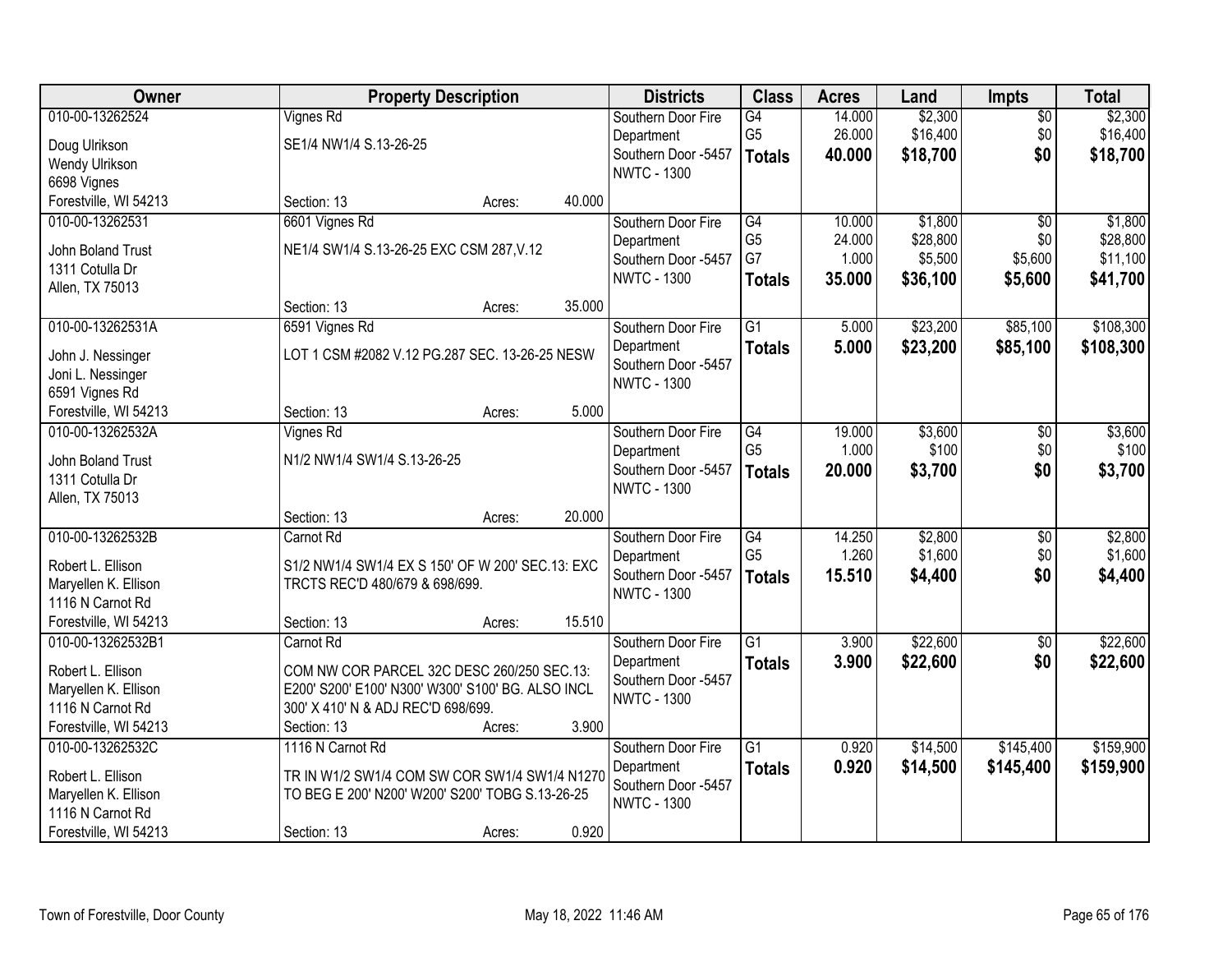| Owner                   | <b>Property Description</b>                     |        |        | <b>Districts</b>    | <b>Class</b>    | <b>Acres</b> | Land     | <b>Impts</b>    | <b>Total</b> |
|-------------------------|-------------------------------------------------|--------|--------|---------------------|-----------------|--------------|----------|-----------------|--------------|
| 010-00-13262533A        | Carnot Rd                                       |        |        | Southern Door Fire  | $\overline{G4}$ | 21.000       | \$4,100  | $\overline{50}$ | \$4,100      |
| Mary C. Ellison         | SW 1/4 SW 1/4 SEC 13-26-25 EXC N 770' OF W 200' |        |        | Department          | G <sub>5</sub>  | 14.140       | \$13,800 | \$0             | \$13,800     |
| Lee E. Ellison          | ALSO EXC PARC DESC 480/679 EXC CSM 259, V.9     |        |        | Southern Door -5457 | <b>Totals</b>   | 35.140       | \$17,900 | \$0             | \$17,900     |
| 1040 N Carnot Rd        |                                                 |        |        | <b>NWTC - 1300</b>  |                 |              |          |                 |              |
| Forestville, WI 54213   | Section: 13                                     | Acres: | 35.140 |                     |                 |              |          |                 |              |
| 010-00-13262533A1       | 1022 N Carnot Rd                                |        |        | Southern Door Fire  | $\overline{G1}$ | 1.210        | \$15,000 | \$59,100        | \$74,100     |
| Jeanmarie Bennett       | LOT 1 CSM #1584 V.9 PG.259 SEC. 13-26-25 SWSW   |        |        | Department          | <b>Totals</b>   | 1.210        | \$15,000 | \$59,100        | \$74,100     |
| 1022 N Carnot Rd        |                                                 |        |        | Southern Door -5457 |                 |              |          |                 |              |
| Forestville, WI 54213   |                                                 |        |        | <b>NWTC - 1300</b>  |                 |              |          |                 |              |
|                         | Section: 13                                     | Acres: | 1.210  |                     |                 |              |          |                 |              |
| 010-00-13262533B        | 1040 N Carnot Rd                                |        |        | Southern Door Fire  | G1              | 3.290        | \$22,300 | \$234,600       | \$256,900    |
| Mary C. Ellison         | COM SW COR SW 1/4 SW 1/4 N 550'TO BEG E 200'    |        |        | Department          | <b>Totals</b>   | 3.290        | \$22,300 | \$234,600       | \$256,900    |
| Lee E. Ellison          | N720' W 200' S720' TO BEG                       |        |        | Southern Door -5457 |                 |              |          |                 |              |
| 1040 N Carnot Rd        |                                                 |        |        | <b>NWTC - 1300</b>  |                 |              |          |                 |              |
| Forestville, WI 54213   | Section: 13                                     | Acres: | 3.290  |                     |                 |              |          |                 |              |
| 010-00-13262534A        | 6596 E Center Rd                                |        |        | Southern Door Fire  | G1              | 1.000        | \$14,200 | \$62,100        | \$76,300     |
| Jennilee R. Jorgenson   | SE 1/4 SW 1/4 SEC 13-26-25 EXCEPT W 600'        |        |        | Department          | G <sub>5</sub>  | 20.800       | \$31,400 | \$0             | \$31,400     |
| 6530 E Center Rd        |                                                 |        |        | Southern Door -5457 | <b>Totals</b>   | 21.800       | \$45,600 | \$62,100        | \$107,700    |
| Sturgeon Bay, WI 54235  |                                                 |        |        | <b>NWTC - 1300</b>  |                 |              |          |                 |              |
|                         | Section: 13                                     | Acres: | 21.800 |                     |                 |              |          |                 |              |
| 010-00-13262534B        | 6602 E Center Rd                                |        |        | Southern Door Fire  | $\overline{G5}$ | 12.710       | \$15,900 | $\overline{30}$ | \$15,900     |
| Dalton Nessinger        | WEST 600' OF SE 1/4 SW 1/4 SEC 13-26-25 EXC CSM |        |        | Department          | G7              | 1.000        | \$7,000  | \$20,200        | \$27,200     |
| John J. Nessinger       | #2374 V.14 PG.140 EXC CSM #2375 V.14 PG.142     |        |        | Southern Door -5457 | <b>Totals</b>   | 13.710       | \$22,900 | \$20,200        | \$43,100     |
| 6591 Vignes Rd          |                                                 |        |        | <b>NWTC - 1300</b>  |                 |              |          |                 |              |
| Forestville, WI 54213   | Section: 13                                     | Acres: | 13.710 |                     |                 |              |          |                 |              |
| 010-00-13262534B1       | Center Rd                                       |        |        | Southern Door Fire  | $\overline{G5}$ | 1.500        | \$1,000  | $\overline{50}$ | \$1,000      |
| <b>Dalton Nessinger</b> | LOT 1 CSM #2374 V.14 PG.140 SEC. 13-26-25 SESW  |        |        | Department          | <b>Totals</b>   | 1.500        | \$1,000  | \$0             | \$1,000      |
| John J. Nessinger       |                                                 |        |        | Southern Door -5457 |                 |              |          |                 |              |
| 6591 Vignes Rd          |                                                 |        |        | <b>NWTC - 1300</b>  |                 |              |          |                 |              |
| Forestville, WI 54213   | Section: 13                                     | Acres: | 1.500  |                     |                 |              |          |                 |              |
| 010-00-13262534B2       | 6602 E Center Rd                                |        |        | Southern Door Fire  | $\overline{G5}$ | 1.990        | \$2,500  | $\overline{50}$ | \$2,500      |
| Dale J. Nessinger       | LOT 1 CSM #2375 V.14 PG.142 SEC. 13-26-25 SESW  |        |        | Department          | G7              | 1.000        | \$7,000  | \$57,400        | \$64,400     |
| 6602 E Center Rd        |                                                 |        |        | Southern Door -5457 | <b>Totals</b>   | 2.990        | \$9,500  | \$57,400        | \$66,900     |
| Sturgeon Bay, WI 54235  |                                                 |        |        | <b>NWTC - 1300</b>  |                 |              |          |                 |              |
|                         | Section: 13                                     | Acres: | 2.990  |                     |                 |              |          |                 |              |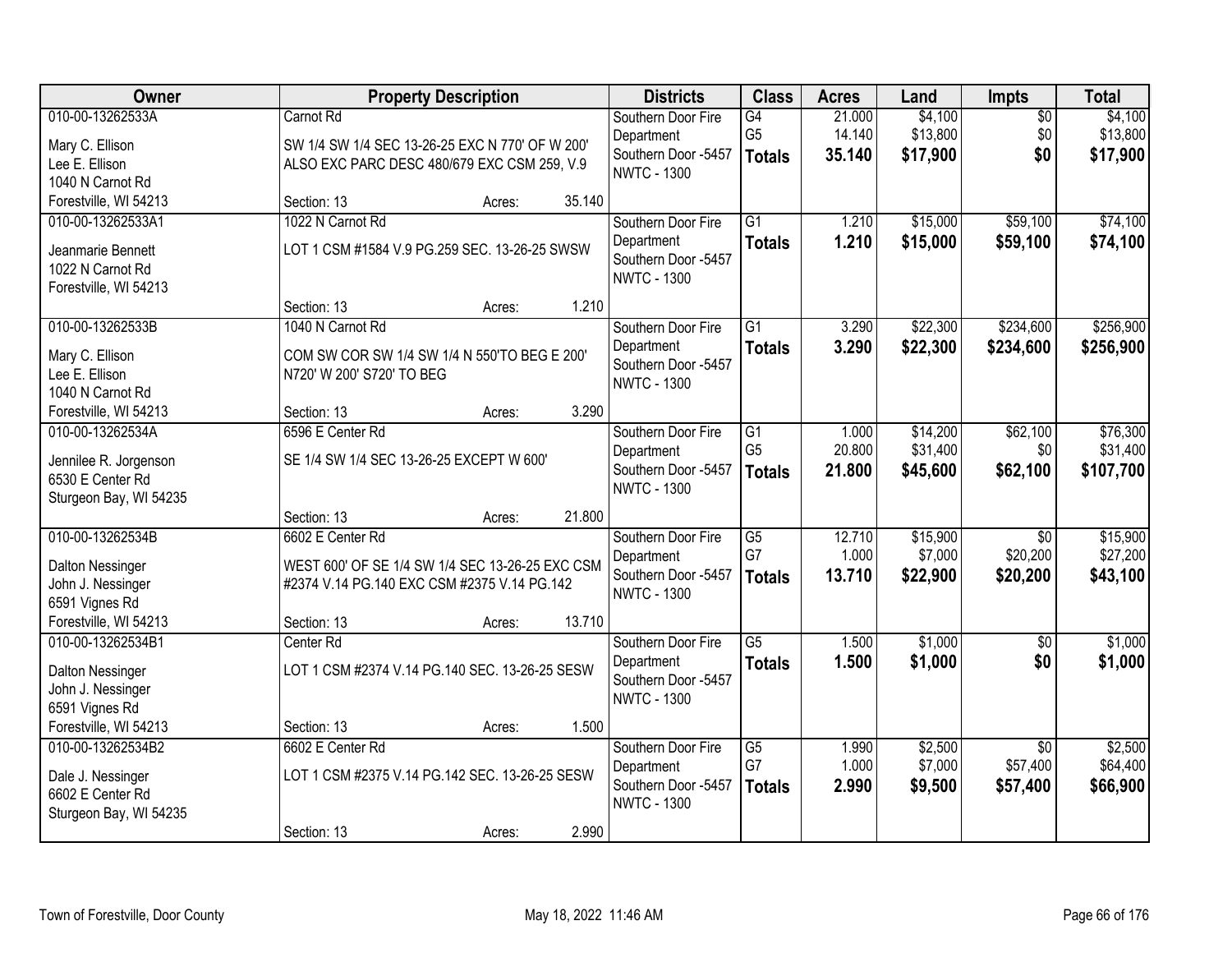| Owner                                     | <b>Property Description</b>                                         |        |        | <b>Districts</b>                  | <b>Class</b>         | <b>Acres</b>     | Land                | Impts                  | <b>Total</b>        |
|-------------------------------------------|---------------------------------------------------------------------|--------|--------|-----------------------------------|----------------------|------------------|---------------------|------------------------|---------------------|
| 010-00-13262541                           | County Rd S                                                         |        |        | Southern Door Fire                | G4                   | 5.000            | \$600               | $\overline{50}$        | \$600               |
| Leonard & Joan Schartner Family Door      | NE1/4 SE1/4 S.13-26-25                                              |        |        | Department                        | G <sub>5</sub>       | 19.000           | \$25,400            | \$0                    | \$25,400            |
| <b>County Land Trust</b>                  |                                                                     |        |        | Southern Door -5457               | G5M                  | 16.000           | \$22,400            | \$0                    | \$22,400            |
| 3339 Barrick Heights Rd                   |                                                                     |        |        | <b>NWTC - 1300</b>                | <b>Totals</b>        | 40.000           | \$48,400            | \$0                    | \$48,400            |
| Sturgeon Bay, WI 54235                    | Section: 13                                                         | Acres: | 40.000 |                                   |                      |                  |                     |                        |                     |
| 010-00-13262542                           | 6482 E Center Rd                                                    |        |        | Southern Door Fire                | G4                   | 3.000            | \$500               | $\overline{50}$        | \$500               |
|                                           |                                                                     |        |        | Department                        | G <sub>5</sub>       | 36.000           | \$43,900            | \$0                    | \$43,900            |
| Jake I. Paiser<br>Emily A. Paiser         | NW1/4 SE1/4 S.13-26-25 INCL ESMT OVER E20' E1/2<br>SW1/4 SE1/4      |        |        | Southern Door -5457               | G7                   | 1.000            | \$5,500             | \$6,400                | \$11,900            |
| 2013 Taube Rd                             |                                                                     |        |        | <b>NWTC - 1300</b>                | <b>Totals</b>        | 40.000           | \$49,900            | \$6,400                | \$56,300            |
| Sturgeon Bay, WI 54235                    | Section: 13                                                         | Acres: | 40.000 |                                   |                      |                  |                     |                        |                     |
| 010-00-13262543A                          | 6482 E Center Rd                                                    |        |        | Southern Door Fire                | G4                   | 17.000           | \$3,400             | $\overline{50}$        | \$3,400             |
|                                           |                                                                     |        |        | Department                        | G <sub>5</sub>       | 0.500            | \$100               | \$0                    | \$100               |
| William H. Karas et al                    | E1/2 SW1/4 SE1/4 EX S313' OF W 209'. SUBJ ESMT                      |        |        | Southern Door -5457               | G7                   | 1.000            | \$7,000             | \$2,500                | \$9,500             |
| 1112 Bonnie View Dr                       | E20' S.13-26-25                                                     |        |        | <b>NWTC - 1300</b>                | <b>Totals</b>        | 18.500           | \$10,500            | \$2,500                | \$13,000            |
| Sturgeon Bay, WI 54235                    |                                                                     |        |        |                                   |                      |                  |                     |                        |                     |
|                                           | Section: 13                                                         | Acres: | 18.500 |                                   |                      |                  |                     |                        |                     |
| 010-00-13262543B                          | Center Rd                                                           |        |        | Southern Door Fire                | G5                   | 16.020           | \$29,200            | \$0                    | \$29,200            |
| Jennilee R. Jorgenson                     | W1/2 SW1/4 SE1/4 S.13-26-25 EXC TR REC'D 550/172                    |        |        | Department                        | <b>Totals</b>        | 16.020           | \$29,200            | \$0                    | \$29,200            |
| 6530 E Center Rd                          |                                                                     |        |        | Southern Door -5457               |                      |                  |                     |                        |                     |
| Sturgeon Bay, WI 54235                    |                                                                     |        |        | <b>NWTC - 1300</b>                |                      |                  |                     |                        |                     |
|                                           | Section: 13                                                         | Acres: | 16.020 |                                   |                      |                  |                     |                        |                     |
| 010-00-13262543B1                         | 6530 E Center Rd                                                    |        |        | Southern Door Fire                | $\overline{G1}$      | 3.980            | \$22,600            | \$103,700              | \$126,300           |
|                                           |                                                                     |        |        | Department                        | <b>Totals</b>        | 3.980            | \$22,600            | \$103,700              | \$126,300           |
| Jennilee R. Jorgenson<br>6530 E Center Rd | COM S1/4 COR SEC.13: N416' M/L; E416'M/L;<br>S416'M/L; W416'M/L BG. |        |        | Southern Door -5457               |                      |                  |                     |                        |                     |
| Sturgeon Bay, WI 54235                    |                                                                     |        |        | <b>NWTC - 1300</b>                |                      |                  |                     |                        |                     |
|                                           | Section: 13                                                         | Acres: | 3.980  |                                   |                      |                  |                     |                        |                     |
| 010-00-13262543C                          | 6502 E Center Rd                                                    |        |        | Southern Door Fire                | $\overline{G1}$      | 1.500            | \$16,200            | \$94,500               | \$110,700           |
|                                           |                                                                     |        |        | Department                        | <b>Totals</b>        | 1.500            | \$16,200            | \$94,500               | \$110,700           |
| David W. Maltby                           | COM 659.86'N89*E S1/4 COR SEC 13:N89*E209'                          |        |        | Southern Door -5457               |                      |                  |                     |                        |                     |
| 6502 E Center Rd                          | N1*W313' S89*W209' S1*E313' BG.                                     |        |        | <b>NWTC - 1300</b>                |                      |                  |                     |                        |                     |
| Sturgeon Bay, WI 54235                    |                                                                     |        | 1.500  |                                   |                      |                  |                     |                        |                     |
| 010-00-13262544                           | Section: 13<br>6456 E Center Rd                                     | Acres: |        |                                   |                      |                  |                     |                        |                     |
|                                           |                                                                     |        |        | Southern Door Fire                | G4<br>G <sub>5</sub> | 18.000<br>21.000 | \$3,600<br>\$18,500 | $\overline{50}$<br>\$0 | \$3,600<br>\$18,500 |
| Jerome J. Yunk                            | SE1/4 SE1/4 S.13-26-25                                              |        |        | Department<br>Southern Door -5457 | G7                   | 1.000            | \$7,000             | \$114,900              | \$121,900           |
| 6456 E Center Rd                          |                                                                     |        |        | <b>NWTC - 1300</b>                |                      | 40.000           | \$29,100            | \$114,900              | \$144,000           |
| Sturgeon Bay, WI 54235                    |                                                                     |        |        |                                   | <b>Totals</b>        |                  |                     |                        |                     |
|                                           | Section: 13                                                         | Acres: | 40.000 |                                   |                      |                  |                     |                        |                     |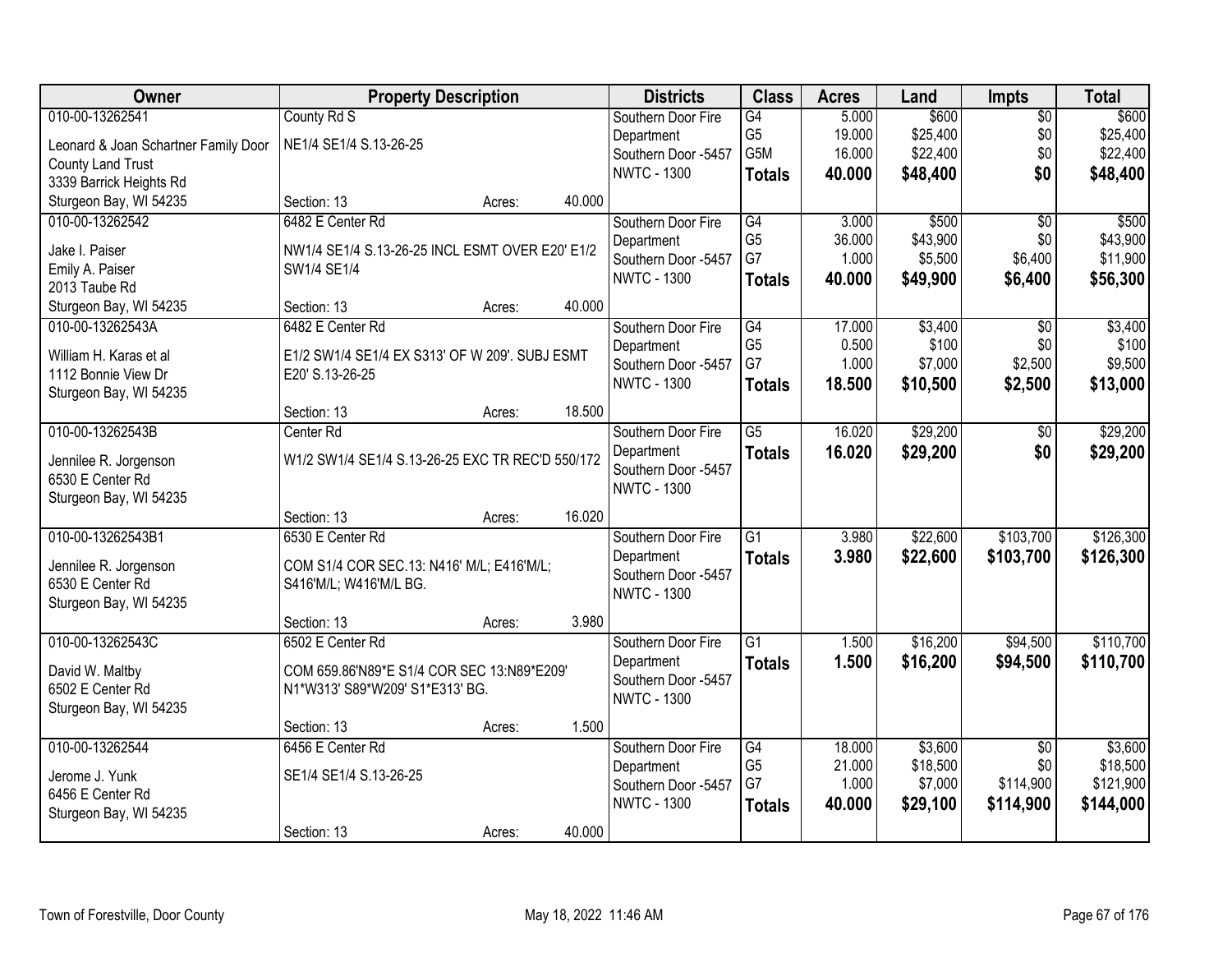| Owner                                                                                            | <b>Property Description</b>                                                                               |        |        | <b>Districts</b>                                                              | <b>Class</b>                                             | <b>Acres</b>                        | Land                                       | <b>Impts</b>                                   | <b>Total</b>                                 |
|--------------------------------------------------------------------------------------------------|-----------------------------------------------------------------------------------------------------------|--------|--------|-------------------------------------------------------------------------------|----------------------------------------------------------|-------------------------------------|--------------------------------------------|------------------------------------------------|----------------------------------------------|
| 010-00-14262511B<br>Kim Kolstad et al<br>1235 N Carnot Rd<br>Forestville, WI 54213               | 1235 N Carnot Rd<br>COM SE COR NENE SEC.26: N170' W160' S170' E160'<br><b>BG EXC HWY</b>                  |        |        | Southern Door Fire<br>Department<br>Southern Door -5457<br><b>NWTC - 1300</b> | $\overline{G1}$<br>G <sub>2</sub><br><b>Totals</b>       | 0.440<br>0.180<br>0.620             | \$12,100<br>\$5,900<br>\$18,000            | \$127,300<br>\$26,700<br>\$154,000             | \$139,400<br>\$32,600<br>\$172,000           |
|                                                                                                  | Section: 14                                                                                               | Acres: | 0.620  |                                                                               |                                                          |                                     |                                            |                                                |                                              |
| 010-00-14262512A<br>Craig Kolstad et al<br>1235 N Carnot Rd<br>Forestville, WI 54213             | Carnot Rd<br>S1/2 OF THE NWNE & NENE SEC. 14-26-25 EXC<br>TRCT REC'D 218/328 INCL 30' ESMT                |        |        | Southern Door Fire<br>Department<br>Southern Door -5457<br><b>NWTC - 1300</b> | G4<br>G <sub>5</sub><br><b>Totals</b>                    | 21.000<br>18.380<br>39.380          | \$3,500<br>\$11,100<br>\$14,600            | \$0<br>\$0<br>\$0                              | \$3,500<br>\$11,100<br>\$14,600              |
|                                                                                                  | Section: 14                                                                                               | Acres: | 39.380 |                                                                               |                                                          |                                     |                                            |                                                |                                              |
| 010-00-14262512B<br>Jane Kerscher<br>Roger Kerscher<br>4125 Peninsula Players Rd                 | 6781 Maplewood Rd<br>N1/2 OF: NWNE & NENE SEC. 14-26-25 SUBJ TO<br>ESMT OVER W30'                         |        |        | Southern Door Fire<br>Department<br>Southern Door -5457<br><b>NWTC - 1300</b> | $\overline{G4}$<br>G <sub>5</sub><br>G7<br><b>Totals</b> | 28.000<br>11.000<br>1.000<br>40.000 | \$5,200<br>\$15,600<br>\$7,000<br>\$27,800 | $\overline{50}$<br>\$0<br>\$47,100<br>\$47,100 | \$5,200<br>\$15,600<br>\$54,100<br>\$74,900  |
| Fish Creek, WI 54212                                                                             | Section: 14                                                                                               | Acres: | 40.000 |                                                                               |                                                          |                                     |                                            |                                                |                                              |
| 010-00-14262513<br>Melvin C Wolf Real Estate Trust<br>2691 Arbor Dr<br>White Bear Lake, MN 55110 | 6820 Vignes Rd<br>SW1/4 NE1/4 S.14-26-25                                                                  |        |        | Southern Door Fire<br>Department<br>Southern Door -5457<br><b>NWTC - 1300</b> | G4<br>G <sub>5</sub><br>G7<br><b>Totals</b>              | 31.000<br>7.000<br>2.000<br>40.000  | \$5,600<br>\$7,600<br>\$12,000<br>\$25,200 | \$0<br>\$0<br>\$116,200<br>\$116,200           | \$5,600<br>\$7,600<br>\$128,200<br>\$141,400 |
|                                                                                                  | Section: 14                                                                                               | Acres: | 40.000 |                                                                               |                                                          |                                     |                                            |                                                |                                              |
| 010-00-14262514A<br>Derek J. Busse<br>1171 N Carnot Rd<br>Forestville, WI 54213                  | Carnot Rd<br>SE1/4 NE1/4 EX COM SE COR W 33' N33' TO BEG<br>N694' W330' S694' E330' TO BEG S.14-26-25     |        |        | Southern Door Fire<br>Department<br>Southern Door -5457<br><b>NWTC - 1300</b> | $\overline{G4}$<br>G <sub>5</sub><br><b>Totals</b>       | 29.000<br>5.750<br>34.750           | \$5,300<br>\$6,100<br>\$11,400             | \$0<br>\$0<br>\$0                              | \$5,300<br>\$6,100<br>\$11,400               |
|                                                                                                  | Section: 14                                                                                               | Acres: | 34.750 |                                                                               |                                                          |                                     |                                            |                                                |                                              |
| 010-00-14262514B<br>Derek J. Busse<br>1171 N Carnot Rd<br>Forestville, WI 54213                  | 1171 N Carnot Rd<br>COM SE COR SE1/4 NE1/4 W33' N33' TO BEG W330'<br>N694' E 330' S694' TO BEG S.14-26-25 |        |        | Southern Door Fire<br>Department<br>Southern Door -5457<br><b>NWTC - 1300</b> | $\overline{G1}$<br><b>Totals</b>                         | 5.260<br>5.260                      | \$23,300<br>\$23,300                       | \$47,800<br>\$47,800                           | \$71,100<br>\$71,100                         |
|                                                                                                  | Section: 14                                                                                               | Acres: | 5.260  |                                                                               |                                                          |                                     |                                            |                                                |                                              |
| 010-00-14262521<br>Paul M. Sharpe<br>Patricia Sharpe<br>621 Pickford                             | 6923 Geier Rd<br>NE1/4 NW1/4 S.14-26-25                                                                   |        |        | Southern Door Fire<br>Department<br>Southern Door -5457<br><b>NWTC - 1300</b> | G1<br>G4<br>G <sub>5</sub><br><b>Totals</b>              | 1.000<br>37.370<br>2.000<br>40.370  | \$14,200<br>\$7,000<br>\$1,300<br>\$22,500 | \$34,600<br>\$0<br>\$0<br>\$34,600             | \$48,800<br>\$7,000<br>\$1,300<br>\$57,100   |
| Madison, WI 53711                                                                                | Section: 14                                                                                               | Acres: | 40.370 |                                                                               |                                                          |                                     |                                            |                                                |                                              |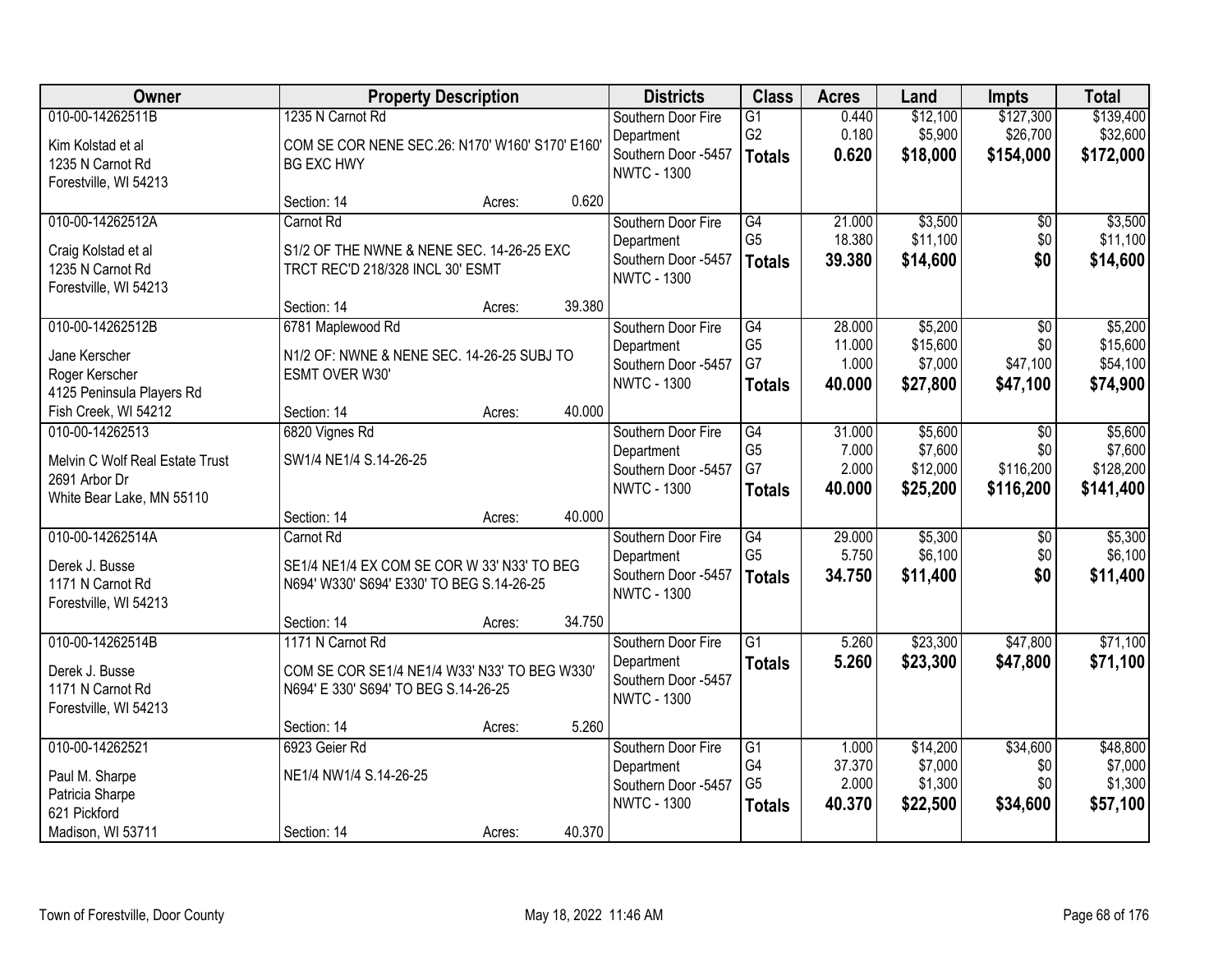| Owner                             | <b>Property Description</b>                        | <b>Districts</b>    | <b>Class</b>                     | <b>Acres</b>    | Land     | <b>Impts</b>    | <b>Total</b>        |
|-----------------------------------|----------------------------------------------------|---------------------|----------------------------------|-----------------|----------|-----------------|---------------------|
| 010-00-14262522                   | Geier Rd                                           | Southern Door Fire  | $\overline{G5}$                  | 19.580          | \$18,500 | $\overline{50}$ | \$18,500            |
| Mark Kolinski                     | COM 625.18'N89*E NW COR SEC 14: N89*E700'          | Department          | <b>Totals</b>                    | 19.580          | \$18,500 | \$0             | \$18,500            |
| Ellen Levenhagen                  | S1079.61' S52 *W805.49' N704.08' W60' N860.33' BG. | Southern Door -5457 |                                  |                 |          |                 |                     |
| 6988 Geier Rd                     | EXC TRCT REC'D 840/744.                            | <b>NWTC - 1300</b>  |                                  |                 |          |                 |                     |
| Forestville, WI 54213             | 19.580<br>Section: 14<br>Acres:                    |                     |                                  |                 |          |                 |                     |
| 010-00-14262522A                  | 6980 Geier Rd                                      | Southern Door Fire  | $\overline{G1}$                  | 1.000           | \$14,200 | \$187,500       | \$201,700           |
|                                   |                                                    | Department          | G <sub>5</sub>                   | 20.180          | \$13,100 | \$0             | \$13,100            |
| George Ouimette Jr                | COM NW COR SEC.14:S959.14' TO CL CREEK             | Southern Door -5457 | G <sub>6</sub>                   | 1.030           | \$2,900  | \$0             | \$2,900             |
| Diane K. Slivka                   | S64*E84.50'S21* E79.18'S76*E100.57'S28*E58.        | <b>NWTC - 1300</b>  |                                  | 22.210          | \$30,200 | \$187,500       | \$217,700           |
| 6980 Geier Rd                     | 77'S67*E216.56'S29*W338.02' (REC'D)                |                     | <b>Totals</b>                    |                 |          |                 |                     |
| Forestville, WI 54213             | 22.210<br>Section: 14<br>Acres:                    |                     |                                  |                 |          |                 |                     |
| 010-00-14262523                   | Geier Rd                                           | Southern Door Fire  | $\overline{G5}$                  | 2.390           | \$1,600  | \$0             | \$1,600             |
| Mark Kolinski                     | SW1/4 NW1/4 EXC 408/977 & 447/727 ALSO INCL W1/    | Department          | <b>Totals</b>                    | 2.390           | \$1,600  | \$0             | \$1,600             |
|                                   | NW1/4 NW1/4 EXC 486/439. EXC TRCTS REC'D DOC       | Southern Door -5457 |                                  |                 |          |                 |                     |
| Ellen Levenhagen<br>6988 Geier Rd | #736254 & #736255.                                 | <b>NWTC - 1300</b>  |                                  |                 |          |                 |                     |
| Forestville, WI 54213             | 2.390<br>Section: 14                               |                     |                                  |                 |          |                 |                     |
| 010-00-14262523A                  | Acres:<br>6981 Geier Rd                            |                     | $\overline{G1}$                  |                 |          |                 | \$196,700           |
|                                   |                                                    | Southern Door Fire  |                                  | 1.790           | \$17,300 | \$179,400       |                     |
| Paul E. Mancheski                 | TR W 1/2 NW1/4 SEC 14-26-25 COM W1/4 COR SEC       | Department          | G <sub>2</sub><br>G <sub>5</sub> | 0.500           | \$7,100  | \$10,300        | \$17,400            |
| Justine M. Mancheski              | N89DE793. 39'BG N89DE532.73'TO SE COR SW NW        | Southern Door -5457 | G <sub>6</sub>                   | 17.000<br>1.900 | \$26,300 | \$0<br>\$0      | \$26,300<br>\$5,300 |
| 6981 Geier Rd                     | N1578.86'S52DW990'S14 DE1016.83'BG. NLY 33'        | <b>NWTC - 1300</b>  |                                  |                 | \$5,300  |                 |                     |
| Forestville, WI 54213             | 21.190<br>Section: 14<br>Acres:                    |                     | <b>Totals</b>                    | 21.190          | \$56,000 | \$189,700       | \$245,700           |
| 010-00-14262523B                  | 6988 Geier Rd                                      | Southern Door Fire  | $\overline{G1}$                  | 3.450           | \$22,400 | \$102,200       | \$124,600           |
|                                   |                                                    | Department          | <b>Totals</b>                    | 3.450           | \$22,400 | \$102,200       | \$124,600           |
| Mark Kolinski                     | TR SW1/4 NW1/4 SEC 14&SE1/4 NE1/4 SEC 14-26-25     | Southern Door -5457 |                                  |                 |          |                 |                     |
| Ellen Levenhagen                  | COM NW COR SEC 14 S1542.93'BG E                    | <b>NWTC - 1300</b>  |                                  |                 |          |                 |                     |
| 6988 Geier Rd                     | 224'S302.46'S54DW432.24'N 556.10'E126'TO BG        |                     |                                  |                 |          |                 |                     |
| Forestville, WI 54213             | 3.450<br>Section: 14<br>Acres:                     |                     |                                  |                 |          |                 |                     |
| 010-00-14262523C                  | Geier Rd                                           | Southern Door Fire  | $\overline{G5}$                  | 0.610           | \$400    | $\sqrt{$0}$     | \$400               |
| Mark Kolinski                     | COM E1/4 COR SEC 15:N89*W 662.99' N179.98' TO CI   | Department          | G <sub>6</sub>                   | 18.050          | \$50,500 | \$0             | \$50,500            |
| Ellen Levenhagen                  | RD N54*E ALG CL 1096.66' N66*E 194.11'             | Southern Door -5457 | <b>Totals</b>                    | 18.660          | \$50,900 | \$0             | \$50,900            |
| 6988 Geier Rd                     | S33*E476.06' S14*E 510.52' S89*W793.39' BG.        | <b>NWTC - 1300</b>  |                                  |                 |          |                 |                     |
| Forestville, WI 54213             | 18.660<br>Section: 14<br>Acres:                    |                     |                                  |                 |          |                 |                     |
| 010-00-14262524                   | Geier Rd                                           | Southern Door Fire  | $\overline{G4}$                  | 25.000          | \$4,500  | $\overline{50}$ | \$4,500             |
|                                   |                                                    | Department          | G <sub>5</sub>                   | 15.000          | \$18,800 | \$0             | \$18,800            |
| Melvin C Wolf Real Estate Trust   | SE1/4 NW1/4 S.14-26-25                             | Southern Door -5457 | <b>Totals</b>                    | 40.000          | \$23,300 | \$0             | \$23,300            |
| 2691 Arbor Dr                     |                                                    | <b>NWTC - 1300</b>  |                                  |                 |          |                 |                     |
| White Bear Lake, MN 55110         |                                                    |                     |                                  |                 |          |                 |                     |
|                                   | 40.000<br>Section: 14<br>Acres:                    |                     |                                  |                 |          |                 |                     |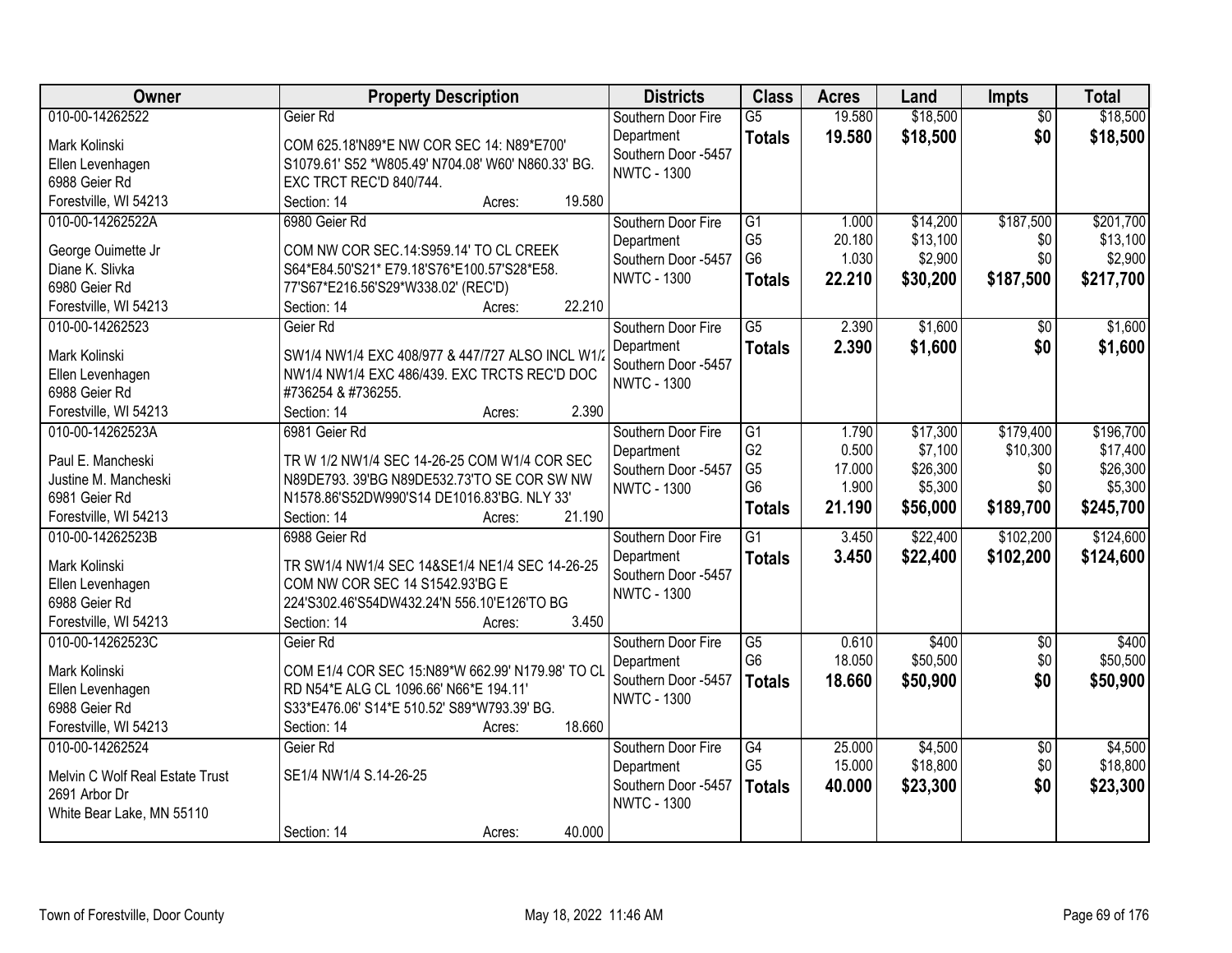| Owner                  |                                                  | <b>Property Description</b> |        | <b>Districts</b>                  | <b>Class</b>         | <b>Acres</b>    | Land                | <b>Impts</b>    | <b>Total</b>        |
|------------------------|--------------------------------------------------|-----------------------------|--------|-----------------------------------|----------------------|-----------------|---------------------|-----------------|---------------------|
| 010-00-14262531B       | 6924 E Center Rd                                 |                             |        | Southern Door Fire                | $\overline{G1}$      | 1.640           | \$14,300            | \$154,900       | \$169,200           |
| Ruth A. Brendemuehl    | COM 660'S89*W S1/4 COR SEC 14:S89*W681.14'       |                             |        | Department                        | G <sub>5</sub>       | 18.790          | \$31,600            | \$0             | \$31,600            |
| 6924 E Center Rd       | N1313.61' N 89*E673.66' S1314.34' BG.            |                             |        | Southern Door -5457               | <b>Totals</b>        | 20.430          | \$45,900            | \$154,900       | \$200,800           |
| Forestville, WI 54213  |                                                  |                             |        | <b>NWTC - 1300</b>                |                      |                 |                     |                 |                     |
|                        | Section: 14                                      | Acres:                      | 20.430 |                                   |                      |                 |                     |                 |                     |
| 010-00-14262531B1      | Center Rd                                        |                             |        | Southern Door Fire                | G4                   | 8.000           | \$1,200             | $\overline{50}$ | \$1,200             |
| Daniel J. Petrina      | COM 1341.14'S89*W & 1313.84 'N S1/4 COR SEC 14:  |                             |        | Department                        | G <sub>5</sub>       | 8.210           | \$12,700            | \$0             | \$12,700            |
| Randi L. Petrina       | N1313.61 'N89*E666.19' S1314.34' S89*W673.66'BG. |                             |        | Southern Door -5457               | G5M                  | 4.000           | \$5,000             | \$0             | \$5,000             |
| 6349 County Highway Oo | INCL 66' ESMT OVER W66' OF SESW.                 |                             |        | <b>NWTC - 1300</b>                | <b>Totals</b>        | 20.210          | \$18,900            | \$0             | \$18,900            |
| Sturgeon Bay, WI 54235 | Section: 14                                      | Acres:                      | 20.210 |                                   |                      |                 |                     |                 |                     |
| 010-00-14262532        | Center <sub>Rd</sub>                             |                             |        | Southern Door Fire                | G4                   | 12.000          | \$1,900             | $\overline{50}$ | \$1,900             |
|                        |                                                  |                             |        | Department                        | G <sub>5</sub>       | 21.000          | \$26,300            | \$0             | \$26,300            |
| Sandra D. Finnel       | NW1/4 SW1/4 S.14-26-25                           |                             |        | Southern Door -5457               | G <sub>5</sub> M     | 7.000           | \$8,800             | \$0             | \$8,800             |
| 6944 E Center Rd       |                                                  |                             |        | <b>NWTC - 1300</b>                | <b>Totals</b>        | 40.000          | \$37,000            | \$0             | \$37,000            |
| Forestville, WI 54213  |                                                  |                             |        |                                   |                      |                 |                     |                 |                     |
|                        | Section: 14                                      | Acres:                      | 40.000 |                                   |                      |                 |                     |                 |                     |
| 010-00-14262533A       | 6944 E Center Rd                                 |                             |        | Southern Door Fire                | G4<br>G <sub>5</sub> | 18.000<br>9.950 | \$2,900<br>\$10,400 | \$0<br>\$0      | \$2,900<br>\$10,400 |
| Sandra D. Finnel       | SW1/4 SW1/4 EX S 416' OF W 1050' & EXC TRCT      |                             |        | Department<br>Southern Door -5457 | G7                   | 2.000           | \$12,000            | \$118,600       | \$130,600           |
| 6944 E Center Rd       | REC'D DOC# 695285. INCL TRCT REC'D DOC           |                             |        | <b>NWTC - 1300</b>                |                      | 29.950          |                     | \$118,600       |                     |
| Forestville, WI 54213  | #695286.                                         |                             |        |                                   | <b>Totals</b>        |                 | \$25,300            |                 | \$143,900           |
|                        | Section: 14                                      | Acres:                      | 29.950 |                                   |                      |                 |                     |                 |                     |
| 010-00-14262533B       | 6948 E Center Rd                                 |                             |        | Southern Door Fire                | $\overline{G1}$      | 1.000           | \$14,200            | \$117,900       | \$132,100           |
| Lynn M. Challe         | BEG SW COR SW 1/4 SW 1/4 SEC 14-26-25 N416'      |                             |        | Department                        | G <sub>5</sub>       | 4.050           | \$2,700             | \$0             | \$2,700             |
| Kevin L. Challe        | E1050' S416' W1050' BG. INCL TRCT REC'D DOC      |                             |        | Southern Door -5457               | G <sub>6</sub>       | 5.000           | \$14,000            | \$0             | \$14,000            |
| 6948 E Center Rd       | #695285. EXC TRCT REC'D DOC #695286.             |                             |        | <b>NWTC - 1300</b>                | <b>Totals</b>        | 10.050          | \$30,900            | \$117,900       | \$148,800           |
| Forestville, WI 54213  | Section: 14                                      | Acres:                      | 10.050 |                                   |                      |                 |                     |                 |                     |
| 010-00-14262534A1      | 6848 Center E Rd                                 |                             |        | Southern Door Fire                | G1                   | 0.800           | \$11,300            | \$38,700        | \$50,000            |
| <b>Tobias Snow</b>     | LOT 1 CSM#3257 V.20 PG.70 SEC.14-26-25 SESW      |                             |        | Department                        | <b>Totals</b>        | 0.800           | \$11,300            | \$38,700        | \$50,000            |
| Jackie Lynn Pavlat     |                                                  |                             |        | Southern Door -5457               |                      |                 |                     |                 |                     |
| 6848 E Center Rd       |                                                  |                             |        | <b>NWTC - 1300</b>                |                      |                 |                     |                 |                     |
| Forestville, WI 54213  | Section: 14                                      | Acres:                      | 0.800  |                                   |                      |                 |                     |                 |                     |
| 010-00-14262534A2      | 6858 Center E Rd                                 |                             |        | Southern Door Fire                | $\overline{G1}$      | 2.480           | \$20,100            | \$368,700       | \$388,800           |
|                        |                                                  |                             |        | Department                        | <b>Totals</b>        | 2.480           | \$20,100            | \$368,700       | \$388,800           |
| <b>Tobias Snow</b>     | LOT 2 CSM#3257 V.20 PG.70 SEC.14-26-25 SESW      |                             |        | Southern Door -5457               |                      |                 |                     |                 |                     |
| Jackie Lynn Pavlat     |                                                  |                             |        | <b>NWTC - 1300</b>                |                      |                 |                     |                 |                     |
| 6848 E Center Rd       |                                                  |                             |        |                                   |                      |                 |                     |                 |                     |
| Forestville, WI 54213  | Section: 14                                      | Acres:                      | 2.480  |                                   |                      |                 |                     |                 |                     |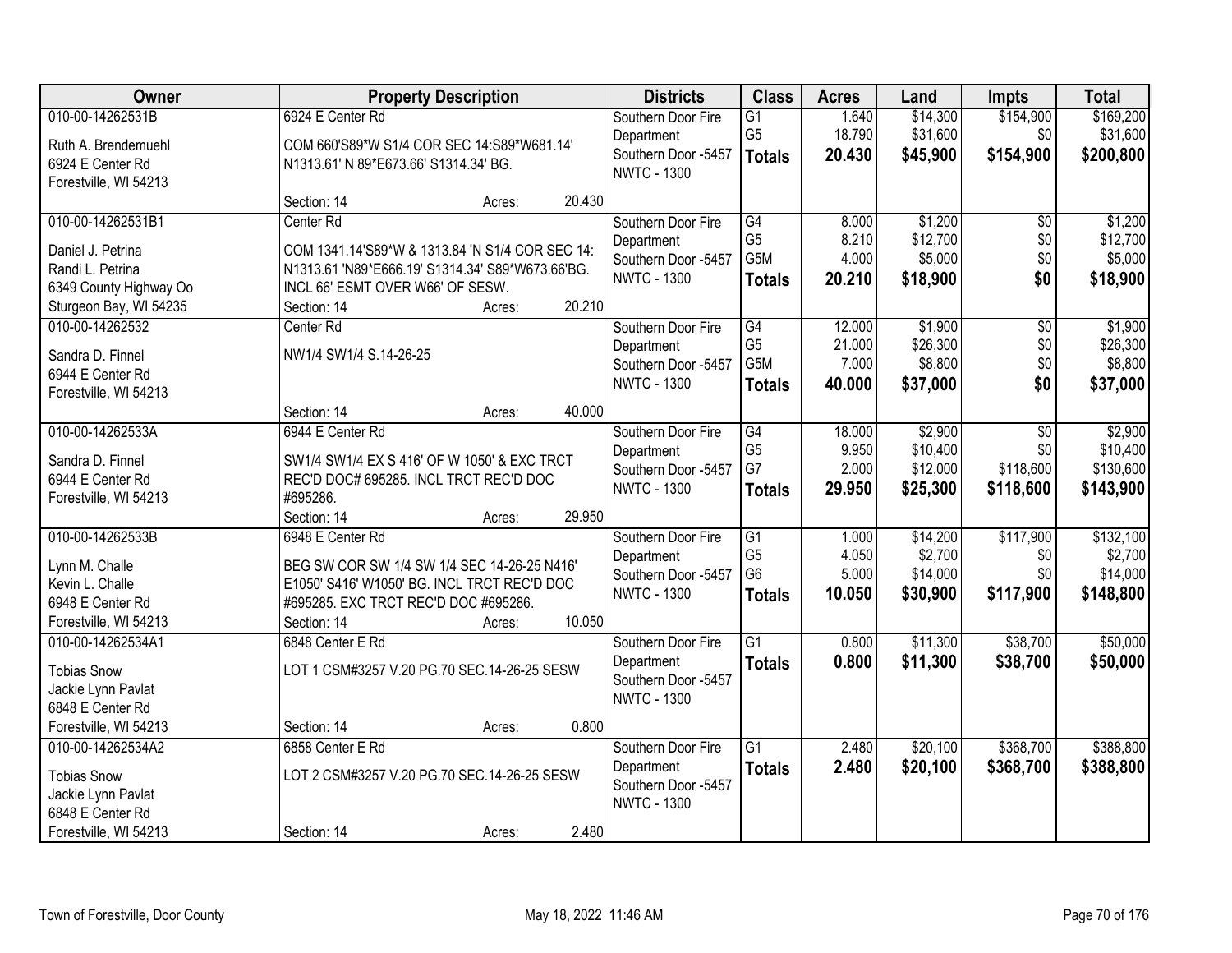| <b>Owner</b>                    | <b>Property Description</b>                   |        |        | <b>Districts</b>                  | <b>Class</b>                      | <b>Acres</b>    | Land                | <b>Impts</b>           | <b>Total</b>        |
|---------------------------------|-----------------------------------------------|--------|--------|-----------------------------------|-----------------------------------|-----------------|---------------------|------------------------|---------------------|
| 010-00-14262534A3               |                                               |        |        | Southern Door Fire                | $\overline{G4}$                   | 13.000          | \$2,100             | $\overline{50}$        | \$2,100             |
| <b>Tobias Snow</b>              | LOT 3 CSM#3257 V.20 PG.70 SEC.14-26-25 NESW & |        |        | Department                        | G <sub>5</sub>                    | 20.200          | \$13,100            | \$0                    | \$13,100            |
| Jackie Lynn Pavlat              | SESW SUBJ TO CONSERVATION ESMT REC'D          |        |        | Southern Door -5457               | G5M                               | 3.360           | \$4,700             | \$0                    | \$4,700             |
| 6848 E Center Rd                | DOC#819581                                    |        |        | <b>NWTC - 1300</b>                | <b>Totals</b>                     | 36.560          | \$19,900            | \$0                    | \$19,900            |
| Forestville, WI 54213           | Section: 14                                   | Acres: | 36.560 |                                   |                                   |                 |                     |                        |                     |
| 010-00-14262541A                | 6711 Vignes Rd                                |        |        | Southern Door Fire                | $\overline{G1}$                   | 2.000           | \$18,200            | \$201,900              | \$220,100           |
|                                 |                                               |        |        | Department                        | G <sub>5</sub>                    | 15.000          | \$21,800            | \$0                    | \$21,800            |
| David O & Bonnie L Baldwin Trst | N1/2 NE1/4 SE1/4 S.14-26-25                   |        |        | Southern Door -5457               | G <sub>6</sub>                    | 3.000           | \$9,300             | \$0                    | \$9,300             |
| 6711 Vignes Rd                  |                                               |        |        | <b>NWTC - 1300</b>                | <b>Totals</b>                     | 20.000          | \$49,300            | \$201,900              | \$251,200           |
| Forestville, WI 54213           |                                               |        |        |                                   |                                   |                 |                     |                        |                     |
|                                 | Section: 14                                   | Acres: | 20.000 |                                   |                                   |                 |                     |                        |                     |
| 010-00-14262541B                | Carnot Rd                                     |        |        | Southern Door Fire                | G4<br>G <sub>5</sub>              | 3.000<br>12.230 | \$500<br>\$8,000    | \$0                    | \$500               |
| Joseph P. Weber                 | S1/2 NE1/4 SE1/4 S.14-26-25                   |        |        | Department<br>Southern Door -5457 | G <sub>6</sub>                    | 5.000           | \$15,500            | \$0<br>\$0             | \$8,000<br>\$15,500 |
| Elaine Weber                    |                                               |        |        | <b>NWTC - 1300</b>                |                                   | 20.230          | \$24,000            | \$0                    | \$24,000            |
| 520 S 12th Ave                  |                                               |        |        |                                   | <b>Totals</b>                     |                 |                     |                        |                     |
| Sturgeon Bay, WI 54235          | Section: 14                                   | Acres: | 20.230 |                                   |                                   |                 |                     |                        |                     |
| 010-00-14262542A                | <b>Vignes Rd</b>                              |        |        | Southern Door Fire                | G4                                | 10.000          | \$1,400             | \$0                    | \$1,400             |
| Melvin C Wolf Real Estate Trust | N1/2 NW1/4 SE1/4 S.14-26-25                   |        |        | Department                        | G <sub>5</sub>                    | 10.000          | \$9,600             | \$0                    | \$9,600             |
| 2691 Arbor Dr                   |                                               |        |        | Southern Door -5457               | <b>Totals</b>                     | 20.000          | \$11,000            | \$0                    | \$11,000            |
| White Bear Lake, MN 55110       |                                               |        |        | <b>NWTC - 1300</b>                |                                   |                 |                     |                        |                     |
|                                 | Section: 14                                   | Acres: | 20.000 |                                   |                                   |                 |                     |                        |                     |
| 010-00-14262542B                | Carnot Rd                                     |        |        | Southern Door Fire                | G4                                | 4.000           | \$600               | \$0                    | \$600               |
|                                 |                                               |        |        | Department                        | G <sub>5</sub>                    | 16.000          | \$10,400            | \$0                    | \$10,400            |
| Jon W & Gail A Wienke Trst      | S1/2 NW1/4 SE1/4 S.14-26-25                   |        |        | Southern Door -5457               | <b>Totals</b>                     | 20.000          | \$11,000            | \$0                    | \$11,000            |
| 6806 E Center Rd                |                                               |        |        | <b>NWTC - 1300</b>                |                                   |                 |                     |                        |                     |
| Forestville, WI 54213           |                                               |        |        |                                   |                                   |                 |                     |                        |                     |
|                                 | Section: 14                                   | Acres: | 20.000 |                                   |                                   |                 |                     |                        |                     |
| 010-00-14262543                 | 6806 E Center Rd                              |        |        | Southern Door Fire                | $\overline{G5}$<br>G <sub>6</sub> | 36.000<br>3.000 | \$49,100<br>\$9,300 | $\overline{50}$<br>\$0 | \$49,100<br>\$9,300 |
| Jon W & Gail A Wienke Trst      | SW1/4 SE1/4 S.14-26-25                        |        |        | Department<br>Southern Door -5457 | G7                                | 1.000           | \$7,000             | \$83,500               | \$90,500            |
| 6806 E Center Rd                |                                               |        |        | <b>NWTC - 1300</b>                |                                   | 40.000          | \$65,400            | \$83,500               | \$148,900           |
| Forestville, WI 54213           |                                               |        |        |                                   | <b>Totals</b>                     |                 |                     |                        |                     |
|                                 | Section: 14                                   | Acres: | 40.000 |                                   |                                   |                 |                     |                        |                     |
| 010-00-14262544A                | Carnot Rd                                     |        |        | Southern Door Fire                | G4                                | 34.000          | \$6,600             | $\overline{30}$        | \$6,600             |
| Pagel's Ponderosa Property, LLC | SE1/4 SE1/4 EX COM SE COR N 760.85' TO POB    |        |        | Department                        | G <sub>5</sub>                    | 3.560           | \$900               | \$0                    | \$900               |
| N4893 County Highway C          | CONT N372.37 ' W350' S372.37' E350' TOBG      |        |        | Southern Door -5457               | <b>Totals</b>                     | 37.560          | \$7,500             | \$0                    | \$7,500             |
| Kewaunee, WI 54216              | S.14-26-25                                    |        |        | <b>NWTC - 1300</b>                |                                   |                 |                     |                        |                     |
|                                 | Section: 14                                   | Acres: | 37.560 |                                   |                                   |                 |                     |                        |                     |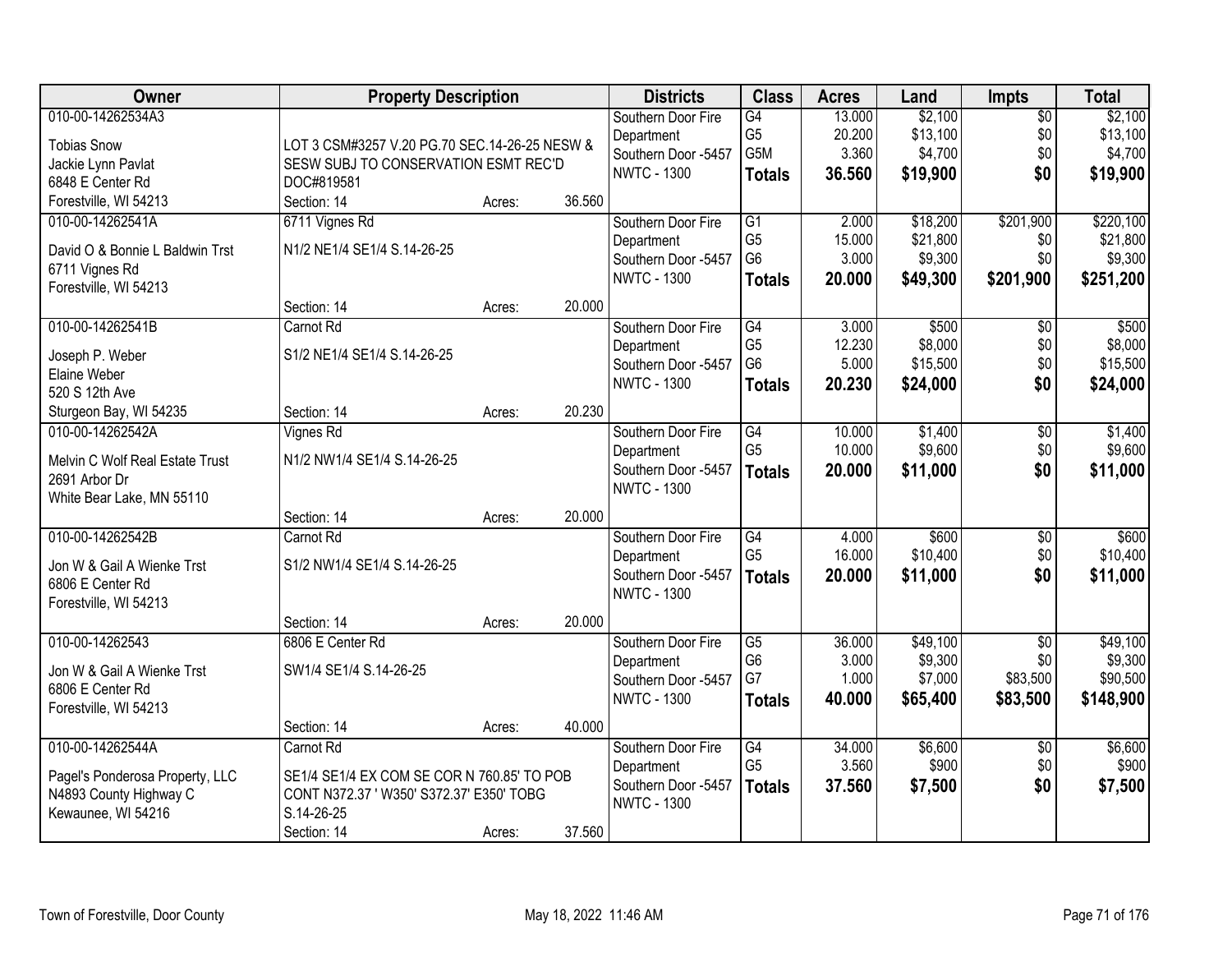| Owner                    | <b>Property Description</b>                    |        |        | <b>Districts</b>                          | <b>Class</b>     | <b>Acres</b> | Land       | <b>Impts</b>    | <b>Total</b> |
|--------------------------|------------------------------------------------|--------|--------|-------------------------------------------|------------------|--------------|------------|-----------------|--------------|
| 010-00-14262544B         | 1061 N Carnot Rd                               |        |        | Southern Door Fire                        | $\overline{G1}$  | 3.000        | \$22,200   | \$46,300        | \$68,500     |
| Chris A. Ayres           | COM SE COR S. N760.85' TO POB CONT N373.37'    |        |        | Department                                | <b>Totals</b>    | 3.000        | \$22,200   | \$46,300        | \$68,500     |
| 307 4th St               | W350' S 373.37' E350' TO BEG S.14-26-25        |        |        | Southern Door -5457<br><b>NWTC - 1300</b> |                  |              |            |                 |              |
| Algoma, WI 54201         |                                                |        |        |                                           |                  |              |            |                 |              |
|                          | Section: 14                                    | Acres: | 3.000  |                                           |                  |              |            |                 |              |
| 010-00-15262511          | Geier Rd                                       |        |        | Southern Door Fire                        | $\overline{G5}$  | 20.000       | \$13,000   | \$0             | \$13,000     |
| Roy H. Englebert         | NE1/4 NE1/4 S.15-26-25                         |        |        | Department                                | G <sub>6</sub>   | 20.000       | \$56,000   | \$0             | \$56,000     |
| 7290 Geier Rd            |                                                |        |        | Southern Door -5457<br><b>NWTC - 1300</b> | <b>Totals</b>    | 40.000       | \$69,000   | \$0             | \$69,000     |
| Forestville, WI 54213    |                                                |        |        |                                           |                  |              |            |                 |              |
|                          | Section: 15                                    | Acres: | 40.000 |                                           |                  |              |            |                 |              |
| 010-00-15262512          | Geier Rd                                       |        |        | Southern Door Fire                        | G4               | 18.000       | \$3,500    | \$0             | \$3,500      |
| Michael W. Krueger et al | NW1/4 NE1/4 S.15-26-25 SUBJ TO CONSERVATION    |        |        | Department                                | G5M              | 22.000       | \$30,800   | \$0             | \$30,800     |
| 141 Krueger Ave          | ESMT REC'D 873/462. SUBJ TO CREP ESMT REC'D    |        |        | Southern Door -5457<br><b>NWTC - 1300</b> | <b>Totals</b>    | 40.000       | \$34,300   | \$0             | \$34,300     |
| Forestville, WI 54213    | 975/256.                                       |        |        |                                           |                  |              |            |                 |              |
|                          | Section: 15                                    | Acres: | 40.000 |                                           |                  |              |            |                 |              |
| 010-00-15262513          | Geier Rd                                       |        |        | Southern Door Fire                        | G4               | 29.000       | \$5,600    | \$0             | \$5,600      |
| Roy H. Englebert         | SW1/4 NE1/4 S.15-26-25                         |        |        | Department                                | G <sub>5</sub>   | 6.500        | \$12,200   | \$0             | \$12,200     |
| 7290 Geier Rd            |                                                |        |        | Southern Door -5457                       | G5M              | 4.500        | \$6,300    | \$0             | \$6,300      |
| Forestville, WI 54213    |                                                |        |        | <b>NWTC - 1300</b>                        | <b>Totals</b>    | 40.000       | \$24,100   | \$0             | \$24,100     |
|                          | Section: 15                                    | Acres: | 40.000 |                                           |                  |              |            |                 |              |
| 010-00-15262514A         | Geier Rd                                       |        |        | Southern Door Fire                        | $\overline{G5}$  | 3.390        | \$2,200    | $\overline{50}$ | \$2,200      |
| Mark Kolinski            | E 1/2 SE 1/4 NE 1/4 SEC 15-25-25 EXC THAT PART |        |        | Department                                | G <sub>6</sub>   | 9.050        | \$25,300   | \$0             | \$25,300     |
| Ellen Levenhagen         | OF SEC 14-23B DESC 47-727. ALSO EXC TRCT       |        |        | Southern Door -5457                       | <b>Totals</b>    | 12.440       | \$27,500   | \$0             | \$27,500     |
| 6988 Geier Rd            | REC'D DOC #736255.                             |        |        | <b>NWTC - 1300</b>                        |                  |              |            |                 |              |
| Forestville, WI 54213    | Section: 15                                    | Acres: | 12.440 |                                           |                  |              |            |                 |              |
| 010-00-15262514B         | Geier Rd                                       |        |        | Southern Door Fire                        | G4               | 6.500        | \$900      | $\overline{$0}$ | \$900        |
| Roy H. Englebert         | W1/2 SE1/4 NE1/4 S.15-26-25                    |        |        | Department                                | G <sub>5</sub>   | 0.500        | \$100      | \$0             | \$100        |
| 7290 Geier Rd            |                                                |        |        | Southern Door -5457                       | G <sub>5</sub> M | 13.000       | \$20,200   | \$0             | \$20,200     |
| Forestville, WI 54213    |                                                |        |        | <b>NWTC - 1300</b>                        | <b>Totals</b>    | 20.000       | \$21,200   | \$0             | \$21,200     |
|                          | Section: 15                                    | Acres: | 20.000 |                                           |                  |              |            |                 |              |
| 010-00-15262521          | Geier Rd                                       |        |        | Southern Door Fire                        | G4               | 20.000       | \$3,500    | $\overline{60}$ | \$3,500      |
| Michael W. Krueger et al | NE1/4 NW1/4 S.15-26-25 SUBJ TO CONSERVATION    |        |        | Department                                | G <sub>5</sub>   | 5.000        | \$10,300   | \$0             | \$10,300     |
| 141 Krueger Ave          | ESMT REC'D 873/462. SUBJ TO CREP ESMT REC'D    |        |        | Southern Door -5457                       | G5M              | 1.000        | \$1,400    | \$0             | \$1,400      |
| Forestville, WI 54213    | 975/256.                                       |        |        | <b>NWTC - 1300</b>                        | W <sub>8</sub>   | 14.000       | (\$19,600) | \$0             | \$0          |
|                          | Section: 15                                    | Acres: | 40.000 |                                           | <b>Totals</b>    | 40.000       | \$15,200   | \$0             | \$15,200     |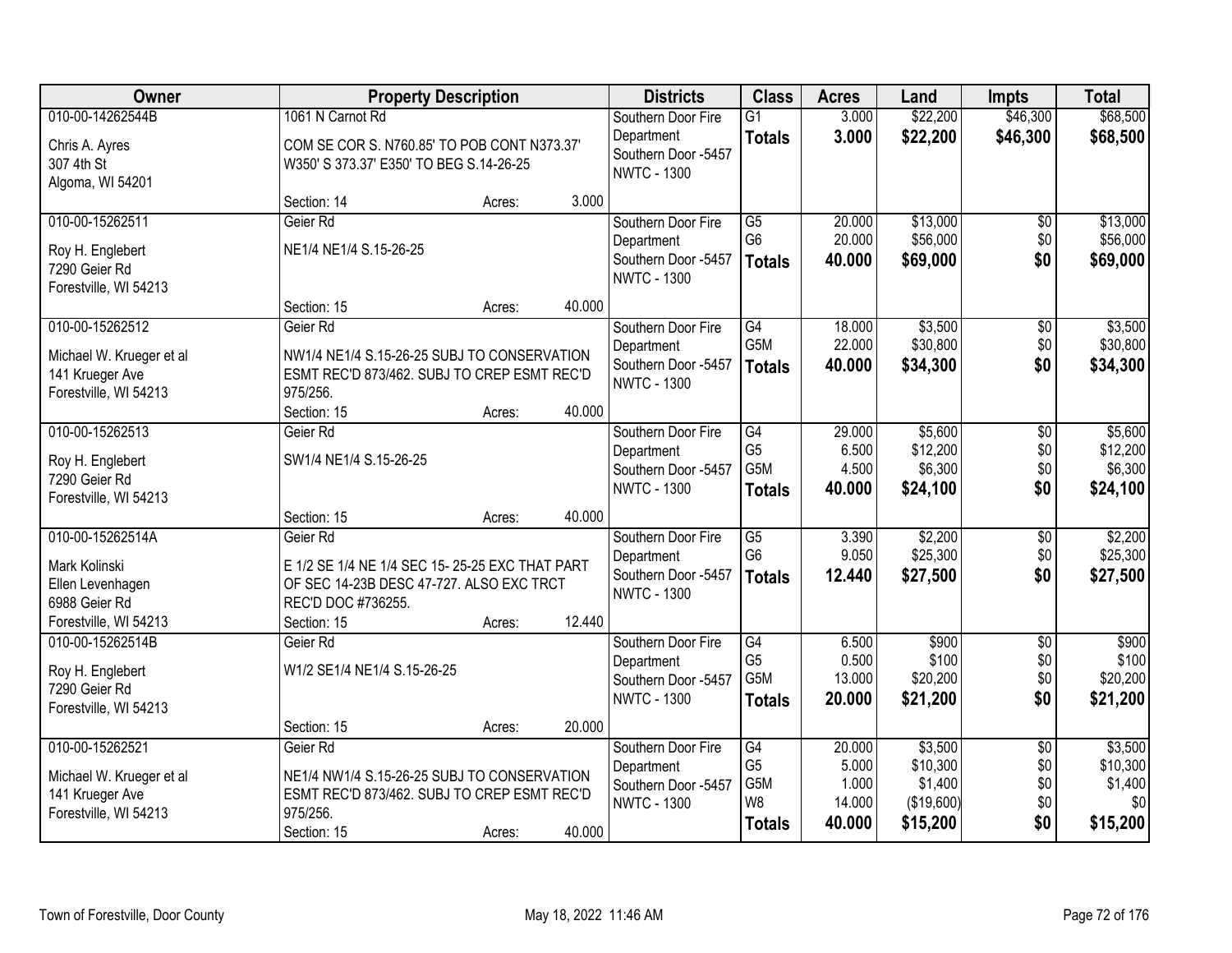| Owner                      | <b>Property Description</b>                      |        |        | <b>Districts</b>    | <b>Class</b>     | <b>Acres</b> | Land     | Impts           | <b>Total</b> |
|----------------------------|--------------------------------------------------|--------|--------|---------------------|------------------|--------------|----------|-----------------|--------------|
| 010-00-15262522            | 1288 County Rd O                                 |        |        | Southern Door Fire  | G4               | 7.000        | \$1,300  | $\overline{50}$ | \$1,300      |
| Scott A. Krueger           | NW1/4 NW1/4 S.15-26-25 EXC PARCEL DESC. IN       |        |        | Department          | G <sub>5</sub>   | 30.400       | \$44,300 | \$0             | \$44,300     |
| Alicia L. Krueger          | 470/510                                          |        |        | Southern Door -5457 | G7               | 2.000        | \$12,000 | \$67,800        | \$79,800     |
| 1288 County Highway O      |                                                  |        |        | <b>NWTC - 1300</b>  | <b>Totals</b>    | 39.400       | \$57,600 | \$67,800        | \$125,400    |
| Forestville, WI 54213      | Section: 15                                      | Acres: | 39.400 |                     |                  |              |          |                 |              |
| 010-00-15262522A           | 1288 County Rd O                                 |        |        | Southern Door Fire  | G2               | 1.500        | \$16,500 | \$13,800        | \$30,300     |
| Mark A. Krueger            | COM 355'S NW COR SEC. 15: S209' S89*E 313' N209' |        |        | Department          | <b>Totals</b>    | 1.500        | \$16,500 | \$13,800        | \$30,300     |
| Jean L. Krueger            | N89* W313' BG.                                   |        |        | Southern Door -5457 |                  |              |          |                 |              |
| 1288 County Highway O      |                                                  |        |        | <b>NWTC - 1300</b>  |                  |              |          |                 |              |
| Forestville, WI 54213      | Section: 15                                      | Acres: | 1.500  |                     |                  |              |          |                 |              |
| 010-00-15262523            | 7290 Geier Rd                                    |        |        | Southern Door Fire  | $\overline{G1}$  | 2.000        | \$18,200 | \$227,500       | \$245,700    |
| Roy H. Englebert           | SW1/4 NW1/4 S.15-26-25                           |        |        | Department          | G4               | 17.000       | \$3,000  | \$0             | \$3,000      |
| 7290 Geier Rd              |                                                  |        |        | Southern Door -5457 | G <sub>5</sub>   | 21.000       | \$20,300 | \$0             | \$20,300     |
| Forestville, WI 54213      |                                                  |        |        | <b>NWTC - 1300</b>  | <b>Totals</b>    | 40.000       | \$41,500 | \$227,500       | \$269,000    |
|                            | Section: 15                                      | Acres: | 40.000 |                     |                  |              |          |                 |              |
| 010-00-15262524            | Geier Rd                                         |        |        | Southern Door Fire  | G4               | 32.000       | \$6,100  | \$0             | \$6,100      |
| Roy H. Englebert           | SE1/4 NW1/4 S.15-26-25                           |        |        | Department          | G <sub>5</sub>   | 3.000        | \$3,800  | \$0             | \$3,800      |
| 7290 Geier Rd              |                                                  |        |        | Southern Door -5457 | G <sub>5</sub> M | 5.000        | \$6,300  | \$0             | \$6,300      |
| Forestville, WI 54213      |                                                  |        |        | <b>NWTC - 1300</b>  | <b>Totals</b>    | 40.000       | \$16,200 | \$0             | \$16,200     |
|                            | Section: 15                                      | Acres: | 40.000 |                     |                  |              |          |                 |              |
| 010-00-15262531            | Geier Rd                                         |        |        | Southern Door Fire  | $\overline{G4}$  | 36.000       | \$6,900  | $\overline{50}$ | \$6,900      |
| Dale P. Uecker             | NE1/4 SW1/4 S.15-26-25                           |        |        | Department          | G <sub>5</sub>   | 4.000        | \$6,300  | \$0             | \$6,300      |
| 1114 County Highway O      |                                                  |        |        | Southern Door -5457 | <b>Totals</b>    | 40.000       | \$13,200 | \$0             | \$13,200     |
| Forestville, WI 54213      |                                                  |        |        | <b>NWTC - 1300</b>  |                  |              |          |                 |              |
|                            | Section: 15                                      | Acres: | 40.000 |                     |                  |              |          |                 |              |
| 010-00-15262532            | 1114 County Rd O                                 |        |        | Southern Door Fire  | $\overline{G4}$  | 17.000       | \$1,500  | $\overline{50}$ | \$1,500      |
| Dale P. Uecker             | NW1/4 SW1/4 S.15-26-25                           |        |        | Department          | G <sub>5</sub>   | 10.000       | \$5,300  | \$0             | \$5,300      |
| 1114 County Highway O      |                                                  |        |        | Southern Door -5457 | G5M              | 10.000       | \$15,500 | \$0             | \$15,500     |
| Forestville, WI 54213      |                                                  |        |        | <b>NWTC - 1300</b>  | G7               | 3.000        | \$17,000 | \$255,500       | \$272,500    |
|                            | Section: 15                                      | Acres: | 40.000 |                     | <b>Totals</b>    | 40.000       | \$39,300 | \$255,500       | \$294,800    |
| 010-00-15262533            | 7296 W Center Rd                                 |        |        | Southern Door Fire  | G4               | 20.000       | \$3,900  | $\overline{50}$ | \$3,900      |
| <b>Uecker Family Trust</b> | SW1/4 SW1/4 S.15-26-25                           |        |        | Department          | G <sub>5</sub>   | 19.000       | \$21,400 | \$0             | \$21,400     |
| 1011 County Highway O      |                                                  |        |        | Southern Door -5457 | G7               | 1.000        | \$7,000  | \$35,500        | \$42,500     |
| Forestville, WI 54213      |                                                  |        |        | <b>NWTC - 1300</b>  | <b>Totals</b>    | 40.000       | \$32,300 | \$35,500        | \$67,800     |
|                            | Section: 15                                      | Acres: | 40.000 |                     |                  |              |          |                 |              |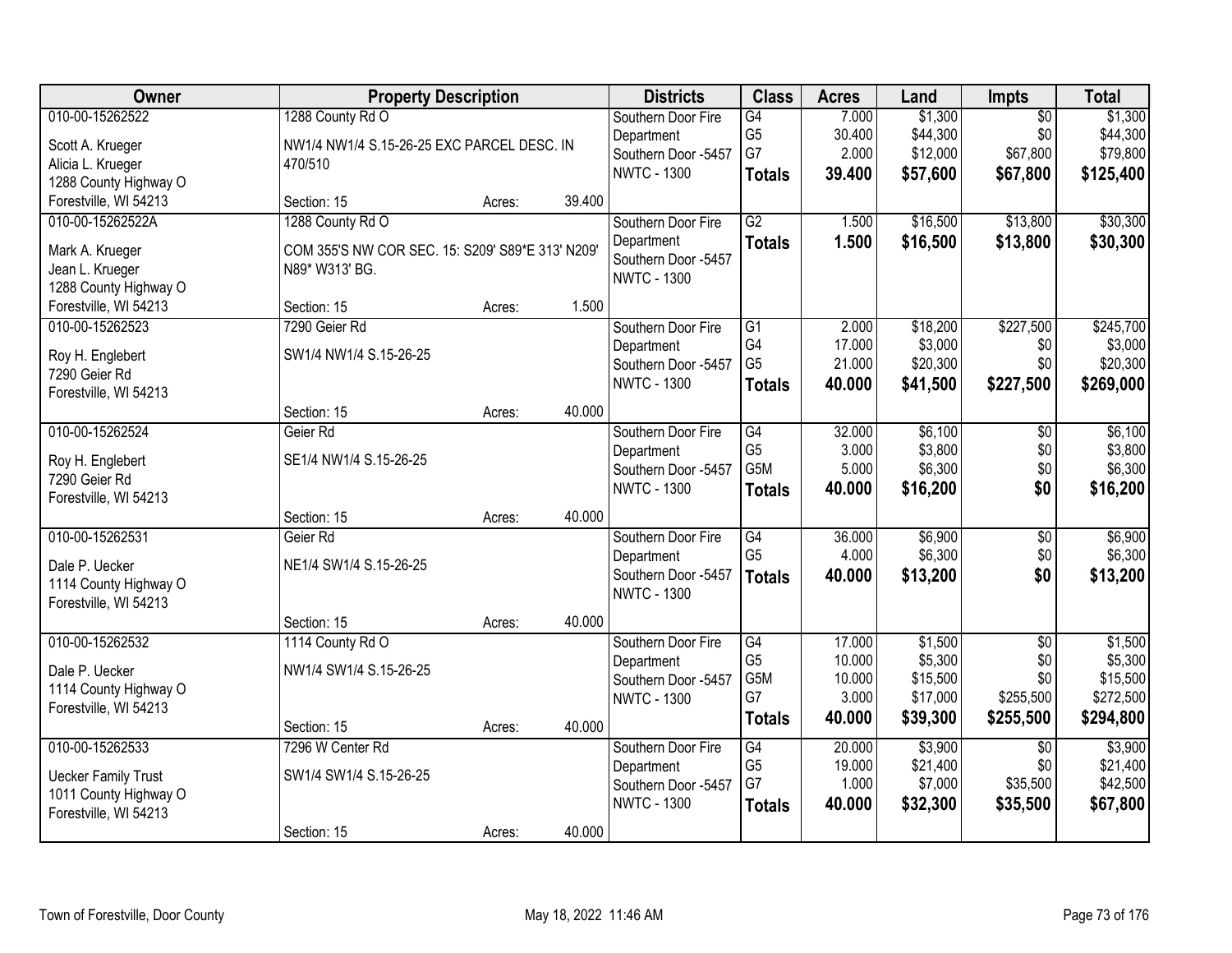| Center <sub>Rd</sub><br>24.650<br>\$4,500<br>\$4,500<br>G4<br>$\overline{50}$<br>Southern Door Fire<br>\$800<br>\$0<br>\$800<br>G <sub>5</sub><br>2.000<br>Department<br>Dale P. Uecker<br>SE1/4 SW1/4 EX E440' S.15-26-25<br>\$0<br>Southern Door -5457<br>26.650<br>\$5,300<br>\$5,300<br><b>Totals</b><br>1114 County Highway O<br><b>NWTC - 1300</b><br>Forestville, WI 54213<br>26.650<br>Section: 15<br>Acres:<br>010-00-15262534B<br>7186 W Center Rd<br>$\overline{G1}$<br>4.720<br>\$23,000<br>\$297,300<br>Southern Door Fire<br>4.720<br>\$23,000<br>\$297,300<br>Department<br><b>Totals</b><br>E440' OF SE 1/4 SW1/4 SEC 15-26-25 EXC<br>John P. Maier<br>Southern Door -5457<br>291/45,291/606,302/484,303/56 & 446/768 SUBJ TO<br>Brenda J. Maier<br><b>NWTC - 1300</b><br>7186 W Center Rd<br><b>ESMTS</b><br>4.720<br>Section: 15<br>Forestville, WI 54213<br>Acres:<br>\$25,700<br>\$127,700<br>010-00-15262534C<br>7180 W Center Rd<br>G1<br>3.410<br>Southern Door Fire<br>\$25,700<br>\$127,700<br>Department<br>3.410<br><b>Totals</b><br>COM 318'N S1/4 COR SEC 15: N336' S89*W407' S336'<br>Billy J. Owens<br>Southern Door -5457<br>Jaime L. Owens<br>N89*E 407'BG. ALSO INCL COM 318'N & 150'S89*W<br><b>NWTC - 1300</b><br>7180 W Center Rd<br>S1/4 COR SEC 15 : S89*W252' S10' S81*E254.70 'N50'<br>Section: 15<br>3.410<br>Forestville, WI 54213<br>Acres:<br>\$134,900<br>010-00-15262534E<br>7184 W Center Rd<br>$\overline{G1}$<br>\$41,400<br>Southern Door Fire<br>3.140<br>3.140<br>Department<br>\$41,400<br>\$134,900<br><b>Totals</b><br>Andrew M. Michaud<br>COM 654'N1*W S1/4 COR SEC 15:N1*W336' S88*W407<br>Southern Door -5457<br>S1*E 336' N88*E407' BG. INCL ESMTS.<br>Misty S. Michaud<br><b>NWTC - 1300</b><br>7184 W Center Rd<br>3.140<br>Forestville, WI 54213<br>Section: 15<br>Acres:<br>$\overline{G1}$<br>\$15,200<br>\$82,900<br>010-00-15262534F<br>7176 W Center Rd<br>1.010<br>Southern Door Fire<br>1.010<br>\$15,200<br>\$82,900<br>Department<br><b>Totals</b><br>James R. Gordon<br>COM 33'N S1/4 COR SEC.15:<br>Southern Door -5457<br>7176 W Center Rd<br>N285'N89*W155'S285'S89*E155 'BG. (LOT 7<br><b>NWTC - 1300</b><br>BEECHWOOD ESTS) ROAD EASEMENT 446-660<br>Forestville, WI 54213<br>1.010<br>Section: 15<br>Acres:<br>\$8,200<br>010-00-15262534G<br>$\overline{G1}$<br>\$900<br>7189 W Center Rd<br>1.090<br>Southern Door Fire<br>\$8,200<br>\$900<br>Department<br>1.090<br><b>Totals</b><br>COM SE COR SE 1/4 SW 1/4 SEC 15-26-25 N33'<br>James R. Gordon | Owner            | <b>Property Description</b>                      | <b>Districts</b>    | <b>Class</b> | <b>Acres</b> | Land | Impts | <b>Total</b> |
|----------------------------------------------------------------------------------------------------------------------------------------------------------------------------------------------------------------------------------------------------------------------------------------------------------------------------------------------------------------------------------------------------------------------------------------------------------------------------------------------------------------------------------------------------------------------------------------------------------------------------------------------------------------------------------------------------------------------------------------------------------------------------------------------------------------------------------------------------------------------------------------------------------------------------------------------------------------------------------------------------------------------------------------------------------------------------------------------------------------------------------------------------------------------------------------------------------------------------------------------------------------------------------------------------------------------------------------------------------------------------------------------------------------------------------------------------------------------------------------------------------------------------------------------------------------------------------------------------------------------------------------------------------------------------------------------------------------------------------------------------------------------------------------------------------------------------------------------------------------------------------------------------------------------------------------------------------------------------------------------------------------------------------------------------------------------------------------------------------------------------------------------------------------------------------------------------------------------------------------------------------------------------------------------------------------------------------------------------------------------------------------------------------------------------------------------------------------------------------------------------------------------------------------|------------------|--------------------------------------------------|---------------------|--------------|--------------|------|-------|--------------|
|                                                                                                                                                                                                                                                                                                                                                                                                                                                                                                                                                                                                                                                                                                                                                                                                                                                                                                                                                                                                                                                                                                                                                                                                                                                                                                                                                                                                                                                                                                                                                                                                                                                                                                                                                                                                                                                                                                                                                                                                                                                                                                                                                                                                                                                                                                                                                                                                                                                                                                                                        | 010-00-15262534A |                                                  |                     |              |              |      |       |              |
|                                                                                                                                                                                                                                                                                                                                                                                                                                                                                                                                                                                                                                                                                                                                                                                                                                                                                                                                                                                                                                                                                                                                                                                                                                                                                                                                                                                                                                                                                                                                                                                                                                                                                                                                                                                                                                                                                                                                                                                                                                                                                                                                                                                                                                                                                                                                                                                                                                                                                                                                        |                  |                                                  |                     |              |              |      |       |              |
|                                                                                                                                                                                                                                                                                                                                                                                                                                                                                                                                                                                                                                                                                                                                                                                                                                                                                                                                                                                                                                                                                                                                                                                                                                                                                                                                                                                                                                                                                                                                                                                                                                                                                                                                                                                                                                                                                                                                                                                                                                                                                                                                                                                                                                                                                                                                                                                                                                                                                                                                        |                  |                                                  |                     |              |              |      |       |              |
|                                                                                                                                                                                                                                                                                                                                                                                                                                                                                                                                                                                                                                                                                                                                                                                                                                                                                                                                                                                                                                                                                                                                                                                                                                                                                                                                                                                                                                                                                                                                                                                                                                                                                                                                                                                                                                                                                                                                                                                                                                                                                                                                                                                                                                                                                                                                                                                                                                                                                                                                        |                  |                                                  |                     |              |              |      |       |              |
|                                                                                                                                                                                                                                                                                                                                                                                                                                                                                                                                                                                                                                                                                                                                                                                                                                                                                                                                                                                                                                                                                                                                                                                                                                                                                                                                                                                                                                                                                                                                                                                                                                                                                                                                                                                                                                                                                                                                                                                                                                                                                                                                                                                                                                                                                                                                                                                                                                                                                                                                        |                  |                                                  |                     |              |              |      |       |              |
| \$320,300<br>\$153,400<br>\$153,400<br>\$176,300<br>\$176,300                                                                                                                                                                                                                                                                                                                                                                                                                                                                                                                                                                                                                                                                                                                                                                                                                                                                                                                                                                                                                                                                                                                                                                                                                                                                                                                                                                                                                                                                                                                                                                                                                                                                                                                                                                                                                                                                                                                                                                                                                                                                                                                                                                                                                                                                                                                                                                                                                                                                          |                  |                                                  |                     |              |              |      |       | \$320,300    |
|                                                                                                                                                                                                                                                                                                                                                                                                                                                                                                                                                                                                                                                                                                                                                                                                                                                                                                                                                                                                                                                                                                                                                                                                                                                                                                                                                                                                                                                                                                                                                                                                                                                                                                                                                                                                                                                                                                                                                                                                                                                                                                                                                                                                                                                                                                                                                                                                                                                                                                                                        |                  |                                                  |                     |              |              |      |       |              |
|                                                                                                                                                                                                                                                                                                                                                                                                                                                                                                                                                                                                                                                                                                                                                                                                                                                                                                                                                                                                                                                                                                                                                                                                                                                                                                                                                                                                                                                                                                                                                                                                                                                                                                                                                                                                                                                                                                                                                                                                                                                                                                                                                                                                                                                                                                                                                                                                                                                                                                                                        |                  |                                                  |                     |              |              |      |       |              |
|                                                                                                                                                                                                                                                                                                                                                                                                                                                                                                                                                                                                                                                                                                                                                                                                                                                                                                                                                                                                                                                                                                                                                                                                                                                                                                                                                                                                                                                                                                                                                                                                                                                                                                                                                                                                                                                                                                                                                                                                                                                                                                                                                                                                                                                                                                                                                                                                                                                                                                                                        |                  |                                                  |                     |              |              |      |       |              |
|                                                                                                                                                                                                                                                                                                                                                                                                                                                                                                                                                                                                                                                                                                                                                                                                                                                                                                                                                                                                                                                                                                                                                                                                                                                                                                                                                                                                                                                                                                                                                                                                                                                                                                                                                                                                                                                                                                                                                                                                                                                                                                                                                                                                                                                                                                                                                                                                                                                                                                                                        |                  |                                                  |                     |              |              |      |       |              |
|                                                                                                                                                                                                                                                                                                                                                                                                                                                                                                                                                                                                                                                                                                                                                                                                                                                                                                                                                                                                                                                                                                                                                                                                                                                                                                                                                                                                                                                                                                                                                                                                                                                                                                                                                                                                                                                                                                                                                                                                                                                                                                                                                                                                                                                                                                                                                                                                                                                                                                                                        |                  |                                                  |                     |              |              |      |       |              |
|                                                                                                                                                                                                                                                                                                                                                                                                                                                                                                                                                                                                                                                                                                                                                                                                                                                                                                                                                                                                                                                                                                                                                                                                                                                                                                                                                                                                                                                                                                                                                                                                                                                                                                                                                                                                                                                                                                                                                                                                                                                                                                                                                                                                                                                                                                                                                                                                                                                                                                                                        |                  |                                                  |                     |              |              |      |       |              |
|                                                                                                                                                                                                                                                                                                                                                                                                                                                                                                                                                                                                                                                                                                                                                                                                                                                                                                                                                                                                                                                                                                                                                                                                                                                                                                                                                                                                                                                                                                                                                                                                                                                                                                                                                                                                                                                                                                                                                                                                                                                                                                                                                                                                                                                                                                                                                                                                                                                                                                                                        |                  |                                                  |                     |              |              |      |       |              |
|                                                                                                                                                                                                                                                                                                                                                                                                                                                                                                                                                                                                                                                                                                                                                                                                                                                                                                                                                                                                                                                                                                                                                                                                                                                                                                                                                                                                                                                                                                                                                                                                                                                                                                                                                                                                                                                                                                                                                                                                                                                                                                                                                                                                                                                                                                                                                                                                                                                                                                                                        |                  |                                                  |                     |              |              |      |       |              |
|                                                                                                                                                                                                                                                                                                                                                                                                                                                                                                                                                                                                                                                                                                                                                                                                                                                                                                                                                                                                                                                                                                                                                                                                                                                                                                                                                                                                                                                                                                                                                                                                                                                                                                                                                                                                                                                                                                                                                                                                                                                                                                                                                                                                                                                                                                                                                                                                                                                                                                                                        |                  |                                                  |                     |              |              |      |       |              |
|                                                                                                                                                                                                                                                                                                                                                                                                                                                                                                                                                                                                                                                                                                                                                                                                                                                                                                                                                                                                                                                                                                                                                                                                                                                                                                                                                                                                                                                                                                                                                                                                                                                                                                                                                                                                                                                                                                                                                                                                                                                                                                                                                                                                                                                                                                                                                                                                                                                                                                                                        |                  |                                                  |                     |              |              |      |       |              |
|                                                                                                                                                                                                                                                                                                                                                                                                                                                                                                                                                                                                                                                                                                                                                                                                                                                                                                                                                                                                                                                                                                                                                                                                                                                                                                                                                                                                                                                                                                                                                                                                                                                                                                                                                                                                                                                                                                                                                                                                                                                                                                                                                                                                                                                                                                                                                                                                                                                                                                                                        |                  |                                                  |                     |              |              |      |       |              |
| \$98,100<br>\$98,100<br>\$9,100<br>\$9,100                                                                                                                                                                                                                                                                                                                                                                                                                                                                                                                                                                                                                                                                                                                                                                                                                                                                                                                                                                                                                                                                                                                                                                                                                                                                                                                                                                                                                                                                                                                                                                                                                                                                                                                                                                                                                                                                                                                                                                                                                                                                                                                                                                                                                                                                                                                                                                                                                                                                                             |                  |                                                  |                     |              |              |      |       |              |
|                                                                                                                                                                                                                                                                                                                                                                                                                                                                                                                                                                                                                                                                                                                                                                                                                                                                                                                                                                                                                                                                                                                                                                                                                                                                                                                                                                                                                                                                                                                                                                                                                                                                                                                                                                                                                                                                                                                                                                                                                                                                                                                                                                                                                                                                                                                                                                                                                                                                                                                                        |                  |                                                  |                     |              |              |      |       |              |
|                                                                                                                                                                                                                                                                                                                                                                                                                                                                                                                                                                                                                                                                                                                                                                                                                                                                                                                                                                                                                                                                                                                                                                                                                                                                                                                                                                                                                                                                                                                                                                                                                                                                                                                                                                                                                                                                                                                                                                                                                                                                                                                                                                                                                                                                                                                                                                                                                                                                                                                                        |                  |                                                  |                     |              |              |      |       |              |
|                                                                                                                                                                                                                                                                                                                                                                                                                                                                                                                                                                                                                                                                                                                                                                                                                                                                                                                                                                                                                                                                                                                                                                                                                                                                                                                                                                                                                                                                                                                                                                                                                                                                                                                                                                                                                                                                                                                                                                                                                                                                                                                                                                                                                                                                                                                                                                                                                                                                                                                                        |                  |                                                  |                     |              |              |      |       |              |
|                                                                                                                                                                                                                                                                                                                                                                                                                                                                                                                                                                                                                                                                                                                                                                                                                                                                                                                                                                                                                                                                                                                                                                                                                                                                                                                                                                                                                                                                                                                                                                                                                                                                                                                                                                                                                                                                                                                                                                                                                                                                                                                                                                                                                                                                                                                                                                                                                                                                                                                                        |                  |                                                  |                     |              |              |      |       |              |
|                                                                                                                                                                                                                                                                                                                                                                                                                                                                                                                                                                                                                                                                                                                                                                                                                                                                                                                                                                                                                                                                                                                                                                                                                                                                                                                                                                                                                                                                                                                                                                                                                                                                                                                                                                                                                                                                                                                                                                                                                                                                                                                                                                                                                                                                                                                                                                                                                                                                                                                                        |                  |                                                  |                     |              |              |      |       |              |
|                                                                                                                                                                                                                                                                                                                                                                                                                                                                                                                                                                                                                                                                                                                                                                                                                                                                                                                                                                                                                                                                                                                                                                                                                                                                                                                                                                                                                                                                                                                                                                                                                                                                                                                                                                                                                                                                                                                                                                                                                                                                                                                                                                                                                                                                                                                                                                                                                                                                                                                                        |                  |                                                  |                     |              |              |      |       |              |
|                                                                                                                                                                                                                                                                                                                                                                                                                                                                                                                                                                                                                                                                                                                                                                                                                                                                                                                                                                                                                                                                                                                                                                                                                                                                                                                                                                                                                                                                                                                                                                                                                                                                                                                                                                                                                                                                                                                                                                                                                                                                                                                                                                                                                                                                                                                                                                                                                                                                                                                                        |                  |                                                  |                     |              |              |      |       |              |
|                                                                                                                                                                                                                                                                                                                                                                                                                                                                                                                                                                                                                                                                                                                                                                                                                                                                                                                                                                                                                                                                                                                                                                                                                                                                                                                                                                                                                                                                                                                                                                                                                                                                                                                                                                                                                                                                                                                                                                                                                                                                                                                                                                                                                                                                                                                                                                                                                                                                                                                                        |                  |                                                  |                     |              |              |      |       |              |
|                                                                                                                                                                                                                                                                                                                                                                                                                                                                                                                                                                                                                                                                                                                                                                                                                                                                                                                                                                                                                                                                                                                                                                                                                                                                                                                                                                                                                                                                                                                                                                                                                                                                                                                                                                                                                                                                                                                                                                                                                                                                                                                                                                                                                                                                                                                                                                                                                                                                                                                                        |                  |                                                  |                     |              |              |      |       |              |
|                                                                                                                                                                                                                                                                                                                                                                                                                                                                                                                                                                                                                                                                                                                                                                                                                                                                                                                                                                                                                                                                                                                                                                                                                                                                                                                                                                                                                                                                                                                                                                                                                                                                                                                                                                                                                                                                                                                                                                                                                                                                                                                                                                                                                                                                                                                                                                                                                                                                                                                                        |                  |                                                  |                     |              |              |      |       |              |
| 7176 W Center Rd                                                                                                                                                                                                                                                                                                                                                                                                                                                                                                                                                                                                                                                                                                                                                                                                                                                                                                                                                                                                                                                                                                                                                                                                                                                                                                                                                                                                                                                                                                                                                                                                                                                                                                                                                                                                                                                                                                                                                                                                                                                                                                                                                                                                                                                                                                                                                                                                                                                                                                                       |                  | W407'TO BEG N235' E202' S235' W202' TO BEG. (LOT | Southern Door -5457 |              |              |      |       |              |
| <b>NWTC - 1300</b><br>8 BEECHWOOD ESTATES)<br>Forestville, WI 54213                                                                                                                                                                                                                                                                                                                                                                                                                                                                                                                                                                                                                                                                                                                                                                                                                                                                                                                                                                                                                                                                                                                                                                                                                                                                                                                                                                                                                                                                                                                                                                                                                                                                                                                                                                                                                                                                                                                                                                                                                                                                                                                                                                                                                                                                                                                                                                                                                                                                    |                  |                                                  |                     |              |              |      |       |              |
| 1.090<br>Section: 15<br>Acres:                                                                                                                                                                                                                                                                                                                                                                                                                                                                                                                                                                                                                                                                                                                                                                                                                                                                                                                                                                                                                                                                                                                                                                                                                                                                                                                                                                                                                                                                                                                                                                                                                                                                                                                                                                                                                                                                                                                                                                                                                                                                                                                                                                                                                                                                                                                                                                                                                                                                                                         |                  |                                                  |                     |              |              |      |       |              |
| 010-00-15262541A<br>\$17,800<br>\$17,800<br>Geier Rd<br>Southern Door Fire<br>$\overline{G5}$<br>28.000<br>$\overline{50}$                                                                                                                                                                                                                                                                                                                                                                                                                                                                                                                                                                                                                                                                                                                                                                                                                                                                                                                                                                                                                                                                                                                                                                                                                                                                                                                                                                                                                                                                                                                                                                                                                                                                                                                                                                                                                                                                                                                                                                                                                                                                                                                                                                                                                                                                                                                                                                                                             |                  |                                                  |                     |              |              |      |       |              |
| G <sub>6</sub><br>10.000<br>\$25,000<br>\$0<br>\$25,000<br>Department                                                                                                                                                                                                                                                                                                                                                                                                                                                                                                                                                                                                                                                                                                                                                                                                                                                                                                                                                                                                                                                                                                                                                                                                                                                                                                                                                                                                                                                                                                                                                                                                                                                                                                                                                                                                                                                                                                                                                                                                                                                                                                                                                                                                                                                                                                                                                                                                                                                                  |                  |                                                  |                     |              |              |      |       |              |
| John D & Lisa M Mueller Trst<br>NE1/4 SE1/4 EX COM NW COR S 440' E198' N440'<br>\$42,800<br>\$0<br>\$42,800<br>Southern Door -5457<br>38.000<br><b>Totals</b><br>7101 Geier Rd<br>W198' TOBG S.15-26-25                                                                                                                                                                                                                                                                                                                                                                                                                                                                                                                                                                                                                                                                                                                                                                                                                                                                                                                                                                                                                                                                                                                                                                                                                                                                                                                                                                                                                                                                                                                                                                                                                                                                                                                                                                                                                                                                                                                                                                                                                                                                                                                                                                                                                                                                                                                                |                  |                                                  |                     |              |              |      |       |              |
| <b>NWTC - 1300</b><br>Forestville, WI 54213                                                                                                                                                                                                                                                                                                                                                                                                                                                                                                                                                                                                                                                                                                                                                                                                                                                                                                                                                                                                                                                                                                                                                                                                                                                                                                                                                                                                                                                                                                                                                                                                                                                                                                                                                                                                                                                                                                                                                                                                                                                                                                                                                                                                                                                                                                                                                                                                                                                                                            |                  |                                                  |                     |              |              |      |       |              |
| 38.000<br>Section: 15<br>Acres:                                                                                                                                                                                                                                                                                                                                                                                                                                                                                                                                                                                                                                                                                                                                                                                                                                                                                                                                                                                                                                                                                                                                                                                                                                                                                                                                                                                                                                                                                                                                                                                                                                                                                                                                                                                                                                                                                                                                                                                                                                                                                                                                                                                                                                                                                                                                                                                                                                                                                                        |                  |                                                  |                     |              |              |      |       |              |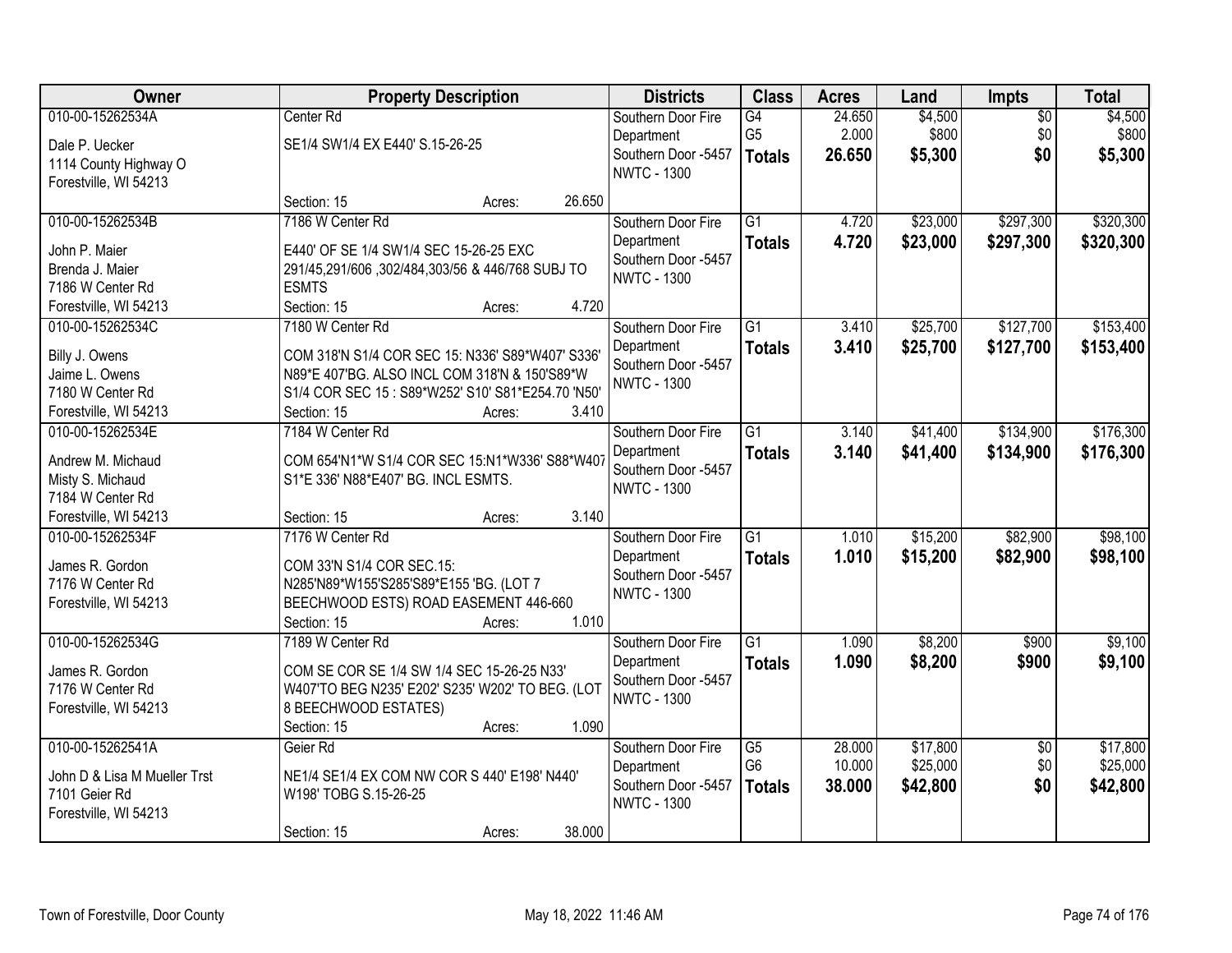| Owner                                                                                                   |                                                                          | <b>Property Description</b> |        | <b>Districts</b>                                                              | <b>Class</b>                                                           | <b>Acres</b>                        | Land                                       | Impts                                            | <b>Total</b>                                 |
|---------------------------------------------------------------------------------------------------------|--------------------------------------------------------------------------|-----------------------------|--------|-------------------------------------------------------------------------------|------------------------------------------------------------------------|-------------------------------------|--------------------------------------------|--------------------------------------------------|----------------------------------------------|
| 010-00-15262541B                                                                                        | 7035 Geier Rd                                                            |                             |        | Southern Door Fire                                                            | $\overline{X4}$                                                        | 2.000                               | $\overline{60}$                            | $\overline{50}$                                  | \$0                                          |
| Town of Forestville<br>7701 County Highway H<br>Sturgeon Bay, WI 54235                                  | COM NW COR NE1/4 SE1/4 S440 ' E198' N440' W198'<br>TO BEG S.15-26-25     |                             |        | Department<br>Southern Door -5457<br><b>NWTC - 1300</b>                       | <b>Totals</b>                                                          | 2.000                               | \$0                                        | \$0                                              | \$0                                          |
|                                                                                                         | Section: 15                                                              | Acres:                      | 2.000  |                                                                               |                                                                        |                                     |                                            |                                                  |                                              |
| 010-00-15262542<br>John D & Lisa M Mueller Trst<br><b>Bernice Mueller Lfest</b><br>7101 Geier Rd        | 7101 Geier Rd<br>NW1/4 SE1/4 S.15-26-25                                  |                             |        | Southern Door Fire<br>Department<br>Southern Door -5457<br><b>NWTC - 1300</b> | $\overline{G4}$<br>G <sub>5</sub><br>G7<br><b>Totals</b>               | 27.000<br>11.000<br>2.000<br>40.000 | \$5,000<br>\$9,700<br>\$12,000<br>\$26,700 | $\overline{50}$<br>\$0<br>\$142,900<br>\$142,900 | \$5,000<br>\$9,700<br>\$154,900<br>\$169,600 |
| Forestville, WI 54213                                                                                   | Section: 15                                                              | Acres:                      | 40.000 |                                                                               |                                                                        |                                     |                                            |                                                  |                                              |
| 010-00-15262543<br>John D & Lisa M Mueller Trst<br>7101 Geier Rd<br>Forestville, WI 54213               | Center Rd<br>SW 1/4 SE 1/4 SEC 15-26-25                                  |                             |        | Southern Door Fire<br>Department<br>Southern Door -5457<br><b>NWTC - 1300</b> | $\overline{G4}$<br>G <sub>5</sub><br><b>Totals</b>                     | 18.000<br>22.000<br>40.000          | \$3,600<br>\$27,500<br>\$31,100            | $\overline{50}$<br>\$0<br>\$0                    | \$3,600<br>\$27,500<br>\$31,100              |
|                                                                                                         | Section: 15                                                              | Acres:                      | 40.000 |                                                                               |                                                                        |                                     |                                            |                                                  |                                              |
| 010-00-15262544<br>William J. Mencheski<br>Ann T. Mencheski<br>840 Mather                               | Center Rd<br>SE1/4 SE1/4 S.15-26-25                                      |                             |        | Southern Door Fire<br>Department<br>Southern Door -5457<br><b>NWTC - 1300</b> | $\overline{G5}$<br>G <sub>6</sub><br><b>Totals</b>                     | 30.000<br>10.000<br>40.000          | \$19,500<br>\$28,000<br>\$47,500           | \$0<br>\$0<br>\$0                                | \$19,500<br>\$28,000<br>\$47,500             |
| Green Bay, WI 54303                                                                                     | Section: 15                                                              | Acres:                      | 40.000 |                                                                               |                                                                        |                                     |                                            |                                                  |                                              |
| 010-00-16262511A<br>Dale P. Uecker<br>Norma L. Uecker<br>1114 County Highway O<br>Forestville, WI 54213 | County Rd O<br>NE1/4 NE1/4 EX N 454' OF E 234' S.16-26-25<br>Section: 16 | Acres:                      | 37.500 | Southern Door Fire<br>Department<br>Southern Door -5457<br><b>NWTC - 1300</b> | $\overline{G4}$<br>G <sub>5</sub><br>G <sub>5</sub> M<br><b>Totals</b> | 17.000<br>15.500<br>5.000<br>37.500 | \$3,200<br>\$17,600<br>\$7,800<br>\$28,600 | $\overline{50}$<br>\$0<br>\$0<br>\$0             | \$3,200<br>\$17,600<br>\$7,800<br>\$28,600   |
| 010-00-16262511B                                                                                        | 1285 County Rd O                                                         |                             |        | Southern Door Fire                                                            | $\overline{G1}$                                                        | 2.450                               | \$20,000                                   | \$200,400                                        | \$220,400                                    |
| Jay Neinas<br>1285 County Highway O<br>Forestville, WI 54213                                            | N 454' OF E 234' OF NE 1/4 NE 1/4 SEC 16-26-25                           |                             |        | Department<br>Southern Door -5457<br><b>NWTC - 1300</b>                       | <b>Totals</b>                                                          | 2.450                               | \$20,000                                   | \$200,400                                        | \$220,400                                    |
|                                                                                                         | Section: 16                                                              | Acres:                      | 2.450  |                                                                               |                                                                        |                                     |                                            |                                                  |                                              |
| 010-00-16262512<br>Dale P. Uecker<br>Norma L. Uecker<br>1114 County Highway O<br>Forestville, WI 54213  | 7381 Elm Rd<br>NW1/4 NE1/4 S.16-26-25<br>Section: 16                     | Acres:                      | 39.720 | Southern Door Fire<br>Department<br>Southern Door -5457<br><b>NWTC - 1300</b> | $\overline{G4}$<br>G <sub>5</sub><br>G7<br><b>Totals</b>               | 37.000<br>0.720<br>2.000<br>39.720  | \$7,100<br>\$100<br>\$12,000<br>\$19,200   | $\overline{50}$<br>\$0<br>\$150,500<br>\$150,500 | \$7,100<br>\$100<br>\$162,500<br>\$169,700   |
|                                                                                                         |                                                                          |                             |        |                                                                               |                                                                        |                                     |                                            |                                                  |                                              |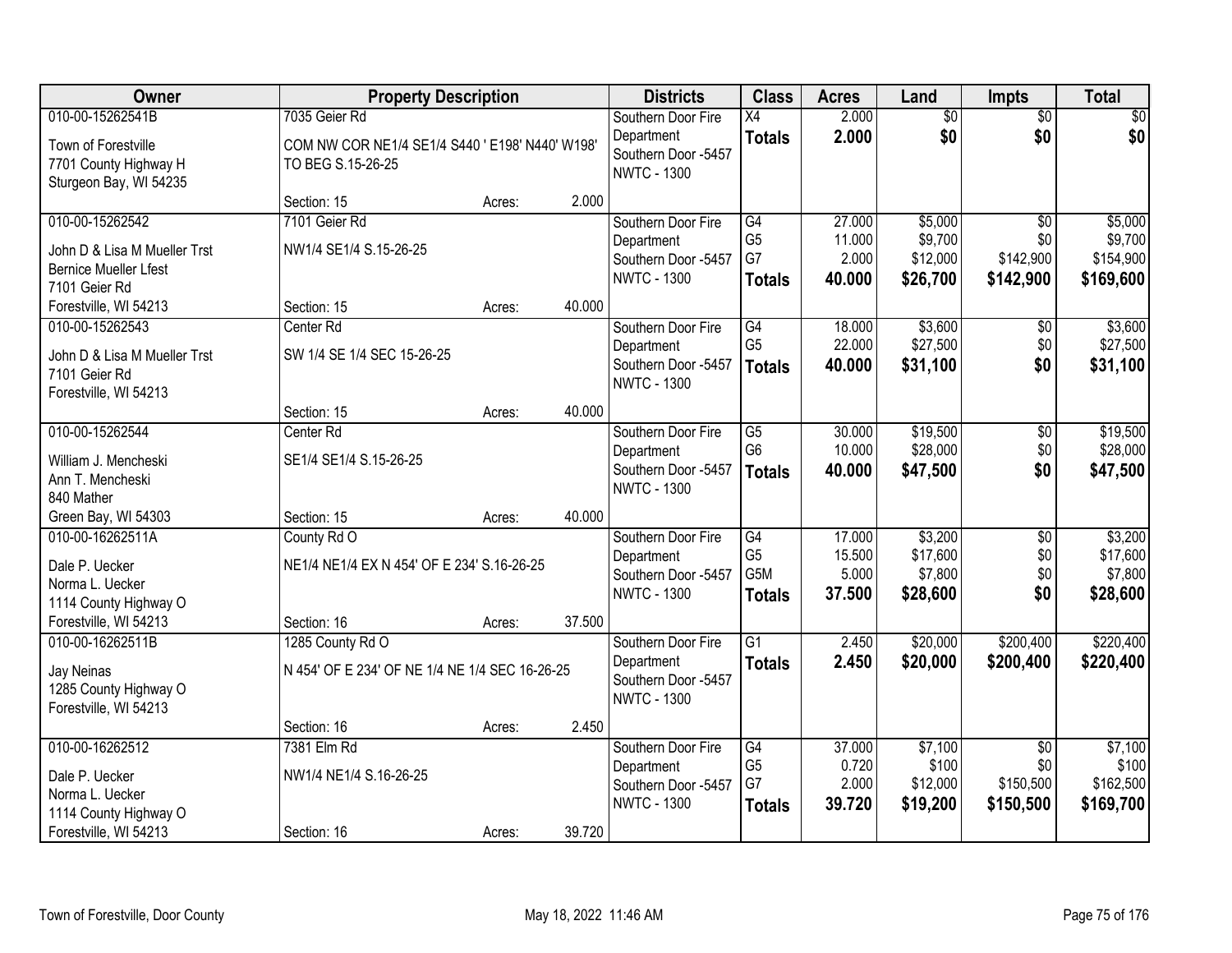| Owner                                     | <b>Property Description</b>                     |        |        | <b>Districts</b>                  | <b>Class</b>    | <b>Acres</b> | Land     | Impts           | <b>Total</b> |
|-------------------------------------------|-------------------------------------------------|--------|--------|-----------------------------------|-----------------|--------------|----------|-----------------|--------------|
| 010-00-16262513                           | County Rd O                                     |        |        | Southern Door Fire                | G4              | 19.000       | \$3,500  | $\overline{50}$ | \$3,500      |
| Dale P. Uecker                            | SW1/4 NE1/4 S.16-26-25                          |        |        | Department                        | G <sub>5</sub>  | 20.370       | \$25,500 | \$0             | \$25,500     |
| Norma L. Uecker                           |                                                 |        |        | Southern Door -5457               | <b>Totals</b>   | 39.370       | \$29,000 | \$0             | \$29,000     |
| 1114 County Highway O                     |                                                 |        |        | <b>NWTC - 1300</b>                |                 |              |          |                 |              |
| Forestville, WI 54213                     | Section: 16                                     | Acres: | 39.370 |                                   |                 |              |          |                 |              |
| 010-00-16262514A                          | County Rd O                                     |        |        | Southern Door Fire                | $\overline{G5}$ | 21.000       | \$20,300 | $\overline{50}$ | \$20,300     |
| Mark A. Dahms                             | SE1/4 NE1/4 EX 10 AC COM SE COR N660' W660'     |        |        | Department                        | <b>Totals</b>   | 21.000       | \$20,300 | \$0             | \$20,300     |
| Sherry L. Buhr                            | S660' E660' TO BEG & 9 AC COM NW COR E 660'     |        |        | Southern Door -5457               |                 |              |          |                 |              |
| 126 State Highway 42                      | S594' W660' N594' TOBG S.16-26-25               |        |        | <b>NWTC - 1300</b>                |                 |              |          |                 |              |
| Sturgeon Bay, WI 54235                    | Section: 16                                     | Acres: | 21.000 |                                   |                 |              |          |                 |              |
| 010-00-16262514B                          | County Rd O                                     |        |        | Southern Door Fire                | $\overline{G4}$ | 6.000        | \$1,000  | $\overline{50}$ | \$1,000      |
|                                           |                                                 |        |        | Department                        | G <sub>5</sub>  | 3.000        | \$3,800  | \$0             | \$3,800      |
| Dale P. Uecker                            | COM NW COR SE1/4 NE1/4 E660 ' S594' W660' N594' |        |        | Southern Door -5457               | <b>Totals</b>   | 9.000        | \$4,800  | \$0             | \$4,800      |
| Norma L. Uecker                           | TO BEG S.16-26-25                               |        |        | <b>NWTC - 1300</b>                |                 |              |          |                 |              |
| 1114 County Highway O                     |                                                 |        | 9.000  |                                   |                 |              |          |                 |              |
| Forestville, WI 54213<br>010-00-16262514C | Section: 16                                     | Acres: |        |                                   | $\overline{G4}$ | 4.600        | \$700    |                 | \$700        |
|                                           | County Rd O                                     |        |        | Southern Door Fire                | G <sub>5</sub>  | 5.400        | \$3,300  | \$0<br>\$0      | \$3,300      |
| Roy H. Englebert                          | COM SE COR SE1/4 NE1/4 N660 ' W660' S660' E660' |        |        | Department<br>Southern Door -5457 |                 | 10.000       | \$4,000  | \$0             | \$4,000      |
| 7290 Geier Rd                             | TO BEG S.16-26-25                               |        |        | <b>NWTC - 1300</b>                | <b>Totals</b>   |              |          |                 |              |
| Forestville, WI 54213                     |                                                 |        |        |                                   |                 |              |          |                 |              |
|                                           | Section: 16                                     | Acres: | 10.000 |                                   |                 |              |          |                 |              |
| 010-00-16262521A                          | Elm Rd                                          |        |        | Southern Door Fire                | $\overline{G4}$ | 20.270       | \$4,000  | $\overline{50}$ | \$4,000      |
| Dean Gordon                               | COM N1/4 COR SEC 16:S1*E999 .11' S86*W1372.71'  |        |        | Department                        | G <sub>5</sub>  | 11.130       | \$10,900 | \$0             | \$10,900     |
| 423 S Elgin Ct                            | N1*W991. 27' N86*E1377.11' BG.                  |        |        | Southern Door -5457               | <b>Totals</b>   | 31.400       | \$14,900 | \$0             | \$14,900     |
| Sturgeon Bay, WI 54235                    |                                                 |        |        | <b>NWTC - 1300</b>                |                 |              |          |                 |              |
|                                           | Section: 16                                     | Acres: | 31.400 |                                   |                 |              |          |                 |              |
| 010-00-16262521B                          | $Elm$ Rd                                        |        |        | Southern Door Fire                | $\overline{G5}$ | 10.000       | \$21,400 | $\overline{60}$ | \$21,400     |
| Paul H. Milenkovic                        | NE1/4 NW1/4 S 10 ACS S.16-26-25                 |        |        | Department                        | <b>Totals</b>   | 10.000       | \$21,400 | \$0             | \$21,400     |
| Cynthia R. Jasper                         |                                                 |        |        | Southern Door -5457               |                 |              |          |                 |              |
| 118 Shiloh Dr                             |                                                 |        |        | <b>NWTC - 1300</b>                |                 |              |          |                 |              |
| Madison, WI 53705                         | Section: 16                                     | Acres: | 10.000 |                                   |                 |              |          |                 |              |
| 010-00-16262522A1                         | Elm Rd                                          |        |        | Southern Door Fire                | $\overline{G4}$ | 26.270       | \$4,200  | $\overline{50}$ | \$4,200      |
| Guy W. Overbeck                           | COM NW COR SEC 16:N86*E1225 'S1*E991.27'        |        |        | Department                        | G <sub>5</sub>  | 1.500        | \$100    | \$0             | \$100        |
| 2361 Idlewild Rd                          | S86*W1224.82' N1*W984.38' BG.                   |        |        | Southern Door -5457               | <b>Totals</b>   | 27.770       | \$4,300  | \$0             | \$4,300      |
| Sturgeon Bay, WI 54235                    |                                                 |        |        | <b>NWTC - 1300</b>                |                 |              |          |                 |              |
|                                           | Section: 16                                     | Acres: | 27.770 |                                   |                 |              |          |                 |              |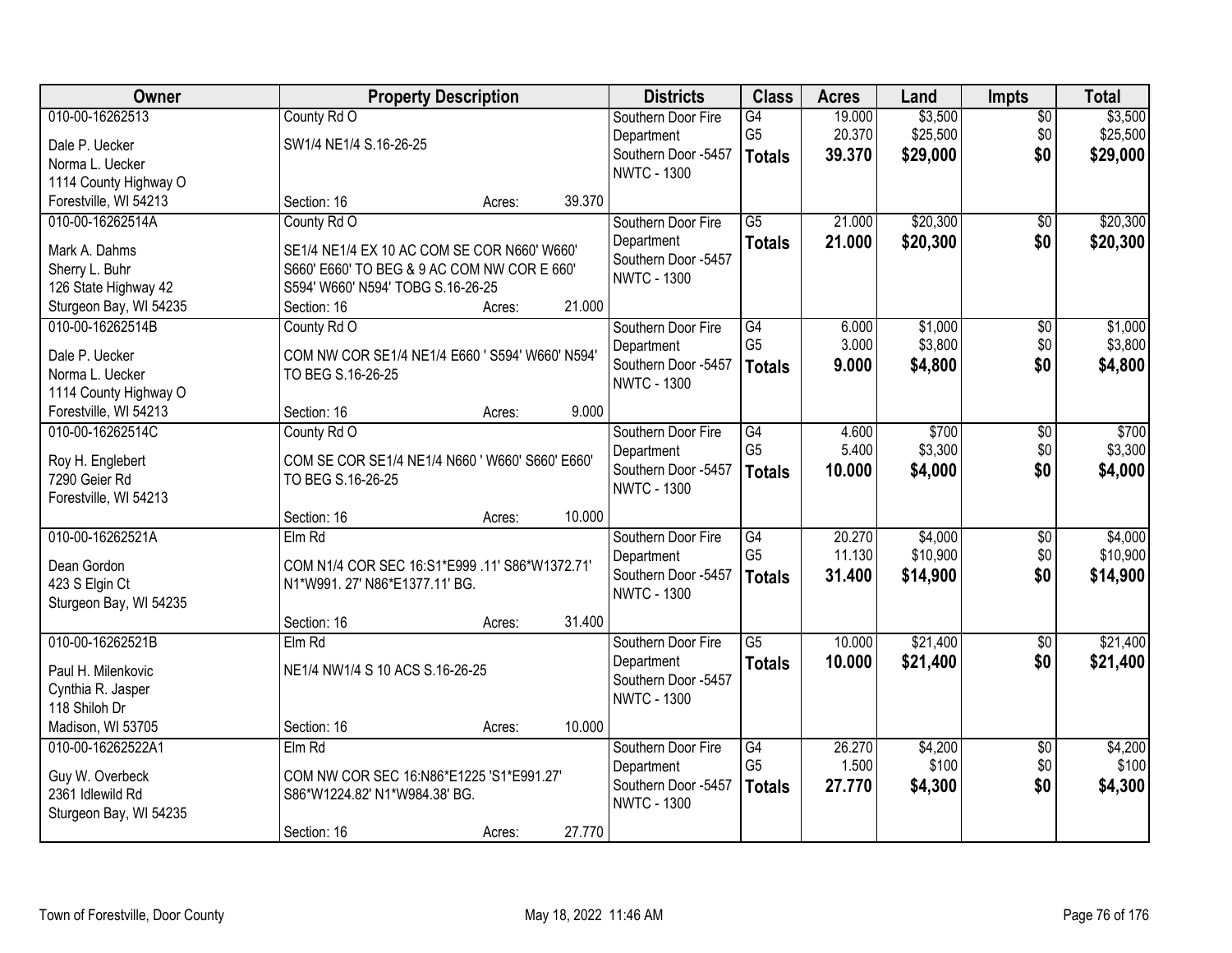| Owner                              |                                                   | <b>Property Description</b> |        | <b>Districts</b>                  | <b>Class</b>    | <b>Acres</b> | Land     | <b>Impts</b>    | <b>Total</b> |
|------------------------------------|---------------------------------------------------|-----------------------------|--------|-----------------------------------|-----------------|--------------|----------|-----------------|--------------|
| 010-00-16262522B                   | State Highway 42                                  |                             |        | Southern Door Fire                | $\overline{G4}$ | 5.000        | \$1,000  | $\overline{50}$ | \$1,000      |
| Paul H. Milenkovic                 | NW1/4 NW1/4 S 10 AC EXC TRCT REC'D 580/449        |                             |        | Department                        | G <sub>5</sub>  | 3.000        | \$6,800  | \$0             | \$6,800      |
| Cynthia R. Jasper                  | S.16-26-25                                        |                             |        | Southern Door -5457               | G <sub>6</sub>  | 1.000        | \$2,500  | \$0             | \$2,500      |
| 118 Shiloh Dr                      |                                                   |                             |        | <b>NWTC - 1300</b>                | <b>Totals</b>   | 9.000        | \$10,300 | \$0             | \$10,300     |
| Madison, WI 53705                  | Section: 16                                       | Acres:                      | 9.000  |                                   |                 |              |          |                 |              |
| 010-00-16262522B1                  | State Highway 42                                  |                             |        | Southern Door Fire                | $\overline{G1}$ | 1.000        | \$14,200 | $\overline{50}$ | \$14,200     |
|                                    |                                                   |                             |        | Department                        | <b>Totals</b>   | 1.000        | \$14,200 | \$0             | \$14,200     |
| Paul Henry Milenkovic              | COM 989.71'S1*W NW COR SEC.                       |                             |        | Southern Door -5457               |                 |              |          |                 |              |
| 118 Shiloh Dr                      | 16:S1*W85'S89*E512.62'N1*E 85'N89*W512.62'BG. EX0 |                             |        | <b>NWTC - 1300</b>                |                 |              |          |                 |              |
| Madison, WI 53705                  | HWY (BURIAL GROUND)                               |                             | 1.000  |                                   |                 |              |          |                 |              |
|                                    | Section: 16                                       | Acres:                      |        |                                   |                 | 39.000       |          |                 |              |
| 010-00-16262523                    | 1222 S State Highway 42                           |                             |        | Southern Door Fire                | G4<br>G7        |              | \$7,700  | $\overline{50}$ | \$7,700      |
| Paul H. Milenkovic                 | SW1/4 NW1/4 SEC. 16-26-25                         |                             |        | Department<br>Southern Door -5457 |                 | 1.000        | \$7,000  | \$136,100       | \$143,100    |
| Cynthia R. Jasper                  |                                                   |                             |        | <b>NWTC - 1300</b>                | <b>Totals</b>   | 40.000       | \$14,700 | \$136,100       | \$150,800    |
| 118 Shiloh Dr                      |                                                   |                             |        |                                   |                 |              |          |                 |              |
| Madison, WI 53705                  | Section: 16                                       | Acres:                      | 40.000 |                                   |                 |              |          |                 |              |
| 010-00-16262524                    | State Highway 42                                  |                             |        | Southern Door Fire                | G5              | 34.500       | \$67,900 | \$0             | \$67,900     |
| Paul H. Milenkovic                 | SE1/4 NW1/4 S.16-26-25                            |                             |        | Department                        | G <sub>6</sub>  | 5.500        | \$13,800 | \$0             | \$13,800     |
|                                    |                                                   |                             |        | Southern Door -5457               | <b>Totals</b>   | 40.000       | \$81,700 | \$0             | \$81,700     |
| Cynthia R. Jasper<br>118 Shiloh Dr |                                                   |                             |        | <b>NWTC - 1300</b>                |                 |              |          |                 |              |
| Madison, WI 53705                  | Section: 16                                       | Acres:                      | 40.000 |                                   |                 |              |          |                 |              |
| 010-00-16262531                    | 7532 W Center Rd                                  |                             |        | Southern Door Fire                | $\overline{G1}$ | 1.000        | \$14,200 | \$173,500       | \$187,700    |
|                                    |                                                   |                             |        | Department                        | G <sub>5</sub>  | 16.000       | \$10,400 | \$0             | \$10,400     |
| Tomas M. Buetow                    | NE1/4 SW1/4 S.16-26-25                            |                             |        | Southern Door -5457               | G <sub>6</sub>  | 23.000       | \$64,400 | \$0             | \$64,400     |
| 7532 W Center Rd                   |                                                   |                             |        | <b>NWTC - 1300</b>                | <b>Totals</b>   | 40.000       | \$89,000 | \$173,500       | \$262,500    |
| Sturgeon Bay, WI 54235             |                                                   |                             |        |                                   |                 |              |          |                 |              |
|                                    | Section: 16                                       | Acres:                      | 40.000 |                                   |                 |              |          |                 |              |
| 010-00-16262532A                   | State Highway 42                                  |                             |        | Southern Door Fire                | $\overline{G5}$ | 6.820        | \$4,500  | $\sqrt{6}$      | \$4,500      |
| Tomas M. Buetow                    | THE E225' OF THE NW1/4 SW1/4 SEC.16-26-25         |                             |        | Department                        | <b>Totals</b>   | 6.820        | \$4,500  | \$0             | \$4,500      |
| 7532 Center Rd                     |                                                   |                             |        | Southern Door -5457               |                 |              |          |                 |              |
| Sturgeon Bay, WI 54235             |                                                   |                             |        | <b>NWTC - 1300</b>                |                 |              |          |                 |              |
|                                    | Section: 16                                       | Acres:                      | 6.820  |                                   |                 |              |          |                 |              |
| 010-00-16262532B                   |                                                   |                             |        | Southern Door Fire                | G4              | 22.020       | \$4,200  | $\overline{50}$ | \$4,200      |
|                                    |                                                   |                             |        | Department                        | G <sub>5</sub>  | 1.000        | \$100    | \$0             | \$100        |
| Tracy L. La Crosse                 | COM 50'N89*E W1/4 COR SEC 16:N89*E1019.71'        |                             |        | Southern Door -5457               | <b>Totals</b>   | 23.020       | \$4,300  | \$0             | \$4,300      |
| Jeremy G. La Crosse                | S986.42' S89*W1013.44' N968.35' BG.               |                             |        | <b>NWTC - 1300</b>                |                 |              |          |                 |              |
| 1107 County Highway O              |                                                   |                             |        |                                   |                 |              |          |                 |              |
| Forestville, WI 54213              | Section: 16                                       | Acres:                      | 23.020 |                                   |                 |              |          |                 |              |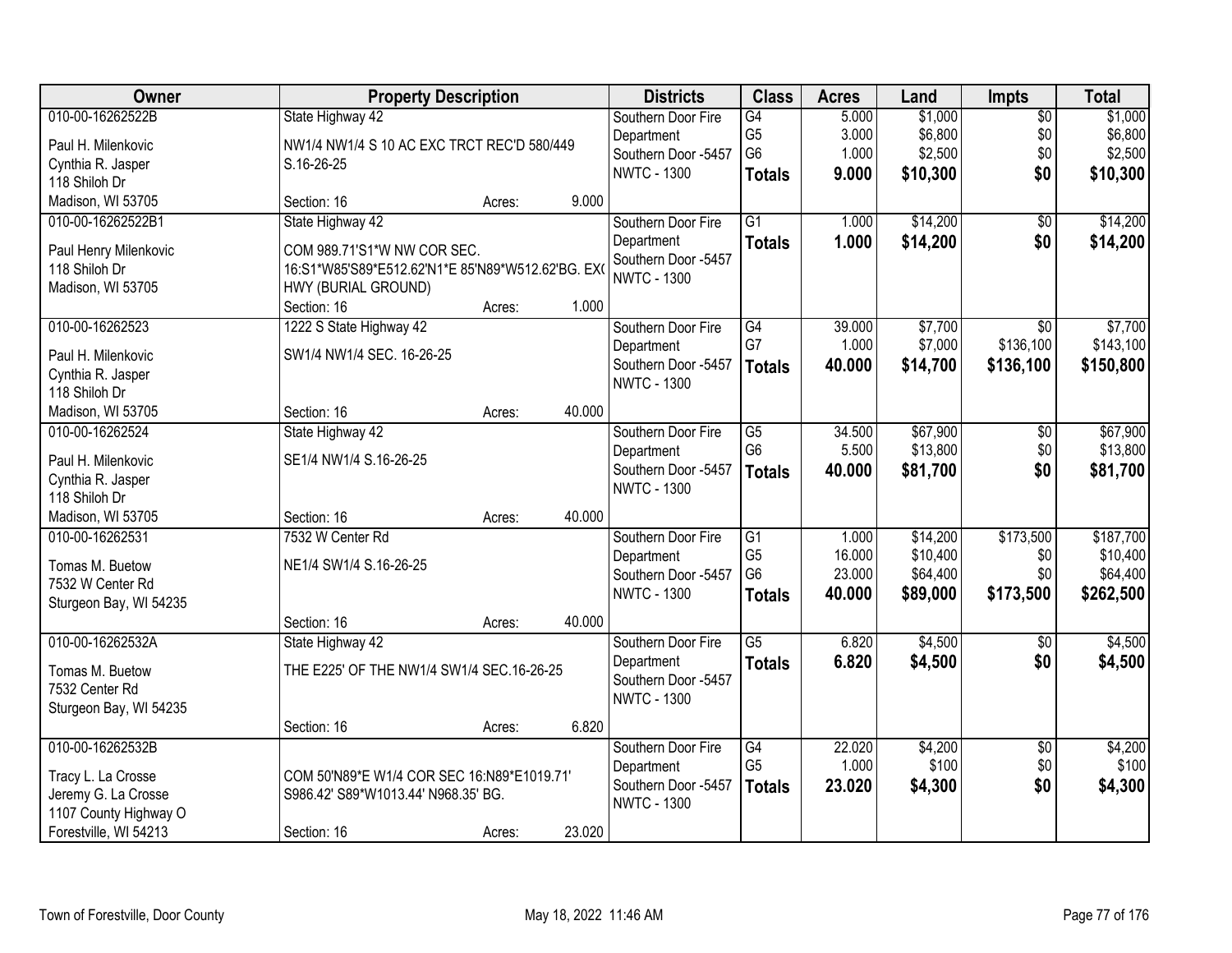| Owner                      | <b>Property Description</b>                      |        |        | <b>Districts</b>                          | <b>Class</b>         | <b>Acres</b> | Land               | Impts           | <b>Total</b>       |
|----------------------------|--------------------------------------------------|--------|--------|-------------------------------------------|----------------------|--------------|--------------------|-----------------|--------------------|
| 010-00-16262533            | State Highway 42                                 |        |        | Southern Door Fire                        | G4                   | 18.300       | \$3,600            | $\overline{50}$ | \$3,600            |
| Randy M. Krueger           | COM 1069.71'N89*E & 986.42' S W1/4 COR SEC       |        |        | Department                                | G <sub>5</sub>       | 3.110        | \$2,000            | \$0             | \$2,000            |
| Karen J. Krueger           | 16:S89*W387.43' S1653.53' N89*E601.87' N1322.17' |        |        | Southern Door -5457                       | <b>Totals</b>        | 21.410       | \$5,600            | \$0             | \$5,600            |
| S1072 State Highway 42     | S89*W225.01' N334 .95' BG.                       |        |        | <b>NWTC - 1300</b>                        |                      |              |                    |                 |                    |
| Sturgeon Bay, WI 54235     | Section: 16                                      | Acres: | 21.410 |                                           |                      |              |                    |                 |                    |
| 010-00-16262533A           | 1072 S State Highway 42                          |        |        | Southern Door Fire                        | $\overline{G1}$      | 1.000        | \$14,200           | \$245,500       | \$259,700          |
|                            |                                                  |        |        | Department                                | G4                   | 21.620       | \$3,300            | \$0             | \$3,300            |
| Randy M. Krueger           | COM 1069.71'N89*E,986.42'S & 387.43'S89*W W1/4   |        |        | Southern Door -5457                       | G <sub>5</sub>       | 1.000        | \$700              | \$0             | \$700              |
| Karen J. Krueger           | COR SEC 16:S89*W626.01' S1409.58' S138.68'       |        |        | <b>NWTC - 1300</b>                        | <b>Totals</b>        | 23.620       | \$18,200           | \$245,500       | \$263,700          |
| S1072 State Highway 42     | S45*E140.50' N89*E 526' N1653.53' BG.            |        |        |                                           |                      |              |                    |                 |                    |
| Sturgeon Bay, WI 54235     | Section: 16                                      | Acres: | 23.620 |                                           |                      |              |                    |                 |                    |
| 010-00-16262534A           | Center Rd                                        |        |        | Southern Door Fire                        | G4                   | 28.000       | \$5,400            | \$0             | \$5,400            |
| <b>Uecker Family Trust</b> | SE1/4 SW1/4 EX W 24'9" S.16-26-25                |        |        | Department                                | G <sub>5</sub>       | 11.250       | \$12,900           | \$0             | \$12,900           |
| 1011 County Highway O      |                                                  |        |        | Southern Door -5457<br><b>NWTC - 1300</b> | <b>Totals</b>        | 39.250       | \$18,300           | \$0             | \$18,300           |
| Forestville, WI 54213      |                                                  |        |        |                                           |                      |              |                    |                 |                    |
|                            | Section: 16                                      | Acres: | 39.250 |                                           |                      |              |                    |                 |                    |
| 010-00-16262534B           | Center Rd                                        |        |        | Southern Door Fire                        | $\overline{G5}$      | 0.750        | \$500              | \$0             | \$500              |
| Tomas M. Buetow            | W24'9" OF SE1/4 SW1/4 S.16-26-25                 |        |        | Department                                | <b>Totals</b>        | 0.750        | \$500              | \$0             | \$500              |
| 7532 W Center Rd           |                                                  |        |        | Southern Door -5457                       |                      |              |                    |                 |                    |
| Sturgeon Bay, WI 54235     |                                                  |        |        | <b>NWTC - 1300</b>                        |                      |              |                    |                 |                    |
|                            | Section: 16                                      | Acres: | 0.750  |                                           |                      |              |                    |                 |                    |
| 010-00-16262541            | 1107 County Rd O                                 |        |        | Southern Door Fire                        | G4                   | 28.000       | \$5,500            | $\overline{50}$ | \$5,500            |
|                            |                                                  |        |        | Department                                | G <sub>5</sub>       | 11.000       | \$12,600           | \$0             | \$12,600           |
| Dale P. Uecker             | NE1/4 SE1/4 S.16-26-25                           |        |        | Southern Door -5457                       | G7                   | 1.000        | \$7,000            | \$110,400       | \$117,400          |
| Norma L. Uecker            |                                                  |        |        | <b>NWTC - 1300</b>                        | <b>Totals</b>        | 40.000       | \$25,100           | \$110,400       | \$135,500          |
| 1114 County Highway O      |                                                  |        |        |                                           |                      |              |                    |                 |                    |
| Forestville, WI 54213      | Section: 16                                      | Acres: | 40.000 |                                           |                      |              |                    |                 |                    |
| 010-00-16262542A           | County Rd O                                      |        |        | Southern Door Fire                        | G4<br>G <sub>5</sub> | 23.000       | \$4,500<br>\$8,800 | $\sqrt{6}$      | \$4,500<br>\$8,800 |
| Dale P. Uecker             | NW1/4 SE1/4 EX W 20 RDS S.16-26-25               |        |        | Department                                |                      | 7.000        |                    | \$0             |                    |
| Norma L. Uecker            |                                                  |        |        | Southern Door -5457<br><b>NWTC - 1300</b> | <b>Totals</b>        | 30.000       | \$13,300           | \$0             | \$13,300           |
| 1114 County Highway O      |                                                  |        |        |                                           |                      |              |                    |                 |                    |
| Forestville, WI 54213      | Section: 16                                      | Acres: | 30.000 |                                           |                      |              |                    |                 |                    |
| 010-00-16262542B           | County Rd O                                      |        |        | Southern Door Fire                        | G4                   | 9.000        | \$1,600            | $\overline{30}$ | \$1,600            |
| Dale P. Uecker             | W 20 RDS OF NW1/4 SE1/4 S.16-26-25               |        |        | Department                                | G <sub>5</sub>       | 1.000        | \$1,300            | \$0             | \$1,300            |
| 1114 County Highway O      |                                                  |        |        | Southern Door -5457                       | <b>Totals</b>        | 10,000       | \$2,900            | \$0             | \$2,900            |
| Forestville, WI 54213      |                                                  |        |        | <b>NWTC - 1300</b>                        |                      |              |                    |                 |                    |
|                            | Section: 16                                      | Acres: | 10.000 |                                           |                      |              |                    |                 |                    |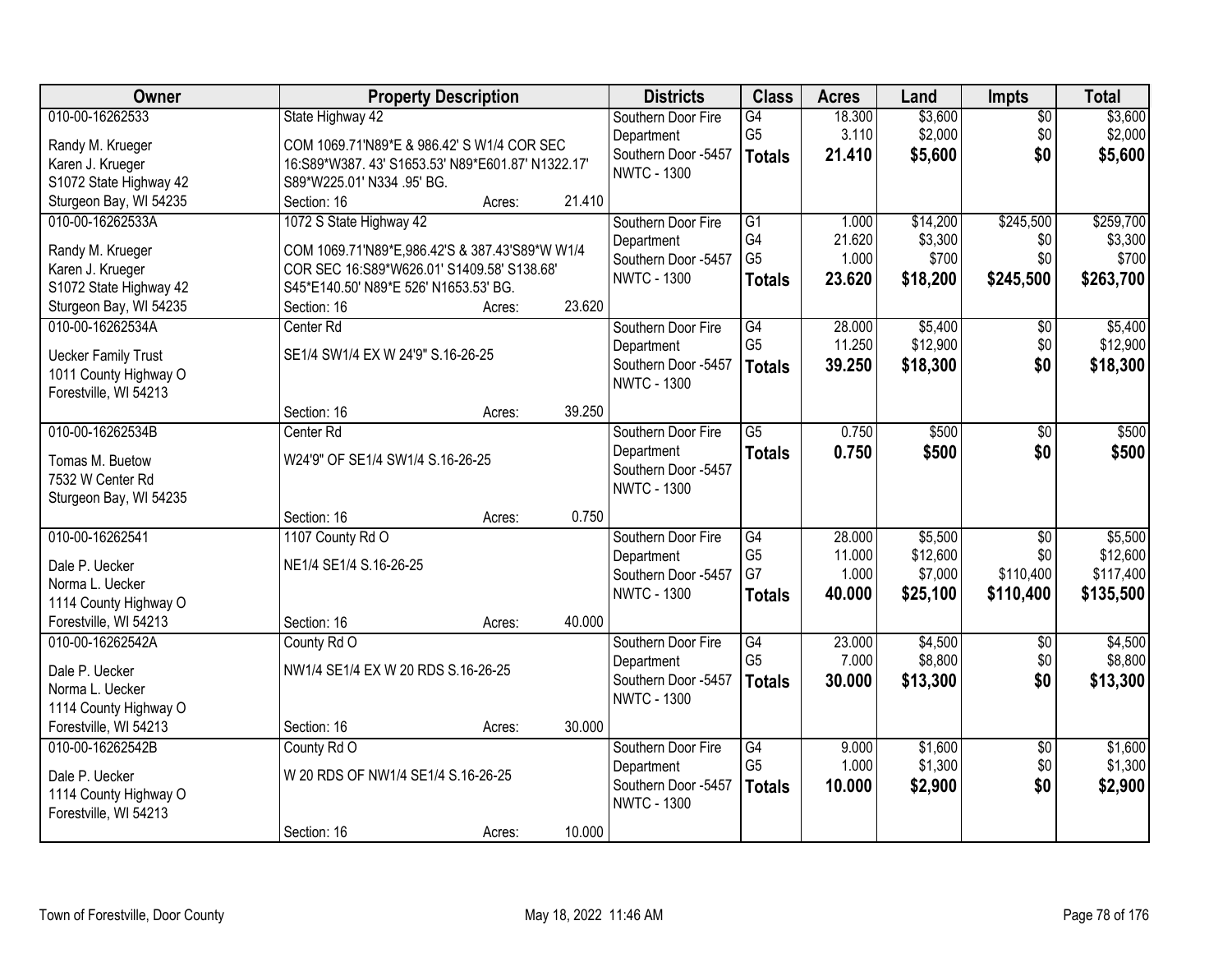| Owner                       | <b>Property Description</b>                       |        |        | <b>Districts</b>    | <b>Class</b>    | <b>Acres</b> | Land     | <b>Impts</b>    | <b>Total</b> |
|-----------------------------|---------------------------------------------------|--------|--------|---------------------|-----------------|--------------|----------|-----------------|--------------|
| 010-00-16262543             | Center Rd                                         |        |        | Southern Door Fire  | G4              | 35.000       | \$6,800  | $\overline{50}$ | \$6,800      |
| <b>Uecker Family Trust</b>  | SW1/4 SE1/4 S.16-26-25                            |        |        | Department          | G <sub>5</sub>  | 1.000        | \$100    | \$0             | \$100        |
| 1011 County Highway O       |                                                   |        |        | Southern Door -5457 | G5M             | 4.000        | \$6,200  | \$0             | \$6,200      |
| Forestville, WI 54213       |                                                   |        |        | <b>NWTC - 1300</b>  | <b>Totals</b>   | 40.000       | \$13,100 | \$0             | \$13,100     |
|                             | Section: 16                                       | Acres: | 40.000 |                     |                 |              |          |                 |              |
| 010-00-16262544             | 1011 County Rd O                                  |        |        | Southern Door Fire  | G4              | 29.000       | \$5,600  | $\overline{50}$ | \$5,600      |
| <b>Uecker Family Trust</b>  | SE1/4 SE1/4 S.16-26-25                            |        |        | Department          | G <sub>5</sub>  | 2.000        | \$100    | \$0             | \$100        |
| 1011 County Highway O       |                                                   |        |        | Southern Door -5457 | G5M             | 7.000        | \$9,800  | \$0             | \$9,800      |
| Forestville, WI 54213       |                                                   |        |        | <b>NWTC - 1300</b>  | G7              | 2.000        | \$12,000 | \$164,600       | \$176,600    |
|                             | Section: 16                                       | Acres: | 40.000 |                     | <b>Totals</b>   | 40.000       | \$27,500 | \$164,600       | \$192,100    |
| 010-00-17262511A            | 1243 S State Highway 42                           |        |        | Southern Door Fire  | G4              | 31.280       | \$6,100  | \$0             | \$6,100      |
| Thomas H. De Larwelle et al | NE1/4 NE1/4 EX TR 1 V2 P52 C.S.M. COM NE COR      |        |        | Department          | G <sub>5</sub>  | 2.000        | \$100    | \$0             | \$100        |
| S1243 State Highway 42      | W1018.25' TO BEG S233' W300' N233' E 300' TO BEG. |        |        | Southern Door -5457 | G5M             | 3.000        | \$4,700  | \$0             | \$4,700      |
| Sturgeon Bay, WI 54235      | S.17-26-25 EXC LAND FOR HWY                       |        |        | <b>NWTC - 1300</b>  | G7              | 2.000        | \$12,000 | \$61,000        | \$73,000     |
|                             | Section: 17                                       | Acres: | 38.280 |                     | <b>Totals</b>   | 38.280       | \$22,900 | \$61,000        | \$83,900     |
| 010-00-17262511B            | 7673 Elm Rd                                       |        |        | Southern Door Fire  | $\overline{G1}$ | 1.610        | \$16,600 | \$46,500        | \$63,100     |
| Thomas H. De Larwelle       | TRACT 1 CSM #301 V.2 PG.52 SEC. 17-26-25 NENE     |        |        | Department          | <b>Totals</b>   | 1.610        | \$16,600 | \$46,500        | \$63,100     |
| S1243 State Highway 42      |                                                   |        |        | Southern Door -5457 |                 |              |          |                 |              |
| Sturgeon Bay, WI 54235      |                                                   |        |        | <b>NWTC - 1300</b>  |                 |              |          |                 |              |
|                             | Section: 17                                       | Acres: | 1.610  |                     |                 |              |          |                 |              |
| 010-00-17262512             | Mill Rd                                           |        |        | Southern Door Fire  | $\overline{G4}$ | 19.480       | \$3,300  | $\overline{60}$ | \$3,300      |
| Allen G Buechner Trust      | NW1/4 NE1/4 S.17-26-25 EXC CSM 142, V.9 & EXC     |        |        | Department          | <b>Totals</b>   | 19.480       | \$3,300  | \$0             | \$3,300      |
| 1178 Mill Rd                | TRCTS REC'D DOC #703206 & #753388                 |        |        | Southern Door -5457 |                 |              |          |                 |              |
| Sturgeon Bay, WI 54235      |                                                   |        |        | <b>NWTC - 1300</b>  |                 |              |          |                 |              |
|                             | Section: 17                                       | Acres: | 19.480 |                     |                 |              |          |                 |              |
| 010-00-17262512A            | 7677 Elm Rd                                       |        |        | Southern Door Fire  | $\overline{G1}$ | 2.380        | \$19,700 | \$171,400       | \$191,100    |
| Camilo A. Montana           | LOT 1 CSM #1530 V.9 PG.142 SEC. 17-26-25 NWNE     |        |        | Department          | G4              | 5.000        | \$800    | \$0             | \$800        |
| Hollie M. Montana           |                                                   |        |        | Southern Door -5457 | <b>Totals</b>   | 7.380        | \$20,500 | \$171,400       | \$191,900    |
| 7677 Old Elm Rd             |                                                   |        |        | <b>NWTC - 1300</b>  |                 |              |          |                 |              |
| Sturgeon Bay, WI 54235      | Section: 17                                       | Acres: | 7.380  |                     |                 |              |          |                 |              |
| 010-00-17262512B            | 7713 Old Elm Rd                                   |        |        | Southern Door Fire  | G1              | 4.000        | \$22,700 | \$92,200        | \$114,900    |
| Troy A. Buechner            | COM N1/4 COR SEC 17:S1*W542 .96' S89*E1074.71'    |        |        | Department          | G4              | 9.140        | \$1,400  | \$0             | \$1,400      |
| 7713 Old Elm Rd             | N1*E521.81' N88*W1075.33' BG.                     |        |        | Southern Door -5457 | <b>Totals</b>   | 13.140       | \$24,100 | \$92,200        | \$116,300    |
| Sturgeon Bay, WI 54235      |                                                   |        |        | <b>NWTC - 1300</b>  |                 |              |          |                 |              |
|                             | Section: 17                                       | Acres: | 13.140 |                     |                 |              |          |                 |              |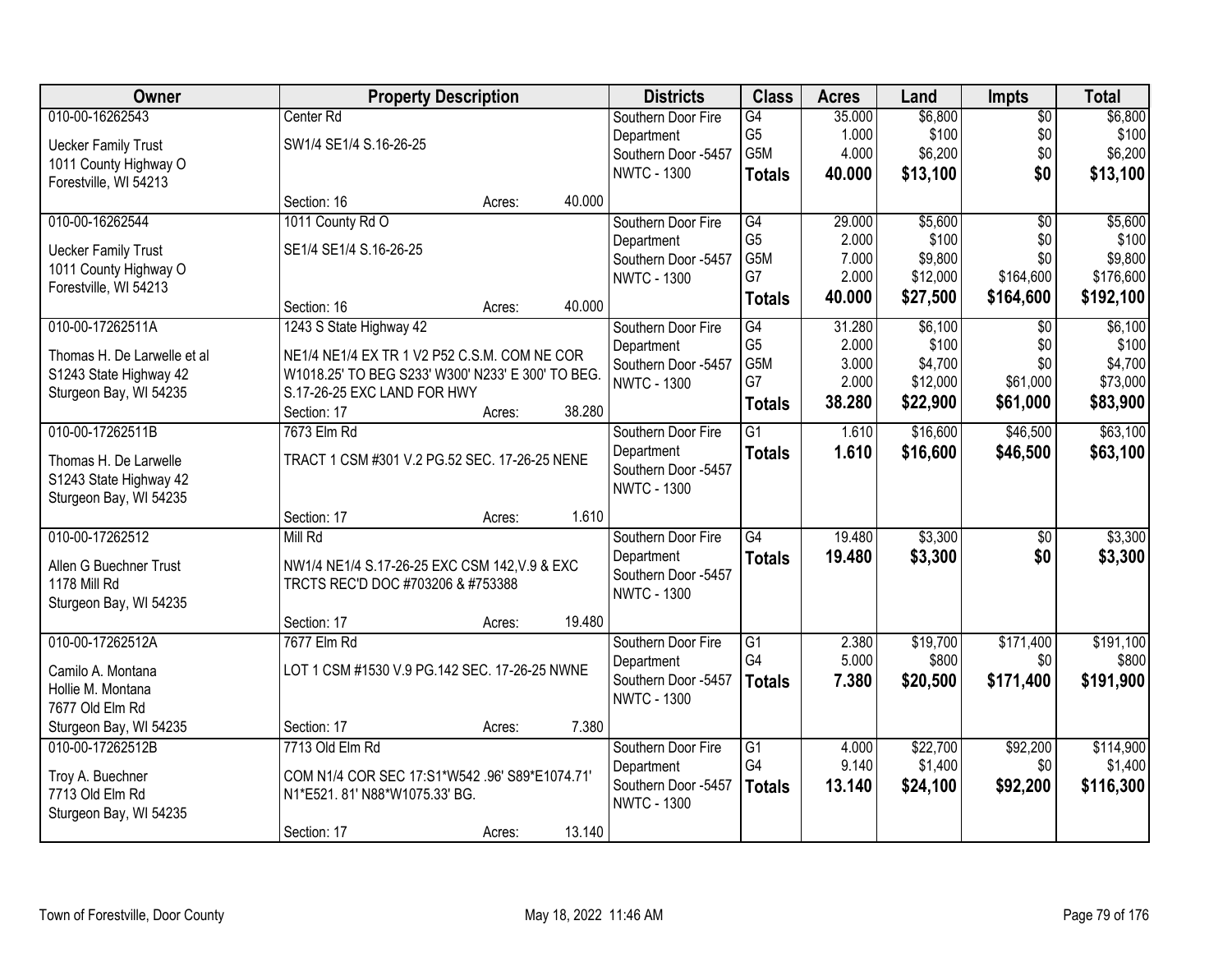| Owner                            |                                               | <b>Property Description</b> |        | <b>Districts</b>                          | <b>Class</b>           | <b>Acres</b> | Land            | <b>Impts</b>    | <b>Total</b>    |
|----------------------------------|-----------------------------------------------|-----------------------------|--------|-------------------------------------------|------------------------|--------------|-----------------|-----------------|-----------------|
| 010-00-17262513                  | <b>1178 Mill Rd</b>                           |                             |        | Southern Door Fire                        | G4                     | 37.000       | \$7,100         | $\overline{50}$ | \$7,100         |
| Allen G Buechner Trust           | SW1/4 NE1/4 S.17-26-25                        |                             |        | Department                                | G <sub>5</sub>         | 1.000        | \$100           | \$0             | \$100           |
| 1178 Mill Rd                     |                                               |                             |        | Southern Door -5457                       | G7                     | 2.000        | \$12,000        | \$145,100       | \$157,100       |
| Sturgeon Bay, WI 54235           |                                               |                             |        | <b>NWTC - 1300</b>                        | <b>Totals</b>          | 40.000       | \$19,200        | \$145,100       | \$164,300       |
|                                  | Section: 17                                   | Acres:                      | 40.000 |                                           |                        |              |                 |                 |                 |
| 010-00-17262514                  | State Highway 42                              |                             |        | Southern Door Fire                        | G4                     | 38.000       | \$7,400         | $\overline{50}$ | \$7,400         |
| Thomas H. De Larwelle et al      | SE1/4 NE1/4 S.17-26-25.                       |                             |        | Department                                | G <sub>5</sub>         | 2.000        | \$800           | \$0             | \$800           |
| S1243 State Highway 42           |                                               |                             |        | Southern Door -5457                       | <b>Totals</b>          | 40.000       | \$8,200         | \$0             | \$8,200         |
| Sturgeon Bay, WI 54235           |                                               |                             |        | <b>NWTC - 1300</b>                        |                        |              |                 |                 |                 |
|                                  | Section: 17                                   | Acres:                      | 40.000 |                                           |                        |              |                 |                 |                 |
| 010-00-17262521                  | Elm Rd                                        |                             |        | Southern Door Fire                        | G4                     | 40.070       | \$7,900         | $\overline{50}$ | \$7,900         |
| Randy J & Dena L Schmidt Trst    | NE1/4 NW1/4 S.17-26-25 EXC CSM 243, V.7       |                             |        | Department                                | G <sub>5</sub>         | 2.000        | \$100           | \$0             | \$100           |
| 7821 Old Elm Rd                  |                                               |                             |        | Southern Door -5457<br><b>NWTC - 1300</b> | <b>Totals</b>          | 42.070       | \$8,000         | \$0             | \$8,000         |
| Sturgeon Bay, WI 54235           |                                               |                             |        |                                           |                        |              |                 |                 |                 |
|                                  | Section: 17                                   | Acres:                      | 42.070 |                                           |                        |              |                 |                 |                 |
| 010-00-17262521A                 | 7821 Elm Rd                                   |                             |        | Southern Door Fire                        | $\overline{G1}$        | 2.260        | \$19,200        | \$291,600       | \$310,800       |
| Randy J & Dena L Schmidt Trst    | LOT 1 CSM #1271 V.7 PG.243 SEC. 17-26-25 NENW |                             |        | Department                                | <b>Totals</b>          | 2.260        | \$19,200        | \$291,600       | \$310,800       |
| 7821 Old Elm Rd                  |                                               |                             |        | Southern Door -5457<br><b>NWTC - 1300</b> |                        |              |                 |                 |                 |
| Sturgeon Bay, WI 54235           |                                               |                             |        |                                           |                        |              |                 |                 |                 |
|                                  | Section: 17                                   | Acres:                      | 2.260  |                                           |                        |              |                 |                 |                 |
| 010-00-17262522A                 | Elm Rd                                        |                             |        | Southern Door Fire                        | G4                     | 40.090       | \$7,500         | \$0             | \$7,500         |
| Randy J & Dena L Schmidt Trst    | NW1/4 NW1/4 EXC AHNAPEE & WESTERN RR SEC.     |                             |        | Department                                | G <sub>5</sub>         | 0.870        | \$100           | \$0             | \$100           |
| 7821 Old Elm Rd                  | 17-26-25                                      |                             |        | Southern Door -5457<br><b>NWTC - 1300</b> | <b>Totals</b>          | 40.960       | \$7,600         | \$0             | \$7,600         |
| Sturgeon Bay, WI 54235           |                                               |                             |        |                                           |                        |              |                 |                 |                 |
|                                  | Section: 17                                   | Acres:                      | 40.960 |                                           |                        |              |                 |                 |                 |
| 010-00-17262522B                 | Ahnapee State Trl                             |                             |        | Southern Door Fire                        | $\overline{\text{X2}}$ | 3.490        | $\overline{50}$ | $\overline{30}$ | $\overline{50}$ |
| State of Wisconsin Dnr           | NW1/4 NW1/4 A&WRRROW S.17-26-25               |                             |        | Department                                | <b>Totals</b>          | 3.490        | \$0             | \$0             | \$0             |
| PO Box 7921                      |                                               |                             |        | Southern Door -5457<br><b>NWTC - 1300</b> |                        |              |                 |                 |                 |
| Madison, WI 53707                |                                               |                             |        |                                           |                        |              |                 |                 |                 |
|                                  | Section: 17                                   | Acres:                      | 3.490  |                                           |                        |              |                 |                 |                 |
| 010-00-17262523A                 | Ahnapee State Trl                             |                             |        | Southern Door Fire                        | G4                     | 38.240       | \$6,700         | $\overline{50}$ | \$6,700         |
| Adrian J & Kay A Schmidt Jr Trst | SW1/4 NW1/4 EX A&WRRROW S.17-26-25            |                             |        | Department                                | G5M                    | 3.290        | \$5,100         | \$0             | \$5,100         |
| 7922 Old Elm Rd                  |                                               |                             |        | Southern Door -5457<br><b>NWTC - 1300</b> | <b>Totals</b>          | 41.530       | \$11,800        | \$0             | \$11,800        |
| Sturgeon Bay, WI 54235           |                                               |                             |        |                                           |                        |              |                 |                 |                 |
|                                  | Section: 17                                   | Acres:                      | 41.530 |                                           |                        |              |                 |                 |                 |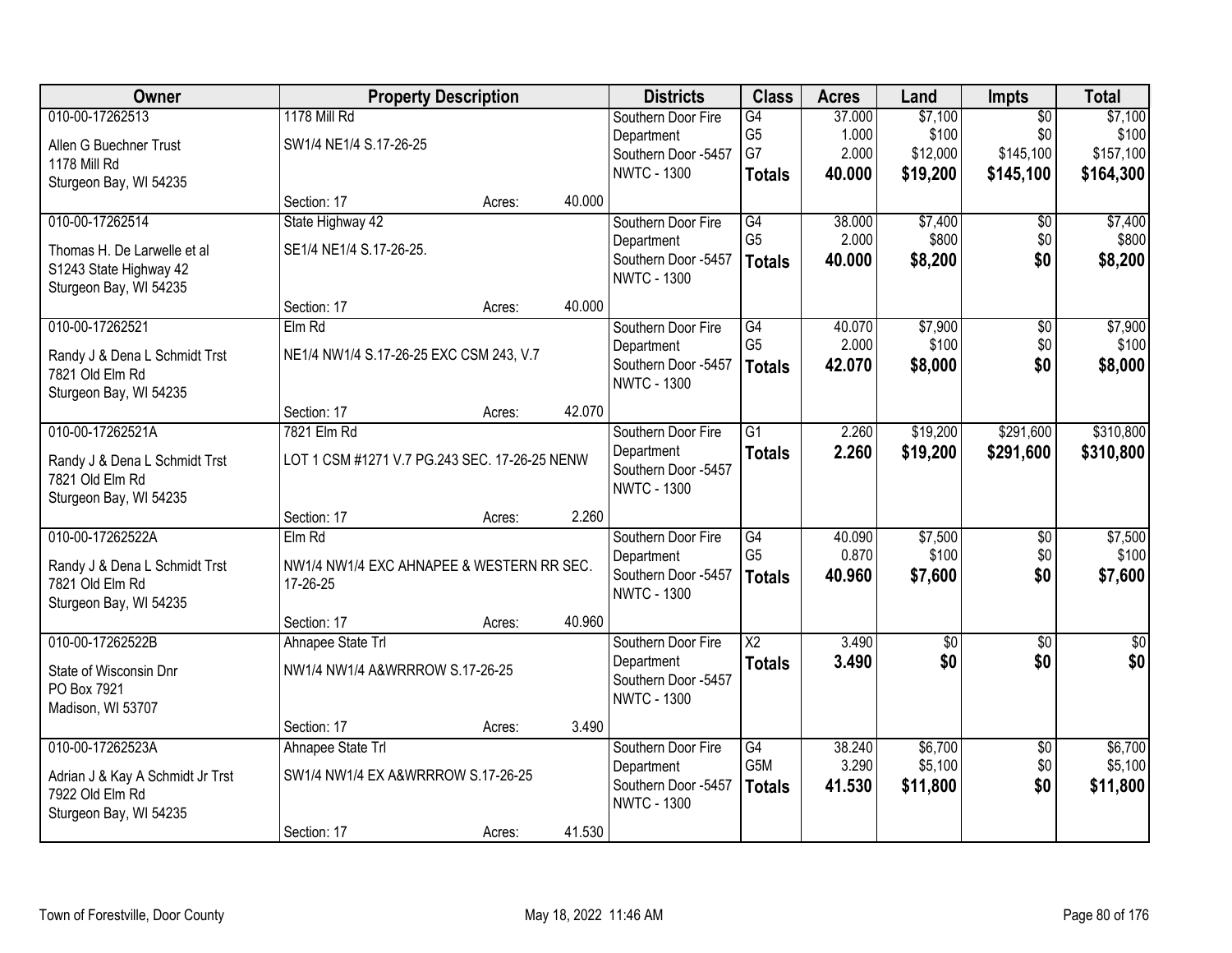| Owner                         |                                                | <b>Property Description</b> |        | <b>Districts</b>                          | <b>Class</b>           | <b>Acres</b> | Land            | <b>Impts</b>    | <b>Total</b>    |
|-------------------------------|------------------------------------------------|-----------------------------|--------|-------------------------------------------|------------------------|--------------|-----------------|-----------------|-----------------|
| 010-00-17262523B              | Ahnapee State Trl                              |                             |        | Southern Door Fire                        | $\overline{\text{X2}}$ | 1.260        | $\overline{50}$ | $\overline{50}$ | $\overline{30}$ |
| State of Wisconsin Dnr        | SW1/4 NW1/4 A&WRRROW S.17-26-25                |                             |        | Department<br>Southern Door -5457         | <b>Totals</b>          | 1.260        | \$0             | \$0             | \$0             |
| PO Box 7921                   |                                                |                             |        | <b>NWTC - 1300</b>                        |                        |              |                 |                 |                 |
| Madison, WI 53707             |                                                |                             |        |                                           |                        |              |                 |                 |                 |
|                               | Section: 17                                    | Acres:                      | 1.260  |                                           |                        |              |                 |                 |                 |
| 010-00-17262524               | Mill Rd                                        |                             |        | Southern Door Fire                        | $\overline{G4}$        | 34.690       | \$6,500         | $\overline{50}$ | \$6,500         |
| Randy J & Dena L Schmidt Trst | SE 1/4 NW 1/4 SEC 17-26-25 ALSO EASEMENT OVER  |                             |        | Department<br>Southern Door -5457         | G <sub>5</sub>         | 1.500        | \$1,400         | \$0<br>\$0      | \$1,400         |
| 7821 Old Elm Rd               | 2 ROD TRIANGLE IN SE COR OF SW 1/4 NW 1/4 SD   |                             |        | <b>NWTC - 1300</b>                        | <b>Totals</b>          | 36.190       | \$7,900         |                 | \$7,900         |
| Sturgeon Bay, WI 54235        | SEC EXC CSM 218, V.3 & EXC CSM 94, V.12.       |                             |        |                                           |                        |              |                 |                 |                 |
|                               | Section: 17                                    | Acres:                      | 36.190 |                                           |                        |              |                 |                 |                 |
| 010-00-17262524A              | 1183 Mill Rd                                   |                             |        | Southern Door Fire                        | $\overline{G1}$        | 5.000        | \$23,200        | \$125,100       | \$148,300       |
| Perry P. Popour               | LOT 1 CSM#608 V.3 PG.218 SE1/4 NW1/4 SEC.      |                             |        | Department<br>Southern Door -5457         | <b>Totals</b>          | 5.000        | \$23,200        | \$125,100       | \$148,300       |
| Jean M. Popour                | 17-26-25                                       |                             |        | <b>NWTC - 1300</b>                        |                        |              |                 |                 |                 |
| 1183 Mill Rd                  |                                                |                             |        |                                           |                        |              |                 |                 |                 |
| Sturgeon Bay, WI 54235        | Section: 17                                    | Acres:                      | 5.000  |                                           |                        |              |                 |                 |                 |
| 010-00-17262524A1             | <b>1179 Mill Rd</b>                            |                             |        | Southern Door Fire                        | $\overline{G1}$        | 2.000        | \$18,200        | \$4,400         | \$22,600        |
| Jesse M. Rulli                | LOT 1 CSM #1993 V.12 PG.94 SEC. 17-26-25 SENW  |                             |        | Department                                | <b>Totals</b>          | 2.000        | \$18,200        | \$4,400         | \$22,600        |
| W2603 County Rd Rr            |                                                |                             |        | Southern Door -5457<br><b>NWTC - 1300</b> |                        |              |                 |                 |                 |
| Cedar Grove, WI 53013         |                                                |                             |        |                                           |                        |              |                 |                 |                 |
|                               | Section: 17                                    | Acres:                      | 2.000  |                                           |                        |              |                 |                 |                 |
| 010-00-17262531A              | Mill Rd                                        |                             |        | Southern Door Fire                        | $\overline{G4}$        | 4.010        | \$800           | $\overline{50}$ | \$800           |
| Allen G Buechner Trust        | SE1/4 NE1/4 SW1/4 S.17-26-25 EXC THE N300' OF  |                             |        | Department                                | <b>Totals</b>          | 4.010        | \$800           | \$0             | \$800           |
| 1178 Mill Rd                  | E208' REC'D 512/936 EXC TRCT REC'D 600/983     |                             |        | Southern Door -5457<br><b>NWTC - 1300</b> |                        |              |                 |                 |                 |
| Sturgeon Bay, WI 54235        |                                                |                             |        |                                           |                        |              |                 |                 |                 |
|                               | Section: 17                                    | Acres:                      | 4.010  |                                           |                        |              |                 |                 |                 |
| 010-00-17262531A1             | 1099 Mill Rd                                   |                             |        | Southern Door Fire                        | $\overline{G1}$        | 1.440        | \$15,900        | \$8,900         | \$24,800        |
| Mark Buechner                 | COM NE COR SE 1/4 NE 1/4 SW 1/4 SEC.17: S300'  |                             |        | Department                                | <b>Totals</b>          | 1.440        | \$15,900        | \$8,900         | \$24,800        |
| 235 E Park St                 | W208' N300' E208' BG.                          |                             |        | Southern Door -5457<br><b>NWTC - 1300</b> |                        |              |                 |                 |                 |
| Forestville, WI 54213-9798    |                                                |                             |        |                                           |                        |              |                 |                 |                 |
|                               | Section: 17                                    | Acres:                      | 1.440  |                                           |                        |              |                 |                 |                 |
| 010-00-17262531B              | Mill Rd                                        |                             |        | Southern Door Fire                        | $\overline{G4}$        | 29.130       | \$5,800         | $\overline{30}$ | \$5,800         |
| Allen G Buechner Trust        | NE1/4 SW1/4 EX SE1/4 EXC TRCTS REC'D 600/983 & |                             |        | Department                                | G <sub>5</sub>         | 0.500        | \$100           | \$0             | \$100           |
| 1178 Mill Rd                  | 898/474. S.17-26-25                            |                             |        | Southern Door -5457<br><b>NWTC - 1300</b> | <b>Totals</b>          | 29.630       | \$5,900         | \$0             | \$5,900         |
| Sturgeon Bay, WI 54235        |                                                |                             |        |                                           |                        |              |                 |                 |                 |
|                               | Section: 17                                    | Acres:                      | 29.630 |                                           |                        |              |                 |                 |                 |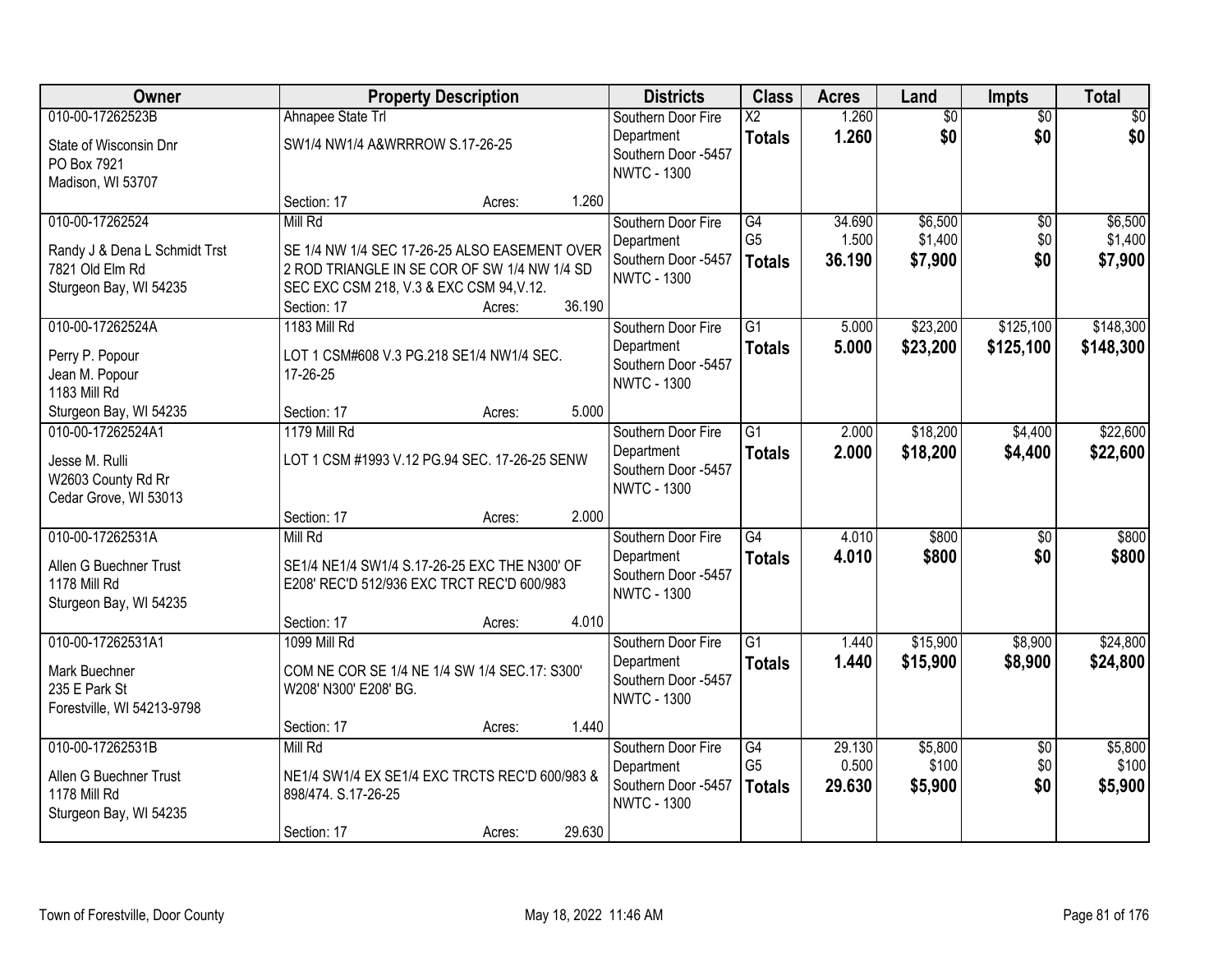| Owner                                        | <b>Property Description</b>                                                                            |        |        | <b>Districts</b>                  | <b>Class</b>         | <b>Acres</b>    | Land             | Impts                  | <b>Total</b>     |
|----------------------------------------------|--------------------------------------------------------------------------------------------------------|--------|--------|-----------------------------------|----------------------|-----------------|------------------|------------------------|------------------|
| 010-00-17262532                              | Mill Rd                                                                                                |        |        | Southern Door Fire                | G4                   | 40.960          | \$7,900          | $\overline{50}$        | \$7,900          |
| Randy J & Dena L Schmidt Trst                | NW1/4 SW1/4 S.17-26-25                                                                                 |        |        | Department                        | <b>Totals</b>        | 40.960          | \$7,900          | \$0                    | \$7,900          |
| 7821 Old Elm Rd                              |                                                                                                        |        |        | Southern Door -5457               |                      |                 |                  |                        |                  |
| Sturgeon Bay, WI 54235                       |                                                                                                        |        |        | <b>NWTC - 1300</b>                |                      |                 |                  |                        |                  |
|                                              | Section: 17                                                                                            | Acres: | 40.960 |                                   |                      |                 |                  |                        |                  |
| 010-00-17262533                              | 7832 E Center Rd                                                                                       |        |        | Southern Door Fire                | $\overline{G1}$      | 2.000           | \$30,000         | \$246,700              | \$276,700        |
| David J. Michiels                            | SW1/4 SW1/4 S.17-26-25                                                                                 |        |        | Department                        | W <sub>6</sub>       | 38.420          | (\$107,600)      | \$0                    | \$0              |
| Dorothy R. Michiels                          |                                                                                                        |        |        | Southern Door -5457               | <b>Totals</b>        | 40.420          | \$30,000         | \$246,700              | \$276,700        |
| 7832 W Center Rd                             |                                                                                                        |        |        | <b>NWTC - 1300</b>                |                      |                 |                  |                        |                  |
| Sturgeon Bay, WI 54235                       | Section: 17                                                                                            | Acres: | 40.420 |                                   |                      |                 |                  |                        |                  |
| 010-00-17262534A                             | 7770 W Center Rd                                                                                       |        |        | Southern Door Fire                | $\overline{G5}$      | 6.000           | \$10,400         | $\overline{50}$        | \$10,400         |
| Scott J. Buechner                            | THE SOUTH 600' OF THE EAST 726' OF THE SE1/4                                                           |        |        | Department                        | G7                   | 4.000           | \$22,000         | \$82,300               | \$104,300        |
| Nancy J. Buechner                            | SW1/4 SEC. 17-26-25                                                                                    |        |        | Southern Door -5457               | <b>Totals</b>        | 10.000          | \$32,400         | \$82,300               | \$114,700        |
| 7770 W Center Rd                             |                                                                                                        |        |        | <b>NWTC - 1300</b>                |                      |                 |                  |                        |                  |
| Sturgeon Bay, WI 54235                       | Section: 17                                                                                            | Acres: | 10.000 |                                   |                      |                 |                  |                        |                  |
| 010-00-17262534B                             | 7796 W Center Rd                                                                                       |        |        | Southern Door Fire                | X3                   | 38.870          | \$0              | \$0                    | \$0              |
|                                              |                                                                                                        |        |        | Department                        | <b>Totals</b>        | 38.870          | \$0              | \$0                    | \$0              |
| County of Door<br>c/o Grvl Pit Cntr &Mill Rd | COM 726.02'W S1/4 COR SEC 17: W89.37' N1602.73'<br>E815. 38' S1002.72' W726.02' S600.01' BG. ALSO INCL |        |        | Southern Door -5457               |                      |                 |                  |                        |                  |
| 421 Nebraska St                              | TRCT REC'D 898/474.                                                                                    |        |        | <b>NWTC - 1300</b>                |                      |                 |                  |                        |                  |
| Sturgeon Bay, WI 54235                       | Section: 17                                                                                            | Acres: | 38.870 |                                   |                      |                 |                  |                        |                  |
| 010-00-17262541                              | State Highway 42                                                                                       |        |        | Southern Door Fire                | $\overline{G4}$      | 38.000          | \$7,400          | $\overline{50}$        | \$7,400          |
|                                              |                                                                                                        |        |        | Department                        | G <sub>5</sub>       | 2.000           | \$800            | \$0                    | \$800            |
| Gordon J. Carmody                            | NE1/4 SE1/4 S.17-26-25                                                                                 |        |        | Southern Door -5457               | <b>Totals</b>        | 40.000          | \$8,200          | \$0                    | \$8,200          |
| Diane M. Carmody                             |                                                                                                        |        |        | <b>NWTC - 1300</b>                |                      |                 |                  |                        |                  |
| S1055 State Highway 42                       |                                                                                                        |        |        |                                   |                      |                 |                  |                        |                  |
| Sturgeon Bay, WI 54235<br>010-00-17262542A   | Section: 17<br>Mill Rd                                                                                 | Acres: | 40.000 |                                   |                      |                 |                  |                        |                  |
|                                              |                                                                                                        |        |        | Southern Door Fire                | G4<br>G <sub>5</sub> | 19.500<br>0.500 | \$3,800<br>\$100 | $\overline{60}$<br>\$0 | \$3,800<br>\$100 |
| Allen G Buechner Trust                       | N1/2 NW1/4 SE1/4 S.17-26-25                                                                            |        |        | Department<br>Southern Door -5457 |                      | 20.000          | \$3,900          | \$0                    | \$3,900          |
| 1178 Mill Rd                                 |                                                                                                        |        |        | <b>NWTC - 1300</b>                | <b>Totals</b>        |                 |                  |                        |                  |
| Sturgeon Bay, WI 54235                       |                                                                                                        |        |        |                                   |                      |                 |                  |                        |                  |
|                                              | Section: 17                                                                                            | Acres: | 20.000 |                                   |                      |                 |                  |                        |                  |
| 010-00-17262542B                             | Mill Rd                                                                                                |        |        | Southern Door Fire                | G4                   | 19.500          | \$3,800          | $\overline{50}$        | \$3,800          |
| Thomas M. Selvick                            | S1/2 NW1/4 SE1/4 S.17-26-25                                                                            |        |        | Department                        | G <sub>5</sub>       | 0.500           | \$100            | \$0                    | \$100            |
| 13190 W Scarborough Dr                       |                                                                                                        |        |        | Southern Door -5457               | <b>Totals</b>        | 20,000          | \$3,900          | \$0                    | \$3,900          |
| New Berlin, WI 53151-6122                    |                                                                                                        |        |        | <b>NWTC - 1300</b>                |                      |                 |                  |                        |                  |
|                                              | Section: 17                                                                                            | Acres: | 20.000 |                                   |                      |                 |                  |                        |                  |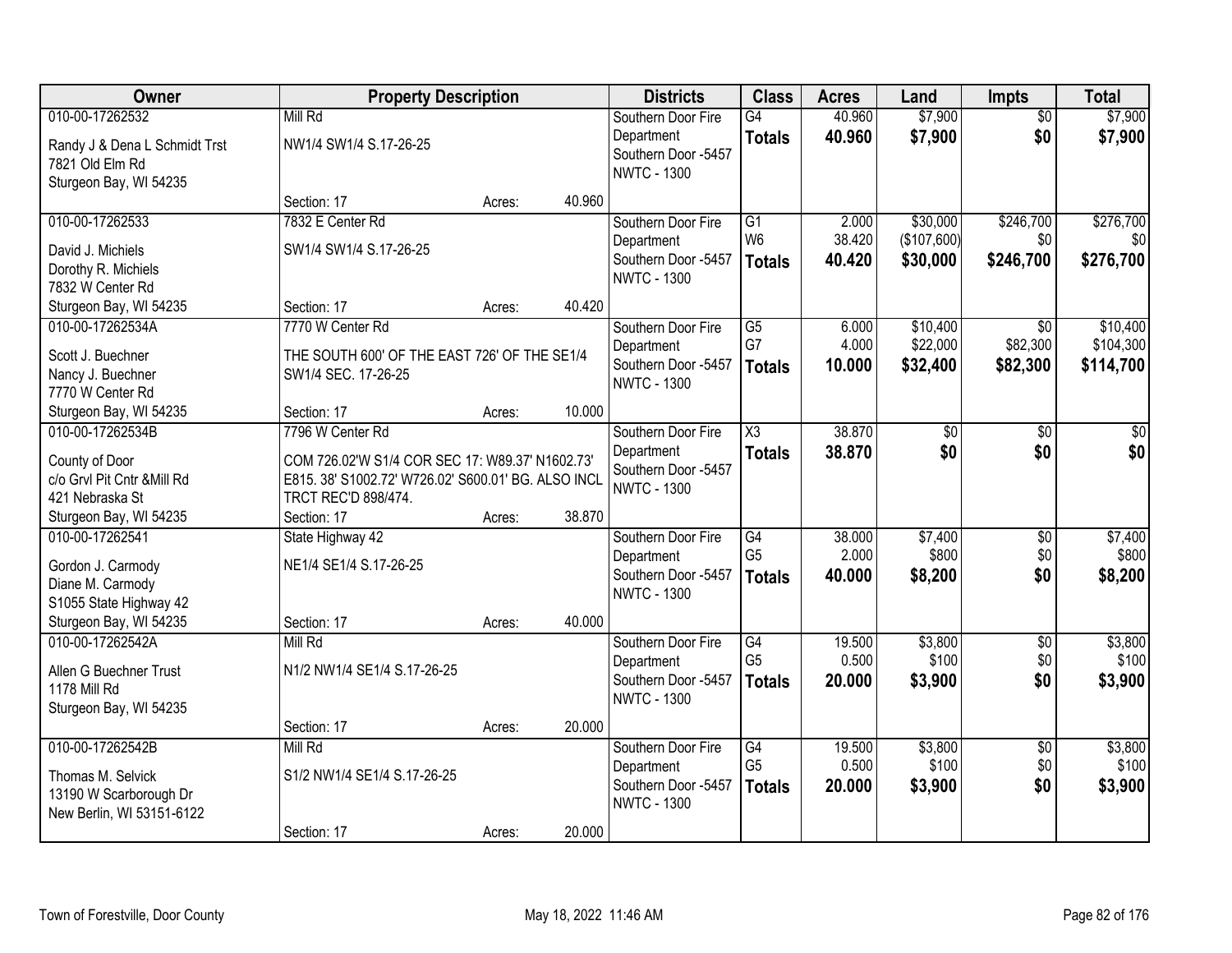| Owner                         |                                                 | <b>Property Description</b> |        | <b>Districts</b>    | <b>Class</b>    | <b>Acres</b> | Land     | <b>Impts</b>    | <b>Total</b> |
|-------------------------------|-------------------------------------------------|-----------------------------|--------|---------------------|-----------------|--------------|----------|-----------------|--------------|
| 010-00-17262543A              | Center Rd                                       |                             |        | Southern Door Fire  | G4              | 27.000       | \$5,300  | \$0             | \$5,300      |
| Thomas M. Selvick             | SW1/4 SE1/4 EX W400' S.17-26-25                 |                             |        | Department          | G <sub>5</sub>  | 0.880        | \$100    | \$0             | \$100        |
| 13190 W Scarborough Dr        |                                                 |                             |        | Southern Door -5457 | <b>Totals</b>   | 27.880       | \$5,400  | \$0             | \$5,400      |
| New Berlin, WI 53151-6122     |                                                 |                             |        | <b>NWTC - 1300</b>  |                 |              |          |                 |              |
|                               | Section: 17                                     | Acres:                      | 27.880 |                     |                 |              |          |                 |              |
| 010-00-17262543B              | 1038 Mill Rd                                    |                             |        | Southern Door Fire  | G4              | 8.000        | \$1,600  | $\overline{50}$ | \$1,600      |
| Thomas M. Selvick             | W 400' SW1/4 SE1/4 S.17-26-25                   |                             |        | Department          | G7              | 4.120        | \$18,500 | \$31,900        | \$50,400     |
| 13190 W Scarborough Dr        |                                                 |                             |        | Southern Door -5457 | <b>Totals</b>   | 12.120       | \$20,100 | \$31,900        | \$52,000     |
| New Berlin, WI 53151-6122     |                                                 |                             |        | <b>NWTC - 1300</b>  |                 |              |          |                 |              |
|                               | Section: 17                                     | Acres:                      | 12.120 |                     |                 |              |          |                 |              |
| 010-00-17262544A              | 1055 S State Highway 42                         |                             |        | Southern Door Fire  | $\overline{G4}$ | 30.750       | \$6,100  | $\sqrt{6}$      | \$6,100      |
| Gordon J. Carmody             | SE 1/4 SE 1/4 SEC 17-26-25 EXC PARCEL IN SE COR |                             |        | Department          | G <sub>5</sub>  | 1.000        | \$100    | \$0             | \$100        |
| Diane M. Carmody              | DESC IN VOL 420 PG 924 DCR EXC CSM 87, V.8      |                             |        | Southern Door -5457 | G7              | 2.000        | \$10,000 | \$100,600       | \$110,600    |
| S1055 State Highway 42        |                                                 |                             |        | <b>NWTC - 1300</b>  | <b>Totals</b>   | 33.750       | \$16,200 | \$100,600       | \$116,800    |
| Sturgeon Bay, WI 54235        | Section: 17                                     | Acres:                      | 33.750 |                     |                 |              |          |                 |              |
| 010-00-17262544A1             | 1055 S State Highway 42                         |                             |        | Southern Door Fire  | $\overline{G4}$ | 3.000        | \$500    | $\overline{50}$ | \$500        |
| Gordon J. Carmody             | LOT 1 CSM #1347 V.8 PG.87 SEC. 17-26-25 SESE    |                             |        | Department          | G7              | 2.000        | \$12,000 | \$113,800       | \$125,800    |
| Diane M. Carmody              |                                                 |                             |        | Southern Door -5457 | <b>Totals</b>   | 5.000        | \$12,500 | \$113,800       | \$126,300    |
| S1055 State Highway 42        |                                                 |                             |        | <b>NWTC - 1300</b>  |                 |              |          |                 |              |
| Sturgeon Bay, WI 54235        | Section: 17                                     | Acres:                      | 5.000  |                     |                 |              |          |                 |              |
| 010-00-17262544B              | 1009 S State Highway 42                         |                             |        | Southern Door Fire  | $\overline{G1}$ | 1.260        | \$15,200 | \$113,300       | \$128,500    |
| Aaron Renier                  | COM SE COR SEC 17:S88*W180' N2*W350'            |                             |        | Department          | <b>Totals</b>   | 1.260        | \$15,200 | \$113,300       | \$128,500    |
| Angela Clark-Renier           | S65*E202.34' S2*E 260' BG.                      |                             |        | Southern Door -5457 |                 |              |          |                 |              |
| S1009 State Highway 42        |                                                 |                             |        | <b>NWTC - 1300</b>  |                 |              |          |                 |              |
| Sturgeon Bay, WI 54235        | Section: 17                                     | Acres:                      | 1.260  |                     |                 |              |          |                 |              |
| 010-00-18262511               | ElmRd                                           |                             |        | Southern Door Fire  | G4              | 24.680       | \$3,600  | $\overline{50}$ | \$3,600      |
| Randy J & Dena L Schmidt Trst | NE 1/4 NE 1/4 S.18-26-25 SUB ESMT 466/164 EXC   |                             |        | Department          | G <sub>5</sub>  | 9.000        | \$5,300  | \$0             | \$5,300      |
| 7821 Old Elm Rd               | PARCEL DESC 466/423                             |                             |        | Southern Door -5457 | <b>Totals</b>   | 33.680       | \$8,900  | \$0             | \$8,900      |
| Sturgeon Bay, WI 54235        |                                                 |                             |        | <b>NWTC - 1300</b>  |                 |              |          |                 |              |
|                               | Section: 18                                     | Acres:                      | 33.680 |                     |                 |              |          |                 |              |
| 010-00-18262511A              | 7937 Elm Rd                                     |                             |        | Southern Door Fire  | $\overline{G1}$ | 3.210        | \$22,300 | \$206,600       | \$228,900    |
| John W. Kaser                 | COM 584'W & 562'S3*E OF NE C SEC 18:            |                             |        | Department          | <b>Totals</b>   | 3.210        | \$22,300 | \$206,600       | \$228,900    |
| Jennifer C. Kaser             | W200'S3*E350'E400 N3*W350'W200' BG. ALSO INCL 2 |                             |        | Southern Door -5457 |                 |              |          |                 |              |
| 7937 Old Elm Rd               | STRIP CL DESC AS COM 584'W & 33'S3*E NE COR     |                             |        | <b>NWTC - 1300</b>  |                 |              |          |                 |              |
| Sturgeon Bay, WI 54235        | Section: 18                                     | Acres:                      | 3.210  |                     |                 |              |          |                 |              |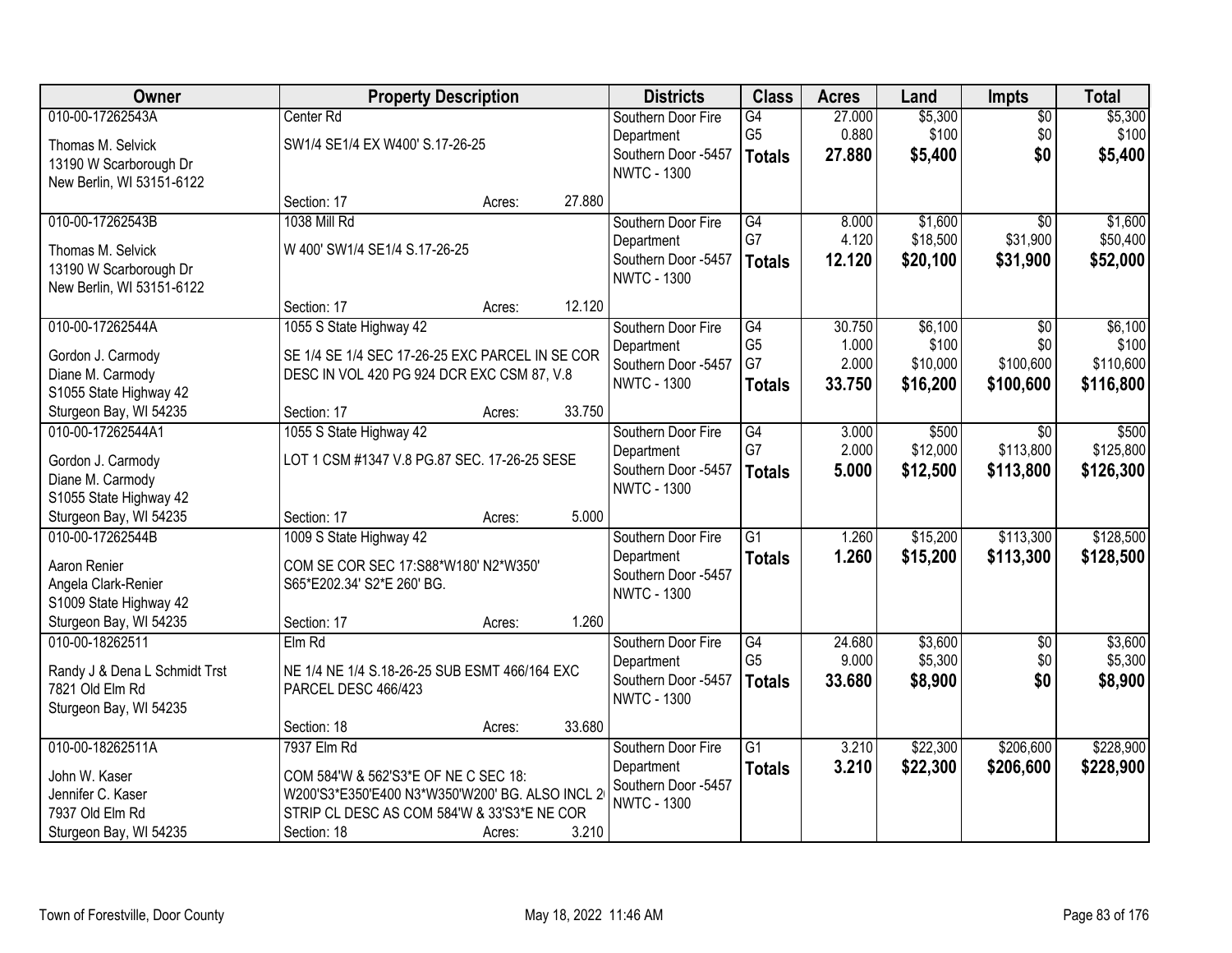| Owner                                                                                               | <b>Property Description</b>                                                                |        |        | <b>Districts</b>                                                              | <b>Class</b>                                               | <b>Acres</b>                        | Land                                        | <b>Impts</b>                       | <b>Total</b>                                |
|-----------------------------------------------------------------------------------------------------|--------------------------------------------------------------------------------------------|--------|--------|-------------------------------------------------------------------------------|------------------------------------------------------------|-------------------------------------|---------------------------------------------|------------------------------------|---------------------------------------------|
| 010-00-18262512<br>Adrian J & Kay A Schmidt Jr Trst<br>7922 Old Elm Rd<br>Sturgeon Bay, WI 54235    | Elm Rd<br>NW1/4 NE1/4 S.18-26-25                                                           |        |        | Southern Door Fire<br>Department<br>Southern Door -5457<br><b>NWTC - 1300</b> | G4<br>G <sub>5</sub><br><b>Totals</b>                      | 21.000<br>15.840<br>36.840          | \$3,800<br>\$18,700<br>\$22,500             | \$0<br>\$0<br>\$0                  | \$3,800<br>\$18,700<br>\$22,500             |
|                                                                                                     | Section: 18                                                                                | Acres: | 36.840 |                                                                               |                                                            |                                     |                                             |                                    |                                             |
| 010-00-18262513<br>Randy J & Dena J Schmidt Trst<br>7821 Old Elm Rd<br>Sturgeon Bay, WI 54235       | Elm Rd<br>SW1/4 NE1/4 S.18-26-25 INCL ESMT REC'D V.466<br>P.164                            |        |        | Southern Door Fire<br>Department<br>Southern Door -5457<br><b>NWTC - 1300</b> | G4<br>G <sub>5</sub><br><b>Totals</b>                      | 10.000<br>28.120<br>38.120          | \$1,600<br>\$31,600<br>\$33,200             | \$0<br>\$0<br>\$0                  | \$1,600<br>\$31,600<br>\$33,200             |
|                                                                                                     | Section: 18                                                                                | Acres: | 38.120 |                                                                               |                                                            |                                     |                                             |                                    |                                             |
| 010-00-18262514A<br>Randy J & Dena L Schmidt Trst<br>7821 Old Elm Rd<br>Sturgeon Bay, WI 54235      | Elm Rd<br>SE1/4 NE1/4 EXC AHNAPEE & WESTERN RR SEC.<br>18-26-25                            |        |        | Southern Door Fire<br>Department<br>Southern Door -5457<br><b>NWTC - 1300</b> | G4<br>G <sub>5</sub><br><b>Totals</b>                      | 10.350<br>26.000<br>36.350          | \$1,400<br>\$32,500<br>\$33,900             | \$0<br>\$0<br>\$0                  | \$1,400<br>\$32,500<br>\$33,900             |
|                                                                                                     | Section: 18                                                                                | Acres: | 36.350 |                                                                               |                                                            |                                     |                                             |                                    |                                             |
| 010-00-18262514B<br>State of Wisconsin Dnr<br>PO Box 7921<br>Madison, WI 53707                      | Ahnapee State Trl<br>SE1/4 NE1/4 A&WRRROW S.18-26-25                                       |        |        | Southern Door Fire<br>Department<br>Southern Door -5457<br><b>NWTC - 1300</b> | $\overline{\text{X2}}$<br><b>Totals</b>                    | 2.060<br>2.060                      | $\overline{50}$<br>\$0                      | $\sqrt[6]{3}$<br>\$0               | $\sqrt{50}$<br>\$0                          |
|                                                                                                     | Section: 18                                                                                | Acres: | 2.060  |                                                                               |                                                            |                                     |                                             |                                    |                                             |
| 010-00-18262521<br>Kenneth & Marilyn Baudhuin Trst<br><b>1406 Mill Rd</b><br>Sturgeon Bay, WI 54235 | Elm Rd<br>NE1/4 NW1/4 S.18-26-25                                                           |        |        | Southern Door Fire<br>Department<br>Southern Door -5457<br><b>NWTC - 1300</b> | $\overline{G5}$<br>G <sub>6</sub><br><b>Totals</b>         | 20.000<br>20.000<br>40.000          | \$25,000<br>\$56,000<br>\$81,000            | \$0<br>\$0<br>\$0                  | \$25,000<br>\$56,000<br>\$81,000            |
|                                                                                                     | Section: 18                                                                                | Acres: | 40.000 |                                                                               |                                                            |                                     |                                             |                                    |                                             |
| 010-00-18262522<br>James Busse et al<br>11623 Cooperstown Rd<br>Denmark, WI 54208                   | 8169 Elm Rd<br>NW1/4 NW1/4 SEC. 18-26-25 SUBJ TO 12' ESMT<br>REC'D 803/549.<br>Section: 18 | Acres: | 40.290 | Southern Door Fire<br>Department<br>Southern Door -5457<br><b>NWTC - 1300</b> | $\overline{G1}$<br>G4<br>G <sub>5</sub> M<br><b>Totals</b> | 1.000<br>15.000<br>24.290<br>40.290 | \$14,200<br>\$2,700<br>\$32,600<br>\$49,500 | \$26,800<br>\$0<br>\$0<br>\$26,800 | \$41,000<br>\$2,700<br>\$32,600<br>\$76,300 |
| 010-00-18262523                                                                                     | <b>Busse Rd</b>                                                                            |        |        | Southern Door Fire                                                            | G4                                                         | 1.500                               | \$300                                       | $\overline{60}$                    | \$300                                       |
| James Busse et al<br>11623 Cooperstown Rd<br>Denmark, WI 54208                                      | SW1/4 NW1/4 S.18-26-25                                                                     |        |        | Department<br>Southern Door -5457<br><b>NWTC - 1300</b>                       | G <sub>5</sub><br>G5M<br><b>Totals</b>                     | 15.000<br>23.780<br>40.280          | \$18,000<br>\$33,300<br>\$51,600            | \$0<br>\$0<br>\$0                  | \$18,000<br>\$33,300<br>\$51,600            |
|                                                                                                     | Section: 18                                                                                | Acres: | 40.280 |                                                                               |                                                            |                                     |                                             |                                    |                                             |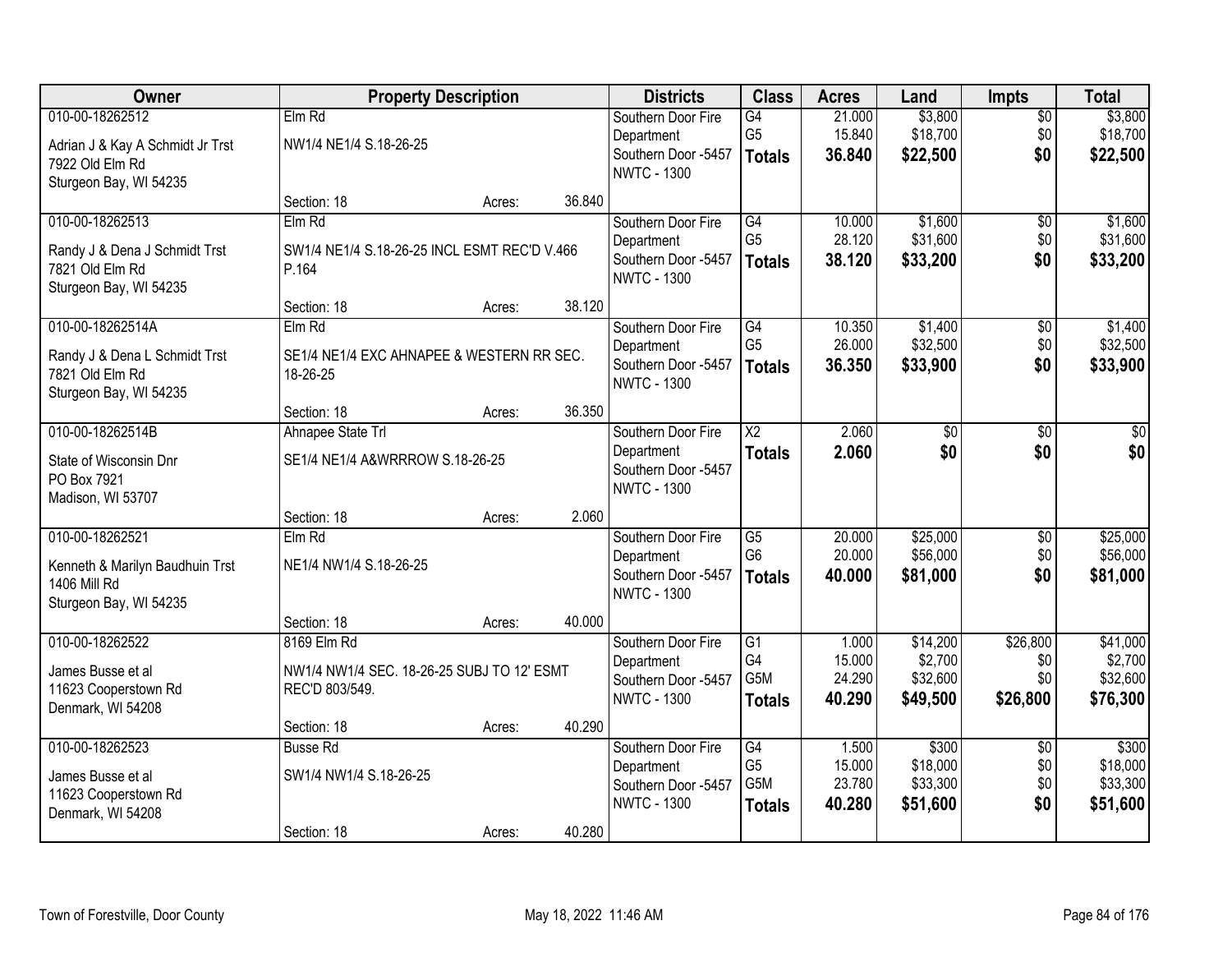| Owner                           |                                               | <b>Property Description</b> |        | <b>Districts</b>    | <b>Class</b>    | <b>Acres</b> | Land        | Impts           | <b>Total</b>    |
|---------------------------------|-----------------------------------------------|-----------------------------|--------|---------------------|-----------------|--------------|-------------|-----------------|-----------------|
| 010-00-18262524                 | <b>Busse Rd</b>                               |                             |        | Southern Door Fire  | $\overline{G5}$ | 15.000       | \$18,800    | $\overline{50}$ | \$18,800        |
| Kenneth & Marilyn Baudhuin Trst | SE1/4 NW1/4 S.18-26-25                        |                             |        | Department          | G <sub>6</sub>  | 25.000       | \$70,000    | \$0             | \$70,000        |
| <b>1406 Mill Rd</b>             |                                               |                             |        | Southern Door -5457 | <b>Totals</b>   | 40.000       | \$88,800    | \$0             | \$88,800        |
| Sturgeon Bay, WI 54235          |                                               |                             |        | <b>NWTC - 1300</b>  |                 |              |             |                 |                 |
|                                 | Section: 18                                   | Acres:                      | 40.000 |                     |                 |              |             |                 |                 |
| 010-00-18262531                 | <b>Busse Rd</b>                               |                             |        | Southern Door Fire  | G4              | 15.000       | \$2,100     | $\overline{50}$ | \$2,100         |
| James Busse et al               | NE1/4 SW1/4 S.18-26-25                        |                             |        | Department          | G <sub>5</sub>  | 20.000       | \$25,000    | \$0             | \$25,000        |
| 11623 Cooperstown Rd            |                                               |                             |        | Southern Door -5457 | G5M             | 5.000        | \$7,800     | \$0             | \$7,800         |
| Denmark, WI 54208               |                                               |                             |        | <b>NWTC - 1300</b>  | <b>Totals</b>   | 40.000       | \$34,900    | \$0             | \$34,900        |
|                                 | Section: 18                                   | Acres:                      | 40.000 |                     |                 |              |             |                 |                 |
| 010-00-18262532                 | <b>Busse Rd</b>                               |                             |        | Southern Door Fire  | G4              | 3.260        | \$400       | $\overline{50}$ | \$400           |
| James Busse et al               | NW1/4 SW1/4 S.18-26-25                        |                             |        | Department          | G <sub>5</sub>  | 12.000       | \$12,000    | \$0             | \$12,000        |
| 11623 Cooperstown Rd            |                                               |                             |        | Southern Door -5457 | G5M             | 25.000       | \$35,000    | \$0             | \$35,000        |
| Denmark, WI 54208               |                                               |                             |        | <b>NWTC - 1300</b>  | <b>Totals</b>   | 40.260       | \$47,400    | \$0             | \$47,400        |
|                                 | Section: 18                                   | Acres:                      | 40.260 |                     |                 |              |             |                 |                 |
| 010-00-18262533                 | Center Rd                                     |                             |        | Southern Door Fire  | G5              | 24.250       | \$18,800    | \$0             | \$18,800        |
| Jack Robb                       | SW1/4 SW1/4 S.18-26-25 INCL ESMT REC'D 791/35 |                             |        | Department          | G <sub>6</sub>  | 16.000       | \$44,800    | \$0             | \$44,800        |
| Susan Robb                      |                                               |                             |        | Southern Door -5457 | <b>Totals</b>   | 40.250       | \$63,600    | \$0             | \$63,600        |
| 2479 St Pats Dr                 |                                               |                             |        | <b>NWTC - 1300</b>  |                 |              |             |                 |                 |
| Green Bay, WI 54313             | Section: 18                                   | Acres:                      | 40.250 |                     |                 |              |             |                 |                 |
| 010-00-18262534                 | Center Rd                                     |                             |        | Southern Door Fire  | G4              | 10.410       | \$1,500     | $\overline{50}$ | \$1,500         |
| Kevin L. Panger                 | COM S1/4 COR SEC 18:S87*W 378' N2*W197'       |                             |        | Department          | G <sub>5</sub>  | 6.000        | \$7,500     | \$0             | \$7,500         |
| 8068 W Center Rd                | N88*W963.17' N2*W1057.20' N87*E1334.13'       |                             |        | Southern Door -5457 | W <sub>8</sub>  | 19.000       | (\$26,600)  | \$0             | \$0             |
| Sturgeon Bay, WI 54235          | S2*E1318.88' BG.                              |                             |        | <b>NWTC - 1300</b>  | <b>Totals</b>   | 35.410       | \$9,000     | \$0             | \$9,000         |
|                                 | Section: 18                                   | Acres:                      | 35.410 |                     |                 |              |             |                 |                 |
| 010-00-18262534A                | 8068 W Center Rd                              |                             |        | Southern Door Fire  | G1              | 1.000        | \$14,200    | \$97,500        | \$111,700       |
| Kevin L. Panger                 | LOT 1 CSM #2810 V.17 PG.71 SEC. 18-26-25 SESW |                             |        | Department          | G <sub>5</sub>  | 1.000        | \$1,300     | \$0             | \$1,300         |
| 8068 W Center Rd                |                                               |                             |        | Southern Door -5457 | W8              | 3.000        | ( \$9,300)  | \$0             | \$0             |
| Sturgeon Bay, WI 54235          |                                               |                             |        | <b>NWTC - 1300</b>  | <b>Totals</b>   | 5.000        | \$15,500    | \$97,500        | \$113,000       |
|                                 | Section: 18                                   | Acres:                      | 5.000  |                     |                 |              |             |                 |                 |
| 010-00-18262541B                | Ahnapee State Trl                             |                             |        | Southern Door Fire  | $\overline{X2}$ | 3.030        | $\sqrt{$0}$ | $\overline{50}$ | $\overline{50}$ |
| State of Wisconsin Dnr          | NE1/4 SE1/4 A&WRRROW S.18-26-25               |                             |        | Department          | <b>Totals</b>   | 3.030        | \$0         | \$0             | \$0             |
| PO Box 7921                     |                                               |                             |        | Southern Door -5457 |                 |              |             |                 |                 |
| Madison, WI 53707               |                                               |                             |        | <b>NWTC - 1300</b>  |                 |              |             |                 |                 |
|                                 | Section: 18                                   | Acres:                      | 3.030  |                     |                 |              |             |                 |                 |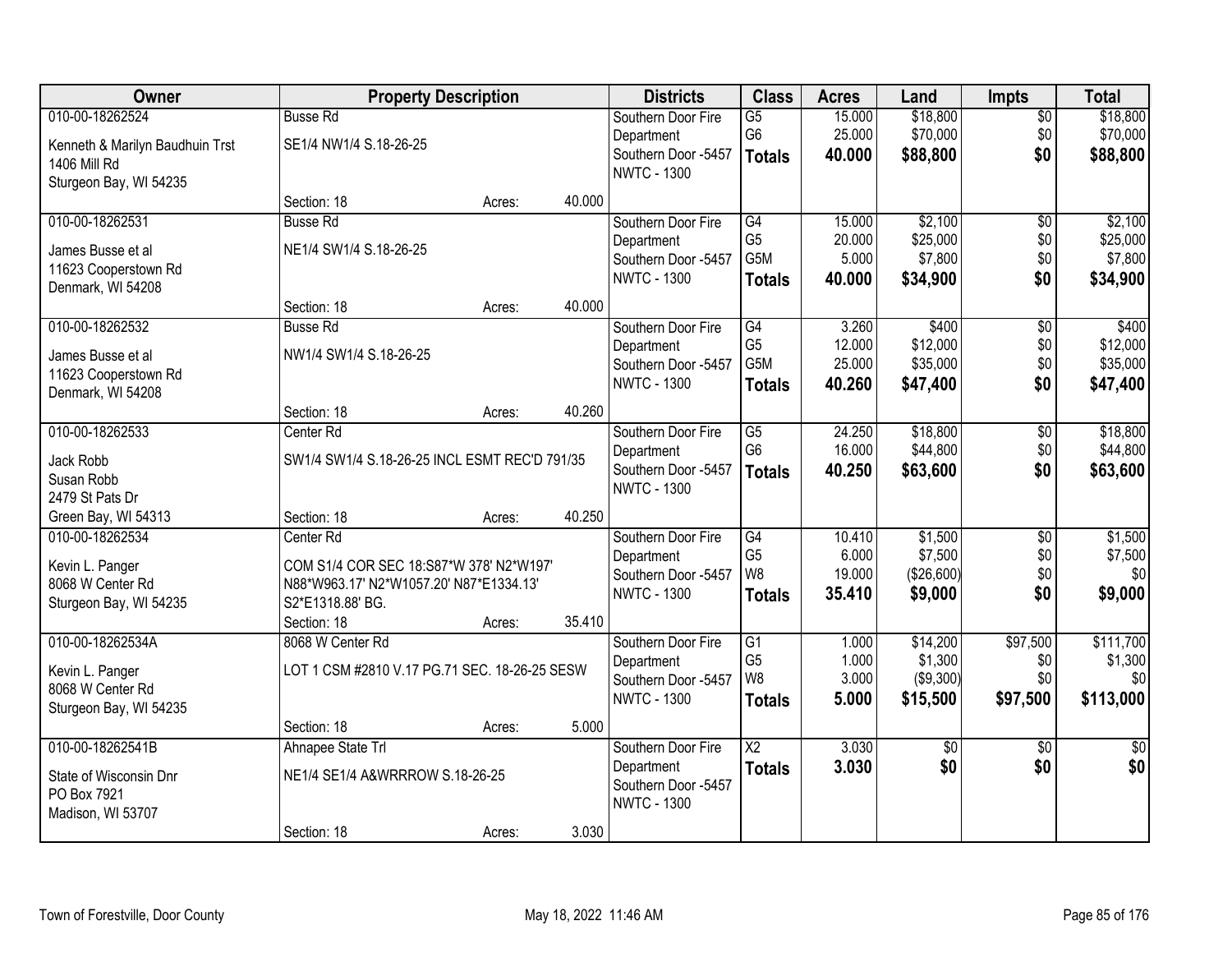| Owner                                                                         |                                                               | <b>Property Description</b> |        | <b>Districts</b>                                        | <b>Class</b>                      | <b>Acres</b>     | Land                   | <b>Impts</b>           | <b>Total</b>        |
|-------------------------------------------------------------------------------|---------------------------------------------------------------|-----------------------------|--------|---------------------------------------------------------|-----------------------------------|------------------|------------------------|------------------------|---------------------|
| 010-00-18262541C                                                              | Center Rd                                                     |                             |        | Southern Door Fire<br>Department                        | G5<br><b>Totals</b>               | 8.220<br>8.220   | \$9,600<br>\$9,600     | $\overline{50}$<br>\$0 | \$9,600<br>\$9,600  |
| S & S Ag Enterprises, LLC<br>7900 Old Elm Rd<br>Sturgeon Bay, WI 54235        | LOT 1 CSM #451 V.2 PG.327 SEC. 18-26-25 NESE &<br><b>SESE</b> |                             |        | Southern Door -5457<br><b>NWTC - 1300</b>               |                                   |                  |                        |                        |                     |
|                                                                               | Section: 18                                                   | Acres:                      | 8.220  |                                                         |                                   |                  |                        |                        |                     |
| 010-00-18262541D                                                              | Center Rd                                                     |                             |        | Southern Door Fire                                      | $\overline{G5}$                   | 11.040           | \$7,200                | \$0                    | \$7,200             |
| Robert L. Hillmer<br>c/o Licia Hintz<br>1267 Jameson Way                      | LOT 2 CSM #451 V.2 PG.327 SEC. 18-26-25 NESE &<br><b>SESE</b> |                             |        | Department<br>Southern Door -5457<br><b>NWTC - 1300</b> | <b>Totals</b>                     | 11.040           | \$7,200                | \$0                    | \$7,200             |
| Little Suamico, WI 54141                                                      | Section: 18                                                   | Acres:                      | 11.040 |                                                         |                                   |                  |                        |                        |                     |
| 010-00-18262542                                                               | Center Rd                                                     |                             |        | Southern Door Fire                                      | W <sub>6</sub>                    | 40.000           | (\$124,000)            | \$0                    | \$0                 |
| Patrick D & Joanne Madden Trst<br>5780 Hornspier Rd<br>Sturgeon Bay, WI 54235 | NW1/4 SE1/4 S.18-26-25                                        |                             |        | Department<br>Southern Door -5457<br><b>NWTC - 1300</b> | <b>Totals</b>                     | 40.000           | \$0                    | \$0                    | \$0                 |
|                                                                               | Section: 18                                                   | Acres:                      | 40.000 |                                                         |                                   |                  |                        |                        |                     |
| 010-00-18262543B<br>Patrick D & Joanne Madden Trst                            | Center Rd<br>W1/2 SW1/4 SE1/4 SEC. 18-26-25                   |                             |        | Southern Door Fire<br>Department                        | $\overline{G1}$<br>G <sub>6</sub> | 0.500<br>1.500   | \$7,100<br>\$4,700     | \$12,100<br>\$0        | \$19,200<br>\$4,700 |
| 5780 Hornspier Rd<br>Sturgeon Bay, WI 54235                                   |                                                               |                             |        | Southern Door -5457<br><b>NWTC - 1300</b>               | W <sub>8</sub><br><b>Totals</b>   | 18.000<br>20.000 | (\$55,800)<br>\$11,800 | \$0<br>\$12,100        | \$0<br>\$23,900     |
|                                                                               | Section: 18                                                   | Acres:                      | 20.000 |                                                         |                                   |                  |                        |                        |                     |
| 010-00-18262543D1                                                             | Center Rd                                                     |                             |        | Southern Door Fire                                      | G4                                | 5.000            | \$1,000                | \$0                    | \$1,000             |
| Ehren C. Younk<br>Tracie A. Younk<br>1001 Division St                         | LOT 1 CSM #2169 V.13 PG.86 SEC. 18-26-25 SWSE                 |                             |        | Department<br>Southern Door -5457<br><b>NWTC - 1300</b> | <b>Totals</b>                     | 5.000            | \$1,000                | \$0                    | \$1,000             |
| Algoma, WI 54201                                                              | Section: 18                                                   | Acres:                      | 5.000  |                                                         |                                   |                  |                        |                        |                     |
| 010-00-18262543D2                                                             | Center Rd                                                     |                             |        | Southern Door Fire                                      | $\overline{G4}$                   | 3.000            | \$500                  | $\overline{50}$        | \$500               |
| Ehren C. Younk<br>Tracie A. Younk<br>1001 Division St                         | LOT 2 CSM #2169 V.13 PG.86 SEC. 18-26-25 SWSE                 |                             |        | Department<br>Southern Door -5457<br><b>NWTC - 1300</b> | <b>Totals</b>                     | 3.000            | \$500                  | \$0                    | \$500               |
| Algoma, WI 54201                                                              | Section: 18                                                   | Acres:                      | 3.000  |                                                         |                                   |                  |                        |                        |                     |
| 010-00-18262544B                                                              | Center Rd                                                     |                             |        | Southern Door Fire                                      | $\overline{X2}$                   | 3.030            | $\sqrt{$0}$            | $\overline{30}$        | $\overline{50}$     |
| State of Wisconsin Dnr<br>PO Box 7921<br>Madison, WI 53707                    | SE1/4 SE1/4 A&WRRROW S.18-26-25                               |                             |        | Department<br>Southern Door -5457<br><b>NWTC - 1300</b> | <b>Totals</b>                     | 3.030            | \$0                    | \$0                    | \$0                 |
|                                                                               | Section: 18                                                   | Acres:                      | 3.030  |                                                         |                                   |                  |                        |                        |                     |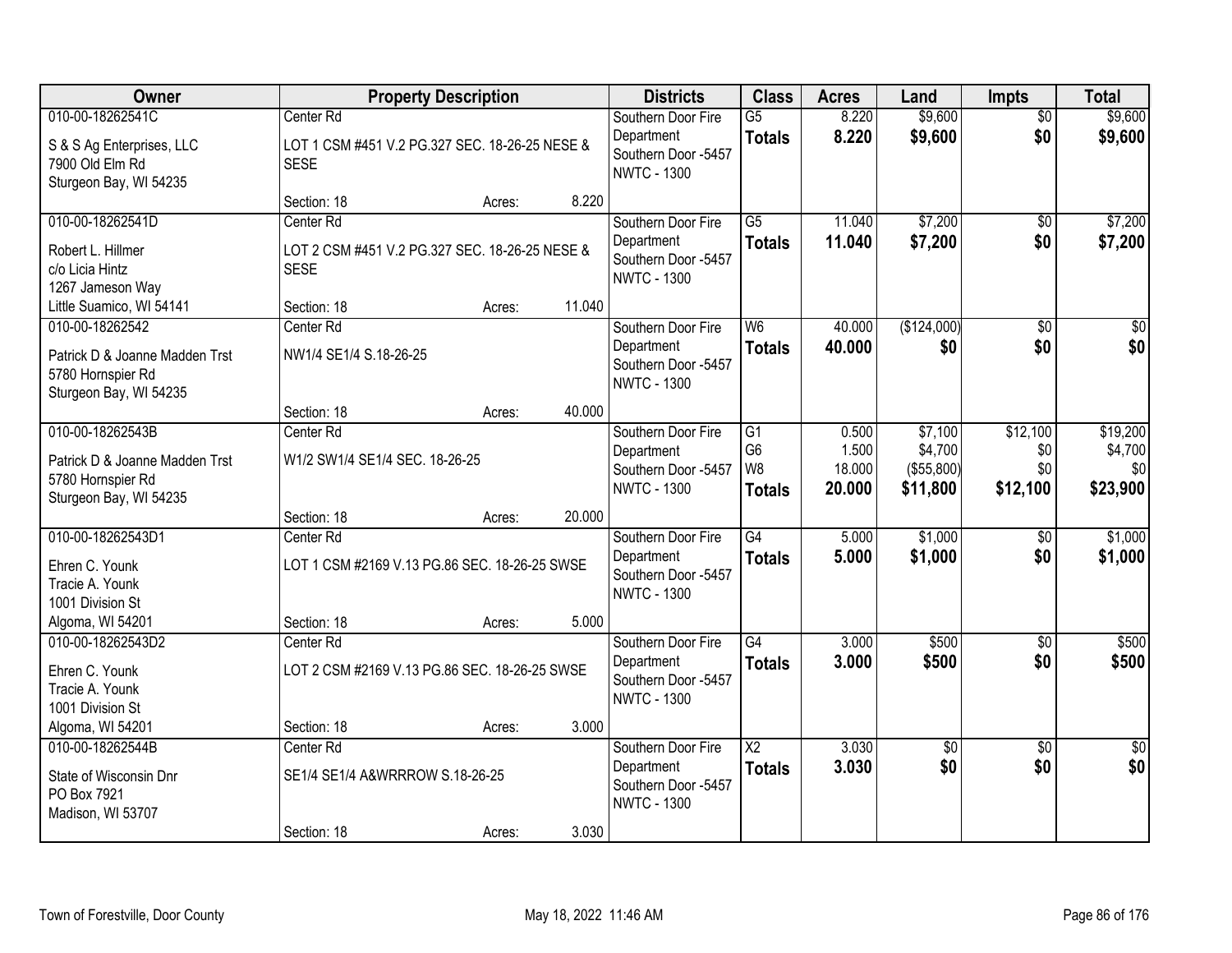| Owner                                              | <b>Property Description</b>                                           |        |        | <b>Districts</b>    | <b>Class</b>           | <b>Acres</b> | Land     | Impts           | <b>Total</b> |
|----------------------------------------------------|-----------------------------------------------------------------------|--------|--------|---------------------|------------------------|--------------|----------|-----------------|--------------|
| 010-00-18262544C                                   | Center <sub>Rd</sub>                                                  |        |        | Southern Door Fire  | $\overline{G5}$        | 1.840        | \$1,200  | $\overline{50}$ | \$1,200      |
| Robert L. Hillmer                                  | LOT 3 CSM #451 V.2 PG.327 SEC. 18-26-25 SESE                          |        |        | Department          | <b>Totals</b>          | 1.840        | \$1,200  | \$0             | \$1,200      |
| c/o Licia Hintz                                    |                                                                       |        |        | Southern Door -5457 |                        |              |          |                 |              |
| 1267 Jameson Way                                   |                                                                       |        |        | <b>NWTC - 1300</b>  |                        |              |          |                 |              |
| Little Suamico, WI 54141                           | Section: 18                                                           | Acres: | 1.840  |                     |                        |              |          |                 |              |
| 010-00-18262544D                                   | 7984 W Center Rd                                                      |        |        | Southern Door Fire  | G4                     | 30.000       | \$4,800  | $\overline{30}$ | \$4,800      |
|                                                    |                                                                       |        |        | Department          | G <sub>5</sub>         | 1.040        | \$100    | \$0             | \$100        |
| Robert L. Hillmer                                  | LOT 4 CSM #451 V.2 PG.327 SEC.18-26-25                                |        |        | Southern Door -5457 | <b>Totals</b>          | 31.040       | \$4,900  | \$0             | \$4,900      |
| c/o Licia Hintz                                    | NESE, SWSE, SESE EXC CSM #2169 V.13 PG.86 & EXC                       |        |        | <b>NWTC - 1300</b>  |                        |              |          |                 |              |
| 1267 Jameson Way                                   | TRCT REC'D DOC #752499                                                |        |        |                     |                        |              |          |                 |              |
| Little Suamico, WI 54141                           | Section: 18                                                           | Acres: | 31.040 |                     |                        |              |          |                 |              |
| 010-00-18262544D1                                  | 7984 W Center Rd                                                      |        |        | Southern Door Fire  | G1                     | 2.000        | \$18,200 | \$133,700       | \$151,900    |
| Steven G. Robillard                                | COM 713.77'S87*W SE COR SEC 18:S87*W1071.65'                          |        |        | Department          | G4                     | 20.920       | \$3,400  | \$0             | \$3,400      |
| Pamela A. Robillard                                | N3*W1324.2 1' N87*E396.39' N4*W165.20' N87*E646.90                    |        |        | Southern Door -5457 | G <sub>5</sub>         | 11.760       | \$26,500 | \$0             | \$26,500     |
| 7984 W Center Rd                                   | S4*E1496' BG.                                                         |        |        | <b>NWTC - 1300</b>  | <b>Totals</b>          | 34.680       | \$48,100 | \$133,700       | \$181,800    |
| Sturgeon Bay, WI 54235                             | Section: 18                                                           | Acres: | 34.680 |                     |                        |              |          |                 |              |
| 010-00-19262511B                                   | Center Rd                                                             |        |        | Southern Door Fire  | $\overline{\text{X2}}$ | 1.000        | \$0      | \$0             | \$0          |
|                                                    |                                                                       |        |        | Department          | <b>Totals</b>          | 1.000        | \$0      | \$0             | \$0          |
| State of Wisconsin Dnr                             | NE1/4 NE1/4 A&WRRROW S.19-26-25                                       |        |        | Southern Door -5457 |                        |              |          |                 |              |
| PO Box 7921                                        |                                                                       |        |        | <b>NWTC - 1300</b>  |                        |              |          |                 |              |
| Madison, WI 53707                                  |                                                                       |        |        |                     |                        |              |          |                 |              |
|                                                    | Section: 19                                                           | Acres: | 1.000  |                     |                        |              |          |                 |              |
| 010-00-19262511D1                                  | 7963 W Center Rd                                                      |        |        | Southern Door Fire  | $\overline{G1}$        | 3.000        | \$22,200 | \$166,400       | \$188,600    |
| Janet L. Millard                                   | LOT 1 CSM #2499 V.15 PG.48 SEC. 19-26-25 NENE                         |        |        | Department          | G4                     | 11.500       | \$1,800  | \$0             | \$1,800      |
| Ricki M. Millard                                   |                                                                       |        |        | Southern Door -5457 | G5M                    | 5.500        | \$7,700  | \$0             | \$7,700      |
| 7963 W Center Rd                                   |                                                                       |        |        | <b>NWTC - 1300</b>  | <b>Totals</b>          | 20.000       | \$31,700 | \$166,400       | \$198,100    |
| Sturgeon Bay, WI 54235                             | Section: 19                                                           | Acres: | 20.000 |                     |                        |              |          |                 |              |
| 010-00-19262511D2                                  | 7919 W Center Rd                                                      |        |        | Southern Door Fire  | G1                     | 2.250        | \$8,900  | \$3,300         | \$12,200     |
|                                                    |                                                                       |        |        | Department          | G4                     | 7.750        | \$1,200  | \$0             | \$1,200      |
| Lance W & Suzanne M Kirchman Trst<br>630 N Main St | LOT 2 CSM #2499 V.15 PG.48 SEC. 19-26-25 NENE &<br>SEC. 20-26-25 NWNW |        |        | Southern Door -5457 | G5M                    | 12.980       | \$18,200 | \$0             | \$18,200     |
|                                                    |                                                                       |        |        | <b>NWTC - 1300</b>  | <b>Totals</b>          | 22.980       | \$28,300 | \$3,300         | \$31,600     |
| Luxemburg, WI 54217                                | Section: 19                                                           | Acres: | 22.980 |                     |                        |              |          |                 |              |
| 010-00-19262512A                                   | 2402 Shiloh Rd                                                        |        |        | Southern Door Fire  | $\overline{G5}$        | 14.130       | \$17,700 | $\overline{50}$ | \$17,700     |
|                                                    |                                                                       |        |        | Department          | G <sub>6</sub>         | 5.000        | \$15,500 | \$0             | \$15,500     |
| Margaret T. Lardinois                              | E 1/2 OF:N1/2 NE1/4 SEC 19 EXC 1/584, 52/315 &                        |        |        | Southern Door -5457 |                        |              |          | \$0             |              |
| 2402 Shiloh Ln                                     | 229/92                                                                |        |        | <b>NWTC - 1300</b>  | <b>Totals</b>          | 19.130       | \$33,200 |                 | \$33,200     |
| Sturgeon Bay, WI 54235                             |                                                                       |        |        |                     |                        |              |          |                 |              |
|                                                    | Section: 19                                                           | Acres: | 19.130 |                     |                        |              |          |                 |              |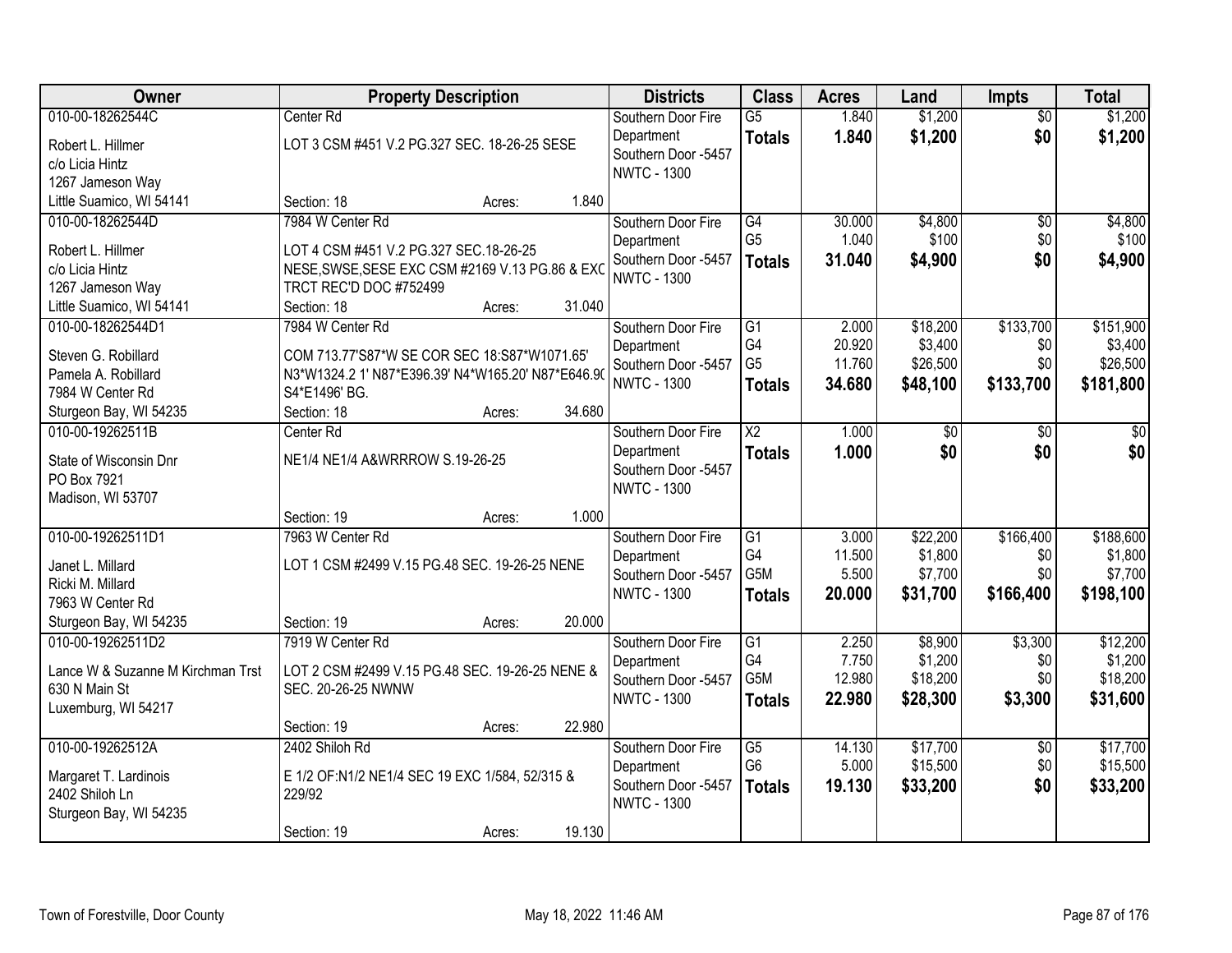| Owner                             | <b>Property Description</b>                     |        |        | <b>Districts</b>                          | <b>Class</b>                     | <b>Acres</b>    | Land                 | <b>Impts</b>    | <b>Total</b>         |
|-----------------------------------|-------------------------------------------------|--------|--------|-------------------------------------------|----------------------------------|-----------------|----------------------|-----------------|----------------------|
| 010-00-19262512C                  | 8051 W Center Rd                                |        |        | Southern Door Fire                        | $\overline{G1}$                  | 0.620           | \$15,200             | \$133,000       | \$148,200            |
| Michael J. Bretl                  | W 1/2 NW 1/4 NE 1/4 SEC 19-26-25 EXC VOL 229 PG |        |        | Department                                | G <sub>5</sub><br>G <sub>6</sub> | 16.500<br>2.000 | \$18,900<br>\$5,600  | \$0<br>\$0      | \$18,900<br>\$5,600  |
| 8051 W Center Rd                  | 92 DCR                                          |        |        | Southern Door -5457<br><b>NWTC - 1300</b> |                                  | 19.120          | \$39,700             | \$133,000       | \$172,700            |
| Sturgeon Bay, WI 54235            |                                                 |        |        |                                           | <b>Totals</b>                    |                 |                      |                 |                      |
|                                   | Section: 19                                     | Acres: | 19.120 |                                           |                                  |                 |                      |                 |                      |
| 010-00-19262513A                  | Center Rd                                       |        |        | Southern Door Fire                        | G5                               | 21.000          | \$23,900             | \$0             | \$23,900             |
| Daniel J. Mahlik                  | NORTH 937'OF SW1/4 NE 1/4 SEC 19-26-25          |        |        | Department<br>Southern Door -5457         | G <sub>6</sub>                   | 7.390           | \$18,500             | \$0             | \$18,500             |
| 2200 N Terrace Ave                | EASEMENTS 229-92,227-575                        |        |        | <b>NWTC - 1300</b>                        | <b>Totals</b>                    | 28.390          | \$42,400             | \$0             | \$42,400             |
| Milwaukee, WI 53202               |                                                 |        |        |                                           |                                  |                 |                      |                 |                      |
|                                   | Section: 19                                     | Acres: | 28.390 |                                           |                                  |                 |                      |                 |                      |
| 010-00-19262513B                  | 8061 W Center Rd                                |        |        | Southern Door Fire                        | G1                               | 0.500           | \$2,900              | \$2,400         | \$5,300              |
| Kenneth J. Boucher et al          | S 383'OF SW 1/4 NE 1/4 SEC 19-26-25 EXC THAT    |        |        | Department<br>Southern Door -5457         | G <sub>5</sub><br>G <sub>6</sub> | 3.000<br>7.610  | \$2,000<br>\$21,300  | \$0<br>\$0      | \$2,000<br>\$21,300  |
| 7160 County Rd X                  | PART WEST OF AHNAPEE RIVER                      |        |        | <b>NWTC - 1300</b>                        | <b>Totals</b>                    | 11.110          | \$26,200             | \$2,400         | \$28,600             |
| Denmark, WI 54208                 |                                                 |        |        |                                           |                                  |                 |                      |                 |                      |
|                                   | Section: 19                                     | Acres: | 11.110 |                                           |                                  |                 |                      |                 |                      |
| 010-00-19262514                   | Naze Rd                                         |        |        | Southern Door Fire                        | W6                               | 40.690          | ( \$85,000)          | \$0             | \$0                  |
| Lance W & Suzanne M Kirchman Trst | SE1/4 NE1/4 SEC. 19-26-25                       |        |        | Department<br>Southern Door -5457         | <b>Totals</b>                    | 40.690          | \$0                  | \$0             | \$0                  |
| 630 N Main St                     |                                                 |        |        | <b>NWTC - 1300</b>                        |                                  |                 |                      |                 |                      |
| Luxemburg, WI 54217               |                                                 |        |        |                                           |                                  |                 |                      |                 |                      |
|                                   | Section: 19                                     | Acres: | 40.690 |                                           |                                  |                 |                      |                 |                      |
| 010-00-19262521A                  | 8073 W Center Rd                                |        |        | Southern Door Fire                        | $\overline{G1}$                  | 1.000           | \$15,000             | \$58,300        | \$73,300             |
| Timothy M. Lemens et al           | NE1/4 NW1/4 SEC. 19-26-25 EXC EAST 25'          |        |        | Department                                | G <sub>5</sub><br>G <sub>6</sub> | 32.000<br>6.250 | \$28,700<br>\$19,400 | \$0<br>\$0      | \$28,700<br>\$19,400 |
| 8073 W Center Rd                  |                                                 |        |        | Southern Door -5457<br><b>NWTC - 1300</b> | <b>Totals</b>                    | 39.250          | \$63,100             | \$58,300        | \$121,400            |
| Sturgeon Bay, WI 54235            |                                                 |        |        |                                           |                                  |                 |                      |                 |                      |
|                                   | Section: 19                                     | Acres: | 39.250 |                                           |                                  |                 |                      |                 |                      |
| 010-00-19262521B                  | Center Rd                                       |        |        | Southern Door Fire                        | $\overline{\text{G5}}$           | 0.750           | \$500                | $\overline{50}$ | \$500                |
| Kenneth J. Boucher et al          | E25' OF NE1/4 NW1/4 & COM SW COR NW1/4 NE1/4    |        |        | Department                                | <b>Totals</b>                    | 0.750           | \$500                | \$0             | \$500                |
| 7160 County Rd X                  | E36' NWL -Y TO W LI NW1/4 NE1/4 S36' TO BEG     |        |        | Southern Door -5457<br><b>NWTC - 1300</b> |                                  |                 |                      |                 |                      |
| Denmark, WI 54208                 | S.19-26-25                                      |        |        |                                           |                                  |                 |                      |                 |                      |
|                                   | Section: 19                                     | Acres: | 0.750  |                                           |                                  |                 |                      |                 |                      |
| 010-00-19262522A                  | Center Rd                                       |        |        | Southern Door Fire                        | G4                               | 13.260          | \$2,600              | $\overline{50}$ | \$2,600              |
| S & S Ag Enterprises, LLC         | NW1/4 NW1/4 EX PARCEL E OF RIVER S.19-26-25     |        |        | Department                                | G <sub>5</sub>                   | 22.000          | \$13,900             | \$0             | \$13,900             |
| 7900 Old Elm Rd                   |                                                 |        |        | Southern Door -5457                       | <b>Totals</b>                    | 35.260          | \$16,500             | \$0             | \$16,500             |
| Sturgeon Bay, WI 54235            |                                                 |        |        | <b>NWTC - 1300</b>                        |                                  |                 |                      |                 |                      |
|                                   | Section: 19                                     | Acres: | 35.260 |                                           |                                  |                 |                      |                 |                      |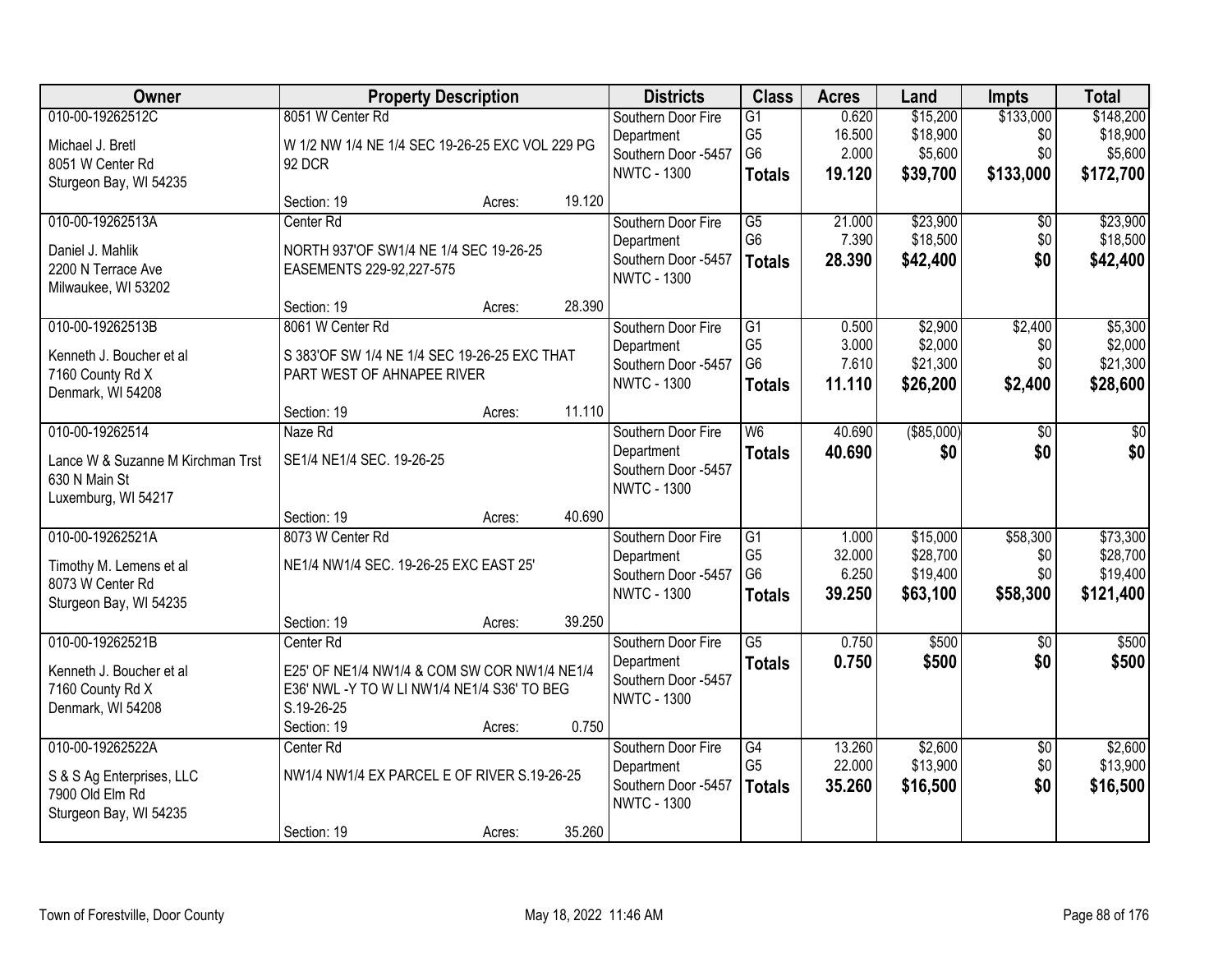| Owner                         | <b>Property Description</b>                     |        |        | <b>Districts</b>    | <b>Class</b>    | <b>Acres</b> | Land     | <b>Impts</b>    | <b>Total</b> |
|-------------------------------|-------------------------------------------------|--------|--------|---------------------|-----------------|--------------|----------|-----------------|--------------|
| 010-00-19262522B              | Center Rd                                       |        |        | Southern Door Fire  | $\overline{G1}$ | 1.000        | \$14,200 | $\sqrt{$0}$     | \$14,200     |
| Martin J. Lampereur           | PARCEL IN NW1/4 NW1/4 LYG E OF RIVER S.19-26-26 |        |        | Department          | G <sub>6</sub>  | 4.000        | \$11,200 | \$0             | \$11,200     |
| 2470 Lance St                 |                                                 |        |        | Southern Door -5457 | <b>Totals</b>   | 5.000        | \$25,400 | \$0             | \$25,400     |
| Green Bay, WI 54313-6780      |                                                 |        |        | <b>NWTC - 1300</b>  |                 |              |          |                 |              |
|                               | Section: 19                                     | Acres: | 5.000  |                     |                 |              |          |                 |              |
| 010-00-19262523               | County Rd D                                     |        |        | Southern Door Fire  | G4              | 33.000       | \$6,500  | $\overline{50}$ | \$6,500      |
| S & S Ag Enterprises, LLC     | SW1/4 NW1/4 S.19-26-25                          |        |        | Department          | G <sub>5</sub>  | 3.310        | \$2,200  | \$0             | \$2,200      |
| 7900 Old Elm Rd               |                                                 |        |        | Southern Door -5457 | G5M             | 4.000        | \$5,600  | \$0             | \$5,600      |
| Sturgeon Bay, WI 54235        |                                                 |        |        | <b>NWTC - 1300</b>  | <b>Totals</b>   | 40.310       | \$14,300 | \$0             | \$14,300     |
|                               | Section: 19                                     | Acres: | 40.310 |                     |                 |              |          |                 |              |
| 010-00-19262524               | County Rd D                                     |        |        | Southern Door Fire  | $\overline{G4}$ | 18.000       | \$2,900  | $\overline{50}$ | \$2,900      |
| Lyle L & Doryce M Lemens Trst | SE1/4 NW1/4 S.19-26-25                          |        |        | Department          | G <sub>5</sub>  | 3.000        | \$1,500  | \$0             | \$1,500      |
| 17130 Sunnycrest Dr           |                                                 |        |        | Southern Door -5457 | G5M             | 19.670       | \$25,200 | \$0             | \$25,200     |
| Brookfield, WI 53005          |                                                 |        |        | <b>NWTC - 1300</b>  | <b>Totals</b>   | 40.670       | \$29,600 | \$0             | \$29,600     |
|                               | Section: 19                                     | Acres: | 40.670 |                     |                 |              |          |                 |              |
| 010-00-19262531               | 811 N Forest Dr                                 |        |        | Southern Door Fire  | G1              | 1.000        | \$6,500  | \$38,100        | \$44,600     |
| Lyle L & Doryce M Lemens Trst | NE1/4 SW1/4 S.19-26-25                          |        |        | Department          | G4              | 31.000       | \$4,800  | \$0             | \$4,800      |
| 17130 Sunnycrest Dr           |                                                 |        |        | Southern Door -5457 | G <sub>5</sub>  | 8.200        | \$5,400  | \$0             | \$5,400      |
| Brookfield, WI 53005          |                                                 |        |        | <b>NWTC - 1300</b>  | <b>Totals</b>   | 40.200       | \$16,700 | \$38,100        | \$54,800     |
|                               | Section: 19                                     | Acres: | 40.200 |                     |                 |              |          |                 |              |
| 010-00-19262532               | 828 County Rd D                                 |        |        | Southern Door Fire  | $\overline{G1}$ | 1.000        | \$14,200 | \$8,000         | \$22,200     |
| S & S Ag Enterprises, LLC     | NW1/4 SW1/4 S.19-26-25                          |        |        | Department          | G4              | 34.000       | \$6,700  | \$0             | \$6,700      |
| 7900 Old Elm Rd               |                                                 |        |        | Southern Door -5457 | G <sub>5</sub>  | 5.350        | \$3,500  | \$0             | \$3,500      |
| Sturgeon Bay, WI 54235        |                                                 |        |        | <b>NWTC - 1300</b>  | <b>Totals</b>   | 40.350       | \$24,400 | \$8,000         | \$32,400     |
|                               | Section: 19                                     | Acres: | 40.350 |                     |                 |              |          |                 |              |
| 010-00-19262533               | 732 County Rd D                                 |        |        | Southern Door Fire  | $\overline{G1}$ | 1.000        | \$14,200 | \$42,300        | \$56,500     |
| S & S Ag Enterprises, LLC     | SW1/4 SW1/4 S.19-26-25                          |        |        | Department          | G4              | 31.000       | \$5,400  | \$0             | \$5,400      |
| 7900 Old Elm Rd               |                                                 |        |        | Southern Door -5457 | G <sub>5</sub>  | 8.400        | \$5,500  | \$0             | \$5,500      |
| Sturgeon Bay, WI 54235        |                                                 |        |        | <b>NWTC - 1300</b>  | <b>Totals</b>   | 40.400       | \$25,100 | \$42,300        | \$67,400     |
|                               | Section: 19                                     | Acres: | 40.400 |                     |                 |              |          |                 |              |
| 010-00-19262534A              | Forest Dr                                       |        |        | Southern Door Fire  | G4              | 31.000       | \$6,000  | $\overline{50}$ | \$6,000      |
| Wilhelmina Massart            | COM S1/4 COR SEC.19: N88*W 1311.69'             |        |        | Department          | G <sub>5</sub>  | 2.600        | \$4,200  | \$0             | \$4,200      |
| Michael J. Massart            | N01*E1317.70' S89* E930.75' S01*W700' S89*E395  |        |        | Southern Door -5457 | <b>Totals</b>   | 33.600       | \$10,200 | \$0             | \$10,200     |
| 560 County Highway D          | S01*W621.46' BG. SEC. 19-26-25                  |        |        | <b>NWTC - 1300</b>  |                 |              |          |                 |              |
| Forestville, WI 54213         | Section: 19                                     | Acres: | 33.600 |                     |                 |              |          |                 |              |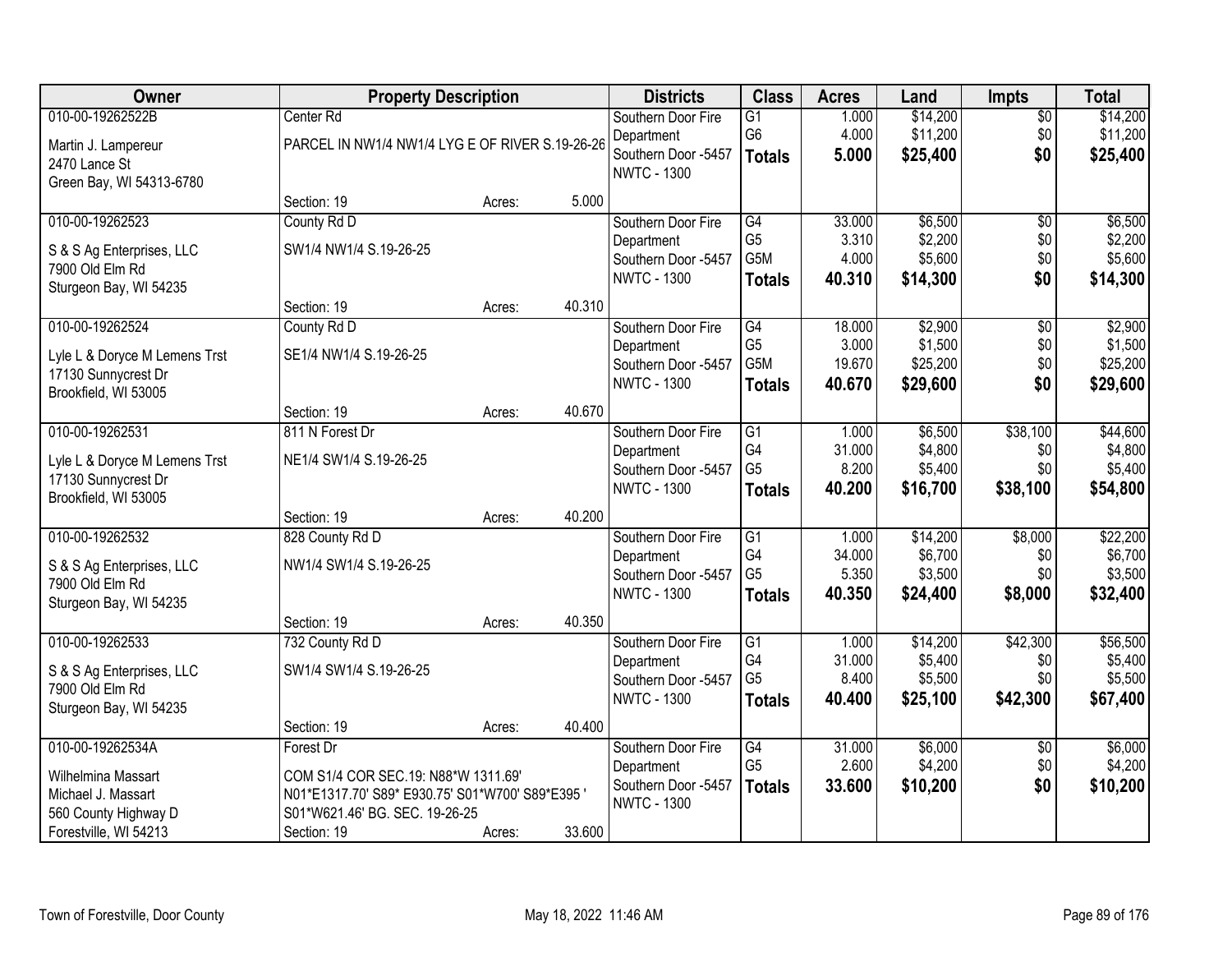| Owner                                                                                             |                                                                                                                                                                     | <b>Property Description</b> |        | <b>Districts</b>                                                              | <b>Class</b>                                              | <b>Acres</b>               | Land                             | <b>Impts</b>                  | <b>Total</b>                       |
|---------------------------------------------------------------------------------------------------|---------------------------------------------------------------------------------------------------------------------------------------------------------------------|-----------------------------|--------|-------------------------------------------------------------------------------|-----------------------------------------------------------|----------------------------|----------------------------------|-------------------------------|------------------------------------|
| 010-00-19262534B<br>Paul A. Worachek<br>735 N Forest Dr<br>Forestville, WI 54213                  | 735 N Forest Dr<br>S450' OF N700' OF E395' OF SE 1/4 SW 1/4 SEC<br>19-26-25 S.19-26-25                                                                              |                             |        | Southern Door Fire<br>Department<br>Southern Door -5457<br><b>NWTC - 1300</b> | $\overline{G1}$<br><b>Totals</b>                          | 4.080<br>4.080             | \$22,700<br>\$22,700             | \$57,900<br>\$57,900          | \$80,600<br>\$80,600               |
|                                                                                                   | Section: 19                                                                                                                                                         | Acres:                      | 4.080  |                                                                               |                                                           |                            |                                  |                               |                                    |
| 010-00-19262534C<br>Christopher J. Swanson<br>Clyde M. Swanson Lfest<br>4451 N Paulina #3         | 775 N Forest Dr<br>BEG NE COR SE1/4 SW1/4 W395 ' S250' E395' N250'<br>TO BEG S.19-26-25                                                                             |                             |        | Southern Door Fire<br>Department<br>Southern Door -5457<br><b>NWTC - 1300</b> | $\overline{G1}$<br><b>Totals</b>                          | 2.270<br>2.270             | \$19,200<br>\$19,200             | \$70,200<br>\$70,200          | \$89,400<br>\$89,400               |
| Chicago, IL 60640                                                                                 | Section: 19                                                                                                                                                         | Acres:                      | 2.270  |                                                                               |                                                           |                            |                                  |                               |                                    |
| 010-00-19262541<br>Timothy L. Hoida<br>Maureen C. Hoida<br>2532 W Zander Rd                       | W Center Rd<br>NE1/4 SE1/4 S.19-26-25 INCL ESMTS REC'D IN 96/373<br>& 296/128-30                                                                                    |                             |        | Southern Door Fire<br>Department<br>Southern Door -5457<br><b>NWTC - 1300</b> | $\overline{G5}$<br>G <sub>6</sub><br><b>Totals</b>        | 26.000<br>14.000<br>40.000 | \$14,800<br>\$39,200<br>\$54,000 | $\overline{50}$<br>\$0<br>\$0 | \$14,800<br>\$39,200<br>\$54,000   |
| Denmark, WI 54208-9525                                                                            | Section: 19                                                                                                                                                         | Acres:                      | 40.000 |                                                                               |                                                           |                            |                                  |                               |                                    |
| 010-00-19262542A<br>Kenneth J. Boucher et al<br>7160 County Rd X<br>Denmark, WI 54208             | Center Rd<br>NW1/4 SE1/4 E OF W BANK AHNAPEE RIVER. INCL<br>ESMT. S.19-26-25                                                                                        |                             |        | Southern Door Fire<br>Department<br>Southern Door -5457<br><b>NWTC - 1300</b> | G5<br>G <sub>6</sub><br><b>Totals</b>                     | 9.000<br>14.000<br>23.000  | \$5,900<br>\$39,200<br>\$45,100  | \$0<br>\$0<br>\$0             | \$5,900<br>\$39,200<br>\$45,100    |
|                                                                                                   | Section: 19                                                                                                                                                         | Acres:                      | 23.000 |                                                                               |                                                           |                            |                                  |                               |                                    |
| 010-00-19262542B<br>Bethany United Methodist Church<br>1110 Echo Ln<br>Green Bay, WI 54304        | 778 N Forest Dr<br>NW1/4 SE1/4 & SW1/4 NE1/4 LYG W OF W BK<br>AHNAPEE RIVER S.19-26-25                                                                              |                             |        | Southern Door Fire<br>Department<br>Southern Door -5457<br><b>NWTC - 1300</b> | $\overline{X4}$<br><b>Totals</b>                          | 17.500<br>17.500           | $\overline{50}$<br>\$0           | $\overline{50}$<br>\$0        | $\overline{50}$<br>\$0             |
|                                                                                                   | Section: 19                                                                                                                                                         | Acres:                      | 17.500 |                                                                               |                                                           |                            |                                  |                               |                                    |
| 010-00-19262543A<br>Larry J. Heard<br>1663 Dead End Rd<br>Brussels, WI 54204                      | <b>W</b> Center Rd<br>COM 1309.85'S87*W & 421.57' N1*W SE COR SEC<br>19:N1*W900. 33' S87*W347' TO HWM SELY ALG HWM<br>925' N87*E109' BG. INCL ESMTS.<br>Section: 19 | Acres:                      | 4.780  | Southern Door Fire<br>Department<br>Southern Door -5457<br><b>NWTC - 1300</b> | $\overline{\text{G5}}$<br>G <sub>6</sub><br><b>Totals</b> | 0.780<br>4.000<br>4.780    | \$1,000<br>\$12,400<br>\$13,400  | $\sqrt{6}$<br>\$0<br>\$0      | \$1,000<br>\$12,400<br>\$13,400    |
| 010-00-19262543B<br>Dean W. Hucek<br>Barbara A. Hucek<br>754 N Forest Dr<br>Forestville, WI 54213 | 754 N Forest Dr<br>N490' OF SW1/4 SE1/4 W OF C OF RIVER S.19-26-25<br>Section: 19                                                                                   | Acres:                      | 10.000 | Southern Door Fire<br>Department<br>Southern Door -5457<br><b>NWTC - 1300</b> | G1<br>G <sub>6</sub><br><b>Totals</b>                     | 1.000<br>9.000<br>10.000   | \$17,500<br>\$25,200<br>\$42,700 | \$162,900<br>\$0<br>\$162,900 | \$180,400<br>\$25,200<br>\$205,600 |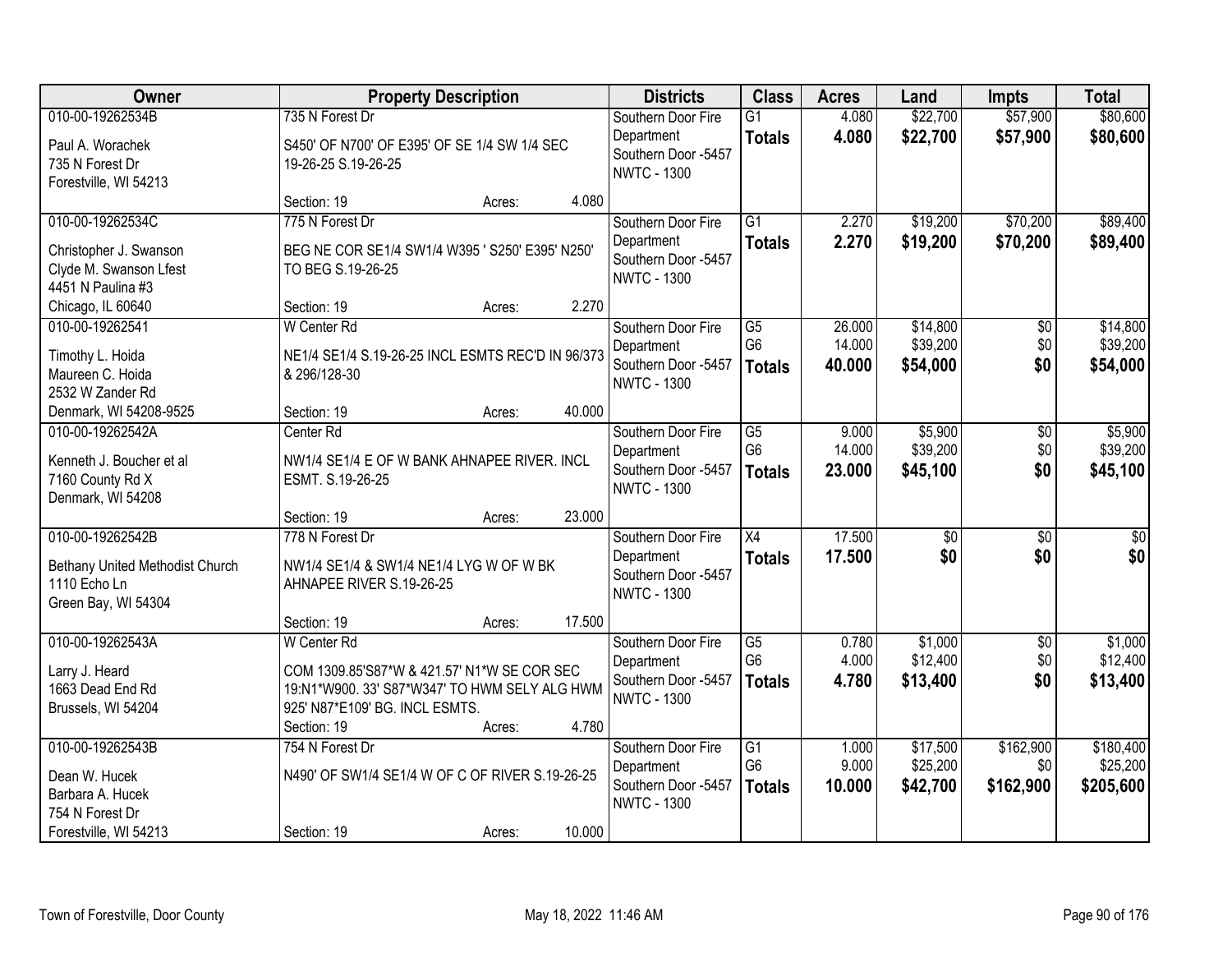| Owner                                                                                               | <b>Property Description</b>                                                                                                                                        |        |        | <b>Districts</b>                                                              | <b>Class</b>                           | <b>Acres</b>              | Land                             | <b>Impts</b>                  | <b>Total</b>                     |
|-----------------------------------------------------------------------------------------------------|--------------------------------------------------------------------------------------------------------------------------------------------------------------------|--------|--------|-------------------------------------------------------------------------------|----------------------------------------|---------------------------|----------------------------------|-------------------------------|----------------------------------|
| 010-00-19262543C<br>Andrew J. Hucek et al<br>2789 Ichabod Ln<br>Green Bay, WI 54313                 | Forest Dr<br>SW1/4 SE1/4 W OF C OF RIVER EX N 490' & EX S300'<br>S.19-26-25                                                                                        |        |        | Southern Door Fire<br>Department<br>Southern Door -5457<br><b>NWTC - 1300</b> | $\overline{G1}$<br>G6<br><b>Totals</b> | 1.000<br>11.800<br>12.800 | \$15,000<br>\$33,000<br>\$48,000 | \$1,400<br>\$0<br>\$1,400     | \$16,400<br>\$33,000<br>\$49,400 |
|                                                                                                     | Section: 19                                                                                                                                                        | Acres: | 12.800 |                                                                               |                                        |                           |                                  |                               |                                  |
| 010-00-19262543D1<br>Gene Zimmerman<br>Sandra Zimmerman<br>704 N Forest Dr                          | 704 Forest Dr<br>LOT 1 CSM #3113 V.19 PG.87 SEC. 19-26-25 SWSE                                                                                                     |        |        | Southern Door Fire<br>Department<br>Southern Door -5457<br><b>NWTC - 1300</b> | $\overline{G1}$<br><b>Totals</b>       | 2.010<br>2.010            | \$30,100<br>\$30,100             | \$204,200<br>\$204,200        | \$234,300<br>\$234,300           |
| Forestville, WI 54213                                                                               | Section: 19                                                                                                                                                        | Acres: | 2.010  |                                                                               |                                        |                           |                                  |                               |                                  |
| 010-00-19262543D3<br>Gene Zimmerman<br>Sandra Zimmerman<br>704 N Forest Dr<br>Forestville, WI 54213 | Forest Dr<br>COM 59.99'N & 443.02'N88*E S1/4 COR<br>SEC.19:N240.01'N88 *E390'S ALG SHR 240.01'S88*<br>W390'BG.ALSO 25' STRIP EXT FROM SW COR ABV TO<br>Section: 19 | Acres: | 2.150  | Southern Door Fire<br>Department<br>Southern Door -5457<br><b>NWTC - 1300</b> | G1<br><b>Totals</b>                    | 2.150<br>2.150            | \$31,500<br>\$31,500             | \$0<br>\$0                    | \$31,500<br>\$31,500             |
| 010-00-19262543E<br>Steven W. Adams<br>3016 Talaga Dr<br>Algonquin, IL 60102                        | Forest Dr<br>SW1/4 SE1/4 E OF RIVER EX N 900' S.19-26-25                                                                                                           |        |        | Southern Door Fire<br>Department<br>Southern Door -5457<br><b>NWTC - 1300</b> | $\overline{G1}$<br><b>Totals</b>       | 3.000<br>3.000            | \$40,000<br>\$40,000             | \$0<br>\$0                    | \$40,000<br>\$40,000             |
| 010-00-19262544<br>Steven W. Adams<br>3016 Talaga Dr<br>Algonquin, IL 60102                         | Section: 19<br>W Center Rd<br>SE1/4 SE1/4 S.19-26-25 SUBJ TO ESMTS REC'D IN<br>99/373 & 296/128-30                                                                 | Acres: | 3.000  | Southern Door Fire<br>Department<br>Southern Door -5457<br><b>NWTC - 1300</b> | $\overline{G5}$<br><b>Totals</b>       | 40.000<br>40.000          | \$50,000<br>\$50,000             | $\overline{50}$<br>\$0        | \$50,000<br>\$50,000             |
|                                                                                                     | Section: 19                                                                                                                                                        | Acres: | 40.000 |                                                                               |                                        |                           |                                  |                               |                                  |
| 010-00-20262511A<br>Gordon J. Carmody<br>Diane M. Carmody<br>S1055 State Highway 42                 | Center Rd<br>N1/2 NE1/4 NE1/4 EX COM NE COR S2061/4' W412.5'<br>N2061/4' E412.5' TO BEG S.20-26-25                                                                 |        | 18.000 | Southern Door Fire<br>Department<br>Southern Door -5457<br><b>NWTC - 1300</b> | G4<br>G <sub>5</sub><br><b>Totals</b>  | 17.000<br>1.000<br>18,000 | \$3,400<br>\$100<br>\$3,500      | $\overline{50}$<br>\$0<br>\$0 | \$3,400<br>\$100<br>\$3,500      |
| Sturgeon Bay, WI 54235<br>010-00-20262511B                                                          | Section: 20<br>995 S State Highway 42                                                                                                                              | Acres: |        | Southern Door Fire                                                            | $\overline{G1}$                        | 1.980                     | \$18,100                         | \$118,500                     | \$136,600                        |
| Larry Rankin<br>S995 State Highway 42<br>Sturgeon Bay, WI 54235                                     | COM NE COR NE1/4 NE1/4 S206 1/4' W412.5' N2061/4'<br>E412. 5' BG. EXC LAND FOR HWY S.20-26-25<br>Section: 20                                                       | Acres: | 1.980  | Department<br>Southern Door -5457<br><b>NWTC - 1300</b>                       | <b>Totals</b>                          | 1.980                     | \$18,100                         | \$118,500                     | \$136,600                        |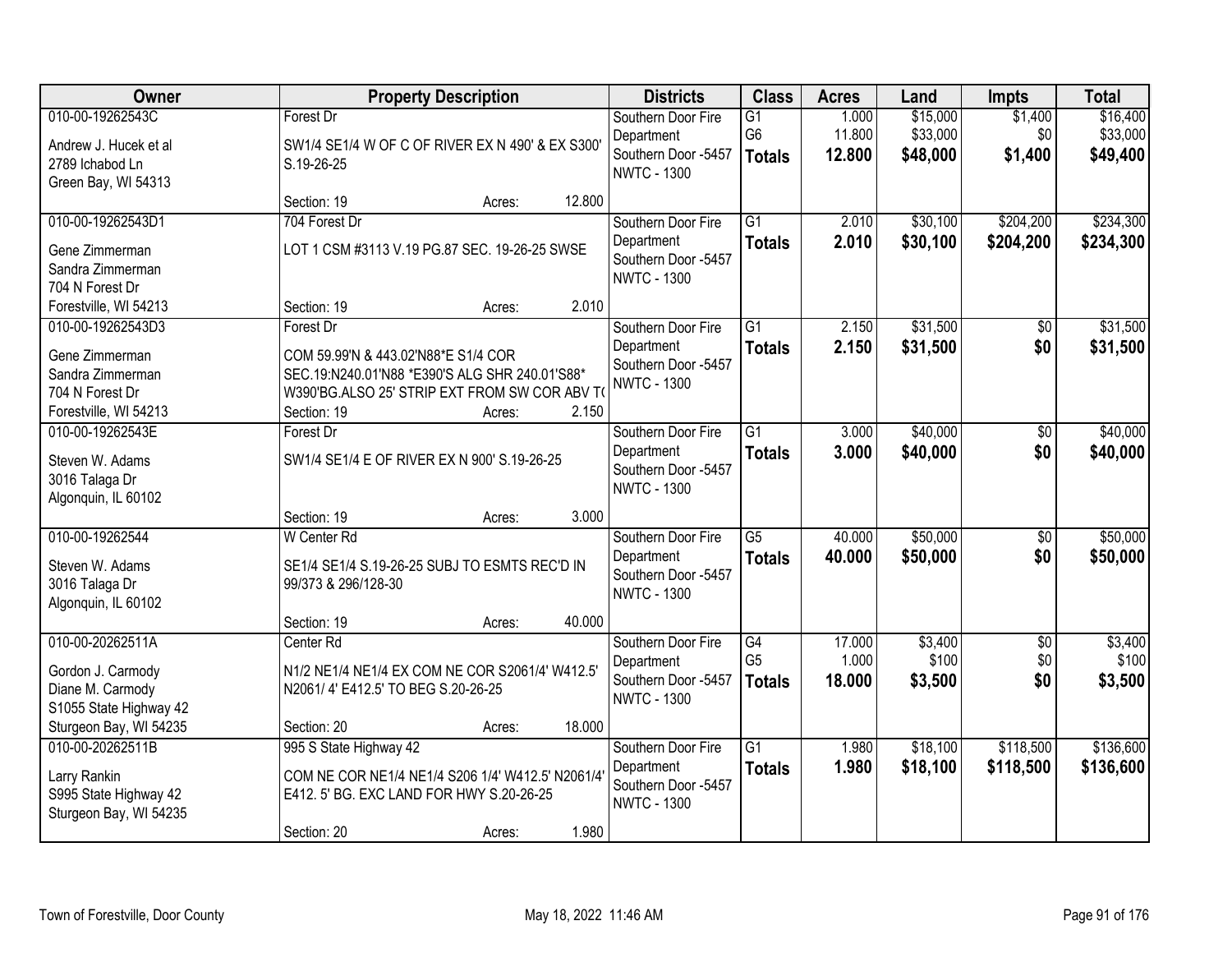| Owner                         | <b>Property Description</b>                       |        |        | <b>Districts</b>                          | <b>Class</b>    | <b>Acres</b> | Land     | <b>Impts</b>    | <b>Total</b> |
|-------------------------------|---------------------------------------------------|--------|--------|-------------------------------------------|-----------------|--------------|----------|-----------------|--------------|
| 010-00-20262511C              | State Highway 42                                  |        |        | Southern Door Fire                        | G4              | 18.750       | \$3,700  | $\sqrt{$0}$     | \$3,700      |
| Laverne M Eggert Trst         | S 1/2 NE 1/4 NE1/4 SEC 20-26-25 EXC PARCEL IN SE  |        |        | Department                                | G <sub>5</sub>  | 0.400        | \$0      | \$0             | \$0          |
| S912 State Highway 42         | <b>COR</b>                                        |        |        | Southern Door -5457<br><b>NWTC - 1300</b> | <b>Totals</b>   | 19.150       | \$3,700  | \$0             | \$3,700      |
| Sturgeon Bay, WI 54235        |                                                   |        |        |                                           |                 |              |          |                 |              |
|                               | Section: 20                                       | Acres: | 19.150 |                                           |                 |              |          |                 |              |
| 010-00-20262511D              | 935 S State Highway 42                            |        |        | Southern Door Fire                        | $\overline{G1}$ | 0.990        | \$14,800 | \$52,100        | \$66,900     |
| H Lee Landingham              | COM NE COR SEC 20-26-25 S 1147.56'BG S200' W216   |        |        | Department<br>Southern Door -5457         | <b>Totals</b>   | 0.990        | \$14,800 | \$52,100        | \$66,900     |
| Susan K. Landingham           | N 200' E216'TO BG SUBJ ESEMNT OVER E50'. LOC      |        |        | <b>NWTC - 1300</b>                        |                 |              |          |                 |              |
| PO Box 796                    | NE 1/4 & SE 1/4 OF NE1/4 SD SEC 20                |        |        |                                           |                 |              |          |                 |              |
| Sturgeon Bay, WI 54235        | Section: 20                                       | Acres: | 0.990  |                                           |                 |              |          |                 |              |
| 010-00-20262512               | Mill Rd                                           |        |        | Southern Door Fire                        | G4              | 38.000       | \$7,400  | \$0             | \$7,400      |
| Gordon J. Carmody             | NW1/4 NE1/4 S.20-26-25                            |        |        | Department                                | G <sub>5</sub>  | 2.000        | \$100    | \$0             | \$100        |
| Diane M. Carmody              |                                                   |        |        | Southern Door -5457<br><b>NWTC - 1300</b> | <b>Totals</b>   | 40.000       | \$7,500  | \$0             | \$7,500      |
| S1055 State Highway 42        |                                                   |        |        |                                           |                 |              |          |                 |              |
| Sturgeon Bay, WI 54235        | Section: 20                                       | Acres: | 40.000 |                                           |                 |              |          |                 |              |
| 010-00-20262513A              | Mill Rd                                           |        |        | Southern Door Fire                        | $\overline{G4}$ | 29.000       | \$5,500  | \$0             | \$5,500      |
| Gordon J. Carmody             | SW1/4 NE1/4 EX N400' OF S 858' OF W 1089'         |        |        | Department                                | G <sub>5</sub>  | 1.000        | \$100    | \$0             | \$100        |
| Diane M. Carmody              | S.20-26-25                                        |        |        | Southern Door -5457<br><b>NWTC - 1300</b> | <b>Totals</b>   | 30.000       | \$5,600  | \$0             | \$5,600      |
| S1055 State Highway 42        |                                                   |        |        |                                           |                 |              |          |                 |              |
| Sturgeon Bay, WI 54235        | Section: 20                                       | Acres: | 30.000 |                                           |                 |              |          |                 |              |
| 010-00-20262513B              | 878 Mill Rd                                       |        |        | Southern Door Fire                        | $\overline{G4}$ | 8.000        | \$1,600  | $\overline{50}$ | \$1,600      |
| James G. Cisler               | N400' OF S858' OF W1089' OF SW1/4 NE1/4 S.20-26-2 |        |        | Department                                | G7              | 2.000        | \$12,000 | \$129,100       | \$141,100    |
| 878 Mill Rd                   |                                                   |        |        | Southern Door -5457<br><b>NWTC - 1300</b> | <b>Totals</b>   | 10.000       | \$13,600 | \$129,100       | \$142,700    |
| Sturgeon Bay, WI 54235        |                                                   |        |        |                                           |                 |              |          |                 |              |
|                               | Section: 20                                       | Acres: | 10.000 |                                           |                 |              |          |                 |              |
| 010-00-20262514A              | State Highway 42                                  |        |        | Southern Door Fire                        | $\overline{G4}$ | 16.020       | \$3,200  | $\overline{50}$ | \$3,200      |
| Laverne M Eggert Trst         | N 1/2 SE 1/4 NE 1/4 SEC 20-26-25 EXC PARCEL IN NE |        |        | Department                                | G <sub>5</sub>  | 0.820        | \$600    | \$0             | \$600        |
| S912 State Highway 42         | COR. ALSO EXC TRCT REC'D 531/82 & EXC CSM 291     |        |        | Southern Door -5457                       | <b>Totals</b>   | 16.840       | \$3,800  | \$0             | \$3,800      |
| Sturgeon Bay, WI 54235        | V.4                                               |        |        | <b>NWTC - 1300</b>                        |                 |              |          |                 |              |
|                               | Section: 20                                       | Acres: | 16.840 |                                           |                 |              |          |                 |              |
| 010-00-20262514A1             | 925 S State Highway 42                            |        |        | Southern Door Fire                        | $\overline{G1}$ | 1.040        | \$5,900  | \$26,500        | \$32,400     |
| Donald C. Krueger Lfest et al | COM 1347.56'S NE COR SEC.20 S209' W216' N209'     |        |        | Department                                | <b>Totals</b>   | 1.040        | \$5,900  | \$26,500        | \$32,400     |
| 128 Krueger Ave               | E216' BG. EASEMENT RESV'D                         |        |        | Southern Door -5457                       |                 |              |          |                 |              |
| Forestville, WI 54213-9610    |                                                   |        |        | <b>NWTC - 1300</b>                        |                 |              |          |                 |              |
|                               | Section: 20                                       | Acres: | 1.040  |                                           |                 |              |          |                 |              |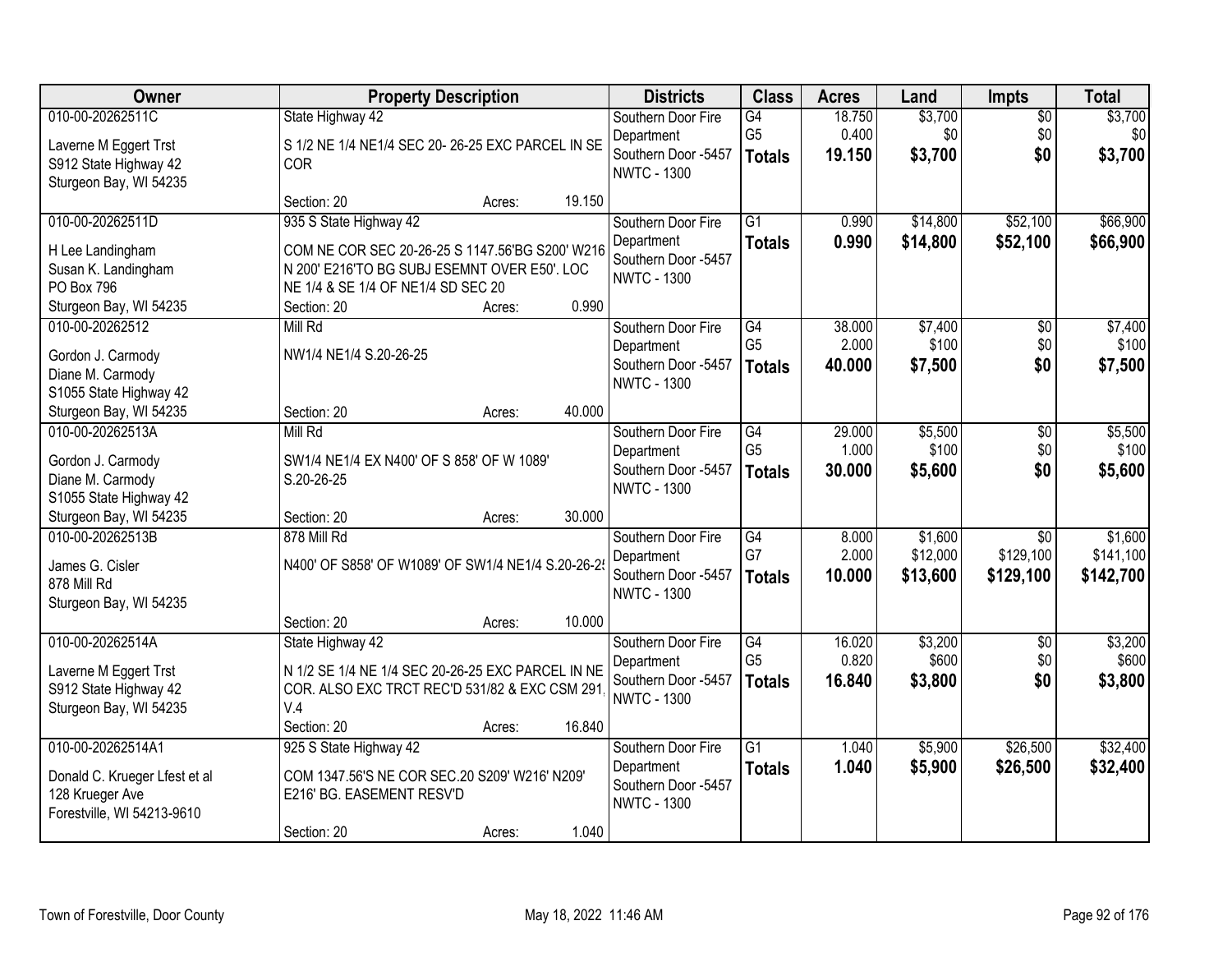| Owner                                                                  | <b>Property Description</b>                                                 |        |        | <b>Districts</b>                                        | <b>Class</b>                          | <b>Acres</b>              | Land                      | <b>Impts</b>           | <b>Total</b>              |
|------------------------------------------------------------------------|-----------------------------------------------------------------------------|--------|--------|---------------------------------------------------------|---------------------------------------|---------------------------|---------------------------|------------------------|---------------------------|
| 010-00-20262514A2                                                      | 901 S State Highway 42                                                      |        |        | Southern Door Fire                                      | $\overline{G1}$                       | 1.980                     | \$18,100                  | \$215,000              | \$233,100                 |
| Jeffrey G. Bretl<br>Kelly J. Bretl<br>S901 State Highway 42            | LOT 1 OF CSM 291, V.4 SE1/4 NE1/4 SEC. 20-26-25                             |        |        | Department<br>Southern Door -5457<br><b>NWTC - 1300</b> | <b>Totals</b>                         | 1.980                     | \$18,100                  | \$215,000              | \$233,100                 |
| Sturgeon Bay, WI 54235                                                 | Section: 20                                                                 | Acres: | 1.980  |                                                         |                                       |                           |                           |                        |                           |
| 010-00-20262514B<br><b>Uecker Family Trust</b>                         | State Highway 42<br>S 1/2 SE 1/4 NE 1/4 SEC 20-26-25 EXC S120' OF E355'     |        |        | Southern Door Fire<br>Department<br>Southern Door -5457 | G4<br>G <sub>5</sub><br><b>Totals</b> | 18.500<br>0.400<br>18.900 | \$3,600<br>\$0<br>\$3,600 | \$0<br>\$0<br>\$0      | \$3,600<br>\$0<br>\$3,600 |
| 1011 County Highway O<br>Forestville, WI 54213                         | Section: 20                                                                 | Acres: | 18.900 | <b>NWTC - 1300</b>                                      |                                       |                           |                           |                        |                           |
| 010-00-20262521                                                        | Center <sub>Rd</sub>                                                        |        |        | Southern Door Fire                                      | G4                                    | 34.190                    | \$6,300                   | \$0                    | \$6,300                   |
| S & S Ag Enterprises, LLC<br>7900 Old Elm Rd<br>Sturgeon Bay, WI 54235 | NE1/4 NW1/4 S.20-26-25 EXC CSM #2470 V.14 PG.357                            |        |        | Department<br>Southern Door -5457<br><b>NWTC - 1300</b> | G <sub>5</sub><br><b>Totals</b>       | 2.000<br>36.190           | \$100<br>\$6,400          | \$0<br>\$0             | \$100<br>\$6,400          |
|                                                                        | Section: 20                                                                 | Acres: | 36.190 |                                                         |                                       |                           |                           |                        |                           |
| 010-00-20262521A                                                       | 7781 W Center Rd                                                            |        |        | Southern Door Fire<br>Department                        | G1<br>G4                              | 1.810<br>1.800            | \$8,900<br>\$400          | \$311,100<br>\$0       | \$320,000<br>\$400        |
| Tanner J. Schmidt                                                      | LOT 1 CSM #3138 V.19 PG.146 SEC. 20-26-25 NENW                              |        |        | Southern Door -5457                                     | G <sub>5</sub>                        | 0.200                     | \$0                       | \$0                    | \$0                       |
| Lauren Marie Murphy<br>7781 W Center Rd                                |                                                                             |        |        | <b>NWTC - 1300</b>                                      | <b>Totals</b>                         | 3.810                     | \$9,300                   | \$311,100              | \$320,400                 |
| Sturgeon Bay, WI 54235                                                 | Section: 20                                                                 | Acres: | 3.810  |                                                         |                                       |                           |                           |                        |                           |
| 010-00-20262522A                                                       | Center Rd                                                                   |        |        | Southern Door Fire<br>Department                        | $\overline{G4}$<br>G <sub>5</sub>     | 30.620<br>0.750           | \$5,600<br>\$100          | $\overline{50}$<br>\$0 | \$5,600<br>\$100          |
| S & S Ag Enterprises, LLC<br>7900 Old Elm Rd<br>Sturgeon Bay, WI 54235 | NW1/4 NW1/4 EX A&WRRROW S.20-26-25 EXC THAT<br>PT CSM 329 V.2 LYING THEREIN |        |        | Southern Door -5457<br><b>NWTC - 1300</b>               | <b>Totals</b>                         | 31.370                    | \$5,700                   | \$0                    | \$5,700                   |
|                                                                        | Section: 20                                                                 | Acres: | 31.370 |                                                         |                                       |                           |                           |                        |                           |
| 010-00-20262522B                                                       | Center Rd                                                                   |        |        | Southern Door Fire                                      | $\overline{\text{X2}}$                | 2.490                     | $\overline{60}$           | $\overline{50}$        | \$0                       |
| State of Wisconsin Dnr<br>PO Box 7921<br>Madison, WI 53707             | NW1/4 NW1/4 A&WRRROW S.20-26-25                                             |        |        | Department<br>Southern Door -5457<br><b>NWTC - 1300</b> | <b>Totals</b>                         | 2.490                     | \$0                       | \$0                    | \$0                       |
|                                                                        | Section: 20                                                                 | Acres: | 2.490  |                                                         |                                       |                           |                           |                        |                           |
| 010-00-20262522C                                                       | Center Rd                                                                   |        |        | Southern Door Fire                                      | G4                                    | 4.000                     | \$600                     | $\overline{50}$        | \$600                     |
| S & S Ag Enterprises, LLC<br>7900 Old Elm Rd<br>Sturgeon Bay, WI 54235 | LOT 1 CSM #452 V.2 PG.329 SEC. 20-26-25 NWNW                                |        |        | Department<br>Southern Door -5457<br><b>NWTC - 1300</b> | G <sub>5</sub><br><b>Totals</b>       | 2.140<br>6.140            | \$1,400<br>\$2,000        | \$0<br>\$0             | \$1,400<br>\$2,000        |
|                                                                        | Section: 20                                                                 | Acres: | 6.140  |                                                         |                                       |                           |                           |                        |                           |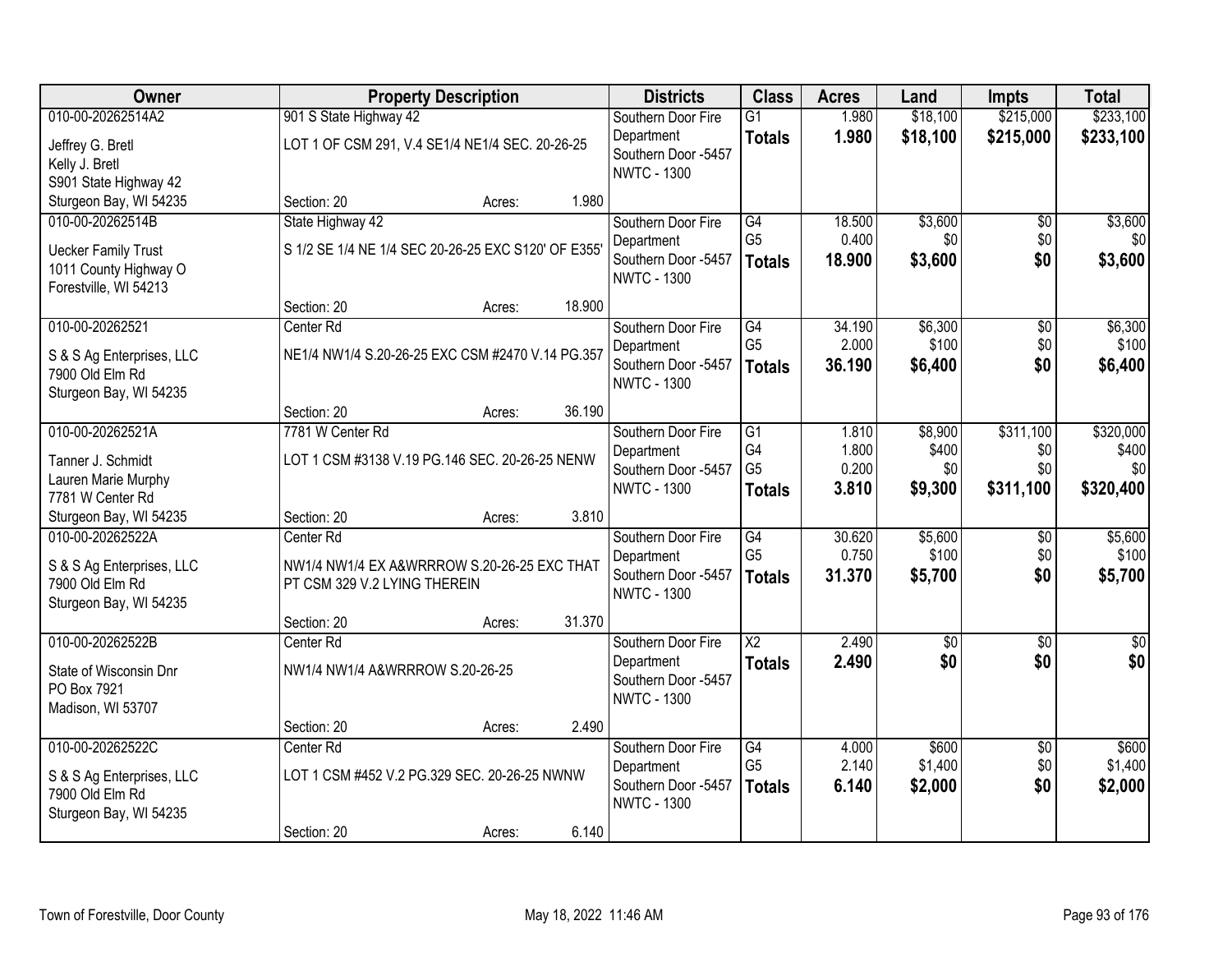| <b>Owner</b>                      |                                                 | <b>Property Description</b> |        | <b>Districts</b>                          | <b>Class</b>           | <b>Acres</b> | Land            | <b>Impts</b>    | <b>Total</b> |
|-----------------------------------|-------------------------------------------------|-----------------------------|--------|-------------------------------------------|------------------------|--------------|-----------------|-----------------|--------------|
| 010-00-20262523A                  | 7866 Naze Rd                                    |                             |        | Southern Door Fire                        | $\overline{G4}$        | 30.000       | \$4,600         | $\overline{50}$ | \$4,600      |
| Lance W & Suzanne M Kirchman Trst | SW1/4 NW1/4 EX A&WRRROW S.20-26-25              |                             |        | Department                                | G <sub>5</sub>         | 5.040        | \$6,300         | \$0             | \$6,300      |
| 630 N Main St                     |                                                 |                             |        | Southern Door -5457                       | G7                     | 1.000        | \$5,500         | \$2,500         | \$8,000      |
| Luxemburg, WI 54217               |                                                 |                             |        | <b>NWTC - 1300</b>                        | <b>Totals</b>          | 36.040       | \$16,400        | \$2,500         | \$18,900     |
|                                   | Section: 20                                     | Acres:                      | 36.040 |                                           |                        |              |                 |                 |              |
| 010-00-20262523B                  | Naze Rd                                         |                             |        | Southern Door Fire                        | $\overline{\text{X2}}$ | 3.080        | $\overline{50}$ | $\overline{50}$ | \$0          |
| State of Wisconsin Dnr            | SW1/4 NW1/4 A&WRRROW S.20-26-25                 |                             |        | Department                                | <b>Totals</b>          | 3.080        | \$0             | \$0             | \$0          |
| PO Box 7921                       |                                                 |                             |        | Southern Door -5457                       |                        |              |                 |                 |              |
| Madison, WI 53707                 |                                                 |                             |        | <b>NWTC - 1300</b>                        |                        |              |                 |                 |              |
|                                   | Section: 20                                     | Acres:                      | 3.080  |                                           |                        |              |                 |                 |              |
| 010-00-20262524                   | Naze Rd                                         |                             |        | Southern Door Fire                        | G4                     | 13.880       | \$2,300         | \$0             | \$2,300      |
| Myron L. Lemens                   | THE SE 1/4 NW 1/4 SEC. 20: EXC S600' OF E359'   |                             |        | Department                                | <b>Totals</b>          | 13.880       | \$2,300         | \$0             | \$2,300      |
| Marcia Lemens                     | REC'D 507/414. EXC CSM 265, V.6 ALSO EXC CSM    |                             |        | Southern Door -5457                       |                        |              |                 |                 |              |
| 907 Fulton St                     | 386, V.12                                       |                             |        | <b>NWTC - 1300</b>                        |                        |              |                 |                 |              |
| Seymour, WI 54165                 | Section: 20                                     | Acres:                      | 13.880 |                                           |                        |              |                 |                 |              |
| 010-00-20262524A                  | 865 Mill Rd                                     |                             |        | Southern Door Fire                        | G1                     | 1.000        | \$14,200        | \$136,700       | \$150,900    |
|                                   |                                                 |                             |        | Department                                | G <sub>5</sub>         | 3.950        | \$9,500         | \$0             | \$9,500      |
| Francis Rose                      | COM CEN SEC.20: S88*W359' N600' N88*E359' S600' |                             |        | Southern Door -5457                       | <b>Totals</b>          | 4.950        | \$23,700        | \$136,700       | \$160,400    |
| 865 Mill Rd                       | BG. EXC RD.                                     |                             |        | <b>NWTC - 1300</b>                        |                        |              |                 |                 |              |
| Sturgeon Bay, WI 54235            |                                                 |                             |        |                                           |                        |              |                 |                 |              |
|                                   | Section: 20                                     | Acres:                      | 4.950  |                                           |                        |              |                 |                 |              |
| 010-00-20262524B1                 | Mill Rd                                         |                             |        | Southern Door Fire                        | $\overline{G4}$        | 2.960        | \$600           | $\overline{50}$ | \$600        |
| Myron L. Lemens                   | LOT 1 CSM #1125 V.6 PG.265 SEC. 20-26-25 SE1/4  |                             |        | Department                                | <b>Totals</b>          | 2.960        | \$600           | \$0             | \$600        |
| Marcia Lemens                     | <b>NW1/4</b>                                    |                             |        | Southern Door -5457<br><b>NWTC - 1300</b> |                        |              |                 |                 |              |
| 907 Fulton St                     |                                                 |                             |        |                                           |                        |              |                 |                 |              |
| Seymour, WI 54165                 | Section: 20                                     | Acres:                      | 2.960  |                                           |                        |              |                 |                 |              |
| 010-00-20262524B2                 | 935 Mill Rd                                     |                             |        | Southern Door Fire                        | $\overline{G4}$        | 2.960        | \$600           | $\overline{60}$ | \$600        |
| Myron L. Lemens                   | LOT 2 CSM #1125 V.6 PG.265 SEC. 20-26-25 SE1/4  |                             |        | Department                                | <b>Totals</b>          | 2.960        | \$600           | \$0             | \$600        |
| Marcia Lemens                     | <b>NW1/4</b>                                    |                             |        | Southern Door -5457                       |                        |              |                 |                 |              |
| 907 Fulton St                     |                                                 |                             |        | <b>NWTC - 1300</b>                        |                        |              |                 |                 |              |
| Seymour, WI 54165                 | Section: 20                                     | Acres:                      | 2.960  |                                           |                        |              |                 |                 |              |
| 010-00-20262524B3                 | Mill Rd                                         |                             |        | Southern Door Fire                        | $\overline{G4}$        | 2.810        | \$600           | $\overline{50}$ | \$600        |
| Myron L. Lemens                   | LOT 3 CSM #1125 V.6 PG.265 SEC. 20-26-25 SE1/4  |                             |        | Department                                | <b>Totals</b>          | 2.810        | \$600           | \$0             | \$600        |
| Marcia Lemens                     | NW1/4                                           |                             |        | Southern Door -5457                       |                        |              |                 |                 |              |
| 907 Fulton St                     |                                                 |                             |        | <b>NWTC - 1300</b>                        |                        |              |                 |                 |              |
| Seymour, WI 54165                 | Section: 20                                     | Acres:                      | 2.810  |                                           |                        |              |                 |                 |              |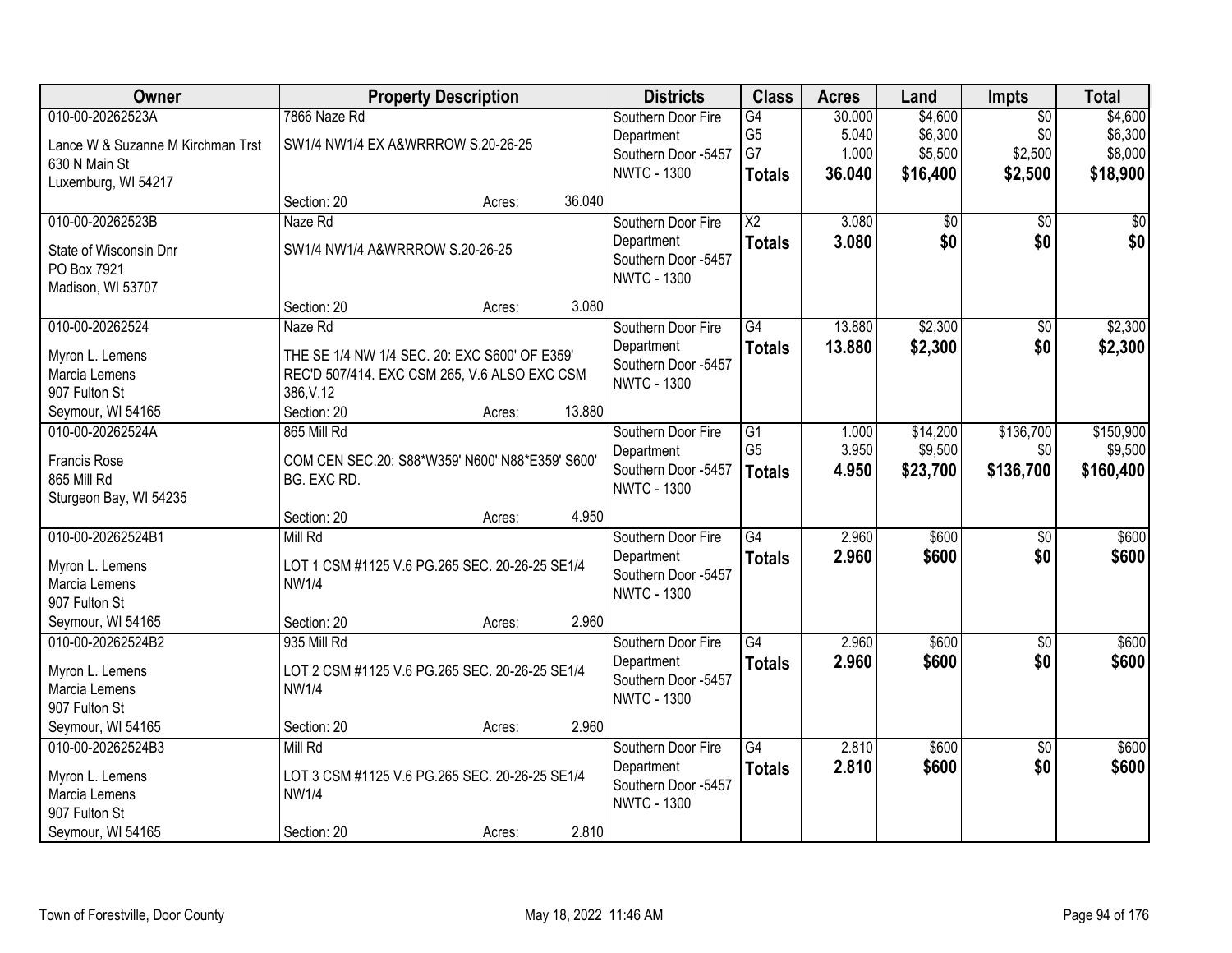| Owner                                                                                                           | <b>Property Description</b>                                               | <b>Districts</b>                                                              | <b>Class</b>                                       | <b>Acres</b>              | Land                          | <b>Impts</b>                  | <b>Total</b>                    |
|-----------------------------------------------------------------------------------------------------------------|---------------------------------------------------------------------------|-------------------------------------------------------------------------------|----------------------------------------------------|---------------------------|-------------------------------|-------------------------------|---------------------------------|
| 010-00-20262524B4<br>Myron L. Lemens<br>Marcia Lemens<br>907 Fulton St                                          | Mill Rd<br>LOT 4 CSM #1125 V.6 PG.265 SEC. 20-26-25 SE1/4<br><b>NW1/4</b> | Southern Door Fire<br>Department<br>Southern Door -5457<br><b>NWTC - 1300</b> | $\overline{G4}$<br><b>Totals</b>                   | 2.940<br>2.940            | \$600<br>\$600                | \$0<br>\$0                    | \$600<br>\$600                  |
| Seymour, WI 54165                                                                                               | 2.940<br>Section: 20<br>Acres:                                            |                                                                               |                                                    |                           |                               |                               |                                 |
| 010-00-20262524C1<br>Myron L. Lemens<br>Marcia Lemens<br>907 Fulton St                                          | 7780 Naze Rd<br>LOT 1 CSM #2125 V.12 PG.386 SEC. 20-26-25 SENW            | Southern Door Fire<br>Department<br>Southern Door -5457<br><b>NWTC - 1300</b> | $\overline{G1}$<br>G <sub>5</sub><br><b>Totals</b> | 4.000<br>1.000<br>5.000   | \$13,500<br>\$700<br>\$14,200 | \$86,900<br>\$0<br>\$86,900   | \$100,400<br>\$700<br>\$101,100 |
| Seymour, WI 54165                                                                                               | 5.000<br>Section: 20<br>Acres:                                            |                                                                               |                                                    |                           |                               |                               |                                 |
| 010-00-20262524C2<br>Myron L. Lemens<br>Marcia Lemens<br>907 Fulton St                                          | Naze Rd<br>LOT 2 CSM #2125 V.12 PG.386 SEC. 20-28-26 SENW                 | Southern Door Fire<br>Department<br>Southern Door -5457<br><b>NWTC - 1300</b> | G4<br><b>Totals</b>                                | 1.500<br>1.500            | \$300<br>\$300                | \$0<br>\$0                    | \$300<br>\$300                  |
| Seymour, WI 54165                                                                                               | 1.500<br>Section: 20<br>Acres:                                            |                                                                               |                                                    |                           |                               |                               |                                 |
| 010-00-20262524C3<br>Myron L. Lemens<br>Marcia Lemens<br>907 Fulton St                                          | Naze Rd<br>LOT 3 CSM #2125 V.12 PG.386 SEC. 20-28-26 SENW                 | Southern Door Fire<br>Department<br>Southern Door -5457<br><b>NWTC - 1300</b> | G4<br><b>Totals</b>                                | 1.500<br>1.500            | \$300<br>\$300                | $\sqrt{6}$<br>\$0             | \$300<br>\$300                  |
| Seymour, WI 54165                                                                                               | 1.500<br>Section: 20<br>Acres:                                            |                                                                               |                                                    |                           |                               |                               |                                 |
| 010-00-20262524C4<br>Myron L. Lemens<br>Marcia Lemens<br>907 Fulton St                                          | Naze Rd<br>LOT 4 CSM #2125 V.12 PG.386 SEC. 20-28-26 SENW                 | Southern Door Fire<br>Department<br>Southern Door -5457<br><b>NWTC - 1300</b> | $\overline{G4}$<br><b>Totals</b>                   | 1.500<br>1.500            | \$300<br>\$300                | $\overline{50}$<br>\$0        | \$300<br>\$300                  |
| Seymour, WI 54165                                                                                               | 1.500<br>Section: 20<br>Acres:                                            |                                                                               |                                                    |                           |                               |                               |                                 |
| 010-00-20262531<br>Jason J Walechka Rev Living Trust<br>Stacy L Walechka Rev Living Trust<br>N1277 Town Hall Rd | Naze Rd<br>NE1/4 SW1/4 S.20-26-25 EXC CSM 201, V.8                        | Southern Door Fire<br>Department<br>Southern Door -5457<br><b>NWTC - 1300</b> | G4<br>G <sub>5</sub><br><b>Totals</b>              | 36.500<br>2.000<br>38.500 | \$7,200<br>\$100<br>\$7,300   | $\overline{50}$<br>\$0<br>\$0 | \$7,200<br>\$100<br>\$7,300     |
| Kewaunee, WI 54216                                                                                              | 38.500<br>Section: 20<br>Acres:                                           |                                                                               |                                                    |                           |                               |                               |                                 |
| 010-00-20262531A<br>Jeffrey J. Jarosz<br>9180 Lakeshore Rd<br>Newton, WI 53063                                  | 7829 Naze Rd<br>LOT 1 CSM #1400 V.8 PG.201 SEC. 20-26-25 NESW             | Southern Door Fire<br>Department<br>Southern Door -5457<br><b>NWTC - 1300</b> | $\overline{G1}$<br><b>Totals</b>                   | 1.500<br>1.500            | \$16,200<br>\$16,200          | \$17,100<br>\$17,100          | \$33,300<br>\$33,300            |
|                                                                                                                 | 1.500<br>Section: 20<br>Acres:                                            |                                                                               |                                                    |                           |                               |                               |                                 |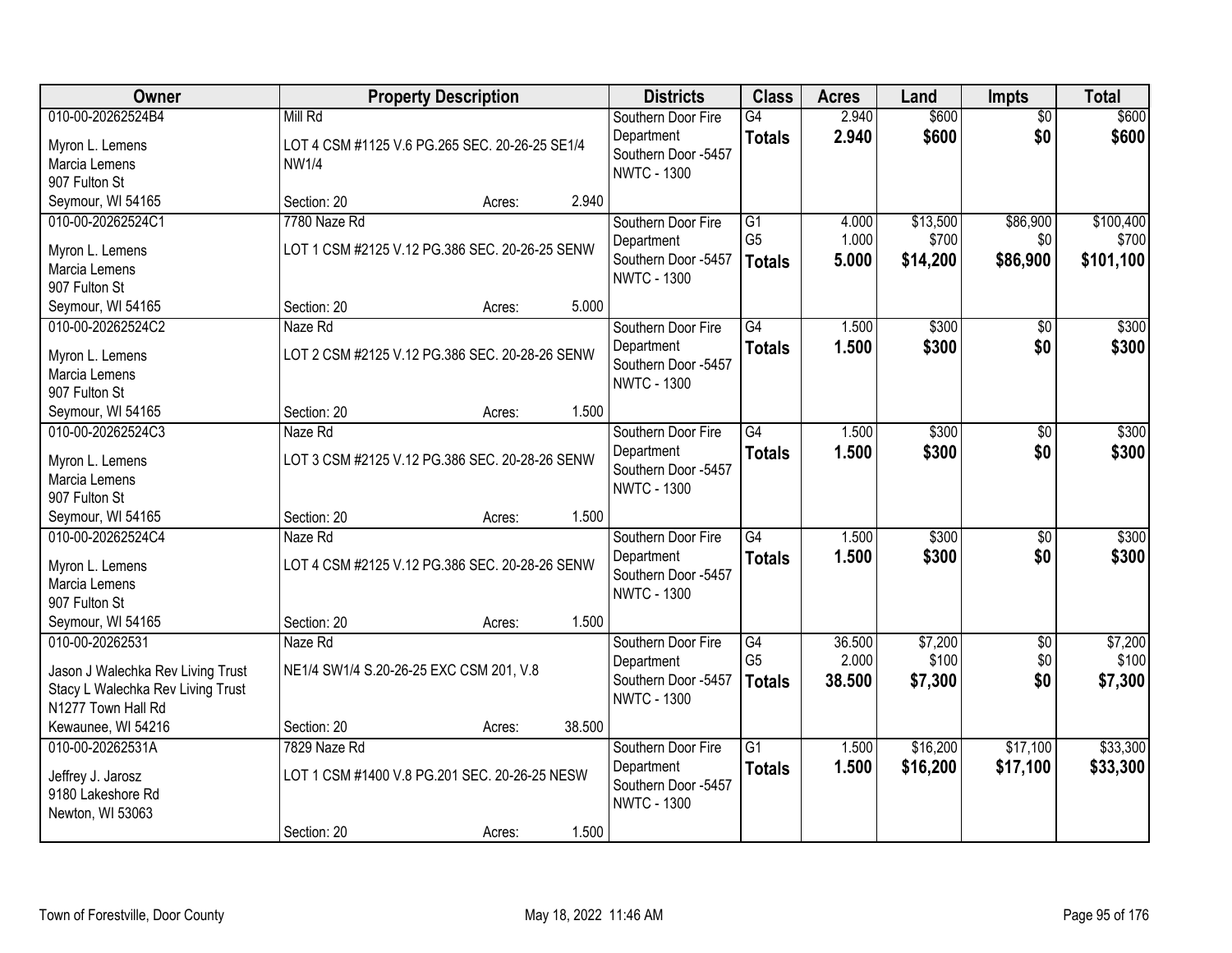| Owner                                                                                        |                                                                                      | <b>Property Description</b> |        | <b>Districts</b>                                        | <b>Class</b>                     | <b>Acres</b>     | Land                 | <b>Impts</b>           | <b>Total</b>          |
|----------------------------------------------------------------------------------------------|--------------------------------------------------------------------------------------|-----------------------------|--------|---------------------------------------------------------|----------------------------------|------------------|----------------------|------------------------|-----------------------|
| 010-00-20262532A                                                                             | Naze Rd                                                                              |                             |        | Southern Door Fire<br>Department                        | $\overline{G5}$<br><b>Totals</b> | 16.920<br>16.920 | \$11,000<br>\$11,000 | $\overline{50}$<br>\$0 | \$11,000<br>\$11,000  |
| Timothy L. Hoida<br>Maureen C. Hoida                                                         | NW1/4 SW1/4 W OF A&WRRROW S.20-26-25                                                 |                             |        | Southern Door -5457                                     |                                  |                  |                      |                        |                       |
| 2532 W Zander Rd                                                                             |                                                                                      |                             |        | <b>NWTC - 1300</b>                                      |                                  |                  |                      |                        |                       |
| Denmark, WI 54208-9525                                                                       | Section: 20                                                                          | Acres:                      | 16.920 |                                                         |                                  |                  |                      |                        |                       |
| 010-00-20262532B                                                                             | Naze Rd                                                                              |                             |        | Southern Door Fire                                      | $\overline{\text{X2}}$           | 3.080            | \$0                  | $\overline{50}$        | $\overline{50}$       |
| State of Wisconsin Dnr<br>PO Box 7921<br>Madison, WI 53707                                   | NW1/4 SW1/4 A&WRRROW S.20-26-25                                                      |                             |        | Department<br>Southern Door -5457<br><b>NWTC - 1300</b> | <b>Totals</b>                    | 3.080            | \$0                  | \$0                    | \$0                   |
|                                                                                              | Section: 20                                                                          | Acres:                      | 3.080  |                                                         |                                  |                  |                      |                        |                       |
| 010-00-20262532C                                                                             | 7835 Naze Rd                                                                         |                             |        | Southern Door Fire                                      | G1                               | 1.000            | \$14,200             | \$47,500               | \$61,700              |
| Thomas E. Ruechel<br>7835 Naze Rd<br>Sturgeon Bay, WI 54235                                  | COM 483.12'N88*E W1/4 COR SEC 20:N88*E808.62'<br>S1324.8 7' S88*W550' N11*W1343' BG. |                             |        | Department<br>Southern Door -5457<br><b>NWTC - 1300</b> | G <sub>5</sub><br><b>Totals</b>  | 19.650<br>20.650 | \$43,300<br>\$57,500 | \$0<br>\$47,500        | \$43,300<br>\$105,000 |
|                                                                                              | Section: 20                                                                          | Acres:                      | 20.650 |                                                         |                                  |                  |                      |                        |                       |
| 010-00-20262533A                                                                             | Cherry Ln                                                                            |                             |        | Southern Door Fire                                      | G5                               | 21.630           | \$18,100             | \$0                    | \$18,100              |
| William A Rehman Trust et al<br>c/o 9015 County Highway J<br>PO Box 35                       | SW1/4 SW1/4 W OF A&WRRROW S.20-26-25                                                 |                             |        | Department<br>Southern Door -5457<br><b>NWTC - 1300</b> | G <sub>6</sub><br><b>Totals</b>  | 2.000<br>23.630  | \$5,000<br>\$23,100  | \$0<br>\$0             | \$5,000<br>\$23,100   |
| Forestville, WI 54213                                                                        | Section: 20                                                                          | Acres:                      | 23.630 |                                                         |                                  |                  |                      |                        |                       |
| 010-00-20262533B                                                                             | Cherry Ln                                                                            |                             |        | Southern Door Fire                                      | $\overline{\text{X2}}$           | 3.080            | $\overline{50}$      | $\overline{50}$        | $\overline{50}$       |
| State of Wisconsin Dnr<br>PO Box 7921<br>Madison, WI 53707                                   | SW1/4 SW1/4 A&WRRROW S.20-26-25                                                      |                             |        | Department<br>Southern Door -5457<br><b>NWTC - 1300</b> | <b>Totals</b>                    | 3.080            | \$0                  | \$0                    | \$0                   |
|                                                                                              | Section: 20                                                                          | Acres:                      | 3.080  |                                                         |                                  |                  |                      |                        |                       |
| 010-00-20262533C                                                                             | Cherry Ln                                                                            |                             |        | Southern Door Fire                                      | G4                               | 10.270           | \$1,600              | $\overline{50}$        | \$1,600               |
| Jason J Walechka Rev Living Trust<br>Stacy L Walechka Rev Living Trust<br>N1277 Town Hall Rd | SW1/4 SW1/4 E OF A&WRRROW EX S300' S.20-26-25                                        |                             |        | Department<br>Southern Door -5457<br><b>NWTC - 1300</b> | G <sub>5</sub><br><b>Totals</b>  | 1.000<br>11.270  | \$1,300<br>\$2,900   | \$0<br>\$0             | \$1,300<br>\$2,900    |
| Kewaunee, WI 54216                                                                           | Section: 20                                                                          | Acres:                      | 11.270 |                                                         |                                  |                  |                      |                        |                       |
| 010-00-20262534A                                                                             | 735 Mill Rd                                                                          |                             |        | Southern Door Fire                                      | $\overline{G1}$                  | 7.780            | \$24,500             | \$53,000               | \$77,500              |
| Yvonne H. Denny<br><b>Russell Younk</b><br>735 Mill Rd                                       | COM 574'S NE COR SESW SEC 20: W760' S446' E760'<br>N446' BG.                         |                             |        | Department<br>Southern Door -5457<br><b>NWTC - 1300</b> | <b>Totals</b>                    | 7.780            | \$24,500             | \$53,000               | \$77,500              |
| Sturgeon Bay, WI 54235                                                                       | Section: 20                                                                          | Acres:                      | 7.780  |                                                         |                                  |                  |                      |                        |                       |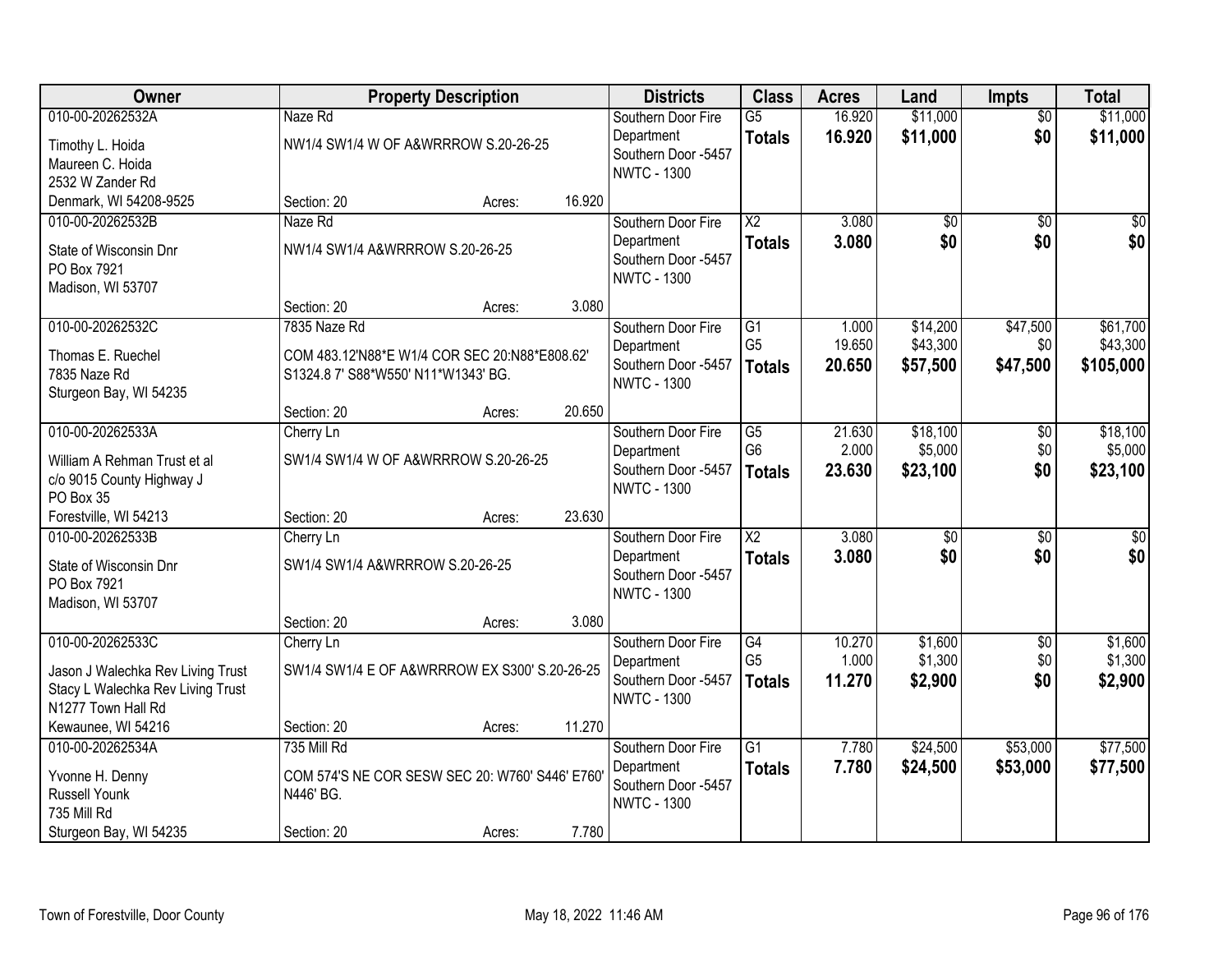| Owner                                                                                                            | <b>Property Description</b>                                                                                   |        |        | <b>Districts</b>                                                              | <b>Class</b>                                       | <b>Acres</b>               | Land                            | <b>Impts</b>                | <b>Total</b>                    |
|------------------------------------------------------------------------------------------------------------------|---------------------------------------------------------------------------------------------------------------|--------|--------|-------------------------------------------------------------------------------|----------------------------------------------------|----------------------------|---------------------------------|-----------------------------|---------------------------------|
| 010-00-20262534B<br>Russell R. Vandertie<br>Alicia M. Vandertie<br>7802 Cherry Ln                                | 7802 Cherry Ln<br>TR IN S1/2 SW1/4 COM SW COR SE1/4 SW1/4 W300'<br>N300' E 860' S300' W560' TO BEG S.20-26-25 |        |        | Southern Door Fire<br>Department<br>Southern Door -5457<br><b>NWTC - 1300</b> | $\overline{G1}$<br><b>Totals</b>                   | 5.930<br>5.930             | \$23,600<br>\$23,600            | \$167,500<br>\$167,500      | \$191,100<br>\$191,100          |
| Sturgeon Bay, WI 54235                                                                                           | Section: 20                                                                                                   | Acres: | 5.930  |                                                                               |                                                    |                            |                                 |                             |                                 |
| 010-00-20262534C<br>Roberta Bartlett<br>David Gustafson<br>8304 S Jefferson Way Ave                              | 7772 Cherry Ln<br>COM SE COR SESW SEC 20:W760 'N300' E760' S300'<br>BG.                                       |        |        | Southern Door Fire<br>Department<br>Southern Door -5457<br><b>NWTC - 1300</b> | $\overline{G1}$<br><b>Totals</b>                   | 5.230<br>5.230             | \$23,300<br>\$23,300            | \$88,300<br>\$88,300        | \$111,600<br>\$111,600          |
| Baldwin, MI 49304-9363                                                                                           | Section: 20                                                                                                   | Acres: | 5.230  |                                                                               |                                                    |                            |                                 |                             |                                 |
| 010-00-20262534D1<br>Paul Flett<br>Natalie Flett<br>765 Mill Rd                                                  | 765 Mill Rd<br>LOT 1 CSM #1805 V.11 PG.65 SEC. 20-26-25 SESW                                                  |        |        | Southern Door Fire<br>Department<br>Southern Door -5457<br><b>NWTC - 1300</b> | $\overline{G1}$<br>G <sub>5</sub><br><b>Totals</b> | 2.000<br>3.010<br>5.010    | \$18,200<br>\$2,000<br>\$20,200 | \$50,700<br>\$0<br>\$50,700 | \$68,900<br>\$2,000<br>\$70,900 |
| Sturgeon Bay, WI 54235                                                                                           | Section: 20                                                                                                   | Acres: | 5.010  |                                                                               |                                                    |                            |                                 |                             |                                 |
| 010-00-20262534D2<br>Todd J. Weckler<br>763 Mill Rd<br>Sturgeon Bay, WI 54235                                    | 763 Mill Rd<br>LOT 2 CSM #1805 V.11 PG.65 SEC. 20-26-25 SESW                                                  |        |        | Southern Door Fire<br>Department<br>Southern Door -5457<br><b>NWTC - 1300</b> | $\overline{G1}$<br><b>Totals</b>                   | 5.010<br>5.010             | \$23,200<br>\$23,200            | \$24,000<br>\$24,000        | \$47,200<br>\$47,200            |
|                                                                                                                  | Section: 20                                                                                                   | Acres: | 5.010  |                                                                               |                                                    |                            |                                 |                             |                                 |
| 010-00-20262534E<br>Jason J Walechka Rev Living Trust<br>Stacy L Walechka Rev Living Trust<br>N1277 Town Hall Rd | Cherry Ln<br>W560' OF SE1/4 SW1/4 EX S 300' S.20-26-25                                                        |        |        | Southern Door Fire<br>Department<br>Southern Door -5457<br><b>NWTC - 1300</b> | $\overline{G4}$<br><b>Totals</b>                   | 13.140<br>13.140           | \$2,300<br>\$2,300              | $\overline{50}$<br>\$0      | \$2,300<br>\$2,300              |
| Kewaunee, WI 54216                                                                                               | Section: 20                                                                                                   | Acres: | 13.140 |                                                                               |                                                    |                            |                                 |                             |                                 |
| 010-00-20262541<br><b>Uecker Family Trust</b><br>1011 County Highway O<br>Forestville, WI 54213                  | State Highway 42<br>NE 1/4 SE 1/4 SEC 20-26-25 EXC N514' OF E355'                                             |        |        | Southern Door Fire<br>Department<br>Southern Door -5457<br><b>NWTC - 1300</b> | $\overline{G4}$<br>G <sub>5</sub><br><b>Totals</b> | 20.910<br>15.000<br>35.910 | \$4,000<br>\$13,700<br>\$17,700 | $\sqrt{6}$<br>\$0<br>\$0    | \$4,000<br>\$13,700<br>\$17,700 |
|                                                                                                                  | Section: 20                                                                                                   | Acres: | 35.910 |                                                                               |                                                    |                            |                                 |                             |                                 |
| 010-00-20262541A<br>Robert M. Grosso<br>Jean A. Grosso<br>2564 N Burnside Way<br>Waukegan, IL 60087              | 847 S State Highway 42<br>COM E1/4 COR SEC.20: N ON CL HWY 120' W335'<br>S614' E335' N494' BG.<br>Section: 20 | Acres: | 5.000  | Southern Door Fire<br>Department<br>Southern Door -5457<br><b>NWTC - 1300</b> | $\overline{G1}$<br><b>Totals</b>                   | 5.000<br>5.000             | \$23,200<br>\$23,200            | \$147,500<br>\$147,500      | \$170,700<br>\$170,700          |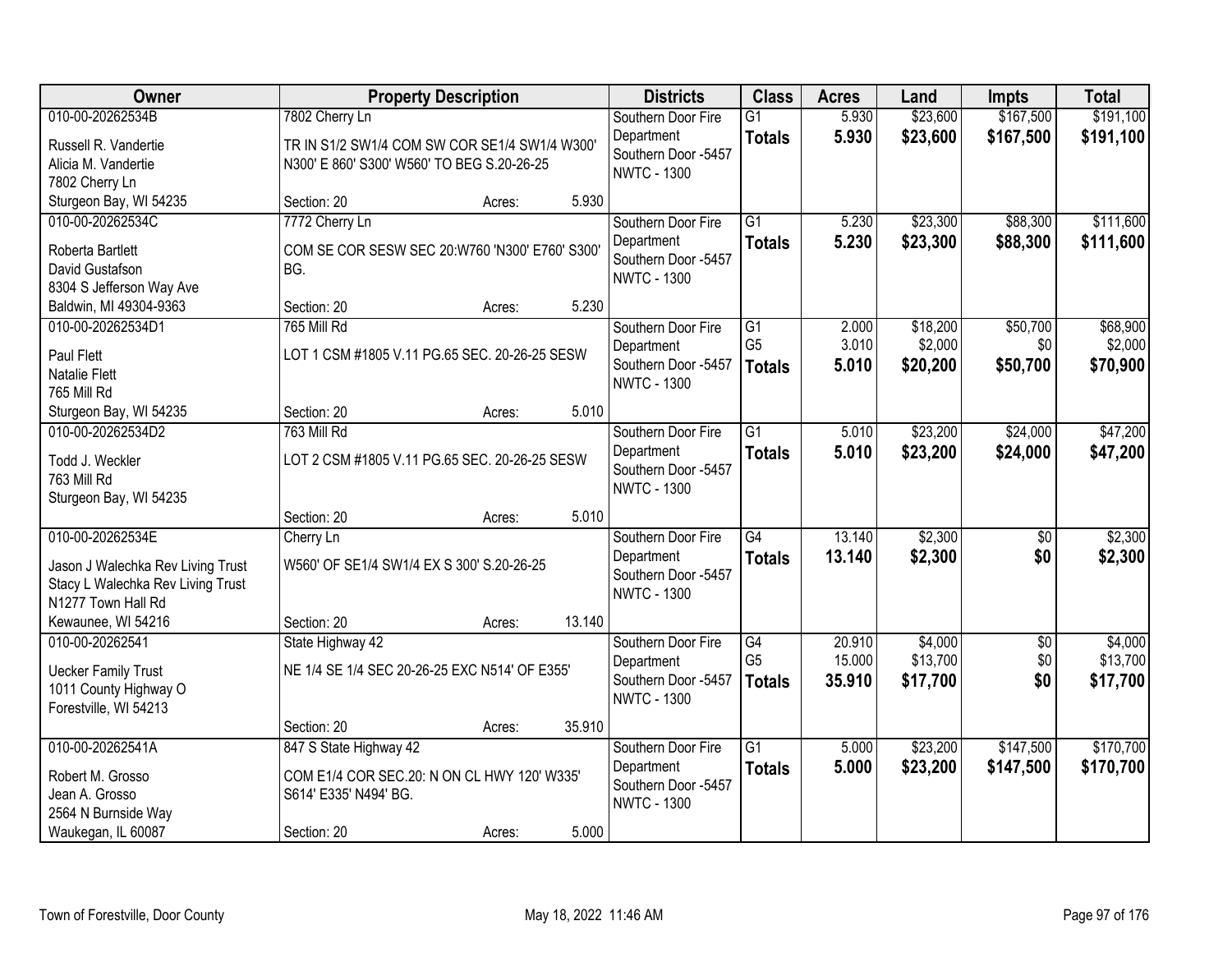| Owner                      |                                                    | <b>Property Description</b> |        | <b>Districts</b>    | <b>Class</b>    | <b>Acres</b> | Land     | <b>Impts</b>    | <b>Total</b> |
|----------------------------|----------------------------------------------------|-----------------------------|--------|---------------------|-----------------|--------------|----------|-----------------|--------------|
| 010-00-20262542            | Mill Rd                                            |                             |        | Southern Door Fire  | G4              | 39.000       | \$7,600  | $\sqrt{$0}$     | \$7,600      |
| <b>Uecker Family Trust</b> | NW1/4 SE1/4 S.20-26-25                             |                             |        | Department          | G <sub>5</sub>  | 1.000        | \$100    | \$0             | \$100        |
| 1011 County Highway O      |                                                    |                             |        | Southern Door -5457 | <b>Totals</b>   | 40.000       | \$7,700  | \$0             | \$7,700      |
| Forestville, WI 54213      |                                                    |                             |        | <b>NWTC - 1300</b>  |                 |              |          |                 |              |
|                            | Section: 20                                        | Acres:                      | 40.000 |                     |                 |              |          |                 |              |
| 010-00-20262543A           | 726 Mill Rd                                        |                             |        | Southern Door Fire  | G4              | 30.000       | \$5,500  | $\overline{50}$ | \$5,500      |
| James M. Harju             | SW1/4 SE1/4 EX S350' OF E 200' S.20-26-25          |                             |        | Department          | G <sub>5</sub>  | 1.000        | \$100    | \$0             | \$100        |
| 3149 Hawk Ridge Trl        |                                                    |                             |        | Southern Door -5457 | G5M             | 3.400        | \$5,300  | \$0             | \$5,300      |
| Green Bay, WI 54313-8382   |                                                    |                             |        | <b>NWTC - 1300</b>  | G7              | 4.000        | \$22,000 | \$56,300        | \$78,300     |
|                            | Section: 20                                        | Acres:                      | 38.400 |                     | <b>Totals</b>   | 38.400       | \$32,900 | \$56,300        | \$89,200     |
| 010-00-20262543B           | Cherry Ln                                          |                             |        | Southern Door Fire  | G1              | 1.600        | \$16,600 | \$0             | \$16,600     |
| James E. Nell              | S350' OF E200' SW1/4 SE1/4 S.20-26-25              |                             |        | Department          | <b>Totals</b>   | 1.600        | \$16,600 | \$0             | \$16,600     |
| Debra A. Nell              |                                                    |                             |        | Southern Door -5457 |                 |              |          |                 |              |
| 7692 Cherry Ln             |                                                    |                             |        | <b>NWTC - 1300</b>  |                 |              |          |                 |              |
| Sturgeon Bay, WI 54235     | Section: 20                                        | Acres:                      | 1.600  |                     |                 |              |          |                 |              |
| 010-00-20262544A           | State Highway 42                                   |                             |        | Southern Door Fire  | G4              | 17.000       | \$3,300  | \$0             | \$3,300      |
| <b>Uecker Family Trust</b> | N1/2 SE1/4 SE1/4 S.20-26-25                        |                             |        | Department          | G <sub>5</sub>  | 3.000        | \$1,800  | \$0             | \$1,800      |
| 1011 County Highway O      |                                                    |                             |        | Southern Door -5457 | <b>Totals</b>   | 20.000       | \$5,100  | \$0             | \$5,100      |
| Forestville, WI 54213      |                                                    |                             |        | <b>NWTC - 1300</b>  |                 |              |          |                 |              |
|                            | Section: 20                                        | Acres:                      | 20.000 |                     |                 |              |          |                 |              |
| 010-00-20262544B           | State Highway 42                                   |                             |        | Southern Door Fire  | $\overline{G4}$ | 16.000       | \$3,200  | $\overline{50}$ | \$3,200      |
| James M. Harju             | S1/2 SE1/4 SE1/4 EX TRS 1 & 2 V 1 P415. S.20-26-25 |                             |        | Department          | G <sub>5</sub>  | 0.930        | \$100    | \$0             | \$100        |
| 3149 Hawk Ridge Trl        | EXC LAND FOR HWY & EXC TRCT REC'D 597/236          |                             |        | Southern Door -5457 | <b>Totals</b>   | 16.930       | \$3,300  | \$0             | \$3,300      |
| Green Bay, WI 54313-8382   |                                                    |                             |        | <b>NWTC - 1300</b>  |                 |              |          |                 |              |
|                            | Section: 20                                        | Acres:                      | 16.930 |                     |                 |              |          |                 |              |
| 010-00-20262544C1          | 7692 Cherry Ln                                     |                             |        | Southern Door Fire  | $\overline{G1}$ | 2.000        | \$18,200 | \$44,600        | \$62,800     |
| James E. Nell              | TRACT 1 CSM #243 V.1 PG.415 ALSO INCL COM          |                             |        | Department          | <b>Totals</b>   | 2.000        | \$18,200 | \$44,600        | \$62,800     |
| Debra A. Nell              | 1300.24'W & 195'N SE COR SEC 20: N194' E225' S194' |                             |        | Southern Door -5457 |                 |              |          |                 |              |
| 7692 Cherry Ln             | W225' BG. SEC. 20-26-25 SESE                       |                             |        | <b>NWTC - 1300</b>  |                 |              |          |                 |              |
| Sturgeon Bay, WI 54235     | Section: 20                                        | Acres:                      | 2.000  |                     |                 |              |          |                 |              |
| 010-00-20262544D           | Cherry Ln                                          |                             |        | Southern Door Fire  | $\overline{G1}$ | 1.000        | \$14,200 | $\overline{60}$ | \$14,200     |
| James M. Harju             | TRACT 2 CSM #243 V.1 PG.415 SEC. 20-26-25 SESE     |                             |        | Department          | <b>Totals</b>   | 1.000        | \$14,200 | \$0             | \$14,200     |
| 3149 Hawk Ridge Trl        |                                                    |                             |        | Southern Door -5457 |                 |              |          |                 |              |
| Green Bay, WI 54313-8382   |                                                    |                             |        | <b>NWTC - 1300</b>  |                 |              |          |                 |              |
|                            | Section: 20                                        | Acres:                      | 1.000  |                     |                 |              |          |                 |              |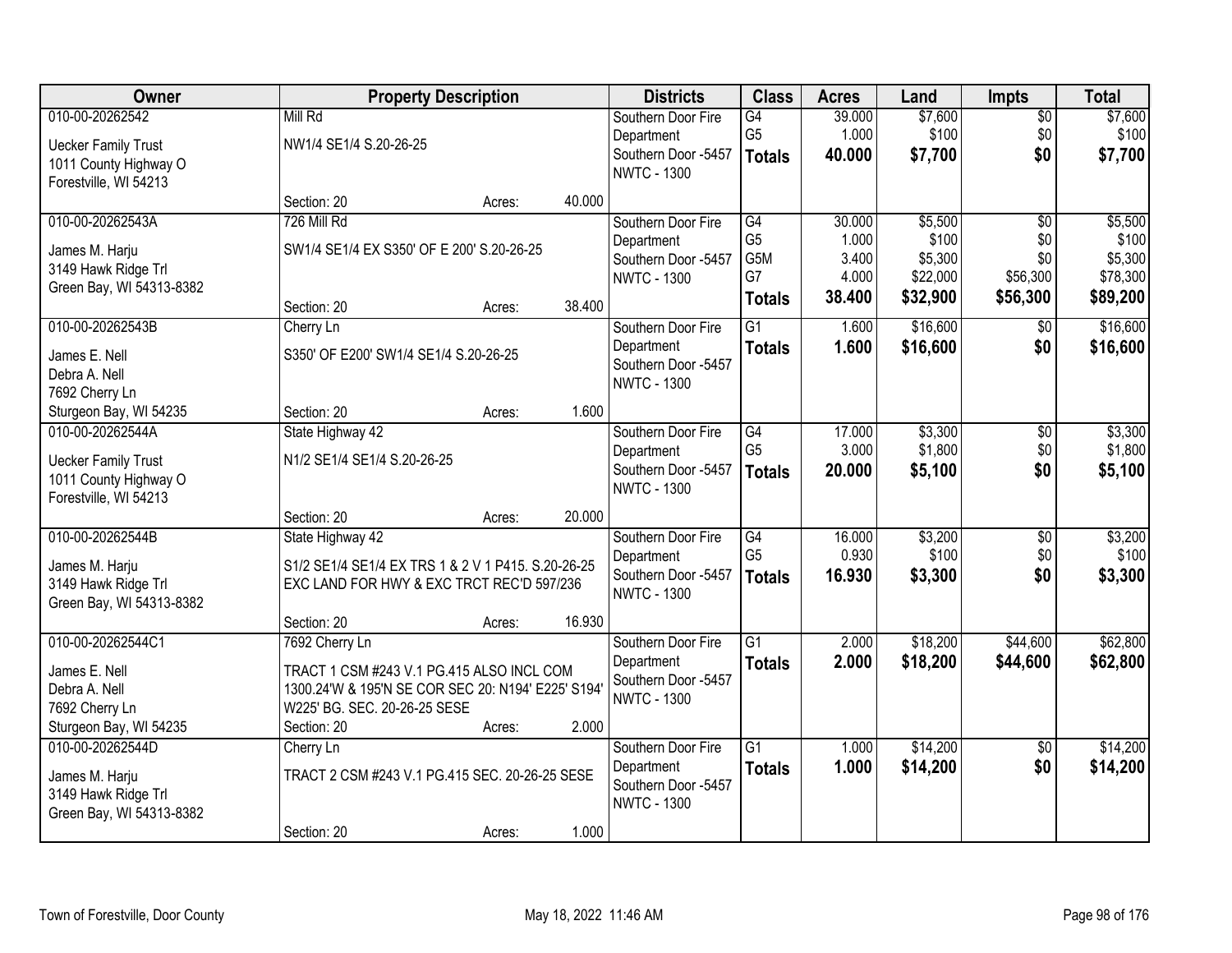| <b>Owner</b>                    | <b>Property Description</b>                     |        |        | <b>Districts</b>                          | <b>Class</b>    | <b>Acres</b> | Land     | Impts           | <b>Total</b> |
|---------------------------------|-------------------------------------------------|--------|--------|-------------------------------------------|-----------------|--------------|----------|-----------------|--------------|
| 010-00-21262511                 | 963 County Rd O                                 |        |        | Southern Door Fire                        | G4              | 32.000       | \$5,800  | $\overline{50}$ | \$5,800      |
| Jeremy G. La Crosse             | NE1/4 NE1/4 S.21-26-25                          |        |        | Department                                | G <sub>5</sub>  | 2.000        | \$100    | \$0             | \$100        |
| Tracy L. La Crosse              |                                                 |        |        | Southern Door -5457                       | G5M             | 5.000        | \$7,800  | \$0             | \$7,800      |
| 1107 County Highway O           |                                                 |        |        | <b>NWTC - 1300</b>                        | G7              | 1.000        | \$5,500  | \$6,000         | \$11,500     |
| Forestville, WI 54213           | Section: 21                                     | Acres: | 40.000 |                                           | <b>Totals</b>   | 40.000       | \$19,200 | \$6,000         | \$25,200     |
| 010-00-21262512                 | Center Rd                                       |        |        | Southern Door Fire                        | G4              | 27.950       | \$4,800  | $\overline{50}$ | \$4,800      |
|                                 |                                                 |        |        | Department                                | G <sub>5</sub>  | 2.000        | \$1,400  | \$0             | \$1,400      |
| Jeffrey L & Barbara Uecker Trst | THE NW 1/4 NE 1/4 SEC.21: EXC AS REC'D 518/516  |        |        | Southern Door -5457                       | <b>Totals</b>   | 29.950       | \$6,200  | \$0             | \$6,200      |
| 1011 County Highway O           |                                                 |        |        | <b>NWTC - 1300</b>                        |                 |              |          |                 |              |
| Forestville, WI 54213           |                                                 |        |        |                                           |                 |              |          |                 |              |
|                                 | Section: 21                                     | Acres: | 29.950 |                                           |                 |              |          |                 |              |
| 010-00-21262512A                | 7371 E Center Rd                                |        |        | Southern Door Fire                        | G1              | 2.000        | \$30,000 | \$306,400       | \$336,400    |
| Steven Delarwelle               | COM NE COR NW1/4 NE1/4 SEC. 21: W200'           |        |        | Department                                | G <sub>6</sub>  | 8.050        | \$22,500 | \$0             | \$22,500     |
| Therese Delarwelle              | S1*W709.70' S78*W315' S545.36' S89*E493'        |        |        | Southern Door -5457<br><b>NWTC - 1300</b> | <b>Totals</b>   | 10.050       | \$52,500 | \$306,400       | \$358,900    |
| 7371 W Center Rd                | N1*E1321.86' BG.                                |        |        |                                           |                 |              |          |                 |              |
| Sturgeon Bay, WI 54235          | Section: 21                                     | Acres: | 10.050 |                                           |                 |              |          |                 |              |
| 010-00-21262513                 | 7398 Mile Rd                                    |        |        | Southern Door Fire                        | G4              | 17.130       | \$3,100  | \$0             | \$3,100      |
| Jeremy G. La Crosse             | SW 1/4 NE 1/4 SEC 21-26-25 EXC PART OF TRACT    |        |        | Department                                | G <sub>5</sub>  | 1.000        | \$100    | \$0             | \$100        |
| Tracy L. La Crosse              | REC'D 634/468. ALSO EXC CSM #2593 V.15 PG.284 & |        |        | Southern Door -5457                       | G5M             | 6.000        | \$9,300  | \$0             | \$9,300      |
| 1107 County Highway O           | CSM #3212 V. 19 PG.325.                         |        |        | <b>NWTC - 1300</b>                        | <b>Totals</b>   | 24.130       | \$12,500 | \$0             | \$12,500     |
| Forestville, WI 54213           | Section: 21                                     | Acres: | 24.130 |                                           |                 |              |          |                 |              |
| 010-00-21262513A                | 7442 Mile Rd                                    |        |        | Southern Door Fire                        | $\overline{G1}$ | 4.010        | \$50,100 | \$86,600        | \$136,700    |
|                                 |                                                 |        |        | Department                                | <b>Totals</b>   | 4.010        | \$50,100 | \$86,600        | \$136,700    |
| Bradley J. Bouche               | LOT 1 CSM #1630 V.10 PG.20 SEC. 21-26-25 SWNE & |        |        | Southern Door -5457                       |                 |              |          |                 |              |
| Ronald S. Lyon                  | <b>SENW</b>                                     |        |        | <b>NWTC - 1300</b>                        |                 |              |          |                 |              |
| 7442 Mile Rd                    |                                                 |        |        |                                           |                 |              |          |                 |              |
| Forestville, WI 54213           | Section: 21                                     | Acres: | 4.010  |                                           |                 |              |          |                 |              |
| 010-00-21262513B                | 7426 Mile Rd                                    |        |        | Southern Door Fire                        | G5              | 4.930        | \$11,100 | $\sqrt{6}$      | \$11,100     |
| Sean P. Moore                   | LOT 1 CSM #3212 V.19 PG.325 SEC. 21-26-25 SWNE  |        |        | Department                                | G7              | 0.950        | \$5,800  | \$10,700        | \$16,500     |
| Tonya L. Moore                  |                                                 |        |        | Southern Door -5457                       | <b>Totals</b>   | 5.880        | \$16,900 | \$10,700        | \$27,600     |
| 7470 Mile Rd                    |                                                 |        |        | <b>NWTC - 1300</b>                        |                 |              |          |                 |              |
| Forestville, WI 54213           | Section: 21                                     | Acres: | 5.880  |                                           |                 |              |          |                 |              |
| 010-00-21262513C                | 7398 Mile Rd                                    |        |        | Southern Door Fire                        | $\overline{G1}$ | 1.940        | \$17,900 | \$186,700       | \$204,600    |
| Jordan J. Annoye                | LOT 1 CSM #2593 V.15 PG.284 SEC. 21-26-25 SWNE  |        |        | Department                                | <b>Totals</b>   | 1.940        | \$17,900 | \$186,700       | \$204,600    |
| 7398 Mile Rd                    |                                                 |        |        | Southern Door -5457                       |                 |              |          |                 |              |
| Forestville, WI 54213           |                                                 |        |        | <b>NWTC - 1300</b>                        |                 |              |          |                 |              |
|                                 | Section: 21                                     | Acres: | 1.940  |                                           |                 |              |          |                 |              |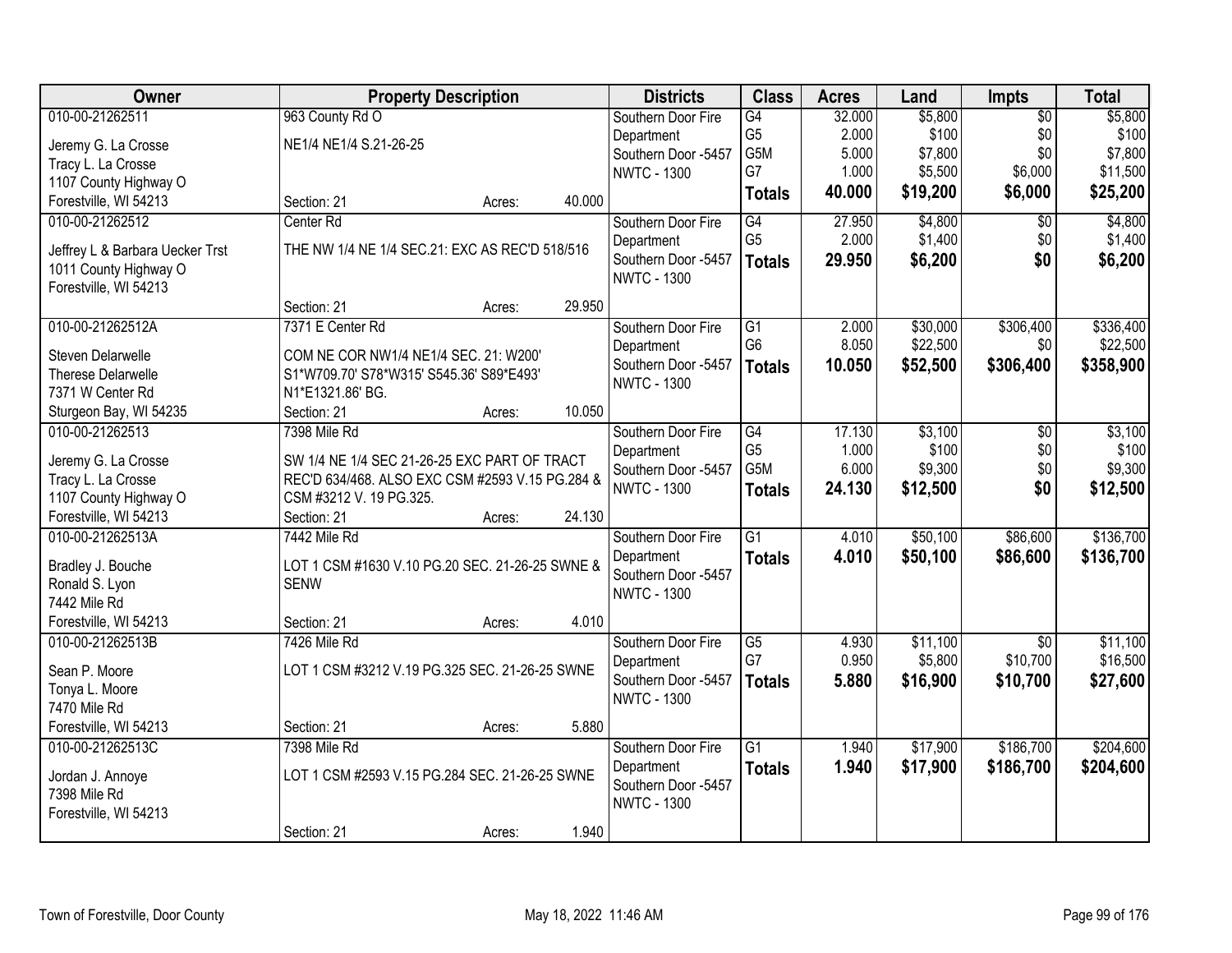| Owner                           |                                                                                                 | <b>Property Description</b> |        | <b>Districts</b>                  | <b>Class</b>    | <b>Acres</b> | Land     | Impts           | <b>Total</b>    |
|---------------------------------|-------------------------------------------------------------------------------------------------|-----------------------------|--------|-----------------------------------|-----------------|--------------|----------|-----------------|-----------------|
| 010-00-21262514                 | County Rd O                                                                                     |                             |        | Southern Door Fire                | G4              | 34.400       | \$6,400  | $\overline{50}$ | \$6,400         |
| Dale P. Uecker                  | SE 1/4 NE 1/4 SEC 21-26-25 EXC S298' OF W558'                                                   |                             |        | Department                        | G <sub>5</sub>  | 0.500        | \$100    | \$0             | \$100           |
| Norma L. Uecker                 |                                                                                                 |                             |        | Southern Door -5457               | G7              | 1.000        | \$5,500  | \$2,700         | \$8,200         |
| 1114 County Highway O           |                                                                                                 |                             |        | <b>NWTC - 1300</b>                | <b>Totals</b>   | 35.900       | \$12,000 | \$2,700         | \$14,700        |
| Forestville, WI 54213           | Section: 21                                                                                     | Acres:                      | 35.900 |                                   |                 |              |          |                 |                 |
| 010-00-21262514A                | 7356 Mile Rd                                                                                    |                             |        | Southern Door Fire                | $\overline{G1}$ | 3.820        | \$22,600 | \$104,400       | \$127,000       |
| Nicholas J. Dantoin             |                                                                                                 |                             |        | Department                        | <b>Totals</b>   | 3.820        | \$22,600 | \$104,400       | \$127,000       |
| Chelsea L. Bockhop              | COM SW COR SE1/4 NE 1/4 SEC 21-26-25 ELY 558'<br>A/L CTR LN MILE RD NLY 298' WLY558' TO W LN SE |                             |        | Southern Door -5457               |                 |              |          |                 |                 |
| 7356 Mile Rd                    | NE SLY 298'BEG                                                                                  |                             |        | <b>NWTC - 1300</b>                |                 |              |          |                 |                 |
| Forestville, WI 54213           | Section: 21                                                                                     | Acres:                      | 3.820  |                                   |                 |              |          |                 |                 |
| 010-00-21262521A                | Center Rd                                                                                       |                             |        | Southern Door Fire                | G4              | 35.710       | \$6,700  | $\overline{50}$ | \$6,700         |
|                                 |                                                                                                 |                             |        | Department                        | G <sub>5</sub>  | 0.500        | \$100    | \$0             | \$100           |
| Jeffrey L & Barbara Uecker Trst | NE 1/4 NW 1/4 SEC 21-26-25 EXC E400' OF W785' OF                                                |                             |        | Southern Door -5457               | <b>Totals</b>   | 36.210       | \$6,800  | \$0             | \$6,800         |
| 1011 County Highway O           | N200' EXC TR REC'D 553/183                                                                      |                             |        | <b>NWTC - 1300</b>                |                 |              |          |                 |                 |
| Forestville, WI 54213           |                                                                                                 |                             |        |                                   |                 |              |          |                 |                 |
|                                 | Section: 21                                                                                     | Acres:                      | 36.210 |                                   |                 |              |          |                 |                 |
| 010-00-21262521B                | 7485 W Center Rd                                                                                |                             |        | Southern Door Fire                | $\overline{G1}$ | 1.840        | \$17,500 | \$98,000        | \$115,500       |
| Nicholas A. Nault               | COM 385'E NW COR NENW SEC 21:E400' S133' W400                                                   |                             |        | Department<br>Southern Door -5457 | <b>Totals</b>   | 1.840        | \$17,500 | \$98,000        | \$115,500       |
| 7485 W Center Rd                | N133' BG. ALSO INCL 67'X400' S & ADJ.                                                           |                             |        | <b>NWTC - 1300</b>                |                 |              |          |                 |                 |
| Sturgeon Bay, WI 54235          |                                                                                                 |                             |        |                                   |                 |              |          |                 |                 |
|                                 | Section: 21                                                                                     | Acres:                      | 1.840  |                                   |                 |              |          |                 |                 |
| 010-00-21262521C                | 7481 W Center Rd                                                                                |                             |        | Southern Door Fire                | $\overline{G1}$ | 1.950        | \$18,000 | \$53,400        | \$71,400        |
| Jeffrey L & Barbara Uecker Trst | COM 209.83'W N1/4 COR SEC. 21: W283' S1*W293'                                                   |                             |        | Department                        | <b>Totals</b>   | 1.950        | \$18,000 | \$53,400        | \$71,400        |
| 1011 County Highway O           | S89*E297 .93' N1*W293' BG.                                                                      |                             |        | Southern Door -5457               |                 |              |          |                 |                 |
| Forestville, WI 54213           |                                                                                                 |                             |        | <b>NWTC - 1300</b>                |                 |              |          |                 |                 |
|                                 | Section: 21                                                                                     | Acres:                      | 1.950  |                                   |                 |              |          |                 |                 |
| 010-00-21262522A                | Center Rd                                                                                       |                             |        | Southern Door Fire                | G4              | 13.000       | \$1,800  | $\sqrt{6}$      | \$1,800         |
| Laverne Eggert Lfest et al      | NW1/4 NW1/4 EX COM NW COR S 811.24' TO BEG                                                      |                             |        | Department                        | G <sub>5</sub>  | 25.130       | \$40,400 | \$0             | \$40,400        |
| S912 State Highway 42           | S204.5' E385 ' N204.5' W385' TO BEG EXC LAND FOR                                                |                             |        | Southern Door -5457               | <b>Totals</b>   | 38.130       | \$42,200 | \$0             | \$42,200        |
| Sturgeon Bay, WI 54235          | <b>HWY</b>                                                                                      |                             |        | <b>NWTC - 1300</b>                |                 |              |          |                 |                 |
|                                 | Section: 21                                                                                     | Acres:                      | 38.130 |                                   |                 |              |          |                 |                 |
| 010-00-21262522B                | 950 State Highway 42                                                                            |                             |        | Southern Door Fire                | $\overline{X4}$ | 1.800        | \$0      | $\overline{50}$ | $\overline{50}$ |
| St Mary's Congregation Cemetery | COM NW COR NW1/4 NW1/4 S811 .24' TO BEG S204.5                                                  |                             |        | Department                        | <b>Totals</b>   | 1.800        | \$0      | \$0             | \$0             |
| 7491 County Highway H           | E385' N 204.5' W385' TO BEG S.21-26-25                                                          |                             |        | Southern Door -5457               |                 |              |          |                 |                 |
| Sturgeon Bay, WI 54235          |                                                                                                 |                             |        | <b>NWTC - 1300</b>                |                 |              |          |                 |                 |
|                                 | Section: 21                                                                                     | Acres:                      | 1.800  |                                   |                 |              |          |                 |                 |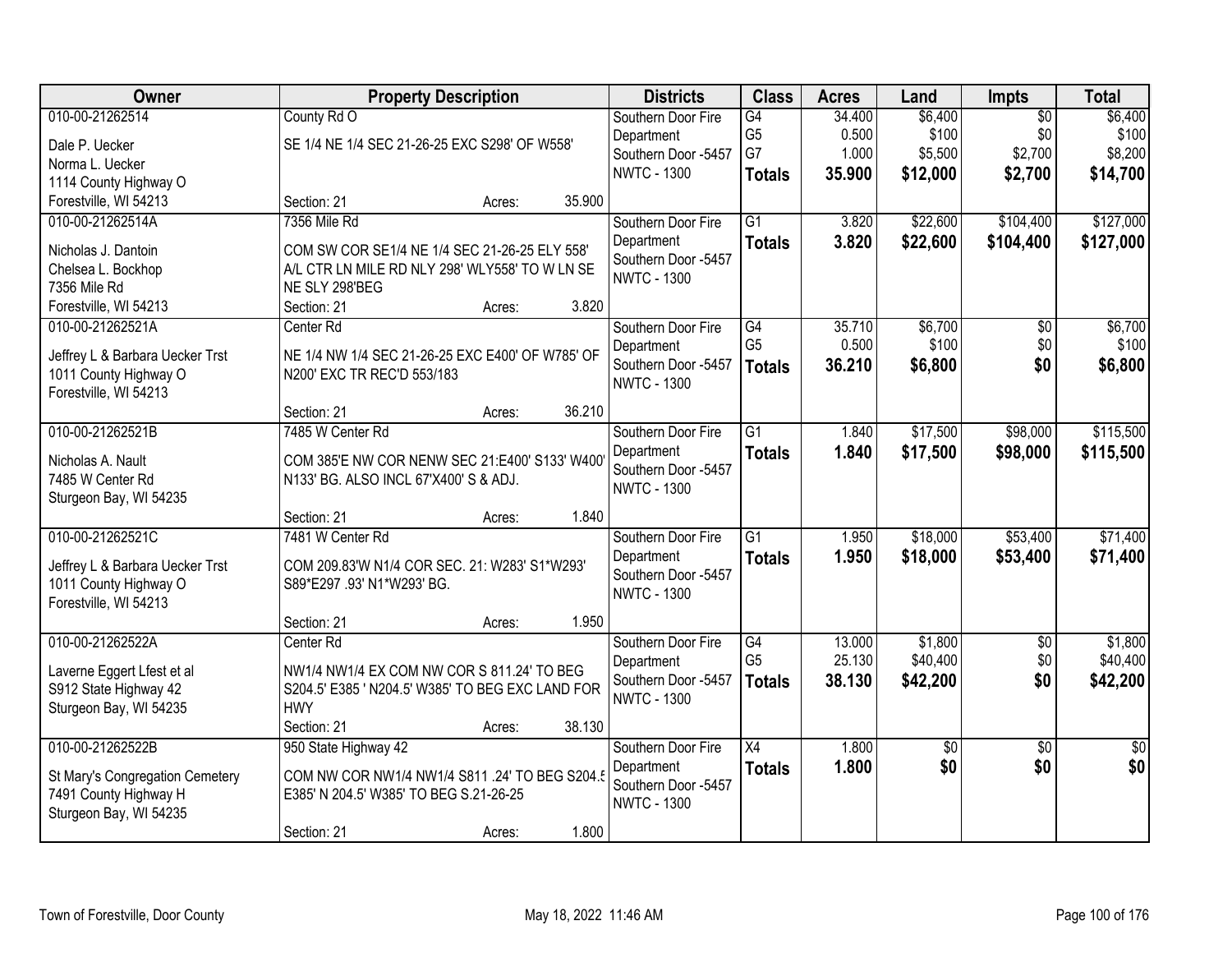| Owner                                 | <b>Property Description</b>                                           | <b>Districts</b>    | <b>Class</b>    | <b>Acres</b> | Land       | Impts           | <b>Total</b> |
|---------------------------------------|-----------------------------------------------------------------------|---------------------|-----------------|--------------|------------|-----------------|--------------|
| 010-00-21262523A                      | 912 S State Highway 42                                                | Southern Door Fire  | G4              | 24.000       | \$4,400    | $\overline{50}$ | \$4,400      |
| Laverne Eggert Lfest et al            | SW1/4 NW1/4 EX COM SE COR N 300' W945' N389.4'                        | Department          | G <sub>5</sub>  | 1.700        | \$2,800    | \$0             | \$2,800      |
| S912 State Highway 42                 | W360' S 689.4' E1320' ALG C HWY TO BEG S.21-26-25                     | Southern Door -5457 | G7              | 2.000        | \$12,000   | \$108,100       | \$120,100    |
| Sturgeon Bay, WI 54235                |                                                                       | <b>NWTC - 1300</b>  | <b>Totals</b>   | 27.700       | \$19,200   | \$108,100       | \$127,300    |
|                                       | 27.700<br>Section: 21<br>Acres:                                       |                     |                 |              |            |                 |              |
| 010-00-21262523B1                     | 890 S State Highway 42                                                | Southern Door Fire  | $\overline{G1}$ | 2.820        | \$21,400   | \$78,100        | \$99,500     |
| Robert J. Le Botte                    | LOT 1 CSM #2079 V.12 PG.281 SEC. 21-26-25 SWNW                        | Department          | <b>Totals</b>   | 2.820        | \$21,400   | \$78,100        | \$99,500     |
| S890 State Highway 42                 |                                                                       | Southern Door -5457 |                 |              |            |                 |              |
| Sturgeon Bay, WI 54235                |                                                                       | <b>NWTC - 1300</b>  |                 |              |            |                 |              |
|                                       | 2.820<br>Section: 21<br>Acres:                                        |                     |                 |              |            |                 |              |
| 010-00-21262523B2                     | Mile Rd                                                               | Southern Door Fire  | G4              | 5.410        | \$1,100    | $\overline{50}$ | \$1,100      |
| Robert J. Le Botte                    | LOT 2 CSM #2079 V.12 PG.281 SEC. 21-26-25 SWNW                        | Department          | G <sub>5</sub>  | 3.000        | \$3,800    | \$0             | \$3,800      |
| Linda Le Botte                        |                                                                       | Southern Door -5457 | <b>Totals</b>   | 8.410        | \$4,900    | \$0             | \$4,900      |
| S890 State Highway 42                 |                                                                       | <b>NWTC - 1300</b>  |                 |              |            |                 |              |
| Sturgeon Bay, WI 54235                | 8.410<br>Section: 21<br>Acres:                                        |                     |                 |              |            |                 |              |
| 010-00-21262524A                      | 7470 Mile Rd                                                          | Southern Door Fire  | $\overline{G1}$ | 2.000        | \$30,000   | \$293,800       | \$323,800    |
|                                       |                                                                       | Department          | G <sub>5</sub>  | 41.060       | \$60,400   | \$0             | \$60,400     |
| Sean P. Moore                         | COM CNTR SEC 21: W1303.07' TO SW COR SENW                             | Southern Door -5457 | <b>Totals</b>   | 43.060       | \$90,400   | \$293,800       | \$384,200    |
| Tonya L. Moore                        | N1*E1307.74' TO NW COR SENW N89*E1290. 46' TO                         | <b>NWTC - 1300</b>  |                 |              |            |                 |              |
| 7470 Mile Rd<br>Forestville, WI 54213 | NE COR SENW N89*E 74.77' S15*E1065.19' N88*E<br>43.060<br>Section: 21 |                     |                 |              |            |                 |              |
| 010-00-21262531                       | Acres:<br>7509 Mile Rd                                                | Southern Door Fire  | $\overline{G1}$ | 3.720        | \$22,500   | \$221,400       | \$243,900    |
|                                       |                                                                       | Department          | G <sub>4</sub>  | 36.000       | \$5,800    | \$0             | \$5,800      |
| Linda S. Rudy                         | COM 1302.97'S88*E W1/4 COR SEC 21:S2*W1324.45'                        | Southern Door -5457 | <b>Totals</b>   | 39.720       | \$28,300   | \$221,400       | \$249,700    |
| Steven P. Rudy                        | S89*E 1322.30' N1*E1312.40' N88*W 1302.98' BG.                        | <b>NWTC - 1300</b>  |                 |              |            |                 |              |
| 7509 Mile Rd                          |                                                                       |                     |                 |              |            |                 |              |
| Forestville, WI 54213                 | 39.720<br>Section: 21<br>Acres:                                       |                     |                 |              |            |                 |              |
| 010-00-21262532A                      | 7599 Mile Rd                                                          | Southern Door Fire  | G5              | 14.930       | \$9,700    | $\overline{50}$ | \$9,700      |
| Gerald Ferron                         | NW1/4 SW1/4 EX SE1/4 NW1/4 SW1/4. EXC LAND FOR                        | Department          | W8              | 15.000       | (\$46,500) | \$0             | \$0          |
| Tina Ferron                           | HWY REC'D 140/485 & 16 MIS 321 S.21-26-25                             | Southern Door -5457 | <b>Totals</b>   | 29.930       | \$9,700    | \$0             | \$9,700      |
| E1041 County Highway A                |                                                                       | <b>NWTC - 1300</b>  |                 |              |            |                 |              |
| Luxemburg, WI 54217                   | 29.930<br>Section: 21<br>Acres:                                       |                     |                 |              |            |                 |              |
| 010-00-21262532B                      | Mile Rd                                                               | Southern Door Fire  | $\overline{G6}$ | 10.000       | \$28,000   | $\overline{30}$ | \$28,000     |
| Ransom E. Flanders                    | SE1/4 NW1/4 SW1/4 S.21-26-25                                          | Department          | <b>Totals</b>   | 10.000       | \$28,000   | \$0             | \$28,000     |
| 7556 Cherry Ln                        |                                                                       | Southern Door -5457 |                 |              |            |                 |              |
| Sturgeon Bay, WI 54235                |                                                                       | <b>NWTC - 1300</b>  |                 |              |            |                 |              |
|                                       | 10.000<br>Section: 21<br>Acres:                                       |                     |                 |              |            |                 |              |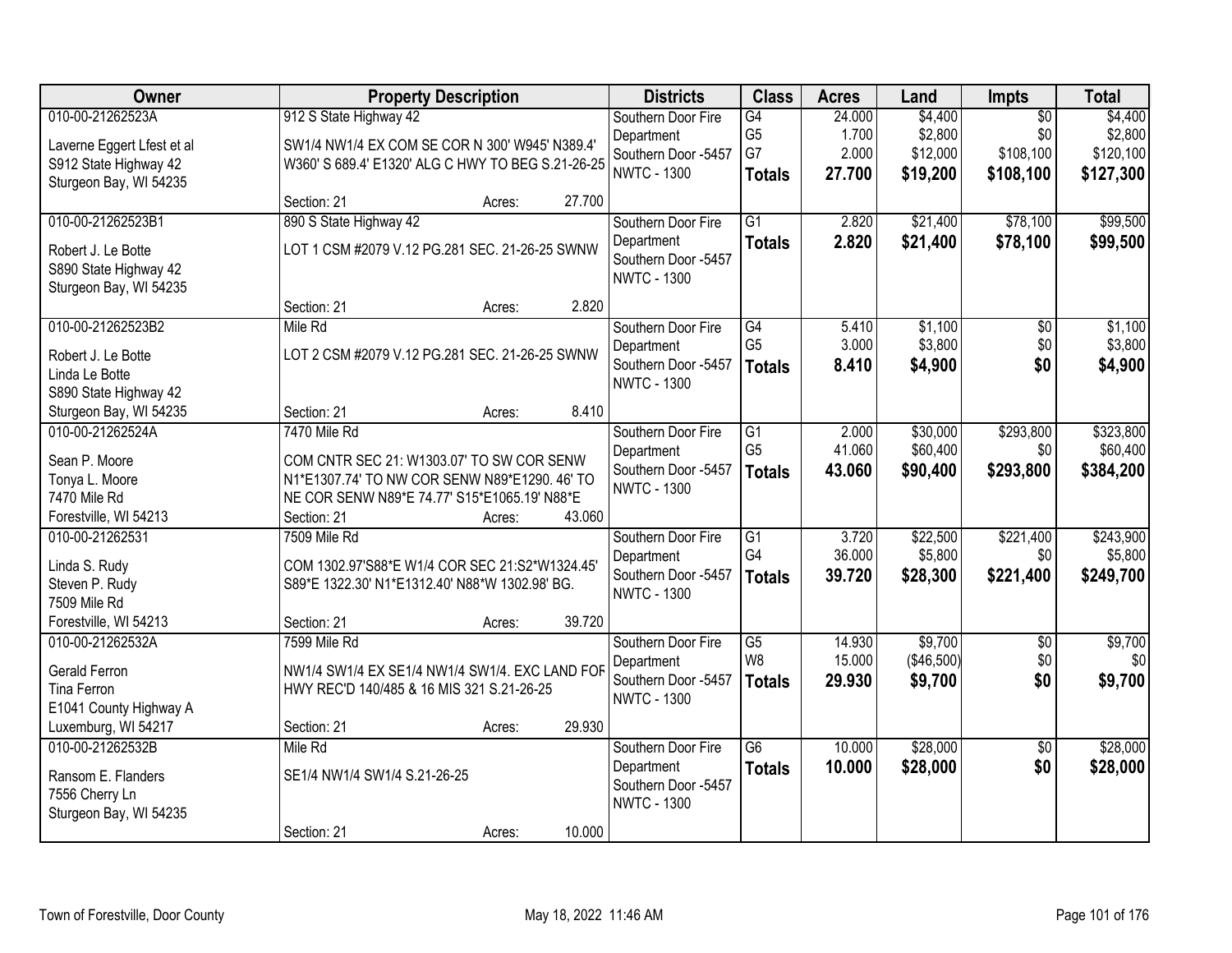| Owner                         |                                                | <b>Property Description</b> |        | <b>Districts</b>                  | <b>Class</b>         | <b>Acres</b>     | Land     | <b>Impts</b>    | <b>Total</b> |
|-------------------------------|------------------------------------------------|-----------------------------|--------|-----------------------------------|----------------------|------------------|----------|-----------------|--------------|
| 010-00-21262533               | 7556 Cherry Ln                                 |                             |        | Southern Door Fire                | $\overline{G1}$      | 2.000            | \$30,000 | \$122,800       | \$152,800    |
| Ransom E. Flanders            | THE SW 1/4 SW 1/4 SEC. 21-26-25 EXC THE WEST   |                             |        | Department                        | G <sub>5</sub>       | 8.000            | \$5,200  | \$0             | \$5,200      |
| 7556 Cherry Ln                | 8.18 ACRES EXCEPTED IN 511/317                 |                             |        | Southern Door -5457               | G <sub>6</sub>       | 20.500           | \$63,600 | \$0             | \$63,600     |
| Sturgeon Bay, WI 54235        |                                                |                             |        | <b>NWTC - 1300</b>                | <b>Totals</b>        | 30.500           | \$98,800 | \$122,800       | \$221,600    |
|                               | Section: 21                                    | Acres:                      | 30.500 |                                   |                      |                  |          |                 |              |
| 010-00-21262533A              | 7594 Cherry Ln                                 |                             |        | Southern Door Fire                | $\overline{G1}$      | 1.750            | \$17,200 | \$110,300       | \$127,500    |
| James D. Milliman             | COM SW COR SEC 21-26-25 N03 DE150'BG           |                             |        | Department                        | <b>Totals</b>        | 1.750            | \$17,200 | \$110,300       | \$127,500    |
| Marcie K. Milliman            | N03DE36'E470'S03DW 186'TO S LN SEC W ALG SEC   |                             |        | Southern Door -5457               |                      |                  |          |                 |              |
| 7594 Cherry Ln                | LN 320' N43DW206.18'BG                         |                             |        | <b>NWTC - 1300</b>                |                      |                  |          |                 |              |
| Sturgeon Bay, WI 54235        | Section: 21                                    | Acres:                      | 1.750  |                                   |                      |                  |          |                 |              |
| 010-00-21262533B              | State Highway 42                               |                             |        | Southern Door Fire                | $\overline{G5}$      | 4.180            | \$5,300  | $\overline{50}$ | \$5,300      |
| James D. Milliman             | COM 186'N03*E SW COR SEC.21                    |                             |        | Department                        | G <sub>6</sub>       | 4.000            | \$11,200 | \$0             | \$11,200     |
| Marcie K. Milliman            | N03*E1150.76'S89*E310.36'S0                    |                             |        | Southern Door -5457               | <b>Totals</b>        | 8.180            | \$16,500 | \$0             | \$16,500     |
| 7594 Cherry Ln                | 3*W1148.09'W310.50'BG. EXC WLY 50' RESV'D FOR  |                             |        | <b>NWTC - 1300</b>                |                      |                  |          |                 |              |
| Sturgeon Bay, WI 54235        | Section: 21                                    | Acres:                      | 8.180  |                                   |                      |                  |          |                 |              |
| 010-00-21262534A              | 7525 Cherry Ln                                 |                             |        | Southern Door Fire                | G4                   | 23,000           | \$4,400  | \$0             | \$4,400      |
|                               |                                                |                             |        | Department                        | G <sub>5</sub>       | 14.000           | \$17,500 | \$0             | \$17,500     |
| Thomas M & Holly G Sayer Trst | COM S1/4 COR SEC 21:W1292. 32' N2*E600' W49.5' |                             |        | Southern Door -5457               | G7                   | 2.620            | \$15,100 | \$140,900       | \$156,000    |
| 7525 Cherry Ln                | N2*E724 .46' S89*E1322.30' S1*W1312 .42' BG.   |                             |        | <b>NWTC - 1300</b>                | <b>Totals</b>        | 39.620           | \$37,000 | \$140,900       | \$177,900    |
| Sturgeon Bay, WI 54235        |                                                |                             |        |                                   |                      |                  |          |                 |              |
|                               | Section: 21                                    | Acres:                      | 39.620 |                                   |                      |                  |          |                 |              |
| 010-00-21262541               | County Rd O                                    |                             |        | Southern Door Fire                | G4<br>G <sub>5</sub> | 20.000<br>20.000 | \$3,700  | $\overline{50}$ | \$3,700      |
| Dale P. Uecker                | NE1/4 SE1/4 S.21-26-25                         |                             |        | Department<br>Southern Door -5457 |                      |                  | \$21,400 | \$0<br>\$0      | \$21,400     |
| Norma L. Uecker               |                                                |                             |        | <b>NWTC - 1300</b>                | <b>Totals</b>        | 40.000           | \$25,100 |                 | \$25,100     |
| 1114 County Highway O         |                                                |                             |        |                                   |                      |                  |          |                 |              |
| Forestville, WI 54213         | Section: 21                                    | Acres:                      | 40.000 |                                   |                      |                  |          |                 |              |
| 010-00-21262542A              | Mile Rd                                        |                             |        | Southern Door Fire                | G4                   | 23.000           | \$4,000  | $\overline{50}$ | \$4,000      |
| <b>Uecker Family Trust</b>    | NW1/4 SE1/4 EX N530' OF W 850' S.21-26-25      |                             |        | Department                        | G <sub>5</sub>       | 6.650            | \$4,300  | \$0             | \$4,300      |
| 1011 County Highway O         |                                                |                             |        | Southern Door -5457               | <b>Totals</b>        | 29.650           | \$8,300  | \$0             | \$8,300      |
| Forestville, WI 54213         |                                                |                             |        | <b>NWTC - 1300</b>                |                      |                  |          |                 |              |
|                               | Section: 21                                    | Acres:                      | 29.650 |                                   |                      |                  |          |                 |              |
| 010-00-21262542B1             | 7463 Mile Rd                                   |                             |        | Southern Door Fire                | $\overline{G1}$      | 5.170            | \$23,200 | \$245,000       | \$268,200    |
| Barbara J Zastrow Trust       | COM CNTR SEC 21:E425' S530' W425' N530' BG.    |                             |        | Department                        | <b>Totals</b>        | 5.170            | \$23,200 | \$245,000       | \$268,200    |
| 7463 Mile Rd                  |                                                |                             |        | Southern Door -5457               |                      |                  |          |                 |              |
| Forestville, WI 54213         |                                                |                             |        | <b>NWTC - 1300</b>                |                      |                  |          |                 |              |
|                               | Section: 21                                    | Acres:                      | 5.170  |                                   |                      |                  |          |                 |              |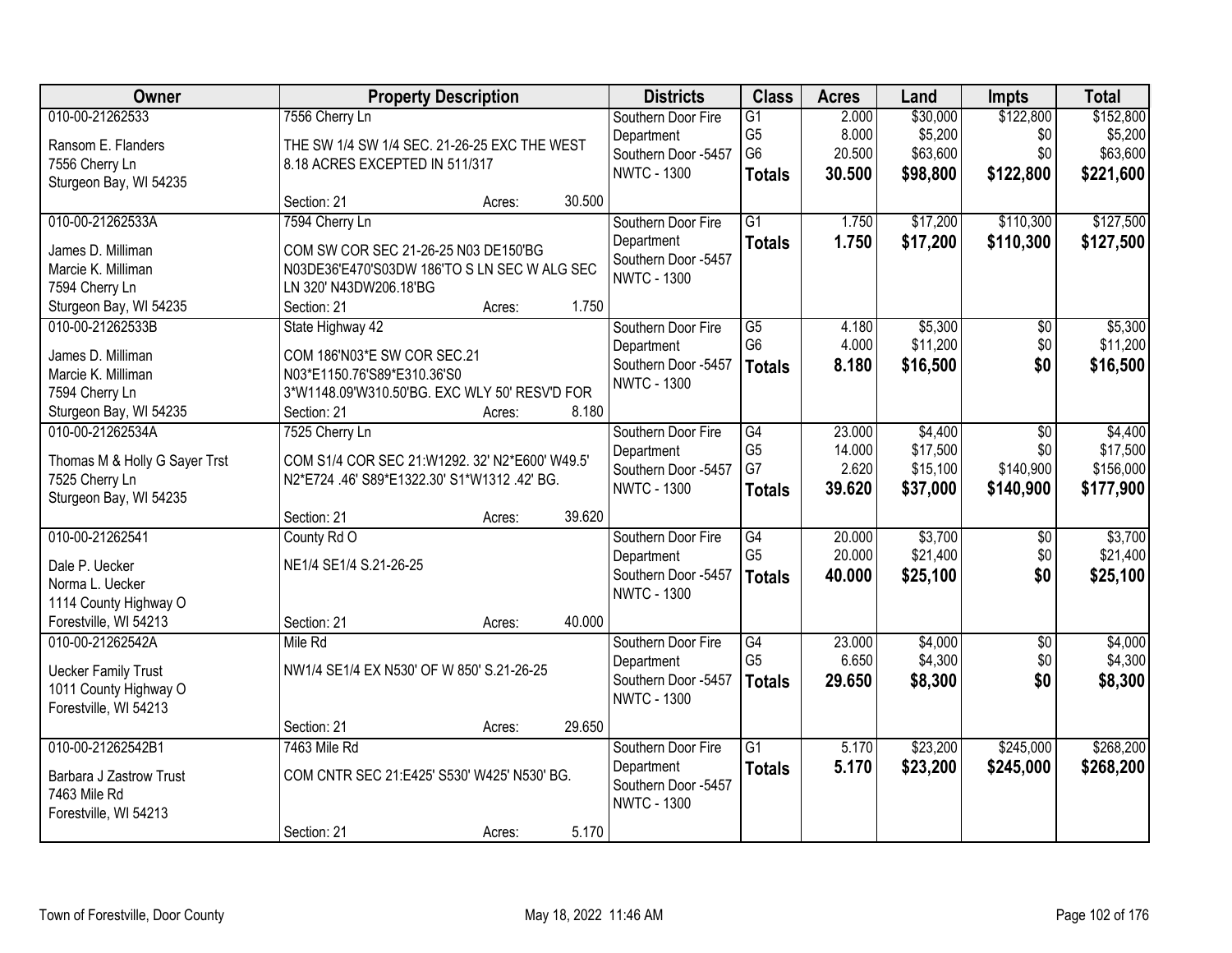| Owner                                                                                             |                                                                                                                                                 | <b>Property Description</b> |        | <b>Districts</b>                                                              | <b>Class</b>                     | <b>Acres</b>     | Land                 | <b>Impts</b>           | <b>Total</b>           |
|---------------------------------------------------------------------------------------------------|-------------------------------------------------------------------------------------------------------------------------------------------------|-----------------------------|--------|-------------------------------------------------------------------------------|----------------------------------|------------------|----------------------|------------------------|------------------------|
| 010-00-21262542C                                                                                  | 7419 Mile Rd                                                                                                                                    |                             |        | Southern Door Fire<br>Department                                              | $\overline{G1}$<br><b>Totals</b> | 5.170<br>5.170   | \$23,200<br>\$23,200 | \$83,000<br>\$83,000   | \$106,200<br>\$106,200 |
| Aaron L. Anderson<br>7419 Mile Rd<br>Forestville, WI 54213                                        | COM CTR SEC 21-26-25 E ALG SEC LN 425'TO BEG<br>E425' S 530' W425' N530'TO BEG                                                                  |                             |        | Southern Door -5457<br><b>NWTC - 1300</b>                                     |                                  |                  |                      |                        |                        |
|                                                                                                   | Section: 21                                                                                                                                     | Acres:                      | 5.170  |                                                                               |                                  |                  |                      |                        |                        |
| 010-00-21262543                                                                                   | Mile Rd                                                                                                                                         |                             |        | Southern Door Fire                                                            | $\overline{G4}$                  | 17.000           | \$3,400              | \$0                    | \$3,400                |
| <b>Uecker Family Trust</b><br>1011 County Highway O<br>Forestville, WI 54213                      | SW1/4 SE1/4 S.21-26-25                                                                                                                          |                             |        | Department<br>Southern Door -5457<br><b>NWTC - 1300</b>                       | G <sub>5</sub><br><b>Totals</b>  | 23.000<br>40.000 | \$24,600<br>\$28,000 | \$0<br>\$0             | \$24,600<br>\$28,000   |
|                                                                                                   | Section: 21                                                                                                                                     | Acres:                      | 40.000 |                                                                               |                                  |                  |                      |                        |                        |
| 010-00-21262544A                                                                                  | 721 County Rd O                                                                                                                                 |                             |        | Southern Door Fire                                                            | G1                               | 5.110            | \$23,200             | \$99,500               | \$122,700              |
| Dennis L. La Luzerne<br>721 County Highway O<br>Forestville, WI 54213-9772                        | TRACT A CSM #369 V.2 PG.157 SEC. 21-26-25 SESE                                                                                                  |                             |        | Department<br>Southern Door -5457<br><b>NWTC - 1300</b>                       | <b>Totals</b>                    | 5.110            | \$23,200             | \$99,500               | \$122,700              |
|                                                                                                   | Section: 21                                                                                                                                     | Acres:                      | 5.110  |                                                                               |                                  |                  |                      |                        |                        |
| 010-00-21262544B                                                                                  | 751 County Rd O                                                                                                                                 |                             |        | Southern Door Fire                                                            | $\overline{G1}$                  | 5.000            | \$23,200             | \$139,100              | \$162,300              |
| Brian A. Buhr<br>Sherry L. Buhr<br>751 County Highway O                                           | LOT 1 CSM #2031 V.12 PG.178 SEC. 21-26-25 SESE                                                                                                  |                             |        | Department<br>Southern Door -5457<br><b>NWTC - 1300</b>                       | <b>Totals</b>                    | 5.000            | \$23,200             | \$139,100              | \$162,300              |
| Forestville, WI 54213                                                                             | Section: 21                                                                                                                                     | Acres:                      | 5.000  |                                                                               |                                  |                  |                      |                        |                        |
| 010-00-21262544C<br>Sherry Buhr<br><b>Brian Buhr</b><br>751 County Hwy O<br>Forestville, WI 54213 | COM 648N1*W SE COR SEC.21: N1*W660'<br>S88*W374.21' N1*W581.37' S87*W938.26'<br>S11*E960.141' N87*E767.58' N1*W309.03' N88*E550'<br>Section: 21 | Acres:                      | 20.000 | Southern Door Fire<br>Department<br>Southern Door -5457<br><b>NWTC - 1300</b> | $\overline{G5}$<br><b>Totals</b> | 20.000<br>20.000 | \$22,600<br>\$22,600 | $\overline{50}$<br>\$0 | \$22,600<br>\$22,600   |
| 010-00-22262511A                                                                                  | Center <sub>Rd</sub>                                                                                                                            |                             |        | Southern Door Fire                                                            | $\overline{\text{G5}}$           | 20.000           | \$7,600              | $\overline{60}$        | \$7,600                |
| Nicholas H. Uecker<br>PO Box 97<br>Forestville, WI 54213                                          | E1/2 NE1/4 NE1/4 S.22-26-25                                                                                                                     |                             |        | Department<br>Southern Door -5457<br><b>NWTC - 1300</b>                       | <b>Totals</b>                    | 20.000           | \$7,600              | \$0                    | \$7,600                |
|                                                                                                   | Section: 22                                                                                                                                     | Acres:                      | 20.000 |                                                                               |                                  |                  |                      |                        |                        |
| 010-00-22262511B<br>James R. Gordon<br>7176 W Center Rd<br>Forestville, WI 54213                  | Center Rd<br>W1/2 NE1/4 NE1/4 S.22-26-25                                                                                                        |                             |        | Southern Door Fire<br>Department<br>Southern Door -5457<br><b>NWTC - 1300</b> | $\overline{G5}$<br><b>Totals</b> | 20.000<br>20.000 | \$7,500<br>\$7,500   | $\overline{50}$<br>\$0 | \$7,500<br>\$7,500     |
|                                                                                                   | Section: 22                                                                                                                                     | Acres:                      | 20.000 |                                                                               |                                  |                  |                      |                        |                        |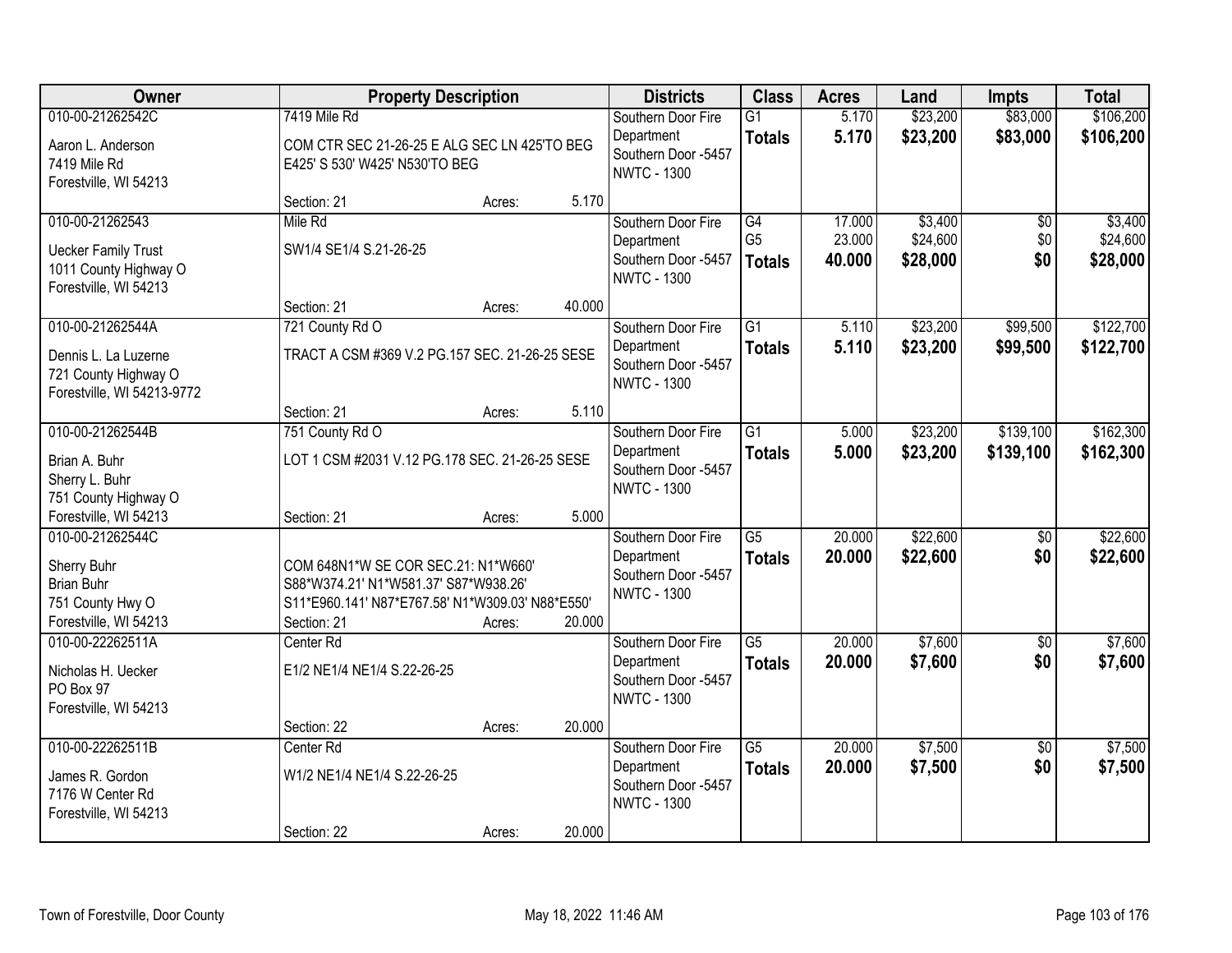| Owner                                                                      |                                                             | <b>Property Description</b> |        | <b>Districts</b>                                        | <b>Class</b>                     | <b>Acres</b>     | Land                | <b>Impts</b>           | <b>Total</b>        |
|----------------------------------------------------------------------------|-------------------------------------------------------------|-----------------------------|--------|---------------------------------------------------------|----------------------------------|------------------|---------------------|------------------------|---------------------|
| 010-00-22262512A                                                           | Center Rd                                                   |                             |        | Southern Door Fire<br>Department                        | $\overline{G5}$<br><b>Totals</b> | 10.000<br>10.000 | \$3,900<br>\$3,900  | $\overline{50}$<br>\$0 | \$3,900<br>\$3,900  |
| James R. Gordon<br>7176 W Center Rd<br>Forestville, WI 54213               | E1/2 E1/2 NW1/4 NE1/4 S.22-26-25                            |                             |        | Southern Door -5457<br><b>NWTC - 1300</b>               |                                  |                  |                     |                        |                     |
|                                                                            | Section: 22                                                 | Acres:                      | 10.000 |                                                         |                                  |                  |                     |                        |                     |
| 010-00-22262512B                                                           | Center Rd                                                   |                             |        | Southern Door Fire                                      | $\overline{G5}$                  | 9.980            | \$3,900             | \$0                    | \$3,900             |
| James R. Gordon<br>7176 W Center Rd<br>Forestville, WI 54213               | W1/2 E1/2 NW1/4 NE1/4 S.22-26-25                            |                             |        | Department<br>Southern Door -5457<br><b>NWTC - 1300</b> | <b>Totals</b>                    | 9.980            | \$3,900             | \$0                    | \$3,900             |
|                                                                            | Section: 22                                                 | Acres:                      | 9.980  |                                                         |                                  |                  |                     |                        |                     |
| 010-00-22262512C                                                           | Center Rd                                                   |                             |        | Southern Door Fire                                      | $\overline{G5}$                  | 10.000           | \$12,500            | $\overline{50}$        | \$12,500            |
| Jeffrey Schiesser<br>7196 County Highway J<br>Forestville, WI 54213        | E1/2 W1/2 NW1/4 NE1/4 S.22-26-25                            |                             |        | Department<br>Southern Door -5457<br><b>NWTC - 1300</b> | <b>Totals</b>                    | 10.000           | \$12,500            | \$0                    | \$12,500            |
|                                                                            | Section: 22                                                 | Acres:                      | 10.000 |                                                         |                                  |                  |                     |                        |                     |
| 010-00-22262512D                                                           | Center <sub>Rd</sub>                                        |                             |        | Southern Door Fire                                      | G5                               | 8.470            | \$10,600            | \$0                    | \$10,600            |
| James R. Gordon<br>7176 W Center Rd<br>Forestville, WI 54213               | W1/2 W1/2 NW1/4 NE1/4 S.22-26-25                            |                             |        | Department<br>Southern Door -5457<br><b>NWTC - 1300</b> | G <sub>6</sub><br><b>Totals</b>  | 1.500<br>9.970   | \$4,700<br>\$15,300 | \$0<br>\$0             | \$4,700<br>\$15,300 |
|                                                                            | Section: 22                                                 | Acres:                      | 9.970  |                                                         |                                  |                  |                     |                        |                     |
| 010-00-22262513A                                                           | Center <sub>Rd</sub>                                        |                             |        | Southern Door Fire                                      | $\overline{G5}$                  | 15.000           | \$5,900             | $\overline{50}$        | \$5,900             |
| James R. Gordon<br>7189 Center Rd<br>Forestville, WI 54213                 | NW1/4 SW1/4 NE1/4 S.22-26-25 ALSO INC E1/2 OF<br>NE1/4 SENW |                             |        | Department<br>Southern Door -5457<br><b>NWTC - 1300</b> | <b>Totals</b>                    | 15.000           | \$5,900             | \$0                    | \$5,900             |
|                                                                            | Section: 22                                                 | Acres:                      | 15.000 |                                                         |                                  |                  |                     |                        |                     |
| 010-00-22262513B                                                           | Center Rd                                                   |                             |        | Southern Door Fire                                      | $\overline{G6}$                  | 10.000           | \$6,300             | $\overline{50}$        | \$6,300             |
| David R & Susan A Uecker Trst<br>7195 W Center Rd<br>Forestville, WI 54213 | SW1/4 SW1/4 NE1/4 S.22-26-25                                |                             |        | Department<br>Southern Door -5457<br><b>NWTC - 1300</b> | <b>Totals</b>                    | 10.000           | \$6,300             | \$0                    | \$6,300             |
|                                                                            | Section: 22                                                 | Acres:                      | 10.000 |                                                         |                                  |                  |                     |                        |                     |
| 010-00-22262513C                                                           | Center <sub>Rd</sub>                                        |                             |        | Southern Door Fire                                      | $\overline{G5}$                  | 20.000           | \$7,800             | $\overline{30}$        | \$7,800             |
| James R. Gordon<br>7176 W Center Rd<br>Forestville, WI 54213               | E1/2 SW1/4 NE1/4 S.22-26-25                                 |                             |        | Department<br>Southern Door -5457<br><b>NWTC - 1300</b> | <b>Totals</b>                    | 20.000           | \$7,800             | \$0                    | \$7,800             |
|                                                                            | Section: 22                                                 | Acres:                      | 20.000 |                                                         |                                  |                  |                     |                        |                     |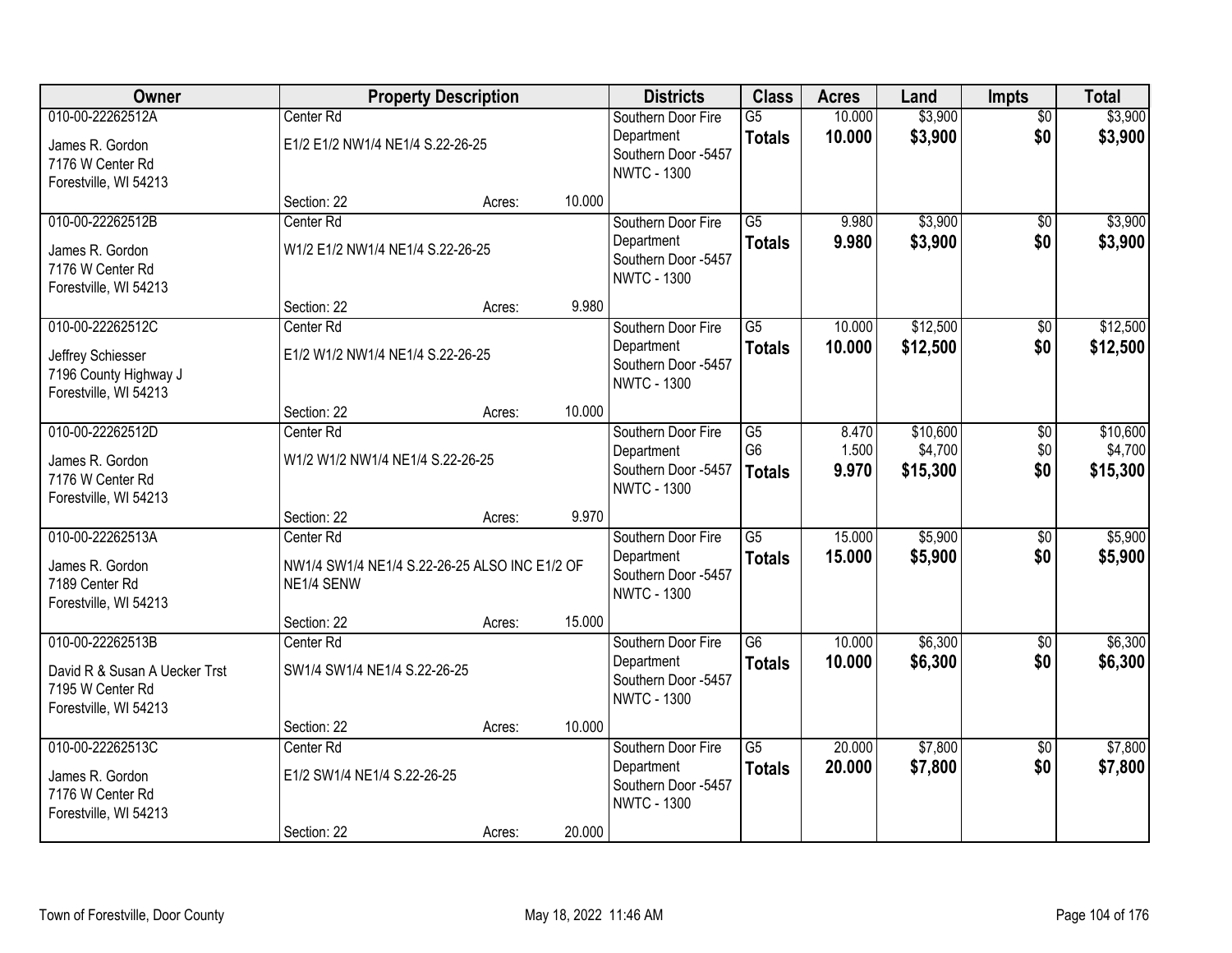| Owner                                                                                                                       | <b>Property Description</b>                                                                                                                                       |                 | <b>Districts</b>                                                              | <b>Class</b>                                       | <b>Acres</b>             | Land                            | <b>Impts</b>                  | <b>Total</b>                    |
|-----------------------------------------------------------------------------------------------------------------------------|-------------------------------------------------------------------------------------------------------------------------------------------------------------------|-----------------|-------------------------------------------------------------------------------|----------------------------------------------------|--------------------------|---------------------------------|-------------------------------|---------------------------------|
| 010-00-22262514<br>Charles R & Monica E Wagner Trst<br>E1934 County Highway S<br>Luxemburg, WI 54217                        | Center <sub>Rd</sub><br>SE1/4 NE1/4 S.22-26-25 INCL EASEMENT REC'D V319<br><b>PG377</b>                                                                           |                 | Southern Door Fire<br>Department<br>Southern Door -5457<br><b>NWTC - 1300</b> | $\overline{G5}$<br><b>Totals</b>                   | 40.000<br>40.000         | \$14,300<br>\$14,300            | $\overline{50}$<br>\$0        | \$14,300<br>\$14,300            |
|                                                                                                                             | Section: 22<br>Acres:                                                                                                                                             | 40.000          |                                                                               |                                                    |                          |                                 |                               |                                 |
| 010-00-22262521A1<br>David R & Susan A Uecker Trst<br>7195 W Center Rd<br>Forestville, WI 54213                             | Center Rd<br>E1/2 NE1/4 NW1/4 SEC, 22-26-25 EXC 200' X 250'<br>TRCT IN NW COR & CSM 160, V.5.                                                                     |                 | Southern Door Fire<br>Department<br>Southern Door -5457<br><b>NWTC - 1300</b> | W8<br><b>Totals</b>                                | 17.110<br>17.110         | ( \$39,900)<br>\$0              | $\overline{50}$<br>\$0        | $\sqrt{50}$<br>\$0              |
|                                                                                                                             | Section: 22<br>Acres:                                                                                                                                             | 17.110          |                                                                               |                                                    |                          |                                 |                               |                                 |
| 010-00-22262521A2<br>Ethel M Uecker Family Irrev Trust<br>c/o Kristine Phillips<br>7381 Old Elm Rd<br>Forestville, WI 54213 | 7175 W Center Rd<br>LOT 1 CSM #911 V.5 PG.160 SEC. 22-26-25 NE1/4<br><b>NW1/4</b><br>Section: 22<br>Acres:                                                        | 1.740           | Southern Door Fire<br>Department<br>Southern Door -5457<br><b>NWTC - 1300</b> | $\overline{G6}$<br><b>Totals</b>                   | 1.740<br>1.740           | \$4,900<br>\$4,900              | \$0<br>\$0                    | \$4,900<br>\$4,900              |
| 010-00-22262521B<br>Ricky L. Krueger<br>Lily D. Krueger<br>7197 W Center Rd<br>Forestville, WI 54213                        | Center Rd<br>E110' OF W1/2 OF NENW. EXC E100' OF N435'. ALSO<br>INCL E110' OF N1/2 OF W1/2 SENW ALSO INCL TRCT<br>REC'D DOC #703982.<br>Section: 22<br>Acres:     | 9.030           | Southern Door Fire<br>Department<br>Southern Door -5457<br><b>NWTC - 1300</b> | $\overline{G5}$<br>G <sub>6</sub><br><b>Totals</b> | 5.000<br>4.030<br>9.030  | \$4,900<br>\$11,300<br>\$16,200 | \$0<br>\$0<br>\$0             | \$4,900<br>\$11,300<br>\$16,200 |
| 010-00-22262521C<br>Dale P. Uecker<br>1114 County Highway O<br>Forestville, WI 54213                                        | Center Rd<br>W 1/2 NE 1/4 NW 1/4 SEC 22- 26-25 EXC E 110'                                                                                                         |                 | Southern Door Fire<br>Department<br>Southern Door -5457<br><b>NWTC - 1300</b> | $\overline{G4}$<br>G <sub>5</sub><br><b>Totals</b> | 9.000<br>7.670<br>16.670 | \$1,800<br>\$8,900<br>\$10,700  | $\overline{50}$<br>\$0<br>\$0 | \$1,800<br>\$8,900<br>\$10,700  |
| 010-00-22262521D<br>David R & Susan A Uecker Trst<br>7195 W Center Rd<br>Forestville, WI 54213                              | Section: 22<br>Acres:<br>7195 W Center Rd<br>COM NW COR E1/2 NE1/4 NW1/4 E200' S250' W200'<br>N250' BG SUBJ TO ESMT OVER E33' S.22-26-25<br>Section: 22<br>Acres: | 16.670<br>1.150 | Southern Door Fire<br>Department<br>Southern Door -5457<br><b>NWTC - 1300</b> | $\overline{G1}$<br><b>Totals</b>                   | 1.150<br>1.150           | \$17,300<br>\$17,300            | \$153,000<br>\$153,000        | \$170,300<br>\$170,300          |
| 010-00-22262521E<br><b>Lilly Krueger</b><br>Ricky L. Krueger<br>7197 W Center Rd<br>Forestville, WI 54213                   | 7197 W Center Rd<br>COM NE COR W1/2 NE1/4 NW1/4 SEC 22-26-25 W ALO<br>C/L CTR ROAD 100' S435' E100' N435' TO BEG,<br>SUBJECT TO TOWN RD<br>Section: 22<br>Acres:  | 1.000           | Southern Door Fire<br>Department<br>Southern Door -5457<br><b>NWTC - 1300</b> | $\overline{G1}$<br><b>Totals</b>                   | 1.000<br>1.000           | \$14,200<br>\$14,200            | \$110,700<br>\$110,700        | \$124,900<br>\$124,900          |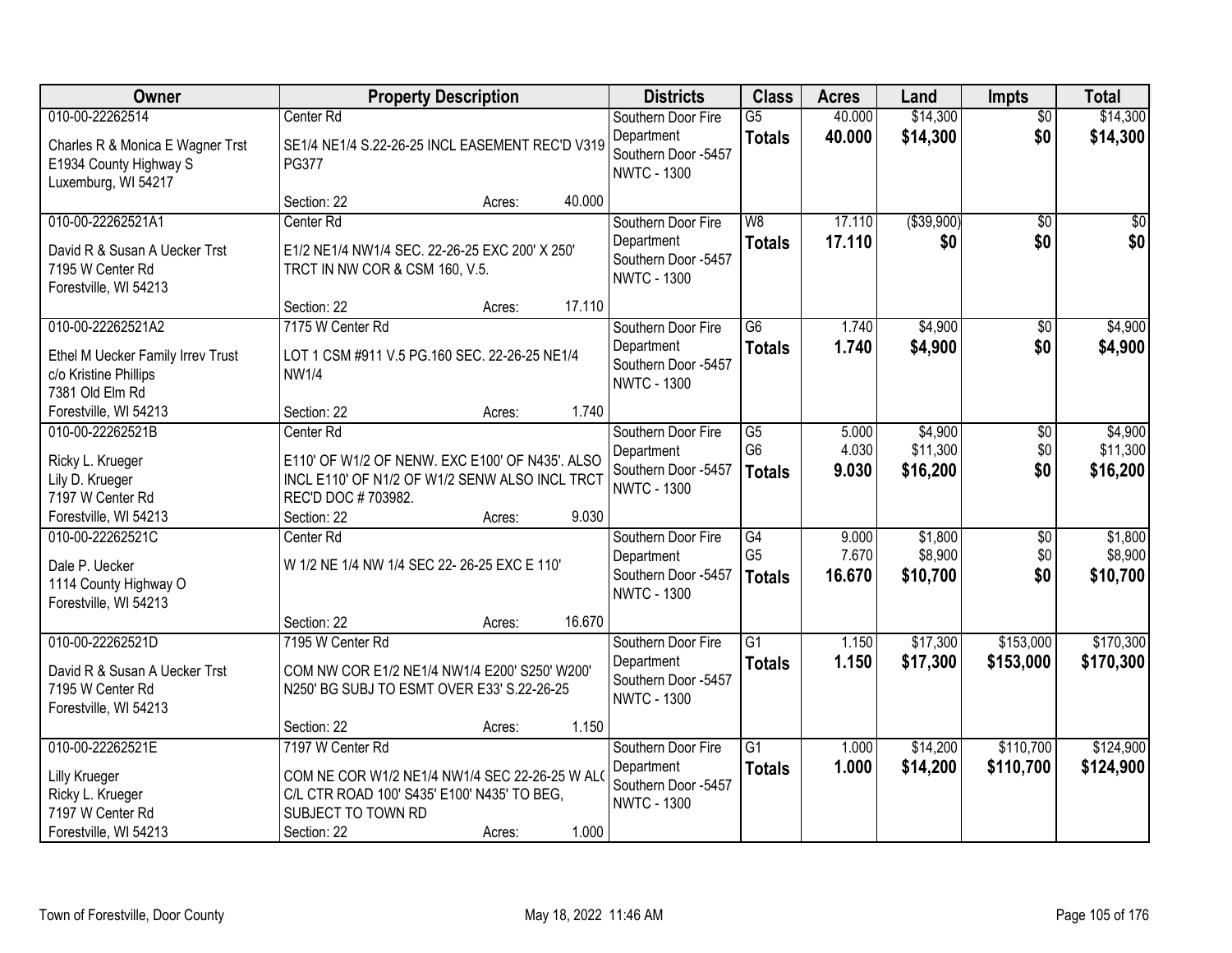| Owner                           |                                                  | <b>Property Description</b> |        | <b>Districts</b>                          | <b>Class</b>    | <b>Acres</b> | Land     | Impts           | <b>Total</b> |
|---------------------------------|--------------------------------------------------|-----------------------------|--------|-------------------------------------------|-----------------|--------------|----------|-----------------|--------------|
| 010-00-22262522                 | Center Rd                                        |                             |        | Southern Door Fire                        | G4              | 38.000       | \$7,300  | $\overline{50}$ | \$7,300      |
| Dale P. Uecker                  | NW1/4 NW1/4 S.22-26-25                           |                             |        | Department                                | G <sub>5</sub>  | 2.000        | \$100    | \$0             | \$100        |
| 1114 County Highway O           |                                                  |                             |        | Southern Door -5457<br><b>NWTC - 1300</b> | <b>Totals</b>   | 40.000       | \$7,400  | \$0             | \$7,400      |
| Forestville, WI 54213           |                                                  |                             |        |                                           |                 |              |          |                 |              |
|                                 | Section: 22                                      | Acres:                      | 40.000 |                                           |                 |              |          |                 |              |
| 010-00-22262523A                | 906 County Rd O                                  |                             |        | Southern Door Fire                        | $\overline{G1}$ | 1.290        | \$15,300 | \$103,800       | \$119,100    |
| Stacy M. Larson                 | LOT 2 CSM #795 V.4 PG.267 ALSO N18' OF LOT 3     |                             |        | Department                                | <b>Totals</b>   | 1.290        | \$15,300 | \$103,800       | \$119,100    |
| 906 County Highway O            | CSM #795 V.4 PG.267 SW1/4 NW1/4 SEC. 22-26-25    |                             |        | Southern Door -5457<br><b>NWTC - 1300</b> |                 |              |          |                 |              |
| Forestville, WI 54213           |                                                  |                             |        |                                           |                 |              |          |                 |              |
|                                 | Section: 22                                      | Acres:                      | 1.290  |                                           |                 |              |          |                 |              |
| 010-00-22262523B                | Center <sub>Rd</sub>                             |                             |        | Southern Door Fire                        | $\overline{G4}$ | 10.000       | \$1,900  | $\overline{50}$ | \$1,900      |
| Scott B. Zuleger                | SE1/4 SW1/4 NW1/4 S.22-26-25                     |                             |        | Department                                | <b>Totals</b>   | 10.000       | \$1,900  | \$0             | \$1,900      |
| 776 Walters Rd                  |                                                  |                             |        | Southern Door -5457<br><b>NWTC - 1300</b> |                 |              |          |                 |              |
| Forestville, WI 54213           |                                                  |                             |        |                                           |                 |              |          |                 |              |
|                                 | Section: 22                                      | Acres:                      | 10.000 |                                           |                 |              |          |                 |              |
| 010-00-22262523C                | County Rd O                                      |                             |        | Southern Door Fire                        | G4              | 23.500       | \$4,400  | \$0             | \$4,400      |
| Dale P. Uecker                  | SW1/4 NW1/4 EX SE1/4 EX COM NW COR S155' TO      |                             |        | Department                                | G <sub>5</sub>  | 4.000        | \$6,300  | \$0             | \$6,300      |
| 1114 County Highway O           | BEG E425' S 110' W150' S263' W275' N373 ' TO BG. |                             |        | Southern Door -5457<br><b>NWTC - 1300</b> | <b>Totals</b>   | 27.500       | \$10,700 | \$0             | \$10,700     |
| Forestville, WI 54213           | EXC TRCT REC'D 653/64.                           |                             |        |                                           |                 |              |          |                 |              |
|                                 | Section: 22                                      | Acres:                      | 27.500 |                                           |                 |              |          |                 |              |
| 010-00-22262523D                | 918 County Rd O                                  |                             |        | Southern Door Fire                        | $\overline{G1}$ | 0.600        | \$3,700  | \$5,100         | \$8,800      |
| Jeffrey L & Barbara Uecker Trst | LOT 1 CSM #795 V.4 PG.267 SW1/4 NW1/4 SEC.       |                             |        | Department                                | <b>Totals</b>   | 0.600        | \$3,700  | \$5,100         | \$8,800      |
| 1011 County Highway O           | 22-26-25                                         |                             |        | Southern Door -5457<br><b>NWTC - 1300</b> |                 |              |          |                 |              |
| Forestville, WI 54213           |                                                  |                             |        |                                           |                 |              |          |                 |              |
|                                 | Section: 22                                      | Acres:                      | 0.600  |                                           |                 |              |          |                 |              |
| 010-00-22262523E                | 902 County Rd O                                  |                             |        | Southern Door Fire                        | $\overline{G1}$ | 1.090        | \$14,500 | \$116,900       | \$131,400    |
| Jeffrey J & Rene M Frisque Trst | LOT 3 CSM #795 V.4 PG.267 SW1/4 NW1/4 SEC.       |                             |        | Department                                | <b>Totals</b>   | 1.090        | \$14,500 | \$116,900       | \$131,400    |
| 902 County Highway O            | 22-26-25 EXC N18'                                |                             |        | Southern Door -5457<br><b>NWTC - 1300</b> |                 |              |          |                 |              |
| Forestville, WI 54213           |                                                  |                             |        |                                           |                 |              |          |                 |              |
|                                 | Section: 22                                      | Acres:                      | 1.090  |                                           |                 |              |          |                 |              |
| 010-00-22262524D                | County Rd O                                      |                             |        | Southern Door Fire                        | $\overline{G5}$ | 8.330        | \$10,400 | $\overline{50}$ | \$10,400     |
| Dale P. Uecker                  | NW1/4 SE1/4 NW1/4 EX E110' S.22-26-25            |                             |        | Department                                | <b>Totals</b>   | 8.330        | \$10,400 | \$0             | \$10,400     |
| 1114 County Highway O           |                                                  |                             |        | Southern Door -5457<br><b>NWTC - 1300</b> |                 |              |          |                 |              |
| Forestville, WI 54213           |                                                  |                             |        |                                           |                 |              |          |                 |              |
|                                 | Section: 22                                      | Acres:                      | 8.330  |                                           |                 |              |          |                 |              |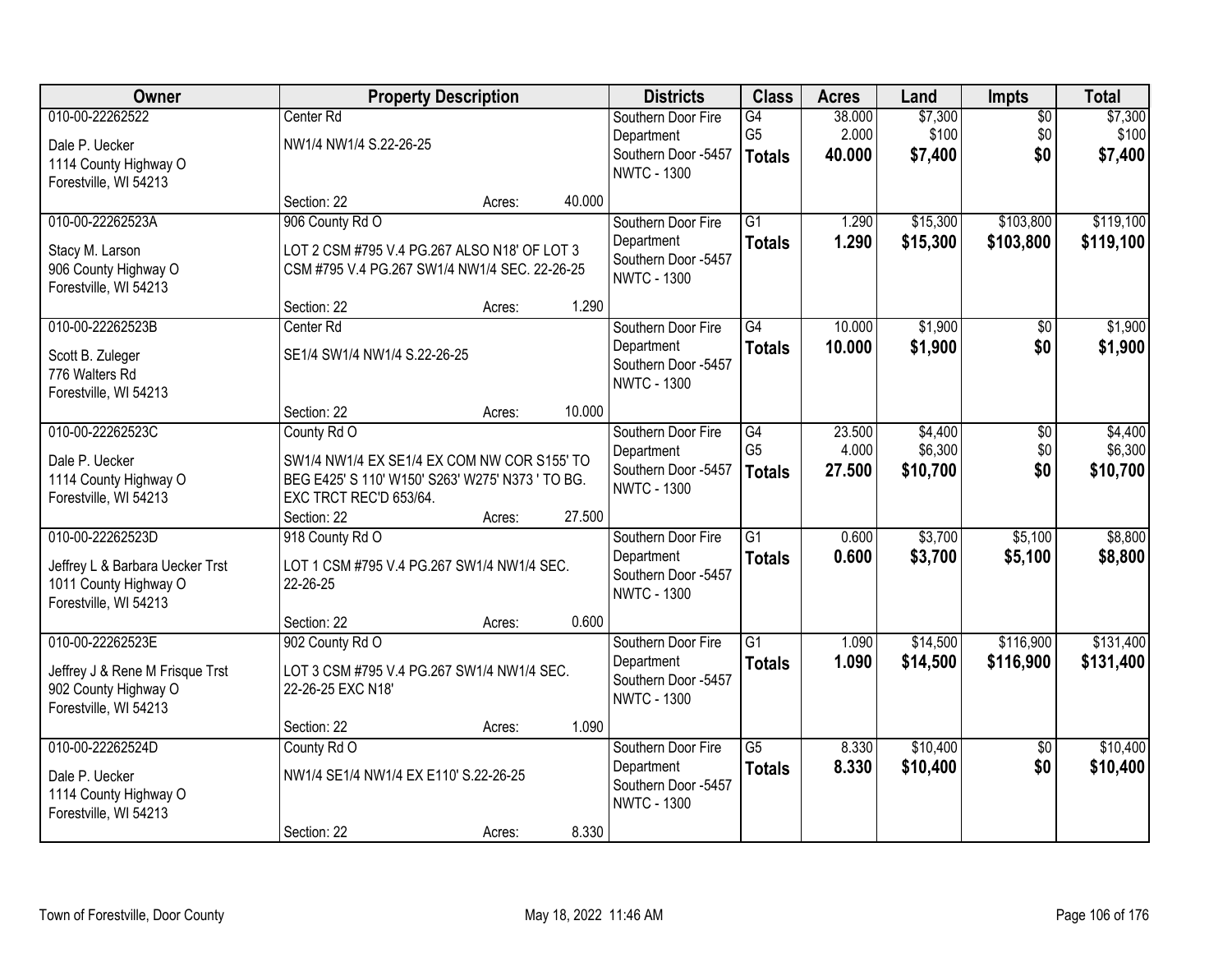| Owner                 | <b>Property Description</b>                    |        |        | <b>Districts</b>                          | <b>Class</b>    | <b>Acres</b> | Land       | <b>Impts</b>    | <b>Total</b> |
|-----------------------|------------------------------------------------|--------|--------|-------------------------------------------|-----------------|--------------|------------|-----------------|--------------|
| 010-00-22262524E      | County Rd O                                    |        |        | Southern Door Fire                        | $\overline{G4}$ | 4.000        | \$600      | $\overline{50}$ | \$600        |
| Scott B. Zuleger      | S1/2 OF THE SE1/4 NW1/4 SEC. 22-26-25          |        |        | Department                                | G <sub>5</sub>  | 2.000        | \$1,300    | \$0             | \$1,300      |
| 776 Walters Rd        |                                                |        |        | Southern Door -5457                       | G5M             | 2.000        | \$3,100    | \$0             | \$3,100      |
| Forestville, WI 54213 |                                                |        |        | <b>NWTC - 1300</b>                        | W <sub>6</sub>  | 12.000       | (\$18,600) | \$0             | \$0          |
|                       | Section: 22                                    | Acres: | 20.000 |                                           | <b>Totals</b>   | 20.000       | \$5,000    | \$0             | \$5,000      |
| 010-00-22262531       | 776 Walters Rd                                 |        |        | Southern Door Fire                        | G4              | 35.000       | \$6,500    | $\overline{50}$ | \$6,500      |
| Scott B. Zuleger      | NE1/4 SW1/4 S.22-26-25                         |        |        | Department                                | G <sub>5</sub>  | 2.000        | \$4,100    | \$0             | \$4,100      |
| 776 Walters Rd        |                                                |        |        | Southern Door -5457                       | G7              | 2.000        | \$12,000   | \$279,500       | \$291,500    |
| Forestville, WI 54213 |                                                |        |        | <b>NWTC - 1300</b>                        | W <sub>6</sub>  | 1.000        | (\$1,600)  | \$0             | \$0          |
|                       | Section: 22                                    | Acres: | 40.000 |                                           | <b>Totals</b>   | 40.000       | \$22,600   | \$279,500       | \$302,100    |
| 010-00-22262532A      | County Rd O                                    |        |        | Southern Door Fire                        | G4              | 19.000       | \$3,700    | $\sqrt{50}$     | \$3,700      |
| Scott B. Zuleger      | N1/2 NW1/4 SW1/4 S.22-26-25                    |        |        | Department                                | G <sub>5</sub>  | 1.000        | \$500      | \$0             | \$500        |
| 776 Walters Rd        |                                                |        |        | Southern Door -5457                       | <b>Totals</b>   | 20.000       | \$4,200    | \$0             | \$4,200      |
| Forestville, WI 54213 |                                                |        |        | <b>NWTC - 1300</b>                        |                 |              |            |                 |              |
|                       | Section: 22                                    | Acres: | 20.000 |                                           |                 |              |            |                 |              |
| 010-00-22262532B      | 773 Walters Rd                                 |        |        | Southern Door Fire                        | G4              | 19.500       | \$3,600    | \$0             | \$3,600      |
| Scott B. Zuleger      | S1/2 NW1/4 SW1/4 S.22-26-25                    |        |        | Department                                | G <sub>5</sub>  | 0.500        | \$100      | \$0             | \$100        |
| 776 Walters Rd        |                                                |        |        | Southern Door -5457                       | <b>Totals</b>   | 20.000       | \$3,700    | \$0             | \$3,700      |
| Forestville, WI 54213 |                                                |        |        | <b>NWTC - 1300</b>                        |                 |              |            |                 |              |
|                       | Section: 22                                    | Acres: | 20.000 |                                           |                 |              |            |                 |              |
| 010-00-22262533A      | <b>Walters Rd</b>                              |        |        | Southern Door Fire                        | $\overline{G4}$ | 35.550       | \$7,000    | $\overline{50}$ | \$7,000      |
| Scott B. Zuleger      | SW1/4 SW1/4 EX COM SW COR N 157' E175' N75'    |        |        | Department                                | G <sub>5</sub>  | 3.000        | \$200      | \$0             | \$200        |
| 776 Walters Rd        | E155' S232' W330' TO BEG S.22-26-25            |        |        | Southern Door -5457<br><b>NWTC - 1300</b> | <b>Totals</b>   | 38.550       | \$7,200    | \$0             | \$7,200      |
| Forestville, WI 54213 |                                                |        |        |                                           |                 |              |            |                 |              |
|                       | Section: 22                                    | Acres: | 38.550 |                                           |                 |              |            |                 |              |
| 010-00-22262533B      | 7284 W Carnot Rd                               |        |        | Southern Door Fire                        | $\overline{G1}$ | 1.450        | \$16,000   | \$94,600        | \$110,600    |
| Carol A. Wheeler      | COM SW COR SW1/4 SW1/4 N157 ' E175' N75' E155' |        |        | Department                                | <b>Totals</b>   | 1.450        | \$16,000   | \$94,600        | \$110,600    |
| 7284 W Carnot Rd      | S232' W 330' BG. INCL GARAGE ESMT. S.22-26-25  |        |        | Southern Door -5457<br><b>NWTC - 1300</b> |                 |              |            |                 |              |
| Forestville, WI 54213 |                                                |        |        |                                           |                 |              |            |                 |              |
|                       | Section: 22                                    | Acres: | 1.450  |                                           |                 |              |            |                 |              |
| 010-00-22262534       | <b>Walters Rd</b>                              |        |        | Southern Door Fire                        | G4              | 27.000       | \$5,000    | $\overline{50}$ | \$5,000      |
| Scott B. Zuleger      | SE1/4 SW1/4 SEC. 22-26-25                      |        |        | Department                                | G <sub>5</sub>  | 2.000        | \$100      | \$0             | \$100        |
| 776 Walters Rd        |                                                |        |        | Southern Door -5457                       | W <sub>6</sub>  | 11.000       | (\$17,100) | \$0             | \$0          |
| Forestville, WI 54213 |                                                |        |        | <b>NWTC - 1300</b>                        | <b>Totals</b>   | 40.000       | \$5,100    | \$0             | \$5,100      |
|                       | Section: 22                                    | Acres: | 40.000 |                                           |                 |              |            |                 |              |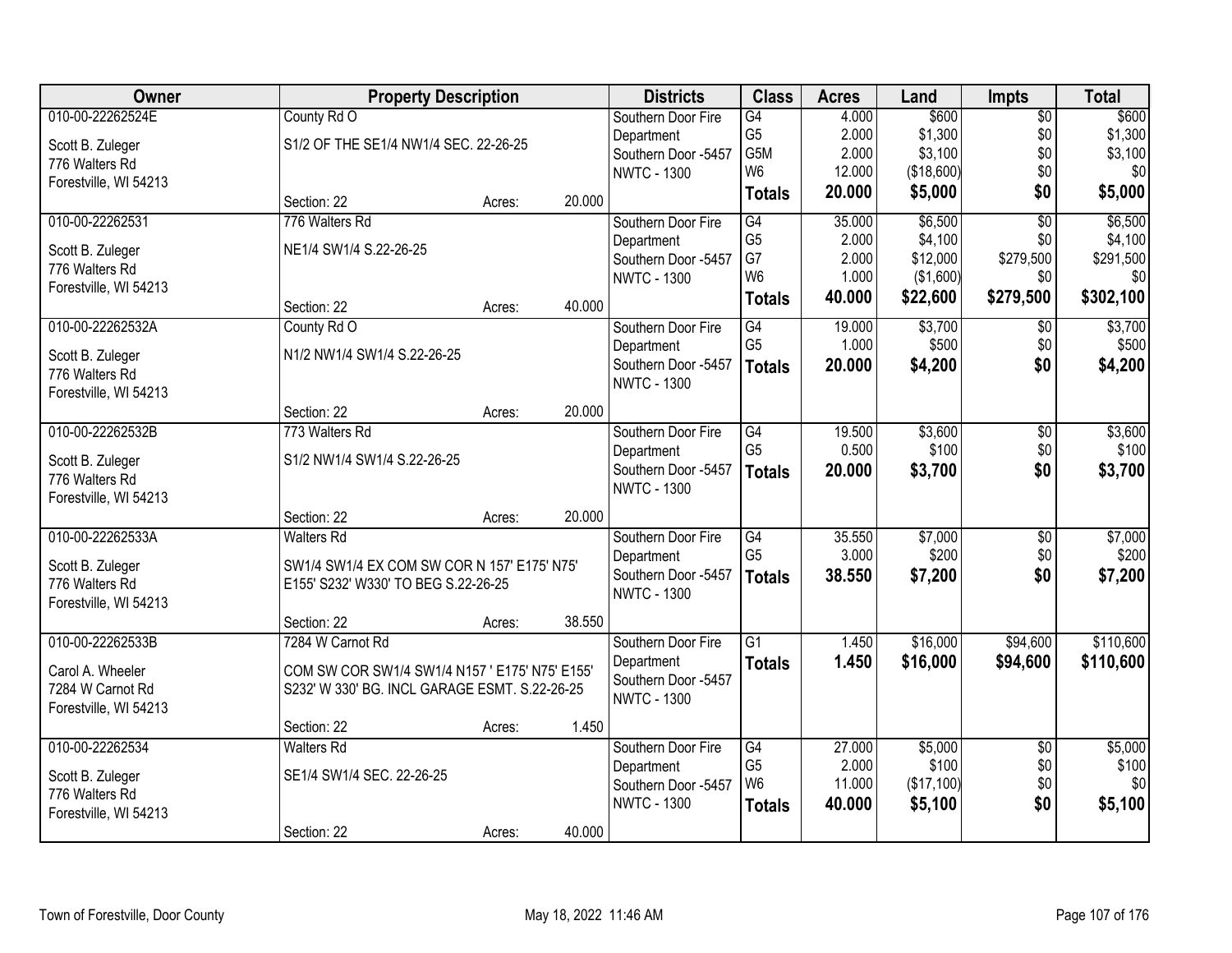| Owner                                                                                                          |                                                                                                                                                                              | <b>Property Description</b> |                  | <b>Districts</b>                                                              | <b>Class</b>                                       | <b>Acres</b>              | Land                            | Impts                         | <b>Total</b>                    |
|----------------------------------------------------------------------------------------------------------------|------------------------------------------------------------------------------------------------------------------------------------------------------------------------------|-----------------------------|------------------|-------------------------------------------------------------------------------|----------------------------------------------------|---------------------------|---------------------------------|-------------------------------|---------------------------------|
| 010-00-22262541<br>Dennis G. Tlachac<br>6570 County Highway J<br>Sturgeon Bay, WI 54235                        | Carnot Rd<br>NE1/4 SE1/4 S.22-26-25                                                                                                                                          |                             |                  | Southern Door Fire<br>Department<br>Southern Door -5457<br><b>NWTC - 1300</b> | $\overline{G5}$<br>G6<br><b>Totals</b>             | 9.000<br>31.000<br>40.000 | \$1,200<br>\$19,400<br>\$20,600 | $\overline{50}$<br>\$0<br>\$0 | \$1,200<br>\$19,400<br>\$20,600 |
|                                                                                                                | Section: 22                                                                                                                                                                  | Acres:                      | 40.000           |                                                                               |                                                    |                           |                                 |                               |                                 |
| 010-00-22262542<br>Scott B. Zuleger<br>776 Walters Rd<br>Forestville, WI 54213                                 | Carnot Rd<br>NW1/4 SE1/4 S.22-26-25 EXC TRCT REC'D<br>1093/700&702 & EXC DOC #694834                                                                                         |                             |                  | Southern Door Fire<br>Department<br>Southern Door -5457<br><b>NWTC - 1300</b> | $\overline{G4}$<br><b>Totals</b>                   | 6.880<br>6.880            | \$1,000<br>\$1,000              | \$0<br>\$0                    | \$1,000<br>\$1,000              |
|                                                                                                                | Section: 22                                                                                                                                                                  | Acres:                      | 6.880            |                                                                               |                                                    |                           |                                 |                               |                                 |
| 010-00-22262542A<br>Donald D. Gordon Lfest et al<br>10887 Cedar Rd<br>Luxemburg, WI 54217                      | Carnot Rd<br>COM 1177.58'N88*E S1/4 COR SEC 22:N88*E148.31'<br>N2*W263 9.39' S87*W1319.43' S2*E438 .76'<br>S44*E597.21' S25*E781. 28' S27*E1101.94' S7*E33.16<br>Section: 22 | Acres:                      | 46.400           | Southern Door Fire<br>Department<br>Southern Door -5457<br><b>NWTC - 1300</b> | $\overline{G4}$<br>W <sub>6</sub><br><b>Totals</b> | 3.000<br>43.400<br>46.400 | \$500<br>(\$54,300)<br>\$500    | $\overline{50}$<br>\$0<br>\$0 | \$500<br>\$0<br>\$500           |
| 010-00-22262543<br>Scott B. Zuleger<br>776 Walters Rd<br>Forestville, WI 54213                                 | Carnot Rd<br>SW1/4 SE1/4 SEC. 22-26-25 EXC TRCT REC'D<br>1093/700&702 & EXC DOC #694834.                                                                                     |                             |                  | Southern Door Fire<br>Department<br>Southern Door -5457<br><b>NWTC - 1300</b> | G4<br>G <sub>5</sub><br><b>Totals</b>              | 22.610<br>4.000<br>26.610 | \$3,600<br>\$6,300<br>\$9,900   | \$0<br>\$0<br>\$0             | \$3,600<br>\$6,300<br>\$9,900   |
| 010-00-22262544A<br>Donald D. Gordon Lfest et al<br>10887 Cedar Rd<br>Luxemburg, WI 54217                      | Section: 22<br>Carnot Rd<br>W1/2 SE1/4 SE1/4 SEC. 22-26-25                                                                                                                   | Acres:                      | 26.610           | Southern Door Fire<br>Department<br>Southern Door -5457<br><b>NWTC - 1300</b> | $\overline{G5}$<br><b>Totals</b>                   | 20.000<br>20.000          | \$25,000<br>\$25,000            | $\overline{50}$<br>\$0        | \$25,000<br>\$25,000            |
| 010-00-22262544B<br>David M. Wautier<br>3310 Osprey Ln<br>Green Bay, WI 54311                                  | Section: 22<br>Carnot Rd<br>E1/2 SE1/4 SE1/4 SEC. 22-26-25<br>Section: 22                                                                                                    | Acres:<br>Acres:            | 20.000<br>20.000 | Southern Door Fire<br>Department<br>Southern Door -5457<br><b>NWTC - 1300</b> | $\overline{G5}$<br><b>Totals</b>                   | 20.000<br>20.000          | \$19,000<br>\$19,000            | $\sqrt{6}$<br>\$0             | \$19,000<br>\$19,000            |
| 010-00-23262511A<br>Nicholas J. Routhieaux<br>Samantha A. Charles<br>6705 E Center Rd<br>Forestville, WI 54213 | 6705 E Center Rd<br>LOT 1 CSM #1312 V.8 PG.10 SEC. 23-26-25 NENE<br>Section: 23                                                                                              | Acres:                      | 3.000            | Southern Door Fire<br>Department<br>Southern Door -5457<br><b>NWTC - 1300</b> | $\overline{G1}$<br><b>Totals</b>                   | 3.000<br>3.000            | \$22,200<br>\$22,200            | \$70,700<br>\$70,700          | \$92,900<br>\$92,900            |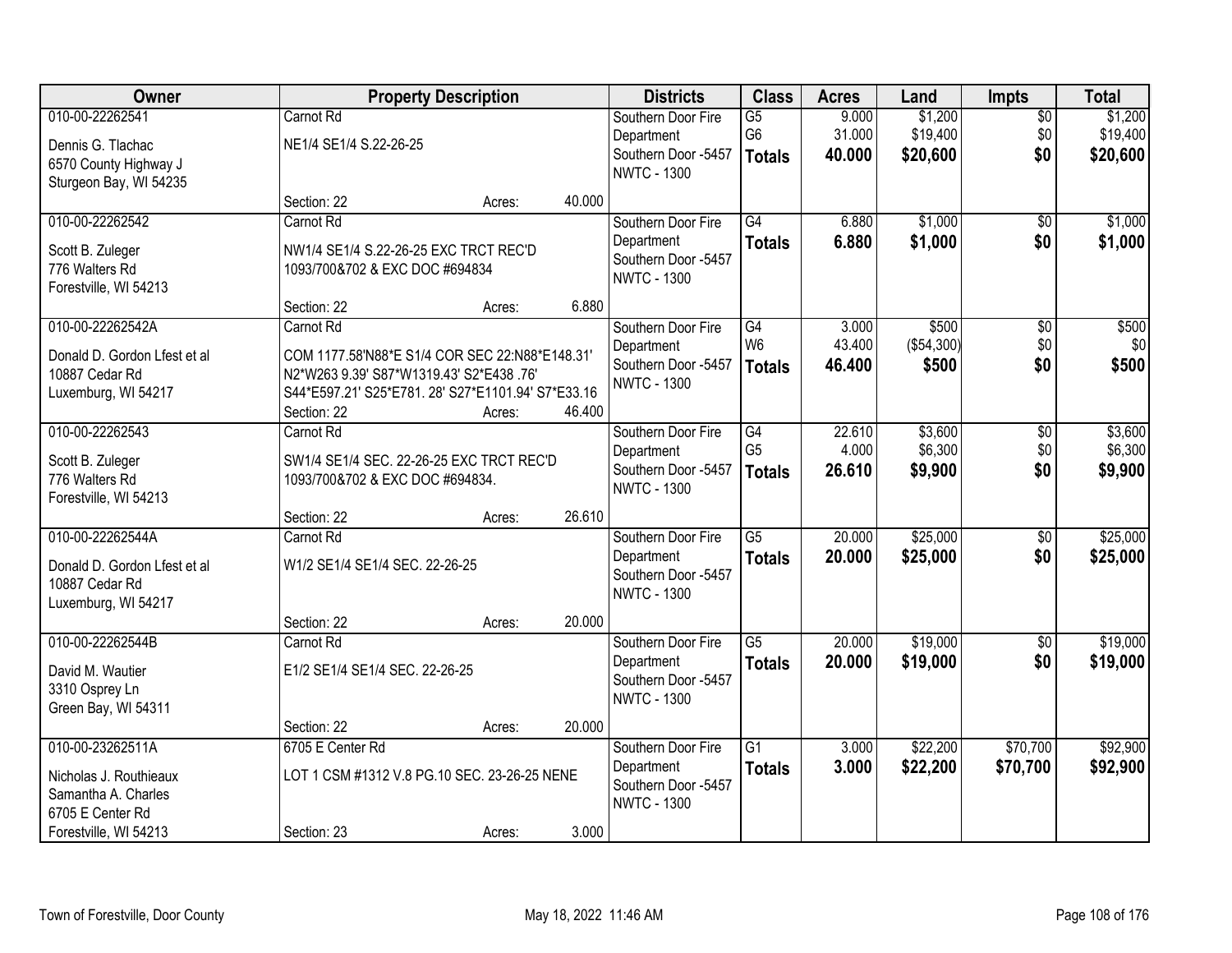| Owner                    |                                                   | <b>Property Description</b> |        | <b>Districts</b>                          | <b>Class</b>    | <b>Acres</b> | Land     | <b>Impts</b>    | <b>Total</b> |
|--------------------------|---------------------------------------------------|-----------------------------|--------|-------------------------------------------|-----------------|--------------|----------|-----------------|--------------|
| 010-00-23262511B         | Carnot Rd                                         |                             |        | Southern Door Fire                        | G4              | 13.000       | \$2,400  | $\overline{50}$ | \$2,400      |
| Cottontail Ventures, LLC | COM 649.96'S2*E NE COR SEC 23:S2*E684.24'         |                             |        | Department                                | G <sub>5</sub>  | 8.100        | \$9,900  | \$0             | \$9,900      |
| 962 Dickens Ct           | S88*W1338.21 'N2*W688.94' N88*E1339.74' BG. SUBJ  |                             |        | Southern Door -5457<br><b>NWTC - 1300</b> | <b>Totals</b>   | 21.100       | \$12,300 | \$0             | \$12,300     |
| Livermore, CA 94551      | TO 12' ESMT.                                      |                             |        |                                           |                 |              |          |                 |              |
|                          | Section: 23                                       | Acres:                      | 21.100 |                                           |                 |              |          |                 |              |
| 010-00-23262511C         | Carnot Rd                                         |                             |        | Southern Door Fire                        | $\overline{G4}$ | 9.500        | \$1,900  | $\overline{50}$ | \$1,900      |
| Mary E. Aschauer         | COM 260.5'S2*E NE COR SEC 23: S2*E389.46'         |                             |        | Department                                | G <sub>5</sub>  | 7.500        | \$7,700  | \$0             | \$7,700      |
| Jeffrey S. Aschauer      | S88*W1339.74' N2*W649.98' N88*E839.51' S2*E260.50 |                             |        | Southern Door -5457                       | <b>Totals</b>   | 17.000       | \$9,600  | \$0             | \$9,600      |
| 136 E Arndt St           | N88*E501.65' BG.                                  |                             |        | <b>NWTC - 1300</b>                        |                 |              |          |                 |              |
| Fond Du Lac, WI 54935    | Section: 23                                       | Acres:                      | 17.000 |                                           |                 |              |          |                 |              |
| 010-00-23262512A         | Center Rd                                         |                             |        | Southern Door Fire                        | $\overline{G5}$ | 1.000        | \$400    | $\overline{50}$ | \$400        |
| Kevin G. Jandrin         | COM NE COR NW1/4 NE1/4 S 1320' W66' NELY TO       |                             |        | Department                                | <b>Totals</b>   | 1.000        | \$400    | \$0             | \$400        |
| Jane M. Jandrin          | BEG SUBJ TO ESMT OVER S12' S.23-26-25             |                             |        | Southern Door -5457                       |                 |              |          |                 |              |
| 987 County Highway D     |                                                   |                             |        | <b>NWTC - 1300</b>                        |                 |              |          |                 |              |
| Forestville, WI 54213    | Section: 23                                       | Acres:                      | 1.000  |                                           |                 |              |          |                 |              |
| 010-00-23262512B         | Center <sub>Rd</sub>                              |                             |        | Southern Door Fire                        | $\overline{G5}$ | 9.500        | \$9,000  | \$0             | \$9,000      |
| Kevin G. Jandrin         | E 9.5 AC OF E1/2 NW1/4 NE 1/4 S.23-26-25          |                             |        | Department                                | <b>Totals</b>   | 9.500        | \$9,000  | \$0             | \$9,000      |
| Jane M. Jandrin          |                                                   |                             |        | Southern Door -5457                       |                 |              |          |                 |              |
| 987 County Highway D     |                                                   |                             |        | <b>NWTC - 1300</b>                        |                 |              |          |                 |              |
| Forestville, WI 54213    | Section: 23                                       | Acres:                      | 9.500  |                                           |                 |              |          |                 |              |
| 010-00-23262512C         | Center Rd                                         |                             |        | Southern Door Fire                        | $\overline{G1}$ | 1.000        | \$14,200 | \$184,300       | \$198,500    |
| Benjamin David Alberts   | W 9.5 AC OF E1/2 NW1/4 NE 1/2 S.23-26-25          |                             |        | Department                                | G <sub>5</sub>  | 8.500        | \$10,700 | \$0             | \$10,700     |
| 960 S Oxford Ave Apt 6   |                                                   |                             |        | Southern Door -5457                       | <b>Totals</b>   | 9.500        | \$24,900 | \$184,300       | \$209,200    |
| Sturgeon Bay, WI 54235   |                                                   |                             |        | <b>NWTC - 1300</b>                        |                 |              |          |                 |              |
|                          | Section: 23                                       | Acres:                      | 9.500  |                                           |                 |              |          |                 |              |
| 010-00-23262512D         | Center <sub>Rd</sub>                              |                             |        | Southern Door Fire                        | $\overline{G5}$ | 20.000       | \$22,100 | $\overline{60}$ | \$22,100     |
| Beverly J Harmann Trst   | W1/2 NW1/4 NE1/4 S.23-26-25                       |                             |        | Department                                | <b>Totals</b>   | 20.000       | \$22,100 | \$0             | \$22,100     |
| 4821 Edgewater Beach Rd  |                                                   |                             |        | Southern Door -5457                       |                 |              |          |                 |              |
| Green Bay, WI 54311      |                                                   |                             |        | <b>NWTC - 1300</b>                        |                 |              |          |                 |              |
|                          | Section: 23                                       | Acres:                      | 20.000 |                                           |                 |              |          |                 |              |
| 010-00-23262513          | Center Rd                                         |                             |        | Southern Door Fire                        | $\overline{G5}$ | 32.000       | \$32,800 | $\overline{50}$ | \$32,800     |
| Daniel J. Delorit et al  | SW1/4 NE1/4 S.23-26-25 INCL 12' ESMT              |                             |        | Department                                | G <sub>6</sub>  | 8.000        | \$20,000 | \$0             | \$20,000     |
| 1526 S Stevenson Pier Rd |                                                   |                             |        | Southern Door -5457                       | <b>Totals</b>   | 40.000       | \$52,800 | \$0             | \$52,800     |
| Sturgeon Bay, WI 54235   |                                                   |                             |        | <b>NWTC - 1300</b>                        |                 |              |          |                 |              |
|                          | Section: 23                                       | Acres:                      | 40.000 |                                           |                 |              |          |                 |              |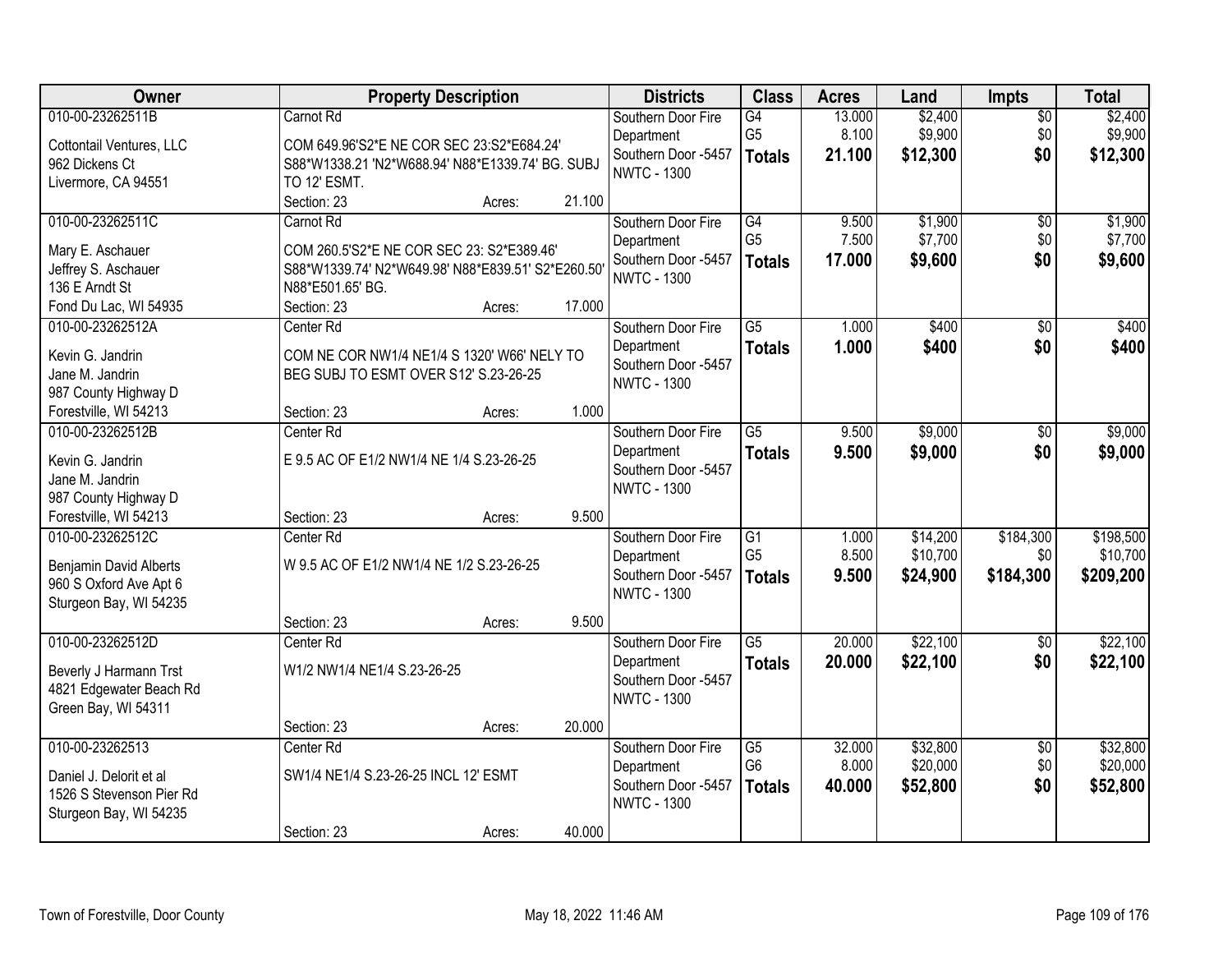| Owner                           |                                                    | <b>Property Description</b> |        | <b>Districts</b>                          | <b>Class</b>    | <b>Acres</b> | Land     | <b>Impts</b>    | <b>Total</b> |
|---------------------------------|----------------------------------------------------|-----------------------------|--------|-------------------------------------------|-----------------|--------------|----------|-----------------|--------------|
| 010-00-23262514A                | 901 N Carnot Rd                                    |                             |        | Southern Door Fire                        | G4              | 20.750       | \$3,700  | $\overline{50}$ | \$3,700      |
| Leon H. Kolstad                 | SE 1/4 NE 1/4 SEC 23-26-25 EXC E350'OF N250' &     |                             |        | Department                                | G <sub>5</sub>  | 5.000        | \$6,300  | \$0             | \$6,300      |
| 897 N Carnot Rd                 | EXC S 763' OF E99.36'                              |                             |        | Southern Door -5457<br><b>NWTC - 1300</b> | <b>Totals</b>   | 25.750       | \$10,000 | \$0             | \$10,000     |
| Forestville, WI 54213           |                                                    |                             |        |                                           |                 |              |          |                 |              |
|                                 | Section: 23                                        | Acres:                      | 25.750 |                                           |                 |              |          |                 |              |
| 010-00-23262514B                | 939 N Carnot Rd                                    |                             |        | Southern Door Fire                        | $\overline{G1}$ | 1.500        | \$16,200 | \$78,400        | \$94,600     |
| Gary Sorenson                   | COM NE COR SE1/4 NE1/4 S250 ' WLY 350' NLY 250'    |                             |        | Department                                | G <sub>2</sub>  | 0.500        | \$12,700 | \$64,600        | \$77,300     |
| Gail J. Sorenson                | ELY 350 ' TO POB S.23-26-25                        |                             |        | Southern Door -5457<br><b>NWTC - 1300</b> | <b>Totals</b>   | 2.000        | \$28,900 | \$143,000       | \$171,900    |
| 939 N Carnot Rd                 |                                                    |                             |        |                                           |                 |              |          |                 |              |
| Forestville, WI 54213           | Section: 23                                        | Acres:                      | 2.000  |                                           |                 |              |          |                 |              |
| 010-00-23262514C                | 897 N Carnot Rd                                    |                             |        | Southern Door Fire                        | $\overline{G1}$ | 1.000        | \$14,200 | \$134,100       | \$148,300    |
| Gary L. Kolstad                 | TR SE 1/4 NE 1/4 SEC 23-26-25 COM E1/4 COR SD      |                             |        | Department                                | G4              | 11.250       | \$1,800  | \$0             | \$1,800      |
| Rebecca A. Kolstad              | SEC N 763' N89DW699.36' S763' S89 DE 699.36'BG     |                             |        | Southern Door -5457<br><b>NWTC - 1300</b> | <b>Totals</b>   | 12.250       | \$16,000 | \$134,100       | \$150,100    |
| 897 N Carnot Rd                 |                                                    |                             |        |                                           |                 |              |          |                 |              |
| Forestville, WI 54213           | Section: 23                                        | Acres:                      | 12.250 |                                           |                 |              |          |                 |              |
| 010-00-23262521                 | 6921 Center Rd                                     |                             |        | Southern Door Fire                        | G1              | 0.500        | \$7,100  | \$400           | \$7,500      |
| Gary L. Kolstad                 | WLY 681.14' NE 1/4 NW 1/4 S.23-26-25 EXC E33' DESO |                             |        | Department                                | G <sub>5</sub>  | 5.160        | \$6,500  | \$0             | \$6,500      |
| 897 N Carnot Rd                 | DOC#826141                                         |                             |        | Southern Door -5457                       | G <sub>6</sub>  | 14.210       | \$39,800 | \$0             | \$39,800     |
| Forestville, WI 54213           |                                                    |                             |        | <b>NWTC - 1300</b>                        | <b>Totals</b>   | 19.870       | \$53,400 | \$400           | \$53,800     |
|                                 | Section: 23                                        | Acres:                      | 19.870 |                                           |                 |              |          |                 |              |
| 010-00-23262521A                | 6863 E Center Rd                                   |                             |        | Southern Door Fire                        | $\overline{G4}$ | 18.300       | \$3,600  | $\overline{30}$ | \$3,600      |
| Merville A. Purdy               | COM N1/4 COR SEC 23:S89*W 660' S1339.88'           |                             |        | Department                                | G7              | 2.000        | \$12,000 | \$71,900        | \$83,900     |
| Vicki C. Purdy                  | N89*E660' N 1343.72' BG. SUBJ TO ESMT              |                             |        | Southern Door -5457                       | <b>Totals</b>   | 20.300       | \$15,600 | \$71,900        | \$87,500     |
| 6863 E Center Rd                | DOC#817949                                         |                             |        | <b>NWTC - 1300</b>                        |                 |              |          |                 |              |
| Forestville, WI 54213           | Section: 23                                        | Acres:                      | 20.300 |                                           |                 |              |          |                 |              |
| 010-00-23262522                 | 6945 E Center Rd                                   |                             |        | Southern Door Fire                        | $\overline{G1}$ | 1.000        | \$16,300 | \$7,900         | \$24,200     |
| Elton Robert Wagner Lfest et al | NW1/4 NW1/4 SUBJ TO ESMT S.23-26-25                |                             |        | Department                                | G <sub>5</sub>  | 35.500       | \$44,400 | \$0             | \$44,400     |
| 39744 County Rd D               |                                                    |                             |        | Southern Door -5457                       | G <sub>6</sub>  | 3.500        | \$9,800  | \$0             | \$9,800      |
| Clintonville, WI 54929          |                                                    |                             |        | <b>NWTC - 1300</b>                        | <b>Totals</b>   | 40.000       | \$70,500 | \$7,900         | \$78,400     |
|                                 | Section: 23                                        | Acres:                      | 40.000 |                                           |                 |              |          |                 |              |
| 010-00-23262523                 | Center Rd                                          |                             |        | Southern Door Fire                        | $\overline{G5}$ | 40.000       | \$16,000 | $\overline{30}$ | \$16,000     |
| Jerry L. Blohowiak et al        | SW1/4 NW1/4 S.23-26-25 INCL ESMT REC'D 319/243     |                             |        | Department                                | <b>Totals</b>   | 40.000       | \$16,000 | \$0             | \$16,000     |
| 5427 State Highway 29           |                                                    |                             |        | Southern Door -5457                       |                 |              |          |                 |              |
| Denmark, WI 54208               |                                                    |                             |        | <b>NWTC - 1300</b>                        |                 |              |          |                 |              |
|                                 | Section: 23                                        | Acres:                      | 40.000 |                                           |                 |              |          |                 |              |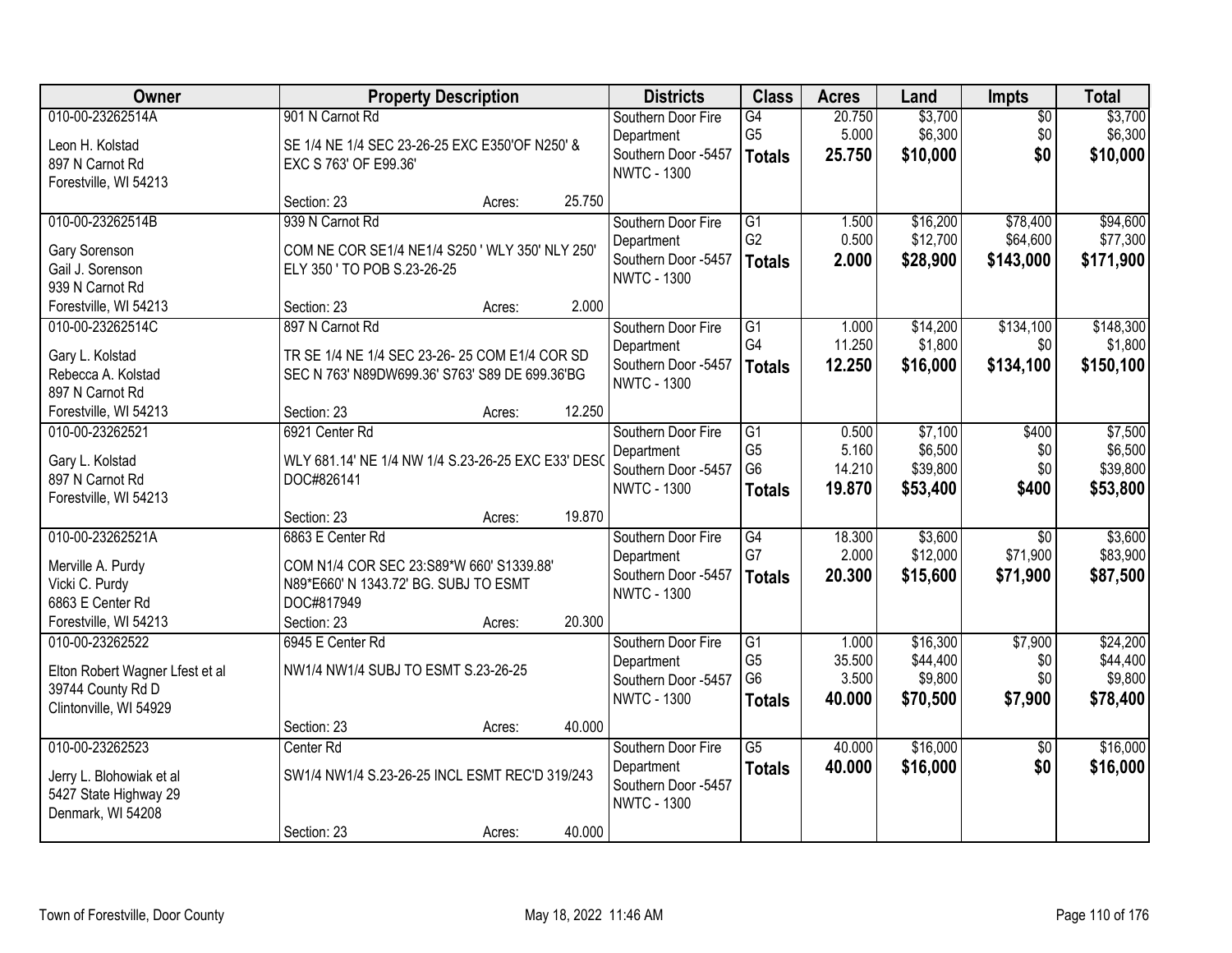| Owner                               | <b>Property Description</b>                   |        | <b>Districts</b>                          | <b>Class</b>     | <b>Acres</b> | Land     | <b>Impts</b>    | <b>Total</b> |
|-------------------------------------|-----------------------------------------------|--------|-------------------------------------------|------------------|--------------|----------|-----------------|--------------|
| 010-00-23262524                     | County Rd H                                   |        | Southern Door Fire                        | $\overline{G4}$  | 5.440        | \$900    | $\overline{50}$ | \$900        |
| Desmond De Pas                      | SE1/4 NW1/4 S.23-26-25 EXC TRCT REC'D CSM 1   |        | Department                                | <b>Totals</b>    | 5.440        | \$900    | \$0             | \$900        |
| Ashley De Pas                       | VOL.3 INCL ESMT DOC#817949                    |        | Southern Door -5457                       |                  |              |          |                 |              |
| 8014 Cheesehead Ln                  |                                               |        | <b>NWTC - 1300</b>                        |                  |              |          |                 |              |
| Sturgeon Bay, WI 54235              | Section: 23<br>Acres:                         | 5.440  |                                           |                  |              |          |                 |              |
| 010-00-23262524A                    | County Rd H                                   |        | Southern Door Fire                        | G4               | 6.500        | \$800    | $\overline{50}$ | \$800        |
| Desmond De Pas                      | COM 660'S89*W NE COR SEC.23                   |        | Department                                | G <sub>5</sub>   | 14.070       | \$7,100  | \$0             | \$7,100      |
| Ashley De Pas                       | S1339.88'N89*E162.58'S21*E                    |        | Southern Door -5457                       | G <sub>5</sub> M | 15.000       | \$21,000 | \$0             | \$21,000     |
| 8014 Cheesehead Ln                  | 982.67'N80*E139.48'S455.36'                   |        | <b>NWTC - 1300</b>                        | <b>Totals</b>    | 35.570       | \$28,900 | \$0             | \$28,900     |
| Sturgeon Bay, WI 54235              | Section: 23<br>Acres:                         | 35.570 |                                           |                  |              |          |                 |              |
| 010-00-23262531                     | 775 Louies Rd                                 |        | Southern Door Fire                        | G4               | 24.000       | \$2,800  | \$0             | \$2,800      |
|                                     |                                               |        | Department                                | G <sub>5</sub>   | 15.000       | \$9,800  | \$0             | \$9,800      |
| Myrton P. Schley Jr<br>775 Louis Rd | NE1/4 SW1/4 S.23-26-25                        |        | Southern Door -5457                       | G7               | 1.000        | \$7,000  | \$92,600        | \$99,600     |
| Forestville, WI 54213               |                                               |        | <b>NWTC - 1300</b>                        | <b>Totals</b>    | 40.000       | \$19,600 | \$92,600        | \$112,200    |
|                                     | Section: 23<br>Acres:                         | 40.000 |                                           |                  |              |          |                 |              |
| 010-00-23262532                     | 775 Louies Rd                                 |        | Southern Door Fire                        | G4               | 30.290       | \$4,900  | $\sqrt{6}$      | \$4,900      |
|                                     |                                               |        | Department                                | G <sub>5</sub>   | 9.000        | \$5,900  | \$0             | \$5,900      |
| Myrton P. Schley Jr                 | NW1/4 SW1/4 S.23-26-25 ALSO INCL TRCT RECD    |        | Southern Door -5457                       | G7               | 1.000        | \$5,500  | \$18,500        | \$24,000     |
| 775 Louis Rd                        | 737/627                                       |        | <b>NWTC - 1300</b>                        | <b>Totals</b>    | 40.290       | \$16,300 | \$18,500        | \$34,800     |
| Forestville, WI 54213               | Section: 23<br>Acres:                         | 40.290 |                                           |                  |              |          |                 |              |
| 010-00-23262533                     | Louies Rd                                     |        | Southern Door Fire                        | $\overline{G5}$  | 27.310       | \$31,900 | $\overline{60}$ | \$31,900     |
|                                     |                                               |        | Department                                | <b>Totals</b>    | 27.310       | \$31,900 | \$0             | \$31,900     |
| Jack F. Suriano                     | SW1/4 SW1/4 S.23-26-25 EXC SESESW & EXC       |        | Southern Door -5457                       |                  |              |          |                 |              |
| 5618 N California Ave               | NENESWSW REC'D 533/988 & 533/989 ALSO EXC     |        | <b>NWTC - 1300</b>                        |                  |              |          |                 |              |
| Chicago, IL 60659-4815              | <b>TRCT REC'D 737/627</b>                     |        |                                           |                  |              |          |                 |              |
|                                     | Section: 23<br>Acres:                         | 27.310 |                                           |                  |              |          |                 |              |
| 010-00-23262533A                    | 773 Louies Rd                                 |        | Southern Door Fire                        | G1               | 0.900        | \$5,900  | \$89,100        | \$95,000     |
| Jack F. Suriano                     | NE 1/4 NE 1/4 SW 1/4 SW 1/4 SEC. 23-26-25 EXC |        | Department                                | G <sub>5</sub>   | 1.500        | \$3,100  | \$0             | \$3,100      |
| 5618 N California Ave               | <b>TRCT REC'D 737/627</b>                     |        | Southern Door -5457<br><b>NWTC - 1300</b> | <b>Totals</b>    | 2.400        | \$9,000  | \$89,100        | \$98,100     |
| Chicago, IL 60659-4815              |                                               |        |                                           |                  |              |          |                 |              |
|                                     | Section: 23<br>Acres:                         | 2.400  |                                           |                  |              |          |                 |              |
| 010-00-23262533B                    | 6940 W Carnot Rd                              |        | Southern Door Fire                        | $\overline{G1}$  | 1.000        | \$14,200 | \$29,900        | \$44,100     |
| Jack F. Suriano                     | SE 1/4 SW 1/4 SW 1/4 SEC. 23-26-25            |        | Department                                | G <sub>5</sub>   | 9.000        | \$5,900  | \$0             | \$5,900      |
| 5618 N California Ave               |                                               |        | Southern Door -5457                       | <b>Totals</b>    | 10.000       | \$20,100 | \$29,900        | \$50,000     |
| Chicago, IL 60659-4815              |                                               |        | <b>NWTC - 1300</b>                        |                  |              |          |                 |              |
|                                     | Section: 23<br>Acres:                         | 10.000 |                                           |                  |              |          |                 |              |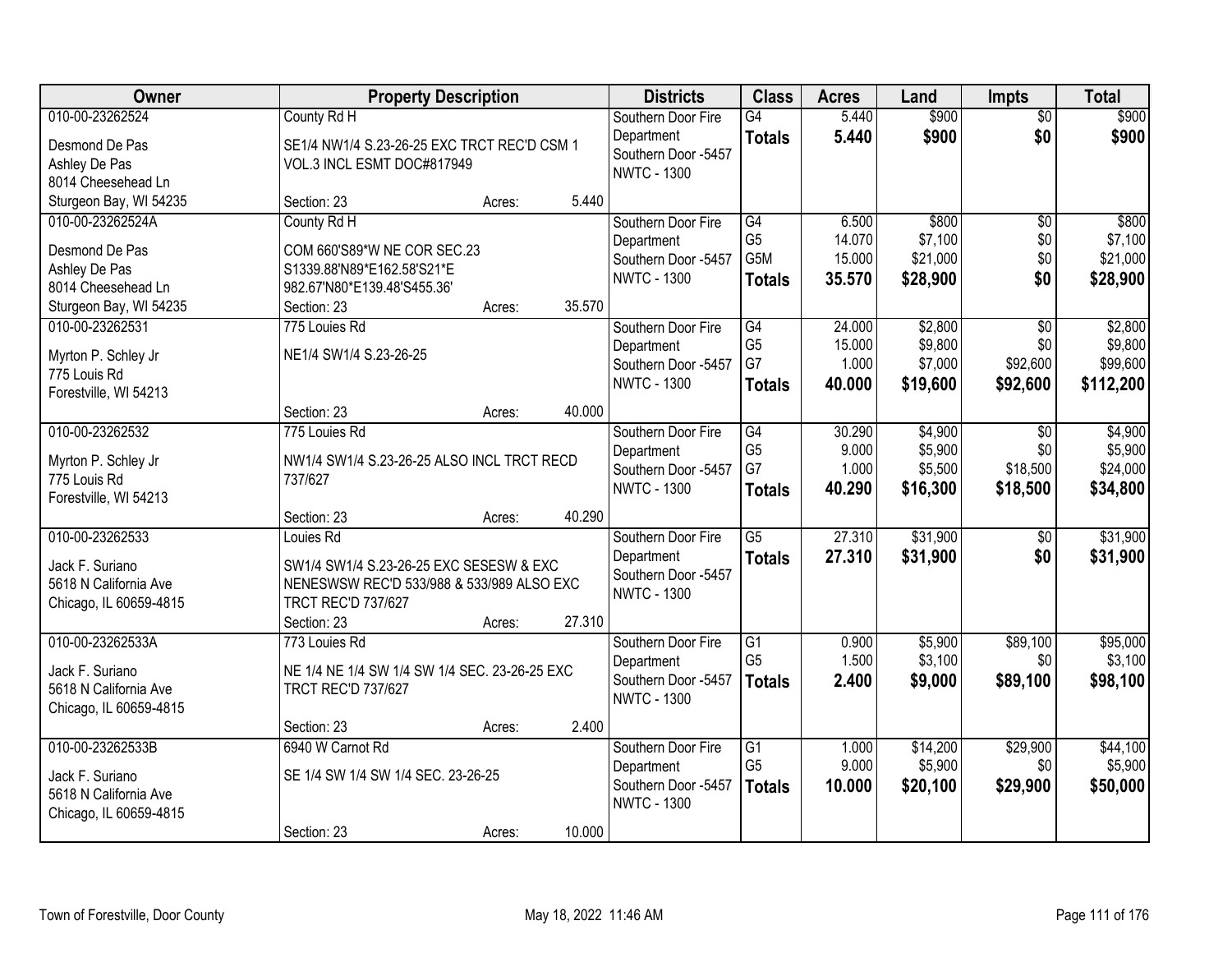| Owner                               | <b>Property Description</b>                                                                   |        |        | <b>Districts</b>                  | <b>Class</b>    | <b>Acres</b> | Land     | <b>Impts</b>    | <b>Total</b> |
|-------------------------------------|-----------------------------------------------------------------------------------------------|--------|--------|-----------------------------------|-----------------|--------------|----------|-----------------|--------------|
| 010-00-23262534                     | Louies Rd                                                                                     |        |        | Southern Door Fire                | G4              | 5.000        | \$700    | $\overline{50}$ | \$700        |
| Myrton Schley Jr                    | SE 1/4 SW 1/4 SEC 23-26-25                                                                    |        |        | Department                        | G <sub>5</sub>  | 35.000       | \$22,200 | \$0             | \$22,200     |
| Leslie Schley                       |                                                                                               |        |        | Southern Door -5457               | <b>Totals</b>   | 40.000       | \$22,900 | \$0             | \$22,900     |
| 775 Louies Rd                       |                                                                                               |        |        | <b>NWTC - 1300</b>                |                 |              |          |                 |              |
| Forestville, WI 54213               | Section: 23                                                                                   | Acres: | 40.000 |                                   |                 |              |          |                 |              |
| 010-00-23262541                     | Louies Rd                                                                                     |        |        | Southern Door Fire                | $\overline{G5}$ | 27.000       | \$17,600 | $\overline{50}$ | \$17,600     |
|                                     |                                                                                               |        |        | Department                        | G <sub>6</sub>  | 13.000       | \$36,400 | \$0             | \$36,400     |
| Andrew W. Neuville                  | NE1/4 SE1/4 S.23-26-25                                                                        |        |        | Southern Door -5457               | <b>Totals</b>   | 40.000       | \$54,000 | \$0             | \$54,000     |
| Miki Neuville                       |                                                                                               |        |        | <b>NWTC - 1300</b>                |                 |              |          |                 |              |
| Psc561 Box 7391                     |                                                                                               |        |        |                                   |                 |              |          |                 |              |
| Spo, AP 96310                       | Section: 23                                                                                   | Acres: | 40.000 |                                   |                 |              |          |                 |              |
| 010-00-23262542                     | Louies Rd                                                                                     |        |        | Southern Door Fire                | $\overline{G5}$ | 40.000       | \$14,100 | $\overline{50}$ | \$14,100     |
| Daniel Delorit et al                | NW1/4 SE1/4 S.23-26-25                                                                        |        |        | Department                        | <b>Totals</b>   | 40.000       | \$14,100 | \$0             | \$14,100     |
| 1526 Stevenson Pier Rd              |                                                                                               |        |        | Southern Door -5457               |                 |              |          |                 |              |
| Sturgeon Bay, WI 54235              |                                                                                               |        |        | <b>NWTC - 1300</b>                |                 |              |          |                 |              |
|                                     | Section: 23                                                                                   | Acres: | 40.000 |                                   |                 |              |          |                 |              |
| 010-00-23262543A                    | 6792 W Carnot Rd                                                                              |        |        | Southern Door Fire                | G4              | 17.000       | \$3,200  | \$0             | \$3,200      |
|                                     |                                                                                               |        |        | Department                        | G <sub>5</sub>  | 13.460       | \$15,100 | \$0             | \$15,100     |
| Amy Werner                          | COM S1/4 COR SEC 23: N1330. 29' S89*E666.62'<br>S1327.94' W665.61' BG. ALSO COM 1330. .29'N & |        |        | Southern Door -5457               | <b>Totals</b>   | 30.460       | \$18,300 | \$0             | \$18,300     |
| 813 Ralph St<br>Luxemburg, WI 54217 | 666.62'S89*E S1/4 COR SEC 23: S89*E333.31'                                                    |        |        | <b>NWTC - 1300</b>                |                 |              |          |                 |              |
|                                     | Section: 23                                                                                   | Acres: | 30.460 |                                   |                 |              |          |                 |              |
| 010-00-23262543B2                   | 6792 Carnot Rd                                                                                |        |        | Southern Door Fire                | $\overline{G1}$ | 8.000        | \$24,700 | \$161,900       | \$186,600    |
|                                     |                                                                                               |        |        |                                   | G <sub>5</sub>  | 2.140        | \$1,400  | \$0             | \$1,400      |
| Ryan Dow                            | COM 1330.29'N & 999.93'S89* E S1/4 COR SEC                                                    |        |        | Department<br>Southern Door -5457 |                 | 10.140       |          | \$161,900       |              |
| 6792 W Carnot Rd                    | 23:S89*E333.31' S1325.58' W332.65' N132 6.76' BG.                                             |        |        | <b>NWTC - 1300</b>                | <b>Totals</b>   |              | \$26,100 |                 | \$188,000    |
| Forestville, WI 54213               | SLY 33' RESVD RD.                                                                             |        |        |                                   |                 |              |          |                 |              |
|                                     | Section: 23                                                                                   | Acres: | 10.140 |                                   |                 |              |          |                 |              |
| 010-00-23262544A                    | Carnot Rd                                                                                     |        |        | Southern Door Fire                | $\overline{G5}$ | 31.500       | \$20,500 | $\overline{50}$ | \$20,500     |
| Gina M. Neuville                    | SE 1/4 SE 1/4 SEC 23-26-25 EXC COM SE COR N 132                                               |        |        | Department                        | <b>Totals</b>   | 31.500       | \$20,500 | \$0             | \$20,500     |
| 913 Harbor House Dr #18             | W330' S132' E330'TO BEG & EXC N 555' OF E 549.41'.                                            |        |        | Southern Door -5457               |                 |              |          |                 |              |
| Madison, WI 53719                   | EXC TRCT REC'D 698/208.                                                                       |        |        | <b>NWTC - 1300</b>                |                 |              |          |                 |              |
|                                     | Section: 23                                                                                   | Acres: | 31.500 |                                   |                 |              |          |                 |              |
| 010-00-23262544B                    | 705 N Carnot Rd                                                                               |        |        | Southern Door Fire                | $\overline{G1}$ | 0.800        | \$10,200 | \$110,000       | \$120,200    |
|                                     |                                                                                               |        |        | Department                        | G <sub>5</sub>  | 0.700        | \$900    | \$0             | \$900        |
| Kelly N. Bockhop                    | COM SE COR SE1/4 SE1/4 N132 ' W330' S132' E330'                                               |        |        | Southern Door -5457               | <b>Totals</b>   | 1.500        | \$11,100 | \$110,000       | \$121,100    |
| Julie L. Bockhop                    | TO BEG ALSO INCL 66' N & ADJ REC'D 698/208.                                                   |        |        | <b>NWTC - 1300</b>                |                 |              |          |                 |              |
| 705 N Carnot Rd                     |                                                                                               |        | 1.500  |                                   |                 |              |          |                 |              |
| Forestville, WI 54213               | Section: 23                                                                                   | Acres: |        |                                   |                 |              |          |                 |              |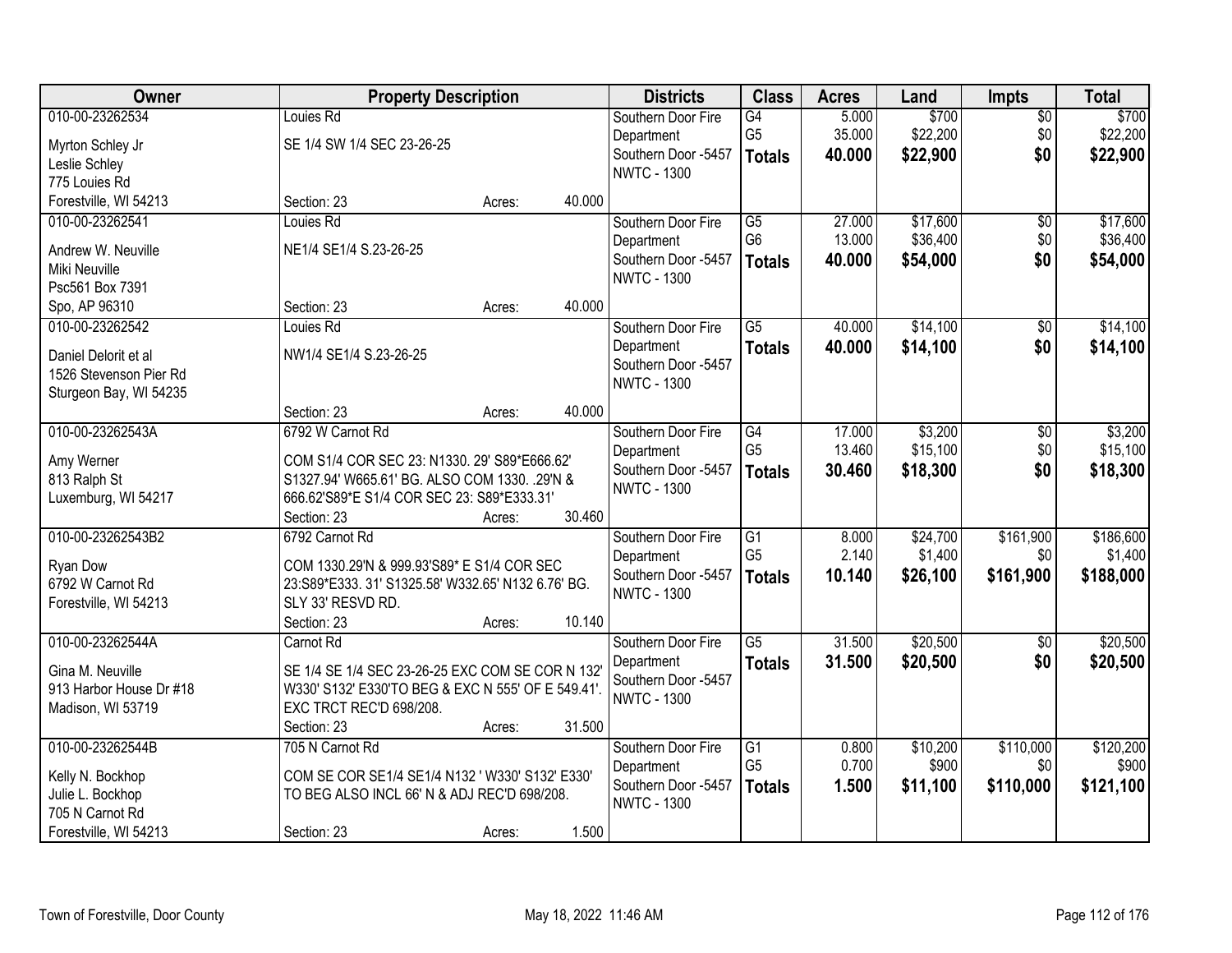| Owner                                                                                                  |                                                                                                                                                                                  | <b>Property Description</b> |        | <b>Districts</b>                                                              | <b>Class</b>                                                         | <b>Acres</b>                        | Land                                          | <b>Impts</b>                         | <b>Total</b>                                   |
|--------------------------------------------------------------------------------------------------------|----------------------------------------------------------------------------------------------------------------------------------------------------------------------------------|-----------------------------|--------|-------------------------------------------------------------------------------|----------------------------------------------------------------------|-------------------------------------|-----------------------------------------------|--------------------------------------|------------------------------------------------|
| 010-00-23262544C1<br>Nathan Sorensen<br>763 N Carnot Rd                                                | 763 N Carnot Rd<br>LOT 1 CSM #2722 V.16 PG.228 SEC. 23-26-25 SESE                                                                                                                |                             |        | Southern Door Fire<br>Department<br>Southern Door -5457<br><b>NWTC - 1300</b> | $\overline{G1}$<br><b>Totals</b>                                     | 0.920<br>0.920                      | \$13,000<br>\$13,000                          | \$16,500<br>\$16,500                 | \$29,500<br>\$29,500                           |
| Forestville, WI 54213                                                                                  | Section: 23                                                                                                                                                                      | Acres:                      | 0.920  |                                                                               |                                                                      |                                     |                                               |                                      |                                                |
| 010-00-23262544C2<br>Donald A. Hill<br>Carrie L. Hill<br>759 N Carnot Rd                               | 759 N Carnot Rd<br>LOT 2 CSM #2722 V.16 PG.228 SEC. 23-26-25 SESE                                                                                                                |                             |        | Southern Door Fire<br>Department<br>Southern Door -5457<br><b>NWTC - 1300</b> | $\overline{G1}$<br><b>Totals</b>                                     | 5.080<br>5.080                      | \$23,200<br>\$23,200                          | \$94,100<br>\$94,100                 | \$117,300<br>\$117,300                         |
| Forestville, WI 54213                                                                                  | Section: 23                                                                                                                                                                      | Acres:                      | 5.080  |                                                                               |                                                                      |                                     |                                               |                                      |                                                |
| 010-00-23262544C3<br>Ryan Sorenson<br>Vanessa Sorenson<br>1705 Florida St                              | Carnot Rd<br>LOT 3 CSM #2722 V.16 PG.228 SEC. 23-26-25 SESE                                                                                                                      |                             |        | Southern Door Fire<br>Department<br>Southern Door -5457<br><b>NWTC - 1300</b> | $\overline{G1}$<br><b>Totals</b>                                     | 1.000<br>1.000                      | \$14,200<br>\$14,200                          | $\overline{50}$<br>\$0               | \$14,200<br>\$14,200                           |
| Sturgeon Bay, WI 54235                                                                                 | Section: 23                                                                                                                                                                      | Acres:                      | 1.000  |                                                                               |                                                                      |                                     |                                               |                                      |                                                |
| 010-00-24262511A<br><b>Olson Family Trust</b><br><b>Olson Marital Trust</b><br>584 County Highway S    | Center Rd<br>NE1/4 NE1/4 EX N 500' OF W 260' S.24-26-25                                                                                                                          |                             |        | Southern Door Fire<br>Department<br>Southern Door -5457<br><b>NWTC - 1300</b> | G4<br>G <sub>5</sub><br><b>Totals</b>                                | 34.000<br>3.000<br>37.000           | \$6,500<br>\$1,100<br>\$7,600                 | \$0<br>\$0<br>\$0                    | \$6,500<br>\$1,100<br>\$7,600                  |
| Sturgeon Bay, WI 54235                                                                                 | Section: 24                                                                                                                                                                      | Acres:                      | 37.000 |                                                                               |                                                                      |                                     |                                               |                                      |                                                |
| 010-00-24262511B<br>Jack M. Kettering<br>Janelle M. Kettering<br>6491 E Center Rd                      | 6491 E Center Rd<br>N 500' OF W260' OF NE1/4 NE 1/4 & N 500' OF E260'<br>OF NW 1/4 NE1/4 S.24-26-25                                                                              |                             |        | Southern Door Fire<br>Department<br>Southern Door -5457<br><b>NWTC - 1300</b> | $\overline{G1}$<br><b>Totals</b>                                     | 6.000<br>6.000                      | \$23,700<br>\$23,700                          | \$132,100<br>\$132,100               | \$155,800<br>\$155,800                         |
| Sturgeon Bay, WI 54235                                                                                 | Section: 24                                                                                                                                                                      | Acres:                      | 6.000  |                                                                               |                                                                      |                                     |                                               |                                      |                                                |
| 010-00-24262512A<br><b>Olson Family Trust</b><br><b>Olson Marital Trust</b><br>584 County Highway S    | Center Rd<br>E1/2 NW1/4 NE1/4 SEC.24, ALSO 12'X926.91' STRIP W<br>& ADJ REC'D 495/541. EXC N500 ' OF E260'                                                                       |                             |        | Southern Door Fire<br>Department<br>Southern Door -5457<br><b>NWTC - 1300</b> | G4<br>G <sub>5</sub><br><b>Totals</b>                                | 12.260<br>5.000<br>17.260           | \$2,400<br>\$3,100<br>\$5,500                 | $\overline{50}$<br>\$0<br>\$0        | \$2,400<br>\$3,100<br>\$5,500                  |
| Sturgeon Bay, WI 54235                                                                                 | Section: 24                                                                                                                                                                      | Acres:                      | 17.260 |                                                                               |                                                                      |                                     |                                               |                                      |                                                |
| 010-00-24262512B<br>Paula Roppuld<br><b>Todd Roppuld</b><br>6585 E Center Rd<br>Sturgeon Bay, WI 54235 | 6585 E Center Rd<br>COM N1/4 COR SEC 24:S89*E 647.83' S1312.97'<br>CONT. S 1298.40' N89*W646.85' S88*W 665.22'<br>N2324.15' N89*E363. 14' N300.20' N89*E312.03'BG<br>Section: 24 | Acres:                      | 76.950 | Southern Door Fire<br>Department<br>Southern Door -5457<br><b>NWTC - 1300</b> | $\overline{G1}$<br>G <sub>5</sub><br>G <sub>6</sub><br><b>Totals</b> | 1.950<br>62.000<br>13.000<br>76.950 | \$20,600<br>\$67,600<br>\$34,900<br>\$123,100 | \$348,700<br>\$0<br>\$0<br>\$348,700 | \$369,300<br>\$67,600<br>\$34,900<br>\$471,800 |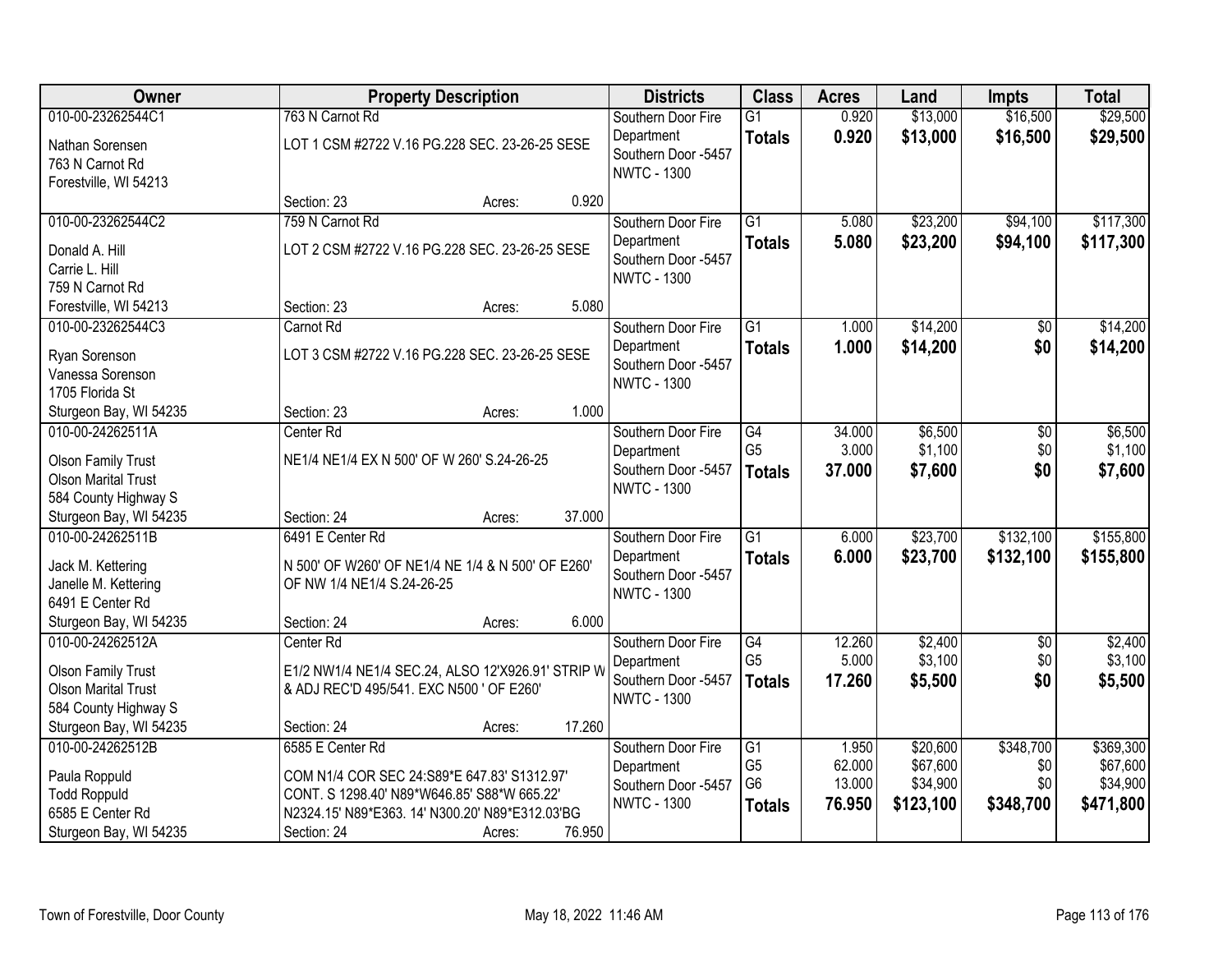| Owner                                                                                       | <b>Property Description</b>                                                                                                                                                          |        | <b>Districts</b>                                                              | <b>Class</b>                                                   | <b>Acres</b>                                | Land                                             | <b>Impts</b>                                    | <b>Total</b>                                           |
|---------------------------------------------------------------------------------------------|--------------------------------------------------------------------------------------------------------------------------------------------------------------------------------------|--------|-------------------------------------------------------------------------------|----------------------------------------------------------------|---------------------------------------------|--------------------------------------------------|-------------------------------------------------|--------------------------------------------------------|
| 010-00-24262513<br>Richard A. Olson et al<br>580 County Highway S<br>Sturgeon Bay, WI 54235 | Center Rd<br>SW1/4 NE1/4 SEC. 24-26-25 EXC THE WLY 1/2 THERE<br>OF REC'D 495/537                                                                                                     |        | Southern Door Fire<br>Department<br>Southern Door -5457<br><b>NWTC - 1300</b> | G4<br>G5M<br><b>Totals</b>                                     | 16.000<br>4.000<br>20.000                   | \$3,200<br>\$5,600<br>\$8,800                    | $\overline{50}$<br>\$0<br>\$0                   | \$3,200<br>\$5,600<br>\$8,800                          |
|                                                                                             | Section: 24<br>Acres:                                                                                                                                                                | 20.000 |                                                                               |                                                                |                                             |                                                  |                                                 |                                                        |
| 010-00-24262514<br>David G. Jones<br>851 County Highway S<br>Sturgeon Bay, WI 54235         | 851 County Rd S<br>SE1/4 NE1/4 SEC. 24-26-25<br>Section: 24                                                                                                                          | 40.000 | Southern Door Fire<br>Department<br>Southern Door -5457<br><b>NWTC - 1300</b> | $\overline{G1}$<br>G4<br>G <sub>5</sub><br><b>Totals</b>       | 1.000<br>13.000<br>26.000<br>40.000         | \$14,200<br>\$1,600<br>\$16,900<br>\$32,700      | \$85,600<br>\$0<br>\$0<br>\$85,600              | \$99,800<br>\$1,600<br>\$16,900<br>\$118,300           |
| 010-00-24262521A<br>Alberta L. Erickson<br>6591 E Center Rd<br>Sturgeon Bay, WI 54235       | Acres:<br>6591 E Center Rd<br>COM 312'W N1/4 COR SEC 24: W122' S5*W301.75'<br>N89*E151. 80' N300.23' BG.                                                                             |        | Southern Door Fire<br>Department<br>Southern Door -5457<br><b>NWTC - 1300</b> | G1<br><b>Totals</b>                                            | 0.950<br>0.950                              | \$14,600<br>\$14,600                             | \$40,500<br>\$40,500                            | \$55,100<br>\$55,100                                   |
| 010-00-24262521C                                                                            | Section: 24<br>Acres:<br>6593 E Center Rd                                                                                                                                            | 0.950  | Southern Door Fire                                                            | $\overline{G1}$                                                | 1.570                                       | \$16,400                                         | \$80,800                                        | \$97,200                                               |
| Sharlene May<br>6593 E Center Rd<br>Sturgeon Bay, WI 54235                                  | TRACT 1 CSM #173 V.1 PG.311 SEC. 24-26-25 NENW                                                                                                                                       |        | Department<br>Southern Door -5457<br><b>NWTC - 1300</b>                       | <b>Totals</b>                                                  | 1.570                                       | \$16,400                                         | \$80,800                                        | \$97,200                                               |
|                                                                                             | Section: 24<br>Acres:                                                                                                                                                                | 1.570  |                                                                               |                                                                |                                             |                                                  |                                                 |                                                        |
| 010-00-24262522<br>Dennis E. Halverson<br>561 Sleepyhollow Dr<br>Sturgeon Bay, WI 54235     | 6625 E Center Rd<br>COM NW COR NWNW SEC 24:E ALG CL TO NE COR<br>NWNW E ALG CL TO NW COR CSM #173 V.1 PG.311<br>ALG W LN CSM TO SW COR CSM S TO S LN NENW W<br>Section: 24<br>Acres: | 59.820 | Southern Door Fire<br>Department<br>Southern Door -5457<br><b>NWTC - 1300</b> | $\overline{G1}$<br>G4<br>G <sub>5</sub><br>G7<br><b>Totals</b> | 1.000<br>55.820<br>2.000<br>1.000<br>59.820 | \$14,200<br>\$10,700<br>\$100<br>\$0<br>\$25,000 | \$54,700<br>\$0<br>\$0<br>\$91,000<br>\$145,700 | \$68,900<br>\$10,700<br>\$100<br>\$91,000<br>\$170,700 |
| 010-00-24262523A<br>Larry F. Hanko<br>900 N Carnot Rd<br>Forestville, WI 54213              | 900 N Carnot Rd<br>N1/2 SW1/4 NW1/4 S.24-26-25 EXC TRCT REC'D<br>732/798<br>Section: 24<br>Acres:                                                                                    | 10.000 | Southern Door Fire<br>Department<br>Southern Door -5457<br><b>NWTC - 1300</b> | $\overline{G1}$<br>G4<br><b>Totals</b>                         | 1.000<br>9.000<br>10.000                    | \$14,200<br>\$1,800<br>\$16,000                  | \$190,400<br>\$0<br>\$190,400                   | \$204,600<br>\$1,800<br>\$206,400                      |
| 010-00-24262523B<br>Emajean M. Harmann<br>848 N Carnot Rd<br>Forestville, WI 54213          | Carnot Rd<br>S1/2 SW1/4 NW1/4 S.24-26-25<br>Section: 24<br>Acres:                                                                                                                    | 20.000 | Southern Door Fire<br>Department<br>Southern Door -5457<br><b>NWTC - 1300</b> | G4<br>G <sub>5</sub><br><b>Totals</b>                          | 19.500<br>0.500<br>20.000                   | \$3,800<br>\$100<br>\$3,900                      | $\overline{50}$<br>\$0<br>\$0                   | \$3,800<br>\$100<br>\$3,900                            |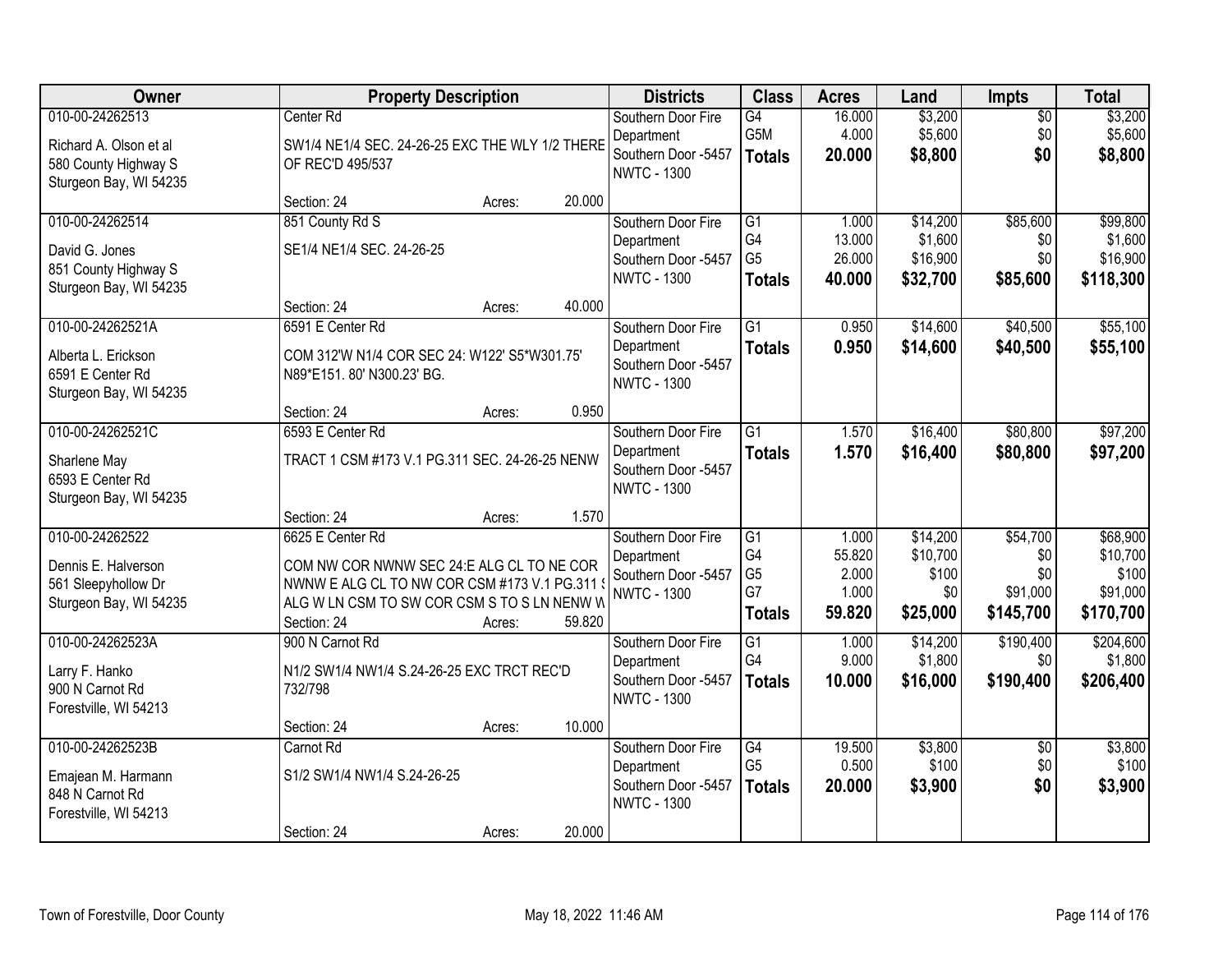| Owner                                                                                               | <b>Property Description</b>                                                                                                                                                          | <b>Districts</b>                                                              | <b>Class</b>                                       | <b>Acres</b>               | Land                             | <b>Impts</b>                       | <b>Total</b>                       |
|-----------------------------------------------------------------------------------------------------|--------------------------------------------------------------------------------------------------------------------------------------------------------------------------------------|-------------------------------------------------------------------------------|----------------------------------------------------|----------------------------|----------------------------------|------------------------------------|------------------------------------|
| 010-00-24262524B1<br>Todd J. Miller<br>Bonnie S. Miller<br>910 N Carnot Rd                          | 910 N Carnot Rd<br>COM 1334.13'S2*E NW COR SEC 24:N87*E1994.49' TO<br>FENCE S 2*E1312.19' S87*W665.47' N1 *W987.03'<br>S87*W1332.78' N2* W339.81' BG.                                | Southern Door Fire<br>Department<br>Southern Door -5457<br><b>NWTC - 1300</b> | $\overline{G1}$<br>G4<br><b>Totals</b>             | 1.000<br>29.320<br>30.320  | \$14,200<br>\$5,700<br>\$19,900  | \$264,800<br>\$0<br>\$264,800      | \$279,000<br>\$5,700<br>\$284,700  |
| Forestville, WI 54213                                                                               | 30.320<br>Section: 24<br>Acres:                                                                                                                                                      |                                                                               |                                                    |                            |                                  |                                    |                                    |
| 010-00-24262531<br><b>Olson Family Trust</b><br><b>Olson Marital Trust</b><br>584 County Highway S  | Carnot Rd<br>NE1/4 SW1/4 S.24-26-25                                                                                                                                                  | Southern Door Fire<br>Department<br>Southern Door -5457<br><b>NWTC - 1300</b> | $\overline{G4}$<br>G <sub>5</sub><br><b>Totals</b> | 17.000<br>23.000<br>40.000 | \$3,300<br>\$25,800<br>\$29,100  | \$0<br>\$0<br>\$0                  | \$3,300<br>\$25,800<br>\$29,100    |
| Sturgeon Bay, WI 54235                                                                              | 40.000<br>Section: 24<br>Acres:                                                                                                                                                      |                                                                               |                                                    |                            |                                  |                                    |                                    |
| 010-00-24262532<br>Emajean M. Harmann<br>848 N Carnot Rd<br>Forestville, WI 54213                   | Carnot Rd<br>NW 1/4 SW 1/4 SEC 24-26-25 EXC S245'OF N285'OF<br>W230'                                                                                                                 | Southern Door Fire<br>Department<br>Southern Door -5457<br><b>NWTC - 1300</b> | $\overline{G4}$<br>G <sub>5</sub><br><b>Totals</b> | 37.710<br>1.000<br>38.710  | \$7,000<br>\$100<br>\$7,100      | $\overline{50}$<br>\$0<br>\$0      | \$7,000<br>\$100<br>\$7,100        |
|                                                                                                     | 38.710<br>Section: 24<br>Acres:                                                                                                                                                      |                                                                               |                                                    |                            |                                  |                                    |                                    |
| 010-00-24262532A<br>Emajean M. Harmann<br>848 N Carnot Rd<br>Forestville, WI 54213                  | 848 N Carnot Rd<br>BEG 40'S OF NW COR NW 1/4 SW 1/4 SEC 24-26-25 S<br>ON C/L CARNOT RD 245' E230' N 245' W230'BG                                                                     | Southern Door Fire<br>Department<br>Southern Door -5457<br><b>NWTC - 1300</b> | $\overline{G1}$<br><b>Totals</b>                   | 1.290<br>1.290             | \$15,300<br>\$15,300             | \$68,100<br>\$68,100               | \$83,400<br>\$83,400               |
|                                                                                                     | 1.290<br>Section: 24<br>Acres:                                                                                                                                                       |                                                                               |                                                    |                            |                                  |                                    |                                    |
| 010-00-24262533A<br><b>Olson Family Trust</b><br><b>Olson Marital Trust</b><br>584 County Highway S | Carnot Rd<br>SW1/4 SW1/4 EX LS SOLD ALG W & S S. LIS<br>S.24-26-25 EXC TRCT REC'D 776/618                                                                                            | Southern Door Fire<br>Department<br>Southern Door -5457<br><b>NWTC - 1300</b> | $\overline{G4}$<br>G <sub>5</sub><br><b>Totals</b> | 34.090<br>1.000<br>35.090  | \$6,600<br>\$100<br>\$6,700      | $\overline{50}$<br>\$0<br>\$0      | \$6,600<br>\$100<br>\$6,700        |
| Sturgeon Bay, WI 54235                                                                              | 35.090<br>Section: 24<br>Acres:                                                                                                                                                      |                                                                               |                                                    |                            |                                  |                                    |                                    |
| 010-00-24262533B<br>William P. Bastian<br>6696 E Carnot Rd<br>Sturgeon Bay, WI 54235                | 6696 E Carnot Rd<br>COM SW COR SW1/4 SW1/4 E373 .5' N223.5' W208.5'<br>S91.5' W165' TO C HWY S132' TO BEG S.24-26-25                                                                 | Southern Door Fire<br>Department<br>Southern Door -5457<br><b>NWTC - 1300</b> | $\overline{G1}$<br><b>Totals</b>                   | 1.550<br>1.550             | \$16,400<br>\$16,400             | \$67,300<br>\$67,300               | \$83,700<br>\$83,700               |
|                                                                                                     | 1.550<br>Section: 24<br>Acres:                                                                                                                                                       |                                                                               |                                                    |                            |                                  |                                    |                                    |
| 010-00-24262533C<br>Bart L. Starr<br>Laurie L. Starr<br>710 N Carnot Rd<br>Forestville, WI 54213    | 710 N Carnot Rd<br>COM SW COR SW 1/4 SW 1/4 SEC 24-26-25 N132'TO<br>BEG E 165' N200' W165'TO C/L HWY S200'TO BEG.<br>ALSO INCL TRCT REC'D 776/618.<br>2.110<br>Section: 24<br>Acres: | Southern Door Fire<br>Department<br>Southern Door -5457<br><b>NWTC - 1300</b> | $\overline{G1}$<br>G <sub>2</sub><br><b>Totals</b> | 1.360<br>0.750<br>2.110    | \$15,600<br>\$13,800<br>\$29,400 | \$143,900<br>\$19,200<br>\$163,100 | \$159,500<br>\$33,000<br>\$192,500 |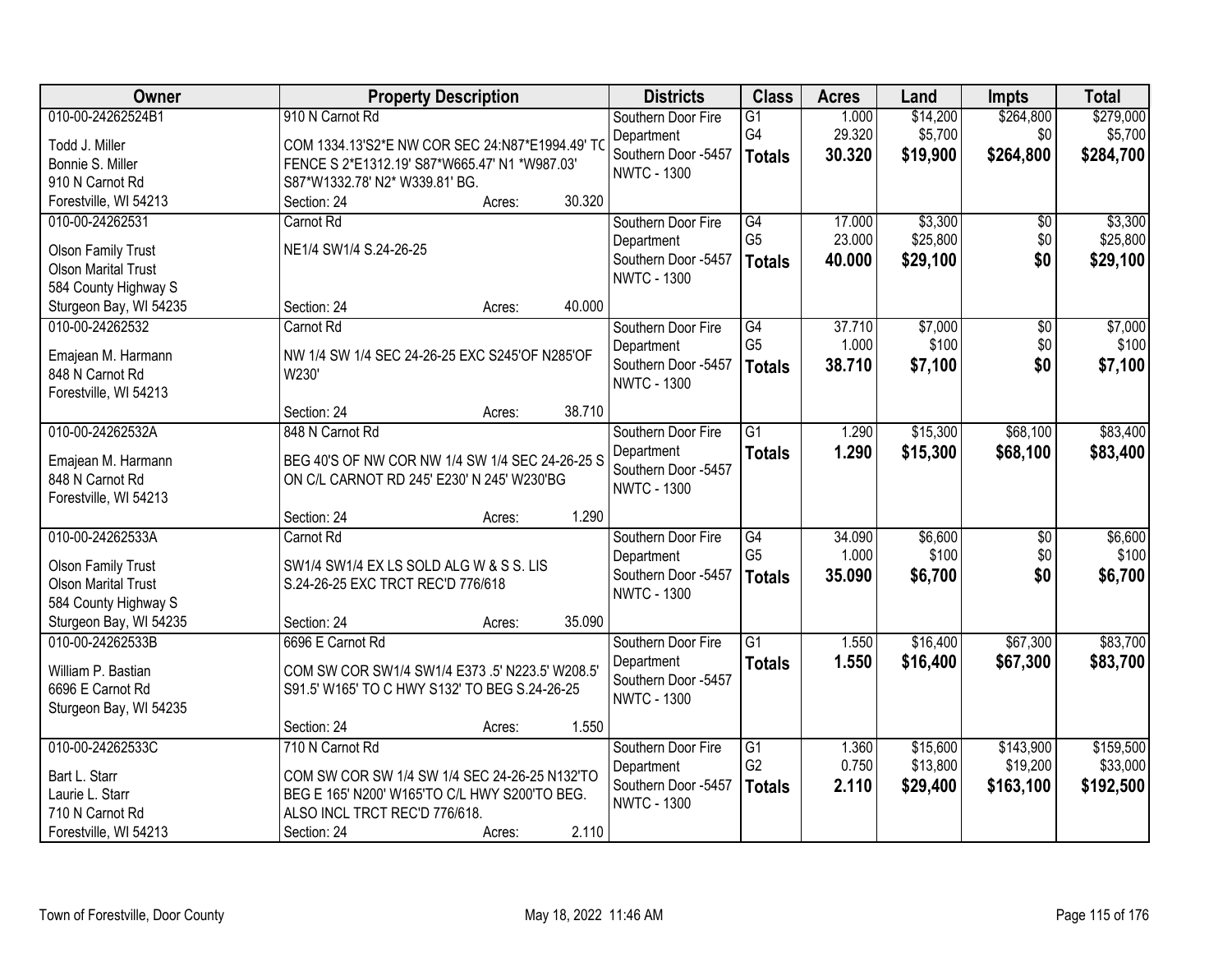| Owner                             |                                                                     | <b>Property Description</b> |        | <b>Districts</b>                          | <b>Class</b>    | <b>Acres</b> | Land     | <b>Impts</b>    | <b>Total</b> |
|-----------------------------------|---------------------------------------------------------------------|-----------------------------|--------|-------------------------------------------|-----------------|--------------|----------|-----------------|--------------|
| 010-00-24262533D                  | Carnot Rd                                                           |                             |        | Southern Door Fire                        | $\overline{G1}$ | 0.430        | \$7,100  | $\overline{50}$ | \$7,100      |
| William P. Bastian                | COM SW COR SW 1/4 SW 1/4 SEC 24-26-25 N 332'TO                      |                             |        | Department                                | <b>Totals</b>   | 0.430        | \$7,100  | \$0             | \$7,100      |
| 6696 E Carnot Rd                  | BEG E 165' N113.5' W165' S113.5' TO BEG                             |                             |        | Southern Door -5457<br><b>NWTC - 1300</b> |                 |              |          |                 |              |
| Sturgeon Bay, WI 54235            |                                                                     |                             |        |                                           |                 |              |          |                 |              |
|                                   | Section: 24                                                         | Acres:                      | 0.430  |                                           |                 |              |          |                 |              |
| 010-00-24262533E                  | 6658 E Carnot Rd                                                    |                             |        | Southern Door Fire                        | $\overline{G1}$ | 0.920        | \$14,500 | \$81,900        | \$96,400     |
| Michael L. Meverden               | COM 657'E SW COR SEC 24: N205' E195' S205' W195'                    |                             |        | Department                                | <b>Totals</b>   | 0.920        | \$14,500 | \$81,900        | \$96,400     |
| Kathy M. Meverden                 | BG.                                                                 |                             |        | Southern Door -5457                       |                 |              |          |                 |              |
| 6658 E Carnot Rd                  |                                                                     |                             |        | <b>NWTC - 1300</b>                        |                 |              |          |                 |              |
| Sturgeon Bay, WI 54235            | Section: 24                                                         | Acres:                      | 0.920  |                                           |                 |              |          |                 |              |
| 010-00-24262534A                  | Carnot Rd                                                           |                             |        | Southern Door Fire                        | G4              | 38.480       | \$7,500  | $\overline{50}$ | \$7,500      |
| <b>Olson Family Trust</b>         | SE1/4 SW1/4 EX W 105' OF E 175' OF N209' OF S441'.                  |                             |        | Department                                | G <sub>5</sub>  | 1.000        | \$100    | \$0             | \$100        |
| <b>Olson Marital Trust</b>        | SEC. 24-26-25 SUBJ TO ESMT REC'D DOC #749144.                       |                             |        | Southern Door -5457                       | <b>Totals</b>   | 39.480       | \$7,600  | \$0             | \$7,600      |
| 584 County Highway S              |                                                                     |                             |        | <b>NWTC - 1300</b>                        |                 |              |          |                 |              |
| Sturgeon Bay, WI 54235            | Section: 24                                                         | Acres:                      | 39.480 |                                           |                 |              |          |                 |              |
| 010-00-24262534B                  | 6558 E Carnot Rd                                                    |                             |        | Southern Door Fire                        | $\overline{G1}$ | 0.520        | \$12,800 | \$45,200        | \$58,000     |
|                                   |                                                                     |                             |        | Department                                | <b>Totals</b>   | 0.520        | \$12,800 | \$45,200        | \$58,000     |
| Louis A. Carstens                 | COM SE COR SE 1/4 SW 1/4 SEC 24-26-25 W70'                          |                             |        | Southern Door -5457                       |                 |              |          |                 |              |
| Lynn Carstens<br>6558 E Carnot Rd | N232'TO BEG N209' W105' S209' E105' TO BEG. ALSO<br><b>EASEMENT</b> |                             |        | <b>NWTC - 1300</b>                        |                 |              |          |                 |              |
| Sturgeon Bay, WI 54235            | Section: 24                                                         | Acres:                      | 0.520  |                                           |                 |              |          |                 |              |
| 010-00-24262541A                  | County Rd S                                                         |                             |        | Southern Door Fire                        | $\overline{G4}$ | 9.000        | \$1,500  | $\overline{50}$ | \$1,500      |
|                                   |                                                                     |                             |        | Department                                | G <sub>5</sub>  | 1.310        | \$700    | \$0             | \$700        |
| Patrick D & Joanne Madden Trst    | E1/2 NE1/4 SE1/4 SEC. 24-26-25 SUBJ TO ESMT EXC                     |                             |        | Southern Door -5457                       | <b>Totals</b>   | 10.310       | \$2,200  | \$0             | \$2,200      |
| 5780 Hornspier Rd                 | <b>TRCT REC'D 1090/951</b>                                          |                             |        | <b>NWTC - 1300</b>                        |                 |              |          |                 |              |
| Sturgeon Bay, WI 54235            |                                                                     |                             |        |                                           |                 |              |          |                 |              |
|                                   | Section: 24                                                         | Acres:                      | 10.310 |                                           |                 |              |          |                 |              |
| 010-00-24262541A1                 | 821 County Rd S                                                     |                             |        | Southern Door Fire                        | $\overline{G1}$ | 10.000       | \$25,700 | \$110,900       | \$136,600    |
| Steve P. Van Oudenhoven           | COM 373.47'S1*E E1/4 COR SEC 24:S1*E951.43'                         |                             |        | Department<br>Southern Door -5457         | <b>Totals</b>   | 10.000       | \$25,700 | \$110,900       | \$136,600    |
| Sally J. Van Oudenhoven           | S88*W457.84' N1*W951.43' N88*E457.84' BG.                           |                             |        | <b>NWTC - 1300</b>                        |                 |              |          |                 |              |
| 821 County Highway S              |                                                                     |                             |        |                                           |                 |              |          |                 |              |
| Sturgeon Bay, WI 54235            | Section: 24                                                         | Acres:                      | 10.000 |                                           |                 |              |          |                 |              |
| 010-00-24262541B                  | County Rd S                                                         |                             |        | Southern Door Fire                        | G4              | 19.000       | \$3,800  | $\overline{50}$ | \$3,800      |
| Richard A. Olson et al            | W1/2 NE1/4 SE1/4 SEC. 24-26-25 INCL & SUBJ TO                       |                             |        | Department                                | G <sub>5</sub>  | 1.370        | \$900    | \$0             | \$900        |
| 580 County Highway S              | <b>ESMT</b>                                                         |                             |        | Southern Door -5457                       | <b>Totals</b>   | 20.370       | \$4,700  | \$0             | \$4,700      |
| Sturgeon Bay, WI 54235            |                                                                     |                             |        | <b>NWTC - 1300</b>                        |                 |              |          |                 |              |
|                                   | Section: 24                                                         | Acres:                      | 20.370 |                                           |                 |              |          |                 |              |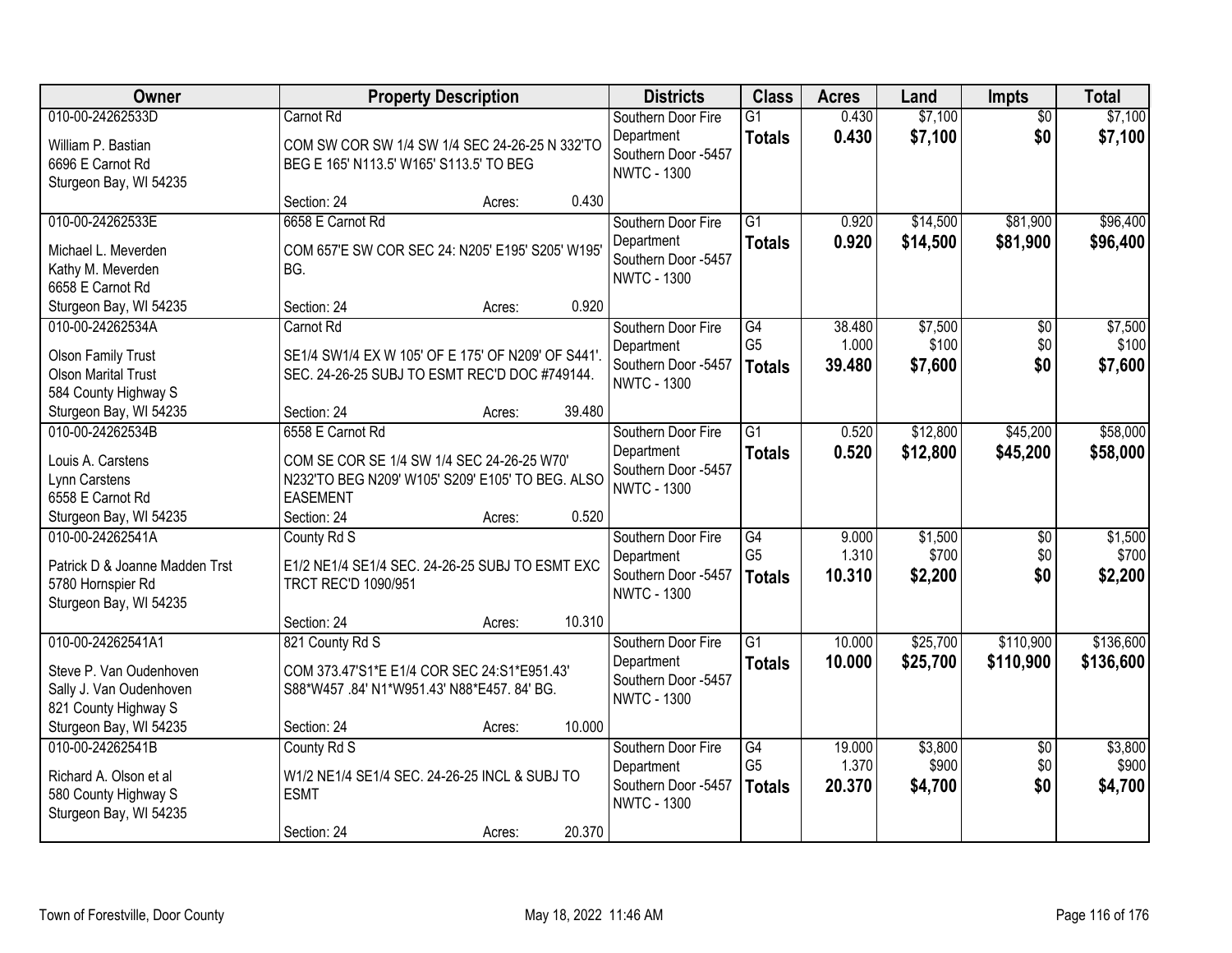| Owner                                                   | <b>Property Description</b>                        |        |        | <b>Districts</b>    | <b>Class</b>     | <b>Acres</b> | Land     | <b>Impts</b>    | <b>Total</b> |
|---------------------------------------------------------|----------------------------------------------------|--------|--------|---------------------|------------------|--------------|----------|-----------------|--------------|
| 010-00-24262542                                         | County Rd S                                        |        |        | Southern Door Fire  | $\overline{G4}$  | 11.910       | \$2,300  | $\overline{50}$ | \$2,300      |
| John C. Deutsch                                         | NW1/4 SE1/4 S.24-26-25                             |        |        | Department          | G <sub>5</sub>   | 29.000       | \$34,500 | \$0             | \$34,500     |
| Joan G. Deutsch                                         |                                                    |        |        | Southern Door -5457 | <b>Totals</b>    | 40.910       | \$36,800 | \$0             | \$36,800     |
| 3845 Bay Shore Dr                                       |                                                    |        |        | <b>NWTC - 1300</b>  |                  |              |          |                 |              |
| Sturgeon Bay, WI 54235                                  | Section: 24                                        | Acres: | 40.910 |                     |                  |              |          |                 |              |
| 010-00-24262543A                                        | 6554 E Carnot Rd                                   |        |        | Southern Door Fire  | $\overline{G2}$  | 0.500        | \$7,100  | \$4,200         | \$11,300     |
|                                                         |                                                    |        |        | Department          | G4               | 28.500       | \$5,300  | \$0             | \$5,300      |
| <b>Olson Family Trust</b><br><b>Olson Marital Trust</b> | SW1/4 SE1/4 EX S250' OF E 350'. SEC. 24-26-25 SUBJ |        |        | Southern Door -5457 | G <sub>5</sub>   | 1.000        | \$100    | \$0             | \$100        |
| 584 County Highway S                                    | TO ESMT REC'D DOC #749144.                         |        |        | <b>NWTC - 1300</b>  | G <sub>5</sub> M | 8.000        | \$10,000 | \$0             | \$10,000     |
| Sturgeon Bay, WI 54235                                  | Section: 24                                        | Acres: | 38.000 |                     | <b>Totals</b>    | 38.000       | \$22,500 | \$4,200         | \$26,700     |
| 010-00-24262543B1                                       | 6460 E Carnot Rd                                   |        |        | Southern Door Fire  | $\overline{G1}$  | 2.100        | \$18,600 | \$151,100       | \$169,700    |
|                                                         |                                                    |        |        | Department          | <b>Totals</b>    | 2.100        | \$18,600 | \$151,100       | \$169,700    |
| Roger W. Miller III                                     | COM SE COR SW1/4 SE1/4 SEC. 24:                    |        |        | Southern Door -5457 |                  |              |          |                 |              |
| 6460 E Carnot Rd                                        | N250'W350'S250'E350'BG. ALSO COM SM PT             |        |        | <b>NWTC - 1300</b>  |                  |              |          |                 |              |
| Sturgeon Bay, WI 54235-1997                             | N1*E256'E13' S256'W21.5'BG.                        |        |        |                     |                  |              |          |                 |              |
|                                                         | Section: 24                                        | Acres: | 2.100  |                     |                  |              |          |                 |              |
| 010-00-24262544A                                        | County Rd H                                        |        |        | Southern Door Fire  | G4               | 18.000       | \$3,500  | \$0             | \$3,500      |
| Richard A. Olson et al                                  | E1/2 SE1/4 SE1/4 S.24-26-25                        |        |        | Department          | G <sub>5</sub>   | 2.000        | \$1,100  | \$0             | \$1,100      |
| 580 County Highway S                                    |                                                    |        |        | Southern Door -5457 | <b>Totals</b>    | 20.000       | \$4,600  | \$0             | \$4,600      |
| Sturgeon Bay, WI 54235                                  |                                                    |        |        | <b>NWTC - 1300</b>  |                  |              |          |                 |              |
|                                                         | Section: 24                                        | Acres: | 20.000 |                     |                  |              |          |                 |              |
| 010-00-24262544B                                        | Carnot Rd                                          |        |        | Southern Door Fire  | G4               | 18.900       | \$3,600  | $\overline{30}$ | \$3,600      |
|                                                         | W1/2 SE1/4 SE1/4 S.24-26-25 EXC TR REC'D 527/936   |        |        | Department          | G <sub>5</sub>   | 1.320        | \$700    | \$0             | \$700        |
| Patrick D & Joanne Madden Trst<br>5780 Hornspier Rd     |                                                    |        |        | Southern Door -5457 | <b>Totals</b>    | 20.220       | \$4,300  | \$0             | \$4,300      |
| Sturgeon Bay, WI 54235                                  |                                                    |        |        | <b>NWTC - 1300</b>  |                  |              |          |                 |              |
|                                                         | Section: 24                                        | Acres: | 20.220 |                     |                  |              |          |                 |              |
| 010-00-25262511A                                        | Carnot Rd                                          |        |        | Southern Door Fire  | G4               | 33.000       | \$6,400  | $\sqrt{6}$      | \$6,400      |
|                                                         |                                                    |        |        | Department          | G <sub>5</sub>   | 2.000        | \$100    | \$0             | \$100        |
| <b>Olson Family Trust</b>                               | NE1/4 NE1/4 EX W416' OF E 1224.2' OF N523.56'      |        |        | Southern Door -5457 | <b>Totals</b>    | 35.000       | \$6,500  | \$0             | \$6,500      |
| <b>Olson Marital Trust</b>                              | S.25-26-25                                         |        |        | <b>NWTC - 1300</b>  |                  |              |          |                 |              |
| 584 County Highway S                                    |                                                    |        |        |                     |                  |              |          |                 |              |
| Sturgeon Bay, WI 54235                                  | Section: 25                                        | Acres: | 35.000 |                     |                  |              |          |                 |              |
| 010-00-25262511B                                        | 6451 E Carnot Rd                                   |        |        | Southern Door Fire  | $\overline{G1}$  | 5.000        | \$23,200 | \$266,600       | \$289,800    |
| Anthony Jandrin                                         | W416' OF E1224.2' OF N523. 56' OF NE1/4 NE1/4      |        |        | Department          | <b>Totals</b>    | 5.000        | \$23,200 | \$266,600       | \$289,800    |
| 6451 E Carnot Rd                                        | S.25-26-25                                         |        |        | Southern Door -5457 |                  |              |          |                 |              |
| Sturgeon Bay, WI 54235                                  |                                                    |        |        | <b>NWTC - 1300</b>  |                  |              |          |                 |              |
|                                                         | Section: 25                                        | Acres: | 5.000  |                     |                  |              |          |                 |              |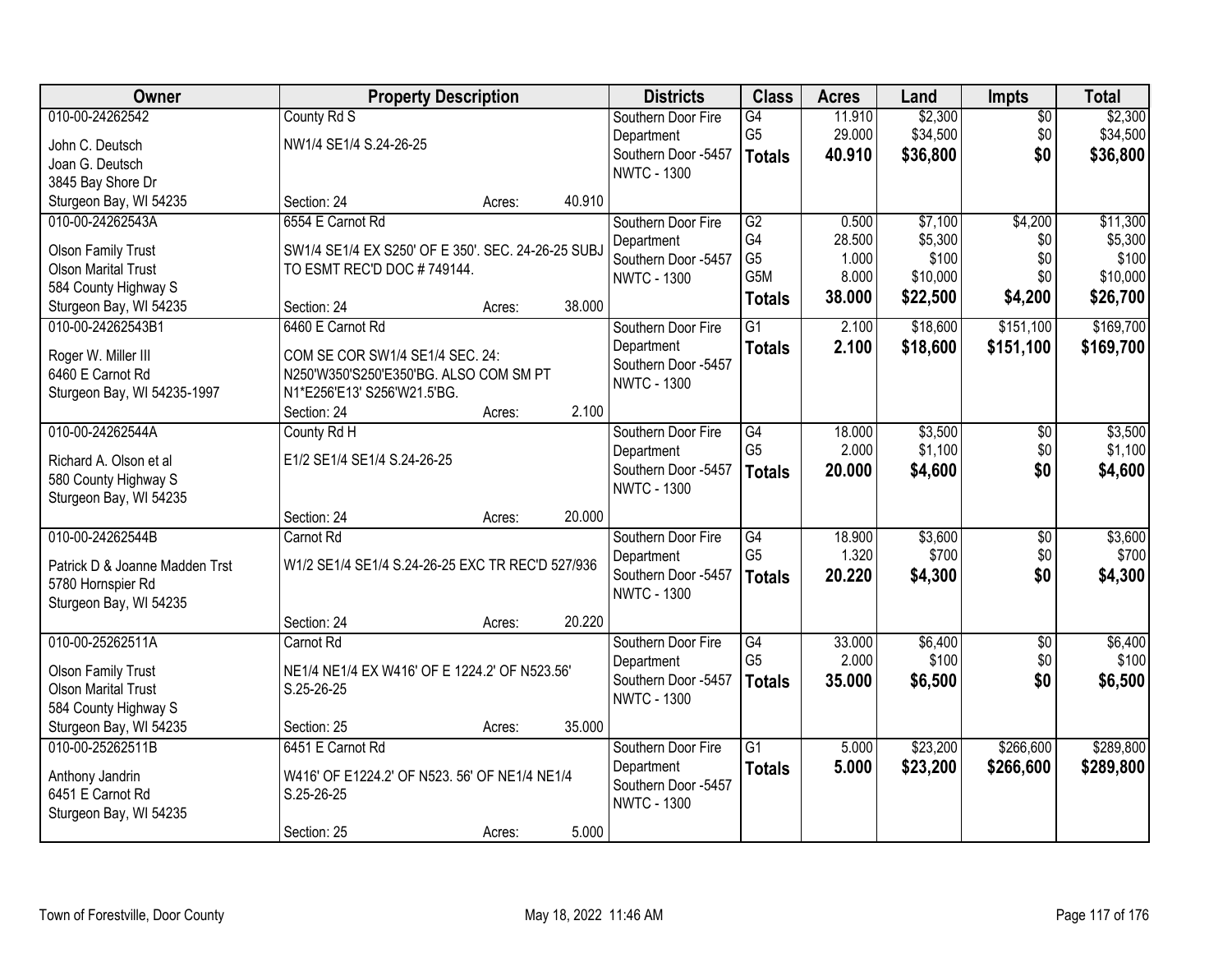| Owner                      | <b>Property Description</b>                   |        |        | <b>Districts</b>    | <b>Class</b>    | <b>Acres</b> | Land     | <b>Impts</b>    | <b>Total</b> |
|----------------------------|-----------------------------------------------|--------|--------|---------------------|-----------------|--------------|----------|-----------------|--------------|
| 010-00-25262512A           | Carnot Rd                                     |        |        | Southern Door Fire  | $\overline{G4}$ | 19.000       | \$3,600  | $\overline{50}$ | \$3,600      |
| <b>Olson Family Trust</b>  | N1/2 NW1/4 NE1/4 S.25-26-25                   |        |        | Department          | G <sub>5</sub>  | 1.000        | \$100    | \$0             | \$100        |
| <b>Olson Marital Trust</b> |                                               |        |        | Southern Door -5457 | <b>Totals</b>   | 20.000       | \$3,700  | \$0             | \$3,700      |
| 584 County Highway S       |                                               |        |        | <b>NWTC - 1300</b>  |                 |              |          |                 |              |
| Sturgeon Bay, WI 54235     | Section: 25                                   | Acres: | 20.000 |                     |                 |              |          |                 |              |
| 010-00-25262512B           | Carnot Rd                                     |        |        | Southern Door Fire  | G4              | 15.000       | \$3,000  | $\overline{30}$ | \$3,000      |
| <b>Olson Family Trust</b>  | S1/2 NW1/4 NE1/4 S.25-26-25                   |        |        | Department          | G <sub>5</sub>  | 2.000        | \$1,000  | \$0             | \$1,000      |
| <b>Olson Marital Trust</b> |                                               |        |        | Southern Door -5457 | G5M             | 3.000        | \$3,800  | \$0             | \$3,800      |
| 584 County Highway S       |                                               |        |        | <b>NWTC - 1300</b>  | <b>Totals</b>   | 20.000       | \$7,800  | \$0             | \$7,800      |
| Sturgeon Bay, WI 54235     | Section: 25                                   | Acres: | 20.000 |                     |                 |              |          |                 |              |
| 010-00-25262513            | County Rd J                                   |        |        | Southern Door Fire  | $\overline{G5}$ | 40.000       | \$26,000 | $\overline{50}$ | \$26,000     |
| Carnel Farms, Inc.         | SW1/4 NE1/4 S.25-26-25                        |        |        | Department          | <b>Totals</b>   | 40.000       | \$26,000 | \$0             | \$26,000     |
| 575 County Highway S       |                                               |        |        | Southern Door -5457 |                 |              |          |                 |              |
| Sturgeon Bay, WI 54235     |                                               |        |        | <b>NWTC - 1300</b>  |                 |              |          |                 |              |
|                            | Section: 25                                   | Acres: | 40.000 |                     |                 |              |          |                 |              |
| 010-00-25262514A           | 573 County Rd S                               |        |        | Southern Door Fire  | G4              | 15.540       | \$3,000  | $\sqrt{6}$      | \$3,000      |
| Carnel Farms, Inc          | N1/2 SE1/4 NE1/4 S.25-26-25 EXC CSM 336, V.11 |        |        | Department          | G7              | 2.000        | \$10,000 | \$45,200        | \$55,200     |
| 575 County Highway S       |                                               |        |        | Southern Door -5457 | <b>Totals</b>   | 17.540       | \$13,000 | \$45,200        | \$58,200     |
| Sturgeon Bay, WI 54235     |                                               |        |        | <b>NWTC - 1300</b>  |                 |              |          |                 |              |
|                            | Section: 25                                   | Acres: | 17.540 |                     |                 |              |          |                 |              |
| 010-00-25262514A1          | 575 County Rd S                               |        |        | Southern Door Fire  | $\overline{G1}$ | 2.460        | \$20,000 | \$154,000       | \$174,000    |
| Carnel Farms, Inc          | LOT 1 CSM#1928 V.11 PG.336 SEC. 25-26-25 SENE |        |        | Department          | <b>Totals</b>   | 2.460        | \$20,000 | \$154,000       | \$174,000    |
| 575 County Highway S       |                                               |        |        | Southern Door -5457 |                 |              |          |                 |              |
| Sturgeon Bay, WI 54235     |                                               |        |        | <b>NWTC - 1300</b>  |                 |              |          |                 |              |
|                            | Section: 25                                   | Acres: | 2.460  |                     |                 |              |          |                 |              |
| 010-00-25262514B           | 561 County Rd S                               |        |        | Southern Door Fire  | $\overline{G1}$ | 1.000        | \$14,200 | \$5,900         | \$20,100     |
| Charles E. Anderson        | S1/2 SE1/4 NE1/4 S.25-26-25                   |        |        | Department          | G4              | 16.000       | \$3,200  | \$0             | \$3,200      |
| Phyllis A. Anderson        |                                               |        |        | Southern Door -5457 | G <sub>5</sub>  | 3.000        | \$2,000  | \$0             | \$2,000      |
| PO Box 46                  |                                               |        |        | <b>NWTC - 1300</b>  | <b>Totals</b>   | 20.000       | \$19,400 | \$5,900         | \$25,300     |
| Burns, WY 82053-0046       | Section: 25                                   | Acres: | 20.000 |                     |                 |              |          |                 |              |
| 010-00-25262521            | Carnot Rd                                     |        |        | Southern Door Fire  | G4              | 29.000       | \$5,400  | $\overline{30}$ | \$5,400      |
| <b>Olson Family Trust</b>  | NE1/4 NW1/4 S.25-26-25                        |        |        | Department          | G <sub>5</sub>  | 11.000       | \$12,600 | \$0             | \$12,600     |
| <b>Olson Marital Trust</b> |                                               |        |        | Southern Door -5457 | <b>Totals</b>   | 40.000       | \$18,000 | \$0             | \$18,000     |
| 584 County Highway S       |                                               |        |        | <b>NWTC - 1300</b>  |                 |              |          |                 |              |
| Sturgeon Bay, WI 54235     | Section: 25                                   | Acres: | 40.000 |                     |                 |              |          |                 |              |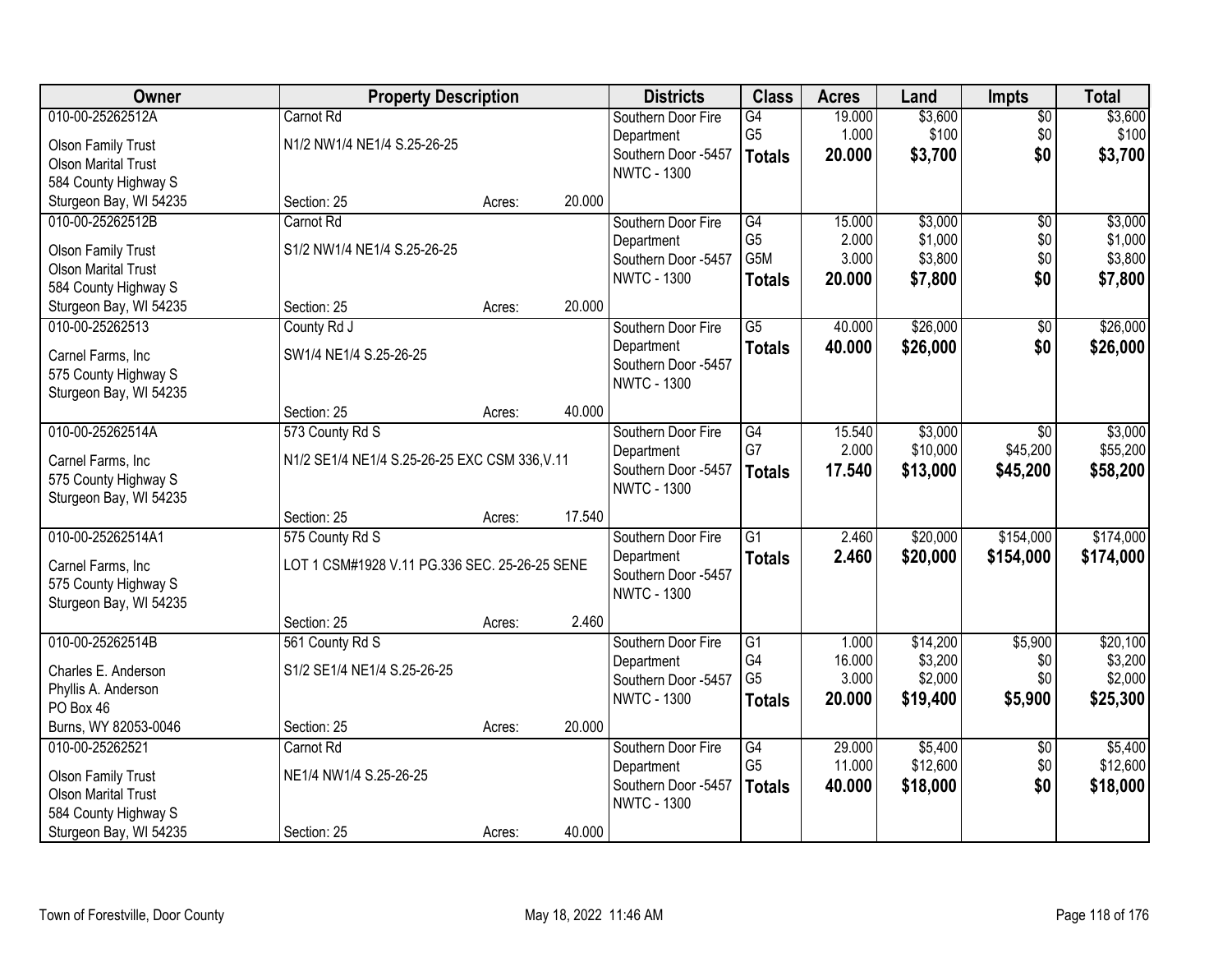| Owner                      | <b>Property Description</b>                      | <b>Districts</b>                          | <b>Class</b>         | <b>Acres</b>    | Land            | <b>Impts</b>    | <b>Total</b> |
|----------------------------|--------------------------------------------------|-------------------------------------------|----------------------|-----------------|-----------------|-----------------|--------------|
| 010-00-25262522A           | 6627 E Carnot Rd                                 | Southern Door Fire                        | $\overline{G1}$      | 2.470           | \$20,000        | \$22,100        | \$42,100     |
| <b>Olson Family Trust</b>  | NW1/4 NW1/4 EX COM NW COR S 312' E312' N312'     | Department                                | G4<br>G <sub>5</sub> | 28.000<br>6.750 | \$4,500         | \$0<br>\$0      | \$4,500      |
| <b>Olson Marital Trust</b> | W312' TO BEG EX E195' OF W752' OF N 175'         | Southern Door -5457<br><b>NWTC - 1300</b> |                      |                 | \$3,400         |                 | \$3,400      |
| 584 County Highway S       | S.25-26-25                                       |                                           | <b>Totals</b>        | 37.220          | \$27,900        | \$22,100        | \$50,000     |
| Sturgeon Bay, WI 54235     | 37.220<br>Section: 25<br>Acres:                  |                                           |                      |                 |                 |                 |              |
| 010-00-25262522B           | 6691 E Carnot Rd                                 | Southern Door Fire                        | $\overline{X4}$      | 2.000           | $\overline{50}$ | $\overline{30}$ | \$0          |
| Forest Lutheran Church     | COM NW COR NW1/4 NW1/4 S312 ' E313' N312' W313'  | Department                                | <b>Totals</b>        | 2.000           | \$0             | \$0             | \$0          |
| 6102 County Highway Oo     | TO BEG S.25-26-25                                | Southern Door -5457                       |                      |                 |                 |                 |              |
| Sturgeon Bay, WI 54235     |                                                  | <b>NWTC - 1300</b>                        |                      |                 |                 |                 |              |
|                            | 2.000<br>Section: 25<br>Acres:                   |                                           |                      |                 |                 |                 |              |
| 010-00-25262522C           | 6659 E Carnot Rd                                 | Southern Door Fire                        | $\overline{G1}$      | 0.780           | \$13,900        | \$34,000        | \$47,900     |
| Brenda L. Bertrand         | COM 657'E NW COR SEC 25:E 195' S175' W195' N175  | Department                                | <b>Totals</b>        | 0.780           | \$13,900        | \$34,000        | \$47,900     |
| 6659 E Carnot Rd           | BG.                                              | Southern Door -5457                       |                      |                 |                 |                 |              |
| Sturgeon Bay, WI 54235     |                                                  | <b>NWTC - 1300</b>                        |                      |                 |                 |                 |              |
|                            | 0.780<br>Section: 25<br>Acres:                   |                                           |                      |                 |                 |                 |              |
| 010-00-25262523            | 6636 County Rd J                                 | Southern Door Fire                        | G1                   | 6.910           | \$24,100        | \$267,200       | \$291,300    |
| Corrine Wisnicky           | SW 1/4 NW 1/4 SEC 25-26-25 EXC LAND FOR          | Department                                | G4                   | 7.750           | \$1,200         | \$0             | \$1,200      |
| Ricky D. Wisnicky          | COUNTY HWY VOL 428-166                           | Southern Door -5457                       | G <sub>5</sub>       | 20.000          | \$13,000        | \$0             | \$13,000     |
| 6636 County Highway J      |                                                  | <b>NWTC - 1300</b>                        | G5M                  | 5.000           | \$7,000         | \$0             | \$7,000      |
| Sturgeon Bay, WI 54235     | 39.660<br>Section: 25<br>Acres:                  |                                           | <b>Totals</b>        | 39.660          | \$45,300        | \$267,200       | \$312,500    |
| 010-00-25262524A           | County Rd J                                      | Southern Door Fire                        | $\overline{G4}$      | 36.500          | \$7,000         | $\overline{50}$ | \$7,000      |
| <b>Olson Family Trust</b>  | SE1/4 NW1/4 EX E171.95' OF W2104.68' OF S380' OF | Department                                | G <sub>5</sub>       | 2.000           | \$1,300         | \$0             | \$1,300      |
| <b>Olson Marital Trust</b> | NW1/4 S.25-26-25                                 | Southern Door -5457                       | <b>Totals</b>        | 38.500          | \$8,300         | \$0             | \$8,300      |
| 584 County Highway S       |                                                  | <b>NWTC - 1300</b>                        |                      |                 |                 |                 |              |
| Sturgeon Bay, WI 54235     | 38.500<br>Section: 25<br>Acres:                  |                                           |                      |                 |                 |                 |              |
| 010-00-25262524B           | 6570 County Rd J                                 | Southern Door Fire                        | $\overline{G1}$      | 1.500           | \$16,200        | \$177,300       | \$193,500    |
| Dennis G. Tlachac          | TRACT 1 CSM #193 V.1 PG.341 SEC. 25-26-25 SENW   | Department                                | <b>Totals</b>        | 1.500           | \$16,200        | \$177,300       | \$193,500    |
| 6570 County Highway J      |                                                  | Southern Door -5457                       |                      |                 |                 |                 |              |
| Sturgeon Bay, WI 54235     |                                                  | <b>NWTC - 1300</b>                        |                      |                 |                 |                 |              |
|                            | 1.500<br>Section: 25<br>Acres:                   |                                           |                      |                 |                 |                 |              |
| 010-00-25262531A           | County Rd J                                      | Southern Door Fire                        | $\overline{G4}$      | 26.650          | \$4,800         | $\overline{30}$ | \$4,800      |
| Dennis R. Ullman           | NE1/4 SW1/4 EX COM NW COR E 540'8" S372'8" W153  | Department                                | G <sub>5</sub>       | 0.500           | \$100           | \$0             | \$100        |
| N6189 Shadybrook Ln        | S TO S LIW TO SW CORN TO BEG S.25-26-25          | Southern Door -5457                       | <b>Totals</b>        | 27.150          | \$4,900         | \$0             | \$4,900      |
| Sheboygan, WI 53083        |                                                  | <b>NWTC - 1300</b>                        |                      |                 |                 |                 |              |
|                            | 27.150<br>Section: 25<br>Acres:                  |                                           |                      |                 |                 |                 |              |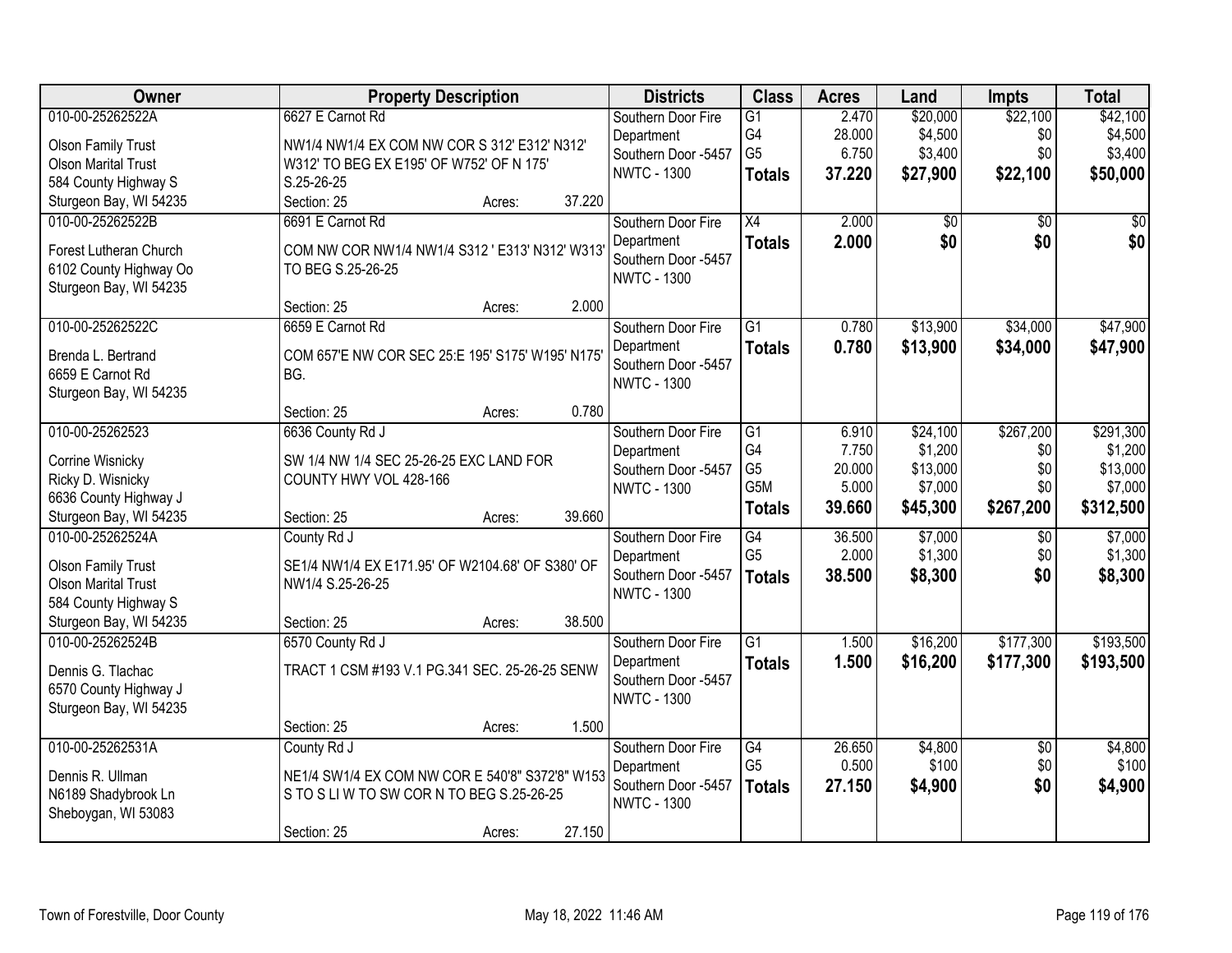| Owner                     | <b>Property Description</b>                     |        |        | <b>Districts</b>    | <b>Class</b>    | <b>Acres</b> | Land     | Impts           | <b>Total</b> |
|---------------------------|-------------------------------------------------|--------|--------|---------------------|-----------------|--------------|----------|-----------------|--------------|
| 010-00-25262531B          | 6583 County Rd J                                |        |        | Southern Door Fire  | G4              | 9.000        | \$1,700  | $\overline{50}$ | \$1,700      |
| Alice N Bergemann Trst    | COM NW COR NE1/4 SW1/4 E540 '8" S372'8" W153' S |        |        | Department          | G <sub>5</sub>  | 2.850        | \$5,900  | \$0             | \$5,900      |
| 6583 County Highway J     | TO S LI NE1/4 SW1/4 W TO SW COR N TO BEG        |        |        | Southern Door -5457 | G7              | 1.270        | \$7,000  | \$92,200        | \$99,200     |
| Sturgeon Bay, WI 54235    | S.25-26-25                                      |        |        | <b>NWTC - 1300</b>  | <b>Totals</b>   | 13.120       | \$14,600 | \$92,200        | \$106,800    |
|                           | Section: 25                                     | Acres: | 13.120 |                     |                 |              |          |                 |              |
| 010-00-25262532           | County Rd J                                     |        |        | Southern Door Fire  | G4              | 17.010       | \$3,100  | \$0             | \$3,100      |
| Dennis R. Ullman          | NW1/4 SW1/4 EXC CSM #2677 V.16 PG.119 SUBJ TO   |        |        | Department          | G <sub>5</sub>  | 13.000       | \$8,500  | \$0             | \$8,500      |
| N6189 Shadybrook Ln       | HWY REC'D 128/455 SEC. 25-26-25                 |        |        | Southern Door -5457 | <b>Totals</b>   | 30.010       | \$11,600 | \$0             | \$11,600     |
| Sheboygan, WI 53083       |                                                 |        |        | <b>NWTC - 1300</b>  |                 |              |          |                 |              |
|                           | Section: 25                                     | Acres: | 30.010 |                     |                 |              |          |                 |              |
| 010-00-25262532A          | 6701 County Rd J                                |        |        | Southern Door Fire  | $\overline{G4}$ | 7.930        | \$1,300  | $\overline{50}$ | \$1,300      |
| John Meredith             | LOT 1 CSM #2677 V.16 PG.119 SEC. 25-26-25 NWSW  |        |        | Department          | G <sub>5</sub>  | 1.000        | \$1,300  | \$0             | \$1,300      |
| Theresa K. Meredith       |                                                 |        |        | Southern Door -5457 | G7              | 1.000        | \$7,000  | \$111,200       | \$118,200    |
| 6701 County Highway J     |                                                 |        |        | <b>NWTC - 1300</b>  | <b>Totals</b>   | 9.930        | \$9,600  | \$111,200       | \$120,800    |
| Sturgeon Bay, WI 54235    | Section: 25                                     | Acres: | 9.930  |                     |                 |              |          |                 |              |
| 010-00-25262533           | County Rd J                                     |        |        | Southern Door Fire  | G4              | 32.000       | \$5,800  | \$0             | \$5,800      |
| Loren K. Uecker           | SW1/4 SW1/4 S.25-26-25                          |        |        | Department          | G <sub>5</sub>  | 8.000        | \$4,700  | \$0             | \$4,700      |
| 7040 County Highway J     |                                                 |        |        | Southern Door -5457 | <b>Totals</b>   | 40.000       | \$10,500 | \$0             | \$10,500     |
| Forestville, WI 54213     |                                                 |        |        | <b>NWTC - 1300</b>  |                 |              |          |                 |              |
|                           | Section: 25                                     | Acres: | 40.000 |                     |                 |              |          |                 |              |
| 010-00-25262534A          | Carnot Rd                                       |        |        | Southern Door Fire  | $\overline{G4}$ | 27.000       | \$5,200  | $\overline{50}$ | \$5,200      |
| Dennis R. Ullman          | SE1/4 SW1/4 EX W 378'8"M-L S.25-26-25           |        |        | Department          | G <sub>5</sub>  | 1.500        | \$800    | \$0             | \$800        |
| N6189 Shadybrook Ln       |                                                 |        |        | Southern Door -5457 | <b>Totals</b>   | 28.500       | \$6,000  | \$0             | \$6,000      |
| Sheboygan, WI 53083       |                                                 |        |        | <b>NWTC - 1300</b>  |                 |              |          |                 |              |
|                           | Section: 25                                     | Acres: | 28.500 |                     |                 |              |          |                 |              |
| 010-00-25262534B          | County Rd J                                     |        |        | Southern Door Fire  | $\overline{G5}$ | 5.500        | \$7,900  | $\overline{50}$ | \$7,900      |
| Alice N Bergemann Trst    | W378'8" OF SE1/4 SW1/4 S.25-26-25               |        |        | Department          | G <sub>6</sub>  | 6.040        | \$18,600 | \$0             | \$18,600     |
| 6583 County Highway J     |                                                 |        |        | Southern Door -5457 | <b>Totals</b>   | 11.540       | \$26,500 | \$0             | \$26,500     |
| Sturgeon Bay, WI 54235    |                                                 |        |        | <b>NWTC - 1300</b>  |                 |              |          |                 |              |
|                           | Section: 25                                     | Acres: | 11.540 |                     |                 |              |          |                 |              |
| 010-00-25262541           | 6405 County Rd J                                |        |        | Southern Door Fire  | $\overline{G4}$ | 35.000       | \$6,600  | $\overline{50}$ | \$6,600      |
| Leif G. Gigstad           | NE1/4 SE1/4 S.25-26-25                          |        |        | Department          | G <sub>5</sub>  | 3.000        | \$3,800  | \$0             | \$3,800      |
| Patricia L. Gigstad       |                                                 |        |        | Southern Door -5457 | G7              | 2.000        | \$12,000 | \$96,000        | \$108,000    |
| W2391 Birchwood Dr        |                                                 |        |        | <b>NWTC - 1300</b>  | <b>Totals</b>   | 40.000       | \$22,400 | \$96,000        | \$118,400    |
| Sheboygan Falls, WI 53085 | Section: 25                                     | Acres: | 40.000 |                     |                 |              |          |                 |              |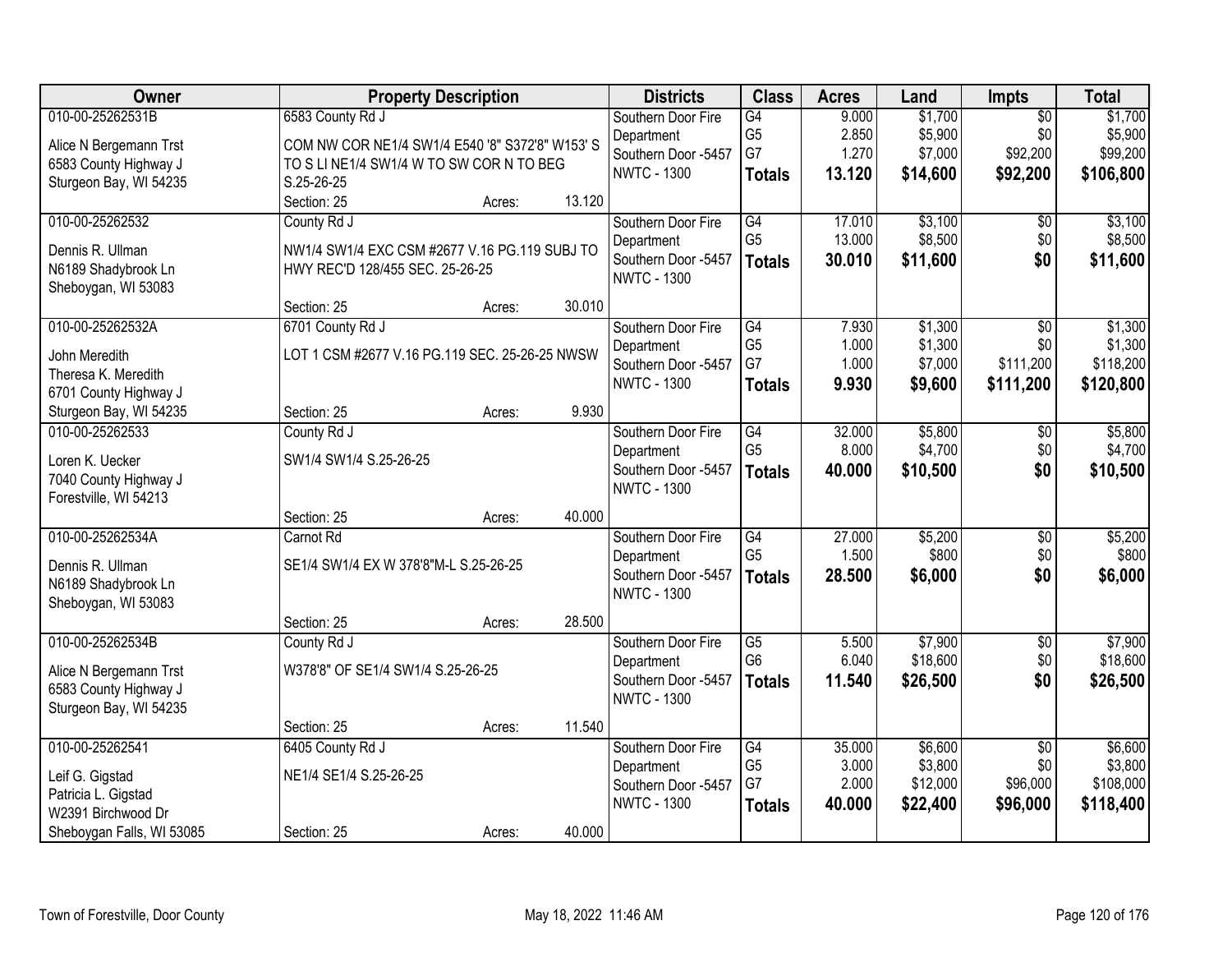| Owner                                                                                        |                                                                                                      | <b>Property Description</b> |        | <b>Districts</b>                                                              | <b>Class</b>                                       | <b>Acres</b>                       | Land                                       | <b>Impts</b>                                   | <b>Total</b>                               |
|----------------------------------------------------------------------------------------------|------------------------------------------------------------------------------------------------------|-----------------------------|--------|-------------------------------------------------------------------------------|----------------------------------------------------|------------------------------------|--------------------------------------------|------------------------------------------------|--------------------------------------------|
| 010-00-25262542<br>Leif G. Gigstad<br>Patricia L. Gigstad<br>W2391 Birchwood Dr              | 6495 County Rd J<br>NW1/4 SE1/4 SEC. 25-26-25 EXC CSM #2776 V.16<br>PG.349 EXC TRCT REC'D DOC#842649 |                             |        | Southern Door Fire<br>Department<br>Southern Door -5457<br><b>NWTC - 1300</b> | $\overline{G4}$<br>G <sub>5</sub><br><b>Totals</b> | 33.180<br>1.820<br>35.000          | \$5,800<br>\$2,300<br>\$8,100              | $\overline{50}$<br>\$0<br>\$0                  | \$5,800<br>\$2,300<br>\$8,100              |
| Sheboygan Falls, WI 53085                                                                    | Section: 25                                                                                          | Acres:                      | 35.000 |                                                                               |                                                    |                                    |                                            |                                                |                                            |
| 010-00-25262542A<br><b>Terrance Sorenson</b><br>Antonia N. Sorenson<br>6491 County Highway J | 6491 County Rd J<br>LOT 1 CSM#3441 DOC#842746 SEC. 25-26-25 NWSE                                     |                             |        | Southern Door Fire<br>Department<br>Southern Door -5457<br><b>NWTC - 1300</b> | $\overline{G1}$<br><b>Totals</b>                   | 5.000<br>5.000                     | \$23,200<br>\$23,200                       | \$387,600<br>\$387,600                         | \$410,800<br>\$410,800                     |
| Sturgeon Bay, WI 54235                                                                       | Section: 25                                                                                          | Acres:                      | 5.000  |                                                                               |                                                    |                                    |                                            |                                                |                                            |
| 010-00-25262543<br>Leif G. Gigstad<br>Patricia L. Gigstad<br>W2391 Birchwood Dr              | County Rd J<br>SW1/4 SE1/4 S.25-26-25                                                                |                             |        | Southern Door Fire<br>Department<br>Southern Door -5457<br><b>NWTC - 1300</b> | $\overline{G4}$<br>W <sub>8</sub><br><b>Totals</b> | 28.000<br>12.000<br>40.000         | \$5,400<br>(\$18,600)<br>\$5,400           | $\overline{50}$<br>\$0<br>\$0                  | \$5,400<br>\$0<br>\$5,400                  |
| Sheboygan Falls, WI 53085                                                                    | Section: 25                                                                                          | Acres:                      | 40.000 |                                                                               |                                                    |                                    |                                            |                                                |                                            |
| 010-00-25262544<br>Leif G. Gigstad<br>Patricia L. Gigstad<br>W2391 Birchwood Dr              | County Rd S<br>SE1/4 SE1/4 S.25-26-25                                                                |                             |        | Southern Door Fire<br>Department<br>Southern Door -5457<br><b>NWTC - 1300</b> | $\overline{G4}$<br>G <sub>5</sub><br><b>Totals</b> | 25.000<br>15.000<br>40.000         | \$4,000<br>\$9,200<br>\$13,200             | \$0<br>\$0<br>\$0                              | \$4,000<br>\$9,200<br>\$13,200             |
| Sheboygan Falls, WI 53085                                                                    | Section: 25                                                                                          | Acres:                      | 40.000 |                                                                               |                                                    |                                    |                                            |                                                |                                            |
| 010-00-26262511A<br>Donald A. Eytcheson<br>E4463 County Rd K<br>Algoma, WI 54201             | Carnot Rd<br>NE 1/4 NE 1/4 EXC TRACT REC'D DOC #805035<br>S.26-26-25                                 |                             |        | Southern Door Fire<br>Department<br>Southern Door -5457<br><b>NWTC - 1300</b> | G4<br>G <sub>5</sub><br><b>Totals</b>              | 6.500<br>29.930<br>36.430          | \$1,000<br>\$37,400<br>\$38,400            | \$0<br>\$0<br>\$0                              | \$1,000<br>\$37,400<br>\$38,400            |
|                                                                                              | Section: 26                                                                                          | Acres:                      | 36.430 |                                                                               |                                                    |                                    |                                            |                                                |                                            |
| 010-00-26262511C<br><b>Jared Butts</b><br>Hope M. Buhr<br>6749 W Carnot Rd                   | 6749 W Carnot Rd<br>COM 696'S89*W NE COR SEC 26 :S89*W468' S385'<br>N89*E445. 18' N3*E385.68' BG.    |                             |        | Southern Door Fire<br>Department<br>Southern Door -5457<br><b>NWTC - 1300</b> | $\overline{G1}$<br>G <sub>5</sub><br><b>Totals</b> | 1.500<br>2.540<br>4.040            | \$16,200<br>\$3,200<br>\$19,400            | \$116,800<br>\$0<br>\$116,800                  | \$133,000<br>\$3,200<br>\$136,200          |
| Forestville, WI 54213                                                                        | Section: 26                                                                                          | Acres:                      | 4.040  |                                                                               |                                                    |                                    |                                            |                                                |                                            |
| 010-00-26262512<br>Cynthia Lockstein<br>6775 W Carnot Rd<br>Forestville, WI 54213            | 6775 W Carnot Rd<br>NW1/4 NE1/4 S.26-26-25                                                           |                             |        | Southern Door Fire<br>Department<br>Southern Door -5457<br><b>NWTC - 1300</b> | G4<br>G <sub>5</sub><br>G7<br><b>Totals</b>        | 31.000<br>7.000<br>2.000<br>40.000 | \$5,900<br>\$6,400<br>\$12,000<br>\$24,300 | $\overline{30}$<br>\$0<br>\$75,200<br>\$75,200 | \$5,900<br>\$6,400<br>\$87,200<br>\$99,500 |
|                                                                                              | Section: 26                                                                                          | Acres:                      | 40.000 |                                                                               |                                                    |                                    |                                            |                                                |                                            |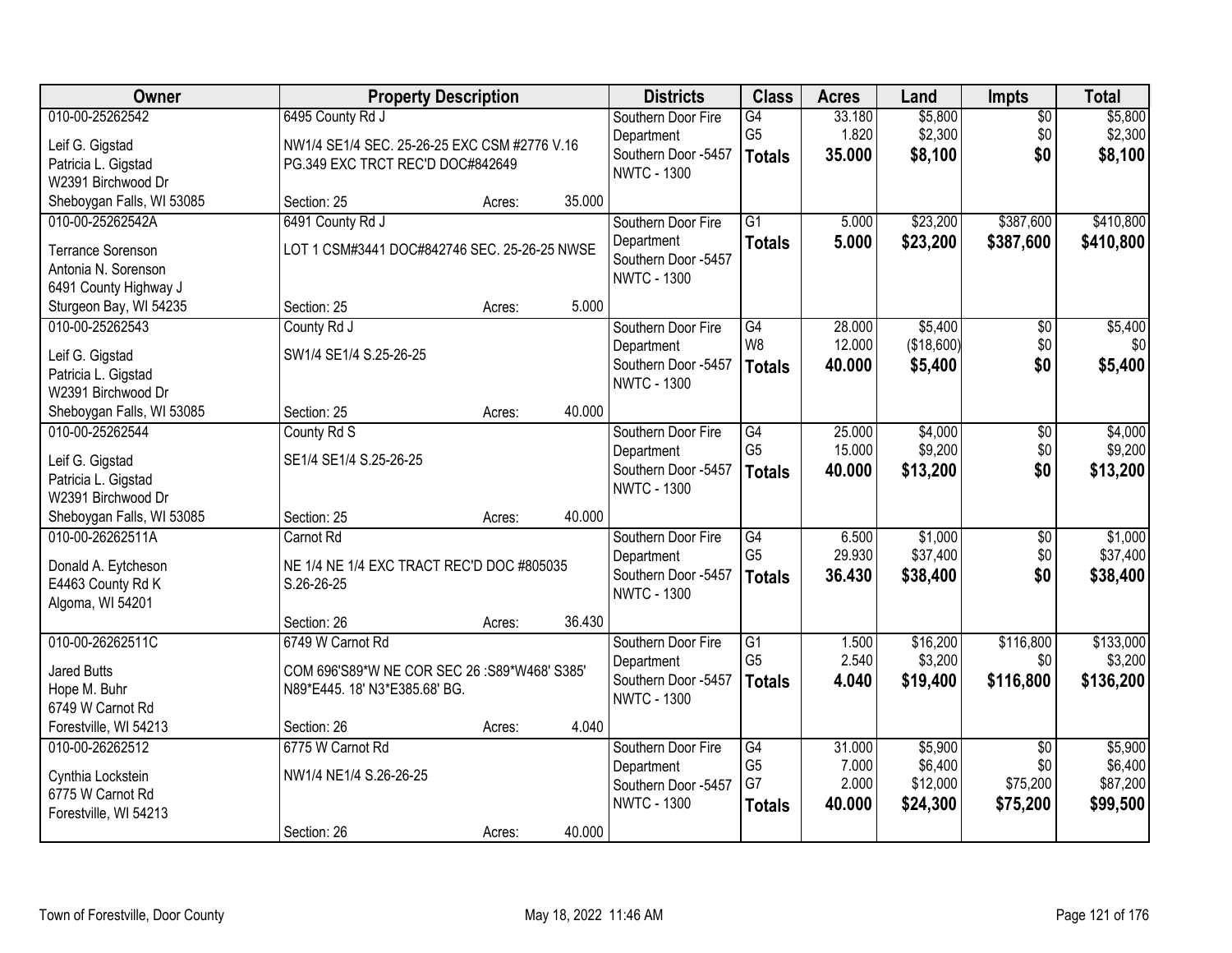| 010-00-26262513<br>571 S Carnot Rd<br>27.720<br>\$34,900<br>\$34,900<br>Southern Door Fire<br>$\overline{G5}$<br>$\overline{50}$<br>\$34,900<br>\$0<br>27.720<br>\$34,900<br>Department<br><b>Totals</b><br>SW1/4 NE1/4 S.26-26-25 EXC TRCT REC'D 640/431<br>Wendell R. Wagner<br>Southern Door -5457<br>Anita M. Wagner<br><b>NWTC - 1300</b><br>6700 County Highway J<br>27.720<br>Section: 26 |
|--------------------------------------------------------------------------------------------------------------------------------------------------------------------------------------------------------------------------------------------------------------------------------------------------------------------------------------------------------------------------------------------------|
|                                                                                                                                                                                                                                                                                                                                                                                                  |
|                                                                                                                                                                                                                                                                                                                                                                                                  |
|                                                                                                                                                                                                                                                                                                                                                                                                  |
|                                                                                                                                                                                                                                                                                                                                                                                                  |
| Sturgeon Bay, WI 54235<br>Acres:                                                                                                                                                                                                                                                                                                                                                                 |
| 010-00-26262513A<br>560 Wilke Rd<br>$\overline{G1}$<br>\$22,200<br>\$181,200<br>\$203,400<br>Southern Door Fire<br>3.000                                                                                                                                                                                                                                                                         |
| G <sub>5</sub><br>9.280<br>\$6,100<br>\$0<br>\$6,100<br>Department<br>COM 250'N SW COR SWNE SEC 26: NLY TO NW COR<br>Zachary Cole Schmatz                                                                                                                                                                                                                                                        |
| Southern Door -5457<br>\$181,200<br>\$209,500<br>12.280<br>\$28,300<br><b>Totals</b><br>SWNE E500' SLY PARALLEL TO WEST LINE W500' BG<br>Jennifer Ann Schmatz                                                                                                                                                                                                                                    |
| <b>NWTC - 1300</b><br>560 Wilke Rd<br><b>EXC RD</b>                                                                                                                                                                                                                                                                                                                                              |
| 12.280<br>Section: 26<br>Forestville, WI 54213<br>Acres:                                                                                                                                                                                                                                                                                                                                         |
| \$13,500<br>010-00-26262514<br>Carnot Rd<br>20.700<br>$\overline{50}$<br>\$13,500<br>Southern Door Fire<br>G5                                                                                                                                                                                                                                                                                    |
| G <sub>6</sub><br>\$19,600<br>\$0<br>7.000<br>\$19,600<br>Department                                                                                                                                                                                                                                                                                                                             |
| Jerome B. Mc Ardle<br>SE 1/4 NE 1/4 SEC 26-26-25 EXC LAND FOR COUNTY<br>Southern Door -5457<br>27.700<br>\$33,100<br>\$0<br>\$33,100<br><b>Totals</b>                                                                                                                                                                                                                                            |
| Terri A. Mc Ardle<br>HWY AS VP; 425-489.428-162 EXC TRCT REC'D<br><b>NWTC - 1300</b>                                                                                                                                                                                                                                                                                                             |
| 827/727 & EXC CSM 265, V.9.<br>2863 County Highway S                                                                                                                                                                                                                                                                                                                                             |
| 27.700<br>Sturgeon Bay, WI 54235<br>Section: 26<br>Acres:<br>010-00-26262514A<br>Carnot Rd<br>G5                                                                                                                                                                                                                                                                                                 |
| 10.000<br>\$6,500<br>\$6,500<br>Southern Door Fire<br>\$0                                                                                                                                                                                                                                                                                                                                        |
| 10.000<br>\$6,500<br>\$0<br>\$6,500<br>Department<br><b>Totals</b><br>Wendell R. Wagner<br>N1/2 N1/2 SE1/4 NE1/4 SEC. 26-26-25<br>Southern Door -5457                                                                                                                                                                                                                                            |
| Anita M. Wagner<br><b>NWTC - 1300</b>                                                                                                                                                                                                                                                                                                                                                            |
| 6700 County Highway J                                                                                                                                                                                                                                                                                                                                                                            |
| Sturgeon Bay, WI 54235<br>10.000<br>Section: 26<br>Acres:                                                                                                                                                                                                                                                                                                                                        |
| 010-00-26262514B<br>$\overline{G1}$<br>\$17,900<br>\$10,600<br>\$28,500<br>555 S Carnot Rd<br>1.940<br>Southern Door Fire                                                                                                                                                                                                                                                                        |
| 1.940<br>\$17,900<br>\$10,600<br>\$28,500<br>Department<br><b>Totals</b><br>Jerome B. Mc Ardle<br>LOT 1 CSM #1587 V.9 PG.265 SEC. 26-26-25 SENE                                                                                                                                                                                                                                                  |
| Southern Door -5457<br>Terri A. Mc Ardle                                                                                                                                                                                                                                                                                                                                                         |
| <b>NWTC - 1300</b><br>2863 County Highway S                                                                                                                                                                                                                                                                                                                                                      |
| 1.940<br>Sturgeon Bay, WI 54235<br>Section: 26<br>Acres:                                                                                                                                                                                                                                                                                                                                         |
| 010-00-26262521<br>G4<br>\$5,000<br>Southern Door Fire<br>28.000<br>$\sqrt{6}$<br>\$5,000<br>643 Wilke Rd                                                                                                                                                                                                                                                                                        |
| G <sub>5</sub><br>\$7,200<br>\$0<br>\$7,200<br>11.000<br>Department<br>NE1/4 NW1/4 S.26-26-25<br>Dennis Burmeister                                                                                                                                                                                                                                                                               |
| G7<br>\$5,500<br>\$9,900<br>1.000<br>\$4,400<br>Southern Door -5457<br>457 Wilke Rd                                                                                                                                                                                                                                                                                                              |
| \$17,700<br>\$22,100<br><b>NWTC - 1300</b><br>40.000<br>\$4,400<br><b>Totals</b><br>Forestville, WI 54213                                                                                                                                                                                                                                                                                        |
| 40.000<br>Section: 26<br>Acres:                                                                                                                                                                                                                                                                                                                                                                  |
| 010-00-26262522<br>\$4,200<br>23.000<br>\$4,200<br>Carnot Rd<br>Southern Door Fire<br>G4<br>$\overline{50}$                                                                                                                                                                                                                                                                                      |
| G <sub>5</sub><br>17.000<br>\$17,100<br>\$0<br>\$17,100<br>Department                                                                                                                                                                                                                                                                                                                            |
| NW1/4 NW1/4 S.26-26-25<br>Dennis Burmeister<br>\$21,300<br>\$0<br>Southern Door -5457<br>40.000<br>\$21,300<br><b>Totals</b><br>457 Wilke Rd                                                                                                                                                                                                                                                     |
| <b>NWTC - 1300</b><br>Forestville, WI 54213                                                                                                                                                                                                                                                                                                                                                      |
| 40.000<br>Section: 26<br>Acres:                                                                                                                                                                                                                                                                                                                                                                  |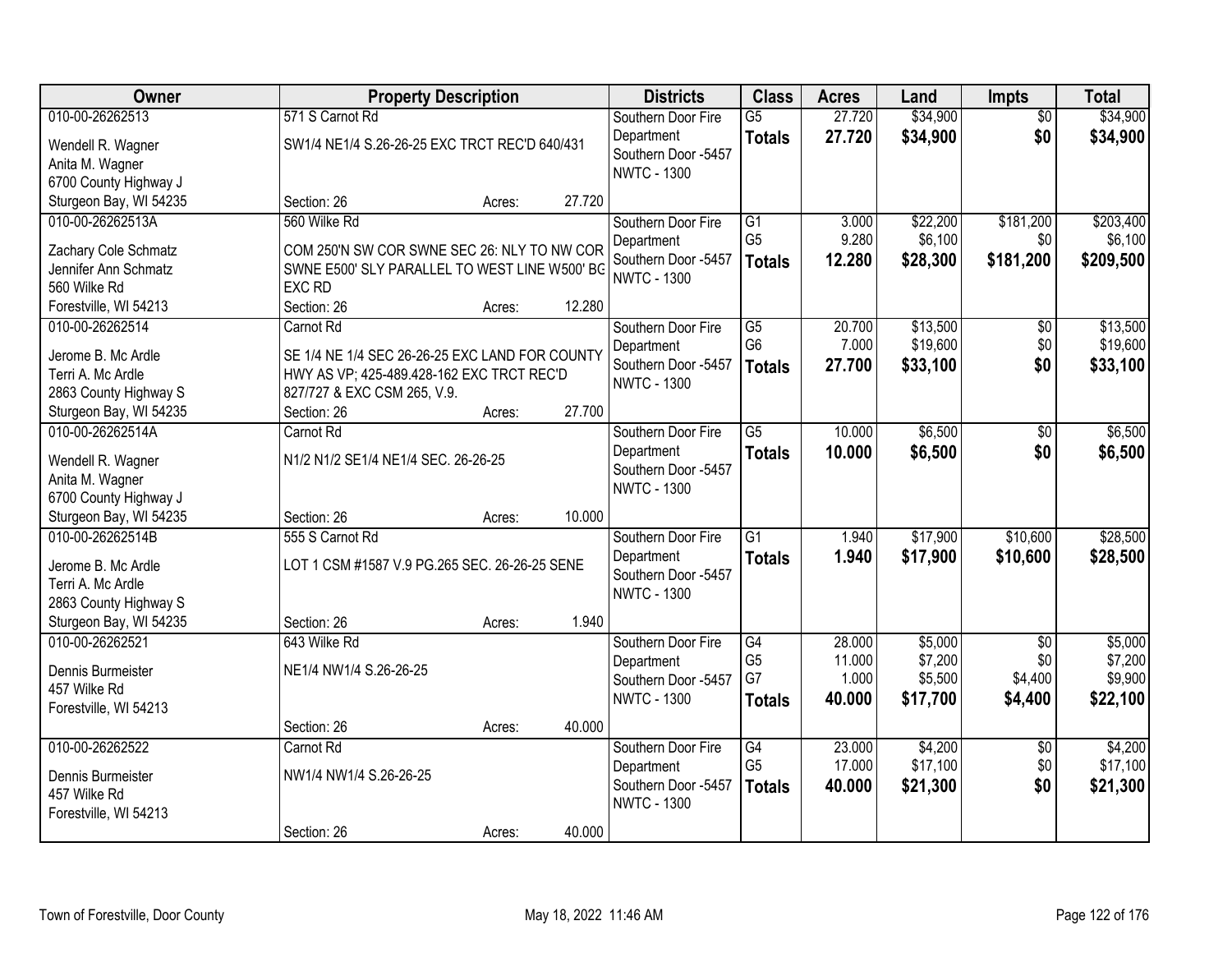| Owner                  | <b>Property Description</b>                     |        |        | <b>Districts</b>                          | <b>Class</b>    | <b>Acres</b> | Land     | <b>Impts</b>    | <b>Total</b> |
|------------------------|-------------------------------------------------|--------|--------|-------------------------------------------|-----------------|--------------|----------|-----------------|--------------|
| 010-00-26262523        | Carnot Rd                                       |        |        | Southern Door Fire                        | $\overline{G4}$ | 22.000       | \$4,300  | \$0             | \$4,300      |
| Beatrice M. Swanson    | SW1/4 NW1/4 S.26-26-25                          |        |        | Department                                | G <sub>5</sub>  | 18.000       | \$24,500 | \$0             | \$24,500     |
| c/o Mary Lopardo       |                                                 |        |        | Southern Door -5457                       | <b>Totals</b>   | 40.000       | \$28,800 | \$0             | \$28,800     |
| 37588 N Alpine Ln      |                                                 |        |        | <b>NWTC - 1300</b>                        |                 |              |          |                 |              |
| Lakevilla, IL 60046    | Section: 26                                     | Acres: | 40.000 |                                           |                 |              |          |                 |              |
| 010-00-26262524A       | 551 Wilke Rd                                    |        |        | Southern Door Fire                        | $\overline{G1}$ | 0.500        | \$7,100  | \$61,000        | \$68,100     |
| Christopher P. Krueger | E1/2 SE1/4 NW1/4 S.26-26-25                     |        |        | Department                                | G4              | 9.200        | \$1,800  | \$0             | \$1,800      |
| Kendra Krueger         |                                                 |        |        | Southern Door -5457                       | G <sub>5</sub>  | 10.300       | \$11,000 | \$0             | \$11,000     |
| 551 Wilke Rd           |                                                 |        |        | <b>NWTC - 1300</b>                        | <b>Totals</b>   | 20.000       | \$19,900 | \$61,000        | \$80,900     |
| Forestville, WI 54213  | Section: 26                                     | Acres: | 20.000 |                                           |                 |              |          |                 |              |
| 010-00-26262524B       | <b>Wilke Rd</b>                                 |        |        | Southern Door Fire                        | $\overline{G4}$ | 18.000       | \$3,400  | $\sqrt[6]{}$    | \$3,400      |
|                        |                                                 |        |        | Department                                | G <sub>5</sub>  | 2.000        | \$2,500  | \$0             | \$2,500      |
| Dennis Burmeister      | W1/2 SE1/4 NW1/4 S.26-26-25                     |        |        | Southern Door -5457                       | <b>Totals</b>   | 20.000       | \$5,900  | \$0             | \$5,900      |
| 457 Wilke Rd           |                                                 |        |        | <b>NWTC - 1300</b>                        |                 |              |          |                 |              |
| Forestville, WI 54213  | Section: 26                                     | Acres: | 20.000 |                                           |                 |              |          |                 |              |
| 010-00-26262531        | Wilke Rd                                        |        |        | Southern Door Fire                        | G4              | 39.000       | \$6,800  | \$0             | \$6,800      |
|                        |                                                 |        |        | Department                                | G <sub>5</sub>  | 1.000        | \$100    | \$0             | \$100        |
| Dennis Burmeister      | NE1/4 SW1/4 S.26-26-25                          |        |        | Southern Door -5457                       | <b>Totals</b>   | 40.000       | \$6,900  | \$0             | \$6,900      |
| 457 Wilke Rd           |                                                 |        |        | <b>NWTC - 1300</b>                        |                 |              |          |                 |              |
| Forestville, WI 54213  |                                                 |        |        |                                           |                 |              |          |                 |              |
|                        | Section: 26                                     | Acres: | 40.000 |                                           |                 |              |          |                 |              |
| 010-00-26262532        | <b>Wilke Rd</b>                                 |        |        | Southern Door Fire                        | $\overline{G4}$ | 15.000       | \$2,500  | \$0             | \$2,500      |
| Beatrice M. Swanson    | NW1/4 SW1/4 S.26-26-25                          |        |        | Department                                | G <sub>5</sub>  | 25.000       | \$16,300 | \$0             | \$16,300     |
| c/o Mary Lopardo       |                                                 |        |        | Southern Door -5457<br><b>NWTC - 1300</b> | <b>Totals</b>   | 40.000       | \$18,800 | \$0             | \$18,800     |
| 37588 N Alpine Ln      |                                                 |        |        |                                           |                 |              |          |                 |              |
| Lakevilla, IL 60046    | Section: 26                                     | Acres: | 40.000 |                                           |                 |              |          |                 |              |
| 010-00-26262533A       | 6992 County Rd J                                |        |        | Southern Door Fire                        | G4              | 15.000       | \$2,100  | $\overline{50}$ | \$2,100      |
| Beatrice M. Swanson    | SW 1/4 SW1/4 SEC 26-26-25 EXC S200' OF W100' &  |        |        | Department                                | G <sub>5</sub>  | 22.740       | \$14,800 | \$0             | \$14,800     |
| c/o Mary Lopardo       | EXC LAND FOR COUNTY HWY AS IN 425-500           |        |        | Southern Door -5457                       | G7              | 1.000        | \$7,000  | \$64,200        | \$71,200     |
| 37588 N Alpine Ln      |                                                 |        |        | <b>NWTC - 1300</b>                        | <b>Totals</b>   | 38.740       | \$23,900 | \$64,200        | \$88,100     |
| Lakevilla, IL 60046    | Section: 26                                     | Acres: | 38.740 |                                           |                 |              |          |                 |              |
| 010-00-26262533B       | 6994 County Rd J                                |        |        | Southern Door Fire                        | $\overline{G1}$ | 0.360        | \$10,300 | \$18,100        | \$28,400     |
| Beatrice M. Swanson    | S200' OF W100' OF SW 1/4 OF SW 1/4 SEC 26-26-25 |        |        | Department                                | <b>Totals</b>   | 0.360        | \$10,300 | \$18,100        | \$28,400     |
| c/o Mary Lopardo       | EXC LAND FOR COUNTY HWY AS IN VOL 425 PG 500    |        |        | Southern Door -5457                       |                 |              |          |                 |              |
| 37588 N Alpine Ln      |                                                 |        |        | <b>NWTC - 1300</b>                        |                 |              |          |                 |              |
| Lakevilla, IL 60046    | Section: 26                                     | Acres: | 0.360  |                                           |                 |              |          |                 |              |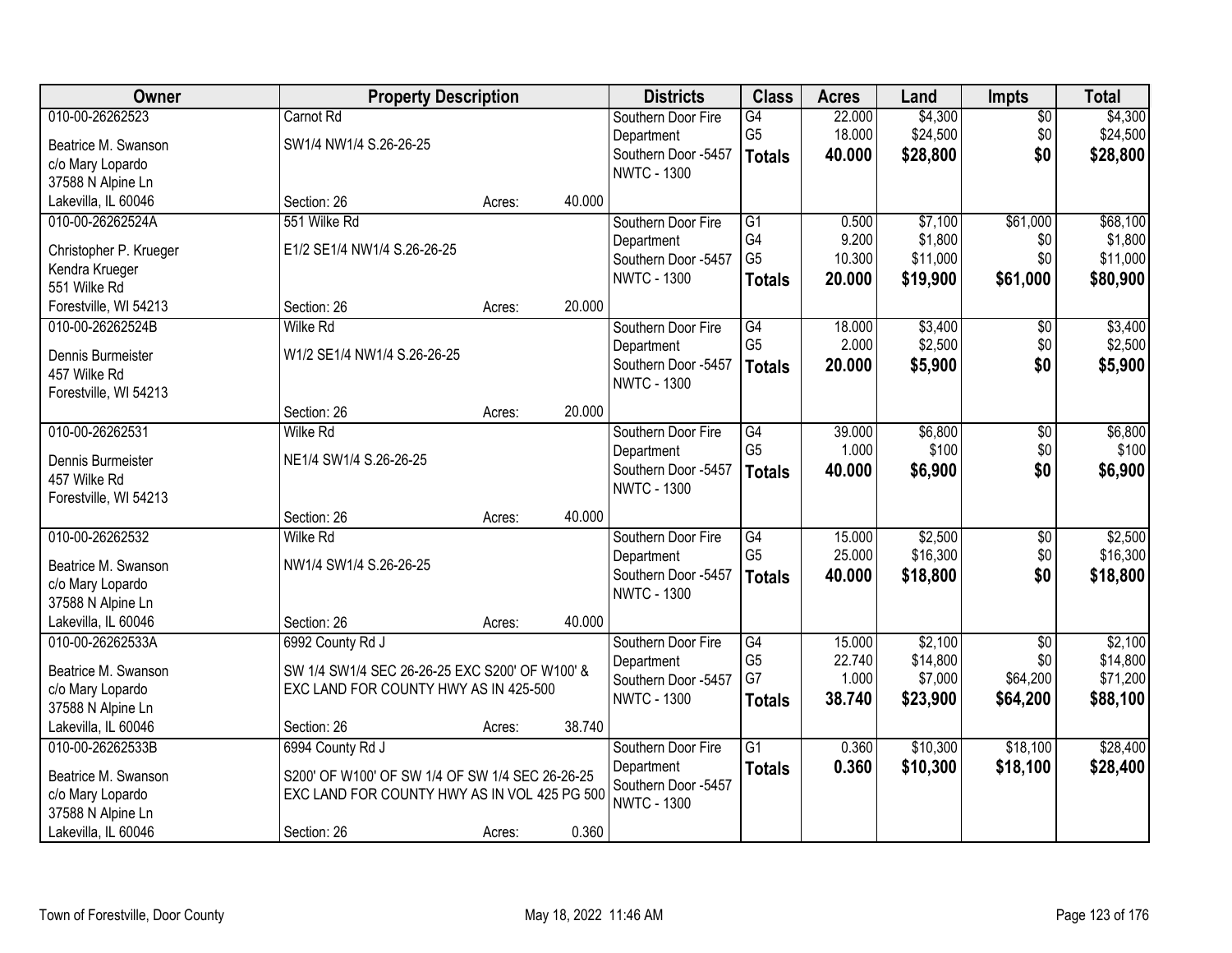| Owner                                           | <b>Property Description</b>                                    | <b>Districts</b>    | <b>Class</b>    | <b>Acres</b> | Land     | <b>Impts</b>    | <b>Total</b> |
|-------------------------------------------------|----------------------------------------------------------------|---------------------|-----------------|--------------|----------|-----------------|--------------|
| 010-00-26262534                                 | 457 Wilke Rd                                                   | Southern Door Fire  | G4              | 34.950       | \$4,700  | $\overline{50}$ | \$4,700      |
| Dennis Burmeister                               | SE 1/4 SW1/4 SEC 26-26-25 EXC LAND FOR COUNTY                  | Department          | G <sub>5</sub>  | 2.000        | \$1,300  | \$0             | \$1,300      |
| 457 Wilke Rd                                    | <b>HWY AS IN VOL 425-497</b>                                   | Southern Door -5457 | G7              | 2.500        | \$14,500 | \$70,400        | \$84,900     |
| Forestville, WI 54213                           |                                                                | <b>NWTC - 1300</b>  | <b>Totals</b>   | 39.450       | \$20,500 | \$70,400        | \$90,900     |
|                                                 | 39.450<br>Section: 26<br>Acres:                                |                     |                 |              |          |                 |              |
| 010-00-26262541                                 | County Rd J                                                    | Southern Door Fire  | G4              | 33.660       | \$6,100  | $\overline{50}$ | \$6,100      |
| Ricky D. Wisnicky                               | NE 1/4 SE 1/4 SEC 26-26-25 EXC LAND FOR COUNTY                 | Department          | G <sub>5</sub>  | 1.000        | \$100    | \$0             | \$100        |
| Corrine A. Hanson-Wisnicky                      | HWY AS IN VOL 425 PG 492 EXC CSM 340, V.4                      | Southern Door -5457 | <b>Totals</b>   | 34.660       | \$6,200  | \$0             | \$6,200      |
| 6636 County Highway J                           |                                                                | <b>NWTC - 1300</b>  |                 |              |          |                 |              |
| Sturgeon Bay, WI 54235                          | 34.660<br>Section: 26<br>Acres:                                |                     |                 |              |          |                 |              |
| 010-00-26262541A                                | 6725 County Rd J                                               | Southern Door Fire  | $\overline{G1}$ | 5.000        | \$23,200 | \$95,800        | \$119,000    |
| Wendell R. Wagner                               | LOT 1 CSM #830 V.4 PG.340 SEC. 26-26-25 NE1/4                  | Department          | <b>Totals</b>   | 5.000        | \$23,200 | \$95,800        | \$119,000    |
| Anita M. Wagner                                 | <b>SE1/4</b>                                                   | Southern Door -5457 |                 |              |          |                 |              |
| 6700 County Highway J                           |                                                                | <b>NWTC - 1300</b>  |                 |              |          |                 |              |
| Sturgeon Bay, WI 54235                          | 5.000<br>Section: 26<br>Acres:                                 |                     |                 |              |          |                 |              |
| 010-00-26262542                                 | Wilke Rd                                                       | Southern Door Fire  | G4              | 19.160       | \$3,800  | \$0             | \$3,800      |
|                                                 |                                                                | Department          | G <sub>5</sub>  | 0.500        | \$100    | \$0             | \$100        |
| Ricky D. Wisnicky<br>Corrine A. Hanson-Wisnicky | NW1/4 SE1/4 SEC. 26-26-25 EXC DOC# 828742<br>(INCL'S CSM#1628) | Southern Door -5457 | <b>Totals</b>   | 19.660       | \$3,900  | \$0             | \$3,900      |
| 6636 County Highway J                           |                                                                | <b>NWTC - 1300</b>  |                 |              |          |                 |              |
| Sturgeon Bay, WI 54235                          | 19.660<br>Section: 26<br>Acres:                                |                     |                 |              |          |                 |              |
| 010-00-26262542A                                | Wilke Rd                                                       | Southern Door Fire  | $\overline{G4}$ | 6.000        | \$1,000  | $\overline{50}$ | \$1,000      |
|                                                 |                                                                | Department          | G <sub>5</sub>  | 10.990       | \$13,200 | \$0             | \$13,200     |
| Robby J. Hanson                                 | COM 1918.85'N S1/4 COR SEC                                     | Southern Door -5457 | G5M             | 3.350        | \$4,700  | \$0             | \$4,700      |
| 1225 Washington St                              | 26:N721.37'S89*E1319.09'S17                                    | <b>NWTC - 1300</b>  | <b>Totals</b>   | 20.340       | \$18,900 | \$0             | \$18,900     |
| Algoma, WI 54201-1931                           | *W804.97'N88*W191.65'N70*W<br>20.340                           |                     |                 |              |          |                 |              |
| 010-00-26262543A                                | Section: 26<br>Acres:<br>County Rd J                           | Southern Door Fire  | G4              | 32.980       | \$6,300  | $\overline{50}$ | \$6,300      |
|                                                 |                                                                | Department          | G <sub>5</sub>  | 2.000        | \$100    | \$0             | \$100        |
| Loren K. Uecker                                 | SW 1/4 SE 1/4 SEC 26-26-25 EXC COM S 1/4 COR ELY               | Southern Door -5457 | <b>Totals</b>   | 34.980       | \$6,400  | \$0             | \$6,400      |
| 7040 County Highway J                           | ALG C/L CTH J 550'TO BEG ELY 625' NLY350' WLY625               | <b>NWTC - 1300</b>  |                 |              |          |                 |              |
| Forestville, WI 54213                           | SLY 350'TO BEG                                                 |                     |                 |              |          |                 |              |
|                                                 | 34.980<br>Section: 26<br>Acres:                                |                     |                 |              |          |                 |              |
| 010-00-26262543B                                | 6792 County Rd J                                               | Southern Door Fire  | $\overline{G1}$ | 4.350        | \$23,000 | \$103,400       | \$126,400    |
| Ricky J. Pichette                               | TR SW1/4 SE1/4 SEC 26-26-25 COM S1/4 COR ELY                   | Department          | <b>Totals</b>   | 4.350        | \$23,000 | \$103,400       | \$126,400    |
| Valerie A. Pichette                             | 550'BG ELY 625'NLY350' WLY625' SLY350' BG EXC                  | Southern Door -5457 |                 |              |          |                 |              |
| 6792 County Highway J                           | LAND FOR COUNTY HWY AS IN VOL 425 PG 495                       | <b>NWTC - 1300</b>  |                 |              |          |                 |              |
| Forestville, WI 54213                           | 4.350<br>Section: 26<br>Acres:                                 |                     |                 |              |          |                 |              |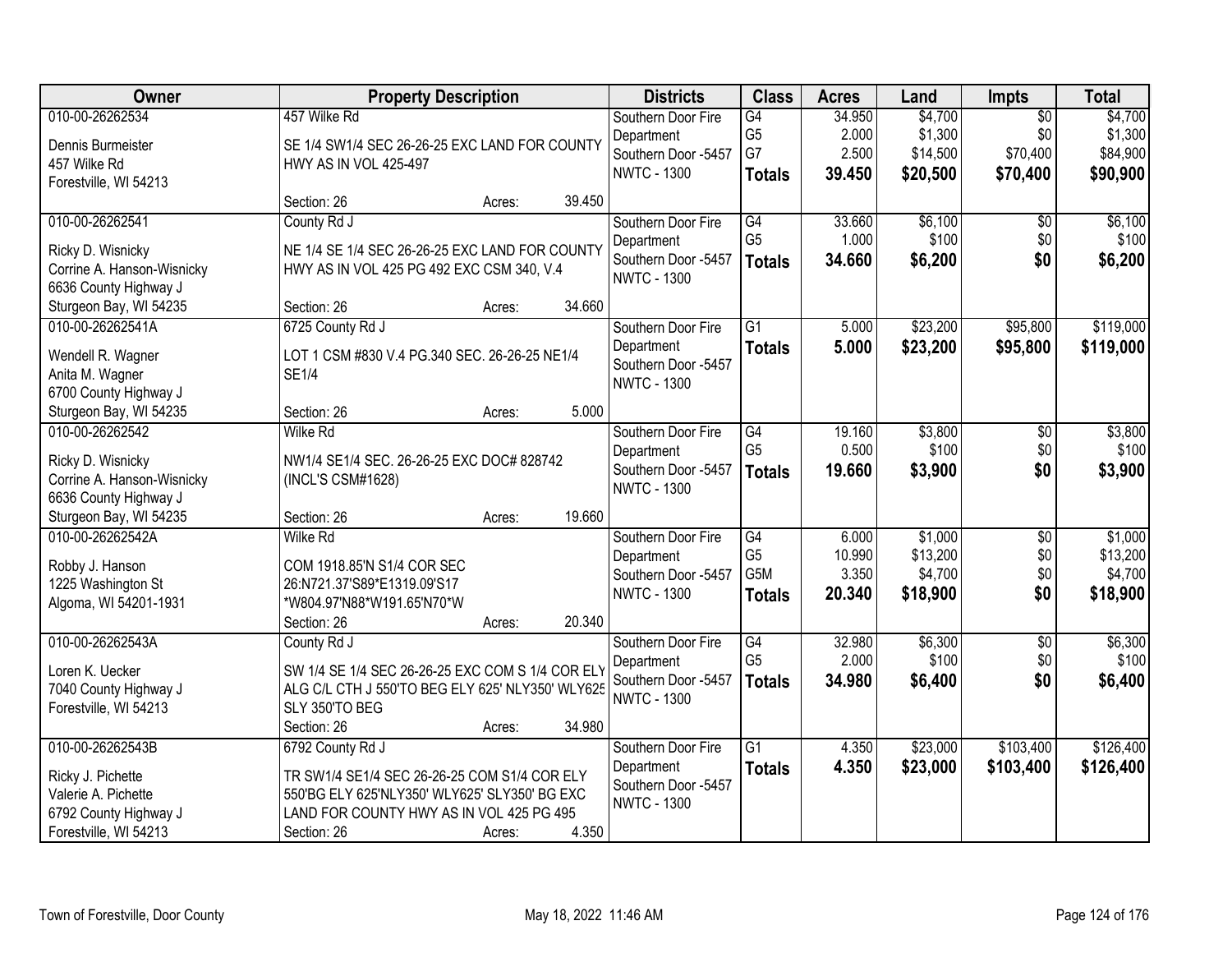| Owner                                          |                                                  | <b>Property Description</b> |        | <b>Districts</b>                          | <b>Class</b>                    | <b>Acres</b>     | Land                | <b>Impts</b>         | <b>Total</b>          |
|------------------------------------------------|--------------------------------------------------|-----------------------------|--------|-------------------------------------------|---------------------------------|------------------|---------------------|----------------------|-----------------------|
| 010-00-26262544                                | County Rd J                                      |                             |        | Southern Door Fire                        | $\overline{G4}$                 | 25.360           | \$4,100             | $\overline{50}$      | \$4,100               |
| Loren K. Uecker                                | SE 1/4 SE 1/4 SE4C 26-26-25 EXC LAND FOR HWY     |                             |        | Department<br>Southern Door -5457         | G <sub>5</sub><br><b>Totals</b> | 14.000<br>39.360 | \$7,900<br>\$12,000 | \$0<br>\$0           | \$7,900<br>\$12,000   |
| 7040 County Highway J<br>Forestville, WI 54213 | 79-245                                           |                             |        | <b>NWTC - 1300</b>                        |                                 |                  |                     |                      |                       |
|                                                | Section: 26                                      | Acres:                      | 39.360 |                                           |                                 |                  |                     |                      |                       |
| 010-00-27262511A1                              | 7009 W Carnot Rd                                 |                             |        | Southern Door Fire                        | $\overline{G1}$                 | 0.500            | \$12,700            | \$17,600             | \$30,300              |
| Sharon D. Mueller Lfest et al                  | E1/2 OF NE1/4 NE1/4 & E1/2 W1/2 NE1/4 NE1/4 SEC. |                             |        | Department                                | G <sub>5</sub>                  | 29.500           | \$36,900            | \$0                  | \$36,900              |
| N6218 Meadow Rd                                | 27-26-25                                         |                             |        | Southern Door -5457<br><b>NWTC - 1300</b> | <b>Totals</b>                   | 30.000           | \$49,600            | \$17,600             | \$67,200              |
| Algoma, WI 54201                               |                                                  |                             |        |                                           |                                 |                  |                     |                      |                       |
| 010-00-27262511C                               | Section: 27<br>Carnot Rd                         | Acres:                      | 30.000 | Southern Door Fire                        | $\overline{G5}$                 | 10.000           | \$16,500            | \$0                  | \$16,500              |
|                                                |                                                  |                             |        | Department                                | <b>Totals</b>                   | 10.000           | \$16,500            | \$0                  | \$16,500              |
| <b>Bryan Geisel</b>                            | W1/2 W1/2 NE1/4 NE1/4 S.27-26-25                 |                             |        | Southern Door -5457                       |                                 |                  |                     |                      |                       |
| <b>April Geisel</b><br>10678 County Highway N  |                                                  |                             |        | <b>NWTC - 1300</b>                        |                                 |                  |                     |                      |                       |
| Brussels, WI 54204                             | Section: 27                                      | Acres:                      | 10.000 |                                           |                                 |                  |                     |                      |                       |
| 010-00-27262512                                | 7119 W Carnot Rd                                 |                             |        | Southern Door Fire                        | G4                              | 10.000           | \$1,500             | \$0                  | \$1,500               |
| Samuel A. Mueller                              | COM N1/4 COR SEC.27: N88*E                       |                             |        | Department                                | G <sub>5</sub>                  | 29.000           | \$58,700            | \$0                  | \$58,700              |
| Rebecca A. Vandertie                           | 1325.88'S1*E1319.92'S88*W 1326.17'N1*W1320.04'BG |                             |        | Southern Door -5457<br><b>NWTC - 1300</b> | G7                              | 1.180<br>40.180  | \$7,000<br>\$67,200 | \$79,200<br>\$79,200 | \$86,200<br>\$146,400 |
| 7119 W Carnot Rd                               |                                                  |                             |        |                                           | <b>Totals</b>                   |                  |                     |                      |                       |
| Forestville, WI 54213<br>010-00-27262513A      | Section: 27<br>Carnot Rd                         | Acres:                      | 40.180 |                                           | $\overline{G5}$                 | 13.000           | \$20,200            | $\overline{50}$      | \$20,200              |
|                                                |                                                  |                             |        | Southern Door Fire<br>Department          | G <sub>6</sub>                  | 7.000            | \$21,700            | \$0                  | \$21,700              |
| Craig R. Neubauer                              | E1/2 SW1/4 NE1/4 S.27-26-25                      |                             |        | Southern Door -5457                       | <b>Totals</b>                   | 20.000           | \$41,900            | \$0                  | \$41,900              |
| 7551 Cherry Ln<br>Sturgeon Bay, WI 54235       |                                                  |                             |        | <b>NWTC - 1300</b>                        |                                 |                  |                     |                      |                       |
|                                                | Section: 27                                      | Acres:                      | 20.000 |                                           |                                 |                  |                     |                      |                       |
| 010-00-27262513B                               | Carnot Rd                                        |                             |        | Southern Door Fire                        | $\overline{G5}$                 | 19.000           | \$23,800            | $\sqrt{6}$           | \$23,800              |
| Jeffrey Schiesser                              | W1/2 SW1/4 NE1/4 S.27-26-25                      |                             |        | Department                                | G <sub>6</sub>                  | 1.000            | \$2,800             | \$0                  | \$2,800               |
| 7196 County Highway J                          |                                                  |                             |        | Southern Door -5457<br><b>NWTC - 1300</b> | <b>Totals</b>                   | 20.000           | \$26,600            | \$0                  | \$26,600              |
| Forestville, WI 54213                          |                                                  |                             |        |                                           |                                 |                  |                     |                      |                       |
| 010-00-27262514                                | Section: 27<br>Carnot Rd                         | Acres:                      | 20.000 | Southern Door Fire                        | $\overline{G5}$                 | 40.000           | \$43,500            | $\overline{50}$      | \$43,500              |
|                                                |                                                  |                             |        | Department                                | <b>Totals</b>                   | 40.000           | \$43,500            | \$0                  | \$43,500              |
| <b>Bryan Geisel</b><br><b>April Geisel</b>     | SE1/4 NE1/4 S.27-26-25                           |                             |        | Southern Door -5457                       |                                 |                  |                     |                      |                       |
| 10678 County Highway N                         |                                                  |                             |        | <b>NWTC - 1300</b>                        |                                 |                  |                     |                      |                       |
| Brussels, WI 54204                             | Section: 27                                      | Acres:                      | 40.000 |                                           |                                 |                  |                     |                      |                       |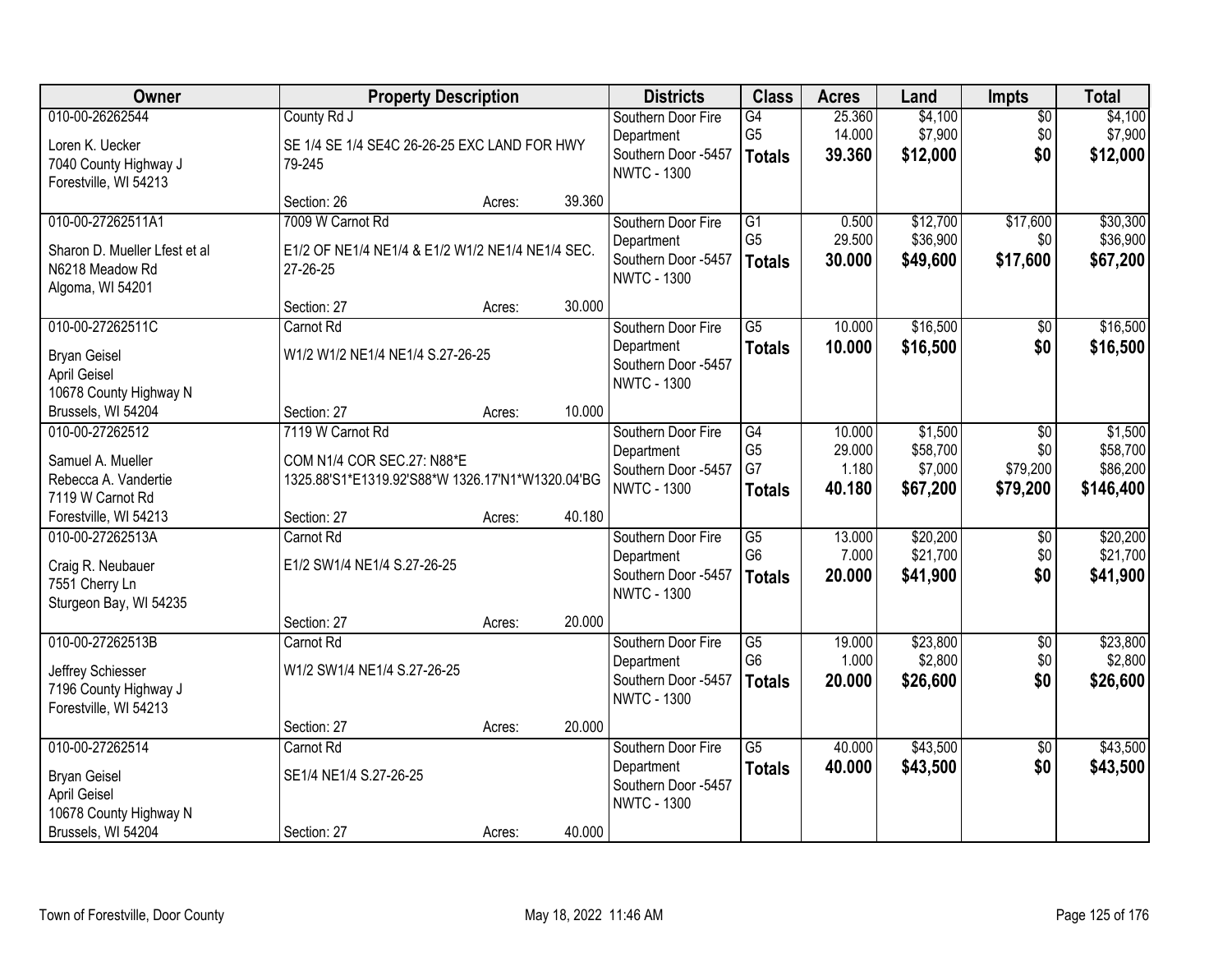| Owner                                         |                                                                                                    | <b>Property Description</b> |        | <b>Districts</b>    | <b>Class</b>    | <b>Acres</b> | Land                           | <b>Impts</b>    | <b>Total</b> |
|-----------------------------------------------|----------------------------------------------------------------------------------------------------|-----------------------------|--------|---------------------|-----------------|--------------|--------------------------------|-----------------|--------------|
| 010-00-27262521                               | Carnot Rd                                                                                          |                             |        | Southern Door Fire  | $\overline{G5}$ | 4.000        | \$2,600                        | $\overline{50}$ | \$2,600      |
| Brian A. Buhr                                 | NE1/4 NW1/4 S.27-26-25                                                                             |                             |        | Department          | G6              | 1.000        | \$2,800                        | \$0             | \$2,800      |
| Sherry L. Buhr                                |                                                                                                    |                             |        | Southern Door -5457 | W <sub>6</sub>  | 35.000       | (\$43,800)                     | \$0             | \$0          |
| 751 County Highway O                          |                                                                                                    |                             |        | <b>NWTC - 1300</b>  | <b>Totals</b>   | 40.000       | \$5,400                        | \$0             | \$5,400      |
| Forestville, WI 54213                         | Section: 27                                                                                        | Acres:                      | 40.000 |                     |                 |              |                                |                 |              |
| 010-00-27262522A1                             | County Rd O                                                                                        |                             |        | Southern Door Fire  | $\overline{G4}$ | 4.000        | \$800                          | $\overline{50}$ | \$800        |
|                                               | LOT 1 CSM #2302 V.13 PG.379 SEC. 27-26-25 NWNW                                                     |                             |        | Department          | G <sub>5</sub>  | 0.830        | \$100                          | \$0             | \$100        |
| Wayne E Fay Trst<br>642 County Highway O      |                                                                                                    |                             |        | Southern Door -5457 | <b>Totals</b>   | 4.830        | \$900                          | \$0             | \$900        |
| Forestville, WI 54213                         |                                                                                                    |                             |        | <b>NWTC - 1300</b>  |                 |              |                                |                 |              |
|                                               | Section: 27                                                                                        | Acres:                      | 4.830  |                     |                 |              |                                |                 |              |
| 010-00-27262522B                              | 642 County Rd O                                                                                    |                             |        | Southern Door Fire  | $\overline{G1}$ | 2.090        | \$25,000                       | \$348,600       | \$373,600    |
|                                               |                                                                                                    |                             |        | Department          | <b>Totals</b>   | 2.090        | \$25,000                       | \$348,600       | \$373,600    |
| Wayne E Fay Trst                              | COM NW COR NW 1/4 NW 1/4SEC 27-26-25-S ALG C/I<br>CTH O 565'TO BEG E330' S150' W 330' N150'TO BEG. |                             |        | Southern Door -5457 |                 |              |                                |                 |              |
| 642 County Highway O<br>Forestville, WI 54213 | ALSO INCL 19'X150' TRCT REC'D DOC #706914.                                                         |                             |        | <b>NWTC - 1300</b>  |                 |              |                                |                 |              |
|                                               | Section: 27                                                                                        | Acres:                      | 1.210  |                     |                 |              |                                |                 |              |
| 010-00-27262522C                              | County Rd O                                                                                        |                             |        | Southern Door Fire  |                 |              | Assessed with 010-00-27262522B |                 |              |
|                                               |                                                                                                    |                             |        | Department          |                 |              |                                |                 |              |
| Wayne E Fay Trst                              | COM NW COR NW1/4 NW1/4 SEC 27-26-25 S ALG C/L                                                      |                             |        | Southern Door -5457 |                 |              |                                |                 |              |
| 642 County Highway O                          | CTH O 565'BG E340' N110' W340'TO C/L CTH O S ALG                                                   |                             |        | <b>NWTC - 1300</b>  |                 |              |                                |                 |              |
| Forestville, WI 54213                         | C/L 110'TO BG. ALSO INCL 9'X110' TRCT REC'D DOC                                                    |                             |        |                     |                 |              |                                |                 |              |
|                                               | Section: 27                                                                                        | Acres:                      | 0.880  |                     |                 |              |                                |                 |              |
| 010-00-27262522D1                             | County Rd O                                                                                        |                             |        | Southern Door Fire  | $\overline{G4}$ | 2.800        | \$500                          | \$0             | \$500        |
| Beverly J Harmann Trst                        | LOT 1 CSM #2887 V.17 PG.252 SEC. 27-26-25 NWNW                                                     |                             |        | Department          | G <sub>5</sub>  | 0.500        | \$100                          | \$0             | \$100        |
| 4821 Edgewater Beach Rd                       |                                                                                                    |                             |        | Southern Door -5457 | <b>Totals</b>   | 3.300        | \$600                          | \$0             | \$600        |
| Green Bay, WI 54311                           |                                                                                                    |                             |        | <b>NWTC - 1300</b>  |                 |              |                                |                 |              |
|                                               | Section: 27                                                                                        | Acres:                      | 3.300  |                     |                 |              |                                |                 |              |
| 010-00-27262522D2                             | 7263 W Carnot Rd                                                                                   |                             |        | Southern Door Fire  | $\overline{G1}$ | 1.000        | \$14,200                       | \$198,800       | \$213,000    |
| Amy S. Johnson                                | LOT 2 CSM #2887 V.17 PG.252 SEC. 27-26-25 NWNW                                                     |                             |        | Department          | G4              | 1.680        | \$300                          | \$0             | \$300        |
| 7263 W Carnot Rd                              |                                                                                                    |                             |        | Southern Door -5457 | <b>Totals</b>   | 2.680        | \$14,500                       | \$198,800       | \$213,300    |
| Forestville, WI 54213                         |                                                                                                    |                             |        | <b>NWTC - 1300</b>  |                 |              |                                |                 |              |
|                                               | Section: 27                                                                                        | Acres:                      | 2.680  |                     |                 |              |                                |                 |              |
| 010-00-27262522D3                             | County Rd O                                                                                        |                             |        | Southern Door Fire  | $\overline{G4}$ | 26.680       | \$5,300                        | $\overline{50}$ | \$5,300      |
| Beverly J Harmann Trst                        | LOT 3 CSM #2887 V.17 PG.252 SEC. 27-26-25 NWNW                                                     |                             |        | Department          | G <sub>5</sub>  | 0.550        | \$100                          | \$0             | \$100        |
| 4821 Edgewater Beach Rd                       | SUBJ TO CONSERVATION ESMT REC'D DOC#782377                                                         |                             |        | Southern Door -5457 | <b>Totals</b>   | 27.230       | \$5,400                        | \$0             | \$5,400      |
| Green Bay, WI 54311                           |                                                                                                    |                             |        | <b>NWTC - 1300</b>  |                 |              |                                |                 |              |
|                                               | Section: 27                                                                                        | Acres:                      | 27.230 |                     |                 |              |                                |                 |              |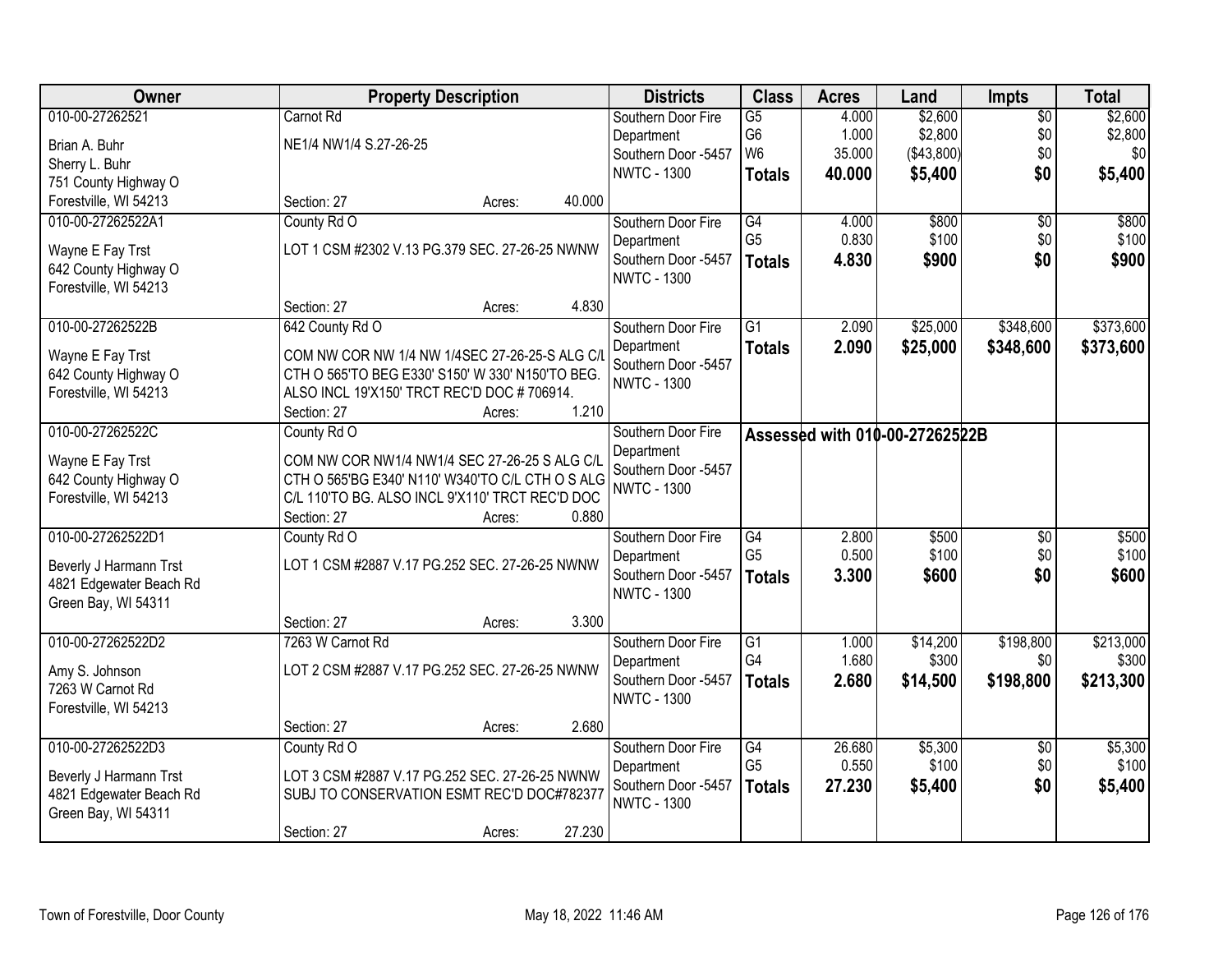| Owner                 |                                              | <b>Property Description</b> |        | <b>Districts</b>                          | <b>Class</b>                     | <b>Acres</b>    | Land                | <b>Impts</b>    | <b>Total</b>        |
|-----------------------|----------------------------------------------|-----------------------------|--------|-------------------------------------------|----------------------------------|-----------------|---------------------|-----------------|---------------------|
| 010-00-27262523       | County Rd O                                  |                             |        | Southern Door Fire                        | $\overline{G4}$                  | 34.000          | \$6,200             | $\overline{50}$ | \$6,200             |
| Jeffrey Schiesser     | SW1/4 NW1/4 S.27-26-25                       |                             |        | Department                                | G <sub>5</sub>                   | 6.000           | \$6,200             | \$0             | \$6,200             |
| 7196 County Highway J |                                              |                             |        | Southern Door -5457                       | <b>Totals</b>                    | 40.000          | \$12,400            | \$0             | \$12,400            |
| Forestville, WI 54213 |                                              |                             |        | <b>NWTC - 1300</b>                        |                                  |                 |                     |                 |                     |
|                       | Section: 27                                  | Acres:                      | 40.000 |                                           |                                  |                 |                     |                 |                     |
| 010-00-27262524       | County Rd O                                  |                             |        | Southern Door Fire                        | G4                               | 4.000           | \$600               | $\overline{50}$ | \$600               |
| Jeffrey Schiesser     | SE1/4 NW1/4 S.27-26-25                       |                             |        | Department                                | G <sub>5</sub>                   | 32.000          | \$38,800            | \$0             | \$38,800            |
| 7196 County Highway J |                                              |                             |        | Southern Door -5457<br><b>NWTC - 1300</b> | G5M                              | 4.000           | \$5,600             | \$0             | \$5,600             |
| Forestville, WI 54213 |                                              |                             |        |                                           | <b>Totals</b>                    | 40.000          | \$45,000            | \$0             | \$45,000            |
|                       | Section: 27                                  | Acres:                      | 40.000 |                                           |                                  |                 |                     |                 |                     |
| 010-00-27262531       | County Rd O                                  |                             |        | Southern Door Fire                        | $\overline{G4}$                  | 40.000          | \$7,700             | $\overline{50}$ | \$7,700             |
| Jeffrey Schiesser     | NE1/4 SW1/4 S.27-26-25                       |                             |        | Department                                | <b>Totals</b>                    | 40.000          | \$7,700             | \$0             | \$7,700             |
| 7196 County Highway J |                                              |                             |        | Southern Door -5457<br><b>NWTC - 1300</b> |                                  |                 |                     |                 |                     |
| Forestville, WI 54213 |                                              |                             |        |                                           |                                  |                 |                     |                 |                     |
|                       | Section: 27                                  | Acres:                      | 40.000 |                                           |                                  |                 |                     |                 |                     |
| 010-00-27262532A      | County Rd O                                  |                             |        | Southern Door Fire                        | $\overline{G4}$                  | 20.000          | \$3,800             | \$0             | \$3,800             |
| Jeffrey Schiesser     | E1/2 NW1/4 SW1/4 S.27-26-25                  |                             |        | Department                                | <b>Totals</b>                    | 20.000          | \$3,800             | \$0             | \$3,800             |
| 7196 County Highway J |                                              |                             |        | Southern Door -5457<br><b>NWTC - 1300</b> |                                  |                 |                     |                 |                     |
| Forestville, WI 54213 |                                              |                             |        |                                           |                                  |                 |                     |                 |                     |
|                       | Section: 27                                  | Acres:                      | 20.000 |                                           |                                  |                 |                     |                 |                     |
| 010-00-27262532B      | County Rd O                                  |                             |        | Southern Door Fire                        | $\overline{G1}$                  | 0.500           | \$7,100             | \$8,500         | \$15,600            |
| Dane L. Clark         | COM W1/4 COR SEC 27: S89*E 659.61' S1318.40' |                             |        | Department                                | G <sub>4</sub><br>G <sub>5</sub> | 10.000<br>5.380 | \$1,200<br>\$10,400 | \$0<br>\$0      | \$1,200<br>\$10,400 |
| Donna M. Clark        | N88*W657.68' N1311.96' BG. EXC CSM 17, V.9.  |                             |        | Southern Door -5457<br><b>NWTC - 1300</b> | <b>Totals</b>                    | 15.880          | \$18,700            | \$8,500         | \$27,200            |
| 498 County Highway O  |                                              |                             |        |                                           |                                  |                 |                     |                 |                     |
| Forestville, WI 54213 | Section: 27                                  | Acres:                      | 15.880 |                                           |                                  |                 |                     |                 |                     |
| 010-00-27262532B1     | 522 County Rd O                              |                             |        | Southern Door Fire                        | $\overline{G1}$                  | 1.000           | \$14,200            | \$124,000       | \$138,200           |
| Joseph L. Clark       | LOT 1 CSM #1469 V.9 PG.17 SEC. 27-26-25 NWSW |                             |        | Department<br>Southern Door -5457         | <b>Totals</b>                    | 1.000           | \$14,200            | \$124,000       | \$138,200           |
| Melanie J. Clark      |                                              |                             |        | <b>NWTC - 1300</b>                        |                                  |                 |                     |                 |                     |
| 522 County Highway O  |                                              |                             |        |                                           |                                  |                 |                     |                 |                     |
| Forestville, WI 54213 | Section: 27                                  | Acres:                      | 1.000  |                                           |                                  |                 |                     |                 |                     |
| 010-00-27262532B2     | 520 County Rd O                              |                             |        | Southern Door Fire                        | $\overline{G1}$                  | 1.000           | \$14,200            | \$199,000       | \$213,200           |
| Benji J. Hermans      | LOT 2 CSM #1469 V.9 PG.17 SEC. 27-26-25 NWSW |                             |        | Department<br>Southern Door -5457         | <b>Totals</b>                    | 1.000           | \$14,200            | \$199,000       | \$213,200           |
| 520 County Highway O  |                                              |                             |        | <b>NWTC - 1300</b>                        |                                  |                 |                     |                 |                     |
| Forestville, WI 54213 |                                              |                             |        |                                           |                                  |                 |                     |                 |                     |
|                       | Section: 27                                  | Acres:                      | 1.000  |                                           |                                  |                 |                     |                 |                     |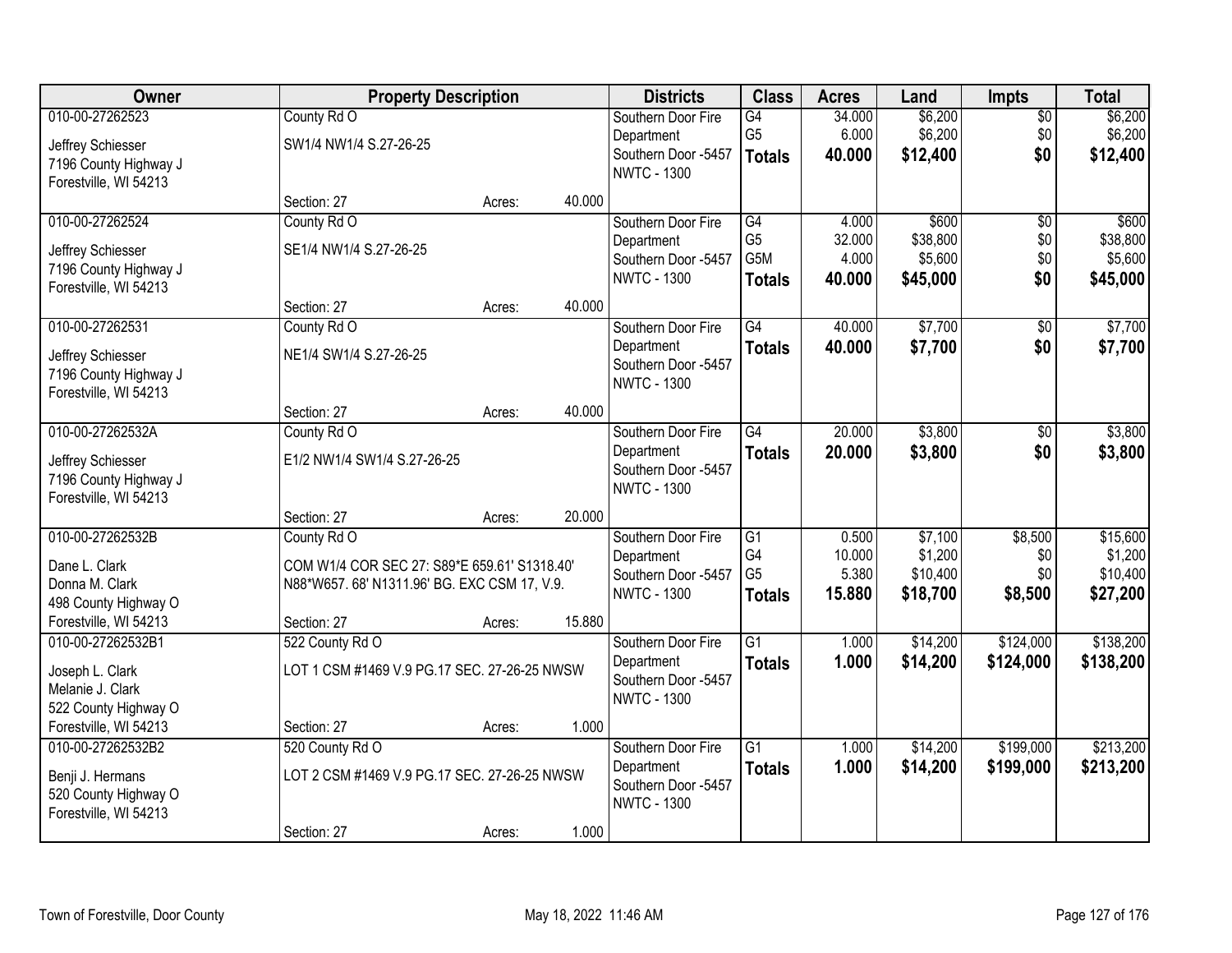| Owner                                      | <b>Property Description</b>                   |        |        | <b>Districts</b>                          | <b>Class</b>                       | <b>Acres</b>    | Land                 | <b>Impts</b>           | <b>Total</b>           |
|--------------------------------------------|-----------------------------------------------|--------|--------|-------------------------------------------|------------------------------------|-----------------|----------------------|------------------------|------------------------|
| 010-00-27262532B3                          | 500 County Rd O                               |        |        | Southern Door Fire<br>Department          | $\overline{G1}$<br><b>Totals</b>   | 1.000<br>1.000  | \$14,200<br>\$14,200 | \$120,100<br>\$120,100 | \$134,300<br>\$134,300 |
| Steven R. Clark                            | LOT 3 CSM #1469 V.9 PG.17 SEC. 27-26-25 NWSW  |        |        | Southern Door -5457                       |                                    |                 |                      |                        |                        |
| Tanya L. Kleczka                           | INCL ESMT REC'D DOC #807728                   |        |        | <b>NWTC - 1300</b>                        |                                    |                 |                      |                        |                        |
| 500 County Highway O                       |                                               |        | 1.000  |                                           |                                    |                 |                      |                        |                        |
| Forestville, WI 54213<br>010-00-27262532B4 | Section: 27<br>498 County Rd O                | Acres: |        | Southern Door Fire                        | $\overline{G1}$                    | 1.000           | \$14,200             | \$137,800              | \$152,000              |
|                                            |                                               |        |        | Department                                |                                    | 1.000           | \$14,200             | \$137,800              | \$152,000              |
| Dane L. Clark                              | LOT 4 CSM #1469 V.9 PG.17 SEC. 27-26-25 NWSW  |        |        | Southern Door -5457                       | <b>Totals</b>                      |                 |                      |                        |                        |
| Donna M. Clark                             | SUBJ ESMT REC'D DOC #807728                   |        |        | <b>NWTC - 1300</b>                        |                                    |                 |                      |                        |                        |
| 498 County Highway O                       |                                               |        |        |                                           |                                    |                 |                      |                        |                        |
| Forestville, WI 54213                      | Section: 27                                   | Acres: | 1.000  |                                           |                                    |                 |                      |                        |                        |
| 010-00-27262533A                           | County Rd J                                   |        |        | Southern Door Fire                        | G4                                 | 19.290          | \$3,700              | \$0                    | \$3,700                |
| Loren K. Uecker                            | E 1/2 SW 1/4 SEC 27-26-25 EXC LAND FOR COUNTY |        |        | Department<br>Southern Door -5457         | G <sub>5</sub>                     | 0.500           | \$100                | \$0                    | \$100                  |
| 7040 County Highway J                      | HWY AS IN VOL 425 PG 509                      |        |        | <b>NWTC - 1300</b>                        | <b>Totals</b>                      | 19.790          | \$3,800              | \$0                    | \$3,800                |
| Forestville, WI 54213                      |                                               |        |        |                                           |                                    |                 |                      |                        |                        |
|                                            | Section: 27                                   | Acres: | 19.790 |                                           |                                    |                 |                      |                        |                        |
| 010-00-27262533B                           | County Rd O                                   |        |        | Southern Door Fire                        | $\overline{G4}$                    | 19.000          | \$3,700              | \$0                    | \$3,700                |
| Jeffrey Schiesser                          | W1/2 SW1/4 SW1/4 SEC 27-26-25 EXC LAND FOR    |        |        | Department                                | G <sub>5</sub>                     | 0.940           | \$100                | \$0                    | \$100                  |
| 7196 County Highway J                      | COUNTY HWY AS IN VOL 425-506                  |        |        | Southern Door -5457                       | <b>Totals</b>                      | 19.940          | \$3,800              | \$0                    | \$3,800                |
| Forestville, WI 54213                      |                                               |        |        | <b>NWTC - 1300</b>                        |                                    |                 |                      |                        |                        |
|                                            | Section: 27                                   | Acres: | 19.940 |                                           |                                    |                 |                      |                        |                        |
| 010-00-27262534                            | 7196 County Rd J                              |        |        | Southern Door Fire                        | $\overline{G4}$                    | 36.570          | \$7,000              | $\overline{50}$        | \$7,000                |
| Jeffrey Schiesser                          | SE 1/4 SW1/4 SEC 27-26-25 EXC LAND FOR COUNTY |        |        | Department                                | G <sub>5</sub>                     | 1.000           | \$100                | \$0                    | \$100                  |
| 7196 County Highway J                      | HWY AS IN VOL 425 PG 506                      |        |        | Southern Door -5457                       | G7                                 | 2.000           | \$12,000             | \$73,100               | \$85,100               |
| Forestville, WI 54213                      |                                               |        |        | <b>NWTC - 1300</b>                        | <b>Totals</b>                      | 39.570          | \$19,100             | \$73,100               | \$92,200               |
|                                            | Section: 27                                   | Acres: | 39.570 |                                           |                                    |                 |                      |                        |                        |
| 010-00-27262541                            | County Rd O                                   |        |        | Southern Door Fire                        | $\overline{G4}$                    | 26.000          | \$4,600              | $\overline{30}$        | \$4,600                |
| Loren K. Uecker                            | NE1/4 SE1/4 S.27-26-25                        |        |        | Department                                | G <sub>5</sub><br>G <sub>5</sub> M | 13.000          | \$8,500              | \$0                    | \$8,500                |
| Tammy L. Uecker                            |                                               |        |        | Southern Door -5457<br><b>NWTC - 1300</b> |                                    | 1.000<br>40.000 | \$1,300              | \$0                    | \$1,300                |
| 7040 County Highway J                      |                                               |        |        |                                           | <b>Totals</b>                      |                 | \$14,400             | \$0                    | \$14,400               |
| Forestville, WI 54213                      | Section: 27                                   | Acres: | 40.000 |                                           |                                    |                 |                      |                        |                        |
| 010-00-27262542                            | County Rd O                                   |        |        | Southern Door Fire                        | $\overline{G4}$                    | 15.000          | \$2,500              | $\overline{50}$        | \$2,500                |
| Jeffrey Schiesser                          | NW1/4 SE1/4 S.27-26-25                        |        |        | Department                                | G <sub>5</sub>                     | 25.000          | \$31,300             | \$0                    | \$31,300               |
| 7196 County Highway J                      |                                               |        |        | Southern Door -5457                       | <b>Totals</b>                      | 40.000          | \$33,800             | \$0                    | \$33,800               |
| Forestville, WI 54213                      |                                               |        |        | <b>NWTC - 1300</b>                        |                                    |                 |                      |                        |                        |
|                                            | Section: 27                                   | Acres: | 40.000 |                                           |                                    |                 |                      |                        |                        |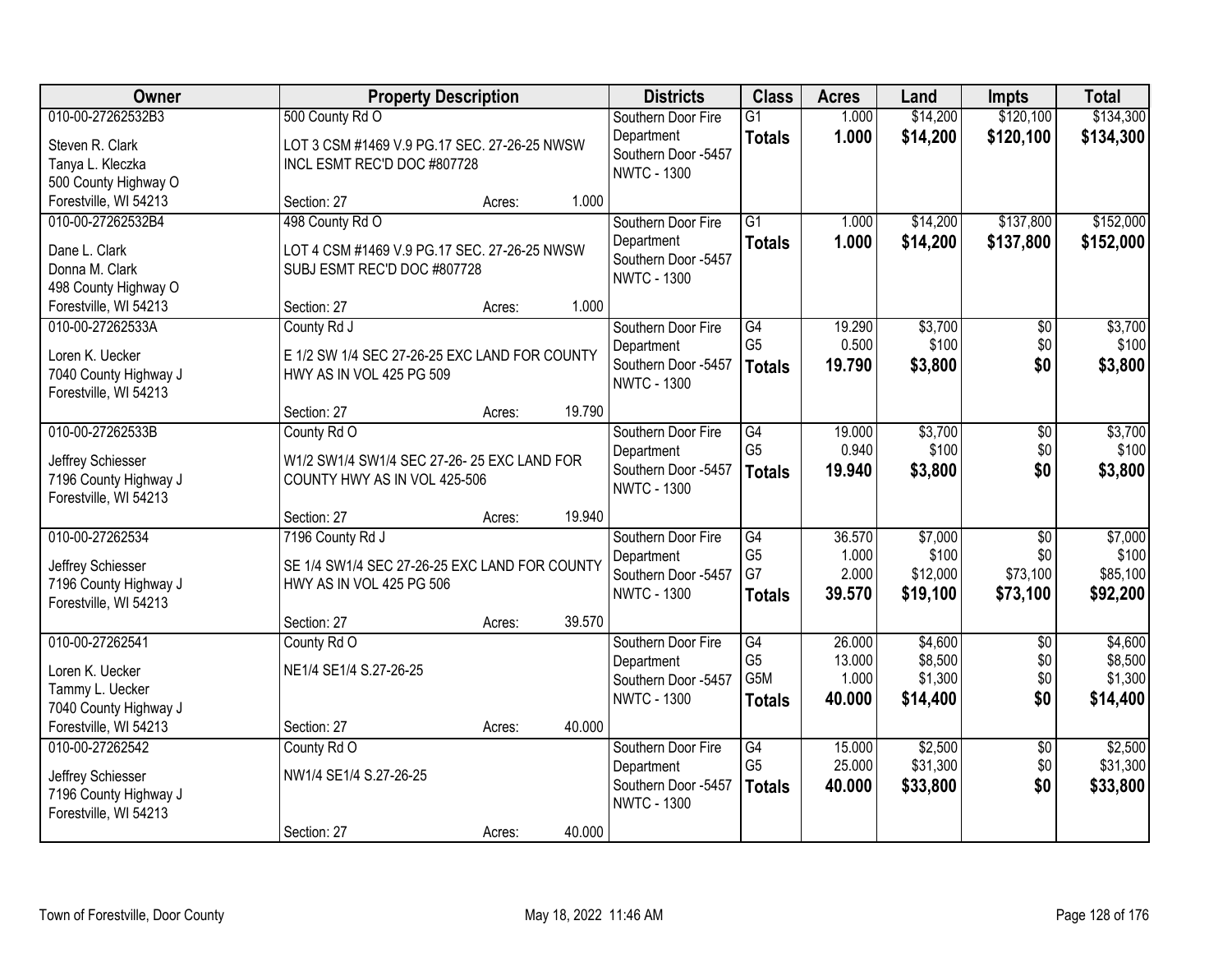| Owner                  | <b>Property Description</b>                    |        |        | <b>Districts</b>    | <b>Class</b>    | <b>Acres</b> | Land            | <b>Impts</b>    | <b>Total</b>    |
|------------------------|------------------------------------------------|--------|--------|---------------------|-----------------|--------------|-----------------|-----------------|-----------------|
| 010-00-27262543        | 7088 County Rd J                               |        |        | Southern Door Fire  | $\overline{G1}$ | 1.000        | \$14,200        | \$26,900        | \$41,100        |
| Janette L. Guilette    | SW 1/4 SE 1/4 SEC 27-26-25 EXC LAND FOR COUNTY |        |        | Department          | G4              | 28.270       | \$4,800         | \$0             | \$4,800         |
| Kevin J. Guilette      | HWY AS IN VOL 425 PG 503                       |        |        | Southern Door -5457 | G <sub>5</sub>  | 10.000       | \$6,500         | \$0             | \$6,500         |
| 7125 County Highway J  |                                                |        |        | <b>NWTC - 1300</b>  | <b>Totals</b>   | 39.270       | \$25,500        | \$26,900        | \$52,400        |
| Forestville, WI 54213  | Section: 27                                    | Acres: | 39.270 |                     |                 |              |                 |                 |                 |
| 010-00-27262544A       | 7040 County Rd J                               |        |        | Southern Door Fire  | $\overline{G4}$ | 16.930       | \$2,900         | $\overline{50}$ | \$2,900         |
| Loren K. Uecker        | SE 1/4 SE1/4 SEC 27-26-25 EXC LAND FOR COUNTY  |        |        | Department          | G <sub>5</sub>  | 19.000       | \$12,400        | \$0             | \$12,400        |
| Tammy L. Uecker        | <b>HWY AS IN VOL 425-512</b>                   |        |        | Southern Door -5457 | G7              | 2.000        | \$12,000        | \$161,400       | \$173,400       |
| 7040 County Highway J  |                                                |        |        | <b>NWTC - 1300</b>  | <b>Totals</b>   | 37.930       | \$27,300        | \$161,400       | \$188,700       |
| Forestville, WI 54213  | Section: 27                                    | Acres: | 37.930 |                     |                 |              |                 |                 |                 |
| 010-00-28262511        | 659 County Rd O                                |        |        | Southern Door Fire  | $\overline{G1}$ | 1.000        | \$14,200        | \$202,800       | \$217,000       |
|                        |                                                |        |        | Department          | G <sub>5</sub>  | 48.232       | \$90,700        | \$0             | \$90,700        |
| David R. Wilke et al   | COM SE COR SEC.21: N1*W243' S88*W550'          |        |        | Southern Door -5457 | <b>Totals</b>   | 49.232       | \$104,900       | \$202,800       | \$307,700       |
| 659 County Hwy 0       | N1*W95.97' S87*W767.58' S1*E344.58' TO SW COR  |        |        | <b>NWTC - 1300</b>  |                 |              |                 |                 |                 |
| Forestville, WI 54213  | SESE CONT S1*W11318.30 TO SW COR NENE SEC.28   |        |        |                     |                 |              |                 |                 |                 |
|                        | Section: 28                                    | Acres: | 49.232 |                     |                 |              |                 |                 |                 |
| 010-00-28262512        | 7449 Brans Rd                                  |        |        | Southern Door Fire  | G4              | 31.000       | \$5,900         | \$0             | \$5,900         |
| Gordon J. Carmody      | NW1/4 NE1/4 S.28-26-25 EXC TR BG NE COR NWNE   |        |        | Department          | G <sub>5</sub>  | 2.650        | \$1,700         | \$0             | \$1,700         |
| Diane M. Carmody       | W25' THENCE SELY TO A PT 20' S OF NE COR N TO  |        |        | Southern Door -5457 | <b>Totals</b>   | 33.650       | \$7,600         | \$0             | \$7,600         |
| S1055 State Highway 42 | BG. ALSO EXC CSM #2551 V.15 PG.176.            |        |        | <b>NWTC - 1300</b>  |                 |              |                 |                 |                 |
| Sturgeon Bay, WI 54235 | Section: 28                                    | Acres: | 33.650 |                     |                 |              |                 |                 |                 |
| 010-00-28262512A       |                                                |        |        | Southern Door Fire  | $\overline{G5}$ | 0.010        | $\overline{50}$ | $\overline{50}$ | $\overline{50}$ |
|                        |                                                |        |        | Department          | <b>Totals</b>   | 0.010        | \$0             | \$0             | \$0             |
| Owner Unknown          | COM NE COR NWNE SEC 28:W25' THENCE SLY TO A    |        |        | Southern Door -5457 |                 |              |                 |                 |                 |
| Address Unavailable    | PNT 20'S OF NE COR N TO BG.                    |        |        | <b>NWTC - 1300</b>  |                 |              |                 |                 |                 |
| Unknown, WI 00000      |                                                |        |        |                     |                 |              |                 |                 |                 |
|                        | Section: 28                                    | Acres: | 0.010  |                     |                 |              |                 |                 |                 |
| 010-00-28262512B       | 7449 Brans Rd                                  |        |        | Southern Door Fire  | $\overline{G1}$ | 6.450        | \$23,900        | \$244,500       | \$268,400       |
| Steven A. Miller       | LOT 1 CSM #2551 V.15 PG.176 SEC. 28-26-25 NWNE |        |        | Department          | <b>Totals</b>   | 6.450        | \$23,900        | \$244,500       | \$268,400       |
| Crystal J. Miller      |                                                |        |        | Southern Door -5457 |                 |              |                 |                 |                 |
| 7449 Brans Rd          |                                                |        |        | <b>NWTC - 1300</b>  |                 |              |                 |                 |                 |
| Sturgeon Bay, WI 54235 | Section: 28                                    | Acres: | 6.450  |                     |                 |              |                 |                 |                 |
| 010-00-28262513        | <b>Brans Rd</b>                                |        |        | Southern Door Fire  | G4              | 35.000       | \$6,500         | $\overline{50}$ | \$6,500         |
| Gordon J. Carmody      | SW1/4 NE1/4 S.28-26-25                         |        |        | Department          | G <sub>5</sub>  | 5.000        | \$4,600         | \$0             | \$4,600         |
| Diane M. Carmody       |                                                |        |        | Southern Door -5457 | <b>Totals</b>   | 40.000       | \$11,100        | \$0             | \$11,100        |
| S1055 State Highway 42 |                                                |        |        | <b>NWTC - 1300</b>  |                 |              |                 |                 |                 |
| Sturgeon Bay, WI 54235 | Section: 28                                    | Acres: | 40.000 |                     |                 |              |                 |                 |                 |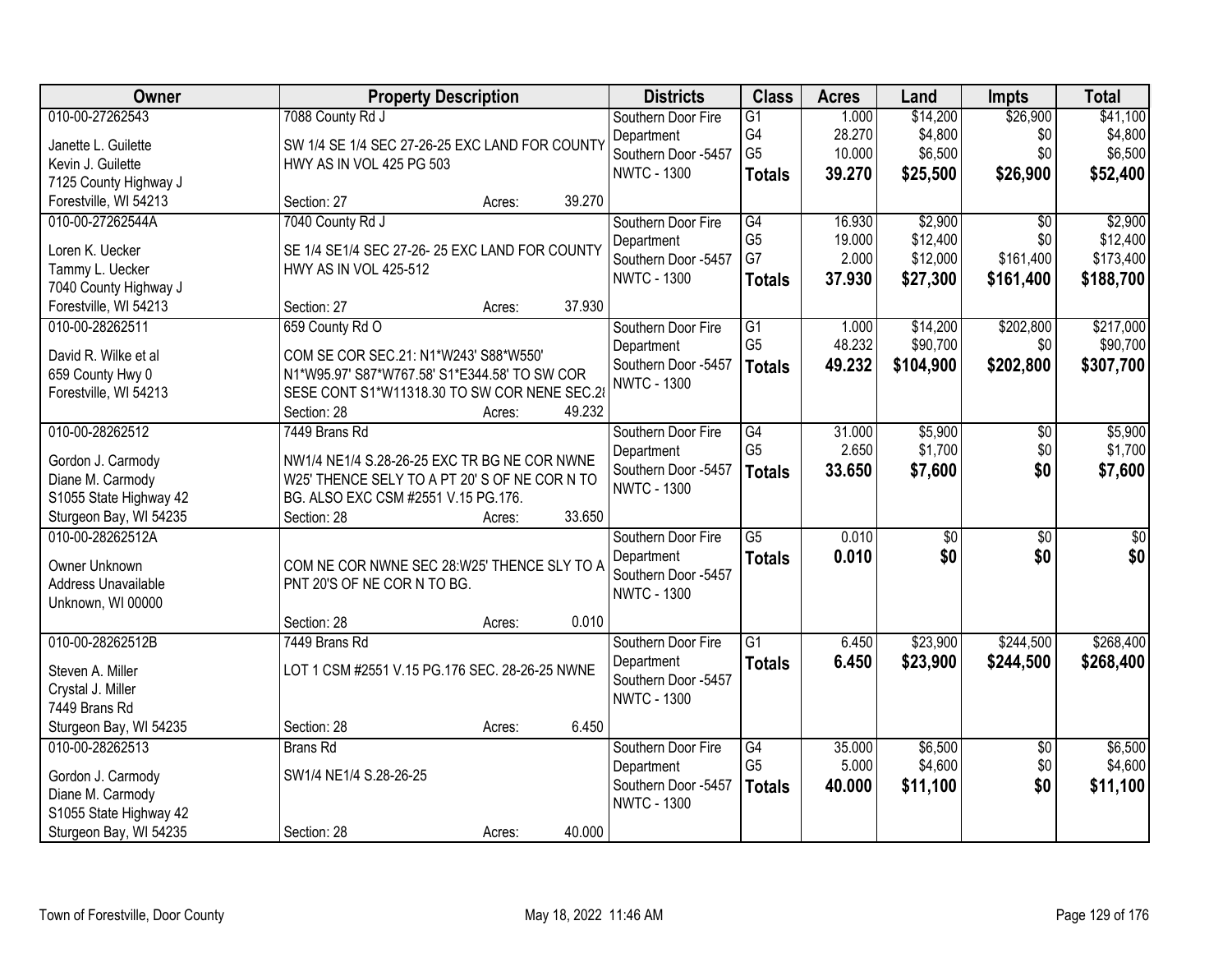| Owner                                    |                                                            | <b>Property Description</b> |        | <b>Districts</b>                  | <b>Class</b>    | <b>Acres</b> | Land       | Impts           | <b>Total</b> |
|------------------------------------------|------------------------------------------------------------|-----------------------------|--------|-----------------------------------|-----------------|--------------|------------|-----------------|--------------|
| 010-00-28262514                          | <b>Brans Rd</b>                                            |                             |        | Southern Door Fire                | G4              | 12.000       | \$2,000    | $\overline{50}$ | \$2,000      |
| Gordon J. Carmody                        | SE1/4 NE1/4 S.28-26-25                                     |                             |        | Department                        | G <sub>5</sub>  | 28.000       | \$17,700   | \$0             | \$17,700     |
| Diane M. Carmody                         |                                                            |                             |        | Southern Door -5457               | <b>Totals</b>   | 40.000       | \$19,700   | \$0             | \$19,700     |
| S1055 State Highway 42                   |                                                            |                             |        | <b>NWTC - 1300</b>                |                 |              |            |                 |              |
| Sturgeon Bay, WI 54235                   | Section: 28                                                | Acres:                      | 40.000 |                                   |                 |              |            |                 |              |
| 010-00-28262521B                         | Cherry Ln                                                  |                             |        | Southern Door Fire                | $\overline{G1}$ | 2.500        | \$35,000   | $\overline{50}$ | \$35,000     |
|                                          | N1/4 NE1/4 NW1/4 S.28-26-25                                |                             |        | Department                        | G <sub>5</sub>  | 6.420        | \$8,100    | \$0             | \$8,100      |
| Thomas M & Holly G Sayer Trst            |                                                            |                             |        | Southern Door -5457               | G <sub>6</sub>  | 1.250        | \$3,900    | \$0             | \$3,900      |
| 7525 Cherry Ln<br>Sturgeon Bay, WI 54235 |                                                            |                             |        | <b>NWTC - 1300</b>                | <b>Totals</b>   | 10.170       | \$47,000   | \$0             | \$47,000     |
|                                          | Section: 28                                                | Acres:                      | 10.170 |                                   |                 |              |            |                 |              |
| 010-00-28262521C1                        | Cherry Ln                                                  |                             |        | Southern Door Fire                | $\overline{G6}$ | 17.148       | \$42,900   | $\overline{50}$ | \$42,900     |
|                                          |                                                            |                             |        | Department                        | W <sub>6</sub>  | 12.000       | (\$18,600) | \$0             | \$0          |
| Bryan C. Neubauer                        | COM 1341.92'N87*E & 329.45'S NW COR SEC.28:                |                             |        | Southern Door -5457               | <b>Totals</b>   | 29.148       | \$42,900   | \$0             | \$42,900     |
| Amy Neubauer                             | S231.15' S89*W65.52' S159.04' N89*E68.53' S598.19'         |                             |        | <b>NWTC - 1300</b>                |                 |              |            |                 |              |
| 7575 Cherry Ln<br>Sturgeon Bay, WI 54235 | TO SW COR NENW N87*E1360.12' TO SE COR NENW<br>Section: 28 |                             | 29.148 |                                   |                 |              |            |                 |              |
| 010-00-28262521C2                        |                                                            | Acres:                      |        | Southern Door Fire                | $\overline{G1}$ | 1.818        | \$17,400   | \$214,400       | \$231,800    |
|                                          | 7551 Cherry Ln                                             |                             |        |                                   |                 |              |            |                 |              |
| Craig R. Neubauer                        | LOT 1 CSM #3395 DOC#836496 SEC. 28-26-25 NENW              |                             |        | Department<br>Southern Door -5457 | <b>Totals</b>   | 1.818        | \$17,400   | \$214,400       | \$231,800    |
| 7551 Cherry Ln                           | NWNW INCL ROAD AGMT REC'D DOC#836495 &                     |                             |        | <b>NWTC - 1300</b>                |                 |              |            |                 |              |
| Sturgeon Bay, WI 54235                   | SANTITARY ESMT DOC#839201                                  |                             |        |                                   |                 |              |            |                 |              |
|                                          | Section: 28                                                | Acres:                      | 1.818  |                                   |                 |              |            |                 |              |
| 010-00-28262522A1                        | 652 State Highway 42                                       |                             |        | Southern Door Fire                | $\overline{G1}$ | 2.940        | \$21,900   | \$146,800       | \$168,700    |
| Marty L. Mueller                         | COM 510'S NW COR SEC 28: S420.98' N86*E157' N40'           |                             |        | Department                        | <b>Totals</b>   | 2.940        | \$21,900   | \$146,800       | \$168,700    |
| S652 Sth 42                              | N86*E180' N4*W369.50' N86*W62.10 'S87*W245.96' BG          |                             |        | Southern Door -5457               |                 |              |            |                 |              |
| Sturgeon Bay, WI 54235                   | WLY 50' RESVD FOR RD.                                      |                             |        | <b>NWTC - 1300</b>                |                 |              |            |                 |              |
|                                          | Section: 28                                                | Acres:                      | 2.940  |                                   |                 |              |            |                 |              |
| 010-00-28262522B                         | 678 S State Highway 42                                     |                             |        | Southern Door Fire                | $\overline{G1}$ | 0.560        | \$12,900   | \$63,300        | \$76,200     |
| Peter P. Walsh                           | COM NW COR NW1/4 NW1/4 S410 ' THEN E200' S100              |                             |        | Department                        | <b>Totals</b>   | 0.560        | \$12,900   | \$63,300        | \$76,200     |
| 4896 Whitefish Bay Rd                    | W200' N 100' TO BEG. ALSO INCL TRCT REC'D                  |                             |        | Southern Door -5457               |                 |              |            |                 |              |
| Sturgeon Bay, WI 54235                   | 942/883.                                                   |                             |        | <b>NWTC - 1300</b>                |                 |              |            |                 |              |
|                                          | Section: 28                                                | Acres:                      | 0.560  |                                   |                 |              |            |                 |              |
| 010-00-28262522C                         | 648 S State Highway 42                                     |                             |        | Southern Door Fire                | $\overline{G1}$ | 3.140        | \$22,200   | \$112,500       | \$134,700    |
|                                          |                                                            |                             |        | Department                        | G4              | 6.020        | \$1,000    | \$0             | \$1,000      |
| Daniel G. Kielar                         | BEG SW COR NW1/4 NW1/4 N384' E157' N40' E180'              |                             |        | Southern Door -5457               | <b>Totals</b>   | 9.160        | \$23,200   | \$112,500       | \$135,700    |
| Julie E. Kielar                          | S424' W TO BG ALSO INCL TRCT REC'D 690/458.                |                             |        | <b>NWTC - 1300</b>                |                 |              |            |                 |              |
| S648 State Highway 42                    |                                                            |                             |        |                                   |                 |              |            |                 |              |
| Sturgeon Bay, WI 54235                   | Section: 28                                                | Acres:                      | 9.160  |                                   |                 |              |            |                 |              |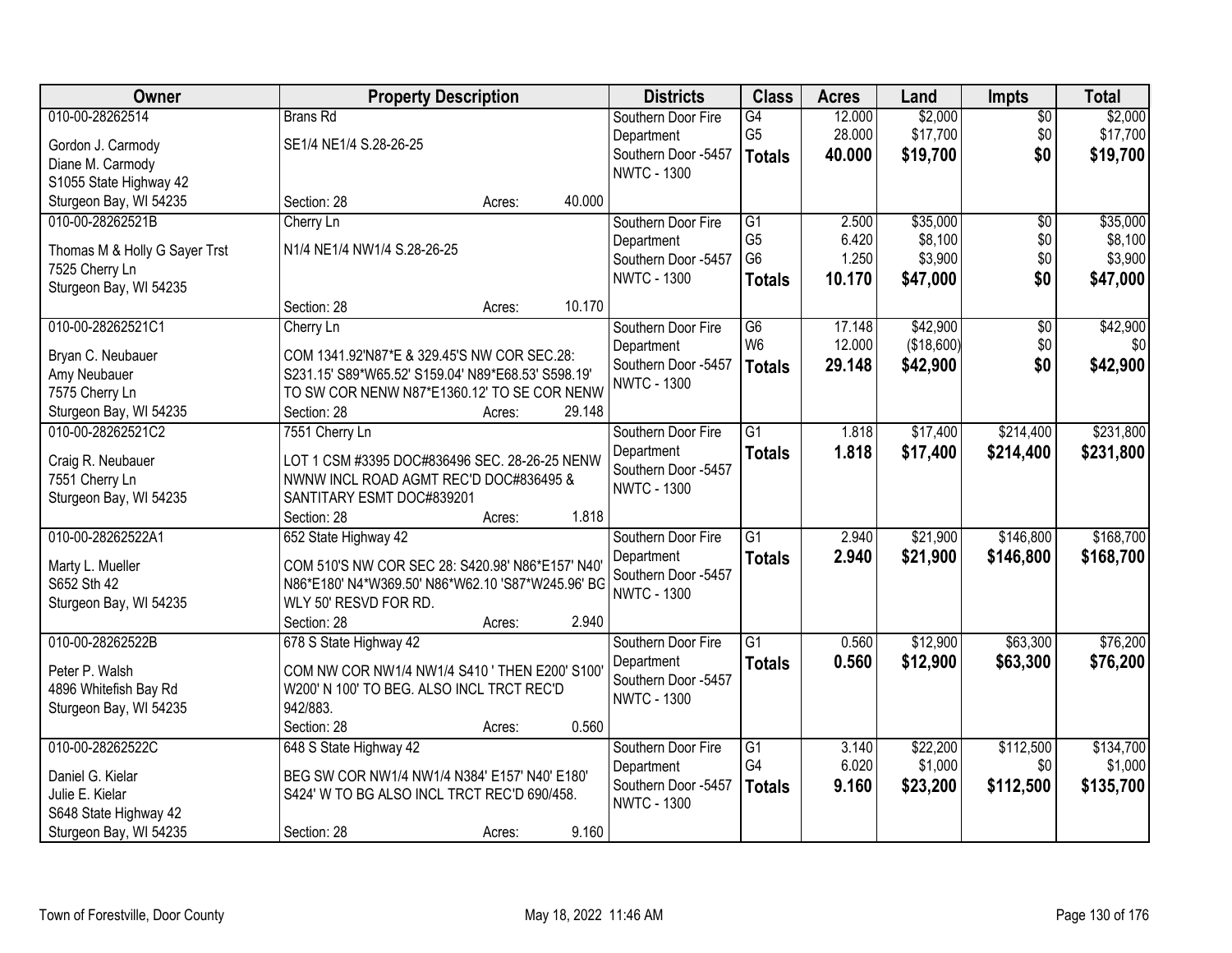| Owner                             | <b>Property Description</b>                          | <b>Districts</b>    | <b>Class</b>                      | <b>Acres</b> | Land                 | Impts           | <b>Total</b>          |
|-----------------------------------|------------------------------------------------------|---------------------|-----------------------------------|--------------|----------------------|-----------------|-----------------------|
| 010-00-28262522D                  | Cherry Ln                                            | Southern Door Fire  | G4                                | 14.500       | \$2,300              | $\overline{50}$ | \$2,300               |
| Bryan C. Neubauer                 | COM 653.55'N87*E NW COR SEC.28: N87*E688.37'         | Department          | G <sub>5</sub>                    | 3.000        | \$1,500              | \$0             | \$1,500               |
| Amy Neubauer                      | S560.60' S89*W65.52' S159.04' N89*E68.53' S598.16' W | Southern Door -5457 | G5M                               | 8.570        | \$12,000             | \$0             | \$12,000              |
| 7575 Cherry Ln                    | ALG S LN NWNW 940.66' N984.13'                       | <b>NWTC - 1300</b>  | <b>Totals</b>                     | 26.070       | \$15,800             | \$0             | \$15,800              |
| Sturgeon Bay, WI 54235            | 26.070<br>Section: 28<br>Acres:                      |                     |                                   |              |                      |                 |                       |
| 010-00-28262522D1                 | 7575 Cherry Ln                                       | Southern Door Fire  | $\overline{G1}$                   | 1.820        | \$17,400             | \$250,400       | \$267,800             |
|                                   |                                                      | Department          | <b>Totals</b>                     | 1.820        | \$17,400             | \$250,400       | \$267,800             |
| Bryan C. Neubauer                 | LOT 1 CSM#1850 V.11 PG.165 SEC. 28-26-25 NWNW        | Southern Door -5457 |                                   |              |                      |                 |                       |
| Amy Neubauer                      |                                                      | <b>NWTC - 1300</b>  |                                   |              |                      |                 |                       |
| 7575 Cherry Ln                    |                                                      |                     |                                   |              |                      |                 |                       |
| Sturgeon Bay, WI 54235            | 1.820<br>Section: 28<br>Acres:                       |                     |                                   |              |                      |                 |                       |
| 010-00-28262523A                  | <b>Brans Rd</b>                                      | Southern Door Fire  | $\overline{G5}$                   | 4.770        | \$6,000              | $\overline{50}$ | \$6,000               |
| Paula L. Hobart                   | SW1/4 NW1/4 EX COM NW COR S TO SW COR E520'          | Department          | G <sub>6</sub>                    | 10.000       | \$28,000             | \$0             | \$28,000              |
| Steven J. Lehmann                 | NLY TO N LI SW1/4 NW1/4 W450' TO BEG EXC TRCT        | Southern Door -5457 | <b>Totals</b>                     | 14.770       | \$34,000             | \$0             | \$34,000              |
| 4031 Cliff Top Rd                 | REC'D 678/383.                                       | <b>NWTC - 1300</b>  |                                   |              |                      |                 |                       |
| Sturgeon Bay, WI 54235            | 14.770<br>Section: 28<br>Acres:                      |                     |                                   |              |                      |                 |                       |
| 010-00-28262523B                  | 624 S State Highway 42                               | Southern Door Fire  | $\overline{G1}$                   | 2.000        | \$18,200             | \$81,800        | \$100,000             |
|                                   |                                                      | Department          | <b>Totals</b>                     | 2.000        | \$18,200             | \$81,800        | \$100,000             |
| Raymond Litteral et al            | COM NW COR SW1/4 NW1/4 S142 ' TO BEG N142' TO        | Southern Door -5457 |                                   |              |                      |                 |                       |
| 230 S Forestville Ave             | NW COR E 450'S142'M/L, W BG. ALSO 50' LYING S &      | <b>NWTC - 1300</b>  |                                   |              |                      |                 |                       |
| Forestville, WI 54213             | ADJ REC'D 570/979 S.28-26-25                         |                     |                                   |              |                      |                 |                       |
|                                   | Section: 28<br>2.000<br>Acres:                       |                     |                                   |              |                      |                 |                       |
| 010-00-28262523C                  | 548 S State Highway 42                               | Southern Door Fire  | $\overline{G2}$                   | 3.150        | \$23,400             | \$5,000         | \$28,400              |
| Ethel M Uecker Family Irrev Trust | COM 1067'S NW COR SWNW SEC. 28:S TO SW COR           | Department          | <b>Totals</b>                     | 3.150        | \$23,400             | \$5,000         | \$28,400              |
| c/o Kristine Phillips             | SWNW E520' NLY TO PT E OF BG W510'BG. ALSO           | Southern Door -5457 |                                   |              |                      |                 |                       |
| 7381 Old Elm Rd                   | INCL TRCT N & ADJ RECD 593/550. SEC.28-26-25         | <b>NWTC - 1300</b>  |                                   |              |                      |                 |                       |
| Forestville, WI 54213             | 3.150<br>Section: 28<br>Acres:                       |                     |                                   |              |                      |                 |                       |
| 010-00-28262523D                  | 560 S State Highway 42                               | Southern Door Fire  | $\overline{G1}$                   | 1.000        | \$14,200             | \$107,200       | \$121,400             |
|                                   |                                                      | Department          | G <sub>5</sub>                    | 3.000        | \$3,800              | \$0             | \$3,800               |
| Nicholas J. Weldon                | COM NW COR SW1/4 NW1/4 S 1067' E510' NLY TO N        | Southern Door -5457 | G <sub>6</sub>                    | 5.190        | \$14,500             | \$0             | \$14,500              |
| S560 State Highway 42             | LI SW 1/4 NW1/4 W450' TO BEG EX N 142'.EXC N50'      | <b>NWTC - 1300</b>  | <b>Totals</b>                     | 9.190        | \$32,500             | \$107,200       | \$139,700             |
| Sturgeon Bay, WI 54235            | REC'D 570/979 S.28-26-25 EXC TRCT REC'D 593/550      |                     |                                   |              |                      |                 |                       |
|                                   | 9.190<br>Section: 28<br>Acres:                       |                     |                                   |              |                      |                 |                       |
| 010-00-28262524                   | 7538 Brans Rd                                        | Southern Door Fire  | $\overline{G1}$<br>G <sub>5</sub> | 1.000        | \$14,200<br>\$17,500 | \$308,800       | \$323,000<br>\$17,500 |
| Jerome J. Malvitz                 | SE1/4 NW1/4 SEC. 28-26-25 EXC TRCTS REC'D            | Department          |                                   | 13.960       |                      | \$0             |                       |
| Holly A. Malvitz                  | 674/795 & 678/383.                                   | Southern Door -5457 | <b>Totals</b>                     | 14.960       | \$31,700             | \$308,800       | \$340,500             |
| 7538 Brans Rd                     |                                                      | <b>NWTC - 1300</b>  |                                   |              |                      |                 |                       |
| Sturgeon Bay, WI 54235            | 14.960<br>Section: 28<br>Acres:                      |                     |                                   |              |                      |                 |                       |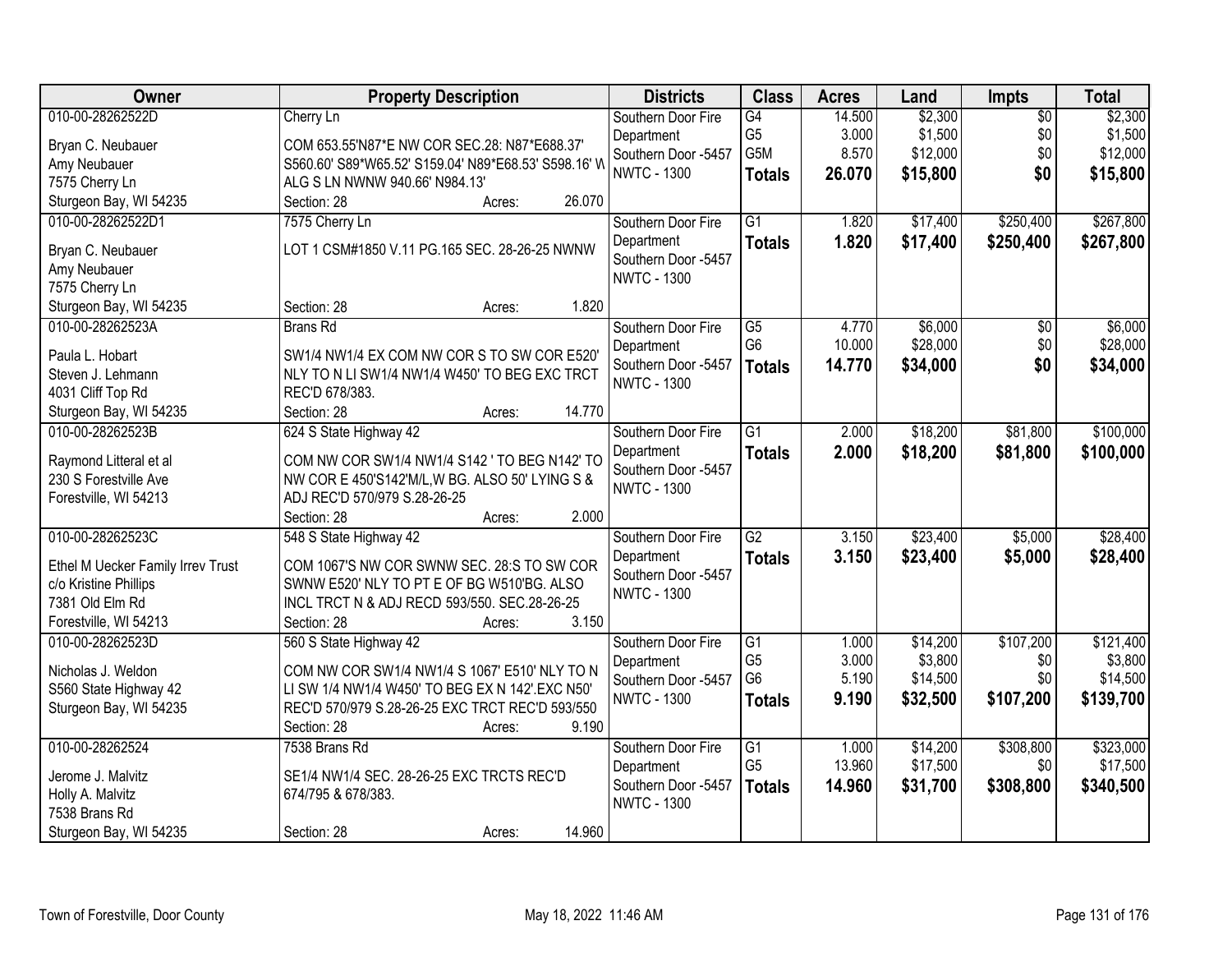| Owner                                          | <b>Property Description</b>                                | <b>Districts</b>    | <b>Class</b>    | <b>Acres</b> | Land       | <b>Impts</b>    | <b>Total</b> |
|------------------------------------------------|------------------------------------------------------------|---------------------|-----------------|--------------|------------|-----------------|--------------|
| 010-00-28262524A                               | Brans Rd                                                   | Southern Door Fire  | $\overline{G1}$ | 0.500        | \$12,700   | \$300           | \$13,000     |
| Craig Neubauer Lfest et al                     | COM CNTR SEC 28: S87*W495' N1*W1319.57'                    | Department          | G <sub>5</sub>  | 14.500       | \$9,500    | \$0             | \$9,500      |
| 7551 Cherry Ln                                 | N86*E495.03' S1*E1320.89' BG.                              | Southern Door -5457 | <b>Totals</b>   | 15.000       | \$22,200   | \$300           | \$22,500     |
| Sturgeon Bay, WI 54235                         |                                                            | <b>NWTC - 1300</b>  |                 |              |            |                 |              |
|                                                | 15.000<br>Section: 28<br>Acres:                            |                     |                 |              |            |                 |              |
| 010-00-28262524Q                               | <b>Brans Rd</b>                                            | Southern Door Fire  | $\overline{G5}$ | 6.290        | \$7,900    | $\overline{50}$ | \$7,900      |
| Amy Neubauer                                   | COM 1320.89'N1*W & 495.03' S86*W CNTR SEC 28:              | Department          | W <sub>6</sub>  | 14.000       | (\$35,000) | \$0             | \$0          |
| Bryan C. Neubauer                              | S86*W 1775.28' S3*E499.86' N86*E 1761.09' N1*W500'         | Southern Door -5457 | <b>Totals</b>   | 20.290       | \$7,900    | \$0             | \$7,900      |
| 7575 Cherry Ln                                 | BG.                                                        | <b>NWTC - 1300</b>  |                 |              |            |                 |              |
| Sturgeon Bay, WI 54235                         | Section: 28<br>20.290<br>Acres:                            |                     |                 |              |            |                 |              |
| 010-00-28262531Q                               | 7473 Brans Rd                                              | Southern Door Fire  | G1              | 4.310        | \$22,800   | \$315,100       | \$337,900    |
|                                                |                                                            | Department          | G4              | 17.750       | \$3,100    | \$0             | \$3,100      |
| Randall V Sibilsky Trust                       | THAT PORTION OF TRACT LYING WITHIN THE                     | Southern Door -5457 | G <sub>5</sub>  | 1.270        | \$1,600    | \$0             | \$1,600      |
| Kim M Sibilsky Trust                           | TOWN OF FOREST- VILLE: COM CNTR SEC 28:                    | <b>NWTC - 1300</b>  | <b>Totals</b>   | 23.330       | \$27,500   | \$315,100       | \$342,600    |
| 7473 Brans Rd                                  | N88*W689.12' S2*W1275.41' N89*W218.32' S2*W825.9<br>23.330 |                     |                 |              |            |                 |              |
| Sturgeon Bay, WI 54235<br>010-00-28262534B     | Section: 28<br>Acres:<br>7470 County Rd J                  | Southern Door Fire  | $\overline{G1}$ | 2.170        | \$18,800   | \$108,400       | \$127,200    |
|                                                |                                                            | Department          |                 | 2.170        |            |                 |              |
| Daniel J. Moreaux                              | THAT PORTION OF THE FOLLOW LYING WITHIN                    | Southern Door -5457 | <b>Totals</b>   |              | \$18,800   | \$108,400       | \$127,200    |
| Suzanne M. Moreaux                             | TOWN OF FOREST : COM S1/4 COR SEC.28:S89*W                 | <b>NWTC - 1300</b>  |                 |              |            |                 |              |
| PO Box 32                                      | 550.62'N1*E225'N89*E555.18' S2*W225.21'BG.                 |                     |                 |              |            |                 |              |
| Forestville, WI 54213                          | 2.170<br>Section: 28<br>Acres:                             |                     |                 |              |            |                 |              |
| 010-00-28262541A                               | 503 County Rd O                                            | Southern Door Fire  | G4              | 3.050        | \$600      | $\overline{30}$ | \$600        |
| Carl D. Morrison                               | TR NE 1/4 SE1/4 SEC 28-26-25 COM E1/4 COR                  | Department          | G7              | 2.000        | \$12,000   | \$98,000        | \$110,000    |
| Sherry L. Morrison                             | S237'BG S 550' W400' N550' E400'BG. ELY 33'                | Southern Door -5457 | <b>Totals</b>   | 5.050        | \$12,600   | \$98,000        | \$110,600    |
| 503 County Highway O                           | RESERVED FOR ROAD                                          | <b>NWTC - 1300</b>  |                 |              |            |                 |              |
| Forestville, WI 54235                          | 5.050<br>Section: 28<br>Acres:                             |                     |                 |              |            |                 |              |
| 010-00-28262542                                | County Rd O                                                | Southern Door Fire  | G4              | 55.730       | \$10,100   | $\sqrt{6}$      | \$10,100     |
| Grace M. Petrina                               | COM E1/4 COR SEC.28: S237' W400' S550' E400'               | Department          | G <sub>5</sub>  | 19.000       | \$17,200   | \$0             | \$17,200     |
| 130 Commercial St                              | S524.98' N89DW2711.10' TO SW COR NWSE                      | Southern Door -5457 | <b>Totals</b>   | 74.730       | \$27,300   | \$0             | \$27,300     |
| Forestville, WI 54213                          | N1DE1267.08' TO CTR SEC.28 N89DE2680.78'BG                 | <b>NWTC - 1300</b>  |                 |              |            |                 |              |
|                                                | 74.730<br>Section: 28<br>Acres:                            |                     |                 |              |            |                 |              |
| 010-00-28262543                                | County Rd J                                                | Southern Door Fire  | $\overline{G5}$ | 20.000       | \$25,900   | $\overline{50}$ | \$25,900     |
|                                                |                                                            | Department          | <b>Totals</b>   | 20.000       | \$25,900   | \$0             | \$25,900     |
| Jesse Jeanquart                                | SW1/4 SE1/4 S.28-26-25 EXC TRCT REC'D DOC                  | Southern Door -5457 |                 |              |            |                 |              |
| Amy L. Jeanquart                               | #748269                                                    | <b>NWTC - 1300</b>  |                 |              |            |                 |              |
| 7436 County Highway J<br>Forestville, WI 54213 | 20.000<br>Section: 28                                      |                     |                 |              |            |                 |              |
|                                                | Acres:                                                     |                     |                 |              |            |                 |              |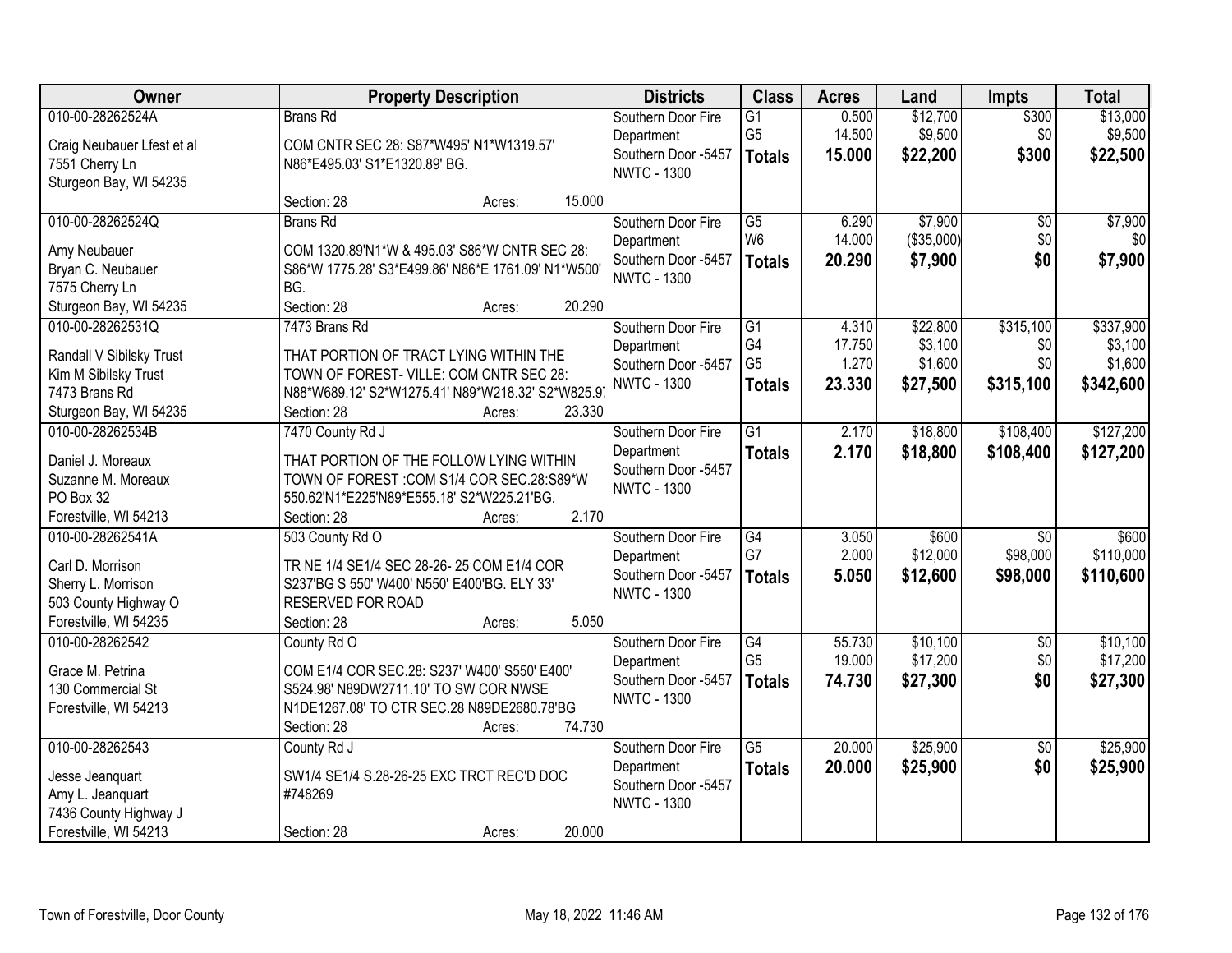| Owner                                                | <b>Property Description</b>                                     |        |        | <b>Districts</b>                          | <b>Class</b>                      | <b>Acres</b>    | Land                 | <b>Impts</b>           | <b>Total</b>          |
|------------------------------------------------------|-----------------------------------------------------------------|--------|--------|-------------------------------------------|-----------------------------------|-----------------|----------------------|------------------------|-----------------------|
| 010-00-28262543A<br>Jesse Jeanquart                  | 7436 County Rd J<br>COM S1/4 COR SEC 28:N1267. 12' N88*E684.61' |        |        | Southern Door Fire<br>Department          | $\overline{G1}$<br>G <sub>5</sub> | 1.500<br>18.500 | \$16,200<br>\$12,100 | \$217,600<br>\$0       | \$233,800<br>\$12,100 |
| Amy L. Jeanquart                                     | S1278.35' S89*W684.51' BG.                                      |        |        | Southern Door -5457<br><b>NWTC - 1300</b> | <b>Totals</b>                     | 20.000          | \$28,300             | \$217,600              | \$245,900             |
| 7436 County Highway J                                |                                                                 |        |        |                                           |                                   |                 |                      |                        |                       |
| Forestville, WI 54213                                | Section: 28                                                     | Acres: | 20.000 |                                           |                                   |                 |                      |                        |                       |
| 010-00-28262544                                      | County Rd J                                                     |        |        | Southern Door Fire                        | $\overline{G5}$                   | 38.890          | \$35,600             | \$0                    | \$35,600              |
| Mitchell J. Tlachac                                  | COM 150'N2*W SE COR SEC 28: N2*W1161.89'                        |        |        | Department<br>Southern Door -5457         | <b>Totals</b>                     | 38.890          | \$35,600             | \$0                    | \$35,600              |
| Anna C. Jandrin                                      | S88*W1355.50' S1*E1236.13'TO N LN RD N89*                       |        |        | <b>NWTC - 1300</b>                        |                                   |                 |                      |                        |                       |
| N6775 County Rd Ab                                   | E1275.25' N43*E132.91' BG                                       |        |        |                                           |                                   |                 |                      |                        |                       |
| Luxemburg, WI 54217                                  | Section: 28                                                     | Acres: | 38.890 |                                           |                                   |                 |                      |                        |                       |
| 010-00-29262511A                                     | 625 S State Highway 42                                          |        |        | Southern Door Fire<br>Department          | $\overline{G4}$<br>G <sub>5</sub> | 17.360<br>1.500 | \$2,800<br>\$100     | $\overline{50}$<br>\$0 | \$2,800<br>\$100      |
| Daniel G. Kielar                                     | E1/2 NE1/4 NE1/4 EXC PARCEL DESC 140/483 SEC.                   |        |        | Southern Door -5457                       | G7                                | 1.000           | \$5,500              | \$2,100                | \$7,600               |
| Julie E. Kielar                                      | 29-26-25                                                        |        |        | <b>NWTC - 1300</b>                        | <b>Totals</b>                     | 19.860          | \$8,400              | \$2,100                | \$10,500              |
| S648 State Highway 42                                |                                                                 |        | 19.860 |                                           |                                   |                 |                      |                        |                       |
| Sturgeon Bay, WI 54235<br>010-00-29262511B           | Section: 29                                                     | Acres: |        | Southern Door Fire                        | G4                                | 19.500          | \$3,800              |                        | \$3,800               |
|                                                      | Cherry Ln                                                       |        |        | Department                                | G <sub>5</sub>                    | 0.500           | \$100                | \$0<br>\$0             | \$100                 |
| Tyler D. Baudhuin                                    | W1/2 NE1/4 NE1/4 S.29-26-25                                     |        |        | Southern Door -5457                       | <b>Totals</b>                     | 20.000          | \$3,900              | \$0                    | \$3,900               |
| 1452 Mill Rd                                         |                                                                 |        |        | <b>NWTC - 1300</b>                        |                                   |                 |                      |                        |                       |
| Sturgeon Bay, WI 54235                               |                                                                 |        | 20.000 |                                           |                                   |                 |                      |                        |                       |
| 010-00-29262512                                      | Section: 29<br>680 Mill Rd                                      | Acres: |        | Southern Door Fire                        | $\overline{G4}$                   | 34.000          | \$6,700              | $\overline{50}$        | \$6,700               |
|                                                      |                                                                 |        |        | Department                                | G <sub>5</sub>                    | 2.000           | \$100                | \$0                    | \$100                 |
| Tyler D. Baudhuin                                    | NW1/4 NE1/4 S.29-26-25                                          |        |        | Southern Door -5457                       | G7                                | 4.000           | \$22,000             | \$111,400              | \$133,400             |
| 1452 Mill Rd                                         |                                                                 |        |        | <b>NWTC - 1300</b>                        | <b>Totals</b>                     | 40.000          | \$28,800             | \$111,400              | \$140,200             |
| Sturgeon Bay, WI 54235                               | Section: 29                                                     |        | 40.000 |                                           |                                   |                 |                      |                        |                       |
| 010-00-29262513                                      | Mill Rd                                                         | Acres: |        | Southern Door Fire                        | G4                                | 39.000          | \$7,600              | $\overline{50}$        | \$7,600               |
|                                                      |                                                                 |        |        | Department                                | G <sub>5</sub>                    | 1.000           | \$100                | \$0                    | \$100                 |
| James M. Harju                                       | SW1/4 NE1/4 S.29-26-25                                          |        |        | Southern Door -5457                       | <b>Totals</b>                     | 40.000          | \$7,700              | \$0                    | \$7,700               |
| 3149 Hawk Ridge Trl                                  |                                                                 |        |        | <b>NWTC - 1300</b>                        |                                   |                 |                      |                        |                       |
| Green Bay, WI 54313-8382                             | Section: 29                                                     | Acres: | 40.000 |                                           |                                   |                 |                      |                        |                       |
| 010-00-29262514A                                     | 601 S State Highway 42                                          |        |        | Southern Door Fire                        | $\overline{G1}$                   | 1.000           | \$14,200             | \$178,400              | \$192,600             |
|                                                      |                                                                 |        |        | Department                                | G4                                | 15.000          | \$2,400              | \$0                    | \$2,400               |
| Michael J. Kasten                                    | E1/2 SE1/4 NE1/4 EX N38' S.29-26-25                             |        |        | Southern Door -5457                       | G <sub>5</sub>                    | 3.430           | \$7,700              | \$0                    | \$7,700               |
| Mavis A. Kasten                                      |                                                                 |        |        | <b>NWTC - 1300</b>                        | <b>Totals</b>                     | 19.430          | \$24,300             | \$178,400              | \$202,700             |
| S601 State Highway 42<br>Sturgeon Bay, WI 54235-9276 | Section: 29                                                     | Acres: | 19.430 |                                           |                                   |                 |                      |                        |                       |
|                                                      |                                                                 |        |        |                                           |                                   |                 |                      |                        |                       |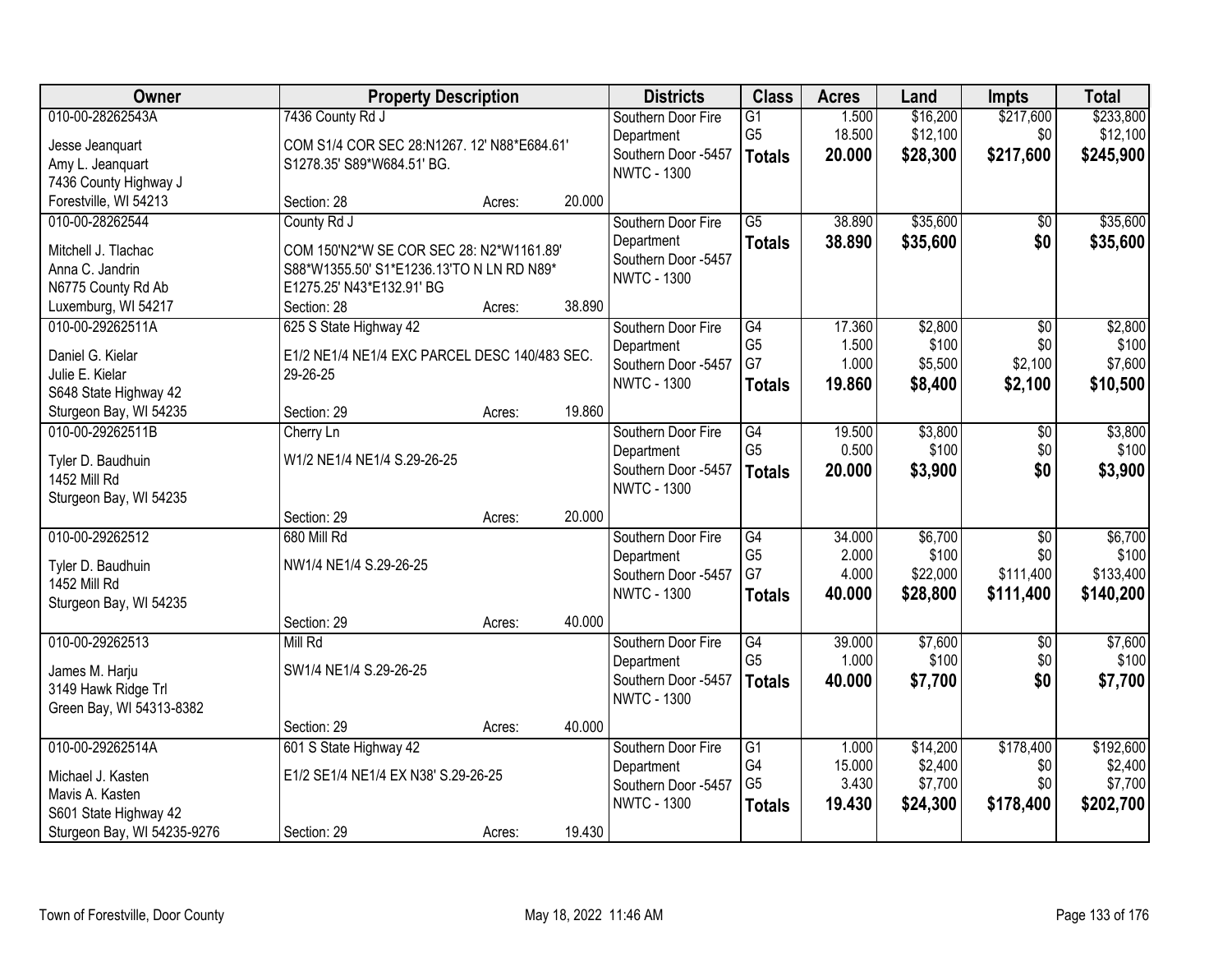| Owner                    |                                                | <b>Property Description</b> |        | <b>Districts</b>    | <b>Class</b>           | <b>Acres</b> | Land            | <b>Impts</b>    | <b>Total</b> |
|--------------------------|------------------------------------------------|-----------------------------|--------|---------------------|------------------------|--------------|-----------------|-----------------|--------------|
| 010-00-29262514B         | State Highway 42                               |                             |        | Southern Door Fire  | $\overline{G4}$        | 0.570        | \$100           | $\overline{50}$ | \$100        |
| Daniel G. Kielar         | N38' E1/2 SE1/4 NE1/4 S.29-26-25               |                             |        | Department          | <b>Totals</b>          | 0.570        | \$100           | \$0             | \$100        |
| Julie E. Kielar          |                                                |                             |        | Southern Door -5457 |                        |              |                 |                 |              |
| S648 State Highway 42    |                                                |                             |        | <b>NWTC - 1300</b>  |                        |              |                 |                 |              |
| Sturgeon Bay, WI 54235   | Section: 29                                    | Acres:                      | 0.570  |                     |                        |              |                 |                 |              |
| 010-00-29262514C         | State Highway 42                               |                             |        | Southern Door Fire  | $\overline{G4}$        | 20.000       | \$3,900         | \$0             | \$3,900      |
| Tyler D. Baudhuin        | W1/2 SE1/4 NE1/4 S.29-26-25                    |                             |        | Department          | <b>Totals</b>          | 20.000       | \$3,900         | \$0             | \$3,900      |
| <b>1452 Mill Rd</b>      |                                                |                             |        | Southern Door -5457 |                        |              |                 |                 |              |
| Sturgeon Bay, WI 54235   |                                                |                             |        | <b>NWTC - 1300</b>  |                        |              |                 |                 |              |
|                          | Section: 29                                    | Acres:                      | 20,000 |                     |                        |              |                 |                 |              |
| 010-00-29262521A         | Cherry Ln                                      |                             |        | Southern Door Fire  | G4                     | 37.880       | \$7,100         | \$0             | \$7,100      |
| James M. Harju           | NE1/4 NW1/4 EX A&WRRROW S.29-26-25             |                             |        | Department          | G <sub>5</sub>         | 2.000        | \$100           | \$0             | \$100        |
| 3149 Hawk Ridge Trl      |                                                |                             |        | Southern Door -5457 | <b>Totals</b>          | 39.880       | \$7,200         | \$0             | \$7,200      |
| Green Bay, WI 54313-8382 |                                                |                             |        | <b>NWTC - 1300</b>  |                        |              |                 |                 |              |
|                          | Section: 29                                    | Acres:                      | 39.880 |                     |                        |              |                 |                 |              |
| 010-00-29262521B         | Cherry Ln                                      |                             |        | Southern Door Fire  | $\overline{\text{X2}}$ | 0.120        | $\overline{50}$ | \$0             | $\sqrt{50}$  |
| State of Wisconsin Dnr   | NE1/4 NW1/4 A&WRRROW S.29-26-25                |                             |        | Department          | <b>Totals</b>          | 0.120        | \$0             | \$0             | \$0          |
| PO Box 7921              |                                                |                             |        | Southern Door -5457 |                        |              |                 |                 |              |
| Madison, WI 53707        |                                                |                             |        | <b>NWTC - 1300</b>  |                        |              |                 |                 |              |
|                          | Section: 29                                    | Acres:                      | 0.120  |                     |                        |              |                 |                 |              |
| 010-00-29262522A         | Cherry Ln                                      |                             |        | Southern Door Fire  | $\overline{\text{X2}}$ | 3.120        | \$0             | \$0             | $\sqrt{50}$  |
| State of Wisconsin Dnr   | NW1/4 NW1/4 A&WRRROW S.29-26-25                |                             |        | Department          | <b>Totals</b>          | 3.120        | \$0             | \$0             | \$0          |
| PO Box 7921              |                                                |                             |        | Southern Door -5457 |                        |              |                 |                 |              |
| Madison, WI 53707        |                                                |                             |        | <b>NWTC - 1300</b>  |                        |              |                 |                 |              |
|                          | Section: 29                                    | Acres:                      | 3.120  |                     |                        |              |                 |                 |              |
| 010-00-29262522B         | Cherry Ln                                      |                             |        | Southern Door Fire  | $\overline{G4}$        | 4.000        | \$600           | $\overline{$0}$ | \$600        |
| James M. Harju           | TR NW 1/4 SEC 29-26-25 COM N1/4 COR W1290.80'B |                             |        | Department          | G <sub>5</sub>         | 0.250        | \$0             | \$0             | \$0          |
| 3149 Hawk Ridge Trl      | S1149. 85'NWLY ON CURVE CHORD N15D             |                             |        | Southern Door -5457 | <b>Totals</b>          | 4.250        | \$600           | \$0             | \$600        |
| Green Bay, WI 54313-8382 | W964.64.TO PT OF TANGENCY N                    |                             |        | <b>NWTC - 1300</b>  |                        |              |                 |                 |              |
|                          | Section: 29                                    | Acres:                      | 4.250  |                     |                        |              |                 |                 |              |
| 010-00-29262522C         | 7914 Sleepy Hollow Dr                          |                             |        | Southern Door Fire  | $\overline{G1}$        | 1.560        | \$10,900        | \$109,500       | \$120,400    |
| Neinas Revocable Trust   | COM NW COR SEC 29: S89*E 124.21' S282.57'      |                             |        | Department          | <b>Totals</b>          | 1.560        | \$10,900        | \$109,500       | \$120,400    |
| 8674 County Highway H    | N89*W240' N282.07' N88*E115.81' BG. INCL ESMT. |                             |        | Southern Door -5457 |                        |              |                 |                 |              |
| Sturgeon Bay, WI 54235   | (AKA LOT 23 SLEEPY HOLLOW UNREC'D PLAT)        |                             |        | <b>NWTC - 1300</b>  |                        |              |                 |                 |              |
|                          | Section: 29                                    | Acres:                      | 1.560  |                     |                        |              |                 |                 |              |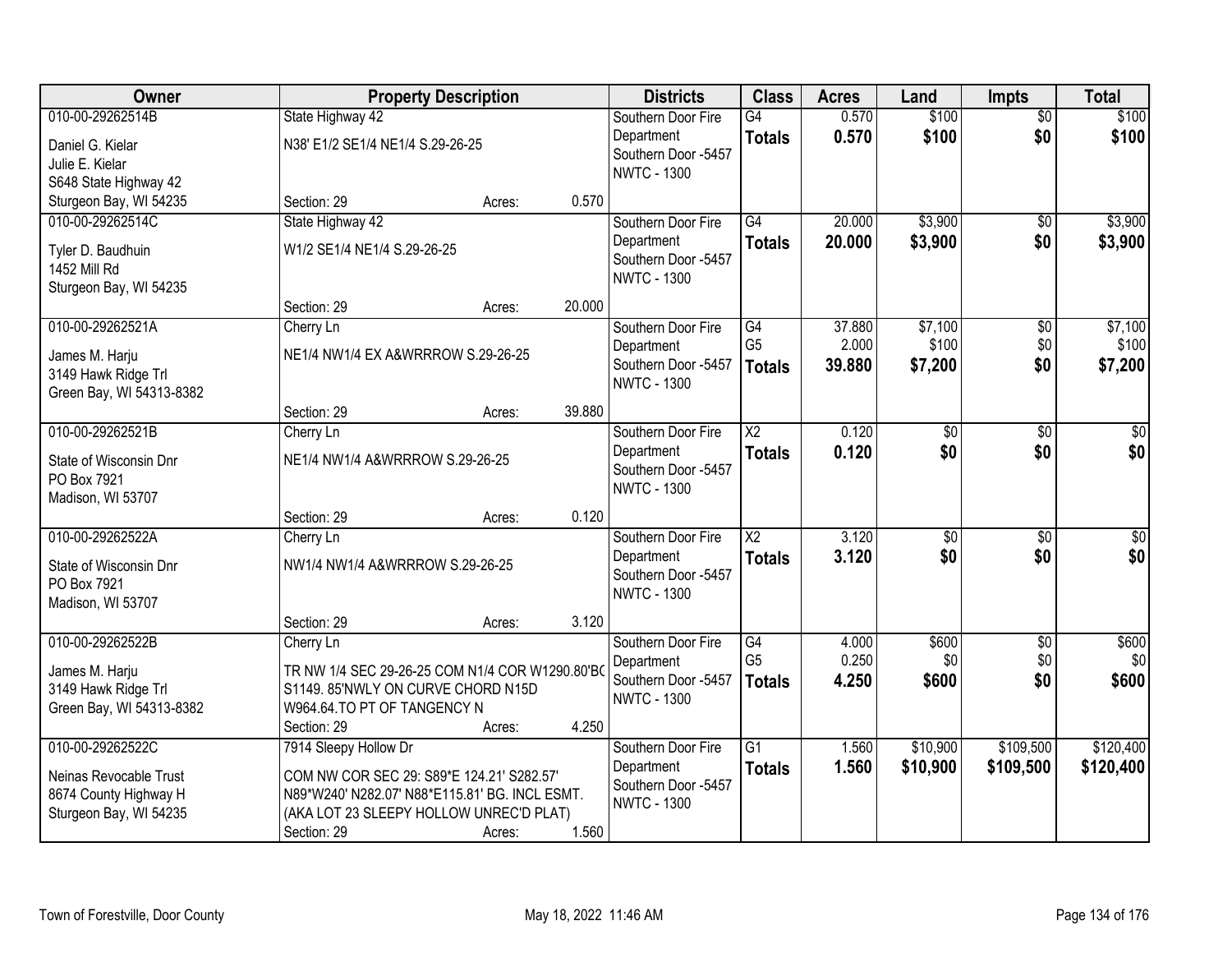| 010-00-29262522D<br>7884 Sleepy Hollow Dr<br>\$15,700<br>\$128,900<br>\$144,600<br>G1<br>1.100<br>Southern Door Fire<br>G <sub>5</sub><br>2.000<br>\$2,500<br>\$0<br>\$2,500<br>Department<br>Stephen A. Bogusz<br>COM 124.21'S89*E NW COR SEC 29: S89*E480'<br>Southern Door -5457<br>\$128,900<br>3.100<br>\$18,200<br>\$147,100<br><b>Totals</b><br>7884 Sleepy Hollow Dr<br>S284.31' N87* W90.89' S89*W389.25' N282. 31' BG.<br><b>NWTC - 1300</b><br>Sturgeon Bay, WI 54235<br>INCL ESMT. (AKA LOTS 24 & 25 SLEEPY HOLLOW<br>3.100<br>Section: 29<br>Acres:<br>010-00-29262522E<br>$\overline{G1}$<br>\$4,500<br>\$4,500<br>1.630<br>Sleepy Hollow Dr<br>Southern Door Fire<br>\$0<br>1.630<br>\$4,500<br>\$0<br>\$4,500<br>Department<br><b>Totals</b><br>Toni L. Carter<br>COM 604.21'S89*E NW COR SEC 29: S89*E220'<br>Southern Door -5457<br>251 S Webster Ave<br>S10*E240.24' S41*W78.42' N87*W211.56' N284.31' BG.<br><b>NWTC - 1300</b><br>INCL ESMT. (AKA LOT 26 SLEEPY HOLLOW UNREC'D<br>De Pere, WI 54115<br>1.630<br>Section: 29<br>Acres:<br>010-00-29262522F<br>\$32,600<br>\$147,500<br>\$180,100<br>7881 Sleepy Hollow Dr<br>$\overline{G1}$<br>3.000<br>Southern Door Fire<br>\$32,600<br>\$147,500<br>Department<br>3.000<br>\$180,100<br><b>Totals</b><br>COM 891.29'S89*E, 240.88'S 10'E, 111.50'S10*E,<br>Patsy Lou Nelson<br>Southern Door -5457<br>120.39' S82*W NW COR SEC 29: S16*W 402.62'<br>7881 Sleepy Hollow Dr<br><b>NWTC - 1300</b><br>N87*W342.44' N18*E 407.08' S87*E324.64' BG. INCL<br>Sturgeon Bay, WI 54235<br>Section: 29<br>3.000<br>Acres:<br>\$21,400<br>010-00-29262522G<br>Ahnapee Trail Rd<br>$\overline{G1}$<br>\$21,400<br>Southern Door Fire<br>1.500<br>\$0<br>1.500<br>\$0<br>Department<br>\$21,400<br>\$21,400<br><b>Totals</b><br>COM 891.29'S89*E, 240.88'S 10*E, 111.50'S10*E,<br>Patsy Lou Nelson<br>Southern Door -5457<br>7881 Sleepy Hollow Dr<br>120.39' S82*W, 402.62'S16*W NW COR SEC 29:<br><b>NWTC - 1300</b><br>Sturgeon Bay, WI 54235<br>S16*W192.28' N89*W 337.16' NELY TO PNT S18*W<br>Section: 29<br>1.500<br>Acres:<br>\$21,600<br>\$22,000<br>010-00-29262522H<br>$\overline{G1}$<br>1.560<br>7899 Sleepy Hollow Dr<br>\$400<br>Southern Door Fire<br>1.560<br>\$21,600<br>\$400<br>\$22,000<br>Department<br><b>Totals</b><br>Michael B. De Wein<br>COM 361.76'S15*E NW COR SEC 29:N89*E360.05'<br>Southern Door -5457<br>S18*W196.19 'S85*W338.71' N10*E212.06' BG. INCL<br>1577 County Highway C<br><b>NWTC - 1300</b><br>Brussels, WI 54204<br>ESMT (AKA LOT 39 SLEEPY HOLLOW UNREC'D<br>1.560<br>Section: 29<br>Acres:<br>$\overline{G1}$<br>\$21,500<br>\$21,500<br>010-00-29262522J<br>648 Ahnapee Trail Rd<br>1.510<br>$\overline{50}$<br>Southern Door Fire<br>1.510<br>\$21,500<br>\$0<br>\$21,500<br>Department<br><b>Totals</b><br>LOT 30 CSM #1597 V.9 PG.289 SEC. 29-26-25 NWNW<br>Jonathan Blasier<br>Southern Door -5457<br>Janel Blasier<br><b>INCL ESMT</b><br><b>NWTC - 1300</b><br>313 W Main St<br>1.510<br>Forestville, WI 54213<br>Section: 29<br>Acres:<br>010-00-29262522K<br>632 Ichabod Ln<br>$\overline{G1}$<br>\$21,500<br>\$74,700<br>\$96,200<br>Southern Door Fire<br>1.510<br>1.510<br>\$21,500<br>\$74,700<br>\$96,200<br>Department<br><b>Totals</b><br>John Mc Mahon<br>LOT 31 CSM #1597 V.9 PG.289 SEC. 29-26-25 NWNW<br>Southern Door -5457<br>Jillian Mc Mahon<br>& SWNW INCL ESMT<br><b>NWTC - 1300</b><br>632 Ichabod Ln | Owner                  | <b>Property Description</b>    | <b>Districts</b> | <b>Class</b> | <b>Acres</b> | Land | Impts | <b>Total</b> |
|----------------------------------------------------------------------------------------------------------------------------------------------------------------------------------------------------------------------------------------------------------------------------------------------------------------------------------------------------------------------------------------------------------------------------------------------------------------------------------------------------------------------------------------------------------------------------------------------------------------------------------------------------------------------------------------------------------------------------------------------------------------------------------------------------------------------------------------------------------------------------------------------------------------------------------------------------------------------------------------------------------------------------------------------------------------------------------------------------------------------------------------------------------------------------------------------------------------------------------------------------------------------------------------------------------------------------------------------------------------------------------------------------------------------------------------------------------------------------------------------------------------------------------------------------------------------------------------------------------------------------------------------------------------------------------------------------------------------------------------------------------------------------------------------------------------------------------------------------------------------------------------------------------------------------------------------------------------------------------------------------------------------------------------------------------------------------------------------------------------------------------------------------------------------------------------------------------------------------------------------------------------------------------------------------------------------------------------------------------------------------------------------------------------------------------------------------------------------------------------------------------------------------------------------------------------------------------------------------------------------------------------------------------------------------------------------------------------------------------------------------------------------------------------------------------------------------------------------------------------------------------------------------------------------------------------------------------------------------------------------------------------------------------------------------------------------------------------------------------------------------------------------------------------------------------------------------------------------------------------------------------------------------------------------------------------------------------------------------------------------------------------------------------------------------------------------|------------------------|--------------------------------|------------------|--------------|--------------|------|-------|--------------|
|                                                                                                                                                                                                                                                                                                                                                                                                                                                                                                                                                                                                                                                                                                                                                                                                                                                                                                                                                                                                                                                                                                                                                                                                                                                                                                                                                                                                                                                                                                                                                                                                                                                                                                                                                                                                                                                                                                                                                                                                                                                                                                                                                                                                                                                                                                                                                                                                                                                                                                                                                                                                                                                                                                                                                                                                                                                                                                                                                                                                                                                                                                                                                                                                                                                                                                                                                                                                                                              |                        |                                |                  |              |              |      |       |              |
|                                                                                                                                                                                                                                                                                                                                                                                                                                                                                                                                                                                                                                                                                                                                                                                                                                                                                                                                                                                                                                                                                                                                                                                                                                                                                                                                                                                                                                                                                                                                                                                                                                                                                                                                                                                                                                                                                                                                                                                                                                                                                                                                                                                                                                                                                                                                                                                                                                                                                                                                                                                                                                                                                                                                                                                                                                                                                                                                                                                                                                                                                                                                                                                                                                                                                                                                                                                                                                              |                        |                                |                  |              |              |      |       |              |
|                                                                                                                                                                                                                                                                                                                                                                                                                                                                                                                                                                                                                                                                                                                                                                                                                                                                                                                                                                                                                                                                                                                                                                                                                                                                                                                                                                                                                                                                                                                                                                                                                                                                                                                                                                                                                                                                                                                                                                                                                                                                                                                                                                                                                                                                                                                                                                                                                                                                                                                                                                                                                                                                                                                                                                                                                                                                                                                                                                                                                                                                                                                                                                                                                                                                                                                                                                                                                                              |                        |                                |                  |              |              |      |       |              |
|                                                                                                                                                                                                                                                                                                                                                                                                                                                                                                                                                                                                                                                                                                                                                                                                                                                                                                                                                                                                                                                                                                                                                                                                                                                                                                                                                                                                                                                                                                                                                                                                                                                                                                                                                                                                                                                                                                                                                                                                                                                                                                                                                                                                                                                                                                                                                                                                                                                                                                                                                                                                                                                                                                                                                                                                                                                                                                                                                                                                                                                                                                                                                                                                                                                                                                                                                                                                                                              |                        |                                |                  |              |              |      |       |              |
|                                                                                                                                                                                                                                                                                                                                                                                                                                                                                                                                                                                                                                                                                                                                                                                                                                                                                                                                                                                                                                                                                                                                                                                                                                                                                                                                                                                                                                                                                                                                                                                                                                                                                                                                                                                                                                                                                                                                                                                                                                                                                                                                                                                                                                                                                                                                                                                                                                                                                                                                                                                                                                                                                                                                                                                                                                                                                                                                                                                                                                                                                                                                                                                                                                                                                                                                                                                                                                              |                        |                                |                  |              |              |      |       |              |
|                                                                                                                                                                                                                                                                                                                                                                                                                                                                                                                                                                                                                                                                                                                                                                                                                                                                                                                                                                                                                                                                                                                                                                                                                                                                                                                                                                                                                                                                                                                                                                                                                                                                                                                                                                                                                                                                                                                                                                                                                                                                                                                                                                                                                                                                                                                                                                                                                                                                                                                                                                                                                                                                                                                                                                                                                                                                                                                                                                                                                                                                                                                                                                                                                                                                                                                                                                                                                                              |                        |                                |                  |              |              |      |       |              |
|                                                                                                                                                                                                                                                                                                                                                                                                                                                                                                                                                                                                                                                                                                                                                                                                                                                                                                                                                                                                                                                                                                                                                                                                                                                                                                                                                                                                                                                                                                                                                                                                                                                                                                                                                                                                                                                                                                                                                                                                                                                                                                                                                                                                                                                                                                                                                                                                                                                                                                                                                                                                                                                                                                                                                                                                                                                                                                                                                                                                                                                                                                                                                                                                                                                                                                                                                                                                                                              |                        |                                |                  |              |              |      |       |              |
|                                                                                                                                                                                                                                                                                                                                                                                                                                                                                                                                                                                                                                                                                                                                                                                                                                                                                                                                                                                                                                                                                                                                                                                                                                                                                                                                                                                                                                                                                                                                                                                                                                                                                                                                                                                                                                                                                                                                                                                                                                                                                                                                                                                                                                                                                                                                                                                                                                                                                                                                                                                                                                                                                                                                                                                                                                                                                                                                                                                                                                                                                                                                                                                                                                                                                                                                                                                                                                              |                        |                                |                  |              |              |      |       |              |
|                                                                                                                                                                                                                                                                                                                                                                                                                                                                                                                                                                                                                                                                                                                                                                                                                                                                                                                                                                                                                                                                                                                                                                                                                                                                                                                                                                                                                                                                                                                                                                                                                                                                                                                                                                                                                                                                                                                                                                                                                                                                                                                                                                                                                                                                                                                                                                                                                                                                                                                                                                                                                                                                                                                                                                                                                                                                                                                                                                                                                                                                                                                                                                                                                                                                                                                                                                                                                                              |                        |                                |                  |              |              |      |       |              |
|                                                                                                                                                                                                                                                                                                                                                                                                                                                                                                                                                                                                                                                                                                                                                                                                                                                                                                                                                                                                                                                                                                                                                                                                                                                                                                                                                                                                                                                                                                                                                                                                                                                                                                                                                                                                                                                                                                                                                                                                                                                                                                                                                                                                                                                                                                                                                                                                                                                                                                                                                                                                                                                                                                                                                                                                                                                                                                                                                                                                                                                                                                                                                                                                                                                                                                                                                                                                                                              |                        |                                |                  |              |              |      |       |              |
|                                                                                                                                                                                                                                                                                                                                                                                                                                                                                                                                                                                                                                                                                                                                                                                                                                                                                                                                                                                                                                                                                                                                                                                                                                                                                                                                                                                                                                                                                                                                                                                                                                                                                                                                                                                                                                                                                                                                                                                                                                                                                                                                                                                                                                                                                                                                                                                                                                                                                                                                                                                                                                                                                                                                                                                                                                                                                                                                                                                                                                                                                                                                                                                                                                                                                                                                                                                                                                              |                        |                                |                  |              |              |      |       |              |
|                                                                                                                                                                                                                                                                                                                                                                                                                                                                                                                                                                                                                                                                                                                                                                                                                                                                                                                                                                                                                                                                                                                                                                                                                                                                                                                                                                                                                                                                                                                                                                                                                                                                                                                                                                                                                                                                                                                                                                                                                                                                                                                                                                                                                                                                                                                                                                                                                                                                                                                                                                                                                                                                                                                                                                                                                                                                                                                                                                                                                                                                                                                                                                                                                                                                                                                                                                                                                                              |                        |                                |                  |              |              |      |       |              |
|                                                                                                                                                                                                                                                                                                                                                                                                                                                                                                                                                                                                                                                                                                                                                                                                                                                                                                                                                                                                                                                                                                                                                                                                                                                                                                                                                                                                                                                                                                                                                                                                                                                                                                                                                                                                                                                                                                                                                                                                                                                                                                                                                                                                                                                                                                                                                                                                                                                                                                                                                                                                                                                                                                                                                                                                                                                                                                                                                                                                                                                                                                                                                                                                                                                                                                                                                                                                                                              |                        |                                |                  |              |              |      |       |              |
|                                                                                                                                                                                                                                                                                                                                                                                                                                                                                                                                                                                                                                                                                                                                                                                                                                                                                                                                                                                                                                                                                                                                                                                                                                                                                                                                                                                                                                                                                                                                                                                                                                                                                                                                                                                                                                                                                                                                                                                                                                                                                                                                                                                                                                                                                                                                                                                                                                                                                                                                                                                                                                                                                                                                                                                                                                                                                                                                                                                                                                                                                                                                                                                                                                                                                                                                                                                                                                              |                        |                                |                  |              |              |      |       |              |
|                                                                                                                                                                                                                                                                                                                                                                                                                                                                                                                                                                                                                                                                                                                                                                                                                                                                                                                                                                                                                                                                                                                                                                                                                                                                                                                                                                                                                                                                                                                                                                                                                                                                                                                                                                                                                                                                                                                                                                                                                                                                                                                                                                                                                                                                                                                                                                                                                                                                                                                                                                                                                                                                                                                                                                                                                                                                                                                                                                                                                                                                                                                                                                                                                                                                                                                                                                                                                                              |                        |                                |                  |              |              |      |       |              |
|                                                                                                                                                                                                                                                                                                                                                                                                                                                                                                                                                                                                                                                                                                                                                                                                                                                                                                                                                                                                                                                                                                                                                                                                                                                                                                                                                                                                                                                                                                                                                                                                                                                                                                                                                                                                                                                                                                                                                                                                                                                                                                                                                                                                                                                                                                                                                                                                                                                                                                                                                                                                                                                                                                                                                                                                                                                                                                                                                                                                                                                                                                                                                                                                                                                                                                                                                                                                                                              |                        |                                |                  |              |              |      |       |              |
|                                                                                                                                                                                                                                                                                                                                                                                                                                                                                                                                                                                                                                                                                                                                                                                                                                                                                                                                                                                                                                                                                                                                                                                                                                                                                                                                                                                                                                                                                                                                                                                                                                                                                                                                                                                                                                                                                                                                                                                                                                                                                                                                                                                                                                                                                                                                                                                                                                                                                                                                                                                                                                                                                                                                                                                                                                                                                                                                                                                                                                                                                                                                                                                                                                                                                                                                                                                                                                              |                        |                                |                  |              |              |      |       |              |
|                                                                                                                                                                                                                                                                                                                                                                                                                                                                                                                                                                                                                                                                                                                                                                                                                                                                                                                                                                                                                                                                                                                                                                                                                                                                                                                                                                                                                                                                                                                                                                                                                                                                                                                                                                                                                                                                                                                                                                                                                                                                                                                                                                                                                                                                                                                                                                                                                                                                                                                                                                                                                                                                                                                                                                                                                                                                                                                                                                                                                                                                                                                                                                                                                                                                                                                                                                                                                                              |                        |                                |                  |              |              |      |       |              |
|                                                                                                                                                                                                                                                                                                                                                                                                                                                                                                                                                                                                                                                                                                                                                                                                                                                                                                                                                                                                                                                                                                                                                                                                                                                                                                                                                                                                                                                                                                                                                                                                                                                                                                                                                                                                                                                                                                                                                                                                                                                                                                                                                                                                                                                                                                                                                                                                                                                                                                                                                                                                                                                                                                                                                                                                                                                                                                                                                                                                                                                                                                                                                                                                                                                                                                                                                                                                                                              |                        |                                |                  |              |              |      |       |              |
|                                                                                                                                                                                                                                                                                                                                                                                                                                                                                                                                                                                                                                                                                                                                                                                                                                                                                                                                                                                                                                                                                                                                                                                                                                                                                                                                                                                                                                                                                                                                                                                                                                                                                                                                                                                                                                                                                                                                                                                                                                                                                                                                                                                                                                                                                                                                                                                                                                                                                                                                                                                                                                                                                                                                                                                                                                                                                                                                                                                                                                                                                                                                                                                                                                                                                                                                                                                                                                              |                        |                                |                  |              |              |      |       |              |
|                                                                                                                                                                                                                                                                                                                                                                                                                                                                                                                                                                                                                                                                                                                                                                                                                                                                                                                                                                                                                                                                                                                                                                                                                                                                                                                                                                                                                                                                                                                                                                                                                                                                                                                                                                                                                                                                                                                                                                                                                                                                                                                                                                                                                                                                                                                                                                                                                                                                                                                                                                                                                                                                                                                                                                                                                                                                                                                                                                                                                                                                                                                                                                                                                                                                                                                                                                                                                                              |                        |                                |                  |              |              |      |       |              |
|                                                                                                                                                                                                                                                                                                                                                                                                                                                                                                                                                                                                                                                                                                                                                                                                                                                                                                                                                                                                                                                                                                                                                                                                                                                                                                                                                                                                                                                                                                                                                                                                                                                                                                                                                                                                                                                                                                                                                                                                                                                                                                                                                                                                                                                                                                                                                                                                                                                                                                                                                                                                                                                                                                                                                                                                                                                                                                                                                                                                                                                                                                                                                                                                                                                                                                                                                                                                                                              |                        |                                |                  |              |              |      |       |              |
|                                                                                                                                                                                                                                                                                                                                                                                                                                                                                                                                                                                                                                                                                                                                                                                                                                                                                                                                                                                                                                                                                                                                                                                                                                                                                                                                                                                                                                                                                                                                                                                                                                                                                                                                                                                                                                                                                                                                                                                                                                                                                                                                                                                                                                                                                                                                                                                                                                                                                                                                                                                                                                                                                                                                                                                                                                                                                                                                                                                                                                                                                                                                                                                                                                                                                                                                                                                                                                              |                        |                                |                  |              |              |      |       |              |
|                                                                                                                                                                                                                                                                                                                                                                                                                                                                                                                                                                                                                                                                                                                                                                                                                                                                                                                                                                                                                                                                                                                                                                                                                                                                                                                                                                                                                                                                                                                                                                                                                                                                                                                                                                                                                                                                                                                                                                                                                                                                                                                                                                                                                                                                                                                                                                                                                                                                                                                                                                                                                                                                                                                                                                                                                                                                                                                                                                                                                                                                                                                                                                                                                                                                                                                                                                                                                                              |                        |                                |                  |              |              |      |       |              |
|                                                                                                                                                                                                                                                                                                                                                                                                                                                                                                                                                                                                                                                                                                                                                                                                                                                                                                                                                                                                                                                                                                                                                                                                                                                                                                                                                                                                                                                                                                                                                                                                                                                                                                                                                                                                                                                                                                                                                                                                                                                                                                                                                                                                                                                                                                                                                                                                                                                                                                                                                                                                                                                                                                                                                                                                                                                                                                                                                                                                                                                                                                                                                                                                                                                                                                                                                                                                                                              |                        |                                |                  |              |              |      |       |              |
|                                                                                                                                                                                                                                                                                                                                                                                                                                                                                                                                                                                                                                                                                                                                                                                                                                                                                                                                                                                                                                                                                                                                                                                                                                                                                                                                                                                                                                                                                                                                                                                                                                                                                                                                                                                                                                                                                                                                                                                                                                                                                                                                                                                                                                                                                                                                                                                                                                                                                                                                                                                                                                                                                                                                                                                                                                                                                                                                                                                                                                                                                                                                                                                                                                                                                                                                                                                                                                              |                        |                                |                  |              |              |      |       |              |
|                                                                                                                                                                                                                                                                                                                                                                                                                                                                                                                                                                                                                                                                                                                                                                                                                                                                                                                                                                                                                                                                                                                                                                                                                                                                                                                                                                                                                                                                                                                                                                                                                                                                                                                                                                                                                                                                                                                                                                                                                                                                                                                                                                                                                                                                                                                                                                                                                                                                                                                                                                                                                                                                                                                                                                                                                                                                                                                                                                                                                                                                                                                                                                                                                                                                                                                                                                                                                                              |                        |                                |                  |              |              |      |       |              |
|                                                                                                                                                                                                                                                                                                                                                                                                                                                                                                                                                                                                                                                                                                                                                                                                                                                                                                                                                                                                                                                                                                                                                                                                                                                                                                                                                                                                                                                                                                                                                                                                                                                                                                                                                                                                                                                                                                                                                                                                                                                                                                                                                                                                                                                                                                                                                                                                                                                                                                                                                                                                                                                                                                                                                                                                                                                                                                                                                                                                                                                                                                                                                                                                                                                                                                                                                                                                                                              |                        |                                |                  |              |              |      |       |              |
|                                                                                                                                                                                                                                                                                                                                                                                                                                                                                                                                                                                                                                                                                                                                                                                                                                                                                                                                                                                                                                                                                                                                                                                                                                                                                                                                                                                                                                                                                                                                                                                                                                                                                                                                                                                                                                                                                                                                                                                                                                                                                                                                                                                                                                                                                                                                                                                                                                                                                                                                                                                                                                                                                                                                                                                                                                                                                                                                                                                                                                                                                                                                                                                                                                                                                                                                                                                                                                              |                        |                                |                  |              |              |      |       |              |
|                                                                                                                                                                                                                                                                                                                                                                                                                                                                                                                                                                                                                                                                                                                                                                                                                                                                                                                                                                                                                                                                                                                                                                                                                                                                                                                                                                                                                                                                                                                                                                                                                                                                                                                                                                                                                                                                                                                                                                                                                                                                                                                                                                                                                                                                                                                                                                                                                                                                                                                                                                                                                                                                                                                                                                                                                                                                                                                                                                                                                                                                                                                                                                                                                                                                                                                                                                                                                                              |                        |                                |                  |              |              |      |       |              |
|                                                                                                                                                                                                                                                                                                                                                                                                                                                                                                                                                                                                                                                                                                                                                                                                                                                                                                                                                                                                                                                                                                                                                                                                                                                                                                                                                                                                                                                                                                                                                                                                                                                                                                                                                                                                                                                                                                                                                                                                                                                                                                                                                                                                                                                                                                                                                                                                                                                                                                                                                                                                                                                                                                                                                                                                                                                                                                                                                                                                                                                                                                                                                                                                                                                                                                                                                                                                                                              |                        |                                |                  |              |              |      |       |              |
|                                                                                                                                                                                                                                                                                                                                                                                                                                                                                                                                                                                                                                                                                                                                                                                                                                                                                                                                                                                                                                                                                                                                                                                                                                                                                                                                                                                                                                                                                                                                                                                                                                                                                                                                                                                                                                                                                                                                                                                                                                                                                                                                                                                                                                                                                                                                                                                                                                                                                                                                                                                                                                                                                                                                                                                                                                                                                                                                                                                                                                                                                                                                                                                                                                                                                                                                                                                                                                              |                        |                                |                  |              |              |      |       |              |
|                                                                                                                                                                                                                                                                                                                                                                                                                                                                                                                                                                                                                                                                                                                                                                                                                                                                                                                                                                                                                                                                                                                                                                                                                                                                                                                                                                                                                                                                                                                                                                                                                                                                                                                                                                                                                                                                                                                                                                                                                                                                                                                                                                                                                                                                                                                                                                                                                                                                                                                                                                                                                                                                                                                                                                                                                                                                                                                                                                                                                                                                                                                                                                                                                                                                                                                                                                                                                                              |                        |                                |                  |              |              |      |       |              |
|                                                                                                                                                                                                                                                                                                                                                                                                                                                                                                                                                                                                                                                                                                                                                                                                                                                                                                                                                                                                                                                                                                                                                                                                                                                                                                                                                                                                                                                                                                                                                                                                                                                                                                                                                                                                                                                                                                                                                                                                                                                                                                                                                                                                                                                                                                                                                                                                                                                                                                                                                                                                                                                                                                                                                                                                                                                                                                                                                                                                                                                                                                                                                                                                                                                                                                                                                                                                                                              |                        |                                |                  |              |              |      |       |              |
|                                                                                                                                                                                                                                                                                                                                                                                                                                                                                                                                                                                                                                                                                                                                                                                                                                                                                                                                                                                                                                                                                                                                                                                                                                                                                                                                                                                                                                                                                                                                                                                                                                                                                                                                                                                                                                                                                                                                                                                                                                                                                                                                                                                                                                                                                                                                                                                                                                                                                                                                                                                                                                                                                                                                                                                                                                                                                                                                                                                                                                                                                                                                                                                                                                                                                                                                                                                                                                              |                        |                                |                  |              |              |      |       |              |
|                                                                                                                                                                                                                                                                                                                                                                                                                                                                                                                                                                                                                                                                                                                                                                                                                                                                                                                                                                                                                                                                                                                                                                                                                                                                                                                                                                                                                                                                                                                                                                                                                                                                                                                                                                                                                                                                                                                                                                                                                                                                                                                                                                                                                                                                                                                                                                                                                                                                                                                                                                                                                                                                                                                                                                                                                                                                                                                                                                                                                                                                                                                                                                                                                                                                                                                                                                                                                                              | Sturgeon Bay, WI 54235 | 1.510<br>Section: 29<br>Acres: |                  |              |              |      |       |              |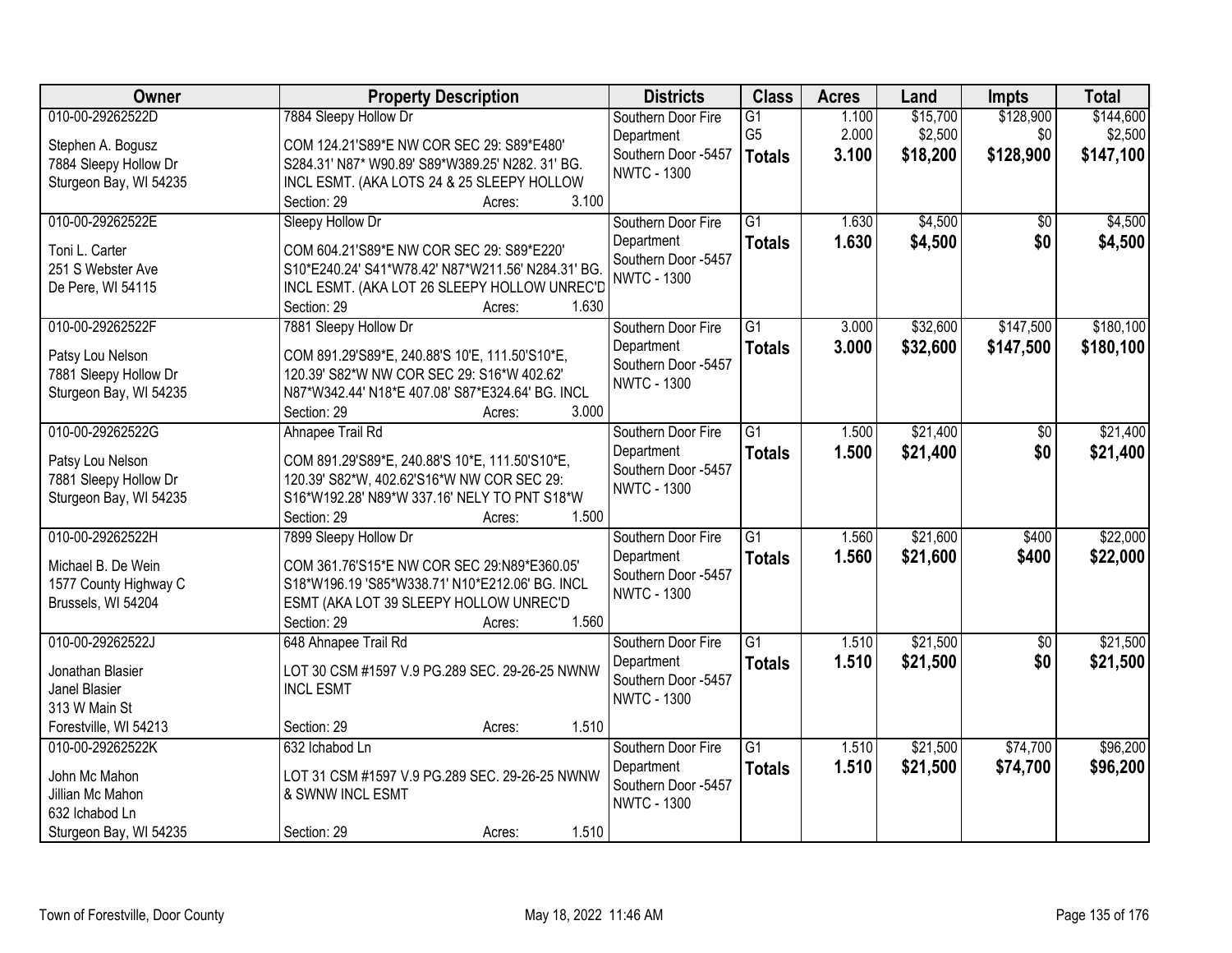| Owner                                      | <b>Property Description</b>                                 | <b>Districts</b>                  | <b>Class</b>           | <b>Acres</b> | Land            | <b>Impts</b>    | <b>Total</b>    |
|--------------------------------------------|-------------------------------------------------------------|-----------------------------------|------------------------|--------------|-----------------|-----------------|-----------------|
| 010-00-29262522L                           | Ahnapee Trail Rd                                            | Southern Door Fire                | $\overline{G5}$        | 12.570       | \$15,700        | $\overline{50}$ | \$15,700        |
| Sammstorm Development,, LLC                | COM 782.54'S88*W,397.21'S35 *E,211.70'S8*W &                | Department                        | <b>Totals</b>          | 12.570       | \$15,700        | \$0             | \$15,700        |
| 601 Sleepy Hollow Dr                       | 66'S81*E NW COR SEC 29:N8*E197.76' N 89*E573.30'            | Southern Door -5457               |                        |              |                 |                 |                 |
| Sturgeon Bay, WI 54235                     | S11*W212.28' N 85*E339.31' S18*W289.24' S7                  | <b>NWTC - 1300</b>                |                        |              |                 |                 |                 |
|                                            | 12.570<br>Section: 29<br>Acres:                             |                                   |                        |              |                 |                 |                 |
| 010-00-29262522QQ                          | Sleepy Hollow Dr                                            | Southern Door Fire                | $\overline{G1}$        | 12.770       | \$800           | $\overline{50}$ | \$800           |
| Sleepyhollow Drive, LLC                    | COM NW COR SEC 29: S89*E 891.29' S10*E240.88'               | Department                        | <b>Totals</b>          | 12.770       | \$800           | \$0             | \$800           |
| PO Box 42                                  | CONT S10*E111.49' S82*W120.39' S16*W831.59'                 | Southern Door -5457               |                        |              |                 |                 |                 |
| Forestville, WI 54213                      | S7*W364.55' S15*E765.74' S53*E566.80' S89*E68.36'           | <b>NWTC - 1300</b>                |                        |              |                 |                 |                 |
|                                            | 12.770<br>Section: 29<br>Acres:                             |                                   |                        |              |                 |                 |                 |
| 010-00-29262523A                           | Cherry Ln                                                   | Southern Door Fire                | $\overline{\text{X2}}$ | 0.120        | $\overline{50}$ | $\overline{50}$ | $\overline{50}$ |
| State of Wisconsin Dnr                     | SW1/4 NW1/4 A&WRRROW S.29-26-25                             | Department                        | <b>Totals</b>          | 0.120        | \$0             | \$0             | \$0             |
| PO Box 7921                                |                                                             | Southern Door -5457               |                        |              |                 |                 |                 |
| Madison, WI 53707                          |                                                             | <b>NWTC - 1300</b>                |                        |              |                 |                 |                 |
|                                            | 0.120<br>Section: 29<br>Acres:                              |                                   |                        |              |                 |                 |                 |
| 010-00-29262523B                           | Ahnapee Trail Rd                                            | Southern Door Fire                | $\overline{G4}$        | 34.240       | \$6,400         | \$0             | \$6,400         |
| James M. Harju                             | COM 1675.82'W &356.33'S10DE N1/4 COR                        | Department                        | <b>Totals</b>          | 34.240       | \$6,400         | \$0             | \$6,400         |
| 3149 Hawk Ridge Trl                        | SEC.29:S19DE1671.7 2'S28DE890'W600'N55DW88.33'              | Southern Door -5457               |                        |              |                 |                 |                 |
| Green Bay, WI 54313-8382                   | N52.57'W68.36'N53DW566.80'                                  | <b>NWTC - 1300</b>                |                        |              |                 |                 |                 |
|                                            | 34.240<br>Section: 29<br>Acres:                             |                                   |                        |              |                 |                 |                 |
| 010-00-29262523C                           | 595 Sleepy Hollow Dr                                        | Southern Door Fire                | $\overline{G1}$        | 1.570        | \$59,400        | \$125,500       | \$184,900       |
|                                            |                                                             | Department                        | <b>Totals</b>          | 1.570        | \$59,400        | \$125,500       | \$184,900       |
| David M. Dittmann                          | COM 1227.82'S88*W 394.76'S 41*E 1244.58'S25*E               | Southern Door -5457               |                        |              |                 |                 |                 |
| Rosalie A. Dittmann                        | 260.43'S 38*E 301.23'S51*E 492.51'S 42*E NW COR             | <b>NWTC - 1300</b>                |                        |              |                 |                 |                 |
| 595 Sleepy Hollow Dr                       | SEC 29: S48*E 289.39' N54*E180' N35*E282' S54*W245<br>1.570 |                                   |                        |              |                 |                 |                 |
| Sturgeon Bay, WI 54235<br>010-00-29262523D | Section: 29<br>Acres:                                       |                                   | $\overline{G1}$        |              |                 |                 | \$292,000       |
|                                            | 597 Sleepy Hollow Dr                                        | Southern Door Fire                |                        | 1.490        | \$58,400        | \$233,600       |                 |
| Robert W. Sijgers                          | COM 358.68'N89*E & 1871.95' S NW COR SEC                    | Department<br>Southern Door -5457 | <b>Totals</b>          | 1.490        | \$58,400        | \$233,600       | \$292,000       |
| Christine A. Reid                          | 29:S35*E ALG RD 232' S54*W245' N42*W ALG MNDR               | <b>NWTC - 1300</b>                |                        |              |                 |                 |                 |
| 597 Sleepy Hollow Dr                       | LN 233.33' N54*E269.84 'BG. (AKA LOT 11 SLEEPY              |                                   |                        |              |                 |                 |                 |
| Sturgeon Bay, WI 54235                     | 1.490<br>Section: 29<br>Acres:                              |                                   |                        |              |                 |                 |                 |
| 010-00-29262523E                           | 599 Sleepy Hollow Dr                                        | Southern Door Fire                | $\overline{G1}$        | 1.510        | \$58,600        | \$2,400         | \$61,000        |
| Donald D. Moens                            | COM 1227.82'S88*W; 394.76'S41*E; 1244.58'S25*E;             | Department                        | <b>Totals</b>          | 1.510        | \$58,600        | \$2,400         | \$61,000        |
| 239 Schober St                             | 260.43'S 38*E; 301.23'S51*E(REC'D AS 361.23') NW            | Southern Door -5457               |                        |              |                 |                 |                 |
| Green Bay, WI 54302                        | COR SEC 29: S42*E198.15' N54*E269.84' N35*W44'              | <b>NWTC - 1300</b>                |                        |              |                 |                 |                 |
|                                            | 1.510<br>Section: 29<br>Acres:                              |                                   |                        |              |                 |                 |                 |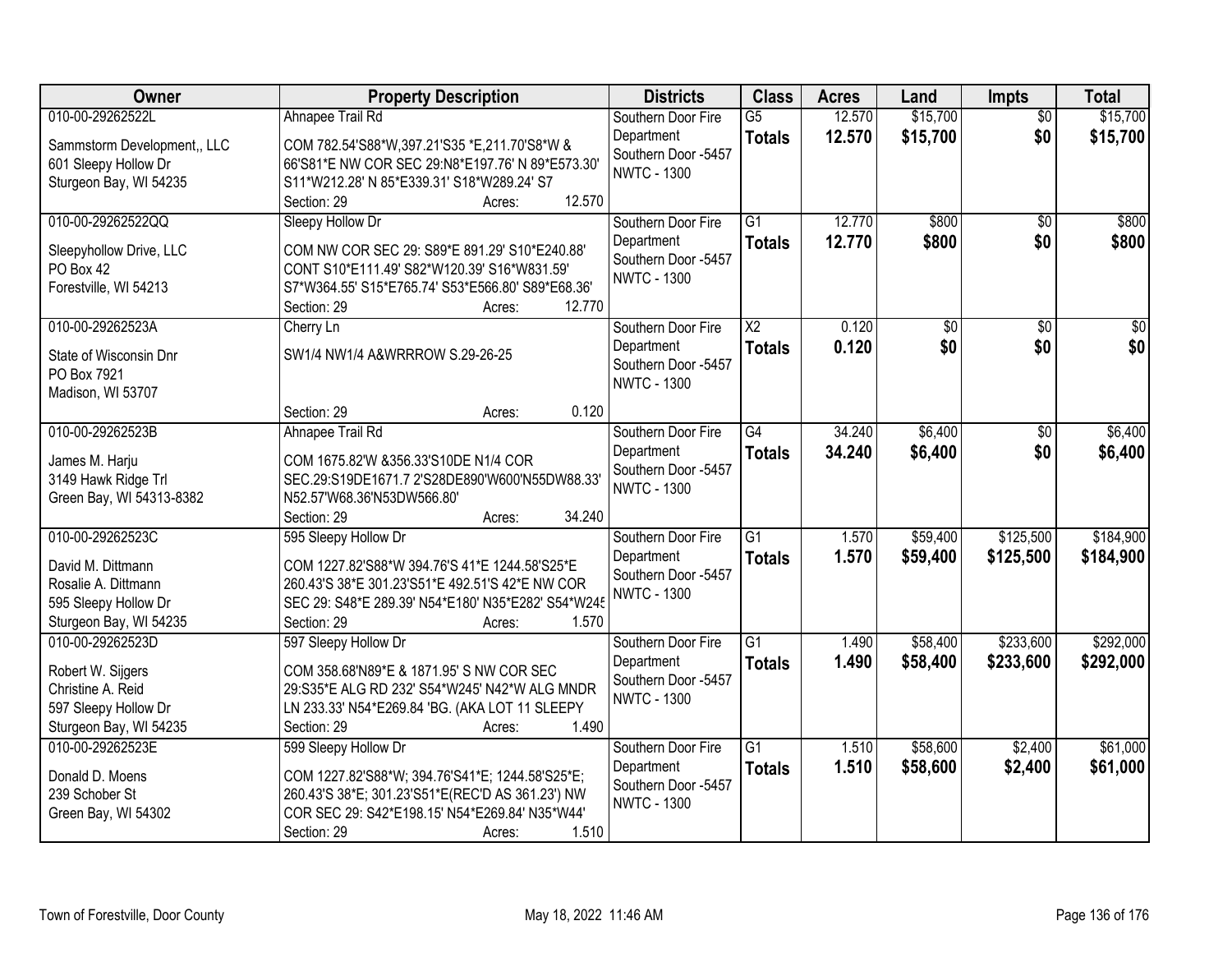| Owner                                 | <b>Property Description</b>                                                                   | <b>Districts</b>    | <b>Class</b>           | <b>Acres</b> | Land       | Impts           | <b>Total</b>  |
|---------------------------------------|-----------------------------------------------------------------------------------------------|---------------------|------------------------|--------------|------------|-----------------|---------------|
| 010-00-29262523F                      | 596 Sleepy Hollow Dr                                                                          | Southern Door Fire  | $\overline{G1}$        | 1.510        | \$22,700   | \$111,100       | \$133,800     |
| Douglas J. Dahms                      | COM 891.29'S89*E 240.88'S 10*E 111.50'S10*E                                                   | Department          | <b>Totals</b>          | 1.510        | \$22,700   | \$111,100       | \$133,800     |
| 596 Sleepy Hollow Dr                  | 120.39'S 82*W 831.59'S16*W 364.55'S 7*W NW COR                                                | Southern Door -5457 |                        |              |            |                 |               |
| Sturgeon Bay, WI 54235                | SEC 29: S15*E 391.40' S54*W157.40' N35*W 250'                                                 | <b>NWTC - 1300</b>  |                        |              |            |                 |               |
|                                       | 1.510<br>Section: 29<br>Acres:                                                                |                     |                        |              |            |                 |               |
| 010-00-29262523G                      | Sleepy Hollow Dr                                                                              | Southern Door Fire  | $\overline{G1}$        | 1.500        | \$21,400   | \$0             | \$21,400      |
| David C. Miller                       |                                                                                               | Department          | <b>Totals</b>          | 1.500        | \$21,400   | \$0             | \$21,400      |
| Mary A. Miller                        | COM 1234.26'S6*W NW COR SEC 29: N85*E394.44'<br>S26*W387.01' N34*W384.37' BG. INCL ESMT. (AKA | Southern Door -5457 |                        |              |            |                 |               |
| PO Box 57                             | LOT 35 SLEEPY HOLLOW UNREC'D PLAT)                                                            | <b>NWTC - 1300</b>  |                        |              |            |                 |               |
| Forestville, WI 54213                 | 1.500<br>Section: 29<br>Acres:                                                                |                     |                        |              |            |                 |               |
| 010-00-29262523H                      | Ichabod Ln                                                                                    | Southern Door Fire  | $\overline{G1}$        | 1.510        | \$21,500   | $\overline{50}$ | \$21,500      |
|                                       |                                                                                               | Department          | <b>Totals</b>          | 1.510        | \$21,500   | \$0             | \$21,500      |
| John Mc Mahon                         | LOT 32 CSM #1597 V.9 PG.289 SEC. 29-26-25 NWNW                                                | Southern Door -5457 |                        |              |            |                 |               |
| Jillian Mc Mahon                      | & SWNW INCL ESMT                                                                              | <b>NWTC - 1300</b>  |                        |              |            |                 |               |
| 632 Ichabod Ln                        |                                                                                               |                     |                        |              |            |                 |               |
| Sturgeon Bay, WI 54235                | 1.510<br>Section: 29<br>Acres:                                                                |                     |                        |              |            |                 |               |
| 010-00-29262523J                      | Sleepy Hollow Dr                                                                              | Southern Door Fire  | $\overline{G1}$        | 1.500        | \$21,400   | \$0             | \$21,400      |
| Sammstorm Development,, LLC           | LOT 33 CSM #1597 V.9 PG.289 SEC. 29-26-25 SWNW                                                | Department          | <b>Totals</b>          | 1.500        | \$21,400   | \$0             | \$21,400      |
| 601 Sleepy Hollow Dr                  |                                                                                               | Southern Door -5457 |                        |              |            |                 |               |
| Sturgeon Bay, WI 54235                |                                                                                               | <b>NWTC - 1300</b>  |                        |              |            |                 |               |
|                                       | 1.500<br>Section: 29<br>Acres:                                                                |                     |                        |              |            |                 |               |
| 010-00-29262524A                      | 607 Mill Rd                                                                                   | Southern Door Fire  | $\overline{G1}$        | 1.000        | \$14,200   | \$69,500        | \$83,700      |
| Larry F. Dahms                        | NE 15 AC SE1/4 NW1/4 E OF A&WRRROW S.29-26-25                                                 | Department          | G <sub>6</sub>         | 14.000       | \$39,200   | \$0             | \$39,200      |
| 607 Mill Rd                           |                                                                                               | Southern Door -5457 | <b>Totals</b>          | 15.000       | \$53,400   | \$69,500        | \$122,900     |
| Sturgeon Bay, WI 54235                |                                                                                               | <b>NWTC - 1300</b>  |                        |              |            |                 |               |
|                                       | 15.000<br>Section: 29<br>Acres:                                                               |                     |                        |              |            |                 |               |
| 010-00-29262524B                      | Sleepy Hollow Dr                                                                              | Southern Door Fire  | $\overline{\text{X2}}$ | 3.400        | $\sqrt{6}$ | $\sqrt{6}$      | $\frac{1}{6}$ |
|                                       | SE1/4 NW1/4 A&WRRROW S.29-26-25                                                               | Department          | <b>Totals</b>          | 3.400        | \$0        | \$0             | \$0           |
| State of Wisconsin Dnr<br>PO Box 7921 |                                                                                               | Southern Door -5457 |                        |              |            |                 |               |
| Madison, WI 53707                     |                                                                                               | <b>NWTC - 1300</b>  |                        |              |            |                 |               |
|                                       | 3.400<br>Section: 29<br>Acres:                                                                |                     |                        |              |            |                 |               |
| 010-00-29262524C                      | Mill Rd                                                                                       | Southern Door Fire  | G4                     | 13.320       | \$2,600    | $\overline{30}$ | \$2,600       |
|                                       |                                                                                               | Department          | G <sub>5</sub>         | 0.750        | \$100      | \$0             | \$100         |
| James M. Harju                        | TR NW1/4 &SW1/4 SEC 29-26-25 COM S1/4 COR                                                     | Southern Door -5457 | <b>Totals</b>          | 14.070       | \$2,700    | \$0             | \$2,700       |
| 3149 Hawk Ridge Trl                   | N2473.55'BG N86DW492.35'N28DW939.56'NW-LY ALO                                                 | <b>NWTC - 1300</b>  |                        |              |            |                 |               |
| Green Bay, WI 54313-8382              | CURVE C-N28DW19.42'E 945.89'S872.95'BG                                                        |                     |                        |              |            |                 |               |
|                                       | 14.070<br>Section: 29<br>Acres:                                                               |                     |                        |              |            |                 |               |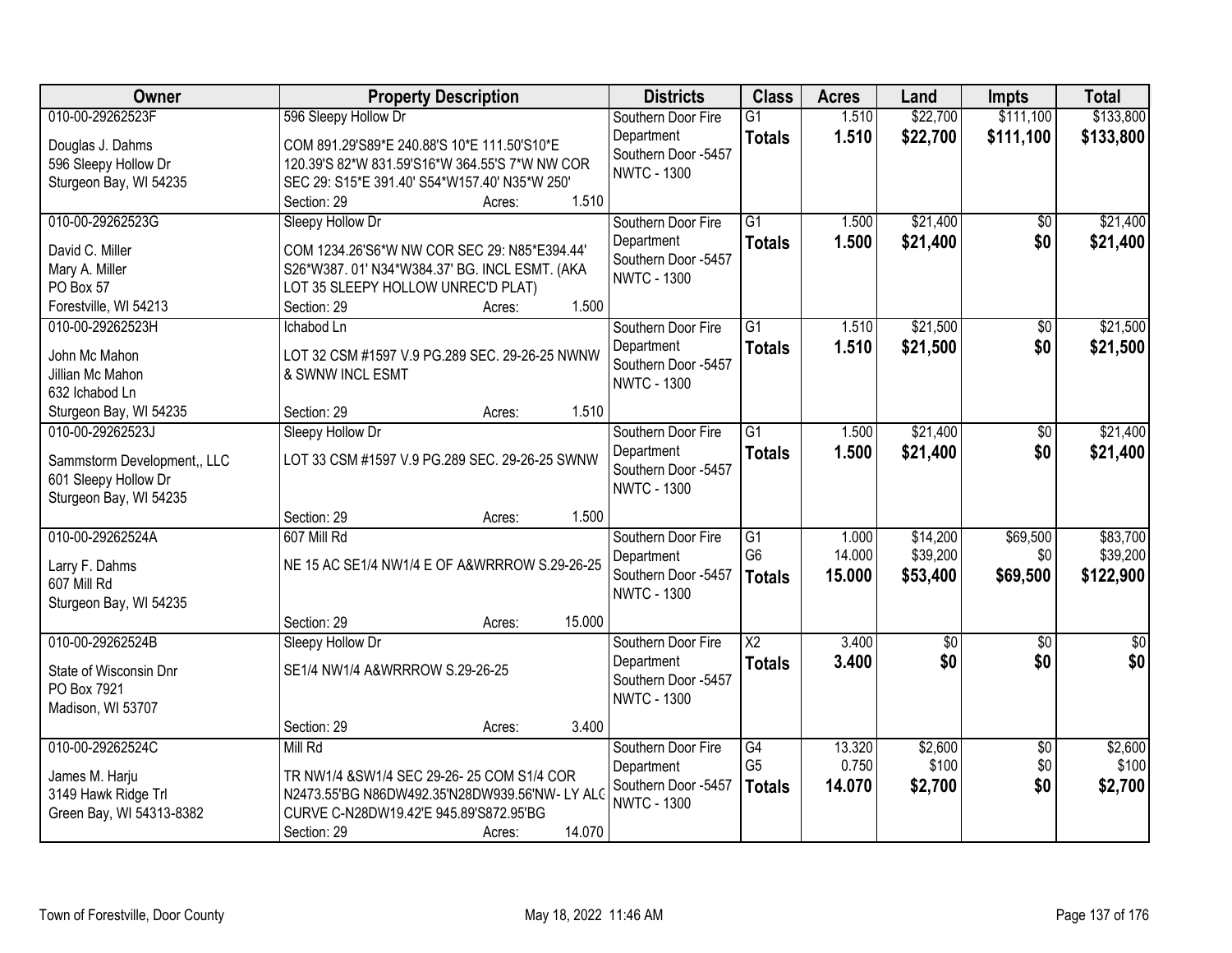| Owner                        |                                                  | <b>Property Description</b> |        | <b>Districts</b>                  | <b>Class</b>           | <b>Acres</b> | Land            | <b>Impts</b>    | <b>Total</b>    |
|------------------------------|--------------------------------------------------|-----------------------------|--------|-----------------------------------|------------------------|--------------|-----------------|-----------------|-----------------|
| 010-00-29262531A             | <b>Bones Dr</b>                                  |                             |        | Southern Door Fire                | $\overline{\text{X2}}$ | 2.940        | $\overline{50}$ | $\overline{50}$ | \$0             |
| State of Wisconsin Dnr       | NE1/4 SW1/4 A&WRRROW S.29-26-25                  |                             |        | Department                        | <b>Totals</b>          | 2.940        | \$0             | \$0             | \$0             |
| PO Box 7921                  |                                                  |                             |        | Southern Door -5457               |                        |              |                 |                 |                 |
| Madison, WI 53707            |                                                  |                             |        | <b>NWTC - 1300</b>                |                        |              |                 |                 |                 |
|                              | Section: 29                                      | Acres:                      | 2.940  |                                   |                        |              |                 |                 |                 |
| 010-00-29262531B             | 495 Mill Rd                                      |                             |        | Southern Door Fire                | $\overline{G1}$        | 1.790        | \$17,300        | \$113,900       | \$131,200       |
| Lowell T. Taylor             | TR NE1/4 SW1/4 SEC 29-26-25 COM CTR SEC          |                             |        | Department                        | <b>Totals</b>          | 1.790        | \$17,300        | \$113,900       | \$131,200       |
| Ladeana M. Taylor            | S486.10'BG S 434.6'S89DW67.32'N27DW ALG ELY LN   |                             |        | Southern Door -5457               |                        |              |                 |                 |                 |
| 495 Mill Rd                  | AHNAPEE TRAIL 491. 47'S89DE290.99'BG             |                             |        | <b>NWTC - 1300</b>                |                        |              |                 |                 |                 |
| Sturgeon Bay, WI 54235       | Section: 29                                      | Acres:                      | 1.790  |                                   |                        |              |                 |                 |                 |
| 010-00-29262531C             | 475 Mill Rd                                      |                             |        | Southern Door Fire                | $\overline{\text{X3}}$ | 15.000       | $\overline{50}$ | $\overline{50}$ | $\overline{50}$ |
| County of Door               | ALL NE1/4 SW1/4 S & W OF LI COM 363' N OF SE COP |                             |        | Department                        | <b>Totals</b>          | 15.000       | \$0             | \$0             | \$0             |
| c/o ForestDam Cty Park       | W TO MILL POND NWLY ALG M.P. TO W LI OF 40 EX    |                             |        | Southern Door -5457               |                        |              |                 |                 |                 |
| 421 Nebraska St              | A&WRRROW S.29-26-25                              |                             |        | <b>NWTC - 1300</b>                |                        |              |                 |                 |                 |
| Sturgeon Bay, WI 54235       | Section: 29                                      | Acres:                      | 15.000 |                                   |                        |              |                 |                 |                 |
| 010-00-29262531D1            | 525 Mill Rd                                      |                             |        | Southern Door Fire                | $\overline{G1}$        | 1.390        | \$15,700        | \$133,500       | \$149,200       |
|                              |                                                  |                             |        | Department                        | <b>Totals</b>          | 1.390        | \$15,700        | \$133,500       | \$149,200       |
| George G. Oram               | LOT 1 CSM #1652 V.10 PG.66 SEC. 29-26-25 NESW    |                             |        | Southern Door -5457               |                        |              |                 |                 |                 |
| Cindy K. Oram<br>525 Mill Rd |                                                  |                             |        | <b>NWTC - 1300</b>                |                        |              |                 |                 |                 |
| Sturgeon Bay, WI 54235       | Section: 29                                      | Acres:                      | 1.390  |                                   |                        |              |                 |                 |                 |
| 010-00-29262531D2            | 527 Mill Rd                                      |                             |        | Southern Door Fire                | $\overline{G1}$        | 1.760        | \$14,600        | \$17,500        | \$32,100        |
|                              |                                                  |                             |        | Department                        | <b>Totals</b>          | 1.760        | \$14,600        | \$17,500        | \$32,100        |
| George G. Oram               | LOT 2 CSM #1652 V.10 PG.66 SEC. 29-26-25 NESW    |                             |        | Southern Door -5457               |                        |              |                 |                 |                 |
| Cindy K. Oram                |                                                  |                             |        | <b>NWTC - 1300</b>                |                        |              |                 |                 |                 |
| 525 Mill Rd                  |                                                  |                             |        |                                   |                        |              |                 |                 |                 |
| Sturgeon Bay, WI 54235       | Section: 29                                      | Acres:                      | 1.760  |                                   |                        |              |                 |                 |                 |
| 010-00-29262531E             | 475 Mill Rd                                      |                             |        | Southern Door Fire                | $\overline{\text{X3}}$ | 3.450        | $\sqrt{6}$      | $\sqrt{6}$      | $\frac{1}{6}$   |
| County of Door               | COM 1227.82'S88*W 394.76'S 41*E 1244.58'S25*E    |                             |        | Department<br>Southern Door -5457 | <b>Totals</b>          | 3.450        | \$0             | \$0             | \$0             |
| c/o ForestDam Cty Park       | 260.43'S 38*E 301.23'S51*E 492.51'S 42*E         |                             |        | <b>NWTC - 1300</b>                |                        |              |                 |                 |                 |
| 421 Nebraska St              | 289.39'S48*E 368.12'S 43*E 304.16'S55*E 321.46'S |                             |        |                                   |                        |              |                 |                 |                 |
| Sturgeon Bay, WI 54235       | Section: 29                                      | Acres:                      | 3.450  |                                   |                        |              |                 |                 |                 |
| 010-00-29262531F             | 547 Sleepy Hollow Dr                             |                             |        | Southern Door Fire                | $\overline{G1}$        | 1.560        | \$59,400        | \$1,000         | \$60,400        |
| Karl Hackbarth               | COM 1630.52'N, 207.45'S85*W & 633.11'N28*W S1/4  |                             |        | Department                        | <b>Totals</b>          | 1.560        | \$59,400        | \$1,000         | \$60,400        |
| <b>Tracy Hackbarth</b>       | COR SEC 29:N28*W160.21' S41*W464.95 'TO MNDR     |                             |        | Southern Door -5457               |                        |              |                 |                 |                 |
| 12833 County Highway XX      | LN S55*E ALG MNDR LN 151.07' N41*E391.66' BG.    |                             |        | <b>NWTC - 1300</b>                |                        |              |                 |                 |                 |
| Norwalk, WI 54648            | Section: 29                                      | Acres:                      | 1.560  |                                   |                        |              |                 |                 |                 |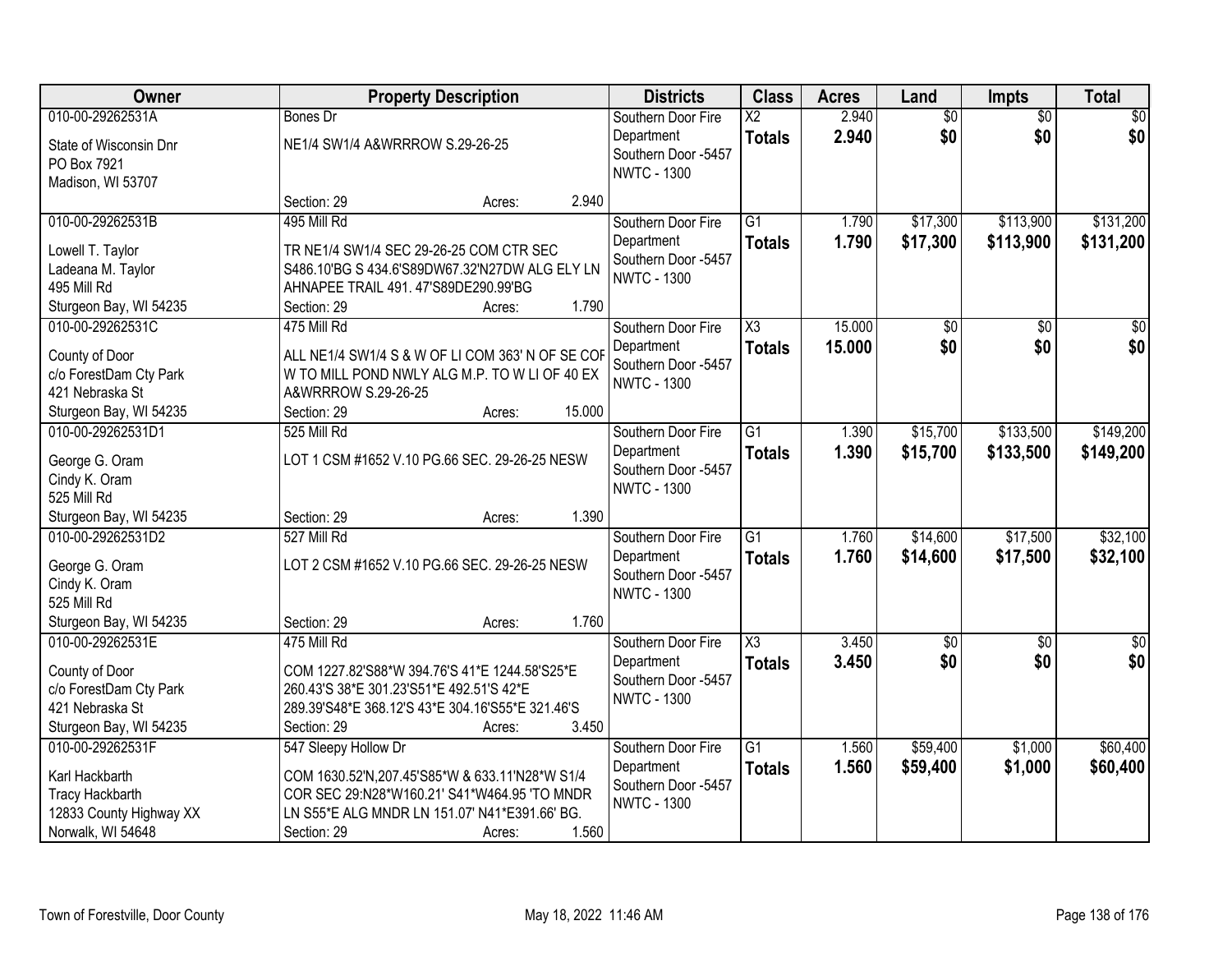| Owner                             | <b>Property Description</b>                      | <b>Districts</b>                  | <b>Class</b>           | <b>Acres</b> | Land            | <b>Impts</b>    | <b>Total</b>    |
|-----------------------------------|--------------------------------------------------|-----------------------------------|------------------------|--------------|-----------------|-----------------|-----------------|
| 010-00-29262531G                  | 553 Sleepy Hollow Dr                             | Southern Door Fire                | $\overline{G1}$        | 1.610        | \$59,900        | \$1,500         | \$61,400        |
| Jenny Greene                      | COM 1227.82'S88*W, 394.76'S41*E, 1244.58'S25*E,  | Department                        | <b>Totals</b>          | 1.610        | \$59,900        | \$1,500         | \$61,400        |
| Jesse Greene                      | 260.43'S38*E, 301.23'S51*E, 492.51'S42*E,        | Southern Door -5457               |                        |              |                 |                 |                 |
| 820 Ontonagon                     | 289.39'S48*E, 368.12'S43*E, 304.16'S55*E,        | <b>NWTC - 1300</b>                |                        |              |                 |                 |                 |
| Green Bay, WI 54301               | 1.610<br>Section: 29<br>Acres:                   |                                   |                        |              |                 |                 |                 |
| 010-00-29262531H                  | Sleepy Hollow Dr                                 | Southern Door Fire                | $\overline{G1}$        | 1.580        | \$59,500        | \$300           | \$59,800        |
|                                   |                                                  | Department                        | <b>Totals</b>          | 1.580        | \$59,500        | \$300           | \$59,800        |
| Dennis E. Halverson               | COM 1227.82'S88*W 394.76'S 41*E 1244.58'S25*E    | Southern Door -5457               |                        |              |                 |                 |                 |
| 561 Sleepy Hollow Dr              | 260.43'S 38*E 301.23'S51*E 492.51'S 42*E         | <b>NWTC - 1300</b>                |                        |              |                 |                 |                 |
| Sturgeon Bay, WI 54235            | 289.39'S48*E 368.12'S 43*E 304.16'S55*E 321.46'S |                                   |                        |              |                 |                 |                 |
|                                   | 1.580<br>Section: 29<br>Acres:                   |                                   |                        |              |                 |                 |                 |
| 010-00-29262531J                  | 561 Sleepy Hollow Dr                             | Southern Door Fire                | $\overline{G1}$        | 1.690        | \$61,000        | \$91,300        | \$152,300       |
| Dennis E. Halverson               | COM 1227.82'S88*W 394.76'S 41*E 1244.58'S25*E    | Department                        | <b>Totals</b>          | 1.690        | \$61,000        | \$91,300        | \$152,300       |
| 561 Sleepy Hollow Dr              | 260.43'S 38*E 301.23'S51*E 492.51'S 42*E         | Southern Door -5457               |                        |              |                 |                 |                 |
| Sturgeon Bay, WI 54235            | 289.39'S48*E 368.12'S 43*E 304.16'S55*E 321.46'S | <b>NWTC - 1300</b>                |                        |              |                 |                 |                 |
|                                   | 1.690<br>Section: 29<br>Acres:                   |                                   |                        |              |                 |                 |                 |
| 010-00-29262532B                  | County Rd J                                      | Southern Door Fire                | G5                     | 13.000       | \$15,600        | \$0             | \$15,600        |
|                                   |                                                  | Department                        | G <sub>6</sub>         | 7.000        | \$19,600        | \$0             | \$19,600        |
| Robert J. Schmelzer               | SW1/4 NW1/4 SW1/4 S.29-26-25                     | Southern Door -5457               | <b>Totals</b>          | 20.000       | \$35,200        | \$0             | \$35,200        |
| 7868 County Highway J             |                                                  | <b>NWTC - 1300</b>                |                        |              |                 |                 |                 |
| Forestville, WI 54213             |                                                  |                                   |                        |              |                 |                 |                 |
|                                   | 20.000<br>Section: 29<br>Acres:                  |                                   |                        |              |                 |                 |                 |
| 010-00-29262532C                  | <b>Mill Pond</b>                                 | Southern Door Fire                | $\overline{\text{X3}}$ | 16.150       | $\overline{50}$ | $\overline{50}$ | $\overline{50}$ |
| County of Door                    | NW1/4 SW1/4 LYG ELY FROM A LI DRAWN FROM SE      | Department                        | <b>Totals</b>          | 16.150       | \$0             | \$0             | \$0             |
| c/o ForestDam Cty Park            | COR TO NW COR OF SD NW SW EX A PARCEL LYG        | Southern Door -5457               |                        |              |                 |                 |                 |
| 421 Nebraska St                   | ELY & NLY OF MILL POND S.29-26-25                | <b>NWTC - 1300</b>                |                        |              |                 |                 |                 |
| Sturgeon Bay, WI 54235            | 16.150<br>Section: 29<br>Acres:                  |                                   |                        |              |                 |                 |                 |
| 010-00-29262532D                  | Sleepy Hollow Dr                                 | Southern Door Fire                | $\overline{G1}$        | 1.340        | \$56,400        | $\overline{50}$ | \$56,400        |
|                                   |                                                  | Department                        | <b>Totals</b>          | 1.340        | \$56,400        | \$0             | \$56,400        |
| Melecio Farfan<br>513 Schwartz St | COM 1218.74'S88*W,394.76'S                       | Southern Door -5457               |                        |              |                 |                 |                 |
|                                   | 41*E,1244.58'S25*E,260.43'S                      | <b>NWTC - 1300</b>                |                        |              |                 |                 |                 |
| Green Bay, WI 54302               | 38*E,301.23'S51*E,492.51'S<br>1.340              |                                   |                        |              |                 |                 |                 |
| 010-00-29262532E                  | Section: 29<br>Acres:                            |                                   | $\overline{G1}$        |              | \$57,200        |                 | \$59,900        |
|                                   | Sleepy Hollow Dr                                 | Southern Door Fire                |                        | 1.400        |                 | \$2,700         |                 |
| Patrick Rohr                      | COM 1227.82'S88*W 394.76'S 41*E 1244.58'S25*E    | Department<br>Southern Door -5457 | <b>Totals</b>          | 1.400        | \$57,200        | \$2,700         | \$59,900        |
| 5824 W Pierce St                  | 260.43'S 38*E 301.23'S51*E 492.51'S 42*E         | <b>NWTC - 1300</b>                |                        |              |                 |                 |                 |
| West Allis, WI 53214              | 289.39'S48*E 368.12'S 43*E NW COR SEC 29: S55*E  |                                   |                        |              |                 |                 |                 |
|                                   | 1.400<br>Section: 29<br>Acres:                   |                                   |                        |              |                 |                 |                 |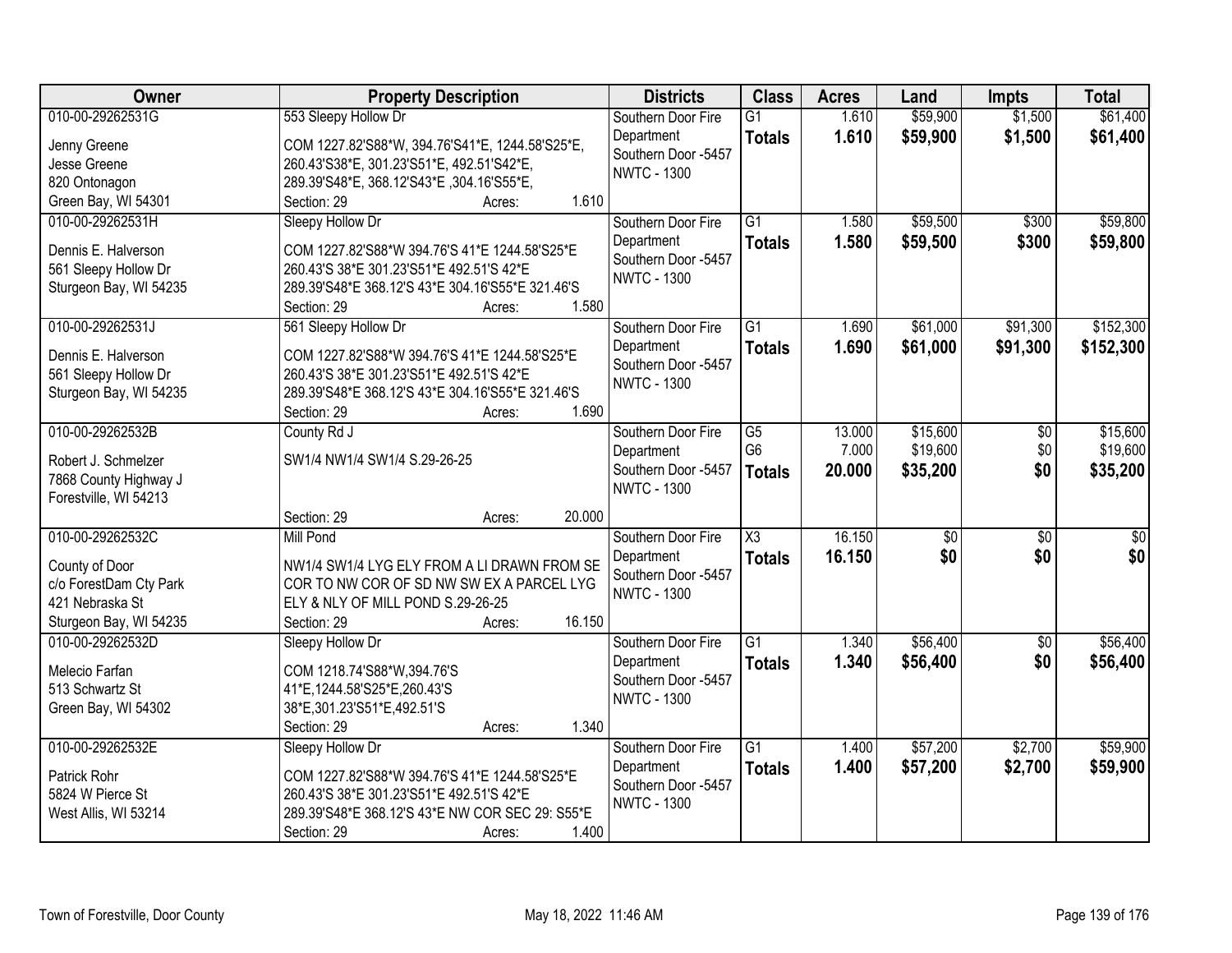| Owner                                           | <b>Property Description</b>                    |        |        | <b>Districts</b>                  | <b>Class</b>     | <b>Acres</b> | Land     | <b>Impts</b>    | <b>Total</b> |
|-------------------------------------------------|------------------------------------------------|--------|--------|-----------------------------------|------------------|--------------|----------|-----------------|--------------|
| 010-00-29262532F                                | Sleepy Hollow Dr                               |        |        | Southern Door Fire                | $\overline{G1}$  | 1.540        | \$59,000 | $\overline{50}$ | \$59,000     |
| William J. Hanson                               | COM 1227.82'S88*W 394.76'S 41*E 1244.58'S25*E  |        |        | Department                        | <b>Totals</b>    | 1.540        | \$59,000 | \$0             | \$59,000     |
| Jean V. Hanson                                  | 260.43'S 38*E 301.23'S51*E 492.51'S 42*E       |        |        | Southern Door -5457               |                  |              |          |                 |              |
| 1796 County Highway U                           | 289.39'S48*E NW COR SEC 29: S43*E368.12' N32*E |        |        | <b>NWTC - 1300</b>                |                  |              |          |                 |              |
| Sturgeon Bay, WI 54235                          | Section: 29                                    | Acres: | 1.540  |                                   |                  |              |          |                 |              |
| 010-00-29262533                                 | 7868 County Rd J                               |        |        | Southern Door Fire                | $\overline{G1}$  | 1.000        | \$14,200 | \$97,200        | \$111,400    |
|                                                 |                                                |        |        | Department                        | G4               | 22.000       | \$4,300  | \$0             | \$4,300      |
| Robert J. Schmelzer                             | SW1/4 SW1/4 S.29-26-25                         |        |        | Southern Door -5457               | G <sub>5</sub>   | 3.000        | \$2,600  | \$0             | \$2,600      |
| Gloria J. Schmelzer                             |                                                |        |        | <b>NWTC - 1300</b>                | G <sub>5</sub> M | 14.000       | \$21,700 | \$0             | \$21,700     |
| 7868 County Highway J                           |                                                |        |        |                                   | <b>Totals</b>    | 40.000       | \$42,800 | \$97,200        | \$140,000    |
| Forestville, WI 54213                           | Section: 29                                    | Acres: | 40.000 |                                   |                  |              |          |                 |              |
| 010-00-29262534                                 | 7762 County Rd J                               |        |        | Southern Door Fire                | X3               | 39.500       | \$0      | \$0             | $\sqrt{50}$  |
| County of Door                                  | SE1/4 SW1/4 S.29-26-25                         |        |        | Department                        | <b>Totals</b>    | 39.500       | \$0      | \$0             | \$0          |
| c/o ForestDam Cty Park                          |                                                |        |        | Southern Door -5457               |                  |              |          |                 |              |
| 421 Nebraska St                                 |                                                |        |        | <b>NWTC - 1300</b>                |                  |              |          |                 |              |
| Sturgeon Bay, WI 54235                          | Section: 29                                    | Acres: | 39.500 |                                   |                  |              |          |                 |              |
| 010-00-29262541A                                | 543 S State Highway 42                         |        |        | Southern Door Fire                | G4               | 19.000       | \$2,700  | $\sqrt[6]{}$    | \$2,700      |
|                                                 |                                                |        |        | Department                        | G7               | 1.000        | \$7,000  | \$48,800        | \$55,800     |
| Nickolaus C. Wolfe                              | N1/2 NE1/4 SE1/4 S.29-26-25                    |        |        | Southern Door -5457               | <b>Totals</b>    | 20.000       | \$9,700  | \$48,800        | \$58,500     |
| S543 State Highway 42<br>Sturgeon Bay, WI 54235 |                                                |        |        | <b>NWTC - 1300</b>                |                  |              |          |                 |              |
|                                                 | Section: 29                                    | Acres: | 20.000 |                                   |                  |              |          |                 |              |
| 010-00-29262542A1                               | Mill Rd                                        |        |        | Southern Door Fire                | $\overline{G4}$  | 36.000       | \$7,100  | $\overline{50}$ | \$7,100      |
|                                                 |                                                |        |        |                                   | G <sub>5</sub>   | 0.580        | \$100    | \$0             | \$100        |
| Jason J Walechka Rev Living Trust               | COM 1271.59'N89*W E1/4 COR SEC 29:S1126.05' TO |        |        | Department<br>Southern Door -5457 |                  | 36.580       | \$7,200  | \$0             | \$7,200      |
| Stacy L Walechka Rev Living Trust               | PNT 61' N OF CL CREEK S73*W311.99' S61*W74.89' |        |        | <b>NWTC - 1300</b>                | <b>Totals</b>    |              |          |                 |              |
| N1277 Town Hall Rd                              | S75*W374.59' N 42*W114.77' N81*W179.71' S      |        |        |                                   |                  |              |          |                 |              |
| Kewaunee, WI 54216                              | Section: 29                                    | Acres: | 36.580 |                                   |                  |              |          |                 |              |
| 010-00-29262542B                                | 480 Mill Rd                                    |        |        | Southern Door Fire                | $\overline{G1}$  | 1.150        | \$14,800 | \$302,500       | \$317,300    |
| Tabitha L. Will                                 | TR 100' WIDE IN SW1/4 SE1/4 & NW1/4 SE1/4 ON E |        |        | Department                        | <b>Totals</b>    | 1.150        | \$14,800 | \$302,500       | \$317,300    |
| Shawn F. Huempfner                              | SIDE MAI -N LI RR S.29-26-25                   |        |        | Southern Door -5457               |                  |              |          |                 |              |
| 480 Mill Rd                                     |                                                |        |        | <b>NWTC - 1300</b>                |                  |              |          |                 |              |
| Forestville, WI 54213                           | Section: 29                                    | Acres: | 1.150  |                                   |                  |              |          |                 |              |
| 010-00-29262542C                                | 574 Mill Rd                                    |        |        | Southern Door Fire                | $\overline{G1}$  | 1.500        | \$16,200 | \$123,500       | \$139,700    |
|                                                 |                                                |        |        | Department                        | <b>Totals</b>    | 1.500        | \$16,200 | \$123,500       | \$139,700    |
| Daniel Dahms Lfest et al                        | N208' OF W312' OF NW1/4 SE 1/4 S.29-26-25      |        |        | Southern Door -5457               |                  |              |          |                 |              |
| 574 Mill Rd                                     |                                                |        |        | <b>NWTC - 1300</b>                |                  |              |          |                 |              |
| Sturgeon Bay, WI 54235                          |                                                |        |        |                                   |                  |              |          |                 |              |
|                                                 | Section: 29                                    | Acres: | 1.500  |                                   |                  |              |          |                 |              |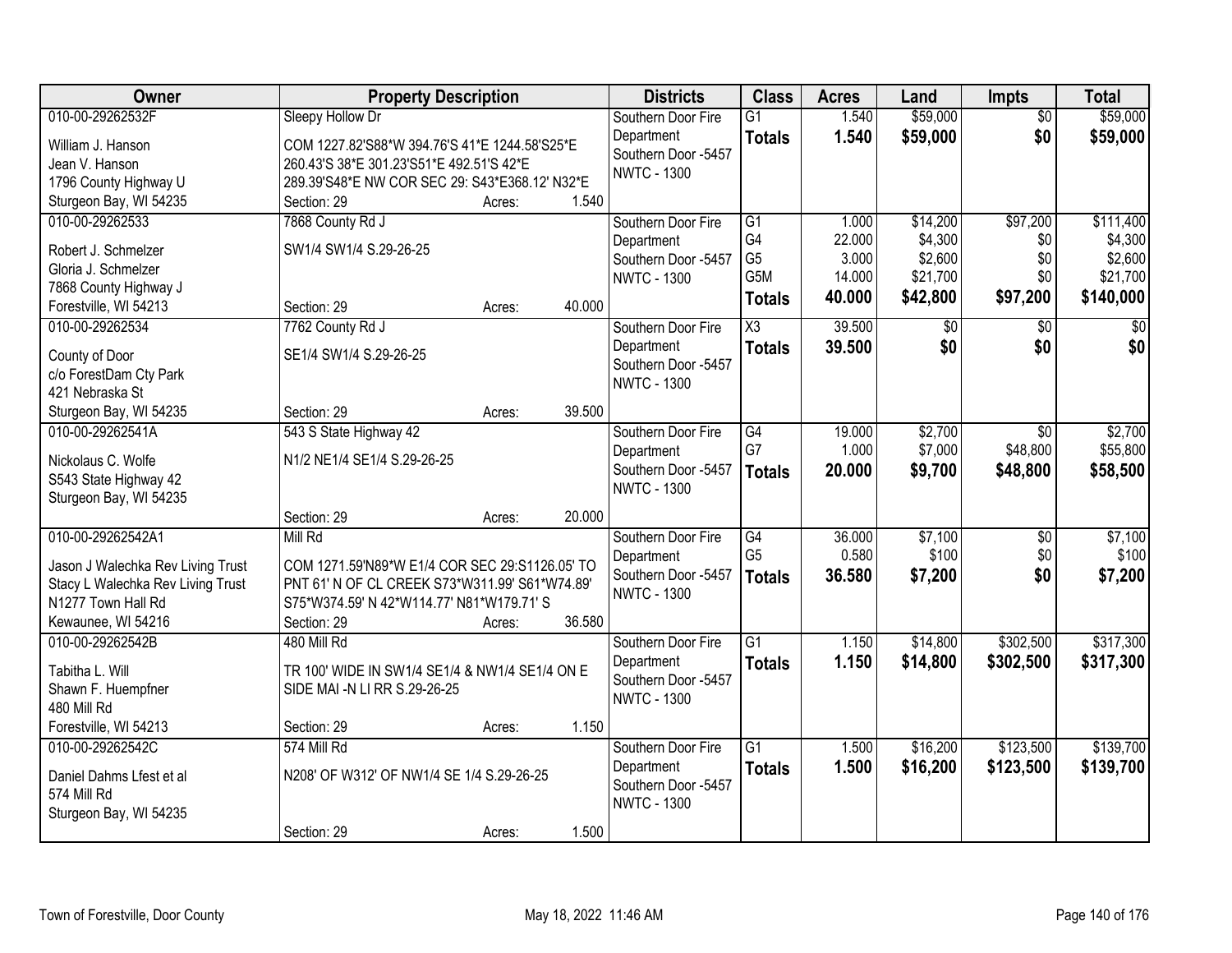| Owner                                     | <b>Property Description</b>                         | <b>Districts</b>                  | <b>Class</b>           | <b>Acres</b> | Land            | <b>Impts</b>    | <b>Total</b>    |
|-------------------------------------------|-----------------------------------------------------|-----------------------------------|------------------------|--------------|-----------------|-----------------|-----------------|
| 010-00-29262543A                          | Leege Ave                                           | Southern Door Fire                | $\overline{G1}$        | 0.240        | \$7,700         | $\overline{50}$ | \$7,700         |
| Gerald J. Kroll                           | SW1/4 SE1/4 SEC 29-26-25 E OF A&W RR R/W EXC        | Department                        | <b>Totals</b>          | 0.240        | \$7,700         | \$0             | \$7,700         |
| Grace A. Kroll                            | TRACTS S 371.15'M/L & EXC PARCEL 43F EXC TRCT       | Southern Door -5457               |                        |              |                 |                 |                 |
| 9695 Ash Dr                               | REC'D 923/263 & VAN GROLL'S VIEW PLAT & EXC         | <b>NWTC - 1300</b>                |                        |              |                 |                 |                 |
| Forestville, WI 54213                     | 0.240<br>Section: 29<br>Acres:                      |                                   |                        |              |                 |                 |                 |
| 010-00-29262543A1                         | Leege Ave                                           | Southern Door Fire                | $\overline{G5}$        | 0.190        | \$100           | $\overline{50}$ | \$100           |
|                                           |                                                     | Department                        | <b>Totals</b>          | 0.190        | \$100           | \$0             | \$100           |
| Neale J. Rass                             | COM 1293.93'S89*E & 691.18' N S1/4 COR SEC          | Southern Door -5457               |                        |              |                 |                 |                 |
| Mary M. Rass                              | 29:N89*W33' N173.78' S73*E25.93' N447. 22'          | <b>NWTC - 1300</b>                |                        |              |                 |                 |                 |
| 330 Leege Ave                             | S89*E4.04' S613.64' BG.<br>0.190<br>Section: 29     |                                   |                        |              |                 |                 |                 |
| Forestville, WI 54213<br>010-00-29262543B | Acres:                                              |                                   | $\overline{\text{X2}}$ | 2.800        | $\overline{50}$ | $\overline{50}$ | $\overline{30}$ |
|                                           | Leege Ave                                           | Southern Door Fire                |                        |              | \$0             |                 |                 |
| State of Wisconsin Dnr                    | W1/2 SE1/4 A&WRRROW EX S371 .15' & EX 203D186       | Department<br>Southern Door -5457 | <b>Totals</b>          | 2.800        |                 | \$0             | \$0             |
| PO Box 7921                               | S.29-26-25                                          | <b>NWTC - 1300</b>                |                        |              |                 |                 |                 |
| Madison, WI 53707                         |                                                     |                                   |                        |              |                 |                 |                 |
|                                           | 2.800<br>Section: 29<br>Acres:                      |                                   |                        |              |                 |                 |                 |
| 010-00-29262543C                          | Mill Rd                                             | Southern Door Fire                | $\overline{\chi_3}$    | 0.080        | $\overline{30}$ | \$0             | \$0             |
| County of Door                            | COM NW COR SWSE SEC.29: SLY 297' ELY 99' NLY        | Department                        | <b>Totals</b>          | 0.080        | \$0             | \$0             | \$0             |
| c/o ForestDam Cty Park                    | 70' BG S.29-26-25                                   | Southern Door -5457               |                        |              |                 |                 |                 |
| 421 Nebraska St                           |                                                     | <b>NWTC - 1300</b>                |                        |              |                 |                 |                 |
| Sturgeon Bay, WI 54235                    | 0.080<br>Section: 29<br>Acres:                      |                                   |                        |              |                 |                 |                 |
| 010-00-29262543D                          | 449 Mill Rd                                         | Southern Door Fire                | $\overline{G2}$        | 0.730        | \$16,000        | \$9,300         | \$25,300        |
|                                           |                                                     | Department                        | <b>Totals</b>          | 0.730        | \$16,000        | \$9,300         | \$25,300        |
| Andrew G. Foster                          | COM 1307.04'S & 64'S16*E CNTR SEC                   | Southern Door -5457               |                        |              |                 |                 |                 |
| W8556 650th Ave                           | 29:S34*E173.25' S 55*W252.50' N5*E239.25' N60 *E99' | <b>NWTC - 1300</b>                |                        |              |                 |                 |                 |
| River Falls, WI 54022                     | BG.<br>0.730                                        |                                   |                        |              |                 |                 |                 |
|                                           | Section: 29<br>Acres:                               |                                   |                        |              |                 |                 |                 |
| 010-00-29262543E                          | County Rd J                                         | Southern Door Fire                | $\overline{G5}$        | 10.880       | \$11,500        | $\overline{60}$ | \$11,500        |
| Robert J. Schmelzer                       | ALL SW1/4 SE1/4 W OF A&WRRROW EX STRIP BET O        | Department<br>Southern Door -5457 | <b>Totals</b>          | 10.880       | \$11,500        | \$0             | \$11,500        |
| Gloria J. Schmelzer                       | RIVER & RRROW E & S OF PT 222.75' N OF HWY J        | <b>NWTC - 1300</b>                |                        |              |                 |                 |                 |
| 7868 County Highway J                     | S.29-2625                                           |                                   |                        |              |                 |                 |                 |
| Forestville, WI 54213                     | 10.880<br>Section: 29<br>Acres:                     |                                   |                        |              |                 |                 |                 |
| 010-00-30262511A1                         | Sleepy Hollow Dr                                    | Southern Door Fire                | $\overline{G1}$        | 1.060        | \$36,900        | $\overline{50}$ | \$36,900        |
| Monica J. Holcombe                        | LOT 1 CSM #2053 V.12 PG.227 SEC. 30-26-25 NENE      | Department                        | <b>Totals</b>          | 1.060        | \$36,900        | \$0             | \$36,900        |
| Richard W. Holcombe                       | <b>INCL ESMT</b>                                    | Southern Door -5457               |                        |              |                 |                 |                 |
| 860 Windchime Way                         |                                                     | <b>NWTC - 1300</b>                |                        |              |                 |                 |                 |
| Depere, WI 54115                          | 1.060<br>Section: 30<br>Acres:                      |                                   |                        |              |                 |                 |                 |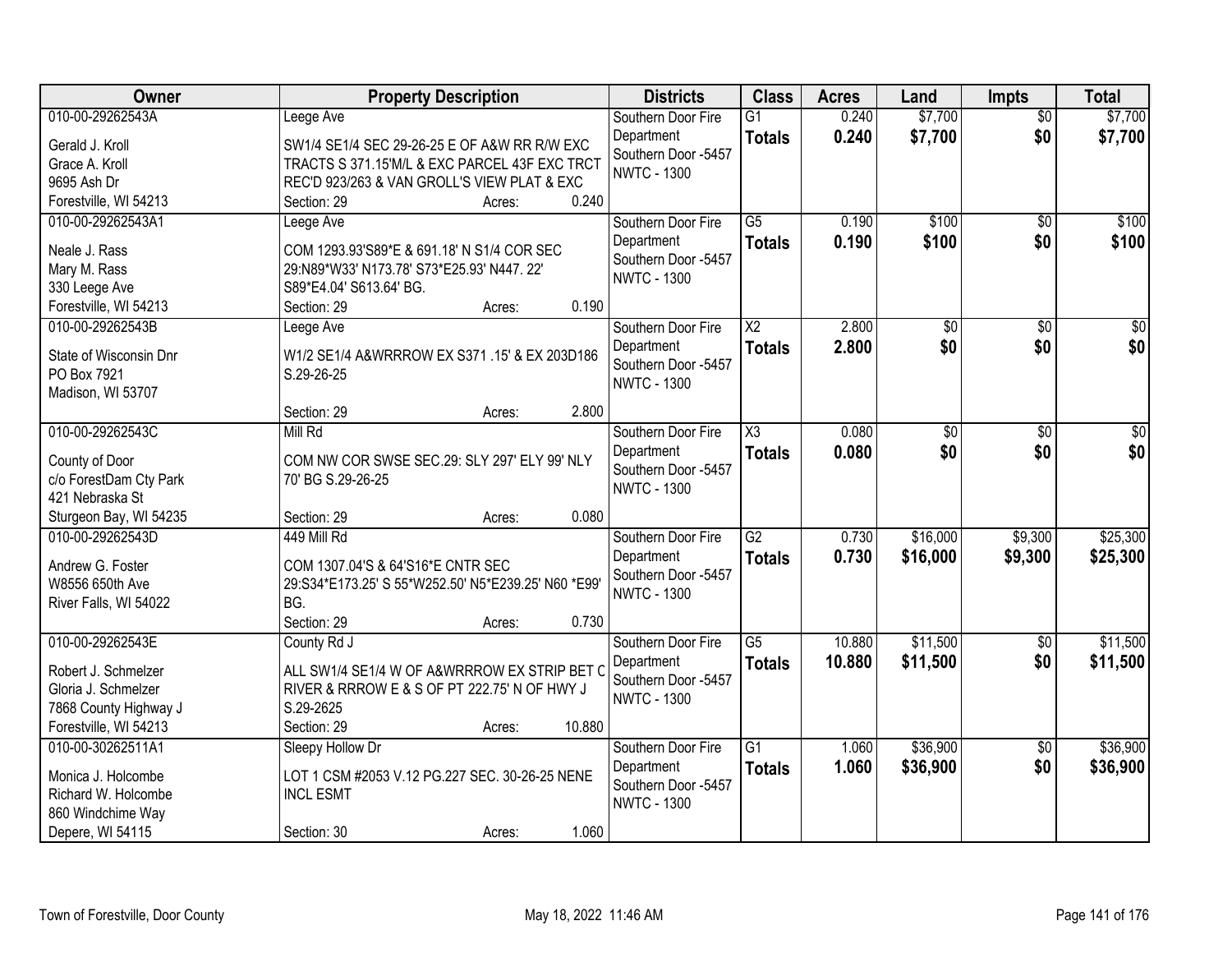| Owner                                                                                                        | <b>Property Description</b>                                                                                                                                                                                 | <b>Districts</b>                                                              | <b>Class</b>                     | <b>Acres</b>   | Land                 | <b>Impts</b>           | <b>Total</b>           |
|--------------------------------------------------------------------------------------------------------------|-------------------------------------------------------------------------------------------------------------------------------------------------------------------------------------------------------------|-------------------------------------------------------------------------------|----------------------------------|----------------|----------------------|------------------------|------------------------|
| 010-00-30262511A2<br>Peter M. Mannoja<br>Amy S. Johnson<br>7263 W Carnot Rd                                  | Sleepy Hollow Dr<br>LOT 2 CSM #2053 V.12 PG.227 SEC. 30-26-25 NENE<br><b>INCL ESMT</b>                                                                                                                      | Southern Door Fire<br>Department<br>Southern Door -5457<br><b>NWTC - 1300</b> | $\overline{G1}$<br><b>Totals</b> | 1.090<br>1.090 | \$37,200<br>\$37,200 | $\overline{50}$<br>\$0 | \$37,200<br>\$37,200   |
| Forestville, WI 54213                                                                                        | 1.090<br>Section: 30<br>Acres:                                                                                                                                                                              |                                                                               |                                  |                |                      |                        |                        |
| 010-00-30262511A3<br>Lee Kinjerski<br>1399 County Highway O<br>Forestville, WI 54213                         | Sleepy Hollow Rd<br>LOT 3 CSM #2053 V.12 PG.227 SEC. 30-26-25 NENE                                                                                                                                          | Southern Door Fire<br>Department<br>Southern Door -5457<br><b>NWTC - 1300</b> | $\overline{G1}$<br><b>Totals</b> | 1.040<br>1.040 | \$52,500<br>\$52,500 | $\overline{50}$<br>\$0 | \$52,500<br>\$52,500   |
|                                                                                                              | 1.040<br>Section: 30<br>Acres:                                                                                                                                                                              |                                                                               |                                  |                |                      |                        |                        |
| 010-00-30262511C<br>Albert E. Herwig<br>Laverne Herwig<br>1425 Superior Ave<br>Sheboygan, WI 53081           | 665 Sleepy Hollow Dr<br>COM 782.54'S88*W 75.03'S38* E NE COR SEC 30:<br>S38*E322. 18' S8*W211.70' SLY 109.16' S59*W270'<br>NWLY 803' N88*E 470' BG. INCL RIP RIGHTS. (AKA<br>5.800<br>Section: 30<br>Acres: | Southern Door Fire<br>Department<br>Southern Door -5457<br><b>NWTC - 1300</b> | G1<br><b>Totals</b>              | 5.800<br>5.800 | \$48,200<br>\$48,200 | \$4,100<br>\$4,100     | \$52,300<br>\$52,300   |
| 010-00-30262512A<br>Todd A & Luann M Krull Trst<br>W4464 Shady Rd<br>Bonduel, WI 54107                       | Forest Dr<br>COM 411.01'S N1/4 COR SEC. 30: N88*E970' S ALG<br>SHR 220' S88*W970' N220' BG. SUB RD.<br>5.050                                                                                                | Southern Door Fire<br>Department<br>Southern Door -5457<br><b>NWTC - 1300</b> | $\overline{G1}$<br><b>Totals</b> | 5.050<br>5.050 | \$68,100<br>\$68,100 | \$0<br>\$0             | \$68,100<br>\$68,100   |
| 010-00-30262512B<br>Fredrik K. Gomoll<br>Lori A. Frey<br>1420 Woodland Rd<br>Kohler, WI 53044                | Section: 30<br>Acres:<br>622 N Forest Dr<br>COM 1041.21'S N1/4 COR SEC. 30: N88*E1158' S ALG<br>SHR 200.20'S88*W1158'N200.20'BG SUBJ & INCL<br><b>ESMT DOC#828022</b><br>5.500<br>Section: 30<br>Acres:     | Southern Door Fire<br>Department<br>Southern Door -5457<br><b>NWTC - 1300</b> | $\overline{G1}$<br><b>Totals</b> | 5.500<br>5.500 | \$68,500<br>\$68,500 | \$102,400<br>\$102,400 | \$170,900<br>\$170,900 |
| 010-00-30262512D<br>Judith A. Sinitz<br>674 N Forest Dr<br>Forestville, WI 54213                             | 674 N Forest Dr<br>COM 181.01'S N1/4 COR SEC. 30: N88*E920' S ALG<br>SHR 230' S88*W920' N230' BG. ALSO INCL COM N1/4<br>COR SEC 30:N59.99' N88*E870' S250.8 0'<br>9.860<br>Section: 30<br>Acres:            | Southern Door Fire<br>Department<br>Southern Door -5457<br><b>NWTC - 1300</b> | $\overline{G1}$<br><b>Totals</b> | 9.860<br>9.860 | \$72,900<br>\$72,900 | \$151,900<br>\$151,900 | \$224,800<br>\$224,800 |
| 010-00-30262512E<br>Brian K & Jerri J Witt Trst<br>c/o 658 N Forest Dr<br>PO Box 98<br>Forestville, WI 54213 | 658 N Forest Dr<br>COM 631.01'S N1/4 COR SEC 30:S210'<br>N88*E1088'NWLY ALG HWM OF MILL POND 214.5' S8<br>*W1030' BG.<br>5.120<br>Section: 30<br>Acres:                                                     | Southern Door Fire<br>Department<br>Southern Door -5457<br><b>NWTC - 1300</b> | $\overline{G1}$<br><b>Totals</b> | 5.120<br>5.120 | \$68,100<br>\$68,100 | \$332,300<br>\$332,300 | \$400,400<br>\$400,400 |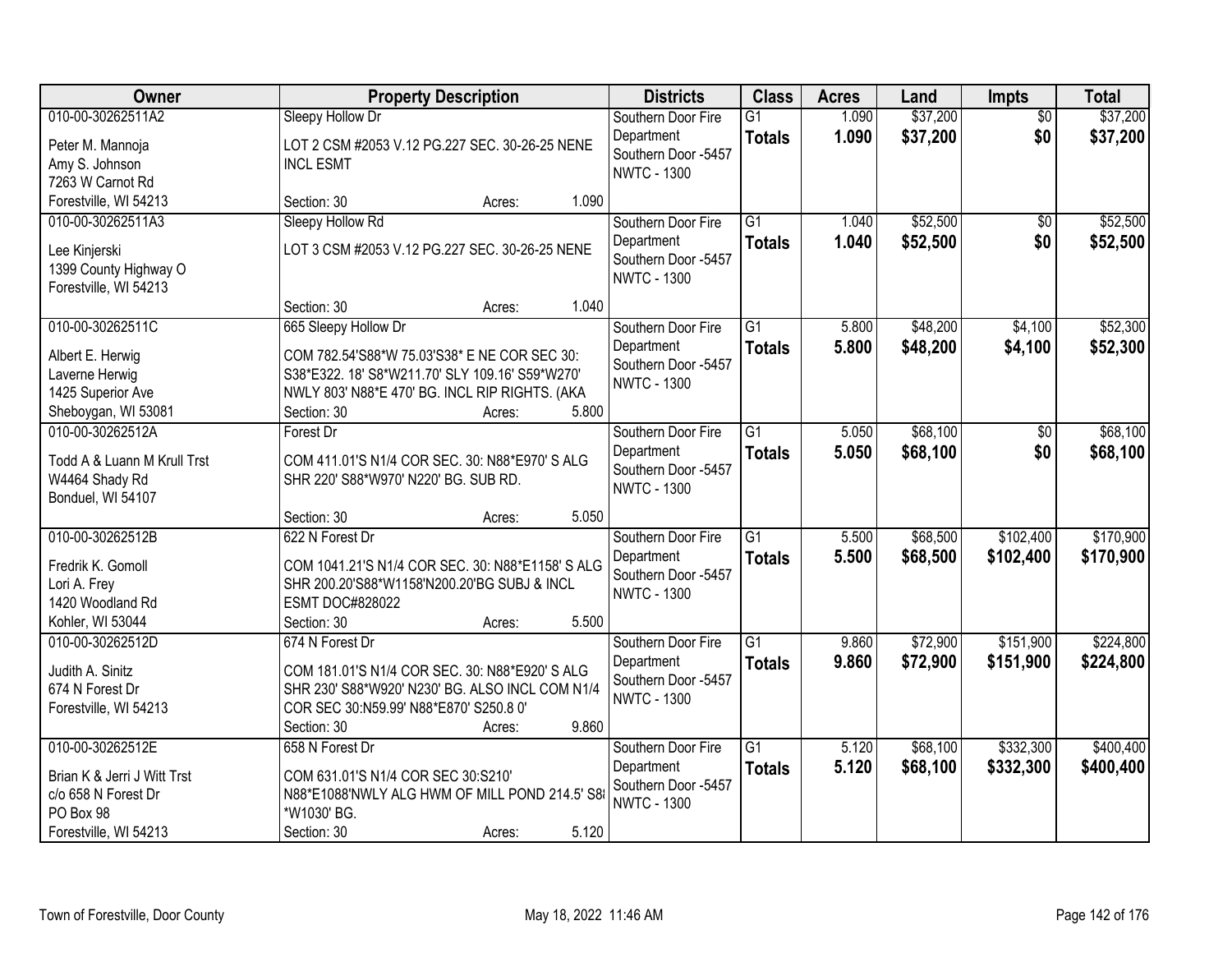| Owner                                                                                                          | <b>Property Description</b>                                                                                                                                                                                 | <b>Districts</b>                                                              | <b>Class</b>                                       | <b>Acres</b>            | Land                             | <b>Impts</b>                  | <b>Total</b>                       |
|----------------------------------------------------------------------------------------------------------------|-------------------------------------------------------------------------------------------------------------------------------------------------------------------------------------------------------------|-------------------------------------------------------------------------------|----------------------------------------------------|-------------------------|----------------------------------|-------------------------------|------------------------------------|
| 010-00-30262512F<br>Brian K & Jerri J Witt Trst<br>c/o 658 N Forest Dr<br>PO Box 98                            | Forest Dr<br>COM 841.01'S N1/4 COR SEC. 30: N88*E1060' S ALG<br>SHR 200.20' S88*W1060' N200.2' BG. W33' SUB RD                                                                                              | Southern Door Fire<br>Department<br>Southern Door -5457<br><b>NWTC - 1300</b> | $\overline{G1}$<br><b>Totals</b>                   | 5.100<br>5.100          | \$68,100<br>\$68,100             | $\overline{50}$<br>\$0        | \$68,100<br>\$68,100               |
| Forestville, WI 54213                                                                                          | 5.100<br>Section: 30<br>Acres:                                                                                                                                                                              |                                                                               |                                                    |                         |                                  |                               |                                    |
| 010-00-30262513B<br>Dennis Soquet<br>578 N Forest Dr<br>Forestville, WI 54213                                  | 578 N Forest Dr<br>COM SW COR SW1/4 NE1/4 N400 ' TO BEG N300'<br>E430' S300' W430' TO BEG S.30-26-25                                                                                                        | Southern Door Fire<br>Department<br>Southern Door -5457<br><b>NWTC - 1300</b> | $\overline{G1}$<br><b>Totals</b>                   | 2.960<br>2.960          | \$22,000<br>\$22,000             | \$136,200<br>\$136,200        | \$158,200<br>\$158,200             |
|                                                                                                                | 2.960<br>Section: 30<br>Acres:                                                                                                                                                                              |                                                                               |                                                    |                         |                                  |                               |                                    |
| 010-00-30262513C<br>Samira Adhikary<br>Gopal K. Adhikary<br>N109 W14760 Preserve Pkwy<br>Germantown, WI 53022  | 594 N Forest Dr<br>COM 765.97'N CNTR SEC 30:N 199.56' N88*E1092.02'<br>N45*E 290'TO MNDR LN S47*E87.03' S38*W440'<br>S88*W1092' BG.<br>6.030<br>Section: 30<br>Acres:                                       | Southern Door Fire<br>Department<br>Southern Door -5457<br><b>NWTC - 1300</b> | $\overline{G1}$<br><b>Totals</b>                   | 6.030<br>6.030          | \$69,000<br>\$69,000             | $\overline{50}$<br>\$0        | \$69,000<br>\$69,000               |
| 010-00-30262513D1                                                                                              | 618 N Forest Dr                                                                                                                                                                                             | Southern Door Fire                                                            | $\overline{G1}$                                    | 2.510                   | \$35,100                         | \$267,100                     | \$302,200                          |
| Paul Reifenrath Trust<br>Jean Reifenrath Trust<br>618 N Forest Dr                                              | LOT 1 CSM #2389 V.14 PG.174 SEC. 30-26-25 NWNE<br>& SWNE SUBJ & INCL ESMT DOC#828022                                                                                                                        | Department<br>Southern Door -5457<br><b>NWTC - 1300</b>                       | <b>Totals</b>                                      | 2.510                   | \$35,100                         | \$267,100                     | \$302,200                          |
| Forestville, WI 54213                                                                                          | 2.510<br>Section: 30<br>Acres:                                                                                                                                                                              |                                                                               |                                                    |                         |                                  |                               |                                    |
| 010-00-30262513D2<br>Paul Reifenrath Trust<br>Jean Reifenrath Trust<br>618 N Forest Dr                         | Forest Dr<br>LOT 2 CSM #2389 V.14 PG.174 SEC. 30-26-25 NWNE<br>& SWNE SUBJ & INCL ESMT DOC#828022                                                                                                           | Southern Door Fire<br>Department<br>Southern Door -5457<br><b>NWTC - 1300</b> | $\overline{G1}$<br><b>Totals</b>                   | 3.010<br>3.010          | \$40,100<br>\$40,100             | $\overline{50}$<br>\$0        | \$40,100<br>\$40,100               |
| Forestville, WI 54213                                                                                          | 3.010<br>Section: 30<br>Acres:                                                                                                                                                                              |                                                                               |                                                    |                         |                                  |                               |                                    |
| 010-00-30262513D3<br>Paul Reifenrath Trust<br>Jean Reifenrath Trust<br>618 N Forest Dr                         | Forest Dr<br>OUTLOT 1 CSM#2389 V14 PG174 SEC. 30-26-25<br>NWNE & SWNE SUBJ & INCL EMST DOC#828022                                                                                                           | Southern Door Fire<br>Department<br>Southern Door -5457<br><b>NWTC - 1300</b> | $\overline{G1}$<br><b>Totals</b>                   | 0.130<br>0.130          | \$6,100<br>\$6,100               | $\overline{50}$<br>\$0        | \$6,100<br>\$6,100                 |
| Forestville, WI 54213                                                                                          | 0.130<br>Section: 30<br>Acres:                                                                                                                                                                              |                                                                               |                                                    |                         |                                  |                               |                                    |
| 010-00-30262513E<br>Jeffrey L. La Luzerne<br>Crystal A. La Luzerne<br>8017 W Cedar Dr<br>Forestville, WI 54213 | 8017 W Cedar Dr<br>COM 2543.39'N1*E,400'N,N88* E430.47' S1/4 COR SEC<br>30:N 300.01' N38*E33' S51*E1106. 69' S38*W33'<br>S88*W761.14' N 399.92' S88*W119.44'BG. INCL ESMT<br>6.810<br>Section: 30<br>Acres: | Southern Door Fire<br>Department<br>Southern Door -5457<br><b>NWTC - 1300</b> | $\overline{G1}$<br>G <sub>6</sub><br><b>Totals</b> | 2.500<br>4.310<br>6.810 | \$35,000<br>\$10,800<br>\$45,800 | \$328,500<br>\$0<br>\$328,500 | \$363,500<br>\$10,800<br>\$374,300 |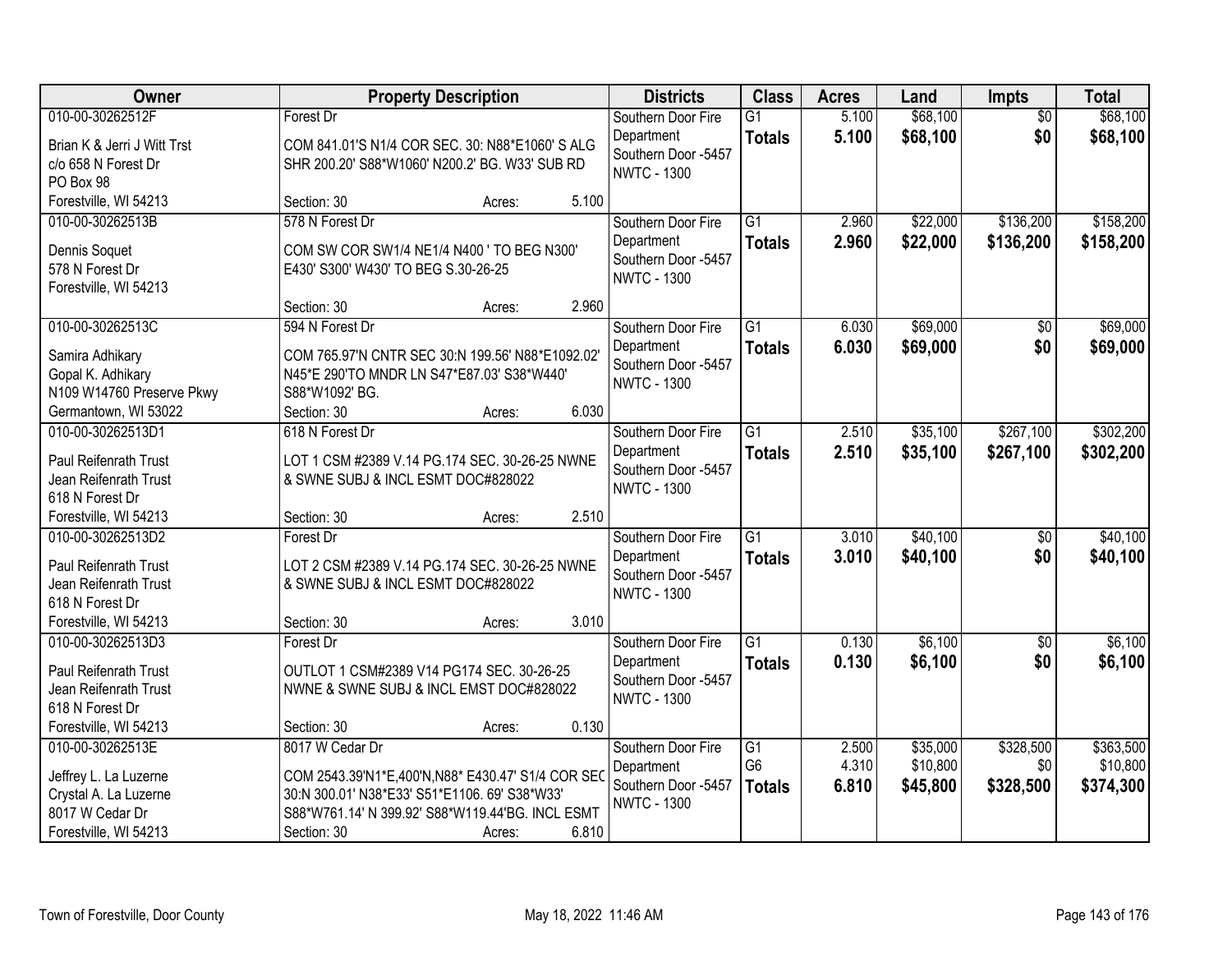| Owner                             | <b>Property Description</b>                         | <b>Districts</b>                  | <b>Class</b>    | <b>Acres</b> | Land     | <b>Impts</b>    | <b>Total</b> |
|-----------------------------------|-----------------------------------------------------|-----------------------------------|-----------------|--------------|----------|-----------------|--------------|
| 010-00-30262513F                  | Forest Dr                                           | Southern Door Fire                | $\overline{G1}$ | 5.880        | \$61,800 | $\overline{50}$ | \$61,800     |
| Gopal K. Adhikary                 | COM 1440.48'S1*E N1/4 COR SEC 30:N86*E1092.03'      | Department                        | <b>Totals</b>   | 5.880        | \$61,800 | \$0             | \$61,800     |
| Samira Adhikary                   | N55*E 200' S19*E ALG MNDR LN 106. 17' S42*W290'     | Southern Door -5457               |                 |              |          |                 |              |
| N109 W14760 Preserve Pkwy         | S86*W1092.02' TO CL RD N1*W200.12' BG.              | <b>NWTC - 1300</b>                |                 |              |          |                 |              |
| Germantown, WI 53022              | 5.880<br>Section: 30<br>Acres:                      |                                   |                 |              |          |                 |              |
| 010-00-30262513G                  | 8024 W Cedar Rd                                     | Southern Door Fire                | $\overline{G1}$ | 7.720        | \$64,200 | \$1,100         | \$65,300     |
|                                   |                                                     | Department                        | <b>Totals</b>   | 7.720        | \$64,200 | \$1,100         | \$65,300     |
| David L. Arendt                   | COM 1840.13'S & 33.02'N88*E N1/4 COR SEC.30:        | Southern Door -5457               |                 |              |          |                 |              |
| Jessica A. Kroner Arendt          | N88*E1058.9 8' N38*E315.50' TO MNDR COR S51*E       | <b>NWTC - 1300</b>                |                 |              |          |                 |              |
| 927 Allouez Pl                    | ALG MNDR LN 220' S38*W753' N51*W692.84' S38*W33     |                                   |                 |              |          |                 |              |
| Green Bay, WI 54301               | 7.720<br>Section: 30<br>Acres:                      |                                   |                 |              |          |                 |              |
| 010-00-30262513H                  | Forest Dr                                           | Southern Door Fire                | $\overline{G1}$ | 5.050        | \$23,200 | $\overline{50}$ | \$23,200     |
| Jeffrey L. La Luzerne             | COM 2543.39'N1*E S1/4 COR SEC 30:N88*E550.02'       | Department                        | <b>Totals</b>   | 5.050        | \$23,200 | \$0             | \$23,200     |
| Crystal A. La Luzerne             | N399.92 'S88*W549.91' S400' BG. INCL 1/9 INT IN 14B | Southern Door -5457               |                 |              |          |                 |              |
| 8017 W Cedar Dr                   |                                                     | <b>NWTC - 1300</b>                |                 |              |          |                 |              |
| Forestville, WI 54213             | 5.050<br>Section: 30<br>Acres:                      |                                   |                 |              |          |                 |              |
| 010-00-30262514B                  | 7960 W Cedar Dr                                     | Southern Door Fire                | $\overline{G1}$ | 0.550        | \$14,300 | \$0             | \$14,300     |
|                                   |                                                     | Department                        | <b>Totals</b>   | 0.550        | \$14,300 | \$0             | \$14,300     |
| Forestville Lake Road Mntnc Assoc | COM 1311.05'N88*E, 271.40'S47*E & 800.12'N89*E      | Southern Door -5457               |                 |              |          |                 |              |
| 7960 W Cedar Dr                   | CNTR SEC.30: N38*E331' N51*W ALG MNDR LN 80'        | <b>NWTC - 1300</b>                |                 |              |          |                 |              |
| Forestville, WI 54213             | S38*W331' N89*E83.21' S66' BG                       |                                   |                 |              |          |                 |              |
|                                   | 0.550<br>Section: 30<br>Acres:                      |                                   |                 |              |          |                 |              |
| 010-00-30262514C                  | 7976 W Cedar Dr                                     | Southern Door Fire                | $\overline{G1}$ | 5.230        | \$68,200 | \$121,800       | \$190,000    |
| Steven K. Hansen                  | COM 733'N;441.07'N88*E;1004 .71'S51*E CEN SEC.30:   | Department                        | <b>Totals</b>   | 5.230        | \$68,200 | \$121,800       | \$190,000    |
| Desiree A. Hansen                 | N38*E 753'S51*E300'S38*W767.53'N4                   | Southern Door -5457               |                 |              |          |                 |              |
| 6082 Log House Rd                 | 7*W186.27'N51*W114.32'BG. SUB & INCL ESMT.          | <b>NWTC - 1300</b>                |                 |              |          |                 |              |
| Hartford, WI 53027                | 5.230<br>Section: 30<br>Acres:                      |                                   |                 |              |          |                 |              |
| 010-00-30262514D                  | 7960 W Cedar Dr                                     | Southern Door Fire                | $\overline{G1}$ | 5.380        | \$68,400 | \$201,600       | \$270,000    |
|                                   |                                                     |                                   |                 | 5.380        |          |                 |              |
| Edward R. Bellin                  | COM 733'N;441.07'N88*E;1119.03'S51*E&186.27'S47*I   | Department<br>Southern Door -5457 | <b>Totals</b>   |              | \$68,400 | \$201,600       | \$270,000    |
| Amber E. Bellin                   | CEN SEC.30:N38*E767.62'S54*E400                     | <b>NWTC - 1300</b>                |                 |              |          |                 |              |
| 7960 W Cedar Dr                   |                                                     |                                   |                 |              |          |                 |              |
| Forestville, WI 54213             | 5.380<br>Section: 30<br>Acres:                      |                                   |                 |              |          |                 |              |
| 010-00-30262514E                  | 7946 W Cedar Dr                                     | Southern Door Fire                | $\overline{G1}$ | 2.260        | \$52,200 | \$136,800       | \$189,000    |
|                                   |                                                     | Department                        | <b>Totals</b>   | 2.260        | \$52,200 | \$136,800       | \$189,000    |
| Paul H. Zahn                      | COM 733'N;441.07'N88*E1119. 03'S51*E;259.56'S47*E   | Southern Door -5457               |                 |              |          |                 |              |
| Lucinda M. Zahn                   | &420. 05'E CEN SEC.30:N38*E527.41                   | <b>NWTC - 1300</b>                |                 |              |          |                 |              |
| 7946 W Cedar Dr                   | 'S53*E200.15'S38*W331'E83.2 1'S33'W366.93'BG. S/I   |                                   |                 |              |          |                 |              |
| Forestville, WI 54213             | 2.260<br>Section: 30<br>Acres:                      |                                   |                 |              |          |                 |              |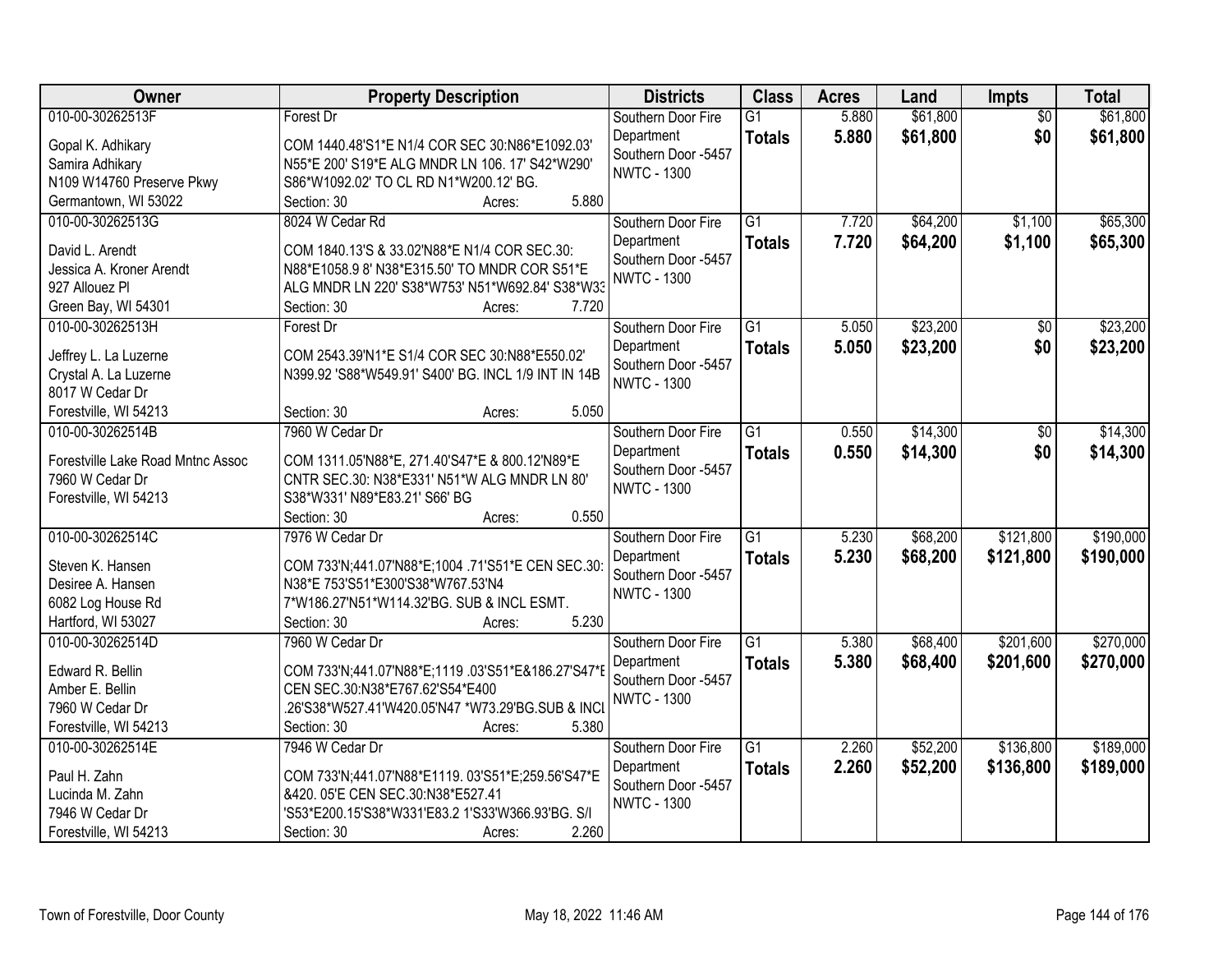| Owner                                         | <b>Property Description</b>                       | <b>Districts</b>                          | <b>Class</b>    | <b>Acres</b> | Land     | <b>Impts</b>    | <b>Total</b> |
|-----------------------------------------------|---------------------------------------------------|-------------------------------------------|-----------------|--------------|----------|-----------------|--------------|
| 010-00-30262514F                              | 7984 W Cedar Dr                                   | Southern Door Fire                        | $\overline{G1}$ | 5.190        | \$68,200 | \$191,200       | \$259,400    |
| Elroy A. Rasmussen                            | COM 700'N;430'N88*E;693.64' S51*E &33'N38*E OF    | Department                                | <b>Totals</b>   | 5.190        | \$68,200 | \$191,200       | \$259,400    |
| Jane C. Rasmussen                             | CEN SEC. 30:N38*E753'S51*E300'S38*W               | Southern Door -5457                       |                 |              |          |                 |              |
| 7984 W Cedar Dr                               | 753'N51*W300'BG. INCL ESMT                        | <b>NWTC - 1300</b>                        |                 |              |          |                 |              |
| Forestville, WI 54213                         | 5.190<br>Section: 30<br>Acres:                    |                                           |                 |              |          |                 |              |
| 010-00-30262514G                              | 601 Sleepy Hollow Dr                              | Southern Door Fire                        | $\overline{G1}$ | 2.010        | \$65,000 | \$184,000       | \$249,000    |
|                                               |                                                   | Department                                | <b>Totals</b>   | 2.010        | \$65,000 | \$184,000       | \$249,000    |
| Nicholas J. Riederer                          | COM 1227.82'S88*W 394.76'S 41*E 1244.58'S25*E     | Southern Door -5457                       |                 |              |          |                 |              |
| Sherri J. Riederer                            | 260.43'S 38*E NW COR SEC 29: N55*E 278' S34*E160' | <b>NWTC - 1300</b>                        |                 |              |          |                 |              |
| 601 Sleepy Hollow Dr                          | S52*E64.37' S37*W223.69' N51*W301.23' BG.INCL     |                                           |                 |              |          |                 |              |
| Sturgeon Bay, WI 54235                        | 2.010<br>Section: 30<br>Acres:                    |                                           |                 |              |          |                 |              |
| 010-00-30262514H                              | <b>Hucek Ave</b>                                  | Southern Door Fire                        | $\overline{G1}$ | 1.880        | \$50,800 | $\overline{50}$ | \$50,800     |
| David C. Miller Lfest et al                   | COM 1227.82'S88*W 394.76'S 41*E 1244.58'S25*E NW  | Department                                | <b>Totals</b>   | 1.880        | \$50,800 | \$0             | \$50,800     |
| PO Box 57                                     | COR SEC 29: N55*E293' S34*E260' S55*W278'         | Southern Door -5457<br><b>NWTC - 1300</b> |                 |              |          |                 |              |
| Forestville, WI 54213                         | N38*W260.43' BG. INCL & SUBJ TO ESMT. (AKA LOT    |                                           |                 |              |          |                 |              |
|                                               | Section: 30<br>1.880<br>Acres:                    |                                           |                 |              |          |                 |              |
| 010-00-30262514J                              | 631 Sleepy Hollow Dr                              | Southern Door Fire                        | $\overline{G1}$ | 1.690        | \$61,000 | \$87,800        | \$148,800    |
|                                               | COM 1227.82'S88*W 394.76'S 41*E 993.05'S25*E NW   | Department                                | <b>Totals</b>   | 1.690        | \$61,000 | \$87,800        | \$148,800    |
| Steven T. Sperber<br>PO Box 301               | COR SEC 29: S25*E251.53' N55*E 293' N34*W71.46'   | Southern Door -5457                       |                 |              |          |                 |              |
| Forestville, WI 54213                         | N30*W155' S59*W266.04' BG. INCL RIP RIGHTS &      | <b>NWTC - 1300</b>                        |                 |              |          |                 |              |
|                                               | 1.690<br>Section: 30<br>Acres:                    |                                           |                 |              |          |                 |              |
| 010-00-30262521                               | Forest Dr                                         | Southern Door Fire                        | $\overline{G4}$ | 36.320       | \$6,900  | $\overline{50}$ | \$6,900      |
|                                               |                                                   | Department                                | G <sub>5</sub>  | 3.000        | \$2,600  | \$0             | \$2,600      |
| Wilhelmina Massart                            | COM N1/4 COR SEC.30: S02*W 1304.01'               | Southern Door -5457                       | <b>Totals</b>   | 39.320       | \$9,500  | \$0             | \$9,500      |
| Michael J. Massart                            | N89*W1304.38' N01* E1315.70' S88*E1311.69' BG.    | <b>NWTC - 1300</b>                        |                 |              |          |                 |              |
| 560 County Highway D                          |                                                   |                                           |                 |              |          |                 |              |
| Forestville, WI 54213                         | 39.320<br>Section: 30<br>Acres:                   |                                           |                 |              |          |                 |              |
| 010-00-30262522                               | County Rd D                                       | Southern Door Fire                        | G4              | 39.360       | \$7,400  | $\overline{50}$ | \$7,400      |
| Michael J. Massart                            | NW1/4 NW1/4 S.30-26-25                            | Department                                | G <sub>5</sub>  | 1.000        | \$100    | \$0             | \$100        |
| Wilhelmina Massart                            |                                                   | Southern Door -5457                       | <b>Totals</b>   | 40.360       | \$7,500  | \$0             | \$7,500      |
| 560 County Highway D                          |                                                   | <b>NWTC - 1300</b>                        |                 |              |          |                 |              |
| Forestville, WI 54213                         | 40.360<br>Section: 30<br>Acres:                   |                                           |                 |              |          |                 |              |
| 010-00-30262523                               | 560 County Rd D                                   | Southern Door Fire                        | $\overline{G4}$ | 34.760       | \$5,200  | $\overline{50}$ | \$5,200      |
|                                               |                                                   | Department                                | G7              | 5.500        | \$28,300 | \$229,800       | \$258,100    |
| Michael J. Massart                            | SW1/4 NW1/4 S.30-26-25                            | Southern Door -5457                       | <b>Totals</b>   | 40.260       | \$33,500 | \$229,800       | \$263,300    |
| Wilhelmina Massart                            |                                                   | <b>NWTC - 1300</b>                        |                 |              |          |                 |              |
| 560 County Highway D<br>Forestville, WI 54213 | 40.260<br>Section: 30                             |                                           |                 |              |          |                 |              |
|                                               | Acres:                                            |                                           |                 |              |          |                 |              |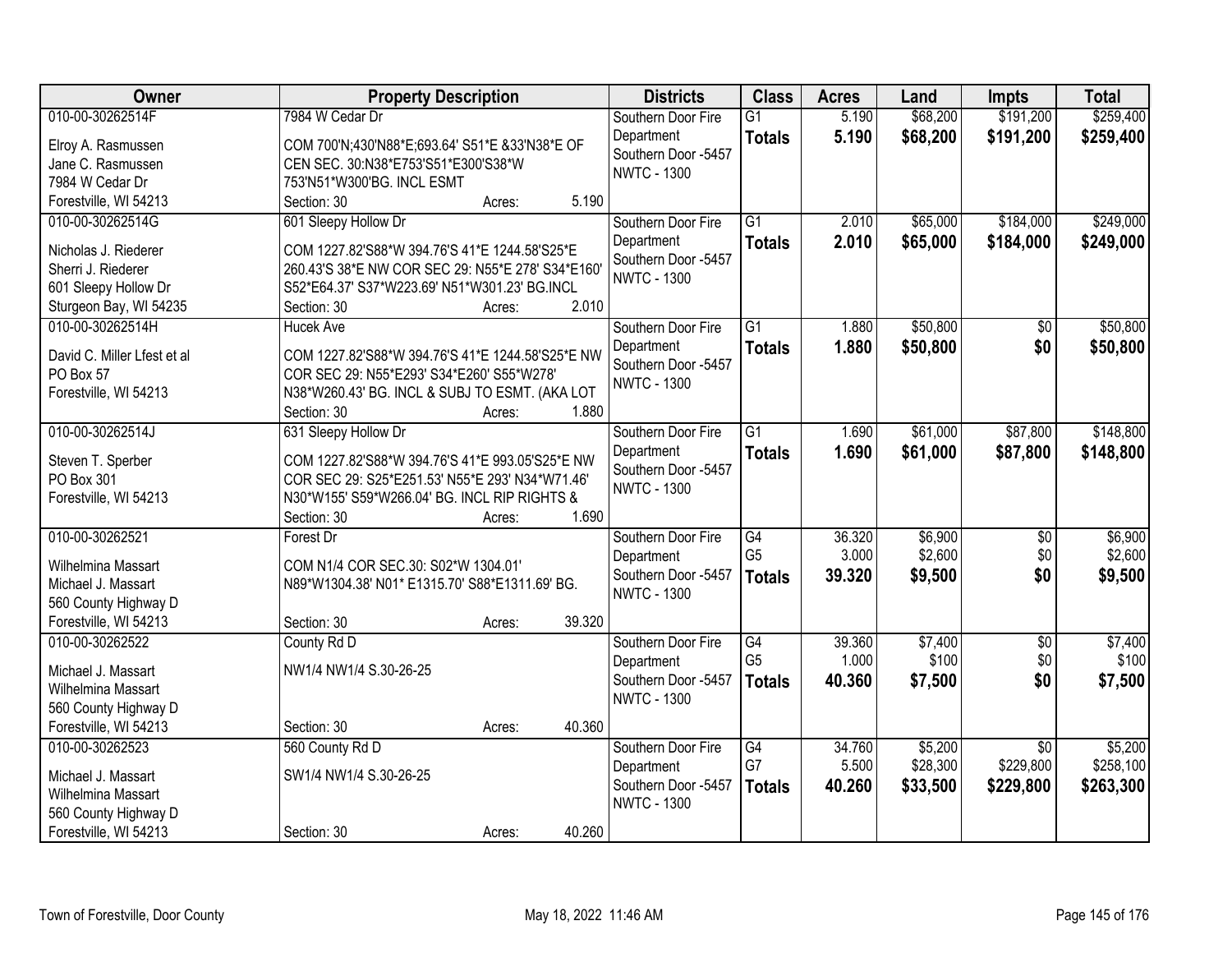| Owner                                     | <b>Property Description</b>                       |        |        | <b>Districts</b>    | <b>Class</b>         | <b>Acres</b> | Land     | Impts           | <b>Total</b> |
|-------------------------------------------|---------------------------------------------------|--------|--------|---------------------|----------------------|--------------|----------|-----------------|--------------|
| 010-00-30262524                           | 571 N Forest Dr                                   |        |        | Southern Door Fire  | G4                   | 30.000       | \$5,600  | $\overline{50}$ | \$5,600      |
| Jason J Walechka Rev Living Trust         | COM 361.63'W CNTR SEC.30: W935.45' N01*E1315.70   |        |        | Department          | G7                   | 6.100        | \$29,800 | \$157,000       | \$186,800    |
| Stacy L Walechka Rev Living Trust         | S89* E1304.38' S02*W942.37' W361.63' S02*W361.63' |        |        | Southern Door -5457 | <b>Totals</b>        | 36.100       | \$35,400 | \$157,000       | \$192,400    |
| N1277 Town Hall Rd                        | BG.                                               |        |        | <b>NWTC - 1300</b>  |                      |              |          |                 |              |
| Kewaunee, WI 54216                        | Section: 30                                       | Acres: | 36.100 |                     |                      |              |          |                 |              |
| 010-00-30262524A                          | 503 N Forest Dr                                   |        |        | Southern Door Fire  | $\overline{G1}$      | 3.000        | \$22,200 | \$196,200       | \$218,400    |
| Michael J. Moreaux                        | TR SE 1/4 NW1/4 SEC 30-26-25 COMT CTR SD SEC      |        |        | Department          | <b>Totals</b>        | 3.000        | \$22,200 | \$196,200       | \$218,400    |
| Amy J. Moreaux                            | W361.63' N02DE361.63' E361.63'TO 1/4 SEC LN       |        |        | Southern Door -5457 |                      |              |          |                 |              |
| 503 N Forest Dr                           | S02DW361.63'BG                                    |        |        | <b>NWTC - 1300</b>  |                      |              |          |                 |              |
| Forestville, WI 54213                     | Section: 30                                       | Acres: | 3.000  |                     |                      |              |          |                 |              |
| 010-00-30262531                           | 489 County Rd D                                   |        |        | Southern Door Fire  | $\overline{G1}$      | 3.000        | \$22,200 | \$385,700       | \$407,900    |
|                                           |                                                   |        |        | Department          | G4                   | 19.500       | \$3,400  | \$0             | \$3,400      |
| <b>Thomas Carlson</b>                     | NE1/4 SW1/4 S.30-26-25                            |        |        | Southern Door -5457 | G <sub>5</sub>       | 2.000        | \$100    | \$0             | \$100        |
| Lee A. Carlson<br><b>PO Box 116</b>       |                                                   |        |        | <b>NWTC - 1300</b>  | G5M                  | 15.500       | \$24,100 | \$0             | \$24,100     |
| Forestville, WI 54213                     | Section: 30                                       | Acres: | 40.000 |                     | <b>Totals</b>        | 40.000       | \$49,800 | \$385,700       | \$435,500    |
| 010-00-30262532                           | County Rd D                                       |        |        | Southern Door Fire  | G4                   | 39.000       | \$7,500  | \$0             | \$7,500      |
|                                           |                                                   |        |        | Department          | G <sub>5</sub>       | 1.150        | \$100    | \$0             | \$100        |
| Michael J. Massart                        | NW1/4 SW1/4 S.30-26-25                            |        |        | Southern Door -5457 | <b>Totals</b>        | 40.150       | \$7,600  | \$0             | \$7,600      |
| Wilhelmina Massart                        |                                                   |        |        | <b>NWTC - 1300</b>  |                      |              |          |                 |              |
| 560 County Highway D                      |                                                   |        |        |                     |                      |              |          |                 |              |
| Forestville, WI 54213                     | Section: 30                                       | Acres: | 40.150 |                     |                      |              |          |                 |              |
| 010-00-30262533                           | 8126 County Rd J                                  |        |        | Southern Door Fire  | $\overline{G4}$      | 37.050       | \$6,900  | $\overline{50}$ | \$6,900      |
| Michael J. Massart                        | SW1/4 SW1/4 S.30-26-25                            |        |        | Department          | G <sub>5</sub><br>G7 | 1.000        | \$100    | \$0             | \$100        |
| Wilhelmina Massart                        |                                                   |        |        | Southern Door -5457 |                      | 2.000        | \$12,000 | \$84,900        | \$96,900     |
| 560 County Highway D                      |                                                   |        |        | <b>NWTC - 1300</b>  | <b>Totals</b>        | 40.050       | \$19,000 | \$84,900        | \$103,900    |
| Forestville, WI 54213                     | Section: 30                                       | Acres: | 40.050 |                     |                      |              |          |                 |              |
| 010-00-30262534                           | County Rd D                                       |        |        | Southern Door Fire  | G4                   | 36.500       | \$6,700  | $\sqrt{6}$      | \$6,700      |
| Michael J. Massart                        | SE1/4 SW1/4 SEC. 30-26-25 EXC CSM #2498 V.15      |        |        | Department          | G <sub>5</sub>       | 1.360        | \$100    | \$0             | \$100        |
| Wilhelmina Massart                        | PG.46                                             |        |        | Southern Door -5457 | <b>Totals</b>        | 37.860       | \$6,800  | \$0             | \$6,800      |
| 560 County Highway D                      |                                                   |        |        | <b>NWTC - 1300</b>  |                      |              |          |                 |              |
| Forestville, WI 54213                     | Section: 30                                       | Acres: | 37.860 |                     |                      |              |          |                 |              |
| 010-00-30262534A                          | 465 County Rd D                                   |        |        | Southern Door Fire  | $\overline{G1}$      | 2.140        | \$18,700 | \$243,500       | \$262,200    |
|                                           |                                                   |        |        | Department          | <b>Totals</b>        | 2.140        | \$18,700 | \$243,500       | \$262,200    |
| Ronald L. Massart                         | LOT 1 CSM #2498 V.15 PG.46 SEC. 30-26-25 SESW     |        |        | Southern Door -5457 |                      |              |          |                 |              |
| 8050 County Rd J<br>Forestville, WI 54213 |                                                   |        |        | <b>NWTC - 1300</b>  |                      |              |          |                 |              |
|                                           | Section: 30                                       | Acres: | 2.140  |                     |                      |              |          |                 |              |
|                                           |                                                   |        |        |                     |                      |              |          |                 |              |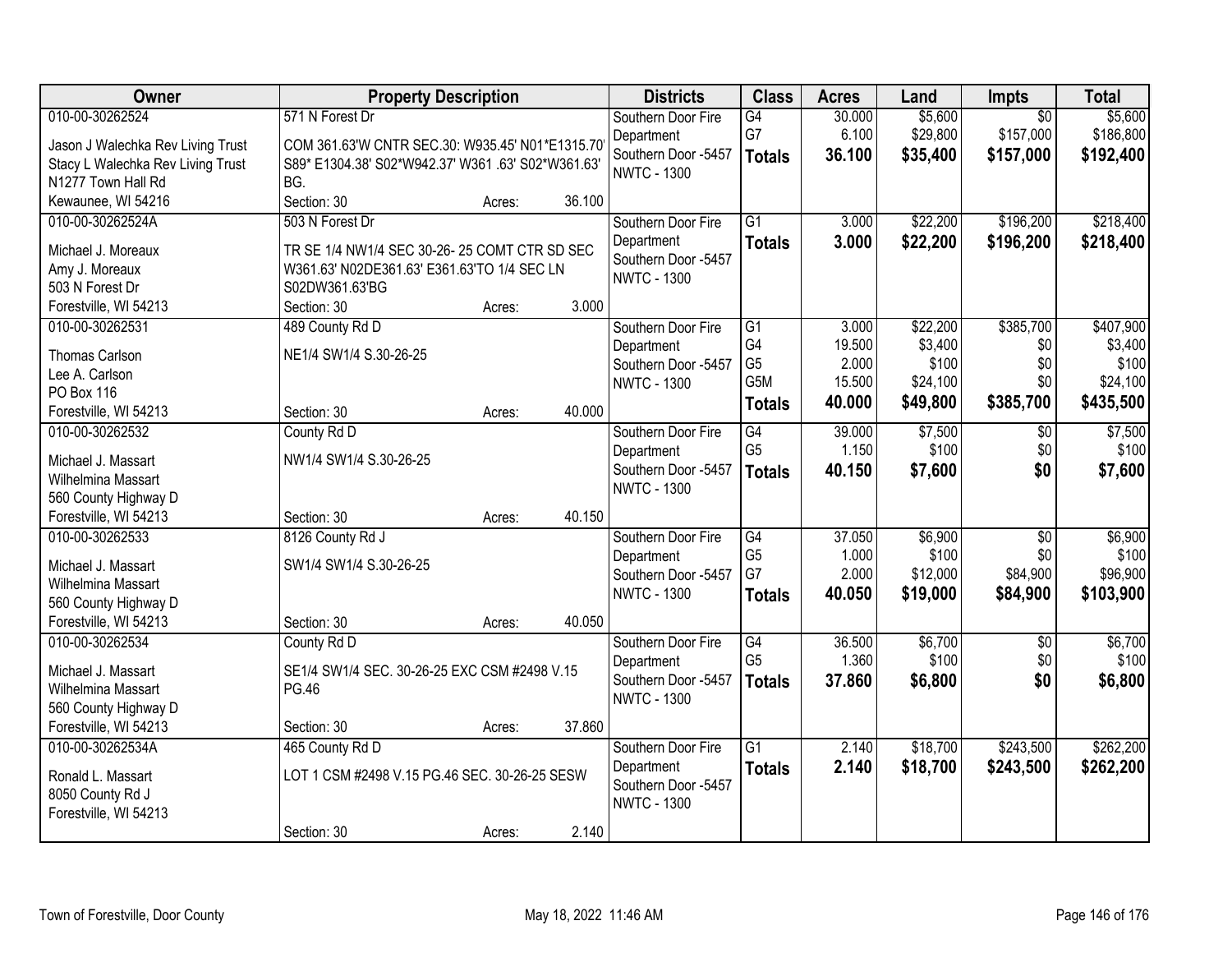| Owner                               | <b>Property Description</b>                                                                        | <b>Districts</b>                  | <b>Class</b>    | <b>Acres</b> | Land     | Impts           | <b>Total</b> |
|-------------------------------------|----------------------------------------------------------------------------------------------------|-----------------------------------|-----------------|--------------|----------|-----------------|--------------|
| 010-00-30262541A                    | County Rd D                                                                                        | Southern Door Fire                | $\overline{G1}$ | 5.170        | \$60,300 | $\overline{50}$ | \$60,300     |
| Jason P. Zahn                       | COM 1311.05'N88*E;271.4'S47 *E & 600.09'E CEN                                                      | Department                        | <b>Totals</b>   | 5.170        | \$60,300 | \$0             | \$60,300     |
| N7790 Sundown Ct                    | SEC.30: N 33'E200.03'S1125'W200.03'N1 092'BG. INCL                                                 | Southern Door -5457               |                 |              |          |                 |              |
| Sherwood, WI 54169                  | & SUB ESMT. 1/9TH INT IN PARCEL 14B.                                                               | <b>NWTC - 1300</b>                |                 |              |          |                 |              |
|                                     | 5.170<br>Section: 30<br>Acres:                                                                     |                                   |                 |              |          |                 |              |
| 010-00-30262541B                    | 7919 W Cedar Dr                                                                                    | Southern Door Fire                | $\overline{G1}$ | 9.030        | \$72,000 | \$302,400       | \$374,400    |
|                                     |                                                                                                    | Department                        | <b>Totals</b>   | 9.030        | \$72,000 | \$302,400       | \$374,400    |
| Karen J. Popp<br>7919 W Cedar Dr    | COM 1311.05'N88*E,271.30'S 47*E &799.90'N89*E<br>CNTR SEC 30:N38*E331.89' TO MNDR LN               | Southern Door -5457               |                 |              |          |                 |              |
| Forestville, WI 54213               | S52*E134.80' S1267.09' S89* W296.80' N1092' BG.                                                    | <b>NWTC - 1300</b>                |                 |              |          |                 |              |
|                                     | 9.030<br>Section: 30<br>Acres:                                                                     |                                   |                 |              |          |                 |              |
| 010-00-30262541C                    | 7951 W Cedar Dr                                                                                    | Southern Door Fire                | $\overline{G1}$ | 5.170        | \$60,300 | \$170,800       | \$231,100    |
|                                     |                                                                                                    | Department                        | <b>Totals</b>   | 5.170        | \$60,300 | \$170,800       | \$231,100    |
| Mark R. Winkel                      | COM 1311.05'N88*E;1278.61'S &600.09'N89*E CNTR                                                     | Southern Door -5457               |                 |              |          |                 |              |
| Joan Winkel                         | SEC.30: N89*E200.03'N1125'S89*W200.                                                                | <b>NWTC - 1300</b>                |                 |              |          |                 |              |
| 7951 W Cedar Dr                     | 03'S1125'BG.SUBJ&INCL ESMT 1/9TH INT IN PARCEL                                                     |                                   |                 |              |          |                 |              |
| Forestville, WI 54213-9649          | 5.170<br>Section: 30<br>Acres:                                                                     |                                   |                 |              |          |                 |              |
| 010-00-30262541C1                   | 7963 W Cedar Dr                                                                                    | Southern Door Fire                | $\overline{G1}$ | 5.170        | \$60,300 | \$227,500       | \$287,800    |
| Dale A. Blahnik                     | COM 1311.05'N88*E;1278.61'S &400.06'N89*E CNTR                                                     | Department<br>Southern Door -5457 | <b>Totals</b>   | 5.170        | \$60,300 | \$227,500       | \$287,800    |
| Debra A. Blahnik                    | SEC.30: N89*E200.03'N1125'S89*W200. 03'S1125'BG.                                                   | <b>NWTC - 1300</b>                |                 |              |          |                 |              |
| 7963 W Cedar Dr                     | INCL & SUBJ TO ESMT. INCL 1/9 INT IN 14B                                                           |                                   |                 |              |          |                 |              |
| Forestville, WI 54213               | 5.170<br>Section: 30<br>Acres:                                                                     |                                   |                 |              |          |                 |              |
| 010-00-30262541D                    | 7973 W Cedar Dr                                                                                    | Southern Door Fire                | $\overline{G1}$ | 5.640        | \$61,300 | \$241,000       | \$302,300    |
| Cynthia L. Smith                    | COM 1311.05'N88*E CEN SEC. 30:N40*E33.09'S47*E                                                     | Department                        | <b>Totals</b>   | 5.640        | \$61,300 | \$241,000       | \$302,300    |
| Brian K. Smith                      | ALG CL RD 259.56'S20*W35.52'S1092'                                                                 | Southern Door -5457               |                 |              |          |                 |              |
| 7973 W Cedar Dr                     | W200.03'N1278.61'BG. INCL ESMT & 1/9TH INT IN                                                      | <b>NWTC - 1300</b>                |                 |              |          |                 |              |
| Forestville, WI 54213               | 5.640<br>Section: 30<br>Acres:                                                                     |                                   |                 |              |          |                 |              |
| 010-00-30262541E                    | County Rd D                                                                                        | Southern Door Fire                | $\overline{G1}$ | 5.160        | \$60,300 | $\overline{50}$ | \$60,300     |
|                                     |                                                                                                    | Department                        | <b>Totals</b>   | 5.160        | \$60,300 | \$0             | \$60,300     |
| Brian K. Smith                      | COM 2606.08'S, 1311.05'N88*E & 271.27'S47*E N1/4<br>COR SEC 30:N20*E35.52' N89*E ALG CL RD 187.44' | Southern Door -5457               |                 |              |          |                 |              |
| Cynthia L. Smith<br>7973 W Cedar Dr | S1125.33' S89*W 199.93' N1092.18' BG. INCL ESMT.                                                   | <b>NWTC - 1300</b>                |                 |              |          |                 |              |
| Forestville, WI 54213               | 5.160<br>Section: 30<br>Acres:                                                                     |                                   |                 |              |          |                 |              |
| 010-00-30262542A                    | 488 County Rd D                                                                                    | Southern Door Fire                | $\overline{G1}$ | 2.000        | \$18,200 | \$77,700        | \$95,900     |
|                                     |                                                                                                    | Department                        | G4              | 6.000        | \$1,200  | \$0             | \$1,200      |
| <b>Edward J Anschutz Trust</b>      | LOT 1 CSM#858 V.5 PG.48 SEC. 30-26-25 NW1/4 SE14                                                   | Southern Door -5457               | <b>Totals</b>   | 8.000        | \$19,400 | \$77,700        | \$97,100     |
| Lisa J Anschutz Trust               |                                                                                                    | <b>NWTC - 1300</b>                |                 |              |          |                 |              |
| 488 County Highway D                |                                                                                                    |                                   |                 |              |          |                 |              |
| Forestville, WI 54213               | 8.000<br>Section: 30<br>Acres:                                                                     |                                   |                 |              |          |                 |              |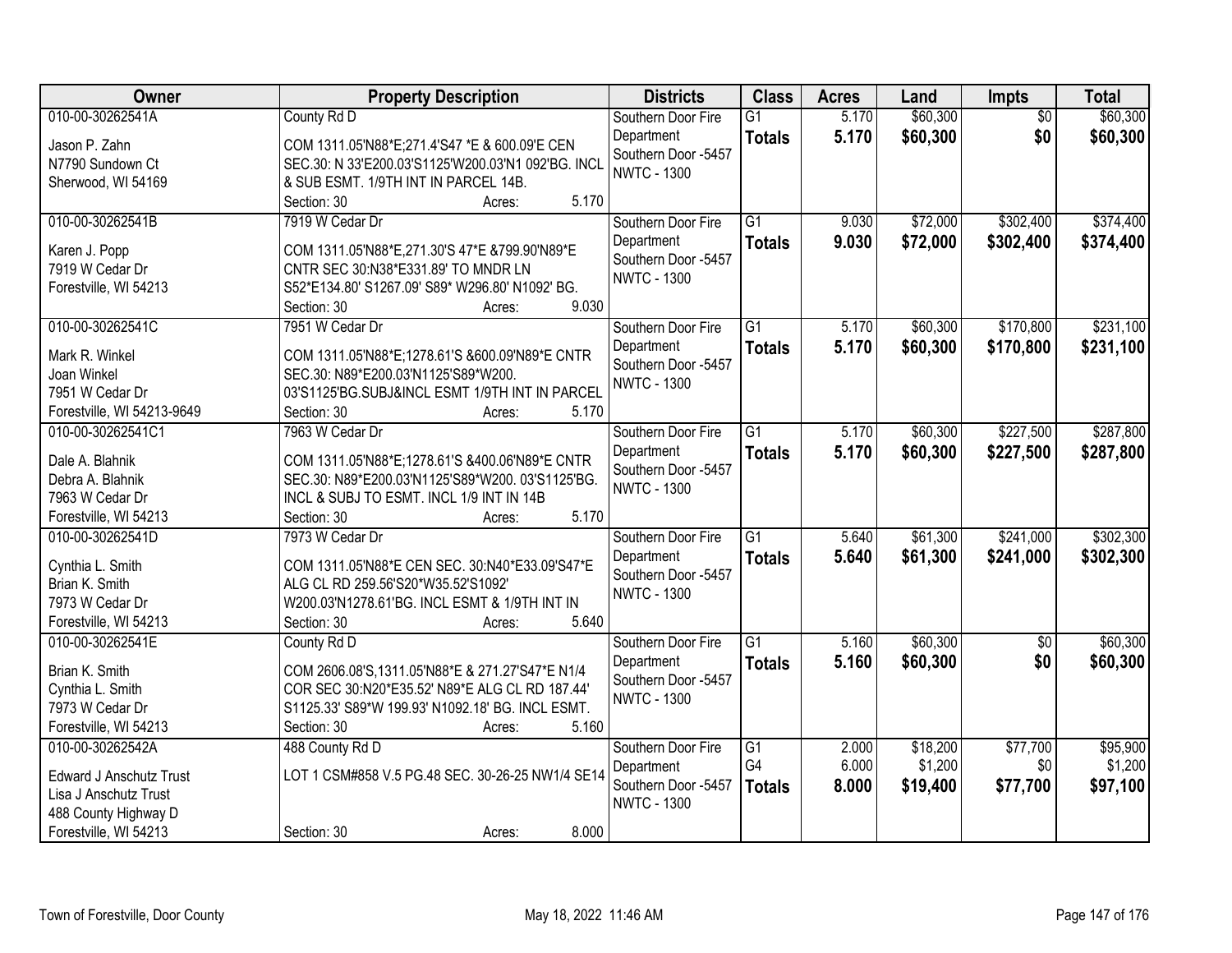| Owner                                                                                                                                  | <b>Property Description</b>                                                                                                                                                                         | <b>Districts</b>                                                              | <b>Class</b>                                       | <b>Acres</b>              | Land                            | <b>Impts</b>                  | <b>Total</b>                      |
|----------------------------------------------------------------------------------------------------------------------------------------|-----------------------------------------------------------------------------------------------------------------------------------------------------------------------------------------------------|-------------------------------------------------------------------------------|----------------------------------------------------|---------------------------|---------------------------------|-------------------------------|-----------------------------------|
| 010-00-30262542B<br>Pagel's Ponderosa Property, LLC<br>N4893 County Highway C<br>Kewaunee, WI 54216                                    | 502 County Rd D<br>COM 1907.61'N1*E S1/4 COR SEC 30: N89*E548.22'<br>S1*W 635.87' N89*E768.76' N1*E 1285.02'<br>S89*W1311.44' S1*W 635.87' BG. EXC TRCT REC'D<br>10.030<br>Section: 30<br>Acres:    | Southern Door Fire<br>Department<br>Southern Door -5457<br><b>NWTC - 1300</b> | $\overline{G1}$<br>G <sub>5</sub><br><b>Totals</b> | 1.050<br>8.980<br>10.030  | \$5,900<br>\$20,200<br>\$26,100 | \$2,500<br>\$0<br>\$2,500     | \$8,400<br>\$20,200<br>\$28,600   |
| 010-00-30262542B1<br>Pagel's Ponderosa Property, LLC<br>N4893 County Highway C<br>Kewaunee, WI 54216                                   | COM 1907.61'N1*E & 548.22'N 89*E S1/4 COR SEC<br>30:N89*E 135.71' N1*E642.87' N89*E 627.29'<br>S1*W1285.02' S89*W 768.76' N1*E635.87' BG. INCL 50'<br>20.520<br>Section: 30<br>Acres:               | Southern Door Fire<br>Department<br>Southern Door -5457<br><b>NWTC - 1300</b> | $\overline{G4}$<br><b>Totals</b>                   | 20.520<br>20.520          | \$4,100<br>\$4,100              | \$0<br>\$0                    | \$4,100<br>\$4,100                |
| 010-00-30262543A<br>Jason J Walechka Rev Living Trust<br>Stacy L Walechka Rev Living Trust<br>N1277 Town Hall Rd<br>Kewaunee, WI 54216 | County Rd D<br>SW 1/4 SE 1/4 SEC 30-26-25 EXC TRCTS REC'D<br>DOC#'S 466690,592163 & 821574 INCL ESMT<br>32.850<br>Section: 30<br>Acres:                                                             | Southern Door Fire<br>Department<br>Southern Door -5457<br><b>NWTC - 1300</b> | $\overline{G4}$<br>G <sub>5</sub><br><b>Totals</b> | 32.600<br>0.250<br>32.850 | \$6,100<br>\$100<br>\$6,200     | $\overline{50}$<br>\$0<br>\$0 | \$6,100<br>\$100<br>\$6,200       |
| 010-00-30262543B<br><b>Emanuel Lutheran Assoc Church</b><br>8612 County Highway D<br>Forestville, WI 54213                             | 7994 County Rd J<br>COM 945.66'E S1/4 COR SEC.<br>30:N176'E247.50'S176'W247.5 'BG.ALSO INCL COM<br>745.70'E S1/4 COR SEC.30:E199.96'<br>1.600<br>Section: 30<br>Acres:                              | Southern Door Fire<br>Department<br>Southern Door -5457<br><b>NWTC - 1300</b> | X4<br><b>Totals</b>                                | 1.600<br>1.600            | \$0<br>\$0                      | \$0<br>\$0                    | \$0<br>\$0                        |
| 010-00-30262543C1<br><b>Ronald Massart</b><br>Leah Ann Massart<br>8050 County Highway J<br>Forestville, WI 54213                       | 8050 County Rd J<br>COM 264'W SW COR CEMETERY PROPERTY SEC<br>30:N208' W315' S208' E315' BG. ALSO INCL COM S1/4<br>COR SEC 30:E284.16 'N208' E315' S208' E146.54'<br>4.270<br>Section: 30<br>Acres: | Southern Door Fire<br>Department<br>Southern Door -5457<br><b>NWTC - 1300</b> | $\overline{G1}$<br><b>Totals</b>                   | 4.270<br>4.270            | \$22,800<br>\$22,800            | \$120,800<br>\$120,800        | \$143,600<br>\$143,600            |
| 010-00-30262544A<br>Jason J Walechka Rev Living Trust<br>Stacy L Walechka Rev Living Trust<br>N1277 Town Hall Rd<br>Kewaunee, WI 54216 | County Rd D<br>COM 264'W SE COR SEC.30: S89*W1059.07' N1278.61<br>N89 *E1053.06' S1283.85' BG.<br>31.060<br>Section: 30<br>Acres:                                                                   | Southern Door Fire<br>Department<br>Southern Door -5457<br><b>NWTC - 1300</b> | G4<br>G <sub>5</sub><br><b>Totals</b>              | 30.060<br>1.000<br>31.060 | \$5,900<br>\$100<br>\$6,000     | $\sqrt{6}$<br>\$0<br>\$0      | \$5,900<br>\$100<br>\$6,000       |
| 010-00-30262544B<br>Elaine E. Kasten<br>7908 County Highway J<br>Forestville, WI 54213-9703                                            | 7908 County Rd J<br>E264' OF SE1/4 SE1/4 S.30-26-25<br>8.000<br>Section: 30<br>Acres:                                                                                                               | Southern Door Fire<br>Department<br>Southern Door -5457<br><b>NWTC - 1300</b> | $\overline{G1}$<br>G <sub>5</sub><br><b>Totals</b> | 2.000<br>6.000<br>8.000   | \$16,300<br>\$3,900<br>\$20,200 | \$131,200<br>\$0<br>\$131,200 | \$147,500<br>\$3,900<br>\$151,400 |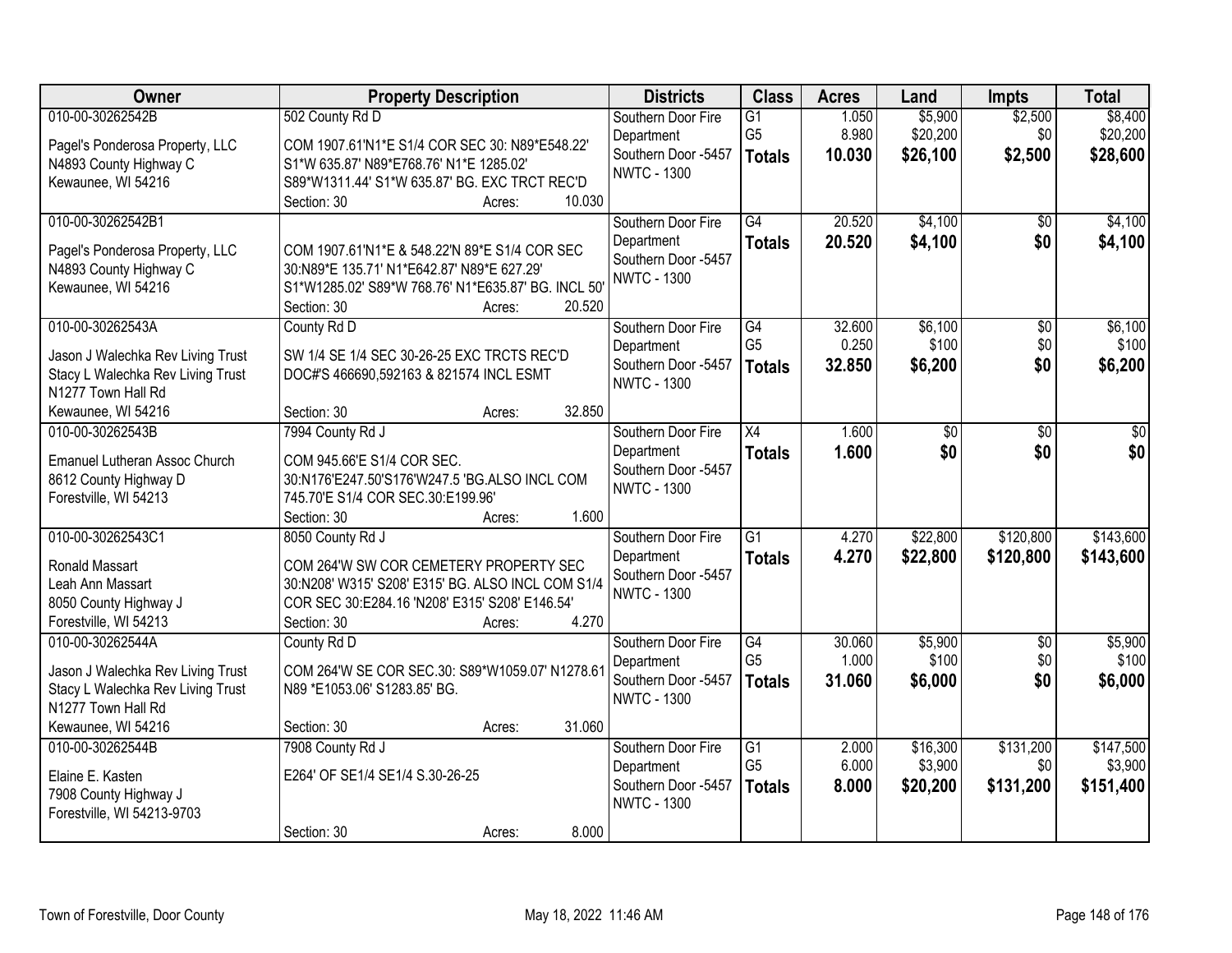| Owner                                                   | <b>Property Description</b>                     |        |        | <b>Districts</b>                          | <b>Class</b>         | <b>Acres</b>    | Land                | <b>Impts</b>           | <b>Total</b>        |
|---------------------------------------------------------|-------------------------------------------------|--------|--------|-------------------------------------------|----------------------|-----------------|---------------------|------------------------|---------------------|
| 010-00-31262511A                                        | 363 County Rd D                                 |        |        | Southern Door Fire                        | $\overline{G1}$      | 1.000           | \$14,200            | \$131,200              | \$145,400           |
| Wayne Malvitz Lfest et al                               | NE1/4 NE1/4 EX W697' N OF CREEK EXC CSM 39, V.7 |        |        | Department<br>Southern Door -5457         | G4<br>G <sub>5</sub> | 19.000<br>8.000 | \$3,600<br>\$11,600 | \$0<br>\$0             | \$3,600<br>\$11,600 |
| 363 County Highway D                                    | S.31-26-25                                      |        |        | <b>NWTC - 1300</b>                        | <b>Totals</b>        | 28.000          | \$29,400            | \$131,200              | \$160,600           |
| Forestville, WI 54213                                   |                                                 |        |        |                                           |                      |                 |                     |                        |                     |
|                                                         | Section: 31                                     | Acres: | 28.000 |                                           |                      |                 |                     |                        |                     |
| 010-00-31262511B                                        | 7981 County Rd J                                |        |        | Southern Door Fire<br>Department          | $\overline{G1}$      | 7.000<br>7.000  | \$24,200            | \$141,200<br>\$141,200 | \$165,400           |
| William G. Wotochek                                     | COM NW COR NE1/4 NE1/4 E697 ' S340'M-L TO       |        |        | Southern Door -5457                       | <b>Totals</b>        |                 | \$24,200            |                        | \$165,400           |
| 7981 County Highway J                                   | CREEK SWLY AL -G CREEK TO W LIN TO BEG          |        |        | <b>NWTC - 1300</b>                        |                      |                 |                     |                        |                     |
| Forestville, WI 54213                                   | S.31-26-25                                      |        | 7.000  |                                           |                      |                 |                     |                        |                     |
| 010-00-31262511C                                        | Section: 31<br>7933 County Rd J                 | Acres: |        | Southern Door Fire                        | G1                   | 5.000           | \$23,200            | \$120,200              | \$143,400           |
|                                                         |                                                 |        |        | Department                                | <b>Totals</b>        | 5.000           | \$23,200            | \$120,200              | \$143,400           |
| Ann L. Vandermissen et al                               | LOT 1 CSM #1176 V.7 PG.39 SEC. 31-26-25 NE1/4   |        |        | Southern Door -5457                       |                      |                 |                     |                        |                     |
| 6960 Deer Trail Rd                                      | <b>NE1/4</b>                                    |        |        | <b>NWTC - 1300</b>                        |                      |                 |                     |                        |                     |
| Sturgeon Bay, WI 54235                                  | Section: 31                                     | Acres: | 5.000  |                                           |                      |                 |                     |                        |                     |
| 010-00-31262512                                         | County Rd J                                     |        |        | Southern Door Fire                        | $\overline{G4}$      | 33.000          | \$6,300             | $\sqrt[6]{}$           | \$6,300             |
|                                                         |                                                 |        |        | Department                                | G <sub>5</sub>       | 7.000           | \$3,400             | \$0                    | \$3,400             |
| Jason J Walechka Rev Living Trust                       | NW1/4 NE1/4 S.31-26-25                          |        |        | Southern Door -5457                       | <b>Totals</b>        | 40.000          | \$9,700             | \$0                    | \$9,700             |
| Stacy L Walechka Rev Living Trust<br>N1277 Town Hall Rd |                                                 |        |        | <b>NWTC - 1300</b>                        |                      |                 |                     |                        |                     |
| Kewaunee, WI 54216                                      | Section: 31                                     | Acres: | 40.000 |                                           |                      |                 |                     |                        |                     |
| 010-00-31262513                                         | Forest Dr                                       |        |        | Southern Door Fire                        | G4                   | 39.000          | \$7,600             | $\overline{50}$        | \$7,600             |
| Jason J Walechka Rev Living Trust                       | SW1/4 NE1/4 S.31-26-25                          |        |        | Department                                | G <sub>5</sub>       | 1.000           | \$100               | \$0                    | \$100               |
| Stacy L Walechka Rev Living Trust                       |                                                 |        |        | Southern Door -5457                       | <b>Totals</b>        | 40.000          | \$7,700             | \$0                    | \$7,700             |
| N1277 Town Hall Rd                                      |                                                 |        |        | <b>NWTC - 1300</b>                        |                      |                 |                     |                        |                     |
| Kewaunee, WI 54216                                      | Section: 31                                     | Acres: | 40.000 |                                           |                      |                 |                     |                        |                     |
| 010-00-31262514A                                        | 285 County Rd D                                 |        |        | Southern Door Fire                        | $\overline{G1}$      | 1.000           | \$14,200            | \$263,300              | \$277,500           |
| Randall J. Massart                                      | N 25 AC SE1/4 NE1/4 S.31-26-25                  |        |        | Department                                | G4                   | 23.000          | \$4,400             | \$0                    | \$4,400             |
| Toni-Sue Massart                                        |                                                 |        |        | Southern Door -5457<br><b>NWTC - 1300</b> | G <sub>5</sub>       | 1.000           | \$100               | \$0                    | \$100               |
| 285 County Highway D                                    |                                                 |        |        |                                           | <b>Totals</b>        | 25.000          | \$18,700            | \$263,300              | \$282,000           |
| Forestville, WI 54213                                   | Section: 31                                     | Acres: | 25.000 |                                           |                      |                 |                     |                        |                     |
| 010-00-31262514B                                        | 235 County Rd D                                 |        |        | Southern Door Fire                        | G1                   | 1.000           | \$14,200            | \$11,100               | \$25,300            |
| Gerald J. Kroll                                         | S 15 AC SE1/4 NE1/4 S.31-26-25                  |        |        | Department<br>Southern Door -5457         | G4<br>G5M            | 5.000<br>9.000  | \$1,000<br>\$12,600 | \$0<br>\$0             | \$1,000<br>\$12,600 |
| Grace A. Kroll                                          |                                                 |        |        | <b>NWTC - 1300</b>                        | <b>Totals</b>        | 15.000          | \$27,800            | \$11,100               | \$38,900            |
| 9695 Ash Dr                                             |                                                 |        |        |                                           |                      |                 |                     |                        |                     |
| Forestville, WI 54213                                   | Section: 31                                     | Acres: | 15.000 |                                           |                      |                 |                     |                        |                     |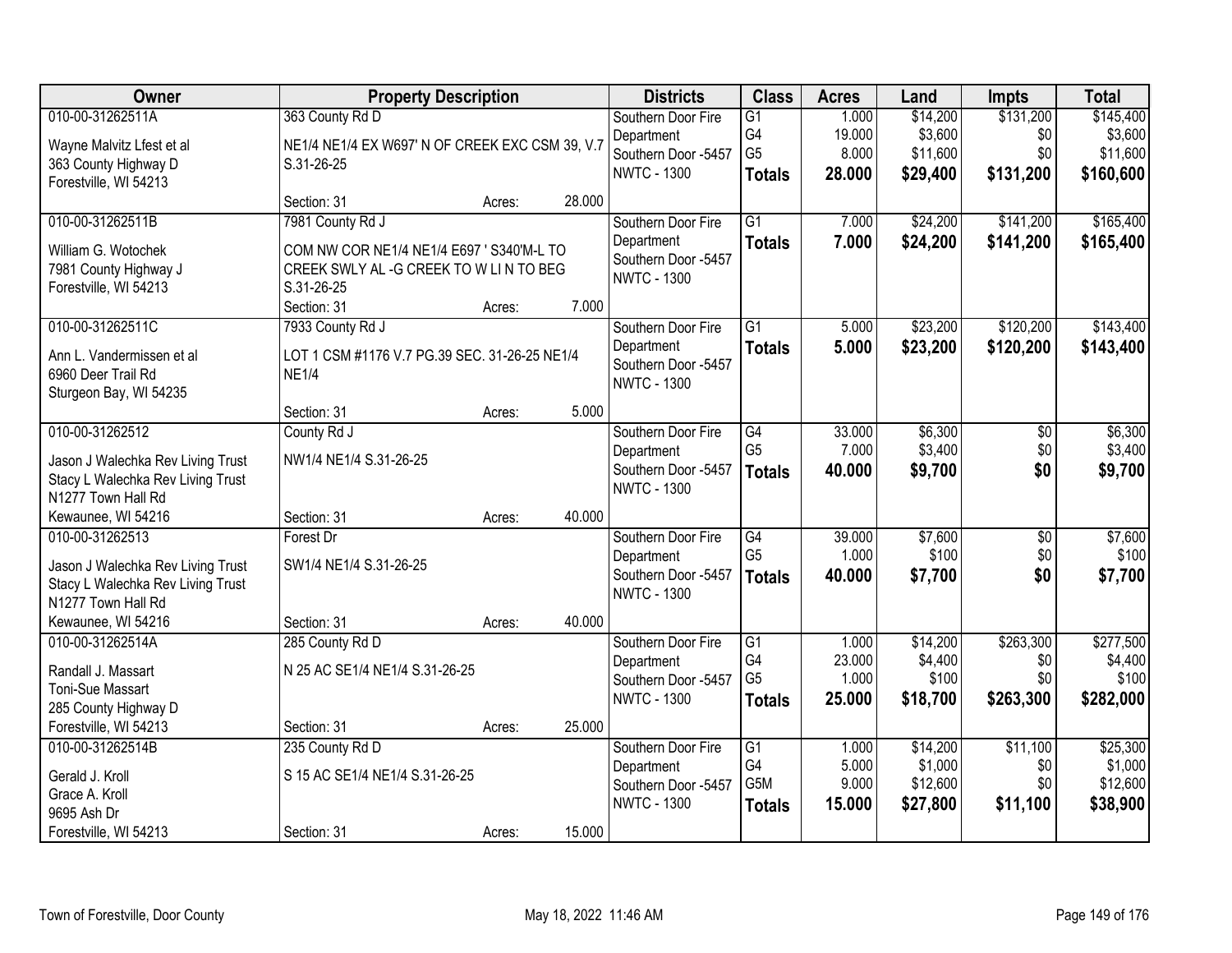| Owner                               | <b>Property Description</b>                      |        |        | <b>Districts</b>                          | <b>Class</b>    | <b>Acres</b> | Land       | <b>Impts</b>    | <b>Total</b> |
|-------------------------------------|--------------------------------------------------|--------|--------|-------------------------------------------|-----------------|--------------|------------|-----------------|--------------|
| 010-00-31262521                     | 8077 County Rd J                                 |        |        | Southern Door Fire                        | $\overline{G1}$ | 1.000        | \$14,200   | \$54,300        | \$68,500     |
| Steven J. Seiler                    | NE1/4 NW1/4 S.31-26-25                           |        |        | Department                                | G4              | 31.000       | \$5,400    | \$0             | \$5,400      |
| 3558 Glenn Abbey Dr                 |                                                  |        |        | Southern Door -5457                       | G <sub>5</sub>  | 8.000        | \$6,800    | \$0             | \$6,800      |
| Green Bay, WI 54311                 |                                                  |        |        | <b>NWTC - 1300</b>                        | <b>Totals</b>   | 40.000       | \$26,400   | \$54,300        | \$80,700     |
|                                     | Section: 31                                      | Acres: | 40.000 |                                           |                 |              |            |                 |              |
| 010-00-31262522                     | County Rd J                                      |        |        | Southern Door Fire                        | $\overline{G5}$ | 39.470       | \$40,800   | \$0             | \$40,800     |
| Michael J. Bultman                  | NW1/4 NW1/4 S.31-26-25                           |        |        | Department                                | <b>Totals</b>   | 39.470       | \$40,800   | \$0             | \$40,800     |
| E1098 County Rd A                   |                                                  |        |        | Southern Door -5457                       |                 |              |            |                 |              |
| Luxemburg, WI 54217                 |                                                  |        |        | <b>NWTC - 1300</b>                        |                 |              |            |                 |              |
|                                     | Section: 31                                      | Acres: | 39.470 |                                           |                 |              |            |                 |              |
| 010-00-31262523                     | County Rd J                                      |        |        | Southern Door Fire                        | G5              | 27.000       | \$17,600   | \$0             | \$17,600     |
| Steven P. Luedke                    | SW1/4 NW1/4 S.31-26-25                           |        |        | Department                                | W <sub>6</sub>  | 13.000       | (\$16,300) | \$0             | \$0          |
| Kristen D. Luedke                   |                                                  |        |        | Southern Door -5457                       | <b>Totals</b>   | 40.000       | \$17,600   | \$0             | \$17,600     |
| 73 Sunset Ave                       |                                                  |        |        | <b>NWTC - 1300</b>                        |                 |              |            |                 |              |
| Algoma, WI 54201                    | Section: 31                                      | Acres: | 40.000 |                                           |                 |              |            |                 |              |
| 010-00-31262524                     | Forest Dr                                        |        |        | Southern Door Fire                        | $\overline{G4}$ | 28.000       | \$4,700    | \$0             | \$4,700      |
|                                     |                                                  |        |        | Department                                | G <sub>5</sub>  | 9.000        | \$5,300    | \$0             | \$5,300      |
| Jason J Walechka Rev Living Trust   | SE1/4 NW1/4 S.31-26-25 EXC CSM #2842 V.17 PG.145 |        |        | Southern Door -5457                       | <b>Totals</b>   | 37.000       | \$10,000   | \$0             | \$10,000     |
| Stacy L Walechka Rev Living Trust   |                                                  |        |        | <b>NWTC - 1300</b>                        |                 |              |            |                 |              |
| N1277 Town Hall Rd                  |                                                  |        |        |                                           |                 |              |            |                 |              |
| Kewaunee, WI 54216                  | Section: 31                                      | Acres: | 37.000 |                                           |                 |              |            |                 |              |
| 010-00-31262524A                    | 273 S Forest Dr                                  |        |        | Southern Door Fire                        | $\overline{G7}$ | 3.000        | \$17,000   | \$155,700       | \$172,700    |
| <b>Todd Augustian</b>               | LOT 1 CSM #2842 V.17 PG.145 SEC. 31-26-25 SENW   |        |        | Department                                | <b>Totals</b>   | 3.000        | \$17,000   | \$155,700       | \$172,700    |
| Ginane Umentum                      |                                                  |        |        | Southern Door -5457<br><b>NWTC - 1300</b> |                 |              |            |                 |              |
| 273 S Forest Dr                     |                                                  |        |        |                                           |                 |              |            |                 |              |
| Forestville, WI 54213               | Section: 31                                      | Acres: | 3.000  |                                           |                 |              |            |                 |              |
| 010-00-31262531                     | Forest Dr                                        |        |        | Southern Door Fire                        | G4              | 28.000       | \$5,200    | $\overline{50}$ | \$5,200      |
| Gerald J. Kroll                     | NE1/4 SW1/4 S.31-26-25                           |        |        | Department                                | G <sub>5</sub>  | 12.000       | \$7,300    | \$0             | \$7,300      |
| 9695 Ash Dr                         |                                                  |        |        | Southern Door -5457                       | <b>Totals</b>   | 40.000       | \$12,500   | \$0             | \$12,500     |
| Forestville, WI 54213               |                                                  |        |        | <b>NWTC - 1300</b>                        |                 |              |            |                 |              |
|                                     | Section: 31                                      | Acres: | 40.000 |                                           |                 |              |            |                 |              |
| 010-00-31262532                     | Forest Dr                                        |        |        | Southern Door Fire                        | G4              | 2.000        | \$200      | $\overline{50}$ | \$200        |
| Jeffrey L & Nancy A Bassindale Trst | NW1/4 SW1/4 S.31-26-25                           |        |        | Department                                | G <sub>5</sub>  | 38.000       | \$24,700   | \$0             | \$24,700     |
| 2268 Cathedral Forest Dr            |                                                  |        |        | Southern Door -5457                       | <b>Totals</b>   | 40.000       | \$24,900   | \$0             | \$24,900     |
| Green Bay, WI 54313                 |                                                  |        |        | <b>NWTC - 1300</b>                        |                 |              |            |                 |              |
|                                     | Section: 31                                      | Acres: | 40.000 |                                           |                 |              |            |                 |              |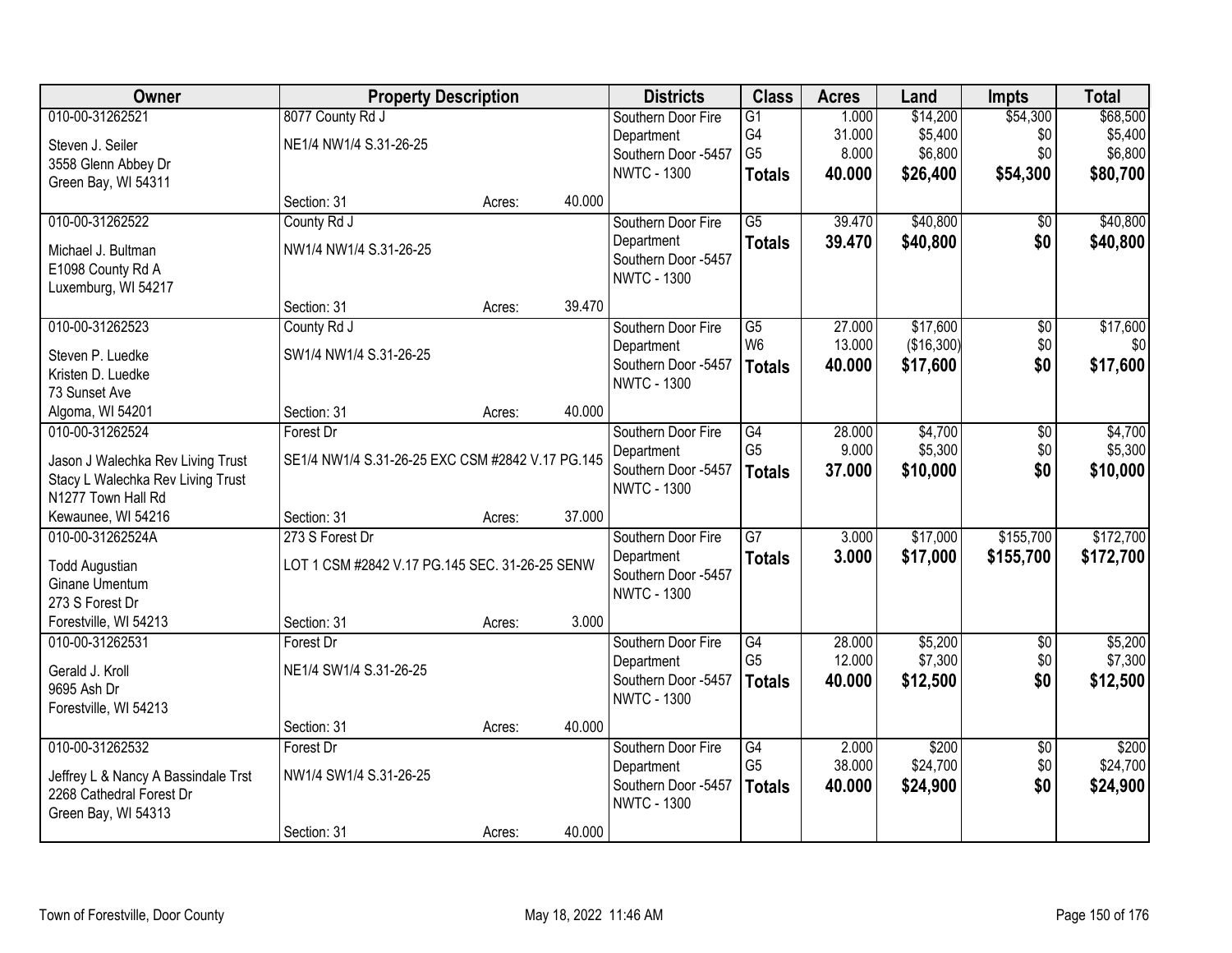| Owner                               | <b>Property Description</b>                    |        |        | <b>Districts</b>                          | <b>Class</b>    | <b>Acres</b> | Land     | <b>Impts</b>    | <b>Total</b> |
|-------------------------------------|------------------------------------------------|--------|--------|-------------------------------------------|-----------------|--------------|----------|-----------------|--------------|
| 010-00-31262533                     | County Rd X                                    |        |        | Southern Door Fire                        | $\overline{G4}$ | 4.000        | \$500    | $\overline{50}$ | \$500        |
| Jeffrey L & Nancy A Bassindale Trst | SW1/4 SW1/4 S.31-26-25                         |        |        | Department                                | G <sub>5</sub>  | 36.000       | \$23,400 | \$0             | \$23,400     |
| 2268 Cathedral Forest Dr            |                                                |        |        | Southern Door -5457<br><b>NWTC - 1300</b> | <b>Totals</b>   | 40.000       | \$23,900 | \$0             | \$23,900     |
| Green Bay, WI 54313                 |                                                |        |        |                                           |                 |              |          |                 |              |
|                                     | Section: 31                                    | Acres: | 40.000 |                                           |                 |              |          |                 |              |
| 010-00-31262534                     | 149 S Forest Dr                                |        |        | Southern Door Fire                        | G4              | 36.000       | \$6,600  | $\overline{50}$ | \$6,600      |
| Steven J. Seiler                    | SE1/4 SW1/4 SEC. 31-26-25 EXC LAND FOR FOR RD  |        |        | Department                                | G <sub>5</sub>  | 1.930        | \$100    | \$0             | \$100        |
| 3558 Glenn Abbey Dr                 | REC'D 756/718.                                 |        |        | Southern Door -5457<br><b>NWTC - 1300</b> | G7              | 2.000        | \$12,000 | \$101,600       | \$113,600    |
| Green Bay, WI 54311                 |                                                |        |        |                                           | <b>Totals</b>   | 39.930       | \$18,700 | \$101,600       | \$120,300    |
|                                     | Section: 31                                    | Acres: | 39.930 |                                           |                 |              |          |                 |              |
| 010-00-31262541                     | County Rd D                                    |        |        | Southern Door Fire                        | G4              | 35.000       | \$6,300  | $\overline{50}$ | \$6,300      |
| L & R Farm, LLC                     | NE1/4 SE1/4 S.31-26-25                         |        |        | Department                                | G <sub>5</sub>  | 1.000        | \$100    | \$0             | \$100        |
| 285 County Highway D                |                                                |        |        | Southern Door -5457<br><b>NWTC - 1300</b> | G5M             | 4.000        | \$6,200  | \$0             | \$6,200      |
| Forestville, WI 54213               |                                                |        |        |                                           | <b>Totals</b>   | 40.000       | \$12,600 | \$0             | \$12,600     |
|                                     | Section: 31                                    | Acres: | 40.000 |                                           |                 |              |          |                 |              |
| 010-00-31262542                     | Forest Dr                                      |        |        | Southern Door Fire                        | G4              | 39.000       | \$7,500  | \$0             | \$7,500      |
| Steven J. Seiler                    | NW1/4 SE1/4 S.31-26-25                         |        |        | Department                                | G <sub>5</sub>  | 1.000        | \$100    | \$0             | \$100        |
| 3558 Glenn Abbey Dr                 |                                                |        |        | Southern Door -5457<br><b>NWTC - 1300</b> | <b>Totals</b>   | 40.000       | \$7,600  | \$0             | \$7,600      |
| Green Bay, WI 54311                 |                                                |        |        |                                           |                 |              |          |                 |              |
|                                     | Section: 31                                    | Acres: | 40.000 |                                           |                 |              |          |                 |              |
| 010-00-31262543A                    | County Rd X                                    |        |        | Southern Door Fire                        | $\overline{G4}$ | 10.000       | \$2,000  | $\overline{50}$ | \$2,000      |
| Steven J. Seiler                    | NE1/4 SW1/4 SE1/4 S.31-26-25                   |        |        | Department                                | <b>Totals</b>   | 10.000       | \$2,000  | \$0             | \$2,000      |
| 3558 Glenn Abbey Dr                 |                                                |        |        | Southern Door -5457<br><b>NWTC - 1300</b> |                 |              |          |                 |              |
| Green Bay, WI 54311                 |                                                |        |        |                                           |                 |              |          |                 |              |
|                                     | Section: 31                                    | Acres: | 10.000 |                                           |                 |              |          |                 |              |
| 010-00-31262543B                    | County Rd X                                    |        |        | Southern Door Fire                        | G4              | 19.000       | \$3,800  | $\sqrt{6}$      | \$3,800      |
| Steven J. Seiler                    | W1/2 SW1/4 SE1/4 SEC. 31-26-25 EXC LAND FOR RD |        |        | Department                                | G <sub>5</sub>  | 0.930        | \$100    | \$0             | \$100        |
| 3558 Glenn Abbey Dr                 | REC'D 756/718.                                 |        |        | Southern Door -5457<br><b>NWTC - 1300</b> | <b>Totals</b>   | 19.930       | \$3,900  | \$0             | \$3,900      |
| Green Bay, WI 54311                 |                                                |        |        |                                           |                 |              |          |                 |              |
|                                     | Section: 31                                    | Acres: | 19.930 |                                           |                 |              |          |                 |              |
| 010-00-31262543C                    | 7976 County Rd X                               |        |        | Southern Door Fire                        | G4              | 8.000        | \$1,500  | $\overline{50}$ | \$1,500      |
| John A & Darlene J Naze Trst        | SE1/4 SW1/4 SE1/4 S.31-26-25                   |        |        | Department                                | G7              | 2.000        | \$12,000 | \$108,700       | \$120,700    |
| 7976 County Highway X               |                                                |        |        | Southern Door -5457<br><b>NWTC - 1300</b> | <b>Totals</b>   | 10.000       | \$13,500 | \$108,700       | \$122,200    |
| Forestville, WI 54213               |                                                |        |        |                                           |                 |              |          |                 |              |
|                                     | Section: 31                                    | Acres: | 10.000 |                                           |                 |              |          |                 |              |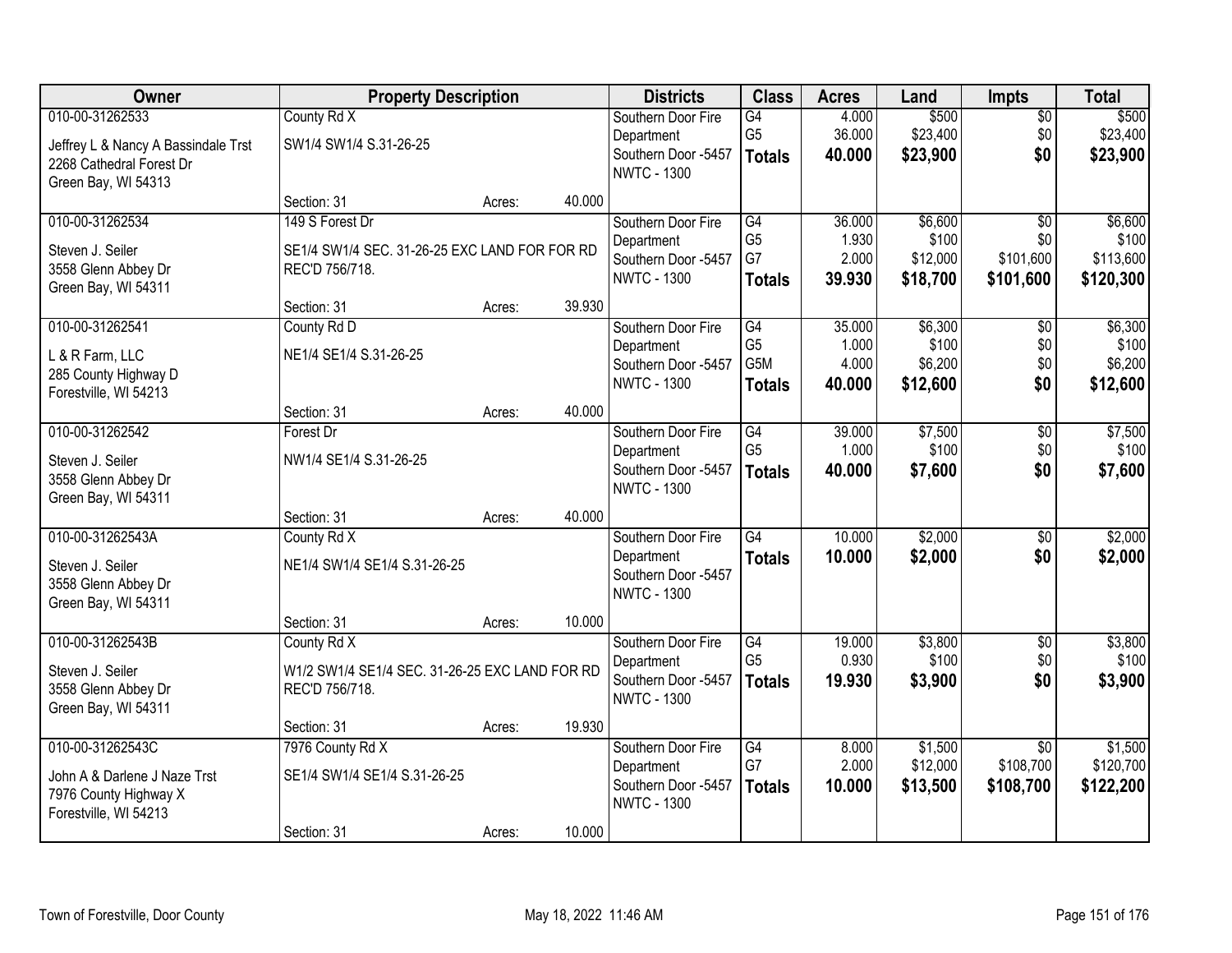| Owner                  | <b>Property Description</b>                     |        | <b>Districts</b>    | <b>Class</b>    | <b>Acres</b> | Land            | Impts           | <b>Total</b> |
|------------------------|-------------------------------------------------|--------|---------------------|-----------------|--------------|-----------------|-----------------|--------------|
| 010-00-31262544        | 7924 County Rd X                                |        | Southern Door Fire  | G4              | 34.840       | \$6,600         | $\overline{50}$ | \$6,600      |
| L & R Farm, LLC        | SE 1/4 SE 1/4 SEC 31-26-25 EXC COM SE COR SEC   |        | Department          | G <sub>5</sub>  | 1.930        | \$100           | \$0             | \$100        |
| 285 County Highway D   | 31 W682' BG W225' N225' E225' W225' TO BEG. EXC |        | Southern Door -5457 | G7              | 2.000        | \$12,000        | \$107,100       | \$119,100    |
| Forestville, WI 54213  | LAND FOR ROAD REC'D 757/869.                    |        | <b>NWTC - 1300</b>  | <b>Totals</b>   | 38.770       | \$18,700        | \$107,100       | \$125,800    |
|                        | Section: 31<br>Acres:                           | 38.770 |                     |                 |              |                 |                 |              |
| 010-00-31262544A       | 7946 County Rd X                                |        | Southern Door Fire  | $\overline{G1}$ | 1.160        | \$14,800        | \$99,300        | \$114,100    |
| Leo De Clark           | COM SE COR SEC 31-26-25 W ALG SEC LN 682'TO     |        | Department          | <b>Totals</b>   | 1.160        | \$14,800        | \$99,300        | \$114,100    |
| La Deana De Clark      | BEG W225' N225' E225' S225'TO BEG               |        | Southern Door -5457 |                 |              |                 |                 |              |
| 7946 County Highway X  |                                                 |        | <b>NWTC - 1300</b>  |                 |              |                 |                 |              |
| Forestville, WI 54213  | Section: 31<br>Acres:                           | 1.160  |                     |                 |              |                 |                 |              |
| 010-00-32262512A       | 7749 County Rd J                                |        | Southern Door Fire  | G5              | 15.000       | \$12,000        | \$0             | \$12,000     |
| Gary J. Vandertie      | NW1/4 NE1/4 LYING W OF AHNAPEE & WESTERN        |        | Department          | G <sub>6</sub>  | 6.000        | \$16,800        | \$0             | \$16,800     |
| Sandra A. Vandertie    | RAILWAY CO DESC VOL.2 PG 459 SUBJ TO ESMT       |        | Southern Door -5457 | <b>Totals</b>   | 21.000       | \$28,800        | \$0             | \$28,800     |
| 7270 County Highway H  | REC'D 653/878                                   |        | <b>NWTC - 1300</b>  |                 |              |                 |                 |              |
| Sturgeon Bay, WI 54235 | Section: 32<br>Acres:                           | 21.000 |                     |                 |              |                 |                 |              |
| 010-00-32262513        | County Rd J                                     |        | Southern Door Fire  | G5              | 32.000       | \$20,800        | \$0             | \$20,800     |
| Paul Nellis            | SW1/4 NE1/4 S.32-26-25 INCL ESMT REC'D 653/878  |        | Department          | G <sub>6</sub>  | 8.000        | \$22,400        | \$0             | \$22,400     |
| 649 County Highway D   |                                                 |        | Southern Door -5457 | <b>Totals</b>   | 40.000       | \$43,200        | \$0             | \$43,200     |
| Forestville, WI 54213  |                                                 |        | <b>NWTC - 1300</b>  |                 |              |                 |                 |              |
|                        | Section: 32<br>Acres:                           | 40.000 |                     |                 |              |                 |                 |              |
| 010-00-32262514A       | Gaede Rd                                        |        | Southern Door Fire  | $\overline{X2}$ | 3.210        | $\overline{50}$ | $\overline{30}$ | \$0          |
| State of Wisconsin Dnr | SE1/4 NE1/4 A&WRRROW S.32-26-25                 |        | Department          | <b>Totals</b>   | 3.210        | \$0             | \$0             | \$0          |
| PO Box 7921            |                                                 |        | Southern Door -5457 |                 |              |                 |                 |              |
| Madison, WI 53707      |                                                 |        | <b>NWTC - 1300</b>  |                 |              |                 |                 |              |
|                        | Section: 32<br>Acres:                           | 3.210  |                     |                 |              |                 |                 |              |
| 010-00-32262514B       | Gaede Rd                                        |        | Southern Door Fire  | $\overline{G5}$ | 12.000       | \$7,800         | $\sqrt{6}$      | \$7,800      |
| Paul Nellis            | SE1/4 NE1/4 W OF A&WRR S.32-26-25 INCL ESMT     |        | Department          | <b>Totals</b>   | 12.000       | \$7,800         | \$0             | \$7,800      |
| 649 County Highway D   | REC'D 653/878                                   |        | Southern Door -5457 |                 |              |                 |                 |              |
| Forestville, WI 54213  |                                                 |        | <b>NWTC - 1300</b>  |                 |              |                 |                 |              |
|                        | Section: 32<br>Acres:                           | 12.000 |                     |                 |              |                 |                 |              |
| 010-00-32262521        | 7787 County Rd J                                |        | Southern Door Fire  | $\overline{G1}$ | 1.000        | \$15,000        | \$131,900       | \$146,900    |
| Dennis J. Le Roy       | THE N544' OF THE W801' OF THE NE1/4 NW1/4 SEC.  |        | Department          | G <sub>4</sub>  | 2.000        | \$400           | \$0             | \$400        |
| Susan M. Le Roy        | 32-26-25 SUBJ ESMT REC'D DOC#785530             |        | Southern Door -5457 | G <sub>5</sub>  | 4.000        | \$9,600         | \$0             | \$9,600      |
| 7787 County Highway J  |                                                 |        | <b>NWTC - 1300</b>  | G5M             | 3.000        | \$4,200         | \$0             | \$4,200      |
| Forestville, WI 54213  | Section: 32<br>Acres:                           | 10.000 |                     | <b>Totals</b>   | 10.000       | \$29,200        | \$131,900       | \$161,100    |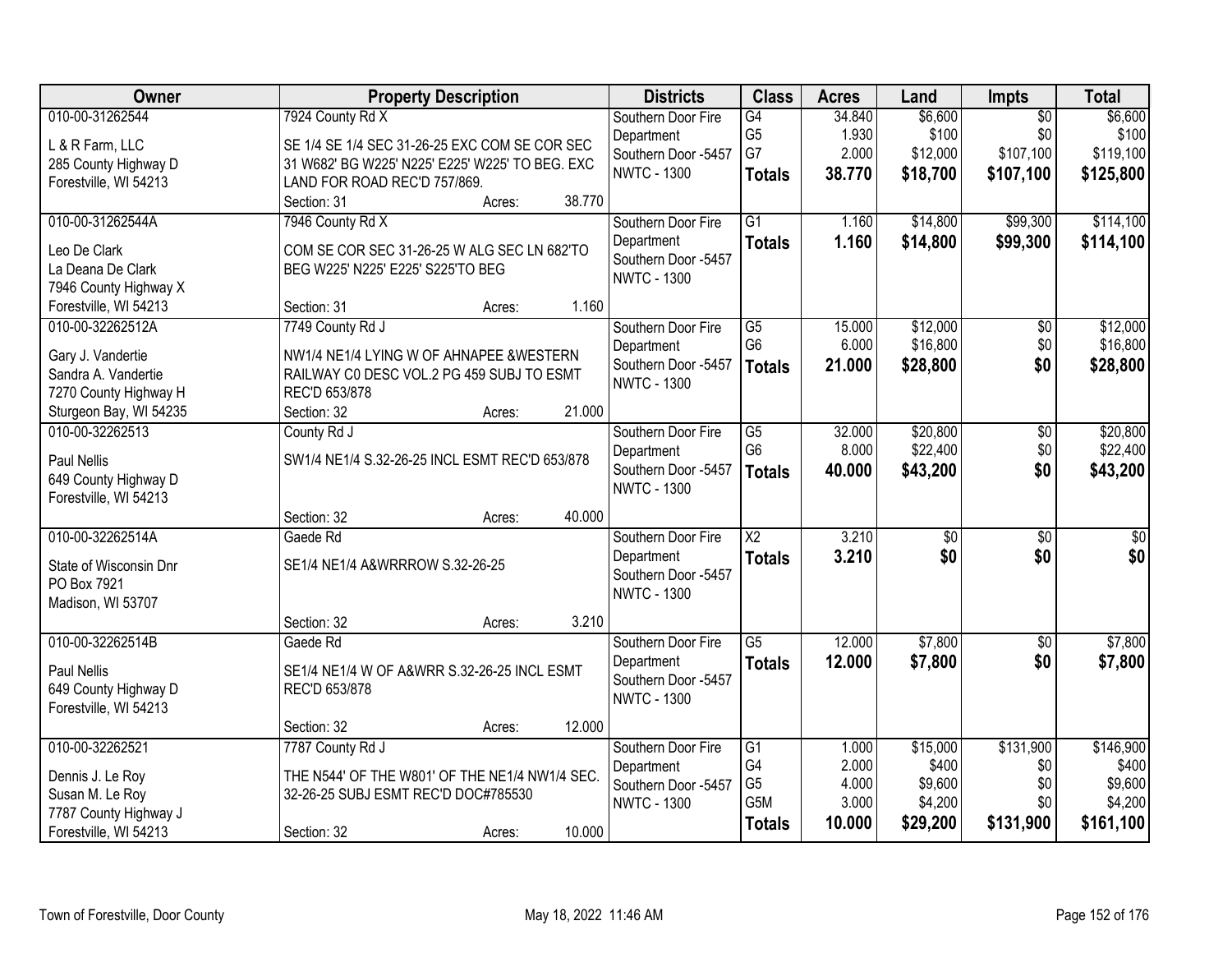| Owner                             | <b>Property Description</b>                     |        |        | <b>Districts</b>                          | <b>Class</b>           | <b>Acres</b>     | Land                 | Impts           | <b>Total</b>         |
|-----------------------------------|-------------------------------------------------|--------|--------|-------------------------------------------|------------------------|------------------|----------------------|-----------------|----------------------|
| 010-00-32262521A                  | County Rd J                                     |        |        | Southern Door Fire                        | G4                     | 5.000            | \$800                | $\overline{50}$ | \$800                |
| Dennis J. Le Roy                  | NE1/4 NW1/4 EXC THE N544' OF THE W801' SEC.     |        |        | Department                                | G <sub>5</sub><br>G5M  | 14.500<br>10.500 | \$18,400<br>\$14,700 | \$0<br>\$0      | \$18,400<br>\$14,700 |
| Susan M. Le Roy                   | 32-26-25 SUBJ TO 12' ESMT. INCL ESMT REC'D DOC  |        |        | Southern Door -5457<br><b>NWTC - 1300</b> |                        | 30.000           |                      | \$0             |                      |
| 7787 County Highway J             | #785531.                                        |        |        |                                           | <b>Totals</b>          |                  | \$33,900             |                 | \$33,900             |
| Forestville, WI 54213             | Section: 32                                     | Acres: | 30.000 |                                           |                        |                  |                      |                 |                      |
| 010-00-32262522A                  | 7841 County Rd J                                |        |        | Southern Door Fire                        | $\overline{G4}$        | 35.000           | \$5,800              | $\overline{50}$ | \$5,800              |
| Esther Keresi                     | NW1/4 NW1/4 EXC COM 788.83'E NW COR SEC         |        |        | Department                                | G <sub>5</sub>         | 2.800            | \$1,800              | \$0             | \$1,800              |
| 3550 N Lake Shr Dr #720           | 32:E200' S1*W261' W200' N1* E261' BG.           |        |        | Southern Door -5457                       | G7                     | 1.000            | \$5,500              | \$19,400        | \$24,900             |
| Chicago, IL 60657                 |                                                 |        |        | <b>NWTC - 1300</b>                        | <b>Totals</b>          | 38.800           | \$13,100             | \$19,400        | \$32,500             |
|                                   | Section: 32                                     | Acres: | 38.800 |                                           |                        |                  |                      |                 |                      |
| 010-00-32262522B                  | 7853 County Rd J                                |        |        | Southern Door Fire                        | $\overline{G1}$        | 1.200            | \$15,000             | \$122,500       | \$137,500            |
| Mark F. Schwartz                  | COM 788.83'E NW COR SEC 32: E200' S1*W261' W200 |        |        | Department                                | <b>Totals</b>          | 1.200            | \$15,000             | \$122,500       | \$137,500            |
| Jessica M. Schwartz               | N1*E26 1' BG.                                   |        |        | Southern Door -5457                       |                        |                  |                      |                 |                      |
| 7853 County Highway J             |                                                 |        |        | <b>NWTC - 1300</b>                        |                        |                  |                      |                 |                      |
| Forestville, WI 54213             | Section: 32                                     | Acres: | 1.200  |                                           |                        |                  |                      |                 |                      |
| 010-00-32262523A                  | County Rd D                                     |        |        | Southern Door Fire                        | G4                     | 29.000           | \$4,800              | \$0             | \$4,800              |
| Jerome E & Darlene Kostichka Trst | N 30 AC SW1/4 NW1/4 S.32-26-25                  |        |        | Department                                | G <sub>5</sub>         | 1.000            | \$100                | \$0             | \$100                |
| Jeffrey Kostichka                 |                                                 |        |        | Southern Door -5457                       | <b>Totals</b>          | 30.000           | \$4,900              | \$0             | \$4,900              |
| E6615 Adams Rd                    |                                                 |        |        | <b>NWTC - 1300</b>                        |                        |                  |                      |                 |                      |
| Algoma, WI 54201                  | Section: 32                                     | Acres: | 30.000 |                                           |                        |                  |                      |                 |                      |
| 010-00-32262523B                  | County Rd D                                     |        |        | Southern Door Fire                        | $\overline{G4}$        | 8.000            | \$1,500              | $\overline{50}$ | \$1,500              |
|                                   |                                                 |        |        | Department                                | G <sub>5</sub>         | 2.000            | \$3,600              | \$0             | \$3,600              |
| John A & Darlene J Naze Trst      | S 1/4 SW1/4 NW1/4 S.32-26-25                    |        |        | Southern Door -5457                       | <b>Totals</b>          | 10.000           | \$5,100              | \$0             | \$5,100              |
| 7976 County Highway X             |                                                 |        |        | <b>NWTC - 1300</b>                        |                        |                  |                      |                 |                      |
| Forestville, WI 54213             | Section: 32                                     | Acres: | 10.000 |                                           |                        |                  |                      |                 |                      |
| 010-00-32262524                   | County Rd D                                     |        |        | Southern Door Fire                        | $\overline{G4}$        | 8.000            | \$1,400              | $\overline{50}$ | \$1,400              |
|                                   |                                                 |        |        | Department                                | G <sub>5</sub>         | 6.000            | \$7,500              | \$0             | \$7,500              |
| Jerome E & Darlene Kostichka Trst | SE1/4 NW1/4 S.32-26-25                          |        |        | Southern Door -5457                       | G <sub>5</sub> M       | 26.000           | \$36,400             | \$0             | \$36,400             |
| Jeffrey Kostichka                 |                                                 |        |        | <b>NWTC - 1300</b>                        | <b>Totals</b>          | 40.000           | \$45,300             | \$0             | \$45,300             |
| E6615 Adams Rd                    |                                                 |        |        |                                           |                        |                  |                      |                 |                      |
| Algoma, WI 54201                  | Section: 32                                     | Acres: | 40.000 |                                           |                        |                  |                      |                 |                      |
| 010-00-32262531A                  | County Rd D                                     |        |        | Southern Door Fire                        | G4<br>G <sub>5</sub> M | 13.000<br>7.000  | \$2,500              | $\overline{50}$ | \$2,500              |
| Glenn L & Denise A Krueger Trst   | N1/2 NE1/4 SW1/4 S.32-26-25                     |        |        | Department                                |                        |                  | \$9,800              | \$0             | \$9,800              |
| 7704 County Highway X             |                                                 |        |        | Southern Door -5457<br><b>NWTC - 1300</b> | <b>Totals</b>          | 20.000           | \$12,300             | \$0             | \$12,300             |
| Forestville, WI 54213             |                                                 |        |        |                                           |                        |                  |                      |                 |                      |
|                                   | Section: 32                                     | Acres: | 20.000 |                                           |                        |                  |                      |                 |                      |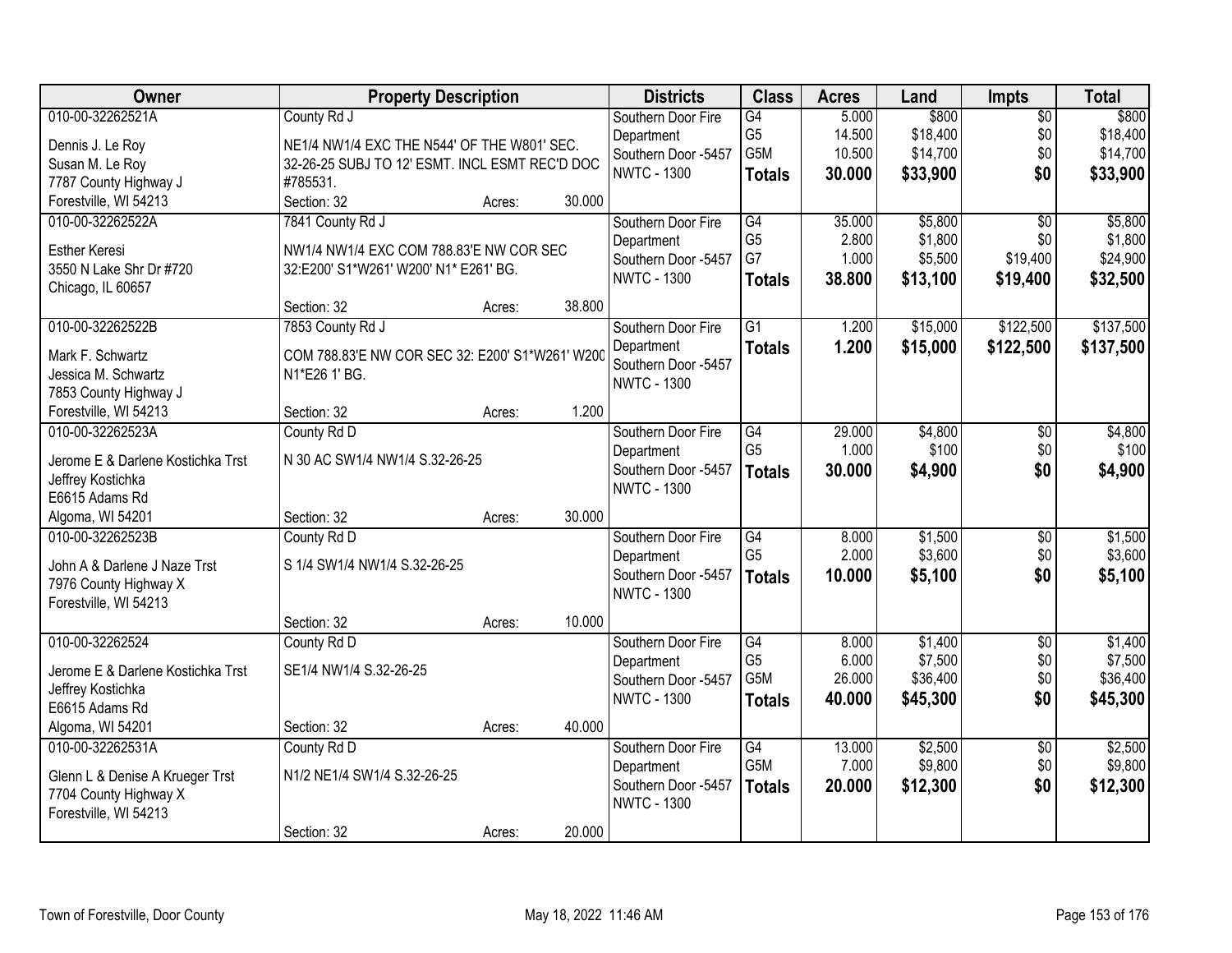| Owner                                                                             |                                                  | <b>Property Description</b> |        | <b>Districts</b>                                        | <b>Class</b>    | <b>Acres</b> | Land     | <b>Impts</b>    | <b>Total</b> |
|-----------------------------------------------------------------------------------|--------------------------------------------------|-----------------------------|--------|---------------------------------------------------------|-----------------|--------------|----------|-----------------|--------------|
| 010-00-32262531B                                                                  | County Rd D                                      |                             |        | Southern Door Fire                                      | $\overline{G4}$ | 20.000       | \$3,900  | $\overline{50}$ | \$3,900      |
| Glenn L & Denise A Krueger Trst<br>7704 County Highway X<br>Forestville, WI 54213 | S1/2 NE1/4 SW1/4 S.32-26-25                      |                             |        | Department<br>Southern Door -5457<br><b>NWTC - 1300</b> | <b>Totals</b>   | 20.000       | \$3,900  | \$0             | \$3,900      |
|                                                                                   | Section: 32                                      | Acres:                      | 20.000 |                                                         |                 |              |          |                 |              |
| 010-00-32262532                                                                   | County Rd D                                      |                             |        | Southern Door Fire                                      | G4              | 35.000       | \$6,700  | \$0             | \$6,700      |
|                                                                                   |                                                  |                             |        | Department                                              | G <sub>5</sub>  | 5.000        | \$5,100  | \$0             | \$5,100      |
| L & R Farm, LLC                                                                   | NW1/4 SW1/4 S.32-26-25                           |                             |        | Southern Door -5457                                     | <b>Totals</b>   | 40.000       | \$11,800 | \$0             | \$11,800     |
| 285 County Highway D<br>Forestville, WI 54213                                     |                                                  |                             |        | <b>NWTC - 1300</b>                                      |                 |              |          |                 |              |
|                                                                                   | Section: 32                                      | Acres:                      | 40.000 |                                                         |                 |              |          |                 |              |
| 010-00-32262533                                                                   | 7834 County Rd X                                 |                             |        | Southern Door Fire                                      | $\overline{G4}$ | 37.000       | \$6,900  | $\overline{50}$ | \$6,900      |
| L & R Farm, LLC                                                                   | SW1/4 SW1/4 SEC. 32-26-25 EXC LAND FOR RD        |                             |        | Department                                              | G <sub>5</sub>  | 1.930        | \$100    | \$0             | \$100        |
| 285 County Highway D                                                              | REC'D 757/869.                                   |                             |        | Southern Door -5457                                     | G7              | 1.000        | \$7,000  | \$45,400        | \$52,400     |
| Forestville, WI 54213                                                             |                                                  |                             |        | <b>NWTC - 1300</b>                                      | <b>Totals</b>   | 39.930       | \$14,000 | \$45,400        | \$59,400     |
|                                                                                   | Section: 32                                      | Acres:                      | 39.930 |                                                         |                 |              |          |                 |              |
| 010-00-32262534A                                                                  | 7796 County Rd X                                 |                             |        | Southern Door Fire                                      | $\overline{G1}$ | 0.920        | \$14,500 | \$123,400       | \$137,900    |
| Adam Romdenne                                                                     | TRACT 1 CSM #205 V.1 PG.356 SEC. 32-26-25 SESW   |                             |        | Department                                              | <b>Totals</b>   | 0.920        | \$14,500 | \$123,400       | \$137,900    |
| Nicole Romdenne                                                                   |                                                  |                             |        | Southern Door -5457                                     |                 |              |          |                 |              |
| 7796 County Hwy X                                                                 |                                                  |                             |        | <b>NWTC - 1300</b>                                      |                 |              |          |                 |              |
| Algoma, WI 54201                                                                  | Section: 32                                      | Acres:                      | 0.920  |                                                         |                 |              |          |                 |              |
| 010-00-32262534B                                                                  | County Rd X                                      |                             |        | Southern Door Fire                                      | G4              | 37.580       | \$7,200  | \$0             | \$7,200      |
| Terry L. Kroening                                                                 | SE 1/4 SW 1/4 SEC 32-26-25 EXC W208' OF S208' &  |                             |        | Department                                              | G <sub>5</sub>  | 0.970        | \$400    | \$0             | \$400        |
| E5365 Seventh Rd                                                                  | EXC TRACT 1 OF CSM IN VOL 1 PG 356 DCR           |                             |        | Southern Door -5457                                     | <b>Totals</b>   | 38.550       | \$7,600  | \$0             | \$7,600      |
| Algoma, WI 54201                                                                  |                                                  |                             |        | <b>NWTC - 1300</b>                                      |                 |              |          |                 |              |
|                                                                                   | Section: 32                                      | Acres:                      | 38.550 |                                                         |                 |              |          |                 |              |
| 010-00-32262534C                                                                  | 7818 County Rd X                                 |                             |        | Southern Door Fire                                      | $\overline{G1}$ | 1.000        | \$14,200 | \$153,200       | \$167,400    |
| Christine L. Kroening                                                             | WEST 208' OF SOUTH 208' OF SE1/4 OF SW1/4 SEC    |                             |        | Department                                              | <b>Totals</b>   | 1.000        | \$14,200 | \$153,200       | \$167,400    |
| 7818 County Highway X                                                             | 32-26-25                                         |                             |        | Southern Door -5457                                     |                 |              |          |                 |              |
| Algoma, WI 54201                                                                  |                                                  |                             |        | <b>NWTC - 1300</b>                                      |                 |              |          |                 |              |
|                                                                                   | Section: 32                                      | Acres:                      | 1.000  |                                                         |                 |              |          |                 |              |
| 010-00-32262541A                                                                  | Gaede Rd                                         |                             |        | Southern Door Fire                                      | $\overline{G5}$ | 21.750       | \$14,200 | \$0             | \$14,200     |
| James P. Harris                                                                   | NE 1/4 SE 1/4 & THAT PT NW 1/4 SE 1/4 LYING E OF |                             |        | Department                                              | <b>Totals</b>   | 21.750       | \$14,200 | \$0             | \$14,200     |
| Suzanne H. Harris                                                                 | RIVER. REC'D 429/357 & 479/ 371-72. EXC RR ROW & |                             |        | Southern Door -5457                                     |                 |              |          |                 |              |
| 2006 Des Plaines Ave                                                              | EXC AS REC'D 423/310,396/242 & 713 /142.         |                             |        | <b>NWTC - 1300</b>                                      |                 |              |          |                 |              |
| Park Ridge, IL 60068                                                              | Section: 32                                      | Acres:                      | 21.750 |                                                         |                 |              |          |                 |              |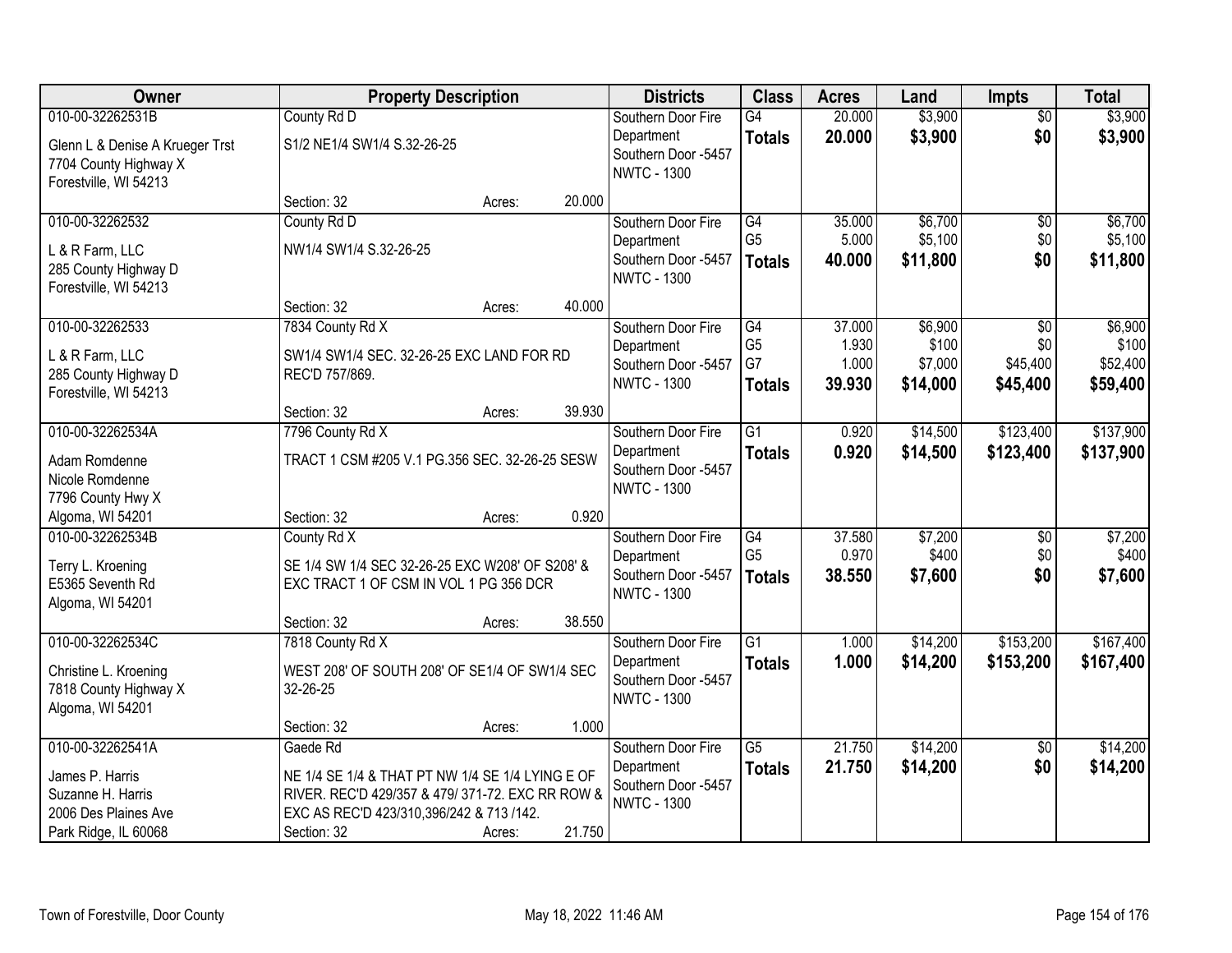| Owner                                                    | <b>Property Description</b>                                                       |        |        | <b>Districts</b>                          | <b>Class</b>    | <b>Acres</b> | Land     | <b>Impts</b>    | <b>Total</b> |
|----------------------------------------------------------|-----------------------------------------------------------------------------------|--------|--------|-------------------------------------------|-----------------|--------------|----------|-----------------|--------------|
| 010-00-32262541A1                                        | 207 Gaede Rd                                                                      |        |        | Southern Door Fire                        | $\overline{G1}$ | 1.000        | \$14,200 | \$165,300       | \$179,500    |
| Mark Mraz                                                | TR NE 1/4 SE 1/4 SEC 32-26 25 COM E1/4 COR                                        |        |        | Department                                | <b>Totals</b>   | 1.000        | \$14,200 | \$165,300       | \$179,500    |
| Lisa A. Mraz                                             | S668'BG S 209'N88DW209'N209'S88DE209' BG                                          |        |        | Southern Door -5457<br><b>NWTC - 1300</b> |                 |              |          |                 |              |
| 207 Gaede Rd                                             |                                                                                   |        |        |                                           |                 |              |          |                 |              |
| Forestville, WI 54213                                    | Section: 32                                                                       | Acres: | 1.000  |                                           |                 |              |          |                 |              |
| 010-00-32262541A2                                        | Gaede Rd                                                                          |        |        | Southern Door Fire                        | $\overline{G4}$ | 20.680       | \$3,200  | \$0             | \$3,200      |
| Marc A. Mraz                                             | COM 1096.66'N SE COR SEC 32 :N695.26' N88*W209'                                   |        |        | Department                                | <b>Totals</b>   | 20.680       | \$3,200  | \$0             | \$3,200      |
| Lisa A. Mraz                                             | N209' S 88*E209' N318' N88*W300' N 350'                                           |        |        | Southern Door -5457                       |                 |              |          |                 |              |
| 207 Gaede Rd                                             | N87*W412.65' TO E LN AHNAPEE TRL S4*E1639.25' N                                   |        |        | <b>NWTC - 1300</b>                        |                 |              |          |                 |              |
| Forestville, WI 54213                                    | Section: 32                                                                       | Acres: | 20.680 |                                           |                 |              |          |                 |              |
| 010-00-32262541B                                         | Gaede Rd                                                                          |        |        | Southern Door Fire                        | $\overline{G5}$ | 0.090        | \$100    | $\overline{50}$ | \$100        |
| Glenn L. Krueger                                         | ALL OF NE1/4 SE1/4 W OF RIV S.32-26-25                                            |        |        | Department                                | <b>Totals</b>   | 0.090        | \$100    | \$0             | \$100        |
| Denise A. Krueger                                        |                                                                                   |        |        | Southern Door -5457                       |                 |              |          |                 |              |
| 7704 County Highway X                                    |                                                                                   |        |        | <b>NWTC - 1300</b>                        |                 |              |          |                 |              |
| Forestville, WI 54213                                    | Section: 32                                                                       | Acres: | 0.090  |                                           |                 |              |          |                 |              |
| 010-00-32262541C                                         | Gaede Rd                                                                          |        |        | Southern Door Fire                        | $\overline{X2}$ | 3.030        | \$0      | \$0             | \$0          |
| State of Wisconsin Dnr                                   | NE1.4 SE1/4 A&WRRROW S.32-26-25                                                   |        |        | Department                                | <b>Totals</b>   | 3.030        | \$0      | \$0             | \$0          |
| PO Box 7921                                              |                                                                                   |        |        | Southern Door -5457                       |                 |              |          |                 |              |
| Madison, WI 53707                                        |                                                                                   |        |        | <b>NWTC - 1300</b>                        |                 |              |          |                 |              |
|                                                          | Section: 32                                                                       | Acres: | 3.030  |                                           |                 |              |          |                 |              |
| 010-00-32262541D                                         | 243 Gaede Rd                                                                      |        |        | Southern Door Fire                        | $\overline{G1}$ | 2.410        | \$19,800 | \$112,700       | \$132,500    |
| De Marco E E. Parks                                      | COM NE COR NESE SEC.32:S250                                                       |        |        | Department                                | <b>Totals</b>   | 2.410        | \$19,800 | \$112,700       | \$132,500    |
| 243 Gaede Rd                                             | 'W300'N250'E300'BG.ALSO INC COM 250'S E1/4 COR                                    |        |        | Southern Door -5457                       |                 |              |          |                 |              |
| Forestville, WI 54213                                    | SEC.32: S100'N88*W300'N100'S88*E300 'BG                                           |        |        | <b>NWTC - 1300</b>                        |                 |              |          |                 |              |
|                                                          | Section: 32                                                                       | Acres: | 2.410  |                                           |                 |              |          |                 |              |
| 010-00-32262542B                                         | Gaede Rd                                                                          |        |        | Southern Door Fire                        | G4              | 16.000       | \$2,200  | $\overline{50}$ | \$2,200      |
|                                                          | ALL OF NW1/4 SE1/4 W OF RIV S.32-26-25                                            |        |        | Department                                | G <sub>5</sub>  | 13.480       | \$8,800  | \$0             | \$8,800      |
| Glenn L & Denise A Krueger Trst<br>7704 County Highway X |                                                                                   |        |        | Southern Door -5457                       | <b>Totals</b>   | 29.480       | \$11,000 | \$0             | \$11,000     |
| Forestville, WI 54213                                    |                                                                                   |        |        | <b>NWTC - 1300</b>                        |                 |              |          |                 |              |
|                                                          | Section: 32                                                                       | Acres: | 29.480 |                                           |                 |              |          |                 |              |
| 010-00-32262543B                                         | 7704 County Rd X                                                                  |        |        | Southern Door Fire                        | G4              | 24.460       | \$4,200  | $\overline{50}$ | \$4,200      |
|                                                          |                                                                                   |        |        | Department                                | G <sub>5</sub>  | 5.000        | \$2,500  | \$0             | \$2,500      |
| Glenn L & Denise A Krueger Trst                          | ALL OF SW 1/4 SE 1/4 SEC 32 26-25 W OF RIVER EXC<br>W497' OF S240'. ALSO EASEMENT |        |        | Southern Door -5457                       | G7              | 3.000        | \$17,000 | \$102,300       | \$119,300    |
| 7704 County Highway X<br>Forestville, WI 54213           |                                                                                   |        |        | <b>NWTC - 1300</b>                        | <b>Totals</b>   | 32.460       | \$23,700 | \$102,300       | \$126,000    |
|                                                          | Section: 32                                                                       | Acres: | 32.460 |                                           |                 |              |          |                 |              |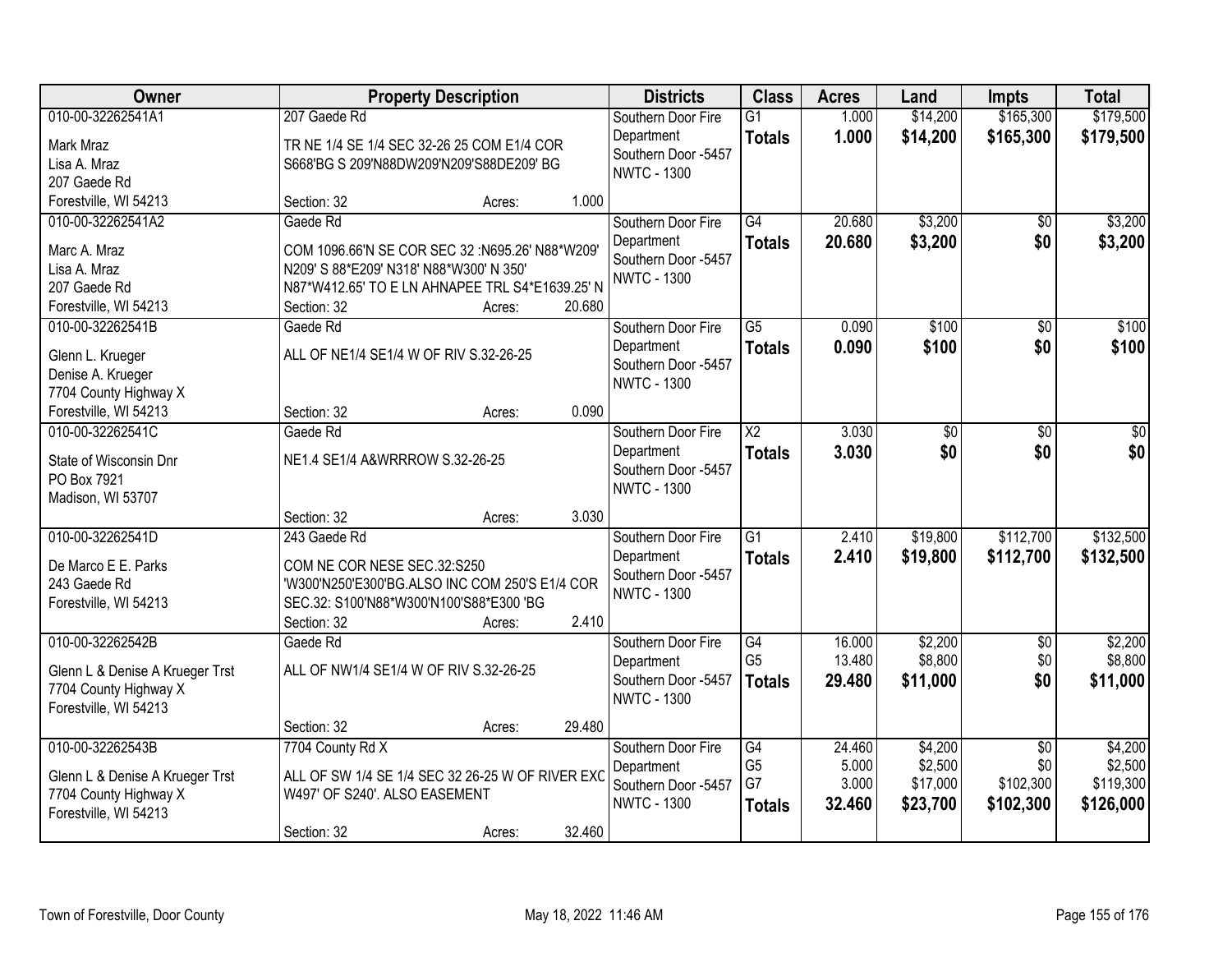| Owner                                          | <b>Property Description</b>                     |                  | <b>Districts</b>                          | <b>Class</b>           | <b>Acres</b> | Land            | <b>Impts</b>    | <b>Total</b>    |
|------------------------------------------------|-------------------------------------------------|------------------|-------------------------------------------|------------------------|--------------|-----------------|-----------------|-----------------|
| 010-00-32262543B1                              | 7722 County Rd X                                |                  | Southern Door Fire                        | $\overline{G1}$        | 1.240        | \$15,100        | \$5,500         | \$20,600        |
| Larry Mahnke                                   | COM SW COR SW 1/4 SE 1/4 SEC 32-26-25 E225.50'  |                  | Department                                | <b>Totals</b>          | 1.240        | \$15,100        | \$5,500         | \$20,600        |
| Gail Mahnke                                    | N240' W225.50' TO W LN SW SE S ALG SD W LN TO   |                  | Southern Door -5457                       |                        |              |                 |                 |                 |
| 7722 County Highway X                          | <b>BG. SUBJ TO EASE MENT OVER W30'</b>          |                  | <b>NWTC - 1300</b>                        |                        |              |                 |                 |                 |
| Forestville, WI 54213                          | Section: 32                                     | 1.240<br>Acres:  |                                           |                        |              |                 |                 |                 |
| 010-00-32262543C                               | 7718 County Rd X                                |                  | Southern Door Fire                        | $\overline{G1}$        | 1.500        | \$16,200        | \$93,700        | \$109,900       |
|                                                |                                                 |                  | Department                                | <b>Totals</b>          | 1.500        | \$16,200        | \$93,700        | \$109,900       |
| Cherise Franda                                 | COM SW COR SW1/4 SE1/4 E225 .5' TO BEG N240'    |                  | Southern Door -5457                       |                        |              |                 |                 |                 |
| 7718 County Highway X<br>Forestville, WI 54213 | E271.5' S 240' W271.5' TO BEG S.32-26-25        |                  | <b>NWTC - 1300</b>                        |                        |              |                 |                 |                 |
|                                                | Section: 32                                     | 1.500<br>Acres:  |                                           |                        |              |                 |                 |                 |
| 010-00-32262544A                               | Gaede Rd                                        |                  | Southern Door Fire                        | G5                     | 20.250       | \$13,200        | \$0             | \$13,200        |
|                                                |                                                 |                  | Department                                | G <sub>6</sub>         | 1.250        | \$3,500         | \$0             | \$3,500         |
| James P. Harris                                | SE 1/4 SE 1/4 & THAT PART SW 1/4 SE 1/4 LYING E |                  | Southern Door -5457                       | <b>Totals</b>          | 21.500       | \$16,700        | \$0             | \$16,700        |
| Suzanne H. Harris                              | OF RIVER SEC.32 REC'D 180/63 & 479/371-72 EXC   |                  | <b>NWTC - 1300</b>                        |                        |              |                 |                 |                 |
| 2006 Des Plaines Ave                           | CSM 80 V.4 & TRCT REC'D 713/142.                |                  |                                           |                        |              |                 |                 |                 |
| Park Ridge, IL 60068                           | Section: 32                                     | 21.500<br>Acres: |                                           |                        |              |                 |                 |                 |
| 010-00-32262544A1                              | 169 Gaede Rd                                    |                  | Southern Door Fire                        | $\overline{G1}$        | 2.360        | \$19,600        | \$125,100       | \$144,700       |
| Bryan W. Wiesner                               | LOT 1 CSM #706 V.4 PG.80 SEC. 32-26-25 SE1/4    |                  | Department                                | G <sub>6</sub>         | 3.720        | \$10,400        | \$0             | \$10,400        |
| Nicole M. Wiesner                              | <b>SE1/4</b>                                    |                  | Southern Door -5457<br><b>NWTC - 1300</b> | <b>Totals</b>          | 6.080        | \$30,000        | \$125,100       | \$155,100       |
| 169 Gaede Rd                                   |                                                 |                  |                                           |                        |              |                 |                 |                 |
| Forestville, WI 54213                          | Section: 32                                     | 6.080<br>Acres:  |                                           |                        |              |                 |                 |                 |
| 010-00-32262544A2                              | Gaede Rd                                        |                  | Southern Door Fire                        | $\overline{G4}$        | 3.180        | \$600           | $\overline{50}$ | \$600           |
| Suzanne H. Harris                              | LOT 2 CSM #706 V.4 PG.80 SEC. 32-26-25 SE1/4    |                  | Department                                | G <sub>5</sub>         | 0.500        | \$100           | \$0             | \$100           |
| James P. Harris                                | <b>SE1/4</b>                                    |                  | Southern Door -5457                       | <b>Totals</b>          | 3.680        | \$700           | \$0             | \$700           |
| 2006 Des Plaines Ave                           |                                                 |                  | <b>NWTC - 1300</b>                        |                        |              |                 |                 |                 |
| Park Ridge, IL 60068                           | Section: 32                                     | 3.680<br>Acres:  |                                           |                        |              |                 |                 |                 |
| 010-00-32262544A3                              | Gaede Rd                                        |                  | Southern Door Fire                        | G4                     | 3.430        | \$700           | $\overline{50}$ | \$700           |
| James P. Harris                                | LOT 3 CSM #706 V.4 PG.80 SEC. 32-26-25 SE1/4    |                  | Department                                | G <sub>5</sub>         | 0.500        | \$100           | \$0             | \$100           |
| Suzanne H. Harris                              | SE1/4 EXC LAND FOR HWY REC'D 755/223.           |                  | Southern Door -5457                       | <b>Totals</b>          | 3.930        | \$800           | \$0             | \$800           |
| 2006 Des Plaines Ave                           |                                                 |                  | <b>NWTC - 1300</b>                        |                        |              |                 |                 |                 |
| Park Ridge, IL 60068                           | Section: 32                                     | 3.930<br>Acres:  |                                           |                        |              |                 |                 |                 |
| 010-00-32262544B                               | Gaede Rd                                        |                  | Southern Door Fire                        | $\overline{\text{X2}}$ | 3.030        | $\overline{50}$ | $\overline{50}$ | $\overline{50}$ |
|                                                |                                                 |                  | Department                                | <b>Totals</b>          | 3.030        | \$0             | \$0             | \$0             |
| State of Wisconsin Dnr                         | SE1/4 SE1/4 A&WRRROR S.32-26-25                 |                  | Southern Door -5457                       |                        |              |                 |                 |                 |
| PO Box 7921                                    |                                                 |                  | <b>NWTC - 1300</b>                        |                        |              |                 |                 |                 |
| Madison, WI 53707                              |                                                 |                  |                                           |                        |              |                 |                 |                 |
|                                                | Section: 32                                     | 3.030<br>Acres:  |                                           |                        |              |                 |                 |                 |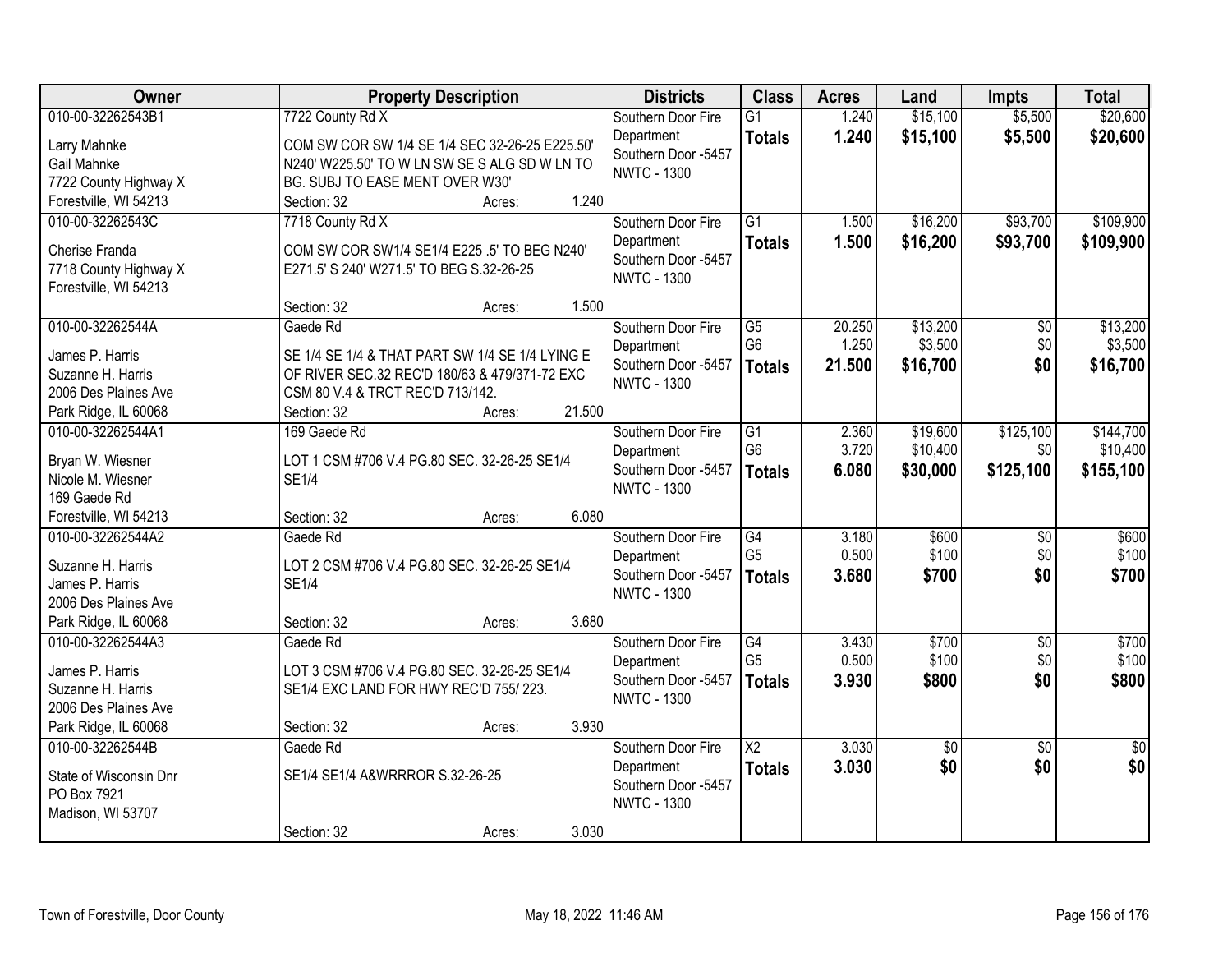| Owner                     |                                                   | <b>Property Description</b> |        |                     | <b>Class</b>    | <b>Acres</b> | Land     | <b>Impts</b>    | <b>Total</b> |
|---------------------------|---------------------------------------------------|-----------------------------|--------|---------------------|-----------------|--------------|----------|-----------------|--------------|
| 010-00-33262511           | County Rd J                                       |                             |        | Southern Door Fire  | G4              | 38.000       | \$5,100  | $\overline{50}$ | \$5,100      |
| Joanne Hegnet             | NE1/4 NE1/4 S.33-26-25                            |                             |        | Department          | G <sub>5</sub>  | 2.000        | \$100    | \$0             | \$100        |
| 273 Old Krueger Rd        |                                                   |                             |        | Southern Door -5457 | <b>Totals</b>   | 40.000       | \$5,200  | \$0             | \$5,200      |
| Forestville, WI 54213     |                                                   |                             |        | <b>NWTC - 1300</b>  |                 |              |          |                 |              |
|                           | Section: 33                                       | Acres:                      | 40.000 |                     |                 |              |          |                 |              |
| 010-00-33262512A          | County Rd J                                       |                             |        | Southern Door Fire  | $\overline{G4}$ | 21.500       | \$3,900  | $\overline{50}$ | \$3,900      |
| Kurt C. Matzke            | COM 756.10'S86*E N1/4 COR SEC 33: S86*E615'       |                             |        | Department          | G <sub>5</sub>  | 3.650        | \$2,200  | \$0             | \$2,200      |
| 7459 County Highway J     | S1782.94' N87*W614.80' N1786.30' BG. NLY 33'      |                             |        | Southern Door -5457 | <b>Totals</b>   | 25.150       | \$6,100  | \$0             | \$6,100      |
| Forestville, WI 54213     | RESV'D FOR RD.                                    |                             |        | <b>NWTC - 1300</b>  |                 |              |          |                 |              |
|                           | Section: 33                                       | Acres:                      | 25.150 |                     |                 |              |          |                 |              |
| 010-00-33262512B          | County Rd J                                       |                             |        | Southern Door Fire  | $\overline{G4}$ | 24.280       | \$4,400  | $\overline{50}$ | \$4,400      |
| Kurt C. Matzke            | COM 170'S86*E N1/4 COR SEC 33: S86*E586.10'       |                             |        | Department          | G <sub>5</sub>  | 1.000        | \$100    | \$0             | \$100        |
| 7459 County Highway J     | S1786.30' N87*W733.41' N1*W443.43' S87*E169.93'   |                             |        | Southern Door -5457 | <b>Totals</b>   | 25.280       | \$4,500  | \$0             | \$4,500      |
| Forestville, WI 54213     | N1*W1347.50' BG. SUBJ TO ESMT.                    |                             |        | <b>NWTC - 1300</b>  |                 |              |          |                 |              |
|                           | Section: 33                                       | Acres:                      | 25.280 |                     |                 |              |          |                 |              |
| 010-00-33262513A          | State Highway 42                                  |                             |        | Southern Door Fire  | $\overline{G4}$ | 16.830       | \$2,400  | \$0             | \$2,400      |
| Kurt C. Matzke            | COM CNTR SEC 33: N1*W905' S87*E1348.21' S896.78   |                             |        | Department          | G <sub>5</sub>  | 11.000       | \$7,200  | \$0             | \$7,200      |
| 7459 County Highway J     | N87* W1336.48' BG. INCL & SUBJ TO ESMT. INCL 40'  |                             |        | Southern Door -5457 | G5M             | 0.710        | \$900    | \$0             | \$900        |
| Forestville, WI 54213     | TRCT RECD DOC#823702                              |                             |        | <b>NWTC - 1300</b>  | <b>Totals</b>   | 28.540       | \$10,500 | \$0             | \$10,500     |
|                           | Section: 33                                       | Acres:                      | 28.540 |                     |                 |              |          |                 |              |
| 010-00-33262514           | 273 Old Krueger Rd                                |                             |        | Southern Door Fire  | $\overline{G4}$ | 35.000       | \$5,800  | $\overline{30}$ | \$5,800      |
| Joanne Hegnet             | SE1/4 NE1/4 S.33-26-25 EXC TRACT REC'D 549/234    |                             |        | Department          | G <sub>5</sub>  | 1.000        | \$100    | \$0             | \$100        |
| 273 Old Krueger Rd        |                                                   |                             |        | Southern Door -5457 | G7              | 2.560        | \$14,800 | \$76,300        | \$91,100     |
| Forestville, WI 54213     |                                                   |                             |        | <b>NWTC - 1300</b>  | <b>Totals</b>   | 38.560       | \$20,700 | \$76,300        | \$97,000     |
|                           | Section: 33                                       | Acres:                      | 38.560 |                     |                 |              |          |                 |              |
| 010-00-33262514A          | 255 Old Krueger Rd                                |                             |        | Southern Door Fire  | $\overline{G1}$ | 1.440        | \$15,900 | \$121,100       | \$137,000    |
| <b>Richard Benzshawel</b> | COM E1/4 COR SEC.33: N87*W 252' N249' S87*E252' S |                             |        | Department          | <b>Totals</b>   | 1.440        | \$15,900 | \$121,100       | \$137,000    |
| Joanne Benzshawel         | ALG SEC LN 249' BG.                               |                             |        | Southern Door -5457 |                 |              |          |                 |              |
| 255 Old Krueger Rd        |                                                   |                             |        | <b>NWTC - 1300</b>  |                 |              |          |                 |              |
| Forestville, WI 54213     | Section: 33                                       | Acres:                      | 1.440  |                     |                 |              |          |                 |              |
| 010-00-33262521B1         | 7459 County Rd J                                  |                             |        | Southern Door Fire  | $\overline{G1}$ | 1.710        | \$17,000 | \$116,500       | \$133,500    |
| Kurt C. Matzke            | LOT 1 CSM#666 V.3 PG.335 SEC. 33-26-25 NE1/4      |                             |        | Department          | <b>Totals</b>   | 1.710        | \$17,000 | \$116,500       | \$133,500    |
| 7459 County Highway J     | <b>NW1/4</b>                                      |                             |        | Southern Door -5457 |                 |              |          |                 |              |
| Forestville, WI 54213     |                                                   |                             |        | <b>NWTC - 1300</b>  |                 |              |          |                 |              |
|                           | Section: 33                                       | Acres:                      | 1.710  |                     |                 |              |          |                 |              |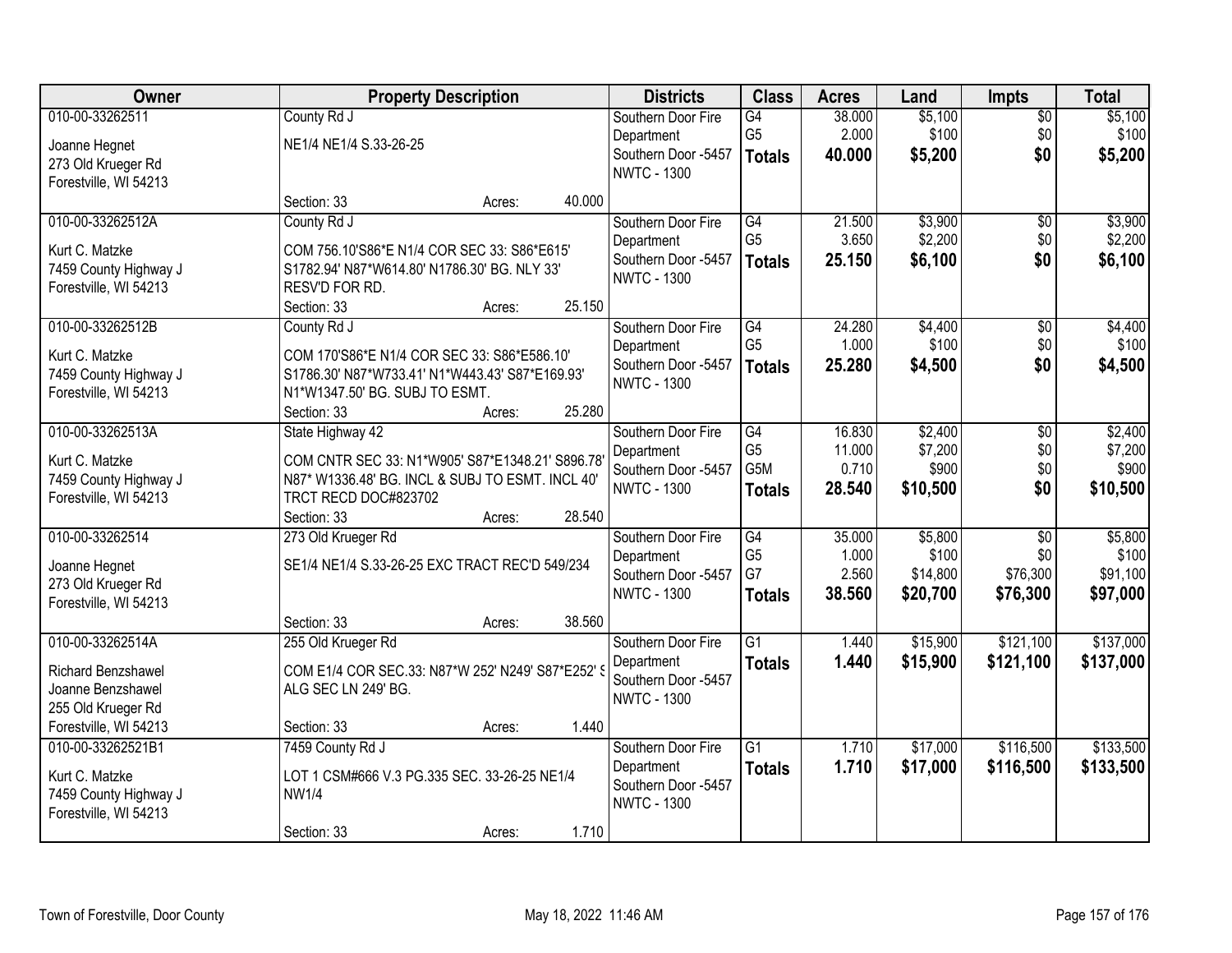| Owner                    | <b>Property Description</b>                           | <b>Districts</b>                          | <b>Class</b>    | <b>Acres</b> | Land     | <b>Impts</b>    | <b>Total</b> |
|--------------------------|-------------------------------------------------------|-------------------------------------------|-----------------|--------------|----------|-----------------|--------------|
| 010-00-33262521B2        | 7455 County Rd J                                      | Southern Door Fire                        | $\overline{G1}$ | 0.800        | \$4,900  | \$3,800         | \$8,700      |
| Calvin A. Matzke         | LOT 2 CSM#666 V.3 PG.335 SEC. 33-26-25 NE1/4          | Department                                | <b>Totals</b>   | 0.800        | \$4,900  | \$3,800         | \$8,700      |
| Peggy L. Matzke          | <b>NW1/4</b>                                          | Southern Door -5457<br><b>NWTC - 1300</b> |                 |              |          |                 |              |
| 245 E Main St            |                                                       |                                           |                 |              |          |                 |              |
| Forestville, WI 54213    | 0.800<br>Section: 33<br>Acres:                        |                                           |                 |              |          |                 |              |
| 010-00-33262521C         | State Highway 42                                      | Southern Door Fire                        | $\overline{G4}$ | 24.000       | \$4,200  | $\overline{30}$ | \$4,200      |
| Calvin A. Matzke         | PORTION OF THE FOLLOWING LYING WITHIN TOWN            | Department                                | G <sub>5</sub>  | 3.660        | \$2,400  | \$0             | \$2,400      |
| Peggy L. Matzke          | OF FORESTVILLE: COM 1573'E NW COR SEC 33: E40         | Southern Door -5457                       | G5M             | 3.000        | \$4,200  | \$0             | \$4,200      |
| 245 E Main St            | S288' W119.74' S414. 19' E490' S65' E559.28' S1* E580 | <b>NWTC - 1300</b>                        | <b>Totals</b>   | 30.660       | \$10,800 | \$0             | \$10,800     |
| Forestville, WI 54213    | 30.660<br>Section: 33<br>Acres:                       |                                           |                 |              |          |                 |              |
| 010-00-33262521D         | 7457 County Rd J                                      | Southern Door Fire                        | $\overline{G1}$ | 1.000        | \$14,200 | \$62,600        | \$76,800     |
| <b>Audrey Farrell</b>    | COM N1/4 COR SEC 33: S86*E 170' S1*E1347.50'          | Department                                | G <sub>5</sub>  | 22.910       | \$49,900 | \$0             | \$49,900     |
| 2572 Vicki Ln            | N87*W169. 93' TO SE COR NENW N89*W 140'               | Southern Door -5457                       | <b>Totals</b>   | 23.910       | \$64,100 | \$62,600        | \$126,700    |
| Green Bay, WI 54311-5220 | N1*W580' W559.28' N65' W490' N414.19' E119.74' N288   | <b>NWTC - 1300</b>                        |                 |              |          |                 |              |
|                          | 23.910<br>Section: 33<br>Acres:                       |                                           |                 |              |          |                 |              |
| 010-00-33262523A         | Gaede Rd                                              | Southern Door Fire                        | $\overline{G6}$ | 13.300       | \$34,800 | \$0             | \$34,800     |
| Josephine J. Minskey     | COM SW COR SW 1/4 NW 1/4 SEC 33-26-25 N TO PT         | Department                                | <b>Totals</b>   | 13.300       | \$34,800 | \$0             | \$34,800     |
| 1316 Stonewood Cir       | 808.5' S OF NW COR SD 1/4/1/4 N89D E1011'TO HWY       | Southern Door -5457                       |                 |              |          |                 |              |
| West Bend, WI 53095      | SELY ALG HW TO S LN SD 1/4/1/4 W TO BEG               | <b>NWTC - 1300</b>                        |                 |              |          |                 |              |
|                          | 13.300<br>Section: 33<br>Acres:                       |                                           |                 |              |          |                 |              |
| 010-00-33262524B1        | 7516 Ikes Ln                                          | Southern Door Fire                        | $\overline{G1}$ | 1.170        | \$14,800 | \$124,400       | \$139,200    |
| Clyde A. Ullmann         | LOT 3 CSM #1310 V.8 PG.5 SEC. 33-26-25 SENW           | Department                                | <b>Totals</b>   | 1.170        | \$14,800 | \$124,400       | \$139,200    |
| Jerilyn M. Ullmann       |                                                       | Southern Door -5457                       |                 |              |          |                 |              |
| 7508 Ikes Ln             |                                                       | <b>NWTC - 1300</b>                        |                 |              |          |                 |              |
| Forestville, WI 54213    | 1.170<br>Section: 33<br>Acres:                        |                                           |                 |              |          |                 |              |
| 010-00-33262524B2        | 7508 Ikes Ln                                          | Southern Door Fire                        | $\overline{G1}$ | 1.170        | \$14,800 | \$157,500       | \$172,300    |
| Clyde A. Ullmann         | LOT 4 CSM #1310 V.8 PG.5 SEC. 33-26-25 SENW           | Department                                | <b>Totals</b>   | 1.170        | \$14,800 | \$157,500       | \$172,300    |
| Jerilyn M. Ullmann       |                                                       | Southern Door -5457                       |                 |              |          |                 |              |
| 7508 Ikes Ln             |                                                       | <b>NWTC - 1300</b>                        |                 |              |          |                 |              |
| Forestville, WI 54213    | 1.170<br>Section: 33<br>Acres:                        |                                           |                 |              |          |                 |              |
| 010-00-33262524C         | 248 S State Highway 42                                | Southern Door Fire                        | $\overline{G4}$ | 8.250        | \$1,600  | $\overline{50}$ | \$1,600      |
| Tina M. Steffen          | COM 2697.29'S1*E & 40.02'N89*W N1/14 COR SEC.33:      | Department                                | G <sub>5</sub>  | 9.100        | \$11,400 | \$0             | \$11,400     |
| N3837 County Rd B        | N89*W1323.36'N26*W165.04'N89*E65.54' N515'            | Southern Door -5457                       | G5M             | 3.500        | \$5,500  | \$0             | \$5,500      |
| Kewaunee, WI 54216       | S89*E675.09' N231.23' S89*E643.07' S1*E904.71' BG.    | <b>NWTC - 1300</b>                        | <b>Totals</b>   | 20.850       | \$18,500 | \$0             | \$18,500     |
|                          | 20.850<br>Section: 33<br>Acres:                       |                                           |                 |              |          |                 |              |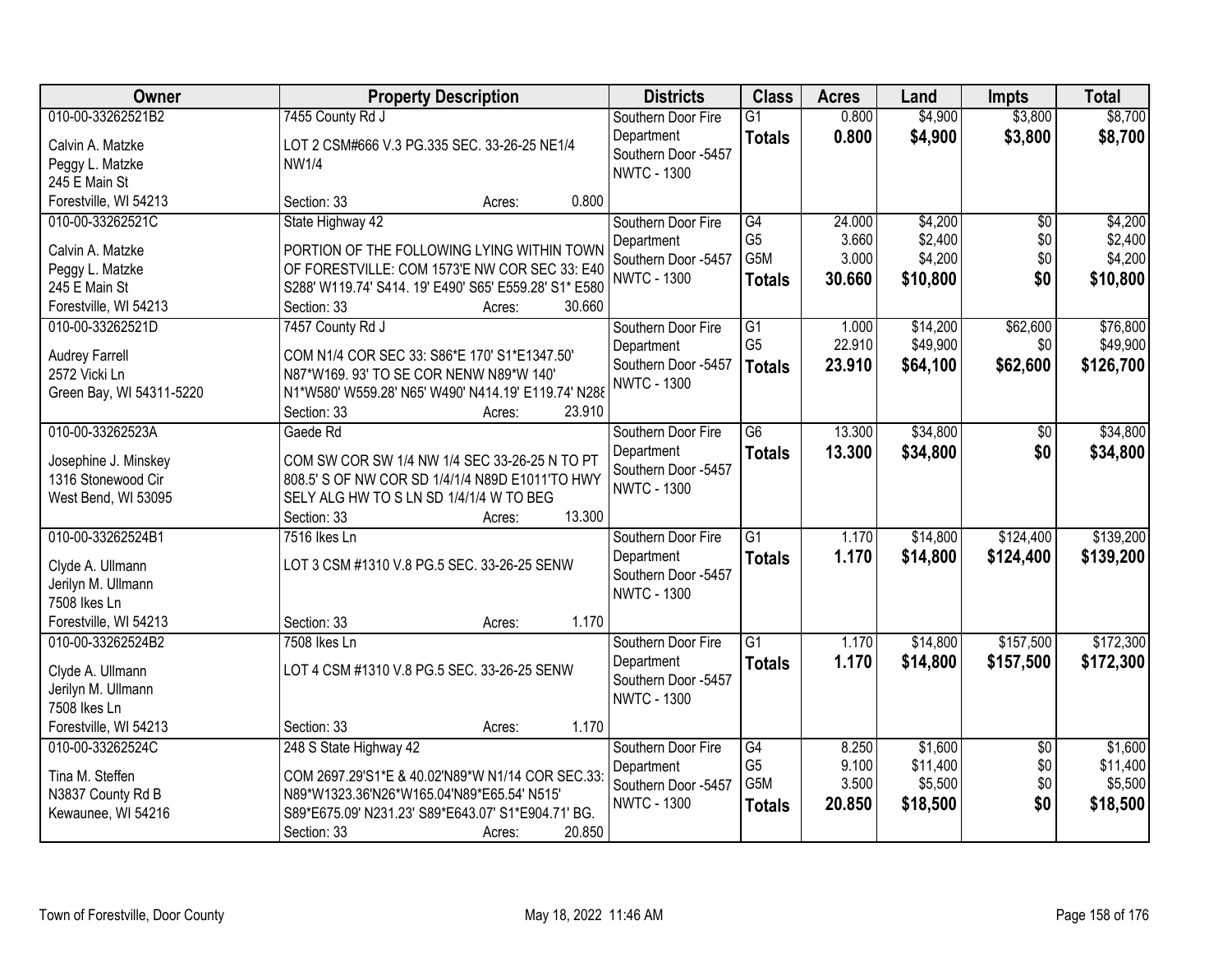| Owner                 | <b>Property Description</b>                       | <b>Districts</b>    | <b>Class</b>    | <b>Acres</b> | Land     | <b>Impts</b>    | <b>Total</b> |
|-----------------------|---------------------------------------------------|---------------------|-----------------|--------------|----------|-----------------|--------------|
| 010-00-33262531A      | 214 S State Highway 42                            | Southern Door Fire  | $\overline{G1}$ | 1.000        | \$14,200 | \$5,500         | \$19,700     |
| Leroy H. Wurz         | N1/2 NE1/4 SW1/4 E OF HWY42 EXC CSM 107, V.11     | Department          | G <sub>5</sub>  | 14.000       | \$17,500 | \$0             | \$17,500     |
| Katherine F. Wurz     | S.33-26-25                                        | Southern Door -5457 | <b>Totals</b>   | 15.000       | \$31,700 | \$5,500         | \$37,200     |
| 145107 Squirrel Ln    |                                                   | <b>NWTC - 1300</b>  |                 |              |          |                 |              |
| Marathon, WI 54448    | 15.000<br>Section: 33<br>Acres:                   |                     |                 |              |          |                 |              |
| 010-00-33262531A1     | 224 S State Highway 42                            | Southern Door Fire  | $\overline{G1}$ | 3.000        | \$22,200 | \$165,600       | \$187,800    |
|                       |                                                   | Department          | <b>Totals</b>   | 3.000        | \$22,200 | \$165,600       | \$187,800    |
| Jason D. Wurz         | LOT 1 CSM#1824 V.11 PG.107 SEC. 33-26-25 NESW     | Southern Door -5457 |                 |              |          |                 |              |
| Jennifer E. Wurz      |                                                   | <b>NWTC - 1300</b>  |                 |              |          |                 |              |
| 411 E Main St         |                                                   |                     |                 |              |          |                 |              |
| Hortonville, WI 54944 | 3.000<br>Section: 33<br>Acres:                    |                     |                 |              |          |                 |              |
| 010-00-33262531C      | State Highway 42                                  | Southern Door Fire  | $\overline{G4}$ | 21.480       | \$3,500  | $\overline{50}$ | \$3,500      |
| Joseph E. Binard      | COM S1/4 COR SEC 33: N1997. 06' S87*W1007.38' TO  | Department          | G <sub>5</sub>  | 1.000        | \$100    | \$0             | \$100        |
| Marie Y. Binard       | E LN HWY S28*E1410.34' S33*E150. 92' S25*E289.45' | Southern Door -5457 | <b>Totals</b>   | 22.480       | \$3,600  | \$0             | \$3,600      |
| 9497 School Rd        | S24*E356. 10'BG. SUBJ TO CONSERVATION ESMT        | <b>NWTC - 1300</b>  |                 |              |          |                 |              |
| Brussels, WI 54204    | 22.480<br>Section: 33<br>Acres:                   |                     |                 |              |          |                 |              |
| 010-00-33262532A      | State Highway 42                                  | Southern Door Fire  | G4              | 62.000       | \$11,700 | \$0             | \$11,700     |
|                       |                                                   | Department          | G <sub>5</sub>  | 3.310        | \$1,600  | \$0             | \$1,600      |
| Joseph E. Binard      | COM 1321.48'N88*E SW COR SEC 33: N88*E1067.55'    | Southern Door -5457 | <b>Totals</b>   | 65.310       | \$13,300 | \$0             | \$13,300     |
| Marie Y. Binard       | N36*E 104.54' N23*W487.17' N22*W 150.92'          | <b>NWTC - 1300</b>  |                 |              |          |                 |              |
| 9497 School Rd        | N28*W192.49' S88*W 751' N484' N241.78' N63*E      |                     |                 |              |          |                 |              |
| Brussels, WI 54204    | 65.310<br>Section: 33<br>Acres:                   |                     |                 |              |          |                 |              |
| 010-00-33262533A      | Gaede Rd                                          | Southern Door Fire  | G4              | 30.000       | \$4,500  | $\overline{50}$ | \$4,500      |
| Joseph E. Binard      | COM 385'N88*E SW COR SEC 33 : N88*E936.48'        | Department          | G <sub>5</sub>  | 4.340        | \$1,600  | \$0             | \$1,600      |
| Marie Y. Binard       | N1*W1332.70' S88*W340.63' S2*E170' S88*W 1005'    | Southern Door -5457 | <b>Totals</b>   | 34.340       | \$6,100  | \$0             | \$6,100      |
| 9497 School Rd        | S2*E874.46' N88*E385' S2*E290' BG. SUBJ TO RD.    | <b>NWTC - 1300</b>  |                 |              |          |                 |              |
| Brussels, WI 54204    | 34.340<br>Section: 33<br>Acres:                   |                     |                 |              |          |                 |              |
| 010-00-33262533B      | 7590 County Rd X                                  | Southern Door Fire  | $\overline{G1}$ | 2.350        | \$19,600 | \$57,700        | \$77,300     |
|                       |                                                   | Department          | <b>Totals</b>   | 2.350        | \$19,600 | \$57,700        | \$77,300     |
| Robert K. La Luzerne  | BG SW COR SEC 33-26-25 N 290' E385' S290' W385'B  | Southern Door -5457 |                 |              |          |                 |              |
| Mary La Luzerne       | EXC LAND FOR R/W REC'D 761/814.                   | <b>NWTC - 1300</b>  |                 |              |          |                 |              |
| 7590 County Highway X |                                                   |                     |                 |              |          |                 |              |
| Forestville, WI 54213 | 2.350<br>Section: 33<br>Acres:                    |                     |                 |              |          |                 |              |
| 010-00-33262533C      | 172 Gaede Rd                                      | Southern Door Fire  | $\overline{G1}$ | 3.920        | \$22,600 | \$7,400         | \$30,000     |
| Mark Mraz             | COM NW COR SW1/4 SW1/4 SEC 33-26-25 S170'         | Department          | <b>Totals</b>   | 3.920        | \$22,600 | \$7,400         | \$30,000     |
| Lisa A. Mraz          | S89DE1005' N170'TO N LN SW1/4 SW1/4 N             | Southern Door -5457 |                 |              |          |                 |              |
| 207 Gaede Rd          | 89DW1005'BG                                       | <b>NWTC - 1300</b>  |                 |              |          |                 |              |
| Forestville, WI 54213 | 3.920<br>Section: 33<br>Acres:                    |                     |                 |              |          |                 |              |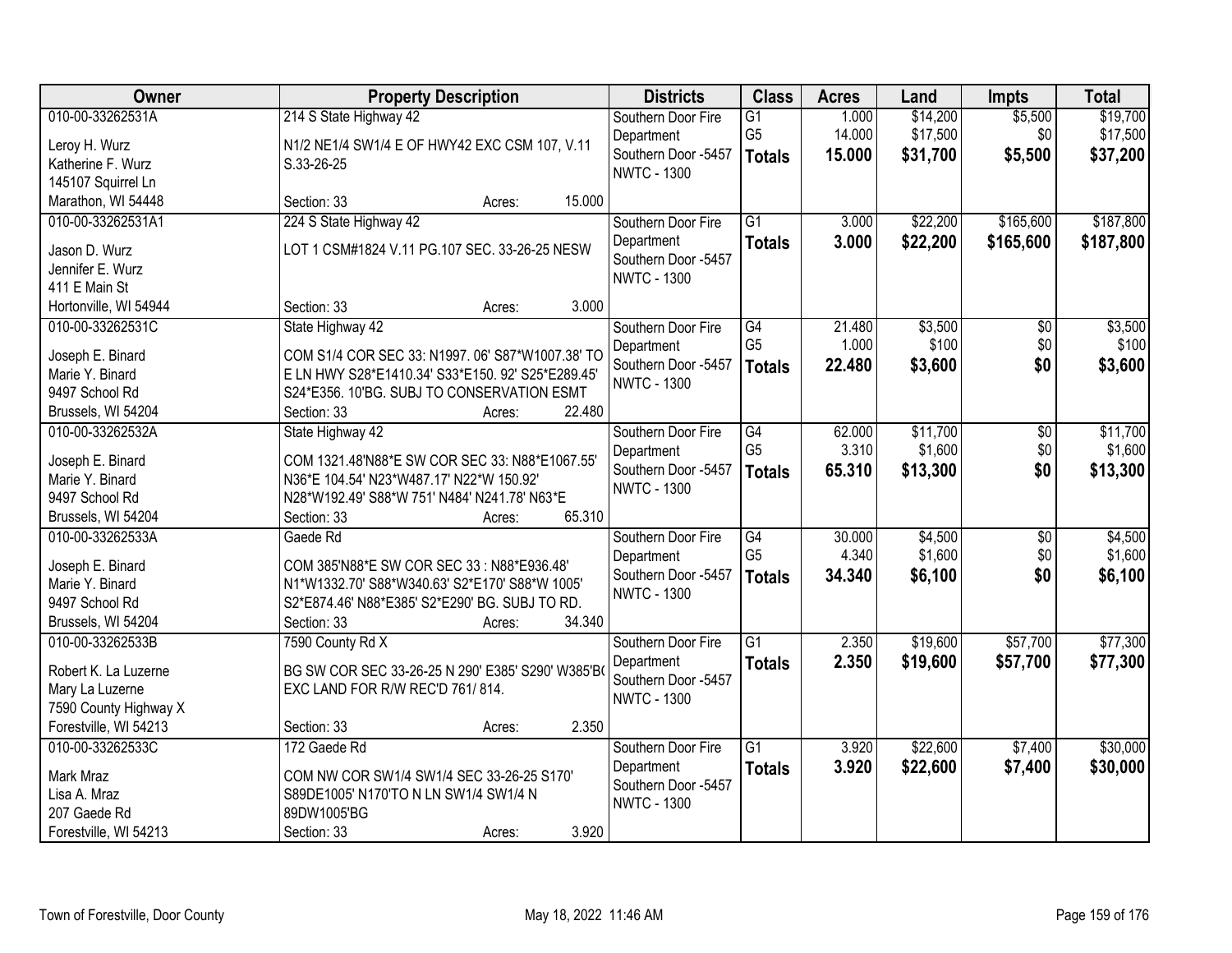| Owner                                                                                         | <b>Property Description</b>                                                                                                                                      | <b>Districts</b>                                                              | <b>Class</b>                                             | <b>Acres</b>                       | Land                                    | Impts                                   | <b>Total</b>                            |
|-----------------------------------------------------------------------------------------------|------------------------------------------------------------------------------------------------------------------------------------------------------------------|-------------------------------------------------------------------------------|----------------------------------------------------------|------------------------------------|-----------------------------------------|-----------------------------------------|-----------------------------------------|
| 010-00-33262534A<br>Lynn A. Clark<br>Julie A. Clark<br>S185 State Highway 42                  | 185 S State Highway 42<br>COM 2389.03'N88*E, 104.54'N 36*E & 830.58' NWLY<br>SW COR SEC 33: N28*W968.20' S63*W 336.16'<br>S725.78' N88*E751' BG.                 | Southern Door Fire<br>Department<br>Southern Door -5457<br><b>NWTC - 1300</b> | G4<br>G7<br><b>Totals</b>                                | 8.000<br>2.000<br>10.000           | \$1,600<br>\$12,000<br>\$13,600         | $\overline{50}$<br>\$83,400<br>\$83,400 | \$1,600<br>\$95,400<br>\$97,000         |
| Forestville, WI 54213                                                                         | 10.000<br>Section: 33<br>Acres:                                                                                                                                  |                                                                               |                                                          |                                    |                                         |                                         |                                         |
| 010-00-33262541<br>Myrton P & Viola M Schley Trst<br>E5776 Washington Rd<br>Algoma, WI 54201  | County Line Rd<br>NE1/4 SE1/4 S.33-26-25                                                                                                                         | Southern Door Fire<br>Department<br>Southern Door -5457<br><b>NWTC - 1300</b> | $\overline{G4}$<br>G <sub>5</sub><br><b>Totals</b>       | 39.000<br>1.000<br>40.000          | \$6,900<br>\$100<br>\$7,000             | $\overline{50}$<br>\$0<br>\$0           | \$6,900<br>\$100<br>\$7,000             |
|                                                                                               | 40.000<br>Section: 33<br>Acres:                                                                                                                                  |                                                                               |                                                          |                                    |                                         |                                         |                                         |
| 010-00-33262542<br>El-Na Farms, LLC<br>E4029 Pheasant Rd<br>Algoma, WI 54201                  | County Line Rd<br>COM 1331.27'N2*W S1/4 COR SEC 33:N2*W1331.37'<br>N88*E 1336.45' S1*E1324.25' S88*W 1332.07' BG.                                                | Southern Door Fire<br>Department<br>Southern Door -5457<br><b>NWTC - 1300</b> | $\overline{G4}$<br>G <sub>5</sub><br><b>Totals</b>       | 36.670<br>4.000<br>40.670          | \$7,100<br>\$2,600<br>\$9,700           | $\overline{50}$<br>\$0<br>\$0           | \$7,100<br>\$2,600<br>\$9,700           |
|                                                                                               | 40.670<br>Section: 33<br>Acres:                                                                                                                                  |                                                                               |                                                          |                                    |                                         |                                         |                                         |
| 010-00-33262543A<br>El-Na Farms, LLC<br>E4029 Pheasant Rd<br>Algoma, WI 54201                 | 7440 County Line Rd<br>COM S1/4 COR SEC 33:N2*W 1331.37' N88*E1332.07'<br>S1*E 1112.50' S87*W155' S1*E211. 75' S87*W1172.73'<br>BG. EXC CSM #3017 V.18 PG.212    | Southern Door Fire<br>Department<br>Southern Door -5457<br><b>NWTC - 1300</b> | $\overline{G4}$<br><b>Totals</b>                         | 36.340<br>36.340                   | \$6,900<br>\$6,900                      | \$0<br>\$0                              | \$6,900<br>\$6,900                      |
|                                                                                               | 36.340<br>Section: 33<br>Acres:                                                                                                                                  |                                                                               |                                                          |                                    |                                         |                                         |                                         |
| 010-00-33262543A1<br>Chris Wepner<br>E5492 Washington Rd<br>Algoma, WI 54201                  | 7440 County Line Rd<br>LOT 1 CSM #3017 V.18 PG.212 SEC. 33-26-25 SWSE                                                                                            | Southern Door Fire<br>Department<br>Southern Door -5457<br><b>NWTC - 1300</b> | $\overline{G1}$<br>G4<br>G <sub>5</sub><br><b>Totals</b> | 1.000<br>1.440<br>1.000<br>3.440   | \$14,200<br>\$200<br>\$100<br>\$14,500  | \$42,600<br>\$0<br>\$0<br>\$42,600      | \$56,800<br>\$200<br>\$100<br>\$57,100  |
|                                                                                               | 3.440<br>Section: 33<br>Acres:                                                                                                                                   |                                                                               |                                                          |                                    |                                         |                                         |                                         |
| 010-00-33262543B<br>Elizabeth Cemetery<br>7380 County Line Rd<br>Forestville, WI 54213        | 7380 County Line Rd<br>BROCKHAUSEN CEMETERY AS SHOWN IN VOL. M<br>OF MISC PG. 549 BEING APPROX. 155' ALG RD BY<br>211.75' DEEP<br>0.750<br>Section: 33<br>Acres: | Southern Door Fire<br>Department<br>Southern Door -5457<br><b>NWTC - 1300</b> | $\overline{X4}$<br><b>Totals</b>                         | 0.750<br>0.750                     | $\overline{50}$<br>\$0                  | $\overline{50}$<br>\$0                  | $\overline{30}$<br>\$0                  |
| 010-00-33262544A<br>Myrton P & Viola M Schley Trst<br>E5776 Washington Rd<br>Algoma, WI 54201 | <b>County Line Rd</b><br>SE1/4 SE1/4 EX N458' OF S 1180' OF E190' EXC TRCT<br>REC'D DOC#847861 S.33-26-25<br>37.620<br>Section: 33<br>Acres:                     | Southern Door Fire<br>Department<br>Southern Door -5457<br><b>NWTC - 1300</b> | $\overline{G4}$<br>G <sub>5</sub><br>G7<br><b>Totals</b> | 35.000<br>2.000<br>0.620<br>37.620 | \$6,700<br>\$100<br>\$3,400<br>\$10,200 | $\overline{30}$<br>\$0<br>\$0<br>\$0    | \$6,700<br>\$100<br>\$3,400<br>\$10,200 |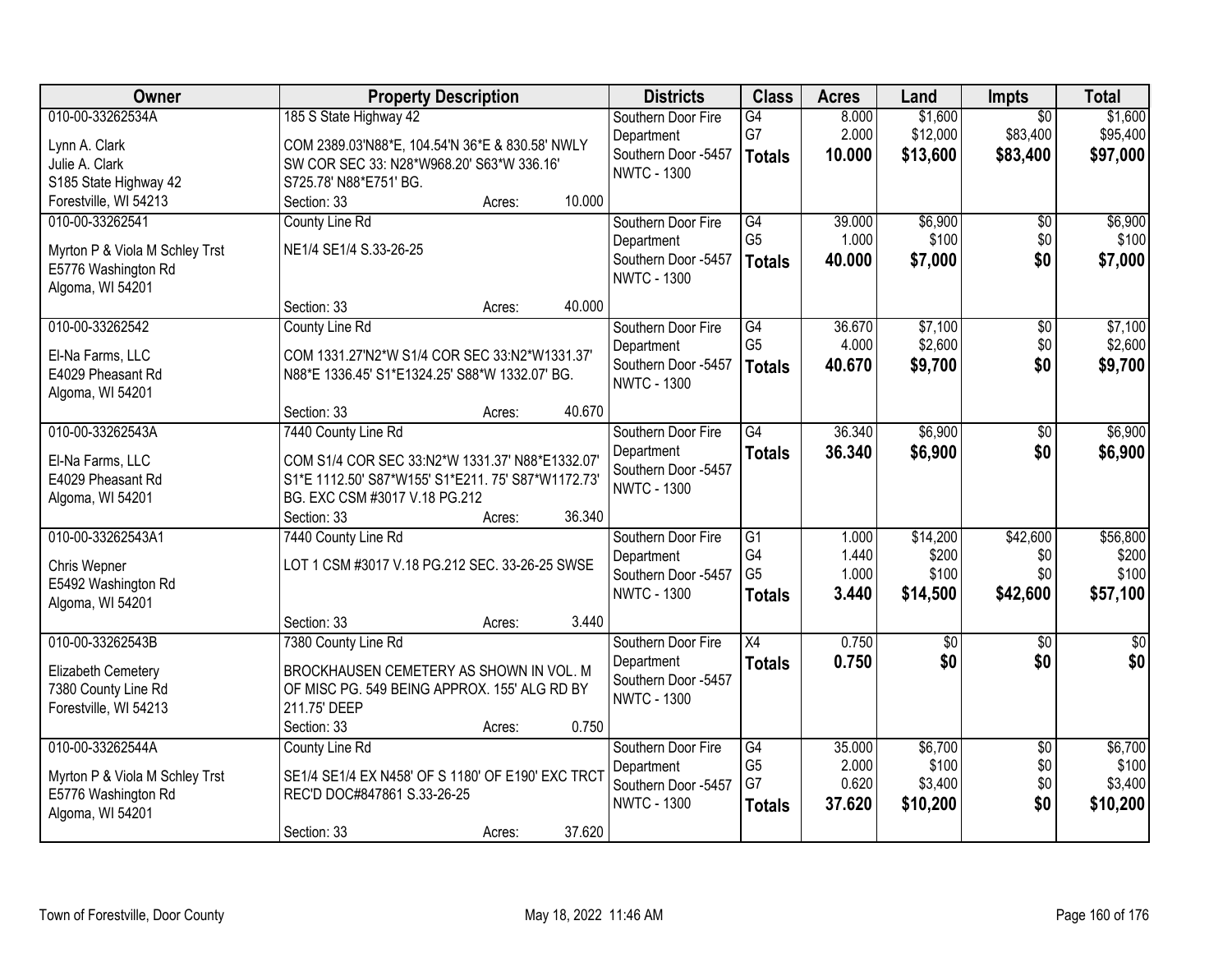| Owner                                    |                                                    | <b>Property Description</b> |        |                                   | <b>Class</b>    | <b>Acres</b> | Land     | <b>Impts</b>    | <b>Total</b> |
|------------------------------------------|----------------------------------------------------|-----------------------------|--------|-----------------------------------|-----------------|--------------|----------|-----------------|--------------|
| 010-00-33262544B                         | 153 Old Krueger Rd                                 |                             |        | Southern Door Fire                | $\overline{G1}$ | 2.377        | \$19,700 | \$73,400        | \$93,100     |
| Dennis E. Lockstein                      | COM 722'N1*W SE COR SEC.33: N1*W458'               |                             |        | Department                        | <b>Totals</b>   | 2.377        | \$19,700 | \$73,400        | \$93,100     |
| Mary Anne R. Lockstein                   | S88*W242.43' S1*E172.54' S12*E290.24' N88*E190' BG |                             |        | Southern Door -5457               |                 |              |          |                 |              |
| 153 Old Krueger Rd                       |                                                    |                             |        | <b>NWTC - 1300</b>                |                 |              |          |                 |              |
| Forestville, WI 54213                    | Section: 33                                        | Acres:                      | 2.377  |                                   |                 |              |          |                 |              |
| 010-00-34262511                          | 7037 County Rd J                                   |                             |        | Southern Door Fire                | $\overline{G4}$ | 37.930       | \$7,200  | $\overline{30}$ | \$7,200      |
| Lloyd Seiler                             | NE 1/4 NE 1/4 SEC 34-26-25 EXC LAND FOR HWY AS     |                             |        | Department                        | G7              | 2.000        | \$12,000 | \$81,700        | \$93,700     |
| 7037 County Highway J                    | IN 426-117                                         |                             |        | Southern Door -5457               | <b>Totals</b>   | 39.930       | \$19,200 | \$81,700        | \$100,900    |
| Forestville, WI 54213                    |                                                    |                             |        | <b>NWTC - 1300</b>                |                 |              |          |                 |              |
|                                          | Section: 34                                        | Acres:                      | 39.930 |                                   |                 |              |          |                 |              |
| 010-00-34262512A                         | County Rd J                                        |                             |        | Southern Door Fire                | $\overline{G4}$ | 33.140       | \$5,800  | $\overline{50}$ | \$5,800      |
|                                          | NW 1/4 NE 1/4 SEC 34-26-25 EXC N230' OF W 1300'    |                             |        | Department                        | <b>Totals</b>   | 33.140       | \$5,800  | \$0             | \$5,800      |
| Janette L. Guilette<br>Kevin J. Guilette |                                                    |                             |        | Southern Door -5457               |                 |              |          |                 |              |
| 7125 County Highway J                    |                                                    |                             |        | <b>NWTC - 1300</b>                |                 |              |          |                 |              |
| Forestville, WI 54213                    | Section: 34                                        | Acres:                      | 33.140 |                                   |                 |              |          |                 |              |
| 010-00-34262512B                         | 7125 County Rd J                                   |                             |        | Southern Door Fire                | G1              | 2.000        | \$18,200 | \$174,600       | \$192,800    |
|                                          |                                                    |                             |        | Department                        | G4              | 2.860        | \$500    | \$0             | \$500        |
| Janette Schleis                          | COM NW COR NW 1/4 NE 1/4SEC 34-26-25 E1300'        |                             |        | Southern Door -5457               | G <sub>5</sub>  | 2.000        | \$1,000  | \$0             | \$1,000      |
| Kevin J. Guilette                        | S230' W 1300' N230'TO BEG                          |                             |        | <b>NWTC - 1300</b>                | <b>Totals</b>   | 6.860        | \$19,700 | \$174,600       | \$194,300    |
| 7125 County Highway J                    |                                                    |                             |        |                                   |                 |              |          |                 |              |
| Forestville, WI 54213                    | Section: 34                                        | Acres:                      | 6.860  |                                   | $\overline{G4}$ |              |          |                 |              |
| 010-00-34262513A                         | County Rd J                                        |                             |        | Southern Door Fire                |                 | 19.800       | \$3,700  | $\overline{50}$ | \$3,700      |
| Kenneth M Mraz Trust                     | COM 1309.53'S3*E N1/4 COR SEC 34:S3*E654.76'       |                             |        | Department<br>Southern Door -5457 | <b>Totals</b>   | 19,800       | \$3,700  | \$0             | \$3,700      |
| Lynn T Mraz Trust                        | N88*E131 4.33' N3*W655.57' S88*W1318 .87'BG. INCL  |                             |        | <b>NWTC - 1300</b>                |                 |              |          |                 |              |
| 280 S Hall Rd                            | ESMT REC'D DOC #744092.                            |                             |        |                                   |                 |              |          |                 |              |
| Forestville, WI 54213                    | Section: 34                                        | Acres:                      | 19.800 |                                   |                 |              |          |                 |              |
| 010-00-34262513B                         | Old Substation Rd                                  |                             |        | Southern Door Fire                | $\overline{G4}$ | 20.000       | \$3,800  | $\overline{50}$ | \$3,800      |
| Tammy L. Uecker                          | S1/2 SW1/4 NE1/4 S.34-26-25                        |                             |        | Department                        | <b>Totals</b>   | 20.000       | \$3,800  | \$0             | \$3,800      |
| Loren K. Uecker                          |                                                    |                             |        | Southern Door -5457               |                 |              |          |                 |              |
| 7040 County Highway J                    |                                                    |                             |        | <b>NWTC - 1300</b>                |                 |              |          |                 |              |
| Forestville, WI 54213                    | Section: 34                                        | Acres:                      | 20.000 |                                   |                 |              |          |                 |              |
| 010-00-34262514                          | Old Substation Rd                                  |                             |        | Southern Door Fire                | $\overline{G4}$ | 33.630       | \$6,100  | $\overline{50}$ | \$6,100      |
| Loren K. Uecker                          | SE1/4 NE1/4 EXC .63 ACRE REC'D 526/874 & TRCTS     |                             |        | Department                        | G <sub>5</sub>  | 0.340        | \$0      | \$0             | \$0          |
| Tammy L. Uecker                          | REC'D 581/265 & 955/604.                           |                             |        | Southern Door -5457               | <b>Totals</b>   | 33.970       | \$6,100  | \$0             | \$6,100      |
| 7040 County Highway J                    |                                                    |                             |        | <b>NWTC - 1300</b>                |                 |              |          |                 |              |
| Forestville, WI 54213                    | Section: 34                                        | Acres:                      | 33.970 |                                   |                 |              |          |                 |              |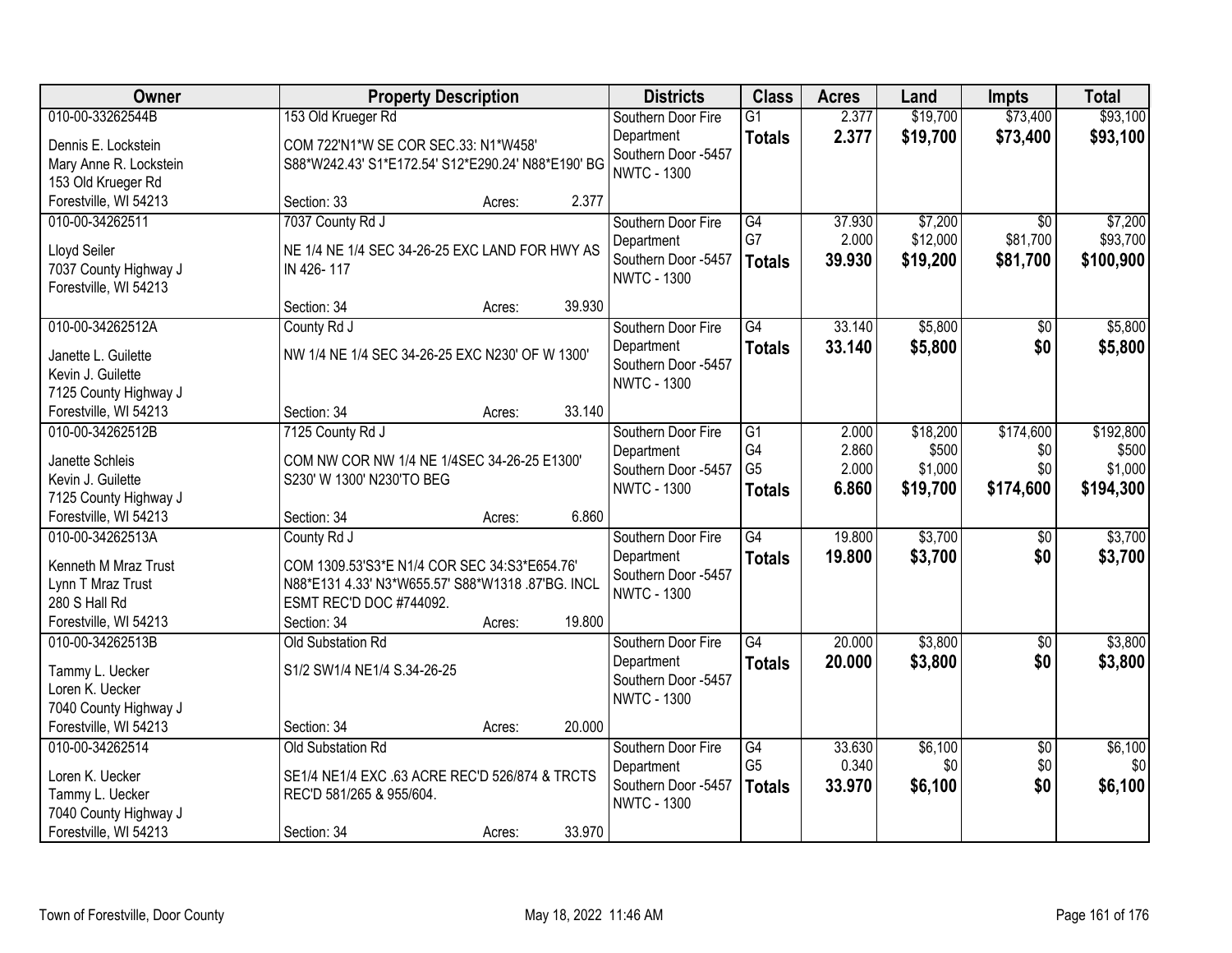| Owner                                   | <b>Property Description</b>                        | <b>Districts</b>    | <b>Class</b>    | <b>Acres</b> | Land     | <b>Impts</b>    | <b>Total</b> |
|-----------------------------------------|----------------------------------------------------|---------------------|-----------------|--------------|----------|-----------------|--------------|
| 010-00-34262514A                        | 289 Old Substation Rd                              | Southern Door Fire  | $\overline{G1}$ | 1.000        | \$14,200 | \$121,900       | \$136,100    |
| Christopher J. Michiels                 | COM 732.61'N OF E1/4 COR SEC.34: N150' W183'       | Department          | <b>Totals</b>   | 1.000        | \$14,200 | \$121,900       | \$136,100    |
| 289 Old Substation Rd                   | S150' E183' BG. E33' SUB RD. ALSO INCL COM         | Southern Door -5457 |                 |              |          |                 |              |
| Forestville, WI 54213-9795              | 645.61'N E1/4 COR SEC 34:N87' W183' S87' E183' BG. | <b>NWTC - 1300</b>  |                 |              |          |                 |              |
|                                         | 1.000<br>Section: 34<br>Acres:                     |                     |                 |              |          |                 |              |
| 010-00-34262514B                        | 301 Old Substation Rd                              | Southern Door Fire  | $\overline{G1}$ | 5.030        | \$23,200 | \$70,900        | \$94,100     |
|                                         | COM 882.61'N E1/4 COR SEC, 34:N430.14' TO NE       | Department          | <b>Totals</b>   | 5.030        | \$23,200 | \$70,900        | \$94,100     |
| Kim L. Haegele<br>301 Old Substation Rd | COR SENE N89*W506.04'S436.48'E506'BG               | Southern Door -5457 |                 |              |          |                 |              |
| Forestville, WI 54213                   |                                                    | <b>NWTC - 1300</b>  |                 |              |          |                 |              |
|                                         | 5.030<br>Section: 34<br>Acres:                     |                     |                 |              |          |                 |              |
| 010-00-34262521A                        | County Rd J                                        | Southern Door Fire  | $\overline{G4}$ | 15.450       | \$3,100  | $\overline{50}$ | \$3,100      |
|                                         |                                                    | Department          | <b>Totals</b>   | 15.450       | \$3,100  | \$0             | \$3,100      |
| Joshua M. Carmody                       | W 1/2 NE 1/4 NW 1/4 SEC 34- 26-25 EXC PART OF      | Southern Door -5457 |                 |              |          |                 |              |
| N8327 Poplar Dr                         | PARCEL DESC IN 34-26-2521A1                        | <b>NWTC - 1300</b>  |                 |              |          |                 |              |
| Algoma, WI 54201                        |                                                    |                     |                 |              |          |                 |              |
|                                         | 15.450<br>Section: 34<br>Acres:                    |                     |                 |              |          |                 |              |
| 010-00-34262521A1                       | 7207 County Rd J                                   | Southern Door Fire  | $\overline{G1}$ | 5.080        | \$23,200 | \$90,600        | \$113,800    |
| William J. Le Captain                   | TR N1/2 NW1/4 SEC 34-26-25 COM N1/4 COR SED        | Department          | <b>Totals</b>   | 5.080        | \$23,200 | \$90,600        | \$113,800    |
| 7207 County Highway J                   | N86DW668. 11'BG N86DW734.81'S01DW299.              | Southern Door -5457 |                 |              |          |                 |              |
| Forestville, WI 54213                   | 70'S86DE742.04'N300'BG. NLY 33'FOR ROAD            | <b>NWTC - 1300</b>  |                 |              |          |                 |              |
|                                         | 5.080<br>Section: 34<br>Acres:                     |                     |                 |              |          |                 |              |
| 010-00-34262521B                        | County Rd J                                        | Southern Door Fire  | $\overline{G4}$ | 19.230       | \$3,800  | $\overline{50}$ | \$3,800      |
| Kenneth M Mraz Trust                    | COM N1/4 COR SEC 34:S3*E130 9.53' S89*W655.05'     | Department          | G <sub>5</sub>  | 0.500        | \$100    | \$0             | \$100        |
| Lynn T Mraz Trust                       | N3*W1315 .03' N89*E656.11' BG. INCL ESMT REC'D     | Southern Door -5457 | <b>Totals</b>   | 19.730       | \$3,900  | \$0             | \$3,900      |
| 280 S Hall Rd                           | DOC #744092.                                       | <b>NWTC - 1300</b>  |                 |              |          |                 |              |
| Forestville, WI 54213                   | 19.730<br>Section: 34<br>Acres:                    |                     |                 |              |          |                 |              |
| 010-00-34262522A                        | 7255 County Rd J                                   | Southern Door Fire  | G4              | 25.470       | \$4,300  | $\overline{50}$ | \$4,300      |
|                                         |                                                    | Department          | G <sub>5</sub>  | 12.000       | \$7,800  | \$0             | \$7,800      |
| Joshua M. Carmody                       | NW 1/4 NW 1/4 SEC 34-26-25 EXC W132'OF N330' &     | Southern Door -5457 | G7              | 1.000        | \$5,500  | \$28,400        | \$33,900     |
| N8327 Poplar Dr                         | EXC THAT PART AS DESC IN PARCEL 34-26-25-21A1      | <b>NWTC - 1300</b>  | <b>Totals</b>   | 38.470       | \$17,600 | \$28,400        | \$46,000     |
| Algoma, WI 54201                        |                                                    |                     |                 |              |          |                 |              |
|                                         | 38.470<br>Section: 34<br>Acres:                    |                     |                 |              |          |                 |              |
| 010-00-34262522B                        | 386 Old Krueger Rd                                 | Southern Door Fire  | $\overline{G1}$ | 1.000        | \$14,200 | \$67,000        | \$81,200     |
| Lloyd J. Clark                          | COM NW COR NW1/4 NW1/4 E132 ' S330' W132' N330'    | Department          | <b>Totals</b>   | 1.000        | \$14,200 | \$67,000        | \$81,200     |
| 480 Mill Rd                             | TO BEG S.34-26-25                                  | Southern Door -5457 |                 |              |          |                 |              |
| Sturgeon Bay, WI 54235                  |                                                    | <b>NWTC - 1300</b>  |                 |              |          |                 |              |
|                                         | 1.000<br>Section: 34<br>Acres:                     |                     |                 |              |          |                 |              |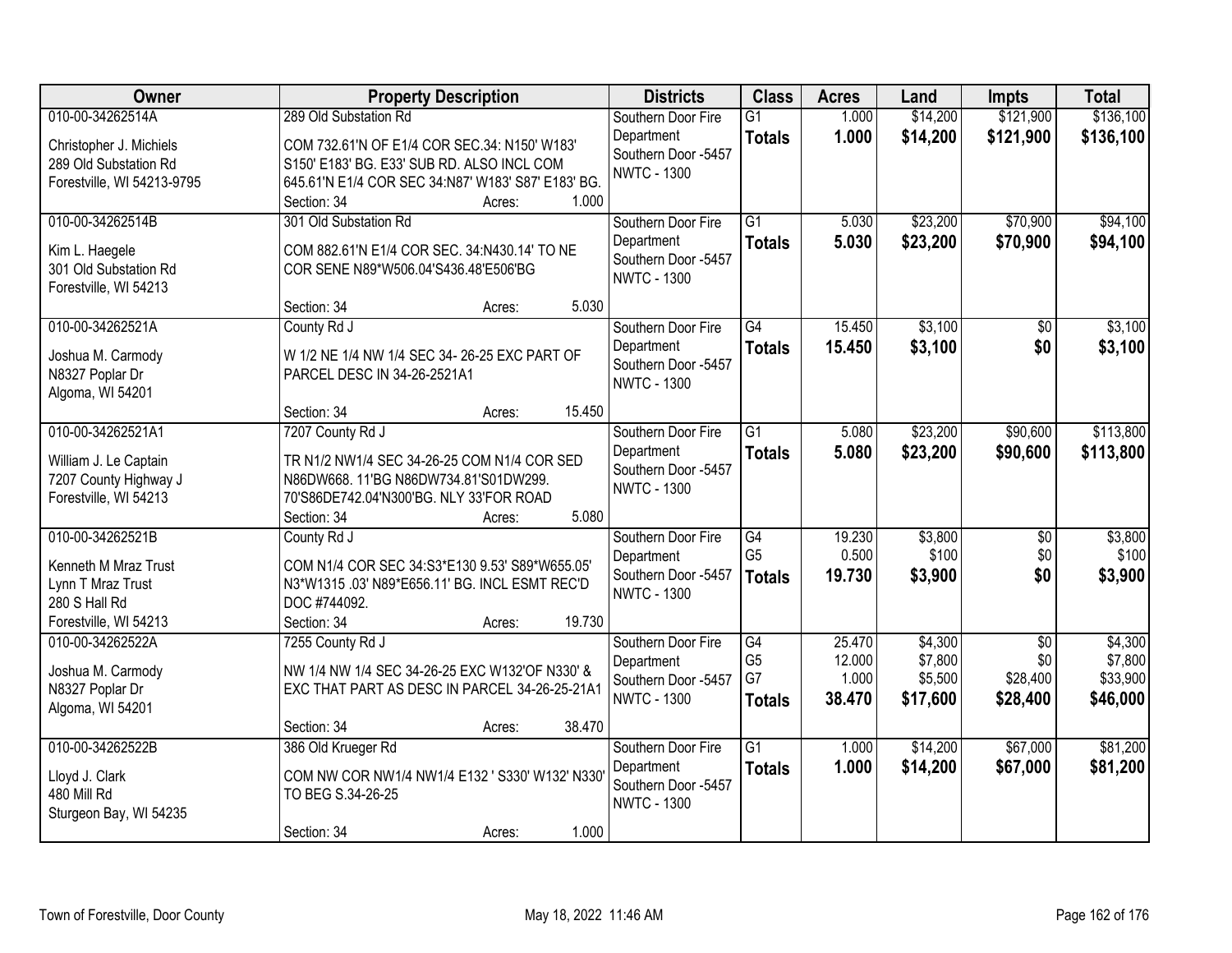| Owner                                               | <b>Property Description</b>                      |        |        | <b>Districts</b>    | <b>Class</b>    | <b>Acres</b> | Land     | <b>Impts</b>    | <b>Total</b> |
|-----------------------------------------------------|--------------------------------------------------|--------|--------|---------------------|-----------------|--------------|----------|-----------------|--------------|
| 010-00-34262523                                     | 264 Old Krueger Rd                               |        |        | Southern Door Fire  | $\overline{G1}$ | 1.000        | \$14,200 | \$141,400       | \$155,600    |
| Gary W. Chepeck                                     | SW1/4 NW1/4 S.34-26-25                           |        |        | Department          | G4              | 18.000       | \$3,200  | \$0             | \$3,200      |
| Margaret E. Chepeck                                 |                                                  |        |        | Southern Door -5457 | G <sub>5</sub>  | 21.000       | \$22,400 | \$0             | \$22,400     |
| 264 Old Krueger Rd                                  |                                                  |        |        | <b>NWTC - 1300</b>  | <b>Totals</b>   | 40.000       | \$39,800 | \$141,400       | \$181,200    |
| Forestville, WI 54213                               | Section: 34                                      | Acres: | 40.000 |                     |                 |              |          |                 |              |
| 010-00-34262524                                     | Old Krueger Rd                                   |        |        | Southern Door Fire  | $\overline{G4}$ | 25.000       | \$4,600  | \$0             | \$4,600      |
|                                                     |                                                  |        |        | Department          | G <sub>5</sub>  | 15.000       | \$17,000 | \$0             | \$17,000     |
| Gary W. Chepeck                                     | SE1/4 NW1/4 S.34-26-25 SUBJ TO ESMT REC'D IN     |        |        | Southern Door -5457 | <b>Totals</b>   | 40.000       | \$21,600 | \$0             | \$21,600     |
| Margaret E. Chepeck                                 | DOC #744092.                                     |        |        | <b>NWTC - 1300</b>  |                 |              |          |                 |              |
| 264 Old Krueger Rd                                  |                                                  |        |        |                     |                 |              |          |                 |              |
| Forestville, WI 54213                               | Section: 34                                      | Acres: | 40.000 |                     |                 |              |          |                 |              |
| 010-00-34262531A                                    | Old Krueger Rd                                   |        |        | Southern Door Fire  | $\overline{G4}$ | 3.000        | \$500    | $\overline{50}$ | \$500        |
| Myrton P & Viola M Schley Trst                      | NE 1/4 SW 1/4 SEC 34-26-25                       |        |        | Department          | G <sub>5</sub>  | 37.000       | \$39,100 | \$0             | \$39,100     |
| E5776 Washington Rd                                 |                                                  |        |        | Southern Door -5457 | <b>Totals</b>   | 40.000       | \$39,600 | \$0             | \$39,600     |
| Algoma, WI 54201                                    |                                                  |        |        | <b>NWTC - 1300</b>  |                 |              |          |                 |              |
|                                                     | Section: 34                                      | Acres: | 40.000 |                     |                 |              |          |                 |              |
| 010-00-34262532A                                    | Old Krueger Rd                                   |        |        | Southern Door Fire  | G4              | 29.000       | \$5,700  | \$0             | \$5,700      |
| Myrton P & Viola M Schley Trst                      | NW 1/4 SW 1/4 SEC 34-26-25 EXC COM SW COR        |        |        | Department          | G <sub>5</sub>  | 3.760        | \$6,300  | \$0             | \$6,300      |
| E5776 Washington Rd                                 | N303'BG E 248'N177'E221'N300'W469'TO C/L RD      |        |        | Southern Door -5457 | G5M             | 3.000        | \$4,700  | \$0             | \$4,700      |
| Algoma, WI 54201                                    | S477'TO BEG                                      |        |        | <b>NWTC - 1300</b>  | <b>Totals</b>   | 35.760       | \$16,700 | \$0             | \$16,700     |
|                                                     | Section: 34                                      | Acres: | 35.760 |                     |                 |              |          |                 |              |
| 010-00-34262532B                                    | 192 Old Krueger Rd                               |        |        | Southern Door Fire  | $\overline{G1}$ | 1.000        | \$14,200 | \$99,700        | \$113,900    |
|                                                     |                                                  |        |        | Department          | <b>Totals</b>   | 1.000        | \$14,200 | \$99,700        | \$113,900    |
| David J & Maria P Hibbs Trst                        | COM SW COR NW1/4 SW1/4 N303 ' TO BEG N177'       |        |        | Southern Door -5457 |                 |              |          |                 |              |
| James & Vicki Kowalsky Trst                         | E248' S177' E248' S177' W248' TO BEG S.34-26-25  |        |        | <b>NWTC - 1300</b>  |                 |              |          |                 |              |
| 9036 S Pleasant Ave                                 |                                                  |        |        |                     |                 |              |          |                 |              |
| Chicago, IL 60620                                   | Section: 34                                      | Acres: | 1.000  |                     |                 |              |          |                 |              |
| 010-00-34262532C                                    | 200 Old Krueger Rd                               |        |        | Southern Door Fire  | $\overline{G1}$ | 3.230        | \$22,300 | \$111,600       | \$133,900    |
| John D. Gamble                                      | COM SW COR NW 1/4 SW 1/4 SEC 34-26-25 N480'TO    |        |        | Department          | <b>Totals</b>   | 3.230        | \$22,300 | \$111,600       | \$133,900    |
| 200 Old Krueger Rd                                  | BEG E 469' N300' W469' S300'TO BEG               |        |        | Southern Door -5457 |                 |              |          |                 |              |
| Forestville, WI 54213                               |                                                  |        |        | <b>NWTC - 1300</b>  |                 |              |          |                 |              |
|                                                     | Section: 34                                      | Acres: | 3.230  |                     |                 |              |          |                 |              |
| 010-00-34262533                                     | 7254 County Line Rd                              |        |        | Southern Door Fire  | G4              | 36.000       | \$6,900  | $\overline{30}$ | \$6,900      |
|                                                     | SW1/4 SW1/4 S.34-26-25 EXC CSM #3052 V.18 PG.293 |        |        | Department          | G <sub>5</sub>  | 1.220        | \$800    | \$0             | \$800        |
| Lynn H & Sharon L Busch Trst<br>N8534 Wolf River Dr |                                                  |        |        | Southern Door -5457 | <b>Totals</b>   | 37.220       | \$7,700  | \$0             | \$7,700      |
| Algoma, WI 54201                                    |                                                  |        |        | <b>NWTC - 1300</b>  |                 |              |          |                 |              |
|                                                     | Section: 34                                      | Acres: | 37.220 |                     |                 |              |          |                 |              |
|                                                     |                                                  |        |        |                     |                 |              |          |                 |              |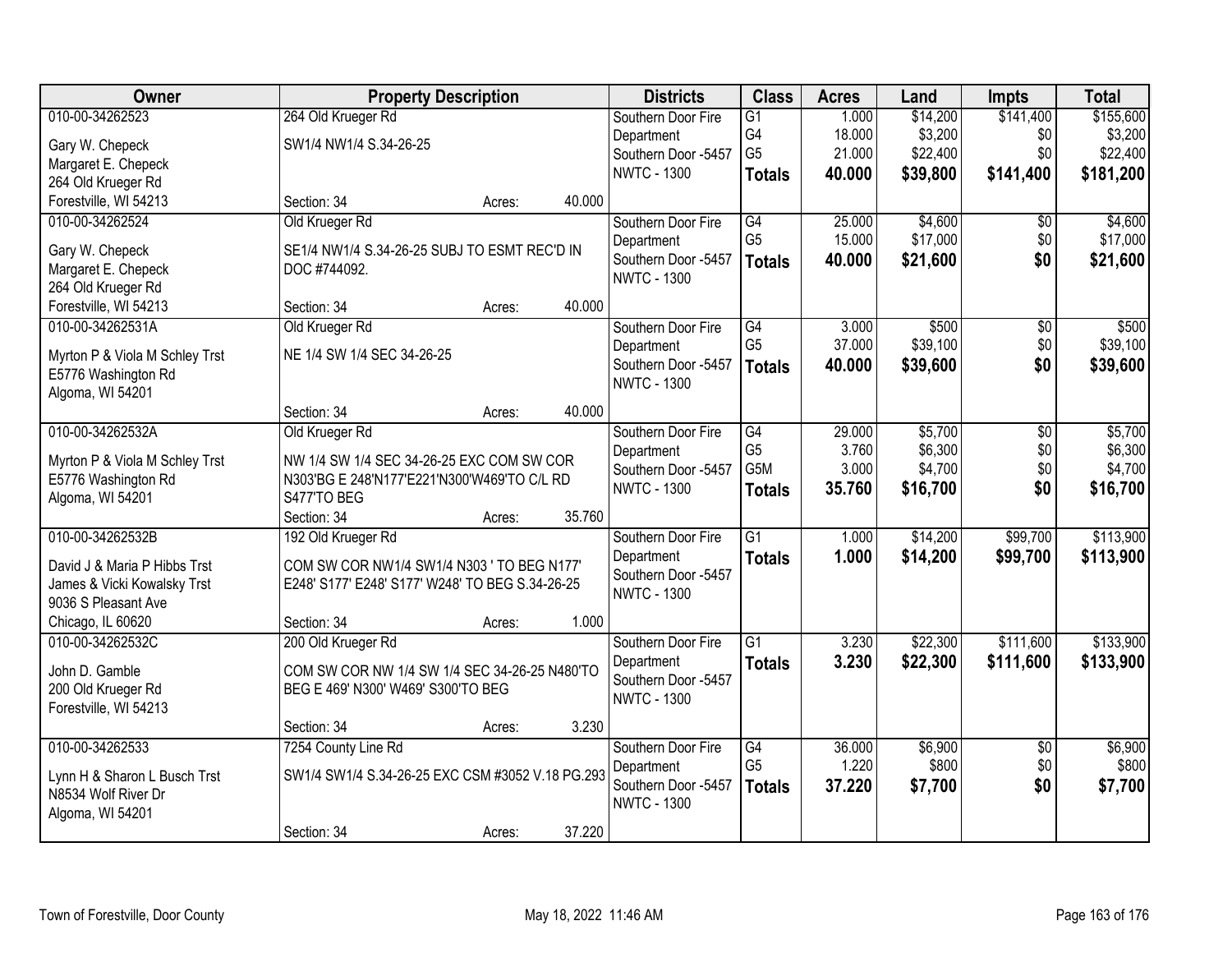| Owner                                                                                                           |                                                                                                      | <b>Property Description</b>                    |        | <b>Districts</b>                                                              | <b>Class</b>                                       | <b>Acres</b>              | Land                             | Impts                                   | <b>Total</b>                     |
|-----------------------------------------------------------------------------------------------------------------|------------------------------------------------------------------------------------------------------|------------------------------------------------|--------|-------------------------------------------------------------------------------|----------------------------------------------------|---------------------------|----------------------------------|-----------------------------------------|----------------------------------|
| 010-00-34262533A<br>Dolores L. Krueger<br>7254 County Line Rd<br>Forestville, WI 54213                          | 7254 County Line Rd                                                                                  | LOT 1 CSM #3052 V.18 PG.293 SEC. 34-26-25 SWSW |        | Southern Door Fire<br>Department<br>Southern Door -5457<br><b>NWTC - 1300</b> | $\overline{G5}$<br>G7<br><b>Totals</b>             | 0.780<br>2.000<br>2.780   | \$500<br>\$12,000<br>\$12,500    | $\overline{50}$<br>\$70,100<br>\$70,100 | \$500<br>\$82,100<br>\$82,600    |
|                                                                                                                 | Section: 34                                                                                          | Acres:                                         | 2.780  |                                                                               |                                                    |                           |                                  |                                         |                                  |
| 010-00-34262534<br>Dolores L. Gano<br>Dolores L. Krueger<br>7254 County Line Rd                                 | County Line Rd<br>SE1/4 SW1/4 S.34-26-25                                                             |                                                |        | Southern Door Fire<br>Department<br>Southern Door -5457<br><b>NWTC - 1300</b> | $\overline{G5}$<br>G <sub>6</sub><br><b>Totals</b> | 36.000<br>4.000<br>40.000 | \$53,500<br>\$12,400<br>\$65,900 | $\overline{50}$<br>\$0<br>\$0           | \$53,500<br>\$12,400<br>\$65,900 |
| Forestville, WI 54213                                                                                           | Section: 34                                                                                          | Acres:                                         | 40.000 |                                                                               |                                                    |                           |                                  |                                         |                                  |
| 010-00-34262541A<br>Lonnie E. Fenendael<br>Sue L. Fenendael<br>E4002 Cherry Rd                                  | <b>Old Substation Rd</b><br>NE1/4 SE1/4 EX E330' OF S 660' S.34-26-25                                |                                                |        | Southern Door Fire<br>Department<br>Southern Door -5457<br><b>NWTC - 1300</b> | $\overline{G4}$<br>G <sub>5</sub><br><b>Totals</b> | 34.500<br>0.500<br>35.000 | \$5,900<br>\$100<br>\$6,000      | $\overline{50}$<br>\$0<br>\$0           | \$5,900<br>\$100<br>\$6,000      |
| Algoma, WI 54201                                                                                                | Section: 34                                                                                          | Acres:                                         | 35.000 |                                                                               |                                                    |                           |                                  |                                         |                                  |
| 010-00-34262541B<br>Charles A. Schley<br>187 Old Substation Rd<br>Forestville, WI 54213                         | 187 Old Substation Rd<br>E330' OF S660' OF NE1/4 SE 1/4 S.34-26-25                                   |                                                |        | Southern Door Fire<br>Department<br>Southern Door -5457<br><b>NWTC - 1300</b> | $\overline{G1}$<br><b>Totals</b>                   | 5.000<br>5.000            | \$23,200<br>\$23,200             | \$72,900<br>\$72,900                    | \$96,100<br>\$96,100             |
|                                                                                                                 | Section: 34                                                                                          | Acres:                                         | 5.000  |                                                                               |                                                    |                           |                                  |                                         |                                  |
| 010-00-34262542<br>Dale F. Anders<br>Margie A. Anders<br>6211 E County Line Rd                                  | Old Substation Rd<br>NW1/4 SE1/4 S.34-26-25                                                          |                                                |        | Southern Door Fire<br>Department<br>Southern Door -5457<br><b>NWTC - 1300</b> | $\overline{G5}$<br><b>Totals</b>                   | 40.000<br>40.000          | \$85,800<br>\$85,800             | $\overline{50}$<br>\$0                  | \$85,800<br>\$85,800             |
| Forestville, WI 54213-9517                                                                                      | Section: 34                                                                                          | Acres:                                         | 40.000 |                                                                               |                                                    |                           |                                  |                                         |                                  |
| 010-00-34262543A<br>Dale F. Anders<br>Margie A. Anders<br>6211 E County Line Rd                                 | <b>County Line Rd</b><br>SW1/4 SE1/4 EXC W215' OF E 536' OF S262' & CSM<br>288, V.6 S.34-26-25       |                                                |        | Southern Door Fire<br>Department<br>Southern Door -5457<br><b>NWTC - 1300</b> | $\overline{G5}$<br><b>Totals</b>                   | 37.340<br>37.340          | \$85,400<br>\$85,400             | $\overline{60}$<br>\$0                  | \$85,400<br>\$85,400             |
| Forestville, WI 54213-9517                                                                                      | Section: 34                                                                                          | Acres:                                         | 37.340 |                                                                               |                                                    |                           |                                  |                                         |                                  |
| 010-00-34262543A1<br>Dale F. Anders<br>Margie Ann Anders<br>6211 E County Line Rd<br>Forestville, WI 54213-9517 | 7112 County Line Rd<br>LOT 1 CSM #1137 V.6 PG.288 SEC. 34-26-25 SW1/4<br><b>SE1/4</b><br>Section: 34 | Acres:                                         | 1.410  | Southern Door Fire<br>Department<br>Southern Door -5457<br><b>NWTC - 1300</b> | $\overline{G1}$<br><b>Totals</b>                   | 1.410<br>1.410            | \$15,800<br>\$15,800             | \$193,100<br>\$193,100                  | \$208,900<br>\$208,900           |
|                                                                                                                 |                                                                                                      |                                                |        |                                                                               |                                                    |                           |                                  |                                         |                                  |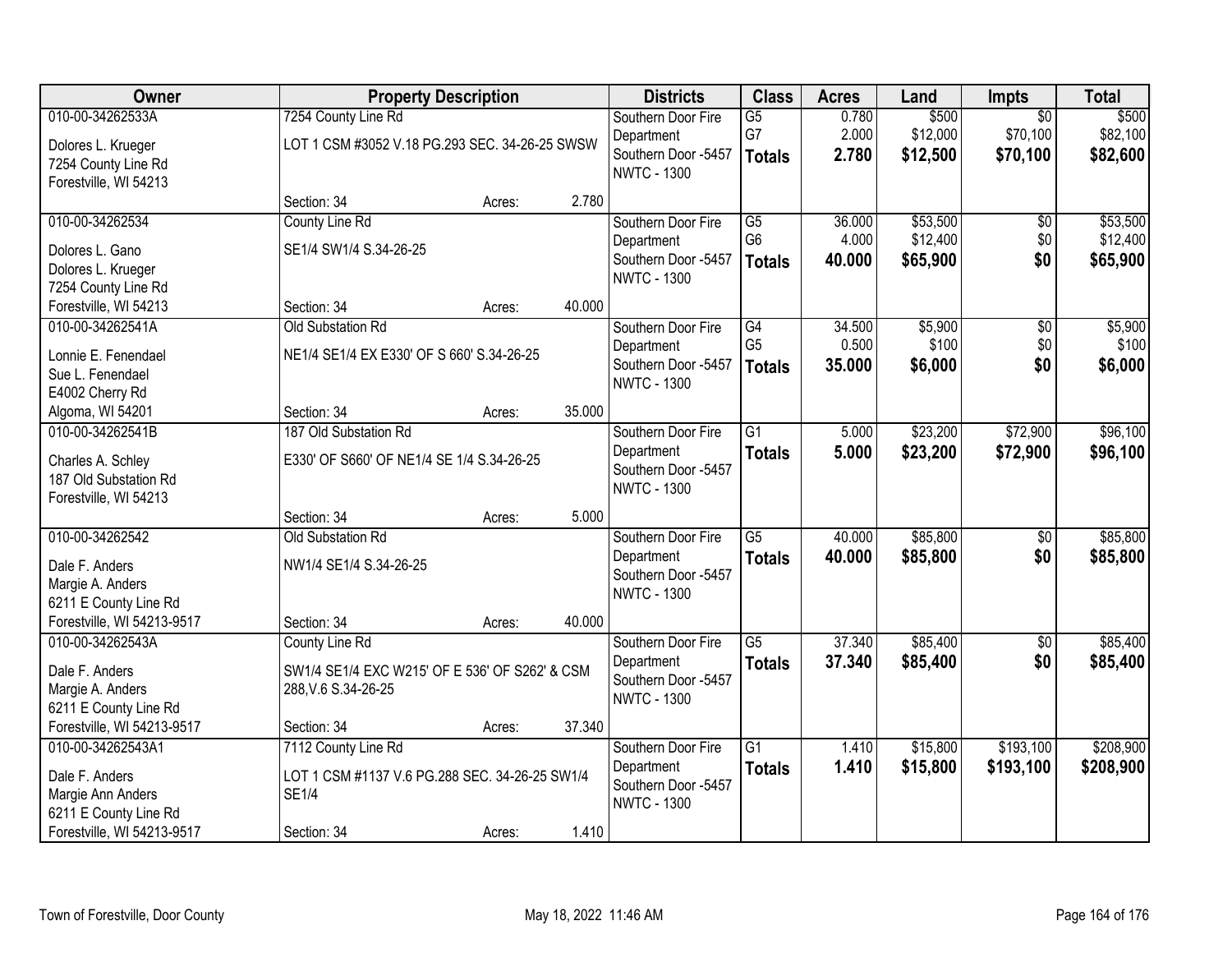| Owner                         | <b>Property Description</b>                     |        |        | <b>Districts</b>    | <b>Class</b>    | <b>Acres</b> | Land            | <b>Impts</b>    | <b>Total</b>    |
|-------------------------------|-------------------------------------------------|--------|--------|---------------------|-----------------|--------------|-----------------|-----------------|-----------------|
| 010-00-34262543B              | 7108 County Line Rd                             |        |        | Southern Door Fire  | $\overline{G1}$ | 1.270        | \$15,200        | \$100,300       | \$115,500       |
| Cindy S. Dantoin              | COM SE COR SW1/4 SE1/4 W321 ' TO BEG N262'      |        |        | Department          | <b>Totals</b>   | 1.270        | \$15,200        | \$100,300       | \$115,500       |
| 7108 County Line Rd           | W215' S262' E ALG S LI 215' BG. EXC TRCT REC'D  |        |        | Southern Door -5457 |                 |              |                 |                 |                 |
| Forestville, WI 54213         | 720/909. INCL TRCT REC'D 720/910.               |        |        | <b>NWTC - 1300</b>  |                 |              |                 |                 |                 |
|                               | Section: 34                                     | Acres: | 1.270  |                     |                 |              |                 |                 |                 |
| 010-00-34262544               | County Line Rd                                  |        |        | Southern Door Fire  | $\overline{G5}$ | 40.000       | \$85,600        | \$0             | \$85,600        |
| Dale F. Anders                | SE1/4 SE1/4 S.34-26-25                          |        |        | Department          | <b>Totals</b>   | 40.000       | \$85,600        | \$0             | \$85,600        |
| Margie A. Anders              |                                                 |        |        | Southern Door -5457 |                 |              |                 |                 |                 |
| 6211 E County Line Rd         |                                                 |        |        | <b>NWTC - 1300</b>  |                 |              |                 |                 |                 |
| Forestville, WI 54213-9517    | Section: 34                                     | Acres: | 40.000 |                     |                 |              |                 |                 |                 |
| 010-00-35262511               | 361 S Carnot Rd                                 |        |        | Southern Door Fire  | G4              | 27.500       | \$4,000         | \$0             | \$4,000         |
| Loren K. Uecker               | NE1/4 NE1/4 S.35-26-25                          |        |        | Department          | G <sub>5</sub>  | 10.000       | \$12,500        | \$0             | \$12,500        |
| 7040 County Highway J         |                                                 |        |        | Southern Door -5457 | G7              | 2.500        | \$14,500        | \$195,900       | \$210,400       |
| Forestville, WI 54213         |                                                 |        |        | <b>NWTC - 1300</b>  | <b>Totals</b>   | 40.000       | \$31,000        | \$195,900       | \$226,900       |
|                               | Section: 35                                     | Acres: | 40.000 |                     |                 |              |                 |                 |                 |
| 010-00-35262512A              | 6835 County Rd J                                |        |        | Southern Door Fire  | $\overline{G5}$ | 38.580       | \$25,100        | \$0             | \$25,100        |
| David B & Judith A Dahms Trst | NW1/4 NE1/4 EXC TRCT REC'D DOC#849728 EXC       |        |        | Department          | <b>Totals</b>   | 38.580       | \$25,100        | \$0             | \$25,100        |
| 31 S Duluth Ave               | E165' OF N264' S.35-26-25                       |        |        | Southern Door -5457 |                 |              |                 |                 |                 |
| Sturgeon Bay, WI 54235        |                                                 |        |        | <b>NWTC - 1300</b>  |                 |              |                 |                 |                 |
|                               | Section: 35                                     | Acres: | 38.580 |                     |                 |              |                 |                 |                 |
| 010-00-35262512B              | 6787 County Rd J                                |        |        | Southern Door Fire  | $\overline{X4}$ | 0.418        | $\overline{50}$ | $\overline{50}$ | $\overline{50}$ |
|                               |                                                 |        |        | Department          | <b>Totals</b>   | 0.418        | \$0             | \$0             | \$0             |
| Wisconsin Public Service Corp | LOT 1 CSM#3524 DOC#850237 SEC. 35-26-25 NWNE    |        |        | Southern Door -5457 |                 |              |                 |                 |                 |
| PO Box 19001                  |                                                 |        |        | <b>NWTC - 1300</b>  |                 |              |                 |                 |                 |
| Green Bay, WI 54307           |                                                 |        | 0.418  |                     |                 |              |                 |                 |                 |
| 010-00-35262512C              | Section: 35<br>6765 County Rd J                 | Acres: |        | Southern Door Fire  | $\overline{G1}$ | 1.000        | \$14,200        | $\overline{60}$ | \$14,200        |
|                               |                                                 |        |        | Department          |                 | 1.000        | \$14,200        | \$0             | \$14,200        |
| Kevin Derenne                 | COM NE COR NW1/4 NE1/4 W165 ' S264' E165' N265' |        |        | Southern Door -5457 | <b>Totals</b>   |              |                 |                 |                 |
| 3950 Seven Oaks Dr            | TO BEG S.35-26-25                               |        |        | <b>NWTC - 1300</b>  |                 |              |                 |                 |                 |
| De Pere, WI 54115             |                                                 |        |        |                     |                 |              |                 |                 |                 |
|                               | Section: 35                                     | Acres: | 1.000  |                     |                 |              |                 |                 |                 |
| 010-00-35262513               | Rosewood Rd                                     |        |        | Southern Door Fire  | G4              | 6.872        | \$800           | $\overline{50}$ | \$800           |
| Cory L Cornette Trust         | SW1/4 NE1/4 S.35-26-25                          |        |        | Department          | W <sub>6</sub>  | 33.000       | ( \$41,300)     | \$0             | \$0             |
| Sarah Ann C Cornette Trust    |                                                 |        |        | Southern Door -5457 | <b>Totals</b>   | 39.872       | \$800           | \$0             | \$800           |
| 2003 Cedar Ln                 |                                                 |        |        | <b>NWTC - 1300</b>  |                 |              |                 |                 |                 |
| Brussels, WI 54204            | Section: 35                                     | Acres: | 39.872 |                     |                 |              |                 |                 |                 |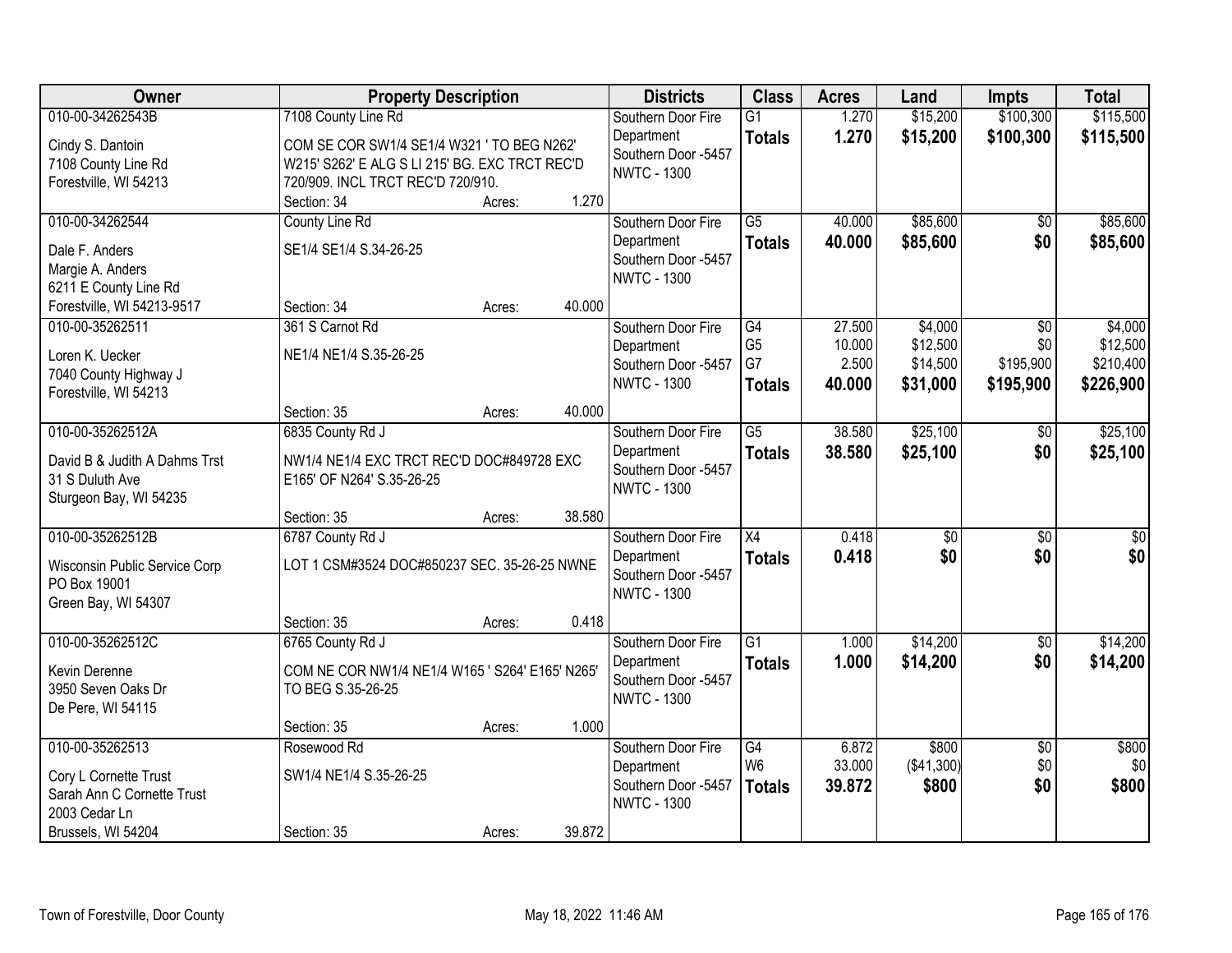| Owner                         |                                                 | <b>Property Description</b> |        |                                           | <b>Class</b>                      | <b>Acres</b>     | Land                | <b>Impts</b>    | <b>Total</b> |
|-------------------------------|-------------------------------------------------|-----------------------------|--------|-------------------------------------------|-----------------------------------|------------------|---------------------|-----------------|--------------|
| 010-00-35262514               | Rosewood Rd                                     |                             |        | Southern Door Fire                        | G4                                | 28.000           | \$5,000             | $\overline{50}$ | \$5,000      |
| Loren K. Uecker               | SE1/4 NE1/4 S.35-26-25                          |                             |        | Department                                | G <sub>5</sub>                    | 12.000           | \$9,400             | \$0             | \$9,400      |
| 7040 County Highway J         |                                                 |                             |        | Southern Door -5457<br><b>NWTC - 1300</b> | <b>Totals</b>                     | 40.000           | \$14,400            | \$0             | \$14,400     |
| Forestville, WI 54213         |                                                 |                             |        |                                           |                                   |                  |                     |                 |              |
|                               | Section: 35                                     | Acres:                      | 40.000 |                                           |                                   |                  |                     |                 |              |
| 010-00-35262521               | County Rd J                                     |                             |        | Southern Door Fire                        | $\overline{G5}$                   | 40.000           | \$26,000            | $\overline{50}$ | \$26,000     |
| Lloyd Seiler                  | NE1/4 NW1/4 S.35-26-25                          |                             |        | Department                                | <b>Totals</b>                     | 40.000           | \$26,000            | \$0             | \$26,000     |
| 7037 County Highway J         |                                                 |                             |        | Southern Door -5457<br><b>NWTC - 1300</b> |                                   |                  |                     |                 |              |
| Forestville, WI 54213         |                                                 |                             |        |                                           |                                   |                  |                     |                 |              |
|                               | Section: 35                                     | Acres:                      | 40.000 |                                           |                                   |                  |                     |                 |              |
| 010-00-35262522A              | County Rd J                                     |                             |        | Southern Door Fire                        | $\overline{G4}$                   | 15.000           | \$2,400             | \$0             | \$2,400      |
| Lloyd Seiler                  | NW 1/4 NW 1/4 SEC 35-26-25 EXC COM NW COR       |                             |        | Department                                | G <sub>5</sub>                    | 24.780           | \$16,100            | \$0             | \$16,100     |
| 7037 County Highway J         | E104' S64' W104' N64'BG & EXC LAND FOR HWY      |                             |        | Southern Door -5457<br><b>NWTC - 1300</b> | <b>Totals</b>                     | 39.780           | \$18,500            | \$0             | \$18,500     |
| Forestville, WI 54213         | 426-117                                         |                             |        |                                           |                                   |                  |                     |                 |              |
|                               | Section: 35                                     | Acres:                      | 39.780 |                                           |                                   |                  |                     |                 |              |
| 010-00-35262522B              | County Rd J                                     |                             |        | Southern Door Fire                        | X4                                | 0.150            | \$0                 | \$0             | \$0          |
| Wisconsin Public Service Corp | COM NW COR NW1/4 NW1/4 E104 ' S64' W104' N64' T |                             |        | Department                                | <b>Totals</b>                     | 0.150            | \$0                 | \$0             | \$0          |
| PO Box 19001                  | BEG S.35-26-25                                  |                             |        | Southern Door -5457<br><b>NWTC - 1300</b> |                                   |                  |                     |                 |              |
| Green Bay, WI 54307           |                                                 |                             |        |                                           |                                   |                  |                     |                 |              |
|                               | Section: 35                                     | Acres:                      | 0.150  |                                           |                                   |                  |                     |                 |              |
| 010-00-35262523               | Old Substation Rd                               |                             |        | Southern Door Fire                        | $\overline{G4}$                   | 15.000           | \$2,100             | \$0             | \$2,100      |
| Dale F. Anders                | SW1/4 NW1/4 S.35-26-25                          |                             |        | Department<br>Southern Door -5457         | G <sub>5</sub>                    | 25.000           | \$21,700            | \$0             | \$21,700     |
| Margie A. Anders              |                                                 |                             |        | <b>NWTC - 1300</b>                        | <b>Totals</b>                     | 40.000           | \$23,800            | \$0             | \$23,800     |
| 6211 E County Line Rd         |                                                 |                             |        |                                           |                                   |                  |                     |                 |              |
| Forestville, WI 54213-9517    | Section: 35                                     | Acres:                      | 40.000 |                                           |                                   |                  |                     |                 |              |
| 010-00-35262524               | Rosewood Rd                                     |                             |        | Southern Door Fire                        | W6                                | 40.065           | ( \$50, 100)        | $\sqrt{6}$      | $\sqrt{50}$  |
| <b>Theodore Brauer</b>        | SE1/4 NW1/4 S.35-26-25                          |                             |        | Department<br>Southern Door -5457         | <b>Totals</b>                     | 40.065           | \$0                 | \$0             | \$0          |
| 140 W Larch St                |                                                 |                             |        | <b>NWTC - 1300</b>                        |                                   |                  |                     |                 |              |
| Sturgeon Bay, WI 54235        |                                                 |                             |        |                                           |                                   |                  |                     |                 |              |
|                               | Section: 35                                     | Acres:                      | 40.065 |                                           |                                   |                  |                     |                 |              |
| 010-00-35262531               | 6901 Rosewood Rd                                |                             |        | Southern Door Fire                        | $\overline{G4}$<br>G <sub>5</sub> | 10.210<br>30.000 | \$1,800<br>\$37,500 | $\overline{30}$ | \$1,800      |
| John Bellin Lfest et al       | NE1/4 SW1/4 S.35-26-25                          |                             |        | Department<br>Southern Door -5457         |                                   |                  |                     | \$0<br>\$0      | \$37,500     |
| PO Box 172                    |                                                 |                             |        | <b>NWTC - 1300</b>                        | <b>Totals</b>                     | 40.210           | \$39,300            |                 | \$39,300     |
| Casco, WI 54205               |                                                 |                             |        |                                           |                                   |                  |                     |                 |              |
|                               | Section: 35                                     | Acres:                      | 40.210 |                                           |                                   |                  |                     |                 |              |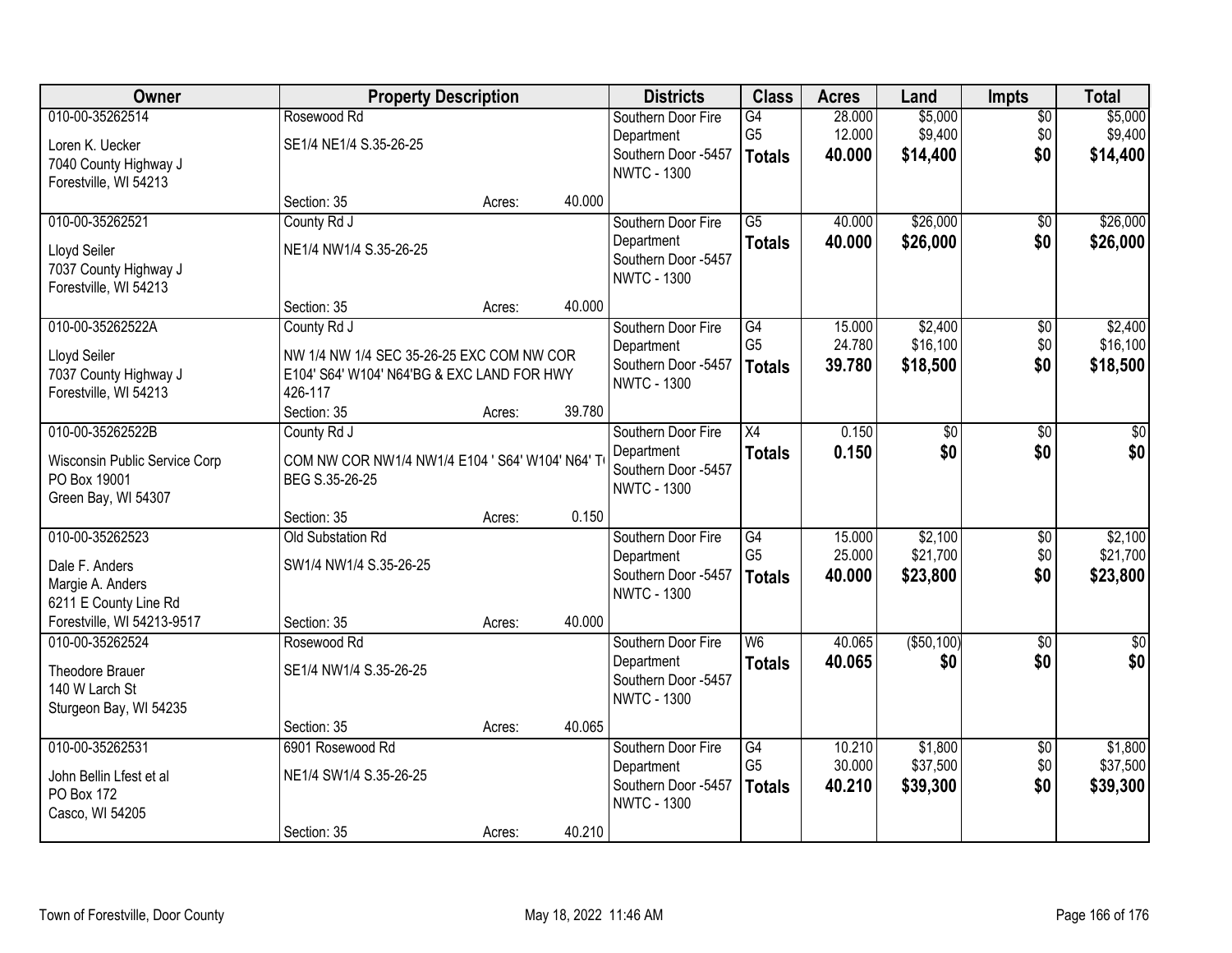| Owner                                            | <b>Property Description</b>                     |        |        | <b>Districts</b>                  | <b>Class</b>    | <b>Acres</b> | Land     | Impts           | <b>Total</b> |
|--------------------------------------------------|-------------------------------------------------|--------|--------|-----------------------------------|-----------------|--------------|----------|-----------------|--------------|
| 010-00-35262532                                  | <b>Old Substation Rd</b>                        |        |        | Southern Door Fire                | G4              | 14.000       | \$2,000  | $\overline{50}$ | \$2,000      |
| Lonnie E. Fenendael                              | NW1/4 SW1/4 S.35-26-25                          |        |        | Department                        | G <sub>5</sub>  | 26.000       | \$20,600 | \$0             | \$20,600     |
| Sue L. Fenendael                                 |                                                 |        |        | Southern Door -5457               | <b>Totals</b>   | 40.000       | \$22,600 | \$0             | \$22,600     |
| E4002 Cherry Rd                                  |                                                 |        |        | <b>NWTC - 1300</b>                |                 |              |          |                 |              |
| Algoma, WI 54201                                 | Section: 35                                     | Acres: | 40.000 |                                   |                 |              |          |                 |              |
| 010-00-35262533                                  | Old Substation Rd                               |        |        | Southern Door Fire                | $\overline{G5}$ | 40.000       | \$45,900 | \$0             | \$45,900     |
| Andrew T. Romdenne                               | SW1/4 SW1/4 S.35-26-25 SUBJ TO ROAD REC'D DOC   |        |        | Department                        | <b>Totals</b>   | 40.000       | \$45,900 | \$0             | \$45,900     |
| Tamara L. Annoye                                 | #813623                                         |        |        | Southern Door -5457               |                 |              |          |                 |              |
| N9415 Wolf River Rd                              |                                                 |        |        | <b>NWTC - 1300</b>                |                 |              |          |                 |              |
| Algoma, WI 54201                                 | Section: 35                                     | Acres: | 40.000 |                                   |                 |              |          |                 |              |
| 010-00-35262534                                  | Jandrin Rd                                      |        |        | Southern Door Fire                | $\overline{G5}$ | 40.000       | \$50,000 | $\overline{50}$ | \$50,000     |
|                                                  |                                                 |        |        | Department                        | <b>Totals</b>   | 40.000       | \$50,000 | \$0             | \$50,000     |
| John W. Serrahn et al                            | SE1/4 SW1/4 S.35-26-25 SUBJ TO ROAD REC'D DOC   |        |        | Southern Door -5457               |                 |              |          |                 |              |
| 4865 County Highway Tt<br>Sturgeon Bay, WI 54235 | #813623                                         |        |        | <b>NWTC - 1300</b>                |                 |              |          |                 |              |
|                                                  | Section: 35                                     | Acres: | 40.000 |                                   |                 |              |          |                 |              |
| 010-00-35262541A                                 | 6745 Rosewood Rd                                |        |        | Southern Door Fire                | $\overline{G1}$ | 2.300        | \$17,000 | \$4,200         | \$21,200     |
|                                                  |                                                 |        |        | Department                        | <b>Totals</b>   | 2.300        | \$17,000 | \$4,200         | \$21,200     |
| Gail Walter                                      | COM NE COR NE1/4 SE1/4 W390 ' TO BEG W250'      |        |        | Southern Door -5457               |                 |              |          |                 |              |
| 720 N 17th Dr                                    | S400' E250' N400' TO BEG S.35-26-25             |        |        | <b>NWTC - 1300</b>                |                 |              |          |                 |              |
| Sturgeon Bay, WI 54235                           |                                                 |        |        |                                   |                 |              |          |                 |              |
|                                                  | Section: 35                                     | Acres: | 2.300  |                                   |                 |              |          |                 |              |
| 010-00-35262541B                                 | 231 S Carnot Rd                                 |        |        | Southern Door Fire                | $\overline{G1}$ | 5.370        | \$23,300 | \$93,400        | \$116,700    |
| Martha S. Frater                                 | COM NE COR NE1/4 SE1/4 S600 ' W390' N600' E390' |        |        | Department<br>Southern Door -5457 | <b>Totals</b>   | 5.370        | \$23,300 | \$93,400        | \$116,700    |
| 231 S Carnot Rd                                  | TO BEG S.35-26-25                               |        |        | <b>NWTC - 1300</b>                |                 |              |          |                 |              |
| Algoma, WI 54201                                 |                                                 |        |        |                                   |                 |              |          |                 |              |
|                                                  | Section: 35                                     | Acres: | 5.370  |                                   |                 |              |          |                 |              |
| 010-00-35262541C                                 | Carnot Rd                                       |        |        | Southern Door Fire                | G4              | 12.300       | \$1,900  | $\sqrt{6}$      | \$1,900      |
| Loren K. Uecker                                  | NE1/4 SE1/4 EX COM NE COR W 640' S400' E250'    |        |        | Department                        | G <sub>5</sub>  | 20.000       | \$20,900 | \$0             | \$20,900     |
| 7040 County Highway J                            | S200' E390 ' N600' TO BEG S.35-26-25            |        |        | Southern Door -5457               | <b>Totals</b>   | 32.300       | \$22,800 | \$0             | \$22,800     |
| Forestville, WI 54213                            |                                                 |        |        | <b>NWTC - 1300</b>                |                 |              |          |                 |              |
|                                                  | Section: 35                                     | Acres: | 32.300 |                                   |                 |              |          |                 |              |
| 010-00-35262542                                  | Rosewood Rd                                     |        |        | Southern Door Fire                | G4              | 20.000       | \$3,200  | $\overline{50}$ | \$3,200      |
| Joseph C. Delorenzo                              | NW1/4 SE1/4 S.35-26-25                          |        |        | Department                        | G <sub>5</sub>  | 20.000       | \$20,900 | \$0             | \$20,900     |
| 399 W Cambria Dr                                 |                                                 |        |        | Southern Door -5457               | <b>Totals</b>   | 40.000       | \$24,100 | \$0             | \$24,100     |
| Round Lake, IL 60073                             |                                                 |        |        | <b>NWTC - 1300</b>                |                 |              |          |                 |              |
|                                                  | Section: 35                                     | Acres: | 40.000 |                                   |                 |              |          |                 |              |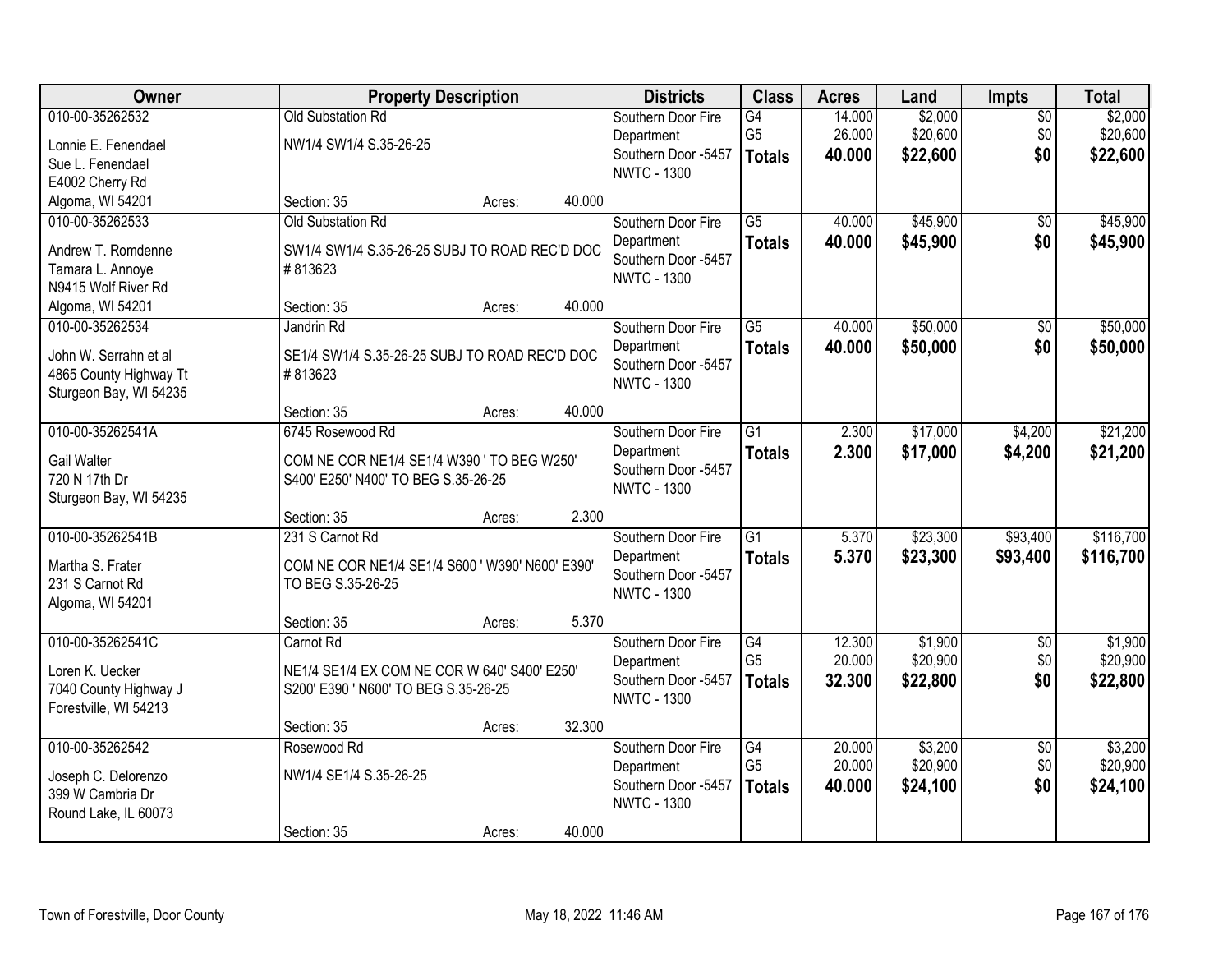| Owner                      | <b>Property Description</b>                     | <b>Districts</b> | <b>Class</b>                              | <b>Acres</b>    | Land   | <b>Impts</b> | <b>Total</b>    |           |
|----------------------------|-------------------------------------------------|------------------|-------------------------------------------|-----------------|--------|--------------|-----------------|-----------|
| 010-00-35262543            | 6776 E County Line Rd                           |                  | Southern Door Fire                        | $\overline{G1}$ | 2.000  | \$18,200     | \$237,200       | \$255,400 |
| David E. Cota              | SW1/4 SE1/4 S.35-26-25 SUBJ TO ROAD REC'D DOC   |                  | Department                                | G <sub>5</sub>  | 38.340 | \$40,000     | \$0             | \$40,000  |
| Sandra K. Scott-Cota       | #813623                                         |                  | Southern Door -5457                       | <b>Totals</b>   | 40.340 | \$58,200     | \$237,200       | \$295,400 |
| 6776 E County Line Rd      |                                                 |                  | <b>NWTC - 1300</b>                        |                 |        |              |                 |           |
| Algoma, WI 54201           | Section: 35                                     | 40.340<br>Acres: |                                           |                 |        |              |                 |           |
| 010-00-35262544            | 177 S Carnot Rd                                 |                  | Southern Door Fire                        | $\overline{G1}$ | 1.000  | \$14,200     | \$118,700       | \$132,900 |
| William J. Bongle          | COM 660'N SE COR SEC.35:                        |                  | Department                                | G4              | 8.100  | \$1,000      | \$0             | \$1,000   |
| Joanne M. Bongle           | N660'W1320'S70'E650'S590' E670'BG.ALSO INCL COM |                  | Southern Door -5457                       | G <sub>5</sub>  | 7.100  | \$6,500      | \$0             | \$6,500   |
| 177 S Carnot Rd            | 330'N SE COR SEC.35:W670'N330' E670'S330'BG.    |                  | <b>NWTC - 1300</b>                        | <b>Totals</b>   | 16.200 | \$21,700     | \$118,700       | \$140,400 |
| Algoma, WI 54201           | Section: 35                                     | 16.200<br>Acres: |                                           |                 |        |              |                 |           |
| 010-00-35262544B           | Jandrin Rd                                      |                  | Southern Door Fire                        | $\overline{G5}$ | 18.700 | \$23,400     | $\overline{50}$ | \$23,400  |
|                            |                                                 |                  | Department                                | <b>Totals</b>   | 18.700 | \$23,400     | \$0             | \$23,400  |
| Aaron J. Bongle            | WEST 650' OF SOUTH 1250' SEC. 35-26-25 SESE     |                  | Southern Door -5457                       |                 |        |              |                 |           |
| 1605 Dawn St               | SUBJ TO ROAD REC'D DOC #813623. INCL'S LOT 1    |                  | <b>NWTC - 1300</b>                        |                 |        |              |                 |           |
| Algoma, WI 54201-9448      | CSM#1984                                        |                  |                                           |                 |        |              |                 |           |
|                            | Section: 35                                     | 18.700<br>Acres: |                                           |                 |        |              |                 |           |
| 010-00-35262544D           | 6730 E County Line Rd                           |                  | Southern Door Fire                        | $\overline{G1}$ | 5.100  | \$23,200     | \$33,900        | \$57,100  |
| Gerald A. Schoncheck       | S330' OF E670' SE1/4 SE1/4 S.35-26-25 SUBJ TO   |                  | Department                                | <b>Totals</b>   | 5.100  | \$23,200     | \$33,900        | \$57,100  |
| Belinda F. Schoncheck      | ROAD REC'D DOC #813623                          |                  | Southern Door -5457<br><b>NWTC - 1300</b> |                 |        |              |                 |           |
| PO Box 383                 |                                                 |                  |                                           |                 |        |              |                 |           |
| Hutsonville, IL 62433-0383 | Section: 35                                     | Acres:           | 5.100                                     |                 |        |              |                 |           |
| 010-00-36262511            | County Rd S                                     |                  | Southern Door Fire                        | $\overline{G4}$ | 30.000 | \$5,200      | $\overline{50}$ | \$5,200   |
| Eric J. Olson et al        | NE1/4 NE1/4 SEC.36: EXC THE S330' OF THE E660'  |                  | Department                                | G <sub>5</sub>  | 5.000  | \$2,700      | \$0             | \$2,700   |
| 580 County Highway S       |                                                 |                  | Southern Door -5457                       | <b>Totals</b>   | 35.000 | \$7,900      | \$0             | \$7,900   |
| Sturgeon Bay, WI 54235     |                                                 |                  | <b>NWTC - 1300</b>                        |                 |        |              |                 |           |
|                            | Section: 36                                     | 35.000<br>Acres: |                                           |                 |        |              |                 |           |
| 010-00-36262511A           | 343 County Rd S                                 |                  | Southern Door Fire                        | $\overline{G1}$ | 5.000  | \$23,200     | \$117,300       | \$140,500 |
| Jason J. Rouer             | COM SE COR NE1/4 NE1/4 SEC. 36: NLY330' WLY660' |                  | Department                                | <b>Totals</b>   | 5.000  | \$23,200     | \$117,300       | \$140,500 |
| Amanda M. Rouer            | SLY330' ELY660' BG.                             |                  | Southern Door -5457                       |                 |        |              |                 |           |
| 343 County Highway S       |                                                 |                  | <b>NWTC - 1300</b>                        |                 |        |              |                 |           |
| Algoma, WI 54201           | Section: 36                                     | Acres:           | 5.000                                     |                 |        |              |                 |           |
| 010-00-36262512            | County Rd S                                     |                  | Southern Door Fire                        | G4              | 30.000 | \$5,200      | $\overline{50}$ | \$5,200   |
|                            |                                                 |                  | Department                                | G <sub>5</sub>  | 10.000 | \$12,500     | \$0             | \$12,500  |
| Julaine M. Olson et al     | NW1/4 NE1/4 S.36-26-25                          |                  | Southern Door -5457                       | <b>Totals</b>   | 40.000 | \$17,700     | \$0             | \$17,700  |
| 580 County Highway S       |                                                 |                  | <b>NWTC - 1300</b>                        |                 |        |              |                 |           |
| Sturgeon Bay, WI 54235     |                                                 |                  |                                           |                 |        |              |                 |           |
|                            | Section: 36                                     | 40.000<br>Acres: |                                           |                 |        |              |                 |           |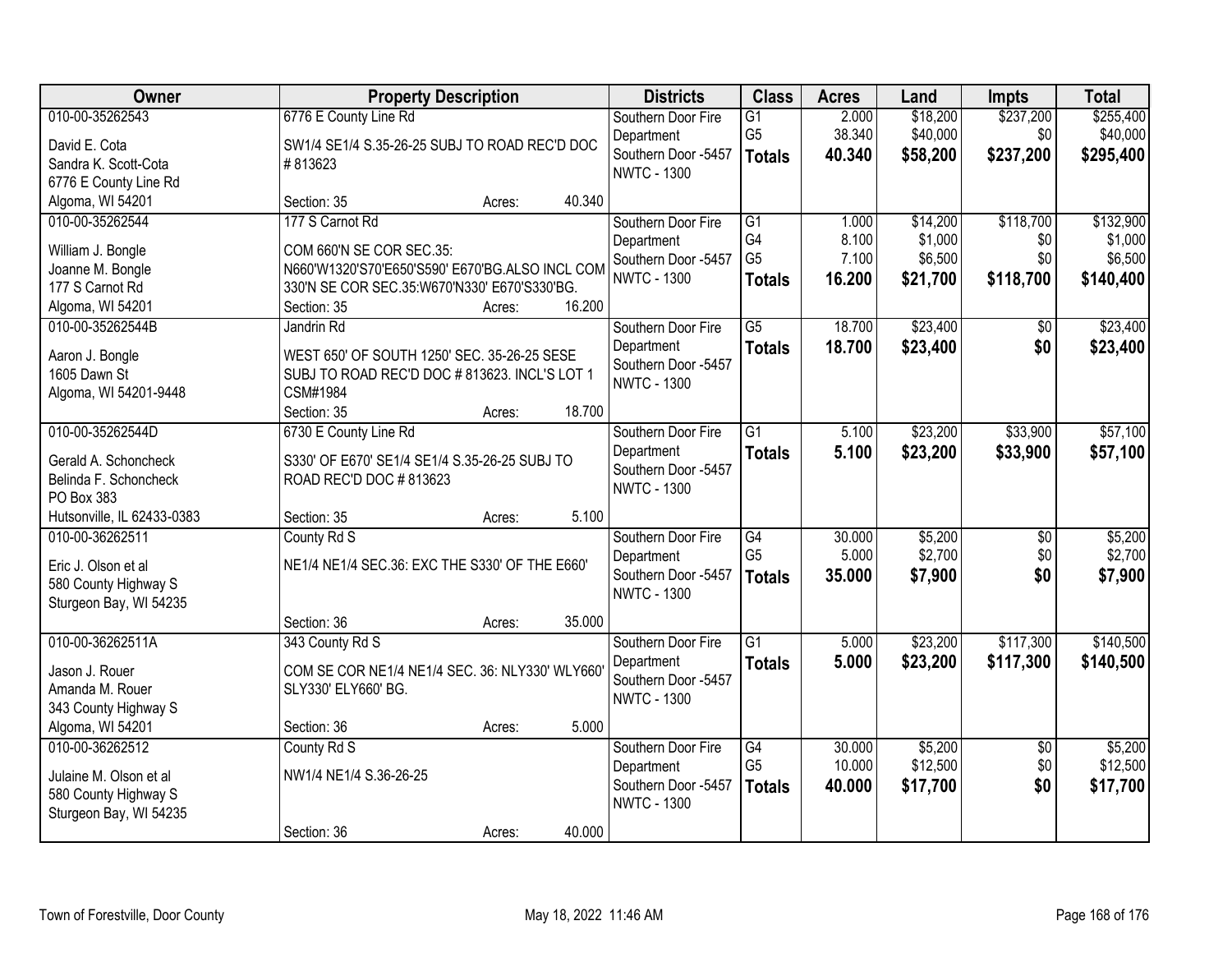| Owner                                   |                                                | <b>Property Description</b> |        | <b>Districts</b>    | <b>Class</b>     | <b>Acres</b> | Land       | Impts           | <b>Total</b> |
|-----------------------------------------|------------------------------------------------|-----------------------------|--------|---------------------|------------------|--------------|------------|-----------------|--------------|
| 010-00-36262513                         | Rosewood Rd                                    |                             |        | Southern Door Fire  | G4               | 29.000       | \$5,400    | $\overline{50}$ | \$5,400      |
| Marc G. Maedke                          | SW1/4 NE1/4 S.36-26-25                         |                             |        | Department          | G <sub>5</sub>   | 4.000        | \$6,300    | \$0             | \$6,300      |
| 6507 Rosewood Rd                        |                                                |                             |        | Southern Door -5457 | G5M              | 7.000        | \$10,900   | \$0             | \$10,900     |
| Algoma, WI 54201                        |                                                |                             |        | <b>NWTC - 1300</b>  | <b>Totals</b>    | 40.000       | \$22,600   | \$0             | \$22,600     |
|                                         | Section: 36                                    | Acres:                      | 40.000 |                     |                  |              |            |                 |              |
| 010-00-36262514A                        | 6444 Rosewood Rd                               |                             |        | Southern Door Fire  | $\overline{G4}$  | 35.000       | \$6,700    | $\overline{50}$ | \$6,700      |
| Kenneth A. Maedke                       | SE1/4 NE1/4 EXC N150' OF E 300'. ALSO EXC TRCT |                             |        | Department          | G <sub>5</sub>   | 2.000        | \$100      | \$0             | \$100        |
| 6444 Rosewood Rd                        | REC'D 940/494. S.36-26-25                      |                             |        | Southern Door -5457 | G7               | 1.000        | \$7,000    | \$84,800        | \$91,800     |
| Algoma, WI 54201                        |                                                |                             |        | <b>NWTC - 1300</b>  | <b>Totals</b>    | 38.000       | \$13,800   | \$84,800        | \$98,600     |
|                                         | Section: 36                                    | Acres:                      | 38.000 |                     |                  |              |            |                 |              |
| 010-00-36262514B                        | 331 County Rd S                                |                             |        | Southern Door Fire  | $\overline{G1}$  | 1.030        | \$14,300   | \$177,600       | \$191,900    |
| Brigette M. Fox                         | N150' OF E300' SE1/4 NE1/4 ALSO INCL TRCT RECD |                             |        | Department          | G4               | 0.970        | \$100      | \$0             | \$100        |
| 331 County Highway S                    | 940/494 S.36-26-25                             |                             |        | Southern Door -5457 | <b>Totals</b>    | 2.000        | \$14,400   | \$177,600       | \$192,000    |
| Algoma, WI 54201                        |                                                |                             |        | <b>NWTC - 1300</b>  |                  |              |            |                 |              |
|                                         | Section: 36                                    | Acres:                      | 2.000  |                     |                  |              |            |                 |              |
| 010-00-36262521                         | Rosewood Rd                                    |                             |        | Southern Door Fire  | G4               | 7.000        | \$1,000    | \$0             | \$1,000      |
| Aric G. Schmiling                       | W 1/2 OF NE 1/4 OF NW 1/4 SEC 36-26-25 EXC CSM |                             |        | Department          | G <sub>5</sub>   | 2.690        | \$3,400    | \$0             | \$3,400      |
| Jamie L. Schmiling                      | #1322 V.8 PG.31 INCL TRCT REC'D DOC #748529    |                             |        | Southern Door -5457 | G <sub>5</sub> M | 3.740        | \$4,700    | \$0             | \$4,700      |
| 6620 Rosewood Rd                        |                                                |                             |        | <b>NWTC - 1300</b>  | W <sub>6</sub>   | 4.700        | (\$6,600)  | \$0             | \$0          |
| Algoma, WI 54201                        | Section: 36                                    | Acres:                      | 18.130 |                     | <b>Totals</b>    | 18.130       | \$9,100    | \$0             | \$9,100      |
| 010-00-36262521A                        | Rosewood Rd                                    |                             |        | Southern Door Fire  | $\overline{G1}$  | 0.370        | \$5,200    | $\overline{50}$ | \$5,200      |
|                                         | E 1/2 OF NE 1/4 OF NW 1/4 SEC 36-26-25         |                             |        | Department          | G4               | 1.630        | \$300      | \$0             | \$300        |
| Brad J. Schmiling<br>Shaun M. Schmiling |                                                |                             |        | Southern Door -5457 | W6               | 18.000       | (\$27,900) | \$0             | \$0          |
| 519 3rd St                              |                                                |                             |        | <b>NWTC - 1300</b>  | <b>Totals</b>    | 20.000       | \$5,500    | \$0             | \$5,500      |
| Algoma, WI 54201                        | Section: 36                                    | Acres:                      | 20.000 |                     |                  |              |            |                 |              |
| 010-00-36262521B                        | 6620 Rosewood Rd                               |                             |        | Southern Door Fire  | $\overline{G1}$  | 1.870        | \$17,600   | \$315,100       | \$332,700    |
|                                         | LOT 1 CSM #1322 V.8 PG.31 SEC. 36-26-25 NENW   |                             |        | Department          | <b>Totals</b>    | 1.870        | \$17,600   | \$315,100       | \$332,700    |
| Jamie L. Schmiling<br>Aric G. Schmiling | EXC TRCT REC'D DOC #748529                     |                             |        | Southern Door -5457 |                  |              |            |                 |              |
| 6620 Rosewood Rd                        |                                                |                             |        | <b>NWTC - 1300</b>  |                  |              |            |                 |              |
| Algoma, WI 54201                        | Section: 36                                    | Acres:                      | 1.870  |                     |                  |              |            |                 |              |
| 010-00-36262522                         | S Carnot Rd                                    |                             |        | Southern Door Fire  | G4               | 33.000       | \$6,200    | $\overline{30}$ | \$6,200      |
|                                         |                                                |                             |        | Department          | G <sub>5</sub>   | 5.000        | \$2,700    | \$0             | \$2,700      |
| Kathy & Douglas Zillmer Trst            | NW1/4 NW1/4 S.36-26-25                         |                             |        | Southern Door -5457 | G5M              | 2.000        | \$3,100    | \$0             | \$3,100      |
| E7437 Kennedy Rd                        |                                                |                             |        | <b>NWTC - 1300</b>  | <b>Totals</b>    | 40.000       | \$12,000   | \$0             | \$12,000     |
| Algoma, WI 54201                        |                                                |                             |        |                     |                  |              |            |                 |              |
|                                         | Section: 36                                    | Acres:                      | 40.000 |                     |                  |              |            |                 |              |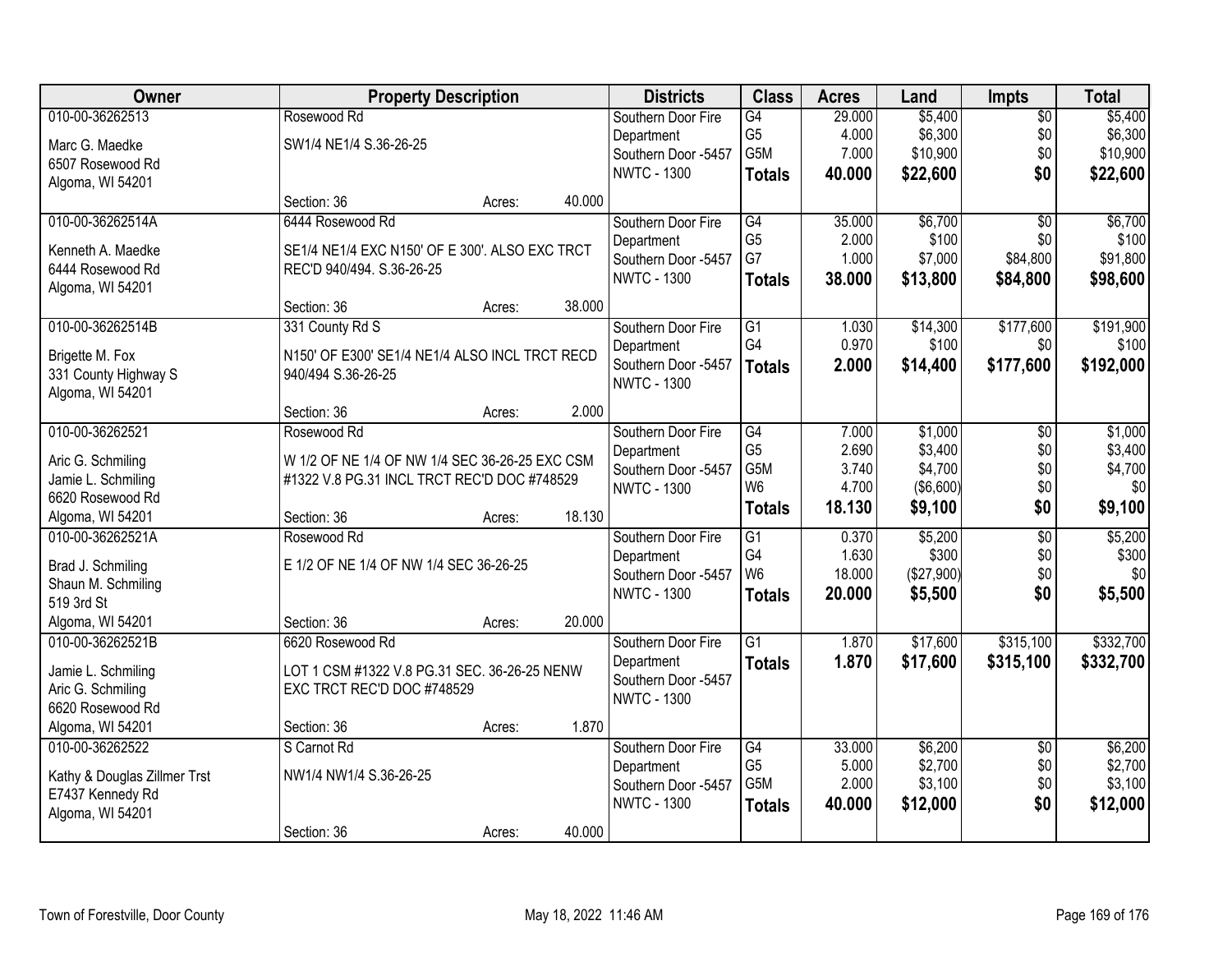| Owner                                       |                                                | <b>Property Description</b> |        | <b>Districts</b>    | <b>Class</b>    | <b>Acres</b> | Land       | <b>Impts</b>    | <b>Total</b> |
|---------------------------------------------|------------------------------------------------|-----------------------------|--------|---------------------|-----------------|--------------|------------|-----------------|--------------|
| 010-00-36262523                             | 320 S Carnot Rd                                |                             |        | Southern Door Fire  | $\overline{G1}$ | 1.000        | \$14,200   | \$121,100       | \$135,300    |
| Kathy & Douglas Zillmer Trst                | SW1/4 NW1/4 S.36-26-25                         |                             |        | Department          | G4              | 34.000       | \$6,400    | \$0             | \$6,400      |
| E7437 Kennedy Rd                            |                                                |                             |        | Southern Door -5457 | G <sub>5</sub>  | 5.000        | \$6,300    | \$0             | \$6,300      |
| Algoma, WI 54201                            |                                                |                             |        | <b>NWTC - 1300</b>  | <b>Totals</b>   | 40.000       | \$26,900   | \$121,100       | \$148,000    |
|                                             | Section: 36                                    | Acres:                      | 40.000 |                     |                 |              |            |                 |              |
| 010-00-36262524A                            | Rosewood Rd                                    |                             |        | Southern Door Fire  | $\overline{G1}$ | 2.000        | \$18,200   | \$1,000         | \$19,200     |
| Aric G. Schmiling                           | W 1/2 OF SE 1/4 OF NW 1/4 SEC 36-26-25         |                             |        | Department          | G4              | 8.000        | \$1,600    | \$0             | \$1,600      |
| Jamie L. Schmiling                          |                                                |                             |        | Southern Door -5457 | G5M             | 2.000        | \$3,100    | \$0             | \$3,100      |
| 6620 Rosewood Rd                            |                                                |                             |        | <b>NWTC - 1300</b>  | W <sub>6</sub>  | 8.000        | (\$12,400) | \$0             | \$0          |
| Algoma, WI 54201                            | Section: 36                                    | Acres:                      | 20.000 |                     | <b>Totals</b>   | 20.000       | \$22,900   | \$1,000         | \$23,900     |
| 010-00-36262524A1                           | Rosewood Rd                                    |                             |        | Southern Door Fire  | $\overline{G4}$ | 4.600        | \$900      | $\overline{50}$ | \$900        |
| Brad J. Schmiling                           | E 1/2 OF SE 1/4 OF NW 1/4 SEC 36-26-25 EXC COM |                             |        | Department          | W <sub>6</sub>  | 10.000       | (\$15,500) | \$0             | \$0          |
| Shaun M. Schmiling                          | SE COR NW 1/4 W425' N550' E425' S 550'BG       |                             |        | Southern Door -5457 | <b>Totals</b>   | 14.600       | \$900      | \$0             | \$900        |
| 519 3rd St                                  |                                                |                             |        | <b>NWTC - 1300</b>  |                 |              |            |                 |              |
| Algoma, WI 54201                            | Section: 36                                    | Acres:                      | 14.600 |                     |                 |              |            |                 |              |
| 010-00-36262524B                            | 6584 Rosewood Rd                               |                             |        | Southern Door Fire  | $\overline{G1}$ | 5.400        | \$23,400   | \$144,000       | \$167,400    |
|                                             | S550' OF E425' OF SE1/4 NW 1/4 S.36-26-25      |                             |        | Department          | <b>Totals</b>   | 5.400        | \$23,400   | \$144,000       | \$167,400    |
| William A. Schmiling<br>Sandra L. Schmiling |                                                |                             |        | Southern Door -5457 |                 |              |            |                 |              |
| 6584 Rosewood Rd                            |                                                |                             |        | <b>NWTC - 1300</b>  |                 |              |            |                 |              |
| Algoma, WI 54201                            | Section: 36                                    | Acres:                      | 5.400  |                     |                 |              |            |                 |              |
| 010-00-36262531                             | Rosewood Rd                                    |                             |        | Southern Door Fire  | $\overline{G1}$ | 1.870        | \$17,600   | $\overline{50}$ | \$17,600     |
|                                             |                                                |                             |        | Department          | G <sub>4</sub>  | 26.130       | \$4,700    | \$0             | \$4,700      |
| Kruswick Farms, LLC                         | NE1.4 SW1/4 S.36-26-25 EXC CSM 99, V.8         |                             |        | Southern Door -5457 | G <sub>5</sub>  | 9.500        | \$11,900   | \$0             | \$11,900     |
| 6593 Rosewood Rd                            |                                                |                             |        | <b>NWTC - 1300</b>  | <b>Totals</b>   | 37.500       | \$34,200   | \$0             | \$34,200     |
| Algoma, WI 54201                            | Section: 36                                    | Acres:                      | 37.500 |                     |                 |              |            |                 |              |
| 010-00-36262531A                            | 6593 Rosewood Rd                               |                             |        | Southern Door Fire  | $\overline{G1}$ | 2.500        | \$20,200   | \$103,600       | \$123,800    |
|                                             |                                                |                             |        | Department          | <b>Totals</b>   | 2.500        | \$20,200   | \$103,600       | \$123,800    |
| Dennis Kruswick                             | LOT 1 CSM #1353 V.8 PG.99 SEC. 36-26-25 NESW   |                             |        | Southern Door -5457 |                 |              |            |                 |              |
| 6593 Rosewood Rd                            |                                                |                             |        | <b>NWTC - 1300</b>  |                 |              |            |                 |              |
| Algoma, WI 54201                            | Section: 36                                    |                             | 2.500  |                     |                 |              |            |                 |              |
| 010-00-36262532                             | Carnot Rd                                      | Acres:                      |        | Southern Door Fire  | G4              | 30.000       | \$5,200    | $\overline{50}$ | \$5,200      |
|                                             |                                                |                             |        | Department          | G <sub>5</sub>  | 10.000       | \$5,300    | \$0             | \$5,300      |
| Janet M Jandrin Trst                        | NW1/4 SW1/4 S.36-26-25                         |                             |        | Southern Door -5457 | <b>Totals</b>   | 40.000       | \$10,500   | \$0             | \$10,500     |
| 500 N 9th Ct Unit 106                       |                                                |                             |        | <b>NWTC - 1300</b>  |                 |              |            |                 |              |
| Sturgeon Bay, WI 54235                      |                                                |                             |        |                     |                 |              |            |                 |              |
|                                             | Section: 36                                    | Acres:                      | 40.000 |                     |                 |              |            |                 |              |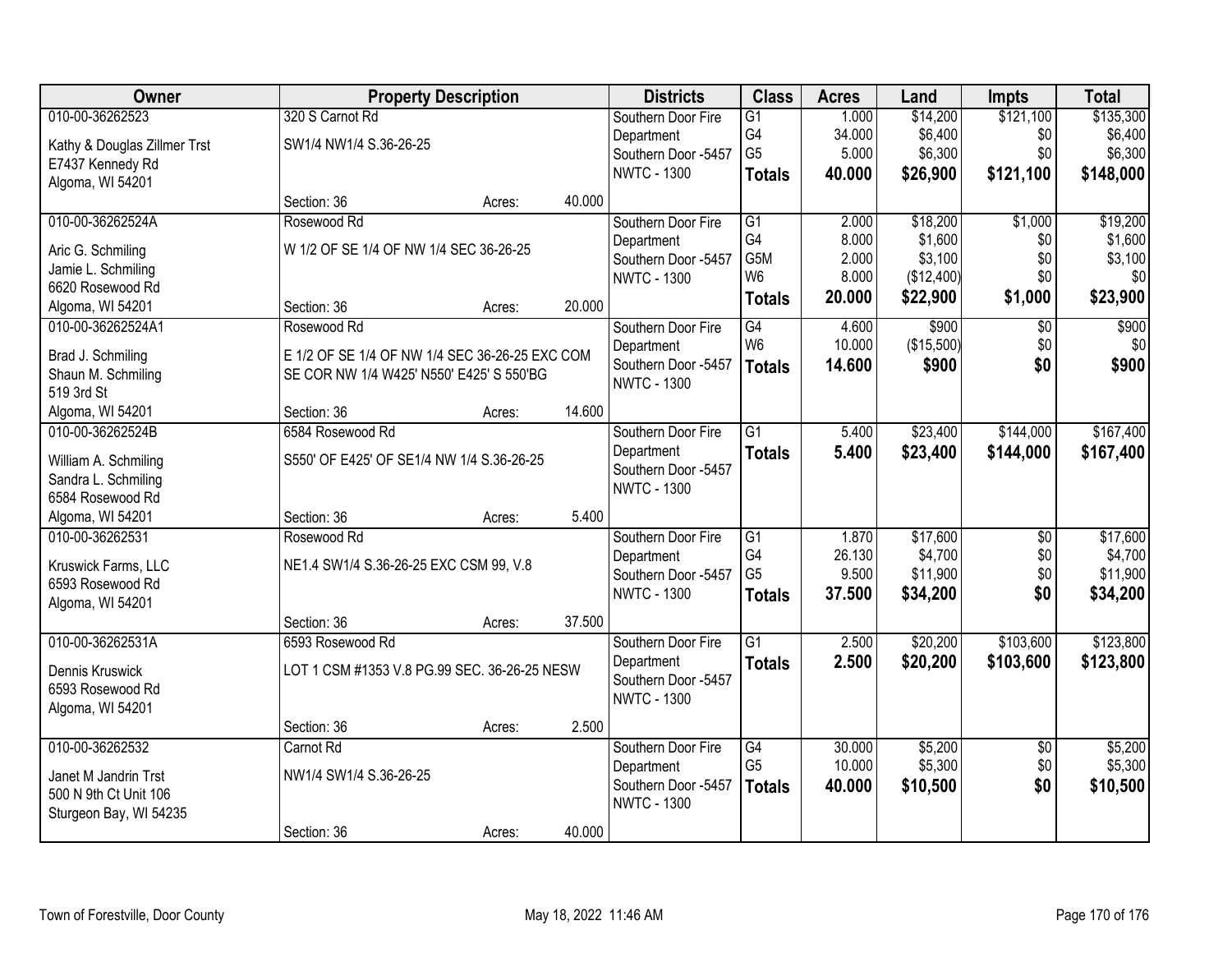| Owner                  | <b>Property Description</b>                       |        |        | <b>Districts</b>    | <b>Class</b>     | <b>Acres</b> | Land     | Impts           | <b>Total</b> |
|------------------------|---------------------------------------------------|--------|--------|---------------------|------------------|--------------|----------|-----------------|--------------|
| 010-00-36262533        | 6670 E County Line Rd                             |        |        | Southern Door Fire  | G4               | 29.770       | \$5,300  | $\overline{50}$ | \$5,300      |
| Janet M Jandrin Trst   | SW1/4 SW1/4 S.36-26-25 EXC TRCT REC'D DOC         |        |        | Department          | G <sub>5</sub>   | 2.000        | \$1,400  | \$0             | \$1,400      |
| 500 N 9th Ct Unit 106  | #794723 EXC CSM #3025 V.18 PG.228                 |        |        | Southern Door -5457 | <b>Totals</b>    | 31.770       | \$6,700  | \$0             | \$6,700      |
| Sturgeon Bay, WI 54235 |                                                   |        |        | <b>NWTC - 1300</b>  |                  |              |          |                 |              |
|                        | Section: 36                                       | Acres: | 31.770 |                     |                  |              |          |                 |              |
| 010-00-36262533A       | 6670 E County Line Rd                             |        |        | Southern Door Fire  | $\overline{G1}$  | 1.000        | \$14,200 | \$98,800        | \$113,000    |
| <b>Tyler Kruswick</b>  | LOT 1 CSM #3025 V.18 PG.228 SEC. 36-26-25 SWSW    |        |        | Department          | G4               | 2.890        | \$500    | \$0             | \$500        |
| Destini Lyn Downing    |                                                   |        |        | Southern Door -5457 | <b>Totals</b>    | 3.890        | \$14,700 | \$98,800        | \$113,500    |
| 6670 E County Line Rd  |                                                   |        |        | <b>NWTC - 1300</b>  |                  |              |          |                 |              |
| Algoma, WI 54201       | Section: 36                                       | Acres: | 3.890  |                     |                  |              |          |                 |              |
| 010-00-36262534A       | Jandrin Rd                                        |        |        | Southern Door Fire  | $\overline{G5}$  | 20.100       | \$13,100 | $\overline{50}$ | \$13,100     |
| Anita M. Wagner        | COM 662.28'N S1/4 COR SEC 36:N89*W1321.02'        |        |        | Department          | <b>Totals</b>    | 20.100       | \$13,100 | \$0             | \$13,100     |
| Wendell R. Wagner      | N663.23' S89*E1320.15' S662.28' BG. INCL 16' ESMT |        |        | Southern Door -5457 |                  |              |          |                 |              |
| 6700 County Highway J  |                                                   |        |        | <b>NWTC - 1300</b>  |                  |              |          |                 |              |
| Sturgeon Bay, WI 54235 | Section: 36                                       | Acres: | 20.100 |                     |                  |              |          |                 |              |
| 010-00-36262534B       | Jandrin Rd                                        |        |        | Southern Door Fire  | G4               | 19.340       | \$3,100  | \$0             | \$3,100      |
| Kevin G. Jandrin       | COM 603.09'S89*E SW COR SEC 36:S89*E718.80'TO     |        |        | Department          | G <sub>5</sub>   | 1.290        | \$900    | \$0             | \$900        |
| Jane M. Jandrin        | SW COR SE SW CONT. S89*E1321.89' N662.28'         |        |        | Southern Door -5457 | G <sub>5</sub> M | 3.000        | \$4,700  | \$0             | \$4,700      |
| 987 County Highway D   | N89*W1321.02' S390.67' N89*W719.94' S275.55' BG.  |        |        | <b>NWTC - 1300</b>  | G7               | 1.000        | \$5,500  | \$6,600         | \$12,100     |
| Forestville, WI 54213  | Section: 36                                       | Acres: | 24.630 |                     | <b>Totals</b>    | 24.630       | \$14,200 | \$6,600         | \$20,800     |
| 010-00-36262541        | Rosewood Rd                                       |        |        | Southern Door Fire  | $\overline{G4}$  | 33.000       | \$6,100  | $\overline{50}$ | \$6,100      |
| Marc G. Maedke         | NE1/4 SE1/4 S.36-26-25                            |        |        | Department          | G <sub>5</sub>   | 1.000        | \$100    | \$0             | \$100        |
| 6507 Rosewood Rd       |                                                   |        |        | Southern Door -5457 | G5M              | 6.000        | \$9,300  | \$0             | \$9,300      |
| Algoma, WI 54201       |                                                   |        |        | <b>NWTC - 1300</b>  | <b>Totals</b>    | 40.000       | \$15,500 | \$0             | \$15,500     |
|                        | Section: 36                                       | Acres: | 40.000 |                     |                  |              |          |                 |              |
| 010-00-36262542        | 6507 Rosewood Rd                                  |        |        | Southern Door Fire  | G4               | 34.000       | \$4,800  | $\overline{50}$ | \$4,800      |
| Wayne W. Maedke        | NW 1/4 SE 1/4 SEC 36-26-25                        |        |        | Department          | G <sub>5</sub>   | 4.000        | \$2,600  | \$0             | \$2,600      |
| Marilyn M. Maedke      |                                                   |        |        | Southern Door -5457 | G7               | 2.000        | \$12,000 | \$130,900       | \$142,900    |
| 6507 Rosewood Rd       |                                                   |        |        | <b>NWTC - 1300</b>  | <b>Totals</b>    | 40.000       | \$19,400 | \$130,900       | \$150,300    |
| Algoma, WI 54201       | Section: 36                                       | Acres: | 40.000 |                     |                  |              |          |                 |              |
| 010-00-36262543        | Jandrin Rd                                        |        |        | Southern Door Fire  | $\overline{G4}$  | 28.000       | \$4,800  | $\overline{30}$ | \$4,800      |
| Richard A. Olson et al | SW1/4 SE1/4 S.36-26-25                            |        |        | Department          | G <sub>5</sub>   | 12.000       | \$15,000 | \$0             | \$15,000     |
| 580 County Highway S   |                                                   |        |        | Southern Door -5457 | <b>Totals</b>    | 40.000       | \$19,800 | \$0             | \$19,800     |
| Sturgeon Bay, WI 54235 |                                                   |        |        | <b>NWTC - 1300</b>  |                  |              |          |                 |              |
|                        | Section: 36                                       | Acres: | 40.000 |                     |                  |              |          |                 |              |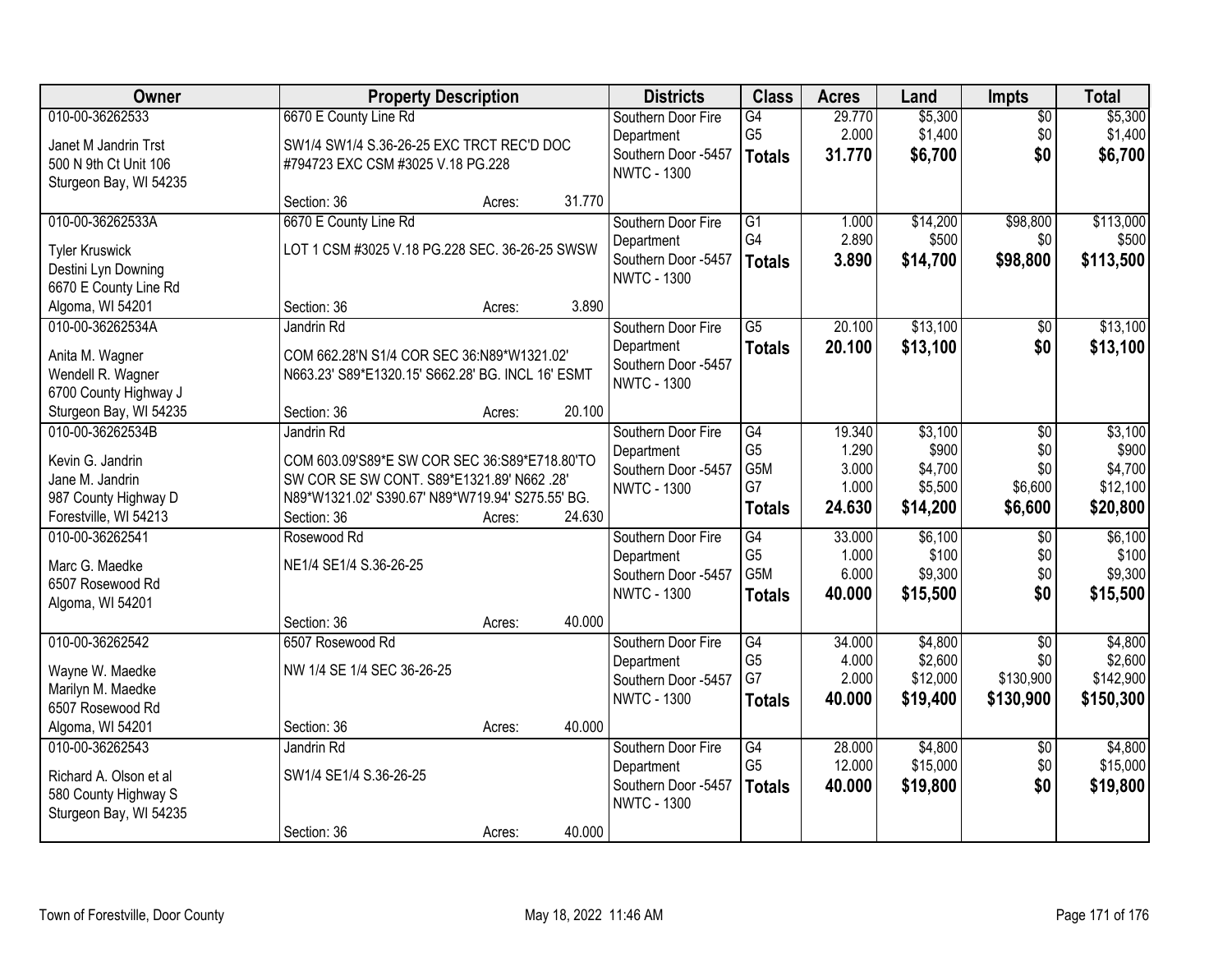| Owner                    | <b>Property Description</b>                     |                  | <b>Districts</b>                 | <b>Class</b>     | <b>Acres</b> | Land     | Impts           | <b>Total</b> |
|--------------------------|-------------------------------------------------|------------------|----------------------------------|------------------|--------------|----------|-----------------|--------------|
| 010-00-36262544A         | 111 County Rd S                                 |                  | Southern Door Fire               | $\overline{G4}$  | 26.000       | \$4,900  | $\overline{50}$ | \$4,900      |
| Richard A. Olson et al   | SE 1/4 SE 1/4 SEC 36-26-25 EXC N258' OF E 844'  |                  | Department                       | G <sub>5</sub>   | 1.000        | \$1,300  | \$0             | \$1,300      |
| 580 County Highway S     |                                                 |                  | Southern Door -5457              | G <sub>5</sub> M | 6.630        | \$10,300 | \$0             | \$10,300     |
| Sturgeon Bay, WI 54235   |                                                 |                  | <b>NWTC - 1300</b>               | G7               | 1.000        | \$7,000  | \$74,400        | \$81,400     |
|                          | Section: 36                                     | 34.630<br>Acres: |                                  | <b>Totals</b>    | 34.630       | \$23,500 | \$74,400        | \$97,900     |
| 010-00-36262544B         | 135 County Rd S                                 |                  | Southern Door Fire               | $\overline{G1}$  | 1.070        | \$16,100 | \$81,000        | \$97,100     |
| Steven J. Jeanquart      | N208.7' OF E208.7' OF SE1/4 SE1/4 S.36-26-25    |                  | Department                       | <b>Totals</b>    | 1.070        | \$16,100 | \$81,000        | \$97,100     |
| 135 County Highway S     |                                                 |                  | Southern Door -5457              |                  |              |          |                 |              |
| Algoma, WI 54201-9443    |                                                 |                  | <b>NWTC - 1300</b>               |                  |              |          |                 |              |
|                          | Section: 36                                     | 1.070<br>Acres:  |                                  |                  |              |          |                 |              |
| 010-00-36262544C         | County Rd S                                     |                  | Southern Door Fire               | G1               | 2.000        | \$30,000 | $\overline{50}$ | \$30,000     |
| Richard A. Olson et al   | COM NE COR SE 1/4 SE 1/4 SEC 36-26-25 W208.7'BG |                  | Department                       | G <sub>5</sub>   | 2.300        | \$2,900  | \$0             | \$2,900      |
| 580 County Highway S     | CONT W 635.30' S258' E844' N49. 30' W208.7'     |                  | Southern Door -5457              | <b>Totals</b>    | 4.300        | \$32,900 | \$0             | \$32,900     |
| Sturgeon Bay, WI 54235   | N208.7'TO BG                                    |                  | <b>NWTC - 1300</b>               |                  |              |          |                 |              |
|                          | Section: 36                                     | 4.300<br>Acres:  |                                  |                  |              |          |                 |              |
| 010-10-001A              | 7599 County Rd H                                |                  | Maplewood san                    | $\overline{G2}$  | 0.230        | \$8,000  | \$23,000        | \$31,000     |
| WI Rentals, LLC          | VILLAGE OF MAPLEWOOD PLAT N100' LOT 1 EX E7'    |                  | $dist-702$                       | <b>Totals</b>    | 0.230        | \$8,000  | \$23,000        | \$31,000     |
| 805 Miller St            | S.9-26-25                                       |                  | Southern Door Fire               |                  |              |          |                 |              |
| Kewaunee, WI 54216       |                                                 |                  | Department                       |                  |              |          |                 |              |
|                          | Section: 9                                      | 0.230<br>Acres:  | Southern Door -5457              |                  |              |          |                 |              |
| 010-10-001C              | County Rd H                                     |                  | <b>NWTC - 1300</b>               | G2               | 0.040        | \$100    | $\overline{50}$ | \$100        |
|                          |                                                 |                  | Maplewood san<br>dist-702        |                  | 0.040        |          | \$0             | \$100        |
| Dennis A Le Fevre Trust  | VILLAGE OF MAPLEWOOD PLAT SOUTH 25' OF WES      |                  | Southern Door Fire               | <b>Totals</b>    |              | \$100    |                 |              |
| Barbara J Le Fevre Trust | 62.6' OF LOT 1 SEC 9-26-25                      |                  | Department                       |                  |              |          |                 |              |
| S1588 State Hwy 42       |                                                 |                  | Southern Door -5457              |                  |              |          |                 |              |
| Sturgeon Bay, WI 54235   | Section: 9                                      | 0.040<br>Acres:  | <b>NWTC - 1300</b>               |                  |              |          |                 |              |
| 010-10-002A              | 7591 County Rd H                                |                  | Maplewood san                    | $\overline{G1}$  | 0.410        | \$11,400 | \$79,700        | \$91,100     |
| Marvin C. Denny II       | LOT 1 CSM #2644 V.16 PG.45 SEC. 9-26-26 NWNW    |                  | dist-702                         | <b>Totals</b>    | 0.410        | \$11,400 | \$79,700        | \$91,100     |
| 735 Mill Rd              | (PART LOTS 1,2,3 VILLAGE OF MAPLEWOOD PLAT)     |                  | Southern Door Fire               |                  |              |          |                 |              |
| Sturgeon Bay, WI 54235   |                                                 |                  | Department                       |                  |              |          |                 |              |
|                          | Section: 9                                      | 0.410<br>Acres:  | Southern Door -5457              |                  |              |          |                 |              |
|                          |                                                 |                  | <b>NWTC - 1300</b>               |                  |              |          |                 |              |
| 010-10-004               | 7583 County Rd H                                |                  | Maplewood san                    | $\overline{G1}$  | 0.340        | \$11,100 | \$128,000       | \$139,100    |
| Kathryn M. Dunn          | VILLAGE OF MAPLEWOOD PLAT LOT 4 LOT 5 SEC       |                  | $dist-702$<br>Southern Door Fire | <b>Totals</b>    | 0.340        | \$11,100 | \$128,000       | \$139,100    |
| 7583 County Highway H    | $9 - 26 - 25$                                   |                  | Department                       |                  |              |          |                 |              |
| Sturgeon Bay, WI 54235   |                                                 |                  | Southern Door -5457              |                  |              |          |                 |              |
|                          | Section: 9                                      | 0.340<br>Acres:  | <b>NWTC - 1300</b>               |                  |              |          |                 |              |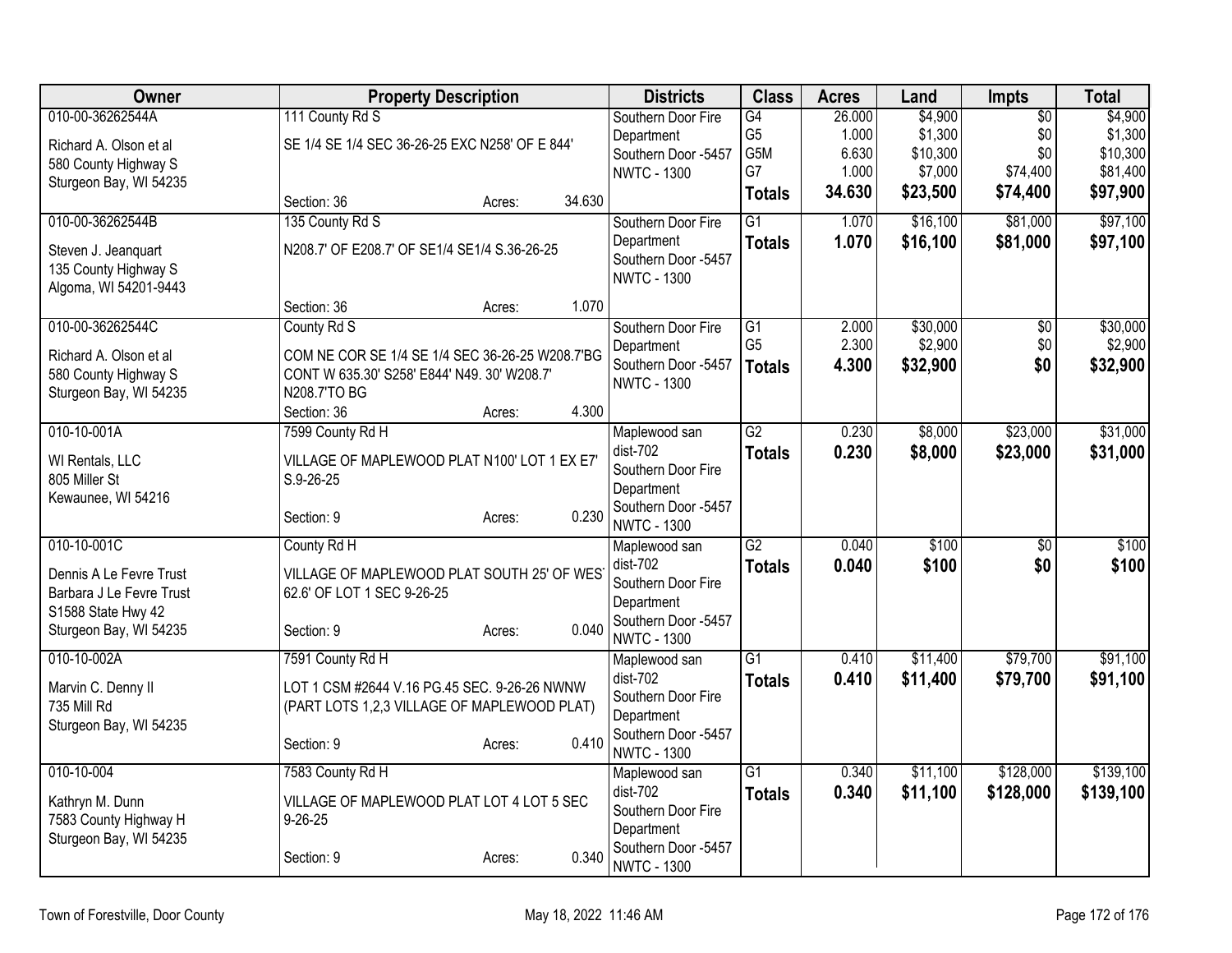| <b>Owner</b>                                                        | <b>Property Description</b>                                                    |                 | <b>Districts</b>                                              | <b>Class</b>                     | <b>Acres</b>   | Land                 | <b>Impts</b>         | <b>Total</b>         |
|---------------------------------------------------------------------|--------------------------------------------------------------------------------|-----------------|---------------------------------------------------------------|----------------------------------|----------------|----------------------|----------------------|----------------------|
| 010-10-006<br>Thomas Van Lieshout<br>1040 Egg Harbor Rd Apt 42      | 7575 County Rd H<br>VILLAGE OF MAPLEWOOD PLAT LOT 6 LOT 7 SEC<br>$9 - 26 - 25$ |                 | Maplewood san<br>dist-702<br>Southern Door Fire<br>Department | $\overline{G1}$<br><b>Totals</b> | 0.340<br>0.340 | \$11,100<br>\$11,100 | \$84,300<br>\$84,300 | \$95,400<br>\$95,400 |
| Sturgeon Bay, WI 54235-1218                                         | Section: 9                                                                     | 0.340<br>Acres: | Southern Door -5457<br><b>NWTC - 1300</b>                     |                                  |                |                      |                      |                      |
| 010-10-008A                                                         | 7571 County Rd H                                                               |                 | Maplewood san                                                 | $\overline{G1}$                  | 0.340          | \$11,100             | \$82,100             | \$93,200             |
| Noah M. Tomcheck<br>7571 County Highway H<br>Sturgeon Bay, WI 54235 | VILLAGE OF MAPLEWOOD PLAT LOTS 8 & 9 SEC.<br>$9 - 26 - 25$                     |                 | dist-702<br>Southern Door Fire<br>Department                  | <b>Totals</b>                    | 0.340          | \$11,100             | \$82,100             | \$93,200             |
|                                                                     | Section: 9                                                                     | 0.340<br>Acres: | Southern Door -5457<br><b>NWTC - 1300</b>                     |                                  |                |                      |                      |                      |
| 010-10-010                                                          | 7565 County Rd H                                                               |                 | Maplewood san                                                 | $\overline{G1}$                  | 0.340          | \$11,100             | \$68,400             | \$79,500             |
| Linda L. Sewell<br>7565 County Highway H<br>Sturgeon Bay, WI 54235  | VILLAGE OF MAPLEWOOD PLAT LOT 10 LOT 11 SEC<br>$9 - 26 - 25$                   |                 | dist-702<br>Southern Door Fire<br>Department                  | <b>Totals</b>                    | 0.340          | \$11,100             | \$68,400             | \$79,500             |
|                                                                     | Section: 9                                                                     | 0.340<br>Acres: | Southern Door -5457<br><b>NWTC - 1300</b>                     |                                  |                |                      |                      |                      |
| 010-20-0001                                                         | State Highway 42                                                               |                 | Southern Door Fire                                            | G4                               | 1.000          | \$100                | $\overline{50}$      | \$100                |
| Clyde A. Ullmann<br>Jerilyn M. Ullmann<br>7508 Ikes Ln              | PLAT OF IKE'SVILLE LOT 1 SEC. 33-26-25                                         |                 | Department<br>Southern Door -5457<br><b>NWTC - 1300</b>       | G <sub>5</sub><br><b>Totals</b>  | 0.510<br>1.510 | \$400<br>\$500       | \$0<br>\$0           | \$400<br>\$500       |
| Forestville, WI 54213                                               | Section: 33                                                                    | 1.510<br>Acres: |                                                               |                                  |                |                      |                      |                      |
| 010-20-0002                                                         | State Highway 42                                                               |                 | Southern Door Fire                                            | G4                               | 1.000          | \$100                | $\overline{50}$      | \$100                |
| Clyde A. Ullmann<br>Jerilyn M. Ullmann<br>7508 Ikes Ln              | PLAT OF IKE'SVILLE LOT 2 SEC. 33-26-25                                         |                 | Department<br>Southern Door -5457<br><b>NWTC - 1300</b>       | G <sub>5</sub><br><b>Totals</b>  | 0.510<br>1.510 | \$400<br>\$500       | \$0<br>\$0           | \$400<br>\$500       |
| Forestville, WI 54213                                               | Section: 33                                                                    | 1.510<br>Acres: |                                                               |                                  |                |                      |                      |                      |
| 010-20-0003                                                         | State Highway 42                                                               |                 | Southern Door Fire                                            | $\overline{G4}$                  | 1.510          | \$200                | \$0                  | \$200                |
| Clyde A. Ullmann<br>Jerilyn M. Ullmann<br>7508 Ikes Ln              | PLAT OF IKE'SVILLE LOT 3 SEC. 33-26-25                                         |                 | Department<br>Southern Door -5457<br><b>NWTC - 1300</b>       | <b>Totals</b>                    | 1.510          | \$200                | \$0                  | \$200                |
| Forestville, WI 54213                                               | Section: 33                                                                    | 1.510<br>Acres: |                                                               |                                  |                |                      |                      |                      |
| 010-20-0004                                                         | State Highway 42                                                               |                 | Southern Door Fire                                            | $\overline{G4}$                  | 1.510          | \$200                | \$0                  | \$200                |
| Clyde A. Ullmann<br>Jerilyn M. Ullmann<br>7508 Ikes Ln              | PLAT OF IKE'SVILLE LOT 4 SEC. 33-26-25                                         |                 | Department<br>Southern Door -5457<br><b>NWTC - 1300</b>       | <b>Totals</b>                    | 1.510          | \$200                | \$0                  | \$200                |
| Forestville, WI 54213                                               | Section: 33                                                                    | 1.510<br>Acres: |                                                               |                                  |                |                      |                      |                      |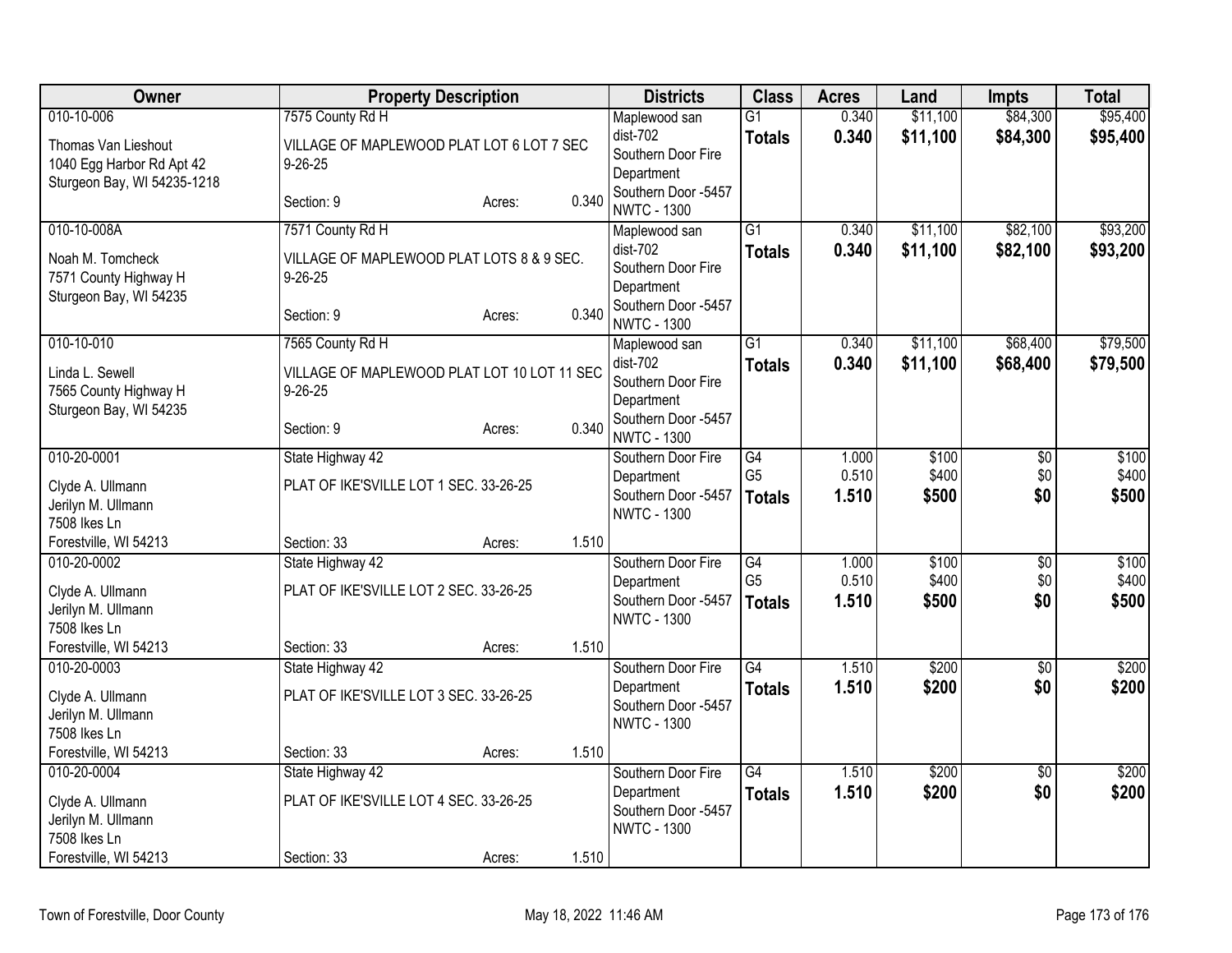| Owner                                                                    | <b>Property Description</b>                                                                             |        |       | <b>Districts</b>                                                              | <b>Class</b>                     | <b>Acres</b>   | Land               | <b>Impts</b>           | <b>Total</b>       |
|--------------------------------------------------------------------------|---------------------------------------------------------------------------------------------------------|--------|-------|-------------------------------------------------------------------------------|----------------------------------|----------------|--------------------|------------------------|--------------------|
| 010-20-0005<br>Clyde A. Ullmann<br>Jerilyn M. Ullmann<br>7508 Ikes Ln    | State Highway 42<br>PLAT OF IKE'SVILLE LOT 5 SEC. 33-26-25                                              |        |       | Southern Door Fire<br>Department<br>Southern Door -5457<br><b>NWTC - 1300</b> | $\overline{G4}$<br><b>Totals</b> | 1.510<br>1.510 | \$200<br>\$200     | $\overline{50}$<br>\$0 | \$200<br>\$200     |
| Forestville, WI 54213                                                    | Section: 33                                                                                             | Acres: | 1.510 |                                                                               |                                  |                |                    |                        |                    |
| 010-20-0006<br>Clyde A. Ullmann<br>Jerilyn M. Ullmann<br>7508 Ikes Ln    | State Highway 42<br>PLAT OF IKE'SVILLE LOT 6 SEC. 33-26-25                                              |        |       | Southern Door Fire<br>Department<br>Southern Door -5457<br><b>NWTC - 1300</b> | $\overline{G4}$<br><b>Totals</b> | 1.580<br>1.580 | \$200<br>\$200     | \$0<br>\$0             | \$200<br>\$200     |
| Forestville, WI 54213                                                    | Section: 33                                                                                             | Acres: | 1.580 |                                                                               |                                  |                |                    |                        |                    |
| 010-20-0007<br>Clyde A. Ullmann<br>Jerilyn M. Ullmann<br>7508 Ikes Ln    | State Highway 42<br>PLAT OF IKE'SVILLE LOT 7 SEC. 33-26-25                                              |        |       | Southern Door Fire<br>Department<br>Southern Door -5457<br><b>NWTC - 1300</b> | $\overline{G4}$<br><b>Totals</b> | 1.770<br>1.770 | \$200<br>\$200     | \$0<br>\$0             | \$200<br>\$200     |
| Forestville, WI 54213                                                    | Section: 33                                                                                             | Acres: | 1.770 |                                                                               |                                  |                |                    |                        |                    |
| 010-20-0008<br>Clyde A. Ullmann<br>Jerilyn M. Ullmann<br>7508 Ikes Ln    | State Highway 42<br>PLAT OF IKE'SVILLE LOT 8 SEC. 33-26-25                                              |        |       | Southern Door Fire<br>Department<br>Southern Door -5457<br><b>NWTC - 1300</b> | $\overline{G4}$<br><b>Totals</b> | 2.150<br>2.150 | \$300<br>\$300     | \$0<br>\$0             | \$300<br>\$300     |
| Forestville, WI 54213                                                    | Section: 33                                                                                             | Acres: | 2.150 |                                                                               |                                  |                |                    |                        |                    |
| 010-20-0009<br>Clyde A. Ullmann<br>Jerilyn M. Ullmann<br>7508 Ikes Ln    | State Highway 42<br>PLAT OF IKE'SVILLE LOT 9 SEC. 33-26-25                                              |        |       | Southern Door Fire<br>Department<br>Southern Door -5457<br><b>NWTC - 1300</b> | G4<br><b>Totals</b>              | 1.680<br>1.680 | \$200<br>\$200     | $\overline{50}$<br>\$0 | \$200<br>\$200     |
| Forestville, WI 54213                                                    | Section: 33                                                                                             | Acres: | 1.680 |                                                                               |                                  |                |                    |                        |                    |
| 010-20-0010<br>Clyde A. Ullmann<br>Jerilyn M. Ullmann<br>7508 Ikes Ln    | State Highway 42<br>PLAT OF IKE'SVILLE LOT 10 SEC. 33-26-25                                             |        |       | Southern Door Fire<br>Department<br>Southern Door -5457<br><b>NWTC - 1300</b> | G4<br><b>Totals</b>              | 1.510<br>1.510 | \$200<br>\$200     | \$0<br>\$0             | \$200<br>\$200     |
| Forestville, WI 54213                                                    | Section: 33                                                                                             | Acres: | 1.510 |                                                                               |                                  |                |                    |                        |                    |
| 010-30-0001A<br>Steven W. Adams<br>3016 Talaga Dr<br>Algonquin, IL 60102 | Sleepy Hollow Dr<br>SLEEPY HOLLOW OUTLOT OUTLOT 1 SEC. 30-26-25<br><b>NENE INCL ESMT</b><br>Section: 30 | Acres: | 4.150 | Southern Door Fire<br>Department<br>Southern Door -5457<br><b>NWTC - 1300</b> | $\overline{G1}$<br><b>Totals</b> | 4.150<br>4.150 | \$3,400<br>\$3,400 | $\overline{30}$<br>\$0 | \$3,400<br>\$3,400 |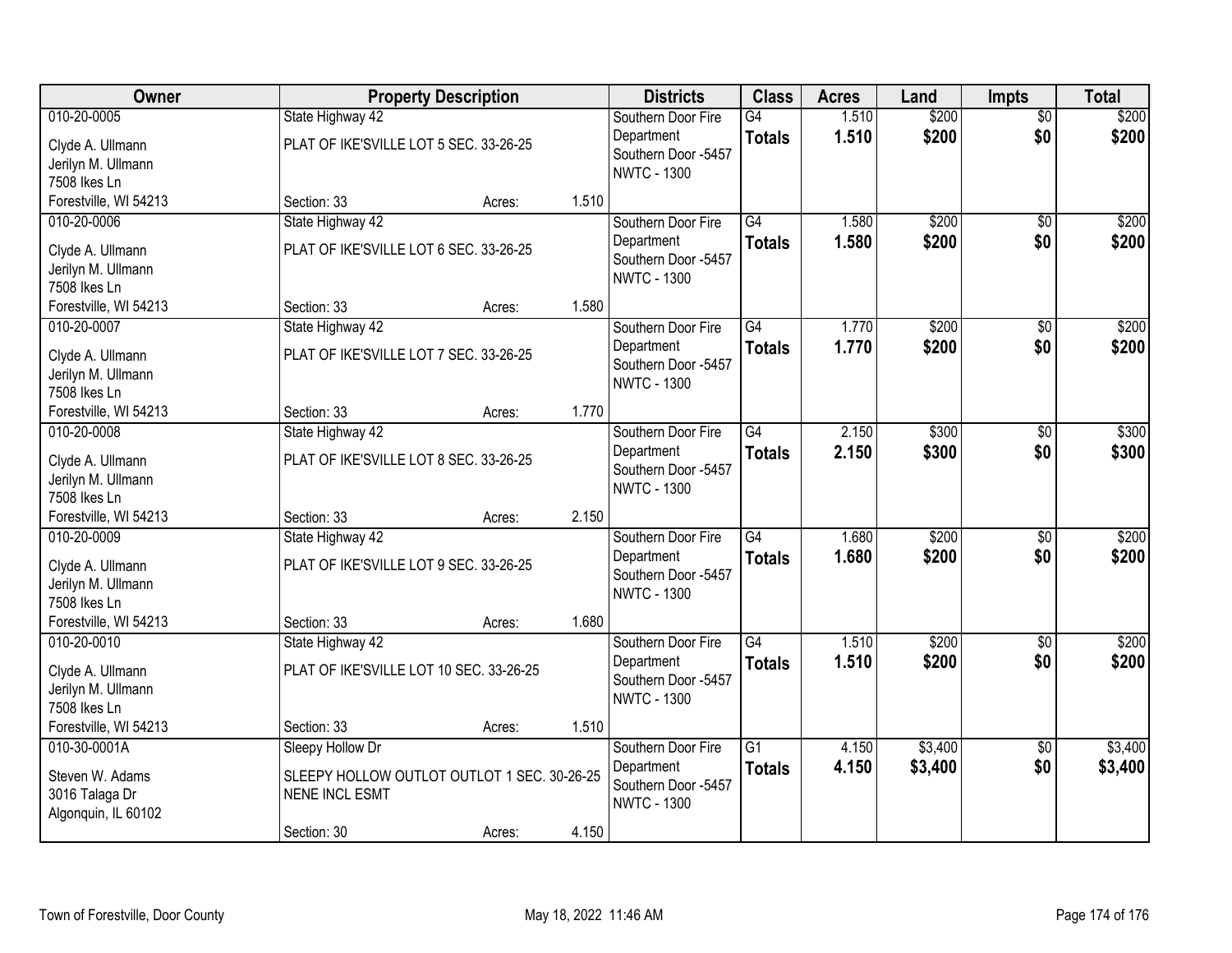| Owner                                                              |                                | <b>Property Description</b>                  |       | <b>Districts</b>                                                              | <b>Class</b>                     | <b>Acres</b>   | Land           | <b>Impts</b>           | <b>Total</b>   |
|--------------------------------------------------------------------|--------------------------------|----------------------------------------------|-------|-------------------------------------------------------------------------------|----------------------------------|----------------|----------------|------------------------|----------------|
| 010-40-0001<br>Gerald J. Kroll<br>Grace A. Kroll<br>9695 Ash Dr    | <b>West Ave</b>                | VAN GROLL'S VIEW LOT 1 SEC. 29-26-25 SWSE    |       | Southern Door Fire<br>Department<br>Southern Door -5457<br><b>NWTC - 1300</b> | $\overline{G4}$<br><b>Totals</b> | 2.170<br>2.170 | \$300<br>\$300 | $\overline{50}$<br>\$0 | \$300<br>\$300 |
| Forestville, WI 54213                                              | Section: 29                    | Acres:                                       | 2.170 |                                                                               |                                  |                |                |                        |                |
| 010-40-0001A<br>Gerald J. Kroll<br>Grace A. Kroll<br>9695 Ash Dr   | <b>West Ave</b>                | VAN GROLL'S VIEW OUTLOT 1 SEC. 29-26-25 SWSE |       | Southern Door Fire<br>Department<br>Southern Door -5457<br><b>NWTC - 1300</b> | $\overline{G5}$<br><b>Totals</b> | 0.100<br>0.100 | \$100<br>\$100 | $\overline{50}$<br>\$0 | \$100<br>\$100 |
| Forestville, WI 54213                                              | Section: 29                    | Acres:                                       | 0.100 |                                                                               |                                  |                |                |                        |                |
| 010-40-0002<br>Gerald J. Kroll Sr<br>Grace A. Kroll<br>9695 Ash Dr | <b>West Ave</b>                | VAN GROLL'S VIEW LOT 2 SEC. 29-26-25 SWSE    |       | Southern Door Fire<br>Department<br>Southern Door -5457<br><b>NWTC - 1300</b> | $\overline{G4}$<br><b>Totals</b> | 1.500<br>1.500 | \$200<br>\$200 | \$0<br>\$0             | \$200<br>\$200 |
| Forestville, WI 54213                                              | Section: 29                    | Acres:                                       | 1.500 |                                                                               |                                  |                |                |                        |                |
| 010-40-0003<br>Gerald J. Kroll Sr<br>Grace A. Kroll<br>9695 Ash Dr | West Ave                       | VAN GROLL'S VIEW LOT 3 SEC. 29-26-25 SWSE    |       | Southern Door Fire<br>Department<br>Southern Door -5457<br><b>NWTC - 1300</b> | $\overline{G4}$<br><b>Totals</b> | 1.510<br>1.510 | \$200<br>\$200 | \$0<br>\$0             | \$200<br>\$200 |
| Forestville, WI 54213                                              | Section: 29                    | Acres:                                       | 1.510 |                                                                               |                                  |                |                |                        |                |
| 010-40-0004<br>Gerald J. Kroll Sr<br>Grace A. Kroll<br>9695 Ash Dr | <b>West Ave</b><br><b>NWSE</b> | VAN GROLL'S VIEW LOT 4 SEC. 29-26-25 SWSE &  |       | Southern Door Fire<br>Department<br>Southern Door -5457<br><b>NWTC - 1300</b> | $\overline{G4}$<br><b>Totals</b> | 1.620<br>1.620 | \$300<br>\$300 | $\overline{50}$<br>\$0 | \$300<br>\$300 |
| Forestville, WI 54213                                              | Section: 29                    | Acres:                                       | 1.620 |                                                                               |                                  |                |                |                        |                |
| 010-40-0005<br>Gerald J. Kroll Sr<br>Grace A. Kroll<br>9695 Ash Dr | West Ave                       | VAN GROLL'S VIEW LOT 5 SEC. 29-26-25 SWSE    |       | Southern Door Fire<br>Department<br>Southern Door -5457<br><b>NWTC - 1300</b> | G4<br><b>Totals</b>              | 1.500<br>1.500 | \$200<br>\$200 | $\sqrt{6}$<br>\$0      | \$200<br>\$200 |
| Forestville, WI 54213                                              | Section: 29                    | Acres:                                       | 1.500 |                                                                               |                                  |                |                |                        |                |
| 010-40-0006<br>Gerald J. Kroll Sr<br>Grace A. Kroll<br>9695 Ash Dr | Leege Ave                      | VAN GROLL'S VIEW LOT 6 SEC. 29-26-25 SWSE    |       | Southern Door Fire<br>Department<br>Southern Door -5457<br><b>NWTC - 1300</b> | G4<br><b>Totals</b>              | 1.500<br>1.500 | \$200<br>\$200 | $\overline{30}$<br>\$0 | \$200<br>\$200 |
| Forestville, WI 54213                                              | Section: 29                    | Acres:                                       | 1.500 |                                                                               |                                  |                |                |                        |                |